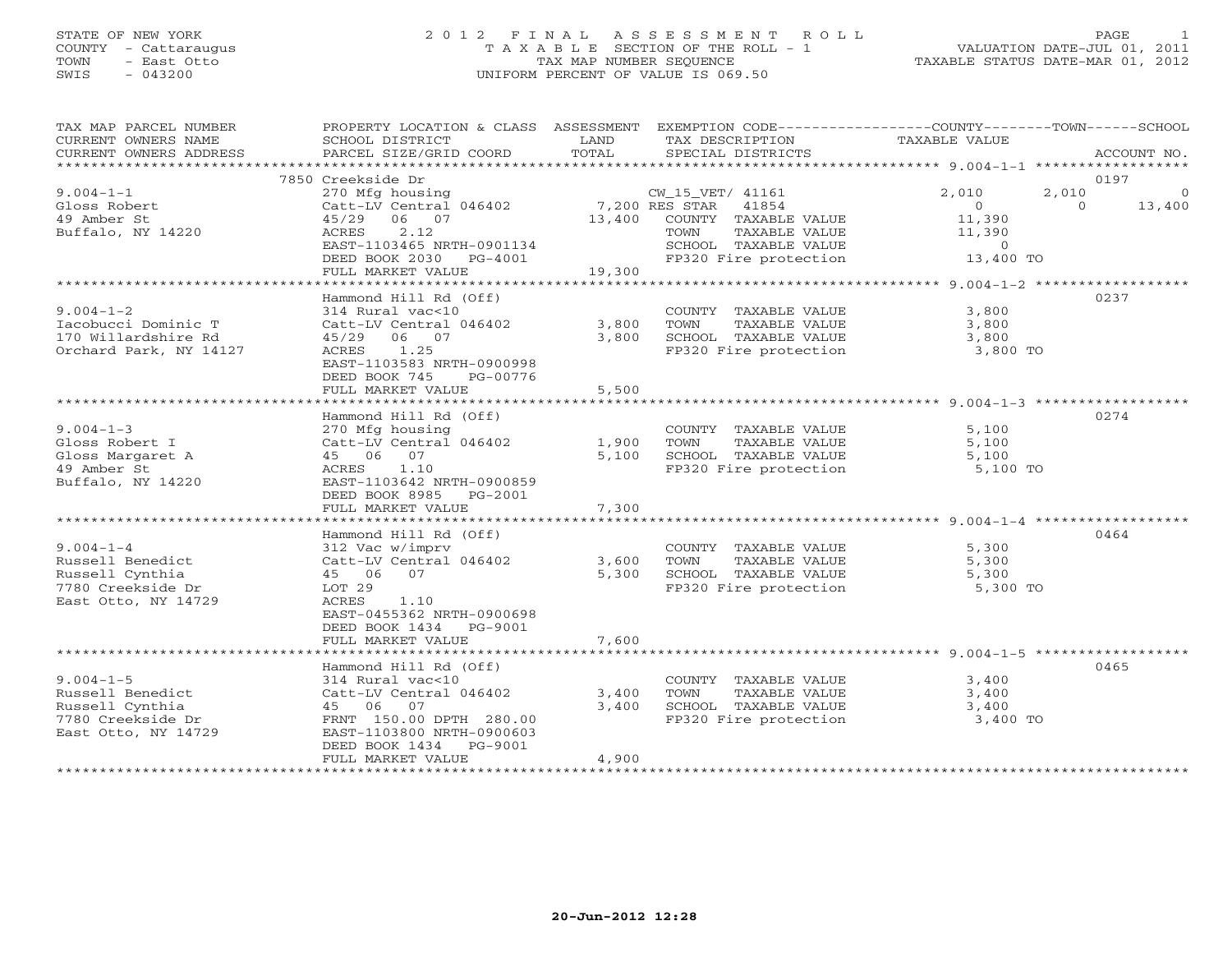# STATE OF NEW YORK 2 0 1 2 F I N A L A S S E S S M E N T R O L L PAGE 2 COUNTY - Cattaraugus T A X A B L E SECTION OF THE ROLL - 1 VALUATION DATE-JUL 01, 2011 TOWN - East Otto TAX MAP NUMBER SEQUENCE TAXABLE STATUS DATE-MAR 01, 2012 SWIS - 043200 UNIFORM PERCENT OF VALUE IS 069.50UNIFORM PERCENT OF VALUE IS 069.50

| TAX MAP PARCEL NUMBER<br>CURRENT OWNERS NAME<br>CURRENT OWNERS ADDRESS                              | PROPERTY LOCATION & CLASS ASSESSMENT<br>SCHOOL DISTRICT<br>PARCEL SIZE/GRID COORD                                                                                                     | LAND<br>TOTAL               | EXEMPTION CODE-----------------COUNTY-------TOWN------SCHOOL<br>TAX DESCRIPTION<br>SPECIAL DISTRICTS             | TAXABLE VALUE                                             | ACCOUNT NO.        |
|-----------------------------------------------------------------------------------------------------|---------------------------------------------------------------------------------------------------------------------------------------------------------------------------------------|-----------------------------|------------------------------------------------------------------------------------------------------------------|-----------------------------------------------------------|--------------------|
|                                                                                                     |                                                                                                                                                                                       |                             |                                                                                                                  |                                                           |                    |
|                                                                                                     | 7780 Creekside Dr                                                                                                                                                                     |                             |                                                                                                                  |                                                           | 0302               |
| $9.004 - 1 - 6$<br>Russell Benedict<br>7780 Creekside Dr<br>East Otto, NY 14729                     | 210 1 Family Res<br>Catt-LV Central 046402<br>45 06<br>07<br>LAND CONTRACT - B.RUSSELL<br>FRNT 150.00 DPTH 225.00<br>EAST-1103874 NRTH-0900469<br>DEED BOOK 443<br>PG-4001            | 5,300<br>83,900             | RES STAR 41854<br>COUNTY TAXABLE VALUE<br>TOWN<br>TAXABLE VALUE<br>SCHOOL TAXABLE VALUE<br>FP320 Fire protection | $\overline{0}$<br>83,900<br>83,900<br>63,050<br>83,900 TO | $\Omega$<br>20,850 |
|                                                                                                     | FULL MARKET VALUE                                                                                                                                                                     | 120,700                     |                                                                                                                  |                                                           |                    |
|                                                                                                     |                                                                                                                                                                                       |                             |                                                                                                                  |                                                           |                    |
| $9.004 - 1 - 7$<br>Gloss Robert I<br>Gloss Margaret A<br>49 Amber St<br>Buffalo, NY 14220           | Hammond Hill Rd<br>314 Rural vac<10<br>Catt-LV Central 046402<br>29 06 07<br>FRNT 175.00 DPTH 145.00<br>EAST-1103937 NRTH-0900330<br>DEED BOOK 8985 PG-2001<br>FULL MARKET VALUE      | 2,000<br>2,000<br>2,900     | COUNTY TAXABLE VALUE<br>TOWN<br>TAXABLE VALUE<br>SCHOOL TAXABLE VALUE<br>FP320 Fire protection                   | 2,000<br>2,000<br>2,000<br>2,000 TO                       | 0291               |
|                                                                                                     |                                                                                                                                                                                       |                             |                                                                                                                  |                                                           |                    |
| $9.004 - 1 - 8$<br>Frosty'S Zoar Valley Inn Llc<br>10358 Boston State Rd<br>Springville, NY 14141   | 10711 Hammond Hill Rd<br>421 Restaurant<br>Catt-LV Central 046402<br>45 06 07<br>FRNT 191.00 DPTH 308.00<br>EAST-1103673 NRTH-0900224<br>DEED BOOK 14845 PG-9001<br>FULL MARKET VALUE | 6,300<br>114,500<br>164,700 | COUNTY TAXABLE VALUE<br>TAXABLE VALUE<br>TOWN<br>SCHOOL TAXABLE VALUE<br>FP320 Fire protection                   | 114,500<br>114,500<br>114,500<br>114,500 TO               | 0077               |
|                                                                                                     |                                                                                                                                                                                       |                             |                                                                                                                  |                                                           |                    |
| $9.004 - 1 - 9.1$<br>Frosty'S Zoar Valley Inn Llc<br>10358 Boston State Rd<br>Springville, NY 14141 | Hammond Hill Rd<br>314 Rural vac<10<br>Catt-LV Central 046402<br>29/45<br>06 07<br>4.55<br>ACRES<br>EAST-1103440 NRTH-0900403<br>DEED BOOK 14845 PG-9001                              | 7,400<br>7,400              | COUNTY TAXABLE VALUE<br>TOWN<br>TAXABLE VALUE<br>SCHOOL TAXABLE VALUE<br>FP320 Fire protection                   | 7,400<br>7,400<br>7,400<br>7,400 TO                       | 0275               |
|                                                                                                     | FULL MARKET VALUE                                                                                                                                                                     | 10,600                      |                                                                                                                  |                                                           |                    |
|                                                                                                     |                                                                                                                                                                                       |                             |                                                                                                                  |                                                           |                    |
| $9.004 - 1 - 9.2$<br>Gloss Robert I<br>Gloss Margaret A<br>49 Amber St<br>Buffalo, NY 14220         | Hammond Hill Rd (Off)<br>312 Vac w/imprv<br>Catt-LV Central 046402<br>29/45<br>06 07<br>1.70<br>ACRES<br>EAST-1103338 NRTH-0900790<br>DEED BOOK 8985<br>PG-2001<br>FULL MARKET VALUE  | 4,300<br>4,300<br>6,200     | COUNTY TAXABLE VALUE<br>TAXABLE VALUE<br>TOWN<br>SCHOOL TAXABLE VALUE<br>FP320 Fire protection                   | 4,300<br>4,300<br>4,300<br>4,300 TO                       | 0767               |
|                                                                                                     |                                                                                                                                                                                       |                             |                                                                                                                  |                                                           |                    |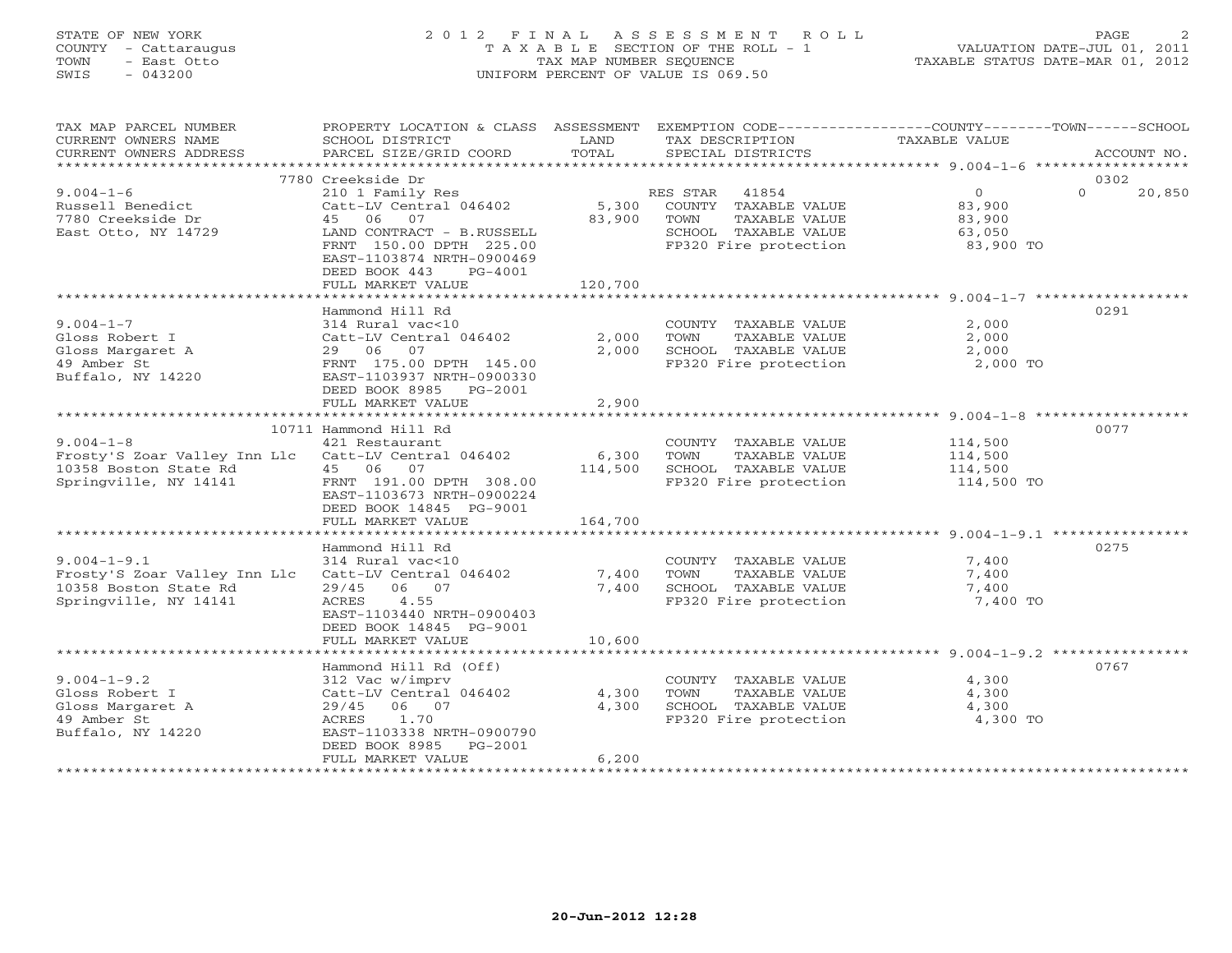# STATE OF NEW YORK 2 0 1 2 F I N A L A S S E S S M E N T R O L L PAGE 3 COUNTY - Cattaraugus T A X A B L E SECTION OF THE ROLL - 1 VALUATION DATE-JUL 01, 2011 TOWN - East Otto TAX MAP NUMBER SEQUENCE TAXABLE STATUS DATE-MAR 01, 2012 SWIS - 043200 UNIFORM PERCENT OF VALUE IS 069.50UNIFORM PERCENT OF VALUE IS 069.50

| TAX MAP PARCEL NUMBER<br>CURRENT OWNERS NAME<br>CURRENT OWNERS ADDRESS                                           | PROPERTY LOCATION & CLASS ASSESSMENT<br>SCHOOL DISTRICT<br>PARCEL SIZE/GRID COORD                                                                                                       | LAND<br>TOTAL             | TAX DESCRIPTION<br>SPECIAL DISTRICTS                                                                                                          | EXEMPTION CODE-----------------COUNTY-------TOWN-----SCHOOL<br>TAXABLE VALUE<br>ACCOUNT NO. |
|------------------------------------------------------------------------------------------------------------------|-----------------------------------------------------------------------------------------------------------------------------------------------------------------------------------------|---------------------------|-----------------------------------------------------------------------------------------------------------------------------------------------|---------------------------------------------------------------------------------------------|
| ***********************                                                                                          |                                                                                                                                                                                         |                           |                                                                                                                                               |                                                                                             |
| $9.004 - 1 - 10$<br>Lukaj Llc<br>1250 Broadway<br>Sloan, NY 14212                                                | 10701 Hammond Hill Rd<br>300 Vacant Land<br>Catt-LV Central 046402<br>06 07<br>29/45<br>FRNT 217.00 DPTH<br>ACRES<br>1.05<br>EAST-1103343 NRTH-0900108<br>DEED BOOK 16294 PG-7001       | 6,100<br>6,100            | COUNTY TAXABLE VALUE<br>TOWN<br>TAXABLE VALUE<br>SCHOOL TAXABLE VALUE<br>FP320 Fire protection                                                | 0044<br>6,100<br>6,100<br>6,100<br>6,100 TO                                                 |
|                                                                                                                  | FULL MARKET VALUE                                                                                                                                                                       | 8,800                     |                                                                                                                                               |                                                                                             |
| $9.004 - 1 - 11$<br>Black Wallace W                                                                              | Hammond Hill Rd<br>260 Seasonal res<br>Catt-LV Central 046402                                                                                                                           | 6,500                     | COUNTY TAXABLE VALUE<br>TOWN<br>TAXABLE VALUE                                                                                                 | 0084<br>24,000<br>24,000                                                                    |
| Governettio-Black Theresa A<br>360 E Sterling Ave<br>Angola, NY 14006                                            | 29 06 07<br>FRNT 300.00 DPTH 210.00<br>EAST-1103271 NRTH-0899722<br>DEED BOOK 11151 PG-6001<br>FULL MARKET VALUE                                                                        | 24,000<br>34,500          | SCHOOL TAXABLE VALUE<br>FP320 Fire protection                                                                                                 | 24,000<br>24,000 TO                                                                         |
|                                                                                                                  | **************************                                                                                                                                                              | * * * * * * * * * * *     |                                                                                                                                               | ********************* 9.004-1-13 *************                                              |
| $9.004 - 1 - 13$<br>Damstetter Anthony J Jr<br>Drozdowski Michael E<br>842 Dunny Ave<br>Sheffield Lake, OH 44054 | 10671 Hammond Hill Rd<br>210 1 Family Res<br>Catt-LV Central 046402<br>29 06 07<br>FRNT 145.00 DPTH 210.00<br>EAST-1103234 NRTH-0899540<br>DEED BOOK 13784 PG-4001<br>FULL MARKET VALUE | 5,100<br>10,100<br>14,500 | COUNTY TAXABLE VALUE<br>TOWN<br>TAXABLE VALUE<br>SCHOOL TAXABLE VALUE<br>FP320 Fire protection                                                | 0298<br>10,100<br>10,100<br>10,100<br>10,100 TO                                             |
|                                                                                                                  | 10661 Hammond Hill Rd                                                                                                                                                                   |                           |                                                                                                                                               | 0089                                                                                        |
| $9.004 - 1 - 14$<br>Damstetter Anthony<br>111 Maryknoll Dr<br>Lackawanna, NY 14218                               | 270 Mfg housing<br>Catt-LV Central 046402<br>07<br>29 06<br>FRNT 150.00 DPTH 185.00<br>EAST-1103187 NRTH-0899411<br>DEED BOOK 1008 PG-547                                               | 4,900<br>17,800           | COUNTY TAXABLE VALUE<br>TOWN<br>TAXABLE VALUE<br>SCHOOL TAXABLE VALUE<br>FP320 Fire protection                                                | 17,800<br>17,800<br>17,800<br>17,800 TO                                                     |
|                                                                                                                  | FULL MARKET VALUE                                                                                                                                                                       | 25,600                    |                                                                                                                                               |                                                                                             |
|                                                                                                                  | 10653 Hammond Hill Rd                                                                                                                                                                   |                           |                                                                                                                                               | 0179                                                                                        |
| $9.004 - 1 - 15$<br>Skurka Jeffrey<br>10653 Hammond Hill Rd<br>East Otto, NY 14729                               | 210 1 Family Res<br>Catt-LV Central 046402<br>29 06<br>07<br>FRNT 250.00 DPTH 200.00<br>BANK<br>017<br>EAST-1103100 NRTH-0899267<br>DEED BOOK 9985<br>PG-2003<br>FULL MARKET VALUE      | 61,100<br>87,900          | CW_15_VET/ 41161<br>6,200 RES STAR<br>41854<br>COUNTY TAXABLE VALUE<br>TAXABLE VALUE<br>TOWN<br>SCHOOL TAXABLE VALUE<br>FP320 Fire protection | 8,340<br>8,340<br>- 0<br>0<br>20,850<br>$\Omega$<br>52,760<br>52,760<br>40,250<br>61,100 TO |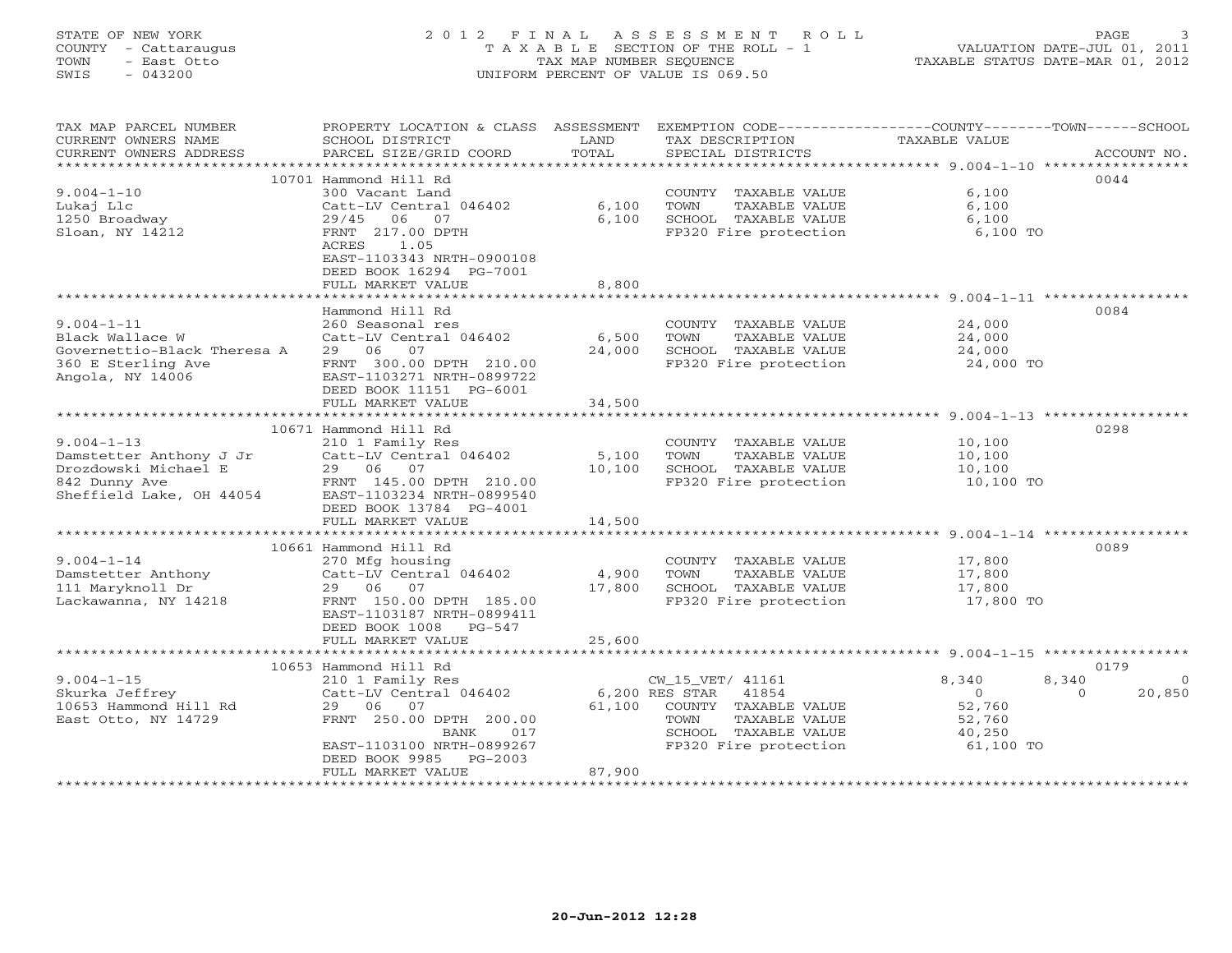# STATE OF NEW YORK 2 0 1 2 F I N A L A S S E S S M E N T R O L L PAGE 4 COUNTY - Cattaraugus T A X A B L E SECTION OF THE ROLL - 1 VALUATION DATE-JUL 01, 2011 TOWN - East Otto TAX MAP NUMBER SEQUENCE TAXABLE STATUS DATE-MAR 01, 2012 SWIS - 043200 UNIFORM PERCENT OF VALUE IS 069.50UNIFORM PERCENT OF VALUE IS 069.50

| SCHOOL DISTRICT<br>PARCEL SIZE/GRID COORD                                                                                                                                        | LAND<br>TOTAL                                                                                                                                                            | TAX DESCRIPTION<br>SPECIAL DISTRICTS                                                                    | TAXABLE VALUE                                                     | ACCOUNT NO.                                                  |
|----------------------------------------------------------------------------------------------------------------------------------------------------------------------------------|--------------------------------------------------------------------------------------------------------------------------------------------------------------------------|---------------------------------------------------------------------------------------------------------|-------------------------------------------------------------------|--------------------------------------------------------------|
| 312 Vac w/imprv<br>Catt-LV Central 046402<br>29 06<br>07<br>FF 430.00<br>4.60<br>ACRES<br>EAST-1102747 NRTH-0899046<br>DEED BOOK 849<br>PG-00915<br>FULL MARKET VALUE            | 10,000<br>18,800<br>27,100                                                                                                                                               | COUNTY TAXABLE VALUE<br>TOWN<br>TAXABLE VALUE<br>SCHOOL TAXABLE VALUE<br>FP320 Fire protection          | 18,800<br>18,800<br>18,800<br>18,800 TO                           | 0107                                                         |
|                                                                                                                                                                                  |                                                                                                                                                                          |                                                                                                         |                                                                   | 0795                                                         |
| 270 Mfg housing<br>Catt-LV Central 046402<br>29 06 07<br>80.00 DPTH<br>FRNT<br>ACRES<br>1.05<br>EAST-1102961 NRTH-0899174<br>DEED BOOK 849<br>PG-00918                           | 6,100<br>36,300                                                                                                                                                          | 41834<br>COUNTY TAXABLE VALUE<br>TOWN<br>TAXABLE VALUE<br>SCHOOL TAXABLE VALUE<br>FP320 Fire protection | $\overline{0}$<br>36,300<br>36,300<br>$\overline{0}$<br>36,300 TO | $\Omega$<br>36,300                                           |
|                                                                                                                                                                                  |                                                                                                                                                                          |                                                                                                         |                                                                   |                                                              |
| Hammond Hill Rd (Off)<br>910 Priv forest<br>Catt-LV Central 046402<br>29 06<br>07<br>LOT 15 BRIMMER<br>ACRES<br>83.84<br>EAST-0451946 NRTH-0897022<br>DEED BOOK 1721<br>PG-7001  | 43,000<br>43,000                                                                                                                                                         | COUNTY TAXABLE VALUE<br>TOWN<br>TAXABLE VALUE<br>SCHOOL TAXABLE VALUE<br>FP320 Fire protection          | 43,000<br>43,000<br>43,000<br>43,000 TO                           | 0090                                                         |
|                                                                                                                                                                                  |                                                                                                                                                                          |                                                                                                         |                                                                   |                                                              |
| 210 1 Family Res<br>Catt-LV Central 046402<br>29 06 07<br>FRNT 960.00 DPTH<br>ACRES 10.28<br>EAST-1102339 NRTH-0898366<br>DEED BOOK 784<br>PG-00026                              | 106,900                                                                                                                                                                  | 41834<br>COUNTY TAXABLE VALUE<br>TAXABLE VALUE<br>TOWN<br>SCHOOL TAXABLE VALUE<br>FP320 Fire protection | $\circ$<br>106,900<br>106,900<br>63,670<br>106,900 TO             | 0659<br>$\Omega$<br>43,230                                   |
|                                                                                                                                                                                  |                                                                                                                                                                          |                                                                                                         |                                                                   |                                                              |
| Hammond Hill Rd<br>312 Vac w/imprv<br>Catt-LV Central 046402<br>29 06 07<br>FRNT 141.00 DPTH 135.00<br>EAST-1103310 NRTH-0899954<br>DEED BOOK 14793 PG-6001<br>FULL MARKET VALUE | 1,500<br>2,200<br>3,200                                                                                                                                                  | COUNTY TAXABLE VALUE<br>TOWN<br>TAXABLE VALUE<br>SCHOOL TAXABLE VALUE<br>FP320 Fire protection          | 2,200<br>2,200<br>2,200<br>2,200 TO                               | 0747                                                         |
|                                                                                                                                                                                  | 10635 Hammond Hill Rd<br>10643 Hammond Hill Rd<br>FULL MARKET VALUE<br>******************************<br>FULL MARKET VALUE<br>10563 Hammond Hill Rd<br>FULL MARKET VALUE | PROPERTY LOCATION & CLASS ASSESSMENT<br>52,200<br>61,900<br>153,800                                     | SR STAR<br>SR STAR<br>16,000                                      | EXEMPTION CODE-----------------COUNTY-------TOWN------SCHOOL |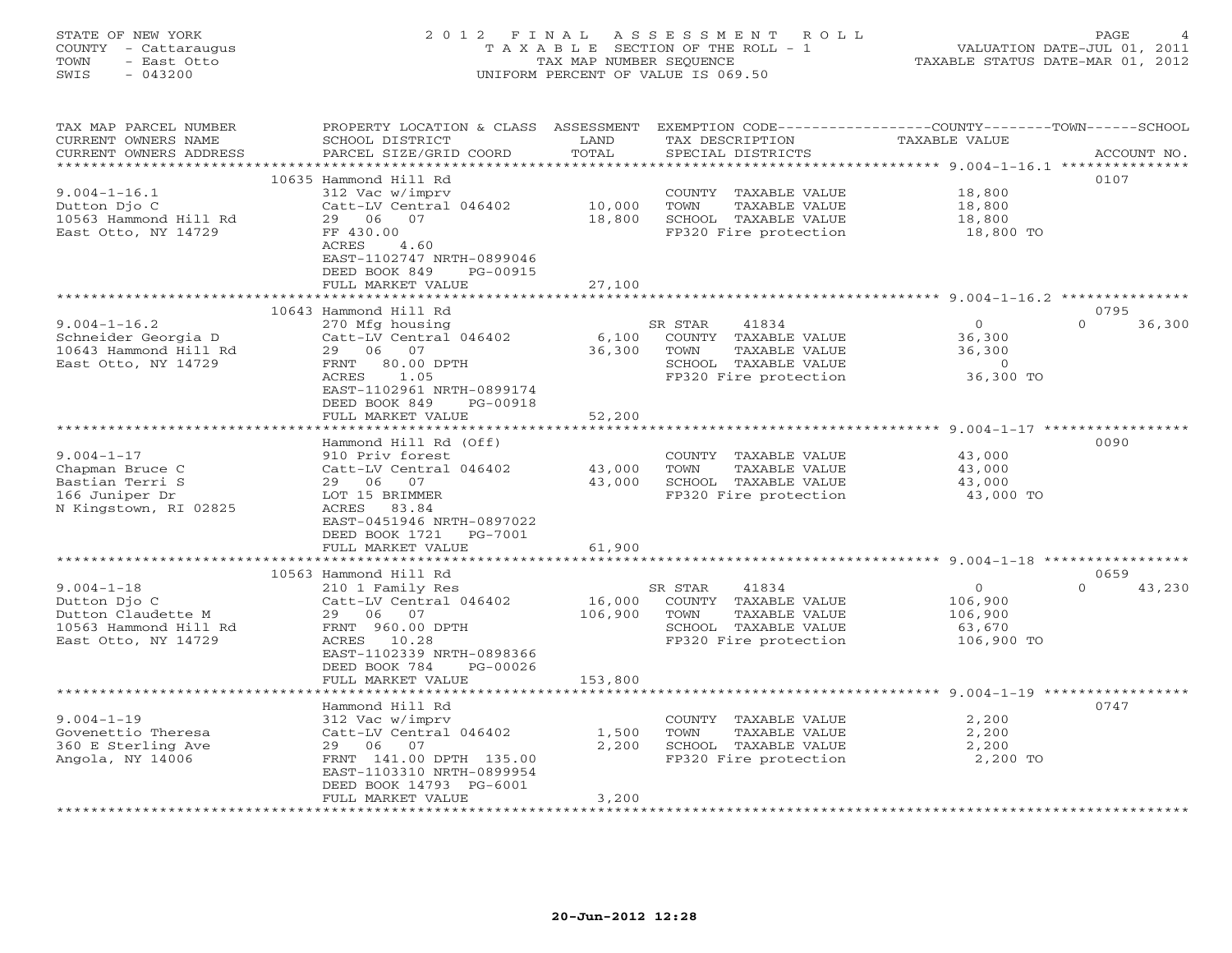# STATE OF NEW YORK 2 0 1 2 F I N A L A S S E S S M E N T R O L L PAGE 5 COUNTY - Cattaraugus T A X A B L E SECTION OF THE ROLL - 1 VALUATION DATE-JUL 01, 2011 TOWN - East Otto TAX MAP NUMBER SEQUENCE TAXABLE STATUS DATE-MAR 01, 2012 SWIS - 043200 UNIFORM PERCENT OF VALUE IS 069.50UNIFORM PERCENT OF VALUE IS 069.50

| TAX MAP PARCEL NUMBER<br>CURRENT OWNERS NAME<br>CURRENT OWNERS ADDRESS                                      | PROPERTY LOCATION & CLASS ASSESSMENT<br>SCHOOL DISTRICT<br>PARCEL SIZE/GRID COORD                                                                          | LAND<br>TOTAL              | TAX DESCRIPTION<br>SPECIAL DISTRICTS                                                           | EXEMPTION CODE-----------------COUNTY-------TOWN------SCHOOL<br>TAXABLE VALUE<br>ACCOUNT NO. |
|-------------------------------------------------------------------------------------------------------------|------------------------------------------------------------------------------------------------------------------------------------------------------------|----------------------------|------------------------------------------------------------------------------------------------|----------------------------------------------------------------------------------------------|
| ************************                                                                                    |                                                                                                                                                            |                            |                                                                                                |                                                                                              |
| $9.004 - 1 - 20$<br>Dutton Djo C                                                                            | Hammond Hill Rd<br>322 Rural vac>10<br>Catt-LV Central 046402                                                                                              | 21,900                     | COUNTY TAXABLE VALUE<br>TOWN<br>TAXABLE VALUE                                                  | 0814<br>21,900<br>21,900                                                                     |
| Dutton Claudette M<br>10563 Hammond Hill Rd<br>East Otto, NY 14729                                          | 29 06 07<br>20.00<br>ACRES<br>EAST-1101770 NRTH-0898570<br>DEED BOOK 859<br>PG-00943                                                                       | 21,900                     | SCHOOL TAXABLE VALUE<br>FP320 Fire protection                                                  | 21,900<br>21,900 TO                                                                          |
|                                                                                                             | FULL MARKET VALUE                                                                                                                                          | 31,500                     |                                                                                                |                                                                                              |
|                                                                                                             |                                                                                                                                                            |                            |                                                                                                |                                                                                              |
|                                                                                                             | 10549 Hammond Hill Rd                                                                                                                                      |                            |                                                                                                | 1151                                                                                         |
| $9.004 - 1 - 21$<br>Chapman Bruce C<br>Bastian Terri S<br>166 Juniper Dr<br>N Kingstown, RI 02852           | 210 1 Family Res<br>Catt-LV Central 046402<br>ACRES<br>4.00<br>EAST-1102212 NRTH-0897710<br>DEED BOOK 1725<br>$PG-2002$                                    | 6,800<br>110,250           | COUNTY TAXABLE VALUE<br>TOWN<br>TAXABLE VALUE<br>SCHOOL TAXABLE VALUE<br>FD320 Fire            | 110,250<br>110,250<br>110,250<br>110,250 TO                                                  |
|                                                                                                             | FULL MARKET VALUE                                                                                                                                          | 158,600                    |                                                                                                |                                                                                              |
|                                                                                                             |                                                                                                                                                            |                            |                                                                                                |                                                                                              |
|                                                                                                             | Hammond Hill Rd (Off)                                                                                                                                      |                            |                                                                                                | 0004                                                                                         |
| $10.003 - 1 - 1.1$<br>Difrancesco Phillip H<br>148 Aldrich Pl<br>Buffalo, NY 14220                          | 270 Mfg housing<br>Catt-LV Central 046402<br>44 06<br>07<br>7.20<br>ACRES<br>EAST-1105582 NRTH-0900921<br>DEED BOOK 869<br>PG-00438<br>FULL MARKET VALUE   | 12,800<br>21,900<br>31,500 | COUNTY TAXABLE VALUE<br>TOWN<br>TAXABLE VALUE<br>SCHOOL TAXABLE VALUE<br>FP320 Fire protection | 21,900<br>21,900<br>21,900<br>21,900 TO                                                      |
|                                                                                                             |                                                                                                                                                            |                            |                                                                                                |                                                                                              |
| $10.003 - 1 - 2.2$<br>Izard Donald R<br>Izard Marianne<br>340 Wrexham Ct<br>Tonawanda, NY 14150             | Hammond Hill Rd<br>314 Rural vac<10<br>Catt-LV Central 046402<br>06 07<br>44/45<br>ACRES<br>6.90<br>EAST-0456532 NRTH-0900493<br>DEED BOOK 803<br>PG-00003 | 9,900<br>9,900             | COUNTY TAXABLE VALUE<br>TOWN<br>TAXABLE VALUE<br>SCHOOL TAXABLE VALUE<br>FP320 Fire protection | 0779<br>9,900<br>9,900<br>9,900<br>9,900 TO                                                  |
| ****************************                                                                                | FULL MARKET VALUE                                                                                                                                          | 14,200                     |                                                                                                |                                                                                              |
|                                                                                                             |                                                                                                                                                            |                            |                                                                                                |                                                                                              |
| $10.003 - 1 - 2.3$<br>Pawlik Stephen R<br>Pawlik Louise A<br>1537 Old Spring House Ln<br>Dunwoody, GA 30338 | Hammond Hill Rd<br>322 Rural vac>10<br>Catt-LV Central 046402<br>43/44 06 07<br>ACRES<br>24.80<br>EAST-1105867 NRTH-0900145<br>DEED BOOK 804<br>PG-00259   | 9,800<br>9,800             | COUNTY TAXABLE VALUE<br>TOWN<br>TAXABLE VALUE<br>SCHOOL TAXABLE VALUE<br>FP320 Fire protection | 0742<br>9,800<br>9,800<br>9,800<br>9,800 TO                                                  |
|                                                                                                             | FULL MARKET VALUE                                                                                                                                          | 14,100                     |                                                                                                |                                                                                              |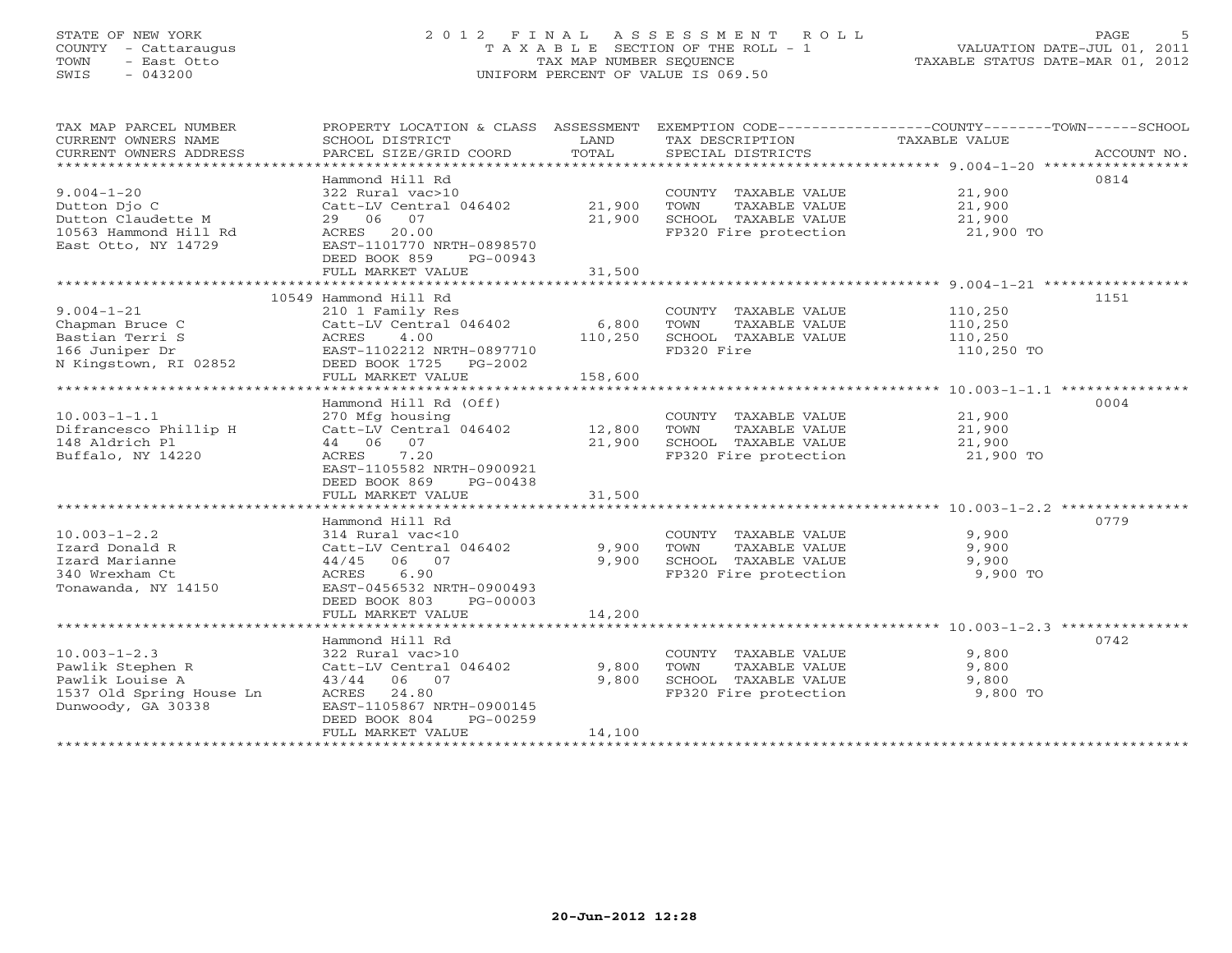# STATE OF NEW YORK 2 0 1 2 F I N A L A S S E S S M E N T R O L L PAGE 6 COUNTY - Cattaraugus T A X A B L E SECTION OF THE ROLL - 1 VALUATION DATE-JUL 01, 2011 TOWN - East Otto TAX MAP NUMBER SEQUENCE TAXABLE STATUS DATE-MAR 01, 2012 SWIS - 043200 UNIFORM PERCENT OF VALUE IS 069.50

| TAX MAP PARCEL NUMBER<br>CURRENT OWNERS NAME<br>CURRENT OWNERS ADDRESS                                      | PROPERTY LOCATION & CLASS ASSESSMENT EXEMPTION CODE---------------COUNTY-------TOWN------SCHOOL<br>SCHOOL DISTRICT<br>PARCEL SIZE/GRID COORD                                             | LAND<br>TOTAL             | TAX DESCRIPTION<br>SPECIAL DISTRICTS                                                                                    | TAXABLE VALUE                                             | ACCOUNT NO.        |
|-------------------------------------------------------------------------------------------------------------|------------------------------------------------------------------------------------------------------------------------------------------------------------------------------------------|---------------------------|-------------------------------------------------------------------------------------------------------------------------|-----------------------------------------------------------|--------------------|
| ******************************                                                                              |                                                                                                                                                                                          |                           |                                                                                                                         |                                                           |                    |
| $10.003 - 1 - 4$<br>Izard John E (Lu)<br>Izard Patricia A (Lu)<br>185 N French Rd<br>Amherst, NY 14228-2006 | Hammond Hill Rd<br>322 Rural vac>10<br>Catt-LV Central 046402<br>29/45 06 07<br>ACRES 15.46<br>EAST-0455114 NRTH-0898754<br>DEED BOOK 8193 PG-5001                                       | 11,200<br>11,200          | COUNTY TAXABLE VALUE<br>TOWN<br>TAXABLE VALUE<br>SCHOOL TAXABLE VALUE<br>FP320 Fire protection                          | 11,200<br>11,200<br>11,200<br>11,200 TO                   | 0239               |
|                                                                                                             | FULL MARKET VALUE<br>**************************                                                                                                                                          | 16,100                    |                                                                                                                         |                                                           |                    |
|                                                                                                             | 10638 Hammond Hill Rd                                                                                                                                                                    |                           |                                                                                                                         |                                                           | 0501               |
| $10.003 - 1 - 5$<br>Thaler Ronald E<br>18 Greenwood Pl<br>Buffalo, NY 14213                                 | 260 Seasonal res<br>Catt-LV Central 046402<br>29 06 07<br>FRNT 700.00 DPTH<br>ACRES<br>5.21<br>EAST-1102808 NRTH-0898731                                                                 | 10,600<br>40,000          | COUNTY TAXABLE VALUE<br>TAXABLE VALUE<br>TOWN<br>SCHOOL TAXABLE VALUE<br>FP320 Fire protection                          | 40,000<br>40,000<br>40,000<br>40,000 TO                   |                    |
|                                                                                                             | DEED BOOK 13295 PG-9002<br>FULL MARKET VALUE                                                                                                                                             | 57,600                    |                                                                                                                         |                                                           |                    |
|                                                                                                             | 10676 Hammond Hill Rd                                                                                                                                                                    |                           |                                                                                                                         |                                                           | 0238               |
| $10.003 - 1 - 6$<br>Izard Harold<br>Izard Linda<br>10676 Hammond Hill Rd<br>East Otto, NY 14729             | 210 1 Family Res<br>Catt-LV Central 046402<br>29/45<br>06 07<br>FRNT 870.00 DPTH<br>8.64<br>ACRES<br>EAST-0455286 NRTH-0899762<br>DEED BOOK 00701 PG-00359                               | 43,500                    | RES STAR 41854<br>14,300 COUNTY TAXABLE VALUE<br>TOWN<br>TAXABLE VALUE<br>SCHOOL TAXABLE VALUE<br>FP320 Fire protection | $\overline{0}$<br>43,500<br>43,500<br>22,650<br>43,500 TO | $\Omega$<br>20,850 |
|                                                                                                             | FULL MARKET VALUE                                                                                                                                                                        | 62,600                    |                                                                                                                         |                                                           |                    |
| $10.003 - 1 - 7$<br>Izard Bruce A<br>Izard Denise P<br>6822 Bear Ridge Rd<br>Lockport, NY 14094             | Hammond Hill Rd (Off)<br>260 Seasonal res<br>Catt-LV Central 046402<br>45 06 07<br>FRNT 163.00 DPTH 186.00<br>EAST-0455720 NRTH-0899620<br>DEED BOOK 00954 PG-00206<br>FULL MARKET VALUE | 5,100<br>26,100<br>37,600 | COUNTY TAXABLE VALUE<br>TOWN<br>TAXABLE VALUE<br>SCHOOL TAXABLE VALUE<br>FP320 Fire protection                          | 26,100<br>26,100<br>26,100<br>26,100 TO                   | 0409               |
|                                                                                                             | *****************************                                                                                                                                                            |                           |                                                                                                                         |                                                           |                    |
| $18.002 - 1 - 1$<br>Farner Warren A<br>Farner Bridget E<br>13676 Quaker Rd<br>Collins, NY 14034             | Zoar Valley<br>105 Vac farmland<br>Catt-LV Central 046402<br>18/19/20<br>06<br>07<br>ACRES 151.13<br>EAST-1091017 NRTH-0895817<br>DEED BOOK 14852 PG-5002                                | 60,100<br>60,100          | COUNTY TAXABLE VALUE<br>TAXABLE VALUE<br>TOWN<br>SCHOOL TAXABLE VALUE<br>FP320 Fire protection                          | 60,100<br>60,100<br>60,100<br>60,100 TO                   | 0133               |
|                                                                                                             | FULL MARKET VALUE                                                                                                                                                                        | 86,500                    |                                                                                                                         |                                                           |                    |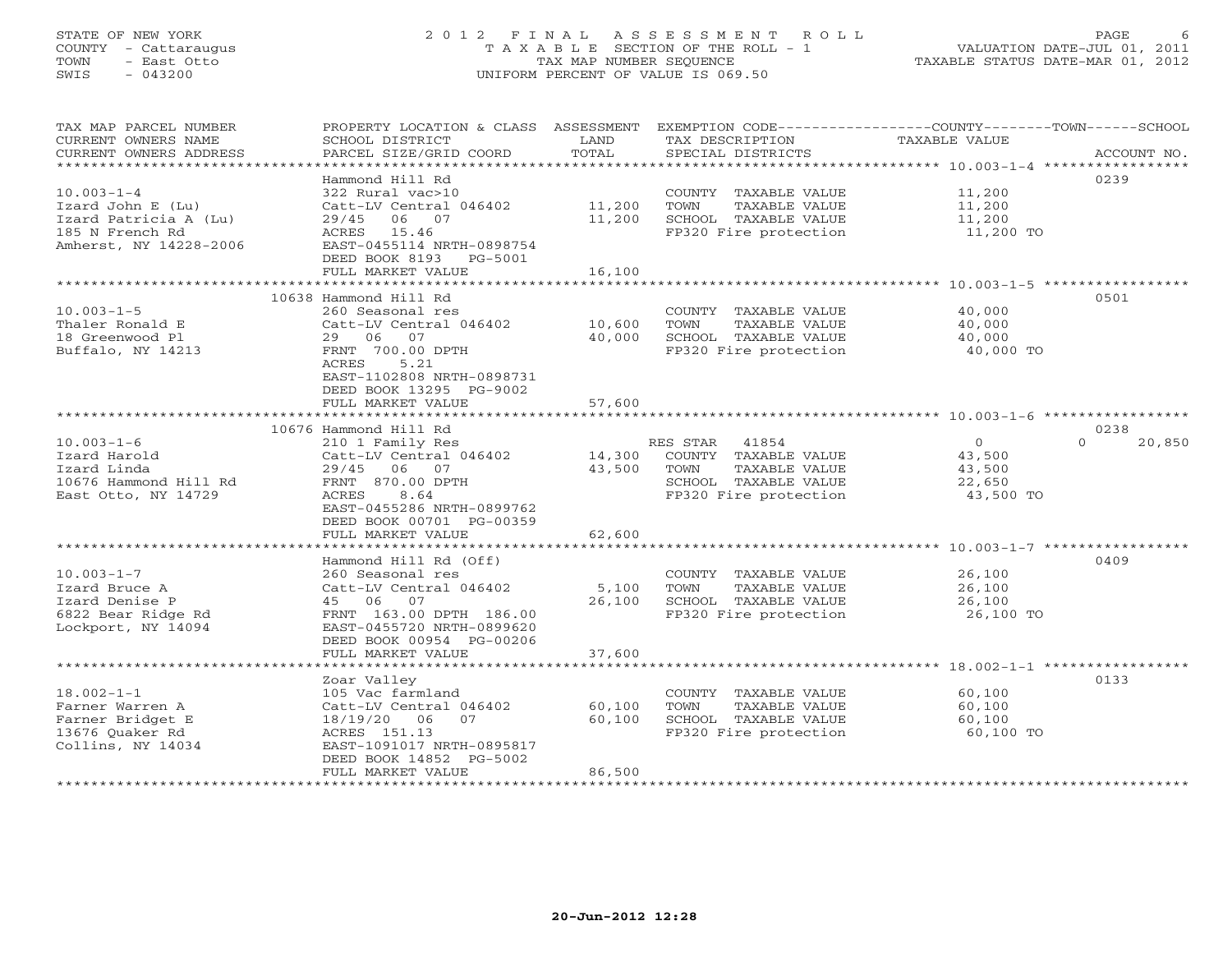# STATE OF NEW YORK 2 0 1 2 F I N A L A S S E S S M E N T R O L L PAGE 7 COUNTY - Cattaraugus T A X A B L E SECTION OF THE ROLL - 1 VALUATION DATE-JUL 01, 2011 TOWN - East Otto TAX MAP NUMBER SEQUENCE TAXABLE STATUS DATE-MAR 01, 2012 SWIS - 043200 UNIFORM PERCENT OF VALUE IS 069.50UNIFORM PERCENT OF VALUE IS 069.50

| TAX MAP PARCEL NUMBER<br>CURRENT OWNERS NAME<br>CURRENT OWNERS ADDRESS                                                             | PROPERTY LOCATION & CLASS ASSESSMENT<br>SCHOOL DISTRICT<br>PARCEL SIZE/GRID COORD                                                                                   | LAND<br>TOTAL               | TAX DESCRIPTION<br>SPECIAL DISTRICTS                                                                                     | EXEMPTION CODE-----------------COUNTY-------TOWN------SCHOOL<br><b>TAXABLE VALUE</b> | ACCOUNT NO.              |
|------------------------------------------------------------------------------------------------------------------------------------|---------------------------------------------------------------------------------------------------------------------------------------------------------------------|-----------------------------|--------------------------------------------------------------------------------------------------------------------------|--------------------------------------------------------------------------------------|--------------------------|
| ********************                                                                                                               | **********************                                                                                                                                              | **********                  |                                                                                                                          |                                                                                      |                          |
| $18.002 - 1 - 2.1$<br>Darling Herbert F Jr<br>131 California Dr<br>Williamsville, NY 14221                                         | Zoar Valley<br>322 Rural vac>10<br>Catt-LV Central 046402<br>19 06 07<br>LOT 17-18 ZOAR RD<br>ACRES 351.95<br>EAST-1091948 NRTH-0893593<br>DEED BOOK 00652 PG-00072 | 105,600<br>105,600          | COUNTY TAXABLE VALUE<br>TOWN<br>TAXABLE VALUE<br>SCHOOL TAXABLE VALUE<br>FP320 Fire protection                           | 105,600<br>105,600<br>105,600<br>105,600 TO                                          | 0091                     |
|                                                                                                                                    | FULL MARKET VALUE                                                                                                                                                   | 151,900                     |                                                                                                                          |                                                                                      |                          |
|                                                                                                                                    | **************************                                                                                                                                          |                             |                                                                                                                          |                                                                                      |                          |
| $18.002 - 1 - 4$<br>Nisbet Bruce C<br>Nisbet Arthur L<br>148 Hopkins Rd<br>Williamsville, NY 14221                                 | Fowler Rd<br>260 Seasonal res<br>Catt-LV Central 046402<br>15/29 06 07<br>FF 1350.00<br>ACRES 280.38<br>EAST-0451114 NRTH-0894092<br>DEED BOOK 00989 PG-00698       | 87,200<br>95,700<br>137,700 | COUNTY TAXABLE VALUE<br>TOWN<br>TAXABLE VALUE<br>SCHOOL TAXABLE VALUE<br>FP320 Fire protection                           | 95,700<br>95,700<br>95,700<br>95,700 TO                                              | 0363                     |
|                                                                                                                                    | FULL MARKET VALUE                                                                                                                                                   |                             |                                                                                                                          |                                                                                      |                          |
|                                                                                                                                    | 10463 Hammond Hill Rd                                                                                                                                               |                             |                                                                                                                          |                                                                                      | 0586                     |
| $18.002 - 1 - 6$<br>Smith Duane D<br>Smith Ruth E<br>PO Box 195<br>Springville, NY 14141                                           | 210 1 Family Res<br>Catt-LV Central 046402<br>29 06 07<br>FRNT 200.00 DPTH 195.00<br>EAST-1103033 NRTH-0895719<br>DEED BOOK 00752 PG-00562<br>FULL MARKET VALUE     | 5,700<br>74,800<br>107,600  | COUNTY TAXABLE VALUE<br>TOWN<br>TAXABLE VALUE<br>SCHOOL TAXABLE VALUE<br>FD320 Fire                                      | 74,800<br>74,800<br>74,800<br>74,800 TO                                              |                          |
|                                                                                                                                    |                                                                                                                                                                     |                             |                                                                                                                          | ************************************** 18.002-1-7.1 ****************                 |                          |
| $18.002 - 1 - 7.1$<br>Smith Duane<br>PO Box 195<br>Springville, NY 14141<br>MAY BE SUBJECT TO PAYMENT<br>UNDER AGDIST LAW TIL 2030 | Hammond Hill Rd<br>120 Field crops<br>Catt-LV Central 046402<br>29 06 07<br>FF 4159.00<br>ACRES 234.02<br>EAST-1101946 NRTH-0894910<br>DEED BOOK 00993 PG-00739     | 112,100 AG DIST             | AG BLDG<br>41700<br>41720<br>133,800 COUNTY TAXABLE VALUE<br>TOWN<br>TAXABLE VALUE<br>SCHOOL TAXABLE VALUE<br>FD320 Fire | 10,700<br>10,700<br>36,651<br>36,651<br>86,449<br>86,449<br>86,449<br>133,800 TO     | 0456<br>10,700<br>36,651 |
|                                                                                                                                    | FULL MARKET VALUE                                                                                                                                                   | 192,500                     |                                                                                                                          |                                                                                      |                          |
|                                                                                                                                    | 10393 Hammond Hill Rd                                                                                                                                               |                             |                                                                                                                          |                                                                                      | 0815                     |
| $18.002 - 1 - 7.2$<br>Smith Rebecca<br>10393 Hammond Hill Rd<br>East Otto, NY 14729                                                | 210 1 Family Res<br>Catt-LV Central 046402<br>29 06 07<br>FF 418.94<br>ACRES<br>1.82<br>EAST-1103228 NRTH-0894584<br>DEED BOOK 00993 PG-00737                       | 6,900<br>47,600             | 41834<br>SR STAR<br>COUNTY TAXABLE VALUE<br>TOWN<br>TAXABLE VALUE<br>SCHOOL TAXABLE VALUE<br>FD320 Fire                  | $\overline{0}$<br>47,600<br>47,600<br>4,370<br>47,600 TO                             | 43,230<br>$\Omega$       |
|                                                                                                                                    | FULL MARKET VALUE                                                                                                                                                   | 68,500                      |                                                                                                                          |                                                                                      |                          |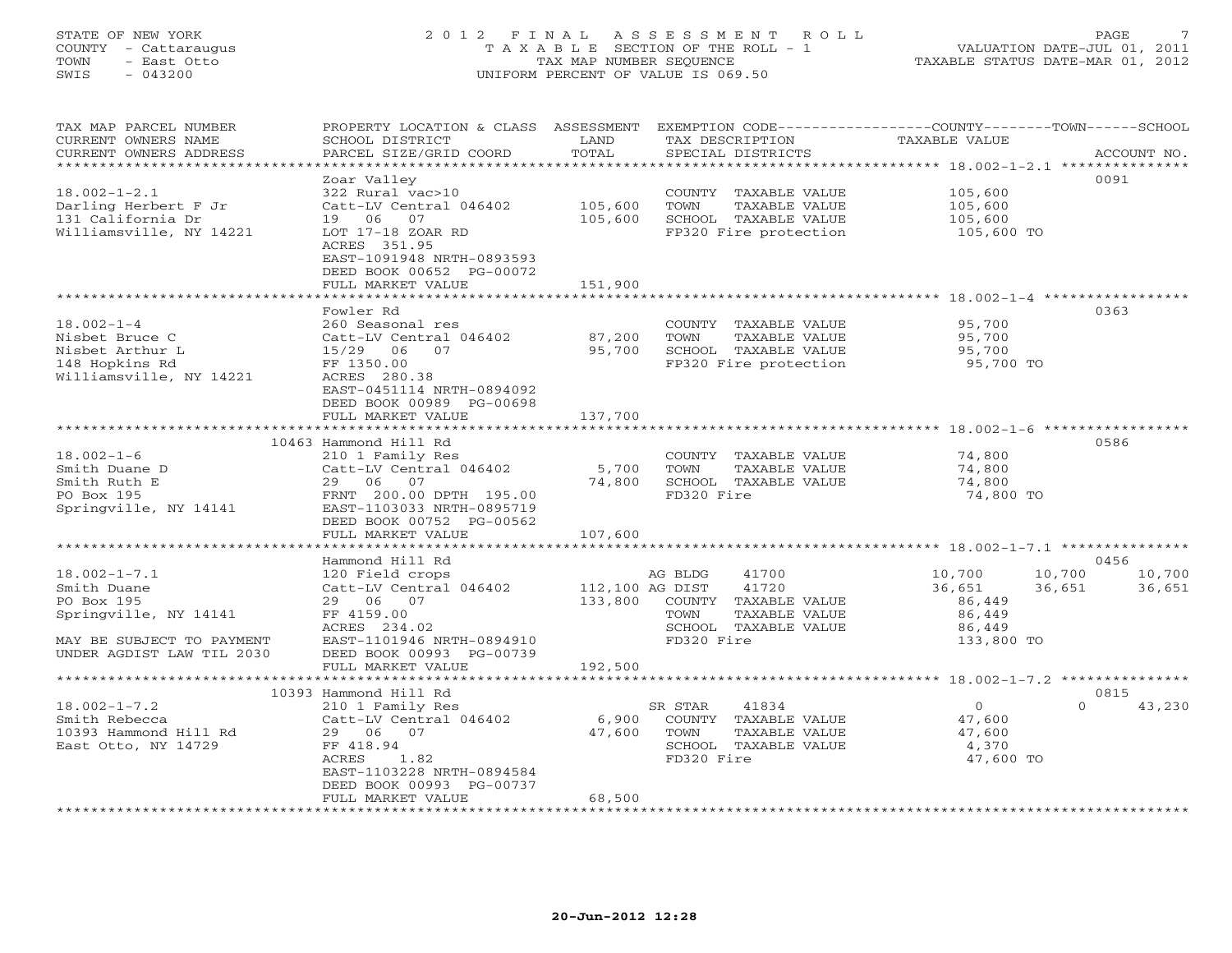# STATE OF NEW YORK 2 0 1 2 F I N A L A S S E S S M E N T R O L L PAGE 8 COUNTY - Cattaraugus T A X A B L E SECTION OF THE ROLL - 1 VALUATION DATE-JUL 01, 2011 TOWN - East Otto TAX MAP NUMBER SEQUENCE TAXABLE STATUS DATE-MAR 01, 2012 SWIS - 043200 UNIFORM PERCENT OF VALUE IS 069.50UNIFORM PERCENT OF VALUE IS 069.50

| TAX MAP PARCEL NUMBER<br>CURRENT OWNERS NAME<br>CURRENT OWNERS ADDRESS                              | SCHOOL DISTRICT<br>PARCEL SIZE/GRID COORD                                                                                                                                                              | LAND<br>TOTAL              | TAX DESCRIPTION<br>SPECIAL DISTRICTS                                                                                                | PROPERTY LOCATION & CLASS ASSESSMENT EXEMPTION CODE----------------COUNTY-------TOWN------SCHOOL<br>TAXABLE VALUE | ACCOUNT NO.                |
|-----------------------------------------------------------------------------------------------------|--------------------------------------------------------------------------------------------------------------------------------------------------------------------------------------------------------|----------------------------|-------------------------------------------------------------------------------------------------------------------------------------|-------------------------------------------------------------------------------------------------------------------|----------------------------|
| $18.002 - 1 - 8$<br>Twaddell Edward<br>Twaddell Margaret<br>197 Main St<br>Yarmouth Port, MA 02675  | Hammond Hill Rd<br>105 Vac farmland<br>Catt-LV Central 046402<br>14 06 07<br>FRNT 2150.00 DPTH<br>ACRES 99.07<br>EAST-1102401 NRTH-0892004<br>DEED BOOK 00591 PG-00182<br>FULL MARKET VALUE            | 64,300<br>64,300<br>92,500 | COUNTY TAXABLE VALUE<br>TOWN<br>TAXABLE VALUE<br>SCHOOL TAXABLE VALUE<br>FD320 Fire                                                 | 64,300<br>64,300<br>64,300<br>64,300 TO                                                                           | 0503                       |
|                                                                                                     |                                                                                                                                                                                                        |                            |                                                                                                                                     |                                                                                                                   |                            |
| $18.002 - 1 - 9.1$<br>Ash David R<br>Ash Rosan<br>7923 Fowler Rd<br>East Otto, NY 14729             | 7923 Fowler Rd<br>120 Field crops<br>Catt-LV Central 046402<br>05/14/15 06 07<br>FF 4090.00 FOWLER RD<br>FF 1260.00 MEYERS RD<br>ACRES 140.25<br>EAST-0451195 NRTH-0892319<br>DEED BOOK 00959 PG-00634 | 103,500                    | RES STAR<br>41854<br>68,800 SILO T/C/S 42100<br>COUNTY TAXABLE VALUE<br>TAXABLE VALUE<br>TOWN<br>SCHOOL TAXABLE VALUE<br>FD320 Fire | $\circ$<br>$\Omega$<br>$\Omega$<br>$\Omega$<br>103,500<br>103,500<br>82,650<br>103,500 TO                         | 0161<br>20,850<br>$\Omega$ |
|                                                                                                     | FULL MARKET VALUE                                                                                                                                                                                      | 148,900                    |                                                                                                                                     |                                                                                                                   |                            |
| $18.002 - 1 - 9.2$<br>Leiker William<br>Leiker Richard<br>7038 Cedar St<br>Akron, NY 14001          | Fowler Rd<br>260 Seasonal res<br>Catt-LV Central 046402<br>14 06 07<br>FRNT 3090.00 DPTH<br>ACRES<br>60.40<br>EAST-0452545 NRTH-0892262<br>DEED BOOK 1408<br>PG-6001                                   | 28,800<br>74,300           | COUNTY TAXABLE VALUE<br>TOWN<br>TAXABLE VALUE<br>SCHOOL TAXABLE VALUE<br>FD320 Fire                                                 | 74,300<br>74,300<br>74,300<br>74,300 TO                                                                           | 0837                       |
|                                                                                                     | FULL MARKET VALUE                                                                                                                                                                                      | 106,900                    |                                                                                                                                     |                                                                                                                   |                            |
|                                                                                                     |                                                                                                                                                                                                        |                            |                                                                                                                                     |                                                                                                                   |                            |
| $18.002 - 1 - 9.3$<br>Nisbet Bruce C<br>Nisbet Arthur L<br>7895 Hayes Hollow Rd<br>Colden, NY 14033 | Fowler Rd<br>322 Rural vac>10<br>Catt-LV Central 046402<br>15 06 07<br>FF 1200.00<br>ACRES<br>14.80<br>EAST-0450284 NRTH-0893738<br>DEED BOOK 00989 PG-00698                                           | 12,600<br>12,600           | COUNTY TAXABLE VALUE<br>TOWN<br>TAXABLE VALUE<br>SCHOOL TAXABLE VALUE<br>FD320 Fire                                                 | 12,600<br>12,600<br>12,600<br>12,600 TO                                                                           | 0845                       |
|                                                                                                     | FULL MARKET VALUE                                                                                                                                                                                      | 18,100                     |                                                                                                                                     |                                                                                                                   |                            |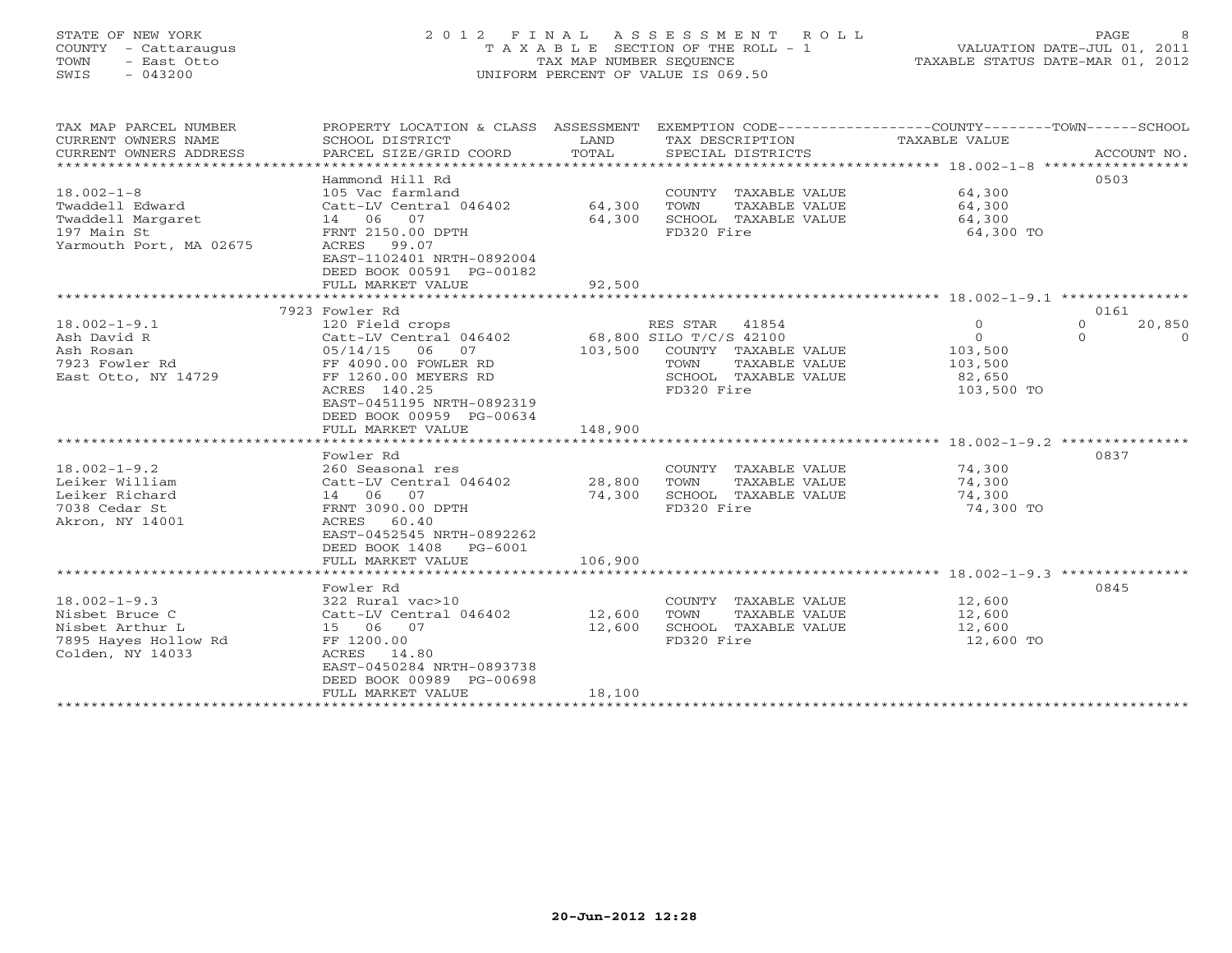# STATE OF NEW YORK 2 0 1 2 F I N A L A S S E S S M E N T R O L L PAGE 9 COUNTY - Cattaraugus T A X A B L E SECTION OF THE ROLL - 1 VALUATION DATE-JUL 01, 2011 TOWN - East Otto TAX MAP NUMBER SEQUENCE TAXABLE STATUS DATE-MAR 01, 2012 SWIS - 043200 UNIFORM PERCENT OF VALUE IS 069.50UNIFORM PERCENT OF VALUE IS 069.50

| TAX MAP PARCEL NUMBER<br>CURRENT OWNERS NAME<br>CURRENT OWNERS ADDRESS<br>*****************                                               | PROPERTY LOCATION & CLASS ASSESSMENT<br>SCHOOL DISTRICT<br>PARCEL SIZE/GRID COORD                                                                                             | LAND<br>TOTAL              | EXEMPTION CODE-----------------COUNTY-------TOWN------SCHOOL<br>TAX DESCRIPTION<br>SPECIAL DISTRICTS                               | TAXABLE VALUE                                              | ACCOUNT NO.                        |
|-------------------------------------------------------------------------------------------------------------------------------------------|-------------------------------------------------------------------------------------------------------------------------------------------------------------------------------|----------------------------|------------------------------------------------------------------------------------------------------------------------------------|------------------------------------------------------------|------------------------------------|
|                                                                                                                                           |                                                                                                                                                                               |                            |                                                                                                                                    |                                                            | 0149                               |
| $18.002 - 1 - 10.1$<br>Visnesky Eric J<br>9054 Otto-E Otto Rd<br>Otto, NY 14766<br>MAY BE SUBJECT TO PAYMENT<br>UNDER AGDIST LAW TIL 2030 | Hammond Hill Rd<br>120 Field crops<br>Catt-LV Central 046402<br>06<br>07<br>05<br>FRNT 3820.00 DPTH<br>ACRES 111.90<br>EAST-1102196 NRTH-0889353<br>DEED BOOK 5523<br>PG-5002 | 71,900                     | AG DIST<br>41720<br>55,500 SILO T/C/S 42100<br>COUNTY TAXABLE VALUE<br>TOWN<br>TAXABLE VALUE<br>SCHOOL TAXABLE VALUE<br>FD320 Fire | 24,135<br>2,300<br>45,465<br>45,465<br>45,465<br>71,900 TO | 24,135<br>24,135<br>2,300<br>2,300 |
|                                                                                                                                           | FULL MARKET VALUE                                                                                                                                                             | 103,500                    |                                                                                                                                    |                                                            |                                    |
| **********************                                                                                                                    |                                                                                                                                                                               |                            |                                                                                                                                    |                                                            |                                    |
|                                                                                                                                           | Hammond Hill Rd                                                                                                                                                               |                            |                                                                                                                                    |                                                            | 0872                               |
| $18.002 - 1 - 10.2$<br>Visnesky Edward<br>Visnesky Joan<br>10109 Hammond Hill Rd<br>East Otto, NY 14729                                   | 210 1 Family Res<br>Catt-LV Central 046402<br>05 06 07<br>FRNT 710.00 DPTH<br>ACRES<br>5.60<br>EAST-1103169 NRTH-0888669<br>DEED BOOK 1000 PG-721                             | 11,100<br>52,400           | RES STAR<br>41854<br>COUNTY TAXABLE VALUE<br>TOWN<br>TAXABLE VALUE<br>SCHOOL TAXABLE VALUE<br>FD320 Fire                           | $\overline{0}$<br>52,400<br>52,400<br>31,550<br>52,400 TO  | $\Omega$<br>20,850                 |
|                                                                                                                                           | FULL MARKET VALUE                                                                                                                                                             | 75,400                     |                                                                                                                                    |                                                            |                                    |
|                                                                                                                                           |                                                                                                                                                                               |                            |                                                                                                                                    |                                                            |                                    |
| $18.002 - 1 - 10.3$<br>Tojdowski Bethany L<br>9054 Otto-E Otto Rd<br>Otto, NY 14766                                                       | Hammond Hill Rd<br>120 Field crops<br>Catt-LV Central 046402<br>ACRES 19.65<br>EAST-1101639 NRTH-0890255<br>DEED BOOK 5523<br>PG-5001<br>FULL MARKET VALUE                    | 18,800<br>18,800<br>27,100 | COUNTY TAXABLE VALUE<br>TOWN<br>TAXABLE VALUE<br>SCHOOL TAXABLE VALUE<br>FD320 Fire                                                | 18,800<br>18,800<br>18,800<br>18,800 TO                    | 1178                               |
|                                                                                                                                           |                                                                                                                                                                               |                            |                                                                                                                                    |                                                            |                                    |
|                                                                                                                                           | 7874 Utley Rd                                                                                                                                                                 |                            |                                                                                                                                    |                                                            | 0072                               |
| $18.002 - 1 - 11.1$<br>Church Edith (Dec)<br>Church Wayne P<br>7874 Utley Rd<br>East Otto, NY 14729                                       | 210 1 Family Res<br>Catt-LV Central 046402<br>05 06 07<br>FF 380.00<br>14.15<br>ACRES<br>EAST-1102518 NRTH-0887919<br>DEED BOOK 1730 PG-8001                                  | 20,100<br>53,800           | 41854<br>RES STAR<br>COUNTY TAXABLE VALUE<br>TAXABLE VALUE<br>TOWN<br>SCHOOL TAXABLE VALUE<br>FD320 Fire                           | $\overline{0}$<br>53,800<br>53,800<br>32,950<br>53,800 TO  | $\Omega$<br>20,850                 |
|                                                                                                                                           | FULL MARKET VALUE                                                                                                                                                             | 77,400                     |                                                                                                                                    |                                                            |                                    |
|                                                                                                                                           |                                                                                                                                                                               |                            |                                                                                                                                    |                                                            |                                    |
|                                                                                                                                           | 7888 Utley Rd                                                                                                                                                                 |                            |                                                                                                                                    |                                                            | 0838                               |
| $18.002 - 1 - 11.2$<br>Sharrett Shad E<br>7888 Utley Rd<br>East Otto, NY 14729                                                            | 210 1 Family Res<br>Catt-LV Central 046402<br>05 06 07<br>FF 100.00<br>2.10 BANK<br>ACRES<br>017<br>EAST-1102126 NRTH-0887876<br>DEED BOOK 1031<br>$PG-120$                   | 7,200<br>79,700            | RES STAR<br>41854<br>TAXABLE VALUE<br>COUNTY<br>TAXABLE VALUE<br>TOWN<br>SCHOOL TAXABLE VALUE<br>FD320 Fire                        | $\Omega$<br>79,700<br>79,700<br>58,850<br>79,700 TO        | $\cap$<br>20,850                   |
|                                                                                                                                           | FULL MARKET VALUE                                                                                                                                                             | 114,700                    |                                                                                                                                    |                                                            |                                    |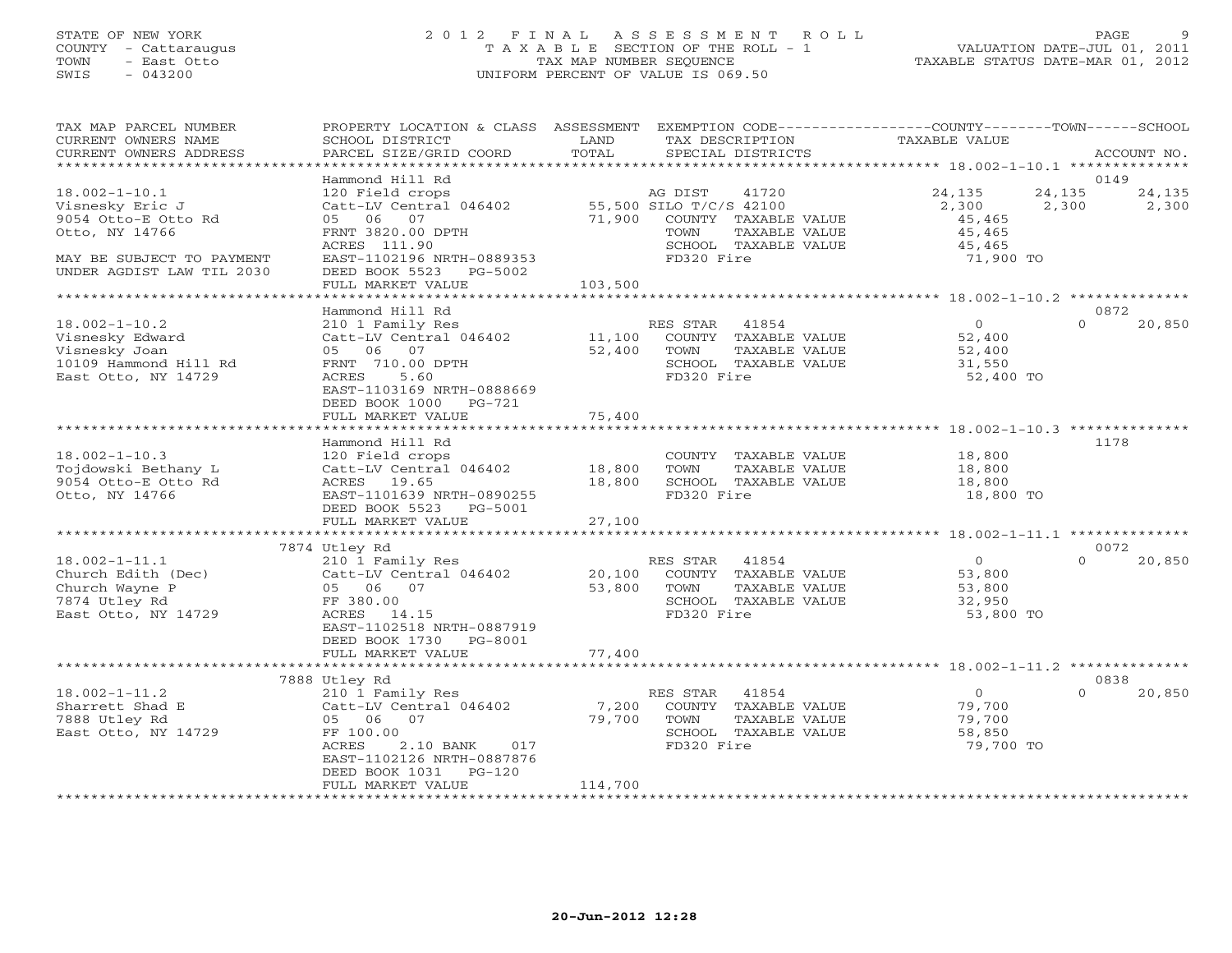# STATE OF NEW YORK 2 0 1 2 F I N A L A S S E S S M E N T R O L L PAGE 10 COUNTY - Cattaraugus T A X A B L E SECTION OF THE ROLL - 1 VALUATION DATE-JUL 01, 2011 TOWN - East Otto TAX MAP NUMBER SEQUENCE TAX ALL TAXABLE STATUS DATE-MAR 01, 2012 SWIS - 043200 UNIFORM PERCENT OF VALUE IS 069.50

| SWIS<br>$-043200$                            |                                                                                                       |         | UNIFORM PERCENT OF VALUE IS 069.50                                              |                  |                    |  |
|----------------------------------------------|-------------------------------------------------------------------------------------------------------|---------|---------------------------------------------------------------------------------|------------------|--------------------|--|
| TAX MAP PARCEL NUMBER<br>CURRENT OWNERS NAME | PROPERTY LOCATION & CLASS ASSESSMENT<br>SCHOOL DISTRICT                                               | LAND    | EXEMPTION CODE-----------------COUNTY-------TOWN------SCHOOL<br>TAX DESCRIPTION | TAXABLE VALUE    |                    |  |
| CURRENT OWNERS ADDRESS                       | PARCEL SIZE/GRID COORD                                                                                | TOTAL   | SPECIAL DISTRICTS                                                               |                  | ACCOUNT NO.        |  |
|                                              |                                                                                                       |         |                                                                                 |                  |                    |  |
|                                              | Utley Rd                                                                                              |         |                                                                                 |                  | 0887               |  |
| $18.002 - 1 - 11.3$                          | 314 Rural vac<10                                                                                      |         | COUNTY TAXABLE VALUE                                                            | 2,800            |                    |  |
| Westfall Martin D                            | Catt-LV Central 046402                                                                                | 2,800   | TOWN<br>TAXABLE VALUE                                                           | 2,800            |                    |  |
| 7850 Utley Rd                                | 05 06 07                                                                                              | 2,800   | SCHOOL TAXABLE VALUE                                                            | 2,800            |                    |  |
| East Otto, NY 14729                          | FRNT 150.00 DPTH 250.00<br>EAST-0454259 NRTH-0887497<br>DEED BOOK 00924 PG-00041<br>FULL MARKET VALUE | 4,000   | FD320 Fire                                                                      | 2,800 TO         |                    |  |
|                                              | *************************                                                                             |         |                                                                                 |                  |                    |  |
|                                              | 7850 Utley Rd                                                                                         |         |                                                                                 |                  | 0466               |  |
| $18.002 - 1 - 12.2$                          | 210 1 Family Res                                                                                      |         | RES STAR<br>41854                                                               | $\Omega$         | 20,850<br>$\Omega$ |  |
| Westfall Martin D                            | Catt-LV Central 046402                                                                                | 3,600   | COUNTY TAXABLE VALUE                                                            | 82,600           |                    |  |
| Westfall Diane M                             | 29 05 07                                                                                              | 82,600  | TOWN<br>TAXABLE VALUE                                                           | 82,600           |                    |  |
| 7850 Utley Rd                                | EAGLE RD A. 13-40                                                                                     |         | SCHOOL TAXABLE VALUE                                                            | 61,750           |                    |  |
| East Otto, NY 14729                          | FRNT<br>75.00 DPTH 230.00                                                                             |         | FD320 Fire                                                                      | 82,600 TO        |                    |  |
|                                              | EAST-0454446 NRTH-0887399                                                                             |         |                                                                                 |                  |                    |  |
|                                              | DEED BOOK 869<br>PG-00047                                                                             |         |                                                                                 |                  |                    |  |
|                                              | FULL MARKET VALUE                                                                                     | 118,800 |                                                                                 |                  |                    |  |
|                                              | 9615 Hammond Hill Rd                                                                                  |         |                                                                                 |                  | 0177               |  |
| $18.002 - 1 - 13$                            | 210 1 Family Res                                                                                      |         | RES STAR 41854                                                                  | $\Omega$         | 20,850<br>$\Omega$ |  |
| Boyd Mary                                    | Catt-LV Central 046402                                                                                | 5,700   | COUNTY TAXABLE VALUE                                                            | 55,500           |                    |  |
| Boyd Maryette                                | 04 06 07                                                                                              | 55,500  | TOWN<br>TAXABLE VALUE                                                           | 55,500           |                    |  |
| PO Box 134                                   | FRNT 165.00 DPTH 239.00                                                                               |         | SCHOOL TAXABLE VALUE                                                            | 34,650           |                    |  |
| East Otto, NY 14729-0134                     | EAST-1103439 NRTH-0886741                                                                             |         | FD320 Fire                                                                      | 55,500 TO        |                    |  |
|                                              | DEED BOOK 862<br>PG-00166                                                                             |         |                                                                                 |                  |                    |  |
|                                              | FULL MARKET VALUE                                                                                     | 79,900  |                                                                                 |                  |                    |  |
|                                              |                                                                                                       |         |                                                                                 |                  |                    |  |
|                                              | 10056 Meyers Rd                                                                                       |         |                                                                                 |                  | 0036               |  |
| $18.002 - 1 - 15$                            | 210 1 Family Res                                                                                      |         | SR STAR<br>41834                                                                | $\overline{0}$   | $\Omega$<br>43,230 |  |
| Boone Jay A                                  | Catt-LV Central 046402<br>06 06 07                                                                    | 9,100   | COUNTY TAXABLE VALUE<br>TOWN                                                    | 67,200           |                    |  |
| Boone Vesta F<br>10056 Meyers Rd             | FRNT 290.00 DPTH                                                                                      | 67,200  | TAXABLE VALUE<br>SCHOOL<br>TAXABLE VALUE                                        | 67,200<br>23,970 |                    |  |
| East Otto, NY 14729                          | ACRES 3.80                                                                                            |         | FD320 Fire                                                                      | 67,200 TO        |                    |  |
|                                              |                                                                                                       |         |                                                                                 |                  |                    |  |

2,100 SCHOOL TAXABLE VALUE

\*\*\*\*\*\*\*\*\*\*\*\*\*\*\*\*\*\*\*\*\*\*\*\*\*\*\*\*\*\*\*\*\*\*\*\*\*\*\*\*\*\*\*\*\*\*\*\*\*\*\*\*\*\*\*\*\*\*\*\*\*\*\*\*\*\*\*\*\*\*\*\*\*\*\*\*\*\*\*\*\*\*\*\*\*\*\*\*\*\*\*\*\*\*\*\*\*\*\*\*\*\*\*\*\*\*\*\*\*\*\*\*\*\*\*\*\*\*\*\*\*\*\*\*\*\*\*\*\*\*\*\*

\*\*\*\*\*\*\*\*\*\*\*\*\*\*\*\*\*\*\*\*\*\*\*\*\*\*\*\*\*\*\*\*\*\*\*\*\*\*\*\*\*\*\*\*\*\*\*\*\*\*\*\*\*\*\*\*\*\*\*\*\*\*\*\*\*\*\*\*\*\*\*\*\*\*\*\*\*\*\*\*\*\*\*\*\*\*\*\*\*\*\*\*\*\*\*\*\*\*\*\*\*\*\* 18.002-1-16.1 \*\*\*\*\*\*\*\*\*\*\*\*\*\*

Utley Rd 0140

18.002-1-16.1 314 Rural vac<10 COUNTY TAXABLE VALUE 2,100 Vanderbosch Thomas Catt-LV Central 046402 2,100 TOWN TAXABLE VALUE 2,100

7932 Utley Rd FF 40.00 FD320 Fire 2,100 TO

EAST-1099118 NRTH-0887794

 EAST-0453166 NRTH-0887787DEED BOOK 00982 PG-00423

DEED BOOK 871 PG-00395

East Otto, NY 14729 ACRES 1.25

FULL MARKET VALUE 96,700

FULL MARKET VALUE 3,000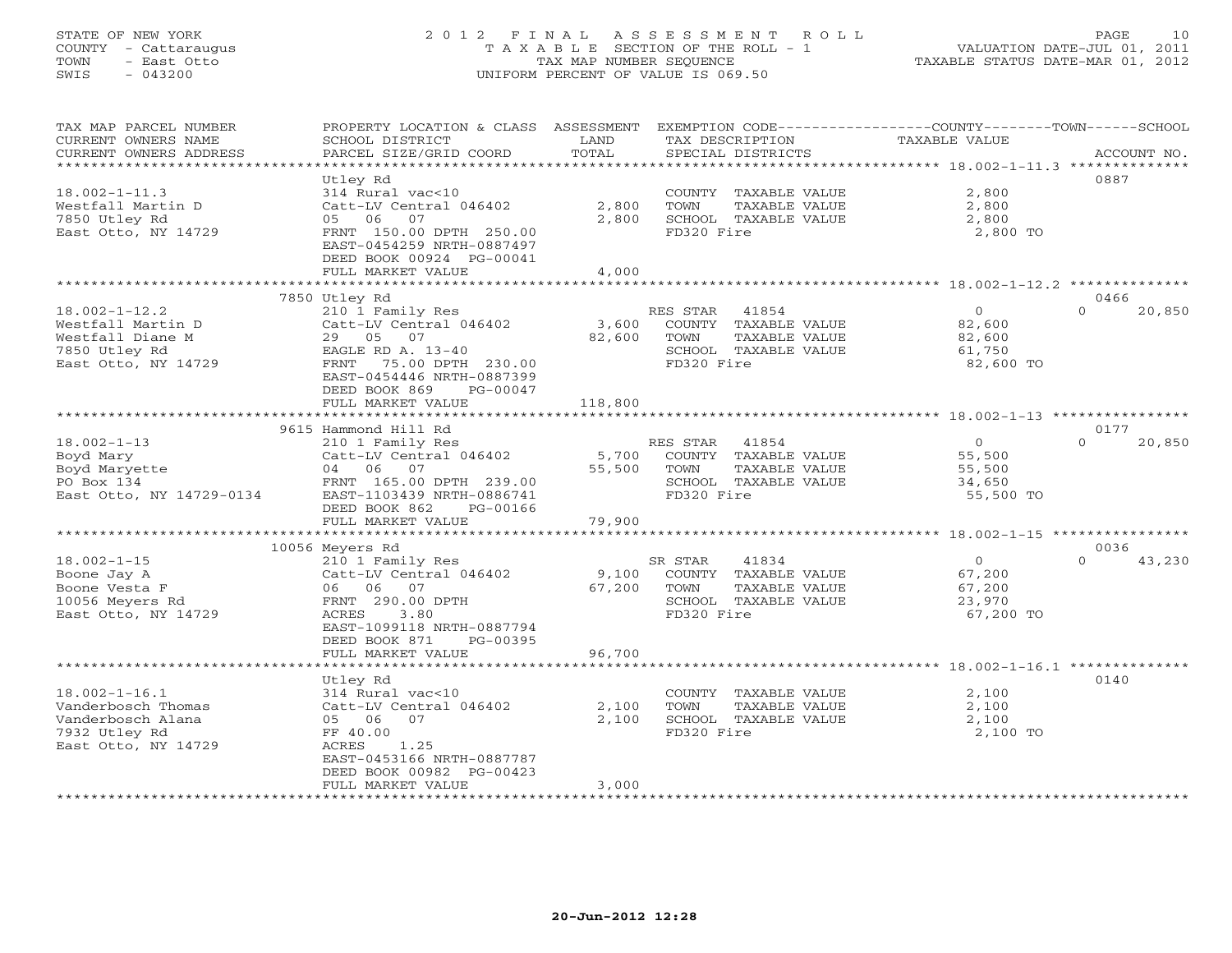## STATE OF NEW YORK 2 0 1 2 F I N A L A S S E S S M E N T R O L L PAGE 11 COUNTY - Cattaraugus T A X A B L E SECTION OF THE ROLL - 1 VALUATION DATE-JUL 01, 2011 TOWN - East Otto TAX MAP NUMBER SEQUENCE TAXABLE STATUS DATE-MAR 01, 2012 SWIS - 043200 UNIFORM PERCENT OF VALUE IS 069.50UNIFORM PERCENT OF VALUE IS 069.50

| TAX MAP PARCEL NUMBER<br>CURRENT OWNERS NAME    | PROPERTY LOCATION & CLASS ASSESSMENT EXEMPTION CODE----------------COUNTY-------TOWN------SCHOOL<br>SCHOOL DISTRICT | LAND    |                         | TAX DESCRIPTION                       | TAXABLE VALUE    |                  |                          |
|-------------------------------------------------|---------------------------------------------------------------------------------------------------------------------|---------|-------------------------|---------------------------------------|------------------|------------------|--------------------------|
| CURRENT OWNERS ADDRESS<br>********************* | PARCEL SIZE/GRID COORD                                                                                              | TOTAL   |                         | SPECIAL DISTRICTS                     |                  |                  | ACCOUNT NO.              |
|                                                 | 7932 Utley Rd                                                                                                       |         |                         |                                       |                  | 0635             |                          |
| $18.002 - 1 - 16.2$                             | 210 1 Family Res                                                                                                    |         | RES STAR                | 41854                                 | $\overline{O}$   | $\Omega$         | 20,850                   |
| Vanderbosch Thomas                              | Catt-LV Central 046402                                                                                              | 7,300   |                         | COUNTY TAXABLE VALUE                  | 78,300           |                  |                          |
| Vanderbosch Alana                               | 05 06 07                                                                                                            | 78,300  | TOWN                    | TAXABLE VALUE                         | 78,300           |                  |                          |
| 7932 Utley Rd                                   | FF 75.00                                                                                                            |         |                         | SCHOOL TAXABLE VALUE                  | 57,450           |                  |                          |
| East Otto, NY 14729                             | ACRES<br>2.14                                                                                                       |         | FD320 Fire              |                                       | 78,300 TO        |                  |                          |
|                                                 | EAST-1101461 NRTH-0887882                                                                                           |         |                         |                                       |                  |                  |                          |
|                                                 | DEED BOOK 00771 PG-01040                                                                                            |         |                         |                                       |                  |                  |                          |
|                                                 | FULL MARKET VALUE                                                                                                   | 112,700 |                         |                                       |                  |                  |                          |
|                                                 | 8038 Utley Rd                                                                                                       |         |                         |                                       |                  | 1064             |                          |
| $18.002 - 1 - 16.3$                             | 312 Vac w/imprv                                                                                                     |         |                         | COUNTY TAXABLE VALUE                  | 71,900           |                  |                          |
| Smith Joshua                                    | Catt-LV Central 046402                                                                                              | 42,900  | TOWN                    | TAXABLE VALUE                         | 71,900           |                  |                          |
| Weishaar Donald                                 | 05/40 05/06<br>07                                                                                                   | 71,900  |                         | SCHOOL TAXABLE VALUE                  | 71,900           |                  |                          |
| 5101 Bradley Ln                                 | ACRES 76.00                                                                                                         |         | FD320 Fire              |                                       | 71,900 TO        |                  |                          |
| Hamburg, NY 14075                               | EAST-1100173 NRTH-0888943                                                                                           |         |                         |                                       |                  |                  |                          |
|                                                 | DEED BOOK 5550 PG-6002                                                                                              |         |                         |                                       |                  |                  |                          |
|                                                 | FULL MARKET VALUE                                                                                                   | 103,500 |                         |                                       |                  |                  |                          |
|                                                 | **************                                                                                                      |         |                         |                                       |                  |                  |                          |
| $18.002 - 1 - 16.5$                             | 8004 Utley Rd                                                                                                       |         | RES STAR                |                                       | $\circ$          | 1073<br>$\Omega$ |                          |
| Mesch Jonathan B                                | 240 Rural res<br>Catt-LV Central 046402                                                                             |         | 21,600 SILO T/C/S 42100 | 41854                                 | $\overline{0}$   | $\Omega$         | 20,850<br>$\overline{0}$ |
| 8004 Utley Rd                                   | 05 06 07                                                                                                            | 113,900 |                         | COUNTY TAXABLE VALUE                  | 113,900          |                  |                          |
| East Otto, NY 14729                             | $L/P$ 970-884                                                                                                       |         | TOWN                    | TAXABLE VALUE                         | 113,900          |                  |                          |
|                                                 | FF 1539.10                                                                                                          |         |                         | SCHOOL TAXABLE VALUE                  | 93,050           |                  |                          |
|                                                 | ACRES 15.60 BANK 017                                                                                                |         | FD320 Fire              |                                       | 113,900 TO       |                  |                          |
|                                                 | EAST-1100564 NRTH-0887679                                                                                           |         |                         |                                       |                  |                  |                          |
|                                                 | DEED BOOK 7583<br>PG-8002                                                                                           |         |                         |                                       |                  |                  |                          |
|                                                 | FULL MARKET VALUE                                                                                                   | 163,900 |                         |                                       |                  |                  |                          |
|                                                 |                                                                                                                     |         |                         |                                       |                  |                  |                          |
| $18.002 - 1 - 16.6$                             | 10009 Utley Rd<br>270 Mfg housing                                                                                   |         |                         |                                       | $\overline{0}$   | 1086<br>$\Omega$ |                          |
| Smith Anthony E Jr                              | Catt-LV Central 046402                                                                                              |         | RES STAR                | 41854<br>15,700 COUNTY TAXABLE VALUE  | 61,700           |                  | 20,850                   |
| Smith Donna                                     | 05/06 06 07                                                                                                         | 61,700  | TOWN                    | TAXABLE VALUE                         | 61,700           |                  |                          |
| 10009 Utley Rd                                  | FF 525.00                                                                                                           |         |                         | SCHOOL TAXABLE VALUE                  | 40,850           |                  |                          |
| East Otto, NY 14729                             | ACRES 10.00 BANK 017                                                                                                |         | FD320 Fire              |                                       | 61,700 TO        |                  |                          |
|                                                 | EAST-0451274 NRTH-0887072                                                                                           |         |                         |                                       |                  |                  |                          |
|                                                 | DEED BOOK 00976 PG-01086                                                                                            |         |                         |                                       |                  |                  |                          |
|                                                 | FULL MARKET VALUE                                                                                                   | 88,800  |                         |                                       |                  |                  |                          |
|                                                 |                                                                                                                     |         |                         |                                       |                  |                  |                          |
|                                                 | Utley Rd                                                                                                            |         |                         |                                       |                  | 1087             |                          |
| $18.002 - 1 - 16.7$                             | 322 Rural vac>10                                                                                                    | 15,800  |                         | COUNTY TAXABLE VALUE                  | 15,800           |                  |                          |
| Henel Aloysius A Jr<br>Henel Pamela             | Catt-LV Central 046402<br>05/40 05/06 07                                                                            | 15,800  | TOWN                    | TAXABLE VALUE<br>SCHOOL TAXABLE VALUE | 15,800<br>15,800 |                  |                          |
| 58 Yvette Dr                                    | FF 700.00                                                                                                           |         | FD320 Fire              |                                       | 15,800 TO        |                  |                          |
| Cheektowaga, NY 14227                           | ACRES 14.50                                                                                                         |         |                         |                                       |                  |                  |                          |
|                                                 | EAST-1100082 NRTH-0886519                                                                                           |         |                         |                                       |                  |                  |                          |
|                                                 | $PG-658$<br>DEED BOOK 1020                                                                                          |         |                         |                                       |                  |                  |                          |
|                                                 | FULL MARKET VALUE                                                                                                   | 22,700  |                         |                                       |                  |                  |                          |
|                                                 | **********************                                                                                              |         |                         | *****************************         |                  |                  |                          |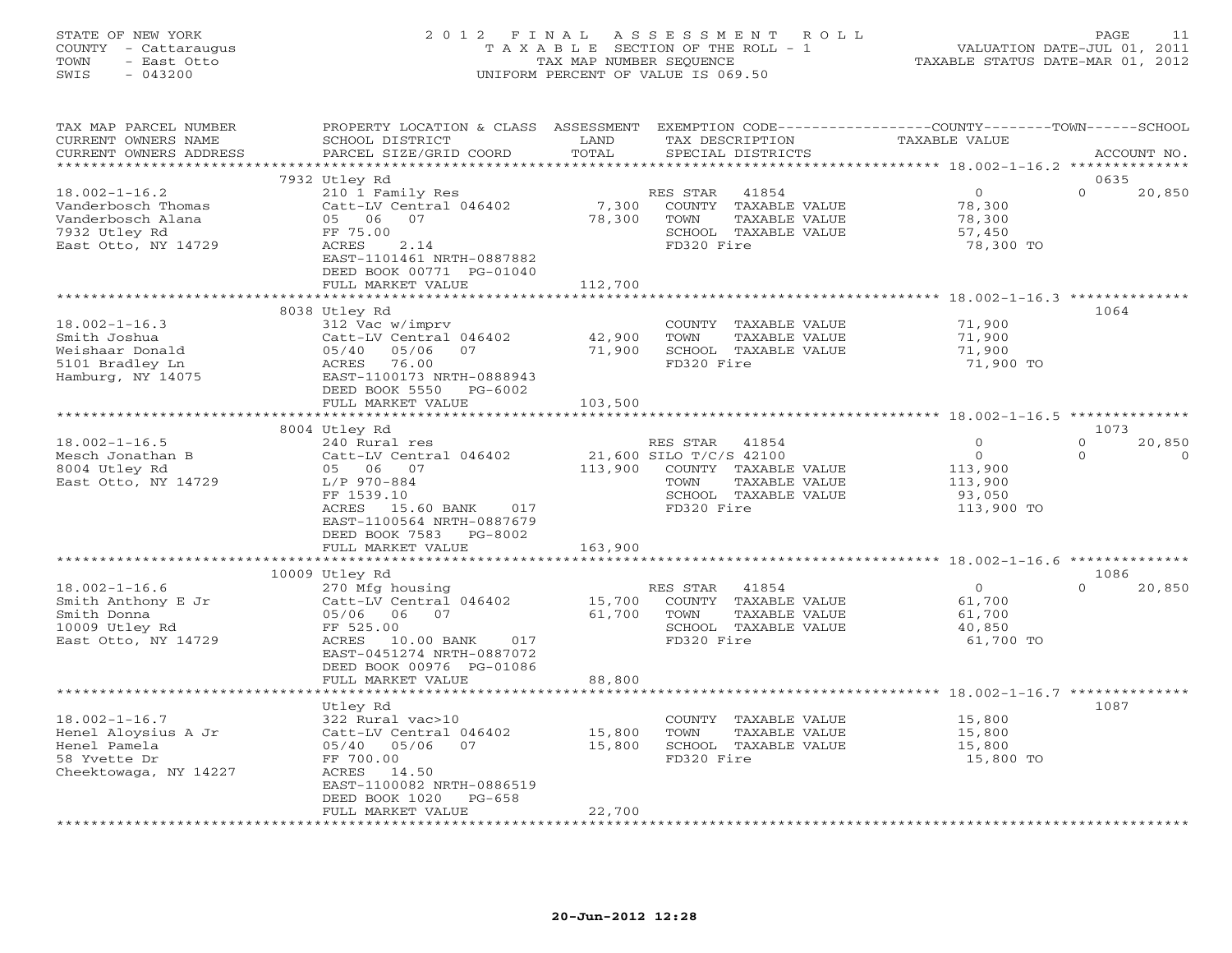#### STATE OF NEW YORK 2 0 1 2 F I N A L A S S E S S M E N T R O L L PAGE 12COUNTY - Cattaraugus T A X A B L E SECTION OF THE ROLL - 1 VALUATION DATE-JUL 01, 2011 TOWN - East Otto TAX MAP NUMBER SEQUENCE TAXABLE STATUS DATE-MAR 01, 2012 SWIS - 043200 UNIFORM PERCENT OF VALUE IS 069.50

| TAX MAP PARCEL NUMBER<br>CURRENT OWNERS NAME<br>CURRENT OWNERS ADDRESS                                  | PROPERTY LOCATION & CLASS<br>SCHOOL DISTRICT<br>PARCEL SIZE/GRID COORD                                                                               | ASSESSMENT<br>LAND<br>TOTAL | TAX DESCRIPTION<br>SPECIAL DISTRICTS                                                   | EXEMPTION CODE-----------------COUNTY-------TOWN------SCHOOL<br><b>TAXABLE VALUE</b><br>ACCOUNT NO. |
|---------------------------------------------------------------------------------------------------------|------------------------------------------------------------------------------------------------------------------------------------------------------|-----------------------------|----------------------------------------------------------------------------------------|-----------------------------------------------------------------------------------------------------|
| *************************                                                                               |                                                                                                                                                      |                             |                                                                                        |                                                                                                     |
| $18.002 - 1 - 16.8$<br>Grzelka Jacqueline<br>McQuillan William Sr                                       | 7957 Utley Rd<br>240 Rural res<br>Catt-LV Central 046402<br>05/40<br>06<br>07                                                                        | 25,500<br>125,800           | RES STAR<br>41854<br>COUNTY<br>TAXABLE VALUE<br>TOWN<br>TAXABLE VALUE                  | 1092<br>$\mathbf{O}$<br>$\Omega$<br>20,850<br>125,800<br>125,800                                    |
| 7957 Utley Rd<br>East Otto, NY 14729                                                                    | FF 703.40<br>ACRES<br>29.95<br>EAST-0452550 NRTH-0886444<br>DEED BOOK 1989<br>PG-5001<br>FULL MARKET VALUE                                           | 181,000                     | SCHOOL TAXABLE VALUE<br>FD320 Fire                                                     | 104,950<br>125,800 TO                                                                               |
|                                                                                                         |                                                                                                                                                      |                             |                                                                                        |                                                                                                     |
|                                                                                                         | 7913 Utley Rd                                                                                                                                        |                             |                                                                                        | 1093                                                                                                |
| $18.002 - 1 - 16.9$<br>Farrington Thomas<br>Farrington Joyce<br>7046 Northview Dr<br>Lockport, NY 14094 | 260 Seasonal res<br>Catt-LV Central 046402<br>05/40 06<br>07<br>FF 824.10<br>ACRES<br>31.30<br>EAST-1101677 NRTH-0886529<br>DEED BOOK 00977 PG-00276 | 28,600<br>75,900            | COUNTY<br>TAXABLE VALUE<br>TOWN<br>TAXABLE VALUE<br>SCHOOL TAXABLE VALUE<br>FD320 Fire | 75,900<br>75,900<br>75,900<br>75,900 TO                                                             |
|                                                                                                         | FULL MARKET VALUE                                                                                                                                    | 109,200                     |                                                                                        |                                                                                                     |
|                                                                                                         | ********************                                                                                                                                 |                             |                                                                                        |                                                                                                     |
|                                                                                                         | 7912 Utley Rd                                                                                                                                        |                             |                                                                                        | 1094                                                                                                |
| $18.002 - 1 - 16.10$                                                                                    | 240 Rural res                                                                                                                                        |                             | 41854<br>RES STAR                                                                      | $\mathbf{O}$<br>$\Omega$<br>20,850                                                                  |
| Kennedy David P                                                                                         | Catt-LV Central 046402<br>07<br>40                                                                                                                   | 18,600                      | COUNTY TAXABLE VALUE<br>TOWN                                                           | 110,800                                                                                             |
| Letina Janet<br>7912 Utley Rd                                                                           | 06<br>FF 660.00                                                                                                                                      | 110,800                     | TAXABLE VALUE<br>SCHOOL TAXABLE VALUE                                                  | 110,800<br>89,950                                                                                   |
| East Otto, NY 14729                                                                                     | 12.75<br>ACRES                                                                                                                                       |                             | FD320 Fire                                                                             | 110,800 TO                                                                                          |
|                                                                                                         | EAST-0453506 NRTH-0888045<br>DEED BOOK 00978 PG-00120<br>FULL MARKET VALUE                                                                           | 159,400                     |                                                                                        |                                                                                                     |
|                                                                                                         |                                                                                                                                                      | * * * * * * * * *           |                                                                                        | ***************** 18.002-1-16.11 ************                                                       |
|                                                                                                         | Utley Rd                                                                                                                                             |                             |                                                                                        | 1109                                                                                                |
| $18.002 - 1 - 16.11$                                                                                    | 322 Rural vac>10                                                                                                                                     |                             | COUNTY<br>TAXABLE VALUE                                                                | 16,500                                                                                              |
| Gibson Heather                                                                                          | Catt-LV Central 046402                                                                                                                               | 16,500                      | TOWN<br>TAXABLE VALUE                                                                  | 16,500                                                                                              |
| Timothy Moffitt                                                                                         | 14.75<br>ACRES                                                                                                                                       | 16,500                      | SCHOOL TAXABLE VALUE                                                                   | 16,500                                                                                              |
| %timothy Moffitt                                                                                        | DEED BOOK 7725<br>PG-7002                                                                                                                            |                             | FD320 Fire                                                                             | 16,500 TO                                                                                           |
| PO Box 68<br>Shady Grove, PA 17256                                                                      | FULL MARKET VALUE                                                                                                                                    | 23,700                      |                                                                                        |                                                                                                     |
|                                                                                                         |                                                                                                                                                      |                             |                                                                                        |                                                                                                     |
|                                                                                                         | Meyers Rd                                                                                                                                            |                             |                                                                                        | 0150                                                                                                |
| $18.002 - 1 - 17.1$                                                                                     | 105 Vac farmland                                                                                                                                     |                             | COUNTY<br>TAXABLE VALUE                                                                | 6,500                                                                                               |
| Forster Henry                                                                                           | Catt-LV Central 046402                                                                                                                               | 6,500                       | TOWN<br>TAXABLE VALUE                                                                  | 6,500                                                                                               |
| Forster Phyllis                                                                                         | 06<br>07<br>06                                                                                                                                       | 6,500                       | SCHOOL TAXABLE VALUE                                                                   | 6,500                                                                                               |
| 9028 E Otto-Springville Rd<br>East Otto, NY 14729                                                       | ACRES<br>13.05<br>EAST-1099313 NRTH-0887968<br>DEED BOOK 00470 PG-00526                                                                              |                             | FD320 Fire                                                                             | 6,500 TO                                                                                            |
|                                                                                                         | FULL MARKET VALUE                                                                                                                                    | 9,400                       |                                                                                        |                                                                                                     |
|                                                                                                         |                                                                                                                                                      |                             |                                                                                        |                                                                                                     |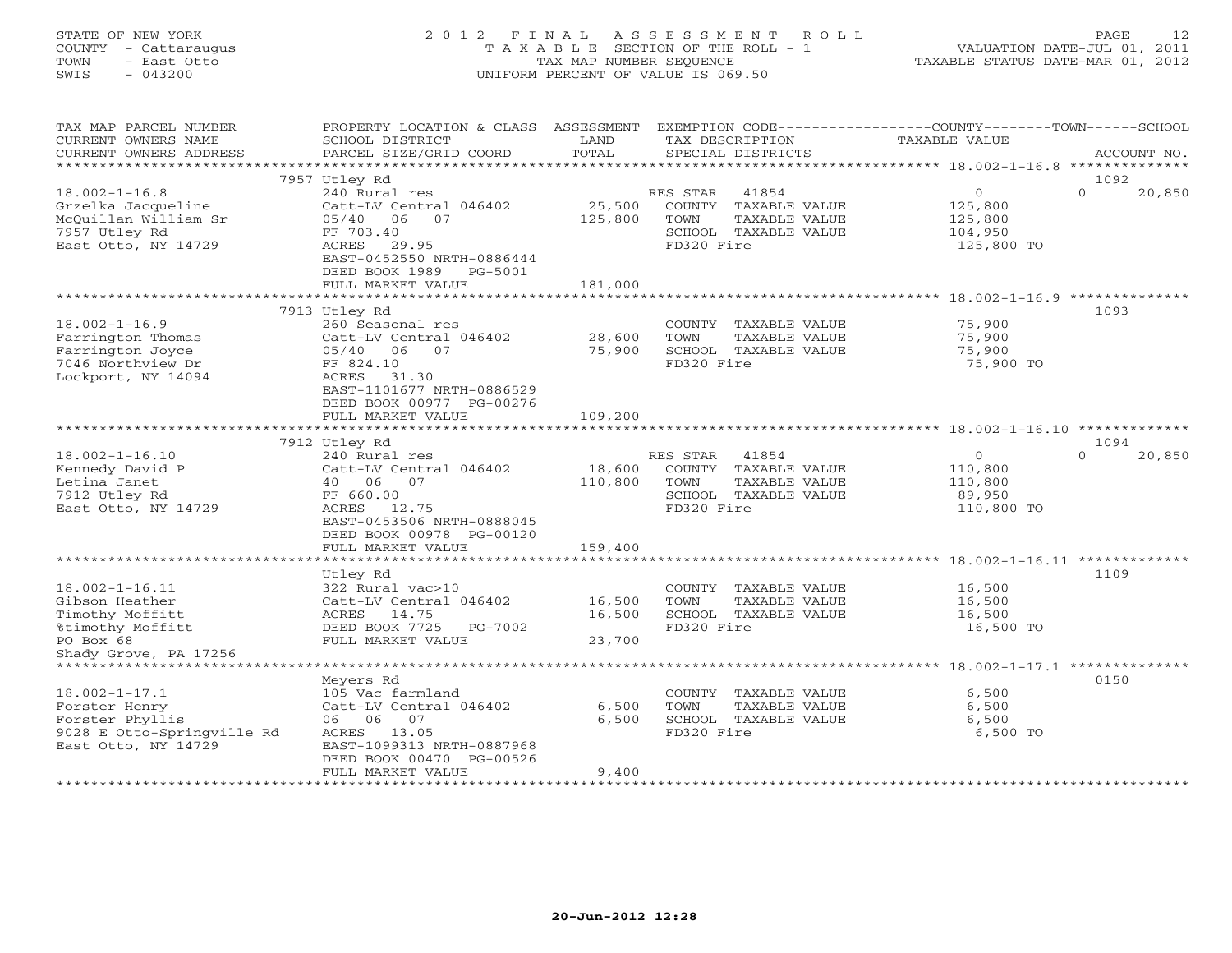# STATE OF NEW YORK 2 0 1 2 F I N A L A S S E S S M E N T R O L L PAGE 13 COUNTY - Cattaraugus T A X A B L E SECTION OF THE ROLL - 1 VALUATION DATE-JUL 01, 2011 TOWN - East Otto TAX MAP NUMBER SEQUENCE TAXABLE STATUS DATE-MAR 01, 2012 SWIS - 043200 UNIFORM PERCENT OF VALUE IS 069.50UNIFORM PERCENT OF VALUE IS 069.50

| TAX MAP PARCEL NUMBER<br>CURRENT OWNERS NAME                                                | PROPERTY LOCATION & CLASS ASSESSMENT<br>SCHOOL DISTRICT                                                       | LAND             | TAX DESCRIPTION                                                                        | EXEMPTION CODE----------------COUNTY-------TOWN------SCHOOL<br>TAXABLE VALUE |                    |
|---------------------------------------------------------------------------------------------|---------------------------------------------------------------------------------------------------------------|------------------|----------------------------------------------------------------------------------------|------------------------------------------------------------------------------|--------------------|
| CURRENT OWNERS ADDRESS<br>***********************                                           | PARCEL SIZE/GRID COORD                                                                                        | TOTAL            | SPECIAL DISTRICTS                                                                      |                                                                              | ACCOUNT NO.        |
|                                                                                             | 10122 Meyers Rd                                                                                               |                  |                                                                                        |                                                                              | 1159               |
| $18.002 - 1 - 17.2$                                                                         | 210 1 Family Res                                                                                              |                  | RES STAR                                                                               | $\overline{0}$                                                               | $\Omega$<br>20,850 |
| Hanavan Dennis M                                                                            | 210 1 Family Res<br>Catt-LV Central 046402                                                                    | 9,800            | ES STAR - 41854<br>COUNTY - TAXABLE VALUE                                              | 86,800                                                                       |                    |
| 10122 Meyers Rd                                                                             |                                                                                                               | 86,800           | TOWN<br>TAXABLE VALUE                                                                  |                                                                              |                    |
| East Otto, NY 14729                                                                         |                                                                                                               |                  | SCHOOL TAXABLE VALUE                                                                   | 86,800<br>65,950                                                             |                    |
|                                                                                             | ACRES<br>6.75 BANK 017                                                                                        |                  | FD320 Fire                                                                             | 86,800 TO                                                                    |                    |
|                                                                                             | EAST-1098623 NRTH-0888311                                                                                     |                  |                                                                                        |                                                                              |                    |
|                                                                                             | DEED BOOK 17687 PG-4001                                                                                       |                  |                                                                                        |                                                                              |                    |
|                                                                                             | FULL MARKET VALUE                                                                                             | 124,900          |                                                                                        |                                                                              |                    |
|                                                                                             |                                                                                                               |                  |                                                                                        |                                                                              |                    |
|                                                                                             | Meyers Rd                                                                                                     |                  |                                                                                        |                                                                              | 1209               |
| $18.002 - 1 - 17.3$                                                                         | 322 Rural vac>10                                                                                              |                  | COUNTY TAXABLE VALUE 26,000                                                            |                                                                              |                    |
| Tully Thomas E<br>Tully Patricia B                                                          | Catt-LV Central 046402                                                                                        | 26,000<br>26,000 | TOWN<br>TAXABLE VALUE<br>TAXABLE VALUE<br><u>TAXARLE</u> VALUE<br>SCHOOL TAXABLE VALUE | 26,000<br>26,000                                                             |                    |
| 7860 Sky Ranch Rd                                                                           | EAST-1098804 NRTH-0889303                                                                                     |                  | FD320 Fire                                                                             | 26,000 TO                                                                    |                    |
| East Otto, NY 14729                                                                         | Catt-LV Centra<br>ACRES 33.20<br>EAST-1098804 N<br>DEED BOOK 1425<br>THI MAPKET VI<br>DEED BOOK 14255 PG-5001 |                  |                                                                                        |                                                                              |                    |
|                                                                                             | FULL MARKET VALUE                                                                                             | 37,400           |                                                                                        |                                                                              |                    |
|                                                                                             | *****************************                                                                                 | ************     |                                                                                        | ******************* 18.002-1-18 *************                                |                    |
|                                                                                             | 10180 Meyers Rd                                                                                               |                  |                                                                                        |                                                                              | 0350               |
| $18.002 - 1 - 18$                                                                           | 260 Seasonal res                                                                                              |                  | COUNTY TAXABLE VALUE                                                                   |                                                                              |                    |
| Mitchell Timothy I                                                                          | Catt-LV Central 046402                                                                                        | 22,100           | TOWN<br>TAXABLE VALUE                                                                  | 36,200<br>36,200                                                             |                    |
| PO Box 205                                                                                  | 06 06 07                                                                                                      | 36,200           | SCHOOL TAXABLE VALUE                                                                   | 36,200                                                                       |                    |
| East Otto, NY 14729                                                                         | FRNT 1105.00 DPTH                                                                                             |                  | FD320 Fire                                                                             | 36,200 TO                                                                    |                    |
|                                                                                             | ACRES 30.61                                                                                                   |                  |                                                                                        |                                                                              |                    |
|                                                                                             | EAST-1098751 NRTH-0890379                                                                                     |                  |                                                                                        |                                                                              |                    |
|                                                                                             | DEED BOOK 00978 PG-01061                                                                                      |                  |                                                                                        |                                                                              |                    |
|                                                                                             | FULL MARKET VALUE                                                                                             | 52,100           |                                                                                        |                                                                              |                    |
|                                                                                             |                                                                                                               |                  |                                                                                        |                                                                              |                    |
| $18.002 - 1 - 19.1$                                                                         | 10294 Meyers Rd<br>270 Mfg housing                                                                            |                  | CVET $C/T$ 41131                                                                       | 9,325<br>9,325                                                               | 0338<br>$\circ$    |
| Morgan Marilyn J                                                                            | Catt-LV Central 046402                                                                                        |                  |                                                                                        |                                                                              | 37,300<br>$\Omega$ |
| Kuhn Jr Theodore H.                                                                         |                                                                                                               |                  | 8,400 SR STAR 41834<br>37,300 COUNTY TAXABLE VALUE                                     | $\begin{array}{c} 0 \\ 27,975 \end{array}$                                   |                    |
| 10294 Meyers Rd                                                                             | FRNT 950.00 DPTH                                                                                              |                  | TOWN                                                                                   | 27,975                                                                       |                    |
| East Otto, NY 14729                                                                         | H. Catt-Ly Company<br>H. 15 06 07<br>FRNT 950.00<br>The 4.5<br>4.50<br>ACRES                                  |                  | TAXADDE<br>TAXABLE VALUE<br>-- **** !!R<br>SCHOOL TAXABLE VALUE                        | $\overline{0}$                                                               |                    |
|                                                                                             | EAST-0450107 NRTH-0892501                                                                                     |                  | FD320 Fire                                                                             | 37,300 TO                                                                    |                    |
|                                                                                             | DEED BOOK 4955 PG-6001                                                                                        |                  |                                                                                        |                                                                              |                    |
|                                                                                             | FULL MARKET VALUE                                                                                             | 53,700           |                                                                                        |                                                                              |                    |
|                                                                                             |                                                                                                               |                  |                                                                                        |                                                                              |                    |
|                                                                                             | 10246 Meyers Rd                                                                                               |                  |                                                                                        |                                                                              | 0591               |
| $18.002 - 1 - 19.2$                                                                         | 270 Mfg housing                                                                                               |                  | COUNTY TAXABLE VALUE                                                                   | 32,800<br>32,800                                                             |                    |
|                                                                                             |                                                                                                               | 10,100           | TAXABLE VALUE<br>TOWN                                                                  |                                                                              |                    |
|                                                                                             |                                                                                                               | 32,800           | SCHOOL TAXABLE VALUE                                                                   | 32,800                                                                       |                    |
| London Anne<br>131 Linlyco Lake Rd<br>15 06 07<br>Cattaraugus, NY 14719<br>FRNT 426.00 DPTH |                                                                                                               |                  | FD320 Fire                                                                             | 32,800 TO                                                                    |                    |
|                                                                                             | ACRES<br>4.70<br>EAST-1098361 NRTH-0891244                                                                    |                  |                                                                                        |                                                                              |                    |
|                                                                                             | DEED BOOK 2613 PG-4001                                                                                        |                  |                                                                                        |                                                                              |                    |
|                                                                                             | FULL MARKET VALUE                                                                                             | 47,200           |                                                                                        |                                                                              |                    |
|                                                                                             |                                                                                                               |                  |                                                                                        |                                                                              |                    |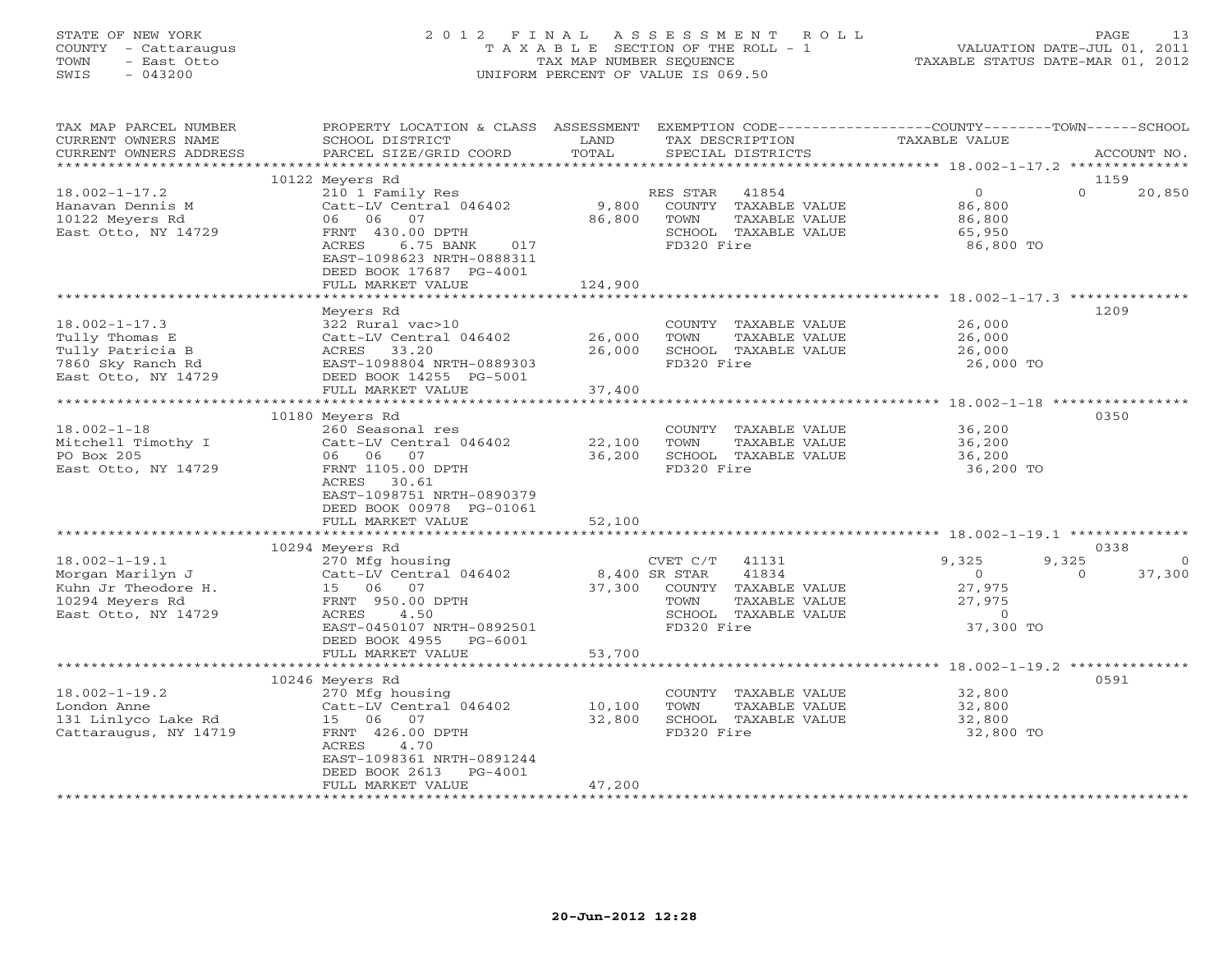# STATE OF NEW YORK 2 0 1 2 F I N A L A S S E S S M E N T R O L L PAGE 14 COUNTY - Cattaraugus T A X A B L E SECTION OF THE ROLL - 1 VALUATION DATE-JUL 01, 2011 TOWN - East Otto TAX MAP NUMBER SEQUENCE TAXABLE STATUS DATE-MAR 01, 2012 SWIS - 043200 UNIFORM PERCENT OF VALUE IS 069.50UNIFORM PERCENT OF VALUE IS 069.50

| TAX MAP PARCEL NUMBER    | PROPERTY LOCATION & CLASS ASSESSMENT EXEMPTION CODE---------------COUNTY-------TOWN-----SCHOOL |         |                       |                |                    |
|--------------------------|------------------------------------------------------------------------------------------------|---------|-----------------------|----------------|--------------------|
| CURRENT OWNERS NAME      | SCHOOL DISTRICT                                                                                | LAND    | TAX DESCRIPTION       | TAXABLE VALUE  |                    |
| CURRENT OWNERS ADDRESS   | PARCEL SIZE/GRID COORD                                                                         | TOTAL   | SPECIAL DISTRICTS     |                | ACCOUNT NO.        |
|                          |                                                                                                |         |                       |                |                    |
|                          | 10288 Meyers Rd                                                                                |         |                       |                | 0625               |
| $18.002 - 1 - 19.3$      | 210 1 Family Res                                                                               |         | RES STAR 41854        | $\Omega$       | $\Omega$<br>20,850 |
| Booth Carl               | Catt-LV Central 046402                                                                         | 4,800   | COUNTY TAXABLE VALUE  | 44,000         |                    |
| Booth Louann             | 15 06<br>07                                                                                    | 44,000  | TOWN<br>TAXABLE VALUE | 44,000         |                    |
| 10288 Meyers Rd          | FRNT 100.00 DPTH 410.25                                                                        |         | SCHOOL TAXABLE VALUE  | 23,150         |                    |
| East Otto, NY 14729      | EAST-1098321 NRTH-0892079                                                                      |         | FD320 Fire            | 44,000 TO      |                    |
|                          | DEED BOOK 767<br>PG-00954                                                                      |         |                       |                |                    |
|                          | FULL MARKET VALUE                                                                              | 63,300  |                       |                |                    |
|                          |                                                                                                |         |                       |                |                    |
|                          | Meyers Rd                                                                                      |         |                       |                | 0811               |
| $18.002 - 1 - 19.4$      | 314 Rural vac<10                                                                               |         | COUNTY TAXABLE VALUE  | 5,200          |                    |
| Young Sharen E           | Catt-LV Central 046402                                                                         | 5,200   | TOWN<br>TAXABLE VALUE | 5,200          |                    |
| 3654 Fourth St           | 15 06 07                                                                                       | 5,200   | SCHOOL TAXABLE VALUE  | 5,200          |                    |
| Woodlawn, NY 14219       | FRNT 236.25 DPTH                                                                               |         | FD320 Fire            | 5,200 TO       |                    |
|                          | 2.55<br>ACRES                                                                                  |         |                       |                |                    |
|                          | EAST-1098367 NRTH-0891725                                                                      |         |                       |                |                    |
|                          | DEED BOOK 00945 PG-00268                                                                       |         |                       |                |                    |
|                          | FULL MARKET VALUE                                                                              | 7,500   |                       |                |                    |
|                          |                                                                                                |         |                       |                |                    |
|                          | 10260 Meyers Rd                                                                                |         |                       |                | 0812               |
| $18.002 - 1 - 19.5$      | 210 1 Family Res                                                                               |         | 41854<br>RES STAR     | $\circ$        | $\Omega$<br>20,850 |
| Morgan Tricia            | Catt-LV Central 046402                                                                         | 6,700   | COUNTY TAXABLE VALUE  | 89,400         |                    |
| 10260 Meyers Rd          | 15 06 07                                                                                       | 89,400  | TOWN<br>TAXABLE VALUE | 89,400         |                    |
| East Otto, NY 14729-0045 | FRNT 149.25 DPTH                                                                               |         | SCHOOL TAXABLE VALUE  | 68,550         |                    |
|                          | ACRES<br>1.65                                                                                  |         | FD320 Fire            | 89,400 TO      |                    |
|                          | EAST-0449999 NRTH-0891500                                                                      |         |                       |                |                    |
|                          | DEED BOOK 1009<br>PG-921                                                                       |         |                       |                |                    |
|                          | FULL MARKET VALUE                                                                              | 128,600 |                       |                |                    |
|                          |                                                                                                |         |                       |                | 0888               |
| $18.002 - 1 - 19.6$      | Meyers Rd<br>270 Mfg housing                                                                   |         | RES STAR 41854        | $\Omega$       | $\Omega$<br>6,600  |
| Knight James E           | Catt-LV Central 046402                                                                         | 2,900   | COUNTY TAXABLE VALUE  | 6,600          |                    |
| 10292 Meyers Rd          | 15 06<br>07                                                                                    | 6,600   | TOWN<br>TAXABLE VALUE | 6,600          |                    |
| East Otto, NY 14729      | FRNT 100.00 DPTH 479.20                                                                        |         | SCHOOL TAXABLE VALUE  | $\Omega$       |                    |
|                          | EAST-1098386 NRTH-0892163                                                                      |         | FD320 Fire            | 6,600 TO       |                    |
|                          | DEED BOOK 00924 PG-00146                                                                       |         |                       |                |                    |
|                          | FULL MARKET VALUE                                                                              | 9,500   |                       |                |                    |
|                          |                                                                                                |         |                       |                |                    |
|                          | 10280 Meyers Rd                                                                                |         |                       |                | 0889               |
| $18.002 - 1 - 19.7$      | 210 1 Family Res                                                                               |         | RES STAR 41854        | $\overline{0}$ | $\Omega$<br>20,850 |
| Reitz Sean C             | Catt-LV Central 046402                                                                         | 4,800   | COUNTY TAXABLE VALUE  | 28,000         |                    |
| 10280 Meyers Rd          | 15 06 07                                                                                       | 28,000  | TOWN<br>TAXABLE VALUE | 28,000         |                    |
| East Otto, NY 14729      | FRNT 208.90 DPTH                                                                               |         | SCHOOL TAXABLE VALUE  | 7,150          |                    |
|                          | 1.95<br>ACRES                                                                                  |         | FD320 Fire            | 28,000 TO      |                    |
|                          | EAST-1098353 NRTH-0891933                                                                      |         |                       |                |                    |
|                          | DEED BOOK 17674 PG-8001                                                                        |         |                       |                |                    |
|                          | FULL MARKET VALUE                                                                              | 40,300  |                       |                |                    |
|                          | * * * * * * * * * * * * * * * * * * *                                                          |         |                       |                |                    |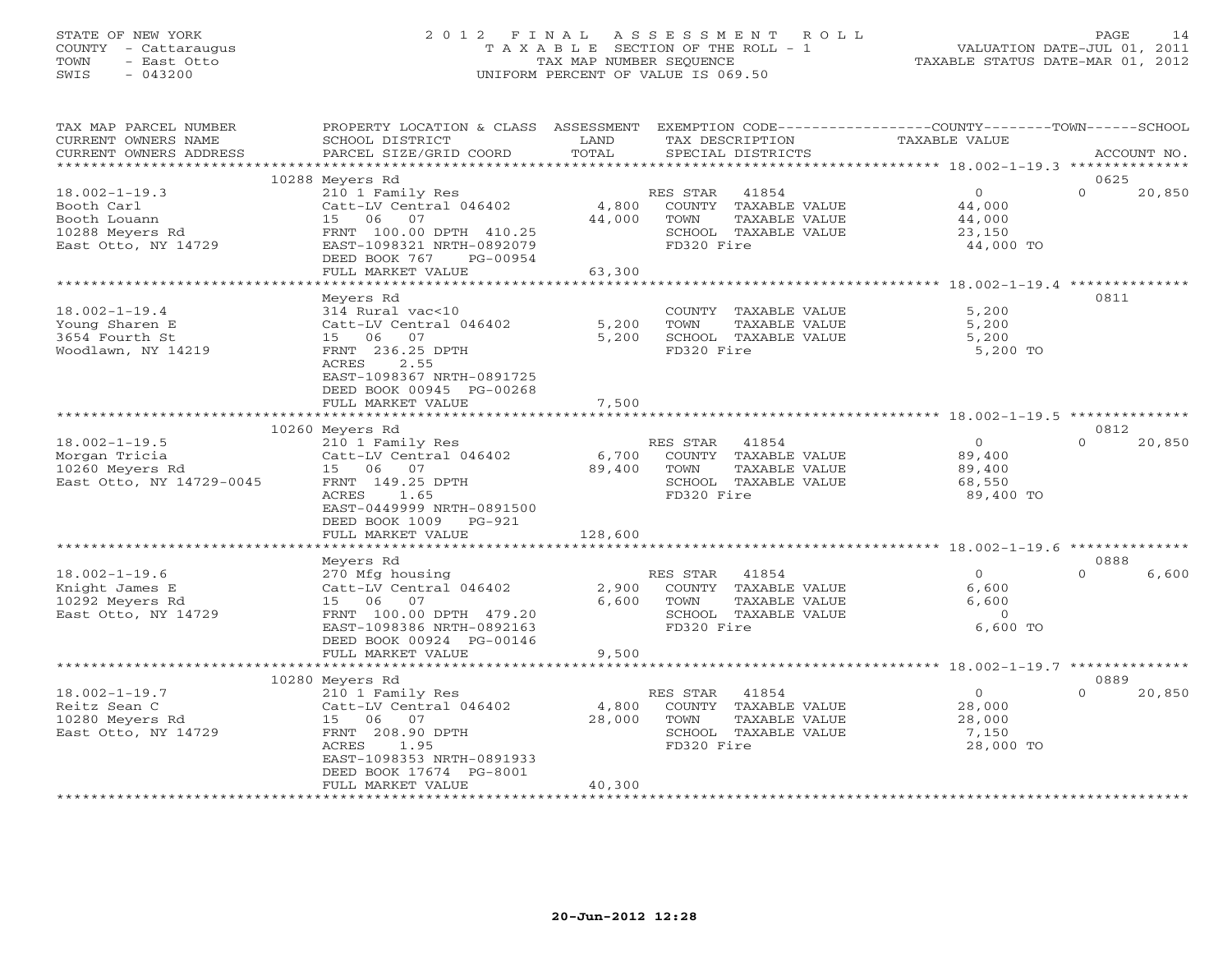# STATE OF NEW YORK 2 0 1 2 F I N A L A S S E S S M E N T R O L L PAGE 15 COUNTY - Cattaraugus T A X A B L E SECTION OF THE ROLL - 1 VALUATION DATE-JUL 01, 2011 TOWN - East Otto TAX MAP NUMBER SEQUENCE TAXABLE STATUS DATE-MAR 01, 2012 SWIS - 043200 UNIFORM PERCENT OF VALUE IS 069.50UNIFORM PERCENT OF VALUE IS 069.50

| TAX MAP PARCEL NUMBER<br>CURRENT OWNERS NAME<br>CURRENT OWNERS ADDRESS | PROPERTY LOCATION & CLASS ASSESSMENT<br>SCHOOL DISTRICT<br>PARCEL SIZE/GRID COORD | LAND<br>TOTAL | TAX DESCRIPTION<br>SPECIAL DISTRICTS | EXEMPTION CODE-----------------COUNTY-------TOWN-----SCHOOL<br>TAXABLE VALUE | ACCOUNT NO.        |
|------------------------------------------------------------------------|-----------------------------------------------------------------------------------|---------------|--------------------------------------|------------------------------------------------------------------------------|--------------------|
|                                                                        |                                                                                   |               |                                      |                                                                              |                    |
|                                                                        | Meyer Rd (Off)                                                                    |               |                                      |                                                                              | 1168               |
| $18.002 - 1 - 19.8$                                                    | 314 Rural vac<10                                                                  |               | COUNTY TAXABLE VALUE                 | 200                                                                          |                    |
| Doris Meyer Estate                                                     | Catt-LV Central 046402                                                            | 200           | TAXABLE VALUE<br>TOWN                | 200                                                                          |                    |
| 10288 Meyer Rd                                                         | FRNT 90.00 DPTH 100.00                                                            | 200           | SCHOOL TAXABLE VALUE                 | 200                                                                          |                    |
| East Otto, NY 14729                                                    | EAST-1098571 NRTH-0892036                                                         |               | FD320 Fire                           | 200 TO                                                                       |                    |
|                                                                        | DEED BOOK 629<br>$PG-335$                                                         |               |                                      |                                                                              |                    |
|                                                                        | FULL MARKET VALUE                                                                 | 300           |                                      |                                                                              |                    |
|                                                                        |                                                                                   |               |                                      |                                                                              |                    |
|                                                                        | Meyers Rd                                                                         |               |                                      |                                                                              | 0340               |
| $18.002 - 1 - 20.1$                                                    | 314 Rural vac<10                                                                  |               | COUNTY TAXABLE VALUE                 | 2,200                                                                        |                    |
| Winslow Cindy D                                                        | Catt-LV Central 046402                                                            | 2,200         | TAXABLE VALUE<br>TOWN                | 2,200                                                                        |                    |
| 10261 Meyers Rd                                                        | 15 06 07                                                                          | 2,200         | SCHOOL TAXABLE VALUE                 | 2,200                                                                        |                    |
| East Otto, NY 14729                                                    | 1.80<br>ACRES                                                                     |               | FD320 Fire                           | 2,200 TO                                                                     |                    |
|                                                                        | EAST-1097849 NRTH-0891767                                                         |               |                                      |                                                                              |                    |
|                                                                        | DEED BOOK 11077 PG-4001                                                           |               |                                      |                                                                              |                    |
|                                                                        | FULL MARKET VALUE                                                                 | 3,200         |                                      |                                                                              |                    |
|                                                                        |                                                                                   |               |                                      |                                                                              |                    |
|                                                                        | 10261 Meyers Rd                                                                   |               |                                      |                                                                              | 1160               |
| $18.002 - 1 - 20.2$                                                    | 270 Mfg housing                                                                   |               | RES STAR 41854                       | $\Omega$                                                                     | $\Omega$<br>20,850 |
| Winslow Cindy D                                                        | Catt-LV Central 046402 12,700                                                     |               | COUNTY TAXABLE VALUE                 | 23,000                                                                       |                    |
| 10261 Meyers Rd                                                        | 15 06 07                                                                          | 23,000        | TOWN<br>TAXABLE VALUE                | 23,000                                                                       |                    |
| East Otto, NY 14729                                                    | 7.10<br>ACRES                                                                     |               | SCHOOL TAXABLE VALUE                 | 2,150                                                                        |                    |
|                                                                        | EAST-1097945 NRTH-0892148                                                         |               | FD320 Fire                           | 23,000 TO                                                                    |                    |
|                                                                        | DEED BOOK 1617<br>PG-8001                                                         |               |                                      |                                                                              |                    |
|                                                                        | FULL MARKET VALUE                                                                 | 33,100        |                                      |                                                                              |                    |
|                                                                        |                                                                                   |               |                                      |                                                                              |                    |
|                                                                        | Meyers Rd                                                                         |               |                                      |                                                                              | 0127               |
| $18.002 - 1 - 21$                                                      | 314 Rural vac<10                                                                  |               | COUNTY TAXABLE VALUE                 | 3,000                                                                        |                    |
| Hubert Clay J                                                          | Catt-LV Central 046402                                                            | 3,000         | TOWN<br>TAXABLE VALUE                | 3,000                                                                        |                    |
| 115 Grove St                                                           | 15 06 07                                                                          | 3,000         | SCHOOL TAXABLE VALUE                 | 3,000                                                                        |                    |
| Angola, NY 14006                                                       | FRNT 145.00 DPTH 261.00                                                           |               | FD320 Fire                           | 3,000 TO                                                                     |                    |
|                                                                        | EAST-1097920 NRTH-0891231                                                         |               |                                      |                                                                              |                    |
|                                                                        | DEED BOOK 2132 PG-9001                                                            |               |                                      |                                                                              |                    |
|                                                                        | FULL MARKET VALUE                                                                 | 4,300         |                                      |                                                                              |                    |
|                                                                        |                                                                                   |               |                                      |                                                                              |                    |
|                                                                        | 10213 Meyers Rd                                                                   |               |                                      |                                                                              | 0323               |
| $18.002 - 1 - 22.1$                                                    | 270 Mfg housing                                                                   |               | COUNTY TAXABLE VALUE                 | 82,300                                                                       |                    |
| Bellitto Paul M                                                        | Catt-LV Central 046402                                                            | 53,900        | TOWN<br>TAXABLE VALUE                | 82,300                                                                       |                    |
| Redding-Bellitto Kathleen                                              | 06/07 06 07                                                                       | 82,300        | SCHOOL TAXABLE VALUE                 | 82,300                                                                       |                    |
| 73 Pinehurst Crt                                                       | FRNT 1060.00 DPTH                                                                 |               | FD320 Fire                           | 82,300 TO                                                                    |                    |
| E Amherst, NY 14051                                                    | ACRES 152.70                                                                      |               |                                      |                                                                              |                    |
|                                                                        | EAST-1095833 NRTH-0891054                                                         |               |                                      |                                                                              |                    |
|                                                                        | DEED BOOK 00969 PG-00123                                                          |               |                                      |                                                                              |                    |
|                                                                        | FULL MARKET VALUE                                                                 | 118,400       |                                      |                                                                              |                    |
|                                                                        |                                                                                   |               |                                      |                                                                              |                    |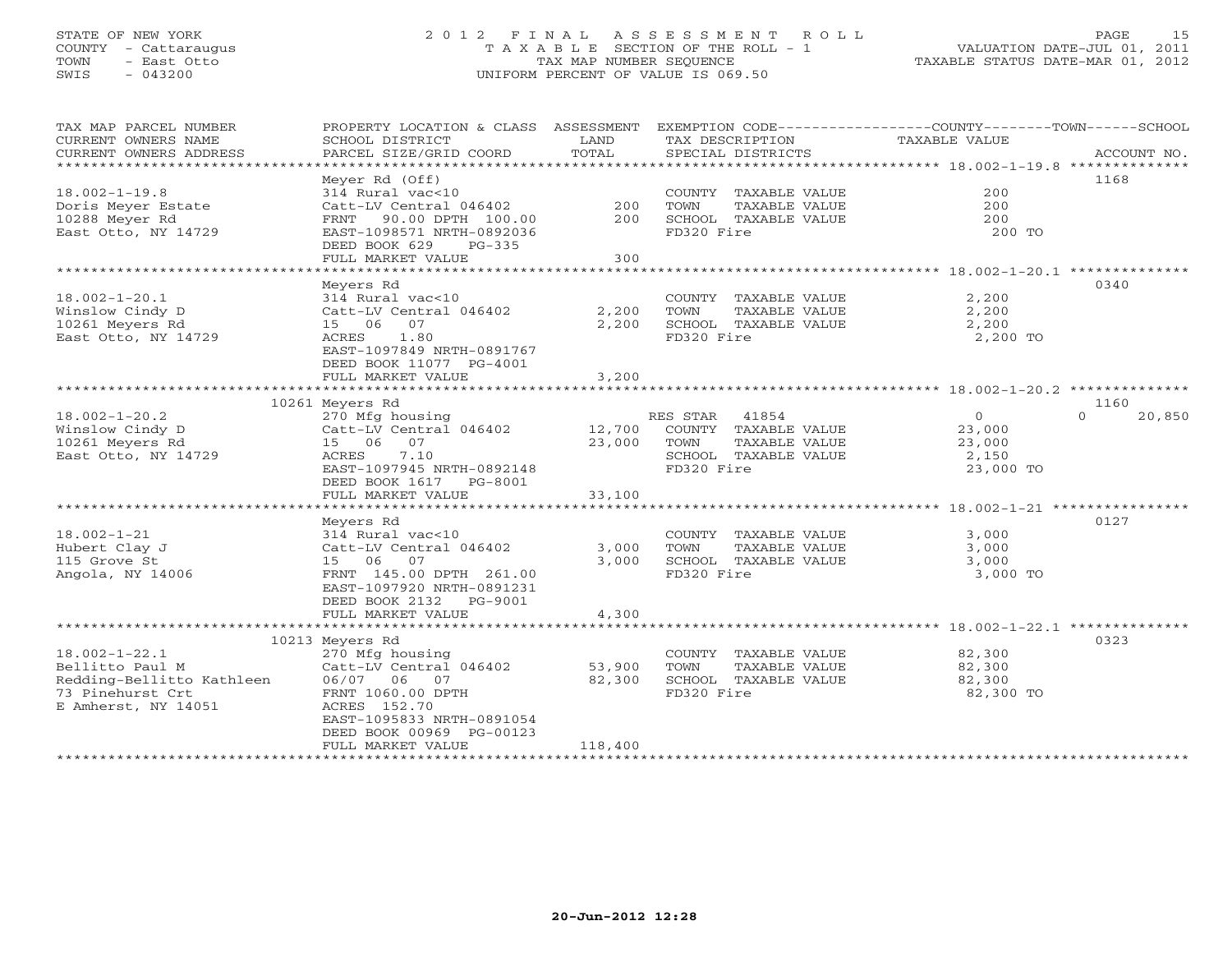# STATE OF NEW YORK 2 0 1 2 F I N A L A S S E S S M E N T R O L L PAGE 16 COUNTY - Cattaraugus T A X A B L E SECTION OF THE ROLL - 1 VALUATION DATE-JUL 01, 2011 TOWN - East Otto TAX MAP NUMBER SEQUENCE TAXABLE STATUS DATE-MAR 01, 2012 SWIS - 043200 UNIFORM PERCENT OF VALUE IS 069.50UNIFORM PERCENT OF VALUE IS 069.50

| TAX MAP PARCEL NUMBER<br>CURRENT OWNERS NAME | PROPERTY LOCATION & CLASS<br>SCHOOL DISTRICT                    | ASSESSMENT<br>LAND               |            | TAX DESCRIPTION      | EXEMPTION CODE----------------COUNTY-------TOWN-----SCHOOL<br>TAXABLE VALUE |                    |
|----------------------------------------------|-----------------------------------------------------------------|----------------------------------|------------|----------------------|-----------------------------------------------------------------------------|--------------------|
| CURRENT OWNERS ADDRESS<br>*****************  | PARCEL SIZE/GRID COORD<br>* * * * * * * * * * * * * * * * * * * | TOTAL<br>* * * * * * * * * * * * |            | SPECIAL DISTRICTS    | ********************************* 18.002-1-22.2 **************              | ACCOUNT NO.        |
|                                              | Meyers Rd                                                       |                                  |            |                      |                                                                             | 0864               |
| $18.002 - 1 - 22.2$                          | 323 Vacant rural                                                |                                  | COUNTY     | TAXABLE VALUE        | 30,100                                                                      |                    |
| Schenck Steven A                             | Catt-LV Central 046402                                          | 30,100                           | TOWN       | TAXABLE VALUE        | 30,100                                                                      |                    |
| 10159 Meyers Rd                              | 06<br>07<br>06                                                  | 30,100                           |            | SCHOOL TAXABLE VALUE | 30,100                                                                      |                    |
| East Otto, NY 14729                          | FRNT 325.86 DPTH                                                |                                  | FD320 Fire |                      | 30,100 TO                                                                   |                    |
|                                              | 56.70<br>ACRES                                                  |                                  |            |                      |                                                                             |                    |
|                                              | EAST-1096752 NRTH-0889273                                       |                                  |            |                      |                                                                             |                    |
|                                              | DEED BOOK 15565 PG-3001                                         |                                  |            |                      |                                                                             |                    |
|                                              | FULL MARKET VALUE                                               | 43,300                           |            |                      |                                                                             |                    |
|                                              |                                                                 | **************                   |            |                      |                                                                             |                    |
|                                              | 10159 Meyers Rd                                                 |                                  |            |                      |                                                                             | 0492               |
| $18.002 - 1 - 23$                            | 210 1 Family Res                                                |                                  | RES STAR   | 41854                | $\overline{0}$                                                              | $\Omega$<br>20,850 |
| Schenck Steven A                             | Catt-LV Central 046402                                          | 9,900                            |            | COUNTY TAXABLE VALUE | 63,100                                                                      |                    |
| 10159 Meyers Rd                              | 06 06<br>07                                                     | 63,100                           | TOWN       | TAXABLE VALUE        | 63,100                                                                      |                    |
| East Otto, NY 14729                          | FRNT 624.00 DPTH                                                |                                  |            | SCHOOL TAXABLE VALUE | 42,250                                                                      |                    |
|                                              | ACRES<br>4.53 BANK<br>017                                       |                                  | FD320 Fire |                      | 63,100 TO                                                                   |                    |
|                                              | EAST-0449720 NRTH-0888977                                       |                                  |            |                      |                                                                             |                    |
|                                              | DEED BOOK 15565 PG-3003                                         |                                  |            |                      |                                                                             |                    |
|                                              | FULL MARKET VALUE                                               | 90,800                           |            |                      |                                                                             |                    |
|                                              | *********************                                           | *************                    |            |                      | ****************************** 18.002-1-24 *********                        |                    |
|                                              | 10197 Meyers Rd                                                 |                                  |            |                      |                                                                             | 0322               |
| $18.002 - 1 - 24$                            | 210 1 Family Res                                                |                                  | RES STAR   | 41854                | $\circ$                                                                     | $\Omega$<br>20,850 |
| Board Leslie A                               | Catt-LV Central 046402                                          | 8,000                            |            | COUNTY TAXABLE VALUE | 60,700                                                                      |                    |
| 10197 Meyers Rd                              | 06 06<br>07                                                     | 60,700                           | TOWN       | TAXABLE VALUE        | 60,700                                                                      |                    |
| East Otto, NY 14729                          | FRNT 300.00 DPTH<br>ACRES                                       |                                  | FD320 Fire | SCHOOL TAXABLE VALUE | 39,850<br>60,700 TO                                                         |                    |
|                                              | 2.80 BANK<br>017                                                |                                  |            |                      |                                                                             |                    |
|                                              | EAST-1097932 NRTH-0890055<br>DEED BOOK 00974 PG-00274           |                                  |            |                      |                                                                             |                    |
|                                              | FULL MARKET VALUE                                               | 87,300                           |            |                      |                                                                             |                    |
|                                              | ********************                                            | * * * * * * * * * * * * * * *    |            |                      | ******************************* 18.002-1-25 **********                      |                    |
|                                              | Meyers Rd                                                       |                                  |            |                      |                                                                             | 0371               |
| $18.002 - 1 - 25$                            | 260 Seasonal res                                                |                                  |            | COUNTY TAXABLE VALUE | 58,800                                                                      |                    |
| Opalka Shirley A                             | Catt-LV Central 046402                                          | 34,700                           | TOWN       | TAXABLE VALUE        | 58,800                                                                      |                    |
| Opalka John S                                | 06 06 07                                                        | 58,800                           |            | SCHOOL TAXABLE VALUE | 58,800                                                                      |                    |
| 116 Sharon Pkwy                              | FRNT 800.00 DPTH                                                |                                  | FD320 Fire |                      | 58,800 TO                                                                   |                    |
| Lackawanna, NY 14218                         | ACRES<br>50.43                                                  |                                  |            |                      |                                                                             |                    |
|                                              | EAST-1096853 NRTH-0888377                                       |                                  |            |                      |                                                                             |                    |
|                                              | DEED BOOK 00930 PG-00784                                        |                                  |            |                      |                                                                             |                    |
|                                              | FULL MARKET VALUE                                               | 84,600                           |            |                      |                                                                             |                    |
|                                              | ************                                                    |                                  |            |                      | *************** 18.002-1-26 **********                                      |                    |
|                                              | 10084 Meyers Rd                                                 |                                  |            |                      |                                                                             | 0183               |
| $18.002 - 1 - 26$                            | 240 Rural res                                                   |                                  |            | COUNTY TAXABLE VALUE | 84,000                                                                      |                    |
| Fruci Vincent T                              | Catt-LV Central 046402                                          | 52,500                           | TOWN       | TAXABLE VALUE        | 84,000                                                                      |                    |
| PO Box 304                                   | 06 06 07                                                        | 84,000                           |            | SCHOOL TAXABLE VALUE | 84,000                                                                      |                    |
| West Seneca, NY 14224                        | FRNT 1155.00 DPTH                                               |                                  | FD320 Fire |                      | 84,000 TO                                                                   |                    |
|                                              | ACRES<br>98.30                                                  |                                  |            |                      |                                                                             |                    |
|                                              | EAST-1097248 NRTH-0887387                                       |                                  |            |                      |                                                                             |                    |
|                                              | DEED BOOK 4974<br>PG-8001<br>FULL MARKET VALUE                  | 120,900                          |            |                      |                                                                             |                    |
|                                              | **********************                                          |                                  |            |                      |                                                                             |                    |
|                                              |                                                                 |                                  |            |                      |                                                                             |                    |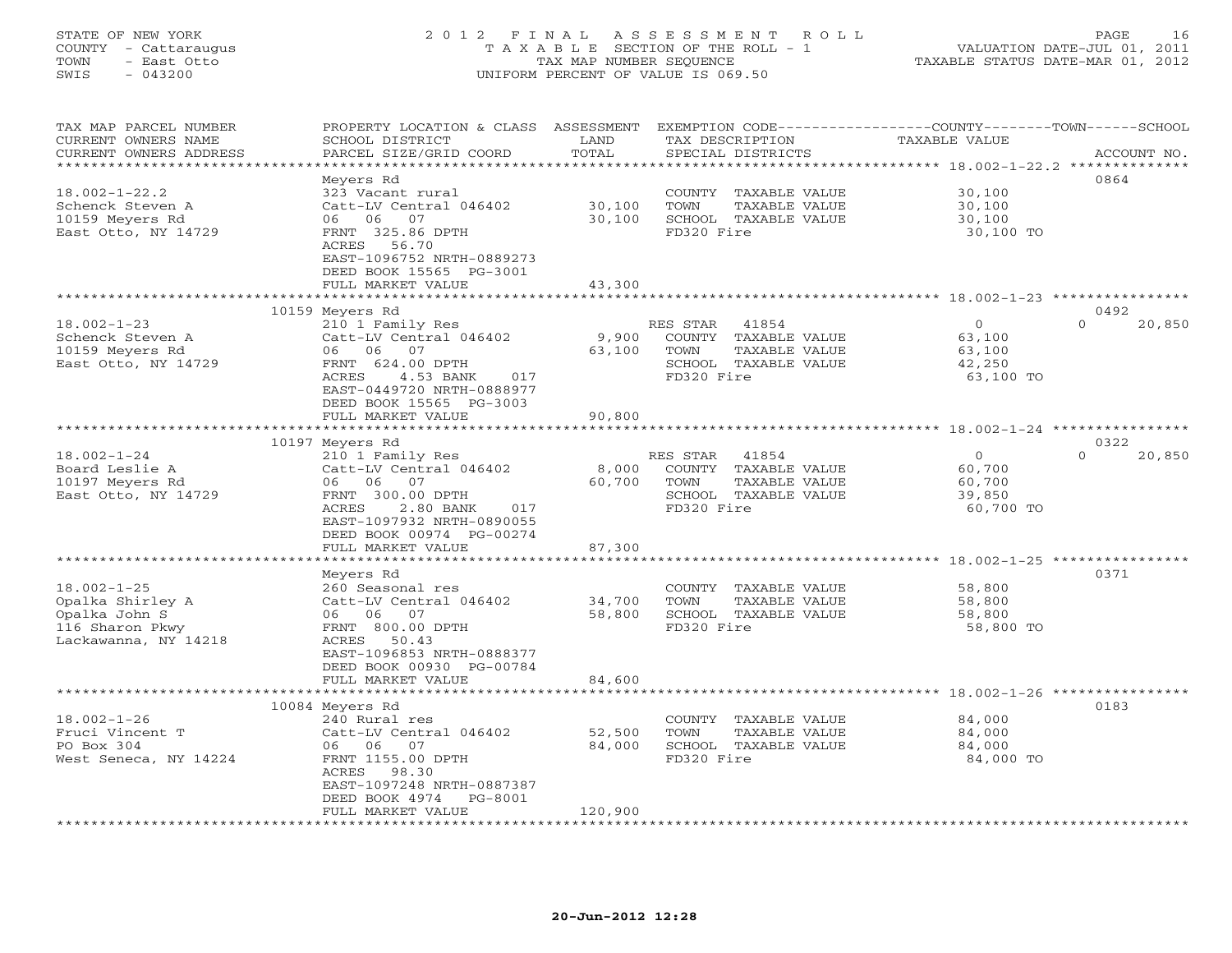## STATE OF NEW YORK 2 0 1 2 F I N A L A S S E S S M E N T R O L L PAGE 17 COUNTY - Cattaraugus T A X A B L E SECTION OF THE ROLL - 1 VALUATION DATE-JUL 01, 2011 TOWN - East Otto TAX MAP NUMBER SEQUENCE TAXABLE STATUS DATE-MAR 01, 2012 SWIS - 043200 UNIFORM PERCENT OF VALUE IS 069.50UNIFORM PERCENT OF VALUE IS 069.50

| TAX MAP PARCEL NUMBER<br>CURRENT OWNERS NAME<br>CURRENT OWNERS ADDRESS | PROPERTY LOCATION & CLASS ASSESSMENT<br>SCHOOL DISTRICT<br>PARCEL SIZE/GRID COORD | LAND<br>TOTAL    | EXEMPTION CODE----------------COUNTY-------TOWN-----SCHOOL<br>TAX DESCRIPTION<br>SPECIAL DISTRICTS | <b>TAXABLE VALUE</b>                                  | ACCOUNT NO.        |
|------------------------------------------------------------------------|-----------------------------------------------------------------------------------|------------------|----------------------------------------------------------------------------------------------------|-------------------------------------------------------|--------------------|
| ********************                                                   |                                                                                   |                  |                                                                                                    |                                                       |                    |
|                                                                        | Traffic St (Off)                                                                  |                  |                                                                                                    |                                                       | 0136               |
| $18.002 - 1 - 28$                                                      | 910 Priv forest                                                                   |                  | COUNTY TAXABLE VALUE                                                                               | 25,500                                                |                    |
| Keystone Forest                                                        | Catt-LV Central 046402                                                            | 25,500           | TOWN<br>TAXABLE VALUE                                                                              | 25,500                                                |                    |
| Investments Llc                                                        | 06<br>07<br>08                                                                    | 25,500           | SCHOOL TAXABLE VALUE                                                                               | 25,500                                                |                    |
| Ste 1250                                                               | ACRES<br>85.00                                                                    |                  | FD320 Fire                                                                                         | 25,500 TO                                             |                    |
| 15 Piedmont Ctr                                                        | EAST-1090635 NRTH-0888018                                                         |                  |                                                                                                    |                                                       |                    |
| Atlanta, GA 30305                                                      | DEED BOOK 00984 PG-01102                                                          |                  |                                                                                                    |                                                       |                    |
|                                                                        | FULL MARKET VALUE                                                                 | 36,700           |                                                                                                    |                                                       |                    |
|                                                                        |                                                                                   |                  |                                                                                                    |                                                       |                    |
|                                                                        | Utley Rd                                                                          |                  |                                                                                                    |                                                       | 0859               |
| $18.002 - 1 - 30.1$                                                    | 322 Rural vac>10                                                                  |                  | COUNTY TAXABLE VALUE                                                                               | 9,600                                                 |                    |
| Westfall Allen Ervin                                                   | Catt-LV Central 046402                                                            | 9,600            | TOWN<br>TAXABLE VALUE                                                                              | 9,600                                                 |                    |
| 9212 Bowen Rd                                                          | 05 06<br>07                                                                       | 9,600            | SCHOOL TAXABLE VALUE                                                                               | 9,600                                                 |                    |
| East Otto, NY 14729                                                    | FF 119.60                                                                         |                  | FD320 Fire                                                                                         | 9,600 TO                                              |                    |
|                                                                        | ACRES<br>21.90                                                                    |                  |                                                                                                    |                                                       |                    |
|                                                                        | EAST-0454305 NRTH-0887021                                                         |                  |                                                                                                    |                                                       |                    |
|                                                                        | DEED BOOK 899<br>PG-00936                                                         |                  |                                                                                                    |                                                       |                    |
|                                                                        | FULL MARKET VALUE                                                                 | 13,800           |                                                                                                    |                                                       |                    |
|                                                                        |                                                                                   | ************     |                                                                                                    |                                                       |                    |
|                                                                        | 10077 Hammond Hill Rd                                                             |                  |                                                                                                    |                                                       | 0861               |
| $18.002 - 1 - 31$                                                      |                                                                                   |                  | AGED C/T/S 41800                                                                                   | 79,800                                                | 79,800<br>79,800   |
| Limpert John P                                                         | 210 1 Family Res                                                                  | 14,700 SR STAR   | 41834                                                                                              | $\circ$                                               | 43,230<br>$\Omega$ |
| Limpert Sharon A                                                       | Catt-LV Central 046402<br>05 06<br>07                                             | 159,600          | COUNTY TAXABLE VALUE                                                                               | 79,800                                                |                    |
| 10077 Hammond Hill Rd                                                  | FRNT 1350.00 DPTH                                                                 |                  | TOWN<br>TAXABLE VALUE                                                                              | 79,800                                                |                    |
|                                                                        | ACRES<br>9.05 BANK<br>012                                                         |                  | SCHOOL TAXABLE VALUE                                                                               | 36,570                                                |                    |
| East Otto, NY 14729                                                    |                                                                                   |                  | FD320 Fire                                                                                         |                                                       |                    |
|                                                                        | EAST-1103130 NRTH-0887851                                                         |                  |                                                                                                    | 159,600 TO                                            |                    |
|                                                                        | DEED BOOK 1006 PG-33                                                              |                  |                                                                                                    |                                                       |                    |
|                                                                        | FULL MARKET VALUE                                                                 | 229,600          |                                                                                                    |                                                       |                    |
|                                                                        |                                                                                   |                  |                                                                                                    |                                                       |                    |
|                                                                        | 1 Fox Rd                                                                          |                  |                                                                                                    |                                                       | 0461               |
| $18.002 - 2 - 1$                                                       | 210 1 Family Res                                                                  |                  | RES STAR<br>41854                                                                                  | $\circ$                                               | $\Omega$<br>20,850 |
| Warmington Dennis                                                      | Catt-LV Central 046402                                                            | 2,900            | COUNTY TAXABLE VALUE                                                                               | 32,000                                                |                    |
| 1 Fox Rd                                                               | 15<br>06<br>07                                                                    | 32,000           | TOWN<br>TAXABLE VALUE                                                                              | 32,000                                                |                    |
| East Otto, NY 14729-9783                                               | FRNT 360.00 DPTH                                                                  |                  | SCHOOL TAXABLE VALUE                                                                               | 11,150                                                |                    |
|                                                                        | 2.20<br>ACRES                                                                     |                  | FP320 Fire protection                                                                              | 32,000 TO                                             |                    |
|                                                                        | EAST-1097554 NRTH-0891165                                                         |                  |                                                                                                    |                                                       |                    |
|                                                                        | DEED BOOK 00921 PG-00920                                                          |                  |                                                                                                    |                                                       |                    |
|                                                                        | FULL MARKET VALUE                                                                 | 46,000           |                                                                                                    |                                                       |                    |
|                                                                        |                                                                                   | **********       |                                                                                                    | ************************ 18.002-2-2 ***************** |                    |
|                                                                        | Rolling Acres Rd                                                                  |                  |                                                                                                    |                                                       | 0333               |
| $18.002 - 2 - 2$                                                       | 314 Rural vac<10                                                                  |                  | COUNTY TAXABLE VALUE                                                                               | 2,700                                                 |                    |
| Dalrymple Frank                                                        | Catt-LV Central 046402                                                            | 2,700            | TOWN<br>TAXABLE VALUE                                                                              | 2,700                                                 |                    |
| 1322 Electric Ave                                                      | 06<br>07<br>15                                                                    | 2,700            | SCHOOL TAXABLE VALUE                                                                               | 2,700                                                 |                    |
| Lackawanna, NY 14218                                                   | LOT 2                                                                             |                  | FP320 Fire protection                                                                              | 2,700 TO                                              |                    |
|                                                                        | FRNT 425.00 DPTH                                                                  |                  |                                                                                                    |                                                       |                    |
|                                                                        | 2.06<br>ACRES                                                                     |                  |                                                                                                    |                                                       |                    |
|                                                                        | EAST-1097398 NRTH-0891341                                                         |                  |                                                                                                    |                                                       |                    |
|                                                                        | DEED BOOK 16067 PG-6002                                                           |                  |                                                                                                    |                                                       |                    |
|                                                                        | FULL MARKET VALUE                                                                 | 3,900            |                                                                                                    |                                                       |                    |
| ********************                                                   | *********************                                                             | **************** | ****************************                                                                       |                                                       |                    |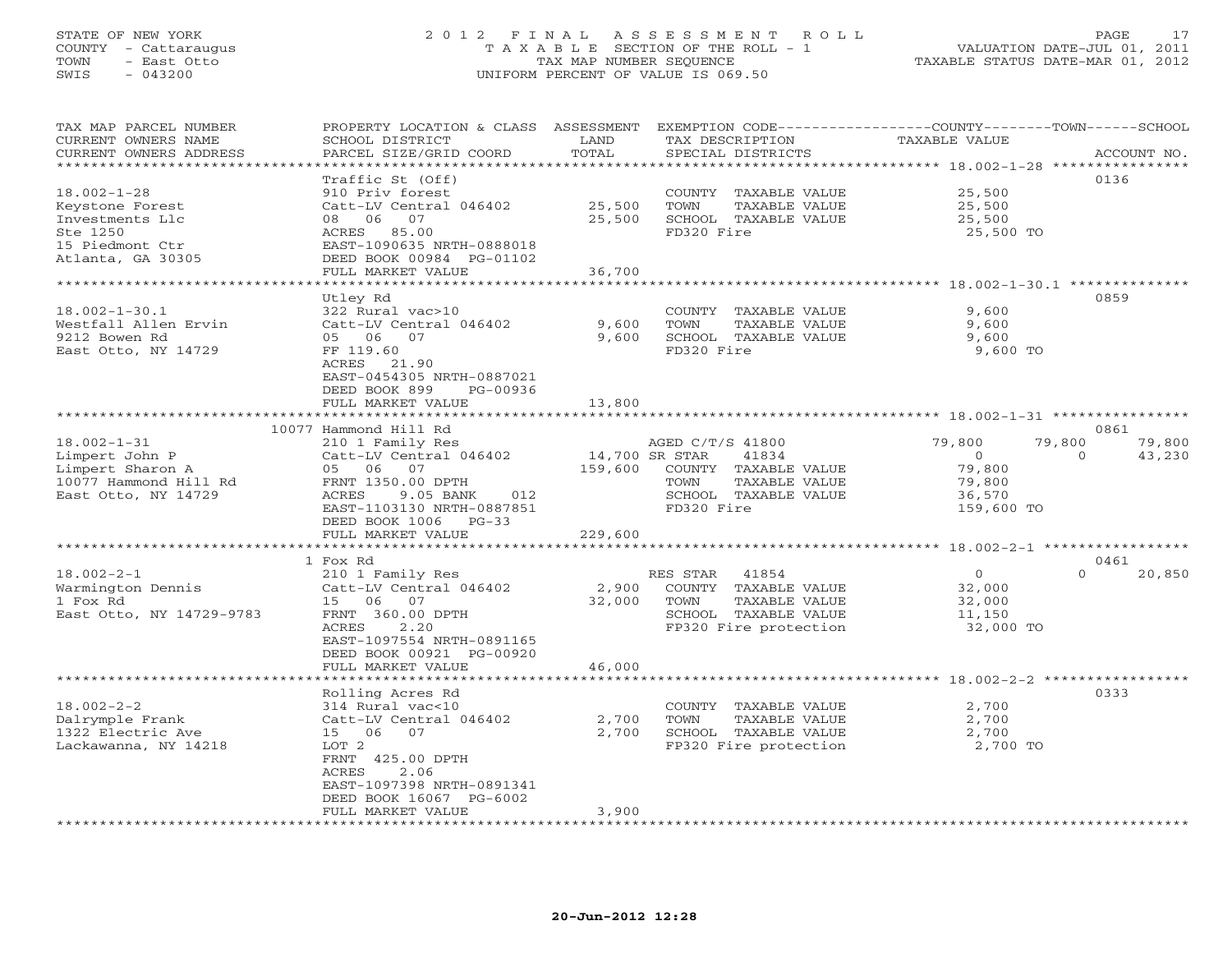# STATE OF NEW YORK 2 0 1 2 F I N A L A S S E S S M E N T R O L L PAGE 18 COUNTY - Cattaraugus T A X A B L E SECTION OF THE ROLL - 1 VALUATION DATE-JUL 01, 2011 TOWN - East Otto TAX MAP NUMBER SEQUENCE TAXABLE STATUS DATE-MAR 01, 2012 SWIS - 043200 UNIFORM PERCENT OF VALUE IS 069.50UNIFORM PERCENT OF VALUE IS 069.50

| TAX MAP PARCEL NUMBER<br>CURRENT OWNERS NAME<br>CURRENT OWNERS ADDRESS                                   | PROPERTY LOCATION & CLASS ASSESSMENT<br>SCHOOL DISTRICT<br>PARCEL SIZE/GRID COORD                                                                                                                      | LAND<br>TOTAL           | TAX DESCRIPTION<br>SPECIAL DISTRICTS                                                                                                         | EXEMPTION CODE-----------------COUNTY-------TOWN------SCHOOL<br>TAXABLE VALUE            | ACCOUNT NO.      |
|----------------------------------------------------------------------------------------------------------|--------------------------------------------------------------------------------------------------------------------------------------------------------------------------------------------------------|-------------------------|----------------------------------------------------------------------------------------------------------------------------------------------|------------------------------------------------------------------------------------------|------------------|
| $18.002 - 2 - 3$<br>Dalrymple Frank<br>1322 Electric Ave<br>Lackawanna, NY 14218                         | Fox Rd<br>314 Rural vac<10<br>Catt-LV Central 046402<br>07<br>15 06<br>LOT 3<br>FRNT 219.00 DPTH<br>ACRES<br>2.14<br>EAST-0448804 NRTH-0891304<br>DEED BOOK 16067 PG-6002<br>FULL MARKET VALUE         | 5,500<br>5,500<br>7,900 | COUNTY TAXABLE VALUE<br>TOWN<br>TAXABLE VALUE<br>SCHOOL TAXABLE VALUE<br>FP320 Fire protection                                               | 5,500<br>5,500<br>5,500<br>5,500 TO                                                      | 0332             |
|                                                                                                          |                                                                                                                                                                                                        |                         |                                                                                                                                              |                                                                                          |                  |
| $18.002 - 2 - 4$<br>Freiermuth Kathryn<br>Freiermuth Terry<br>3419 Greenway Rd<br>Grand Island, NY 14072 | Fox Rd<br>314 Rural vac<10<br>Catt-LV Central 046402<br>15 06 07<br>FRNT 230.00 DPTH<br>ACRES<br>2.25<br>EAST-0448572 NRTH-0891295                                                                     | 2,900<br>2,900          | COUNTY TAXABLE VALUE<br>TOWN<br>TAXABLE VALUE<br>SCHOOL TAXABLE VALUE<br>FP320 Fire protection                                               | 2,900<br>2,900<br>2,900<br>2,900 TO                                                      | 0619             |
|                                                                                                          | DEED BOOK 00976 PG-01057<br>FULL MARKET VALUE                                                                                                                                                          | 4,200                   |                                                                                                                                              |                                                                                          |                  |
|                                                                                                          | ***********************                                                                                                                                                                                |                         |                                                                                                                                              |                                                                                          |                  |
|                                                                                                          | 5 Fox Rd                                                                                                                                                                                               |                         |                                                                                                                                              |                                                                                          | 0463             |
| $18.002 - 2 - 5$<br>Dumas William<br>Dumas Helen (Dec)<br>5 Fox Rd<br>East Otto, NY 14729                | 270 Mfg housing<br>Catt-LV Central 046402<br>15 06<br>07<br>LOT 5<br>FRNT 240.00 DPTH<br>2.31<br>ACRES<br>EAST-1096697 NRTH-0891307<br>DEED BOOK 00930 PG-00930                                        | 23,800                  | AGED C/T/S 41800<br>5,700 SR STAR<br>41834<br>COUNTY TAXABLE VALUE<br>TAXABLE VALUE<br>TOWN<br>SCHOOL TAXABLE VALUE<br>FP320 Fire protection | 11,900<br>11,900<br>$\mathbf{0}$<br>$\Omega$<br>11,900<br>11,900<br>$\circ$<br>23,800 TO | 11,900<br>11,900 |
|                                                                                                          | FULL MARKET VALUE                                                                                                                                                                                      | 34,200                  |                                                                                                                                              |                                                                                          |                  |
| $18.002 - 2 - 6$<br>Fudella James<br>Fudella Cheryl<br>6634 Royal Pkwy N Pkwy<br>Lockport, NY 14094      | **************************<br>Fox Rd<br>270 Mfg housing<br>Catt-LV Central 046402<br>15 06<br>07<br>LOT 6<br>FRNT 250.00 DPTH<br>ACRES<br>2.34<br>EAST-1096450 NRTH-0891304<br>DEED BOOK 10886 PG-4001 | 5,700<br>17,500         | COUNTY TAXABLE VALUE<br>TOWN<br>TAXABLE VALUE<br>SCHOOL TAXABLE VALUE<br>FP320 Fire protection                                               | 17,500<br>17,500<br>17,500<br>17,500 TO                                                  | 0354             |
|                                                                                                          | FULL MARKET VALUE<br>**********************************                                                                                                                                                | 25,200                  |                                                                                                                                              |                                                                                          |                  |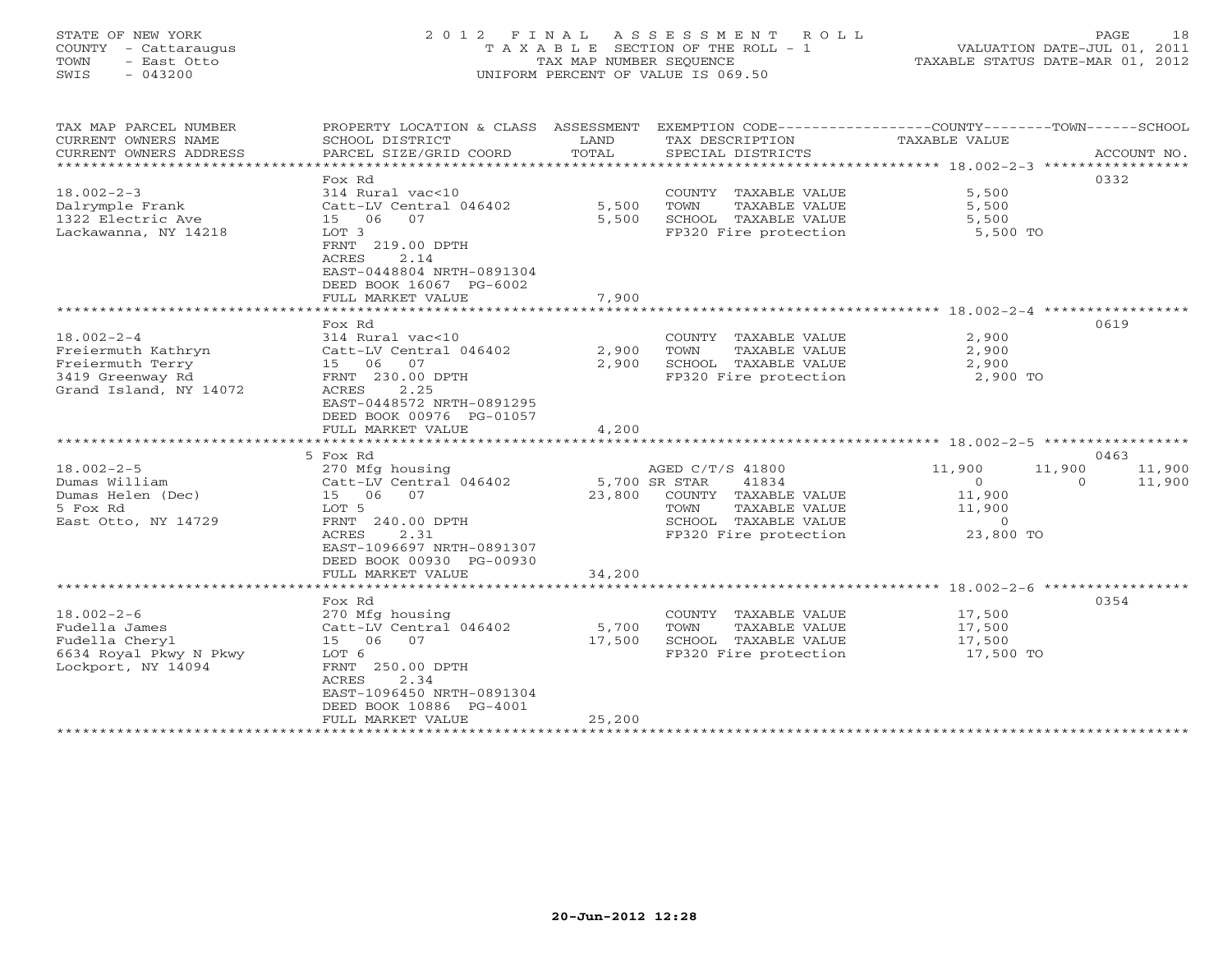# STATE OF NEW YORK 2 0 1 2 F I N A L A S S E S S M E N T R O L L PAGE 19 COUNTY - Cattaraugus T A X A B L E SECTION OF THE ROLL - 1 VALUATION DATE-JUL 01, 2011 TOWN - East Otto TAX MAP NUMBER SEQUENCE TAXABLE STATUS DATE-MAR 01, 2012 SWIS - 043200 UNIFORM PERCENT OF VALUE IS 069.50UNIFORM PERCENT OF VALUE IS 069.50

| TAX MAP PARCEL NUMBER<br>CURRENT OWNERS NAME<br>CURRENT OWNERS ADDRESS | PROPERTY LOCATION & CLASS ASSESSMENT<br>SCHOOL DISTRICT<br>PARCEL SIZE/GRID COORD | LAND<br>TOTAL | EXEMPTION CODE-----------------COUNTY-------TOWN------SCHOOL<br>TAX DESCRIPTION<br>SPECIAL DISTRICTS | TAXABLE VALUE                                       | ACCOUNT NO.        |
|------------------------------------------------------------------------|-----------------------------------------------------------------------------------|---------------|------------------------------------------------------------------------------------------------------|-----------------------------------------------------|--------------------|
|                                                                        |                                                                                   |               |                                                                                                      |                                                     |                    |
|                                                                        | 7 Fox Rd                                                                          |               |                                                                                                      |                                                     | 0082               |
| $18.002 - 2 - 7$                                                       | 270 Mfg housing                                                                   |               | RES STAR 41854                                                                                       | $\circ$                                             | $\Omega$<br>20,850 |
| Sittniewski Michael                                                    | Catt-LV Central 046402 5,800                                                      |               | COUNTY TAXABLE VALUE                                                                                 | 52,400                                              |                    |
| 7 Fox Rd                                                               | 15 06<br>07                                                                       | 52,400        | TOWN<br>TAXABLE VALUE                                                                                | 52,400                                              |                    |
| East Otto, NY 14729                                                    | FRNT 260.00 DPTH                                                                  |               | SCHOOL TAXABLE VALUE                                                                                 | 31,550                                              |                    |
|                                                                        | ACRES<br>2.45 BANK<br>017<br>EAST-1096198 NRTH-0891304<br>DEED BOOK 14104 PG-4002 |               | FP320 Fire protection                                                                                | $52,400$ TO                                         |                    |
|                                                                        | FULL MARKET VALUE                                                                 | 75,400        |                                                                                                      |                                                     |                    |
|                                                                        |                                                                                   |               |                                                                                                      |                                                     |                    |
|                                                                        | 8 Fox Rd                                                                          |               |                                                                                                      |                                                     | 0459               |
| $18.002 - 2 - 8$                                                       | 210 1 Family Res                                                                  |               | RES STAR<br>41854                                                                                    | $\circ$                                             | 20,850<br>$\Omega$ |
| Baker Julia Eva                                                        | Catt-LV Central 046402                                                            | 5,800         | COUNTY TAXABLE VALUE                                                                                 | 44,400                                              |                    |
| 8 Fox Rd                                                               | 15 06 07                                                                          | 44,400        | TOWN<br>TAXABLE VALUE                                                                                | 44,400                                              |                    |
| PO Box 35                                                              | FF 270.00                                                                         |               | SCHOOL TAXABLE VALUE                                                                                 | 23,550                                              |                    |
| East Otto, NY 14729                                                    | ACRES<br>2.51 BANK 017                                                            |               | FP320 Fire protection                                                                                | 44,400 TO                                           |                    |
|                                                                        | EAST-0447566 NRTH-0891333                                                         |               |                                                                                                      |                                                     |                    |
|                                                                        | DEED BOOK 00940 PG-00329                                                          |               |                                                                                                      |                                                     |                    |
|                                                                        | FULL MARKET VALUE                                                                 | 63,900        |                                                                                                      |                                                     |                    |
|                                                                        |                                                                                   |               |                                                                                                      | ********************* 18.002-2-9 ****************** |                    |
|                                                                        | Fox Rd                                                                            |               |                                                                                                      |                                                     | 0223               |
| $18.002 - 2 - 9$                                                       | 260 Seasonal res                                                                  |               | COUNTY TAXABLE VALUE                                                                                 | 19,600                                              |                    |
| Haag Robert C                                                          | Catt-LV Central 046402                                                            | 5,800         | TAXABLE VALUE<br>TOWN                                                                                | 19,600                                              |                    |
| Haag Linda                                                             | 15 06 07                                                                          | 19,600        | SCHOOL TAXABLE VALUE                                                                                 | 19,600                                              |                    |
| 10502 Jennings Rd                                                      | FF 100.00<br>2.47                                                                 |               | FP320 Fire protection                                                                                | 19,600 TO                                           |                    |
| North Collins, NY 14111                                                | ACRES<br>EAST-0447296 NRTH-0891344                                                |               |                                                                                                      |                                                     |                    |
|                                                                        | DEED BOOK 00949 PG-00269                                                          |               |                                                                                                      |                                                     |                    |
|                                                                        | FULL MARKET VALUE                                                                 | 28,200        |                                                                                                      |                                                     |                    |
|                                                                        |                                                                                   |               |                                                                                                      |                                                     |                    |
|                                                                        | 10 Fox Rd                                                                         |               |                                                                                                      |                                                     | 0468               |
| $18.002 - 2 - 10$                                                      | 314 Rural vac<10                                                                  |               | COUNTY TAXABLE VALUE                                                                                 | 3,600                                               |                    |
| Burst Richard A Jr                                                     | Catt-LV Central 046402                                                            | 3,600         | TOWN<br>TAXABLE VALUE                                                                                | 3,600                                               |                    |
| 513 Harrison Ave                                                       | 15 06<br>07                                                                       | 3,600         | SCHOOL TAXABLE VALUE                                                                                 | 3,600                                               |                    |
| Tonawanda, NY 14223                                                    | LOT 10                                                                            |               | FP320 Fire protection                                                                                | 3,600 TO                                            |                    |
|                                                                        | FRNT 100.00 DPTH                                                                  |               |                                                                                                      |                                                     |                    |
|                                                                        | 2.12<br>ACRES                                                                     |               |                                                                                                      |                                                     |                    |
|                                                                        | EAST-1095666 NRTH-0891715                                                         |               |                                                                                                      |                                                     |                    |
|                                                                        | DEED BOOK 00928 PG-00841                                                          |               |                                                                                                      |                                                     |                    |
|                                                                        | FULL MARKET VALUE                                                                 | 5,200         |                                                                                                      |                                                     |                    |
|                                                                        |                                                                                   |               |                                                                                                      |                                                     |                    |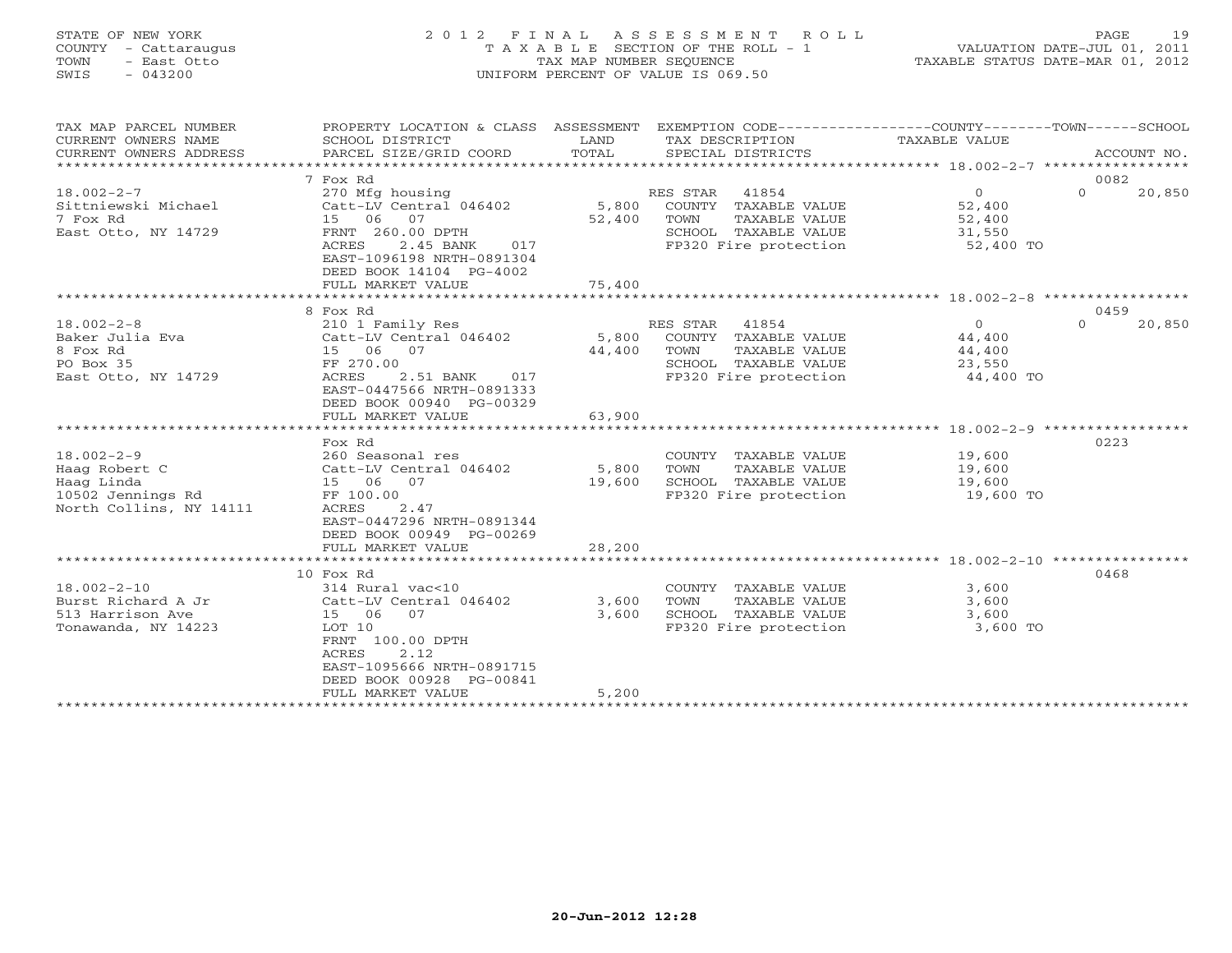# STATE OF NEW YORK 2 0 1 2 F I N A L A S S E S S M E N T R O L L PAGE 20 COUNTY - Cattaraugus T A X A B L E SECTION OF THE ROLL - 1 VALUATION DATE-JUL 01, 2011 TOWN - East Otto TAX MAP NUMBER SEQUENCE TAXABLE STATUS DATE-MAR 01, 2012 SWIS - 043200 UNIFORM PERCENT OF VALUE IS 069.50UNIFORM PERCENT OF VALUE IS 069.50

| TAX MAP PARCEL NUMBER    | PROPERTY LOCATION & CLASS ASSESSMENT |             | EXEMPTION CODE-----------------COUNTY-------TOWN------SCHOOL |                                                        |                    |
|--------------------------|--------------------------------------|-------------|--------------------------------------------------------------|--------------------------------------------------------|--------------------|
| CURRENT OWNERS NAME      | SCHOOL DISTRICT                      | LAND        | TAX DESCRIPTION                                              | TAXABLE VALUE                                          |                    |
| CURRENT OWNERS ADDRESS   | PARCEL SIZE/GRID COORD               | TOTAL       | SPECIAL DISTRICTS                                            |                                                        | ACCOUNT NO.        |
|                          |                                      |             |                                                              |                                                        |                    |
|                          | 11 Fox Rd                            |             |                                                              |                                                        | 0497               |
| $18.002 - 2 - 11$        | 260 Seasonal res                     |             | RES STAR 41854                                               | $\overline{0}$                                         | $\Omega$<br>14,100 |
| Jakubczak Michael        | Catt-LV Central 046402               |             | 3,600 COUNTY TAXABLE VALUE 14,100                            |                                                        |                    |
| PO Box 18                | 15 06 07                             | 14,100 TOWN | TAXABLE VALUE                                                | 14,100                                                 |                    |
| East Otto, NY 14729-0018 | FRNT 270.00 DPTH                     |             | SCHOOL TAXABLE VALUE                                         | $\overline{0}$                                         |                    |
|                          | <b>ACRES</b><br>2.10                 |             | FP320 Fire protection 14,100 TO                              |                                                        |                    |
|                          | EAST-0447579 NRTH-0891718            |             |                                                              |                                                        |                    |
|                          | DEED BOOK 00928 PG-00160             |             |                                                              |                                                        |                    |
|                          | FULL MARKET VALUE                    | 20,300      |                                                              |                                                        |                    |
|                          |                                      |             |                                                              | ************************ 18.002-2-12 ***************** |                    |
|                          | 12 Fox Rd                            |             |                                                              |                                                        | 0064               |
| $18.002 - 2 - 12$        | 210 1 Family Res                     |             | COUNTY TAXABLE VALUE 65,900                                  |                                                        |                    |
| Curtis David             | Catt-LV Central 046402               | 5,500       | TOWN<br>TAXABLE VALUE                                        |                                                        |                    |
| Curtis Sharleen          | 15 06 07                             | 65,900      | SCHOOL TAXABLE VALUE                                         | 65,900<br>65,900                                       |                    |
| 5498 Sw 178Th Ter        |                                      |             | FP320 Fire protection 65,900 TO                              |                                                        |                    |
|                          | LOT 12                               |             |                                                              |                                                        |                    |
| Dunnellon, FL 34432      | FRNT 260.00 DPTH<br>2.08             |             |                                                              |                                                        |                    |
|                          | ACRES                                |             |                                                              |                                                        |                    |
|                          | EAST-0447847 NRTH-0891715            |             |                                                              |                                                        |                    |
|                          | DEED BOOK 843 PG-00347               |             |                                                              |                                                        |                    |
|                          | FULL MARKET VALUE                    | 94,800      |                                                              |                                                        |                    |
|                          |                                      |             |                                                              |                                                        |                    |
|                          | 13 Fox Rd                            |             |                                                              |                                                        | 0043               |
| $18.002 - 2 - 13$        | 260 Seasonal res                     |             | COUNTY TAXABLE VALUE                                         | 19,700<br>19,700                                       |                    |
| Klein Robert J           | Catt-LV Central 046402               | 3,500       | TAXABLE VALUE<br>TOWN                                        |                                                        |                    |
| Klein Laurie D           | 15 06 07                             | 19,700      | SCHOOL TAXABLE VALUE                                         | 19,700<br>19,700 TO                                    |                    |
| 8030 Feddick Rd          | LOT 13                               |             | FP320 Fire protection                                        |                                                        |                    |
| Hamburg, NY 14075        | FRNT 250.00 DPTH                     |             |                                                              |                                                        |                    |
|                          | ACRES<br>2.07                        |             |                                                              |                                                        |                    |
|                          | EAST-1096470 NRTH-0891736            |             |                                                              |                                                        |                    |
|                          | DEED BOOK 836<br>PG-01138            |             |                                                              |                                                        |                    |
|                          | FULL MARKET VALUE                    | 28,300      |                                                              |                                                        |                    |
|                          |                                      |             |                                                              |                                                        |                    |
|                          | 14 Fox Rd                            |             |                                                              |                                                        | 0364               |
| $18.002 - 2 - 14$        | 210 1 Family Res                     |             | COUNTY TAXABLE VALUE                                         | 25,400                                                 |                    |
| Amoia Michael            | Catt-LV Central 046402               | 5,500       | TOWN<br>TAXABLE VALUE                                        | 25,400                                                 |                    |
| Amoia Michele F          | 15 06 07                             | 25,400      | SCHOOL TAXABLE VALUE                                         | 25,400                                                 |                    |
| 80 Hilltop Ct            | LOT 14                               |             | FP320 Fire protection                                        | 25,400 TO                                              |                    |
| West Seneca, NY 14224    | FRNT 240.00 DPTH                     |             |                                                              |                                                        |                    |
|                          | 2.19<br>ACRES                        |             |                                                              |                                                        |                    |
|                          | EAST-0448363 NRTH-0891727            |             |                                                              |                                                        |                    |
|                          | DEED BOOK 7360 PG-9001               |             |                                                              |                                                        |                    |
|                          | FULL MARKET VALUE                    | 36,500      |                                                              |                                                        |                    |
|                          |                                      |             |                                                              |                                                        |                    |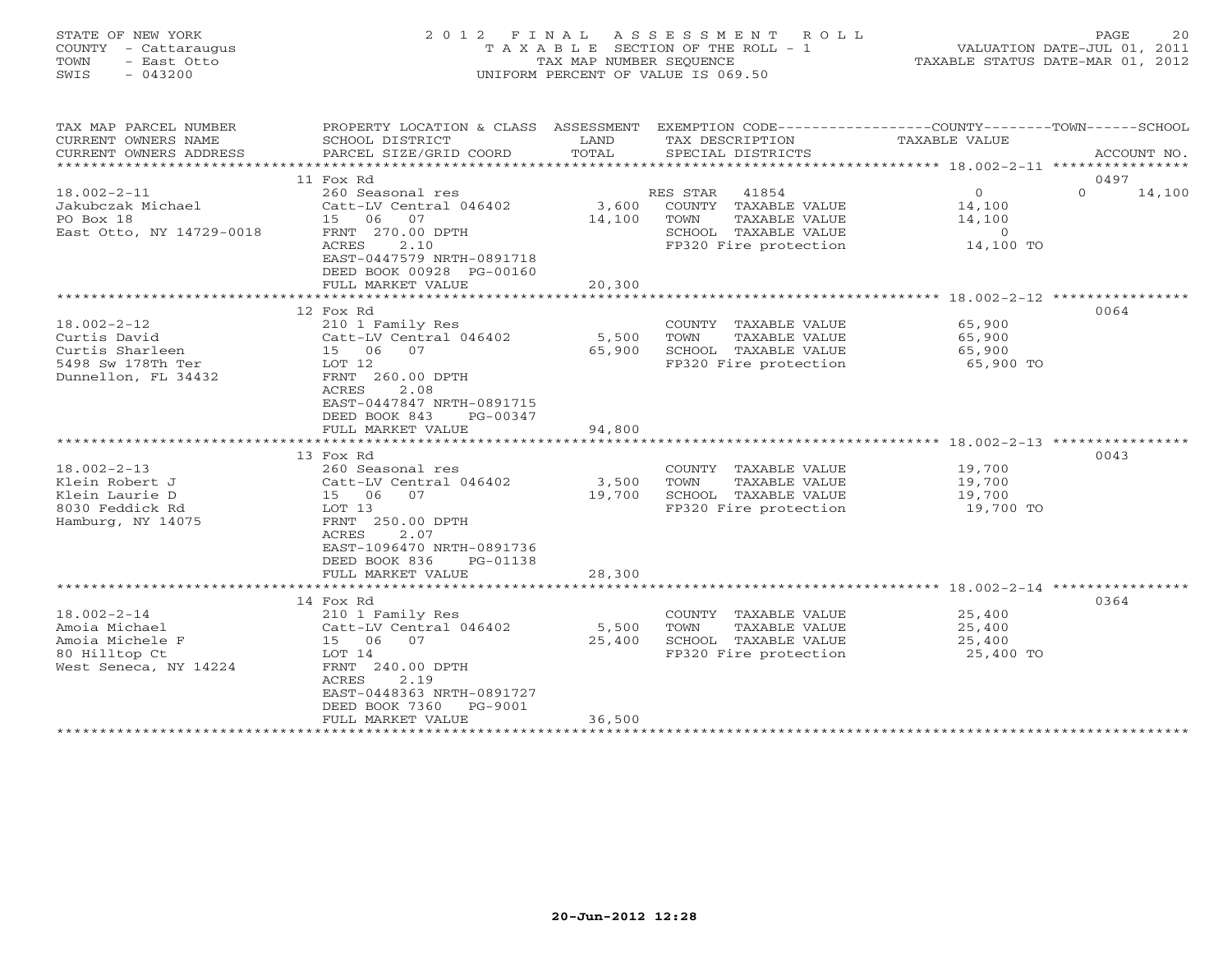# STATE OF NEW YORK 2 0 1 2 F I N A L A S S E S S M E N T R O L L PAGE 21 COUNTY - Cattaraugus T A X A B L E SECTION OF THE ROLL - 1 VALUATION DATE-JUL 01, 2011 TOWN - East Otto TAX MAP NUMBER SEQUENCE TAXABLE STATUS DATE-MAR 01, 2012 SWIS - 043200 UNIFORM PERCENT OF VALUE IS 069.50UNIFORM PERCENT OF VALUE IS 069.50

| TAX MAP PARCEL NUMBER<br>CURRENT OWNERS NAME<br>CURRENT OWNERS ADDRESS | PROPERTY LOCATION & CLASS ASSESSMENT<br>SCHOOL DISTRICT<br>PARCEL SIZE/GRID COORD | LAND<br>TOTAL | EXEMPTION CODE----------------COUNTY-------TOWN------SCHOOL<br>TAX DESCRIPTION<br>SPECIAL DISTRICTS | TAXABLE VALUE  | ACCOUNT NO.        |
|------------------------------------------------------------------------|-----------------------------------------------------------------------------------|---------------|-----------------------------------------------------------------------------------------------------|----------------|--------------------|
|                                                                        |                                                                                   |               |                                                                                                     |                |                    |
|                                                                        | 15 Fox Rd                                                                         |               |                                                                                                     |                | 0590               |
| $18.002 - 2 - 15$                                                      | 270 Mfg housing                                                                   |               | COUNTY TAXABLE VALUE                                                                                | 24,400         |                    |
| Gross David                                                            | Catt-LV Central 046402                                                            | 5,400         | TOWN<br>TAXABLE VALUE                                                                               | 24,400         |                    |
| Gross Carmeline                                                        | 15 06<br>07                                                                       | 24,400        | SCHOOL TAXABLE VALUE                                                                                | 24,400         |                    |
| 12 Winthrop Ln #116                                                    | LOT 15-SUB DIV.                                                                   |               | FP320 Fire protection                                                                               | 24,400 TO      |                    |
| Flagler Beach, FL 32136-8025                                           | FRNT 230.00 DPTH                                                                  |               |                                                                                                     |                |                    |
|                                                                        | <b>ACRES</b><br>2.07                                                              |               |                                                                                                     |                |                    |
|                                                                        | EAST-0448588 NRTH-0891725                                                         |               |                                                                                                     |                |                    |
|                                                                        | DEED BOOK 1016 PG-888                                                             |               |                                                                                                     |                |                    |
|                                                                        | FULL MARKET VALUE                                                                 | 35,100        |                                                                                                     |                |                    |
|                                                                        |                                                                                   |               |                                                                                                     |                |                    |
|                                                                        | 16 Fox Rd                                                                         |               |                                                                                                     |                | 0374               |
| $18.002 - 2 - 16$                                                      | 270 Mfg housing                                                                   |               | RES STAR 41854                                                                                      | $\overline{0}$ | $\Omega$<br>20,850 |
| Aldrow Michael                                                         | Catt-LV Central 046402                                                            | 5,500         | COUNTY TAXABLE VALUE                                                                                | 41,300         |                    |
| Aldrow Fay                                                             | 15 06 07                                                                          | 41,300        | TOWN<br>TAXABLE VALUE                                                                               | 41,300         |                    |
| 16 Fox Rd                                                              | FRNT 567.70 DPTH                                                                  |               | SCHOOL TAXABLE VALUE                                                                                | 20,450         |                    |
| East Otto, NY 14729                                                    | ACRES<br>2.19 BANK<br>017                                                         |               | FP320 Fire protection                                                                               | 41,300 TO      |                    |
|                                                                        | EAST-0448886 NRTH-0891652                                                         |               |                                                                                                     |                |                    |
|                                                                        | DEED BOOK 1016 PG-752                                                             |               |                                                                                                     |                |                    |
|                                                                        | FULL MARKET VALUE                                                                 | 59,400        |                                                                                                     |                |                    |
|                                                                        |                                                                                   |               |                                                                                                     |                |                    |
|                                                                        | Rolling Acres Rd                                                                  |               |                                                                                                     |                | 0599               |
| $18.002 - 2 - 17$                                                      | 270 Mfg housing                                                                   |               | COUNTY TAXABLE VALUE                                                                                | 8,400          |                    |
| Mausaw Cathryn M                                                       | Catt-LV Central 046402                                                            | 2,700         | TOWN<br>TAXABLE VALUE                                                                               | 8,400          |                    |
| Harshbarger Samual P (Dec)                                             | 15 06 07                                                                          | 8,400         | SCHOOL TAXABLE VALUE                                                                                | 8,400          |                    |
| 5457 S Pike Way                                                        | LOT 17                                                                            |               | FP320 Fire protection                                                                               | 8,400 TO       |                    |
| Floral City, FL 34436                                                  | FF 733.50                                                                         |               |                                                                                                     |                |                    |
|                                                                        | 2.03<br>ACRES                                                                     |               |                                                                                                     |                |                    |
|                                                                        | EAST-1097634 NRTH-0891617                                                         |               |                                                                                                     |                |                    |
|                                                                        | DEED BOOK 1028 PG-689                                                             |               |                                                                                                     |                |                    |
|                                                                        | FULL MARKET VALUE                                                                 | 12,100        |                                                                                                     |                |                    |
|                                                                        |                                                                                   |               |                                                                                                     |                |                    |
|                                                                        | Rolling Acres Rd                                                                  |               |                                                                                                     |                | 0602               |
| $18.002 - 2 - 18$                                                      | 314 Rural vac<10                                                                  |               | COUNTY TAXABLE VALUE                                                                                | 2,900          |                    |
| Rajczak Gary                                                           | Catt-LV Central 046402                                                            | 2,900         | TOWN<br>TAXABLE VALUE                                                                               | 2,900          |                    |
| Fose Robert                                                            | 07<br>15 06                                                                       | 2,900         | SCHOOL TAXABLE VALUE                                                                                | 2,900          |                    |
| 3725 Woodland Ave                                                      | LOT 18                                                                            |               | FP320 Fire protection                                                                               | 2,900 TO       |                    |
| Niagara Falls, NY 14304                                                | FRNT 196.50 DPTH                                                                  |               |                                                                                                     |                |                    |
|                                                                        | ACRES<br>2.28                                                                     |               |                                                                                                     |                |                    |
|                                                                        | EAST-1097359 NRTH-0891897                                                         |               |                                                                                                     |                |                    |
|                                                                        | DEED BOOK 912<br>PG-00309                                                         |               |                                                                                                     |                |                    |
|                                                                        | FULL MARKET VALUE                                                                 | 4,200         |                                                                                                     |                |                    |
|                                                                        | *************************                                                         |               | *****************************                                                                       |                |                    |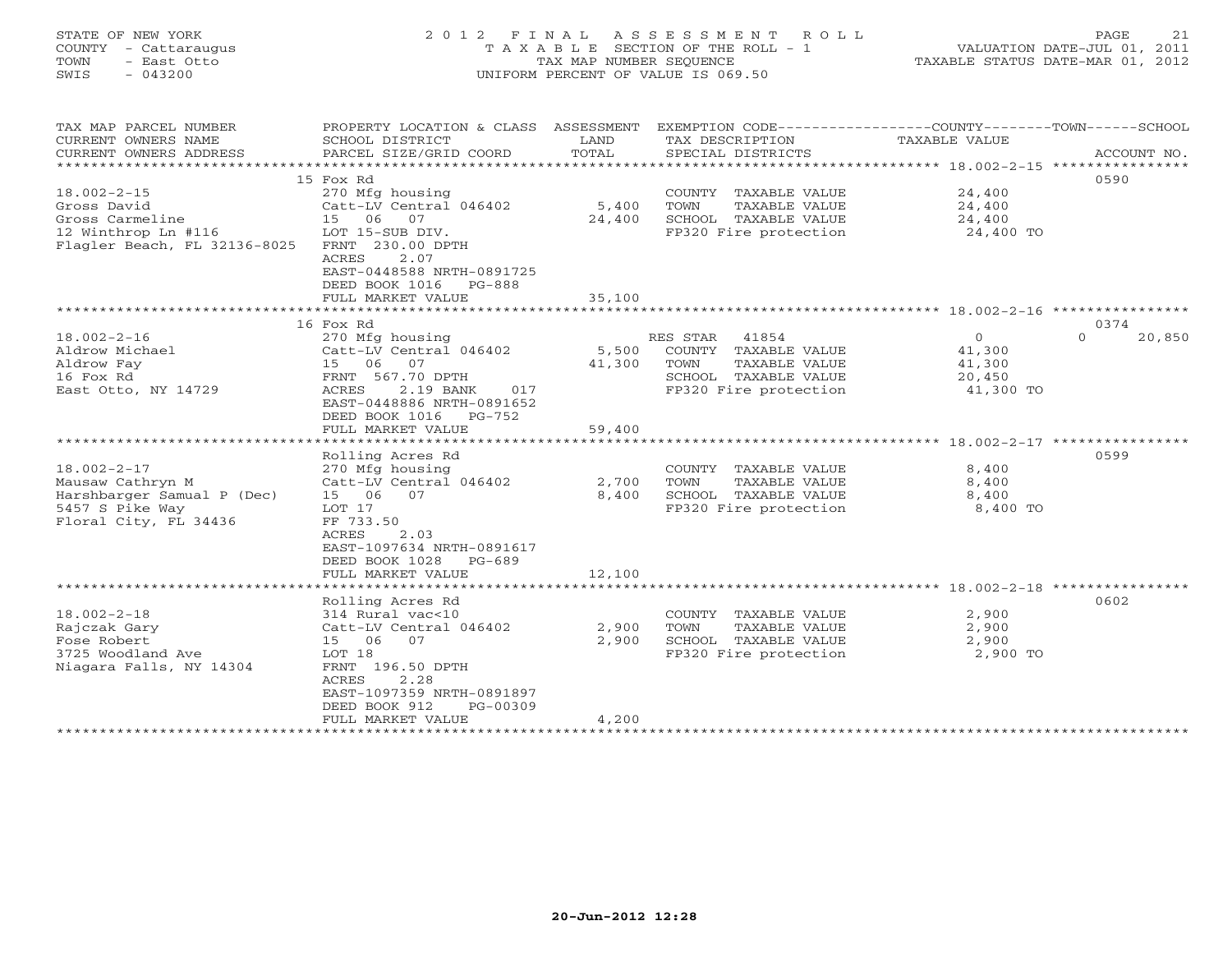# STATE OF NEW YORK 2 0 1 2 F I N A L A S S E S S M E N T R O L L PAGE 22 COUNTY - Cattaraugus T A X A B L E SECTION OF THE ROLL - 1 VALUATION DATE-JUL 01, 2011 TOWN - East Otto TAX MAP NUMBER SEQUENCE TAXABLE STATUS DATE-MAR 01, 2012 SWIS - 043200 UNIFORM PERCENT OF VALUE IS 069.50UNIFORM PERCENT OF VALUE IS 069.50

| TAX MAP PARCEL NUMBER<br>CURRENT OWNERS NAME<br>CURRENT OWNERS ADDRESS<br>****************************** | PROPERTY LOCATION & CLASS ASSESSMENT<br>SCHOOL DISTRICT<br>PARCEL SIZE/GRID COORD                                                                                                           | LAND<br>TOTAL   | EXEMPTION CODE-----------------COUNTY-------TOWN------SCHOOL<br>TAX DESCRIPTION<br>SPECIAL DISTRICTS | TAXABLE VALUE                                                           | ACCOUNT NO. |
|----------------------------------------------------------------------------------------------------------|---------------------------------------------------------------------------------------------------------------------------------------------------------------------------------------------|-----------------|------------------------------------------------------------------------------------------------------|-------------------------------------------------------------------------|-------------|
| $18.002 - 2 - 19$<br>Rajczak Gary<br>Fose Robert<br>3725 Woodland Ave<br>Niagara Falls, NY 14304         | Rolling Acres Rd<br>314 Rural vac<10<br>Catt-LV Central 046402<br>15 06<br>07<br>LOT 19<br>FRNT 234.40 DPTH<br>ACRES<br>2.13<br>EAST-1097380 NRTH-0892095<br>DEED BOOK 912<br>PG-00309      | 2,800<br>2,800  | COUNTY<br>TAXABLE VALUE<br>TOWN<br>TAXABLE VALUE<br>SCHOOL TAXABLE VALUE<br>FP320 Fire protection    | 2,800<br>2,800<br>2,800<br>2,800 TO                                     | 0603        |
|                                                                                                          | FULL MARKET VALUE                                                                                                                                                                           | 4,000           |                                                                                                      |                                                                         |             |
| $18.002 - 2 - 20$<br>Rajczak Gary<br>Fose Robert<br>3725 Woodland Ave<br>Niagara Falls, NY 14304         | Rolling Acres Rd<br>314 Rural vac<10<br>Catt-LV Central 046402<br>06<br>07<br>15<br>LOT 20<br>FRNT 207.70 DPTH<br>ACRES<br>2.22<br>EAST-1097379 NRTH-0892334<br>DEED BOOK 912<br>$PG-00309$ | 2,900<br>2,900  | COUNTY TAXABLE VALUE<br>TOWN<br>TAXABLE VALUE<br>SCHOOL TAXABLE VALUE<br>FP320 Fire protection       | ******** 18.002-2-20 ***********<br>2,900<br>2,900<br>2,900<br>2,900 TO | 0604        |
|                                                                                                          | FULL MARKET VALUE                                                                                                                                                                           | 4,200           |                                                                                                      |                                                                         |             |
|                                                                                                          |                                                                                                                                                                                             |                 | ********************************* 18.002-2-21 ****************                                       |                                                                         |             |
| $18.002 - 2 - 21$<br>Rajczak Gary<br>Fose Robert<br>3725 Woodland Ave<br>Niagara Falls, NY 14304         | Deer Rd<br>260 Seasonal res<br>Catt-LV Central 046402<br>15 06<br>07<br>LOT 21<br>FRNT 784.00 DPTH<br>2.12<br>ACRES<br>EAST-1097330 NRTH-0892518<br>DEED BOOK 912<br>PG-00311               | 2,800<br>15,400 | COUNTY TAXABLE VALUE<br>TOWN<br>TAXABLE VALUE<br>SCHOOL TAXABLE VALUE<br>FP320 Fire protection       | 15,400<br>15,400<br>15,400<br>15,400 TO                                 | 0099        |
|                                                                                                          | FULL MARKET VALUE<br>*******************                                                                                                                                                    | 22,200          |                                                                                                      |                                                                         |             |
| $18.002 - 2 - 22$<br>Frazier Donald<br>91 Southern Pkwy<br>Cheektowaga, NY 14225                         | Rolling Acres Rd<br>314 Rural vac<10<br>Catt-LV Central 046402<br>15 06<br>07<br>LOT 22<br>FRNT 584.80 DPTH<br>ACRES<br>2.18<br>EAST-0448637 NRTH-0892205<br>DEED BOOK 10899 PG-2001        | 2,800<br>2,800  | COUNTY TAXABLE VALUE<br>TOWN<br>TAXABLE VALUE<br>SCHOOL TAXABLE VALUE<br>FP320 Fire protection       | 2,800<br>2,800<br>2,800<br>2,800 TO                                     | 0605        |
|                                                                                                          | FULL MARKET VALUE                                                                                                                                                                           | 4,000           |                                                                                                      |                                                                         |             |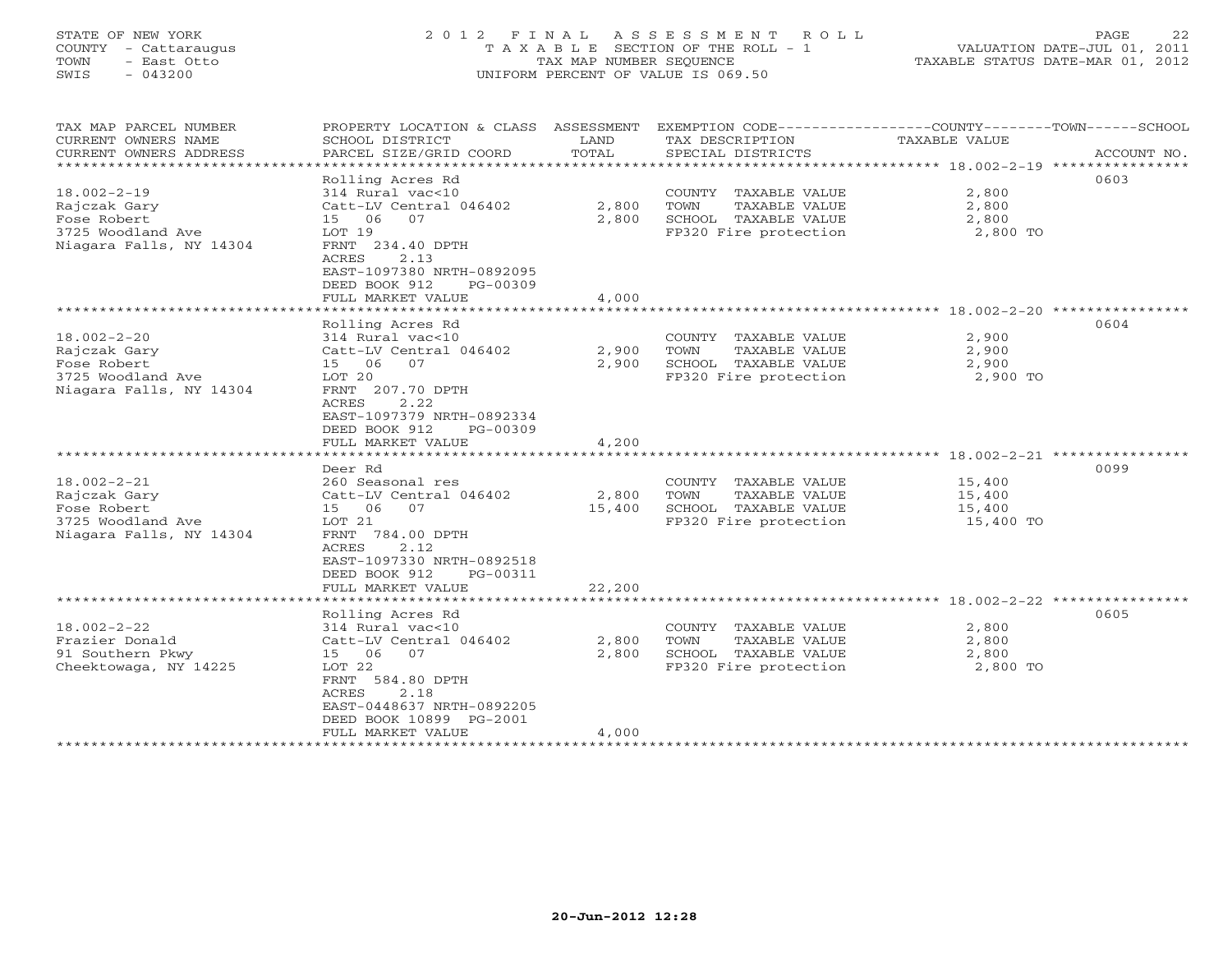# STATE OF NEW YORK 2 0 1 2 F I N A L A S S E S S M E N T R O L L PAGE 23 COUNTY - Cattaraugus T A X A B L E SECTION OF THE ROLL - 1 VALUATION DATE-JUL 01, 2011 TOWN - East Otto TAX MAP NUMBER SEQUENCE TAXABLE STATUS DATE-MAR 01, 2012 SWIS - 043200 UNIFORM PERCENT OF VALUE IS 069.50UNIFORM PERCENT OF VALUE IS 069.50

| TAX MAP PARCEL NUMBER<br>CURRENT OWNERS NAME<br>CURRENT OWNERS ADDRESS | PROPERTY LOCATION & CLASS ASSESSMENT<br>SCHOOL DISTRICT<br>PARCEL SIZE/GRID COORD                              | LAND<br>TOTAL   | EXEMPTION CODE-----------------COUNTY-------TOWN------SCHOOL<br>TAX DESCRIPTION<br>SPECIAL DISTRICTS | TAXABLE VALUE                                                      | ACCOUNT NO. |
|------------------------------------------------------------------------|----------------------------------------------------------------------------------------------------------------|-----------------|------------------------------------------------------------------------------------------------------|--------------------------------------------------------------------|-------------|
|                                                                        |                                                                                                                |                 |                                                                                                      |                                                                    |             |
| $18.002 - 2 - 23$                                                      | Deer Rd<br>314 Rural vac<10                                                                                    |                 | COUNTY TAXABLE VALUE                                                                                 | 2,800                                                              | 0562        |
| Frazier Donald                                                         | Catt-LV Central 046402                                                                                         | 2,800           | TOWN<br>TAXABLE VALUE                                                                                | 2,800                                                              |             |
| 91 Southern Pkwy                                                       | 07<br>15 06                                                                                                    | 2,800           | SCHOOL TAXABLE VALUE                                                                                 | 2,800                                                              |             |
| Cheektowaga, NY 14225                                                  | LOT 23                                                                                                         |                 | FP320 Fire protection                                                                                | 2,800 TO                                                           |             |
|                                                                        | FRNT 202.00 DPTH<br>ACRES<br>2.14<br>EAST-0448445 NRTH-0892130<br>DEED BOOK 10857 PG-7001<br>FULL MARKET VALUE | 4,000           |                                                                                                      |                                                                    |             |
|                                                                        |                                                                                                                |                 |                                                                                                      |                                                                    |             |
|                                                                        | Deer Rd                                                                                                        |                 |                                                                                                      |                                                                    | 0561        |
| $18.002 - 2 - 24$                                                      | 312 Vac w/imprv                                                                                                |                 | COUNTY TAXABLE VALUE                                                                                 | 3,900                                                              |             |
| Frazier Donald                                                         | Catt-LV Central 046402                                                                                         | 2,700           | TOWN<br>TAXABLE VALUE                                                                                | 3,900                                                              |             |
| 91 Southern Pkwy                                                       | 15 06 07                                                                                                       | 3,900           | SCHOOL TAXABLE VALUE                                                                                 | 3,900                                                              |             |
| Cheektowaga, NY 14225                                                  | LOT 24                                                                                                         |                 | FP320 Fire protection                                                                                | 3,900 TO                                                           |             |
|                                                                        | FRNT 200.00 DPTH<br>ACRES<br>2.04<br>EAST-0448259 NRTH-0892077<br>DEED BOOK 10857 PG-7001                      |                 |                                                                                                      |                                                                    |             |
|                                                                        | FULL MARKET VALUE                                                                                              | 5,600           |                                                                                                      |                                                                    |             |
|                                                                        | ************************                                                                                       | *************** |                                                                                                      | ************************************ 18.002-2-25 ***************** |             |
|                                                                        | Deer Rd                                                                                                        |                 |                                                                                                      |                                                                    | 0514        |
| $18.002 - 2 - 25$                                                      | 270 Mfg housing                                                                                                |                 | COUNTY TAXABLE VALUE                                                                                 | 12,500                                                             |             |
| Richmeyer August                                                       | Catt-LV Central 046402                                                                                         | 2,600           | TOWN<br>TAXABLE VALUE                                                                                | 12,500                                                             |             |
| Richmeyer Dorothy                                                      | 07<br>15 06                                                                                                    | 12,500          | SCHOOL TAXABLE VALUE                                                                                 | 12,500                                                             |             |
| 60 Tuxedo Pl                                                           | LOT 25                                                                                                         |                 | FP320 Fire protection                                                                                | 12,500 TO                                                          |             |
| Buffalo, NY 14207                                                      | FRNT 200.00 DPTH<br>ACRES<br>1.87<br>EAST-1096384 NRTH-0892053<br>DEED BOOK 824<br>PG-00623                    |                 |                                                                                                      |                                                                    |             |
|                                                                        | FULL MARKET VALUE                                                                                              | 18,000          |                                                                                                      |                                                                    |             |
|                                                                        |                                                                                                                |                 |                                                                                                      |                                                                    |             |
|                                                                        | Deer Rd                                                                                                        |                 |                                                                                                      |                                                                    | 0085        |
| $18.002 - 2 - 26.1$                                                    | 314 Rural vac<10                                                                                               |                 | COUNTY TAXABLE VALUE                                                                                 | 2,600                                                              |             |
| Vanvolkenburg Jerome C                                                 | Catt-LV Central 046402                                                                                         | 2,600           | TOWN<br>TAXABLE VALUE                                                                                | 2,600                                                              |             |
| 112 Leicester Rd                                                       | 15 06<br>07                                                                                                    | 2,600           | SCHOOL TAXABLE VALUE                                                                                 | 2,600                                                              |             |
| Buffalo, NY 14217                                                      | FRNT 200.00 DPTH<br>ACRES<br>1.95<br>EAST-1096120 NRTH-0892063<br>DEED BOOK 00928 PG-00653                     |                 | FP320 Fire protection                                                                                | 2,600 TO                                                           |             |
|                                                                        | FULL MARKET VALUE                                                                                              | 3,700           |                                                                                                      |                                                                    |             |
|                                                                        |                                                                                                                |                 |                                                                                                      |                                                                    |             |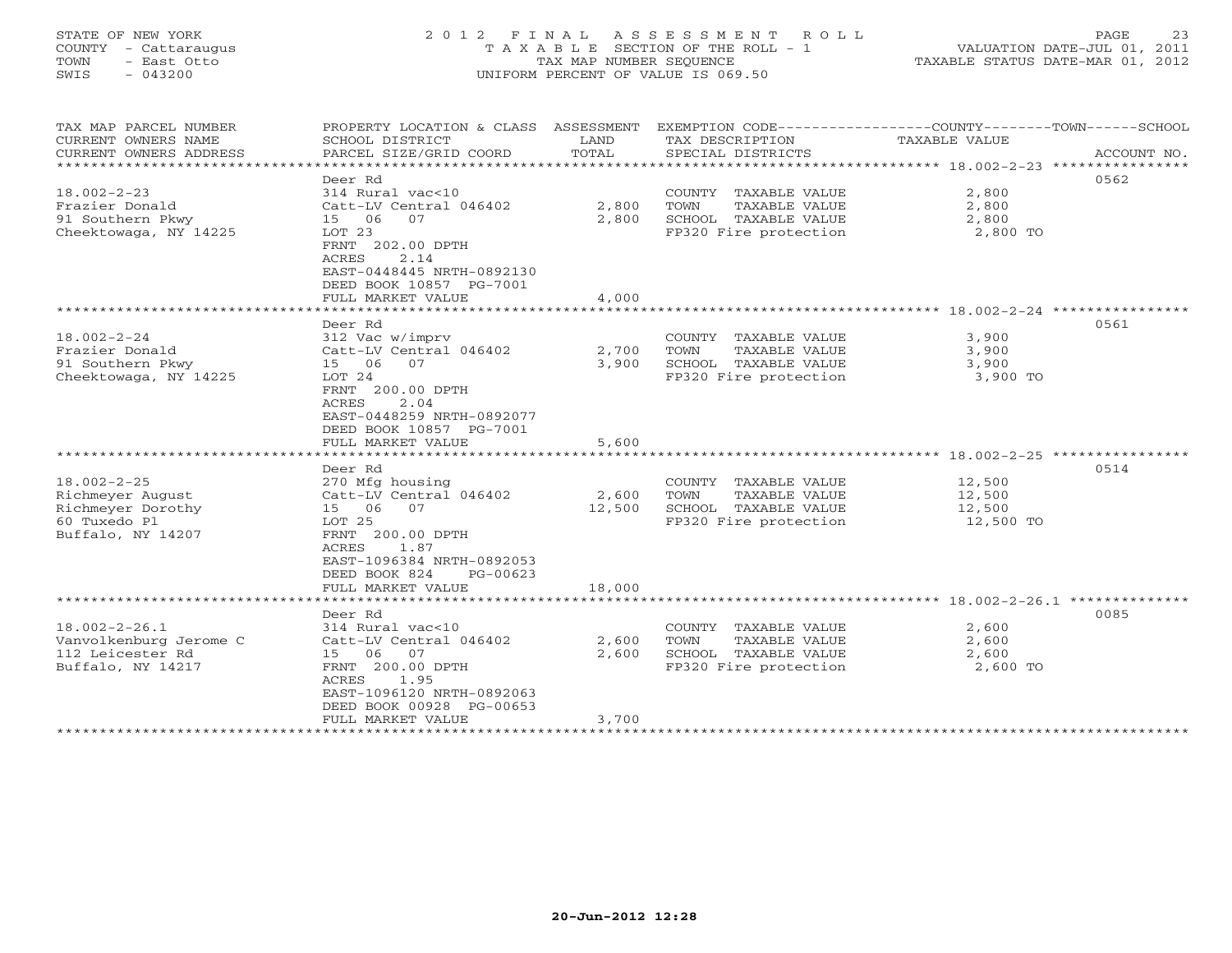# STATE OF NEW YORK 2 0 1 2 F I N A L A S S E S S M E N T R O L L PAGE 24 COUNTY - Cattaraugus T A X A B L E SECTION OF THE ROLL - 1 VALUATION DATE-JUL 01, 2011 TOWN - East Otto TAX MAP NUMBER SEQUENCE TAXABLE STATUS DATE-MAR 01, 2012 SWIS - 043200 UNIFORM PERCENT OF VALUE IS 069.50UNIFORM PERCENT OF VALUE IS 069.50

| TAX MAP PARCEL NUMBER<br>CURRENT OWNERS NAME<br>CURRENT OWNERS ADDRESS | PROPERTY LOCATION & CLASS ASSESSMENT<br>SCHOOL DISTRICT<br>PARCEL SIZE/GRID COORD              | LAND<br>TOTAL | TAX DESCRIPTION<br>SPECIAL DISTRICTS          | EXEMPTION CODE----------------COUNTY-------TOWN------SCHOOL<br>TAXABLE VALUE<br>ACCOUNT NO. |
|------------------------------------------------------------------------|------------------------------------------------------------------------------------------------|---------------|-----------------------------------------------|---------------------------------------------------------------------------------------------|
|                                                                        |                                                                                                |               |                                               |                                                                                             |
| $18.002 - 2 - 26.2$<br>Singleton Richard M                             | Deer Rd<br>314 Rural vac<10<br>Catt-LV Central 046402                                          | 2,900         | COUNTY TAXABLE VALUE<br>TOWN<br>TAXABLE VALUE | 0813<br>2,900<br>2,900                                                                      |
| Singleton Kimberly<br>285 Zimmerman Blvd<br>Tonawanda, NY 14223        | 15 06<br>07<br>LOT 27<br>FRNT 238.00 DPTH<br>2.20<br><b>ACRES</b><br>EAST-1095872 NRTH-0892064 | 2,900         | SCHOOL TAXABLE VALUE<br>FP320 Fire protection | 2,900<br>2,900 TO                                                                           |
|                                                                        | DEED BOOK 857<br>PG-00540                                                                      |               |                                               |                                                                                             |
|                                                                        | FULL MARKET VALUE                                                                              | 4,200         |                                               |                                                                                             |
|                                                                        |                                                                                                |               |                                               |                                                                                             |
|                                                                        | Deer Rd                                                                                        |               |                                               | 0412                                                                                        |
| $18.002 - 2 - 27$                                                      | 314 Rural vac<10                                                                               |               | COUNTY TAXABLE VALUE                          | 4,600                                                                                       |
| Lambert Gregory                                                        | Catt-LV Central 046402                                                                         | 4,600         | TAXABLE VALUE<br>TOWN                         | 4,600                                                                                       |
| 1923 Staley Rd                                                         | 15 06<br>07                                                                                    | 4,600         | SCHOOL TAXABLE VALUE                          | 4,600                                                                                       |
| Grand Island, NY 14072                                                 | CAMPSITE<br>FRNT 150.00 DPTH<br>ACRES<br>4.22<br>EAST-1095627 NRTH-0892320                     |               | FP320 Fire protection                         | 4,600 TO                                                                                    |
|                                                                        | DEED BOOK 13312 PG-8001                                                                        |               |                                               |                                                                                             |
|                                                                        | FULL MARKET VALUE                                                                              | 6,600         |                                               |                                                                                             |
|                                                                        |                                                                                                |               |                                               |                                                                                             |
|                                                                        | Deer Rd                                                                                        |               |                                               | 0303                                                                                        |
| $18.002 - 2 - 28$                                                      | 260 Seasonal res                                                                               |               | COUNTY TAXABLE VALUE                          | 37,400                                                                                      |
| Fland Denis L                                                          | Catt-LV Central 046402                                                                         | 5,500         | TOWN<br>TAXABLE VALUE                         | 37,400                                                                                      |
| Liversidge Bruce W                                                     | 15 06<br>07                                                                                    | 37,400        | SCHOOL TAXABLE VALUE                          | 37,400                                                                                      |
| 5918 Stephenson Ave<br>Niagara Falls, NY 14304                         | LOT 30<br>FRNT 180.00 DPTH<br>ACRES<br>2.11<br>EAST-1095803 NRTH-0892555                       |               | FP320 Fire protection                         | 37,400 TO                                                                                   |
|                                                                        | DEED BOOK 1016<br>PG-1060                                                                      |               |                                               |                                                                                             |
|                                                                        | FULL MARKET VALUE                                                                              | 53,800        |                                               |                                                                                             |
|                                                                        |                                                                                                |               |                                               |                                                                                             |
|                                                                        | 31 Deer Rd                                                                                     |               |                                               | 0156                                                                                        |
| $18.002 - 2 - 29$                                                      | 314 Rural vac<10                                                                               |               | COUNTY TAXABLE VALUE                          | 3,600                                                                                       |
| Lambert Gregory F                                                      | Catt-LV Central 046402                                                                         | 3,600         | TOWN<br>TAXABLE VALUE                         | 3,600                                                                                       |
| Austin Angela                                                          | 15 06<br>07                                                                                    | 3,600         | SCHOOL TAXABLE VALUE                          | 3,600                                                                                       |
| 1923 Staley Rd                                                         | LOT 31                                                                                         |               | FP320 Fire protection                         | 3,600 TO                                                                                    |
| Grand Island, NY 14072                                                 | FRNT 180.00 DPTH                                                                               |               |                                               |                                                                                             |
|                                                                        | 2.17<br>ACRES                                                                                  |               |                                               |                                                                                             |
|                                                                        | EAST-1095985 NRTH-0892552                                                                      |               |                                               |                                                                                             |
|                                                                        | PG-8001<br>DEED BOOK 9115                                                                      |               |                                               |                                                                                             |
|                                                                        | FULL MARKET VALUE                                                                              | 5,200         |                                               |                                                                                             |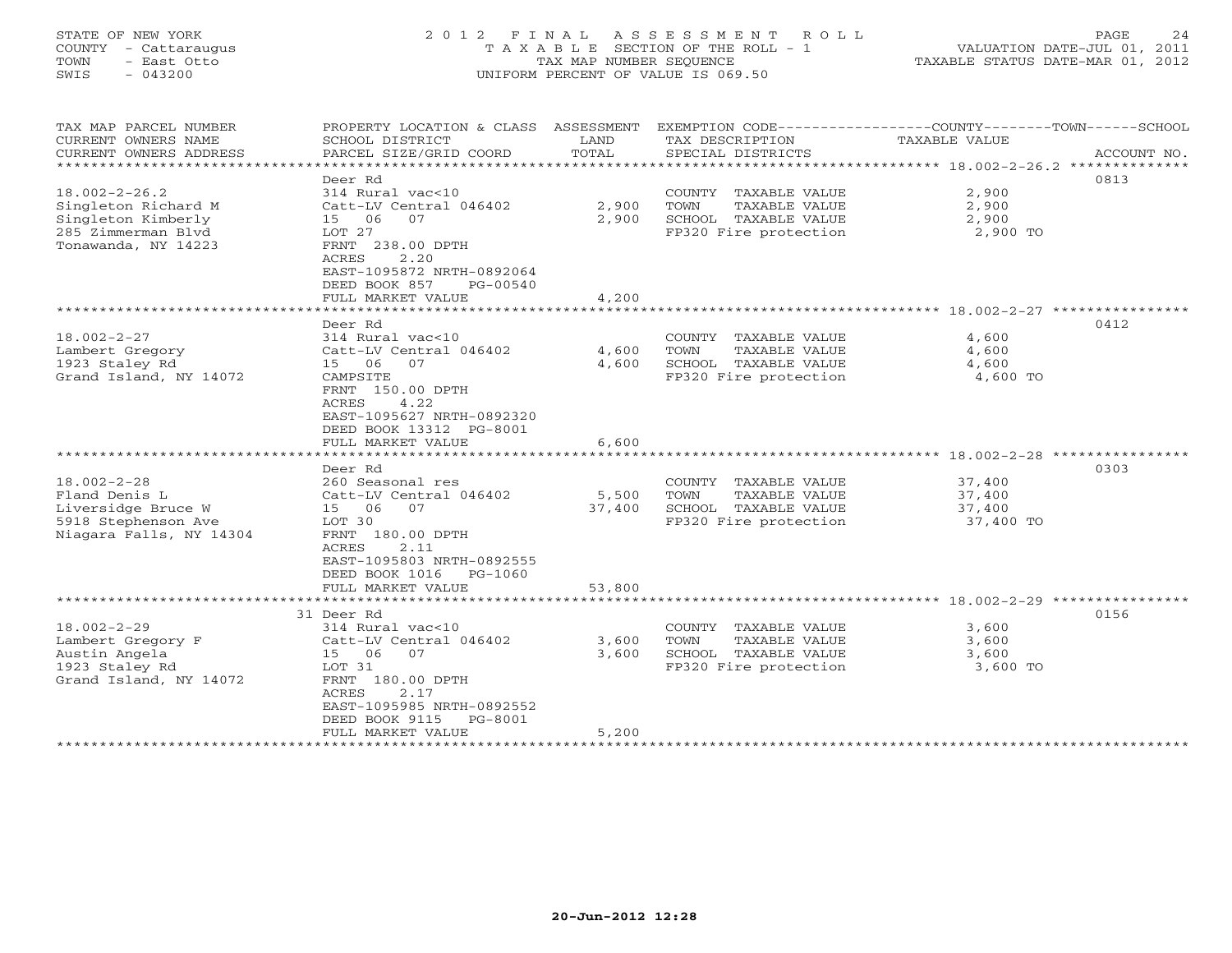# STATE OF NEW YORK 2 0 1 2 F I N A L A S S E S S M E N T R O L L PAGE 25 COUNTY - Cattaraugus T A X A B L E SECTION OF THE ROLL - 1 VALUATION DATE-JUL 01, 2011 TOWN - East Otto TAX MAP NUMBER SEQUENCE TAXABLE STATUS DATE-MAR 01, 2012 SWIS - 043200 UNIFORM PERCENT OF VALUE IS 069.50UNIFORM PERCENT OF VALUE IS 069.50

| TAX MAP PARCEL NUMBER     | PROPERTY LOCATION & CLASS ASSESSMENT              |               | EXEMPTION CODE-----------------COUNTY-------TOWN------SCHOOL |                                                 |             |
|---------------------------|---------------------------------------------------|---------------|--------------------------------------------------------------|-------------------------------------------------|-------------|
| CURRENT OWNERS NAME       | SCHOOL DISTRICT                                   | LAND<br>TOTAL | TAX DESCRIPTION                                              | TAXABLE VALUE                                   |             |
| CURRENT OWNERS ADDRESS    | PARCEL SIZE/GRID COORD                            |               | SPECIAL DISTRICTS                                            |                                                 | ACCOUNT NO. |
|                           | Deer Rd                                           |               |                                                              |                                                 | 0155        |
| $18.002 - 2 - 30$         | 260 Seasonal res                                  |               | COUNTY TAXABLE VALUE                                         | 3,700                                           |             |
| Lambert Gregory           | Catt-LV Central 046402                            | 3,700         | TOWN<br>TAXABLE VALUE                                        | 3,700                                           |             |
| 1923 Staley Rd            | 15 06 07                                          | 3,700         | SCHOOL TAXABLE VALUE                                         | 3,700                                           |             |
| Grand Island, NY 14072    | LOT 32                                            |               | FP320 Fire protection                                        | 3,700 TO                                        |             |
|                           | FRNT 197.70 DPTH                                  |               |                                                              |                                                 |             |
|                           | 2.26<br>ACRES                                     |               |                                                              |                                                 |             |
|                           | EAST-0447809 NRTH-0892552                         |               |                                                              |                                                 |             |
|                           | DEED BOOK 7085<br>$PG-4002$                       |               |                                                              |                                                 |             |
|                           | FULL MARKET VALUE                                 | 5,300         |                                                              |                                                 |             |
|                           | ************************                          | ***********   |                                                              | ***************** 18.002-2-31 ***************** |             |
|                           | Deer Rd                                           |               |                                                              |                                                 | 0515        |
| $18.002 - 2 - 31$         | 314 Rural vac<10                                  |               | COUNTY TAXABLE VALUE                                         | 4,100                                           |             |
| Glynn Janet A             | Catt-LV Central 046402                            | 4,100         | TOWN<br>TAXABLE VALUE                                        | 4,100                                           |             |
| Walter Ruth G             | 15 06<br>07                                       | 4,100         | SCHOOL TAXABLE VALUE                                         | 4,100                                           |             |
| 543 Ward Rd               | LOT 33                                            |               | FP320 Fire protection                                        | 4,100 TO                                        |             |
| North Tonawanda, NY 14120 | FRNT 186.70 DPTH                                  |               |                                                              |                                                 |             |
|                           | 2.70<br>ACRES                                     |               |                                                              |                                                 |             |
|                           | EAST-1096359 NRTH-0892548                         |               |                                                              |                                                 |             |
|                           | DEED BOOK 14635 PG-8003                           |               |                                                              |                                                 |             |
|                           | FULL MARKET VALUE                                 | 5,900         |                                                              |                                                 |             |
|                           |                                                   |               |                                                              |                                                 |             |
|                           | Deer Rd                                           |               |                                                              |                                                 | 0067        |
| $18.002 - 2 - 32$         | 314 Rural vac<10                                  |               | COUNTY TAXABLE VALUE                                         | 2,800                                           |             |
| Glynn Janet A             | Catt-LV Central 046402                            | 2,800         | TOWN<br>TAXABLE VALUE                                        | 2,800                                           |             |
| Walter Ruth G             | 15 06 07                                          | 2,800         | SCHOOL TAXABLE VALUE                                         | 2,800                                           |             |
| 543 Ward Rd               | FRNT 189.70 DPTH                                  |               | FP320 Fire protection                                        | 2,800 TO                                        |             |
| North Tonawanda, NY 14120 | 2.09<br><b>ACRES</b><br>EAST-1096538 NRTH-0892586 |               |                                                              |                                                 |             |
|                           | DEED BOOK 14635 PG-8002                           |               |                                                              |                                                 |             |
|                           | FULL MARKET VALUE                                 | 4,000         |                                                              |                                                 |             |
|                           |                                                   |               |                                                              |                                                 |             |
|                           | Deer Rd                                           |               |                                                              |                                                 | 0606        |
| $18.002 - 2 - 33$         | 314 Rural vac<10                                  |               | COUNTY TAXABLE VALUE                                         | 2,700                                           |             |
| Rajczak Gary              | Catt-LV Central 046402                            | 2,700         | TOWN<br>TAXABLE VALUE                                        | 2,700                                           |             |
| Fose Robert               | 07<br>15 06                                       | 2,700         | SCHOOL TAXABLE VALUE                                         | 2,700                                           |             |
| 3725 Woodland Ave         | LOT 35                                            |               | FP320 Fire protection                                        | 2,700 TO                                        |             |
| Niagara Falls, NY 14304   | FF 195.80                                         |               |                                                              |                                                 |             |
|                           | ACRES<br>2.07                                     |               |                                                              |                                                 |             |
|                           | EAST-1096719 NRTH-0892646                         |               |                                                              |                                                 |             |
|                           | DEED BOOK 912<br>$PG-00309$                       |               |                                                              |                                                 |             |
|                           | FULL MARKET VALUE                                 | 3,900         |                                                              |                                                 |             |
|                           |                                                   |               |                                                              |                                                 |             |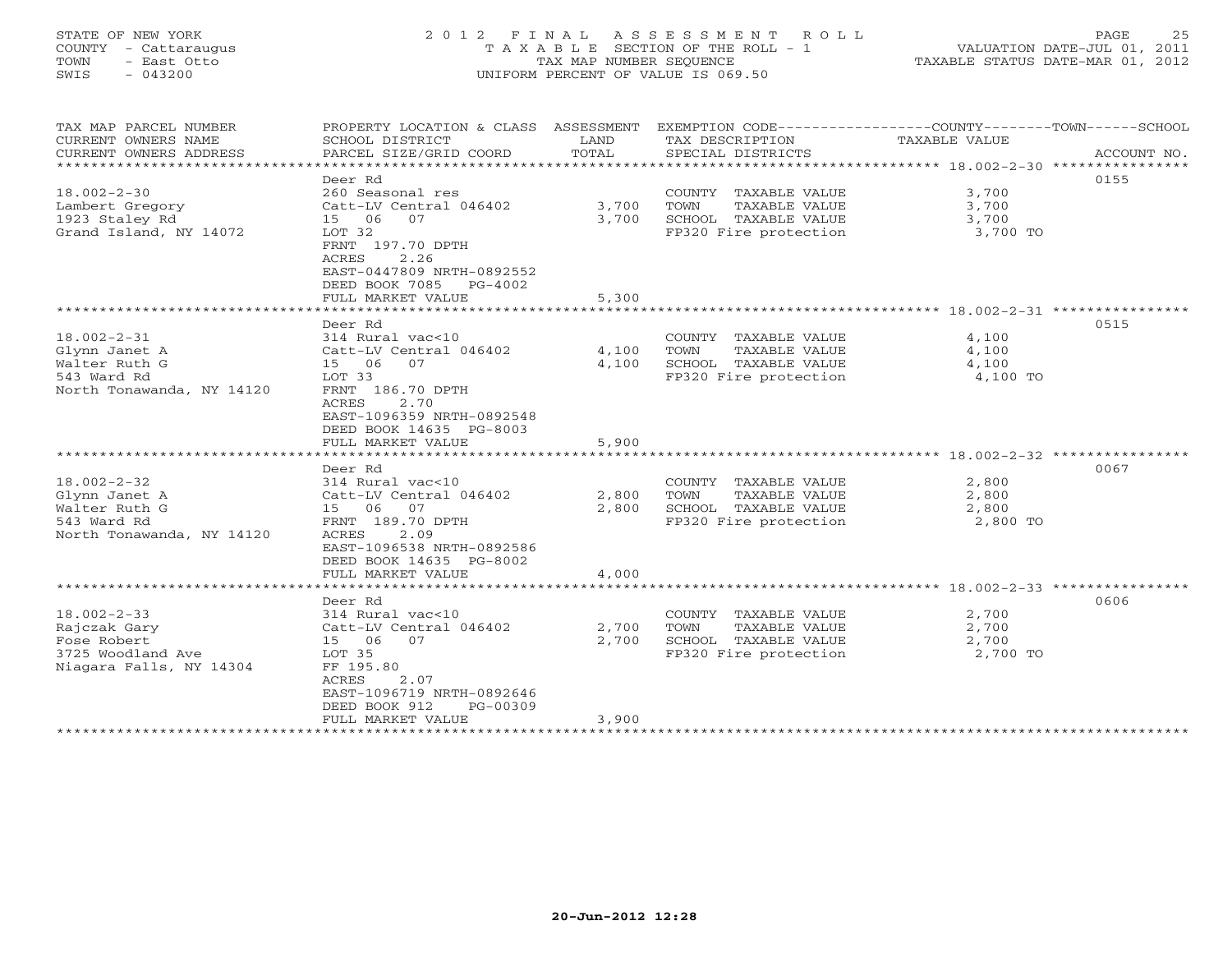# STATE OF NEW YORK 2 0 1 2 F I N A L A S S E S S M E N T R O L L PAGE 26 COUNTY - Cattaraugus T A X A B L E SECTION OF THE ROLL - 1 VALUATION DATE-JUL 01, 2011 TOWN - East Otto TAX MAP NUMBER SEQUENCE TAXABLE STATUS DATE-MAR 01, 2012 SWIS - 043200 UNIFORM PERCENT OF VALUE IS 069.50UNIFORM PERCENT OF VALUE IS 069.50

| TAX MAP PARCEL NUMBER<br>CURRENT OWNERS NAME<br>CURRENT OWNERS ADDRESS<br>***********************           | PROPERTY LOCATION & CLASS ASSESSMENT<br>SCHOOL DISTRICT<br>PARCEL SIZE/GRID COORD                                                                                                                    | LAND<br>TOTAL           | TAX DESCRIPTION<br>SPECIAL DISTRICTS                                                           | EXEMPTION CODE-----------------COUNTY-------TOWN------SCHOOL<br>TAXABLE VALUE<br>ACCOUNT NO.   |
|-------------------------------------------------------------------------------------------------------------|------------------------------------------------------------------------------------------------------------------------------------------------------------------------------------------------------|-------------------------|------------------------------------------------------------------------------------------------|------------------------------------------------------------------------------------------------|
| $18.002 - 2 - 34$<br>Fland Denise L<br>Liversidge Bruce W<br>5918 Stephenson Ave<br>Niagara Falls, NY 14304 | Deer Rd<br>314 Rural vac<10<br>Catt-LV Central 046402<br>15 06<br>07<br>LOT 36<br>FRNT 241.00 DPTH<br>2.06<br>ACRES<br>EAST-1096918 NRTH-0892735<br>DEED BOOK 1016 PG-1060                           | 2,700<br>2,700          | COUNTY TAXABLE VALUE<br>TOWN<br>TAXABLE VALUE<br>SCHOOL TAXABLE VALUE<br>FP320 Fire protection | 0304<br>2,700<br>2,700<br>2,700<br>2,700 TO                                                    |
|                                                                                                             | FULL MARKET VALUE                                                                                                                                                                                    | 3,900                   |                                                                                                |                                                                                                |
|                                                                                                             |                                                                                                                                                                                                      |                         |                                                                                                |                                                                                                |
| $18.002 - 2 - 35$<br>Ciepiela Gerald S<br>Ciepiela Eileen<br>66 Forest Dr<br>West Seneca, NY 14224          | Deer Rd<br>314 Rural vac<10<br>Catt-LV Central 046402<br>15 06 07<br>LOT 37-38<br>FRNT 447.80 DPTH<br>4.25<br>ACRES<br>EAST-1097245 NRTH-0892846<br>DEED BOOK 880<br>PG-00397                        | 4,700<br>4,700          | COUNTY TAXABLE VALUE<br>TOWN<br>TAXABLE VALUE<br>SCHOOL TAXABLE VALUE<br>FP320 Fire protection | 0312<br>4,700<br>4,700<br>4,700<br>4,700 TO                                                    |
|                                                                                                             | FULL MARKET VALUE                                                                                                                                                                                    | 6,800                   |                                                                                                |                                                                                                |
|                                                                                                             |                                                                                                                                                                                                      | * * * * * * * * * *     |                                                                                                | *********************************** 18.002-2-36 *****************                              |
| $18.002 - 2 - 36$<br>Kumro Franklin D<br>Kumro Mary C<br>126 Dean Rd<br>Depew, NY 14043                     | Deer Rd<br>314 Rural vac<10<br>Catt-LV Central 046402<br>15 06 07<br>FRNT 438.10 DPTH<br>2.07<br>ACRES<br>EAST-0449206 NRTH-0892848<br>DEED BOOK 893<br>PG-00627                                     | 2,700<br>2,700          | COUNTY TAXABLE VALUE<br>TOWN<br>TAXABLE VALUE<br>SCHOOL TAXABLE VALUE<br>FP320 Fire protection | 0246<br>2,700<br>2,700<br>2,700<br>2,700 TO                                                    |
|                                                                                                             | FULL MARKET VALUE<br>* * * * * * * * * * * * * * * * * * *                                                                                                                                           | 3,900<br>*********      |                                                                                                |                                                                                                |
| $18.002 - 2 - 37$<br>Ciepiela Gerald S<br>Ciepiela Eileen<br>66 Forest Dr<br>West Seneca, NY 14224          | Deer Rd<br>314 Rural vac<10<br>Catt-LV Central 046402<br>15 06<br>07<br>LOT 40<br>60.00 DPTH<br>FRNT<br>2.89<br>ACRES<br>EAST-1097790 NRTH-0892439<br>DEED BOOK 876<br>PG-00823<br>FULL MARKET VALUE | 3,500<br>3,500<br>5,000 | COUNTY TAXABLE VALUE<br>TOWN<br>TAXABLE VALUE<br>SCHOOL TAXABLE VALUE<br>FP320 Fire protection | ***************** 18.002-2-37 *****************<br>0505<br>3,500<br>3,500<br>3,500<br>3,500 TO |
| ********************                                                                                        |                                                                                                                                                                                                      |                         |                                                                                                |                                                                                                |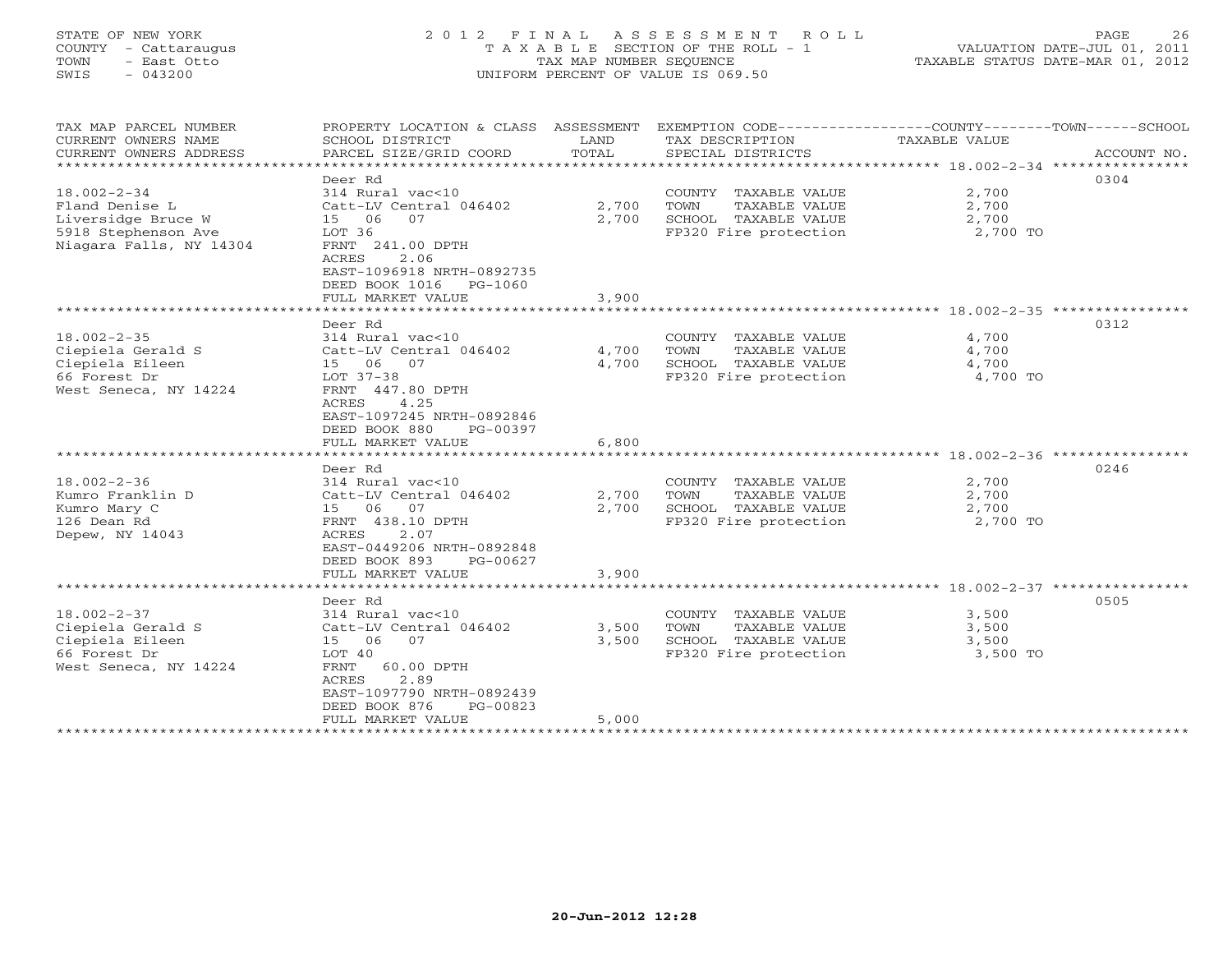# STATE OF NEW YORK 2 0 1 2 F I N A L A S S E S S M E N T R O L L PAGE 27 COUNTY - Cattaraugus T A X A B L E SECTION OF THE ROLL - 1 VALUATION DATE-JUL 01, 2011 TOWN - East Otto TAX MAP NUMBER SEQUENCE TAXABLE STATUS DATE-MAR 01, 2012 SWIS - 043200 UNIFORM PERCENT OF VALUE IS 069.50UNIFORM PERCENT OF VALUE IS 069.50

| SCHOOL DISTRICT<br>PARCEL SIZE/GRID COORD                                                                                                                                                                                                                        | LAND<br>TOTAL                                                                                                               | TAX DESCRIPTION<br>SPECIAL DISTRICTS                                                                                                                                    | TAXABLE VALUE                                                      | ACCOUNT NO.                                                                                                                         |
|------------------------------------------------------------------------------------------------------------------------------------------------------------------------------------------------------------------------------------------------------------------|-----------------------------------------------------------------------------------------------------------------------------|-------------------------------------------------------------------------------------------------------------------------------------------------------------------------|--------------------------------------------------------------------|-------------------------------------------------------------------------------------------------------------------------------------|
|                                                                                                                                                                                                                                                                  |                                                                                                                             |                                                                                                                                                                         |                                                                    |                                                                                                                                     |
| Deer Rd<br>312 Vac w/imprv<br>Catt-LV Central 046402<br>15 06<br>07<br>LOT 41<br>FRNT 250.00 DPTH<br><b>ACRES</b><br>2.35                                                                                                                                        | 3,000<br>3,700                                                                                                              | COUNTY TAXABLE VALUE<br>TOWN<br>TAXABLE VALUE<br>SCHOOL TAXABLE VALUE<br>FP320 Fire protection                                                                          | 3,700<br>3,700<br>3,700<br>3,700 TO                                | 0353                                                                                                                                |
|                                                                                                                                                                                                                                                                  |                                                                                                                             |                                                                                                                                                                         |                                                                    |                                                                                                                                     |
| FULL MARKET VALUE                                                                                                                                                                                                                                                | 5,300                                                                                                                       |                                                                                                                                                                         |                                                                    |                                                                                                                                     |
|                                                                                                                                                                                                                                                                  |                                                                                                                             |                                                                                                                                                                         |                                                                    |                                                                                                                                     |
|                                                                                                                                                                                                                                                                  |                                                                                                                             |                                                                                                                                                                         |                                                                    | 0506                                                                                                                                |
| 270 Mfg housing<br>Catt-LV Central 046402<br>15 06<br>07<br>LOT 42<br>FRNT 391.60 DPTH<br>ACRES<br>2.20<br>EAST-1098112 NRTH-0892548<br>DEED BOOK 6372<br>PG-6002<br>FULL MARKET VALUE<br>Meyers Rd<br>314 Rural vac<10<br>Catt-LV Central 046402<br>15 06<br>07 | 5,600<br>23,000<br>33,100<br>4,500<br>4,500                                                                                 | COUNTY TAXABLE VALUE<br>TOWN<br>TAXABLE VALUE<br>SCHOOL TAXABLE VALUE<br>FP320 Fire protection<br>COUNTY TAXABLE VALUE<br>TOWN<br>TAXABLE VALUE<br>SCHOOL TAXABLE VALUE | 23,000<br>23,000<br>23,000<br>23,000 TO<br>4,500<br>4,500<br>4,500 | 0517                                                                                                                                |
| LOT 43<br>FRNT 611.30 DPTH<br><b>ACRES</b><br>2.18<br>EAST-0449904 NRTH-0892866<br>DEED BOOK 8263<br>PG-8001<br>FULL MARKET VALUE                                                                                                                                | 6,500                                                                                                                       |                                                                                                                                                                         | 4,500 TO                                                           |                                                                                                                                     |
| Deer Rd                                                                                                                                                                                                                                                          |                                                                                                                             |                                                                                                                                                                         |                                                                    | 0613                                                                                                                                |
| 314 Rural vac<10<br>Catt-LV Central 046402<br>15 06 07<br>LOT 44<br>FF 477.80<br>2.00<br>ACRES<br>EAST-1098003 NRTH-0892987<br>DEED BOOK 00987 PG-00421                                                                                                          | 3,500<br>3,500                                                                                                              | COUNTY TAXABLE VALUE<br>TOWN<br>TAXABLE VALUE<br>SCHOOL TAXABLE VALUE<br>FP320 Fire protection                                                                          | 3,500<br>3,500<br>3,500<br>3,500 TO                                |                                                                                                                                     |
|                                                                                                                                                                                                                                                                  | EAST-1097886 NRTH-0892737<br>DEED BOOK 00946 PG-01101<br>10303 Meyers Rd<br>**************************<br>FULL MARKET VALUE | PROPERTY LOCATION & CLASS ASSESSMENT<br>5,000                                                                                                                           | FP320 Fire protection                                              | EXEMPTION CODE-----------------COUNTY-------TOWN------SCHOOL<br>************************************* 18.002-2-41 ***************** |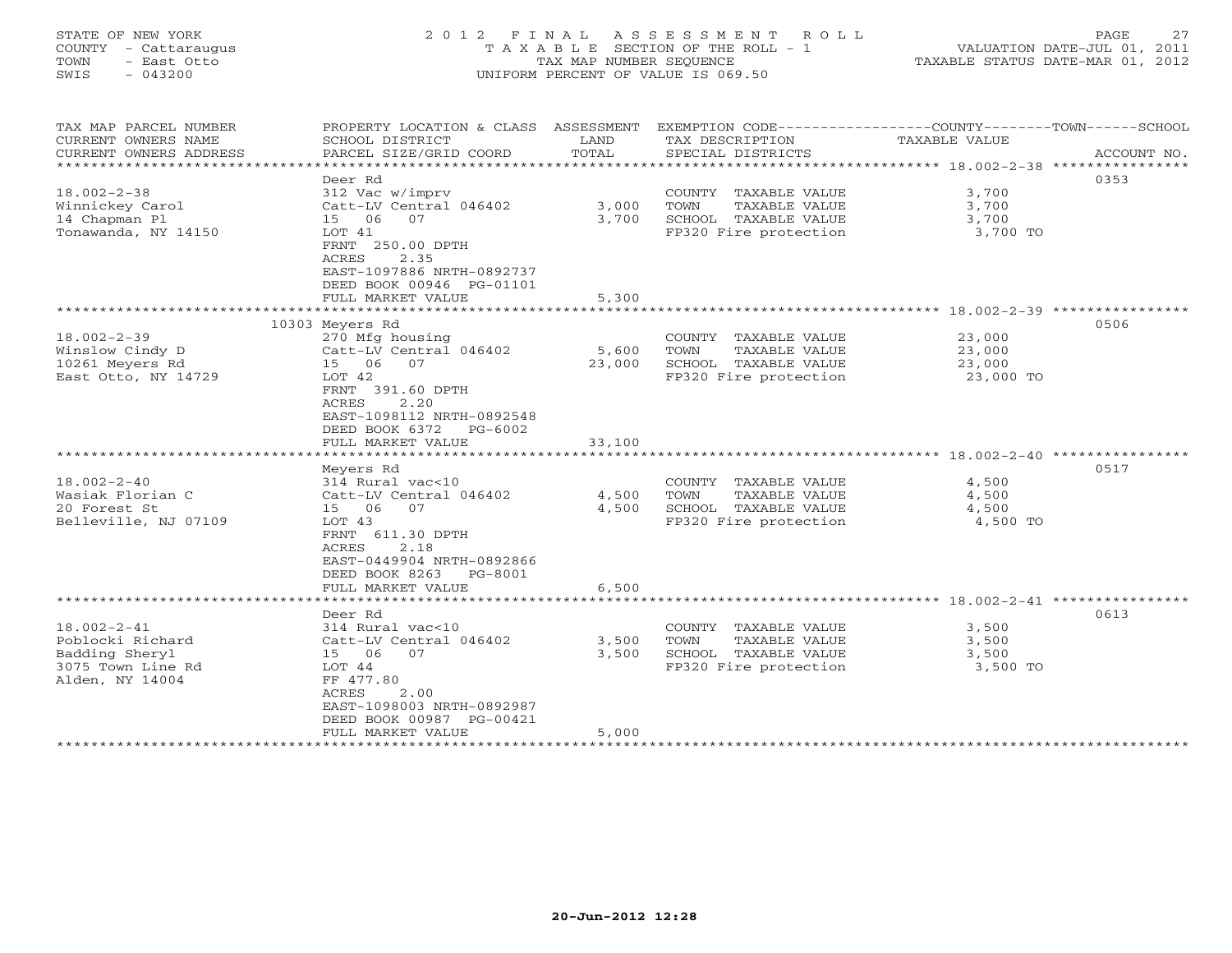# STATE OF NEW YORK 2 0 1 2 F I N A L A S S E S S M E N T R O L L PAGE 28 COUNTY - Cattaraugus T A X A B L E SECTION OF THE ROLL - 1 VALUATION DATE-JUL 01, 2011 TOWN - East Otto TAX MAP NUMBER SEQUENCE TAXABLE STATUS DATE-MAR 01, 2012 SWIS - 043200 UNIFORM PERCENT OF VALUE IS 069.50UNIFORM PERCENT OF VALUE IS 069.50

| TAX MAP PARCEL NUMBER         | PROPERTY LOCATION & CLASS ASSESSMENT |        | EXEMPTION CODE-----------------COUNTY-------TOWN------SCHOOL |               |             |
|-------------------------------|--------------------------------------|--------|--------------------------------------------------------------|---------------|-------------|
| CURRENT OWNERS NAME           | SCHOOL DISTRICT                      | LAND   | TAX DESCRIPTION                                              | TAXABLE VALUE |             |
| CURRENT OWNERS ADDRESS        | PARCEL SIZE/GRID COORD               | TOTAL  | SPECIAL DISTRICTS                                            |               | ACCOUNT NO. |
| ***************************** |                                      |        |                                                              |               |             |
|                               | Pine Rd                              |        |                                                              |               | 0607        |
| $18.002 - 2 - 42$             | 314 Rural vac<10                     |        | COUNTY TAXABLE VALUE                                         | 3,500         |             |
| Rajczak Gary                  | Catt-LV Central 046402               | 3,500  | TOWN<br>TAXABLE VALUE                                        | 3,500         |             |
| 3725 Woodland Ave             | 15 06 07                             | 3,500  | SCHOOL TAXABLE VALUE                                         | 3,500         |             |
| Niagara Falls, NY 14304       | FRNT 577.20 DPTH                     |        | FP320 Fire protection                                        | 3,500 TO      |             |
|                               | ACRES<br>2.05                        |        |                                                              |               |             |
|                               | EAST-1097685 NRTH-0893190            |        |                                                              |               |             |
|                               | DEED BOOK 883<br>PG-00031            |        |                                                              |               |             |
|                               |                                      |        |                                                              |               |             |
|                               | FULL MARKET VALUE                    | 5,000  |                                                              |               |             |
|                               |                                      |        |                                                              |               |             |
|                               | Pine Rd                              |        |                                                              |               | 0588        |
| $18.002 - 2 - 43$             | 314 Rural vac<10                     |        | COUNTY TAXABLE VALUE                                         | 8,300         |             |
| Rajczak Gary                  | Catt-LV Central 046402               | 8,300  | TOWN<br>TAXABLE VALUE                                        | 8,300         |             |
| 3725 Woodland Ave             | 15 06 07                             | 8,300  | SCHOOL TAXABLE VALUE                                         | 8,300         |             |
| Niagara Falls, NY 14304       | LOTS $46-47-48-49$                   |        | FP320 Fire protection                                        | 8,300 TO      |             |
|                               | FRNT 751.80 DPTH                     |        |                                                              |               |             |
|                               | 9.05<br>ACRES                        |        |                                                              |               |             |
|                               | EAST-1097100 NRTH-0893205            |        |                                                              |               |             |
|                               | DEED BOOK 1010 PG-38                 |        |                                                              |               |             |
|                               | FULL MARKET VALUE                    | 11,900 |                                                              |               |             |
|                               |                                      |        |                                                              |               |             |
|                               | Pine Rd                              |        |                                                              |               | 0101        |
| $18.002 - 2 - 44$             | 260 Seasonal res                     |        | COUNTY TAXABLE VALUE                                         | 33,100        |             |
| Morrison Camille H            | Catt-LV Central 046402               | 4,600  | TOWN<br>TAXABLE VALUE                                        | 33,100        |             |
| 18 Eagles Trace               | 15 06 07                             | 33,100 | SCHOOL TAXABLE VALUE                                         | 33,100        |             |
| Williamsville, NY 14221       | LOTS 50-51                           |        | FP320 Fire protection                                        | 33,100 TO     |             |
|                               | FRNT 383.10 DPTH                     |        |                                                              |               |             |
|                               | 4.16<br>ACRES                        |        |                                                              |               |             |
|                               |                                      |        |                                                              |               |             |
|                               | EAST-1096459 NRTH-0893078            |        |                                                              |               |             |
|                               | DEED BOOK 4693 PG-5001               |        |                                                              |               |             |
|                               | FULL MARKET VALUE                    | 47,600 |                                                              |               |             |
|                               |                                      |        |                                                              |               |             |
|                               | Pine Rd                              |        |                                                              |               | 0653        |
| $18.002 - 2 - 45$             | 314 Rural vac<10                     |        | COUNTY TAXABLE VALUE                                         | 4,400         |             |
| Rajczak Gary J                | Catt-LV Central 046402               | 4,400  | TOWN<br>TAXABLE VALUE                                        | 4,400         |             |
| Evans Al                      | 15 06<br>07                          | 4,400  | SCHOOL TAXABLE VALUE                                         | 4,400         |             |
| 3725 Woodland Ave             | SUB DIV LOTS 52+53                   |        | FP320 Fire protection                                        | 4,400 TO      |             |
| Niagara Falls, NY 14034       | FRNT 375.00 DPTH                     |        |                                                              |               |             |
|                               | ACRES<br>4.01                        |        |                                                              |               |             |
|                               | EAST-1096089 NRTH-0893051            |        |                                                              |               |             |
|                               | DEED BOOK 00937 PG-01139             |        |                                                              |               |             |
|                               | FULL MARKET VALUE                    | 6,300  |                                                              |               |             |
| *********************         |                                      |        |                                                              |               |             |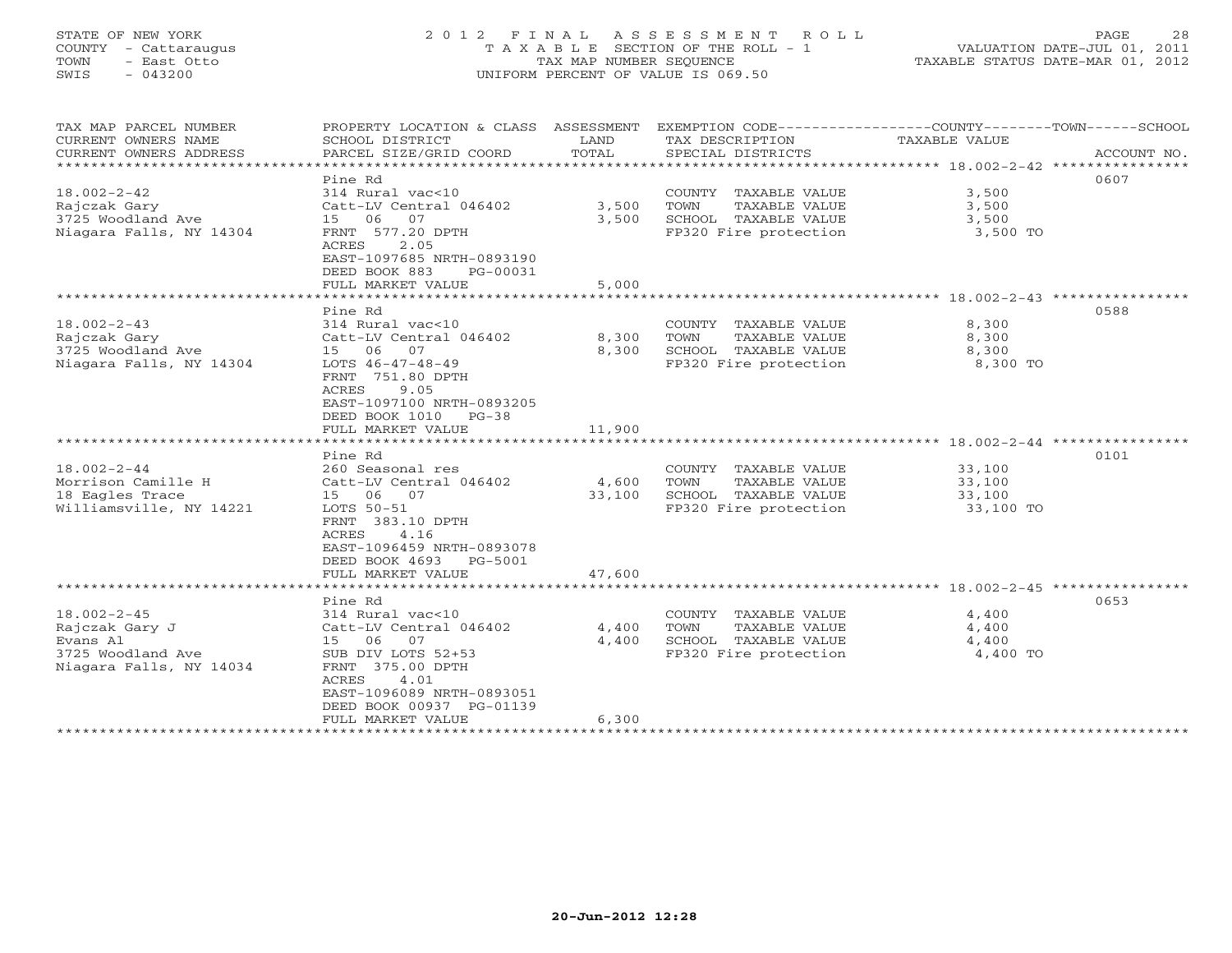#### STATE OF NEW YORK 2012 FINAL ASSESSMENT ROLL PAGE 29 COUNTY - Cattaraugus T A X A B L E SECTION OF THE ROLL - 1 VALUATION DATE-JUL 01, 2011 TOWN - East Otto TAX MAP NUMBER SEQUENCE TAXABLE STATUS DATE-MAR 01, 2012 SWIS - 043200 UNIFORM PERCENT OF VALUE IS 069.50

| TAX MAP PARCEL NUMBER<br>CURRENT OWNERS NAME<br>CURRENT OWNERS ADDRESS                           | PROPERTY LOCATION & CLASS ASSESSMENT<br>SCHOOL DISTRICT<br>PARCEL SIZE/GRID COORD                                                                                                             | LAND<br>TOTAL           | EXEMPTION CODE-----------------COUNTY-------TOWN------SCHOOL<br>TAX DESCRIPTION<br>SPECIAL DISTRICTS | TAXABLE VALUE                                                                     | ACCOUNT NO. |
|--------------------------------------------------------------------------------------------------|-----------------------------------------------------------------------------------------------------------------------------------------------------------------------------------------------|-------------------------|------------------------------------------------------------------------------------------------------|-----------------------------------------------------------------------------------|-------------|
| $18.002 - 2 - 46$<br>Fose Robert<br>Rajczak Gary<br>3725 Woodland Ave<br>Niagara Falls, NY 14304 | Pine Rd<br>314 Rural vac<10<br>Catt-LV Central 046402<br>15 06<br>07<br>LOT 54<br>FRNT 180.00 DPTH<br>2.05<br>ACRES<br>EAST-1095812 NRTH-0893057<br>DEED BOOK 1010 PG-35<br>FULL MARKET VALUE | 2,700<br>2,700<br>3,900 | COUNTY TAXABLE VALUE<br>TOWN<br>TAXABLE VALUE<br>SCHOOL TAXABLE VALUE<br>FP320 Fire protection       | 2,700<br>2,700<br>2,700<br>2,700 TO                                               | 0160        |
| $18.002 - 2 - 47$<br>Rajczak Gary<br>3725 Woodland Ave<br>Niagara Falls, NY 14304                | Pine Rd<br>314 Rural vac<10<br>Catt-LV Central 046402<br>15 06<br>07<br>LOT 55<br>FRNT 110.00 DPTH<br>2.40<br>ACRES<br>EAST-1095628 NRTH-0893071<br>DEED BOOK 1010 PG-26<br>FULL MARKET VALUE | 3,000<br>3,000<br>4,300 | COUNTY TAXABLE VALUE<br>TOWN<br>TAXABLE VALUE<br>SCHOOL TAXABLE VALUE<br>FP320 Fire protection       | ****************** 18.002-2-47 ***********<br>3,000<br>3,000<br>3,000<br>3,000 TO | 0158        |
| $18.002 - 2 - 48$<br>Rajczak Gary<br>3725 Woodland Ave<br>Niagara Falls, NY 14304                | Pine Rd<br>314 Rural vac<10<br>Catt-LV Central 046402<br>15 06<br>07<br>LOT 56<br>FRNT 250.00 DPTH<br>ACRES<br>2.03<br>EAST-1095710 NRTH-0893478<br>DEED BOOK 1010 PG-32<br>FULL MARKET VALUE | 2,700<br>2,700<br>3,900 | COUNTY TAXABLE VALUE<br>TAXABLE VALUE<br>TOWN<br>SCHOOL TAXABLE VALUE<br>FP320 Fire protection       | 2,700<br>2,700<br>2,700<br>2,700 TO                                               | 0157        |
| $18.002 - 2 - 49$<br>Rajczak Gary<br>3725 Woodland Ave<br>Niagara Falls, NY 14304                | Pine Rd<br>314 Rural vac<10<br>Catt-LV Central 046402<br>15 06<br>07<br>LOT 57<br>FRNT 312.20 DPTH<br>ACRES<br>2.08<br>EAST-1096037 NRTH-0893481<br>DEED BOOK 1010 PG-29<br>FULL MARKET VALUE | 2,800<br>2,800<br>4,000 | COUNTY TAXABLE VALUE<br>TOWN<br>TAXABLE VALUE<br>SCHOOL TAXABLE VALUE<br>FP320 Fire protection       | 2,800<br>2,800<br>2,800<br>2,800 TO                                               | 0159        |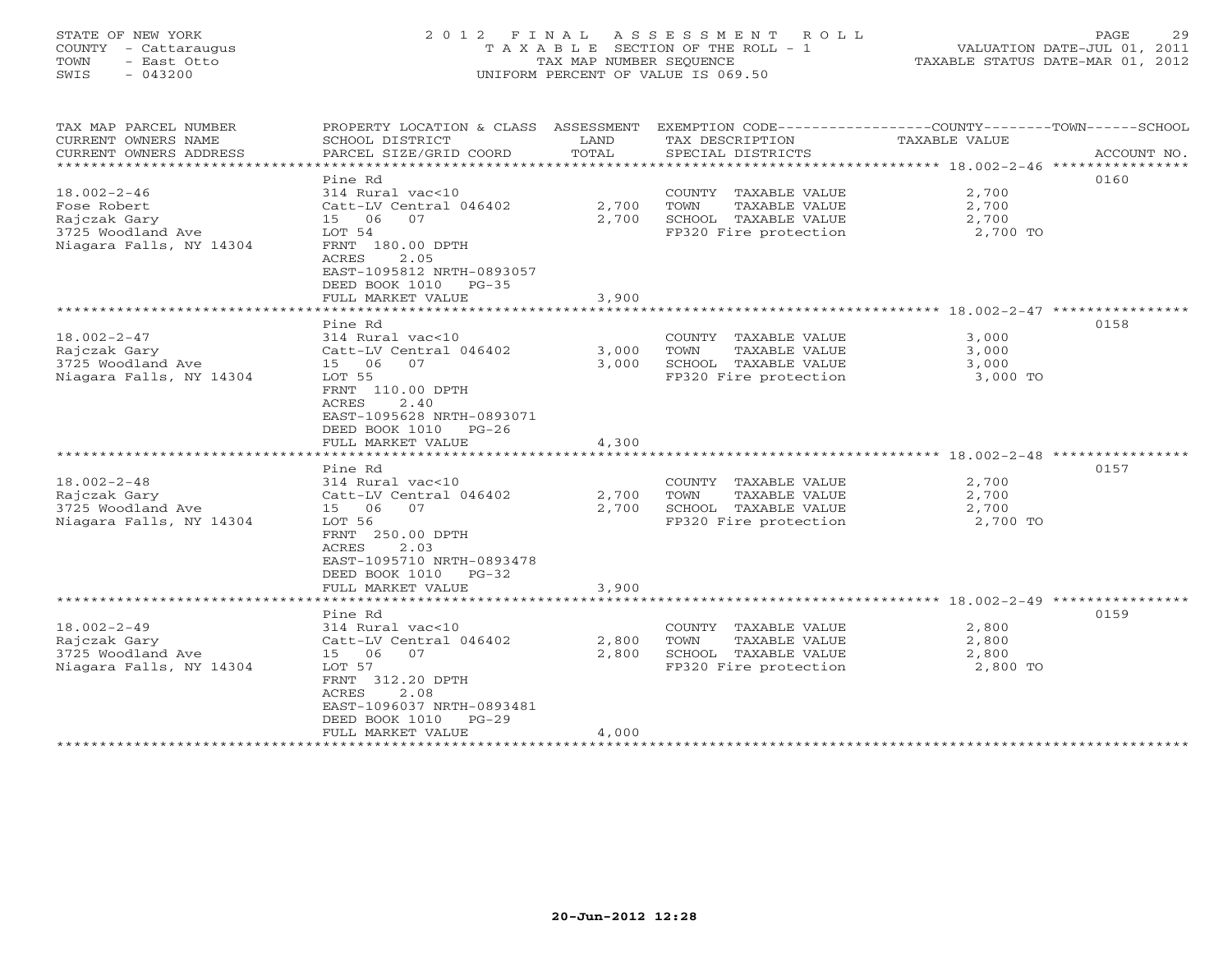# STATE OF NEW YORK 2 0 1 2 F I N A L A S S E S S M E N T R O L L PAGE 30 COUNTY - Cattaraugus T A X A B L E SECTION OF THE ROLL - 1 VALUATION DATE-JUL 01, 2011 TOWN - East Otto TAX MAP NUMBER SEQUENCE TAXABLE STATUS DATE-MAR 01, 2012 SWIS - 043200 UNIFORM PERCENT OF VALUE IS 069.50UNIFORM PERCENT OF VALUE IS 069.50

| TAX MAP PARCEL NUMBER<br>CURRENT OWNERS NAME<br>CURRENT OWNERS ADDRESS | PROPERTY LOCATION & CLASS ASSESSMENT<br>SCHOOL DISTRICT<br>PARCEL SIZE/GRID COORD | LAND<br>TOTAL | EXEMPTION CODE-----------------COUNTY-------TOWN------SCHOOL<br>TAX DESCRIPTION<br>SPECIAL DISTRICTS | <b>TAXABLE VALUE</b>                                 | ACCOUNT NO. |
|------------------------------------------------------------------------|-----------------------------------------------------------------------------------|---------------|------------------------------------------------------------------------------------------------------|------------------------------------------------------|-------------|
|                                                                        |                                                                                   |               |                                                                                                      |                                                      |             |
|                                                                        | Pine Rd                                                                           |               |                                                                                                      |                                                      | 0449        |
| $18.002 - 2 - 50$                                                      | 314 Rural vac<10                                                                  |               | COUNTY TAXABLE VALUE                                                                                 | 2,600                                                |             |
| Shantler Ronald                                                        | Catt-LV Central 046402                                                            | 2,600         | TOWN<br>TAXABLE VALUE                                                                                | 2,600                                                |             |
| Shantler Maria                                                         | 15 06<br>07                                                                       | 2,600         | SCHOOL TAXABLE VALUE                                                                                 | 2,600                                                |             |
| 122 Garrison Rd                                                        | LOT 58                                                                            |               | FP320 Fire protection                                                                                | 2,600 TO                                             |             |
| Williamsville, NY 14221                                                | FRNT 612.70 DPTH                                                                  |               |                                                                                                      |                                                      |             |
|                                                                        | 1.88<br>ACRES                                                                     |               |                                                                                                      |                                                      |             |
|                                                                        | EAST-1096333 NRTH-0893493                                                         |               |                                                                                                      |                                                      |             |
|                                                                        | DEED BOOK 00694 PG-00695                                                          |               |                                                                                                      |                                                      |             |
|                                                                        | FULL MARKET VALUE                                                                 | 3,700         |                                                                                                      |                                                      |             |
|                                                                        |                                                                                   |               |                                                                                                      |                                                      |             |
|                                                                        | Pine Rd                                                                           |               |                                                                                                      |                                                      | 0614        |
| $18.002 - 2 - 51$                                                      | 314 Rural vac<10                                                                  |               | COUNTY TAXABLE VALUE                                                                                 | 2,500                                                |             |
| Rajczak Gary                                                           | Catt-LV Central 046402                                                            | 2,500         | TOWN<br>TAXABLE VALUE                                                                                | 2,500                                                |             |
| Fose Robert                                                            | 15 06<br>07                                                                       | 2,500         | SCHOOL TAXABLE VALUE                                                                                 | 2,500                                                |             |
| 3725 Woodland Ave                                                      | LOT 59                                                                            |               | FP320 Fire protection                                                                                | 2,500 TO                                             |             |
| Niagara Falls, NY 14304                                                | FRNT 502.10 DPTH                                                                  |               |                                                                                                      |                                                      |             |
|                                                                        | ACRES<br>1.79                                                                     |               |                                                                                                      |                                                      |             |
|                                                                        | EAST-1096662 NRTH-0893519                                                         |               |                                                                                                      |                                                      |             |
|                                                                        | DEED BOOK 912<br>PG-00309                                                         |               |                                                                                                      |                                                      |             |
|                                                                        | FULL MARKET VALUE                                                                 | 3,600         |                                                                                                      |                                                      |             |
|                                                                        |                                                                                   |               |                                                                                                      | *********************** 18.002-2-52 **************** |             |
|                                                                        | Pine Rd                                                                           |               |                                                                                                      |                                                      | 0153        |
| $18.002 - 2 - 52$                                                      | 314 Rural vac<10                                                                  |               | COUNTY TAXABLE VALUE                                                                                 | 2,800                                                |             |
| Fose Glenn                                                             | Catt-LV Central 046402                                                            | 2,800         | TOWN<br>TAXABLE VALUE                                                                                | 2,800                                                |             |
| 9115 Buffalo Ave Front Ave                                             | 15<br>06<br>07                                                                    | 2,800         | SCHOOL TAXABLE VALUE                                                                                 | 2,800                                                |             |
| Niagara Falls, NY 14304                                                | LOT 60                                                                            |               | FP320 Fire protection                                                                                | 2,800 TO                                             |             |
|                                                                        | FRNT 292.00 DPTH                                                                  |               |                                                                                                      |                                                      |             |
|                                                                        | ACRES<br>2.13                                                                     |               |                                                                                                      |                                                      |             |
|                                                                        | EAST-1096888 NRTH-0893595                                                         |               |                                                                                                      |                                                      |             |
|                                                                        | DEED BOOK 00968 PG-00718                                                          |               |                                                                                                      |                                                      |             |
|                                                                        | FULL MARKET VALUE                                                                 | 4,000         |                                                                                                      |                                                      |             |
|                                                                        |                                                                                   |               |                                                                                                      |                                                      |             |
|                                                                        | Pine Rd                                                                           |               |                                                                                                      |                                                      | 0555        |
| $18.002 - 2 - 53$                                                      | 260 Seasonal res                                                                  |               | COUNTY TAXABLE VALUE                                                                                 | 9,500                                                |             |
| Evans Albert J                                                         | Catt-LV Central 046402                                                            | 2,900         | TOWN<br>TAXABLE VALUE                                                                                | 9,500                                                |             |
| Evans Karen                                                            | 15 06<br>07                                                                       | 9,500         | SCHOOL TAXABLE VALUE                                                                                 | 9,500                                                |             |
| 7781 Ridge Rd                                                          | LOT 61                                                                            |               | FP320 Fire protection                                                                                | 9,500 TO                                             |             |
| Gasport, NY 14067                                                      | FRNT 704.30 DPTH                                                                  |               |                                                                                                      |                                                      |             |
|                                                                        | 2.25<br>ACRES                                                                     |               |                                                                                                      |                                                      |             |
|                                                                        | EAST-1097262 NRTH-0893603                                                         |               |                                                                                                      |                                                      |             |
|                                                                        | DEED BOOK 893<br>PG-01126                                                         |               |                                                                                                      |                                                      |             |
|                                                                        | FULL MARKET VALUE                                                                 | 13,700        |                                                                                                      |                                                      |             |
| ***********************                                                |                                                                                   |               |                                                                                                      |                                                      |             |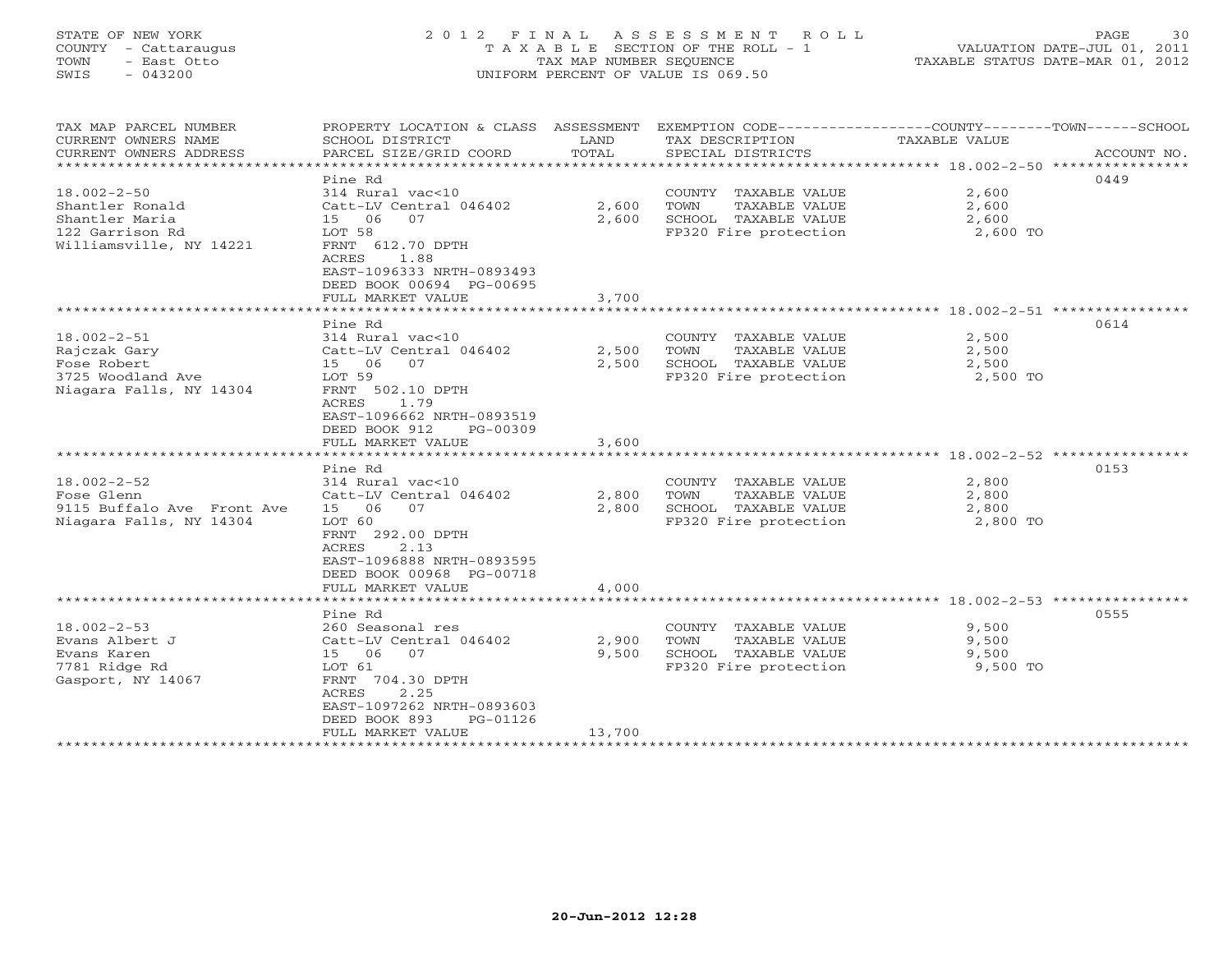# STATE OF NEW YORK 2 0 1 2 F I N A L A S S E S S M E N T R O L L PAGE 31 COUNTY - Cattaraugus T A X A B L E SECTION OF THE ROLL - 1 VALUATION DATE-JUL 01, 2011 TOWN - East Otto TAX MAP NUMBER SEQUENCE TAXABLE STATUS DATE-MAR 01, 2012 SWIS - 043200 UNIFORM PERCENT OF VALUE IS 069.50UNIFORM PERCENT OF VALUE IS 069.50

| TAX MAP PARCEL NUMBER<br>CURRENT OWNERS NAME<br>CURRENT OWNERS ADDRESS                       | PROPERTY LOCATION & CLASS ASSESSMENT<br>SCHOOL DISTRICT<br>PARCEL SIZE/GRID COORD                                                                                            | LAND<br>TOTAL  | EXEMPTION CODE-----------------COUNTY-------TOWN------SCHOOL<br>TAX DESCRIPTION<br>SPECIAL DISTRICTS | TAXABLE VALUE                       | ACCOUNT NO. |
|----------------------------------------------------------------------------------------------|------------------------------------------------------------------------------------------------------------------------------------------------------------------------------|----------------|------------------------------------------------------------------------------------------------------|-------------------------------------|-------------|
| $18.002 - 2 - 54$<br>Evans Albert J                                                          | Sand Rd<br>312 Vac w/imprv<br>Catt-LV Central 046402                                                                                                                         | 2,900          | COUNTY TAXABLE VALUE<br>TOWN<br>TAXABLE VALUE                                                        | 5,000<br>5,000                      | 0125        |
| Evans Karen L<br>7781 Ridge Rd<br>Gasport, NY 14067                                          | 15 06 07<br>FRNT 532.00 DPTH<br>2.25<br>ACRES                                                                                                                                | 5,000          | SCHOOL TAXABLE VALUE<br>FP320 Fire protection                                                        | 5,000<br>5,000 TO                   |             |
|                                                                                              | EAST-1097344 NRTH-0893787<br>DEED BOOK 782<br>PG-00689<br>FULL MARKET VALUE                                                                                                  | 7,200          |                                                                                                      |                                     |             |
|                                                                                              |                                                                                                                                                                              |                |                                                                                                      |                                     |             |
| $18.002 - 2 - 55$<br>Evans Albert<br>Evans Karen                                             | Sand Rd<br>314 Rural vac<10<br>Catt-LV Central 046402<br>15 06<br>07                                                                                                         | 2,700<br>2,700 | COUNTY TAXABLE VALUE<br>TOWN<br>TAXABLE VALUE<br>SCHOOL TAXABLE VALUE                                | 2,700<br>2,700<br>2,700             | 0384        |
| 7781 Ridge Rd<br>Gasport, NY 14067                                                           | LOT 63<br>FRNT 293.80 DPTH<br>ACRES<br>1.98<br>EAST-0448678 NRTH-0893910<br>DEED BOOK 8061<br>PG-3004<br>FULL MARKET VALUE                                                   | 3,900          | FP320 Fire protection                                                                                | 2,700 TO                            |             |
|                                                                                              |                                                                                                                                                                              |                |                                                                                                      |                                     |             |
| $18.002 - 2 - 56$<br>Evans Albert J<br>Evans Karen<br>7781 Ridge Rd<br>Gasport, NY 14067     | Sand Rd<br>314 Rural vac<10<br>Catt-LV Central 046402<br>15 06<br>07<br>LOT 64<br>FRNT 293.80 DPTH<br>ACRES<br>1.79<br>EAST-1096889 NRTH-0894170<br>DEED BOOK 00923 PG-00552 | 2,500<br>2,500 | COUNTY TAXABLE VALUE<br>TOWN<br>TAXABLE VALUE<br>SCHOOL TAXABLE VALUE<br>FP320 Fire protection       | 2,500<br>2,500<br>2,500<br>2,500 TO | 0608        |
|                                                                                              | FULL MARKET VALUE                                                                                                                                                            | 3,600          |                                                                                                      |                                     |             |
|                                                                                              | Rabbit Rd                                                                                                                                                                    |                |                                                                                                      |                                     | 0040        |
| $18.002 - 2 - 57$<br>Becker Charles M<br>Becker Gail E<br>101 Unger Ave<br>Buffalo, NY 14210 | 314 Rural vac<10<br>Catt-LV Central 046402<br>15 06<br>07<br>FRNT 240.00 DPTH<br>ACRES<br>2.29<br>EAST-0448384 NRTH-0893868<br>DEED BOOK 867<br>PG-00250                     | 2,900<br>2,900 | COUNTY TAXABLE VALUE<br>TOWN<br>TAXABLE VALUE<br>SCHOOL TAXABLE VALUE<br>FP320 Fire protection       | 2,900<br>2,900<br>2,900<br>2,900 TO |             |
|                                                                                              | FULL MARKET VALUE                                                                                                                                                            | 4,200          |                                                                                                      |                                     |             |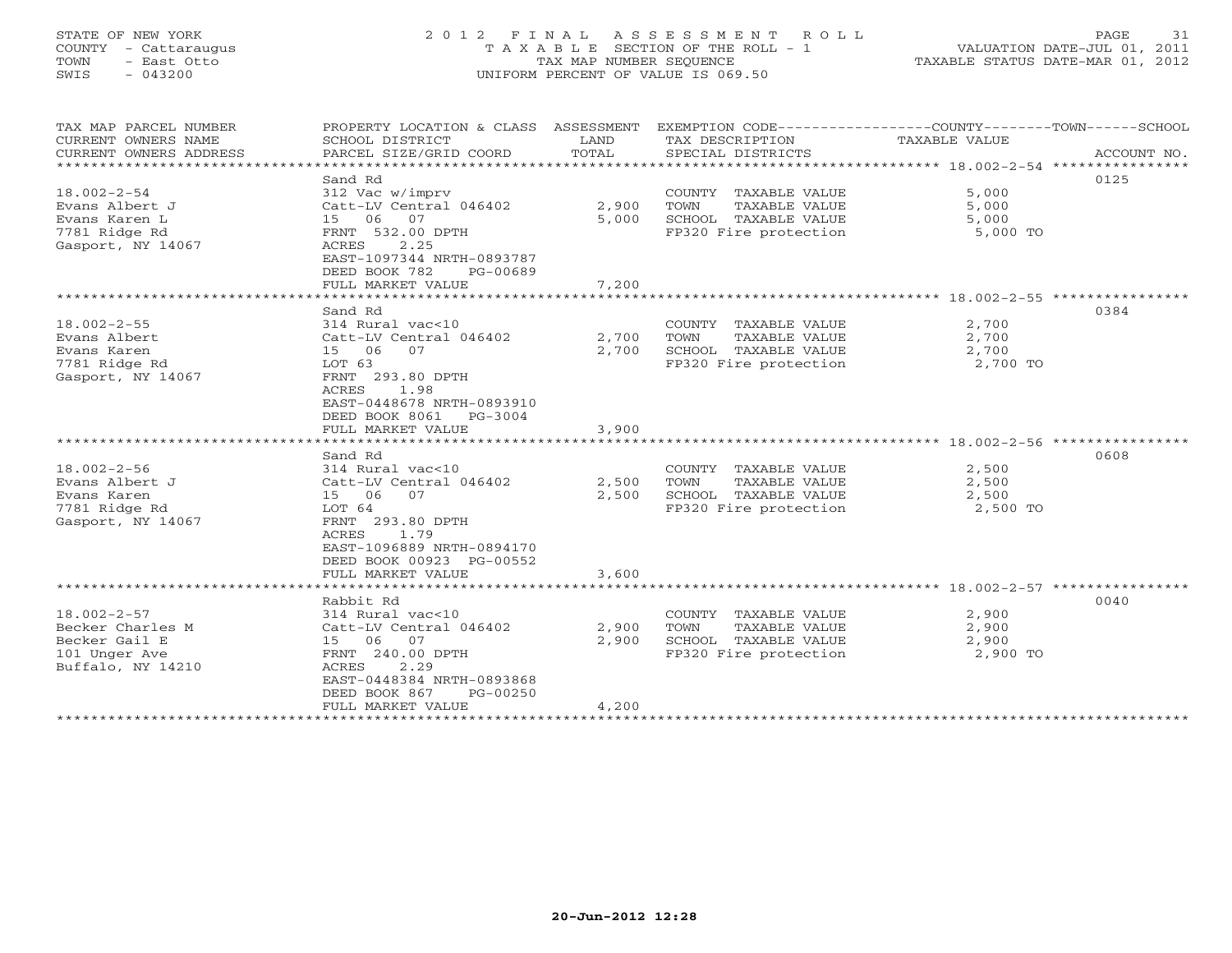# STATE OF NEW YORK 2 0 1 2 F I N A L A S S E S S M E N T R O L L PAGE 32 COUNTY - Cattaraugus T A X A B L E SECTION OF THE ROLL - 1 VALUATION DATE-JUL 01, 2011 TOWN - East Otto TAX MAP NUMBER SEQUENCE TAXABLE STATUS DATE-MAR 01, 2012 SWIS - 043200 UNIFORM PERCENT OF VALUE IS 069.50UNIFORM PERCENT OF VALUE IS 069.50

| TAX MAP PARCEL NUMBER<br>CURRENT OWNERS NAME<br>CURRENT OWNERS ADDRESS<br>*******************    | PROPERTY LOCATION & CLASS ASSESSMENT<br>SCHOOL DISTRICT<br>PARCEL SIZE/GRID COORD                                                                                             | LAND<br>TOTAL   | TAX DESCRIPTION<br>SPECIAL DISTRICTS                                                           | EXEMPTION CODE----------------COUNTY-------TOWN------SCHOOL<br>TAXABLE VALUE<br>ACCOUNT NO. |
|--------------------------------------------------------------------------------------------------|-------------------------------------------------------------------------------------------------------------------------------------------------------------------------------|-----------------|------------------------------------------------------------------------------------------------|---------------------------------------------------------------------------------------------|
| $18.002 - 2 - 58$<br>Cramer William<br>Cramer Emily<br>2876 Lower Mt Rd<br>Ransomville, NY 14131 | Rabbit Rd<br>314 Rural vac<10<br>Catt-LV Central 046402<br>15 06<br>07<br>LOT 66<br>FRNT 569.00 DPTH<br>2.15<br>ACRES<br>EAST-1096341 NRTH-0893785                            | 2,800<br>2,800  | COUNTY TAXABLE VALUE<br>TAXABLE VALUE<br>TOWN<br>SCHOOL TAXABLE VALUE<br>FP320 Fire protection | 0081<br>2,800<br>2,800<br>2,800<br>2,800 TO                                                 |
|                                                                                                  | FULL MARKET VALUE                                                                                                                                                             | 4,000           |                                                                                                |                                                                                             |
| $18.002 - 2 - 59$<br>Cramer William                                                              | Rabbit Rd<br>314 Rural vac<10<br>Catt-LV Central 046402                                                                                                                       | 2,800           | COUNTY TAXABLE VALUE<br>TOWN<br>TAXABLE VALUE                                                  | 0080<br>2,800<br>2,800                                                                      |
| Cramer Emily<br>2876 Lower Mt Rd<br>Ransomville, NY 14131                                        | 15 06<br>07<br>LOT 67<br>FRNT 313.00 DPTH<br>2.14<br>ACRES<br>EAST-1096036 NRTH-0893771<br>DEED BOOK 696<br>PG-01151<br>FULL MARKET VALUE                                     | 2,800<br>4,000  | SCHOOL TAXABLE VALUE<br>FP320 Fire protection                                                  | 2,800<br>2,800 TO                                                                           |
|                                                                                                  |                                                                                                                                                                               |                 |                                                                                                |                                                                                             |
| $18.002 - 2 - 60$<br>Fose Ronald R<br>Fose Mary M<br>5260 Mossiman Rd<br>Middletown, OH 45042    | Rabbit Rd<br>260 Seasonal res<br>Catt-LV Central 046402<br>15 06 07<br>LOT 68<br>FRNT<br>75.00 DPTH<br>2.51<br>ACRES<br>EAST-1095707 NRTH-0893760<br>DEED BOOK 00934 PG-00944 | 3,100<br>14,300 | COUNTY TAXABLE VALUE<br>TOWN<br>TAXABLE VALUE<br>SCHOOL TAXABLE VALUE<br>FP320 Fire protection | 0609<br>14,300<br>14,300<br>14,300<br>14,300 TO                                             |
|                                                                                                  | FULL MARKET VALUE                                                                                                                                                             | 20,600          |                                                                                                |                                                                                             |
| $18.002 - 2 - 61$<br>Fose Ronald R<br>Fose Mary M<br>5260 Mossiman Rd<br>Middletown, OH 45042    | Rabbit Rd<br>314 Rural vac<10<br>Catt-LV Central 046402<br>15 06 07<br>LOT 69<br>FRNT<br>99.00 DPTH<br>2.21<br>ACRES<br>EAST-1095684 NRTH-0894099<br>DEED BOOK 00934 PG-00944 | 2,900<br>2,900  | COUNTY TAXABLE VALUE<br>TOWN<br>TAXABLE VALUE<br>SCHOOL TAXABLE VALUE<br>FP320 Fire protection | 0615<br>2,900<br>2,900<br>2,900<br>2,900 TO                                                 |
|                                                                                                  | FULL MARKET VALUE                                                                                                                                                             | 4,200           | *****************************                                                                  |                                                                                             |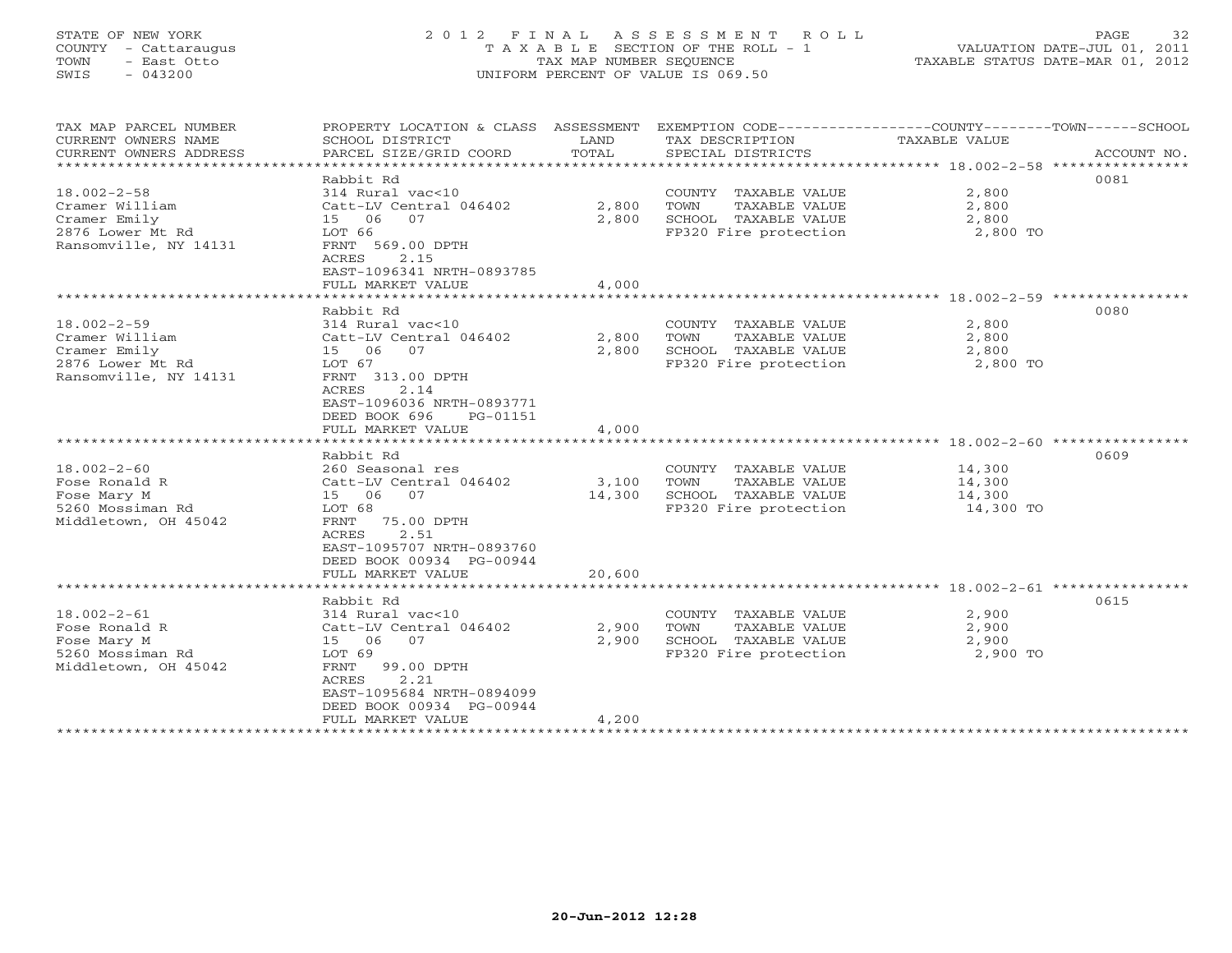# STATE OF NEW YORK 2 0 1 2 F I N A L A S S E S S M E N T R O L L PAGE 33 COUNTY - Cattaraugus T A X A B L E SECTION OF THE ROLL - 1 VALUATION DATE-JUL 01, 2011 TOWN - East Otto TAX MAP NUMBER SEQUENCE TAXABLE STATUS DATE-MAR 01, 2012 SWIS - 043200 UNIFORM PERCENT OF VALUE IS 069.50UNIFORM PERCENT OF VALUE IS 069.50

| TAX MAP PARCEL NUMBER<br>CURRENT OWNERS NAME<br>CURRENT OWNERS ADDRESS | PROPERTY LOCATION & CLASS ASSESSMENT<br>SCHOOL DISTRICT<br>PARCEL SIZE/GRID COORD                                         | LAND<br>TOTAL  | EXEMPTION CODE-----------------COUNTY-------TOWN------SCHOOL<br>TAX DESCRIPTION<br>SPECIAL DISTRICTS | TAXABLE VALUE                                | ACCOUNT NO. |
|------------------------------------------------------------------------|---------------------------------------------------------------------------------------------------------------------------|----------------|------------------------------------------------------------------------------------------------------|----------------------------------------------|-------------|
| ******************************                                         |                                                                                                                           |                |                                                                                                      |                                              |             |
|                                                                        | Rabbit Rd                                                                                                                 |                |                                                                                                      |                                              | 0610        |
| $18.002 - 2 - 62$                                                      | 314 Rural vac<10                                                                                                          |                | COUNTY TAXABLE VALUE                                                                                 | 2,700                                        |             |
| Fose Ronald R                                                          | Catt-LV Central 046402                                                                                                    | 2,700          | TOWN<br>TAXABLE VALUE                                                                                | 2,700                                        |             |
| Fose Mary M                                                            | 15 06<br>07                                                                                                               | 2,700          | SCHOOL TAXABLE VALUE                                                                                 | 2,700                                        |             |
| 5260 Mossiman Rd<br>Middletown, OH 45042                               | LOT 70<br>FRNT 150.00 DPTH<br>ACRES<br>2.01<br>EAST-1095892 NRTH-0894177<br>DEED BOOK 00934 PG-00944<br>FULL MARKET VALUE | 3,900          | FP320 Fire protection                                                                                | 2,700 TO                                     |             |
|                                                                        |                                                                                                                           |                |                                                                                                      | *************** 18.002-2-63 **************** |             |
|                                                                        | Rabbit Rd                                                                                                                 |                |                                                                                                      |                                              | 0616        |
| $18.002 - 2 - 63$                                                      | 314 Rural vac<10                                                                                                          |                | COUNTY TAXABLE VALUE                                                                                 | 2,600                                        |             |
| Fose Glenn D                                                           | Catt-LV Central 046402                                                                                                    | 2,600          | TOWN<br>TAXABLE VALUE                                                                                | 2,600                                        |             |
| 9115 Buffalo Ave Front Ave                                             | 06<br>07<br>15                                                                                                            | 2,600          | SCHOOL TAXABLE VALUE                                                                                 | 2,600                                        |             |
| Niagara Falls, NY 14304                                                | LOT 71<br>FRNT 235.00 DPTH<br>ACRES<br>1.95<br>EAST-1096127 NRTH-0894163<br>DEED BOOK 00978 PG-00071                      |                | FP320 Fire protection                                                                                | 2,600 TO                                     |             |
|                                                                        | FULL MARKET VALUE                                                                                                         | 3,700          |                                                                                                      |                                              |             |
|                                                                        |                                                                                                                           |                |                                                                                                      |                                              |             |
|                                                                        | Rabbit Rd                                                                                                                 |                |                                                                                                      |                                              | 0611        |
| $18.002 - 2 - 64$                                                      | 311 Res vac land                                                                                                          |                | COUNTY TAXABLE VALUE                                                                                 | 2,800                                        |             |
| Fose Glenn D<br>9115 Buffalo Ave Front Ave                             | Catt-LV Central 046402<br>15 06<br>07                                                                                     | 2,800<br>2,800 | TOWN<br>TAXABLE VALUE                                                                                | 2,800                                        |             |
| Niagara Falls, NY 14304                                                | LOT 72                                                                                                                    |                | SCHOOL TAXABLE VALUE<br>FP320 Fire protection                                                        | 2,800<br>2,800 TO                            |             |
|                                                                        | FRNT 160.00 DPTH<br>2.16<br>ACRES<br>EAST-1096365 NRTH-0894200<br>DEED BOOK 00978 PG-00071<br>FULL MARKET VALUE           | 4,000          |                                                                                                      |                                              |             |
|                                                                        |                                                                                                                           |                |                                                                                                      |                                              |             |
|                                                                        | Rabbit Rd                                                                                                                 |                |                                                                                                      |                                              | 0617        |
| $18.002 - 2 - 65$                                                      | 314 Rural vac<10                                                                                                          |                | COUNTY TAXABLE VALUE                                                                                 | 2,800                                        |             |
| Filsinger Gerald W                                                     | Catt-LV Central 046402                                                                                                    | 2,800          | TOWN<br>TAXABLE VALUE                                                                                | 2,800                                        |             |
| Filsinger Edna E                                                       | 15 06 07                                                                                                                  | 2,800          | SCHOOL TAXABLE VALUE                                                                                 | 2,800                                        |             |
| 627 67Th St                                                            | LOT 73                                                                                                                    |                | FP320 Fire protection                                                                                | 2,800 TO                                     |             |
| Niagara Falls, NY 14305                                                | FRNT 203.60 DPTH<br>2.15<br>ACRES<br>EAST-1096572 NRTH-0894119<br>DEED BOOK 854<br>PG-00343<br>FULL MARKET VALUE          | 4,000          |                                                                                                      |                                              |             |
|                                                                        |                                                                                                                           |                |                                                                                                      |                                              |             |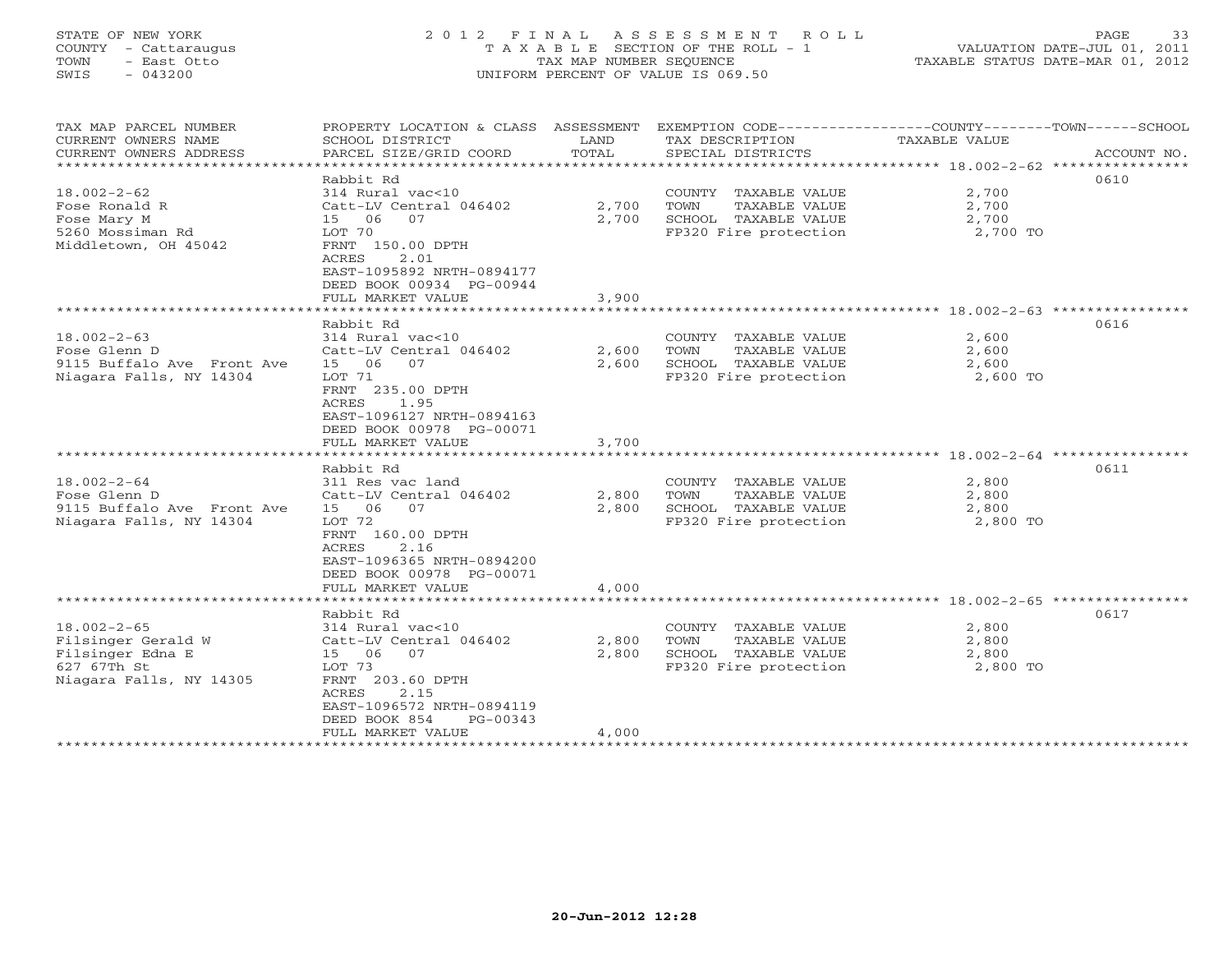# STATE OF NEW YORK 2 0 1 2 F I N A L A S S E S S M E N T R O L L PAGE 34 COUNTY - Cattaraugus T A X A B L E SECTION OF THE ROLL - 1 VALUATION DATE-JUL 01, 2011 TOWN - East Otto TAX MAP NUMBER SEQUENCE TAXABLE STATUS DATE-MAR 01, 2012 SWIS - 043200 UNIFORM PERCENT OF VALUE IS 069.50UNIFORM PERCENT OF VALUE IS 069.50

| TAX MAP PARCEL NUMBER<br>CURRENT OWNERS NAME<br>CURRENT OWNERS ADDRESS                      | PROPERTY LOCATION & CLASS ASSESSMENT<br>SCHOOL DISTRICT<br>PARCEL SIZE/GRID COORD                                                                                                                          | LAND<br>TOTAL           | EXEMPTION CODE----------------COUNTY-------TOWN------SCHOOL<br>TAX DESCRIPTION<br>SPECIAL DISTRICTS | <b>TAXABLE VALUE</b>                             | ACCOUNT NO. |
|---------------------------------------------------------------------------------------------|------------------------------------------------------------------------------------------------------------------------------------------------------------------------------------------------------------|-------------------------|-----------------------------------------------------------------------------------------------------|--------------------------------------------------|-------------|
| $18.002 - 2 - 66$<br>Evans Albert J<br>Evans Karen<br>7781 Ridge Rd<br>Gasport, NY 14067    | Sand Rd<br>314 Rural vac<10<br>Catt-LV Central 046402<br>15 06<br>07<br>LOT 74<br>FRNT<br>50.00 DPTH<br><b>ACRES</b><br>2.23<br>EAST-1096725 NRTH-0894416<br>DEED BOOK 00917 PG-00777<br>FULL MARKET VALUE | 2,900<br>2,900<br>4,200 | COUNTY TAXABLE VALUE<br>TOWN<br>TAXABLE VALUE<br>SCHOOL TAXABLE VALUE<br>FP320 Fire protection      | 2,900<br>2,900<br>2,900<br>2,900 TO              | 0199        |
|                                                                                             |                                                                                                                                                                                                            |                         |                                                                                                     |                                                  |             |
| $18.002 - 2 - 67$<br>Schultz Martin L<br>Schultz Margaret<br>PO Box 83<br>Lawtons, NY 14091 | Sand Rd<br>270 Mfg housing<br>Catt-LV Central 046402<br>15 06<br>07<br>LOT 75<br>FRNT<br>90.00 DPTH<br>ACRES<br>2.00<br>EAST-1096989 NRTH-0894593<br>DEED BOOK 868<br>PG-00009<br>FULL MARKET VALUE        | 2,700<br>4,900<br>7,100 | COUNTY TAXABLE VALUE<br>TOWN<br>TAXABLE VALUE<br>SCHOOL TAXABLE VALUE<br>FP320 Fire protection      | 4,900<br>4,900<br>4,900<br>4,900 TO              | 0262        |
|                                                                                             | ********************                                                                                                                                                                                       | ************            |                                                                                                     | ************************* 18.002-2-68 ********** |             |
| $18.002 - 2 - 68$<br>Schultz Martin L<br>Schultz Margaret<br>PO Box 83<br>Lawtons, NY 14091 | Sand Rd<br>314 Rural vac<10<br>Catt-LV Central 046402<br>15 06<br>07<br>LOT 76<br>FRNT 262.00 DPTH<br>ACRES<br>1.99<br>EAST-1097177 NRTH-0894404<br>DEED BOOK 903<br>PG-00372<br>FULL MARKET VALUE         | 2,700<br>2,700<br>3,900 | COUNTY TAXABLE VALUE<br>TOWN<br>TAXABLE VALUE<br>SCHOOL TAXABLE VALUE<br>FP320 Fire protection      | 2,700<br>2,700<br>2,700<br>2,700 TO              | 0146        |
|                                                                                             |                                                                                                                                                                                                            |                         |                                                                                                     |                                                  |             |
| $18.002 - 2 - 69$<br>Strauss Louis<br>Strauss Mary<br>53 Nicholson St<br>Buffalo, NY 14214  | Sand Rd<br>314 Rural vac<10<br>Catt-LV Central 046402<br>15 06<br>07<br>LOT 77<br>FRNT 240.00 DPTH<br><b>ACRES</b><br>1.99<br>EAST-0448963 NRTH-0894204<br>DEED BOOK 00790 PG-00591                        | 2,700<br>2,700          | COUNTY TAXABLE VALUE<br>TOWN<br>TAXABLE VALUE<br>SCHOOL TAXABLE VALUE<br>FP320 Fire protection      | 2,700<br>2,700<br>2,700<br>2,700 TO              | 0618        |
| ********************                                                                        | FULL MARKET VALUE                                                                                                                                                                                          | 3,900                   |                                                                                                     |                                                  |             |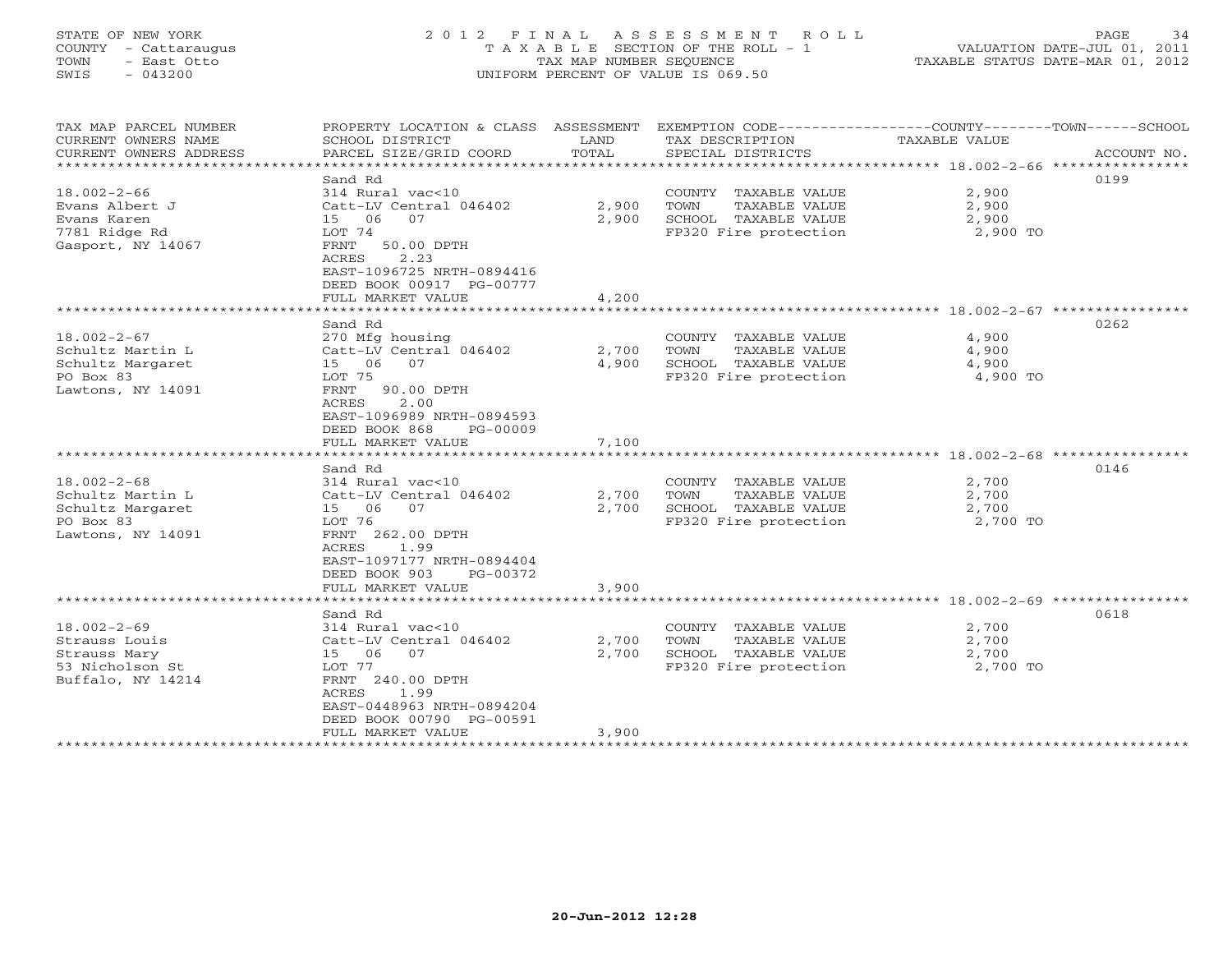# STATE OF NEW YORK 2 0 1 2 F I N A L A S S E S S M E N T R O L L PAGE 35 COUNTY - Cattaraugus T A X A B L E SECTION OF THE ROLL - 1 VALUATION DATE-JUL 01, 2011 TOWN - East Otto TAX MAP NUMBER SEQUENCE TAXABLE STATUS DATE-MAR 01, 2012 SWIS - 043200 UNIFORM PERCENT OF VALUE IS 069.50UNIFORM PERCENT OF VALUE IS 069.50

| TAX MAP PARCEL NUMBER<br>CURRENT OWNERS NAME<br>CURRENT OWNERS ADDRESS | PROPERTY LOCATION & CLASS ASSESSMENT<br>SCHOOL DISTRICT<br>PARCEL SIZE/GRID COORD | LAND<br>TOTAL | TAX DESCRIPTION<br>SPECIAL DISTRICTS | EXEMPTION CODE-----------------COUNTY-------TOWN------SCHOOL<br>TAXABLE VALUE | ACCOUNT NO. |
|------------------------------------------------------------------------|-----------------------------------------------------------------------------------|---------------|--------------------------------------|-------------------------------------------------------------------------------|-------------|
|                                                                        |                                                                                   |               |                                      |                                                                               |             |
|                                                                        | Sand Rd                                                                           |               |                                      | 0612                                                                          |             |
| $18.002 - 2 - 70$                                                      | $314$ Rural vac<10                                                                |               | COUNTY TAXABLE VALUE                 | 2,700                                                                         |             |
| Ciepiela Gerald                                                        | Catt-LV Central 046402                                                            | 2,700         | TOWN<br>TAXABLE VALUE                | 2,700                                                                         |             |
| Ciepiela Eileen                                                        | 15 06<br>07                                                                       | 2,700         | SCHOOL TAXABLE VALUE                 | 2,700                                                                         |             |
| 66 Forest Dr                                                           | LOT 78                                                                            |               | FP320 Fire protection                | 2,700 TO                                                                      |             |
| West Seneca, NY 14224                                                  | FRNT 357.00 DPTH                                                                  |               |                                      |                                                                               |             |
|                                                                        | 1.99<br>ACRES                                                                     |               |                                      |                                                                               |             |
|                                                                        | EAST-1097524 NRTH-0894046                                                         |               |                                      |                                                                               |             |
|                                                                        | DEED BOOK 873<br>PG-00772                                                         |               |                                      |                                                                               |             |
|                                                                        | FULL MARKET VALUE                                                                 | 3,900         |                                      |                                                                               |             |
|                                                                        |                                                                                   |               |                                      | ********* 18.002-2-71 ***********                                             |             |
|                                                                        | Sand Rd                                                                           |               |                                      | 0370                                                                          |             |
| $18.002 - 2 - 71$                                                      | 314 Rural vac<10                                                                  |               | COUNTY TAXABLE VALUE                 | 4,400                                                                         |             |
| Evans Albert J II                                                      | Catt-LV Central 046402                                                            | 4,400         | TOWN<br>TAXABLE VALUE                | 4,400                                                                         |             |
| Evans Karen L                                                          | 15 06<br>07                                                                       | 4,400         | SCHOOL TAXABLE VALUE                 | 4,400                                                                         |             |
| 7781 Ridge Rd                                                          | LOT 79                                                                            |               | FP320 Fire protection                | 4,400 TO                                                                      |             |
| Gasport, NY 14067                                                      | FRNT 300.00 DPTH                                                                  |               |                                      |                                                                               |             |
|                                                                        | ACRES<br>3.99                                                                     |               |                                      |                                                                               |             |
|                                                                        | EAST-1097860 NRTH-0893872                                                         |               |                                      |                                                                               |             |
|                                                                        | DEED BOOK 808<br>PG-00683                                                         |               |                                      |                                                                               |             |
|                                                                        | FULL MARKET VALUE                                                                 | 6,300         |                                      |                                                                               |             |
|                                                                        |                                                                                   |               |                                      |                                                                               |             |
|                                                                        | Pine Rd                                                                           |               |                                      | 0270                                                                          |             |
| $18.002 - 2 - 72$                                                      | 314 Rural vac<10                                                                  |               | COUNTY TAXABLE VALUE                 | 3,900                                                                         |             |
| Evans Albert J                                                         | Catt-LV Central 046402                                                            | 3,900         | TAXABLE VALUE<br>TOWN                | 3,900                                                                         |             |
| Evans Karen                                                            | 15 06<br>07                                                                       | 3,900         | SCHOOL TAXABLE VALUE                 | 3,900                                                                         |             |
|                                                                        |                                                                                   |               | FP320 Fire protection                |                                                                               |             |
| 7781 Ridge Rd                                                          | LOT 80                                                                            |               |                                      | 3,900 TO                                                                      |             |
| Gasport, NY 14067                                                      | FRNT 422.00 DPTH                                                                  |               |                                      |                                                                               |             |
|                                                                        | 3.36<br>ACRES                                                                     |               |                                      |                                                                               |             |
|                                                                        | EAST-1097850 NRTH-0893588                                                         |               |                                      |                                                                               |             |
|                                                                        | DEED BOOK 4656<br>PG-4002                                                         |               |                                      |                                                                               |             |
|                                                                        | FULL MARKET VALUE<br>******************************                               | 5,600         |                                      |                                                                               |             |
|                                                                        |                                                                                   |               |                                      |                                                                               |             |
|                                                                        | Pine Rd                                                                           |               |                                      | 0269                                                                          |             |
| $18.002 - 2 - 73.1$                                                    | 314 Rural vac<10                                                                  |               | COUNTY TAXABLE VALUE                 | 4,700                                                                         |             |
| Evans Albert J                                                         | Catt-LV Central 046402                                                            | 4,700         | TOWN<br>TAXABLE VALUE                | 4,700                                                                         |             |
| Evans Karen                                                            | 15 07<br>06                                                                       | 4,700         | SCHOOL TAXABLE VALUE                 | 4,700                                                                         |             |
| 7781 Ridge Rd                                                          | LOT 81                                                                            |               | FP320 Fire protection                | 4,700 TO                                                                      |             |
| Gasport, NY 14067                                                      | FRNT 451.20 DPTH                                                                  |               |                                      |                                                                               |             |
|                                                                        | 2.10<br>ACRES                                                                     |               |                                      |                                                                               |             |
|                                                                        | EAST-1097993 NRTH-0893354                                                         |               |                                      |                                                                               |             |
|                                                                        | DEED BOOK 4656<br>PG-4002                                                         |               |                                      |                                                                               |             |
|                                                                        | FULL MARKET VALUE                                                                 | 6,800         |                                      |                                                                               |             |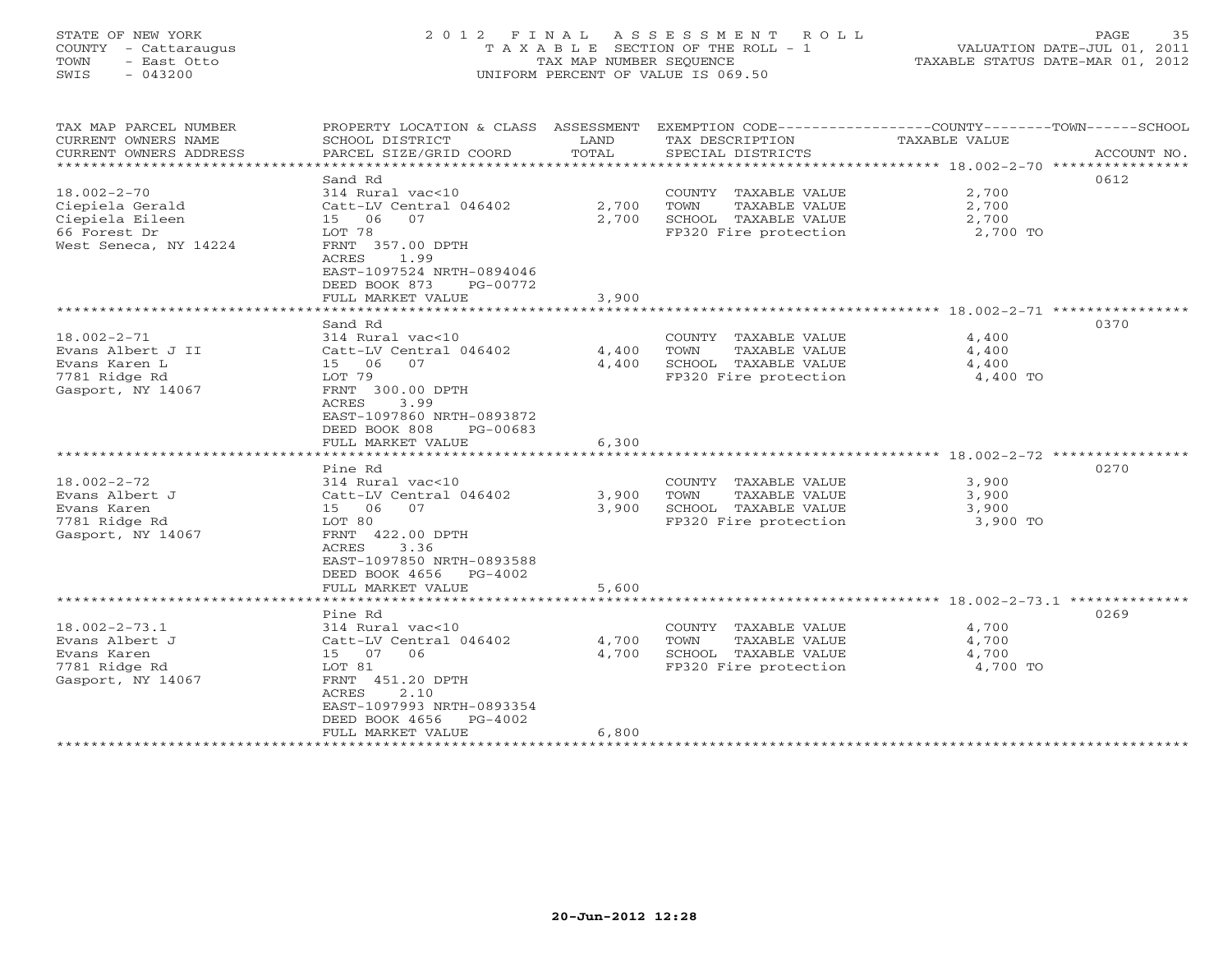# STATE OF NEW YORK 2 0 1 2 F I N A L A S S E S S M E N T R O L L PAGE 36 COUNTY - Cattaraugus T A X A B L E SECTION OF THE ROLL - 1 VALUATION DATE-JUL 01, 2011 TOWN - East Otto TAX MAP NUMBER SEQUENCE TAXABLE STATUS DATE-MAR 01, 2012 SWIS - 043200 UNIFORM PERCENT OF VALUE IS 069.50UNIFORM PERCENT OF VALUE IS 069.50

| TAX MAP PARCEL NUMBER<br>CURRENT OWNERS NAME | SCHOOL DISTRICT                 | LAND    | TAX DESCRIPTION       | PROPERTY LOCATION & CLASS ASSESSMENT EXEMPTION CODE---------------COUNTY-------TOWN------SCHOOL<br><b>TAXABLE VALUE</b> |  |
|----------------------------------------------|---------------------------------|---------|-----------------------|-------------------------------------------------------------------------------------------------------------------------|--|
| CURRENT OWNERS ADDRESS                       | PARCEL SIZE/GRID COORD          | TOTAL   | SPECIAL DISTRICTS     | ACCOUNT NO.                                                                                                             |  |
|                                              |                                 |         |                       | 0744                                                                                                                    |  |
|                                              | Pine Rd                         |         |                       |                                                                                                                         |  |
| $18.002 - 2 - 73.2$                          | 260 Seasonal res                |         | COUNTY TAXABLE VALUE  | 20,700                                                                                                                  |  |
| Evans Albert J                               | Catt-LV Central 046402          | 9,000   | TAXABLE VALUE<br>TOWN | 20,700                                                                                                                  |  |
| Evans Karen                                  | 15 07 06                        | 20,700  | SCHOOL TAXABLE VALUE  | 20,700                                                                                                                  |  |
| 7781 Ridge Rd                                | FRNT 680.10 DPTH                |         | FP320 Fire protection | 20,700 TO                                                                                                               |  |
| Gasport, NY 14067                            | ACRES<br>6.00                   |         |                       |                                                                                                                         |  |
|                                              | EAST-1098378 NRTH-0893341       |         |                       |                                                                                                                         |  |
|                                              | DEED BOOK 4656 PG-4002          |         |                       |                                                                                                                         |  |
|                                              | FULL MARKET VALUE               | 29,800  |                       |                                                                                                                         |  |
|                                              |                                 |         |                       |                                                                                                                         |  |
|                                              | 8544 Traffic St                 |         |                       | 0479                                                                                                                    |  |
| $18.004 - 1 - 1$                             | 240 Rural res                   |         | COUNTY TAXABLE VALUE  | 149,900                                                                                                                 |  |
| Christensen Christine E                      | Catt-LV Central 046402          | 57,400  | TOWN<br>TAXABLE VALUE | 149,900                                                                                                                 |  |
| 8544 Traffic St                              | 56 05 07                        | 149,900 | SCHOOL TAXABLE VALUE  | 149,900                                                                                                                 |  |
| Cattaraugus, NY 14719                        | FRNT 1075.00 DPTH               |         | FD320 Fire            | 149,900 TO                                                                                                              |  |
|                                              | ACRES 113.90                    |         |                       |                                                                                                                         |  |
|                                              | EAST-1090315 NRTH-0884660       |         |                       |                                                                                                                         |  |
|                                              | DEED BOOK 00915 PG-01195        |         |                       |                                                                                                                         |  |
|                                              | FULL MARKET VALUE               | 215,700 |                       |                                                                                                                         |  |
|                                              |                                 |         |                       |                                                                                                                         |  |
|                                              | Traffic St (Off)                |         |                       | 0138                                                                                                                    |  |
| $18.004 - 1 - 2$                             | 910 Priv forest                 |         | COUNTY TAXABLE VALUE  | 15,000                                                                                                                  |  |
| Keystone Forest                              | Catt-LV Central 046402          | 15,000  | TAXABLE VALUE<br>TOWN | 15,000                                                                                                                  |  |
| Investments Llc                              | 56 05 07                        | 15,000  | SCHOOL TAXABLE VALUE  | 15,000                                                                                                                  |  |
| Ste 1250                                     | LOT 7                           |         | FD320 Fire            | 15,000 TO                                                                                                               |  |
| 15 Piedmont Ctr                              | ACRES 50.15                     |         |                       |                                                                                                                         |  |
| Atlanta, GA 30305                            | EAST-1092058 NRTH-0886462       |         |                       |                                                                                                                         |  |
|                                              | DEED BOOK 00984 PG-01102        |         |                       |                                                                                                                         |  |
|                                              | FULL MARKET VALUE               | 21,600  |                       |                                                                                                                         |  |
|                                              | ******************************* |         |                       |                                                                                                                         |  |
|                                              | Traffic St                      |         |                       | 0053                                                                                                                    |  |
| $18.004 - 1 - 4$                             | 105 Vac farmland                |         | COUNTY TAXABLE VALUE  | 30,200                                                                                                                  |  |
| Dudley Joel M                                | Catt-LV Central 046402          | 30,200  | TOWN<br>TAXABLE VALUE | 30,200                                                                                                                  |  |
| Dudley Becky R                               | 48 05 07                        | 30,200  | SCHOOL TAXABLE VALUE  | 30,200                                                                                                                  |  |
| 9727 Bowen Rd                                | FRNT 2915.00 DPTH               |         | FD320 Fire            | 30,200 TO                                                                                                               |  |
| East Otto, NY 14729                          | ACRES 72.10                     |         |                       |                                                                                                                         |  |
|                                              | EAST-1097616 NRTH-0883771       |         |                       |                                                                                                                         |  |
|                                              | DEED BOOK 00937 PG-00554        |         |                       |                                                                                                                         |  |
|                                              | FULL MARKET VALUE               | 43,500  |                       |                                                                                                                         |  |
|                                              |                                 |         |                       |                                                                                                                         |  |
|                                              | Utley Rd                        |         |                       | 0055                                                                                                                    |  |
| $18.004 - 1 - 5$                             | 260 Seasonal res                |         | COUNTY TAXABLE VALUE  | 53,800                                                                                                                  |  |
| Norton Roy                                   | Catt-LV Central 046402          | 34,500  | TOWN<br>TAXABLE VALUE | 53,800                                                                                                                  |  |
| Rechin Richard R Et Al                       | 40  05  07                      | 53,800  | SCHOOL TAXABLE VALUE  | 53,800                                                                                                                  |  |
| 1103 Brookwood Dr                            | FF 1580.00                      |         | FD320 Fire            | 53,800 TO                                                                                                               |  |
| Derby, NY 14047                              | ACRES 74.00                     |         |                       |                                                                                                                         |  |
|                                              | EAST-0451151 NRTH-0883535       |         |                       |                                                                                                                         |  |
|                                              | $PG-4001$<br>DEED BOOK 1130     |         |                       |                                                                                                                         |  |
|                                              | FULL MARKET VALUE               | 77,400  |                       |                                                                                                                         |  |
|                                              |                                 |         |                       |                                                                                                                         |  |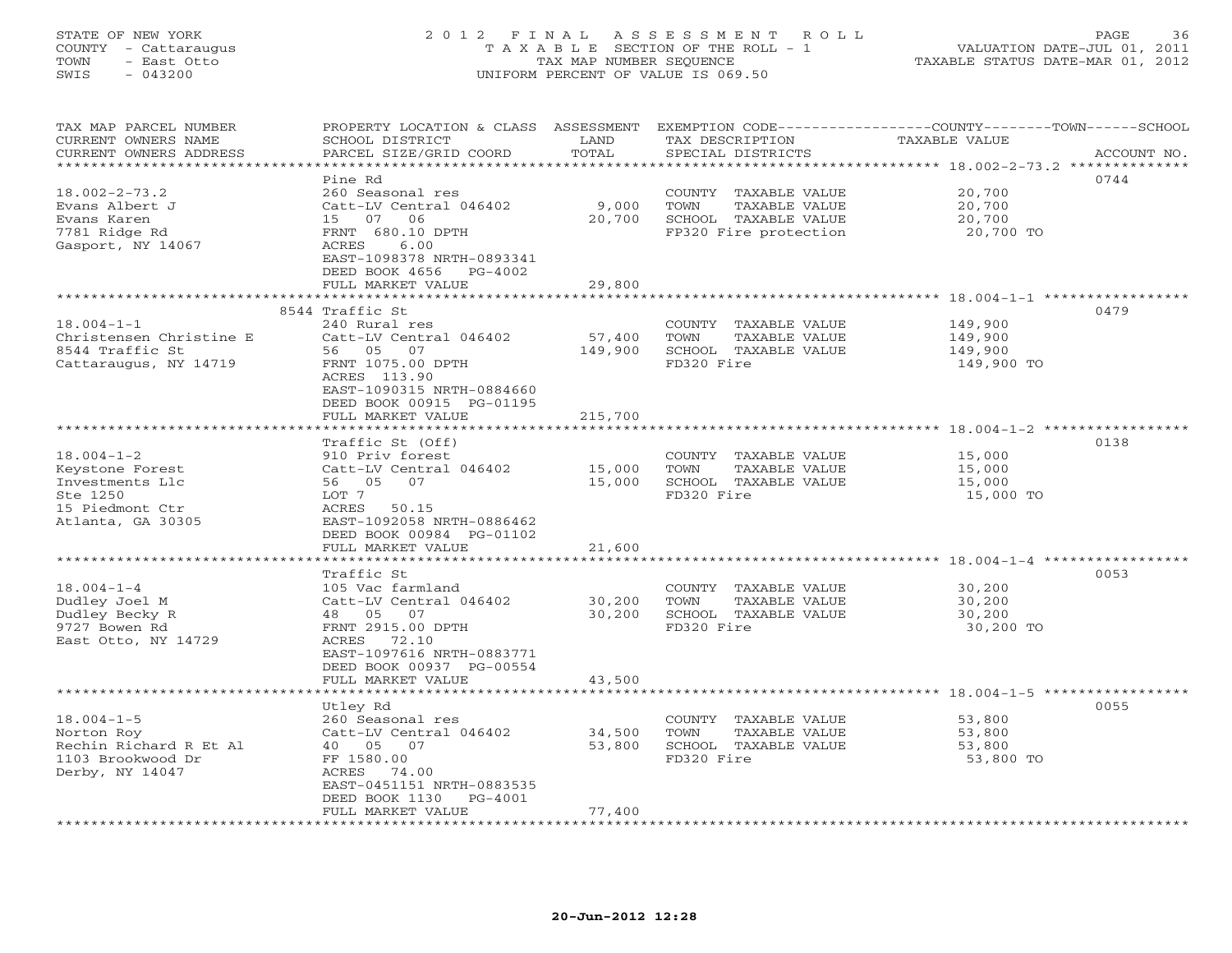# STATE OF NEW YORK 2 0 1 2 F I N A L A S S E S S M E N T R O L L PAGE 37 COUNTY - Cattaraugus T A X A B L E SECTION OF THE ROLL - 1 VALUATION DATE-JUL 01, 2011 TOWN - East Otto TAX MAP NUMBER SEQUENCE TAXABLE STATUS DATE-MAR 01, 2012 SWIS - 043200 UNIFORM PERCENT OF VALUE IS 069.50UNIFORM PERCENT OF VALUE IS 069.50

| TAX MAP PARCEL NUMBER<br>CURRENT OWNERS NAME<br>CURRENT OWNERS ADDRESS | PROPERTY LOCATION & CLASS ASSESSMENT EXEMPTION CODE----------------COUNTY-------TOWN------SCHOOL<br>SCHOOL DISTRICT<br>PARCEL SIZE/GRID COORD | LAND<br>TOTAL |                         | TAX DESCRIPTION<br>SPECIAL DISTRICTS | TAXABLE VALUE |          | ACCOUNT NO. |
|------------------------------------------------------------------------|-----------------------------------------------------------------------------------------------------------------------------------------------|---------------|-------------------------|--------------------------------------|---------------|----------|-------------|
|                                                                        |                                                                                                                                               |               |                         |                                      |               |          |             |
|                                                                        | Traffic St                                                                                                                                    |               |                         |                                      |               |          | 0826        |
| $18.004 - 1 - 6.1$                                                     | 322 Rural vac>10                                                                                                                              |               |                         | COUNTY TAXABLE VALUE                 | 5,700         |          |             |
| Derosa Edwina                                                          | Catt-LV Central 046402                                                                                                                        | 5,700         | TOWN                    | TAXABLE VALUE                        | 5,700         |          |             |
| 1414 Collins Dr Unit B2                                                | 48 05<br>06                                                                                                                                   | 5,700         |                         | SCHOOL TAXABLE VALUE                 | 5,700         |          |             |
| Burlington, NC 27215-9011                                              | FRNT 620.00 DPTH<br>ACRES 10.60<br>EAST-1096917 NRTH-0885086<br>DEED BOOK 868<br>PG-01015                                                     |               | FD320 Fire              |                                      | 5,700 TO      |          |             |
|                                                                        | FULL MARKET VALUE                                                                                                                             | 8,200         |                         |                                      |               |          |             |
|                                                                        |                                                                                                                                               |               |                         |                                      |               |          |             |
|                                                                        | Utley Rd                                                                                                                                      |               |                         |                                      |               |          | 0929        |
| $18.004 - 1 - 6.3$                                                     | 322 Rural vac>10                                                                                                                              |               |                         | COUNTY TAXABLE VALUE                 | 17,000        |          |             |
| Cuerdon Thomas J III                                                   | Catt-LV Central 046402                                                                                                                        | 17,000        | TOWN                    | TAXABLE VALUE                        | 17,000        |          |             |
| 283 Stevenson Blyd                                                     | 48 05<br>07                                                                                                                                   | 17,000        |                         | SCHOOL TAXABLE VALUE                 | 17,000        |          |             |
| Eggertsville, NY 14226                                                 | FF 64.7                                                                                                                                       |               | FD320 Fire              |                                      | 17,000 TO     |          |             |
|                                                                        | ACRES 17.40                                                                                                                                   |               |                         |                                      |               |          |             |
|                                                                        | EAST-1097086 NRTH-0886203                                                                                                                     |               |                         |                                      |               |          |             |
|                                                                        | DEED BOOK 00945 PG-00073                                                                                                                      |               |                         |                                      |               |          |             |
|                                                                        | FULL MARKET VALUE                                                                                                                             | 24,500        |                         |                                      |               |          |             |
|                                                                        |                                                                                                                                               |               |                         |                                      |               |          |             |
|                                                                        | 9908 Utley Rd                                                                                                                                 |               |                         |                                      |               |          | 0949        |
| $18.004 - 1 - 6.4$                                                     | 112 Dairy farm                                                                                                                                |               | AG DIST                 | 41720                                | 14,384        | 14,384   | 14,384      |
| Hauri Gordon                                                           | Catt-LV Central 046402 41,300 RES STAR 41854                                                                                                  |               |                         |                                      | $\mathbf{0}$  | $\circ$  | 20,850      |
| Hauri Marjorie                                                         | 40 05 07                                                                                                                                      |               | 61,400 SILO T/C/S 42100 |                                      | 1,300         | 1,300    | 1,300       |
| 9908 Utley Rd                                                          | FF 940.00 UTLEY RD                                                                                                                            |               |                         | COUNTY TAXABLE VALUE                 | 45,716        |          |             |
| East Otto, NY 14729                                                    | FRNT 730.00 DPTH                                                                                                                              |               | TOWN                    | TAXABLE VALUE                        | 45,716        |          |             |
|                                                                        | ACRES<br>66.75                                                                                                                                |               |                         | SCHOOL TAXABLE VALUE                 | 24,866        |          |             |
| MAY BE SUBJECT TO PAYMENT                                              | EAST-0450808 NRTH-0885524                                                                                                                     |               | FD320 Fire              |                                      | 61,400 TO     |          |             |
| UNDER AGDIST LAW TIL 2030                                              | DEED BOOK 00984 PG-00608                                                                                                                      |               |                         |                                      |               |          |             |
|                                                                        | FULL MARKET VALUE                                                                                                                             | 88,300        |                         |                                      |               |          |             |
|                                                                        |                                                                                                                                               |               |                         |                                      |               |          |             |
|                                                                        | 8138 Traffic St                                                                                                                               |               |                         |                                      | $\Omega$      | $\Omega$ | 0950        |
| $18.004 - 1 - 6.5$                                                     | 270 Mfg housing                                                                                                                               |               | RES STAR                | 41854                                |               |          | 20,850      |
| Duerr David C                                                          | Catt-LV Central 046402                                                                                                                        | 16,300        |                         | COUNTY TAXABLE VALUE                 | 91,200        |          |             |
| 8138 Traffic St                                                        | 40/48 05 07                                                                                                                                   | 91,200        | TOWN                    | TAXABLE VALUE                        | 91,200        |          |             |
| East Otto, NY 14729                                                    | FF 660.00                                                                                                                                     |               |                         | SCHOOL TAXABLE VALUE                 | 70,350        |          |             |
|                                                                        | 13.85<br>ACRES<br>EAST-1097502 NRTH-0885298                                                                                                   |               | FD320 Fire              |                                      | 91,200 TO     |          |             |
|                                                                        |                                                                                                                                               |               |                         |                                      |               |          |             |
|                                                                        |                                                                                                                                               |               |                         |                                      |               |          |             |
|                                                                        | DEED BOOK 00954 PG-01119<br>FULL MARKET VALUE                                                                                                 | 131,200       |                         |                                      |               |          |             |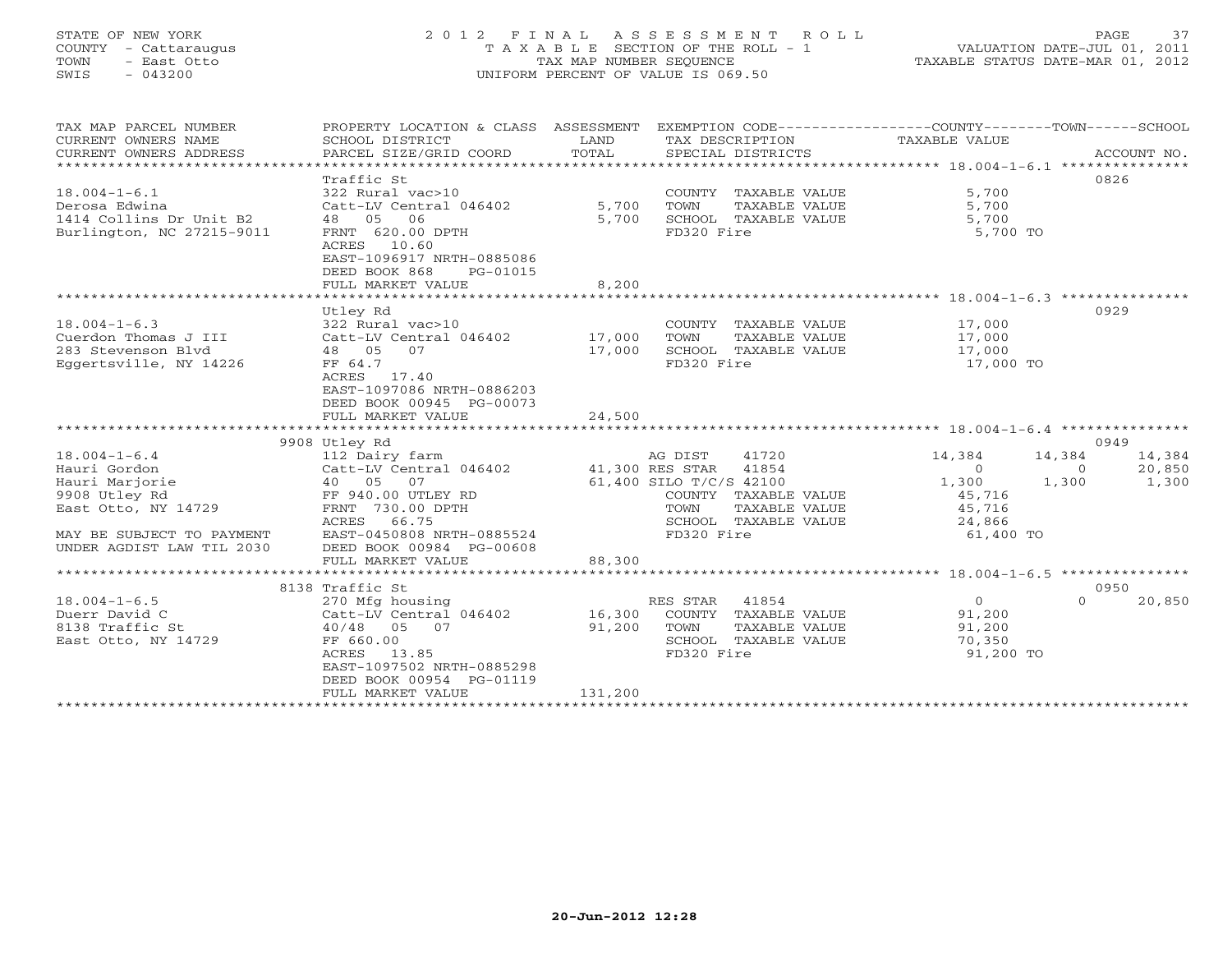## STATE OF NEW YORK 2 0 1 2 F I N A L A S S E S S M E N T R O L L PAGE 38 COUNTY - Cattaraugus T A X A B L E SECTION OF THE ROLL - 1 VALUATION DATE-JUL 01, 2011 TOWN - East Otto TAX MAP NUMBER SEQUENCE TAXABLE STATUS DATE-MAR 01, 2012 SWIS - 043200 UNIFORM PERCENT OF VALUE IS 069.50UNIFORM PERCENT OF VALUE IS 069.50

| TAX MAP PARCEL NUMBER<br>CURRENT OWNERS NAME                                                                                                                                                                                                                      | PROPERTY LOCATION & CLASS ASSESSMENT EXEMPTION CODE----------------COUNTY-------TOWN------SCHOOL<br>SCHOOL DISTRICT                                                                                                                                                                                                                                 | <b>EXAMPLE SETTING STATE</b> |               | TAX DESCRIPTION                                                                                             | TAXABLE VALUE                                                                                                                                                                                                     |                | ACCOUNT NO.                                          |
|-------------------------------------------------------------------------------------------------------------------------------------------------------------------------------------------------------------------------------------------------------------------|-----------------------------------------------------------------------------------------------------------------------------------------------------------------------------------------------------------------------------------------------------------------------------------------------------------------------------------------------------|------------------------------|---------------|-------------------------------------------------------------------------------------------------------------|-------------------------------------------------------------------------------------------------------------------------------------------------------------------------------------------------------------------|----------------|------------------------------------------------------|
|                                                                                                                                                                                                                                                                   |                                                                                                                                                                                                                                                                                                                                                     |                              |               |                                                                                                             |                                                                                                                                                                                                                   |                |                                                      |
|                                                                                                                                                                                                                                                                   | 8101 Traffic St<br>DEED BOOK 00954 PG-01109                                                                                                                                                                                                                                                                                                         |                              |               |                                                                                                             | 96,200 TO                                                                                                                                                                                                         | $\Omega$       | 0951<br>20,850                                       |
|                                                                                                                                                                                                                                                                   | FULL MARKET VALUE                                                                                                                                                                                                                                                                                                                                   | 138,400                      |               |                                                                                                             |                                                                                                                                                                                                                   |                |                                                      |
|                                                                                                                                                                                                                                                                   | 9919 Utley Rd                                                                                                                                                                                                                                                                                                                                       |                              |               |                                                                                                             |                                                                                                                                                                                                                   |                | 0952                                                 |
| 18.004-1-6.7<br>Hanft Kraig W (Catt-LV Central 046402 )<br>Hanft Karla (10 05 07 162,<br>9919 Utley Rd FF 2210.00<br>East Otto, NY 14729 (EAST-0451798 NRTH-0885232)<br>MAY BE SUBJECT TO PAYMENT<br>UNDER AGDIST LAW TIL 2030 FULL MARKET VALUE 76-01121 234,000 | 120 Field crops and the state of the state of the state of the state of the state of the state of the state of<br>Catt-LV Central 046402 55,200 AG DIST 41720<br>40 05 07 162,600 RES STAR 41854                                                                                                                                                    |                              | AG BLDG 41700 | COUNTY TAXABLE VALUE<br>UVUNII<br>TOWN TAXABLE VALUE<br>SCHOOL TAXABLE VALUE<br>TR320 Fire<br>TAXABLE VALUE | 41700 21,100 21,100 21,100<br>41720 16,409 16,409 16,409<br>$\overline{0}$<br>5,091<br>125,091<br>104,241<br>162,600 TO                                                                                           | $\sim$ 0       | 20,850                                               |
|                                                                                                                                                                                                                                                                   |                                                                                                                                                                                                                                                                                                                                                     |                              |               |                                                                                                             |                                                                                                                                                                                                                   |                |                                                      |
| $18.004 - 1 - 7.1$<br>$18.004 - 1 - 7.3$<br>Petroski Matthew<br>85 Middlebury Ln<br>Lancaster, NY 14086                                                                                                                                                           | 9363 E Otto-Springville Rd<br>240 Rural res<br>DEED BOOK 00718 $PG-01125$<br>FULL MARKET VALUE<br>E Otto-Sringville Rd<br>322 Rural vac>10<br>Catt-LV Central 046402 23,000 TOWN TAXABLE VALUE<br>32 05 07 23,000 SCHOOL TAXABLE VALUE<br>PRAT 600.00 DPTH FD320 Fire<br>EAST-1102542 NRTH-0883353<br>DEED BOOK 00980 PG-00795<br>FULL MARKET VALUE | 185,000<br>33,100            | CVET C/T      | 70 PCT OF VALUE USED FOR EXEMPTION PURPOSES<br>41131<br>COUNTY TAXABLE VALUE<br>TAXABLE VALUE               | 13,900 13,900<br>27,800 27,800<br>$\overline{0}$<br>86,900<br>86,900<br>SCHOOL TAXABLE VALUE $85,370$<br>FD320 Fire 128,600 TO<br>COUNTY TAXABLE VALUE 23,000<br>TOWN TAXABLE VALUE 23,000<br>23,000<br>23,000 TO | $\overline{0}$ | 0357<br>$\Omega$<br>$\overline{0}$<br>43,230<br>1101 |
| $18.004 - 1 - 8$<br>Mugler C Philip<br>9363 E Otto Rd<br>East Otto, NY 14729                                                                                                                                                                                      | Maynard Rd<br>314 Rural vac<10<br>Catt-LV Central 046402<br>32 05 07<br>FRNT 585.00 DPTH<br>ACRES 1.69<br>EAST-1104169 NRTH-0885419<br>DEED BOOK 00730 PG-00261<br>FULL MARKET VALUE                                                                                                                                                                | 5,900<br>5,900<br>8,500      | FD320 Fire    | SCHOOL TAXABLE VALUE                                                                                        | COUNTY TAXABLE VALUE $\begin{array}{ccc} 5,900 \\ -3,300 \end{array}$<br>$5,900$<br>$5,900$<br>5,900 TO                                                                                                           |                | 0358                                                 |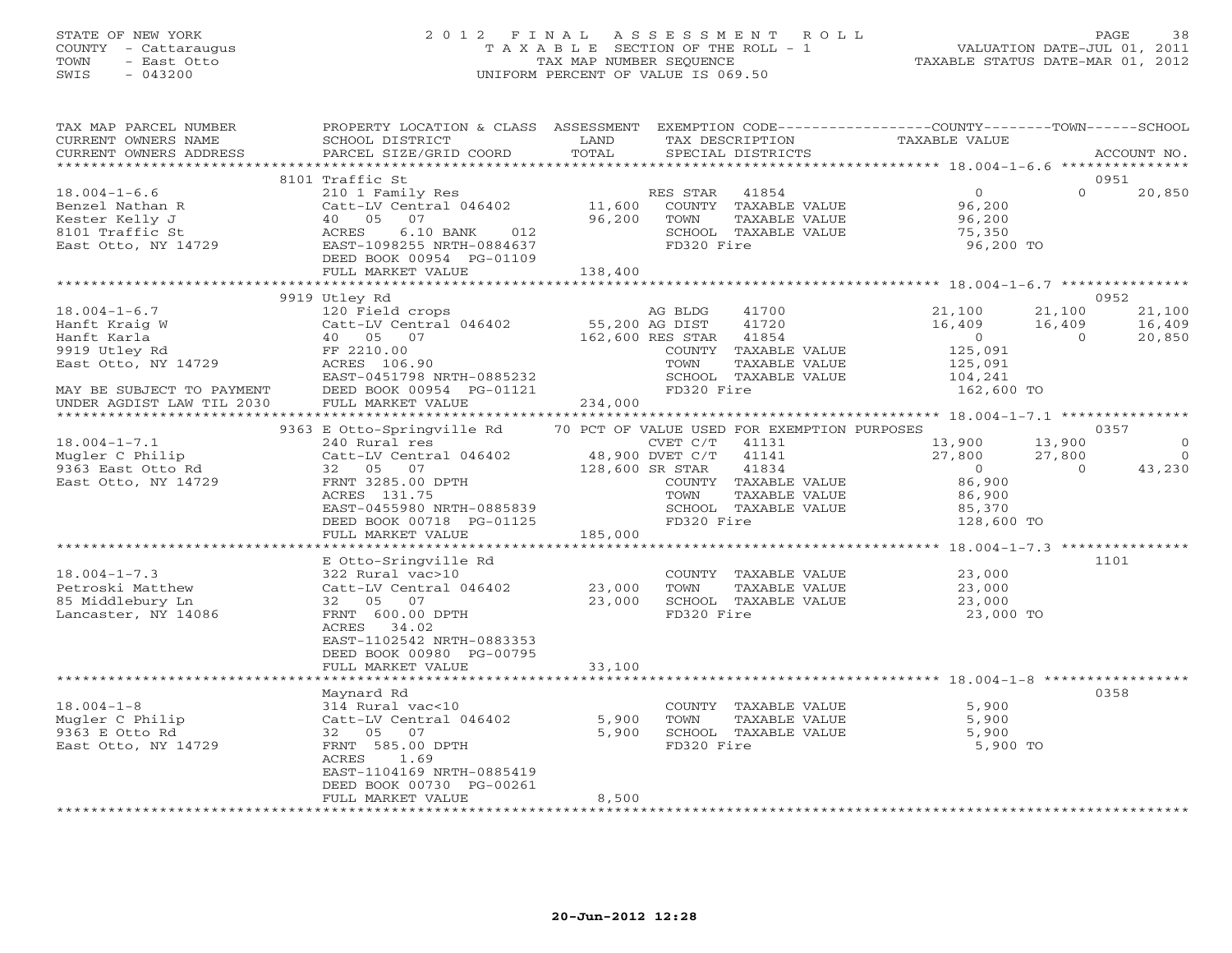# STATE OF NEW YORK 2 0 1 2 F I N A L A S S E S S M E N T R O L L PAGE 39 COUNTY - Cattaraugus T A X A B L E SECTION OF THE ROLL - 1 VALUATION DATE-JUL 01, 2011 TOWN - East Otto TAX MAP NUMBER SEQUENCE TAXABLE STATUS DATE-MAR 01, 2012 SWIS - 043200 UNIFORM PERCENT OF VALUE IS 069.50UNIFORM PERCENT OF VALUE IS 069.50

| TAX MAP PARCEL NUMBER<br>CURRENT OWNERS NAME | PROPERTY LOCATION & CLASS ASSESSMENT<br>SCHOOL DISTRICT | LAND                                               | TAX DESCRIPTION       | EXEMPTION CODE----------------COUNTY-------TOWN-----SCHOOL<br><b>TAXABLE VALUE</b> |             |
|----------------------------------------------|---------------------------------------------------------|----------------------------------------------------|-----------------------|------------------------------------------------------------------------------------|-------------|
| CURRENT OWNERS ADDRESS                       | PARCEL SIZE/GRID COORD                                  | TOTAL                                              | SPECIAL DISTRICTS     |                                                                                    | ACCOUNT NO. |
| ***********************                      |                                                         |                                                    |                       |                                                                                    |             |
|                                              | E Otto-Springville Rd                                   |                                                    |                       | 0204                                                                               |             |
| $18.004 - 1 - 9$                             | 105 Vac farmland                                        |                                                    | COUNTY TAXABLE VALUE  | 4,200                                                                              |             |
| Hanft Thomas L                               | Catt-LV Central 046402                                  | 4,200                                              | TOWN<br>TAXABLE VALUE | 4,200                                                                              |             |
| Hanft Joann                                  | 32 05 07                                                | 4,200                                              | SCHOOL TAXABLE VALUE  | 4,200                                                                              |             |
| 3103 Peters Corners Rd                       | FRNT 1250.00 DPTH                                       |                                                    | FD320 Fire            | 4,200 TO                                                                           |             |
| Alden, NY 14004                              | ACRES 14.50                                             |                                                    |                       |                                                                                    |             |
|                                              | EAST-1104336 NRTH-0884890                               |                                                    |                       |                                                                                    |             |
|                                              | DEED BOOK 00918 PG-00612                                |                                                    |                       |                                                                                    |             |
|                                              | FULL MARKET VALUE<br>*****************                  | 6,000<br>* * * * * * * *                           |                       | ********************** 18.004-1-10 ****************                                |             |
|                                              |                                                         |                                                    |                       |                                                                                    |             |
|                                              | E Otto-Springville Rd                                   |                                                    |                       | 0141                                                                               |             |
| $18.004 - 1 - 10$                            | 323 Vacant rural                                        |                                                    | COUNTY TAXABLE VALUE  | 10,600                                                                             |             |
| Vanderbosch Thomas                           | Catt-LV Central 046402                                  | 10,600                                             | TOWN<br>TAXABLE VALUE | 10,600                                                                             |             |
| Vanderbosch Alana                            | 32 05 07                                                | 10,600                                             | SCHOOL TAXABLE VALUE  | 10,600                                                                             |             |
| 7932 Utley Rd                                | FRNT 1890.00 DPTH                                       |                                                    | FD320 Fire            | 10,600 TO                                                                          |             |
| East Otto, NY 14729                          | ACRES 42.08                                             |                                                    |                       |                                                                                    |             |
|                                              | EAST-1104097 NRTH-0883461                               |                                                    |                       |                                                                                    |             |
|                                              | DEED BOOK 00982 PG-00425                                |                                                    |                       |                                                                                    |             |
|                                              | FULL MARKET VALUE                                       | 15,300                                             |                       |                                                                                    |             |
|                                              |                                                         |                                                    |                       |                                                                                    |             |
|                                              | E Otto-Springville Rd (Of                               |                                                    |                       | 0301                                                                               |             |
| $18.004 - 1 - 11.1$                          | 113 Cattle farm                                         |                                                    | AG DIST<br>41720      | 2,396<br>2,396                                                                     | 2,396       |
| Lincoln Abraham F                            | Catt-LV Central 046402                                  | 74,300                                             | COUNTY TAXABLE VALUE  | 71,904                                                                             |             |
| Lincoln Chad A                               | 31/39/40<br>05<br>07                                    | 74,300                                             | TOWN<br>TAXABLE VALUE | 71,904                                                                             |             |
| 9222 E Otto-Springvle Rd                     | ACRES 221.35                                            |                                                    | SCHOOL TAXABLE VALUE  | 71,904                                                                             |             |
| East Otto, NY 14729                          | EAST-0452079 NRTH-0881506<br>DEED BOOK 2299 PG-2001     |                                                    | FD320 Fire            | 74,300 TO                                                                          |             |
| MAY BE SUBJECT TO PAYMENT                    | FULL MARKET VALUE                                       | 106,900                                            |                       |                                                                                    |             |
| UNDER AGDIST LAW TIL 2030                    |                                                         |                                                    |                       |                                                                                    |             |
|                                              |                                                         |                                                    |                       |                                                                                    |             |
|                                              | 9222 E Otto-Springville Rd                              |                                                    |                       | 0771                                                                               |             |
| $18.004 - 1 - 11.2$                          | 210 1 Family Res                                        |                                                    | RES STAR<br>41854     | $\circ$<br>$\Omega$                                                                | 20,850      |
| Lincoln Abraham F                            | Catt-LV Central 046402                                  | 15,400                                             | COUNTY TAXABLE VALUE  | 105,200                                                                            |             |
| 9222 E Otto-Springville Rd                   | 31 05<br>07                                             | 105,200                                            | TOWN<br>TAXABLE VALUE | 105,200                                                                            |             |
| East Otto, NY 14729                          | FRNT 523.00 DPTH                                        |                                                    | SCHOOL TAXABLE VALUE  | 84,350                                                                             |             |
|                                              | ACRES<br>9.70                                           |                                                    | FD320 Fire            | 105,200 TO                                                                         |             |
|                                              | EAST-0454026 NRTH-0878985                               |                                                    |                       |                                                                                    |             |
|                                              | DEED BOOK 00973 PG-00123                                |                                                    |                       |                                                                                    |             |
|                                              | FULL MARKET VALUE<br>********************               | 151,400<br>* * * * * * * * * * * * * * * * * * * * |                       | ****************************** 18.004-1-11.3 **********                            |             |
|                                              |                                                         |                                                    |                       | 0878                                                                               |             |
| $18.004 - 1 - 11.3$                          | E Otto-Springville Rd<br>322 Rural vac>10               |                                                    | COUNTY TAXABLE VALUE  | 35,400                                                                             |             |
| Brownschidle Lois J                          | Catt-LV Central 046402                                  | 35,400                                             | TOWN<br>TAXABLE VALUE | 35,400                                                                             |             |
| 8075 Clarence Center Rd                      | 31 05 07                                                | 35,400                                             | SCHOOL TAXABLE VALUE  | 35,400                                                                             |             |
| East Amherst, NY 14051                       | FRNT 2155.00 DPTH                                       |                                                    | FD320 Fire            | 35,400 TO                                                                          |             |
|                                              | ACRES<br>85.90                                          |                                                    |                       |                                                                                    |             |
|                                              | EAST-1103711 NRTH-0881653                               |                                                    |                       |                                                                                    |             |
|                                              | DEED BOOK 00921 PG-00186                                |                                                    |                       |                                                                                    |             |
|                                              | FULL MARKET VALUE                                       | 50,900                                             |                       |                                                                                    |             |
|                                              |                                                         |                                                    |                       |                                                                                    |             |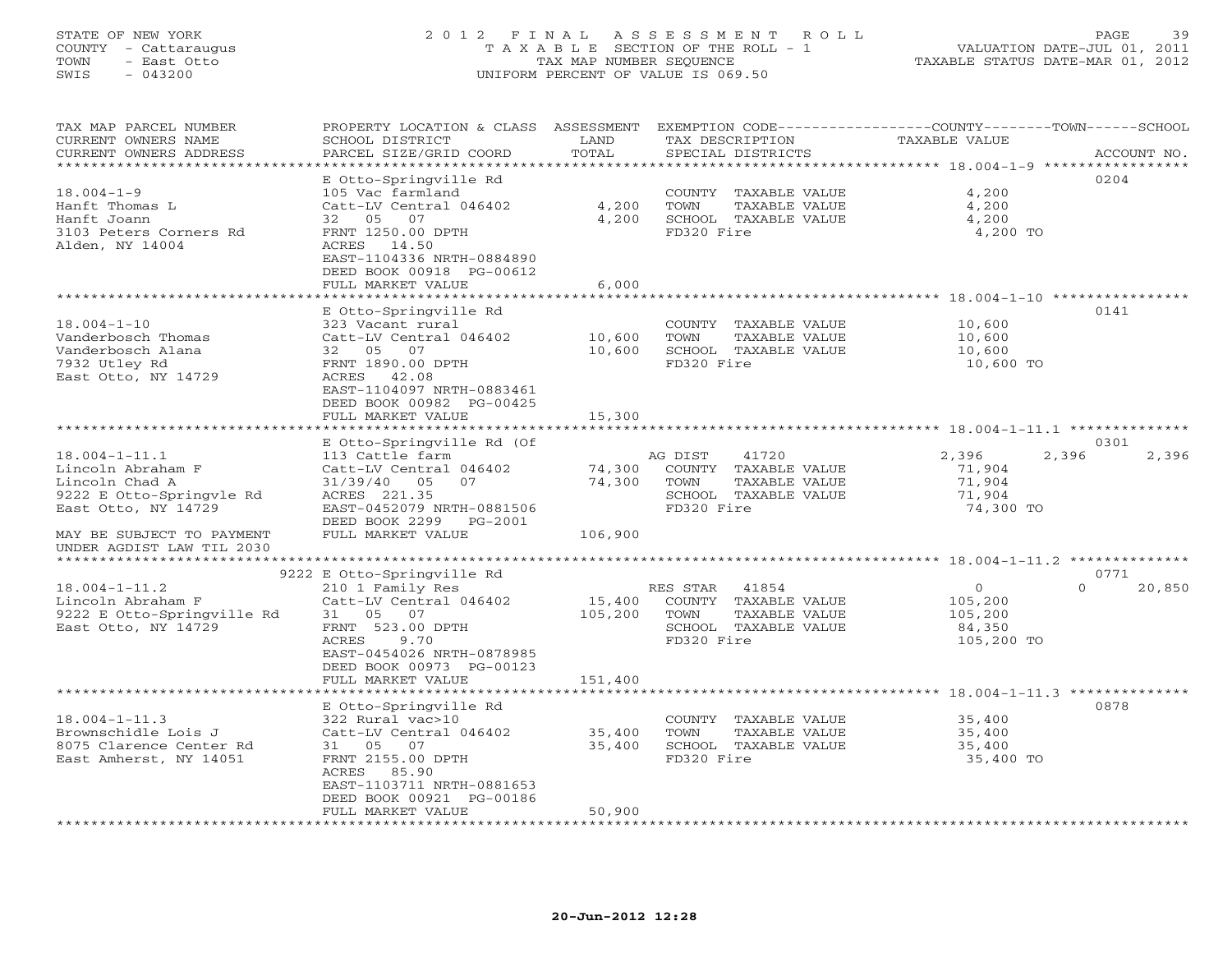# STATE OF NEW YORK 2 0 1 2 F I N A L A S S E S S M E N T R O L L PAGE 40 COUNTY - Cattaraugus T A X A B L E SECTION OF THE ROLL - 1 VALUATION DATE-JUL 01, 2011 TOWN - East Otto TAX MAP NUMBER SEQUENCE TAXABLE STATUS DATE-MAR 01, 2012 SWIS - 043200 UNIFORM PERCENT OF VALUE IS 069.50UNIFORM PERCENT OF VALUE IS 069.50

| TAX MAP PARCEL NUMBER<br>CURRENT OWNERS NAME<br>CURRENT OWNERS ADDRESS | PROPERTY LOCATION & CLASS ASSESSMENT<br>SCHOOL DISTRICT<br>PARCEL SIZE/GRID COORD | LAND<br>TOTAL  | TAX DESCRIPTION<br>SPECIAL DISTRICTS | EXEMPTION CODE-----------------COUNTY-------TOWN------SCHOOL<br>TAXABLE VALUE<br>ACCOUNT NO. |
|------------------------------------------------------------------------|-----------------------------------------------------------------------------------|----------------|--------------------------------------|----------------------------------------------------------------------------------------------|
| *********************                                                  |                                                                                   |                |                                      |                                                                                              |
| $18.004 - 1 - 11.4$                                                    | E Otto-Springville Rd<br>322 Rural vac>10                                         |                | COUNTY TAXABLE VALUE                 | 0883<br>30,200                                                                               |
| Petroski Daniel W                                                      | Catt-LV Central 046402                                                            | 30,200         | TAXABLE VALUE<br>TOWN                | 30,200                                                                                       |
| 208 Towers Blvd                                                        | 31/39 05 07                                                                       | 30,200         | SCHOOL TAXABLE VALUE                 | 30,200                                                                                       |
| Cheektowaga, NY 14227-1126                                             | FF 1880.00                                                                        |                | FD320 Fire                           | 30,200 TO                                                                                    |
|                                                                        | 36.40<br>ACRES                                                                    |                |                                      |                                                                                              |
|                                                                        | EAST-1102340 NRTH-0881956                                                         |                |                                      |                                                                                              |
|                                                                        | DEED BOOK 16874 PG-5001                                                           |                |                                      |                                                                                              |
|                                                                        | FULL MARKET VALUE                                                                 | 43,500         |                                      |                                                                                              |
|                                                                        |                                                                                   |                |                                      |                                                                                              |
|                                                                        | E Otto-Springville Rd                                                             |                |                                      | 0884                                                                                         |
| $18.004 - 1 - 11.5$                                                    | 210 1 Family Res                                                                  |                | COUNTY TAXABLE VALUE                 | 84,200                                                                                       |
| Brownschidle Lois J                                                    | Catt-LV Central 046402                                                            | 10,100         | TAXABLE VALUE<br>TOWN                | 84,200                                                                                       |
| 8075 Clarence Center Rd                                                | 31/39 05 07                                                                       | 84,200         | SCHOOL TAXABLE VALUE                 | 84,200                                                                                       |
| East Amherst, NY 14051                                                 | FRNT 530.00 DPTH                                                                  |                | FD320 Fire                           | 84,200 TO                                                                                    |
|                                                                        | <b>ACRES</b><br>4.70                                                              |                |                                      |                                                                                              |
|                                                                        | EAST-1102106 NRTH-0880784                                                         |                |                                      |                                                                                              |
|                                                                        | DEED BOOK 00921 PG-00865                                                          |                |                                      |                                                                                              |
|                                                                        | FULL MARKET VALUE                                                                 | 121,200        |                                      |                                                                                              |
|                                                                        |                                                                                   |                |                                      |                                                                                              |
|                                                                        | E Otto-Springville Rd                                                             |                |                                      | 0958                                                                                         |
| $18.004 - 1 - 11.6$                                                    | 322 Rural vac>10                                                                  |                | COUNTY TAXABLE VALUE                 | 20,800                                                                                       |
| Brownschidle Lois                                                      | Catt-LV Central 046402                                                            | 20,800         | TOWN<br>TAXABLE VALUE                | 20,800                                                                                       |
| 8075 Clarence Center Rd                                                | 31/39 05 07                                                                       | 20,800         | SCHOOL TAXABLE VALUE                 | 20,800                                                                                       |
| East Amherst, NY 14051                                                 | ACRES<br>27.90                                                                    |                | FD320 Fire                           | 20,800 TO                                                                                    |
|                                                                        | EAST-0453205 NRTH-0880754                                                         |                |                                      |                                                                                              |
|                                                                        | DEED BOOK 00966 PG-00674                                                          |                |                                      |                                                                                              |
|                                                                        | FULL MARKET VALUE                                                                 | 29,900         |                                      |                                                                                              |
|                                                                        |                                                                                   |                |                                      |                                                                                              |
|                                                                        | 9240 E Otto-Springville Rd                                                        |                |                                      | 0959                                                                                         |
| $18.004 - 1 - 11.7$                                                    | 240 Rural res                                                                     |                | 41720<br>AG DIST                     | 9,892<br>9,892<br>9,892                                                                      |
| Lincoln Abraham F                                                      | Catt-LV Central 046402                                                            | 30,300         | COUNTY TAXABLE VALUE                 | 80,008                                                                                       |
| Lincoln Chad A                                                         | 31 05 07                                                                          | 89,900         | TOWN<br>TAXABLE VALUE                | 80,008                                                                                       |
| 9222 E Otto-Springville Rd                                             | ACRES 47.70                                                                       |                | SCHOOL TAXABLE VALUE                 | 80,008                                                                                       |
| East Otto, NY 14729                                                    | EAST-0455192 NRTH-0879240                                                         |                | FD320 Fire                           | 89,900 TO                                                                                    |
|                                                                        | DEED BOOK 2299 PG-2001                                                            |                |                                      |                                                                                              |
| MAY BE SUBJECT TO PAYMENT                                              | FULL MARKET VALUE                                                                 | 129,400        |                                      |                                                                                              |
| UNDER AGDIST LAW TIL 2030                                              |                                                                                   |                |                                      |                                                                                              |
|                                                                        |                                                                                   |                |                                      |                                                                                              |
|                                                                        | E Otto-Springville Rd (Of                                                         |                |                                      | 0960                                                                                         |
| $18.004 - 1 - 11.8$                                                    | 322 Rural vac>10                                                                  |                | COUNTY TAXABLE VALUE                 | 8,000                                                                                        |
| Brownschidle Lois                                                      | Catt-LV Central 046402                                                            | 8,000<br>8,000 | TOWN<br>TAXABLE VALUE                | 8,000                                                                                        |
| 8075 Clarence Center Rd<br>East Amherst, NY 14051                      | 05 07<br>31/39<br>15.15<br>ACRES                                                  |                | SCHOOL TAXABLE VALUE<br>FD320 Fire   | 8,000<br>8,000 TO                                                                            |
|                                                                        | EAST-1103604 NRTH-0880241                                                         |                |                                      |                                                                                              |
|                                                                        | DEED BOOK 00966 PG-00674                                                          |                |                                      |                                                                                              |
|                                                                        | FULL MARKET VALUE                                                                 | 11,500         |                                      |                                                                                              |
|                                                                        | *******************                                                               |                |                                      |                                                                                              |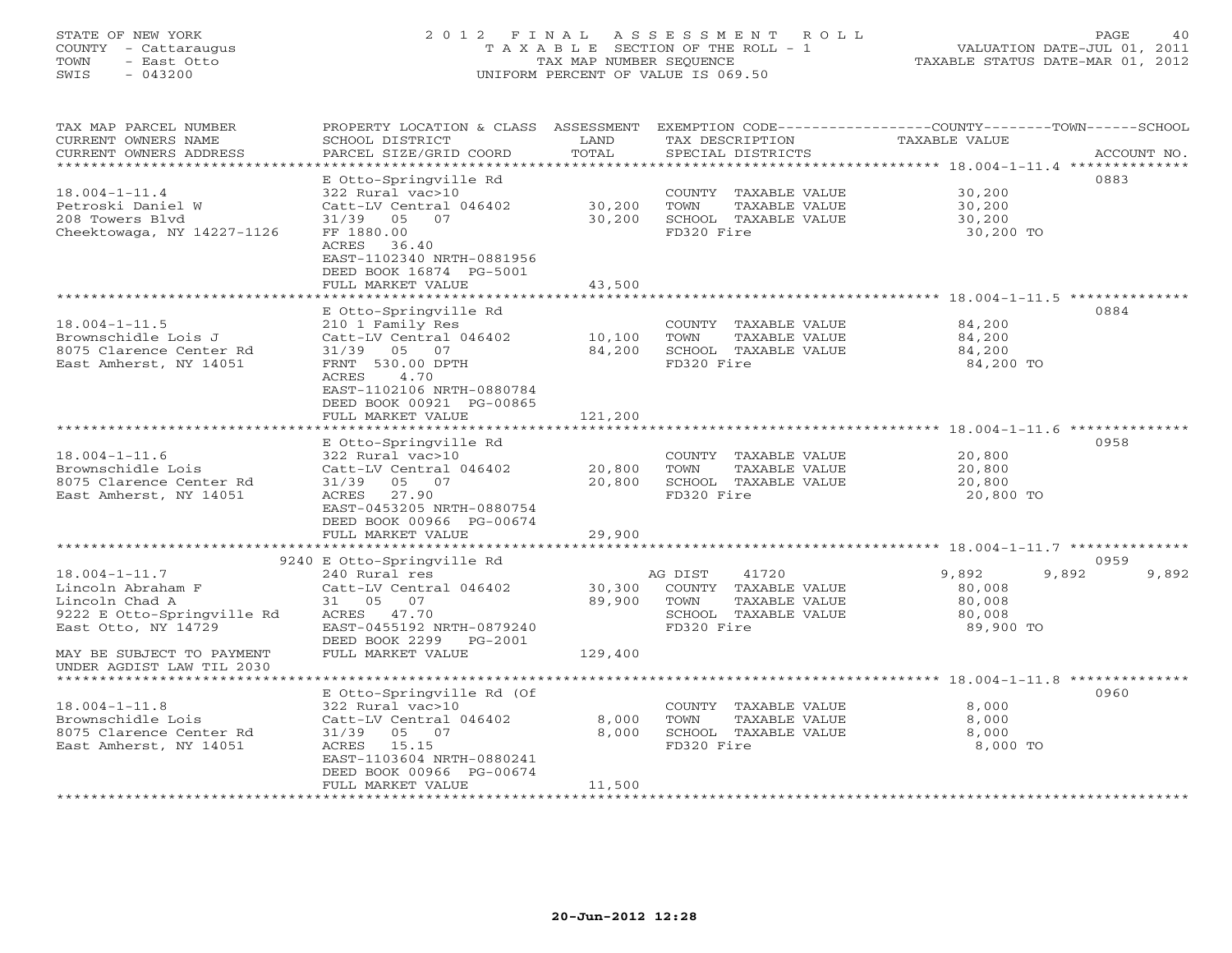# STATE OF NEW YORK 2 0 1 2 F I N A L A S S E S S M E N T R O L L PAGE 41 COUNTY - Cattaraugus T A X A B L E SECTION OF THE ROLL - 1 VALUATION DATE-JUL 01, 2011 TOWN - East Otto TAX MAP NUMBER SEQUENCE TAXABLE STATUS DATE-MAR 01, 2012 SWIS - 043200 UNIFORM PERCENT OF VALUE IS 069.50UNIFORM PERCENT OF VALUE IS 069.50

| TAX MAP PARCEL NUMBER<br>CURRENT OWNERS NAME<br>CURRENT OWNERS ADDRESS                                     | PROPERTY LOCATION & CLASS ASSESSMENT<br>SCHOOL DISTRICT<br>PARCEL SIZE/GRID COORD                                                                                                           | LAND<br>TOTAL                | EXEMPTION CODE-----------------COUNTY-------TOWN------SCHOOL<br>TAX DESCRIPTION<br>SPECIAL DISTRICTS     | <b>TAXABLE VALUE</b>                                       | ACCOUNT NO.                |
|------------------------------------------------------------------------------------------------------------|---------------------------------------------------------------------------------------------------------------------------------------------------------------------------------------------|------------------------------|----------------------------------------------------------------------------------------------------------|------------------------------------------------------------|----------------------------|
|                                                                                                            |                                                                                                                                                                                             |                              |                                                                                                          |                                                            |                            |
| $18.004 - 1 - 12$<br>Tretts Patrick<br>9522 Utley Rd<br>East Otto, NY 14729                                | 9522 Utley Rd<br>240 Rural res<br>Catt-LV Central 046402<br>39 05<br>07<br>FRNT 755.00 DPTH<br>ACRES<br>58.21<br>EAST-1098720 NRTH-0880111<br>DEED BOOK 00979 PG-00392<br>FULL MARKET VALUE | 39,700<br>100,500<br>144,600 | RES STAR<br>41854<br>COUNTY TAXABLE VALUE<br>TOWN<br>TAXABLE VALUE<br>SCHOOL TAXABLE VALUE<br>FD320 Fire | $\circ$<br>100,500<br>100,500<br>79,650<br>100,500 TO      | 0580<br>$\Omega$<br>20,850 |
|                                                                                                            |                                                                                                                                                                                             |                              |                                                                                                          |                                                            |                            |
| $18.004 - 1 - 13$<br>Songin Casimer J<br>95 Preston St<br>Depew, NY 14043                                  | Utley Rd<br>322 Rural vac>10<br>Catt-LV Central 046402<br>46 05 07<br>FRNT 628.00 DPTH<br>54.29<br>ACRES<br>EAST-1098962 NRTH-0879239<br>DEED BOOK 00753 PG-00921                           | 24,600<br>24,600             | COUNTY TAXABLE VALUE<br>TOWN<br>TAXABLE VALUE<br>SCHOOL TAXABLE VALUE<br>FD320 Fire                      | 24,600<br>24,600<br>24,600<br>24,600 TO                    | 0581                       |
|                                                                                                            | FULL MARKET VALUE                                                                                                                                                                           | 35,400                       |                                                                                                          |                                                            |                            |
|                                                                                                            | Utley Rd                                                                                                                                                                                    |                              |                                                                                                          |                                                            | 0185                       |
| $18.004 - 1 - 14.1$<br>Yocum Brian David<br>PO Box 114<br>East Otto, NY 14729<br>MAY BE SUBJECT TO PAYMENT | 112 Dairy farm<br>Catt-LV Central 046402<br>FRNT 2810.00 DPTH<br>ACRES 138.95<br>EAST-1097086 NRTH-0881749<br>DEED BOOK 00959 PG-00618                                                      | 73,300<br>92,000             | 41720<br>AG DIST<br>COUNTY TAXABLE VALUE<br>TOWN<br>TAXABLE VALUE<br>SCHOOL TAXABLE VALUE<br>FD320 Fire  | 30,011<br>61,989<br>61,989<br>61,989<br>92,000 TO          | 30,011<br>30,011           |
| UNDER AGDIST LAW TIL 2030<br>********************                                                          | FULL MARKET VALUE                                                                                                                                                                           | 132,400                      |                                                                                                          |                                                            |                            |
| $18.004 - 1 - 14.2$<br>Ryan Norbert Wayne Jr<br>Ryan Kelly R<br>9656 Utley Rd<br>East Otto, NY 14729       | 9656 Utley Rd<br>210 1 Family Res<br>Catt-LV Central 046402<br>39 05 07<br>FRNT 254.35 DPTH 140.45<br>BANK<br>017<br>EAST-0449686 NRTH-0881498                                              | 5,500<br>96,300              | 41854<br>RES STAR<br>COUNTY TAXABLE VALUE<br>TAXABLE VALUE<br>TOWN<br>SCHOOL TAXABLE VALUE<br>FD320 Fire | $\overline{0}$<br>96,300<br>96,300<br>75,450<br>96,300 TO  | 0633<br>$\Omega$<br>20,850 |
|                                                                                                            | DEED BOOK 6335 PG-5001<br>FULL MARKET VALUE                                                                                                                                                 | 138,600                      |                                                                                                          |                                                            |                            |
|                                                                                                            | 9608 Utley Rd                                                                                                                                                                               |                              |                                                                                                          |                                                            | 0626                       |
| $18.004 - 1 - 14.3$<br>Church Brian D<br>Church Hali A<br>9608 Utley Rd<br>East Otto, NY 14729             | 270 Mfg housing<br>Catt-LV Central 046402<br>47/39<br>05<br>07<br>FRNT 220.00 DPTH 230.00<br>EAST-1097802 NRTH-0880939<br>DEED BOOK 17479 PG-7001<br>FULL MARKET VALUE                      | 3,700<br>20,700<br>29,800    | 41854<br>RES STAR<br>COUNTY TAXABLE VALUE<br>TOWN<br>TAXABLE VALUE<br>SCHOOL TAXABLE VALUE<br>FD320 Fire | $\overline{0}$<br>20,700<br>20,700<br>$\circ$<br>20,700 TO | $\Omega$<br>20,700         |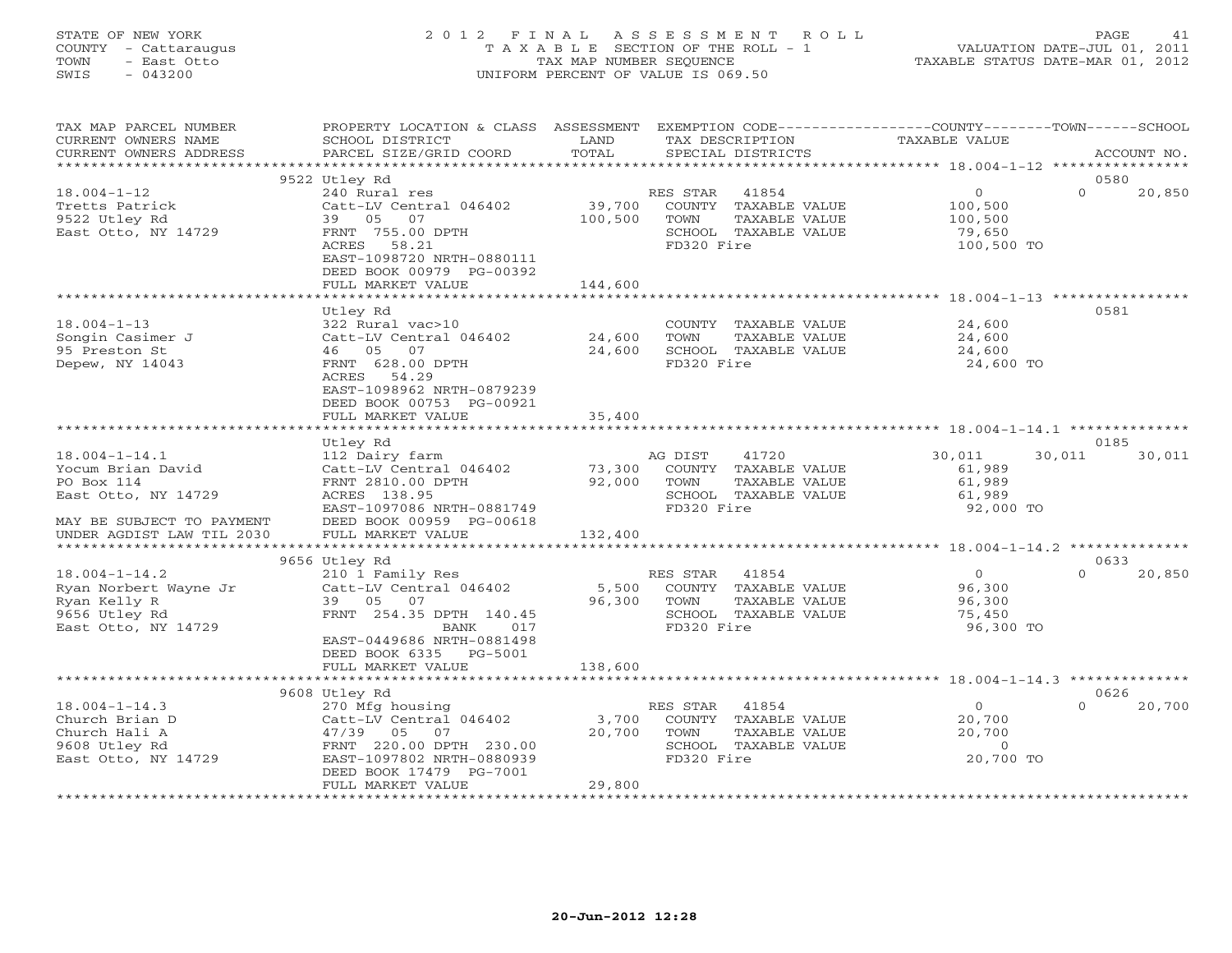# STATE OF NEW YORK 2 0 1 2 F I N A L A S S E S S M E N T R O L L PAGE 42 COUNTY - Cattaraugus T A X A B L E SECTION OF THE ROLL - 1 VALUATION DATE-JUL 01, 2011 TOWN - East Otto TAX MAP NUMBER SEQUENCE TAXABLE STATUS DATE-MAR 01, 2012 SWIS - 043200 UNIFORM PERCENT OF VALUE IS 069.50UNIFORM PERCENT OF VALUE IS 069.50

| TAX MAP PARCEL NUMBER<br>CURRENT OWNERS NAME | PROPERTY LOCATION & CLASS ASSESSMENT EXEMPTION CODE----------------COUNTY-------TOWN------SCHOOL                                                                                 |               |                                         | TAXABLE VALUE  |                         |
|----------------------------------------------|----------------------------------------------------------------------------------------------------------------------------------------------------------------------------------|---------------|-----------------------------------------|----------------|-------------------------|
| CURRENT OWNERS ADDRESS                       | SCHOOL DISTRICT<br>PARCEL SIZE/GRID COORD                                                                                                                                        | LAND<br>TOTAL | TAX DESCRIPTION<br>SPECIAL DISTRICTS    |                | ACCOUNT NO.             |
| ******************************               |                                                                                                                                                                                  |               |                                         |                |                         |
|                                              | Utley Rd                                                                                                                                                                         |               |                                         |                | 0920                    |
| $18.004 - 1 - 14.4$                          | 314 Rural vac<10                                                                                                                                                                 |               | COUNTY TAXABLE VALUE                    | 5,200          |                         |
| Cook George                                  | Catt-LV Central 046402                                                                                                                                                           | 5,200         | TOWN<br>TAXABLE VALUE                   | 5,200          |                         |
| Cook Margaret                                | 05 07<br>39/47                                                                                                                                                                   | 5,200         | SCHOOL TAXABLE VALUE                    | 5,200          |                         |
| 8474 Colvin Rd                               | 9.70<br>ACRES                                                                                                                                                                    |               | FD320 Fire                              | 5,200 TO       |                         |
|                                              | EAST-1098349 NRTH-0881044                                                                                                                                                        |               |                                         |                |                         |
| Cattaraugus, NY 14719                        | DEED BOOK 00939 PG-00763                                                                                                                                                         |               |                                         |                |                         |
|                                              |                                                                                                                                                                                  |               |                                         |                |                         |
|                                              | FULL MARKET VALUE                                                                                                                                                                | 7,500         |                                         |                |                         |
|                                              |                                                                                                                                                                                  |               |                                         |                | 1069                    |
|                                              | Utley Rd                                                                                                                                                                         |               |                                         |                |                         |
| $18.004 - 1 - 14.5$                          | 314 Rural vac<10                                                                                                                                                                 |               | COUNTY TAXABLE VALUE                    | 4,400          |                         |
| Church Brian D                               | Catt-LV Central 046402 4,400                                                                                                                                                     |               | TOWN<br>TAXABLE VALUE                   | 4,400          |                         |
| Church Hali A                                | 47 05 07                                                                                                                                                                         | 4,400         | SCHOOL TAXABLE VALUE                    | 4,400          |                         |
| 9608 Utley Rd                                | FF 650.00                                                                                                                                                                        |               | FD320 Fire                              | 4,400 TO       |                         |
| E Otto, NY 14729                             | ACRES<br>4.00                                                                                                                                                                    |               |                                         |                |                         |
|                                              | EAST-1097697 NRTH-0880502                                                                                                                                                        |               |                                         |                |                         |
|                                              | DEED BOOK 17479 PG-7001                                                                                                                                                          |               |                                         |                |                         |
|                                              | FULL MARKET VALUE                                                                                                                                                                | 6,300         |                                         |                |                         |
|                                              |                                                                                                                                                                                  |               |                                         |                |                         |
|                                              | 9678 Utley Rd                                                                                                                                                                    |               |                                         |                | 1149                    |
| $18.004 - 1 - 14.6$                          | 270 Mfg housing                                                                                                                                                                  |               | RES STAR 41854                          | $\bigcirc$     | $\Omega$<br>20,850      |
| Barber Sherry I                              | Catt-LV Central 046402<br>Catt-LV Central 046402 16,900 COUNTY TAXABLE VALUE<br>ACRES 13.70 BANK 017 72,000 TOWN TAXABLE VALUE<br>EAST-1098468 NRTH-0881520 SCHOOL TAXABLE VALUE |               |                                         | 72,000         |                         |
| 9678 Utley Rd                                |                                                                                                                                                                                  |               |                                         | 72,000         |                         |
| $\frac{3010}{3000}$ nm $\frac{14729}{3000}$  |                                                                                                                                                                                  |               |                                         | 51,150         |                         |
|                                              | DEED BOOK 1025 PG-827                                                                                                                                                            |               | FD320 Fire                              | 72,000 TO      |                         |
|                                              | FULL MARKET VALUE                                                                                                                                                                | 103,600       |                                         |                |                         |
|                                              |                                                                                                                                                                                  |               |                                         |                |                         |
|                                              | 9708 Utley Rd                                                                                                                                                                    |               |                                         |                | 1169                    |
| $18.004 - 1 - 14.7$                          | 210 1 Family Res                                                                                                                                                                 |               | RES STAR 41854                          | $\overline{0}$ | $\Omega$<br>18,300      |
| Hess Jonathan L                              | Catt-LV Central 046402 10,300 COUNTY TAXABLE VALUE                                                                                                                               |               |                                         | 18,300         |                         |
| 9708 Utley Rd                                | FRNT 254.00 DPTH                                                                                                                                                                 | 18,300        | TOWN<br>TAXABLE VALUE                   | 18,300         |                         |
| East Otto, NY 14729                          | ACRES<br>2.95                                                                                                                                                                    |               | SCHOOL TAXABLE VALUE                    | $\Omega$       |                         |
|                                              | EAST-1098632 NRTH-0882287                                                                                                                                                        |               | FD320 Fire                              | 18,300 TO      |                         |
|                                              | DEED BOOK 3876    PG-3001                                                                                                                                                        |               |                                         |                |                         |
|                                              | FULL MARKET VALUE                                                                                                                                                                | 26,300        |                                         |                |                         |
|                                              |                                                                                                                                                                                  |               |                                         |                |                         |
|                                              | 8311 Traffic St                                                                                                                                                                  |               |                                         |                | 0075                    |
| $18.004 - 1 - 15$                            | 120 Field crops                                                                                                                                                                  |               | WVET C/T 41121<br>58,000 RES STAR 41854 | 8,340          | 8,340<br>$\overline{0}$ |
| Duerr Mark                                   | Catt-LV Central 046402                                                                                                                                                           |               |                                         | $\overline{0}$ | $\Omega$<br>20,850      |
| Duerr Barbara                                | 47 05 07                                                                                                                                                                         |               | 124,300 COUNTY TAXABLE VALUE            | 115,960        |                         |
| 8311 Traffic St                              | FF 620.00                                                                                                                                                                        |               | TOWN<br>TAXABLE VALUE                   | 115,960        |                         |
| East Otto, NY 14729                          | ACRES 140.00                                                                                                                                                                     |               | SCHOOL TAXABLE VALUE                    | 103,450        |                         |
|                                              | EAST-1095144 NRTH-0880917                                                                                                                                                        |               | FD320 Fire                              | 124,300 TO     |                         |
|                                              | DEED BOOK 00776 PG-00582                                                                                                                                                         |               |                                         |                |                         |
|                                              | FULL MARKET VALUE                                                                                                                                                                | 178,800       |                                         |                |                         |
|                                              |                                                                                                                                                                                  |               |                                         |                |                         |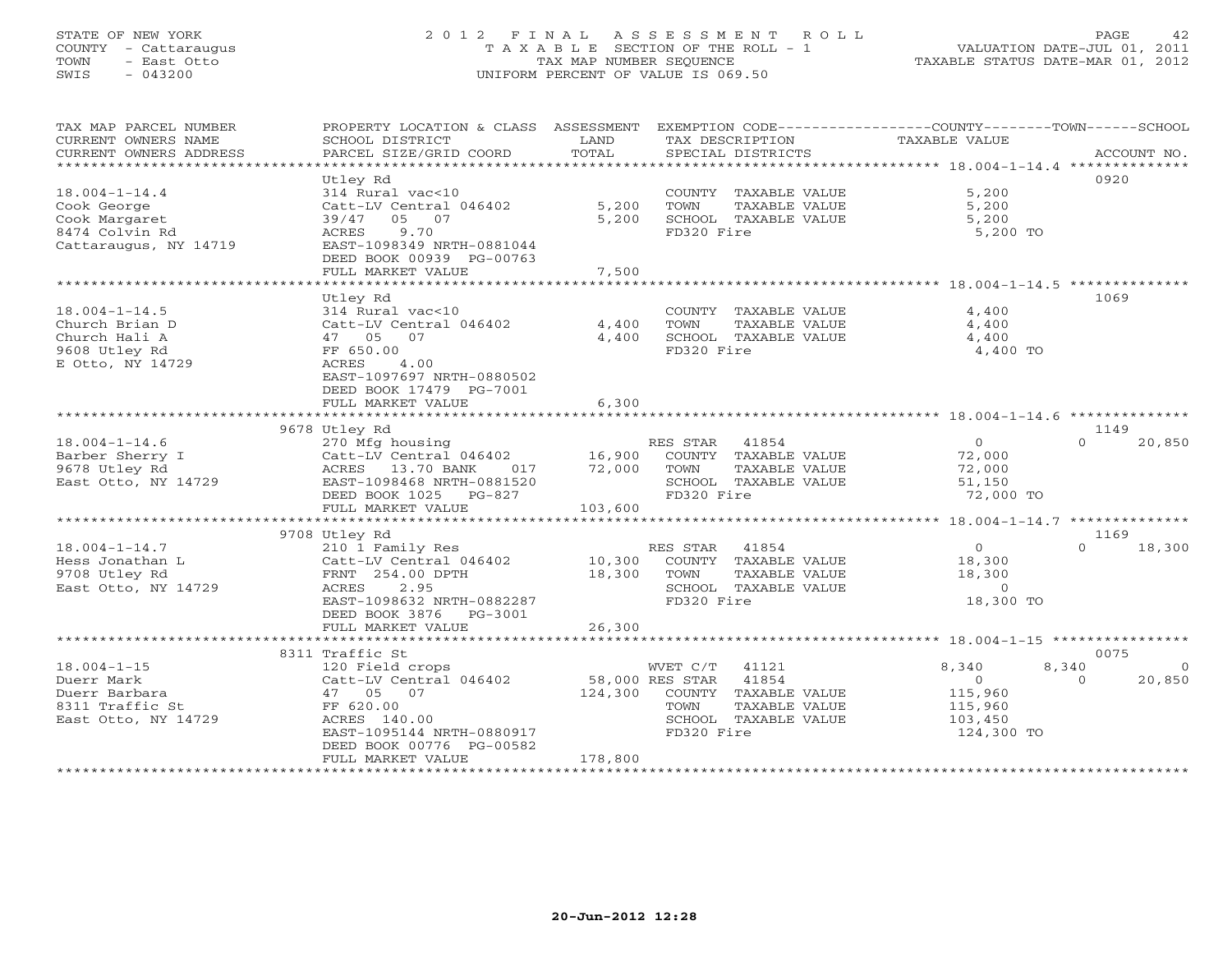### STATE OF NEW YORK 2 0 1 2 F I N A L A S S E S S M E N T R O L L PAGE 43 COUNTY - Cattaraugus T A X A B L E SECTION OF THE ROLL - 1 VALUATION DATE-JUL 01, 2011 TOWN - East Otto TAX MAP NUMBER SEQUENCE TAXABLE STATUS DATE-MAR 01, 2012 SWIS - 043200 UNIFORM PERCENT OF VALUE IS 069.50UNIFORM PERCENT OF VALUE IS 069.50

| TAX MAP PARCEL NUMBER                             | PROPERTY LOCATION & CLASS ASSESSMENT                  |                | EXEMPTION CODE-----------------COUNTY-------TOWN------SCHOOL |                      |                    |
|---------------------------------------------------|-------------------------------------------------------|----------------|--------------------------------------------------------------|----------------------|--------------------|
| CURRENT OWNERS NAME                               | SCHOOL DISTRICT                                       | LAND           | TAX DESCRIPTION                                              | <b>TAXABLE VALUE</b> |                    |
| CURRENT OWNERS ADDRESS<br>*********************** | PARCEL SIZE/GRID COORD                                | TOTAL          | SPECIAL DISTRICTS                                            |                      | ACCOUNT NO.        |
|                                                   | Harvey Rd                                             |                |                                                              |                      | 0498               |
| $18.004 - 1 - 16$                                 | 322 Rural vac>10                                      |                | COUNTY TAXABLE VALUE                                         | 11,400               |                    |
| Goldin Robert D                                   | Catt-LV Central 046402                                | 11,400         | TAXABLE VALUE<br>TOWN                                        | 11,400               |                    |
| 177 Cable St                                      | 55 05 07                                              | 11,400         | SCHOOL TAXABLE VALUE                                         | 11,400               |                    |
| Tonawanda, NY 14223                               | FRNT 2050.00 DPTH                                     |                | FD320 Fire                                                   | 11,400 TO            |                    |
|                                                   | ACRES 51.83                                           |                |                                                              |                      |                    |
|                                                   | EAST-1090391 NRTH-0880005                             |                |                                                              |                      |                    |
|                                                   | DEED BOOK 887<br>PG-00268                             |                |                                                              |                      |                    |
|                                                   | FULL MARKET VALUE                                     | 16,400         |                                                              |                      |                    |
|                                                   | *********************                                 | ************** |                                                              |                      |                    |
|                                                   | Traffic St                                            |                |                                                              |                      | 0499               |
| $18.004 - 1 - 17$                                 | 260 Seasonal res                                      |                | COUNTY TAXABLE VALUE                                         | 43,600               |                    |
| Goldin Robert D                                   | Catt-LV Central 046402<br>55 05 07                    | 29,700         | TOWN<br>TAXABLE VALUE                                        | 43,600               |                    |
| 177 Cable St<br>Tonawanda, NY 14223               | FRNT 2165.00 DPTH                                     | 43,600         | SCHOOL TAXABLE VALUE<br>FD320 Fire                           | 43,600<br>43,600 TO  |                    |
|                                                   | ACRES 28.86                                           |                |                                                              |                      |                    |
|                                                   | EAST-1090355 NRTH-0881656                             |                |                                                              |                      |                    |
|                                                   | DEED BOOK 887<br>PG-00268                             |                |                                                              |                      |                    |
|                                                   | FULL MARKET VALUE                                     | 62,700         |                                                              |                      |                    |
|                                                   | *********************                                 |                |                                                              |                      |                    |
|                                                   | 9525 Utley Rd                                         |                |                                                              |                      | 0938               |
| $18.004 - 1 - 19$                                 | 240 Rural res                                         |                | RES STAR<br>41854                                            | $\circ$              | $\Omega$<br>20,850 |
| Bielli Louis J Jr                                 | Catt-LV Central 046402                                | 24,700         | COUNTY TAXABLE VALUE                                         | 112,700              |                    |
| Bielli Jean M                                     | 47 05 08                                              | 112,700        | TOWN<br>TAXABLE VALUE                                        | 112,700              |                    |
| 9525 Utley Rd                                     | FRNT 600.00 DPTH<br>ACRES<br>20.55                    |                | SCHOOL TAXABLE VALUE<br>FD320 Fire                           | 91,850               |                    |
| East Otto, NY 14729                               | EAST-1096645 NRTH-0879974                             |                |                                                              | 112,700 TO           |                    |
|                                                   | DEED BOOK 00949 PG-01179                              |                |                                                              |                      |                    |
|                                                   | FULL MARKET VALUE                                     | 162,200        |                                                              |                      |                    |
|                                                   | ******************                                    |                |                                                              |                      |                    |
|                                                   | Hammond Hill Rd                                       |                |                                                              |                      | 0260               |
| $19.001 - 1 - 1.1$                                | 322 Rural vac>10                                      |                | COUNTY TAXABLE VALUE                                         | 62,500               |                    |
| Perkins Richard                                   | Catt-LV Central 046402                                | 43,800         | TOWN<br>TAXABLE VALUE                                        | 62,500               |                    |
| 9582 Middle Rd Lot 23                             | 28/29 06 07                                           | 62,500         | SCHOOL TAXABLE VALUE                                         | 62,500               |                    |
| East Concord, NY 14055                            | FRNT 1080.00 DPTH                                     |                | FD320 Fire                                                   | 62,500 TO            |                    |
|                                                   | ACRES 205.40                                          |                |                                                              |                      |                    |
|                                                   | EAST-1105339 NRTH-0895479<br>DEED BOOK 00932 PG-00587 |                |                                                              |                      |                    |
|                                                   | FULL MARKET VALUE                                     | 89,900         |                                                              |                      |                    |
|                                                   |                                                       |                |                                                              |                      |                    |
|                                                   | Hammond Hill Rd                                       |                |                                                              |                      | 0876               |
| $19.001 - 1 - 1.2$                                | 322 Rural vac>10                                      |                | COUNTY TAXABLE VALUE                                         | 34,500               |                    |
| Schaefer John                                     | Catt-LV Central 046402                                | 34,500         | TOWN<br>TAXABLE VALUE                                        | 34,500               |                    |
| 31 East Cavalier                                  | 13 06 07                                              | 34,500         | SCHOOL TAXABLE VALUE                                         | 34,500               |                    |
| Cheektowaga, NY 14227                             | FRNT 571.56 DPTH                                      |                | FD320 Fire                                                   | 34,500 TO            |                    |
|                                                   | ACRES 49.70                                           |                |                                                              |                      |                    |
|                                                   | EAST-1105359 NRTH-0894009                             |                |                                                              |                      |                    |
|                                                   | DEED BOOK 00983 PG-00569<br>FULL MARKET VALUE         | 49,600         |                                                              |                      |                    |
|                                                   |                                                       |                |                                                              |                      |                    |
|                                                   |                                                       |                |                                                              |                      |                    |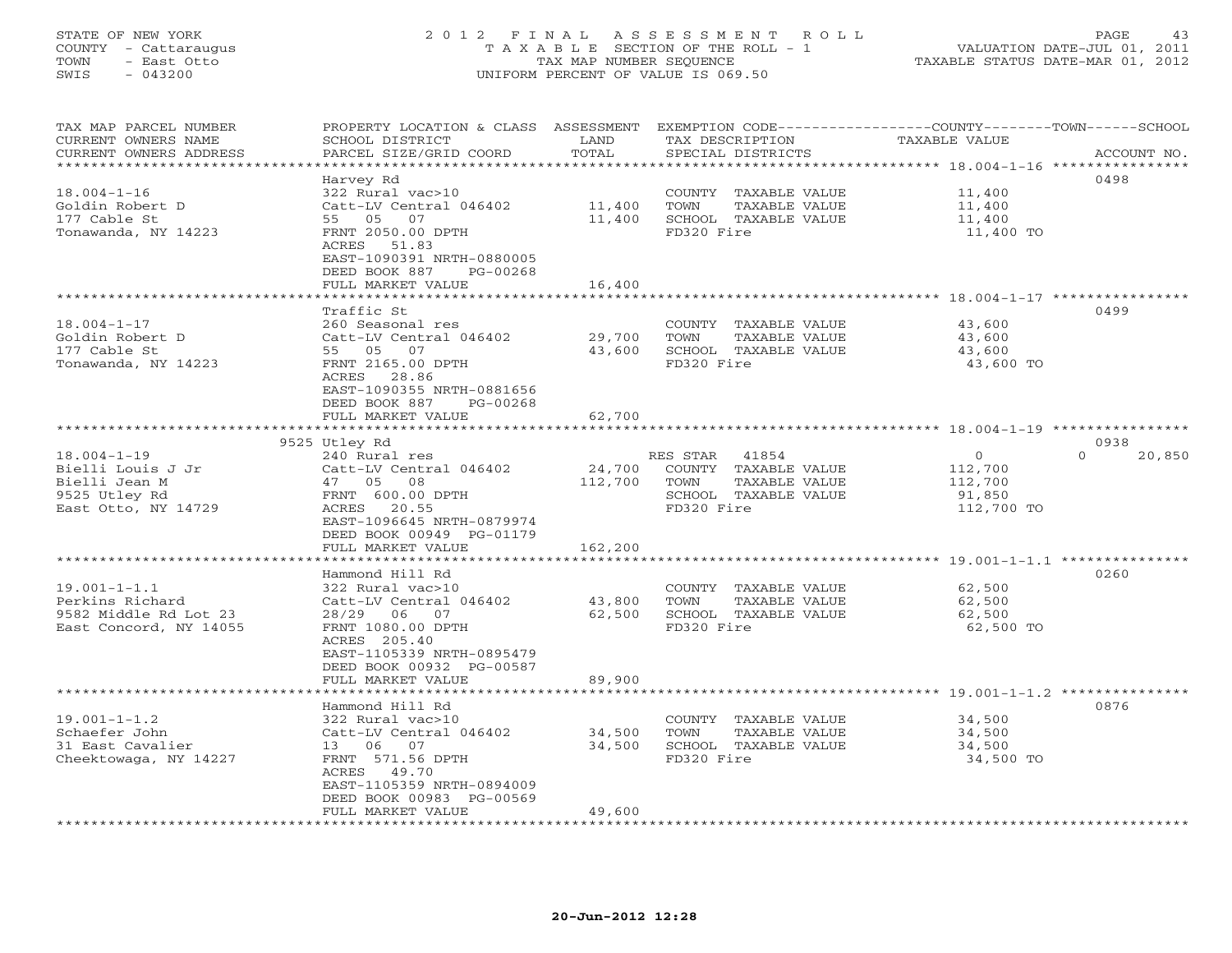# STATE OF NEW YORK 2 0 1 2 F I N A L A S S E S S M E N T R O L L PAGE 44 COUNTY - Cattaraugus T A X A B L E SECTION OF THE ROLL - 1 VALUATION DATE-JUL 01, 2011 TOWN - East Otto TAX MAP NUMBER SEQUENCE TAXABLE STATUS DATE-MAR 01, 2012 SWIS - 043200 UNIFORM PERCENT OF VALUE IS 069.50UNIFORM PERCENT OF VALUE IS 069.50

| TAX MAP PARCEL NUMBER     |                                       |         |                       | PROPERTY LOCATION & CLASS ASSESSMENT EXEMPTION CODE---------------COUNTY-------TOWN-----SCHOOL |  |
|---------------------------|---------------------------------------|---------|-----------------------|------------------------------------------------------------------------------------------------|--|
| CURRENT OWNERS NAME       | SCHOOL DISTRICT                       | LAND    | TAX DESCRIPTION       | TAXABLE VALUE                                                                                  |  |
| CURRENT OWNERS ADDRESS    | PARCEL SIZE/GRID COORD                | TOTAL   | SPECIAL DISTRICTS     | ACCOUNT NO.                                                                                    |  |
|                           |                                       |         |                       |                                                                                                |  |
|                           | 10399 N Connoisarauley Rd             |         |                       | 0111                                                                                           |  |
| $19.001 - 1 - 2$          | 260 Seasonal res                      |         | COUNTY TAXABLE VALUE  | 107,200                                                                                        |  |
| Connoisarauley Creek      | Catt-LV Central 046402                | 42,000  | TOWN<br>TAXABLE VALUE | 107,200                                                                                        |  |
| Farms Inc                 | 12 06 07                              | 107,200 | SCHOOL TAXABLE VALUE  | 107,200                                                                                        |  |
| 218 N Van Dyke Rd         | FRNT 180.00 DPTH                      |         | FP320 Fire protection | 107,200 TO                                                                                     |  |
| Hopewell, NJ 08525        | ACRES 65.46                           |         |                       |                                                                                                |  |
|                           | EAST-1107951 NRTH-0895293             |         |                       |                                                                                                |  |
|                           | DEED BOOK 888<br>PG-00832             |         |                       |                                                                                                |  |
|                           | FULL MARKET VALUE                     | 154,200 |                       |                                                                                                |  |
|                           |                                       |         |                       |                                                                                                |  |
|                           | N Connoisarauley Rd                   |         |                       | 0278                                                                                           |  |
| $19.001 - 1 - 3.1$        | 260 Seasonal res                      |         | COUNTY TAXABLE VALUE  | 77,300                                                                                         |  |
| Paterson Dean             | Griffith Instit 143801                | 33,100  | TOWN<br>TAXABLE VALUE | 77,300                                                                                         |  |
| 6898 Shawnee Rd           | 12  06  07                            | 77,300  | SCHOOL TAXABLE VALUE  | 77,300                                                                                         |  |
| North Tonawanda, NY 14120 | FF 300.00                             |         | FP320 Fire protection | 77,300 TO                                                                                      |  |
|                           | ACRES 45.35                           |         |                       |                                                                                                |  |
|                           | EAST-1108311 NRTH-0892623             |         |                       |                                                                                                |  |
|                           | DEED BOOK 00922 PG-00565              |         |                       |                                                                                                |  |
|                           | FULL MARKET VALUE                     | 111,200 |                       |                                                                                                |  |
|                           |                                       |         |                       |                                                                                                |  |
|                           | Connoisarauley Rd (Off)               |         |                       | 0870                                                                                           |  |
| $19.001 - 1 - 3.2$        | 322 Rural vac>10                      |         | COUNTY TAXABLE VALUE  | 25,300                                                                                         |  |
| Sexton Leroy B            | Griffith Instit 143801                | 25,300  | TOWN<br>TAXABLE VALUE | 25,300                                                                                         |  |
| Sexton Nancy L            | 12  06  07                            | 25,300  | SCHOOL TAXABLE VALUE  | 25,300                                                                                         |  |
| 703 Wurlitzer Dr          | ACRES 110.50                          |         | FP320 Fire protection | 25,300 TO                                                                                      |  |
| North Tonawanda, NY 14120 | EAST-1108814 NRTH-0891437             |         |                       |                                                                                                |  |
|                           | DEED BOOK 908<br>PG-00481             |         |                       |                                                                                                |  |
|                           | FULL MARKET VALUE                     | 36,400  |                       |                                                                                                |  |
|                           |                                       |         |                       | 0871                                                                                           |  |
| $19.001 - 1 - 3.3$        | Connoisarauley Rd<br>322 Rural vac>10 |         | COUNTY TAXABLE VALUE  | 18,700                                                                                         |  |
| Burton Frank A            | Griffith Instit 143801                | 18,700  | TOWN<br>TAXABLE VALUE | 18,700                                                                                         |  |
| Burton Joanne M           | 12 06 07                              | 18,700  | SCHOOL TAXABLE VALUE  | 18,700                                                                                         |  |
| 874 Gilbert Pl            | FRNT 1250.00 DPTH                     |         | FP320 Fire protection | 18,700 TO                                                                                      |  |
| The Villages, FL 32162    | ACRES 48.25                           |         |                       |                                                                                                |  |
|                           | EAST-1108197 NRTH-0893670             |         |                       |                                                                                                |  |
|                           | DEED BOOK 909<br>PG-00499             |         |                       |                                                                                                |  |
|                           | FULL MARKET VALUE                     | 26,900  |                       |                                                                                                |  |
|                           |                                       |         |                       |                                                                                                |  |
|                           | Connoisarauley Rd (Off)               |         |                       | 0559                                                                                           |  |
| $19.001 - 1 - 4$          | 281 Multiple res                      |         | COUNTY TAXABLE VALUE  | 110,100                                                                                        |  |
| Eckam Josephine           | Griffith Instit 143801                | 53,700  | TOWN<br>TAXABLE VALUE | 110,100                                                                                        |  |
| 1376 Evalena Ln           | 11 06 07                              | 110,100 | SCHOOL TAXABLE VALUE  | 110,100                                                                                        |  |
| N Fort Meyers, FL 33917   | ACRES 66.62                           |         | FP320 Fire protection | 110,100 TO                                                                                     |  |
|                           | EAST-1111056 NRTH-0891420             |         |                       |                                                                                                |  |
|                           | DEED BOOK 880<br>PG-973               |         |                       |                                                                                                |  |
|                           | FULL MARKET VALUE                     | 158,400 |                       |                                                                                                |  |
|                           |                                       |         |                       |                                                                                                |  |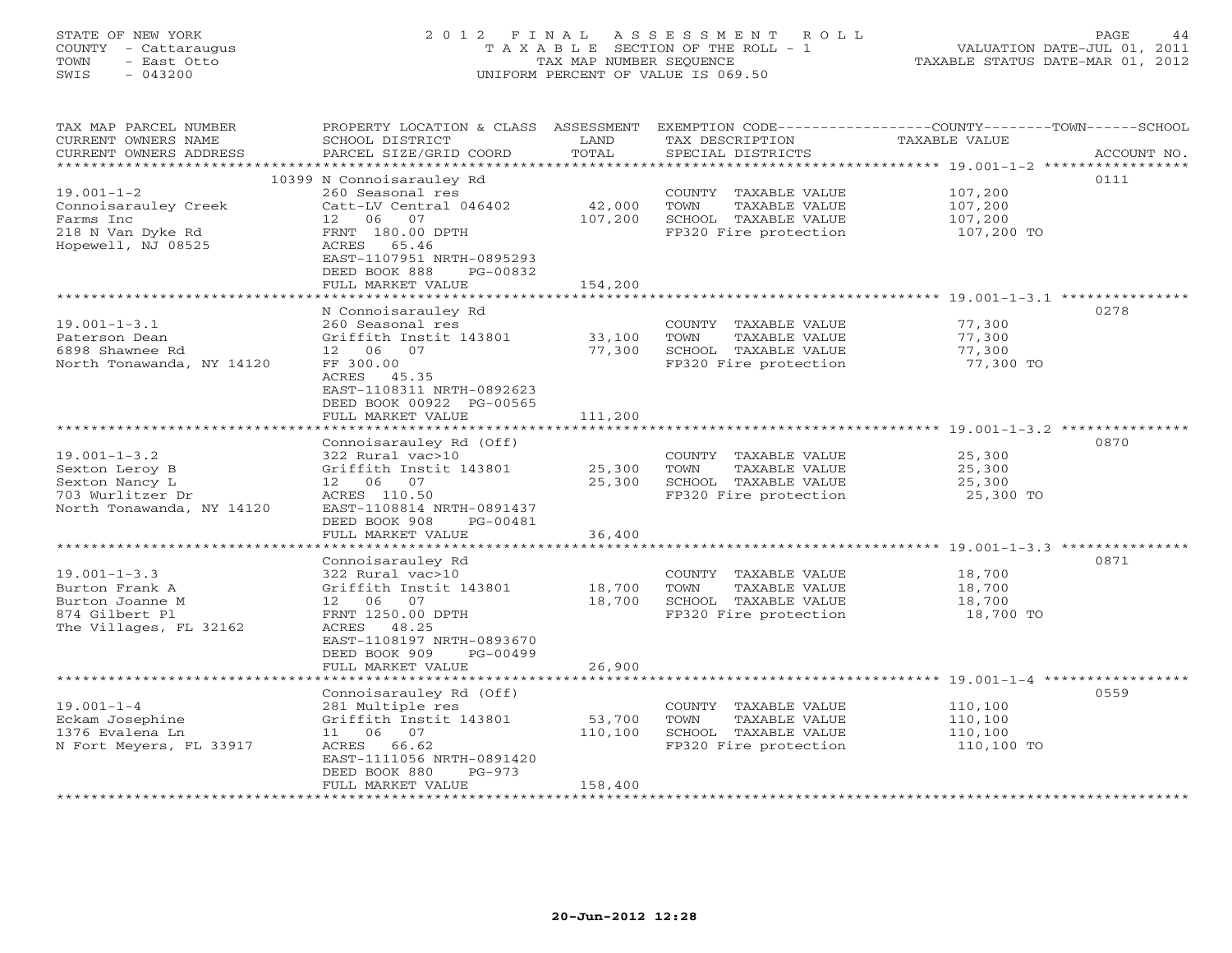# STATE OF NEW YORK 2 0 1 2 F I N A L A S S E S S M E N T R O L L PAGE 45 COUNTY - Cattaraugus T A X A B L E SECTION OF THE ROLL - 1 VALUATION DATE-JUL 01, 2011 TOWN - East Otto TAX MAP NUMBER SEQUENCE TAXABLE STATUS DATE-MAR 01, 2012 SWIS - 043200 UNIFORM PERCENT OF VALUE IS 069.50UNIFORM PERCENT OF VALUE IS 069.50

| TOTAL<br>CURRENT OWNERS ADDRESS<br>PARCEL SIZE/GRID COORD<br>SPECIAL DISTRICTS<br>ACCOUNT NO.<br>************************<br>0258<br>Connoisarauley Rd (Off)<br>$19.001 - 1 - 6$<br>322 Rural vac>10<br>COUNTY TAXABLE VALUE<br>14,700<br>14,700<br>Griffith Instit 143801<br>TOWN<br>TAXABLE VALUE<br>14,700<br>Raynor John<br>398 Adam St<br>11 06 07<br>14,700<br>SCHOOL TAXABLE VALUE<br>14,700<br>Tonawanda, NY 14150<br>ACRES 29.12<br>FP320 Fire protection<br>14,700 TO<br>EAST-1112323 NRTH-0891256<br>DEED BOOK 839<br>PG-00204<br>FULL MARKET VALUE<br>21,200<br>Connoisarauley Rd<br>0330<br>$19.001 - 1 - 7.1$<br>105 Vac farmland<br>29,300<br>COUNTY TAXABLE VALUE<br>West Valley Cen 042204<br>Heim William<br>29,300<br>TOWN<br>TAXABLE VALUE<br>29,300<br>02 06 07<br>10227 Route 219<br>29,300<br>SCHOOL TAXABLE VALUE<br>29,300<br>ACRES 101.95<br>FD320 Fire<br>Springville, NY 14141<br>29,300 TO<br>EAST-0463518 NRTH-0889920<br>DEED BOOK 7495 PG-3003<br>42,200<br>FULL MARKET VALUE<br>1079<br>Connoisarauley Rd<br>$19.001 - 1 - 7.2$<br>314 Rural vac<10<br>6,000<br>COUNTY TAXABLE VALUE<br>McNulty William<br>6,000<br>Griffith Instit 143801<br>6,000<br>TAXABLE VALUE<br>TOWN<br>11 06 07<br>6,000<br>SCHOOL TAXABLE VALUE<br>McNulty Donna<br>6,000<br>10320 Connoisarauley Rd<br>1.00<br>FD320 Fire<br>6,000 TO<br>ACRES<br>West Valley, NY 14171<br>EAST-0464417 NRTH-0891237<br>DEED BOOK 00973 PG-00165<br>FULL MARKET VALUE<br>8,600<br>7243 Connoisarauley Rd<br>50 PCT OF VALUE USED FOR EXEMPTION PURPOSES<br>0331<br>$19.001 - 1 - 8.1$<br>240 Rural res<br>41131<br>13,900<br>13,900<br>$\mathbf{0}$<br>CVET C/T<br>Decourcey Robert J<br>West Valley Cen 042204<br>46,800 DVET C/T<br>41141<br>7,550<br>7,550<br>$\Omega$<br>7243 Connoisarauley Rd<br>02/01 06 07<br>151,000 AG DIST<br>41720<br>363<br>363<br>363<br>41834<br>$\Omega$<br>43,230<br>West Valley, NY 14171<br>FRNT 1910.00 DPTH<br>SR STAR<br>$\Omega$<br>129,187<br>ACRES 112.48<br>COUNTY TAXABLE VALUE<br>MAY BE SUBJECT TO PAYMENT<br>EAST-0111684 NRTH-0887903<br>TOWN<br>TAXABLE VALUE<br>129,187<br>UNDER AGDIST LAW TIL 2030<br>DEED BOOK 10089 PG-2001<br>SCHOOL TAXABLE VALUE<br>107,407<br>217,300 FD320 Fire<br>FULL MARKET VALUE<br>151,000 TO<br>**********************************<br>********** 19.001-1-8.2 ***************<br>1189<br>Connoisarauley Rd<br>$19.001 - 1 - 8.2$<br>322 Rural vac>10<br>COUNTY TAXABLE VALUE<br>29,000<br>29,000<br>Heim William<br>West Valley Cen 042204<br>TOWN<br>TAXABLE VALUE<br>29,000<br>29,000<br>10227 Route 291<br>02/01 06 07<br>SCHOOL TAXABLE VALUE<br>29,000<br>FD320 Fire<br>Springville, NY 14141<br>FRNT 1100.00 DPTH<br>29,000 TO<br>32.50<br>ACRES<br>EAST-0462928 NRTH-0888818<br>DEED BOOK 7495<br>$PG-3003$<br>41,700<br>FULL MARKET VALUE | TAX MAP PARCEL NUMBER | PROPERTY LOCATION & CLASS ASSESSMENT |      |                 | EXEMPTION CODE----------------COUNTY-------TOWN-----SCHOOL |  |
|-------------------------------------------------------------------------------------------------------------------------------------------------------------------------------------------------------------------------------------------------------------------------------------------------------------------------------------------------------------------------------------------------------------------------------------------------------------------------------------------------------------------------------------------------------------------------------------------------------------------------------------------------------------------------------------------------------------------------------------------------------------------------------------------------------------------------------------------------------------------------------------------------------------------------------------------------------------------------------------------------------------------------------------------------------------------------------------------------------------------------------------------------------------------------------------------------------------------------------------------------------------------------------------------------------------------------------------------------------------------------------------------------------------------------------------------------------------------------------------------------------------------------------------------------------------------------------------------------------------------------------------------------------------------------------------------------------------------------------------------------------------------------------------------------------------------------------------------------------------------------------------------------------------------------------------------------------------------------------------------------------------------------------------------------------------------------------------------------------------------------------------------------------------------------------------------------------------------------------------------------------------------------------------------------------------------------------------------------------------------------------------------------------------------------------------------------------------------------------------------------------------------------------------------------------------------------------------------------------------------------------------------------------------------------------------------------------------------------------------------------------------------------------------------------------------------------------|-----------------------|--------------------------------------|------|-----------------|------------------------------------------------------------|--|
|                                                                                                                                                                                                                                                                                                                                                                                                                                                                                                                                                                                                                                                                                                                                                                                                                                                                                                                                                                                                                                                                                                                                                                                                                                                                                                                                                                                                                                                                                                                                                                                                                                                                                                                                                                                                                                                                                                                                                                                                                                                                                                                                                                                                                                                                                                                                                                                                                                                                                                                                                                                                                                                                                                                                                                                                                               | CURRENT OWNERS NAME   | SCHOOL DISTRICT                      | LAND | TAX DESCRIPTION | TAXABLE VALUE                                              |  |
|                                                                                                                                                                                                                                                                                                                                                                                                                                                                                                                                                                                                                                                                                                                                                                                                                                                                                                                                                                                                                                                                                                                                                                                                                                                                                                                                                                                                                                                                                                                                                                                                                                                                                                                                                                                                                                                                                                                                                                                                                                                                                                                                                                                                                                                                                                                                                                                                                                                                                                                                                                                                                                                                                                                                                                                                                               |                       |                                      |      |                 |                                                            |  |
|                                                                                                                                                                                                                                                                                                                                                                                                                                                                                                                                                                                                                                                                                                                                                                                                                                                                                                                                                                                                                                                                                                                                                                                                                                                                                                                                                                                                                                                                                                                                                                                                                                                                                                                                                                                                                                                                                                                                                                                                                                                                                                                                                                                                                                                                                                                                                                                                                                                                                                                                                                                                                                                                                                                                                                                                                               |                       |                                      |      |                 |                                                            |  |
|                                                                                                                                                                                                                                                                                                                                                                                                                                                                                                                                                                                                                                                                                                                                                                                                                                                                                                                                                                                                                                                                                                                                                                                                                                                                                                                                                                                                                                                                                                                                                                                                                                                                                                                                                                                                                                                                                                                                                                                                                                                                                                                                                                                                                                                                                                                                                                                                                                                                                                                                                                                                                                                                                                                                                                                                                               |                       |                                      |      |                 |                                                            |  |
|                                                                                                                                                                                                                                                                                                                                                                                                                                                                                                                                                                                                                                                                                                                                                                                                                                                                                                                                                                                                                                                                                                                                                                                                                                                                                                                                                                                                                                                                                                                                                                                                                                                                                                                                                                                                                                                                                                                                                                                                                                                                                                                                                                                                                                                                                                                                                                                                                                                                                                                                                                                                                                                                                                                                                                                                                               |                       |                                      |      |                 |                                                            |  |
|                                                                                                                                                                                                                                                                                                                                                                                                                                                                                                                                                                                                                                                                                                                                                                                                                                                                                                                                                                                                                                                                                                                                                                                                                                                                                                                                                                                                                                                                                                                                                                                                                                                                                                                                                                                                                                                                                                                                                                                                                                                                                                                                                                                                                                                                                                                                                                                                                                                                                                                                                                                                                                                                                                                                                                                                                               |                       |                                      |      |                 |                                                            |  |
|                                                                                                                                                                                                                                                                                                                                                                                                                                                                                                                                                                                                                                                                                                                                                                                                                                                                                                                                                                                                                                                                                                                                                                                                                                                                                                                                                                                                                                                                                                                                                                                                                                                                                                                                                                                                                                                                                                                                                                                                                                                                                                                                                                                                                                                                                                                                                                                                                                                                                                                                                                                                                                                                                                                                                                                                                               |                       |                                      |      |                 |                                                            |  |
|                                                                                                                                                                                                                                                                                                                                                                                                                                                                                                                                                                                                                                                                                                                                                                                                                                                                                                                                                                                                                                                                                                                                                                                                                                                                                                                                                                                                                                                                                                                                                                                                                                                                                                                                                                                                                                                                                                                                                                                                                                                                                                                                                                                                                                                                                                                                                                                                                                                                                                                                                                                                                                                                                                                                                                                                                               |                       |                                      |      |                 |                                                            |  |
|                                                                                                                                                                                                                                                                                                                                                                                                                                                                                                                                                                                                                                                                                                                                                                                                                                                                                                                                                                                                                                                                                                                                                                                                                                                                                                                                                                                                                                                                                                                                                                                                                                                                                                                                                                                                                                                                                                                                                                                                                                                                                                                                                                                                                                                                                                                                                                                                                                                                                                                                                                                                                                                                                                                                                                                                                               |                       |                                      |      |                 |                                                            |  |
|                                                                                                                                                                                                                                                                                                                                                                                                                                                                                                                                                                                                                                                                                                                                                                                                                                                                                                                                                                                                                                                                                                                                                                                                                                                                                                                                                                                                                                                                                                                                                                                                                                                                                                                                                                                                                                                                                                                                                                                                                                                                                                                                                                                                                                                                                                                                                                                                                                                                                                                                                                                                                                                                                                                                                                                                                               |                       |                                      |      |                 |                                                            |  |
|                                                                                                                                                                                                                                                                                                                                                                                                                                                                                                                                                                                                                                                                                                                                                                                                                                                                                                                                                                                                                                                                                                                                                                                                                                                                                                                                                                                                                                                                                                                                                                                                                                                                                                                                                                                                                                                                                                                                                                                                                                                                                                                                                                                                                                                                                                                                                                                                                                                                                                                                                                                                                                                                                                                                                                                                                               |                       |                                      |      |                 |                                                            |  |
|                                                                                                                                                                                                                                                                                                                                                                                                                                                                                                                                                                                                                                                                                                                                                                                                                                                                                                                                                                                                                                                                                                                                                                                                                                                                                                                                                                                                                                                                                                                                                                                                                                                                                                                                                                                                                                                                                                                                                                                                                                                                                                                                                                                                                                                                                                                                                                                                                                                                                                                                                                                                                                                                                                                                                                                                                               |                       |                                      |      |                 |                                                            |  |
|                                                                                                                                                                                                                                                                                                                                                                                                                                                                                                                                                                                                                                                                                                                                                                                                                                                                                                                                                                                                                                                                                                                                                                                                                                                                                                                                                                                                                                                                                                                                                                                                                                                                                                                                                                                                                                                                                                                                                                                                                                                                                                                                                                                                                                                                                                                                                                                                                                                                                                                                                                                                                                                                                                                                                                                                                               |                       |                                      |      |                 |                                                            |  |
|                                                                                                                                                                                                                                                                                                                                                                                                                                                                                                                                                                                                                                                                                                                                                                                                                                                                                                                                                                                                                                                                                                                                                                                                                                                                                                                                                                                                                                                                                                                                                                                                                                                                                                                                                                                                                                                                                                                                                                                                                                                                                                                                                                                                                                                                                                                                                                                                                                                                                                                                                                                                                                                                                                                                                                                                                               |                       |                                      |      |                 |                                                            |  |
|                                                                                                                                                                                                                                                                                                                                                                                                                                                                                                                                                                                                                                                                                                                                                                                                                                                                                                                                                                                                                                                                                                                                                                                                                                                                                                                                                                                                                                                                                                                                                                                                                                                                                                                                                                                                                                                                                                                                                                                                                                                                                                                                                                                                                                                                                                                                                                                                                                                                                                                                                                                                                                                                                                                                                                                                                               |                       |                                      |      |                 |                                                            |  |
|                                                                                                                                                                                                                                                                                                                                                                                                                                                                                                                                                                                                                                                                                                                                                                                                                                                                                                                                                                                                                                                                                                                                                                                                                                                                                                                                                                                                                                                                                                                                                                                                                                                                                                                                                                                                                                                                                                                                                                                                                                                                                                                                                                                                                                                                                                                                                                                                                                                                                                                                                                                                                                                                                                                                                                                                                               |                       |                                      |      |                 |                                                            |  |
|                                                                                                                                                                                                                                                                                                                                                                                                                                                                                                                                                                                                                                                                                                                                                                                                                                                                                                                                                                                                                                                                                                                                                                                                                                                                                                                                                                                                                                                                                                                                                                                                                                                                                                                                                                                                                                                                                                                                                                                                                                                                                                                                                                                                                                                                                                                                                                                                                                                                                                                                                                                                                                                                                                                                                                                                                               |                       |                                      |      |                 |                                                            |  |
|                                                                                                                                                                                                                                                                                                                                                                                                                                                                                                                                                                                                                                                                                                                                                                                                                                                                                                                                                                                                                                                                                                                                                                                                                                                                                                                                                                                                                                                                                                                                                                                                                                                                                                                                                                                                                                                                                                                                                                                                                                                                                                                                                                                                                                                                                                                                                                                                                                                                                                                                                                                                                                                                                                                                                                                                                               |                       |                                      |      |                 |                                                            |  |
|                                                                                                                                                                                                                                                                                                                                                                                                                                                                                                                                                                                                                                                                                                                                                                                                                                                                                                                                                                                                                                                                                                                                                                                                                                                                                                                                                                                                                                                                                                                                                                                                                                                                                                                                                                                                                                                                                                                                                                                                                                                                                                                                                                                                                                                                                                                                                                                                                                                                                                                                                                                                                                                                                                                                                                                                                               |                       |                                      |      |                 |                                                            |  |
|                                                                                                                                                                                                                                                                                                                                                                                                                                                                                                                                                                                                                                                                                                                                                                                                                                                                                                                                                                                                                                                                                                                                                                                                                                                                                                                                                                                                                                                                                                                                                                                                                                                                                                                                                                                                                                                                                                                                                                                                                                                                                                                                                                                                                                                                                                                                                                                                                                                                                                                                                                                                                                                                                                                                                                                                                               |                       |                                      |      |                 |                                                            |  |
|                                                                                                                                                                                                                                                                                                                                                                                                                                                                                                                                                                                                                                                                                                                                                                                                                                                                                                                                                                                                                                                                                                                                                                                                                                                                                                                                                                                                                                                                                                                                                                                                                                                                                                                                                                                                                                                                                                                                                                                                                                                                                                                                                                                                                                                                                                                                                                                                                                                                                                                                                                                                                                                                                                                                                                                                                               |                       |                                      |      |                 |                                                            |  |
|                                                                                                                                                                                                                                                                                                                                                                                                                                                                                                                                                                                                                                                                                                                                                                                                                                                                                                                                                                                                                                                                                                                                                                                                                                                                                                                                                                                                                                                                                                                                                                                                                                                                                                                                                                                                                                                                                                                                                                                                                                                                                                                                                                                                                                                                                                                                                                                                                                                                                                                                                                                                                                                                                                                                                                                                                               |                       |                                      |      |                 |                                                            |  |
|                                                                                                                                                                                                                                                                                                                                                                                                                                                                                                                                                                                                                                                                                                                                                                                                                                                                                                                                                                                                                                                                                                                                                                                                                                                                                                                                                                                                                                                                                                                                                                                                                                                                                                                                                                                                                                                                                                                                                                                                                                                                                                                                                                                                                                                                                                                                                                                                                                                                                                                                                                                                                                                                                                                                                                                                                               |                       |                                      |      |                 |                                                            |  |
|                                                                                                                                                                                                                                                                                                                                                                                                                                                                                                                                                                                                                                                                                                                                                                                                                                                                                                                                                                                                                                                                                                                                                                                                                                                                                                                                                                                                                                                                                                                                                                                                                                                                                                                                                                                                                                                                                                                                                                                                                                                                                                                                                                                                                                                                                                                                                                                                                                                                                                                                                                                                                                                                                                                                                                                                                               |                       |                                      |      |                 |                                                            |  |
|                                                                                                                                                                                                                                                                                                                                                                                                                                                                                                                                                                                                                                                                                                                                                                                                                                                                                                                                                                                                                                                                                                                                                                                                                                                                                                                                                                                                                                                                                                                                                                                                                                                                                                                                                                                                                                                                                                                                                                                                                                                                                                                                                                                                                                                                                                                                                                                                                                                                                                                                                                                                                                                                                                                                                                                                                               |                       |                                      |      |                 |                                                            |  |
|                                                                                                                                                                                                                                                                                                                                                                                                                                                                                                                                                                                                                                                                                                                                                                                                                                                                                                                                                                                                                                                                                                                                                                                                                                                                                                                                                                                                                                                                                                                                                                                                                                                                                                                                                                                                                                                                                                                                                                                                                                                                                                                                                                                                                                                                                                                                                                                                                                                                                                                                                                                                                                                                                                                                                                                                                               |                       |                                      |      |                 |                                                            |  |
|                                                                                                                                                                                                                                                                                                                                                                                                                                                                                                                                                                                                                                                                                                                                                                                                                                                                                                                                                                                                                                                                                                                                                                                                                                                                                                                                                                                                                                                                                                                                                                                                                                                                                                                                                                                                                                                                                                                                                                                                                                                                                                                                                                                                                                                                                                                                                                                                                                                                                                                                                                                                                                                                                                                                                                                                                               |                       |                                      |      |                 |                                                            |  |
|                                                                                                                                                                                                                                                                                                                                                                                                                                                                                                                                                                                                                                                                                                                                                                                                                                                                                                                                                                                                                                                                                                                                                                                                                                                                                                                                                                                                                                                                                                                                                                                                                                                                                                                                                                                                                                                                                                                                                                                                                                                                                                                                                                                                                                                                                                                                                                                                                                                                                                                                                                                                                                                                                                                                                                                                                               |                       |                                      |      |                 |                                                            |  |
|                                                                                                                                                                                                                                                                                                                                                                                                                                                                                                                                                                                                                                                                                                                                                                                                                                                                                                                                                                                                                                                                                                                                                                                                                                                                                                                                                                                                                                                                                                                                                                                                                                                                                                                                                                                                                                                                                                                                                                                                                                                                                                                                                                                                                                                                                                                                                                                                                                                                                                                                                                                                                                                                                                                                                                                                                               |                       |                                      |      |                 |                                                            |  |
|                                                                                                                                                                                                                                                                                                                                                                                                                                                                                                                                                                                                                                                                                                                                                                                                                                                                                                                                                                                                                                                                                                                                                                                                                                                                                                                                                                                                                                                                                                                                                                                                                                                                                                                                                                                                                                                                                                                                                                                                                                                                                                                                                                                                                                                                                                                                                                                                                                                                                                                                                                                                                                                                                                                                                                                                                               |                       |                                      |      |                 |                                                            |  |
|                                                                                                                                                                                                                                                                                                                                                                                                                                                                                                                                                                                                                                                                                                                                                                                                                                                                                                                                                                                                                                                                                                                                                                                                                                                                                                                                                                                                                                                                                                                                                                                                                                                                                                                                                                                                                                                                                                                                                                                                                                                                                                                                                                                                                                                                                                                                                                                                                                                                                                                                                                                                                                                                                                                                                                                                                               |                       |                                      |      |                 |                                                            |  |
|                                                                                                                                                                                                                                                                                                                                                                                                                                                                                                                                                                                                                                                                                                                                                                                                                                                                                                                                                                                                                                                                                                                                                                                                                                                                                                                                                                                                                                                                                                                                                                                                                                                                                                                                                                                                                                                                                                                                                                                                                                                                                                                                                                                                                                                                                                                                                                                                                                                                                                                                                                                                                                                                                                                                                                                                                               |                       |                                      |      |                 |                                                            |  |
|                                                                                                                                                                                                                                                                                                                                                                                                                                                                                                                                                                                                                                                                                                                                                                                                                                                                                                                                                                                                                                                                                                                                                                                                                                                                                                                                                                                                                                                                                                                                                                                                                                                                                                                                                                                                                                                                                                                                                                                                                                                                                                                                                                                                                                                                                                                                                                                                                                                                                                                                                                                                                                                                                                                                                                                                                               |                       |                                      |      |                 |                                                            |  |
|                                                                                                                                                                                                                                                                                                                                                                                                                                                                                                                                                                                                                                                                                                                                                                                                                                                                                                                                                                                                                                                                                                                                                                                                                                                                                                                                                                                                                                                                                                                                                                                                                                                                                                                                                                                                                                                                                                                                                                                                                                                                                                                                                                                                                                                                                                                                                                                                                                                                                                                                                                                                                                                                                                                                                                                                                               |                       |                                      |      |                 |                                                            |  |
|                                                                                                                                                                                                                                                                                                                                                                                                                                                                                                                                                                                                                                                                                                                                                                                                                                                                                                                                                                                                                                                                                                                                                                                                                                                                                                                                                                                                                                                                                                                                                                                                                                                                                                                                                                                                                                                                                                                                                                                                                                                                                                                                                                                                                                                                                                                                                                                                                                                                                                                                                                                                                                                                                                                                                                                                                               |                       |                                      |      |                 |                                                            |  |
|                                                                                                                                                                                                                                                                                                                                                                                                                                                                                                                                                                                                                                                                                                                                                                                                                                                                                                                                                                                                                                                                                                                                                                                                                                                                                                                                                                                                                                                                                                                                                                                                                                                                                                                                                                                                                                                                                                                                                                                                                                                                                                                                                                                                                                                                                                                                                                                                                                                                                                                                                                                                                                                                                                                                                                                                                               |                       |                                      |      |                 |                                                            |  |
|                                                                                                                                                                                                                                                                                                                                                                                                                                                                                                                                                                                                                                                                                                                                                                                                                                                                                                                                                                                                                                                                                                                                                                                                                                                                                                                                                                                                                                                                                                                                                                                                                                                                                                                                                                                                                                                                                                                                                                                                                                                                                                                                                                                                                                                                                                                                                                                                                                                                                                                                                                                                                                                                                                                                                                                                                               |                       |                                      |      |                 |                                                            |  |
|                                                                                                                                                                                                                                                                                                                                                                                                                                                                                                                                                                                                                                                                                                                                                                                                                                                                                                                                                                                                                                                                                                                                                                                                                                                                                                                                                                                                                                                                                                                                                                                                                                                                                                                                                                                                                                                                                                                                                                                                                                                                                                                                                                                                                                                                                                                                                                                                                                                                                                                                                                                                                                                                                                                                                                                                                               |                       |                                      |      |                 |                                                            |  |
|                                                                                                                                                                                                                                                                                                                                                                                                                                                                                                                                                                                                                                                                                                                                                                                                                                                                                                                                                                                                                                                                                                                                                                                                                                                                                                                                                                                                                                                                                                                                                                                                                                                                                                                                                                                                                                                                                                                                                                                                                                                                                                                                                                                                                                                                                                                                                                                                                                                                                                                                                                                                                                                                                                                                                                                                                               |                       |                                      |      |                 |                                                            |  |
|                                                                                                                                                                                                                                                                                                                                                                                                                                                                                                                                                                                                                                                                                                                                                                                                                                                                                                                                                                                                                                                                                                                                                                                                                                                                                                                                                                                                                                                                                                                                                                                                                                                                                                                                                                                                                                                                                                                                                                                                                                                                                                                                                                                                                                                                                                                                                                                                                                                                                                                                                                                                                                                                                                                                                                                                                               |                       |                                      |      |                 |                                                            |  |
|                                                                                                                                                                                                                                                                                                                                                                                                                                                                                                                                                                                                                                                                                                                                                                                                                                                                                                                                                                                                                                                                                                                                                                                                                                                                                                                                                                                                                                                                                                                                                                                                                                                                                                                                                                                                                                                                                                                                                                                                                                                                                                                                                                                                                                                                                                                                                                                                                                                                                                                                                                                                                                                                                                                                                                                                                               |                       |                                      |      |                 |                                                            |  |
|                                                                                                                                                                                                                                                                                                                                                                                                                                                                                                                                                                                                                                                                                                                                                                                                                                                                                                                                                                                                                                                                                                                                                                                                                                                                                                                                                                                                                                                                                                                                                                                                                                                                                                                                                                                                                                                                                                                                                                                                                                                                                                                                                                                                                                                                                                                                                                                                                                                                                                                                                                                                                                                                                                                                                                                                                               |                       |                                      |      |                 |                                                            |  |
|                                                                                                                                                                                                                                                                                                                                                                                                                                                                                                                                                                                                                                                                                                                                                                                                                                                                                                                                                                                                                                                                                                                                                                                                                                                                                                                                                                                                                                                                                                                                                                                                                                                                                                                                                                                                                                                                                                                                                                                                                                                                                                                                                                                                                                                                                                                                                                                                                                                                                                                                                                                                                                                                                                                                                                                                                               |                       |                                      |      |                 |                                                            |  |
|                                                                                                                                                                                                                                                                                                                                                                                                                                                                                                                                                                                                                                                                                                                                                                                                                                                                                                                                                                                                                                                                                                                                                                                                                                                                                                                                                                                                                                                                                                                                                                                                                                                                                                                                                                                                                                                                                                                                                                                                                                                                                                                                                                                                                                                                                                                                                                                                                                                                                                                                                                                                                                                                                                                                                                                                                               |                       |                                      |      |                 |                                                            |  |
|                                                                                                                                                                                                                                                                                                                                                                                                                                                                                                                                                                                                                                                                                                                                                                                                                                                                                                                                                                                                                                                                                                                                                                                                                                                                                                                                                                                                                                                                                                                                                                                                                                                                                                                                                                                                                                                                                                                                                                                                                                                                                                                                                                                                                                                                                                                                                                                                                                                                                                                                                                                                                                                                                                                                                                                                                               |                       |                                      |      |                 |                                                            |  |
|                                                                                                                                                                                                                                                                                                                                                                                                                                                                                                                                                                                                                                                                                                                                                                                                                                                                                                                                                                                                                                                                                                                                                                                                                                                                                                                                                                                                                                                                                                                                                                                                                                                                                                                                                                                                                                                                                                                                                                                                                                                                                                                                                                                                                                                                                                                                                                                                                                                                                                                                                                                                                                                                                                                                                                                                                               |                       |                                      |      |                 |                                                            |  |
|                                                                                                                                                                                                                                                                                                                                                                                                                                                                                                                                                                                                                                                                                                                                                                                                                                                                                                                                                                                                                                                                                                                                                                                                                                                                                                                                                                                                                                                                                                                                                                                                                                                                                                                                                                                                                                                                                                                                                                                                                                                                                                                                                                                                                                                                                                                                                                                                                                                                                                                                                                                                                                                                                                                                                                                                                               |                       |                                      |      |                 |                                                            |  |
|                                                                                                                                                                                                                                                                                                                                                                                                                                                                                                                                                                                                                                                                                                                                                                                                                                                                                                                                                                                                                                                                                                                                                                                                                                                                                                                                                                                                                                                                                                                                                                                                                                                                                                                                                                                                                                                                                                                                                                                                                                                                                                                                                                                                                                                                                                                                                                                                                                                                                                                                                                                                                                                                                                                                                                                                                               |                       |                                      |      |                 |                                                            |  |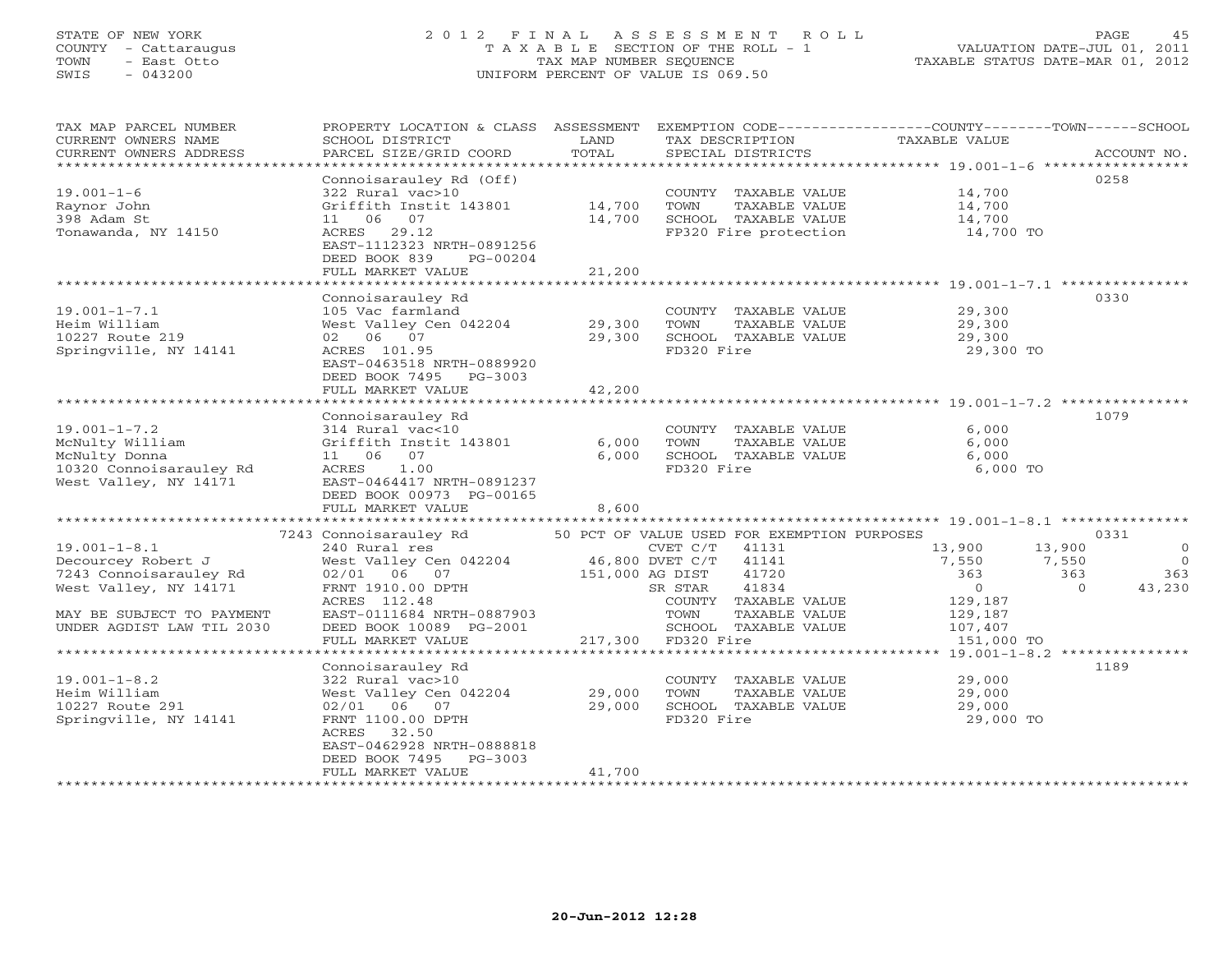# STATE OF NEW YORK 2 0 1 2 F I N A L A S S E S S M E N T R O L L PAGE 46 COUNTY - Cattaraugus T A X A B L E SECTION OF THE ROLL - 1 VALUATION DATE-JUL 01, 2011 TOWN - East Otto TAX MAP NUMBER SEQUENCE TAXABLE STATUS DATE-MAR 01, 2012 SWIS - 043200 UNIFORM PERCENT OF VALUE IS 069.50UNIFORM PERCENT OF VALUE IS 069.50

| TAX MAP PARCEL NUMBER<br>CURRENT OWNERS NAME<br>CURRENT OWNERS ADDRESS | PROPERTY LOCATION & CLASS ASSESSMENT<br>SCHOOL DISTRICT<br>PARCEL SIZE/GRID COORD | LAND<br>TOTAL  | TAX DESCRIPTION<br>SPECIAL DISTRICTS |               | EXEMPTION CODE-----------------COUNTY-------TOWN------SCHOOL<br>TAXABLE VALUE |          | ACCOUNT NO. |
|------------------------------------------------------------------------|-----------------------------------------------------------------------------------|----------------|--------------------------------------|---------------|-------------------------------------------------------------------------------|----------|-------------|
| *************************                                              |                                                                                   |                |                                      |               |                                                                               |          |             |
|                                                                        | Connoisarauley Rd                                                                 |                |                                      |               |                                                                               | 0329     |             |
| $19.001 - 1 - 9.1$                                                     | 314 Rural vac<10                                                                  |                | COUNTY TAXABLE VALUE                 |               | 1,900                                                                         |          |             |
| Decourcey Robert J                                                     | Catt-LV Central 046402                                                            | 1,900          | TOWN                                 | TAXABLE VALUE | 1,900                                                                         |          |             |
| 7243 Connoisarauley Rd                                                 | 07<br>03<br>06                                                                    | 1,900          | SCHOOL TAXABLE VALUE                 |               | 1,900                                                                         |          |             |
| West Valley, NY 14171                                                  | ACRES<br>2.85                                                                     |                | FD320 Fire                           |               | 1,900 TO                                                                      |          |             |
|                                                                        | EAST-1112081 NRTH-0888338                                                         |                |                                      |               |                                                                               |          |             |
|                                                                        | DEED BOOK 10089 PG-2001                                                           |                |                                      |               |                                                                               |          |             |
|                                                                        | FULL MARKET VALUE                                                                 | 2,700          |                                      |               |                                                                               |          |             |
|                                                                        |                                                                                   |                |                                      |               | ******************************* 19.001-1-9.2 **********                       |          |             |
|                                                                        | Connoisarauley Rd                                                                 |                |                                      |               |                                                                               | 1143     |             |
| $19.001 - 1 - 9.2$                                                     | 105 Vac farmland                                                                  |                | COUNTY TAXABLE VALUE                 |               | 52,700                                                                        |          |             |
| Phillips Robert J                                                      | Catt-LV Central 046402                                                            | 52,700         | TOWN                                 | TAXABLE VALUE | 52,700                                                                        |          |             |
| Phillips Stephanie                                                     | ACRES 107.39                                                                      | 52,700         | SCHOOL TAXABLE VALUE                 |               | 52,700                                                                        |          |             |
| 171 Wexford Dr                                                         | EAST-1111987 NRTH-0887277                                                         |                | FD320 Fire                           |               | 52,700 TO                                                                     |          |             |
| Huntsville, AL 35811                                                   | DEED BOOK 1017 PG-666                                                             |                |                                      |               |                                                                               |          |             |
|                                                                        | FULL MARKET VALUE                                                                 | 75,800         |                                      |               |                                                                               |          |             |
|                                                                        |                                                                                   |                |                                      |               |                                                                               |          |             |
|                                                                        | 7326 Connoisarauley Rd                                                            |                |                                      |               |                                                                               | 0148     |             |
| $19.001 - 1 - 10.1$                                                    | 240 Rural res                                                                     |                | RES STAR<br>41854                    |               | $\circ$                                                                       | $\Omega$ | 20,850      |
| Frank Kenneth S                                                        | Catt-LV Central 046402                                                            | 18,800         | COUNTY TAXABLE VALUE                 |               | 163,200                                                                       |          |             |
| Frank Deborah F                                                        | 07<br>02 06                                                                       | 163,200        | TOWN                                 | TAXABLE VALUE | 163,200                                                                       |          |             |
| 7326 Connoisarauley Rd                                                 | FF 870.00                                                                         |                | SCHOOL TAXABLE VALUE                 |               | 142,350                                                                       |          |             |
| East Otto, NY 14729-9724                                               | ACRES<br>9.80 BANK<br>044                                                         |                | FD320 Fire                           |               | 163,200 TO                                                                    |          |             |
|                                                                        | EAST-0462858 NRTH-0888175                                                         |                |                                      |               |                                                                               |          |             |
|                                                                        | DEED BOOK 3433 PG-7001                                                            |                |                                      |               |                                                                               |          |             |
|                                                                        | FULL MARKET VALUE                                                                 | 234,800        |                                      |               |                                                                               |          |             |
|                                                                        |                                                                                   |                |                                      |               |                                                                               |          |             |
|                                                                        | 7348 Connoisarauley Rd                                                            |                |                                      |               |                                                                               | 0834     |             |
| $19.001 - 1 - 10.2$                                                    | 210 1 Family Res                                                                  |                | CVET C/T<br>41131                    |               | 13,900                                                                        | 13,900   | $\Omega$    |
| Wolf Gary W                                                            | Catt-LV Central 046402                                                            | 12,600 SR STAR | 41834                                |               | $\circ$                                                                       | $\Omega$ | 43,230      |
| Wolf Sharon A                                                          | 02 06 07                                                                          | 121,100        | COUNTY TAXABLE VALUE                 |               | 107,200                                                                       |          |             |
| 7348 Connoisarauley Rd                                                 | FF 507.00                                                                         |                | TOWN                                 | TAXABLE VALUE | 107,200                                                                       |          |             |
| East Otto, NY 14729                                                    | ACRES<br>8.10                                                                     |                | SCHOOL TAXABLE VALUE                 |               | 77,870                                                                        |          |             |
|                                                                        | EAST-0462452 NRTH-0887934                                                         |                | FD320 Fire                           |               | 121,100 TO                                                                    |          |             |
|                                                                        | DEED BOOK 883<br>PG-00967                                                         |                |                                      |               |                                                                               |          |             |
|                                                                        | FULL MARKET VALUE                                                                 | 174,200        |                                      |               |                                                                               |          |             |
|                                                                        |                                                                                   |                |                                      |               |                                                                               |          |             |
|                                                                        | 7372 Connoisarauley Rd                                                            |                |                                      |               |                                                                               | 0455     |             |
| $19.001 - 1 - 11$                                                      | 210 1 Family Res                                                                  |                | RES STAR 41854                       |               | $\Omega$                                                                      | $\cap$   | 20,850      |
| Janora Joseph M Jr                                                     | Catt-LV Central 046402                                                            | 8,900          | COUNTY TAXABLE VALUE                 |               | 94,500                                                                        |          |             |
| Janora Meghan M                                                        | 02 06 07                                                                          | 94,500         | TOWN                                 | TAXABLE VALUE | 94,500                                                                        |          |             |
| 7372 Connoisarauley Rd                                                 | FRNT 400.00 DPTH                                                                  |                | SCHOOL TAXABLE VALUE                 |               | 73,650                                                                        |          |             |
| East Otto, NY 14729                                                    | 3.65<br>ACRES                                                                     |                | FD320 Fire                           |               | 94,500 TO                                                                     |          |             |
|                                                                        | EAST-0462260 NRTH-0887390                                                         |                |                                      |               |                                                                               |          |             |
|                                                                        | DEED BOOK 3368<br>PG-7001                                                         |                |                                      |               |                                                                               |          |             |
|                                                                        | FULL MARKET VALUE                                                                 | 136,000        |                                      |               |                                                                               |          |             |
|                                                                        |                                                                                   |                |                                      |               |                                                                               |          |             |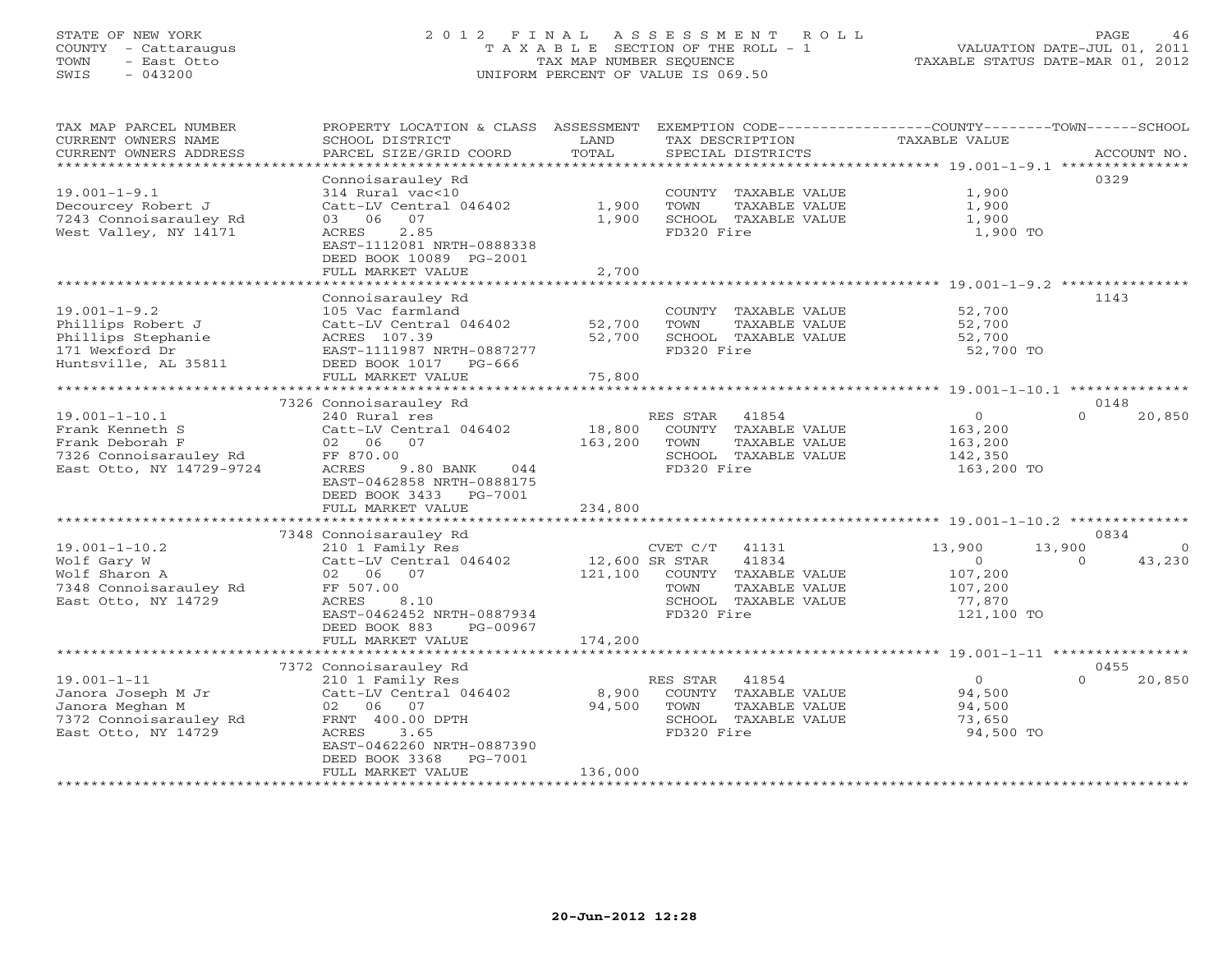# STATE OF NEW YORK 2 0 1 2 F I N A L A S S E S S M E N T R O L L PAGE 47 COUNTY - Cattaraugus T A X A B L E SECTION OF THE ROLL - 1 VALUATION DATE-JUL 01, 2011 TOWN - East Otto TAX MAP NUMBER SEQUENCE TAXABLE STATUS DATE-MAR 01, 2012 SWIS - 043200 UNIFORM PERCENT OF VALUE IS 069.50UNIFORM PERCENT OF VALUE IS 069.50

| TAX MAP PARCEL NUMBER<br>CURRENT OWNERS NAME<br>CURRENT OWNERS ADDRESS<br>*********************                                                            | PROPERTY LOCATION & CLASS ASSESSMENT<br>SCHOOL DISTRICT<br>PARCEL SIZE/GRID COORD                                                                                                                                         | LAND<br>TOTAL                | EXEMPTION CODE-----------------COUNTY-------TOWN------SCHOOL<br>TAX DESCRIPTION<br>SPECIAL DISTRICTS                               | TAXABLE VALUE                                                  |                 | ACCOUNT NO.             |
|------------------------------------------------------------------------------------------------------------------------------------------------------------|---------------------------------------------------------------------------------------------------------------------------------------------------------------------------------------------------------------------------|------------------------------|------------------------------------------------------------------------------------------------------------------------------------|----------------------------------------------------------------|-----------------|-------------------------|
| $19.001 - 1 - 12$<br>Steinbar Robert<br>Steinbar Nancy<br>7669 Maynard Rd<br>East Otto, NY 14729<br>MAY BE SUBJECT TO PAYMENT<br>UNDER AGDIST LAW TIL 2030 | Connoisarauley Rd<br>105 Vac farmland<br>Catt-LV Central 046402<br>06 07<br>03/02<br>LOT <sub>2</sub><br>FRNT 257.00 DPTH<br>ACRES<br>21.58<br>EAST-0461716 NRTH-0887729<br>DEED BOOK 00688 PG-00200<br>FULL MARKET VALUE | 8,000<br>8,000<br>11,500     | AG DIST<br>41720<br>COUNTY TAXABLE VALUE<br>TOWN<br>TAXABLE VALUE<br>SCHOOL TAXABLE VALUE<br>FD320 Fire                            | 2,138<br>5,862<br>5,862<br>5,862<br>8,000 TO                   | 2,138           | 0477<br>2,138           |
|                                                                                                                                                            |                                                                                                                                                                                                                           |                              |                                                                                                                                    |                                                                |                 |                         |
| $19.001 - 1 - 13$<br>Steinbar Robert<br>Steinbar Nancy<br>7669 Maynard Rd<br>East Otto, NY 14729<br>MAY BE SUBJECT TO PAYMENT                              | Connoisarauley Rd<br>112 Dairy farm<br>Catt-LV Central 046402<br>03/02 05 06<br>FRNT 3270.00 DPTH<br>ACRES 124.11<br>EAST-0460326 NRTH-0887599<br>DEED BOOK 996<br>PG-1116                                                | 152,200                      | AG DIST<br>41720<br>63,400 SILO T/C/S 42100<br>COUNTY TAXABLE VALUE<br>TOWN<br>TAXABLE VALUE<br>SCHOOL TAXABLE VALUE<br>FD320 Fire | 25,053<br>1,600<br>125,547<br>125,547<br>125,547<br>152,200 TO | 25,053<br>1,600 | 0476<br>25,053<br>1,600 |
| UNDER AGDIST LAW TIL 2030                                                                                                                                  | FULL MARKET VALUE                                                                                                                                                                                                         | 219,000                      |                                                                                                                                    |                                                                |                 |                         |
|                                                                                                                                                            |                                                                                                                                                                                                                           |                              |                                                                                                                                    |                                                                |                 |                         |
| $19.001 - 1 - 14$<br>Steinbar Robert<br>Steinbar Nancy<br>7669 Maynard Rd<br>East Otto, NY 14729                                                           | Connoisarauley Rd (Off)<br>105 Vac farmland<br>Catt-LV Central 046402<br>03 06 07<br>ACRES<br>74.82<br>EAST-0460376 NRTH-0889195<br>DEED BOOK 00638 PG-00459                                                              | 22,800<br>22,800             | 41720<br>AG DIST<br>COUNTY TAXABLE VALUE<br>TOWN<br>TAXABLE VALUE<br>SCHOOL TAXABLE VALUE<br>FD320 Fire                            | 3,846<br>18,954<br>18,954<br>18,954<br>22,800 TO               | 3,846           | 0474<br>3,846           |
| MAY BE SUBJECT TO PAYMENT<br>UNDER AGDIST LAW TIL 2030                                                                                                     | FULL MARKET VALUE                                                                                                                                                                                                         | 32,800                       |                                                                                                                                    |                                                                |                 |                         |
|                                                                                                                                                            | 9443 E Otto-Springville Rd                                                                                                                                                                                                |                              |                                                                                                                                    |                                                                |                 | 0103                    |
| $19.001 - 1 - 15$<br>Hill Nathan D<br>Hill Chasidi<br>9443 E Otto-Springville Rd<br>East Otto, NY 14729                                                    | 112 Dairy farm<br>Catt-LV Central 046402<br>04/03<br>06 07<br>LOT 3<br>ACRES<br>95.80<br>EAST-0458330 NRTH-0887640<br>DEED BOOK 1028<br>$PG-242$<br>FULL MARKET VALUE                                                     | 51,700<br>158,600<br>228,200 | RES STAR<br>41854<br>COUNTY TAXABLE VALUE<br>TOWN<br>TAXABLE VALUE<br>SCHOOL TAXABLE VALUE<br>FD320 Fire                           | $\circ$<br>158,600<br>158,600<br>137,750<br>158,600 TO         | $\Omega$        | 20,850                  |
|                                                                                                                                                            |                                                                                                                                                                                                                           |                              |                                                                                                                                    |                                                                |                 |                         |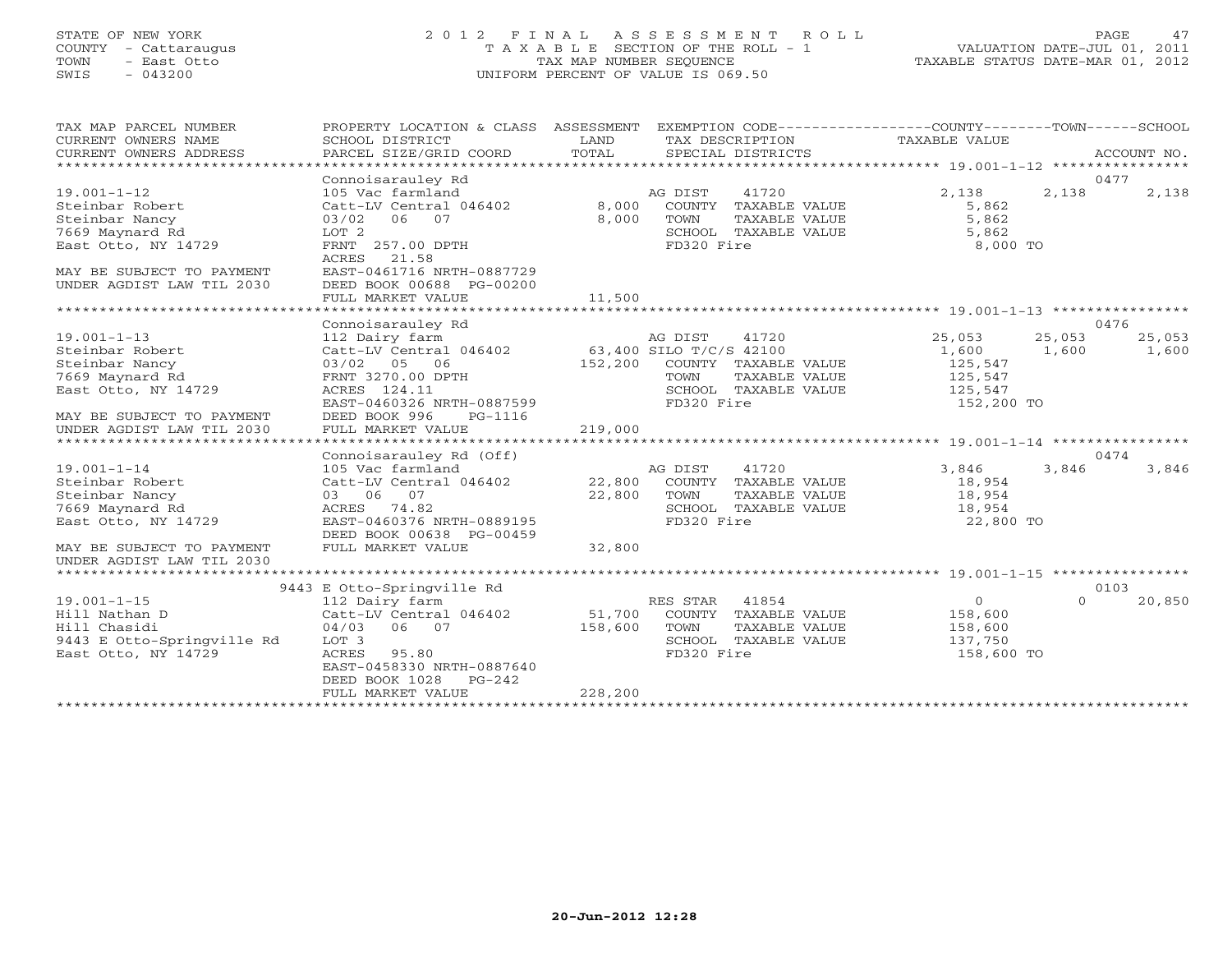# STATE OF NEW YORK 2 0 1 2 F I N A L A S S E S S M E N T R O L L PAGE 48 COUNTY - Cattaraugus T A X A B L E SECTION OF THE ROLL - 1 VALUATION DATE-JUL 01, 2011 TOWN - East Otto TAX MAP NUMBER SEQUENCE TAXABLE STATUS DATE-MAR 01, 2012 SWIS - 043200 UNIFORM PERCENT OF VALUE IS 069.50UNIFORM PERCENT OF VALUE IS 069.50

| TAX MAP PARCEL NUMBER                                                                                                                                                                                                                          | PROPERTY LOCATION & CLASS ASSESSMENT EXEMPTION CODE---------------COUNTY-------TOWN------SCHOOL |               |                                                      |                  |               |             |
|------------------------------------------------------------------------------------------------------------------------------------------------------------------------------------------------------------------------------------------------|-------------------------------------------------------------------------------------------------|---------------|------------------------------------------------------|------------------|---------------|-------------|
| CURRENT OWNERS NAME                                                                                                                                                                                                                            | SCHOOL DISTRICT                                                                                 | LAND<br>TOTAL | TAX DESCRIPTION                                      | TAXABLE VALUE    |               |             |
| CURRENT OWNERS ADDRESS                                                                                                                                                                                                                         | PARCEL SIZE/GRID COORD                                                                          |               | SPECIAL DISTRICTS                                    |                  |               | ACCOUNT NO. |
|                                                                                                                                                                                                                                                | 9423 E Otto-Springville Rd                                                                      |               |                                                      |                  |               | 0008        |
| $19.001 - 1 - 16$                                                                                                                                                                                                                              | 240 Rural res                                                                                   |               | CVET C/T<br>41131                                    | 13,900           | 13,900        | $\mathbf 0$ |
| Linder Gary T                                                                                                                                                                                                                                  | Catt-LV Central 046402                                                                          |               | 17,100 RES STAR 41854                                | $\overline{0}$   | $\Omega$      | 20,850      |
| Berner Noelle M                                                                                                                                                                                                                                | 03/04 06 07                                                                                     | 71,500        | COUNTY TAXABLE VALUE                                 | 57,600           |               |             |
| 9423 E Otto-Springville Rd FRNT 730.00 DPTH                                                                                                                                                                                                    |                                                                                                 |               | TAXABLE VALUE<br>TOWN                                |                  |               |             |
| East Otto, NY 14729                                                                                                                                                                                                                            | ACRES 11.30 BANK<br>017                                                                         |               | SCHOOL TAXABLE VALUE                                 | 57,600<br>50,650 |               |             |
|                                                                                                                                                                                                                                                | EAST-0457514 NRTH-0886881                                                                       |               | FD320 Fire                                           | 71,500 TO        |               |             |
|                                                                                                                                                                                                                                                | DEED BOOK 1026 PG-224                                                                           |               |                                                      |                  |               |             |
|                                                                                                                                                                                                                                                | FULL MARKET VALUE                                                                               | 102,900       |                                                      |                  |               |             |
|                                                                                                                                                                                                                                                | *************************                                                                       | ************  |                                                      |                  |               |             |
|                                                                                                                                                                                                                                                | E Otto-Springville Rd                                                                           |               |                                                      |                  | 0227          |             |
| $19.001 - 1 - 17.1$                                                                                                                                                                                                                            | 240 Rural res                                                                                   |               |                                                      |                  |               |             |
|                                                                                                                                                                                                                                                |                                                                                                 |               | COUNTY TAXABLE VALUE<br>TOWN     TAXABLE VALUE       | 43,300<br>43,300 |               |             |
|                                                                                                                                                                                                                                                |                                                                                                 |               | SCHOOL TAXABLE VALUE                                 | 43,300           |               |             |
|                                                                                                                                                                                                                                                |                                                                                                 |               | FD320 Fire                                           | 43,300 TO        |               |             |
| South Dayton, NY 14138                                                                                                                                                                                                                         | ACRES 55.50                                                                                     |               |                                                      |                  |               |             |
|                                                                                                                                                                                                                                                | EAST-0456752 NRTH-0888329                                                                       |               |                                                      |                  |               |             |
|                                                                                                                                                                                                                                                | DEED BOOK 694<br>PG-00468                                                                       |               |                                                      |                  |               |             |
|                                                                                                                                                                                                                                                | FULL MARKET VALUE                                                                               | 62,300        |                                                      |                  |               |             |
| 19.001-1-17.2<br>Bridges Richard M<br>Bridges Richard M<br>Bridges Cathie (1046402)<br>East Otto, NY 14729-0004<br>East Otto, NY 14729-0004<br>PERS CONSING CONSTRABLE VALUE (16.00 DPTH 247.00<br>EAST-0456506 NRTH-0886568<br>PERS CONSING C |                                                                                                 |               |                                                      |                  |               |             |
|                                                                                                                                                                                                                                                |                                                                                                 |               |                                                      |                  |               | 0790        |
|                                                                                                                                                                                                                                                |                                                                                                 |               |                                                      | $0$ 91,200       | $\Omega$      | 20,850      |
|                                                                                                                                                                                                                                                |                                                                                                 |               |                                                      |                  |               |             |
|                                                                                                                                                                                                                                                |                                                                                                 |               |                                                      | 91,200           |               |             |
|                                                                                                                                                                                                                                                |                                                                                                 |               |                                                      | 70,350           |               |             |
|                                                                                                                                                                                                                                                |                                                                                                 |               |                                                      | 91,200 TO        |               |             |
|                                                                                                                                                                                                                                                |                                                                                                 |               |                                                      |                  |               |             |
|                                                                                                                                                                                                                                                | FULL MARKET VALUE                                                                               | 131,200       |                                                      |                  |               |             |
|                                                                                                                                                                                                                                                |                                                                                                 |               |                                                      |                  |               |             |
|                                                                                                                                                                                                                                                | 9974 Hammond Hill Rd                                                                            |               |                                                      |                  |               | 0208        |
| $19.001 - 1 - 18.1$                                                                                                                                                                                                                            | 112 Dairy farm                                                                                  |               | 41700<br>AG BLDG                                     | 19,900           | 19,900 19,900 |             |
| Solem Ronald J                                                                                                                                                                                                                                 | Catt-LV Central 046402<br>04 06 07 132,800 SILO T/C/S 42100                                     |               |                                                      | 25,273           | 25,273        | 25,273      |
| 9974 Hammond Hill Rd<br>East Otto, NY 14729                                                                                                                                                                                                    |                                                                                                 |               |                                                      | 13,600           | 13,600        | 13,600      |
|                                                                                                                                                                                                                                                | FRNT 3350.00 DPTH<br>ACRES 70.20<br>ACRES 70.20                                                 |               | COUNTY TAXABLE VALUE<br>TOWN<br>TAXABLE VALUE        | 74,027<br>74,027 |               |             |
|                                                                                                                                                                                                                                                | EAST-0455788 NRTH-0887531                                                                       |               |                                                      |                  |               |             |
| MAY BE SUBJECT TO PAYMENT<br>UNDER AGDIST LAW TIL 2030                                                                                                                                                                                         | DEED BOOK 00964 PG-00482                                                                        |               | SCHOOL TAXABLE VALUE 74,027<br>FD320 Fire 132,800 TO |                  |               |             |
|                                                                                                                                                                                                                                                | FULL MARKET VALUE                                                                               | 191,100       |                                                      |                  |               |             |
|                                                                                                                                                                                                                                                |                                                                                                 |               |                                                      |                  |               |             |
|                                                                                                                                                                                                                                                | 10148 Hammond Hill Rd                                                                           |               |                                                      |                  |               | 0858        |
| $19.001 - 1 - 18.2$                                                                                                                                                                                                                            | 240 Rural res                                                                                   |               | RES STAR<br>41854                                    | $\overline{0}$   | $\Omega$      | 20,850      |
| Elliott Paul A                                                                                                                                                                                                                                 |                                                                                                 | 14,100        | COUNTY TAXABLE VALUE                                 | 45,000           |               |             |
| Kozell Patricia L                                                                                                                                                                                                                              | Catt-LV Central 046402<br>04 06 07<br>FF 1000.00                                                | 45,000        | TAXABLE VALUE<br>TOWN                                | 45,000           |               |             |
| PO Box 53                                                                                                                                                                                                                                      |                                                                                                 |               | SCHOOL TAXABLE VALUE                                 | 24,150           |               |             |
| East Otto, NY 14729                                                                                                                                                                                                                            | ACRES 32.65                                                                                     |               | FD320 Fire                                           | 45,000 TO        |               |             |
|                                                                                                                                                                                                                                                | EAST-0455711 NRTH-0889174                                                                       |               |                                                      |                  |               |             |
|                                                                                                                                                                                                                                                | DEED BOOK 4647<br>PG-8001                                                                       |               |                                                      |                  |               |             |
|                                                                                                                                                                                                                                                | FULL MARKET VALUE                                                                               | 64,700        |                                                      |                  |               |             |
|                                                                                                                                                                                                                                                |                                                                                                 |               |                                                      |                  |               |             |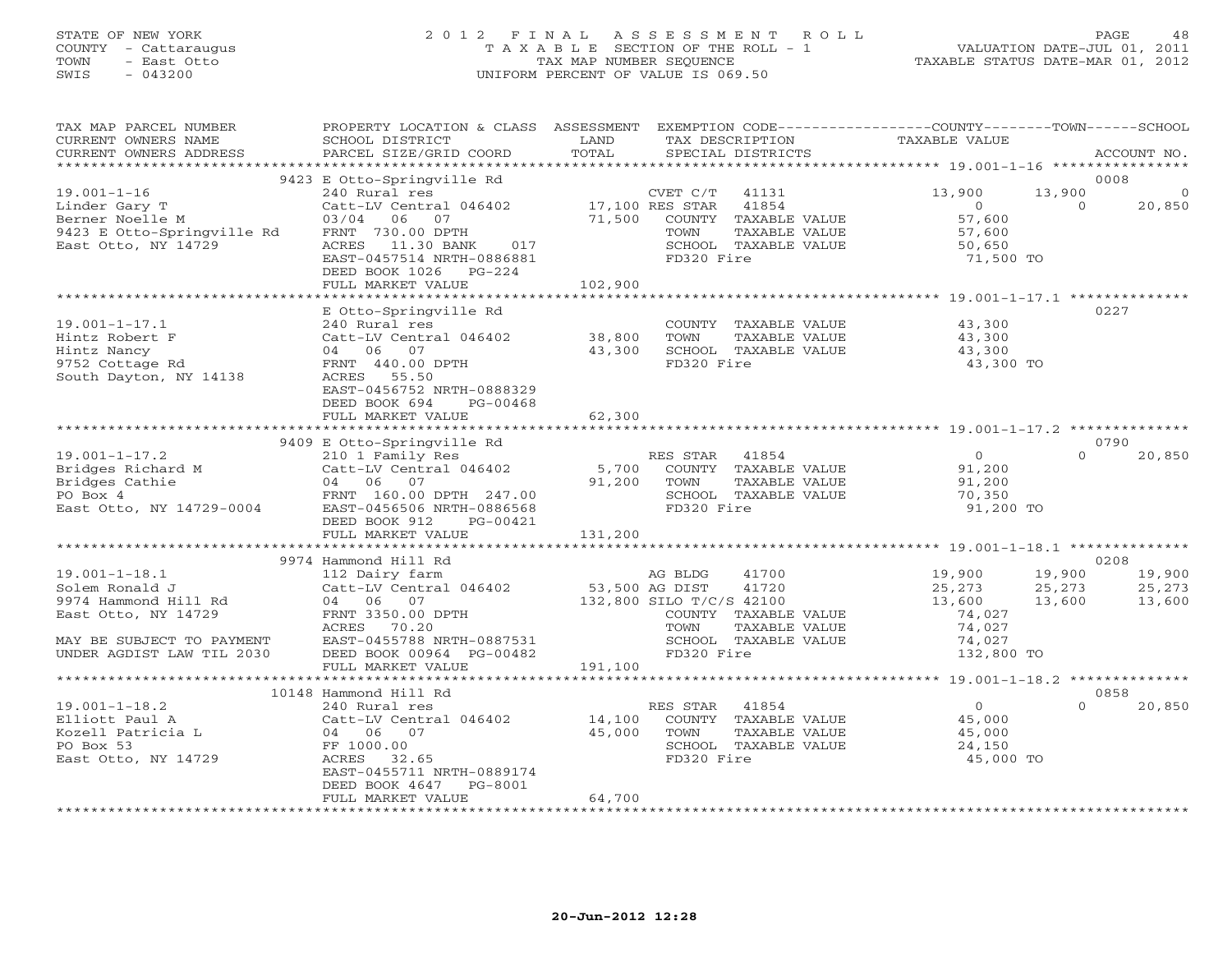# STATE OF NEW YORK 2 0 1 2 F I N A L A S S E S S M E N T R O L L PAGE 49 COUNTY - Cattaraugus T A X A B L E SECTION OF THE ROLL - 1 VALUATION DATE-JUL 01, 2011 TOWN - East Otto TAX MAP NUMBER SEQUENCE TAXABLE STATUS DATE-MAR 01, 2012 SWIS - 043200 UNIFORM PERCENT OF VALUE IS 069.50UNIFORM PERCENT OF VALUE IS 069.50

| TAX MAP PARCEL NUMBER                        | PROPERTY LOCATION & CLASS ASSESSMENT       |         | EXEMPTION CODE-----------------COUNTY-------TOWN------SCHOOL |                |                    |
|----------------------------------------------|--------------------------------------------|---------|--------------------------------------------------------------|----------------|--------------------|
| CURRENT OWNERS NAME                          | SCHOOL DISTRICT                            | LAND    | TAX DESCRIPTION                                              | TAXABLE VALUE  |                    |
| CURRENT OWNERS ADDRESS                       | PARCEL SIZE/GRID COORD                     | TOTAL   | SPECIAL DISTRICTS                                            |                | ACCOUNT NO.        |
|                                              |                                            |         |                                                              |                |                    |
|                                              | Hammond Hill Rd                            |         |                                                              |                | 1214               |
| $19.001 - 1 - 18.3$                          | 322 Rural vac>10                           |         | COUNTY TAXABLE VALUE 20,700                                  |                |                    |
| Kozell Christian L                           | Catt-LV Central 046402                     | 20,700  | TAXABLE VALUE<br>TOWN                                        | 20,700         |                    |
| Kozell Amber D                               | $4 - 6 - 7$                                | 20,700  | SCHOOL TAXABLE VALUE                                         | 20,700         |                    |
| 174 Harding Rd                               | ACRES 21.65                                |         | FD320 Fire                                                   | 20,700 TO      |                    |
| Willimasville, NY 14221                      | EAST-1104100 NRTH-0889063                  |         |                                                              |                |                    |
|                                              | DEED BOOK 14508 PG-5001                    |         |                                                              |                |                    |
|                                              | FULL MARKET VALUE                          | 29,800  |                                                              |                |                    |
|                                              |                                            |         |                                                              |                |                    |
|                                              | Hammond Hill Rd                            |         |                                                              |                | 0405               |
| $19.001 - 1 - 19.1$                          | 322 Rural vac>10                           |         | COUNTY TAXABLE VALUE                                         | 71,600         |                    |
| Race Ronald                                  | Catt-LV Central 046402                     | 71,600  | TAXABLE VALUE<br>TOWN                                        | 71,600         |                    |
| 10172 Hammond Hill Rd                        | ACRES 168.40                               | 71,600  | SCHOOL TAXABLE VALUE                                         | 71,600         |                    |
| East Otto, NY 14729                          | EAST-1105579 NRTH-0890202                  |         | FD320 Fire                                                   | 71,600 TO      |                    |
|                                              | DEED BOOK 1019 PG-306                      |         |                                                              |                |                    |
|                                              |                                            |         |                                                              |                |                    |
|                                              |                                            |         |                                                              |                |                    |
|                                              | 10194 Hammond Hill Rd                      |         |                                                              |                | 0855               |
| $19.001 - 1 - 19.2$                          | 210 1 Family Res                           |         | RES STAR 41854                                               | $\overline{0}$ | $\Omega$<br>20,850 |
| Dudley Stephen B                             | Catt-LV Central 046402 7,800               |         | COUNTY TAXABLE VALUE 83,300                                  |                |                    |
| Dudley Holly M                               | 04 06 07                                   | 83,300  | TOWN<br>TAXABLE VALUE                                        | 83,300         |                    |
| 10194 Hammond Hill Rd                        | FRNT 250.00 DPTH                           |         | SCHOOL TAXABLE VALUE                                         | 62,450         |                    |
| East Otto, NY 14729                          | ACRES<br>2.60                              |         | FD320 Fire                                                   | 83,300 TO      |                    |
|                                              | EAST-0455153 NRTH-0890624                  |         |                                                              |                |                    |
|                                              | DEED BOOK 892<br>PG-00138                  |         |                                                              |                |                    |
|                                              | FULL MARKET VALUE                          | 119,900 |                                                              |                |                    |
|                                              |                                            |         |                                                              |                | 1065               |
| $19.001 - 1 - 19.3$                          | Hammond Hill Rd                            |         | COUNTY TAXABLE VALUE                                         | 8,200          |                    |
| Dudley Stephen B                             | 314 Rural vac<10<br>Catt-LV Central 046402 | 8,200   | TAXABLE VALUE<br>TOWN                                        |                |                    |
|                                              | 5.30                                       | 8,200   | SCHOOL TAXABLE VALUE                                         | 8,200          |                    |
| Dudley Holly M                               | ACRES<br>EAST-1103672 NRTH-0890295         |         | FD320 Fire                                                   | 8,200          |                    |
| 10194 Hammond Hill Rd<br>East Otto, NY 14729 | DEED BOOK 00965 PG-00112                   |         |                                                              | 8,200 TO       |                    |
|                                              | FULL MARKET VALUE                          | 11,800  |                                                              |                |                    |
|                                              |                                            |         |                                                              |                |                    |
|                                              | Hammond Hill Rd                            |         |                                                              |                | 1148               |
| $19.001 - 1 - 19.4$                          | 314 Rural vac<10                           |         | COUNTY TAXABLE VALUE                                         | 3,000          |                    |
| Dudley Stephen B                             | Catt-LV Central 046402                     | 3,000   | TOWN<br>TAXABLE VALUE                                        | 3,000          |                    |
| Dudley Holly M                               | ACRES<br>3.60                              | 3,000   | SCHOOL TAXABLE VALUE                                         | 3,000          |                    |
| 10194 Hammond Hill Rd                        | EAST-1103999 NRTH-0890470                  |         | FD320 Fire                                                   | 3,000 TO       |                    |
| East Otto, NY 14729                          | DEED BOOK 1024 PG-562                      |         |                                                              |                |                    |
|                                              | FULL MARKET VALUE                          | 4,300   |                                                              |                |                    |
|                                              |                                            |         |                                                              |                |                    |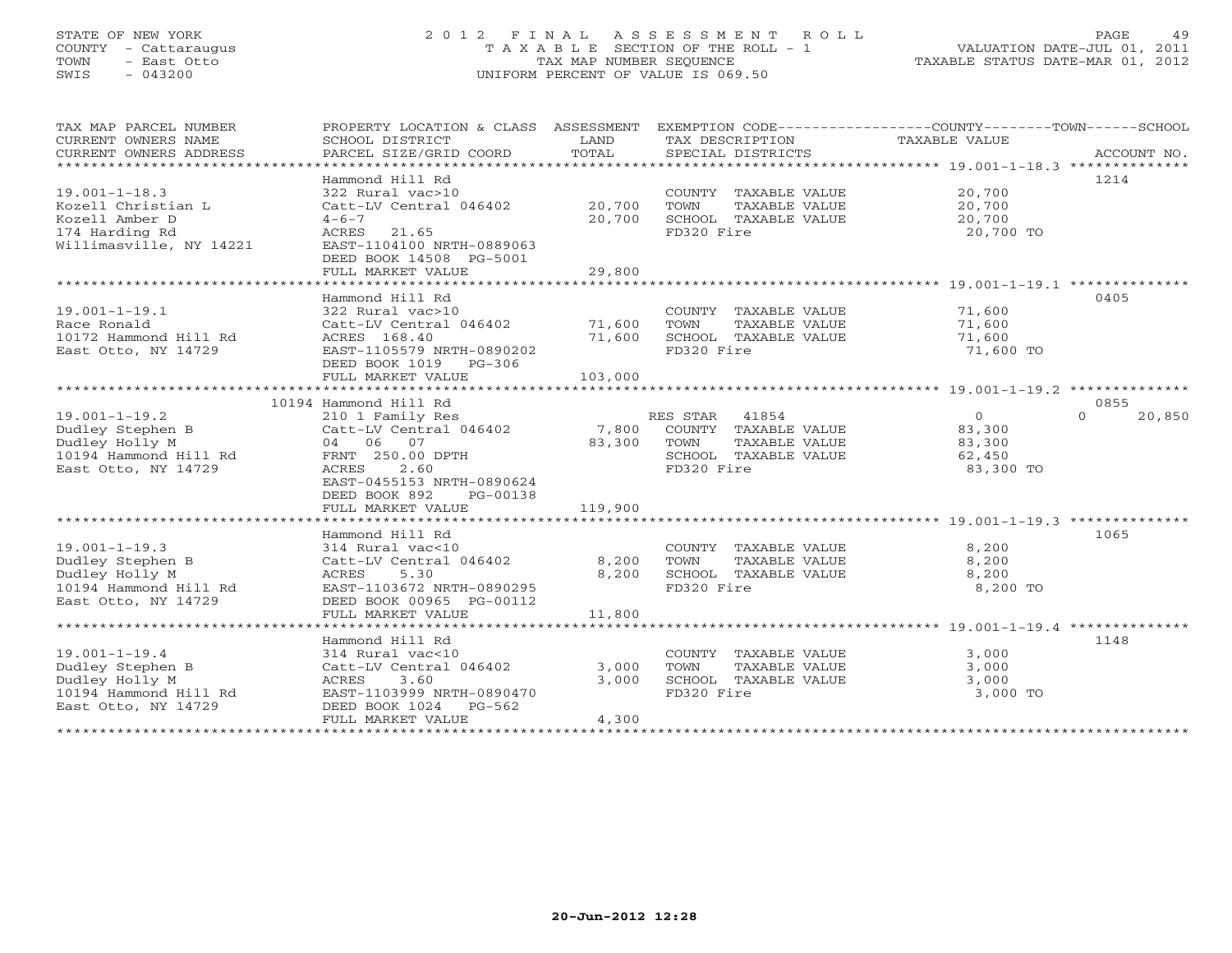# STATE OF NEW YORK 2 0 1 2 F I N A L A S S E S S M E N T R O L L PAGE 50 COUNTY - Cattaraugus T A X A B L E SECTION OF THE ROLL - 1 VALUATION DATE-JUL 01, 2011 TOWN - East Otto TAX MAP NUMBER SEQUENCE TAXABLE STATUS DATE-MAR 01, 2012 SWIS - 043200 UNIFORM PERCENT OF VALUE IS 069.50

| TAX MAP PARCEL NUMBER<br>CURRENT OWNERS NAME<br>CURRENT OWNERS ADDRESS                                            | SCHOOL DISTRICT<br>PARCEL SIZE/GRID COORD                                                                                                                                           | LAND<br>TOTAL              | TAX DESCRIPTION<br>SPECIAL DISTRICTS                                                                  | PROPERTY LOCATION & CLASS ASSESSMENT EXEMPTION CODE---------------COUNTY-------TOWN-----SCHOOL<br><b>TAXABLE VALUE</b> | ACCOUNT NO.                |
|-------------------------------------------------------------------------------------------------------------------|-------------------------------------------------------------------------------------------------------------------------------------------------------------------------------------|----------------------------|-------------------------------------------------------------------------------------------------------|------------------------------------------------------------------------------------------------------------------------|----------------------------|
|                                                                                                                   |                                                                                                                                                                                     |                            |                                                                                                       |                                                                                                                        |                            |
| $19.001 - 1 - 19.5$<br>Race Ronald<br>10172 Hammond Hill Rd<br>East Otto, NY 14729                                | 10172 Hammond Hill Rd<br>270 Mfg housing<br>Catt-LV Central 046402<br>ACRES<br>3.45<br>EAST-1103652 NRTH-0889913<br>DEED BOOK 1024 PG-560                                           | 6,200<br>71,900            | RES STAR 41854<br>COUNTY TAXABLE VALUE<br>TOWN<br>TAXABLE VALUE<br>SCHOOL TAXABLE VALUE<br>FD320 Fire | $\overline{0}$<br>71,900<br>71,900<br>51,050<br>71,900 TO                                                              | 1147<br>$\Omega$<br>20,850 |
|                                                                                                                   | FULL MARKET VALUE                                                                                                                                                                   | 103,500                    |                                                                                                       |                                                                                                                        |                            |
| $19.001 - 1 - 20$<br>Beiter Kevin J<br>Beiter Teresa L<br>Unit 2129<br>20135 Sleepy Hollow Rd<br>Athens, NY 12015 | Hammond Hill Rd<br>105 Vac farmland<br>Catt-LV Central 046402<br>13 06 07<br>FF 624.02<br>ACRES 81.40<br>EAST-0457335 NRTH-0891001<br>DEED BOOK 00951 PG-01086<br>FULL MARKET VALUE | 40,600<br>40,600<br>58,400 | COUNTY TAXABLE VALUE<br>TOWN<br>TAXABLE VALUE<br>SCHOOL TAXABLE VALUE<br>FD320 Fire                   | 40,600<br>40,600<br>40,600<br>40,600 TO                                                                                | 0209                       |
|                                                                                                                   |                                                                                                                                                                                     |                            |                                                                                                       |                                                                                                                        |                            |
| $19.001 - 1 - 21$<br>Beiter James P<br>Beiter Carol<br>8303 Clarence Center Rd<br>East Amherst, NY 14051          | Hammond Hill Rd<br>260 Seasonal res<br>Catt-LV Central 046402<br>13 06 07<br>FF 624.02<br>ACRES 81.40<br>EAST-0457170 NRTH-0892461<br>DEED BOOK 00951 PG-01088                      | 36,800<br>53,200           | COUNTY TAXABLE VALUE<br>TAXABLE VALUE<br>TOWN<br>SCHOOL TAXABLE VALUE<br>FD320 Fire                   | 53,200<br>53,200<br>53,200<br>53,200 TO                                                                                | 0467                       |
|                                                                                                                   | FULL MARKET VALUE                                                                                                                                                                   | 76,500                     |                                                                                                       |                                                                                                                        |                            |
| $19.001 - 1 - 22.1$<br>Witnauer John<br>Witnauer Thomas<br>8818 Roseville Rd<br>East Amherst, NY 14051            | Hammond Hill Rd<br>260 Seasonal res<br>Catt-LV Central 046402<br>13 06 07<br>ACRES 98.60<br>EAST-1104804 NRTH-0893046<br>DEED BOOK 8446 PG-5001                                     | 43,200<br>65,700           | COUNTY TAXABLE VALUE<br>TOWN<br>TAXABLE VALUE<br>SCHOOL TAXABLE VALUE<br>FD320 Fire                   | 65,700<br>65,700<br>65,700<br>65,700 TO                                                                                | 0549                       |
|                                                                                                                   | FULL MARKET VALUE                                                                                                                                                                   | 94,500                     |                                                                                                       |                                                                                                                        |                            |
| $19.001 - 1 - 22.2$                                                                                               | Hammond Hill Rd<br>314 Rural vac<10                                                                                                                                                 |                            | COUNTY TAXABLE VALUE                                                                                  | 5,300                                                                                                                  | 0891                       |
| Witnauer John<br>216 Main Rd<br>Akron, NY 14001                                                                   | Catt-LV Central 046402<br>13 06 07<br>FRNT 200.00 DPTH<br>ACRES<br>2.60<br>EAST-0455258 NRTH-0892054<br>DEED BOOK 5404<br>PG-2001<br>FULL MARKET VALUE                              | 5,300<br>5,300<br>7,600    | TOWN<br>TAXABLE VALUE<br>SCHOOL TAXABLE VALUE<br>FD320 Fire                                           | 5,300<br>5,300<br>5,300 TO                                                                                             |                            |
|                                                                                                                   |                                                                                                                                                                                     |                            |                                                                                                       |                                                                                                                        |                            |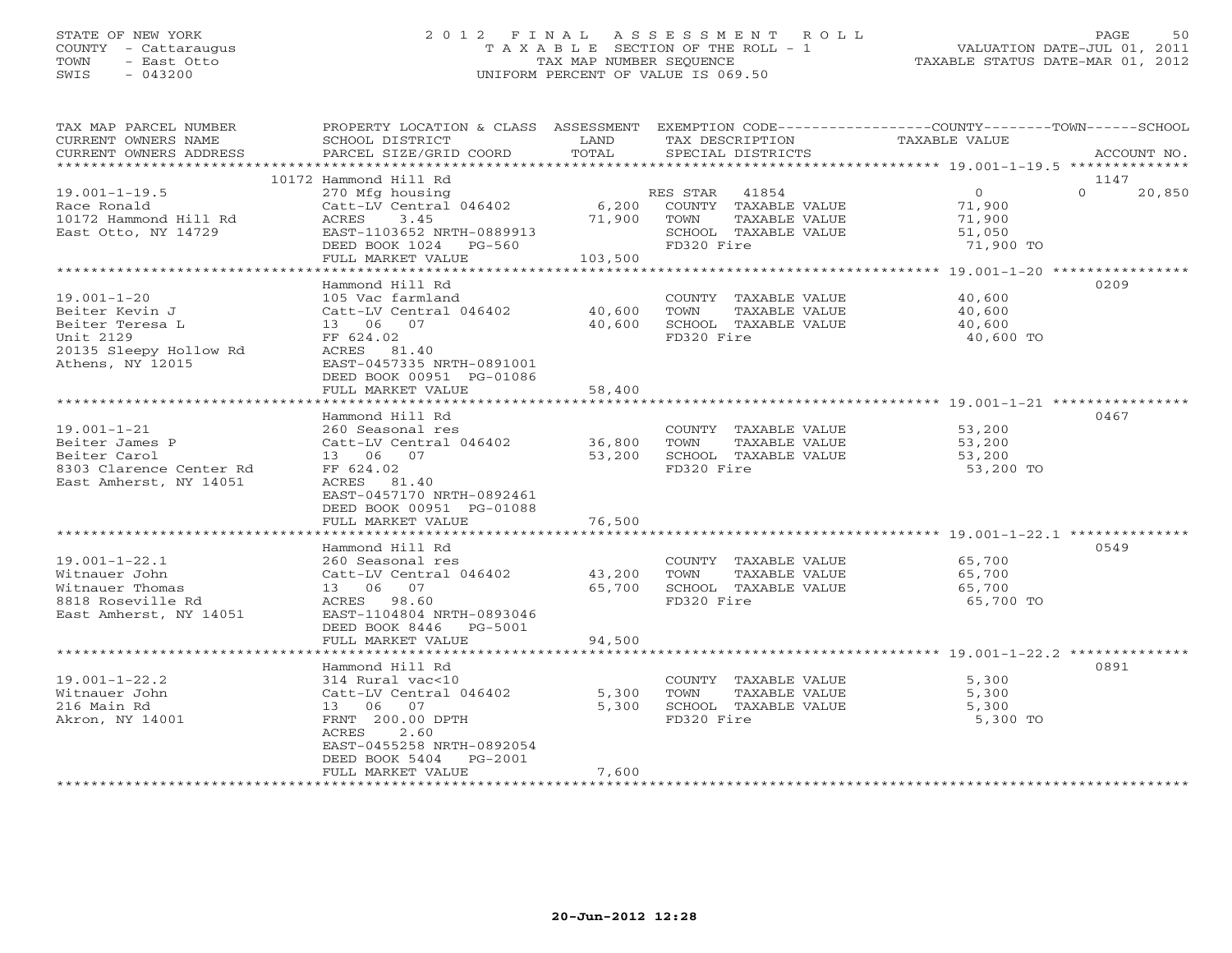# STATE OF NEW YORK 2 0 1 2 F I N A L A S S E S S M E N T R O L L PAGE 51 COUNTY - Cattaraugus T A X A B L E SECTION OF THE ROLL - 1 VALUATION DATE-JUL 01, 2011 TOWN - East Otto TAX MAP NUMBER SEQUENCE TAXABLE STATUS DATE-MAR 01, 2012 SWIS - 043200 UNIFORM PERCENT OF VALUE IS 069.50UNIFORM PERCENT OF VALUE IS 069.50

| TAX MAP PARCEL NUMBER<br>CURRENT OWNERS NAME<br>CURRENT OWNERS ADDRESS | PROPERTY LOCATION & CLASS ASSESSMENT EXEMPTION CODE----------------COUNTY-------TOWN------SCHOOL<br>SCHOOL DISTRICT<br>PARCEL SIZE/GRID COORD | LAND<br>TOTAL | TAX DESCRIPTION<br>SPECIAL DISTRICTS          | TAXABLE VALUE  | ACCOUNT NO.        |
|------------------------------------------------------------------------|-----------------------------------------------------------------------------------------------------------------------------------------------|---------------|-----------------------------------------------|----------------|--------------------|
|                                                                        |                                                                                                                                               |               |                                               |                |                    |
|                                                                        | Hammond Hill Rd                                                                                                                               |               |                                               |                | 1162               |
| $19.001 - 1 - 22.3$<br>Witnauer Thomas                                 | 300 Vacant Land<br>Catt-LV Central 046402                                                                                                     |               | COUNTY TAXABLE VALUE                          | 100<br>100     |                    |
| Witnauer John                                                          | FRNT 20.00 DPTH 225.00                                                                                                                        | 100<br>100    | TOWN<br>TAXABLE VALUE<br>SCHOOL TAXABLE VALUE | 100            |                    |
| 8050 Clarence Center Rd                                                | EAST-1103609 NRTH-0893219                                                                                                                     |               | FD320 Fire                                    | 100 TO         |                    |
| E Amherst, NY 14051                                                    | DEED BOOK 2310 PG-4001                                                                                                                        |               |                                               |                |                    |
|                                                                        | FULL MARKET VALUE                                                                                                                             | 100           |                                               |                |                    |
|                                                                        |                                                                                                                                               |               |                                               |                |                    |
|                                                                        | 10312 Hammond Hill Rd                                                                                                                         |               |                                               |                | 0518               |
| $19.001 - 1 - 23$                                                      | 210 1 Family Res                                                                                                                              |               | RES STAR<br>41854                             | $\overline{0}$ | $\Omega$<br>20,850 |
| Tomasello Christopher J                                                | Catt-LV Central 046402                                                                                                                        | 6,600         | COUNTY TAXABLE VALUE                          | 83,600         |                    |
| Tomasello Patricia M                                                   | 13 06 07                                                                                                                                      | 83,600        | TAXABLE VALUE<br>TOWN                         | 83,600         |                    |
| 10312 Hammond Hill Rd                                                  | FRNT 300.16 DPTH                                                                                                                              |               | SCHOOL TAXABLE VALUE                          | 62,750         |                    |
| East Otto, NY 14729                                                    | ACRES<br>1.55 BANK<br>182                                                                                                                     |               | FD320 Fire                                    | 83,600 TO      |                    |
|                                                                        | EAST-0455256 NRTH-0893032                                                                                                                     |               |                                               |                |                    |
|                                                                        | DEED BOOK 915<br>PG-00029                                                                                                                     |               |                                               |                |                    |
|                                                                        | FULL MARKET VALUE                                                                                                                             | 120,300       |                                               |                |                    |
|                                                                        |                                                                                                                                               |               |                                               |                |                    |
|                                                                        | Connoisarauley Rd (Off)                                                                                                                       |               |                                               |                | 1080               |
| $19.001 - 1 - 24$                                                      | 314 Rural vac<10                                                                                                                              |               | COUNTY TAXABLE VALUE                          | 1,600          |                    |
| Fisher Alan                                                            | Griffith Instit 143801                                                                                                                        | 1,600         | TOWN<br>TAXABLE VALUE                         | 1,600          |                    |
| 10253 N Connoisarauley Rd                                              | 11 06 07                                                                                                                                      | 1,600         | SCHOOL TAXABLE VALUE                          | 1,600          |                    |
| West Valley, NY 14171                                                  | FRNT 100.00 DPTH 200.00<br>017                                                                                                                |               | FD320 Fire                                    | 1,600 TO       |                    |
|                                                                        | BANK<br>EAST-0464429 NRTH-0891465                                                                                                             |               |                                               |                |                    |
|                                                                        | DEED BOOK 910<br>PG-1023                                                                                                                      |               |                                               |                |                    |
|                                                                        | FULL MARKET VALUE                                                                                                                             | 2,300         |                                               |                |                    |
|                                                                        |                                                                                                                                               |               |                                               |                |                    |
|                                                                        | E Otto-Springville Rd                                                                                                                         |               |                                               |                | 0162               |
| $19.003 - 1 - 1$                                                       | 105 Vac farmland                                                                                                                              |               | AG DIST<br>41720                              | 1,873<br>1,873 | 1,873              |
| Steinbar Robert                                                        | Catt-LV Central 046402                                                                                                                        | 3,600         | COUNTY TAXABLE VALUE                          | 1,727          |                    |
| Steinbar Nancy                                                         | 32 05 07                                                                                                                                      | 3,600         | TOWN<br>TAXABLE VALUE                         | 1,727          |                    |
| 7669 Maynard Rd                                                        | FF 1215.00                                                                                                                                    |               | SCHOOL TAXABLE VALUE                          | 1,727          |                    |
| East Otto, NY 14729                                                    | ACRES<br>5.14                                                                                                                                 |               | FD320 Fire                                    | 3,600 TO       |                    |
|                                                                        | EAST-0455741 NRTH-0886292                                                                                                                     |               |                                               |                |                    |
| MAY BE SUBJECT TO PAYMENT                                              | DEED BOOK 899<br>PG-00932                                                                                                                     |               |                                               |                |                    |
| UNDER AGDIST LAW TIL 2030                                              | FULL MARKET VALUE                                                                                                                             | 5,200         |                                               |                |                    |
|                                                                        |                                                                                                                                               |               |                                               |                |                    |
|                                                                        | E Otto-Springville Rd                                                                                                                         |               |                                               |                | 0402               |
| $19.003 - 1 - 2$                                                       | 314 Rural vac<10                                                                                                                              |               | COUNTY TAXABLE VALUE                          | 3,100          |                    |
| Knight Laurie                                                          | Catt-LV Central 046402                                                                                                                        | 3,100         | TOWN<br>TAXABLE VALUE                         | 3,100          |                    |
| Deboy Nicole                                                           | 32 05 07                                                                                                                                      | 3,100         | SCHOOL TAXABLE VALUE                          | 3,100          |                    |
| PO Box 35                                                              | FRNT 210.00 DPTH 182.00                                                                                                                       |               | FD320 Fire                                    | 3,100 TO       |                    |
| West Valley, NY 14171                                                  | EAST-0456177 NRTH-0886345                                                                                                                     |               |                                               |                |                    |
|                                                                        | DEED BOOK 15775 PG-4001                                                                                                                       | 4,500         |                                               |                |                    |
|                                                                        | FULL MARKET VALUE                                                                                                                             |               |                                               |                |                    |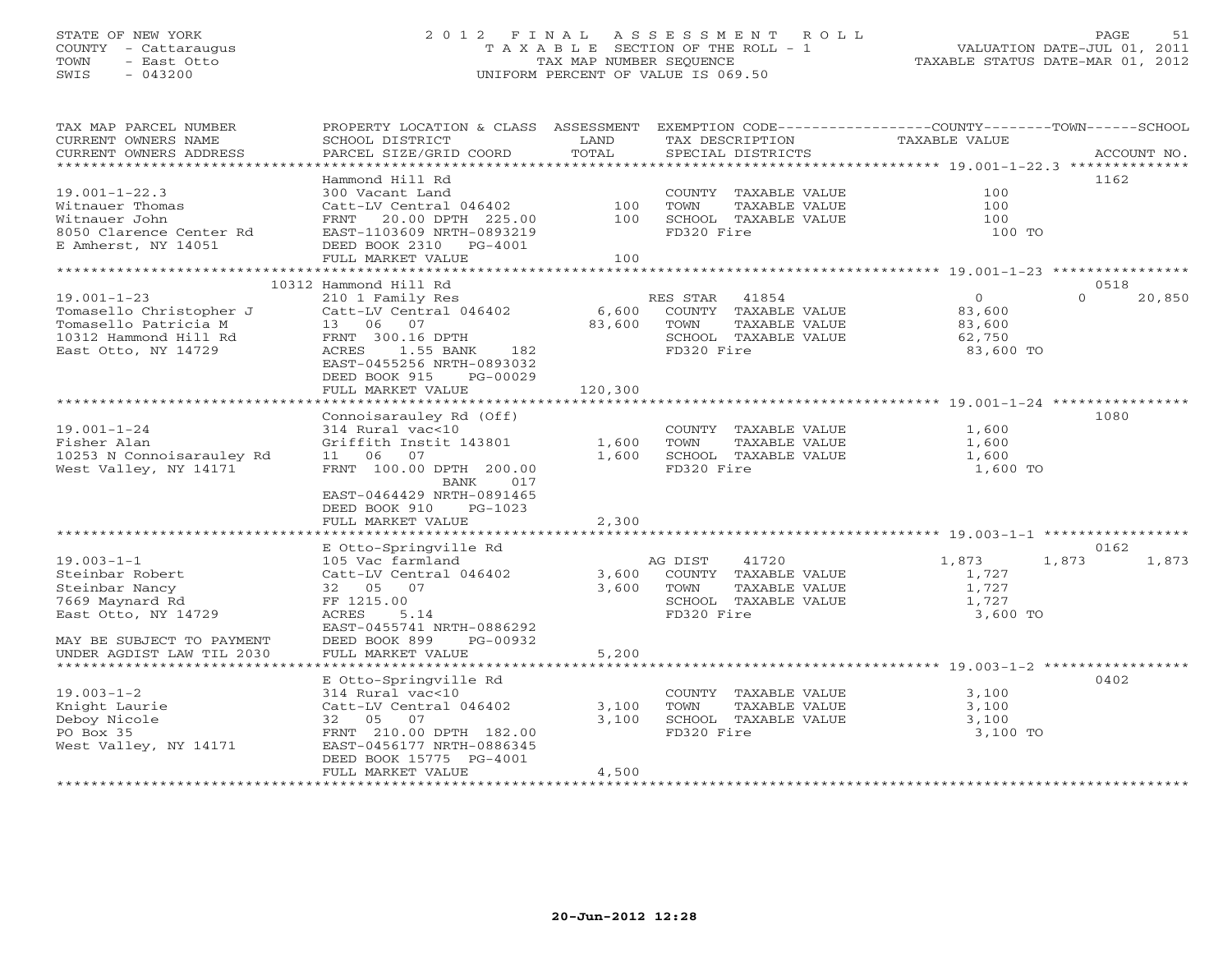# STATE OF NEW YORK 2 0 1 2 F I N A L A S S E S S M E N T R O L L PAGE 52 COUNTY - Cattaraugus T A X A B L E SECTION OF THE ROLL - 1 VALUATION DATE-JUL 01, 2011 TOWN - East Otto TAX MAP NUMBER SEQUENCE TAXABLE STATUS DATE-MAR 01, 2012 SWIS - 043200 UNIFORM PERCENT OF VALUE IS 069.50

| TAX MAP PARCEL NUMBER<br>CURRENT OWNERS NAME<br>CURRENT OWNERS ADDRESS                          | PROPERTY LOCATION & CLASS ASSESSMENT<br>SCHOOL DISTRICT<br>PARCEL SIZE/GRID COORD                                                                                                               | LAND<br>TOTAL                     | EXEMPTION CODE-----------------COUNTY-------TOWN------SCHOOL<br>TAX DESCRIPTION<br>SPECIAL DISTRICTS             | TAXABLE VALUE                                                   | ACCOUNT NO.                                    |
|-------------------------------------------------------------------------------------------------|-------------------------------------------------------------------------------------------------------------------------------------------------------------------------------------------------|-----------------------------------|------------------------------------------------------------------------------------------------------------------|-----------------------------------------------------------------|------------------------------------------------|
| ***********************                                                                         |                                                                                                                                                                                                 |                                   |                                                                                                                  |                                                                 |                                                |
| $19.003 - 1 - 3$<br>Knight Laurie<br>Deboy Nicole<br>8047 Kuhn Rd<br>West Valley, NY 14171      | 9406 E Otto-Springville Rd<br>270 Mfg housing<br>Catt-LV Central 046402<br>32 05 07<br>FRNT 132.00 DPTH 140.00<br>EAST-1104707 NRTH-0886399<br>DEED BOOK 15393 PG-4001                          | 3,800<br>14,200                   | COUNTY TAXABLE VALUE<br>TOWN<br>TAXABLE VALUE<br>SCHOOL TAXABLE VALUE<br>FD320 Fire                              | 14,200<br>14,200<br>14,200<br>14,200 TO                         | 0271                                           |
|                                                                                                 | FULL MARKET VALUE                                                                                                                                                                               | 20,400                            |                                                                                                                  |                                                                 |                                                |
|                                                                                                 |                                                                                                                                                                                                 |                                   |                                                                                                                  |                                                                 |                                                |
| $19.003 - 1 - 4.1$<br>Reed Gregory D<br>9410 E Otto-Springville Rd<br>East Otto, NY 14729       | 9410 E Otto-Springville Rd<br>210 1 Family Res<br>Catt-LV Central 046402<br>32 05 07<br>FRNT 242.46 DPTH 140.00<br>EAST-1104900 NRTH-0886393<br>DEED BOOK 15461 PG-2001<br>FULL MARKET VALUE    | 5,300<br>47,300<br>68,100         | RES STAR<br>41854<br>COUNTY TAXABLE VALUE<br>TOWN<br>TAXABLE VALUE<br>SCHOOL TAXABLE VALUE<br>FD320 Fire         | $\Omega$<br>47,300<br>47,300<br>26,450<br>47,300 TO             | 0163<br>$\Omega$<br>20,850                     |
|                                                                                                 |                                                                                                                                                                                                 |                                   |                                                                                                                  |                                                                 |                                                |
| $19.003 - 1 - 4.2$<br>Clancy Robert<br>Clancy Martha<br>7733 Maynard Rd<br>East Otto, NY 14729  | E Otto-Springville Rd<br>314 Rural vac<10<br>Catt-LV Central 046402<br>32 05 07<br>FRNT 75.00 DPTH 78.00<br>EAST-1105065 NRTH-0886419<br>DEED BOOK 00796 PG-00371                               | 500<br>500                        | COUNTY TAXABLE VALUE<br>TOWN<br>TAXABLE VALUE<br>SCHOOL TAXABLE VALUE<br>FD320 Fire                              | 500<br>500<br>500<br>500 TO                                     | 0722                                           |
|                                                                                                 | FULL MARKET VALUE                                                                                                                                                                               | 700                               |                                                                                                                  |                                                                 |                                                |
|                                                                                                 |                                                                                                                                                                                                 |                                   |                                                                                                                  |                                                                 |                                                |
| $19.003 - 1 - 5$<br>Boyd Mary<br>Boyd Carnie (Dec)<br>PO Box 134<br>East Otto, NY 14729-0134    | 9416 E Otto-Springville Rd<br>210 1 Family Res<br>Catt-LV Central 046402<br>32 05 07<br>FRNT<br>99.00 DPTH 140.00<br>EAST-1105152 NRTH-0886385<br>DEED BOOK 00588 PG-00495<br>FULL MARKET VALUE | 2,900 SR STAR<br>52,600<br>75,700 | AGED C/T/S 41800<br>41834<br>COUNTY TAXABLE VALUE<br>TOWN<br>TAXABLE VALUE<br>SCHOOL TAXABLE VALUE<br>FD320 Fire | 26,300<br>$\Omega$<br>26,300<br>26,300<br>$\Omega$<br>52,600 TO | 0048<br>26,300<br>26,300<br>26,300<br>$\Omega$ |
|                                                                                                 |                                                                                                                                                                                                 |                                   |                                                                                                                  |                                                                 |                                                |
| $19.003 - 1 - 6$<br>Steinbar Robert<br>Steinbar Nancy<br>7669 Maynard Rd<br>East Otto, NY 14729 | E Otto-Springville Rd<br>105 Vac farmland<br>Catt-LV Central 046402<br>32 05 07<br>$LOT 3-5$<br>FF 600.00<br>7.41<br>ACRES                                                                      | 5,200<br>5,200                    | 41720<br>AG DIST<br>COUNTY TAXABLE VALUE<br>TOWN<br>TAXABLE VALUE<br>SCHOOL TAXABLE VALUE<br>FD320 Fire          | 1,507<br>3,693<br>3,693<br>3,693<br>5,200 TO                    | 0169<br>1,507<br>1,507                         |
| MAY BE SUBJECT TO PAYMENT<br>UNDER AGDIST LAW TIL 2030                                          | EAST-1105502 NRTH-0886173<br>DEED BOOK 00440 PG-00223<br>FULL MARKET VALUE                                                                                                                      | 7,500                             |                                                                                                                  |                                                                 |                                                |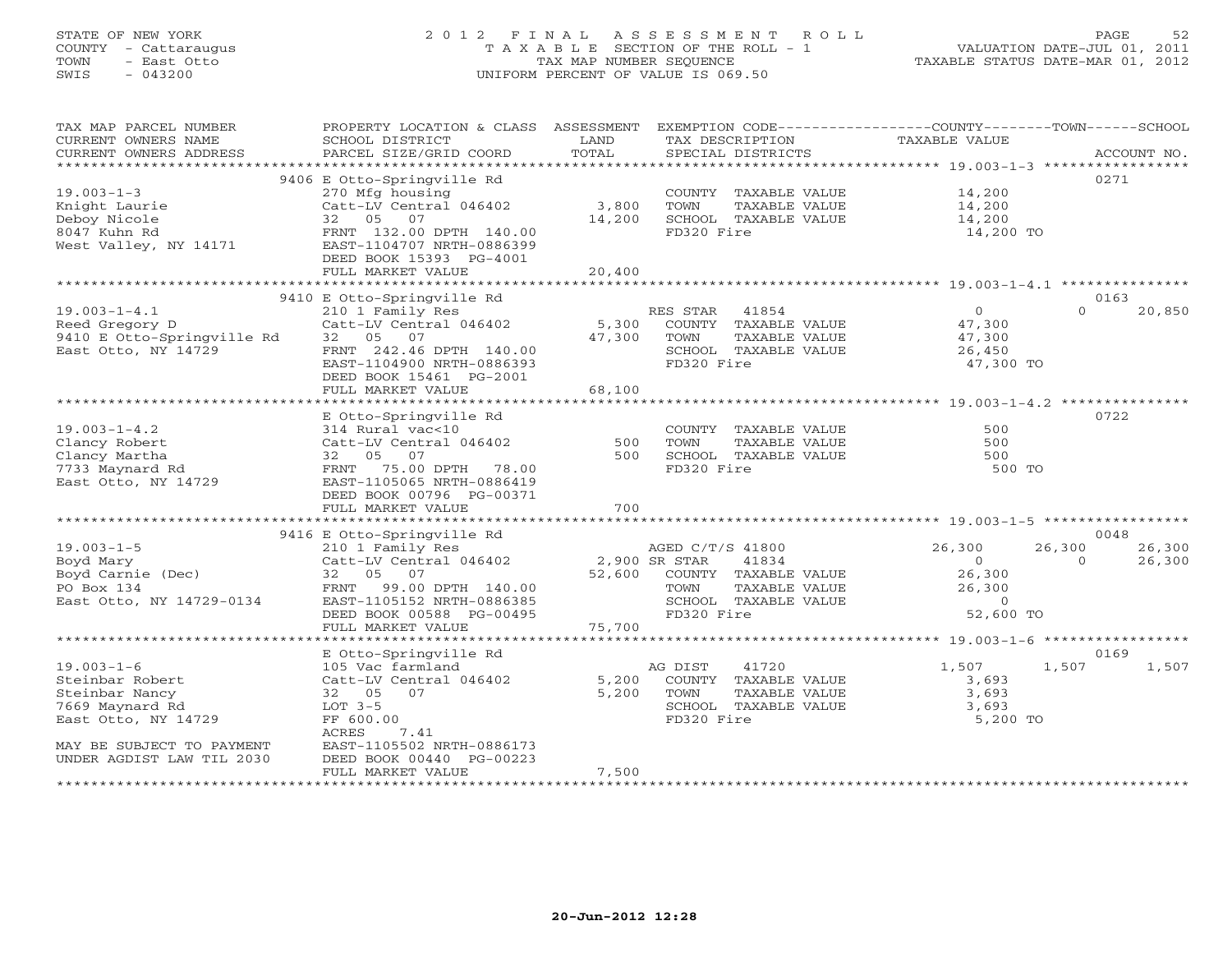# STATE OF NEW YORK 2 0 1 2 F I N A L A S S E S S M E N T R O L L PAGE 53 COUNTY - Cattaraugus T A X A B L E SECTION OF THE ROLL - 1 VALUATION DATE-JUL 01, 2011 TOWN - East Otto TAX MAP NUMBER SEQUENCE TAXABLE STATUS DATE-MAR 01, 2012 SWIS - 043200 UNIFORM PERCENT OF VALUE IS 069.50UNIFORM PERCENT OF VALUE IS 069.50

| TAX MAP PARCEL NUMBER<br>CURRENT OWNERS NAME<br>CURRENT OWNERS ADDRESS<br>********************                               | PROPERTY LOCATION & CLASS ASSESSMENT<br>SCHOOL DISTRICT<br>PARCEL SIZE/GRID COORD                                                                                                             | LAND<br>TOTAL              | EXEMPTION CODE-----------------COUNTY-------TOWN------SCHOOL<br>TAX DESCRIPTION<br>SPECIAL DISTRICTS                               | TAXABLE VALUE                                           | ACCOUNT NO.                          |
|------------------------------------------------------------------------------------------------------------------------------|-----------------------------------------------------------------------------------------------------------------------------------------------------------------------------------------------|----------------------------|------------------------------------------------------------------------------------------------------------------------------------|---------------------------------------------------------|--------------------------------------|
| $19.003 - 1 - 7$<br>Steinbar Robert<br>Steinbar Nancy<br>7669 Maynard Rd<br>East Otto, NY 14729<br>MAY BE SUBJECT TO PAYMENT | 9431 E Otto-Springville Rd<br>210 1 Family Res<br>Catt-LV Central 046402<br>24 05 07<br>LOT $4-TWN$ 6<br>FRNT 700.00 DPTH<br>ACRES<br>9.50<br>EAST-1106177 NRTH-0886189                       | 15,200<br>45,800           | AG DIST<br>41720<br>COUNTY TAXABLE VALUE<br>TAXABLE VALUE<br>TOWN<br>SCHOOL TAXABLE VALUE<br>FD320 Fire                            | 5,362<br>40,438<br>40,438<br>40,438<br>45,800 TO        | 0665<br>5,362<br>5,362               |
| UNDER AGDIST LAW TIL 2030                                                                                                    | FULL MARKET VALUE                                                                                                                                                                             | 65,900<br>**************   |                                                                                                                                    |                                                         |                                      |
| $19.003 - 1 - 8$<br>McChesney Donald D<br>7707 Maynard Rd<br>East Otto, NY 14729                                             | 7707 Maynard Rd<br>210 1 Family Res<br>Catt-LV Central 046402<br>32 05 07<br>FF 199.00<br><b>ACRES</b><br>1.06<br>EAST-0457163 NRTH-0884919<br>DEED BOOK 3353<br>PG-6002<br>FULL MARKET VALUE | 6,100<br>42,600<br>61,300  | RES STAR<br>41854<br>COUNTY TAXABLE VALUE<br>TOWN<br>TAXABLE VALUE<br>SCHOOL TAXABLE VALUE<br>FD320 Fire                           | $\Omega$<br>42,600<br>42,600<br>21,750<br>42,600 TO     | 0392<br>$\Omega$<br>20,850           |
|                                                                                                                              |                                                                                                                                                                                               |                            |                                                                                                                                    |                                                         |                                      |
| $19.003 - 1 - 9$<br>Steinbar Robert<br>Steinbar Nancy<br>7669 Maynard Rd<br>East Otto, NY 14729<br>MAY BE SUBJECT TO PAYMENT | Maynard Rd<br>105 Vac farmland<br>Catt-LV Central 046402<br>32/31 05<br>07<br>FF 1003.00<br>ACRES 118.75<br>EAST-1105215 NRTH-0882927<br>DEED BOOK 00691 PG-00204                             | 44,700                     | AG DIST<br>41720<br>37,900 SILO T/C/S 42100<br>COUNTY TAXABLE VALUE<br>TAXABLE VALUE<br>TOWN<br>SCHOOL TAXABLE VALUE<br>FD320 Fire | 5,430<br>400<br>38,870<br>38,870<br>38,870<br>44,700 TO | 0478<br>5,430<br>5,430<br>400<br>400 |
| UNDER AGDIST LAW TIL 2030                                                                                                    | FULL MARKET VALUE                                                                                                                                                                             | 64,300                     |                                                                                                                                    |                                                         |                                      |
|                                                                                                                              | 9446 E Otto-Springville Rd                                                                                                                                                                    |                            |                                                                                                                                    |                                                         | 0475                                 |
| $19.003 - 1 - 10.1$<br>Westfall Brian<br>Westfall Jaclyn<br>9446 E Otto-Springville Rd<br>East Otto, NY 14729                | 210 1 Family Res<br>Catt-LV Central 046402<br>24 05 07<br>LOT 23-24<br>ACRES<br>3.10 BANK<br>017<br>EAST-0458526 NRTH-0886250<br>DEED BOOK 15720 PG-3001<br>FULL MARKET VALUE                 | 8,300<br>97,600<br>140,400 | 41854<br>RES STAR<br>COUNTY TAXABLE VALUE<br>TOWN<br>TAXABLE VALUE<br>SCHOOL TAXABLE VALUE<br>FD320 Fire                           | $\Omega$<br>97,600<br>97,600<br>76,750<br>97,600 TO     | $\Omega$<br>20,850                   |
|                                                                                                                              |                                                                                                                                                                                               |                            |                                                                                                                                    |                                                         |                                      |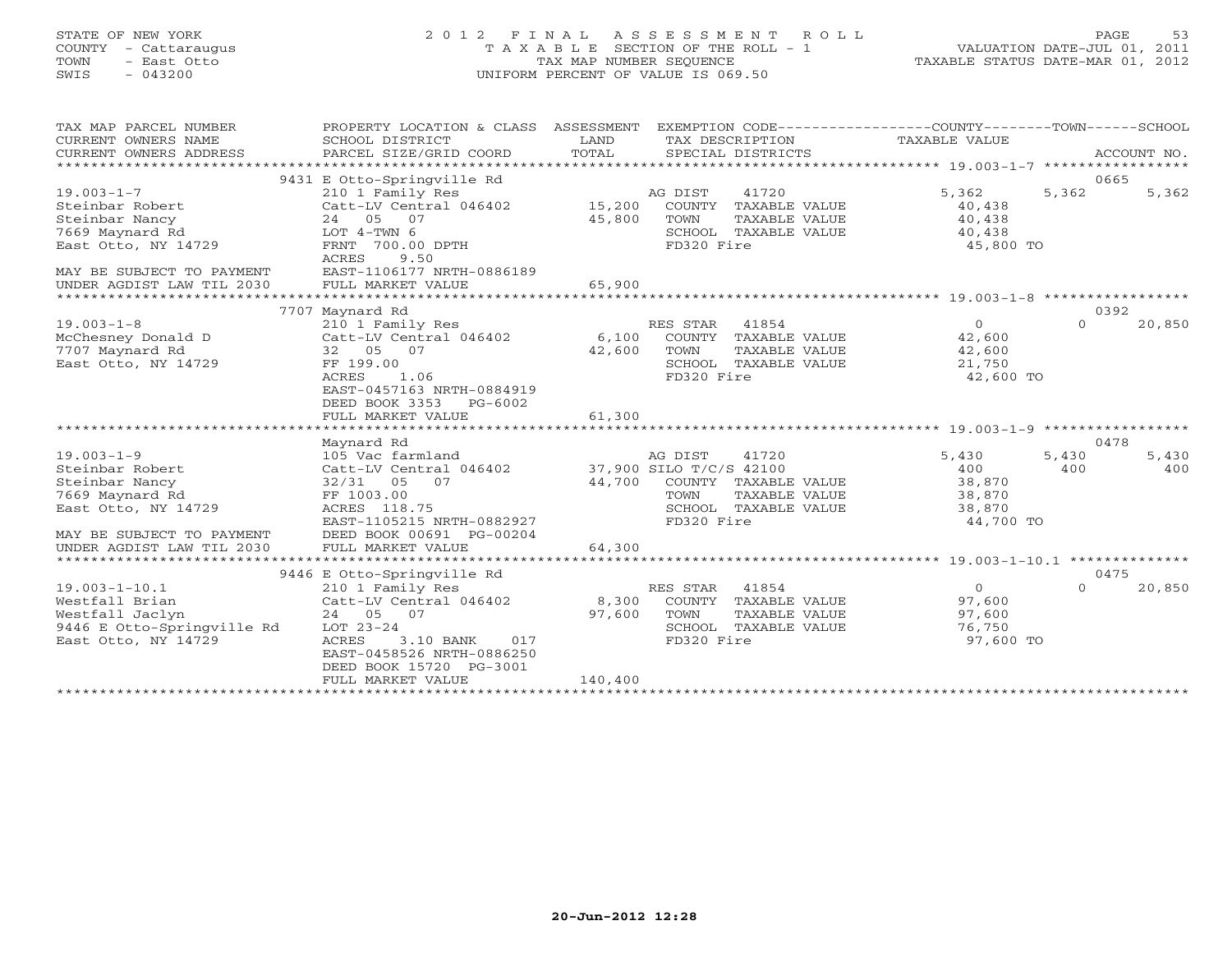# STATE OF NEW YORK 2 0 1 2 F I N A L A S S E S S M E N T R O L L PAGE 54 COUNTY - Cattaraugus T A X A B L E SECTION OF THE ROLL - 1 VALUATION DATE-JUL 01, 2011 TOWN - East Otto TAX MAP NUMBER SEQUENCE TAXABLE STATUS DATE-MAR 01, 2012 SWIS - 043200 UNIFORM PERCENT OF VALUE IS 069.50UNIFORM PERCENT OF VALUE IS 069.50

| TAX MAP PARCEL NUMBER<br>CURRENT OWNERS NAME<br>CURRENT OWNERS ADDRESS                                                              | PROPERTY LOCATION & CLASS ASSESSMENT<br>SCHOOL DISTRICT<br>PARCEL SIZE/GRID COORD                                                                 | LAND<br>TOTAL                      | EXEMPTION CODE-----------------COUNTY-------TOWN------SCHOOL<br>TAX DESCRIPTION<br>SPECIAL DISTRICTS                               | <b>TAXABLE VALUE</b>                                            | ACCOUNT NO.                            |
|-------------------------------------------------------------------------------------------------------------------------------------|---------------------------------------------------------------------------------------------------------------------------------------------------|------------------------------------|------------------------------------------------------------------------------------------------------------------------------------|-----------------------------------------------------------------|----------------------------------------|
| ***********************                                                                                                             |                                                                                                                                                   |                                    |                                                                                                                                    |                                                                 |                                        |
|                                                                                                                                     | 7669 Maynard Rd                                                                                                                                   |                                    |                                                                                                                                    |                                                                 | 1119                                   |
| $19.003 - 1 - 10.2$<br>Steinbar Robert P<br>Steinbar Nancy L<br>7669 Maynard Rd<br>East Otto, NY 14729                              | 112 Dairy farm<br>Catt-LV Central 046402<br>24 05 07<br>LOT 23-24<br>ACRES 187.70<br>EAST-1106749 NRTH-0883827                                    | 174,000                            | AG DIST<br>41720<br>66,000 SILO T/C/S 42100<br>COUNTY TAXABLE VALUE<br>TOWN<br>TAXABLE VALUE<br>SCHOOL TAXABLE VALUE<br>FD320 Fire | $\circ$<br>8,600<br>165,400<br>165,400<br>165,400<br>174,000 TO | $\Omega$<br>$\Omega$<br>8,600<br>8,600 |
| MAY BE SUBJECT TO PAYMENT<br>UNDER AGDIST LAW TIL 2030<br>*******************                                                       | DEED BOOK 996<br>PG-1120<br>FULL MARKET VALUE<br>*****************************                                                                    | 250,400<br>* * * * * * * * * * * * |                                                                                                                                    | ******************** 19.003-1-11.1 **************               |                                        |
|                                                                                                                                     | 9786 Bowen Rd                                                                                                                                     |                                    |                                                                                                                                    |                                                                 | 0102                                   |
| $19.003 - 1 - 11.1$<br>Phillips Kenneth P<br>9786 Bowen Rd<br>East Otto, NY 14729                                                   | 270 Mfg housing<br>Catt-LV Central 046402<br>24 05 07<br>FRNT 410.00 DPTH<br>ACRES 29.40<br>EAST-1110393 NRTH-0884056                             | 30,000<br>82,800                   | RES STAR<br>41854<br>COUNTY TAXABLE VALUE<br>TOWN<br>TAXABLE VALUE<br>SCHOOL TAXABLE VALUE<br>FD320 Fire                           | $\overline{0}$<br>82,800<br>82,800<br>61,950<br>82,800 TO       | $\Omega$<br>20,850                     |
|                                                                                                                                     | DEED BOOK 00983 PG-00146<br>FULL MARKET VALUE                                                                                                     | 119,100                            |                                                                                                                                    |                                                                 |                                        |
|                                                                                                                                     | Bowen Rd                                                                                                                                          |                                    |                                                                                                                                    |                                                                 | 1074                                   |
| $19.003 - 1 - 11.2$<br>Steinbar Robert P<br>Steinbar Nancy L<br>7669 Maynard Rd<br>East Otto, NY 14729<br>MAY BE SUBJECT TO PAYMENT | 105 Vac farmland<br>Catt-LV Central 046402<br>07<br>24 05<br>FF 2275.0 CO RD 12<br>FRNT 3760.00 DPTH<br>ACRES 114.70<br>EAST-1108312 NRTH-0884864 | 56,400<br>59,900                   | AG DIST<br>41720<br>COUNTY TAXABLE VALUE<br>TOWN<br>TAXABLE VALUE<br>SCHOOL TAXABLE VALUE<br>FD320 Fire                            | 6,095<br>53,805<br>53,805<br>53,805<br>59,900 TO                | 6,095<br>6,095                         |
| UNDER AGDIST LAW TIL 2030                                                                                                           | DEED BOOK 00972 PG-00549<br>FULL MARKET VALUE                                                                                                     | 86,200                             |                                                                                                                                    |                                                                 |                                        |
|                                                                                                                                     |                                                                                                                                                   |                                    |                                                                                                                                    |                                                                 |                                        |
|                                                                                                                                     | 9727 Bowen Rd                                                                                                                                     |                                    |                                                                                                                                    |                                                                 | 1081                                   |
| $19.003 - 1 - 11.4$<br>Dudley Becky R<br>9727 Bowen Rd<br>East Otto, NY 14729                                                       | 210 1 Family Res<br>Catt-LV Central 046402<br>24 05 07<br>ACRES<br>2.80<br>EAST-1108284 NRTH-0883402<br>DEED BOOK 00973 PG-00692                  | 8,000<br>79,700                    | RES STAR<br>41854<br>COUNTY TAXABLE VALUE<br>TOWN<br>TAXABLE VALUE<br>SCHOOL TAXABLE VALUE<br>FD320 Fire                           | $\Omega$<br>79,700<br>79,700<br>58,850<br>79,700 TO             | $\Omega$<br>20,850                     |
|                                                                                                                                     | FULL MARKET VALUE                                                                                                                                 | 114,700                            |                                                                                                                                    |                                                                 |                                        |
| $19.003 - 1 - 11.5$<br>Sum Van Inc<br>Harry Vandermeullen                                                                           | Bowen Rd<br>105 Vac farmland<br>Catt-LV Central 046402<br>16/24<br>05 07                                                                          | 29,200<br>29,200                   | COUNTY TAXABLE VALUE<br>TAXABLE VALUE<br>TOWN<br>SCHOOL TAXABLE VALUE                                                              | 29,200<br>29,200<br>29,200                                      | 1097                                   |
| 148 Geary St<br>Buffalo, NY 14210-2338                                                                                              | FRNT 500.00 DPTH<br>ACRES<br>41.40<br>EAST-1110637 NRTH-0883822<br>DEED BOOK 00979 PG-00113<br>FULL MARKET VALUE                                  | 42,000                             | FD320 Fire                                                                                                                         | 29,200 TO                                                       |                                        |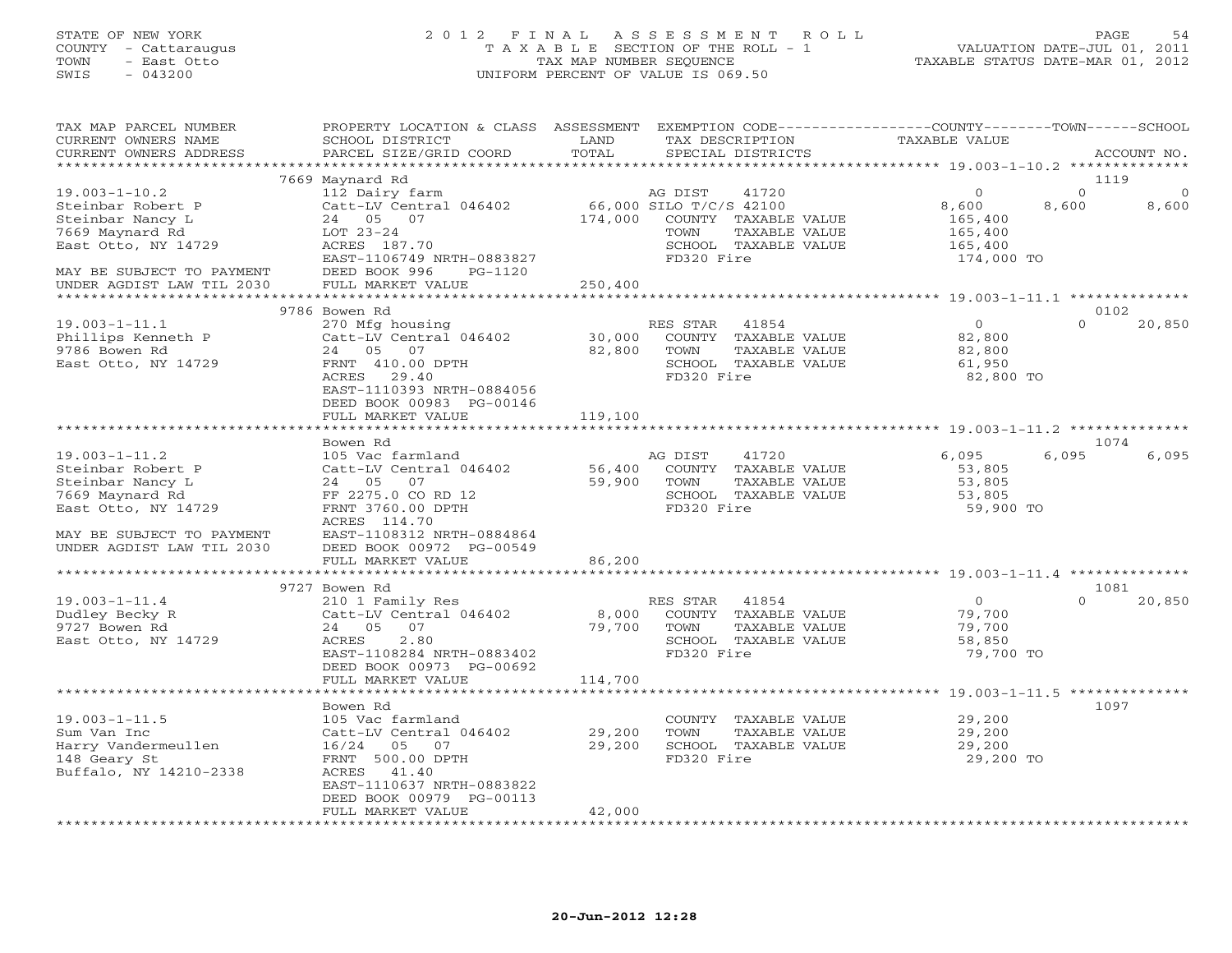# STATE OF NEW YORK 2 0 1 2 F I N A L A S S E S S M E N T R O L L PAGE 55 COUNTY - Cattaraugus T A X A B L E SECTION OF THE ROLL - 1 VALUATION DATE-JUL 01, 2011 TOWN - East Otto TAX MAP NUMBER SEQUENCE TAXABLE STATUS DATE-MAR 01, 2012 SWIS - 043200 UNIFORM PERCENT OF VALUE IS 069.50UNIFORM PERCENT OF VALUE IS 069.50

| TAX MAP PARCEL NUMBER<br>CURRENT OWNERS NAME<br>CURRENT OWNERS ADDRESS                                                                                                                                                                                       | PROPERTY LOCATION & CLASS ASSESSMENT EXEMPTION CODE---------------COUNTY-------TOWN------SCHOOL<br>SCHOOL DISTRICT<br>PARCEL SIZE/GRID COORD    | LAND<br>TOTAL               |                                      |                                                               | TAX DESCRIPTION TAXABLE VALUE SPECIAL DISTRICTS              |                          | ACCOUNT NO.        |
|--------------------------------------------------------------------------------------------------------------------------------------------------------------------------------------------------------------------------------------------------------------|-------------------------------------------------------------------------------------------------------------------------------------------------|-----------------------------|--------------------------------------|---------------------------------------------------------------|--------------------------------------------------------------|--------------------------|--------------------|
|                                                                                                                                                                                                                                                              |                                                                                                                                                 |                             |                                      |                                                               |                                                              |                          |                    |
|                                                                                                                                                                                                                                                              |                                                                                                                                                 |                             |                                      |                                                               |                                                              |                          | 1098               |
| 1.53 Thomas<br>270 Mfg housing<br>270 Mfg housing<br>Catt-LV Central 046402<br>24 05 07<br>24 05 07<br>24 05 07<br>24 05 07<br>24 05 07<br>24 05 07<br>24 05 07<br>24 05 07<br>24 05 07<br>24 24 05 2,200 COUNTY TAXAPIT<br>25IRI<br>24 24 52,200 COUNTY TAX |                                                                                                                                                 |                             |                                      | 52,200 COUNTY TAXABLE VALUE<br>TAXABLE VALUE                  | 13,050<br>$\overline{0}$<br>39,150<br>39,150                 | 13,050<br>$\overline{0}$ | $\Omega$<br>20,850 |
|                                                                                                                                                                                                                                                              | DEED BOOK 997<br>PG-341<br>FULL MARKET VALUE                                                                                                    | 75,100                      |                                      | SCHOOL TAXABLE VALUE                                          | 31,350<br>52,200 TO                                          |                          |                    |
|                                                                                                                                                                                                                                                              |                                                                                                                                                 |                             |                                      |                                                               |                                                              |                          |                    |
| $19.003 - 1 - 11.7$<br>Andzel Gary W Sr<br>337 Martin Rd<br>Lackawanna, NY 14218                                                                                                                                                                             | 9580 Monk Hill Rd<br>322 Rural vac>10<br>Catt-LV Central 046402 18,400<br>16/24 05 07 18,400<br>ACRES 18.50 18<br>EAST-0461599 NRTH-0883065     |                             | TOWN<br>FD320 Fire                   | TAXABLE VALUE<br>SCHOOL TAXABLE VALUE                         | COUNTY TAXABLE VALUE 18,400<br>18,400<br>18,400<br>18,400 TO |                          | 1099               |
|                                                                                                                                                                                                                                                              | DEED BOOK 00985 PG-00949<br>FULL MARKET VALUE                                                                                                   | 26,500                      |                                      |                                                               |                                                              |                          |                    |
|                                                                                                                                                                                                                                                              |                                                                                                                                                 |                             |                                      |                                                               |                                                              |                          |                    |
|                                                                                                                                                                                                                                                              | 9694 Bowen Rd                                                                                                                                   |                             |                                      |                                                               |                                                              |                          | 1116               |
| $19.003 - 1 - 11.8$<br>Greenert Todd<br>9994 Trevett Rd<br>Boston, NY 14025                                                                                                                                                                                  | 314 Rural vac<10<br>Catt-LV Central 046402<br>DEED BOOK 1023 PG-26                                                                              | 9,400<br>9,400              | TOWN<br>FD320 Fire                   | COUNTY TAXABLE VALUE<br>TAXABLE VALUE<br>SCHOOL TAXABLE VALUE | 9,400<br>9,400<br>9,400<br>9,400 TO                          |                          |                    |
|                                                                                                                                                                                                                                                              | FULL MARKET VALUE                                                                                                                               | 13,500                      |                                      |                                                               |                                                              |                          |                    |
|                                                                                                                                                                                                                                                              |                                                                                                                                                 |                             |                                      |                                                               |                                                              |                          |                    |
|                                                                                                                                                                                                                                                              | 9638 Monk Hill Rd                                                                                                                               |                             |                                      |                                                               |                                                              |                          | 1117               |
| $19.003 - 1 - 11.9$<br>Smith Deborah<br>9638 Monk Hill Rd<br>East Otto, NY 14729                                                                                                                                                                             | 270 Mfg housing<br>Catt-LV Central 046402 10,400<br>ACRES<br>4.85<br>EAST-1108878 NRTH-0883006<br>DEED BOOK 996<br>PG-1171<br>FULL MARKET VALUE | 49,000<br>70,500            | RES STAR 41854<br>TOWN<br>FD320 Fire | COUNTY TAXABLE VALUE<br>TAXABLE VALUE<br>SCHOOL TAXABLE VALUE | $\overline{0}$<br>49,000<br>49,000<br>28,150<br>49,000 TO    | $\Omega$                 | 20,850             |
|                                                                                                                                                                                                                                                              |                                                                                                                                                 |                             |                                      |                                                               |                                                              |                          |                    |
| 19.003-1-12.1<br>Xendall Roderick L<br>Xendall Lisa J<br>Xendall Lisa J<br>Catt-LV Central 046402<br>Catt-LV Central 046402<br>Sendall Lisa J<br>Catt-LV Central 046402<br>FF 2360.00<br>Catt Catt Central 046402<br>FF 2360.00<br>Shortsville, NY 14548     | 9530 East Otto Rd<br>ACRES 120.75<br>EAST-1112000 NRTH-0885567<br>DEED BOOK 00989 PG-00778<br>FULL MARKET VALUE                                 | 48,900<br>79,700<br>114,700 | TOWN<br>FD320 Fire                   | COUNTY TAXABLE VALUE<br>TAXABLE VALUE<br>SCHOOL TAXABLE VALUE | 79,700<br>79,700<br>79,700<br>79,700 TO                      |                          | 0220               |
|                                                                                                                                                                                                                                                              |                                                                                                                                                 |                             |                                      |                                                               |                                                              |                          |                    |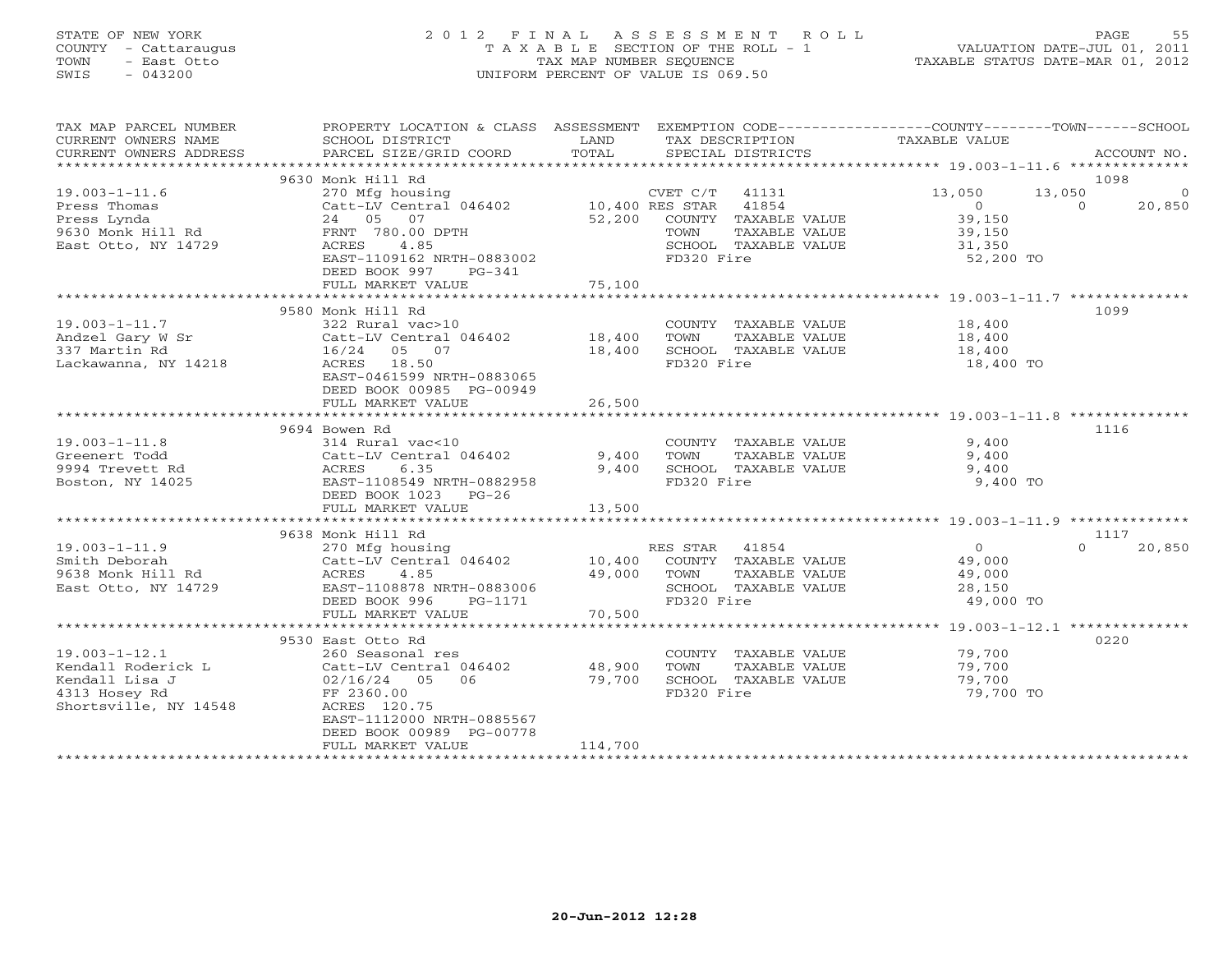# STATE OF NEW YORK 2 0 1 2 F I N A L A S S E S S M E N T R O L L PAGE 56 COUNTY - Cattaraugus T A X A B L E SECTION OF THE ROLL - 1 VALUATION DATE-JUL 01, 2011 TOWN - East Otto TAX MAP NUMBER SEQUENCE TAXABLE STATUS DATE-MAR 01, 2012 SWIS - 043200 UNIFORM PERCENT OF VALUE IS 069.50UNIFORM PERCENT OF VALUE IS 069.50

| TAX MAP PARCEL NUMBER   | PROPERTY LOCATION & CLASS ASSESSMENT |                  |                  |                      | EXEMPTION CODE-----------------COUNTY-------TOWN------SCHOOL |          |             |
|-------------------------|--------------------------------------|------------------|------------------|----------------------|--------------------------------------------------------------|----------|-------------|
| CURRENT OWNERS NAME     | SCHOOL DISTRICT                      | LAND             |                  | TAX DESCRIPTION      | TAXABLE VALUE                                                |          |             |
| CURRENT OWNERS ADDRESS  | PARCEL SIZE/GRID COORD               | TOTAL            |                  | SPECIAL DISTRICTS    |                                                              |          | ACCOUNT NO. |
|                         |                                      |                  |                  |                      |                                                              |          |             |
|                         | Bowen Rd                             |                  |                  |                      |                                                              |          | 0923        |
| $19.003 - 1 - 12.2$     | 322 Rural vac>10                     |                  |                  | COUNTY TAXABLE VALUE | 17,800                                                       |          |             |
| Kendall Roderick L      | Catt-LV Central 046402               | 17,800           | TOWN             | TAXABLE VALUE        | 17,800                                                       |          |             |
| Kendall Lisa J          | 16/24 05<br>06                       | 17,800           |                  | SCHOOL TAXABLE VALUE | 17,800                                                       |          |             |
| 4313 Hosey Rd           | FF 1250.00                           |                  | FD320 Fire       |                      | 17,800 TO                                                    |          |             |
| Shortsville, NY 14548   | ACRES 19.10                          |                  |                  |                      |                                                              |          |             |
|                         | EAST-1109730 NRTH-0885445            |                  |                  |                      |                                                              |          |             |
|                         | DEED BOOK 1026 PG-439                |                  |                  |                      |                                                              |          |             |
|                         | FULL MARKET VALUE                    | 25,600           |                  |                      |                                                              |          |             |
|                         |                                      |                  |                  |                      |                                                              |          |             |
|                         | 9864 Bowen Rd                        |                  |                  |                      |                                                              |          | 0005        |
|                         |                                      |                  |                  |                      |                                                              |          |             |
| $19.003 - 1 - 13.1$     | 240 Rural res                        |                  | CW_15_VET/ 41161 |                      | 8,340                                                        | 8,340    | $\Omega$    |
| Smith Aurilla           | Catt-LV Central 046402               | 27,500 SR STAR   |                  | 41834                | $\overline{0}$                                               | $\Omega$ | 43,230      |
| Smith Carlton L         | 24 05 07                             | 93,200           |                  | COUNTY TAXABLE VALUE | 84,860                                                       |          |             |
| 9864 Bowen Rd           | FRNT 385.00 DPTH                     |                  | TOWN             | TAXABLE VALUE        | 84,860                                                       |          |             |
| East Otto, NY 14729     | ACRES 36.90                          |                  |                  | SCHOOL TAXABLE VALUE | 49,970                                                       |          |             |
|                         | EAST-0462002 NRTH-0884630            |                  | FD320 Fire       |                      | 93,200 TO                                                    |          |             |
|                         | DEED BOOK 00777 PG-00717             |                  |                  |                      |                                                              |          |             |
|                         | FULL MARKET VALUE                    | 134,100          |                  |                      |                                                              |          |             |
|                         | **********************               |                  |                  |                      |                                                              |          |             |
|                         | 9824 Bowen Rd                        |                  |                  |                      |                                                              |          | 0933        |
| $19.003 - 1 - 13.2$     | 210 1 Family Res                     |                  | RES STAR         | 41854                | $\overline{0}$                                               | $\Omega$ | 20,850      |
| Smith William A         | Catt-LV Central 046402               | 11,300           |                  | COUNTY TAXABLE VALUE | 84,700                                                       |          |             |
| 9824 Bowen Rd           | 24 05 07                             | 84,700           | TOWN             | TAXABLE VALUE        | 84,700                                                       |          |             |
| East Otto, NY 14729     | FF 440.00                            |                  |                  | SCHOOL TAXABLE VALUE | 63,850                                                       |          |             |
|                         | ACRES<br>5.80                        |                  | FD320 Fire       |                      | 84,700 TO                                                    |          |             |
|                         | EAST-1109204 NRTH-0884414            |                  |                  |                      |                                                              |          |             |
|                         | DEED BOOK 00936 PG-00543             |                  |                  |                      |                                                              |          |             |
|                         | FULL MARKET VALUE                    | 121,900          |                  |                      |                                                              |          |             |
|                         |                                      |                  |                  |                      |                                                              |          |             |
|                         | Monk Hill Rd                         |                  |                  |                      |                                                              |          | 0344        |
| $19.003 - 1 - 14$       | 105 Vac farmland                     |                  |                  | COUNTY TAXABLE VALUE | 67,100                                                       |          |             |
| Miller Sherwood         | Catt-LV Central 046402               | 67,100           | TOWN             | TAXABLE VALUE        | 67,100                                                       |          |             |
| Miller Willard          | 15 05 07                             | 67,100           |                  | SCHOOL TAXABLE VALUE | 67,100                                                       |          |             |
| 9325 Monk Hill Rd       | FRNT 4750.00 DPTH                    |                  | FD320 Fire       |                      | 67,100 TO                                                    |          |             |
| East Otto, NY 14729     | ACRES 193.80                         |                  |                  |                      |                                                              |          |             |
|                         | EAST-1112667 NRTH-0883109            |                  |                  |                      |                                                              |          |             |
|                         | DEED BOOK 868<br>PG-01153            |                  |                  |                      |                                                              |          |             |
|                         | FULL MARKET VALUE                    | 96,500           |                  |                      |                                                              |          |             |
|                         |                                      |                  |                  |                      |                                                              |          |             |
|                         |                                      |                  |                  |                      |                                                              |          | 0480        |
| $19.003 - 1 - 15.1$     | East Otto Rd<br>322 Rural vac>10     |                  |                  | COUNTY TAXABLE VALUE | 19,300                                                       |          |             |
|                         |                                      |                  | TOWN             |                      |                                                              |          |             |
| Struder Enterprises Inc | West Valley Cen 042204               | 19,300<br>19,300 |                  | TAXABLE VALUE        | 19,300                                                       |          |             |
| 111 Hillside Ave        | 08 05 07                             |                  |                  | SCHOOL TAXABLE VALUE | 19,300                                                       |          |             |
| Orchard Park, NY 14127  | FF 2810.00                           |                  | FD320 Fire       |                      | 19,300 TO                                                    |          |             |
|                         | 24.50<br>ACRES                       |                  |                  |                      |                                                              |          |             |
|                         | EAST-1115472 NRTH-0884799            |                  |                  |                      |                                                              |          |             |
|                         | DEED BOOK 00979 PG-00175             |                  |                  |                      |                                                              |          |             |
|                         | FULL MARKET VALUE                    | 27,800           |                  |                      |                                                              |          |             |
|                         |                                      |                  |                  |                      |                                                              |          |             |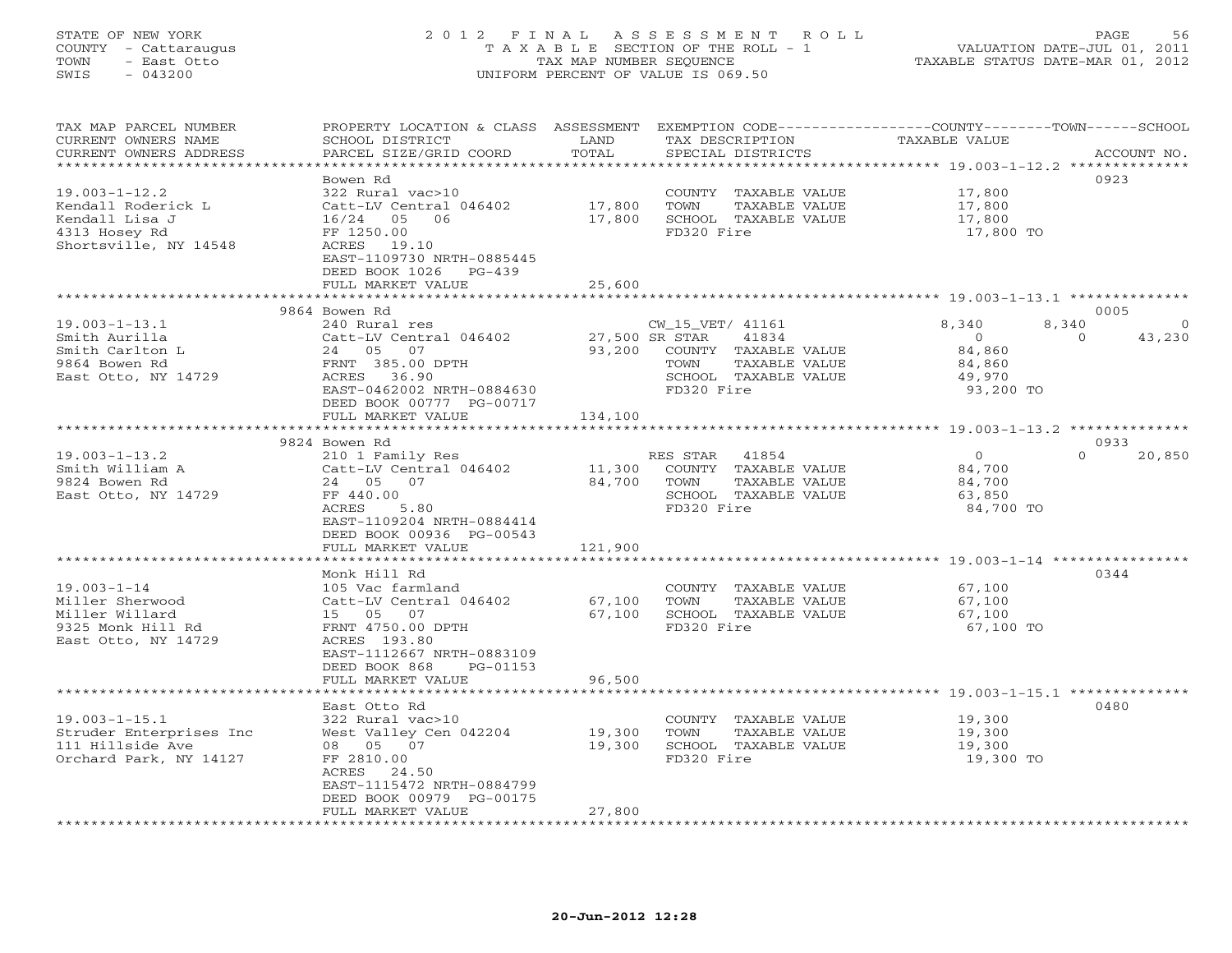# STATE OF NEW YORK 2 0 1 2 F I N A L A S S E S S M E N T R O L L PAGE 57 COUNTY - Cattaraugus T A X A B L E SECTION OF THE ROLL - 1 VALUATION DATE-JUL 01, 2011 TOWN - East Otto TAX MAP NUMBER SEQUENCE TAXABLE STATUS DATE-MAR 01, 2012 SWIS - 043200 UNIFORM PERCENT OF VALUE IS 069.50UNIFORM PERCENT OF VALUE IS 069.50

| TAX MAP PARCEL NUMBER<br>CURRENT OWNERS NAME                                                                             | PROPERTY LOCATION & CLASS ASSESSMENT EXEMPTION CODE---------------COUNTY-------TOWN------SCHOOL<br>SCHOOL DISTRICT                                                                        | LAND<br>TOTAL              | TAX DESCRIPTION                                                                                         | TAXABLE VALUE                                                    |                    |
|--------------------------------------------------------------------------------------------------------------------------|-------------------------------------------------------------------------------------------------------------------------------------------------------------------------------------------|----------------------------|---------------------------------------------------------------------------------------------------------|------------------------------------------------------------------|--------------------|
| CURRENT OWNERS ADDRESS<br>**********************                                                                         | PARCEL SIZE/GRID COORD                                                                                                                                                                    |                            | SPECIAL DISTRICTS                                                                                       |                                                                  | ACCOUNT NO.        |
|                                                                                                                          | 9621 East Otto Rd                                                                                                                                                                         |                            |                                                                                                         |                                                                  | 0921               |
| $19.003 - 1 - 15.2$<br>Bromstead Jim R<br>Bromstead Sheryl K<br>9621 E Otto-Springville Rd<br>West Vallay, NY 14171-0309 | 210 1 Family Res<br>West Valley Cen 042204<br>08 05 07<br>2.60<br>ACRES<br>EAST-1115728 NRTH-0885265<br>DEED BOOK 00970 PG-00971                                                          | 7,800<br>93,100            | SR STAR<br>41834<br>COUNTY TAXABLE VALUE<br>TOWN<br>TAXABLE VALUE<br>SCHOOL TAXABLE VALUE<br>FD320 Fire | $\overline{0}$<br>93,100<br>93,100<br>49,870<br>93,100 TO        | $\Omega$<br>43,230 |
|                                                                                                                          | FULL MARKET VALUE                                                                                                                                                                         | 134,000                    |                                                                                                         |                                                                  |                    |
|                                                                                                                          |                                                                                                                                                                                           |                            |                                                                                                         |                                                                  |                    |
| $19.003 - 1 - 15.3$<br>Prentis Truman Jr<br>Prentis Karen M<br>111 Hillside Ave<br>Orchard Park, NY 14127                | East Otto Rd<br>314 Rural vac<10<br>West Valley Cen 042204<br>08 05 07<br>FF 360.00<br>ACRES 9.80<br>EAST-1114396 NRTH-0884989<br>DEED BOOK 00959 PG-00664<br>FULL MARKET VALUE           | 13,000<br>13,000<br>18,700 | COUNTY TAXABLE VALUE<br>TOWN<br>TAXABLE VALUE<br>SCHOOL TAXABLE VALUE<br>FD320 Fire                     | 13,000<br>13,000<br>13,000<br>13,000 TO                          | 0956               |
|                                                                                                                          |                                                                                                                                                                                           |                            |                                                                                                         |                                                                  |                    |
| $19.003 - 1 - 15.4$<br>Cannon Brian R<br>Cannon Kevin P<br>97 Regent St<br>Buffalo, NY 14206                             | East Otto Rd<br>314 Rural vac<10<br>West Valley Cen 042204<br>08 05 07<br>9.85<br>ACRES<br>EAST-1114080 NRTH-0885051<br>DEED BOOK 00965 PG-01127<br>FULL MARKET VALUE                     | 13,000<br>13,000<br>18,700 | COUNTY TAXABLE VALUE<br>TOWN<br>TAXABLE VALUE<br>SCHOOL TAXABLE VALUE<br>FD320 Fire                     | 13,000<br>13,000<br>13,000<br>13,000 TO                          | 1067               |
|                                                                                                                          | 9638 East Otto Rd                                                                                                                                                                         |                            |                                                                                                         |                                                                  | 1068               |
| $19.003 - 1 - 15.5$<br>Schroeder Michael<br>Schroeder Karen K<br>9638 East Otto Rd<br>West Valley, NY 14171              | 210 1 Family Res<br>West Valley Cen 042204<br>08 05 07<br>FRNT 715.00 DPTH<br>ACRES<br>8.90<br>EAST-1115714 NRTH-0884382<br>DEED BOOK 00965 PG-01002                                      | 43,700 TOWN                | RES STAR 41854<br>14,500 COUNTY TAXABLE VALUE<br>TAXABLE VALUE<br>SCHOOL TAXABLE VALUE<br>FD320 Fire    | $\overline{0}$<br>43,700<br>43,700<br>22,850<br>43,700 TO        | $\Omega$<br>20,850 |
|                                                                                                                          | FULL MARKET VALUE<br>*********************                                                                                                                                                | 62,900                     |                                                                                                         | ***********************************19.003-1-15.6 *************** |                    |
| $19.003 - 1 - 15.6$<br>Dohopolski Thomas<br>1684 William St<br>Buffalo, NY 14206                                         | East Otto Rd<br>314 Rural vac<10<br>West Valley Cen 042204<br>08  05  07<br>FRNT 655.00 DPTH<br>6.60<br>ACRES<br>EAST-0466037 NRTH-0885858<br>DEED BOOK 7669 PG-2001<br>FULL MARKET VALUE | 9,600<br>9,600<br>13,800   | COUNTY TAXABLE VALUE<br>TOWN<br>TAXABLE VALUE<br>SCHOOL TAXABLE VALUE<br>FD320 Fire                     | 9,600<br>9,600<br>9,600<br>9,600 TO                              | 1076               |
|                                                                                                                          |                                                                                                                                                                                           |                            |                                                                                                         |                                                                  |                    |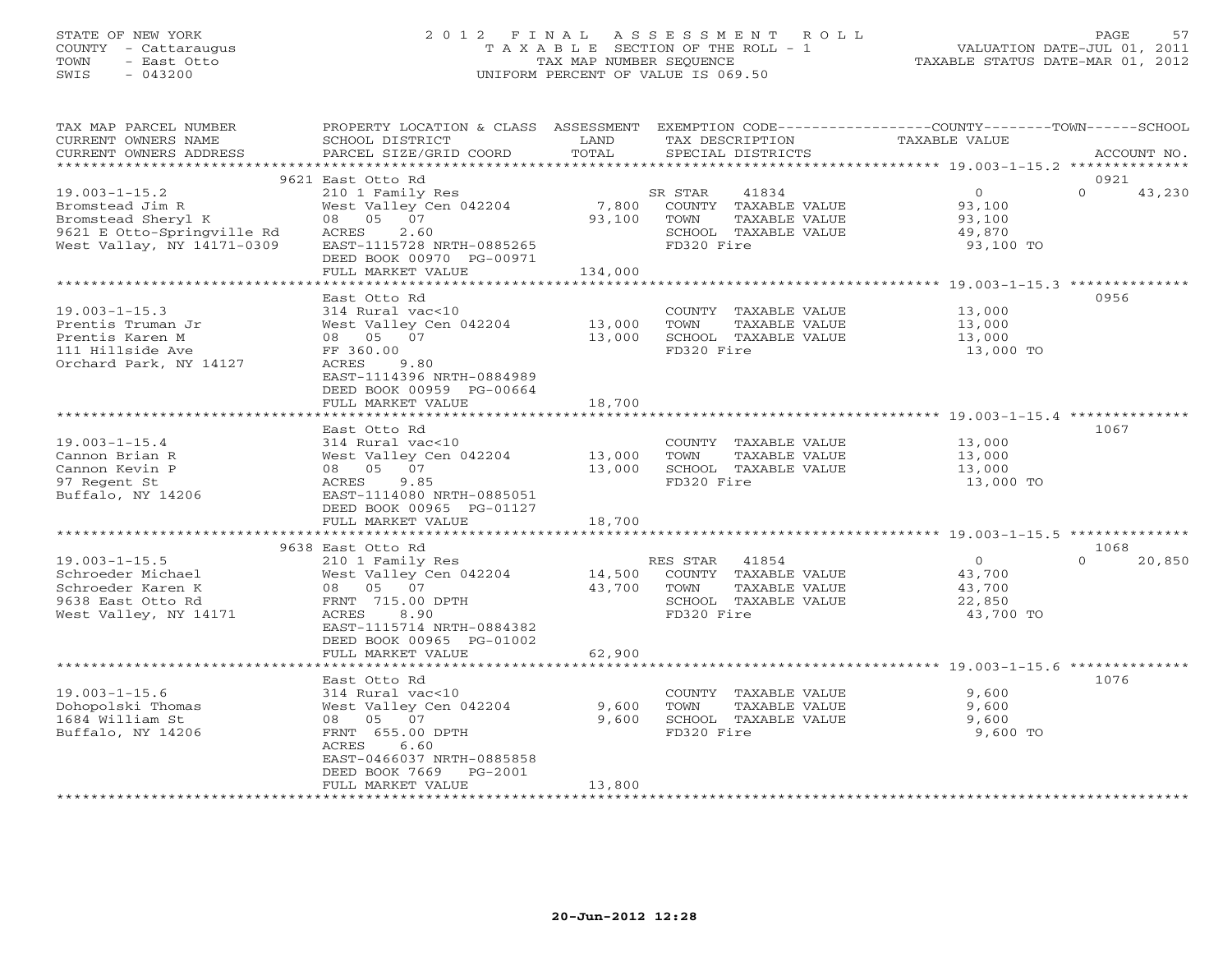# STATE OF NEW YORK 2 0 1 2 F I N A L A S S E S S M E N T R O L L PAGE 58 COUNTY - Cattaraugus T A X A B L E SECTION OF THE ROLL - 1 VALUATION DATE-JUL 01, 2011 TOWN - East Otto TAX MAP NUMBER SEQUENCE TAXABLE STATUS DATE-MAR 01, 2012 SWIS - 043200 UNIFORM PERCENT OF VALUE IS 069.50UNIFORM PERCENT OF VALUE IS 069.50

| TAX MAP PARCEL NUMBER<br>CURRENT OWNERS NAME | PROPERTY LOCATION & CLASS ASSESSMENT<br>SCHOOL DISTRICT | LAND           | TAX DESCRIPTION                               | EXEMPTION CODE-----------------COUNTY-------TOWN------SCHOOL<br><b>TAXABLE VALUE</b> |
|----------------------------------------------|---------------------------------------------------------|----------------|-----------------------------------------------|--------------------------------------------------------------------------------------|
| CURRENT OWNERS ADDRESS                       | PARCEL SIZE/GRID COORD                                  | TOTAL          | SPECIAL DISTRICTS                             | ACCOUNT NO.                                                                          |
|                                              | East Otto Rd                                            |                |                                               | 1077                                                                                 |
| $19.003 - 1 - 15.7$                          | 314 Rural vac<10                                        |                | COUNTY TAXABLE VALUE                          | 5,400                                                                                |
| Cannon Brian R                               | West Valley Cen 042204                                  | 5,400          | TOWN<br>TAXABLE VALUE                         | 5,400                                                                                |
| Cannon Kevin P                               | 08/16 05 07                                             | 5,400          | SCHOOL TAXABLE VALUE                          | 5,400                                                                                |
| 97 Regent St                                 | FRNT 320.00 DPTH                                        |                | FD320 Fire                                    | 5,400 TO                                                                             |
| Buffalo, NY 14206                            | 2.75<br>ACRES                                           |                |                                               |                                                                                      |
|                                              | EAST-1114084 NRTH-0886012                               |                |                                               |                                                                                      |
|                                              | DEED BOOK 00975 PG-00602                                |                |                                               |                                                                                      |
|                                              | FULL MARKET VALUE                                       | 7,800          |                                               |                                                                                      |
|                                              | ***************************                             |                |                                               |                                                                                      |
|                                              | East Otto Rd                                            |                |                                               | 1083                                                                                 |
| $19.003 - 1 - 15.8$                          | 314 Rural vac<10                                        |                | COUNTY TAXABLE VALUE                          | 5,300                                                                                |
| Cannon Brian R                               | West Valley Cen 042204                                  | 5,300          | TOWN<br>TAXABLE VALUE                         | 5,300                                                                                |
| Cannon Kevin                                 | 16 05 07                                                | 5,300          | SCHOOL TAXABLE VALUE                          | 5,300                                                                                |
| 97 Regent St                                 | FRNT 750.00 DPTH                                        |                | FD320 Fire                                    | 5,300 TO                                                                             |
| Buffalo, NY 14206                            | 2.60<br>ACRES                                           |                |                                               |                                                                                      |
|                                              | EAST-1113723 NRTH-0886109                               |                |                                               |                                                                                      |
|                                              | DEED BOOK 00982 PG-00892                                |                |                                               |                                                                                      |
|                                              | FULL MARKET VALUE<br>***********************            | 7,600          |                                               |                                                                                      |
|                                              |                                                         |                |                                               |                                                                                      |
|                                              | East Otto Rd                                            |                |                                               | 1084                                                                                 |
| $19.003 - 1 - 15.9$                          | 314 Rural vac<10                                        |                | COUNTY TAXABLE VALUE                          | 7,600                                                                                |
| Prentis Truman J Jr<br>Prentis Karen         | West Valley Cen 042204<br>08 05 07                      | 7,600<br>7,600 | TOWN<br>TAXABLE VALUE<br>SCHOOL TAXABLE VALUE | 7,600<br>7,600                                                                       |
| 111 Hillside Ave                             | FRNT 270.00 DPTH                                        |                | FD320 Fire                                    | 7,600 TO                                                                             |
| Orchard Park, NY 14127                       | ACRES 4.75                                              |                |                                               |                                                                                      |
|                                              | EAST-1114667 NRTH-0885034                               |                |                                               |                                                                                      |
|                                              | DEED BOOK 00975 PG-00052                                |                |                                               |                                                                                      |
|                                              | FULL MARKET VALUE                                       | 10,900         |                                               |                                                                                      |
|                                              |                                                         |                |                                               |                                                                                      |
|                                              | 9609 East Otto Rd                                       |                |                                               | 1106                                                                                 |
| $19.003 - 1 - 15.10$                         | 260 Seasonal res                                        |                | COUNTY TAXABLE VALUE                          | 43,800                                                                               |
| Prentis Truman J Jr                          | West Valley Cen 042204                                  | 11,900         | TOWN<br>TAXABLE VALUE                         | 43,800                                                                               |
| Prentis Karen                                | 08 05 07                                                | 43,800         | SCHOOL TAXABLE VALUE                          | 43,800                                                                               |
| 111 Hillside Ave                             | ACRES<br>8.80                                           |                | FD320 Fire                                    | 43,800 TO                                                                            |
| Orchard Park, NY 14127                       | EAST-0467070 NRTH-0885677                               |                |                                               |                                                                                      |
|                                              | DEED BOOK 00984 PG-00810                                |                |                                               |                                                                                      |
|                                              | FULL MARKET VALUE                                       | 63,000         |                                               |                                                                                      |
|                                              |                                                         |                |                                               |                                                                                      |
|                                              | East Otto Rd                                            |                |                                               | 1120                                                                                 |
| $19.003 - 1 - 15.11$                         | 260 Seasonal res                                        |                | COUNTY TAXABLE VALUE                          | 28,700                                                                               |
| Albee Ross                                   | West Valley Cen 042204                                  | 16,400         | TOWN<br>TAXABLE VALUE                         | 28,700                                                                               |
| Albee Catherine<br>14 Strasmer Rd            | ACRES 13.00<br>EAST-0466639 NRTH-0885923                | 28,700         | SCHOOL TAXABLE VALUE<br>FD320 Fire            | 28,700<br>28,700 TO                                                                  |
| Depew, NY 14043                              | DEED BOOK 998<br>PG-1123                                |                |                                               |                                                                                      |
|                                              | FULL MARKET VALUE                                       | 41,300         |                                               |                                                                                      |
|                                              |                                                         |                |                                               |                                                                                      |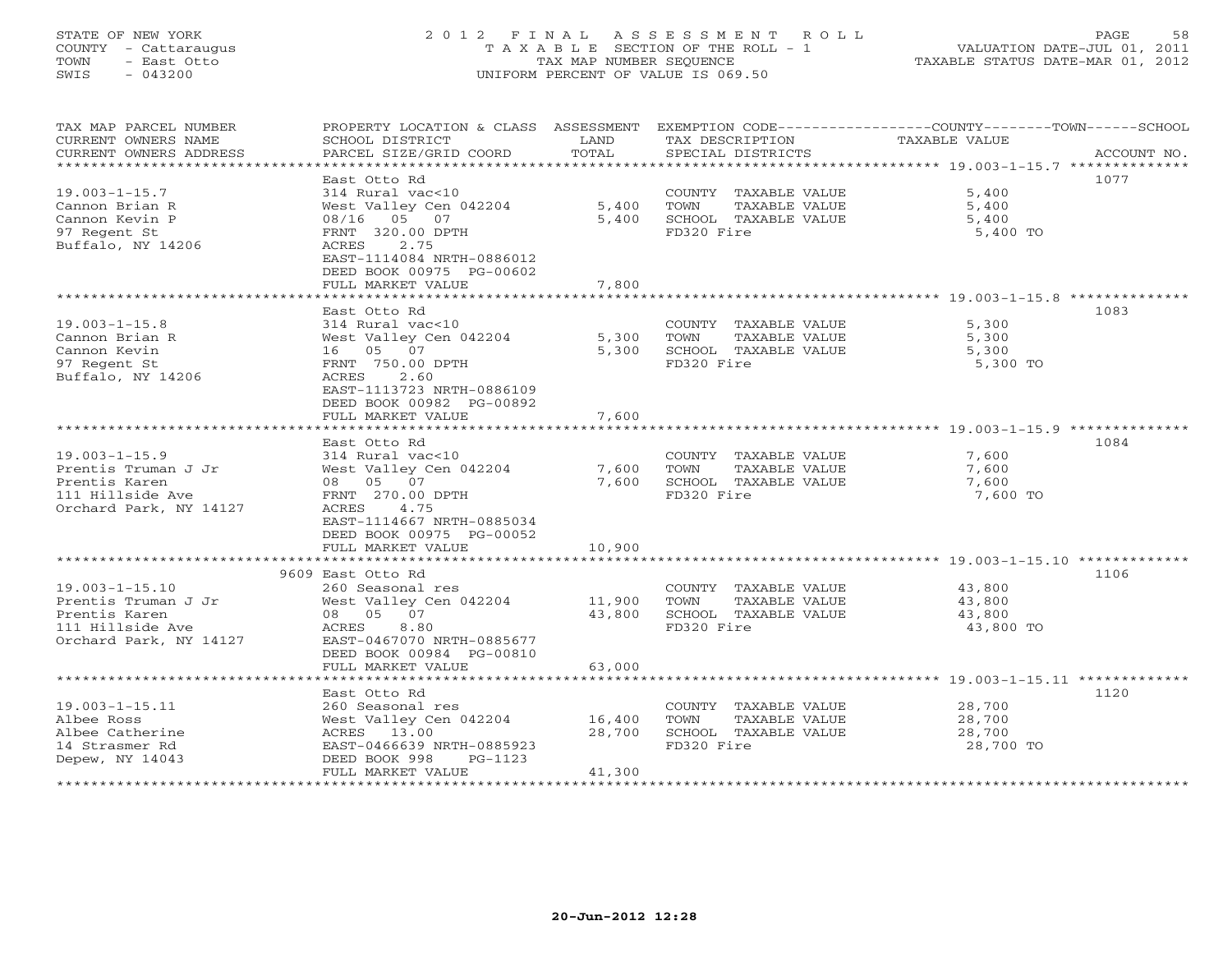### STATE OF NEW YORK 2 0 1 2 F I N A L A S S E S S M E N T R O L L PAGE 59 COUNTY - Cattaraugus T A X A B L E SECTION OF THE ROLL - 1 VALUATION DATE-JUL 01, 2011 TOWN - East Otto TAX MAP NUMBER SEQUENCE TAXABLE STATUS DATE-MAR 01, 2012 SWIS - 043200 UNIFORM PERCENT OF VALUE IS 069.50UNIFORM PERCENT OF VALUE IS 069.50

| TAX MAP PARCEL NUMBER<br>CURRENT OWNERS NAME<br>CURRENT OWNERS ADDRESS                                         | PROPERTY LOCATION & CLASS ASSESSMENT<br>SCHOOL DISTRICT<br>PARCEL SIZE/GRID COORD                                                                                                                   | LAND<br>TOTAL              | EXEMPTION CODE-----------------COUNTY-------TOWN------SCHOOL<br>TAX DESCRIPTION<br>SPECIAL DISTRICTS                                                                        | TAXABLE VALUE                                                         | ACCOUNT NO.                                     |
|----------------------------------------------------------------------------------------------------------------|-----------------------------------------------------------------------------------------------------------------------------------------------------------------------------------------------------|----------------------------|-----------------------------------------------------------------------------------------------------------------------------------------------------------------------------|-----------------------------------------------------------------------|-------------------------------------------------|
| **********************                                                                                         |                                                                                                                                                                                                     |                            |                                                                                                                                                                             |                                                                       |                                                 |
| $19.003 - 1 - 16$<br>Phillips Robert F<br>Phillips Betty J (Dec)<br>9650 East Otto Rd<br>West Valley, NY 14171 | 9650 East Otto Rd<br>240 Rural res<br>West Valley Cen 042204<br>08 05 07<br>FRNT 270.00 DPTH<br>ACRES 97.20<br>EAST-1115146 NRTH-0883390<br>DEED BOOK 874<br>PG-00924                               | 52,100 RES STAR<br>108,800 | 48 PCT OF VALUE USED FOR EXEMPTION PURPOSES<br>WVET C/T<br>41121<br>41854<br>COUNTY TAXABLE VALUE<br>TAXABLE VALUE<br>TOWN<br>SCHOOL TAXABLE VALUE<br>FP320 Fire protection | 7,834<br>$\overline{0}$<br>100,966<br>100,966<br>87,950<br>108,800 TO | 0058<br>7,834<br>$\Omega$<br>$\Omega$<br>20,850 |
|                                                                                                                | FULL MARKET VALUE                                                                                                                                                                                   | 156,500                    |                                                                                                                                                                             |                                                                       |                                                 |
|                                                                                                                | **************************                                                                                                                                                                          |                            |                                                                                                                                                                             |                                                                       |                                                 |
| $19.003 - 1 - 17$<br>Lillis Jeffrey<br>Rogers Julee<br>9646 East Otto Rd<br>West Valley, NY 14171              | 9646 East Otto Rd<br>210 1 Family Res<br>West Valley Cen 042204<br>08 05 07<br>FRNT 250.00 DPTH<br>ACRES<br>1.03 BANK<br>017<br>EAST-1116207 NRTH-0884034<br>DEED BOOK 7328 PG-6001                 | 6,000<br>63,800            | RES STAR<br>41854<br>COUNTY TAXABLE VALUE<br>TAXABLE VALUE<br>TOWN<br>SCHOOL TAXABLE VALUE<br>FP320 Fire protection                                                         | $\overline{0}$<br>63,800<br>63,800<br>42,950<br>63,800 TO             | 0047<br>$\Omega$<br>20,850                      |
|                                                                                                                | FULL MARKET VALUE                                                                                                                                                                                   | 91,800                     |                                                                                                                                                                             |                                                                       |                                                 |
|                                                                                                                |                                                                                                                                                                                                     |                            |                                                                                                                                                                             |                                                                       |                                                 |
| $19.003 - 1 - 18$<br>Zwetsch Edwin J<br>Zwetsch Kelly M<br>392 North Ave<br>North Tonawanda, NY 14120          | 9654 East Otto Rd<br>260 Seasonal res<br>West Valley Cen 042204<br>08 06 07<br>FRNT 220.00 DPTH<br>ACRES<br>2.14<br>EAST-1116541 NRTH-0883616<br>DEED BOOK 00974 PG-00398                           | 7,300<br>38,400            | COUNTY TAXABLE VALUE<br>TOWN<br>TAXABLE VALUE<br>SCHOOL TAXABLE VALUE<br>FP320 Fire protection                                                                              | 38,400<br>38,400<br>38,400<br>38,400 TO                               | 0231                                            |
|                                                                                                                | FULL MARKET VALUE                                                                                                                                                                                   | 55,300                     |                                                                                                                                                                             |                                                                       |                                                 |
| $19.003 - 1 - 19$<br>Miller Tom A<br>9729 Rte 219<br>West Valley, NY 14171                                     | East Otto Rd<br>322 Rural vac>10<br>West Valley Cen 042204<br>08 06 07<br>FRNT 1015.00 DPTH<br>ACRES 27.55<br>EAST-1116907 NRTH-0883176<br>DEED BOOK 1028<br>PG-1091                                | 18,800<br>18,800           | COUNTY TAXABLE VALUE<br>TAXABLE VALUE<br>TOWN<br>SCHOOL TAXABLE VALUE<br>FP320 Fire protection                                                                              | 18,800<br>18,800<br>18,800<br>18,800 TO                               | 0342                                            |
|                                                                                                                | FULL MARKET VALUE                                                                                                                                                                                   | 27,100                     |                                                                                                                                                                             |                                                                       |                                                 |
| $19.003 - 1 - 20$<br>Miller Willard<br>9729 Rte 219<br>West Valley, NY 14171                                   | East Otto Rd (Off)<br>105 Vac farmland<br>West Valley Cen 042204<br>07 05 07<br>ACRES 100.01<br>EAST-1115809 NRTH-0881958<br>DEED BOOK 00669 PG-00279<br>FULL MARKET VALUE<br>********************* | 34,500<br>34,500<br>49,600 | COUNTY TAXABLE VALUE<br>TOWN<br>TAXABLE VALUE<br>SCHOOL TAXABLE VALUE<br>FP320 Fire protection                                                                              | 34,500<br>34,500<br>34,500<br>34,500 TO                               | 0348                                            |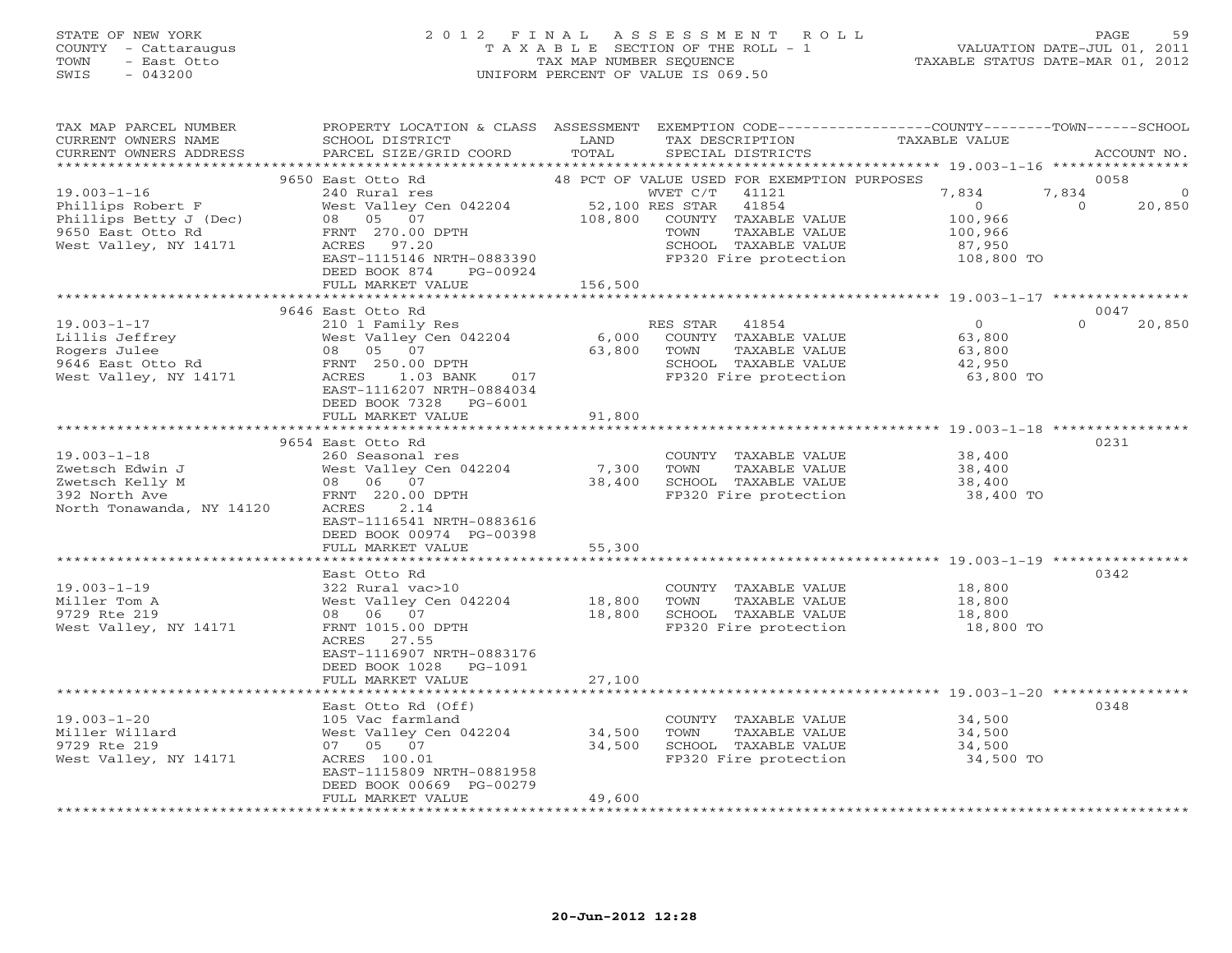# STATE OF NEW YORK 2 0 1 2 F I N A L A S S E S S M E N T R O L L PAGE 60 COUNTY - Cattaraugus T A X A B L E SECTION OF THE ROLL - 1 VALUATION DATE-JUL 01, 2011 TOWN - East Otto TAX MAP NUMBER SEQUENCE TAXABLE STATUS DATE-MAR 01, 2012 SWIS - 043200 UNIFORM PERCENT OF VALUE IS 069.50UNIFORM PERCENT OF VALUE IS 069.50

| TAX MAP PARCEL NUMBER<br>CURRENT OWNERS NAME        | PROPERTY LOCATION & CLASS ASSESSMENT<br>SCHOOL DISTRICT    | LAND               | TAX DESCRIPTION       | EXEMPTION CODE-----------------COUNTY-------TOWN-----SCHOOL<br>TAXABLE VALUE |
|-----------------------------------------------------|------------------------------------------------------------|--------------------|-----------------------|------------------------------------------------------------------------------|
| CURRENT OWNERS ADDRESS<br>************************* | PARCEL SIZE/GRID COORD                                     | TOTAL              | SPECIAL DISTRICTS     | ACCOUNT NO.                                                                  |
|                                                     | Monk Hill Rd (Off)                                         |                    |                       | 0022                                                                         |
| $19.003 - 1 - 21.1$                                 | 270 Mfg housing                                            |                    | COUNTY TAXABLE VALUE  | 11,800                                                                       |
| Ferella Charles                                     | West Valley Cen 042204                                     | 9,400              | TOWN<br>TAXABLE VALUE | 11,800                                                                       |
| 5 Old School House Rd                               | 07 05 06                                                   | 11,800             | SCHOOL TAXABLE VALUE  | 11,800                                                                       |
| Lancaster, NY 14086                                 | ACRES<br>6.30                                              |                    | FP320 Fire protection | 11,800 TO                                                                    |
|                                                     | EAST-1117151 NRTH-0881058                                  |                    |                       |                                                                              |
|                                                     | DEED BOOK 856<br>PG-00689                                  |                    |                       |                                                                              |
|                                                     | FULL MARKET VALUE                                          | 17,000             |                       |                                                                              |
|                                                     | 9669 Route 219 (Off)                                       |                    |                       | 0784                                                                         |
| $19.003 - 1 - 21.2$                                 | 270 Mfg housing                                            |                    | RES STAR 41854        | $\circ$<br>$\Omega$<br>20,850                                                |
| Will George                                         | West Valley Cen 042204                                     | 6,800              | COUNTY TAXABLE VALUE  | 24,200                                                                       |
| 9669 Route 219                                      | 07 05 06                                                   | 24,200             | TOWN<br>TAXABLE VALUE | 24,200                                                                       |
| West Valley, NY 14171                               | 3.90<br>ACRES                                              |                    | SCHOOL TAXABLE VALUE  | 3,350                                                                        |
|                                                     | EAST-1117520 NRTH-0881054                                  |                    | FP320 Fire protection | 24,200 TO                                                                    |
|                                                     | DEED BOOK 16715 PG-2001                                    |                    |                       |                                                                              |
|                                                     | FULL MARKET VALUE                                          | 34,800             |                       |                                                                              |
|                                                     |                                                            |                    |                       |                                                                              |
|                                                     | Monk Hill Rd (Off)                                         |                    |                       | 0321                                                                         |
| $19.003 - 1 - 22$                                   | 270 Mfg housing                                            |                    | COUNTY TAXABLE VALUE  | 8,800                                                                        |
| Kelly George J                                      | West Valley Cen 042204                                     | 6,400              | TOWN<br>TAXABLE VALUE | 8,800                                                                        |
| Kelly Kathryn                                       | 07 05 07                                                   | 8,800              | SCHOOL TAXABLE VALUE  | 8,800                                                                        |
| 6868 Southwestern Blvd                              | 4.95<br>ACRES                                              |                    | FP320 Fire protection | 8,800 TO                                                                     |
| Lake View, NY 14085                                 | EAST-1116738 NRTH-0881064<br>DEED BOOK 00919 PG-00590      |                    |                       |                                                                              |
|                                                     | FULL MARKET VALUE                                          | 12,700             |                       |                                                                              |
|                                                     |                                                            |                    |                       |                                                                              |
|                                                     | Monk Hill Rd (Off)                                         |                    |                       | 0320                                                                         |
| $19.003 - 1 - 23$                                   | 314 Rural vac<10                                           |                    | COUNTY TAXABLE VALUE  | 5,500                                                                        |
| Kelly George J                                      | West Valley Cen 042204                                     | 5,500              | TOWN<br>TAXABLE VALUE | 5,500                                                                        |
| Kelly Kathryn                                       | 07 05 07                                                   | 5,500              | SCHOOL TAXABLE VALUE  | 5,500                                                                        |
| 6868 Southwestern Blyd                              | ACRES<br>4.98                                              |                    | FP320 Fire protection | 5,500 TO                                                                     |
| Lake View, NY 14085                                 | EAST-1116370 NRTH-0881068                                  |                    |                       |                                                                              |
|                                                     | DEED BOOK 00919 PG-00590                                   |                    |                       |                                                                              |
|                                                     | FULL MARKET VALUE<br>* * * * * * * * * * * * * * * * * * * | 7,900<br>********* |                       | ************************ 19.003-1-24 *****************                       |
|                                                     | Monk Hill Rd (Off)                                         |                    |                       | 0546                                                                         |
| $19.003 - 1 - 24$                                   | 314 Rural vac<10                                           |                    | COUNTY TAXABLE VALUE  | 5,500                                                                        |
| Stedman Richard I                                   | West Valley Cen 042204                                     | 5,500              | TOWN<br>TAXABLE VALUE | 5,500                                                                        |
| Stedman Patricia A                                  | 07<br>07 05                                                | 5,500              | SCHOOL TAXABLE VALUE  | 5,500                                                                        |
| 9493 Monk Hill Rd                                   | HARF SUB DIV                                               |                    | FP320 Fire protection | 5,500 TO                                                                     |
| East Otto, NY 14729                                 | ACRES<br>4.98                                              |                    |                       |                                                                              |
|                                                     | EAST-1115998 NRTH-0881073                                  |                    |                       |                                                                              |
|                                                     | PG-8001<br>DEED BOOK 1406                                  |                    |                       |                                                                              |
|                                                     | FULL MARKET VALUE                                          | 7,900              |                       |                                                                              |
|                                                     |                                                            |                    |                       |                                                                              |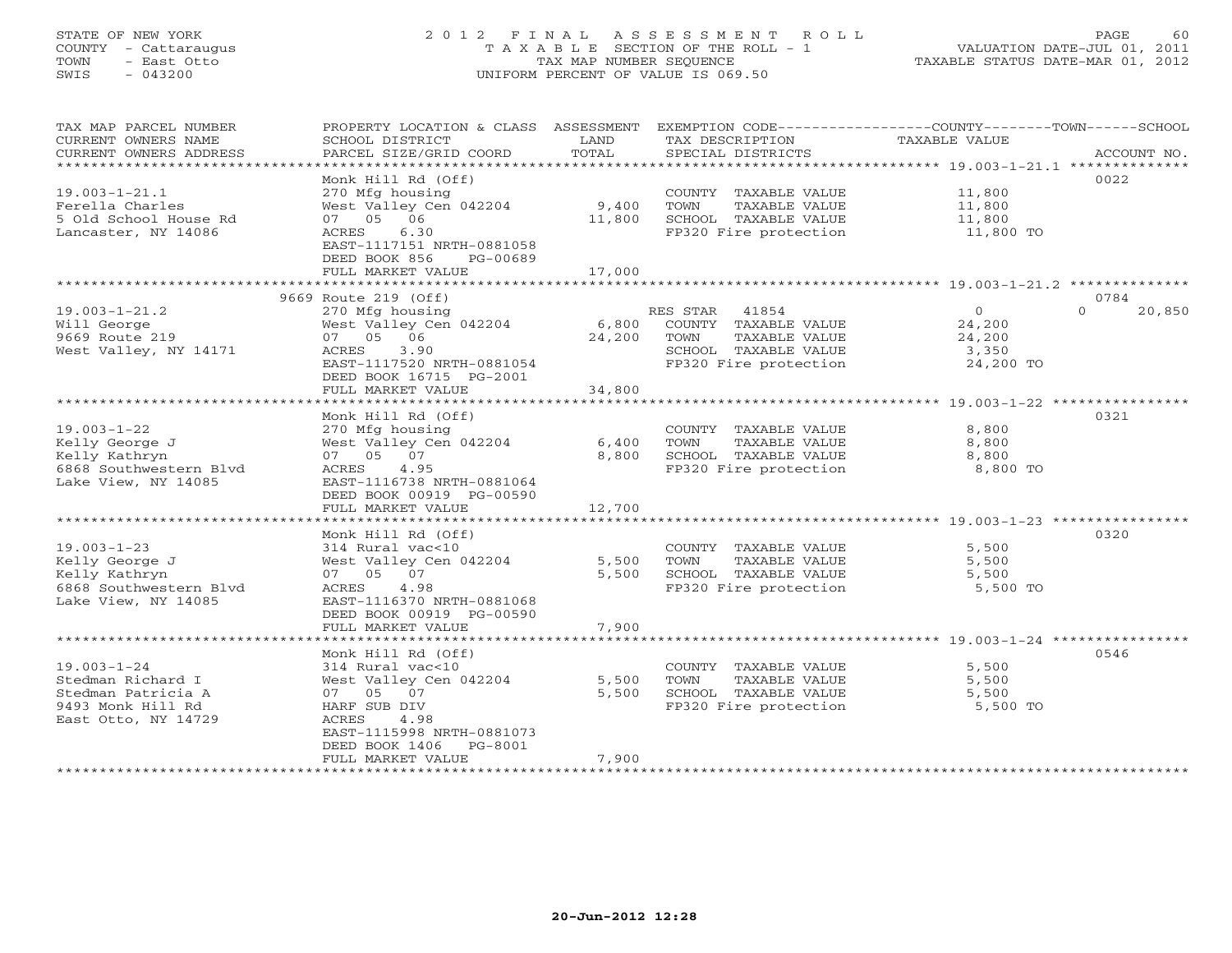# STATE OF NEW YORK 2 0 1 2 F I N A L A S S E S S M E N T R O L L PAGE 61 COUNTY - Cattaraugus T A X A B L E SECTION OF THE ROLL - 1 VALUATION DATE-JUL 01, 2011 TOWN - East Otto TAX MAP NUMBER SEQUENCE TAXABLE STATUS DATE-MAR 01, 2012 SWIS - 043200 UNIFORM PERCENT OF VALUE IS 069.50UNIFORM PERCENT OF VALUE IS 069.50

| TAX MAP PARCEL NUMBER<br>CURRENT OWNERS NAME<br>CURRENT OWNERS ADDRESS | PROPERTY LOCATION & CLASS ASSESSMENT<br>SCHOOL DISTRICT<br>PARCEL SIZE/GRID COORD  | LAND<br>TOTAL | EXEMPTION CODE-----------------COUNTY-------TOWN------SCHOOL<br>TAX DESCRIPTION<br>SPECIAL DISTRICTS | TAXABLE VALUE     | ACCOUNT NO. |
|------------------------------------------------------------------------|------------------------------------------------------------------------------------|---------------|------------------------------------------------------------------------------------------------------|-------------------|-------------|
|                                                                        |                                                                                    |               |                                                                                                      |                   |             |
| $19.003 - 1 - 25$<br>Kelly George                                      | Monk Hill Rd (Off)<br>314 Rural vac<10<br>West Valley Cen 042204                   | 5,500         | COUNTY TAXABLE VALUE<br>TOWN<br>TAXABLE VALUE                                                        | 5,500<br>5,500    | 0096        |
| Kelly Kathryn<br>6868 Southwestern Blvd<br>Lake View, NY 14085         | 07 05 07<br>ACRES<br>5.00<br>EAST-1115627 NRTH-0881078<br>DEED BOOK 00956 PG-00156 | 5,500         | SCHOOL TAXABLE VALUE<br>FD320 Fire                                                                   | 5,500<br>5,500 TO |             |
|                                                                        | FULL MARKET VALUE                                                                  | 7,900         |                                                                                                      |                   |             |
|                                                                        | Monk Hill Rd (Off)                                                                 |               |                                                                                                      |                   | 0439        |
| $19.003 - 1 - 26$                                                      | 314 Rural vac<10                                                                   |               | COUNTY TAXABLE VALUE                                                                                 | 2,700             |             |
| Kramer Jared                                                           | West Valley Cen 042204                                                             | 2,700         | TOWN<br>TAXABLE VALUE                                                                                | 2,700             |             |
| 9503 Phillips Rd                                                       | 07 05 06                                                                           | 2,700         | SCHOOL TAXABLE VALUE                                                                                 | 2,700             |             |
| Holland, NY 14080                                                      | ACRES 10.00                                                                        |               | FP320 Fire protection                                                                                | 2,700 TO          |             |
|                                                                        | EAST-1115073 NRTH-0881084<br>DEED BOOK 8535 PG-7001<br>FULL MARKET VALUE           | 3,900         |                                                                                                      |                   |             |
|                                                                        |                                                                                    |               |                                                                                                      |                   |             |
|                                                                        | Monk Hill Rd (Off)                                                                 |               |                                                                                                      |                   | 0545        |
| $19.003 - 1 - 27$                                                      | 322 Rural vac>10                                                                   |               | COUNTY TAXABLE VALUE                                                                                 | 27,900            |             |
| Stedman Richard I                                                      | West Valley Cen 042204                                                             | 27,900        | TAXABLE VALUE<br>TOWN                                                                                | 27,900            |             |
| Stedman Patricia A                                                     | 07 05 07                                                                           | 27,900        | SCHOOL TAXABLE VALUE                                                                                 | 27,900            |             |
| 9493 Monk Hill Rd                                                      | HARF SUB DIV                                                                       |               | FP320 Fire protection                                                                                | 27,900 TO         |             |
| East Otto, NY 14729                                                    | ACRES<br>30.00                                                                     |               |                                                                                                      |                   |             |
|                                                                        | EAST-1114565 NRTH-0880705                                                          |               |                                                                                                      |                   |             |
|                                                                        | DEED BOOK 1406 PG-8001                                                             |               |                                                                                                      |                   |             |
|                                                                        | FULL MARKET VALUE                                                                  | 40,100        |                                                                                                      |                   |             |
|                                                                        | Monk Hill Rd (Off)                                                                 |               |                                                                                                      |                   | 0015        |
| $19.003 - 1 - 28$                                                      | 314 Rural vac<10                                                                   |               | COUNTY TAXABLE VALUE                                                                                 | 10,400            |             |
| Bart Mildred L                                                         | West Valley Cen 042204                                                             | 10,400        | TOWN<br>TAXABLE VALUE                                                                                | 10,400            |             |
| 310 Northwood Dr                                                       | 07 05 06                                                                           | 10,400        | SCHOOL TAXABLE VALUE                                                                                 | 10,400            |             |
| Buffalo, NY 14223                                                      | ACRES<br>9.86                                                                      |               | FP320 Fire protection                                                                                | 10,400 TO         |             |
|                                                                        | EAST-0467460 NRTH-0880496                                                          |               |                                                                                                      |                   |             |
|                                                                        | DEED BOOK 00708 PG-01167                                                           |               |                                                                                                      |                   |             |
|                                                                        | FULL MARKET VALUE                                                                  | 15,000        |                                                                                                      |                   |             |
|                                                                        |                                                                                    |               |                                                                                                      |                   |             |
|                                                                        | Monk Hill Rd (Off)                                                                 |               |                                                                                                      |                   | 0557        |
| $19.003 - 1 - 29$                                                      | 314 Rural vac<10                                                                   |               | COUNTY TAXABLE VALUE                                                                                 | 7,100             |             |
| Yanity Thomas N (Lu)                                                   | West Valley Cen 042204                                                             | 7,100         | TOWN<br>TAXABLE VALUE                                                                                | 7,100             |             |
| Yanity Phyllis E, Fam Trust<br>35 Brundage Ave                         | 07 05 07<br>4.95<br>ACRES                                                          | 7,100         | SCHOOL TAXABLE VALUE<br>FP320 Fire protection                                                        | 7,100<br>7,100 TO |             |
| N Tonawanda, NY 14120                                                  | EAST-1116374 NRTH-0880484                                                          |               |                                                                                                      |                   |             |
|                                                                        | DEED BOOK 12715 PG-5001                                                            |               |                                                                                                      |                   |             |
|                                                                        | FULL MARKET VALUE                                                                  | 10,200        |                                                                                                      |                   |             |
|                                                                        |                                                                                    |               |                                                                                                      |                   |             |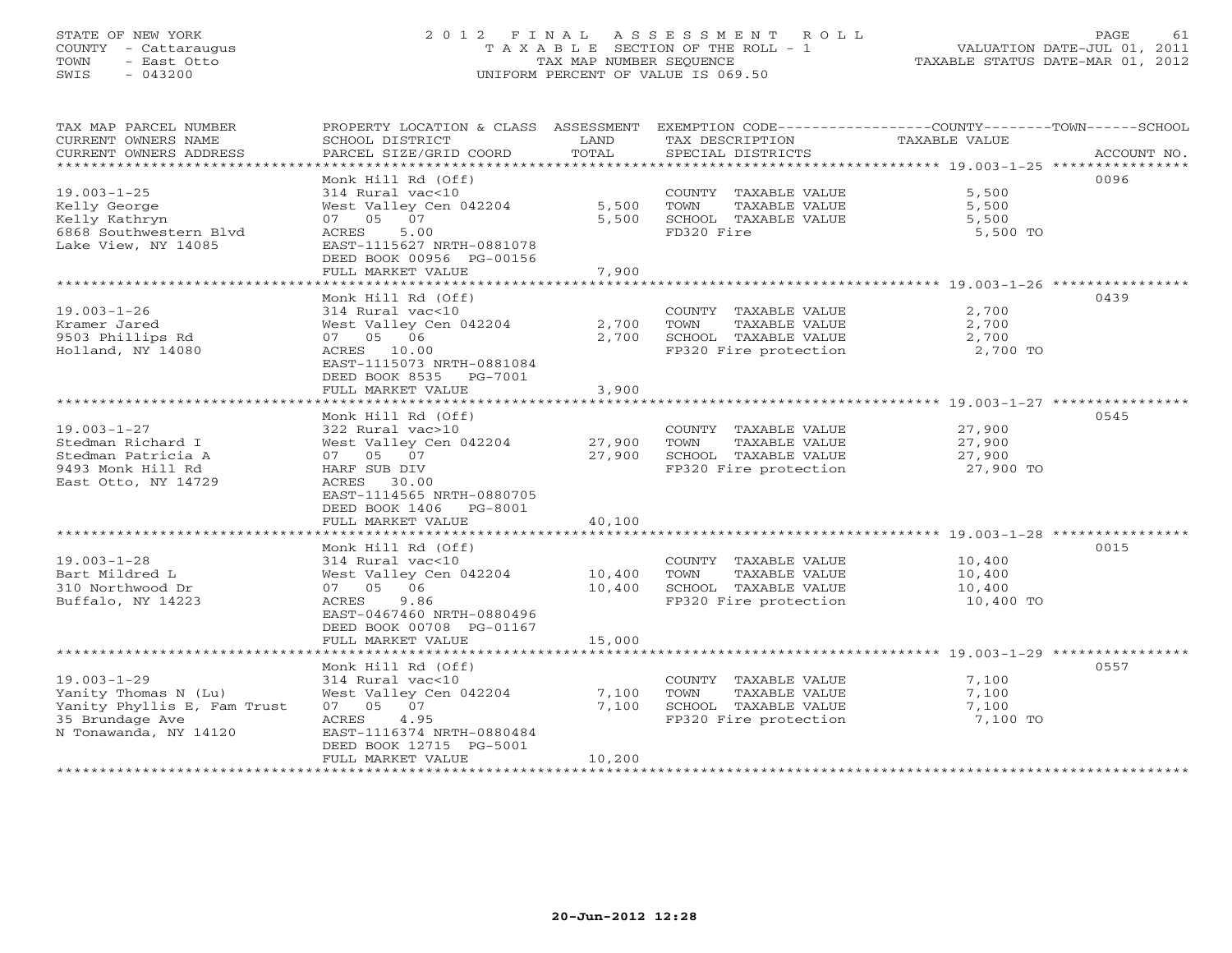# STATE OF NEW YORK 2 0 1 2 F I N A L A S S E S S M E N T R O L L PAGE 62 COUNTY - Cattaraugus T A X A B L E SECTION OF THE ROLL - 1 VALUATION DATE-JUL 01, 2011 TOWN - East Otto TAX MAP NUMBER SEQUENCE TAXABLE STATUS DATE-MAR 01, 2012 SWIS - 043200 UNIFORM PERCENT OF VALUE IS 069.50UNIFORM PERCENT OF VALUE IS 069.50

| TAX MAP PARCEL NUMBER<br>CURRENT OWNERS NAME<br>CURRENT OWNERS ADDRESS<br>*************************         | PROPERTY LOCATION & CLASS ASSESSMENT<br>SCHOOL DISTRICT<br>PARCEL SIZE/GRID COORD                                                                                                  | LAND<br>TOTAL                | EXEMPTION CODE-----------------COUNTY-------TOWN------SCHOOL<br>TAX DESCRIPTION<br>SPECIAL DISTRICTS | TAXABLE VALUE                                      | ACCOUNT NO. |
|-------------------------------------------------------------------------------------------------------------|------------------------------------------------------------------------------------------------------------------------------------------------------------------------------------|------------------------------|------------------------------------------------------------------------------------------------------|----------------------------------------------------|-------------|
| $19.003 - 1 - 30$<br>Housman Paul E<br>6835 Mueller Ln Nw<br>Ramsey, IN 47166                               | Monk Hill Rd (Off)<br>314 Rural vac<10<br>West Valley Cen 042204<br>07 05<br>07<br>ACRES<br>4.83<br>EAST-1116738 NRTH-0880477<br>DEED BOOK 897<br>PG-00462                         | 7,000<br>7,000               | COUNTY TAXABLE VALUE<br>TOWN<br>TAXABLE VALUE<br>SCHOOL TAXABLE VALUE<br>FP320 Fire protection       | 7,000<br>7,000<br>7,000<br>7,000 TO                | 0211        |
|                                                                                                             | FULL MARKET VALUE                                                                                                                                                                  | 10,100                       |                                                                                                      |                                                    |             |
| $19.003 - 1 - 31$<br>Kelly George<br>Kelly Kathryn M<br>6868 Southwestern Blyd<br>Lakeview, NY 14085        | Monk Hill Rd (Off)<br>312 Vac w/imprv<br>West Valley Cen 042204<br>07 05 06<br>ACRES 10.02<br>EAST-1117292 NRTH-0880475                                                            | 13,200<br>19,800             | COUNTY TAXABLE VALUE<br>TOWN<br>TAXABLE VALUE<br>SCHOOL TAXABLE VALUE<br>FP320 Fire protection       | 19,800<br>19,800<br>19,800<br>19,800 TO            | 0255        |
|                                                                                                             | DEED BOOK 1017 PG-1034<br>FULL MARKET VALUE                                                                                                                                        | 28,500                       |                                                                                                      |                                                    |             |
|                                                                                                             | Monk Hill Rd (Off)                                                                                                                                                                 |                              |                                                                                                      |                                                    | 0345        |
| $19.003 - 1 - 32$<br>Miller Sherwood<br>Miller Willard<br>9325 Monk Hill Rd<br>East Otto, NY 14729          | 105 Vac farmland<br>West Valley Cen 042204<br>07 05 06<br>ACRES 142.14<br>EAST-1115800 NRTH-0879389<br>DEED BOOK 868<br>PG-01155<br>FULL MARKET VALUE                              | 28,400<br>28,400<br>40,900   | COUNTY TAXABLE VALUE<br>TOWN<br>TAXABLE VALUE<br>SCHOOL TAXABLE VALUE<br>FP320 Fire protection       | 28,400<br>28,400<br>28,400<br>28,400 TO            |             |
|                                                                                                             | ********************<br>Monk Hill Rd                                                                                                                                               | **********                   |                                                                                                      | ********************** 19.003–1–33.1 ************* | 0536        |
| $19.003 - 1 - 33.1$<br>Westfall Dennis<br>7339 Westfall Rd<br>East Otto, NY 14729                           | 105 Vac farmland<br>Catt-LV Central 046402<br>14 05 07<br>FRNT 3402.00 DPTH<br>ACRES 110.13<br>EAST-1113062 NRTH-0878996                                                           | 46,600<br>46,600             | COUNTY TAXABLE VALUE<br>TOWN<br>TAXABLE VALUE<br>SCHOOL TAXABLE VALUE<br>FD320 Fire                  | 46,600<br>46,600<br>46,600<br>46,600 TO            |             |
|                                                                                                             | DEED BOOK 00782 PG-00459<br>FULL MARKET VALUE                                                                                                                                      | 67,100                       |                                                                                                      |                                                    |             |
|                                                                                                             | 9416 Monk Hill Rd                                                                                                                                                                  |                              |                                                                                                      |                                                    | 1191        |
| $19.003 - 1 - 33.2$<br>Schiller Deanna<br>5860 Dunnigan Rd<br>Lockport, NY 14094<br>*********************** | 240 Rural res<br>Catt-LV Central 046402<br>14 05 07<br>FRNT 1318.00 DPTH<br>ACRES 41.15 BANK<br>017<br>EAST-1112995 NRTH-0879825<br>DEED BOOK 8122<br>PG-6001<br>FULL MARKET VALUE | 24,100<br>182,000<br>261,900 | COUNTY TAXABLE VALUE<br>TOWN<br>TAXABLE VALUE<br>SCHOOL TAXABLE VALUE<br>FD320 Fire                  | 182,000<br>182,000<br>182,000<br>182,000 TO        |             |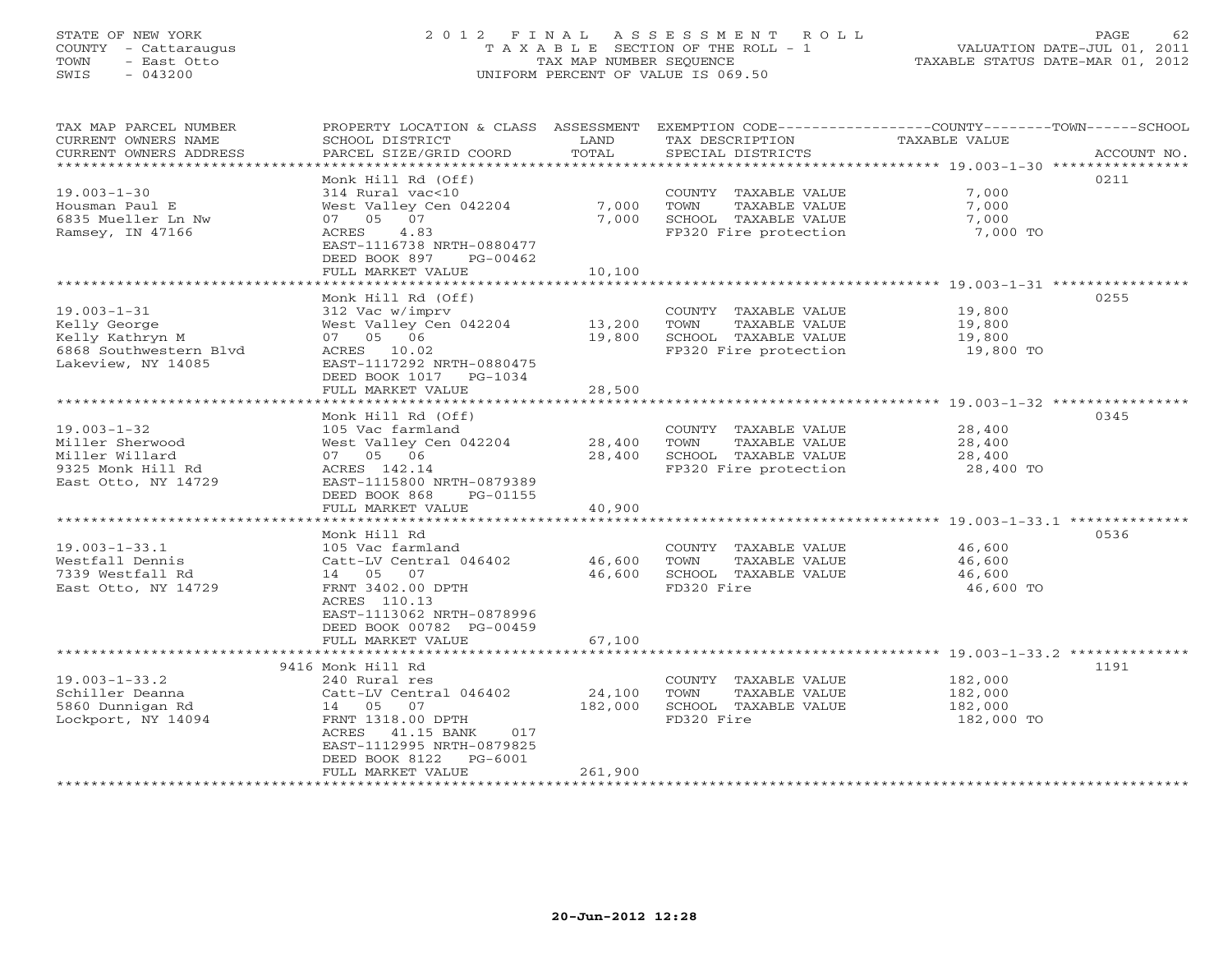### STATE OF NEW YORK 2 0 1 2 F I N A L A S S E S S M E N T R O L L PAGE 63 COUNTY - Cattaraugus T A X A B L E SECTION OF THE ROLL - 1 VALUATION DATE-JUL 01, 2011 TOWN - East Otto TAX MAP NUMBER SEQUENCE TAXABLE STATUS DATE-MAR 01, 2012 SWIS - 043200 UNIFORM PERCENT OF VALUE IS 069.50UNIFORM PERCENT OF VALUE IS 069.50

| TAX MAP PARCEL NUMBER<br>CURRENT OWNERS NAME        | PROPERTY LOCATION & CLASS ASSESSMENT<br>SCHOOL DISTRICT | LAND           | TAX DESCRIPTION                               | EXEMPTION CODE-----------------COUNTY-------TOWN-----SCHOOL<br>TAXABLE VALUE |                    |
|-----------------------------------------------------|---------------------------------------------------------|----------------|-----------------------------------------------|------------------------------------------------------------------------------|--------------------|
| CURRENT OWNERS ADDRESS<br>************************* | PARCEL SIZE/GRID COORD                                  | TOTAL          | SPECIAL DISTRICTS                             |                                                                              | ACCOUNT NO.        |
|                                                     |                                                         |                |                                               |                                                                              |                    |
|                                                     | Monk Hill Rd                                            |                |                                               |                                                                              | 0335               |
| $19.003 - 1 - 34$                                   | 270 Mfg housing                                         |                | COUNTY TAXABLE VALUE                          | 25,700                                                                       |                    |
| McNally Ronald J Jr                                 | Catt-LV Central 046402                                  | 21,300         | TOWN<br>TAXABLE VALUE                         | 25,700                                                                       |                    |
| 406 William Penn Dr                                 | 15 05 07                                                | 25,700         | SCHOOL TAXABLE VALUE                          | 25,700                                                                       |                    |
| Forest, VA 24551                                    | FRNT 688.00 DPTH                                        |                | FD320 Fire                                    | 25,700 TO                                                                    |                    |
|                                                     | ACRES 28.89                                             |                |                                               |                                                                              |                    |
|                                                     | EAST-0464778 NRTH-0880352                               |                |                                               |                                                                              |                    |
|                                                     | DEED BOOK 13261 PG-6002                                 |                |                                               |                                                                              |                    |
|                                                     | FULL MARKET VALUE                                       | 37,000         |                                               |                                                                              |                    |
|                                                     | Monk Hill Rd                                            |                |                                               |                                                                              | 0589               |
| $19.003 - 1 - 35$                                   | 260 Seasonal res                                        |                |                                               | 33,700                                                                       |                    |
| Booth Jason C                                       | Catt-LV Central 046402                                  | 24,000         | COUNTY TAXABLE VALUE<br>TOWN<br>TAXABLE VALUE | 33,700                                                                       |                    |
|                                                     | 15 05 07                                                |                |                                               |                                                                              |                    |
| 5 Mayapple Way                                      |                                                         | 33,700         | SCHOOL TAXABLE VALUE<br>FD320 Fire            | 33,700                                                                       |                    |
| Malta, NY 12020                                     | FRNT 517.00 DPTH<br>ACRES 23.47                         |                |                                               | 33,700 TO                                                                    |                    |
|                                                     |                                                         |                |                                               |                                                                              |                    |
|                                                     | EAST-1113019 NRTH-0881137                               |                |                                               |                                                                              |                    |
|                                                     | DEED BOOK 1021 PG-630                                   |                |                                               |                                                                              |                    |
|                                                     | FULL MARKET VALUE<br>*******************                | 48,500         |                                               |                                                                              |                    |
|                                                     | Monk Hill Rd                                            |                |                                               |                                                                              | 0170               |
| $19.003 - 1 - 36.1$                                 | 322 Rural vac>10                                        |                | COUNTY TAXABLE VALUE                          | 33,800                                                                       |                    |
| Stedman Richard I                                   | Catt-LV Central 046402                                  | 33,800         | TAXABLE VALUE<br>TOWN                         | 33,800                                                                       |                    |
| Stedman Patricia A                                  | 15 05<br>07                                             | 33,800         | SCHOOL TAXABLE VALUE                          | 33,800                                                                       |                    |
| 9493 Monk Hill Rd                                   | FRNT 1075.00 DPTH                                       |                | FD320 Fire                                    | 33,800 TO                                                                    |                    |
| East Otto, NY 14729                                 | ACRES 47.63                                             |                |                                               |                                                                              |                    |
|                                                     | EAST-1111087 NRTH-0879670                               |                |                                               |                                                                              |                    |
|                                                     | DEED BOOK 1406<br>PG-6002                               |                |                                               |                                                                              |                    |
|                                                     | FULL MARKET VALUE                                       | 48,600         |                                               |                                                                              |                    |
|                                                     |                                                         |                |                                               |                                                                              |                    |
|                                                     | 9403 Monk Hill Rd                                       |                |                                               |                                                                              | 0592               |
| $19.003 - 1 - 36.2$                                 | 240 Rural res                                           |                | WVET C/T<br>41121                             | 8,340                                                                        | 8,340<br>$\circ$   |
| Grabenstatter Harry                                 | Catt-LV Central 046402                                  | 16,900 SR STAR | 41834                                         | $\overline{O}$                                                               | 43,230<br>$\Omega$ |
| Grabenstatter Jean                                  | 15 05 07                                                | 71,500         | COUNTY TAXABLE VALUE                          | 63,160                                                                       |                    |
| 9403 Monk Hill Rd                                   | FRNT 249.00 DPTH                                        |                | TOWN<br>TAXABLE VALUE                         | 63,160                                                                       |                    |
| East Otto, NY 14729                                 | ACRES 11.14                                             |                | SCHOOL TAXABLE VALUE                          | 28,270                                                                       |                    |
|                                                     | EAST-0462750 NRTH-0878971                               |                | FD320 Fire                                    | 71,500 TO                                                                    |                    |
|                                                     | DEED BOOK 775<br>PG-00824                               |                |                                               |                                                                              |                    |
|                                                     | FULL MARKET VALUE                                       | 102,900        |                                               |                                                                              |                    |
|                                                     |                                                         |                |                                               |                                                                              |                    |
|                                                     | 9493A Monk Hill Rd                                      |                |                                               |                                                                              | 0469               |
| $19.003 - 1 - 37$                                   | 240 Rural res                                           |                | COUNTY TAXABLE VALUE                          | 61,500                                                                       |                    |
| Stedman Richard I                                   | Catt-LV Central 046402                                  | 34,100         | TOWN<br>TAXABLE VALUE                         | 61,500                                                                       |                    |
| Stedman Patricia A                                  | 15 05 07                                                | 61,500         | SCHOOL TAXABLE VALUE                          | 61,500                                                                       |                    |
| 9493 Monk Hill Rd                                   | FRNT 1220.00 DPTH                                       |                | FD320 Fire                                    | 61,500 TO                                                                    |                    |
| East Otto, NY 14729                                 | ACRES 41.84<br>EAST-1111139 NRTH-0880720                |                |                                               |                                                                              |                    |
|                                                     | DEED BOOK 1406<br>PG-6002                               |                |                                               |                                                                              |                    |
|                                                     | FULL MARKET VALUE                                       | 88,500         |                                               |                                                                              |                    |
|                                                     |                                                         |                |                                               |                                                                              |                    |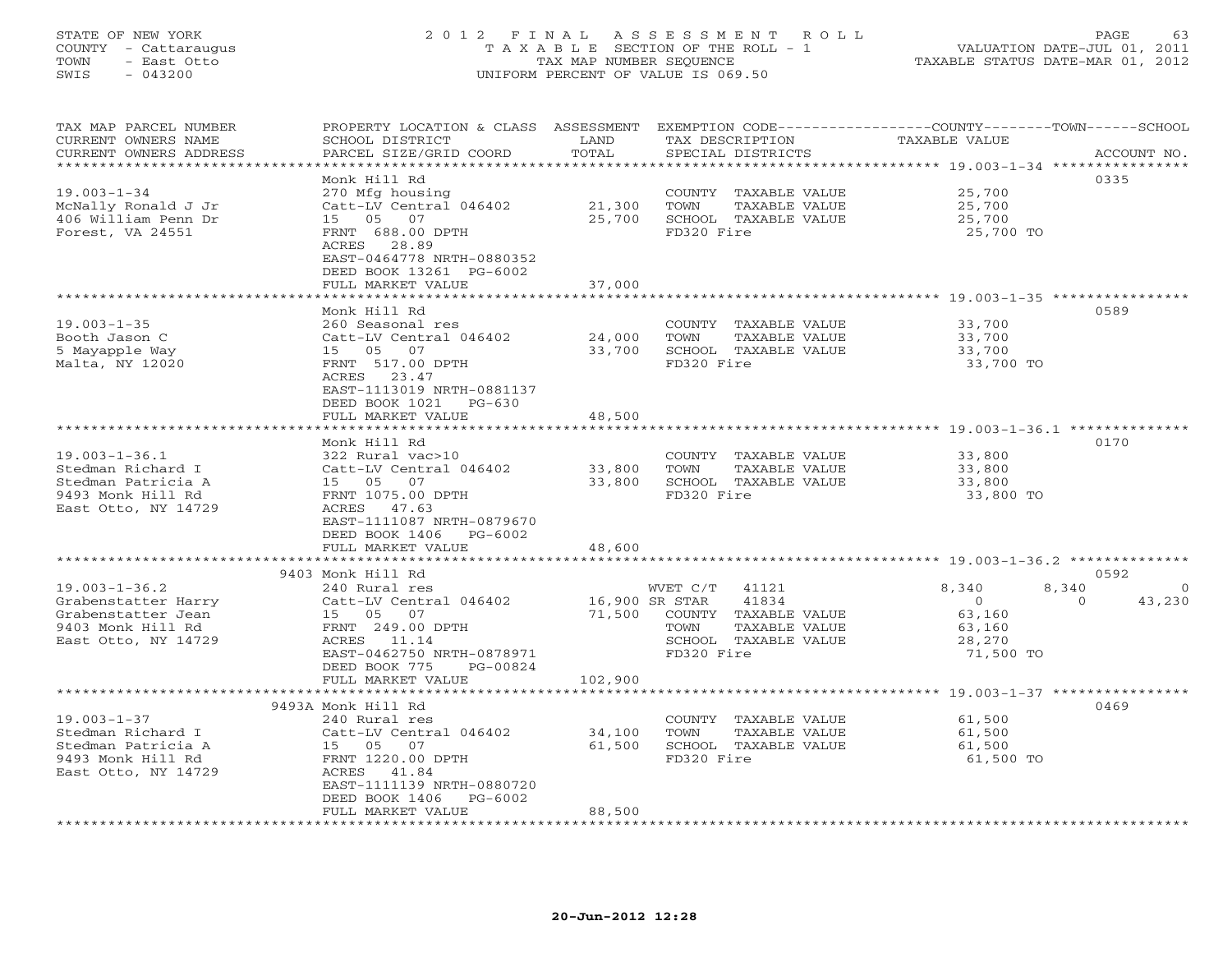# STATE OF NEW YORK 2 0 1 2 F I N A L A S S E S S M E N T R O L L PAGE 64 COUNTY - Cattaraugus T A X A B L E SECTION OF THE ROLL - 1 VALUATION DATE-JUL 01, 2011 TOWN - East Otto TAX MAP NUMBER SEQUENCE TAXABLE STATUS DATE-MAR 01, 2012 SWIS - 043200 UNIFORM PERCENT OF VALUE IS 069.50

| TAX MAP PARCEL NUMBER<br>CURRENT OWNERS NAME<br>CURRENT OWNERS ADDRESS                                   | PROPERTY LOCATION & CLASS ASSESSMENT EXEMPTION CODE---------------COUNTY-------TOWN------SCHOOL<br>SCHOOL DISTRICT<br>PARCEL SIZE/GRID COORD                                                  | LAND<br>TOTAL             | TAX DESCRIPTION<br>SPECIAL DISTRICTS                                                                         | TAXABLE VALUE                                                     | ACCOUNT NO.              |
|----------------------------------------------------------------------------------------------------------|-----------------------------------------------------------------------------------------------------------------------------------------------------------------------------------------------|---------------------------|--------------------------------------------------------------------------------------------------------------|-------------------------------------------------------------------|--------------------------|
|                                                                                                          |                                                                                                                                                                                               |                           |                                                                                                              |                                                                   |                          |
| $19.003 - 1 - 38$<br>Stedman Richard I<br>Stedman Patricia A<br>9493 Monk Hill Rd<br>East Otto, NY 14729 | 9493 Monk Hill Rd<br>210 1 Family Res<br>Catt-LV Central 046402<br>15 05 07<br>FRNT 1270.00 DPTH<br>ACRES<br>9.70<br>EAST-1111804 NRTH-0881823<br>DEED BOOK 1406 PG-6002<br>FULL MARKET VALUE | 218,000<br>313,700        | RES STAR 41854<br>12,900 COUNTY TAXABLE VALUE<br>TAXABLE VALUE<br>TOWN<br>SCHOOL TAXABLE VALUE<br>FD320 Fire | $\overline{0}$<br>$218,000$<br>$218,000$<br>197,150<br>218,000 TO | 0470<br>$\cap$<br>20,850 |
|                                                                                                          | *********************                                                                                                                                                                         |                           |                                                                                                              |                                                                   |                          |
| $19.003 - 1 - 39$<br>Jakubowski Edward M<br>229 Crescent Ave<br>Buffalo, NY 14214                        | Monk Hill Rd<br>260 Seasonal res<br>Catt-LV Central 046402<br>15 05 07<br>FRNT 135.00 DPTH<br>ACRES<br>4.80<br>EAST-1111430 NRTH-0881838                                                      | 7,700<br>43,900           | COUNTY TAXABLE VALUE<br>TOWN<br>TAXABLE VALUE<br>SCHOOL TAXABLE VALUE<br>FD320 Fire                          | 43,900<br>43,900<br>43,900<br>43,900 TO                           | 0279                     |
|                                                                                                          | DEED BOOK 12722 PG-3001                                                                                                                                                                       |                           |                                                                                                              |                                                                   |                          |
|                                                                                                          | FULL MARKET VALUE                                                                                                                                                                             | 63,200                    |                                                                                                              |                                                                   |                          |
| $19.003 - 1 - 40$<br>Lauta Richard F<br>Lauta Frances A<br>67 Park Haven<br>Amherst, NY 14228            | Monk Hill Rd (Row)<br>260 Seasonal res<br>Catt-LV Central 046402<br>15 05 07<br>3.86<br>ACRES<br>EAST-1111291 NRTH-0881458<br>DEED BOOK 00730 PG-01028<br>FULL MARKET VALUE                   | 5,500<br>25,700<br>37,000 | COUNTY TAXABLE VALUE<br>TAXABLE VALUE<br>TOWN<br>SCHOOL TAXABLE VALUE<br>FD320 Fire                          | 25,700<br>25,700<br>25,700<br>25,700 TO                           | 0289                     |
|                                                                                                          |                                                                                                                                                                                               |                           |                                                                                                              |                                                                   |                          |
| $19.003 - 1 - 41$<br>Lauta Frances A<br>Apt 304<br>2641 Gately Dr W<br>W Palm Beach, FL 33415            | Monk Hill Rd (Row)<br>260 Seasonal res<br>Catt-LV Central 046402<br>15 05 07<br>5.23<br>ACRES<br>EAST-1111116 NRTH-0881063<br>DEED BOOK 00694 PG-01146                                        | 10,700<br>27,100          | COUNTY TAXABLE VALUE<br>TAXABLE VALUE<br>TOWN<br>SCHOOL TAXABLE VALUE<br>FD320 Fire                          | 27,100<br>27,100<br>27,100<br>27,100 TO                           | 0288                     |
|                                                                                                          | FULL MARKET VALUE                                                                                                                                                                             | 39,000                    |                                                                                                              |                                                                   |                          |
| $19.003 - 1 - 42$<br>Lauta Ronald J<br>Lauta Kelly G<br>12710 Meadow Pine Ln                             | Monk Hill Rd (Row)<br>260 Seasonal res<br>Catt-LV Central 046402<br>15 05 07<br>ACRES 8.00                                                                                                    | 11,100<br>37,600          | COUNTY TAXABLE VALUE 37,600<br>TAXABLE VALUE<br>TOWN<br>SCHOOL TAXABLE VALUE<br>FD320 Fire                   | 37,600<br>37,600<br>37,600 TO                                     | 0007                     |
| Fort Meyers, FL 33913                                                                                    | EAST-1110716 NRTH-0881490<br>DEED BOOK 00943 PG-00739<br>FULL MARKET VALUE                                                                                                                    | 54,100                    |                                                                                                              |                                                                   |                          |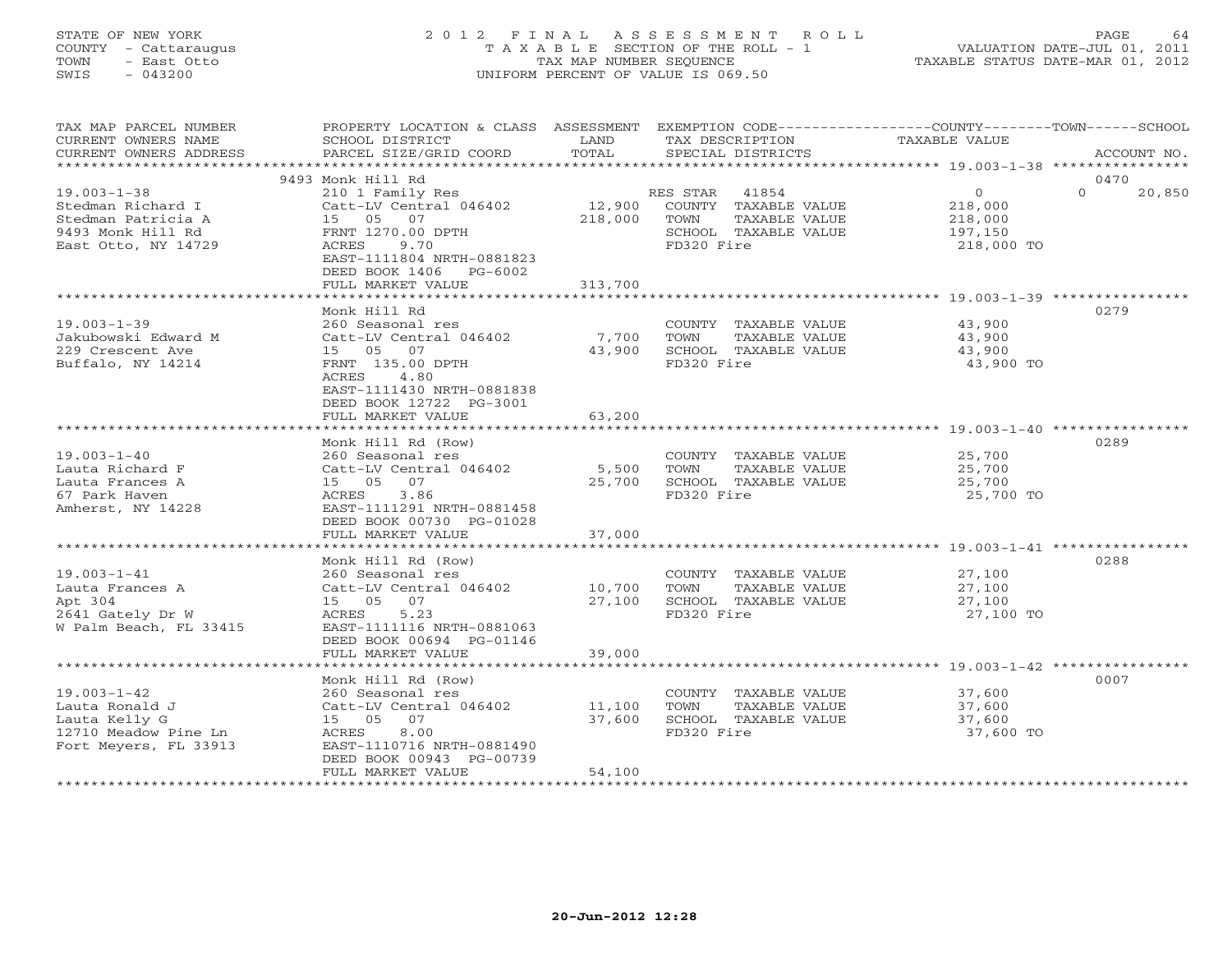# STATE OF NEW YORK 2 0 1 2 F I N A L A S S E S S M E N T R O L L PAGE 65 COUNTY - Cattaraugus T A X A B L E SECTION OF THE ROLL - 1 VALUATION DATE-JUL 01, 2011 TOWN - East Otto TAX MAP NUMBER SEQUENCE TAXABLE STATUS DATE-MAR 01, 2012 SWIS - 043200 UNIFORM PERCENT OF VALUE IS 069.50UNIFORM PERCENT OF VALUE IS 069.50

| TAX MAP PARCEL NUMBER   | PROPERTY LOCATION & CLASS ASSESSMENT EXEMPTION CODE---------------COUNTY-------TOWN------SCHOOL |                |                       |               |                 |
|-------------------------|-------------------------------------------------------------------------------------------------|----------------|-----------------------|---------------|-----------------|
| CURRENT OWNERS NAME     | SCHOOL DISTRICT                                                                                 | LAND           | TAX DESCRIPTION       | TAXABLE VALUE |                 |
| CURRENT OWNERS ADDRESS  | PARCEL SIZE/GRID COORD                                                                          | TOTAL          | SPECIAL DISTRICTS     |               | ACCOUNT NO.     |
|                         |                                                                                                 |                |                       |               |                 |
|                         | Monk Hill Rd                                                                                    |                |                       |               | 0248            |
| $19.003 - 1 - 43$       | 260 Seasonal res                                                                                |                | COUNTY TAXABLE VALUE  | 37,500        |                 |
| Matthews William & Etal | Catt-LV Central 046402 14,900                                                                   |                | TOWN<br>TAXABLE VALUE | 37,500        |                 |
| 6995 Derby Rd           | 15  05  07                                                                                      | 37,500         | SCHOOL TAXABLE VALUE  | 37,500        |                 |
| Derby, NY 14047         | FF 885.00                                                                                       |                | FD320 Fire            | 37,500 TO     |                 |
|                         | 9.20<br>ACRES                                                                                   |                |                       |               |                 |
|                         | EAST-1110858 NRTH-0882021                                                                       |                |                       |               |                 |
|                         | DEED BOOK 816<br>PG-00139                                                                       |                |                       |               |                 |
|                         | FULL MARKET VALUE                                                                               | 54,000         |                       |               |                 |
|                         |                                                                                                 |                |                       |               |                 |
|                         | Monk Hill Rd                                                                                    |                |                       |               | 0422            |
| $19.003 - 1 - 44$       | 314 Rural vac<10                                                                                |                | COUNTY TAXABLE VALUE  | 6,800         |                 |
| Reese William           | Catt-LV Central 046402                                                                          | 6,800          | TOWN<br>TAXABLE VALUE | 6,800         |                 |
| Reese Clara             | 15 05 07                                                                                        | 6,800          | SCHOOL TAXABLE VALUE  | 6,800         |                 |
| 79 Allegany St          | FRNT 303.00 DPTH<br>4.04                                                                        |                | FD320 Fire            | 6,800 TO      |                 |
| Buffalo, NY 14220       | ACRES<br>EAST-1110475 NRTH-0882267                                                              |                |                       |               |                 |
|                         | DEED BOOK 00654 PG-00131                                                                        |                |                       |               |                 |
|                         | FULL MARKET VALUE                                                                               | 9,800          |                       |               |                 |
|                         |                                                                                                 |                |                       |               |                 |
|                         | 9595 Monk Hill Rd                                                                               |                |                       |               | 0421            |
| $19.003 - 1 - 45$       | 260 Seasonal res                                                                                |                | VET C/T<br>41101      | 990           | 990<br>$\Omega$ |
| Reese William           | Catt-LV Central 046402 10,400                                                                   |                | COUNTY TAXABLE VALUE  | 42,710        |                 |
| Reese Clara             | 23 05 07                                                                                        | 43,700         | TOWN<br>TAXABLE VALUE | 42,710        |                 |
| 79 Allegany St          | FRNT 600.00 DPTH                                                                                |                | SCHOOL TAXABLE VALUE  | 43,700        |                 |
| Buffalo, NY 14220       | 5.01<br>ACRES                                                                                   |                | FD320 Fire            | 43,700 TO     |                 |
|                         | EAST-1110137 NRTH-0882324                                                                       |                |                       |               |                 |
|                         | DEED BOOK 00616 PG-00050                                                                        |                |                       |               |                 |
|                         | FULL MARKET VALUE                                                                               | 62,900         |                       |               |                 |
|                         | *******************************                                                                 | ************** |                       |               |                 |
|                         | Monk Hill Rd                                                                                    |                |                       |               | 0423            |
| $19.003 - 1 - 46$       | 314 Rural vac<10                                                                                |                | COUNTY TAXABLE VALUE  | 6,100         |                 |
| Regelin Marvin          | Catt-LV Central 046402                                                                          | 6,100          | TOWN<br>TAXABLE VALUE | 6,100         |                 |
| 7070 Taylor Rd          | 23 05 07                                                                                        | 6,100          | SCHOOL TAXABLE VALUE  | 6,100         |                 |
| Hamburg, NY 14075       | FRNT 150.00 DPTH                                                                                |                | FD320 Fire            | 6,100 TO      |                 |
|                         | ACRES<br>3.40                                                                                   |                |                       |               |                 |
|                         | EAST-1109891 NRTH-0882298                                                                       |                |                       |               |                 |
|                         | DEED BOOK 00690 PG-00558                                                                        |                |                       |               |                 |
|                         | FULL MARKET VALUE                                                                               | 8,800          |                       |               |                 |
|                         |                                                                                                 |                |                       |               |                 |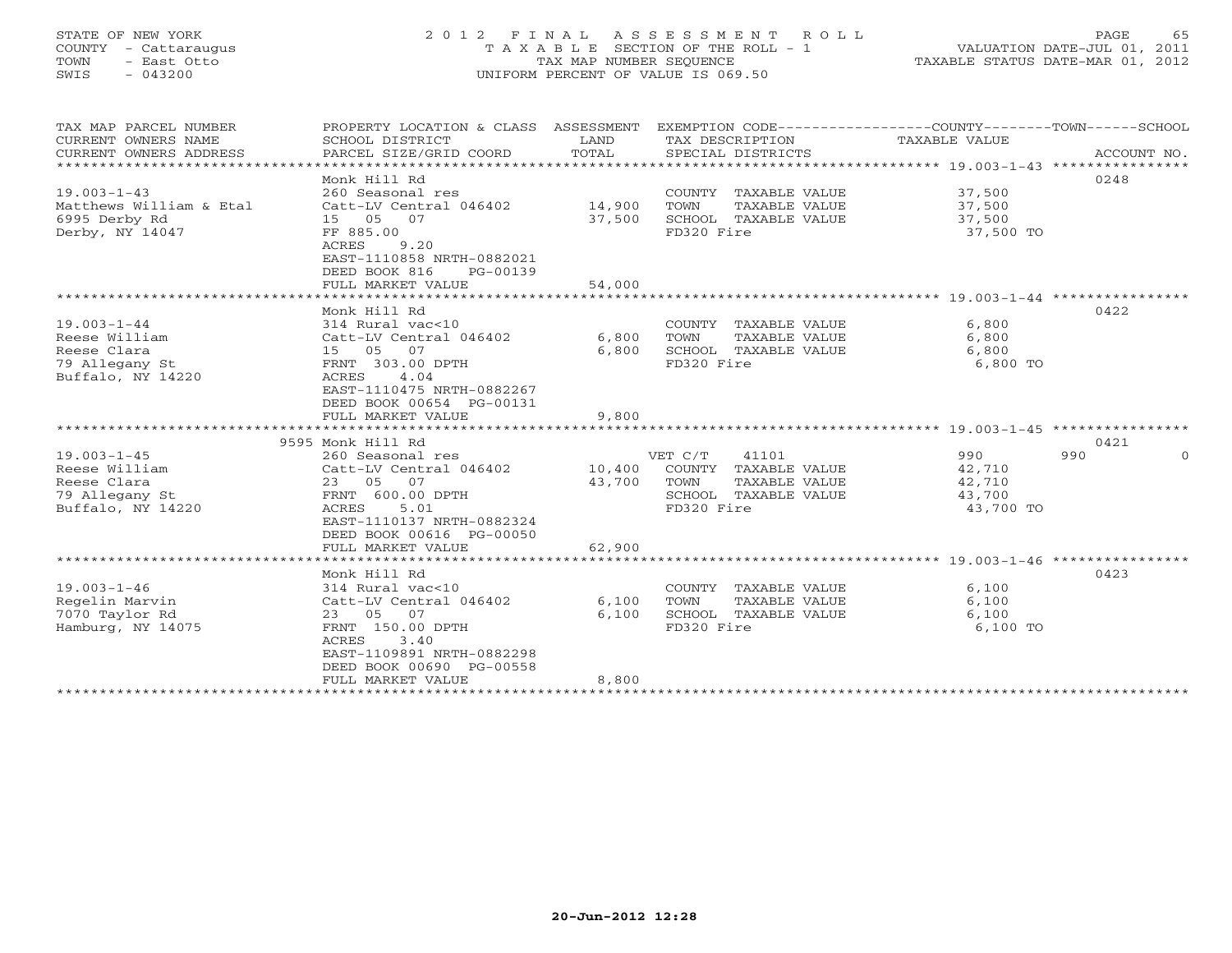# STATE OF NEW YORK 2 0 1 2 F I N A L A S S E S S M E N T R O L L PAGE 66 COUNTY - Cattaraugus T A X A B L E SECTION OF THE ROLL - 1 VALUATION DATE-JUL 01, 2011 TOWN - East Otto TAX MAP NUMBER SEQUENCE TAXABLE STATUS DATE-MAR 01, 2012 SWIS - 043200 UNIFORM PERCENT OF VALUE IS 069.50UNIFORM PERCENT OF VALUE IS 069.50

| TAX MAP PARCEL NUMBER<br>CURRENT OWNERS NAME<br>CONNERS NOTHER BARCEL STAR TORD TOTAL SECIAL DISTRICTS MONEARY NEWSLATION ACCOUNT NO.<br>CURRENT OWNERS ADDRESS PARCEL STAR PORT TOTAL SECIAL DISTRICTS ACCOUNT NO.<br>CURRENT OWNERS ADDRESS | PROPERTY LOCATION & CLASS ASSESSMENT EXEMPTION CODE----------------COUNTY-------TOWN------SCHOOL<br>SCHOOL DISTRICT | LAND    |                |                      | TAX DESCRIPTION TAXABLE VALUE<br>SPECIAL DISTRICTS                               |               |                |
|-----------------------------------------------------------------------------------------------------------------------------------------------------------------------------------------------------------------------------------------------|---------------------------------------------------------------------------------------------------------------------|---------|----------------|----------------------|----------------------------------------------------------------------------------|---------------|----------------|
|                                                                                                                                                                                                                                               | 9625 Monk Hill Rd                                                                                                   |         |                |                      |                                                                                  |               | 0547           |
| 19.003-1-47                                                                                                                                                                                                                                   | 270 Mfg housing                                                                                                     |         | WVET C/T 41121 |                      | 4,260                                                                            | 4,260         | $\overline{0}$ |
| Whelan Fenton<br>Whelan Doris L (Dec)<br>Whelan Doris L (Dec)<br>23 05 07 28,400 COUNTY<br>2625 Monk Hill Rd FF 225.00 TOWN<br>East Otto, NY 14729 ACRES 1.77 SCHOOL                                                                          |                                                                                                                     |         |                | 41834                |                                                                                  | $\Omega$      | 28,400         |
|                                                                                                                                                                                                                                               |                                                                                                                     |         |                | COUNTY TAXABLE VALUE | $0$<br>24,140<br>24,140                                                          |               |                |
|                                                                                                                                                                                                                                               |                                                                                                                     |         |                |                      |                                                                                  |               |                |
|                                                                                                                                                                                                                                               |                                                                                                                     |         |                |                      |                                                                                  |               |                |
|                                                                                                                                                                                                                                               | ACRES 1.77<br>EAST-1109485 NRTH-0882435                                                                             |         |                |                      | TOWN TAXABLE VALUE 24,140<br>SCHOOL TAXABLE VALUE 28,400 TO                      |               |                |
|                                                                                                                                                                                                                                               | DEED BOOK 806<br>PG-00613                                                                                           |         |                |                      |                                                                                  |               |                |
|                                                                                                                                                                                                                                               | FULL MARKET VALUE                                                                                                   | 40,900  |                |                      |                                                                                  |               |                |
|                                                                                                                                                                                                                                               |                                                                                                                     |         |                |                      |                                                                                  |               |                |
|                                                                                                                                                                                                                                               | 9631 Monk Hill Rd                                                                                                   |         |                |                      |                                                                                  |               | 0100           |
| 19.003-1-48            210 1 Family Res               RES STAR  41854             0<br>Alessi Anthony          Catt-LV Central 046402      7,300  COUNTY TAXABLE VALUE       35,900<br>9631 Monk Hill Rd        23  05  07                    |                                                                                                                     |         |                |                      |                                                                                  | $\Omega$      | 20,850         |
|                                                                                                                                                                                                                                               |                                                                                                                     |         |                |                      |                                                                                  |               |                |
|                                                                                                                                                                                                                                               |                                                                                                                     |         |                |                      |                                                                                  |               |                |
|                                                                                                                                                                                                                                               |                                                                                                                     |         |                |                      |                                                                                  |               |                |
|                                                                                                                                                                                                                                               | FRNT 275.00 DPTH                                                                                                    |         | FD320 Fire     |                      | 35,900 TO                                                                        |               |                |
|                                                                                                                                                                                                                                               | 2.20 BANK 017<br>ACRES                                                                                              |         |                |                      |                                                                                  |               |                |
|                                                                                                                                                                                                                                               | EAST-1109209 NRTH-0882403                                                                                           |         |                |                      |                                                                                  |               |                |
|                                                                                                                                                                                                                                               | DEED BOOK 8645 PG-9001                                                                                              |         |                |                      |                                                                                  |               |                |
|                                                                                                                                                                                                                                               | FULL MARKET VALUE                                                                                                   | 51,700  |                |                      |                                                                                  |               |                |
|                                                                                                                                                                                                                                               |                                                                                                                     |         |                |                      |                                                                                  |               |                |
|                                                                                                                                                                                                                                               | Monk Hill Rd                                                                                                        |         |                |                      |                                                                                  |               | 0424           |
| $19.003 - 1 - 49$                                                                                                                                                                                                                             | $314$ Rural vac<10                                                                                                  |         |                | COUNTY TAXABLE VALUE | 6,100                                                                            |               |                |
| Regelin Marvin                                                                                                                                                                                                                                | Catt-LV Central 046402 6,100                                                                                        |         | TOWN           | TAXABLE VALUE        | 6,100                                                                            |               |                |
| Regelin Ardith                                                                                                                                                                                                                                | 23 05 07<br>FRNT 320.00 DPTH                                                                                        |         |                |                      | $6,100$ SCHOOL TAXABLE VALUE $6,100$<br>FD320 Fire                               |               |                |
| 7070 Taylor Rd                                                                                                                                                                                                                                |                                                                                                                     |         |                |                      | 6,100 TO                                                                         |               |                |
| Hamburg, NY 14075                                                                                                                                                                                                                             | ACRES<br>3.35                                                                                                       |         |                |                      |                                                                                  |               |                |
|                                                                                                                                                                                                                                               | EAST-0460568 NRTH-0882305                                                                                           |         |                |                      |                                                                                  |               |                |
|                                                                                                                                                                                                                                               | DEED BOOK 00691 PG-00853                                                                                            |         |                |                      |                                                                                  |               |                |
|                                                                                                                                                                                                                                               | FULL MARKET VALUE                                                                                                   | 8,800   |                |                      |                                                                                  |               |                |
|                                                                                                                                                                                                                                               |                                                                                                                     |         |                |                      |                                                                                  |               |                |
|                                                                                                                                                                                                                                               | 9651 Monk Hill Rd                                                                                                   |         |                |                      |                                                                                  |               | 0192           |
| $19.003 - 1 - 50.1$                                                                                                                                                                                                                           | 210 1 Family Res                                                                                                    |         |                |                      | WVET C/T 41121 8,340 8,340                                                       |               | $\overline{0}$ |
|                                                                                                                                                                                                                                               |                                                                                                                     |         |                |                      | 32,280                                                                           | $32,280$<br>0 | 36,450         |
|                                                                                                                                                                                                                                               |                                                                                                                     |         |                |                      |                                                                                  |               | 36,450         |
| 9.003-1-50.1<br>Graser Ruth Mae (Le) Catt-LV Central 046402 6,000 AGED C/T/S 41800<br>Graser James 23 05 07 72,900 SR STAR 41834<br>9651 Monk Hill Rd FRNT 107.50 DPTH COUNTY TAXABLE<br>East Otto, NY 14729 ACRES 1.00 TOWN TAXABLE          |                                                                                                                     |         |                |                      | COUNTY TAXABLE VALUE 32,280                                                      |               |                |
|                                                                                                                                                                                                                                               |                                                                                                                     |         |                |                      |                                                                                  |               |                |
|                                                                                                                                                                                                                                               | EAST-1108487 NRTH-0882390                                                                                           |         |                |                      |                                                                                  |               |                |
|                                                                                                                                                                                                                                               | DEED BOOK 00961 PG-00954                                                                                            |         |                |                      | TOWN TAXABLE VALUE 32,280<br>SCHOOL TAXABLE VALUE 32,280<br>FD320 Fire 72,900 TO |               |                |
|                                                                                                                                                                                                                                               | FULL MARKET VALUE                                                                                                   | 104,900 |                |                      |                                                                                  |               |                |
|                                                                                                                                                                                                                                               |                                                                                                                     |         |                |                      |                                                                                  |               |                |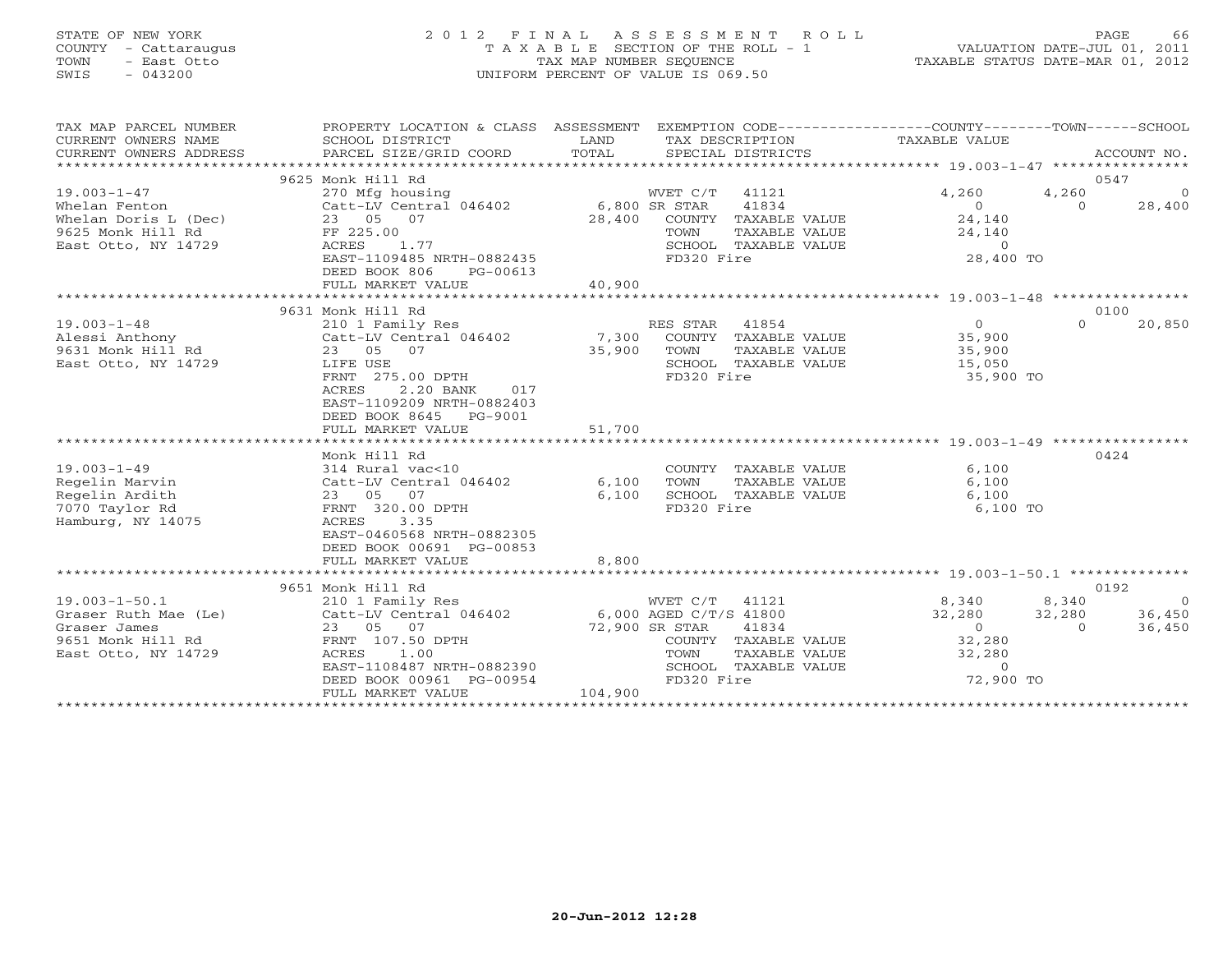# STATE OF NEW YORK 2 0 1 2 F I N A L A S S E S S M E N T R O L L PAGE 67 COUNTY - Cattaraugus T A X A B L E SECTION OF THE ROLL - 1 VALUATION DATE-JUL 01, 2011 TOWN - East Otto TAX MAP NUMBER SEQUENCE TAXABLE STATUS DATE-MAR 01, 2012 SWIS - 043200 UNIFORM PERCENT OF VALUE IS 069.50UNIFORM PERCENT OF VALUE IS 069.50

| TAX MAP PARCEL NUMBER            | PROPERTY LOCATION & CLASS ASSESSMENT EXEMPTION CODE---------------COUNTY-------TOWN------SCHOOL                                                                                                                                                        |         |                                                      |                                        |                            |
|----------------------------------|--------------------------------------------------------------------------------------------------------------------------------------------------------------------------------------------------------------------------------------------------------|---------|------------------------------------------------------|----------------------------------------|----------------------------|
| CURRENT OWNERS NAME              | SCHOOL DISTRICT                                                                                                                                                                                                                                        | LAND    | TAX DESCRIPTION                                      | TAXABLE VALUE                          |                            |
| CURRENT OWNERS ADDRESS           | PARCEL SIZE/GRID COORD                                                                                                                                                                                                                                 | TOTAL   | SPECIAL DISTRICTS                                    |                                        | ACCOUNT NO.                |
|                                  |                                                                                                                                                                                                                                                        |         |                                                      |                                        |                            |
|                                  | 9653 Monk Hill Rd                                                                                                                                                                                                                                      |         |                                                      |                                        | 0875                       |
| $19.003 - 1 - 50.2$              | 210 1 Family Res                                                                                                                                                                                                                                       |         | CVET C/T 41131                                       | 13,900                                 | 13,900<br>$\sim$ 0         |
| Huber Ruth M                     | Catt-LV Central 046402<br>23 05 07                                                                                                                                                                                                                     |         | 8,600 RES STAR 41854                                 | $\begin{array}{c}0\\64,900\end{array}$ | $\overline{0}$<br>20,850   |
| William Graser                   |                                                                                                                                                                                                                                                        |         | 78,800 COUNTY TAXABLE VALUE                          |                                        |                            |
| 9653 Monk Hill Rd FF 222.50      |                                                                                                                                                                                                                                                        |         | TOWN<br>TAXABLE VALUE                                | 64,900                                 |                            |
| East Otto, NY 14729              | 3.35<br>ACRES                                                                                                                                                                                                                                          |         | SCHOOL TAXABLE VALUE                                 | 57,950                                 |                            |
|                                  | EAST-0460280 NRTH-0882254                                                                                                                                                                                                                              |         | FD320 Fire                                           | 78,800 TO                              |                            |
|                                  | DEED BOOK 9408 PG-4001                                                                                                                                                                                                                                 |         |                                                      |                                        |                            |
|                                  |                                                                                                                                                                                                                                                        |         |                                                      |                                        |                            |
|                                  | 9665 Monk Hill Rd                                                                                                                                                                                                                                      |         |                                                      |                                        | 0195                       |
|                                  | 19.003-1-51<br>McCabe William<br>McCabe Anne Marie<br>McCabe Anne Marie<br>9665 Monk Hill Rd<br>7 - Atto NY 14729<br>7 - Atto NY 14729<br>7 - Atto NY 14729<br>7 - Atto NY 14729<br>7 - Atto NY 14729<br>7 - Atto NY 14729<br>7 - Atto NY 14729<br>8 - |         | RES STAR 41854                                       | $\overline{0}$                         | $\Omega$<br>20,850         |
|                                  |                                                                                                                                                                                                                                                        |         | 7,600 COUNTY TAXABLE VALUE                           | 90,900                                 |                            |
|                                  |                                                                                                                                                                                                                                                        | 90,900  | TOWN<br>TAXABLE VALUE                                | 90, 900                                |                            |
|                                  |                                                                                                                                                                                                                                                        |         | SCHOOL TAXABLE VALUE                                 | 70,050                                 |                            |
|                                  |                                                                                                                                                                                                                                                        |         | FD320 Fire                                           | 90,900 TO                              |                            |
|                                  | ACRES<br>2.42                                                                                                                                                                                                                                          |         |                                                      |                                        |                            |
|                                  | EAST-0459890 NRTH-0882376                                                                                                                                                                                                                              |         |                                                      |                                        |                            |
|                                  | DEED BOOK 00953 PG-00970                                                                                                                                                                                                                               |         |                                                      |                                        |                            |
|                                  | FULL MARKET VALUE                                                                                                                                                                                                                                      | 130,800 |                                                      |                                        |                            |
|                                  |                                                                                                                                                                                                                                                        |         |                                                      |                                        |                            |
|                                  | Bowen Rd                                                                                                                                                                                                                                               |         |                                                      |                                        | 0462                       |
| $19.003 - 1 - 52$                | 314 Rural vac<10                                                                                                                                                                                                                                       |         | COUNTY TAXABLE VALUE 13,300                          |                                        |                            |
|                                  |                                                                                                                                                                                                                                                        | 13,300  | TOWN TAXABLE VALUE                                   | 13,300<br>13,300                       |                            |
|                                  |                                                                                                                                                                                                                                                        | 13,300  | SCHOOL TAXABLE VALUE                                 |                                        |                            |
| Baltimore, MD 21202              | FF 480.00                                                                                                                                                                                                                                              |         | FD320 Fire                                           | 13,300 TO                              |                            |
|                                  | ACRES<br>7.69                                                                                                                                                                                                                                          |         |                                                      |                                        |                            |
|                                  | EAST-1108209 NRTH-0881883                                                                                                                                                                                                                              |         |                                                      |                                        |                            |
|                                  | DEED BOOK 846<br>PG-00545                                                                                                                                                                                                                              |         |                                                      |                                        |                            |
|                                  | FULL MARKET VALUE                                                                                                                                                                                                                                      | 19,100  |                                                      |                                        |                            |
|                                  |                                                                                                                                                                                                                                                        |         |                                                      |                                        |                            |
| $19.003 - 1 - 53$                | 9612 Bowen Rd                                                                                                                                                                                                                                          |         | RES STAR 41854                                       | $\overline{0}$                         | 0389<br>$\Omega$<br>20,850 |
|                                  | 210 1 Family Res<br>210 1 Family Res<br>Catt-LV Central 046402                                                                                                                                                                                         |         |                                                      | 80,400                                 |                            |
| Ouinn Thomas F Jr                | 23 05 07                                                                                                                                                                                                                                               | 80,400  | 11,900 COUNTY TAXABLE VALUE<br>TOWN<br>TAXABLE VALUE |                                        |                            |
| Quinn Kathryn M<br>9612 Bowen Rd |                                                                                                                                                                                                                                                        |         | SCHOOL TAXABLE VALUE                                 | 80,400<br>59,550                       |                            |
|                                  | $\begin{array}{cc}\n\text{FRNT} & 120.00 \text{ DPTH} \\ \text{RNT} & \text{120.00} \\ \end{array}$<br>ACRES<br>$6.41$ BANK<br>017                                                                                                                     |         | FD320 Fire                                           | 80,400 TO                              |                            |
| East Otto, NY 14729              | EAST-1108098 NRTH-0881399                                                                                                                                                                                                                              |         |                                                      |                                        |                            |
|                                  | DEED BOOK 1028<br>PG-473                                                                                                                                                                                                                               |         |                                                      |                                        |                            |
|                                  | FULL MARKET VALUE                                                                                                                                                                                                                                      | 115,700 |                                                      |                                        |                            |
|                                  |                                                                                                                                                                                                                                                        |         |                                                      |                                        |                            |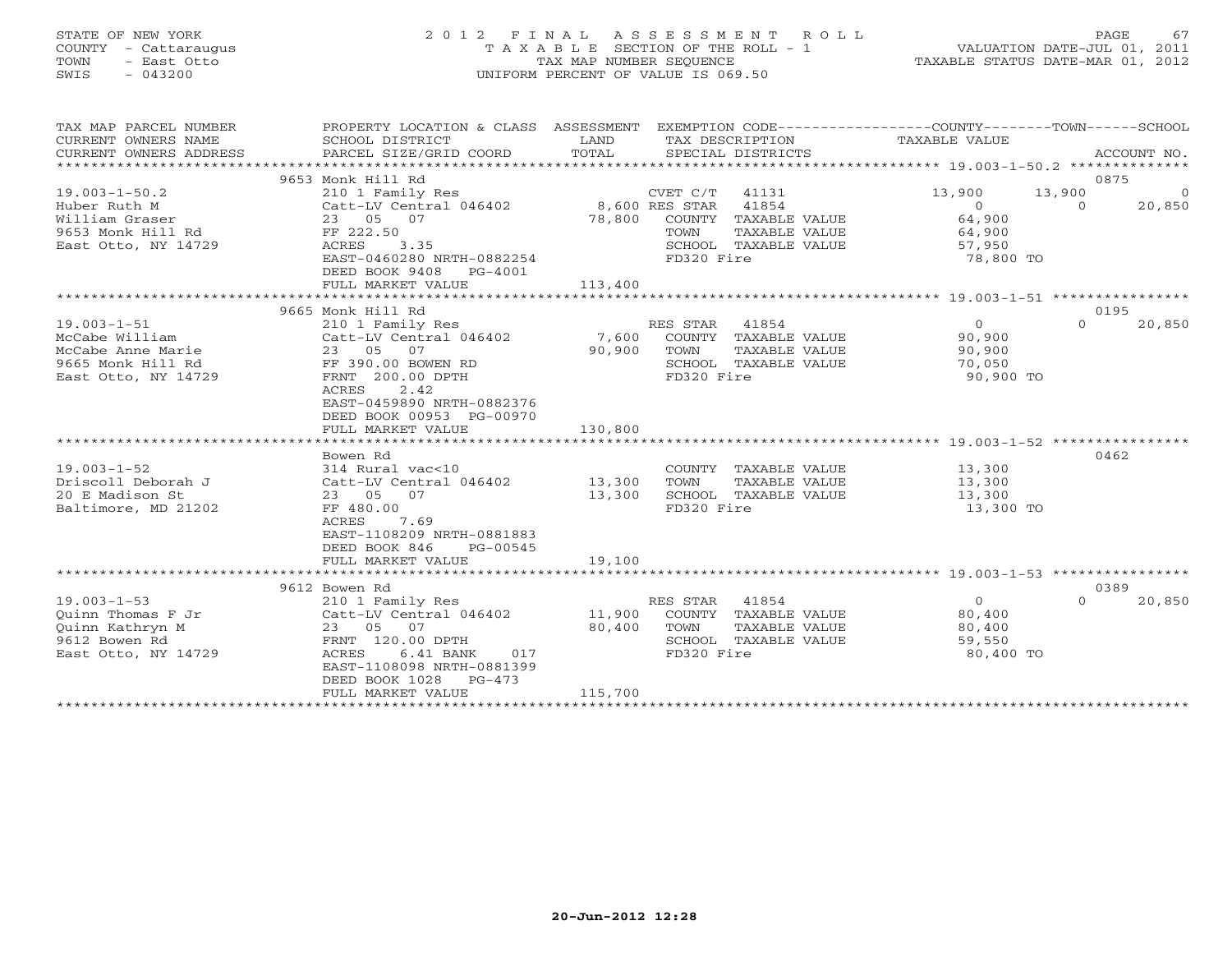# STATE OF NEW YORK 2 0 1 2 F I N A L A S S E S S M E N T R O L L PAGE 68 COUNTY - Cattaraugus T A X A B L E SECTION OF THE ROLL - 1 VALUATION DATE-JUL 01, 2011 TOWN - East Otto TAX MAP NUMBER SEQUENCE TAXABLE STATUS DATE-MAR 01, 2012 SWIS - 043200 UNIFORM PERCENT OF VALUE IS 069.50UNIFORM PERCENT OF VALUE IS 069.50

| TAX MAP PARCEL NUMBER    |                                                                              |         | PROPERTY LOCATION & CLASS ASSESSMENT EXEMPTION CODE----------------COUNTY-------TOWN------SCHOOL |                |          |             |
|--------------------------|------------------------------------------------------------------------------|---------|--------------------------------------------------------------------------------------------------|----------------|----------|-------------|
| CURRENT OWNERS NAME      | SCHOOL DISTRICT                                                              | LAND    | TAX DESCRIPTION                                                                                  | TAXABLE VALUE  |          |             |
| CURRENT OWNERS ADDRESS   | PARCEL SIZE/GRID COORD                                                       | TOTAL   | SPECIAL DISTRICTS                                                                                |                |          | ACCOUNT NO. |
|                          |                                                                              |         |                                                                                                  |                |          |             |
|                          | 9649 Monk Hill Rd                                                            |         |                                                                                                  |                | 0202     |             |
| $19.003 - 1 - 54$        | 210 1 Family Res                                                             |         | RES STAR 41854                                                                                   | $\overline{0}$ | $\Omega$ | 20,850      |
| Waterman Thomas          | 210 1 Family Res<br>Catt-LV Central 046402      12,100  COUNTY TAXABLE VALUE |         |                                                                                                  | 95,400         |          |             |
| 9649 Monk Hill Rd        | 23 05 07                                                                     | 95,400  | TOWN<br>TAXABLE VALUE                                                                            | 95,400         |          |             |
| East Otto, NY 14729-3408 | 6.60 BANK 017<br>ACRES                                                       |         | SCHOOL TAXABLE VALUE                                                                             | 74,550         |          |             |
|                          | EAST-1108584 NRTH-0881562                                                    |         | FD320 Fire                                                                                       | 95,400 TO      |          |             |
|                          | DEED BOOK 804<br>PG-00405                                                    |         |                                                                                                  |                |          |             |
|                          | FULL MARKET VALUE                                                            | 137,300 |                                                                                                  |                |          |             |
|                          |                                                                              |         |                                                                                                  |                |          |             |
|                          | Monk Hill Rd (Row)                                                           |         |                                                                                                  |                | 0502     |             |
| $19.003 - 1 - 55$        | 260 Seasonal res                                                             |         | COUNTY TAXABLE VALUE                                                                             | 47,200         |          |             |
| Mahony Michael D         | Catt-LV Central 046402                                                       | 7,700   |                                                                                                  | 47,200         |          |             |
| Mahony Brian V           | 23 05<br>07                                                                  | 47,200  | TOWN      TAXABLE VALUE<br>SCHOOL   TAXABLE VALUE                                                | 47,200         |          |             |
| 27 Terrell Ave           | 2.57 BANK 017<br>ACRES                                                       |         | FD320 Fire                                                                                       | 47,200 TO      |          |             |
| Depew, NY 14043          | EAST-1108922 NRTH-0881990                                                    |         |                                                                                                  |                |          |             |
|                          | DEED BOOK 13955 PG-7002                                                      |         |                                                                                                  |                |          |             |
|                          | FULL MARKET VALUE                                                            | 67,900  |                                                                                                  |                |          |             |
|                          |                                                                              |         |                                                                                                  |                |          |             |
|                          | Monk Hill Rd (Row)                                                           |         |                                                                                                  |                | 0408     |             |
| $19.003 - 1 - 56.1$      | 314 Rural vac<10                                                             |         | COUNTY TAXABLE VALUE                                                                             | 4,600          |          |             |
| Quermback-Housel Julie A | Catt-LV Central 046402                                                       | 4,600   | TOWN<br>TAXABLE VALUE                                                                            | 4,600          |          |             |
| 410 Campbell Blvd        | 23 05 07                                                                     |         | 4,600 SCHOOL TAXABLE VALUE                                                                       | 4,600          |          |             |
|                          | $LOT$ 14-15-22                                                               |         | FD320 Fire                                                                                       | 4,600 TO       |          |             |
| Getzville, NY 14068      | ACRES<br>2.22                                                                |         |                                                                                                  |                |          |             |
|                          | EAST-1109814 NRTH-0882037                                                    |         |                                                                                                  |                |          |             |
|                          | DEED BOOK 822<br>PG-00568                                                    |         |                                                                                                  |                |          |             |
|                          |                                                                              |         |                                                                                                  |                |          |             |
|                          | FULL MARKET VALUE                                                            | 6,600   |                                                                                                  |                |          |             |
|                          |                                                                              |         |                                                                                                  |                |          |             |
|                          | Monk Hill Rd (Row)                                                           |         |                                                                                                  |                | 0663     |             |
| $19.003 - 1 - 56.2$      | 314 Rural vac<10                                                             |         | COUNTY TAXABLE VALUE                                                                             | 3,700          |          |             |
| Burns Linda Quermback    | Catt-LV Central 046402                                                       | 3,700   | TOWN<br>TAXABLE VALUE                                                                            | 3,700          |          |             |
| 1303 Tanglewood          | 23 05 07                                                                     | 3,700   | SCHOOL TAXABLE VALUE                                                                             | 3,700          |          |             |
| N Tonawanda, NY 14120    | ACRES<br>3.34                                                                |         | FD320 Fire                                                                                       | 3,700 TO       |          |             |
|                          | EAST-1109522 NRTH-0882088                                                    |         |                                                                                                  |                |          |             |
|                          | DEED BOOK 00784 PG-00167                                                     |         |                                                                                                  |                |          |             |
|                          | FULL MARKET VALUE                                                            | 5,300   |                                                                                                  |                |          |             |
|                          |                                                                              |         |                                                                                                  |                |          |             |
|                          | Monk Hill Rd (Row)                                                           |         |                                                                                                  |                | 0664     |             |
| $19.003 - 1 - 56.3$      | 314 Rural vac<10                                                             |         | COUNTY TAXABLE VALUE                                                                             | 3,200          |          |             |
| Volland Janice Ann       | Catt-LV Central 046402                                                       | 3,200   | TOWN<br>TAXABLE VALUE                                                                            | 3,200          |          |             |
| 50 Ontario St            | 23 05 07                                                                     | 3,200   | SCHOOL TAXABLE VALUE                                                                             | 3,200          |          |             |
| Honeyoye Falls, NY 14472 | 2.93<br>ACRES                                                                |         | FD320 Fire                                                                                       | 3,200 TO       |          |             |
|                          | EAST-1109226 NRTH-0882025                                                    |         |                                                                                                  |                |          |             |
|                          | DEED BOOK 799<br>PG-00046                                                    |         |                                                                                                  |                |          |             |
|                          | FULL MARKET VALUE                                                            | 4,600   |                                                                                                  |                |          |             |
|                          |                                                                              |         |                                                                                                  |                |          |             |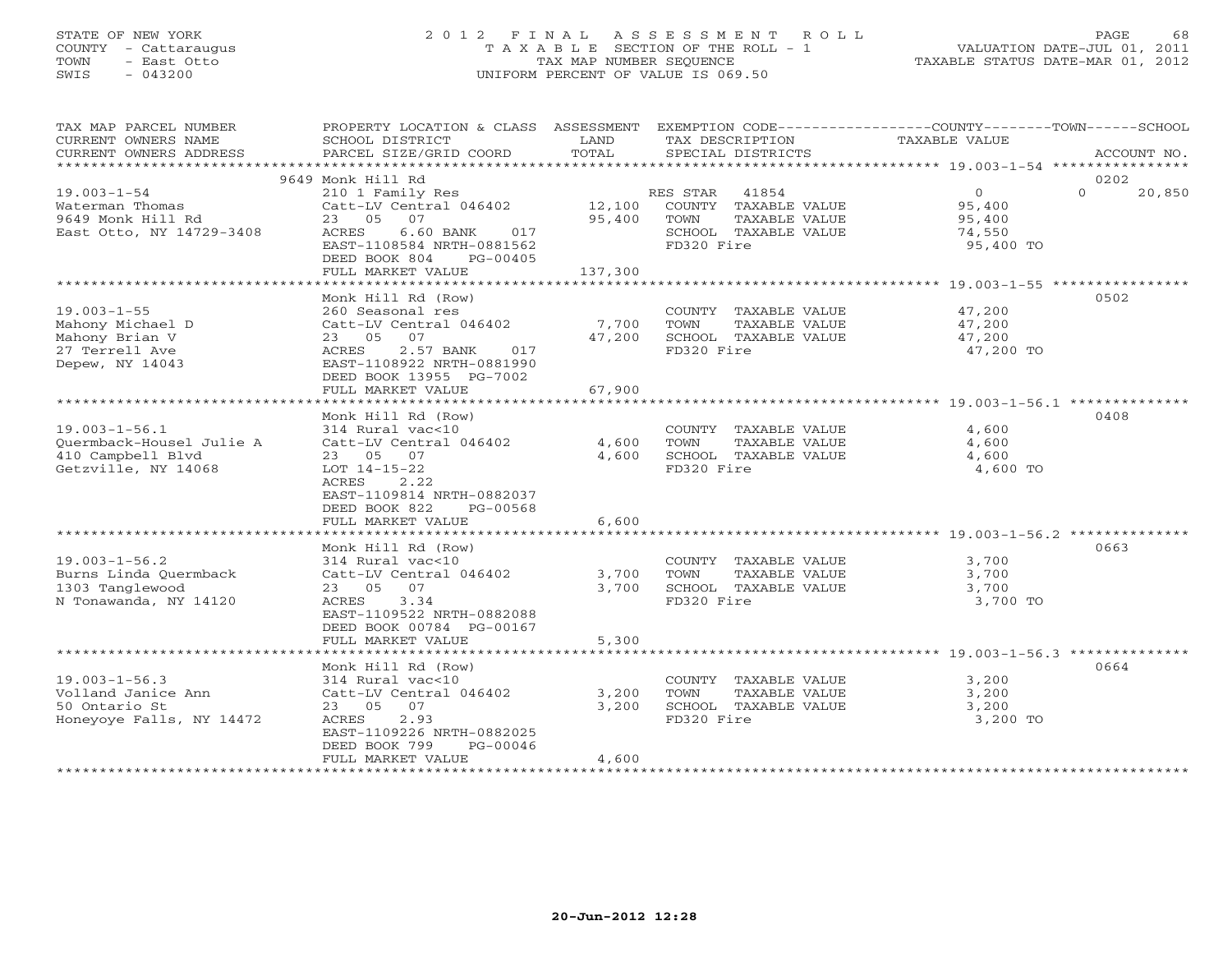#### STATE OF NEW YORK 2 0 1 2 F I N A L A S S E S S M E N T R O L L PAGE 69COUNTY - Cattaraugus T A X A B L E SECTION OF THE ROLL - 1 VALUATION DATE-JUL 01, 2011 TOWN - East Otto TAX MAP NUMBER SEQUENCE TAXABLE STATUS DATE-MAR 01, 2012 SWIS - 043200 UNIFORM PERCENT OF VALUE IS 069.50

| TAX MAP PARCEL NUMBER<br>CURRENT OWNERS NAME    | PROPERTY LOCATION & CLASS ASSESSMENT<br>SCHOOL DISTRICT | LAND             | TAX DESCRIPTION                    | EXEMPTION CODE-----------------COUNTY-------TOWN------SCHOOL<br>TAXABLE VALUE |        |
|-------------------------------------------------|---------------------------------------------------------|------------------|------------------------------------|-------------------------------------------------------------------------------|--------|
| CURRENT OWNERS ADDRESS<br>********************* | PARCEL SIZE/GRID COORD                                  | TOTAL            | SPECIAL DISTRICTS                  | ACCOUNT NO.                                                                   |        |
|                                                 | Monk Hill Rd (Row)                                      |                  |                                    | 0407                                                                          |        |
| $19.003 - 1 - 57$                               | 260 Seasonal res                                        |                  | COUNTY TAXABLE VALUE               | 66,500                                                                        |        |
| Ouermback-Burns Linda                           | Catt-LV Central 046402                                  | 22,500           | TOWN<br>TAXABLE VALUE              | 66,500                                                                        |        |
| Ouermback-Housel Julie                          | 07<br>23 05                                             | 66,500           | SCHOOL TAXABLE VALUE               | 66,500                                                                        |        |
| 1303 Tanglewood                                 | ACRES 16.85                                             |                  | FD320 Fire                         | 66,500 TO                                                                     |        |
| North Tonawanda, NY 14120                       | EAST-1109257 NRTH-0881455                               |                  |                                    |                                                                               |        |
|                                                 | DEED BOOK 00674 PG-00251                                |                  |                                    |                                                                               |        |
|                                                 | FULL MARKET VALUE                                       | 95,700           |                                    |                                                                               |        |
|                                                 |                                                         |                  |                                    |                                                                               |        |
|                                                 | Monk Hill Rd (Row)                                      |                  |                                    | 0369                                                                          |        |
| $19.003 - 1 - 58$                               | 260 Seasonal res                                        |                  | COUNTY TAXABLE VALUE               | 38,200                                                                        |        |
| Glor Daniel                                     | Catt-LV Central 046402<br>15 05 07                      | 18,200<br>38,200 | TOWN<br>TAXABLE VALUE              | 38,200                                                                        |        |
| Glor Joan M<br>115 Thurston Ave                 | ACRES 12.36                                             |                  | SCHOOL TAXABLE VALUE<br>FD320 Fire | 38,200<br>38,200 TO                                                           |        |
| Kenmore, NY 14217                               | DEED BOOK 00781 PG-00047                                |                  |                                    |                                                                               |        |
|                                                 | FULL MARKET VALUE                                       | 55,000           |                                    |                                                                               |        |
|                                                 | **********************                                  | ***********      |                                    | ****************** 19.003-1-59.1 *********                                    |        |
|                                                 | 9477 Bowen Rd                                           |                  |                                    | 0046                                                                          |        |
| $19.003 - 1 - 59.1$                             | 240 Rural res                                           |                  | COUNTY TAXABLE VALUE               | 55,700                                                                        |        |
| Vacinek Richard E                               | Catt-LV Central 046402                                  | 27,800           | TOWN<br>TAXABLE VALUE              | 55,700                                                                        |        |
| 9477 Bowen Rd                                   | 22/23<br>05 07                                          | 55,700           | SCHOOL TAXABLE VALUE               | 55,700                                                                        |        |
| East Otto, NY 14729                             | ACRES<br>62.55                                          |                  | FD320 Fire                         | 55,700 TO                                                                     |        |
|                                                 | EAST-1106891 NRTH-0878826                               |                  |                                    |                                                                               |        |
|                                                 | DEED BOOK 12952 PG-6002                                 |                  |                                    |                                                                               |        |
|                                                 | FULL MARKET VALUE                                       | 80,100           |                                    |                                                                               |        |
|                                                 | Bowen Rd                                                |                  |                                    | 0637                                                                          |        |
| $19.003 - 1 - 59.2$                             | 322 Rural vac>10                                        |                  | COUNTY TAXABLE VALUE               | 12,000                                                                        |        |
| Vacinek Richard E                               | Catt-LV Central 046402                                  | 12,000           | TOWN<br>TAXABLE VALUE              | 12,000                                                                        |        |
| 9477 Bowen Rd                                   | 23 05 07                                                | 12,000           | SCHOOL TAXABLE VALUE               | 12,000                                                                        |        |
| East Otto, NY 14729                             | FF 480.00                                               |                  | FD320 Fire                         | 12,000 TO                                                                     |        |
|                                                 | ACRES 11.70                                             |                  |                                    |                                                                               |        |
|                                                 | EAST-0459610 NRTH-0880862                               |                  |                                    |                                                                               |        |
|                                                 | DEED BOOK 12952 PG-6003                                 |                  |                                    |                                                                               |        |
|                                                 | FULL MARKET VALUE                                       | 17,300           |                                    |                                                                               |        |
|                                                 |                                                         |                  |                                    | 0807                                                                          |        |
| $19.003 - 1 - 59.3$                             | 9531 Bowen Rd<br>210 1 Family Res                       |                  | RES STAR<br>41854                  | $\circ$<br>$\Omega$                                                           | 20,850 |
| Bentson Brian P                                 | Catt-LV Central 046402                                  | 12,100           | COUNTY TAXABLE VALUE               | 67,800                                                                        |        |
| Bentson Kristin K                               | 23 05 07                                                | 67,800           | TOWN<br>TAXABLE VALUE              | 67,800                                                                        |        |
| 9531 Bowen Rd                                   | FRNT 300.00 DPTH                                        |                  | SCHOOL TAXABLE VALUE               | 46,950                                                                        |        |
| East Otto, NY 14729                             | ACRES<br>6.60 BANK<br>017                               |                  | FD320 Fire                         | 67,800 TO                                                                     |        |
|                                                 | EAST-0458413 NRTH-0880140                               |                  |                                    |                                                                               |        |
|                                                 | DEED BOOK 854<br>PG-00151                               |                  |                                    |                                                                               |        |
|                                                 | FULL MARKET VALUE                                       | 97,600           |                                    |                                                                               |        |
|                                                 |                                                         |                  |                                    |                                                                               |        |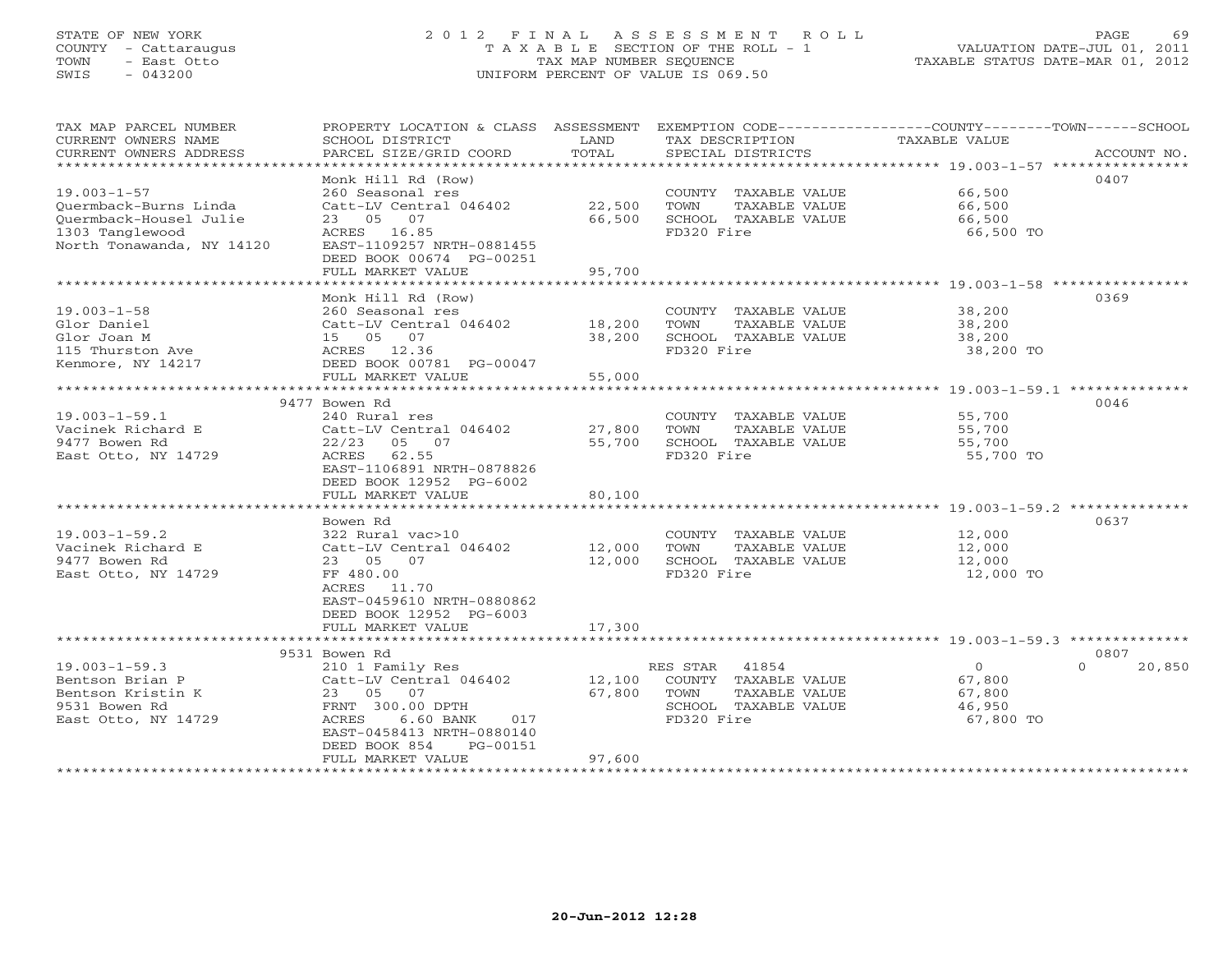# STATE OF NEW YORK 2 0 1 2 F I N A L A S S E S S M E N T R O L L PAGE 70 COUNTY - Cattaraugus T A X A B L E SECTION OF THE ROLL - 1 VALUATION DATE-JUL 01, 2011 TOWN - East Otto TAX MAP NUMBER SEQUENCE TAXABLE STATUS DATE-MAR 01, 2012 SWIS - 043200 UNIFORM PERCENT OF VALUE IS 069.50UNIFORM PERCENT OF VALUE IS 069.50

| TAX MAP PARCEL NUMBER<br>CURRENT OWNERS NAME<br>CURRENT OWNERS ADDRESS                             | PROPERTY LOCATION & CLASS ASSESSMENT EXEMPTION CODE----------------COUNTY-------TOWN------SCHOOL<br>SCHOOL DISTRICT<br>PARCEL SIZE/GRID COORD | LAND<br>TOTAL      | TAX DESCRIPTION<br>SPECIAL DISTRICTS                                                                                             | TAXABLE VALUE                                                               | ACCOUNT NO.             |
|----------------------------------------------------------------------------------------------------|-----------------------------------------------------------------------------------------------------------------------------------------------|--------------------|----------------------------------------------------------------------------------------------------------------------------------|-----------------------------------------------------------------------------|-------------------------|
|                                                                                                    |                                                                                                                                               |                    |                                                                                                                                  |                                                                             |                         |
|                                                                                                    | 9544 Bowen Rd                                                                                                                                 |                    |                                                                                                                                  |                                                                             | 0820                    |
| $19.003 - 1 - 59.4$<br>Belzile Donald A<br>Belzile Barbara<br>9544 Bowen Rd<br>East Otto, NY 14729 | 240 Rural res<br>Catt-LV Central 046402<br>22 05 07<br>FF 340.00<br>ACRES 11.30<br>EAST-0459622 NRTH-0880484<br>DEED BOOK 909<br>PG-00300     | 80,000             | CW_15_VET/ 41161<br>17,100 RES STAR 41854<br>COUNTY TAXABLE VALUE<br>TAXABLE VALUE<br>TOWN<br>SCHOOL TAXABLE VALUE<br>FD320 Fire | 8,340<br>8,340<br>$\overline{0}$<br>71,660<br>71,660<br>59,150<br>80,000 TO | 0<br>$\Omega$<br>20,850 |
|                                                                                                    | FULL MARKET VALUE                                                                                                                             | 115,100            |                                                                                                                                  |                                                                             |                         |
|                                                                                                    |                                                                                                                                               | ****************** |                                                                                                                                  |                                                                             |                         |
|                                                                                                    | Bowen Rd                                                                                                                                      |                    |                                                                                                                                  |                                                                             | 0830                    |
| $19.003 - 1 - 59.5$<br>Buza Geoffrey D<br>18 Ouail Run Ln<br>Lancaster, NY 14086                   | 322 Rural vac>10<br>Catt-LV Central 046402<br>23 05 07<br>FRNT 200.00 DPTH<br>ACRES 24.90<br>EAST-0461036 NRTH-0880014                        | 24,900<br>24,900   | COUNTY TAXABLE VALUE<br>TOWN<br>TAXABLE VALUE<br>SCHOOL TAXABLE VALUE<br>FD320 Fire                                              | 24,900<br>24,900<br>24,900<br>24,900 TO                                     |                         |
|                                                                                                    | DEED BOOK 14120 PG-7005<br>FULL MARKET VALUE                                                                                                  | 35,800             |                                                                                                                                  |                                                                             |                         |
|                                                                                                    |                                                                                                                                               |                    |                                                                                                                                  |                                                                             |                         |
|                                                                                                    | 9530 Bowen Rd                                                                                                                                 |                    |                                                                                                                                  |                                                                             | 0832                    |
| $19.003 - 1 - 59.6$                                                                                | 322 Rural vac>10                                                                                                                              |                    | COUNTY TAXABLE VALUE                                                                                                             | 32,800                                                                      |                         |
| Whitmer Marilyn                                                                                    | Catt-LV Central 046402                                                                                                                        | 32,800             | TOWN<br>TAXABLE VALUE                                                                                                            | 32,800                                                                      |                         |
| 9530 Bowen Rd                                                                                      | 23 05 07                                                                                                                                      | 32,800             | SCHOOL TAXABLE VALUE                                                                                                             | 32,800                                                                      |                         |
| East Otto, NY 14729                                                                                | FRNT 150.00 DPTH<br>ACRES 36.70<br>DEED BOOK 877<br>PG-00278                                                                                  |                    | FD320 Fire                                                                                                                       | 32,800 TO                                                                   |                         |
|                                                                                                    | FULL MARKET VALUE                                                                                                                             | 47,200             |                                                                                                                                  |                                                                             |                         |
|                                                                                                    | 9505 Bowen Rd                                                                                                                                 |                    |                                                                                                                                  |                                                                             | 0948                    |
| $19.003 - 1 - 59.7$                                                                                | 240 Rural res                                                                                                                                 |                    | RES STAR 41854                                                                                                                   | $\Omega$                                                                    | $\Omega$<br>20,850      |
| Bowen Gregory<br>9505 Bowen Rd<br>East Otto, NY 14729                                              | Catt-LV Central 046402<br>23 05 07<br>FF 470.00<br>ACRES 25.20<br>EAST-0458074 NRTH-0879778<br>DEED BOOK 00954 PG-00310                       | 22,100<br>95,900   | COUNTY TAXABLE VALUE<br>TOWN<br>TAXABLE VALUE<br>SCHOOL TAXABLE VALUE<br>FD320 Fire                                              | 95,900<br>95,900<br>75,050<br>95,900 TO                                     |                         |
|                                                                                                    | FULL MARKET VALUE                                                                                                                             | 138,000            |                                                                                                                                  |                                                                             |                         |
|                                                                                                    |                                                                                                                                               |                    |                                                                                                                                  |                                                                             |                         |
|                                                                                                    | Bowen Rd                                                                                                                                      |                    |                                                                                                                                  |                                                                             | 1171                    |
| $19.003 - 1 - 59.8$                                                                                | 322 Rural vac>10                                                                                                                              |                    | COUNTY TAXABLE VALUE                                                                                                             | 3,400                                                                       |                         |
| Bowen Gregory                                                                                      | Catt-LV Central 046402                                                                                                                        | 3,400              | TOWN<br>TAXABLE VALUE                                                                                                            | 3,400                                                                       |                         |
| 9505 Bowen Rd<br>East Otto, NY 14729                                                               | ACRES<br>9.15<br>EAST-1106497 NRTH-0879448<br>DEED BOOK 3795<br>PG-9002                                                                       | 3,400              | SCHOOL TAXABLE VALUE<br>FD320 Fire                                                                                               | 3,400<br>3,400 TO                                                           |                         |
|                                                                                                    | FULL MARKET VALUE                                                                                                                             | 4,900              |                                                                                                                                  |                                                                             |                         |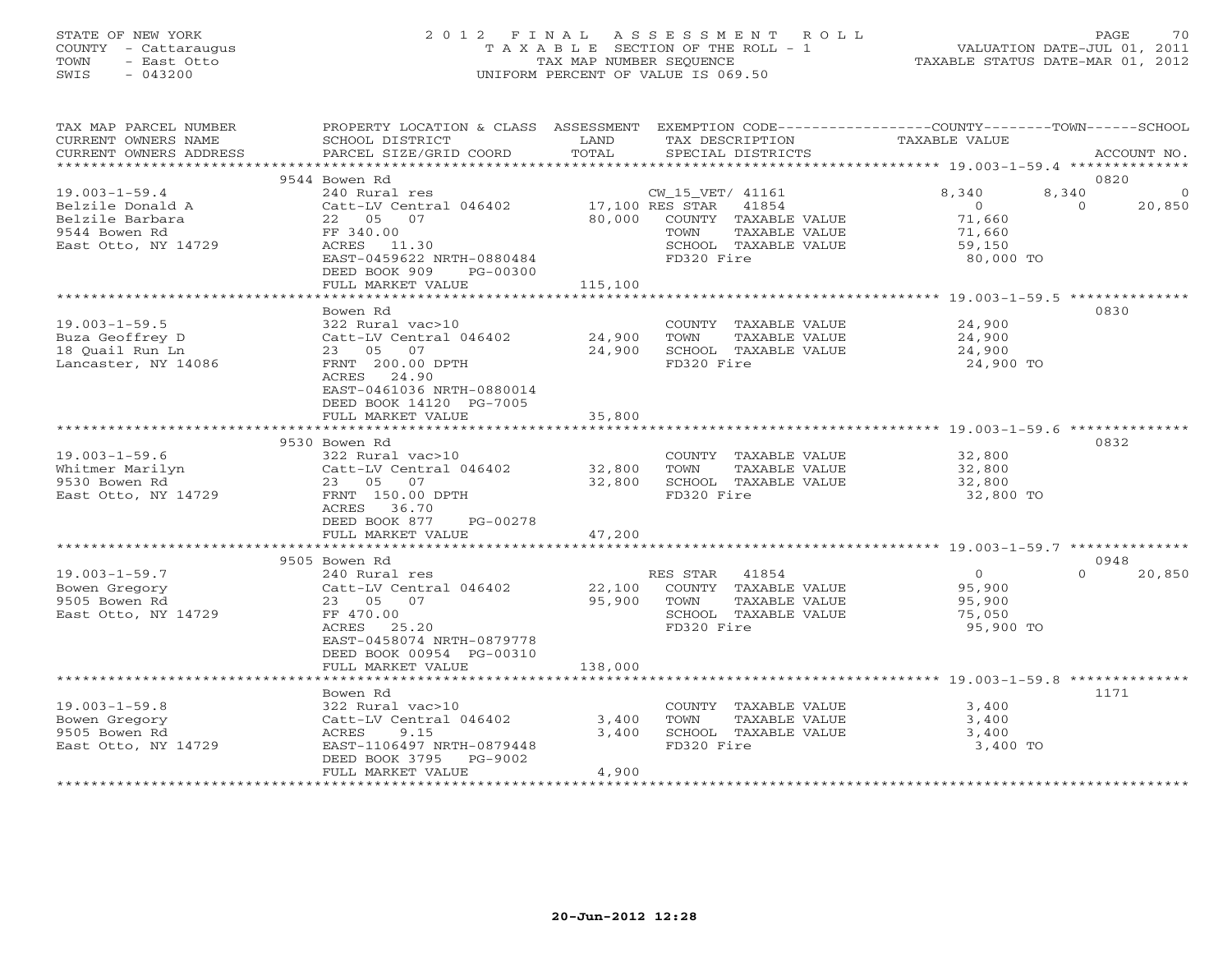#### STATE OF NEW YORK 2 0 1 2 F I N A L A S S E S S M E N T R O L L PAGE 71 COUNTY - Cattaraugus T A X A B L E SECTION OF THE ROLL - 1 VALUATION DATE-JUL 01, 2011 TOWN - East Otto TAX MAP NUMBER SEQUENCE TAXABLE STATUS DATE-MAR 01, 2012 SWIS - 043200 UNIFORM PERCENT OF VALUE IS 069.50UNIFORM PERCENT OF VALUE IS 069.50

| TAX MAP PARCEL NUMBER<br>CURRENT OWNERS NAME<br>CURRENT OWNERS ADDRESS                                         | PROPERTY LOCATION & CLASS ASSESSMENT<br>SCHOOL DISTRICT<br>PARCEL SIZE/GRID COORD                                                                                             | LAND<br>TOTAL              | TAX DESCRIPTION<br>SPECIAL DISTRICTS                                                                                                 | EXEMPTION CODE-----------------COUNTY-------TOWN-----SCHOOL<br>TAXABLE VALUE  | ACCOUNT NO.                   |
|----------------------------------------------------------------------------------------------------------------|-------------------------------------------------------------------------------------------------------------------------------------------------------------------------------|----------------------------|--------------------------------------------------------------------------------------------------------------------------------------|-------------------------------------------------------------------------------|-------------------------------|
| *************************                                                                                      |                                                                                                                                                                               |                            |                                                                                                                                      |                                                                               |                               |
|                                                                                                                | 9588 Bowen Rd                                                                                                                                                                 |                            |                                                                                                                                      |                                                                               | 0359                          |
| $19.003 - 1 - 60$<br>Myers Eleanor G<br>Longstreet Kathy A<br>9588 Bowen Rd<br>East Otto, NY 14729             | 210 1 Family Res<br>Catt-LV Central 046402<br>23 05 07<br>FRNT 670.00 DPTH<br>3.86<br>ACRES<br>EAST-0459290 NRTH-0881297<br>DEED BOOK 3961 PG-5001                            | 9,100<br>79,400            | SR STAR<br>41834<br>COUNTY TAXABLE VALUE<br>TOWN<br>TAXABLE VALUE<br>SCHOOL TAXABLE VALUE<br>FD320 Fire                              | $\overline{0}$<br>79,400<br>79,400<br>36,170<br>79,400 TO                     | $\Omega$<br>43,230            |
|                                                                                                                | FULL MARKET VALUE                                                                                                                                                             | 114,200<br>**********      |                                                                                                                                      | *************************** 19.003-1-61 ****************                      |                               |
|                                                                                                                | 9591 Bowen Rd                                                                                                                                                                 |                            |                                                                                                                                      |                                                                               | 0366                          |
| $19.003 - 1 - 61$<br>Chop Gary Lee<br>9591 Bowen Rd<br>East Otto, NY 14729                                     | 240 Rural res<br>Catt-LV Central 046402<br>23 05 07<br>FF 497.00<br>ACRES<br>20.24 BANK<br>017<br>EAST-0458265 NRTH-0881394<br>DEED BOOK 994<br>PG-1180                       | 87,200                     | CVET C/T<br>41131<br>22,000 RES STAR<br>41854<br>COUNTY TAXABLE VALUE<br>TOWN<br>TAXABLE VALUE<br>SCHOOL TAXABLE VALUE<br>FD320 Fire | 13,900<br>13,900<br>$\overline{0}$<br>73,300<br>73,300<br>66,350<br>87,200 TO | $\circ$<br>20,850<br>$\Omega$ |
|                                                                                                                | FULL MARKET VALUE                                                                                                                                                             | 125,500                    |                                                                                                                                      |                                                                               |                               |
|                                                                                                                |                                                                                                                                                                               |                            |                                                                                                                                      |                                                                               |                               |
| $19.003 - 1 - 62.1$<br>Bentson Brian P<br>Bentson Kristin K<br>9531 Bowen Rd<br>East Otto, NY 14729            | Bowen Rd<br>322 Rural vac>10<br>Catt-LV Central 046402<br>23 05<br>07<br>FRNT 265.00 DPTH<br>ACRES 15.50 BANK<br>017<br>EAST-0458187 NRTH-0880684<br>DEED BOOK 00706 PG-00105 | 21,500<br>21,500           | COUNTY TAXABLE VALUE<br>TOWN<br>TAXABLE VALUE<br>SCHOOL TAXABLE VALUE<br>FD320 Fire                                                  | 21,500<br>21,500<br>21,500<br>21,500 TO                                       | 0328                          |
|                                                                                                                | FULL MARKET VALUE                                                                                                                                                             | 30,900                     |                                                                                                                                      |                                                                               |                               |
|                                                                                                                |                                                                                                                                                                               |                            |                                                                                                                                      |                                                                               |                               |
| $19.003 - 1 - 62.2$<br>Germele Joseph M<br>Germele Patricia M<br>914 Vanderbilt Ave<br>Niagara Falls, NY 14305 | Bowen Rd<br>270 Mfg housing<br>Catt-LV Central 046402<br>23 05<br>07<br>FRNT 525.00 DPTH<br>ACRES<br>6.00<br>EAST-1107143 NRTH-0880874<br>DEED BOOK 9538 PG-7001              | 11,500<br>30,000           | COUNTY TAXABLE VALUE<br>TOWN<br>TAXABLE VALUE<br>SCHOOL TAXABLE VALUE<br>FD320 Fire                                                  | 30,000<br>30,000<br>30,000<br>30,000 TO                                       | 0825                          |
|                                                                                                                | FULL MARKET VALUE                                                                                                                                                             | 43,200                     |                                                                                                                                      |                                                                               |                               |
|                                                                                                                | *************************<br>7750 Sky Ranch Rd                                                                                                                                | **************             |                                                                                                                                      |                                                                               | 0167                          |
| $19.003 - 1 - 63.1$<br>Birtch P Jeffrey<br>Birtch Wende C<br>356 Mill St<br>Williamsville, NY 14221            | 322 Rural vac>10<br>Catt-LV Central 046402<br>30 05 07<br>FRNT 900.00 DPTH<br>ACRES 155.50<br>EAST-1104600 NRTH-0878748<br>DEED BOOK 00931 PG-01042<br>FULL MARKET VALUE      | 65,400<br>65,400<br>94,100 | COUNTY TAXABLE VALUE<br>TAXABLE VALUE<br>TOWN<br>SCHOOL TAXABLE VALUE<br>FD320 Fire                                                  | 65,400<br>65,400<br>65,400<br>65,400 TO                                       |                               |
|                                                                                                                |                                                                                                                                                                               |                            |                                                                                                                                      |                                                                               |                               |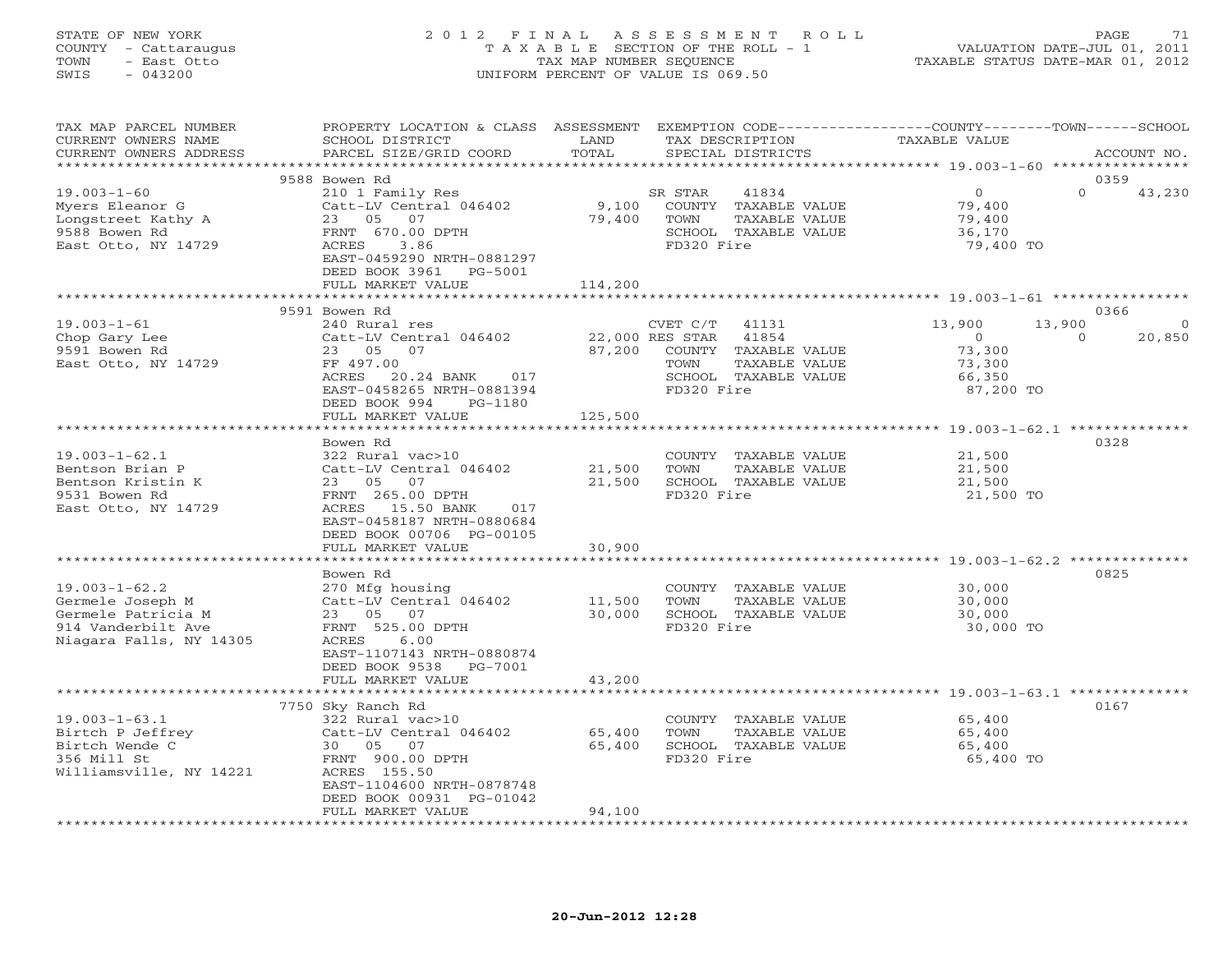# STATE OF NEW YORK 2 0 1 2 F I N A L A S S E S S M E N T R O L L PAGE 72 COUNTY - Cattaraugus T A X A B L E SECTION OF THE ROLL - 1 VALUATION DATE-JUL 01, 2011 TOWN - East Otto TAX MAP NUMBER SEQUENCE TAXABLE STATUS DATE-MAR 01, 2012 SWIS - 043200 UNIFORM PERCENT OF VALUE IS 069.50UNIFORM PERCENT OF VALUE IS 069.50

| TAX MAP PARCEL NUMBER<br>CURRENT OWNERS NAME<br>CURRENT OWNERS ADDRESS                                                        | PROPERTY LOCATION & CLASS ASSESSMENT<br>SCHOOL DISTRICT<br>PARCEL SIZE/GRID COORD                                                                                                          | LAND<br>TOTAL                | TAX DESCRIPTION<br>SPECIAL DISTRICTS                                                                     | EXEMPTION CODE-----------------COUNTY-------TOWN------SCHOOL<br><b>TAXABLE VALUE</b> | ACCOUNT NO.                |
|-------------------------------------------------------------------------------------------------------------------------------|--------------------------------------------------------------------------------------------------------------------------------------------------------------------------------------------|------------------------------|----------------------------------------------------------------------------------------------------------|--------------------------------------------------------------------------------------|----------------------------|
| **********************<br>$19.003 - 1 - 63.2$<br>Birtch P Jeffrey<br>Birtch Wende C<br>356 Mill St<br>Williamsville, NY 14221 | 7750 Sky Ranch Rd<br>240 Rural res<br>Catt-LV Central 046402<br>30 05 07<br>FRNT 900.00 DPTH<br>ACRES 10.00<br>EAST-1105308 NRTH-0879834<br>DEED BOOK 994<br>$PG-490$<br>FULL MARKET VALUE | 15,700<br>266,100<br>382,900 | COUNTY TAXABLE VALUE<br>TAXABLE VALUE<br>TOWN<br>SCHOOL TAXABLE VALUE<br>FD320 Fire                      | 266,100<br>266,100<br>266,100<br>266,100 TO                                          | 1110                       |
|                                                                                                                               |                                                                                                                                                                                            |                              |                                                                                                          |                                                                                      |                            |
| $19.003 - 1 - 64$<br>Clancy Robert J<br>Clancy Martha J<br>7733 Maynard Rd<br>East Otto, NY 14729                             | 7733 Maynard Rd<br>240 Rural res<br>Catt-LV Central 046402<br>07<br>32<br>05<br>FRNT 600.00 DPTH<br>13.02<br>ACRES<br>EAST-1104931 NRTH-0885830<br>DEED BOOK 00779 PG-00331                | 18,900<br>49,800             | RES STAR<br>41854<br>COUNTY TAXABLE VALUE<br>TAXABLE VALUE<br>TOWN<br>SCHOOL TAXABLE VALUE<br>FD320 Fire | $\circ$<br>49,800<br>49,800<br>28,950<br>49,800 TO                                   | 0643<br>$\Omega$<br>20,850 |
|                                                                                                                               | FULL MARKET VALUE                                                                                                                                                                          | 71,700                       |                                                                                                          |                                                                                      |                            |
| $19.003 - 1 - 65$<br>Mugler C Phillip<br>9363 E Otto Rd<br>East Otto, NY 14729                                                | Maynard Rd<br>322 Rural vac>10<br>Catt-LV Central 046402<br>32 05 07<br>FRNT 630.00 DPTH<br>ACRES<br>10.53<br>EAST-1105515 NRTH-0885514<br>DEED BOOK 00718 PG-01125<br>FULL MARKET VALUE   | 13,800<br>13,800<br>19,900   | COUNTY TAXABLE VALUE<br>TOWN<br>TAXABLE VALUE<br>SCHOOL TAXABLE VALUE<br>FD320 Fire                      | 13,800<br>13,800<br>13,800<br>13,800 TO                                              | 0645                       |
|                                                                                                                               |                                                                                                                                                                                            |                              |                                                                                                          |                                                                                      |                            |
| $19.003 - 1 - 66$<br>Williams Jay R<br>7590 East Flats Rd<br>East Otto, NY 14729                                              | East Otto Rd (Off)<br>314 Rural vac<10<br>West Valley Cen 042204<br>08 06 07<br>FRNT 100.00 DPTH 190.00<br>EAST-1116489 NRTH-0884417<br>DEED BOOK 3454<br>$PG-4017$                        | 200<br>200                   | COUNTY TAXABLE VALUE<br>TOWN<br>TAXABLE VALUE<br>SCHOOL TAXABLE VALUE<br>FD320 Fire                      | 200<br>200<br>200<br>200 TO                                                          | 0937                       |
|                                                                                                                               | FULL MARKET VALUE                                                                                                                                                                          | 300                          |                                                                                                          | ********************* 27.002-1-1.1 **************                                    |                            |
| $27.002 - 1 - 1.1$<br>Bielski James<br>9423 Harvey Rd<br>Cattaraugus, NY 14719                                                | Harvey Rd<br>314 Rural vac<10<br>Catt-LV Central 046402<br>54 05 07<br>FRNT 530.00 DPTH<br>50.00<br>EAST-1089835 NRTH-0878004<br>DEED BOOK 5046<br>$PG-4001$                               | 700<br>700<br>1,000          | COUNTY TAXABLE VALUE<br>TOWN<br>TAXABLE VALUE<br>SCHOOL TAXABLE VALUE<br>FD320 Fire                      | 700<br>700<br>700<br>700 TO                                                          | 0388                       |
|                                                                                                                               | FULL MARKET VALUE                                                                                                                                                                          |                              |                                                                                                          |                                                                                      |                            |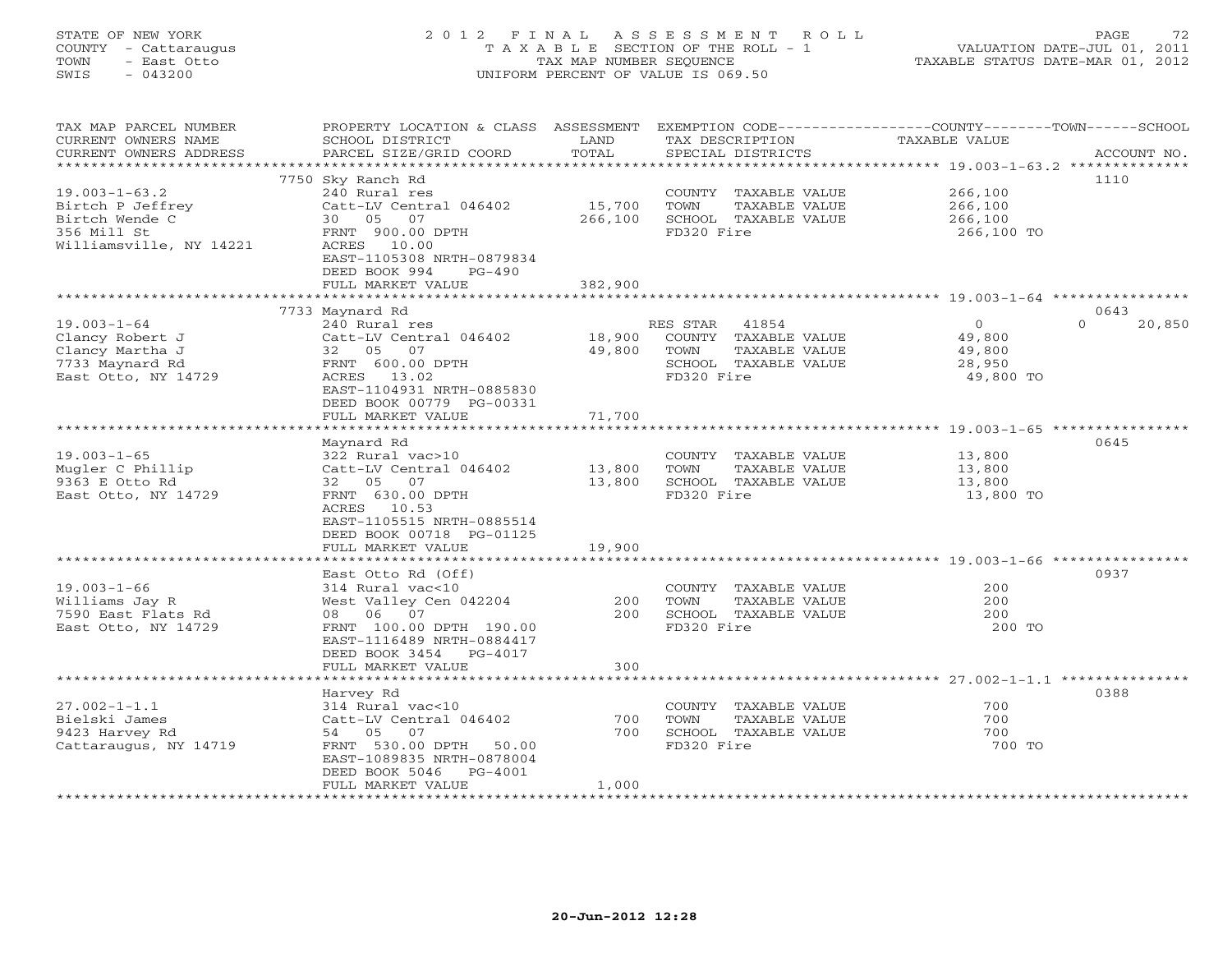#### STATE OF NEW YORK 2 0 1 2 F I N A L A S S E S S M E N T R O L L PAGE 73 COUNTY - Cattaraugus T A X A B L E SECTION OF THE ROLL - 1 VALUATION DATE-JUL 01, 2011 TOWN - East Otto TAX MAP NUMBER SEQUENCE TAXABLE STATUS DATE-MAR 01, 2012 SWIS - 043200 UNIFORM PERCENT OF VALUE IS 069.50UNIFORM PERCENT OF VALUE IS 069.50

| TAX MAP PARCEL NUMBER<br>CURRENT OWNERS NAME              | PROPERTY LOCATION & CLASS ASSESSMENT EXEMPTION CODE----------------COUNTY-------TOWN------SCHOOL<br>SCHOOL DISTRICT | LAND<br>TOTAL    | TAX DESCRIPTION                                                 | TAXABLE VALUE               |                    |
|-----------------------------------------------------------|---------------------------------------------------------------------------------------------------------------------|------------------|-----------------------------------------------------------------|-----------------------------|--------------------|
| CURRENT OWNERS ADDRESS                                    | PARCEL SIZE/GRID COORD                                                                                              |                  | SPECIAL DISTRICTS                                               |                             | ACCOUNT NO.        |
|                                                           | 9457 Harvey Rd                                                                                                      |                  |                                                                 |                             | 1078               |
| $27.002 - 1 - 1.3$<br>Shelters Donald E<br>9457 Harvey Rd | 210 1 Family Res<br>Catt-LV Central 046402<br>54 05 07                                                              | 5,400<br>56,200  | RES STAR 41854<br>COUNTY TAXABLE VALUE<br>TOWN<br>TAXABLE VALUE | $\circ$<br>56,200<br>56,200 | $\Omega$<br>20,850 |
| Cattaraugus, NY 14719-9605                                | FRNT 690.00 DPTH<br>50.00<br>017<br>BANK<br>EAST-0441474 NRTH-0878581<br>DEED BOOK 00971 PG-01051                   |                  | SCHOOL TAXABLE VALUE<br>FD320 Fire                              | 35,350<br>56,200 TO         |                    |
|                                                           | FULL MARKET VALUE                                                                                                   | 80,900           |                                                                 |                             |                    |
|                                                           |                                                                                                                     |                  |                                                                 |                             | 0182               |
| $27.002 - 1 - 2.1$                                        | Harvey Rd<br>210 1 Family Res                                                                                       |                  | COUNTY TAXABLE VALUE                                            | 49,800                      |                    |
| Gilliland Fred Jr                                         | Catt-LV Central 046402                                                                                              | 37,400           | TOWN<br>TAXABLE VALUE                                           | 49,800                      |                    |
| 9033 Harvey Rd                                            | 54 05 07                                                                                                            | 49,800           | SCHOOL TAXABLE VALUE                                            | 49,800                      |                    |
| Cattaraugus, NY 14719                                     | FF 1170.00                                                                                                          |                  | FD320 Fire                                                      | 49,800 TO                   |                    |
|                                                           | ACRES 51.20<br>EAST-1090837 NRTH-0877133<br>DEED BOOK 812<br>PG-01040                                               |                  |                                                                 |                             |                    |
|                                                           | FULL MARKET VALUE                                                                                                   | 71,700           |                                                                 |                             |                    |
|                                                           |                                                                                                                     |                  |                                                                 |                             |                    |
|                                                           | Harvey Rd                                                                                                           |                  |                                                                 |                             | 0928               |
| $27.002 - 1 - 2.2$                                        | 314 Rural vac<10                                                                                                    |                  | COUNTY TAXABLE VALUE                                            | 1,200                       |                    |
| Hiam Gregory                                              | Catt-LV Central 046402                                                                                              | 1,200            | TAXABLE VALUE<br>TOWN                                           | 1,200                       |                    |
| 90 Calvert Blyd                                           | 54 05 07                                                                                                            | 1,200            | SCHOOL TAXABLE VALUE                                            | 1,200                       |                    |
| Tonawanda, NY 14150                                       | FF 1170.00<br>ACRES<br>1.10<br>EAST-1089830 NRTH-0877148                                                            |                  | FD320 Fire                                                      | 1,200 TO                    |                    |
|                                                           | DEED BOOK 00982 PG-01100                                                                                            |                  |                                                                 |                             |                    |
|                                                           | FULL MARKET VALUE                                                                                                   | 1,700            |                                                                 |                             |                    |
|                                                           | 9308 Harvey Rd                                                                                                      |                  |                                                                 |                             | 0213               |
| $27.002 - 1 - 3$                                          | 210 1 Family Res                                                                                                    |                  | RES STAR 41854                                                  | $\overline{O}$              | $\Omega$<br>20,850 |
| Delio Joseph G                                            | Catt-LV Central 046402                                                                                              | 27,700           | COUNTY TAXABLE VALUE                                            | 58,500                      |                    |
| 9308 Harvey Rd                                            | 54 05 07                                                                                                            | 58,500           | TOWN<br>TAXABLE VALUE                                           | 58,500                      |                    |
| Cattaraugus, NY 14719                                     | FRNT 740.00 DPTH                                                                                                    |                  | SCHOOL TAXABLE VALUE                                            | 37,650                      |                    |
|                                                           | ACRES 25.54                                                                                                         |                  | FD320 Fire                                                      | 58,500 TO                   |                    |
|                                                           | EAST-1090920 NRTH-0876231                                                                                           |                  |                                                                 |                             |                    |
|                                                           | DEED BOOK 00955 PG-00469                                                                                            |                  |                                                                 |                             |                    |
|                                                           | FULL MARKET VALUE                                                                                                   | 84,200           |                                                                 |                             |                    |
|                                                           | ********************                                                                                                | **************** |                                                                 |                             |                    |
|                                                           | Harvey Rd                                                                                                           |                  |                                                                 |                             | 0172               |
| $27.002 - 1 - 4.1$                                        | 314 Rural vac<10                                                                                                    |                  | COUNTY TAXABLE VALUE                                            | 13,100                      |                    |
| Poland Patricia                                           | Catt-LV Central 046402                                                                                              | 13,100           | TAXABLE VALUE<br>TOWN                                           | 13,100                      |                    |
| 4025 E Hano                                               | 54 05 07                                                                                                            | 13,100           | SCHOOL TAXABLE VALUE                                            | 13,100                      |                    |
| Phoenix, AZ 85044                                         | FF 370.00                                                                                                           |                  | FD320 Fire                                                      | 13,100 TO                   |                    |
|                                                           | ACRES<br>9.95                                                                                                       |                  |                                                                 |                             |                    |
|                                                           | EAST-1090493 NRTH-0877903                                                                                           |                  |                                                                 |                             |                    |
|                                                           | DEED BOOK 00933 PG-00407                                                                                            |                  |                                                                 |                             |                    |
|                                                           | FULL MARKET VALUE<br>***********************                                                                        | 18,800           |                                                                 |                             |                    |
|                                                           |                                                                                                                     |                  |                                                                 |                             |                    |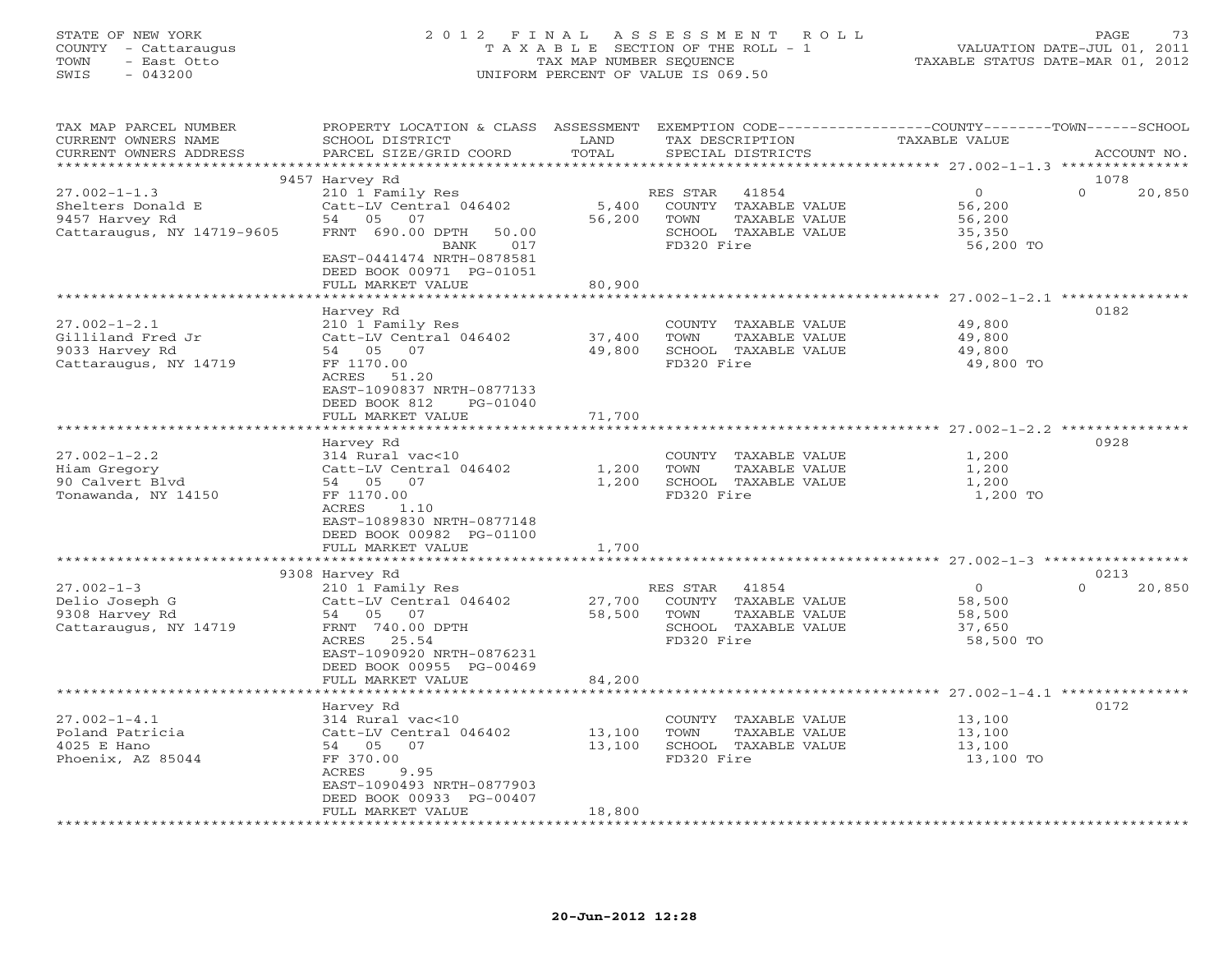### STATE OF NEW YORK 2 0 1 2 F I N A L A S S E S S M E N T R O L L PAGE 74 COUNTY - Cattaraugus T A X A B L E SECTION OF THE ROLL - 1 VALUATION DATE-JUL 01, 2011 TOWN - East Otto TAX MAP NUMBER SEQUENCE TAXABLE STATUS DATE-MAR 01, 2012 SWIS - 043200 UNIFORM PERCENT OF VALUE IS 069.50UNIFORM PERCENT OF VALUE IS 069.50

| TAX MAP PARCEL NUMBER<br>CURRENT OWNERS NAME<br>CURRENT OWNERS ADDRESS<br>*******************           | PROPERTY LOCATION & CLASS ASSESSMENT<br>SCHOOL DISTRICT<br>PARCEL SIZE/GRID COORD                                                                                                        | LAND<br>TOTAL              | TAX DESCRIPTION<br>SPECIAL DISTRICTS                                                                                                      | EXEMPTION CODE-----------------COUNTY-------TOWN------SCHOOL<br>TAXABLE VALUE                                  | ACCOUNT NO.                        |
|---------------------------------------------------------------------------------------------------------|------------------------------------------------------------------------------------------------------------------------------------------------------------------------------------------|----------------------------|-------------------------------------------------------------------------------------------------------------------------------------------|----------------------------------------------------------------------------------------------------------------|------------------------------------|
| $27.002 - 1 - 4.2$<br>Thaler Paul R<br>Jackson Charles D<br>1264 94Th St<br>Niagara Falls, NY 14301     | Harvey Rd<br>260 Seasonal res<br>Catt-LV Central 046402<br>54 04 07<br>FF 250.00<br>ACRES 175.80<br>EAST-1092555 NRTH-0877565<br>DEED BOOK 2642<br>PG-9001<br>FULL MARKET VALUE          | 39,100<br>56,100<br>80,700 | COUNTY TAXABLE VALUE<br>TOWN<br>TAXABLE VALUE<br>SCHOOL TAXABLE VALUE<br>FD320 Fire                                                       | 56,100<br>56,100<br>56,100<br>56,100 TO                                                                        | 0846                               |
|                                                                                                         |                                                                                                                                                                                          |                            |                                                                                                                                           |                                                                                                                |                                    |
|                                                                                                         | 9446 Harvey Rd                                                                                                                                                                           |                            |                                                                                                                                           |                                                                                                                | 0849                               |
| $27.002 - 1 - 4.4$<br>Shantler Marvin M<br>9446 Harvey Rd<br>Cattaraugus, NY 14719                      | 240 Rural res<br>Catt-LV Central 046402<br>54 04 07<br>FRNT 612.14 DPTH<br>ACRES<br>16.60<br>EAST-1090493 NRTH-0878405<br>DEED BOOK 885<br>PG-01056                                      | 19,900<br>69,100           | RES STAR<br>41854<br>COUNTY TAXABLE VALUE<br>TOWN<br>TAXABLE VALUE<br>SCHOOL TAXABLE VALUE<br>FD320 Fire                                  | $\Omega$<br>$\Omega$<br>69,100<br>69,100<br>48,250<br>69,100 TO                                                | 20,850                             |
|                                                                                                         | FULL MARKET VALUE                                                                                                                                                                        | 99,400                     |                                                                                                                                           |                                                                                                                |                                    |
|                                                                                                         | 9511 Utley Rd                                                                                                                                                                            |                            | 67 PCT OF VALUE USED FOR EXEMPTION PURPOSES                                                                                               |                                                                                                                | 0493                               |
| $27.002 - 1 - 5.1$<br>Tartick Raymond M<br>Tartick Joan H L/U<br>9511 Utley Rd<br>East Otto, NY 14729   | 240 Rural res<br>Catt-LV Central 046402<br>47 05<br>08<br>FRNT 500.00 DPTH<br>16.90<br>ACRES<br>EAST-1096622 NRTH-0879425<br>DEED BOOK 1022<br>$PG-134$<br>FULL MARKET VALUE             | 151,400 SR STAR<br>217,800 | CVET C/T 41131<br>22,500 AGED C/T/S 41800<br>41834<br>COUNTY TAXABLE VALUE<br>TAXABLE VALUE<br>TOWN<br>SCHOOL TAXABLE VALUE<br>FD320 Fire | 13,900<br>13,900<br>43,769<br>43,769<br>$\overline{0}$<br>$\Omega$<br>93,731<br>93,731<br>57,451<br>151,400 TO | $\overline{0}$<br>50,719<br>43,230 |
|                                                                                                         | *************************                                                                                                                                                                | ************               |                                                                                                                                           | ********* 27.002-1-5.2 ***************                                                                         |                                    |
| $27.002 - 1 - 5.2$<br>Csendom Timothy<br>Stamler Ginger<br>1551 Whitehaven Rd<br>Grand Island, NY 14072 | 9481 Utley Rd<br>312 Vac w/imprv<br>Catt-LV Central 046402<br>47 05 08<br>FRNT 300.00 DPTH<br>ACRES 131.00<br>EAST-0446498 NRTH-0877530<br>DEED BOOK 00978 PG-00635<br>FULL MARKET VALUE | 26,600<br>29,800<br>42,900 | COUNTY TAXABLE VALUE<br>TOWN<br>TAXABLE VALUE<br>SCHOOL TAXABLE VALUE<br>FD320 Fire                                                       | 29,800<br>29,800<br>29,800<br>29,800 TO                                                                        | 1100                               |
|                                                                                                         | **********************                                                                                                                                                                   |                            |                                                                                                                                           |                                                                                                                |                                    |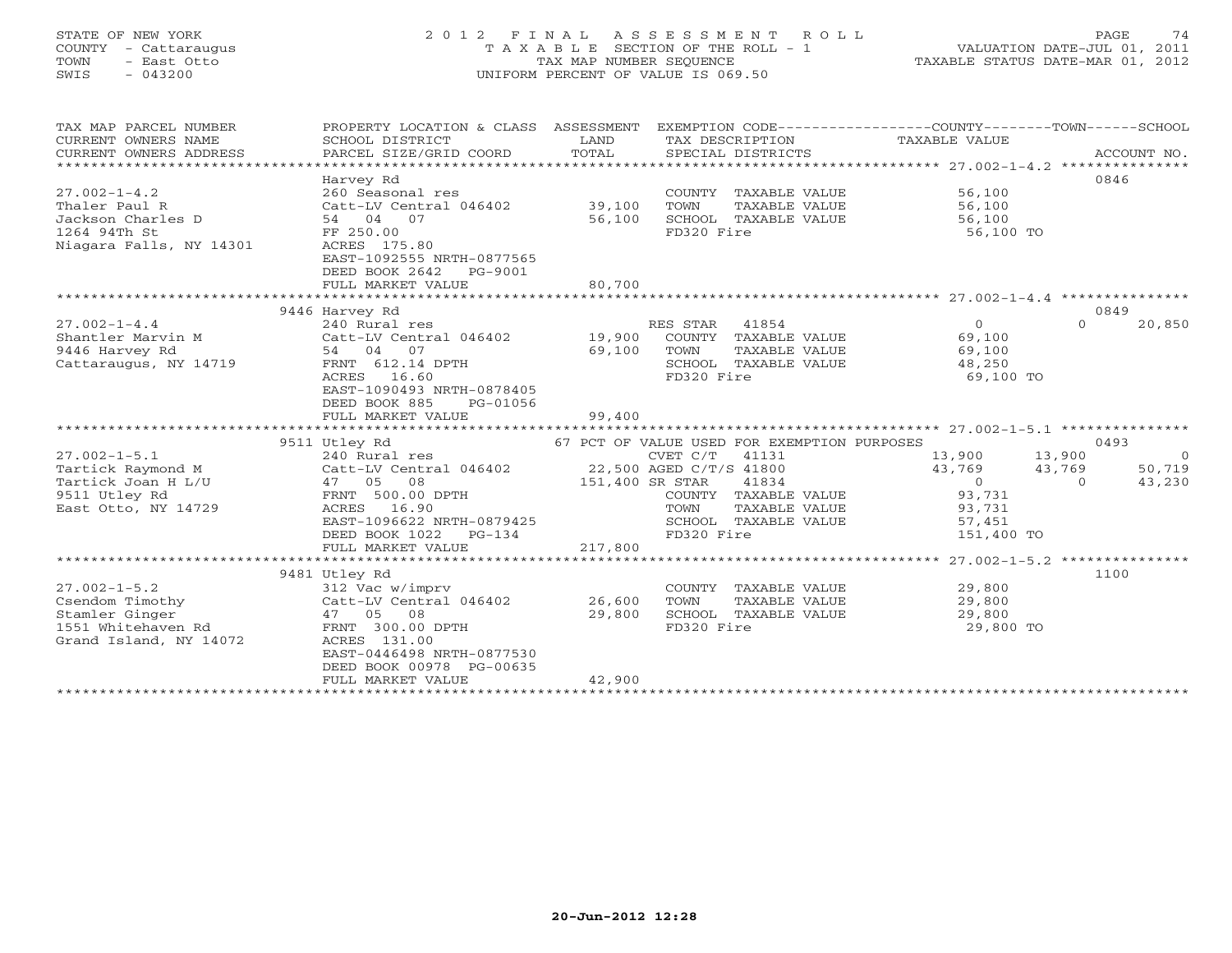#### STATE OF NEW YORK 2 0 1 2 F I N A L A S S E S S M E N T R O L L PAGE 75 COUNTY - Cattaraugus T A X A B L E SECTION OF THE ROLL - 1 VALUATION DATE-JUL 01, 2011 TOWN - East Otto TAX MAP NUMBER SEQUENCE TAXABLE STATUS DATE-MAR 01, 2012 SWIS - 043200 UNIFORM PERCENT OF VALUE IS 069.50UNIFORM PERCENT OF VALUE IS 069.50

| TAX MAP PARCEL NUMBER<br>CURRENT OWNERS NAME<br>CURRENT OWNERS ADDRESS | PROPERTY LOCATION & CLASS ASSESSMENT EXEMPTION CODE---------------COUNTY-------TOWN------SCHOOL<br>SCHOOL DISTRICT<br>PARCEL SIZE/GRID COORD | LAND<br>TOTAL  | TAX DESCRIPTION<br>SPECIAL DISTRICTS                     | TAXABLE VALUE                              | ACCOUNT NO.              |
|------------------------------------------------------------------------|----------------------------------------------------------------------------------------------------------------------------------------------|----------------|----------------------------------------------------------|--------------------------------------------|--------------------------|
|                                                                        | 9470 Utley Rd                                                                                                                                |                |                                                          |                                            | 0583                     |
|                                                                        |                                                                                                                                              |                |                                                          |                                            |                          |
| $27.002 - 1 - 6.1$                                                     | 240 Rural res                                                                                                                                |                | CW_15_VET/ 41161                                         | 8,340                                      | 8,340<br>$\overline{0}$  |
| Michener David A                                                       | Catt-LV Central 046402                                                                                                                       | 33,600 SR STAR | 41834                                                    | $\overline{0}$                             | $\Omega$<br>43,230       |
| Michener Laura L                                                       | 46 05 07                                                                                                                                     | 92,600         | COUNTY TAXABLE VALUE                                     | 84,260                                     |                          |
| 9470 Utley Rd                                                          | L/P 751-1194                                                                                                                                 |                | TOWN<br>TAXABLE VALUE                                    | 84,260                                     |                          |
| East Otto, NY 14729                                                    | FF 433.10                                                                                                                                    |                | SCHOOL TAXABLE VALUE                                     | 49,370                                     |                          |
|                                                                        | $ACRES$ 30.55                                                                                                                                |                | FD320 Fire                                               | 92,600 TO                                  |                          |
|                                                                        | EAST-0449256 NRTH-0878619                                                                                                                    |                |                                                          |                                            |                          |
|                                                                        | DEED BOOK 00753 PG-00749                                                                                                                     |                |                                                          |                                            |                          |
|                                                                        | FULL MARKET VALUE                                                                                                                            | 133,200        |                                                          |                                            |                          |
|                                                                        |                                                                                                                                              |                |                                                          |                                            |                          |
|                                                                        | 9457 Utley Rd                                                                                                                                |                |                                                          |                                            | 0905                     |
|                                                                        |                                                                                                                                              |                | RES STAR 41854                                           | $\overline{0}$                             | $\Omega$<br>20,850       |
| $27.002 - 1 - 6.3$                                                     | 270 Mfg housing                                                                                                                              |                |                                                          |                                            |                          |
| Michener Russell                                                       | Catt-LV Central 046402                                                                                                                       | 4,500          | COUNTY TAXABLE VALUE                                     | 23,300<br>23,300                           |                          |
| 9457 Utley Rd                                                          | 46 05 07                                                                                                                                     | 23,300         | TAXABLE VALUE<br>TOWN                                    |                                            |                          |
| East Otto, NY 14729                                                    | FRNT 223.00 DPTH                                                                                                                             |                | SCHOOL TAXABLE VALUE                                     | 2,450                                      |                          |
|                                                                        | ACRES 1.90                                                                                                                                   |                | FD320 Fire                                               | 23,300 TO                                  |                          |
|                                                                        | EAST-0448808 NRTH-0878716                                                                                                                    |                |                                                          |                                            |                          |
|                                                                        | DEED BOOK 00974 PG-00634                                                                                                                     |                |                                                          |                                            |                          |
|                                                                        | FULL MARKET VALUE                                                                                                                            | 33,500         |                                                          |                                            |                          |
|                                                                        |                                                                                                                                              |                |                                                          |                                            |                          |
|                                                                        | 9445 Utley Rd                                                                                                                                |                |                                                          |                                            | 1085                     |
| $27.002 - 1 - 6.4$                                                     | 270 Mfg housing                                                                                                                              |                | RES STAR 41854                                           |                                            | $\Omega$<br>20,850       |
| Michener David A Jr                                                    | Catt-LV Central 046402                                                                                                                       |                | 8,100 COUNTY TAXABLE VALUE                               | $\begin{array}{c} 0 \\ 46,000 \end{array}$ |                          |
|                                                                        | 46 05 07                                                                                                                                     | 46,000         | TAXABLE VALUE<br>TOWN                                    |                                            |                          |
| 9445 Utley Rd                                                          |                                                                                                                                              |                |                                                          | 46,000<br>25,150                           |                          |
| East Otto, NY 14729                                                    | FF 278.80                                                                                                                                    |                | SCHOOL TAXABLE VALUE                                     |                                            |                          |
|                                                                        | ACRES<br>2.95 BANK<br>032                                                                                                                    |                | FD320 Fire                                               | 46,000 TO                                  |                          |
|                                                                        | EAST-0448772 NRTH-0878040                                                                                                                    |                |                                                          |                                            |                          |
|                                                                        | DEED BOOK 1021 PG-1182                                                                                                                       |                |                                                          |                                            |                          |
|                                                                        | FULL MARKET VALUE                                                                                                                            | 66,200         |                                                          |                                            |                          |
|                                                                        | *************************                                                                                                                    |                |                                                          |                                            |                          |
|                                                                        | 9403 Utley Rd                                                                                                                                |                | 71 PCT OF VALUE USED FOR EXEMPTION PURPOSES              |                                            | 0277                     |
| $27.002 - 1 - 7$                                                       | 240 Rural res                                                                                                                                |                | CVET $C/T$ 41131                                         | 13,900                                     | 13,900<br>$\overline{0}$ |
| Kowalski Joseph                                                        | Catt-LV Central 046402                                                                                                                       |                |                                                          | 25,284                                     | 32,234<br>25,284         |
| Kowalski Eleanor                                                       | Catt-LV Centr<br>46     05     07                                                                                                            | 90,800 SR STAR | 35,300 AGED C/T/S 41800<br>00 900 SP STAR 41834<br>41834 | $\overline{0}$                             | 43,230<br>$\Omega$       |
| 9403 Utley Rd                                                          | FF 655.00                                                                                                                                    |                | COUNTY TAXABLE VALUE                                     | 51,616                                     |                          |
| East Otto, NY 14729                                                    | ACRES 44.58                                                                                                                                  |                | TAXABLE VALUE<br>TOWN                                    | 51,616                                     |                          |
|                                                                        | EAST-1097516 NRTH-0877629                                                                                                                    |                | SCHOOL TAXABLE VALUE                                     | 15,336                                     |                          |
|                                                                        | DEED BOOK 701<br>PG-00037                                                                                                                    |                | FD320 Fire                                               | 90,800 TO                                  |                          |
|                                                                        |                                                                                                                                              |                |                                                          |                                            |                          |
|                                                                        | FULL MARKET VALUE                                                                                                                            | 130,600        |                                                          |                                            |                          |
|                                                                        |                                                                                                                                              |                |                                                          |                                            |                          |
|                                                                        | 9373 Utley Rd                                                                                                                                |                |                                                          |                                            | 0454                     |
| $27.002 - 1 - 8$                                                       | 270 Mfg housing                                                                                                                              |                | COUNTY TAXABLE VALUE 32,300                              |                                            |                          |
| Slowik Joseph T                                                        | Catt-LV Central 046402                                                                                                                       | 26,400         | TOWN<br>TAXABLE VALUE                                    | 32,300                                     |                          |
| Slowik Judith                                                          | 46 05 07                                                                                                                                     | 32,300         | SCHOOL TAXABLE VALUE                                     | 32,300                                     |                          |
| 171 Sharon Pkwy                                                        | FF 635.00                                                                                                                                    |                | FD320 Fire                                               | 32,300 TO                                  |                          |
| Lackawanna, NY 14218                                                   | ACRES 23.29                                                                                                                                  |                |                                                          |                                            |                          |
|                                                                        | EAST-1096681 NRTH-0876963                                                                                                                    |                |                                                          |                                            |                          |
|                                                                        | DEED BOOK 912<br>PG-00089                                                                                                                    |                |                                                          |                                            |                          |
|                                                                        | FULL MARKET VALUE                                                                                                                            | 46,500         |                                                          |                                            |                          |
|                                                                        |                                                                                                                                              |                |                                                          |                                            |                          |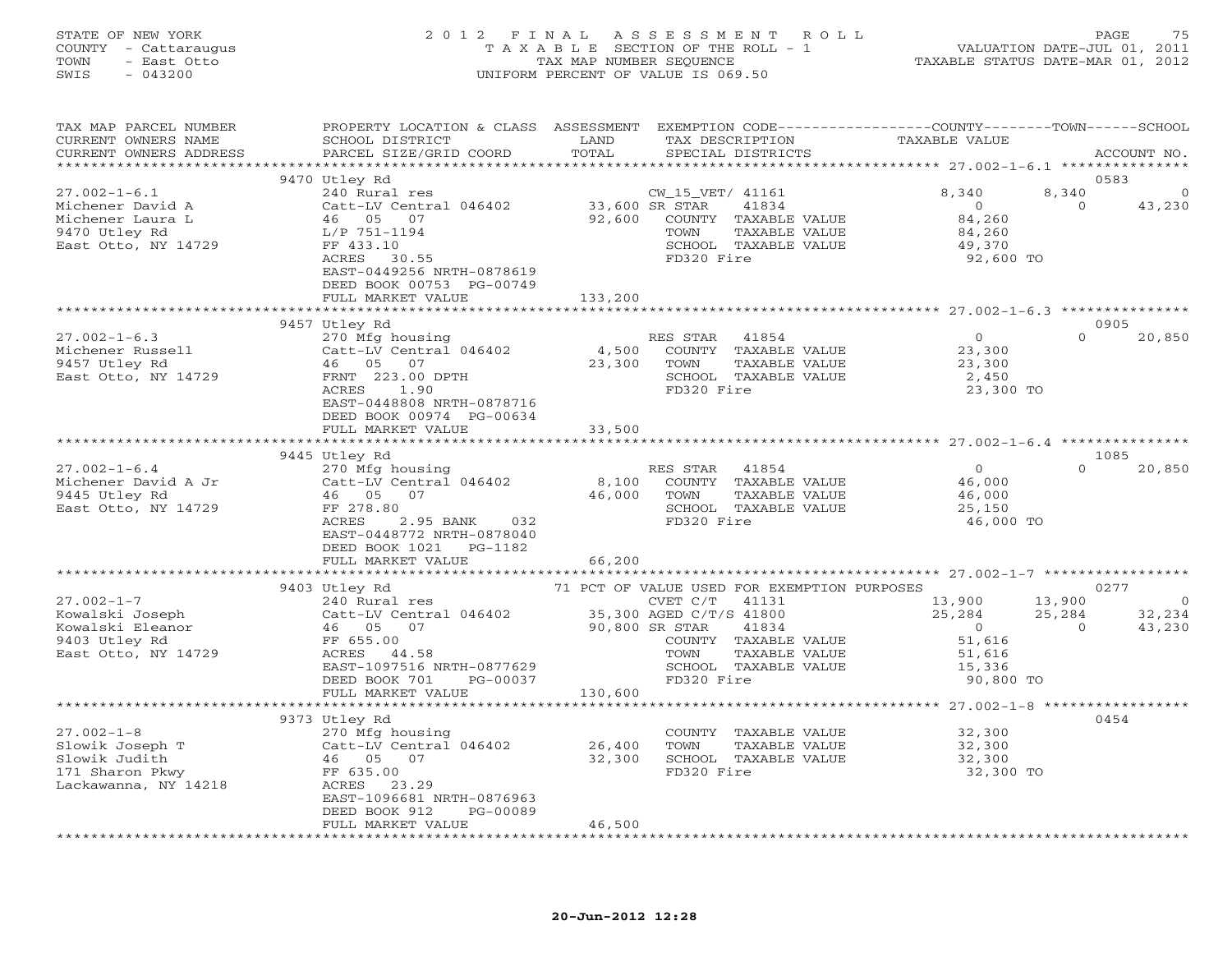#### STATE OF NEW YORK 2 0 1 2 F I N A L A S S E S S M E N T R O L L PAGE 76 COUNTY - Cattaraugus T A X A B L E SECTION OF THE ROLL - 1 VALUATION DATE-JUL 01, 2011 TOWN - East Otto TAX MAP NUMBER SEQUENCE TAXABLE STATUS DATE-MAR 01, 2012 SWIS - 043200 UNIFORM PERCENT OF VALUE IS 069.50UNIFORM PERCENT OF VALUE IS 069.50

| TAX MAP PARCEL NUMBER<br>CURRENT OWNERS NAME<br>CURRENT OWNERS ADDRESS | PROPERTY LOCATION & CLASS ASSESSMENT EXEMPTION CODE----------------COUNTY-------TOWN------SCHOOL<br>SCHOOL DISTRICT<br>PARCEL SIZE/GRID COORD | LAND<br>TOTAL | TAX DESCRIPTION<br>SPECIAL DISTRICTS          | <b>TAXABLE VALUE</b> | ACCOUNT NO.        |
|------------------------------------------------------------------------|-----------------------------------------------------------------------------------------------------------------------------------------------|---------------|-----------------------------------------------|----------------------|--------------------|
|                                                                        |                                                                                                                                               |               |                                               |                      |                    |
|                                                                        | 9329 Utley Rd                                                                                                                                 |               |                                               |                      | 0242               |
| $27.002 - 1 - 9.1$                                                     | 240 Rural res                                                                                                                                 |               | RES STAR<br>41854                             | $\Omega$             | $\Omega$<br>20,850 |
| Martin John A                                                          | Catt-LV Central 046402                                                                                                                        | 36,000        | COUNTY TAXABLE VALUE                          | 78,700               |                    |
| PO Box 402                                                             | 38/46 05<br>07                                                                                                                                | 78,700        | TOWN<br>TAXABLE VALUE                         | 78,700               |                    |
| Tonawanda, NY 14151-0402                                               | FF 650.00                                                                                                                                     |               | SCHOOL TAXABLE VALUE                          | 57,850               |                    |
|                                                                        | ACRES<br>77.87                                                                                                                                |               | FD320 Fire                                    | 78,700 TO            |                    |
|                                                                        | EAST-1097072 NRTH-0876551<br>DEED BOOK 00926 PG-00810                                                                                         |               |                                               |                      |                    |
|                                                                        | FULL MARKET VALUE                                                                                                                             | 113,200       |                                               |                      |                    |
|                                                                        | ************************                                                                                                                      |               |                                               |                      |                    |
|                                                                        | 9273 Utley Rd                                                                                                                                 |               |                                               |                      | 0902               |
| $27.002 - 1 - 9.2$                                                     | 240 Rural res                                                                                                                                 |               | RES STAR<br>41854                             | $\circ$              | $\Omega$<br>20,850 |
| Shaw Ann E                                                             | Catt-LV Central 046402                                                                                                                        | 45,900        | COUNTY TAXABLE VALUE                          | 183,900              |                    |
| 9273 Utley Rd                                                          | FF 960.00                                                                                                                                     | 183,900       | TOWN<br>TAXABLE VALUE                         | 183,900              |                    |
| East Otto, NY 14729                                                    | ACRES<br>77.87 BANK<br>017                                                                                                                    |               | SCHOOL TAXABLE VALUE                          | 163,050              |                    |
|                                                                        | EAST-0447467 NRTH-0875587                                                                                                                     |               | FD320 Fire                                    | 183,900 TO           |                    |
|                                                                        | DEED BOOK 5258<br>PG-7001                                                                                                                     |               |                                               |                      |                    |
|                                                                        | FULL MARKET VALUE                                                                                                                             | 264,600       |                                               |                      |                    |
|                                                                        | ***************************                                                                                                                   |               |                                               |                      |                    |
|                                                                        | 9374 Utley Rd                                                                                                                                 |               |                                               |                      | 0108               |
| $27.002 - 1 - 10$                                                      | 312 Vac w/imprv                                                                                                                               |               | COUNTY TAXABLE VALUE                          | 10,900               |                    |
| Giardina Joseph                                                        | Catt-LV Central 046402                                                                                                                        | 7,000         | TOWN<br>TAXABLE VALUE                         | 10,900               |                    |
| 109 Glendale Ave                                                       | 46 05 07                                                                                                                                      | 10,900        | SCHOOL TAXABLE VALUE                          | 10,900               |                    |
| Burnsville, NC 28714-0361                                              | FF 400.00                                                                                                                                     |               | FD320 Fire                                    | 10,900 TO            |                    |
|                                                                        | 1.90<br>ACRES                                                                                                                                 |               |                                               |                      |                    |
|                                                                        | EAST-1097685 NRTH-0876858                                                                                                                     |               |                                               |                      |                    |
|                                                                        | DEED BOOK 1009<br>$PG-302$                                                                                                                    |               |                                               |                      |                    |
|                                                                        | FULL MARKET VALUE                                                                                                                             | 15,700        |                                               |                      |                    |
|                                                                        |                                                                                                                                               |               |                                               |                      |                    |
|                                                                        | 9442B Utley Rd                                                                                                                                |               |                                               |                      | 0012               |
| $27.002 - 1 - 11.1$                                                    | 210 1 Family Res                                                                                                                              |               | RES STAR<br>41854                             | $\Omega$             | $\Omega$<br>20,850 |
| Wick Gerald                                                            | Catt-LV Central 046402                                                                                                                        | 39,400        | COUNTY TAXABLE VALUE                          | 84,100               |                    |
| Wick Thomas                                                            | 38/46 05 07                                                                                                                                   | 84,100        | TOWN<br>TAXABLE VALUE<br>SCHOOL TAXABLE VALUE | 84,100<br>63,250     |                    |
| 9442 Utley Rd<br>East Otto, NY 14729                                   | LIFE USE<br>FF 390.00                                                                                                                         |               | FD320 Fire                                    | 84,100 TO            |                    |
|                                                                        | ACRES 39.40                                                                                                                                   |               |                                               |                      |                    |
|                                                                        | EAST-1098536 NRTH-0878343                                                                                                                     |               |                                               |                      |                    |
|                                                                        | DEED BOOK 793<br>PG-01183                                                                                                                     |               |                                               |                      |                    |
|                                                                        | FULL MARKET VALUE                                                                                                                             | 121,000       |                                               |                      |                    |
|                                                                        |                                                                                                                                               |               |                                               |                      |                    |
|                                                                        | 9442A Utley Rd                                                                                                                                |               |                                               |                      | 0879               |
| $27.002 - 1 - 11.2$                                                    | 210 1 Family Res                                                                                                                              |               | 41854<br>RES STAR                             | $\circ$              | $\Omega$<br>20,850 |
| Wick Jason A                                                           | Catt-LV Central 046402                                                                                                                        | 6,400         | COUNTY TAXABLE VALUE                          | 65,600               |                    |
| Wick Thresa J                                                          | 46 05 07                                                                                                                                      | 65,600        | TOWN<br>TAXABLE VALUE                         | 65,600               |                    |
| 9442 Utley Rd                                                          | FF 147.00                                                                                                                                     |               | SCHOOL TAXABLE VALUE                          | 44,750               |                    |
| East Otto, NY 14729                                                    | ACRES<br>1.35                                                                                                                                 |               | FD320 Fire                                    | 65,600 TO            |                    |
|                                                                        | EAST-1097583 NRTH-0878375                                                                                                                     |               |                                               |                      |                    |
|                                                                        | DEED BOOK 1180<br>PG-5001                                                                                                                     |               |                                               |                      |                    |
|                                                                        | FULL MARKET VALUE                                                                                                                             | 94,400        |                                               |                      |                    |
|                                                                        |                                                                                                                                               |               |                                               |                      |                    |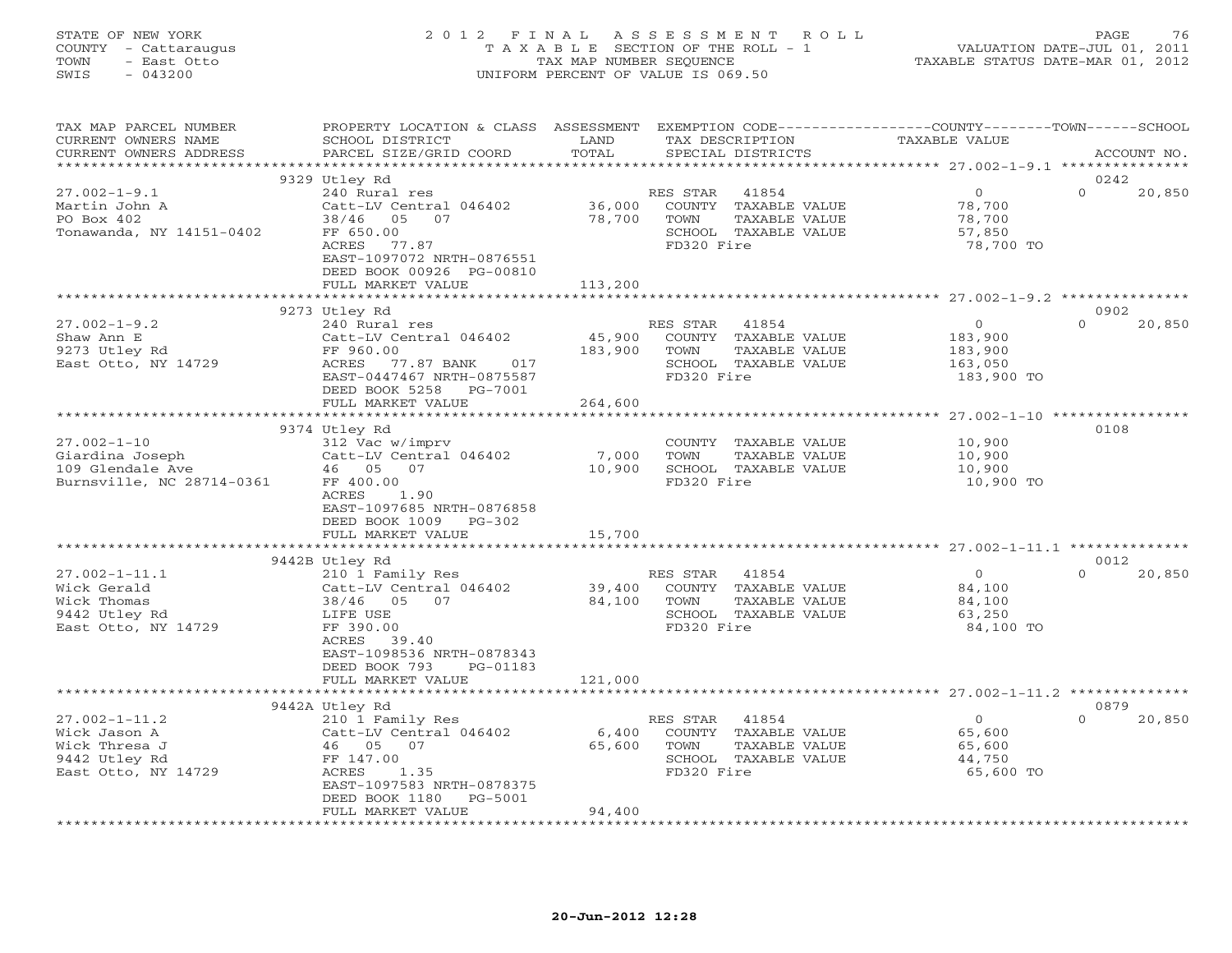#### STATE OF NEW YORK 2 0 1 2 F I N A L A S S E S S M E N T R O L L PAGE 77 COUNTY - Cattaraugus T A X A B L E SECTION OF THE ROLL - 1 VALUATION DATE-JUL 01, 2011 TOWN - East Otto TAX MAP NUMBER SEQUENCE TAXABLE STATUS DATE-MAR 01, 2012 SWIS - 043200 UNIFORM PERCENT OF VALUE IS 069.50UNIFORM PERCENT OF VALUE IS 069.50

| TAX MAP PARCEL NUMBER<br>CURRENT OWNERS NAME<br>CURRENT OWNERS ADDRESS<br>***********************               | PROPERTY LOCATION & CLASS ASSESSMENT<br>SCHOOL DISTRICT<br>PARCEL SIZE/GRID COORD                                                                                                                | LAND<br>TOTAL                | TAX DESCRIPTION<br>SPECIAL DISTRICTS                                                                                              | EXEMPTION CODE-----------------COUNTY-------TOWN------SCHOOL<br>TAXABLE VALUE | ACCOUNT NO.                         |
|-----------------------------------------------------------------------------------------------------------------|--------------------------------------------------------------------------------------------------------------------------------------------------------------------------------------------------|------------------------------|-----------------------------------------------------------------------------------------------------------------------------------|-------------------------------------------------------------------------------|-------------------------------------|
| $27.002 - 1 - 12.1$<br>Lord David M<br>269 Chamberlin Dr<br>West Seneca, NY 14210                               | E Otto-Springville Rd<br>312 Vac w/imprv<br>Catt-LV Central 046402<br>29/38<br>05 07<br>LOT 39<br>56.95<br>ACRES<br>EAST-1100649 NRTH-0878149<br>DEED BOOK 00962 PG-00611<br>FULL MARKET VALUE   | 39,300<br>66,600<br>95,800   | COUNTY TAXABLE VALUE<br>TOWN<br>TAXABLE VALUE<br>SCHOOL TAXABLE VALUE<br>FD320 Fire                                               | 66,600<br>66,600<br>66,600<br>66,600 TO                                       | 0507                                |
|                                                                                                                 |                                                                                                                                                                                                  |                              |                                                                                                                                   |                                                                               |                                     |
| $27.002 - 1 - 12.2$<br>Paradowski Thomas<br>Paradowski Cheryl<br>9 Rushford Ln<br>Cheektowaga, NY 14227         | E Otto-Springville Rd<br>322 Rural vac>10<br>Catt-LV Central 046402<br>31/38/39<br>05<br>07<br>ACRES 56.95<br>EAST-1101157 NRTH-0879367<br>DEED BOOK 00962 PG-00614<br>FULL MARKET VALUE         | 36,800<br>36,800<br>53,000   | COUNTY TAXABLE VALUE<br>TOWN<br>TAXABLE VALUE<br>SCHOOL TAXABLE VALUE<br>FD320 Fire                                               | 36,800<br>36,800<br>36,800<br>36,800 TO                                       | 1061                                |
|                                                                                                                 | **********************                                                                                                                                                                           |                              |                                                                                                                                   | ******************************* 27.002-1-13 ****************                  |                                     |
| $27.002 - 1 - 13$<br>Steinbar Larry D<br>Steinbar Jenine<br>9187 E Otto-Springville Rd<br>East Otto, NY 14729   | 9187 E Otto-Springville Rd<br>210 1 Family Res<br>Catt-LV Central 046402<br>38 05 07<br>FF 1045.00<br>ACRES 70.22<br>EAST-0452376 NRTH-0877118<br>DEED BOOK 731<br>PG-00777<br>FULL MARKET VALUE | 43,500<br>175,500<br>252,500 | RES STAR<br>41854<br>COUNTY TAXABLE VALUE<br>TAXABLE VALUE<br>TOWN<br>SCHOOL TAXABLE VALUE<br>FD320 Fire                          | $\Omega$<br>175,500<br>175,500<br>154,650<br>175,500 TO                       | 0473<br>$\Omega$<br>20,850          |
|                                                                                                                 | ************************                                                                                                                                                                         |                              |                                                                                                                                   |                                                                               |                                     |
|                                                                                                                 | 9163 E Otto-Springville Rd                                                                                                                                                                       |                              |                                                                                                                                   |                                                                               | 0006                                |
| $27.002 - 1 - 14$<br>Anderson Wallace<br>9163 E Otto-Springville Rd<br>East Otto, NY 14729                      | 270 Mfg housing<br>Catt-LV Central 046402<br>38 05 07<br>FRNT 150.00 DPTH<br>2.15<br>ACRES<br>EAST-0453303 NRTH-0876415<br>DEED BOOK 5523 PG-2001                                                | 8,300                        | AGED C/T/S 41800<br>7,300 SR STAR<br>41834<br>COUNTY TAXABLE VALUE<br>TOWN<br>TAXABLE VALUE<br>SCHOOL TAXABLE VALUE<br>FD320 Fire | 4,150<br>$\circ$<br>4,150<br>4,150<br>$\Omega$<br>8,300 TO                    | 4,150<br>4,150<br>4,150<br>$\Omega$ |
|                                                                                                                 | FULL MARKET VALUE                                                                                                                                                                                | 11,900                       |                                                                                                                                   |                                                                               |                                     |
|                                                                                                                 | 9165 E Otto-Springville Rd                                                                                                                                                                       |                              |                                                                                                                                   |                                                                               | 0395                                |
| $27.002 - 1 - 15.1$<br>Deperro Christ M<br>Deperro Karen L<br>9165 E Otto-Springville Rd<br>East Otto, NY 14729 | 210 1 Family Res<br>Catt-LV Central 046402<br>38  05  07<br>FF 250.50<br>ACRES<br>1.40<br>EAST-1101790 NRTH-0876251<br>DEED BOOK 5312<br>PG-4001                                                 | 6,400<br>97,700              | RES STAR<br>41854<br>COUNTY TAXABLE VALUE<br>TOWN<br>TAXABLE VALUE<br>SCHOOL TAXABLE VALUE<br>FD320 Fire                          | $\overline{0}$<br>97,700<br>97,700<br>76,850<br>97,700 TO                     | $\Omega$<br>20,850                  |
|                                                                                                                 | FULL MARKET VALUE                                                                                                                                                                                | 140,600                      |                                                                                                                                   |                                                                               |                                     |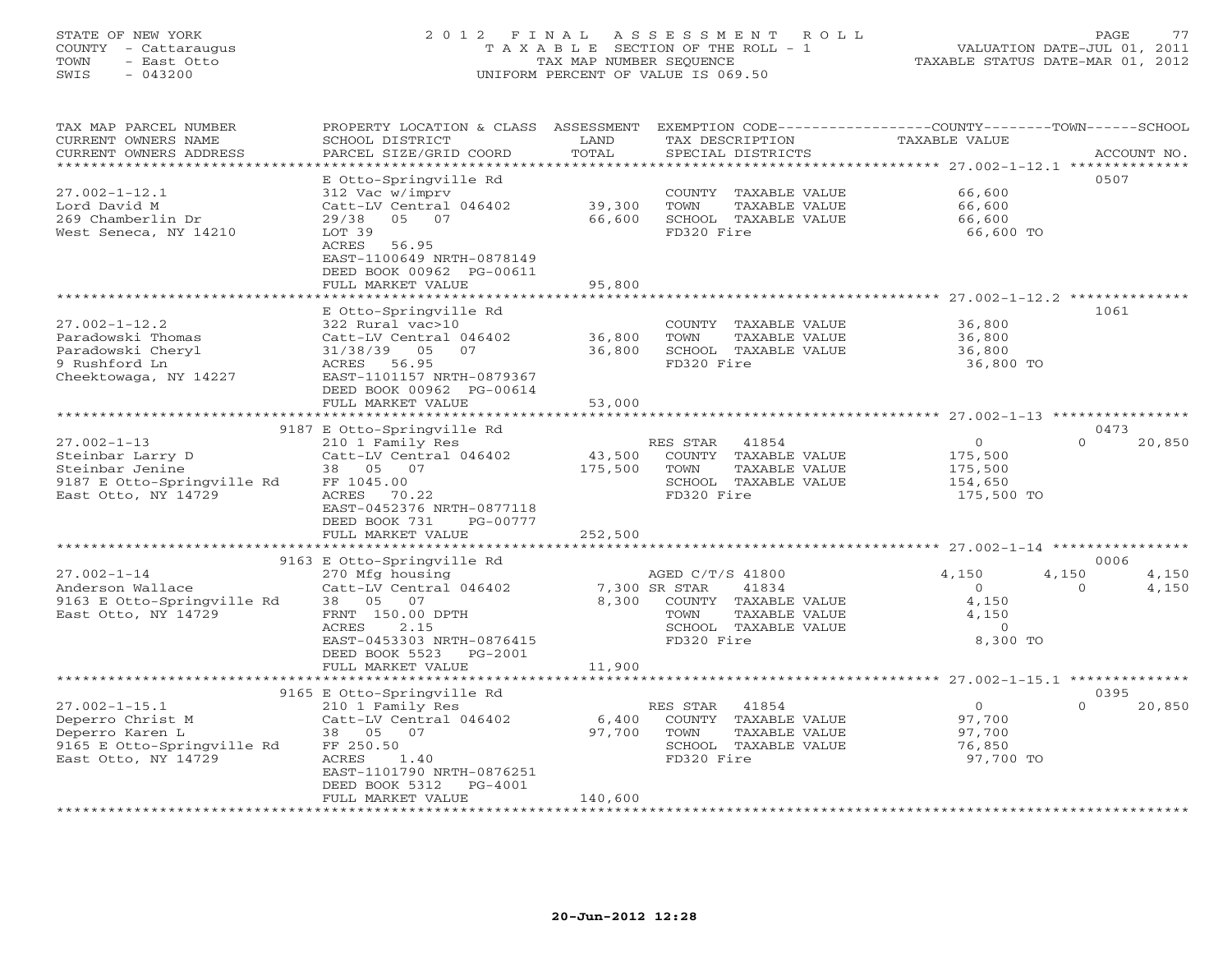#### STATE OF NEW YORK 2 0 1 2 F I N A L A S S E S S M E N T R O L L PAGE 78 COUNTY - Cattaraugus T A X A B L E SECTION OF THE ROLL - 1 VALUATION DATE-JUL 01, 2011 TOWN - East Otto TAX MAP NUMBER SEQUENCE TAXABLE STATUS DATE-MAR 01, 2012 SWIS - 043200 UNIFORM PERCENT OF VALUE IS 069.50UNIFORM PERCENT OF VALUE IS 069.50

| TAX MAP PARCEL NUMBER<br>CURRENT OWNERS NAME<br>CURRENT OWNERS ADDRESS                                        | PROPERTY LOCATION & CLASS ASSESSMENT<br>SCHOOL DISTRICT<br>PARCEL SIZE/GRID COORD                                                                                                             | LAND<br>TOTAL              | EXEMPTION CODE-----------------COUNTY-------TOWN------SCHOOL<br>TAX DESCRIPTION<br>SPECIAL DISTRICTS     | <b>TAXABLE VALUE</b>                               | ACCOUNT NO.                |
|---------------------------------------------------------------------------------------------------------------|-----------------------------------------------------------------------------------------------------------------------------------------------------------------------------------------------|----------------------------|----------------------------------------------------------------------------------------------------------|----------------------------------------------------|----------------------------|
| ***********************                                                                                       |                                                                                                                                                                                               |                            |                                                                                                          |                                                    |                            |
| $27.002 - 1 - 15.2$<br>Jones Wilfred R<br>Jones Jean M (Lu)<br>PO Box 55<br>East Otto, NY 14729               | E Otto-Springville Rd (Of<br>105 Vac farmland<br>Catt-LV Central 046402<br>05<br>07<br>38<br>9.45<br>ACRES<br>EAST-1100923 NRTH-0876242<br>DEED BOOK 17617 PG-6002                            | 4,600<br>4,600             | AG DIST<br>41720<br>COUNTY TAXABLE VALUE<br>TOWN<br>TAXABLE VALUE<br>SCHOOL TAXABLE VALUE<br>FD320 Fire  | 1,644<br>2,956<br>2,956<br>2,956<br>4,600 TO       | 0780<br>1,644<br>1,644     |
| MAY BE SUBJECT TO PAYMENT<br>UNDER AGDIST LAW TIL 2030                                                        | FULL MARKET VALUE                                                                                                                                                                             | 6,600                      |                                                                                                          |                                                    |                            |
|                                                                                                               | E Otto-Springville Rd                                                                                                                                                                         |                            |                                                                                                          |                                                    | 0244                       |
| $27.002 - 1 - 16$<br>Jones Wilfred<br>Jones Jean M (Lu)<br>PO Box 55<br>East Otto, NY 14729                   | 105 Vac farmland<br>Catt-LV Central 046402<br>38 05 07<br>FF 1010.00<br>ACRES 98.54<br>EAST-1100229 NRTH-0875449                                                                              | 44,500<br>45,500           | AG DIST<br>41720<br>COUNTY TAXABLE VALUE<br>TOWN<br>TAXABLE VALUE<br>SCHOOL TAXABLE VALUE<br>FD320 Fire  | 18,095<br>27,405<br>27,405<br>27,405<br>45,500 TO  | 18,095<br>18,095           |
| MAY BE SUBJECT TO PAYMENT<br>UNDER AGDIST LAW TIL 2030                                                        | DEED BOOK 17617 PG-6002<br>FULL MARKET VALUE                                                                                                                                                  | 65,500                     |                                                                                                          |                                                    |                            |
|                                                                                                               |                                                                                                                                                                                               |                            |                                                                                                          |                                                    |                            |
| $27.002 - 1 - 17$<br>Anderson Rebecca<br>Anderson Morris<br>9143 E Otto-Springville Rd<br>East Otto, NY 14729 | 9143 E Otto-Springville Rd<br>210 1 Family Res<br>Catt-LV Central 046402<br>38 05 07<br>FF 350.00<br>2.94<br>ACRES                                                                            | 8,100<br>76,800            | 41854<br>RES STAR<br>COUNTY TAXABLE VALUE<br>TOWN<br>TAXABLE VALUE<br>SCHOOL TAXABLE VALUE<br>FD320 Fire | $\circ$<br>76,800<br>76,800<br>55,950<br>76,800 TO | 0522<br>20,850<br>$\Omega$ |
|                                                                                                               | EAST-0453352 NRTH-0875506<br>DEED BOOK 1030<br>$PG-485$<br>FULL MARKET VALUE                                                                                                                  | 110,500                    |                                                                                                          |                                                    |                            |
|                                                                                                               |                                                                                                                                                                                               |                            |                                                                                                          |                                                    |                            |
| $27.002 - 1 - 18.1$<br>Young Dennis<br>Young Karen<br>89 Jones St<br>Buffalo, NY 14206                        | Sky Ranch Rd<br>314 Rural vac<10<br>Catt-LV Central 046402<br>07<br>30 05<br>2.50<br>ACRES<br>EAST-1103889 NRTH-0877295<br>DEED BOOK 17403 PG-6001<br>FULL MARKET VALUE                       | 5,200<br>5,200<br>7,500    | COUNTY TAXABLE VALUE<br>TOWN<br>TAXABLE VALUE<br>SCHOOL TAXABLE VALUE<br>FD320 Fire                      | 5,200<br>5,200<br>5,200<br>5,200 TO                | 0272                       |
|                                                                                                               |                                                                                                                                                                                               |                            |                                                                                                          |                                                    |                            |
| $27.002 - 1 - 18.2$<br>Snyder Gary P<br>Snyder Cynthia<br>54 Howard St<br>Tonawanda, NY 14150                 | E Otto-Springville Rd<br>314 Rural vac<10<br>Catt-LV Central 046402<br>30 05<br>07<br>FF 407.65<br>ACRES 10.16<br>EAST-1102498 NRTH-0877390<br>DEED BOOK 798<br>PG-01144<br>FULL MARKET VALUE | 13,400<br>13,400<br>19,300 | COUNTY TAXABLE VALUE<br>TAXABLE VALUE<br>TOWN<br>SCHOOL TAXABLE VALUE<br>FD320 Fire                      | 13,400<br>13,400<br>13,400<br>13,400 TO            | 0630                       |
|                                                                                                               |                                                                                                                                                                                               |                            |                                                                                                          |                                                    |                            |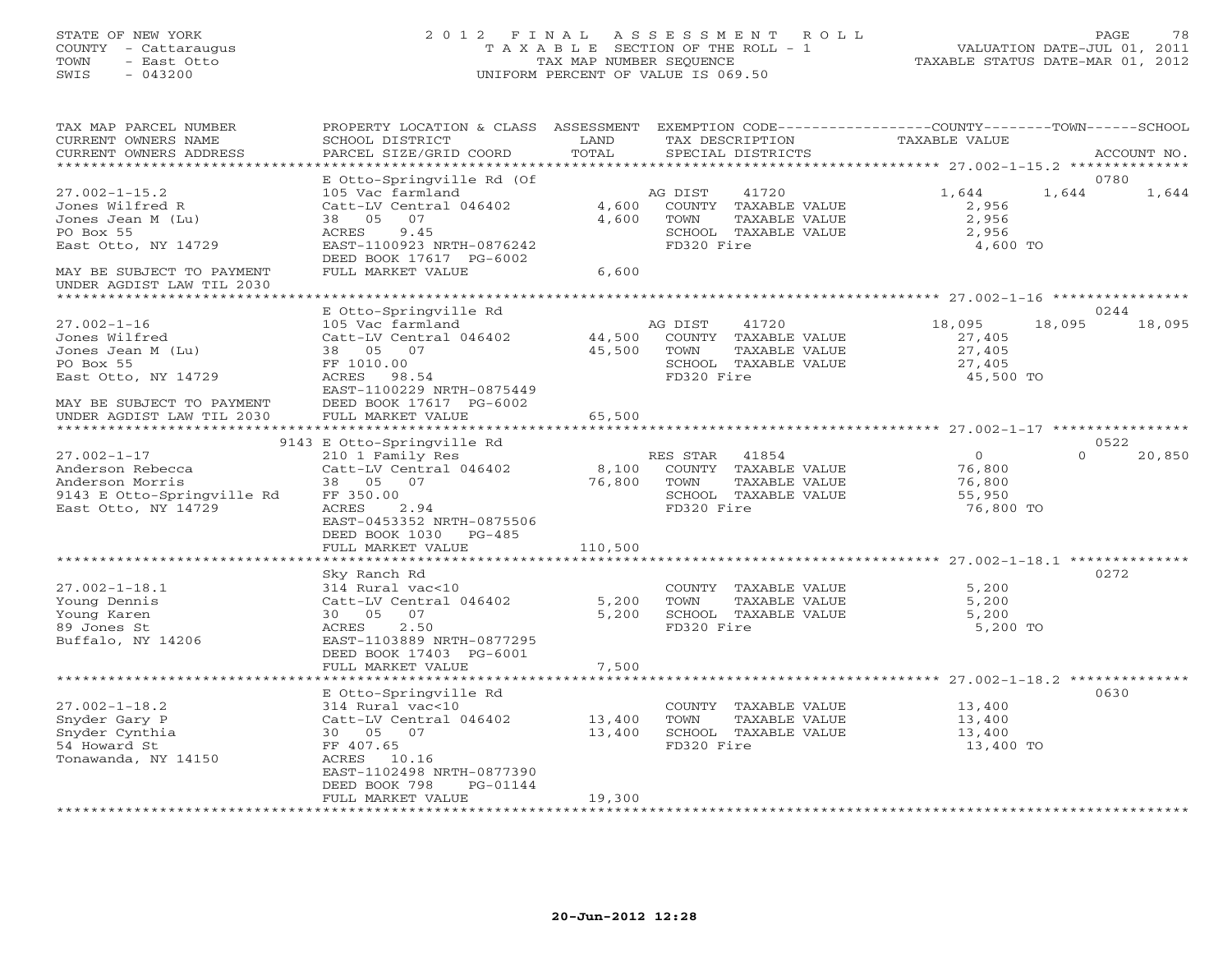### STATE OF NEW YORK 2 0 1 2 F I N A L A S S E S S M E N T R O L L PAGE 79 COUNTY - Cattaraugus T A X A B L E SECTION OF THE ROLL - 1 VALUATION DATE-JUL 01, 2011 TOWN - East Otto TAX MAP NUMBER SEQUENCE TAXABLE STATUS DATE-MAR 01, 2012 SWIS - 043200 UNIFORM PERCENT OF VALUE IS 069.50UNIFORM PERCENT OF VALUE IS 069.50

| TAX MAP PARCEL NUMBER<br>CURRENT OWNERS NAME<br>CURRENT OWNERS ADDRESS                                                         | PROPERTY LOCATION & CLASS ASSESSMENT EXEMPTION CODE---------------COUNTY-------TOWN------SCHOOL<br>SCHOOL DISTRICT<br>PARCEL SIZE/GRID COORD                                                                                       | LAND<br>TOTAL                 |                                      | TAX DESCRIPTION<br>SPECIAL DISTRICTS                                   | TAXABLE VALUE                                                       |                    | ACCOUNT NO.                   |
|--------------------------------------------------------------------------------------------------------------------------------|------------------------------------------------------------------------------------------------------------------------------------------------------------------------------------------------------------------------------------|-------------------------------|--------------------------------------|------------------------------------------------------------------------|---------------------------------------------------------------------|--------------------|-------------------------------|
|                                                                                                                                |                                                                                                                                                                                                                                    |                               |                                      |                                                                        |                                                                     |                    |                               |
| $27.002 - 1 - 18.3$<br>Tully Thomas E<br>Tully Patricia<br>7860 Sky Ranch Rd<br>East Otto, NY 14729-9711                       | 7860 Sky Ranch Rd<br>$\begin{tabular}{lllllllllll} 210&1\text{ Family Res} & \text{WVET C/T} & 41121 \\ \text{Catt-LV Central 046402} & 11,200 \text{ RES STR} & 41854 \\ \end{tabular}$<br>30 05 07<br>FF 567.82<br>ACRES<br>5.70 |                               | TOWN                                 | 118,100 COUNTY TAXABLE VALUE<br>TAXABLE VALUE<br>SCHOOL TAXABLE VALUE  | 8,340<br>$\overline{O}$<br>109,760<br>109,760<br>97,250             | 8,340<br>$\Omega$  | 0634<br>$\mathbf 0$<br>20,850 |
|                                                                                                                                | EAST-1102708 NRTH-0876967<br>DEED BOOK 771<br>PG-00298<br>FULL MARKET VALUE                                                                                                                                                        | 169,900                       | FD320 Fire                           |                                                                        | 118,100 TO                                                          |                    |                               |
|                                                                                                                                | 7846 Sky Ranch Rd                                                                                                                                                                                                                  |                               |                                      |                                                                        |                                                                     |                    | 0656                          |
| $27.002 - 1 - 18.5$<br>Gerard Mark J<br>Gerard Beverly A<br>Gerard Beverly A<br>7846 Sky Ranch Rd<br>East Otto, NY 14729       | 210 1 Family Res<br>Catt-LV Central 046402 11,700 COUNTY TAXABLE VALUE<br>30 05 07<br>FF 567.81<br>$\frac{1}{6.19}$<br>ACRES<br>EAST-1103266 NRTH-0876981<br>DEED BOOK 864<br>PG-00944                                             | 91,400                        | RES STAR 41854<br>TOWN<br>FD320 Fire | TAXABLE VALUE<br>SCHOOL TAXABLE VALUE                                  | $\overline{0}$<br>91,400<br>91,400<br>70,550<br>91,400 TO           | $\Omega$           | 20,850                        |
|                                                                                                                                | FULL MARKET VALUE                                                                                                                                                                                                                  | 131,500                       |                                      |                                                                        |                                                                     |                    |                               |
| $27.002 - 1 - 18.6$<br>Lincoln Tysen<br>9222 E Otto-Springville Rd<br>East Otto, NY 14729                                      | E Otto-Springville Rd<br>322 Rural vac>10<br>322 Kural vac>ı∪<br>Catt-LV Central 046402<br>FF 1180.00<br>ACRES 27.76<br>EAST-0454180 NRTH-0878127<br>DEED BOOK 7856 PG-7002                                                        | 9,300<br>9,300                | TOWN<br>FD320 Fire                   | COUNTY TAXABLE VALUE<br>TAXABLE VALUE<br>SCHOOL TAXABLE VALUE          | 9,300<br>9,300<br>9,300<br>9,300 TO                                 |                    | 0723                          |
|                                                                                                                                | FULL MARKET VALUE<br>**************************                                                                                                                                                                                    | 13,400<br>******************* |                                      |                                                                        |                                                                     |                    |                               |
|                                                                                                                                | 7800 Sky Ranch Rd                                                                                                                                                                                                                  |                               |                                      |                                                                        |                                                                     |                    | 0808                          |
| $27.002 - 1 - 18.7$<br>McIntyre Kenneth M<br>McIntyre Shelly<br>7800 Sky Ranch Rd<br>McIntyre Kenneth M<br>East Otto, NY 14729 | 210 1 Family Res<br>$210$ 1 Family Res<br>Catt-LV Central 046402 11,800 RES STAR 41854<br>30 05 07<br>FF 1031.13<br>ACRES<br>6.30 BANK 032<br>EAST-0455428 NRTH-0876953<br>DEED BOOK 00987 PG-00817<br>FULL MARKET VALUE           | 62,400<br>89,800              | TOWN<br>FD320 Fire                   | 41131<br>COUNTY TAXABLE VALUE<br>TAXABLE VALUE<br>SCHOOL TAXABLE VALUE | 13,900<br>$\overline{0}$<br>48,500<br>48,500<br>41,550<br>62,400 TO | 13,900<br>$\Omega$ | $\Omega$<br>20,850            |
|                                                                                                                                |                                                                                                                                                                                                                                    |                               |                                      |                                                                        |                                                                     |                    |                               |
| $27.002 - 1 - 19.1$<br>Johnston Donald L<br>Johnston Beverly L<br>7675 Snyder Hill Rd<br>Cattaraugus, NY 14719                 | 7888 Sky Ranch Rd<br>270 Mfg housing<br>Catt-LV Central 046402<br>30 05<br>07<br>1.45<br>ACRES<br>EAST-1102303 NRTH-0876869<br>DEED BOOK 1958<br>PG-9002<br>FULL MARKET VALUE                                                      | 6,500<br>34,300<br>49,400     | TOWN<br>FD320 Fire                   | TAXABLE VALUE<br>SCHOOL TAXABLE VALUE                                  | COUNTY TAXABLE VALUE 34,300<br>34,300<br>34,300<br>34,300 TO        |                    | 0032                          |
|                                                                                                                                |                                                                                                                                                                                                                                    |                               |                                      |                                                                        |                                                                     |                    |                               |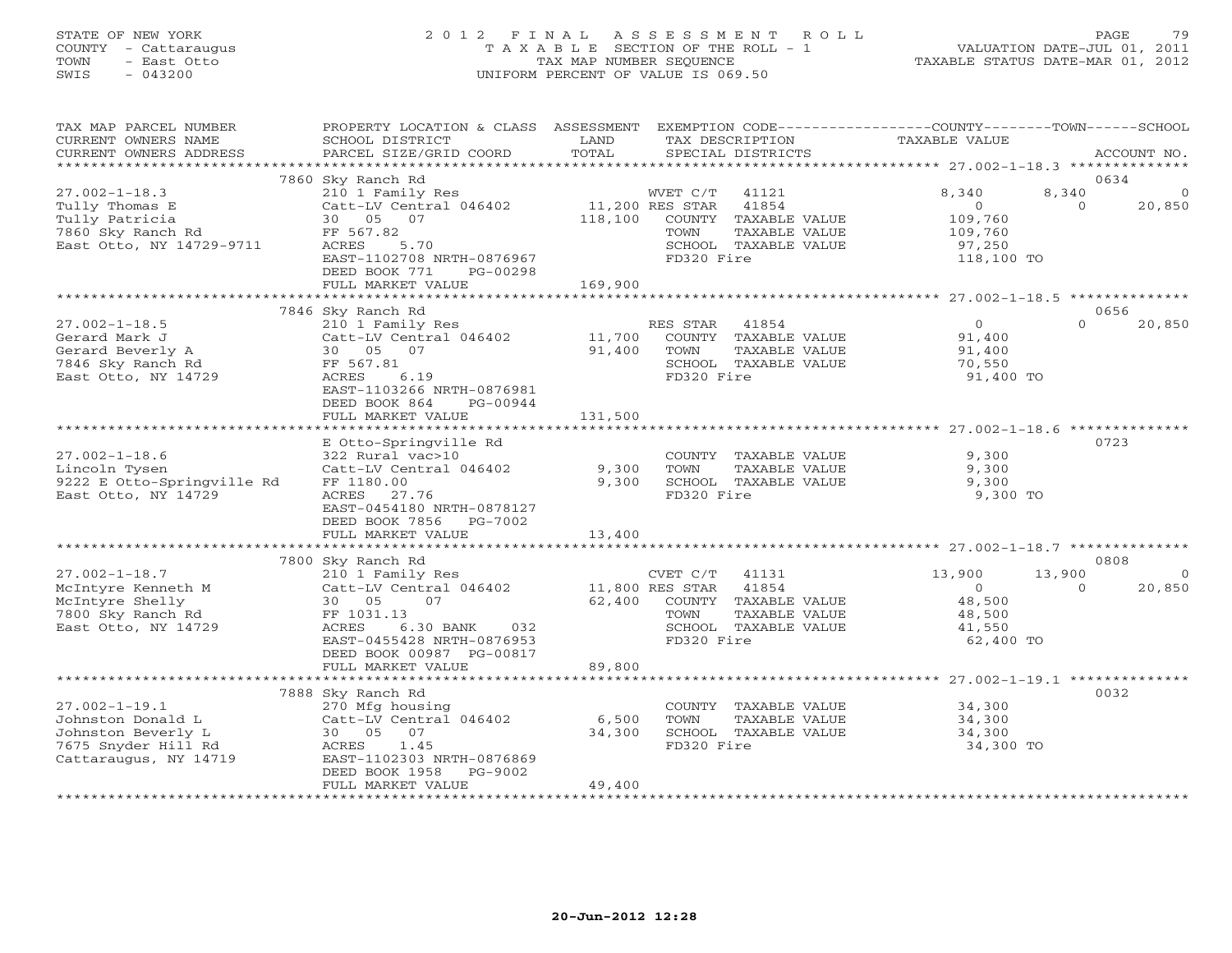### STATE OF NEW YORK 2 0 1 2 F I N A L A S S E S S M E N T R O L L PAGE 80 COUNTY - Cattaraugus T A X A B L E SECTION OF THE ROLL - 1 VALUATION DATE-JUL 01, 2011 TOWN - East Otto TAX MAP NUMBER SEQUENCE TAXABLE STATUS DATE-MAR 01, 2012 SWIS - 043200 UNIFORM PERCENT OF VALUE IS 069.50UNIFORM PERCENT OF VALUE IS 069.50

| TOTAL<br>CURRENT OWNERS ADDRESS<br>PARCEL SIZE/GRID COORD<br>SPECIAL DISTRICTS<br>ACCOUNT NO.<br>************************<br>7896 Sky Ranch Rd<br>0880<br>$27.002 - 1 - 19.2$<br>270 Mfg housing<br>41854<br>$0 \qquad \qquad$<br>$\Omega$<br>20,850<br>RES STAR<br>Huff Wayne E<br>Catt-LV Central 046402<br>5,200<br>COUNTY TAXABLE VALUE<br>36,400<br>Huff Kelley Ann<br>30  05  07<br>36,400<br>TAXABLE VALUE<br>TOWN<br>36,400<br>7896 Sky Ranch Rd<br>FRNT 145.00 DPTH 220.00<br>SCHOOL TAXABLE VALUE<br>15,550<br>FD320 Fire<br>East Otto, NY 14729<br>EAST-1102074 NRTH-0876825<br>36,400 TO<br>DEED BOOK 00973 PG-00756<br>FULL MARKET VALUE<br>52,400<br>9186 E Otto-Springville Rd<br>0955<br>$\Omega$<br>20,850<br>$27.002 - 1 - 19.3$<br>210 1 Family Res<br>RES STAR<br>41854<br>$\circ$<br>Benz Thomas<br>Catt-LV Central 046402<br>7,400<br>COUNTY TAXABLE VALUE<br>68,200<br>9186 E Otto-Springville Rd<br>30 05 07<br>68,200<br>TOWN<br>TAXABLE VALUE<br>68,200<br>E Otto, NY 14729<br>ACRES<br>2.30<br>SCHOOL TAXABLE VALUE<br>47,350<br>EAST-1102167 NRTH-0877065<br>FD320 Fire<br>68,200 TO<br>DEED BOOK 17410 PG-4001<br>FULL MARKET VALUE<br>98,100<br>0448<br>7811 Sky Ranch Rd<br>$27.002 - 1 - 20.1$<br>29,400<br>270 Mfg housing<br>COUNTY TAXABLE VALUE<br>5,900<br>Haywood Babb<br>Catt-LV Central 046402<br>TOWN<br>TAXABLE VALUE<br>29,400<br>McInnis Josephine<br>29/30 05 07<br>29,400<br>SCHOOL TAXABLE VALUE<br>29,400<br>FD320 Fire<br>98 Blaine St<br>29,400 TO<br>FRNT 149.00 DPTH 287.25<br>Buffalo, NY 14208<br>EAST-1104072 NRTH-0876541<br>DEED BOOK 16175 PG-2001<br>FULL MARKET VALUE<br>42,300<br>0642<br>Sky Ranch Rd<br>$27.002 - 1 - 20.2$<br>322 Rural vac>10<br>COUNTY TAXABLE VALUE<br>33,100<br>TAXABLE VALUE<br>McCrory Michael T<br>Catt-LV Central 046402<br>33,100<br>TOWN<br>33,100<br>33,100<br>SCHOOL TAXABLE VALUE<br>McCrory Gail M<br>29/30 05 07<br>33,100<br>PO Box 103<br>FD320 Fire<br>33,100 TO<br>FF 766.95<br>ACRES 45.55<br>East Otto, NY 14729<br>EAST-1102661 NRTH-0875454<br>DEED BOOK 884<br>PG-00828<br>FULL MARKET VALUE<br>47,600<br>0641<br>7843 Sky Ranch Rd<br>57,800<br>$27.002 - 1 - 20.3$<br>210 1 Family Res<br>COUNTY TAXABLE VALUE<br>Catt-LV Central 046402<br>6,900<br>Forster Stephen<br>TOWN<br>TAXABLE VALUE<br>57,800<br>7843 Sky Ranch Rd<br>57,800<br>30 05 07<br>SCHOOL TAXABLE VALUE<br>57,800<br>FD320 Fire<br>East Otto, NY 14729<br>FF 343.79<br>57,800 TO<br>ACRES<br>1.80<br>EAST-1103216 NRTH-0876567<br>DEED BOOK 884<br>PG-00176<br>83,200<br>FULL MARKET VALUE | TAX MAP PARCEL NUMBER<br>CURRENT OWNERS NAME | PROPERTY LOCATION & CLASS ASSESSMENT<br>SCHOOL DISTRICT | LAND | TAX DESCRIPTION | EXEMPTION CODE-----------------COUNTY--------TOWN------SCHOOL<br>TAXABLE VALUE |  |
|-------------------------------------------------------------------------------------------------------------------------------------------------------------------------------------------------------------------------------------------------------------------------------------------------------------------------------------------------------------------------------------------------------------------------------------------------------------------------------------------------------------------------------------------------------------------------------------------------------------------------------------------------------------------------------------------------------------------------------------------------------------------------------------------------------------------------------------------------------------------------------------------------------------------------------------------------------------------------------------------------------------------------------------------------------------------------------------------------------------------------------------------------------------------------------------------------------------------------------------------------------------------------------------------------------------------------------------------------------------------------------------------------------------------------------------------------------------------------------------------------------------------------------------------------------------------------------------------------------------------------------------------------------------------------------------------------------------------------------------------------------------------------------------------------------------------------------------------------------------------------------------------------------------------------------------------------------------------------------------------------------------------------------------------------------------------------------------------------------------------------------------------------------------------------------------------------------------------------------------------------------------------------------------------------------------------------------------------------------------------------------------------------------------------------------------------------------------------------------------------------------------------------------------------------------------------------|----------------------------------------------|---------------------------------------------------------|------|-----------------|--------------------------------------------------------------------------------|--|
|                                                                                                                                                                                                                                                                                                                                                                                                                                                                                                                                                                                                                                                                                                                                                                                                                                                                                                                                                                                                                                                                                                                                                                                                                                                                                                                                                                                                                                                                                                                                                                                                                                                                                                                                                                                                                                                                                                                                                                                                                                                                                                                                                                                                                                                                                                                                                                                                                                                                                                                                                                         |                                              |                                                         |      |                 |                                                                                |  |
|                                                                                                                                                                                                                                                                                                                                                                                                                                                                                                                                                                                                                                                                                                                                                                                                                                                                                                                                                                                                                                                                                                                                                                                                                                                                                                                                                                                                                                                                                                                                                                                                                                                                                                                                                                                                                                                                                                                                                                                                                                                                                                                                                                                                                                                                                                                                                                                                                                                                                                                                                                         |                                              |                                                         |      |                 |                                                                                |  |
|                                                                                                                                                                                                                                                                                                                                                                                                                                                                                                                                                                                                                                                                                                                                                                                                                                                                                                                                                                                                                                                                                                                                                                                                                                                                                                                                                                                                                                                                                                                                                                                                                                                                                                                                                                                                                                                                                                                                                                                                                                                                                                                                                                                                                                                                                                                                                                                                                                                                                                                                                                         |                                              |                                                         |      |                 |                                                                                |  |
|                                                                                                                                                                                                                                                                                                                                                                                                                                                                                                                                                                                                                                                                                                                                                                                                                                                                                                                                                                                                                                                                                                                                                                                                                                                                                                                                                                                                                                                                                                                                                                                                                                                                                                                                                                                                                                                                                                                                                                                                                                                                                                                                                                                                                                                                                                                                                                                                                                                                                                                                                                         |                                              |                                                         |      |                 |                                                                                |  |
|                                                                                                                                                                                                                                                                                                                                                                                                                                                                                                                                                                                                                                                                                                                                                                                                                                                                                                                                                                                                                                                                                                                                                                                                                                                                                                                                                                                                                                                                                                                                                                                                                                                                                                                                                                                                                                                                                                                                                                                                                                                                                                                                                                                                                                                                                                                                                                                                                                                                                                                                                                         |                                              |                                                         |      |                 |                                                                                |  |
|                                                                                                                                                                                                                                                                                                                                                                                                                                                                                                                                                                                                                                                                                                                                                                                                                                                                                                                                                                                                                                                                                                                                                                                                                                                                                                                                                                                                                                                                                                                                                                                                                                                                                                                                                                                                                                                                                                                                                                                                                                                                                                                                                                                                                                                                                                                                                                                                                                                                                                                                                                         |                                              |                                                         |      |                 |                                                                                |  |
|                                                                                                                                                                                                                                                                                                                                                                                                                                                                                                                                                                                                                                                                                                                                                                                                                                                                                                                                                                                                                                                                                                                                                                                                                                                                                                                                                                                                                                                                                                                                                                                                                                                                                                                                                                                                                                                                                                                                                                                                                                                                                                                                                                                                                                                                                                                                                                                                                                                                                                                                                                         |                                              |                                                         |      |                 |                                                                                |  |
|                                                                                                                                                                                                                                                                                                                                                                                                                                                                                                                                                                                                                                                                                                                                                                                                                                                                                                                                                                                                                                                                                                                                                                                                                                                                                                                                                                                                                                                                                                                                                                                                                                                                                                                                                                                                                                                                                                                                                                                                                                                                                                                                                                                                                                                                                                                                                                                                                                                                                                                                                                         |                                              |                                                         |      |                 |                                                                                |  |
|                                                                                                                                                                                                                                                                                                                                                                                                                                                                                                                                                                                                                                                                                                                                                                                                                                                                                                                                                                                                                                                                                                                                                                                                                                                                                                                                                                                                                                                                                                                                                                                                                                                                                                                                                                                                                                                                                                                                                                                                                                                                                                                                                                                                                                                                                                                                                                                                                                                                                                                                                                         |                                              |                                                         |      |                 |                                                                                |  |
|                                                                                                                                                                                                                                                                                                                                                                                                                                                                                                                                                                                                                                                                                                                                                                                                                                                                                                                                                                                                                                                                                                                                                                                                                                                                                                                                                                                                                                                                                                                                                                                                                                                                                                                                                                                                                                                                                                                                                                                                                                                                                                                                                                                                                                                                                                                                                                                                                                                                                                                                                                         |                                              |                                                         |      |                 |                                                                                |  |
|                                                                                                                                                                                                                                                                                                                                                                                                                                                                                                                                                                                                                                                                                                                                                                                                                                                                                                                                                                                                                                                                                                                                                                                                                                                                                                                                                                                                                                                                                                                                                                                                                                                                                                                                                                                                                                                                                                                                                                                                                                                                                                                                                                                                                                                                                                                                                                                                                                                                                                                                                                         |                                              |                                                         |      |                 |                                                                                |  |
|                                                                                                                                                                                                                                                                                                                                                                                                                                                                                                                                                                                                                                                                                                                                                                                                                                                                                                                                                                                                                                                                                                                                                                                                                                                                                                                                                                                                                                                                                                                                                                                                                                                                                                                                                                                                                                                                                                                                                                                                                                                                                                                                                                                                                                                                                                                                                                                                                                                                                                                                                                         |                                              |                                                         |      |                 |                                                                                |  |
|                                                                                                                                                                                                                                                                                                                                                                                                                                                                                                                                                                                                                                                                                                                                                                                                                                                                                                                                                                                                                                                                                                                                                                                                                                                                                                                                                                                                                                                                                                                                                                                                                                                                                                                                                                                                                                                                                                                                                                                                                                                                                                                                                                                                                                                                                                                                                                                                                                                                                                                                                                         |                                              |                                                         |      |                 |                                                                                |  |
|                                                                                                                                                                                                                                                                                                                                                                                                                                                                                                                                                                                                                                                                                                                                                                                                                                                                                                                                                                                                                                                                                                                                                                                                                                                                                                                                                                                                                                                                                                                                                                                                                                                                                                                                                                                                                                                                                                                                                                                                                                                                                                                                                                                                                                                                                                                                                                                                                                                                                                                                                                         |                                              |                                                         |      |                 |                                                                                |  |
|                                                                                                                                                                                                                                                                                                                                                                                                                                                                                                                                                                                                                                                                                                                                                                                                                                                                                                                                                                                                                                                                                                                                                                                                                                                                                                                                                                                                                                                                                                                                                                                                                                                                                                                                                                                                                                                                                                                                                                                                                                                                                                                                                                                                                                                                                                                                                                                                                                                                                                                                                                         |                                              |                                                         |      |                 |                                                                                |  |
|                                                                                                                                                                                                                                                                                                                                                                                                                                                                                                                                                                                                                                                                                                                                                                                                                                                                                                                                                                                                                                                                                                                                                                                                                                                                                                                                                                                                                                                                                                                                                                                                                                                                                                                                                                                                                                                                                                                                                                                                                                                                                                                                                                                                                                                                                                                                                                                                                                                                                                                                                                         |                                              |                                                         |      |                 |                                                                                |  |
|                                                                                                                                                                                                                                                                                                                                                                                                                                                                                                                                                                                                                                                                                                                                                                                                                                                                                                                                                                                                                                                                                                                                                                                                                                                                                                                                                                                                                                                                                                                                                                                                                                                                                                                                                                                                                                                                                                                                                                                                                                                                                                                                                                                                                                                                                                                                                                                                                                                                                                                                                                         |                                              |                                                         |      |                 |                                                                                |  |
|                                                                                                                                                                                                                                                                                                                                                                                                                                                                                                                                                                                                                                                                                                                                                                                                                                                                                                                                                                                                                                                                                                                                                                                                                                                                                                                                                                                                                                                                                                                                                                                                                                                                                                                                                                                                                                                                                                                                                                                                                                                                                                                                                                                                                                                                                                                                                                                                                                                                                                                                                                         |                                              |                                                         |      |                 |                                                                                |  |
|                                                                                                                                                                                                                                                                                                                                                                                                                                                                                                                                                                                                                                                                                                                                                                                                                                                                                                                                                                                                                                                                                                                                                                                                                                                                                                                                                                                                                                                                                                                                                                                                                                                                                                                                                                                                                                                                                                                                                                                                                                                                                                                                                                                                                                                                                                                                                                                                                                                                                                                                                                         |                                              |                                                         |      |                 |                                                                                |  |
|                                                                                                                                                                                                                                                                                                                                                                                                                                                                                                                                                                                                                                                                                                                                                                                                                                                                                                                                                                                                                                                                                                                                                                                                                                                                                                                                                                                                                                                                                                                                                                                                                                                                                                                                                                                                                                                                                                                                                                                                                                                                                                                                                                                                                                                                                                                                                                                                                                                                                                                                                                         |                                              |                                                         |      |                 |                                                                                |  |
|                                                                                                                                                                                                                                                                                                                                                                                                                                                                                                                                                                                                                                                                                                                                                                                                                                                                                                                                                                                                                                                                                                                                                                                                                                                                                                                                                                                                                                                                                                                                                                                                                                                                                                                                                                                                                                                                                                                                                                                                                                                                                                                                                                                                                                                                                                                                                                                                                                                                                                                                                                         |                                              |                                                         |      |                 |                                                                                |  |
|                                                                                                                                                                                                                                                                                                                                                                                                                                                                                                                                                                                                                                                                                                                                                                                                                                                                                                                                                                                                                                                                                                                                                                                                                                                                                                                                                                                                                                                                                                                                                                                                                                                                                                                                                                                                                                                                                                                                                                                                                                                                                                                                                                                                                                                                                                                                                                                                                                                                                                                                                                         |                                              |                                                         |      |                 |                                                                                |  |
|                                                                                                                                                                                                                                                                                                                                                                                                                                                                                                                                                                                                                                                                                                                                                                                                                                                                                                                                                                                                                                                                                                                                                                                                                                                                                                                                                                                                                                                                                                                                                                                                                                                                                                                                                                                                                                                                                                                                                                                                                                                                                                                                                                                                                                                                                                                                                                                                                                                                                                                                                                         |                                              |                                                         |      |                 |                                                                                |  |
|                                                                                                                                                                                                                                                                                                                                                                                                                                                                                                                                                                                                                                                                                                                                                                                                                                                                                                                                                                                                                                                                                                                                                                                                                                                                                                                                                                                                                                                                                                                                                                                                                                                                                                                                                                                                                                                                                                                                                                                                                                                                                                                                                                                                                                                                                                                                                                                                                                                                                                                                                                         |                                              |                                                         |      |                 |                                                                                |  |
|                                                                                                                                                                                                                                                                                                                                                                                                                                                                                                                                                                                                                                                                                                                                                                                                                                                                                                                                                                                                                                                                                                                                                                                                                                                                                                                                                                                                                                                                                                                                                                                                                                                                                                                                                                                                                                                                                                                                                                                                                                                                                                                                                                                                                                                                                                                                                                                                                                                                                                                                                                         |                                              |                                                         |      |                 |                                                                                |  |
|                                                                                                                                                                                                                                                                                                                                                                                                                                                                                                                                                                                                                                                                                                                                                                                                                                                                                                                                                                                                                                                                                                                                                                                                                                                                                                                                                                                                                                                                                                                                                                                                                                                                                                                                                                                                                                                                                                                                                                                                                                                                                                                                                                                                                                                                                                                                                                                                                                                                                                                                                                         |                                              |                                                         |      |                 |                                                                                |  |
|                                                                                                                                                                                                                                                                                                                                                                                                                                                                                                                                                                                                                                                                                                                                                                                                                                                                                                                                                                                                                                                                                                                                                                                                                                                                                                                                                                                                                                                                                                                                                                                                                                                                                                                                                                                                                                                                                                                                                                                                                                                                                                                                                                                                                                                                                                                                                                                                                                                                                                                                                                         |                                              |                                                         |      |                 |                                                                                |  |
|                                                                                                                                                                                                                                                                                                                                                                                                                                                                                                                                                                                                                                                                                                                                                                                                                                                                                                                                                                                                                                                                                                                                                                                                                                                                                                                                                                                                                                                                                                                                                                                                                                                                                                                                                                                                                                                                                                                                                                                                                                                                                                                                                                                                                                                                                                                                                                                                                                                                                                                                                                         |                                              |                                                         |      |                 |                                                                                |  |
|                                                                                                                                                                                                                                                                                                                                                                                                                                                                                                                                                                                                                                                                                                                                                                                                                                                                                                                                                                                                                                                                                                                                                                                                                                                                                                                                                                                                                                                                                                                                                                                                                                                                                                                                                                                                                                                                                                                                                                                                                                                                                                                                                                                                                                                                                                                                                                                                                                                                                                                                                                         |                                              |                                                         |      |                 |                                                                                |  |
|                                                                                                                                                                                                                                                                                                                                                                                                                                                                                                                                                                                                                                                                                                                                                                                                                                                                                                                                                                                                                                                                                                                                                                                                                                                                                                                                                                                                                                                                                                                                                                                                                                                                                                                                                                                                                                                                                                                                                                                                                                                                                                                                                                                                                                                                                                                                                                                                                                                                                                                                                                         |                                              |                                                         |      |                 |                                                                                |  |
|                                                                                                                                                                                                                                                                                                                                                                                                                                                                                                                                                                                                                                                                                                                                                                                                                                                                                                                                                                                                                                                                                                                                                                                                                                                                                                                                                                                                                                                                                                                                                                                                                                                                                                                                                                                                                                                                                                                                                                                                                                                                                                                                                                                                                                                                                                                                                                                                                                                                                                                                                                         |                                              |                                                         |      |                 |                                                                                |  |
|                                                                                                                                                                                                                                                                                                                                                                                                                                                                                                                                                                                                                                                                                                                                                                                                                                                                                                                                                                                                                                                                                                                                                                                                                                                                                                                                                                                                                                                                                                                                                                                                                                                                                                                                                                                                                                                                                                                                                                                                                                                                                                                                                                                                                                                                                                                                                                                                                                                                                                                                                                         |                                              |                                                         |      |                 |                                                                                |  |
|                                                                                                                                                                                                                                                                                                                                                                                                                                                                                                                                                                                                                                                                                                                                                                                                                                                                                                                                                                                                                                                                                                                                                                                                                                                                                                                                                                                                                                                                                                                                                                                                                                                                                                                                                                                                                                                                                                                                                                                                                                                                                                                                                                                                                                                                                                                                                                                                                                                                                                                                                                         |                                              |                                                         |      |                 |                                                                                |  |
|                                                                                                                                                                                                                                                                                                                                                                                                                                                                                                                                                                                                                                                                                                                                                                                                                                                                                                                                                                                                                                                                                                                                                                                                                                                                                                                                                                                                                                                                                                                                                                                                                                                                                                                                                                                                                                                                                                                                                                                                                                                                                                                                                                                                                                                                                                                                                                                                                                                                                                                                                                         |                                              |                                                         |      |                 |                                                                                |  |
|                                                                                                                                                                                                                                                                                                                                                                                                                                                                                                                                                                                                                                                                                                                                                                                                                                                                                                                                                                                                                                                                                                                                                                                                                                                                                                                                                                                                                                                                                                                                                                                                                                                                                                                                                                                                                                                                                                                                                                                                                                                                                                                                                                                                                                                                                                                                                                                                                                                                                                                                                                         |                                              |                                                         |      |                 |                                                                                |  |
|                                                                                                                                                                                                                                                                                                                                                                                                                                                                                                                                                                                                                                                                                                                                                                                                                                                                                                                                                                                                                                                                                                                                                                                                                                                                                                                                                                                                                                                                                                                                                                                                                                                                                                                                                                                                                                                                                                                                                                                                                                                                                                                                                                                                                                                                                                                                                                                                                                                                                                                                                                         |                                              |                                                         |      |                 |                                                                                |  |
|                                                                                                                                                                                                                                                                                                                                                                                                                                                                                                                                                                                                                                                                                                                                                                                                                                                                                                                                                                                                                                                                                                                                                                                                                                                                                                                                                                                                                                                                                                                                                                                                                                                                                                                                                                                                                                                                                                                                                                                                                                                                                                                                                                                                                                                                                                                                                                                                                                                                                                                                                                         |                                              |                                                         |      |                 |                                                                                |  |
|                                                                                                                                                                                                                                                                                                                                                                                                                                                                                                                                                                                                                                                                                                                                                                                                                                                                                                                                                                                                                                                                                                                                                                                                                                                                                                                                                                                                                                                                                                                                                                                                                                                                                                                                                                                                                                                                                                                                                                                                                                                                                                                                                                                                                                                                                                                                                                                                                                                                                                                                                                         |                                              |                                                         |      |                 |                                                                                |  |
|                                                                                                                                                                                                                                                                                                                                                                                                                                                                                                                                                                                                                                                                                                                                                                                                                                                                                                                                                                                                                                                                                                                                                                                                                                                                                                                                                                                                                                                                                                                                                                                                                                                                                                                                                                                                                                                                                                                                                                                                                                                                                                                                                                                                                                                                                                                                                                                                                                                                                                                                                                         |                                              |                                                         |      |                 |                                                                                |  |
|                                                                                                                                                                                                                                                                                                                                                                                                                                                                                                                                                                                                                                                                                                                                                                                                                                                                                                                                                                                                                                                                                                                                                                                                                                                                                                                                                                                                                                                                                                                                                                                                                                                                                                                                                                                                                                                                                                                                                                                                                                                                                                                                                                                                                                                                                                                                                                                                                                                                                                                                                                         |                                              |                                                         |      |                 |                                                                                |  |
|                                                                                                                                                                                                                                                                                                                                                                                                                                                                                                                                                                                                                                                                                                                                                                                                                                                                                                                                                                                                                                                                                                                                                                                                                                                                                                                                                                                                                                                                                                                                                                                                                                                                                                                                                                                                                                                                                                                                                                                                                                                                                                                                                                                                                                                                                                                                                                                                                                                                                                                                                                         |                                              |                                                         |      |                 |                                                                                |  |
|                                                                                                                                                                                                                                                                                                                                                                                                                                                                                                                                                                                                                                                                                                                                                                                                                                                                                                                                                                                                                                                                                                                                                                                                                                                                                                                                                                                                                                                                                                                                                                                                                                                                                                                                                                                                                                                                                                                                                                                                                                                                                                                                                                                                                                                                                                                                                                                                                                                                                                                                                                         |                                              |                                                         |      |                 |                                                                                |  |
|                                                                                                                                                                                                                                                                                                                                                                                                                                                                                                                                                                                                                                                                                                                                                                                                                                                                                                                                                                                                                                                                                                                                                                                                                                                                                                                                                                                                                                                                                                                                                                                                                                                                                                                                                                                                                                                                                                                                                                                                                                                                                                                                                                                                                                                                                                                                                                                                                                                                                                                                                                         |                                              |                                                         |      |                 |                                                                                |  |
|                                                                                                                                                                                                                                                                                                                                                                                                                                                                                                                                                                                                                                                                                                                                                                                                                                                                                                                                                                                                                                                                                                                                                                                                                                                                                                                                                                                                                                                                                                                                                                                                                                                                                                                                                                                                                                                                                                                                                                                                                                                                                                                                                                                                                                                                                                                                                                                                                                                                                                                                                                         |                                              |                                                         |      |                 |                                                                                |  |
|                                                                                                                                                                                                                                                                                                                                                                                                                                                                                                                                                                                                                                                                                                                                                                                                                                                                                                                                                                                                                                                                                                                                                                                                                                                                                                                                                                                                                                                                                                                                                                                                                                                                                                                                                                                                                                                                                                                                                                                                                                                                                                                                                                                                                                                                                                                                                                                                                                                                                                                                                                         |                                              |                                                         |      |                 |                                                                                |  |
|                                                                                                                                                                                                                                                                                                                                                                                                                                                                                                                                                                                                                                                                                                                                                                                                                                                                                                                                                                                                                                                                                                                                                                                                                                                                                                                                                                                                                                                                                                                                                                                                                                                                                                                                                                                                                                                                                                                                                                                                                                                                                                                                                                                                                                                                                                                                                                                                                                                                                                                                                                         |                                              |                                                         |      |                 |                                                                                |  |
|                                                                                                                                                                                                                                                                                                                                                                                                                                                                                                                                                                                                                                                                                                                                                                                                                                                                                                                                                                                                                                                                                                                                                                                                                                                                                                                                                                                                                                                                                                                                                                                                                                                                                                                                                                                                                                                                                                                                                                                                                                                                                                                                                                                                                                                                                                                                                                                                                                                                                                                                                                         |                                              |                                                         |      |                 |                                                                                |  |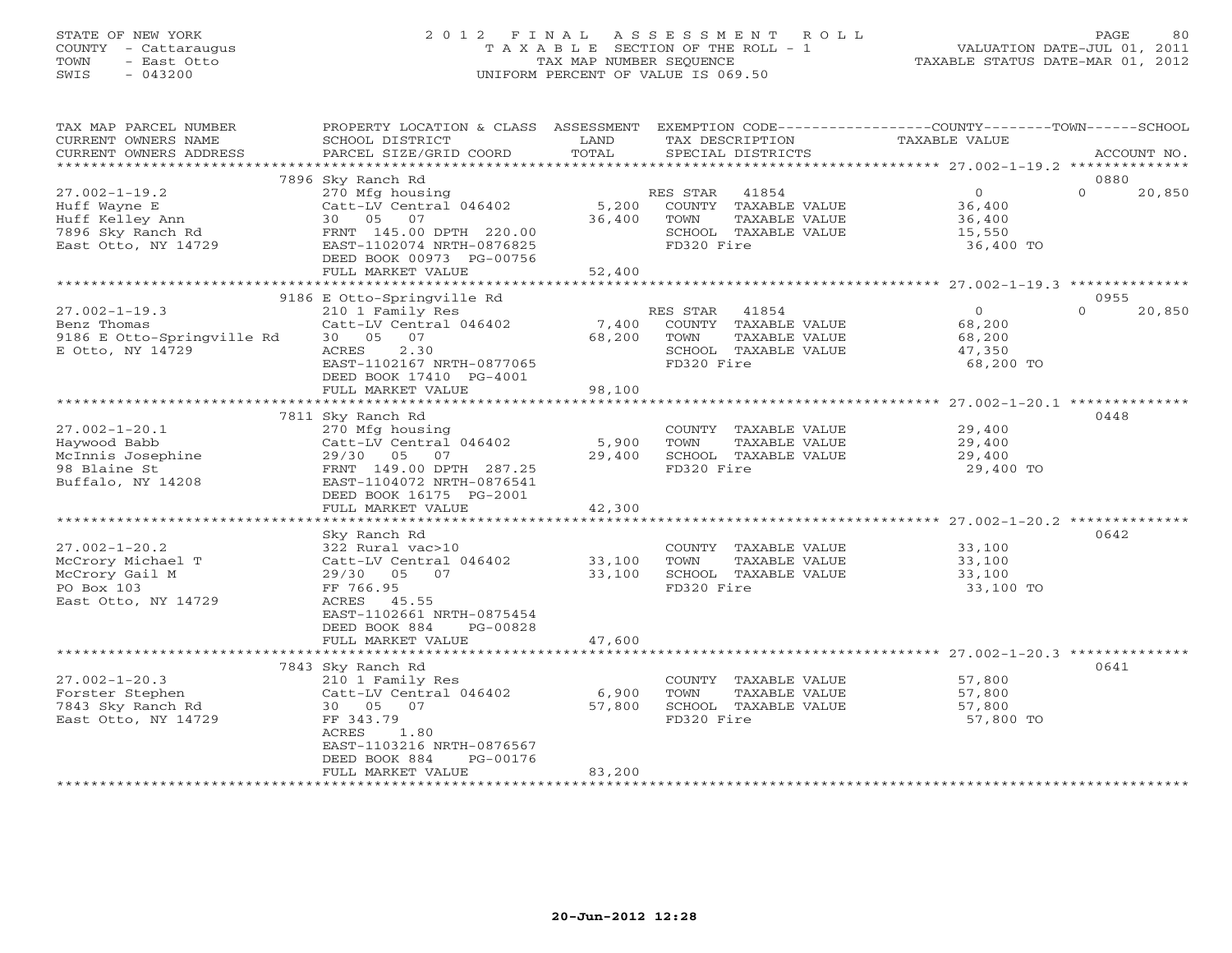#### STATE OF NEW YORK 2 0 1 2 F I N A L A S S E S S M E N T R O L L PAGE 81 COUNTY - Cattaraugus T A X A B L E SECTION OF THE ROLL - 1 VALUATION DATE-JUL 01, 2011 TOWN - East Otto TAX MAP NUMBER SEQUENCE TAXABLE STATUS DATE-MAR 01, 2012 SWIS - 043200 UNIFORM PERCENT OF VALUE IS 069.50UNIFORM PERCENT OF VALUE IS 069.50

| TAX MAP PARCEL NUMBER                             | PROPERTY LOCATION & CLASS ASSESSMENT |         |                                    | EXEMPTION CODE-----------------COUNTY-------TOWN------SCHOOL |                    |
|---------------------------------------------------|--------------------------------------|---------|------------------------------------|--------------------------------------------------------------|--------------------|
| CURRENT OWNERS NAME                               | SCHOOL DISTRICT                      | LAND    | TAX DESCRIPTION                    | TAXABLE VALUE                                                |                    |
| CURRENT OWNERS ADDRESS                            | PARCEL SIZE/GRID COORD               | TOTAL   | SPECIAL DISTRICTS                  |                                                              | ACCOUNT NO.        |
| **************************                        |                                      |         |                                    |                                                              |                    |
|                                                   | E Otto-Springville Rd                |         |                                    |                                                              | 0835               |
| $27.002 - 1 - 20.4$                               | 240 Rural res                        |         | RES STAR<br>41854                  | $\circ$                                                      | $\Omega$<br>20,850 |
| Green John M                                      | Catt-LV Central 046402               | 20,700  | COUNTY TAXABLE VALUE               | 52,700                                                       |                    |
| Green Janet                                       | 29/30 05<br>07                       | 52,700  | TOWN<br>TAXABLE VALUE              | 52,700                                                       |                    |
| 9154 E Otto-Springville Rd<br>East Otto, NY 14729 | FRNT 2194.22 DPTH<br>ACRES 14.75     |         | SCHOOL TAXABLE VALUE<br>FD320 Fire | 31,850<br>52,700 TO                                          |                    |
|                                                   | EAST-1102122 NRTH-0875468            |         |                                    |                                                              |                    |
|                                                   | DEED BOOK 884<br>PG-00186            |         |                                    |                                                              |                    |
|                                                   | FULL MARKET VALUE                    | 75,800  |                                    |                                                              |                    |
|                                                   |                                      |         |                                    |                                                              |                    |
|                                                   | Sky Ranch Rd                         |         |                                    |                                                              | 0836               |
| $27.002 - 1 - 20.5$                               | 270 Mfg housing                      |         | COUNTY TAXABLE VALUE               | 49,700                                                       |                    |
| Evans Joseph A                                    | Catt-LV Central 046402               | 14,100  | TOWN<br>TAXABLE VALUE              | 49,700                                                       |                    |
| 2434 Berg Rd                                      | 29/30 05<br>07                       | 49,700  | SCHOOL TAXABLE VALUE               | 49,700                                                       |                    |
| West Seneca, NY 14224                             | FF 603.98                            |         | FD320 Fire                         | 49,700 TO                                                    |                    |
|                                                   | ACRES<br>54.65                       |         |                                    |                                                              |                    |
|                                                   | EAST-1103565 NRTH-0875425            |         |                                    |                                                              |                    |
|                                                   | DEED BOOK 10987 PG-9001              |         |                                    |                                                              |                    |
|                                                   | FULL MARKET VALUE                    | 71,500  |                                    |                                                              |                    |
|                                                   |                                      |         |                                    |                                                              |                    |
|                                                   | E Otto-Springville Rd                |         |                                    |                                                              | 0848               |
| $27.002 - 1 - 20.6$                               | 210 1 Family Res                     |         | RES STAR<br>41854                  | $\circ$                                                      | $\Omega$<br>20,850 |
| Yocum Brian                                       | Catt-LV Central 046402               | 7,700   | COUNTY TAXABLE VALUE               | 60,800                                                       |                    |
| PO Box 114                                        | 29 05 07                             | 60,800  | TOWN<br>TAXABLE VALUE              | 60,800                                                       |                    |
| East Otto, NY 14729                               | FRNT 200.00 DPTH                     |         | SCHOOL TAXABLE VALUE               | 39,950                                                       |                    |
|                                                   | ACRES<br>2.50                        |         | FD320 Fire                         | 60,800 TO                                                    |                    |
|                                                   | EAST-1102218 NRTH-0874274            |         |                                    |                                                              |                    |
|                                                   | DEED BOOK 884<br>PG-00559            | 87,500  |                                    |                                                              |                    |
|                                                   | FULL MARKET VALUE                    |         |                                    |                                                              |                    |
|                                                   | 9176 E Otto-Springville Rd           |         |                                    |                                                              | 0446               |
| $27.002 - 1 - 21$                                 | 210 1 Family Res                     |         | 41400<br>CLERGY                    | 1,500                                                        | 1,500<br>1,500     |
| McCrory Michael T                                 | Catt-LV Central 046402               |         | 41854<br>6,100 RES STAR            | $\Omega$                                                     | 20,850<br>$\Omega$ |
| McCrory Gail M                                    | 30 05 07                             | 71,400  | COUNTY TAXABLE VALUE               | 69,900                                                       |                    |
| PO Box 103                                        | LOT 29                               |         | TOWN<br>TAXABLE VALUE              | 69,900                                                       |                    |
| East Otto, NY 14729                               | FRNT 450.00 DPTH                     |         | SCHOOL TAXABLE VALUE               | 49,050                                                       |                    |
|                                                   | ACRES<br>1.13                        |         | FD320 Fire                         | 71,400 TO                                                    |                    |
|                                                   | EAST-1102052 NRTH-0876564            |         |                                    |                                                              |                    |
|                                                   | DEED BOOK 00770 PG-00919             |         |                                    |                                                              |                    |
|                                                   | FULL MARKET VALUE                    | 102,700 |                                    |                                                              |                    |
|                                                   |                                      |         |                                    |                                                              |                    |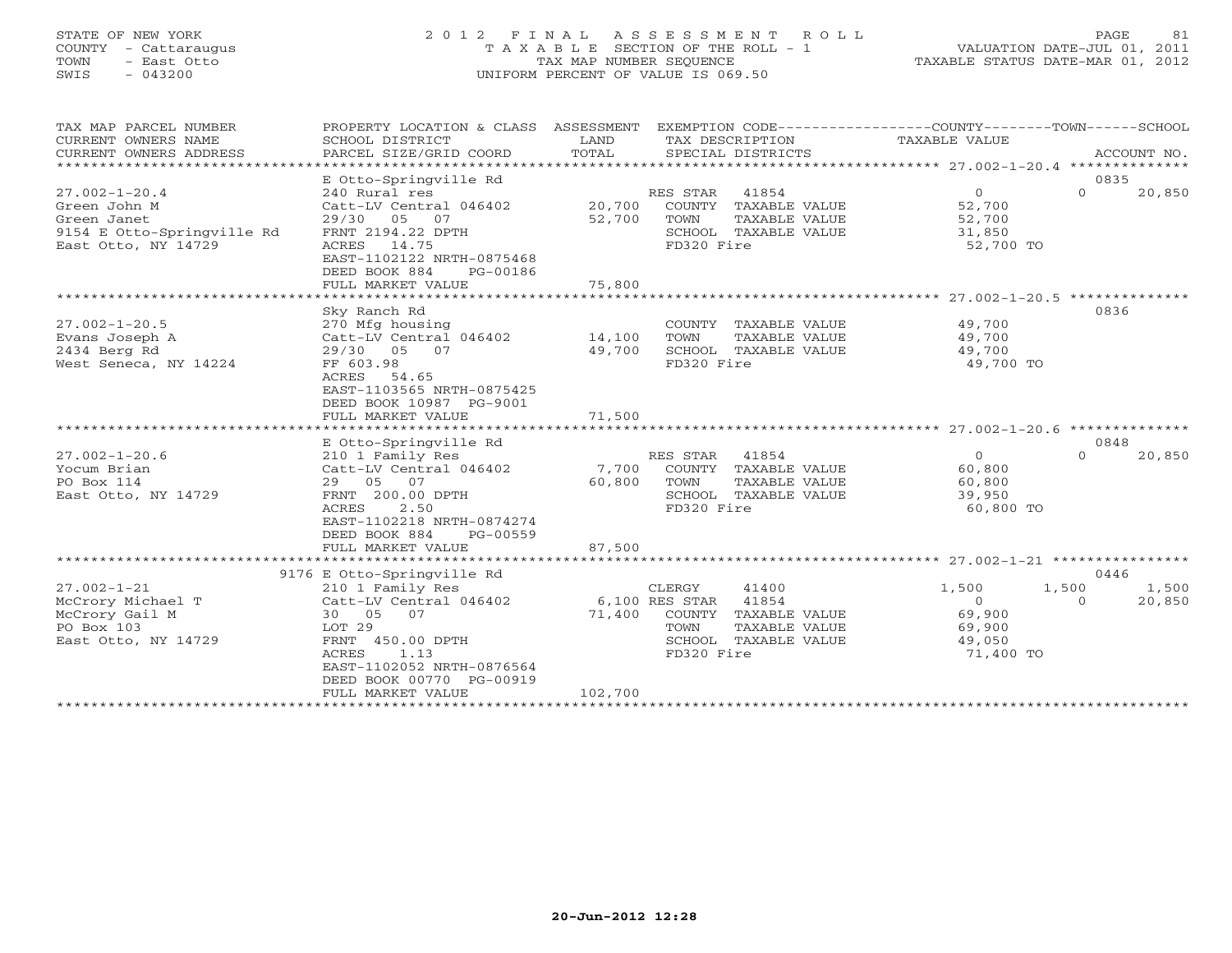#### STATE OF NEW YORK 2 0 1 2 F I N A L A S S E S S M E N T R O L L PAGE 82 COUNTY - Cattaraugus T A X A B L E SECTION OF THE ROLL - 1 VALUATION DATE-JUL 01, 2011 TOWN - East Otto TAX MAP NUMBER SEQUENCE TAXABLE STATUS DATE-MAR 01, 2012 SWIS - 043200 UNIFORM PERCENT OF VALUE IS 069.50UNIFORM PERCENT OF VALUE IS 069.50

| TAX MAP PARCEL NUMBER<br>CURRENT OWNERS NAME<br>CURRENT OWNERS ADDRESS                                                                                               | PROPERTY LOCATION & CLASS ASSESSMENT EXEMPTION CODE---------------COUNTY-------TOWN-----SCHOOL<br>SCHOOL DISTRICT<br><b>Example 12</b> LAND<br>PARCEL SIZE/GRID COORD                                               | TOTAL             | TAX DESCRIPTION<br>SPECIAL DISTRICTS                                                                                                   | TAXABLE VALUE                                                     | ACCOUNT NO.                                                        |
|----------------------------------------------------------------------------------------------------------------------------------------------------------------------|---------------------------------------------------------------------------------------------------------------------------------------------------------------------------------------------------------------------|-------------------|----------------------------------------------------------------------------------------------------------------------------------------|-------------------------------------------------------------------|--------------------------------------------------------------------|
|                                                                                                                                                                      |                                                                                                                                                                                                                     |                   |                                                                                                                                        |                                                                   |                                                                    |
| $27.002 - 1 - 22.1$                                                                                                                                                  | 9028 E Otto-Springville Rd                                                                                                                                                                                          |                   |                                                                                                                                        | 15,181                                                            | 0151<br>15,181                                                     |
| Forster Henry<br>Forster Phyllis<br>9028 E Otto-Springville Rd<br>East Otto, NY 14729                                                                                | 105 Vac farmland                                   AG DIST     41720<br>Catt-LV Central 046402           42,300   COUNTY TAXABLE VALUE<br>29 05 07<br>FRNT 1650.00 DPTH<br>ACRES 73.10<br>EAST-0454480 NRTH-0873347 | 42,300            | TOWN<br>TAXABLE VALUE<br>SCHOOL TAXABLE VALUE<br>FD320 Fire<br>LD320 Light                                                             | 27,119<br>27,119<br>27,119<br>42,300 TO<br>2,115 TO               | 15,181                                                             |
| MAY BE SUBJECT TO PAYMENT<br>UNDER AGDIST LAW TIL 2030                                                                                                               | DEED BOOK 00576 PG-00259                                                                                                                                                                                            |                   |                                                                                                                                        |                                                                   |                                                                    |
|                                                                                                                                                                      | E Otto-Springville Rd                                                                                                                                                                                               |                   |                                                                                                                                        |                                                                   | 1071                                                               |
| $27.002 - 1 - 22.2$<br>Forster Henry C<br>9028 E Otto-Springville Rd<br>East Otto, NY 14729                                                                          | 112 Dairy farm<br>Catt-LV Central 046402 35,500 SR STAR<br>29 05 07<br>FRNT 1149.06 DPTH<br>ACRES 77.70<br>ACRES 77.70                                                                                              |                   | AG DIST<br>41720<br>41834<br>152,300 SILO T/C/S 42100<br>COUNTY TAXABLE VALUE<br>TAXABLE VALUE<br>TOWN                                 | $\Omega$<br>$\overline{0}$<br>9,200<br>143,100<br>143,100         | $\overline{0}$<br>$\Omega$<br>$\Omega$<br>43,230<br>9,200<br>9,200 |
| MAY BE SUBJECT TO PAYMENT<br>UNDER AGDIST LAW TIL 2030                                                                                                               | EAST-0454469 NRTH-0871802<br>DEED BOOK 14174 PG-8002 FD320 Fire<br>FULL MARKET VALUE 76-8002 219,100 LD320 Light                                                                                                    |                   | SCHOOL TAXABLE VALUE 99,870<br>FD320 Fire 152,300 TO<br>LD320 Light 7,615 TO                                                           |                                                                   |                                                                    |
|                                                                                                                                                                      |                                                                                                                                                                                                                     |                   |                                                                                                                                        |                                                                   |                                                                    |
|                                                                                                                                                                      | 9017 E Otto-Springville Rd                                                                                                                                                                                          |                   |                                                                                                                                        |                                                                   | 0243                                                               |
| $27.002 - 1 - 23$                                                                                                                                                    | 112 Dairy farm<br>Catt-LV Central 046402 69,100 SILO T/C/S 42100<br>37 05 07 252,600 COUNTY TAXABLE                                                                                                                 |                   | AG DIST<br>41720<br>252,600 COUNTY TAXABLE VALUE<br>TOWN<br>TAXABLE VALUE<br>SCHOOL TAXABLE VALUE 220,507<br>FD320 Fire<br>LD320 Light | 21,993<br>10,100<br>220,507<br>220,507<br>252,600 TO<br>12,630 TO | 21,993<br>21,993<br>10,100<br>10,100                               |
|                                                                                                                                                                      |                                                                                                                                                                                                                     | 363,500           |                                                                                                                                        |                                                                   |                                                                    |
|                                                                                                                                                                      |                                                                                                                                                                                                                     |                   |                                                                                                                                        |                                                                   |                                                                    |
|                                                                                                                                                                      | 7994 Otto-E Otto Rd                                                                                                                                                                                                 |                   |                                                                                                                                        |                                                                   | 0432                                                               |
| $27.002 - 1 - 24$<br>Pauly Cheryl R<br>7994 Otto-E Otto Rd<br>East Otto, NY 14729<br>MAY BE SUBJECT TO PAYMENT<br>UNDER AGDIST LAW TIL 2030 DEED BOOK 00557 PG-00224 | 120 Field crops<br>Catt-LV Central 046402<br>37 05 07<br>FF 1424.00<br>ACRES 133.67                                                                                                                                 |                   | AG DIST 41720<br>72,100 COUNTY TAXABLE VALUE<br>177,000 TOMM TAXABLE VALUE<br>SCHOOL TAXABLE VALUE<br>FD320 Fire                       | 7,848<br>169,152<br>169,152<br>169,152<br>177,000 TO              | 7,848<br>7,848                                                     |
|                                                                                                                                                                      | FULL MARKET VALUE                                                                                                                                                                                                   | 254,700           |                                                                                                                                        |                                                                   |                                                                    |
|                                                                                                                                                                      |                                                                                                                                                                                                                     |                   |                                                                                                                                        |                                                                   | 0222                                                               |
| $27.002 - 1 - 25$<br>Silver Fox Farms Llc<br>8 Ethier Dr<br>Troy, NY 12180                                                                                           | 8046 Otto-E Otto Rd<br>112 Dairy farm<br>Catt-LV Central 046402<br>37 05 07<br>FF 621.00<br>ACRES 55.04<br>EAST-1098809 NRTH-0872832<br>DEED BOOK 13795 PG-5001                                                     | 34,100<br>129,600 | COUNTY TAXABLE VALUE 129,600<br>TOWN<br>TAXABLE VALUE<br>SCHOOL TAXABLE VALUE<br>FD320 Fire                                            | 129,600<br>129,600<br>129,600 TO                                  |                                                                    |
|                                                                                                                                                                      | FULL MARKET VALUE                                                                                                                                                                                                   | 186,500           |                                                                                                                                        |                                                                   |                                                                    |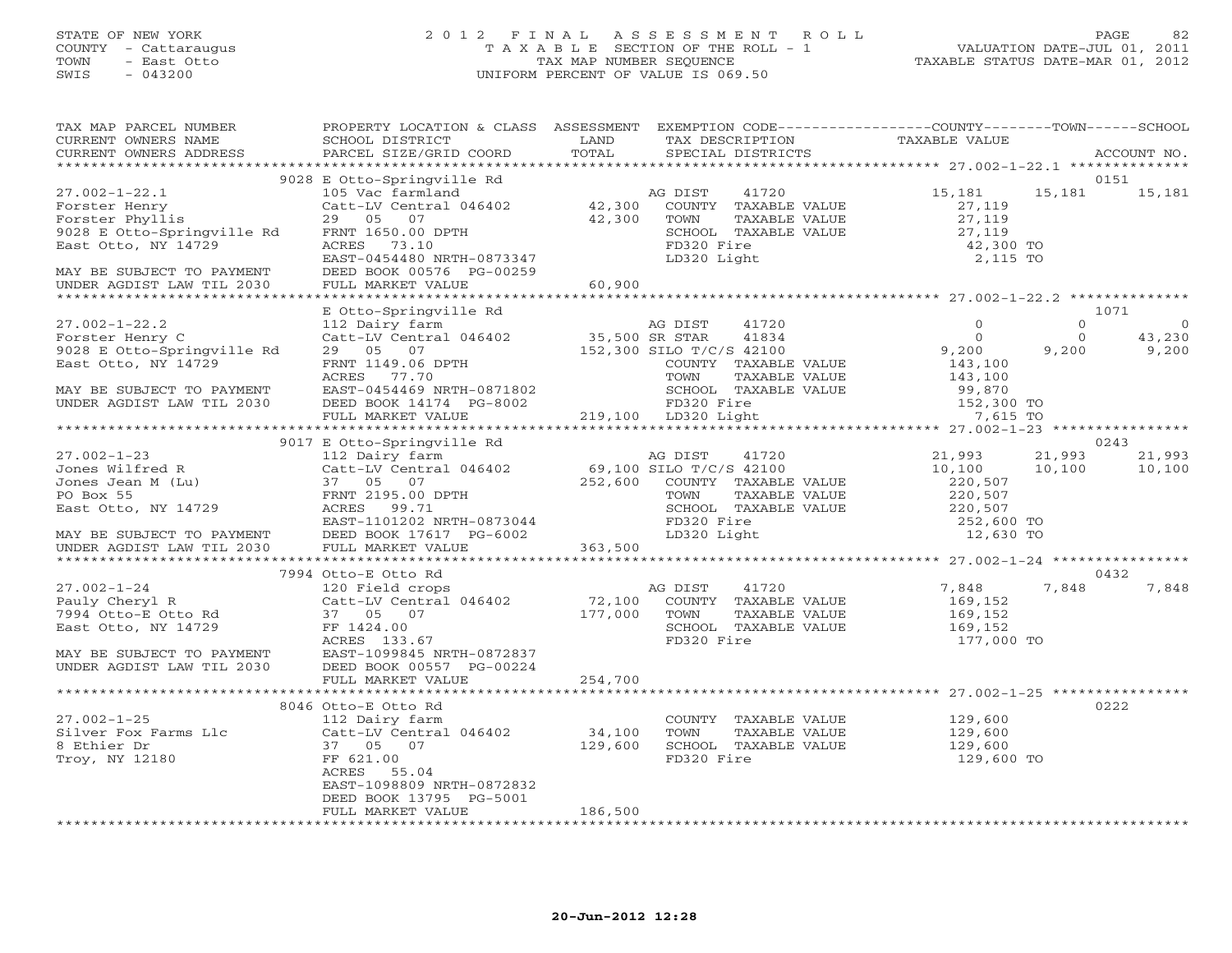#### STATE OF NEW YORK 2 0 1 2 F I N A L A S S E S S M E N T R O L L PAGE 83 COUNTY - Cattaraugus T A X A B L E SECTION OF THE ROLL - 1 VALUATION DATE-JUL 01, 2011 TOWN - East Otto TAX MAP NUMBER SEQUENCE TAXABLE STATUS DATE-MAR 01, 2012 SWIS - 043200 UNIFORM PERCENT OF VALUE IS 069.50UNIFORM PERCENT OF VALUE IS 069.50

| TAX MAP PARCEL NUMBER<br>CURRENT OWNERS NAME<br>CURRENT OWNERS ADDRESS                               | PROPERTY LOCATION & CLASS ASSESSMENT EXEMPTION CODE---------------COUNTY-------TOWN------SCHOOL<br>SCHOOL DISTRICT<br>PARCEL SIZE/GRID COORD | LAND<br>TOTAL   | TAX DESCRIPTION<br>SPECIAL DISTRICTS                                                                  | TAXABLE VALUE                                             | ACCOUNT NO.        |
|------------------------------------------------------------------------------------------------------|----------------------------------------------------------------------------------------------------------------------------------------------|-----------------|-------------------------------------------------------------------------------------------------------|-----------------------------------------------------------|--------------------|
|                                                                                                      |                                                                                                                                              |                 |                                                                                                       |                                                           |                    |
|                                                                                                      | 9092 Utley Rd                                                                                                                                |                 |                                                                                                       |                                                           | 0088               |
| $27.002 - 1 - 26$<br>Hermann Timothy H<br>Hermann Lorraine M<br>9092 Utley Rd<br>East Otto, NY 14729 | 210 1 Family Res<br>Catt-LV Central 046402<br>37 05 07<br>FRNT 198.00 DPTH 140.00<br>EAST-1097864 NRTH-0872345<br>DEED BOOK 1014 PG-1036     | 4,900<br>59,600 | RES STAR 41854<br>COUNTY TAXABLE VALUE<br>TAXABLE VALUE<br>TOWN<br>SCHOOL TAXABLE VALUE<br>FD320 Fire | $\overline{0}$<br>59,600<br>59,600<br>38,750<br>59,600 TO | $\Omega$<br>20,850 |
|                                                                                                      | FULL MARKET VALUE                                                                                                                            | 85,800          |                                                                                                       |                                                           |                    |
|                                                                                                      |                                                                                                                                              |                 |                                                                                                       |                                                           |                    |
|                                                                                                      | 9056 Utley Rd                                                                                                                                |                 |                                                                                                       |                                                           | 0194               |
| $27.002 - 1 - 27$                                                                                    | 270 Mfg housing                                                                                                                              |                 | AGED C/T/S 41800                                                                                      | 18,050                                                    | 18,050<br>18,050   |
| Bauer Joyce                                                                                          | $Cat-LV$ Central 046402 4,900 SR STAR                                                                                                        |                 | 41834                                                                                                 | $\Omega$                                                  | $\Omega$<br>18,050 |
| 9056 Utley Rd                                                                                        | 37 05 07                                                                                                                                     | 36,100          | COUNTY TAXABLE VALUE                                                                                  | 18,050                                                    |                    |
| East Otto, NY 14729                                                                                  | FRNT 216.00 DPTH 128.00                                                                                                                      |                 | TOWN<br>TAXABLE VALUE                                                                                 | 18,050                                                    |                    |
|                                                                                                      | EAST-0449507 NRTH-0871727                                                                                                                    |                 | SCHOOL TAXABLE VALUE                                                                                  | $\overline{O}$                                            |                    |
|                                                                                                      | DEED BOOK 860<br>PG-00964                                                                                                                    |                 | FD320 Fire                                                                                            | 36,100 TO                                                 |                    |
|                                                                                                      | FULL MARKET VALUE                                                                                                                            | 51,900          |                                                                                                       |                                                           |                    |
|                                                                                                      | 9050 Utley Rd                                                                                                                                |                 |                                                                                                       |                                                           | 0300               |
| $27.002 - 1 - 29$                                                                                    | 210 1 Family Res                                                                                                                             |                 | RES STAR 41854                                                                                        | $\overline{0}$                                            | $\Omega$<br>20,850 |
| Lincoln Nathaniel V                                                                                  | Catt-LV Central 046402                                                                                                                       | 9,800           | COUNTY TAXABLE VALUE                                                                                  | 71,700                                                    |                    |
| 9050 Utley Rd                                                                                        | 37 05 07                                                                                                                                     | 71,700          | TOWN<br>TAXABLE VALUE                                                                                 | 71,700                                                    |                    |
| East Otto, NY 14729                                                                                  | FRNT 131.66 DPTH                                                                                                                             |                 | SCHOOL TAXABLE VALUE                                                                                  | 50,850                                                    |                    |
|                                                                                                      | 4.49<br>ACRES                                                                                                                                |                 | FD320 Fire                                                                                            | 71,700 TO                                                 |                    |
|                                                                                                      | EAST-0449642 NRTH-0871780                                                                                                                    |                 |                                                                                                       |                                                           |                    |
|                                                                                                      | DEED BOOK 11364 PG-5004                                                                                                                      |                 |                                                                                                       |                                                           |                    |
|                                                                                                      | FULL MARKET VALUE                                                                                                                            | 103,200         |                                                                                                       |                                                           |                    |
|                                                                                                      |                                                                                                                                              |                 |                                                                                                       |                                                           |                    |
|                                                                                                      | 9040 Utley Rd                                                                                                                                |                 |                                                                                                       |                                                           | 0115               |
| $27.002 - 1 - 30$                                                                                    | 210 1 Family Res                                                                                                                             |                 | COUNTY TAXABLE VALUE                                                                                  | 44,000                                                    |                    |
| Ellis Judith A                                                                                       | Catt-LV Central 046402                                                                                                                       | 2,700           | TAXABLE VALUE<br>TOWN                                                                                 | 44,000                                                    |                    |
| 9040 Utley Rd                                                                                        | 37 05 07                                                                                                                                     | 44,000          | SCHOOL TAXABLE VALUE                                                                                  | 44,000                                                    |                    |
| East Otto, NY 14729                                                                                  | FRNT 123.00 DPTH 107.00                                                                                                                      |                 | FD320 Fire                                                                                            | 44,000 TO                                                 |                    |
|                                                                                                      | EAST-1097842 NRTH-0871497                                                                                                                    |                 |                                                                                                       |                                                           |                    |
|                                                                                                      | DEED BOOK 00715 PG-00279<br>FULL MARKET VALUE                                                                                                | 63,300          |                                                                                                       |                                                           |                    |
|                                                                                                      |                                                                                                                                              |                 |                                                                                                       |                                                           |                    |
|                                                                                                      | Utley Rd                                                                                                                                     |                 |                                                                                                       |                                                           | 0426               |
| $27.002 - 1 - 31$                                                                                    | 314 Rural vac<10                                                                                                                             |                 | COUNTY TAXABLE VALUE                                                                                  | 1,900                                                     |                    |
| Ellis Judith A                                                                                       | Catt-LV Central 046402                                                                                                                       | 1,900           | TAXABLE VALUE<br>TOWN                                                                                 | 1,900                                                     |                    |
| 9040 Utley Rd                                                                                        | 37 05 07                                                                                                                                     | 1,900           | SCHOOL TAXABLE VALUE                                                                                  | 1,900                                                     |                    |
| East Otto, NY 14729                                                                                  | FRNT 132.00 DPTH 175.00                                                                                                                      |                 | FD320 Fire                                                                                            | 1,900 TO                                                  |                    |
|                                                                                                      | EAST-1097891 NRTH-0871408                                                                                                                    |                 |                                                                                                       |                                                           |                    |
|                                                                                                      | DEED BOOK 903<br>PG-00533                                                                                                                    |                 |                                                                                                       |                                                           |                    |
|                                                                                                      | FULL MARKET VALUE                                                                                                                            | 2,700           |                                                                                                       |                                                           |                    |
|                                                                                                      |                                                                                                                                              |                 |                                                                                                       |                                                           |                    |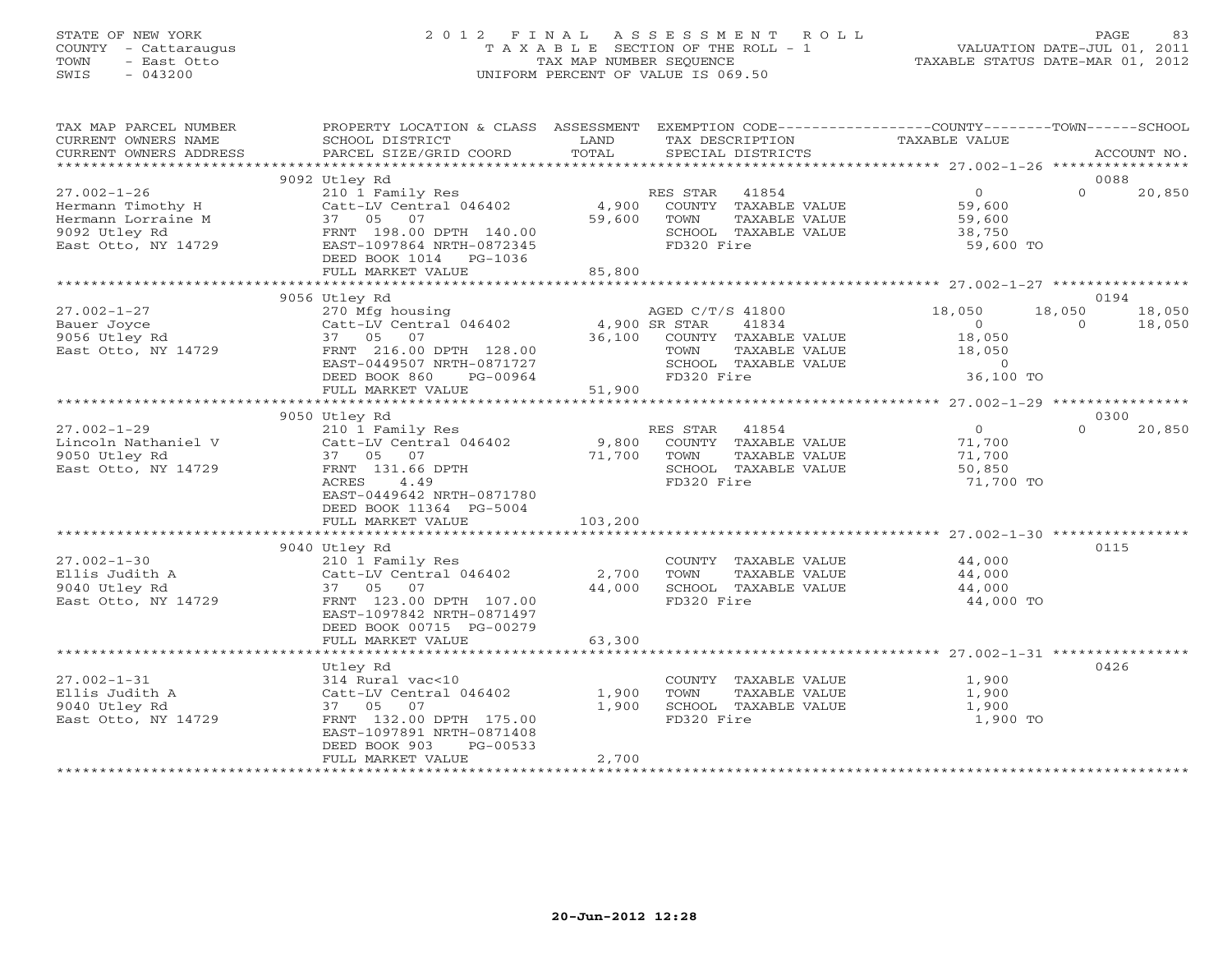#### STATE OF NEW YORK 2 0 1 2 F I N A L A S S E S S M E N T R O L L PAGE 84 COUNTY - Cattaraugus T A X A B L E SECTION OF THE ROLL - 1 VALUATION DATE-JUL 01, 2011 TOWN - East Otto TAX MAP NUMBER SEQUENCE TAXABLE STATUS DATE-MAR 01, 2012 SWIS - 043200 UNIFORM PERCENT OF VALUE IS 069.50UNIFORM PERCENT OF VALUE IS 069.50

| TAX MAP PARCEL NUMBER<br>CURRENT OWNERS NAME<br>CURRENT OWNERS ADDRESS                               | PROPERTY LOCATION & CLASS ASSESSMENT<br>SCHOOL DISTRICT<br>PARCEL SIZE/GRID COORD                                                                                                                     | LAND<br>TOTAL               | TAX DESCRIPTION<br>SPECIAL DISTRICTS                                                                                                | EXEMPTION CODE-----------------COUNTY-------TOWN------SCHOOL<br><b>TAXABLE VALUE</b> | ACCOUNT NO.                                   |
|------------------------------------------------------------------------------------------------------|-------------------------------------------------------------------------------------------------------------------------------------------------------------------------------------------------------|-----------------------------|-------------------------------------------------------------------------------------------------------------------------------------|--------------------------------------------------------------------------------------|-----------------------------------------------|
| **********************                                                                               |                                                                                                                                                                                                       |                             |                                                                                                                                     |                                                                                      |                                               |
| $27.002 - 1 - 32.1$<br>Derossi Michael A<br>8090 Otto-E Otto Rd<br>East Otto, NY 14729               | 8090 Otto-E Otto Rd<br>270 Mfg housing<br>Catt-LV Central 046402<br>37 05 07<br>FRNT 483.00 DPTH<br>ACRES<br>1.65<br>EAST-1097934 NRTH-0871018<br>DEED BOOK 1025<br>$PG-254$                          | 6,700<br>71,400             | RES STAR<br>41854<br>COUNTY TAXABLE VALUE<br>TOWN<br>TAXABLE VALUE<br>SCHOOL TAXABLE VALUE<br>FD320 Fire                            | $\circ$<br>71,400<br>71,400<br>50,550<br>71,400 TO                                   | 0050<br>$\Omega$<br>20,850                    |
|                                                                                                      | FULL MARKET VALUE                                                                                                                                                                                     | 102,700                     |                                                                                                                                     |                                                                                      |                                               |
|                                                                                                      |                                                                                                                                                                                                       |                             |                                                                                                                                     | ********************** 27.002-1-32.2 **************                                  |                                               |
| $27.002 - 1 - 32.2$<br>Kendrick Miranda A<br>Rohwer Alice J<br>8070 E Otto Rd<br>East Otto, NY 14729 | 8070 Otto-E Otto Rd<br>240 Rural res<br>Catt-LV Central 046402<br>37 05 07<br>FRNT 449.28 DPTH<br>ACRES 11.80 BANK<br>017<br>EAST-0449900 NRTH-0871400<br>DEED BOOK 8953 PG-6002<br>FULL MARKET VALUE | 17,600<br>81,700<br>117,600 | RES STAR<br>41854<br>COUNTY TAXABLE VALUE<br>TOWN<br>TAXABLE VALUE<br>SCHOOL TAXABLE VALUE<br>FD320 Fire                            | $\overline{O}$<br>81,700<br>81,700<br>60,850<br>81,700 TO                            | 0852<br>$\Omega$<br>20,850                    |
|                                                                                                      |                                                                                                                                                                                                       |                             |                                                                                                                                     |                                                                                      |                                               |
|                                                                                                      | 8082 Otto-E Otto Rd                                                                                                                                                                                   |                             |                                                                                                                                     |                                                                                      | 0532                                          |
| $27.002 - 1 - 33$<br>Swift Joseph R<br>8082 Otto Rd<br>Otto, NY 14766                                | 210 1 Family Res<br>Catt-LV Central 046402<br>37 05 07<br>FRNT 200.00 DPTH 125.00<br>BANK<br>032<br>EAST-0449760 NRTH-0870909<br>DEED BOOK 10772 PG-5001<br>FULL MARKET VALUE                         | 4,700<br>58,300<br>83,900   | RES STAR<br>41854<br>COUNTY TAXABLE VALUE<br>TOWN<br>TAXABLE VALUE<br>SCHOOL TAXABLE VALUE<br>FD320 Fire                            | $\overline{0}$<br>58,300<br>58,300<br>37,450<br>58,300 TO                            | $\Omega$<br>20,850                            |
|                                                                                                      |                                                                                                                                                                                                       |                             |                                                                                                                                     |                                                                                      |                                               |
| $27.002 - 1 - 34.1$<br>Laing Thomas O<br>Laing Carole E<br>PO Box 196<br>East Otto, NY 14729         | 9071 Utley Rd<br>210 1 Family Res<br>Catt-LV Central 046402<br>45 05 07<br>L/U - EMERSON LAING<br>FRNT 285.00 DPTH<br>1.85<br>ACRES<br>EAST-0449246 NRTH-0871802<br>DEED BOOK 00982 PG-00408          | 79,500                      | 41121<br>WVET C/T<br>6,900 RES STAR<br>41854<br>COUNTY TAXABLE VALUE<br>TAXABLE VALUE<br>TOWN<br>SCHOOL TAXABLE VALUE<br>FD320 Fire | 8,340<br>$\overline{O}$<br>71,160<br>71,160<br>58,650<br>79,500 TO                   | 0282<br>8,340<br>$\circ$<br>$\circ$<br>20,850 |
|                                                                                                      | FULL MARKET VALUE                                                                                                                                                                                     | 114,400                     |                                                                                                                                     |                                                                                      |                                               |
|                                                                                                      | Swamp Rd                                                                                                                                                                                              |                             |                                                                                                                                     |                                                                                      | 0821                                          |
| $27.002 - 1 - 34.2$<br>White Holdings Llc<br>241 Raspberry Patch Rd<br>Rochester, NY 14612           | 322 Rural vac>10<br>Catt-LV Central 046402<br>45 05 07<br>FRNT 3160.00 DPTH<br>ACRES<br>29.40<br>EAST-0448860 NRTH-0871227<br>DEED BOOK 16402 PG-6002                                                 | 21,500<br>21,500            | COUNTY TAXABLE VALUE<br>TOWN<br>TAXABLE VALUE<br>SCHOOL TAXABLE VALUE<br>FD320 Fire                                                 | 21,500<br>21,500<br>21,500<br>21,500 TO                                              |                                               |
| *************************                                                                            | FULL MARKET VALUE<br>***************************                                                                                                                                                      | 30,900                      |                                                                                                                                     |                                                                                      |                                               |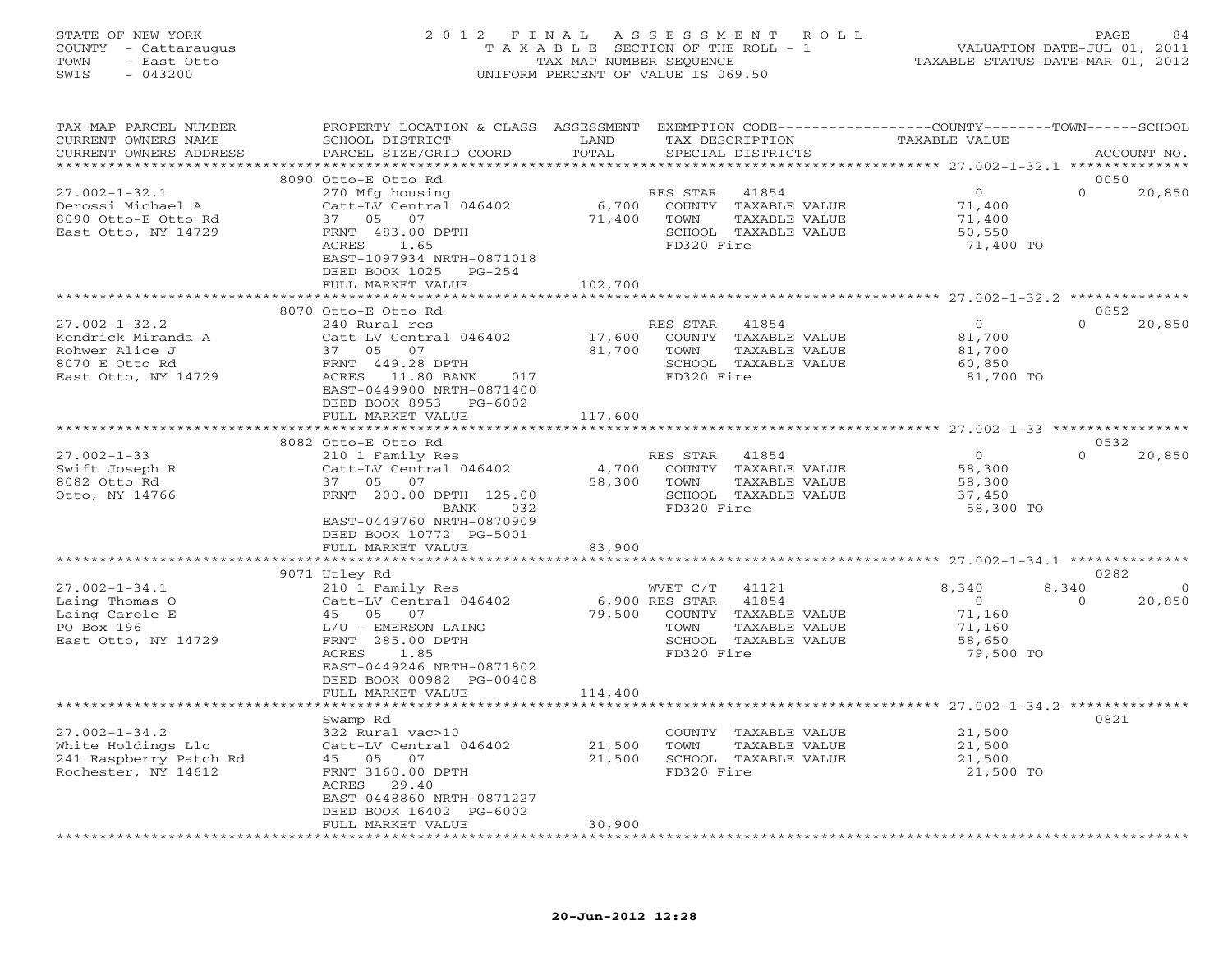#### STATE OF NEW YORK 2 0 1 2 F I N A L A S S E S S M E N T R O L L PAGE 85 COUNTY - Cattaraugus T A X A B L E SECTION OF THE ROLL - 1 VALUATION DATE-JUL 01, 2011 TOWN - East Otto TAX MAP NUMBER SEQUENCE TAXABLE STATUS DATE-MAR 01, 2012 SWIS - 043200 UNIFORM PERCENT OF VALUE IS 069.50UNIFORM PERCENT OF VALUE IS 069.50

| TAX MAP PARCEL NUMBER<br>CURRENT OWNERS NAME<br>CURRENT OWNERS ADDRESS                                                                                   | PROPERTY LOCATION & CLASS ASSESSMENT<br>SCHOOL DISTRICT<br>PARCEL SIZE/GRID COORD                                                                                           | LAND<br>TOTAL              | TAX DESCRIPTION<br>SPECIAL DISTRICTS                                                                                                       | EXEMPTION CODE-----------------COUNTY-------TOWN------SCHOOL<br>TAXABLE VALUE | ACCOUNT NO.                              |
|----------------------------------------------------------------------------------------------------------------------------------------------------------|-----------------------------------------------------------------------------------------------------------------------------------------------------------------------------|----------------------------|--------------------------------------------------------------------------------------------------------------------------------------------|-------------------------------------------------------------------------------|------------------------------------------|
| ***********************                                                                                                                                  |                                                                                                                                                                             |                            |                                                                                                                                            |                                                                               |                                          |
| $27.002 - 1 - 34.3$<br>Jones Wilfred R<br>Jones Jeanm (Lu)<br>PO Box 55<br>East Otto, NY 14729<br>MAY BE SUBJECT TO PAYMENT<br>UNDER AGDIST LAW TIL 2030 | Utley Rd<br>120 Field crops<br>Catt-LV Central 046402<br>45 05 07<br>FF 1364.95<br>ACRES 48.55<br>EAST-0448796 NRTH-0872774<br>DEED BOOK 17617 PG-6002<br>FULL MARKET VALUE | 28,600<br>28,600<br>41,200 | AG DIST<br>41720<br>COUNTY TAXABLE VALUE<br>TOWN<br>TAXABLE VALUE<br>SCHOOL TAXABLE VALUE<br>FD320 Fire                                    | 8,767<br>19,833<br>19,833<br>19,833<br>28,600 TO                              | 0881<br>8,767<br>8,767                   |
|                                                                                                                                                          |                                                                                                                                                                             |                            |                                                                                                                                            |                                                                               |                                          |
| $27.002 - 1 - 34.4$<br>Jones Wilfred R<br>Jones Jean M (Lu)<br>PO Box 55<br>East Otto, NY 14729<br>MAY BE SUBJECT TO PAYMENT                             | Utley Rd<br>105 Vac farmland<br>Catt-LV Central 046402<br>45 05 07<br>FRNT 300.00 DPTH<br>ACRES 13.45<br>EAST-0448436 NRTH-0873627<br>DEED BOOK 17617 PG-6002               | 6,300<br>7,800             | AG DIST<br>41720<br>COUNTY TAXABLE VALUE<br>TAXABLE VALUE<br>TOWN<br>SCHOOL TAXABLE VALUE<br>FD320 Fire                                    | $\Omega$<br>7,800<br>7,800<br>7,800<br>7,800 TO                               | 0903<br>$\Omega$                         |
| UNDER AGDIST LAW TIL 2030<br>*************************                                                                                                   | FULL MARKET VALUE                                                                                                                                                           | 11,200                     |                                                                                                                                            |                                                                               |                                          |
|                                                                                                                                                          | Swamp Rd                                                                                                                                                                    |                            |                                                                                                                                            |                                                                               | 0941                                     |
| $27.002 - 1 - 34.5$<br>Punturiero Fred<br>Punturiero Tracey<br>Barbara Lucca<br>350 Prospect Ave<br>Buffalo, NY 14201                                    | 322 Rural vac>10<br>Catt-LV Central 046402<br>45 05 07<br>ACRES 55.20<br>EAST-1095928 NRTH-0872337<br>DEED BOOK 00951 PG-00058<br>FULL MARKET VALUE                         | 20,700<br>20,700<br>29,800 | COUNTY TAXABLE VALUE<br>TOWN<br>TAXABLE VALUE<br>SCHOOL TAXABLE VALUE<br>FD320 Fire                                                        | 20,700<br>20,700<br>20,700<br>20,700 TO                                       |                                          |
|                                                                                                                                                          | ********************                                                                                                                                                        |                            |                                                                                                                                            |                                                                               |                                          |
| $27.002 - 1 - 35$<br>Wilean Farms<br>Jones Wilford R<br>PO Box 55<br>East Otto, NY 14729<br>MAY BE SUBJECT TO PAYMENT                                    | 9112 Utley Rd<br>112 Dairy farm<br>Catt-LV Central 046402<br>37/45 05 07<br>FF 3230.00<br>ACRES 105.04<br>EAST-0449923 NRTH-0872074<br>DEED BOOK 00928 PG-01056             |                            | AG DIST<br>41720<br>51,300 SILO T/C/S 42100<br>146,800 COUNTY TAXABLE VALUE<br>TAXABLE VALUE<br>TOWN<br>SCHOOL TAXABLE VALUE<br>FD320 Fire | 7,254<br>3,600<br>135,946<br>135,946<br>135,946<br>146,800 TO                 | 0221<br>7,254<br>7,254<br>3,600<br>3,600 |
| UNDER AGDIST LAW TIL 2030                                                                                                                                | FULL MARKET VALUE                                                                                                                                                           | 211,200                    |                                                                                                                                            |                                                                               |                                          |
|                                                                                                                                                          | 9245 Utley Rd                                                                                                                                                               |                            |                                                                                                                                            |                                                                               | 0343                                     |
| $27.002 - 1 - 36.1$<br>Forster Robert A<br>Forster Linda A<br>9245 Utley Rd<br>East Otto, NY 14729                                                       | 210 1 Family Res<br>Catt-LV Central 046402<br>45/46 05 07<br>FRNT 500.00 DPTH<br>ACRES<br>1.70<br>EAST-1097687 NRTH-0874927<br>DEED BOOK 914<br>PG-00396                    | 6,800<br>60,400            | RES STAR<br>41854<br>COUNTY TAXABLE VALUE<br>TOWN<br>TAXABLE VALUE<br>SCHOOL TAXABLE VALUE<br>FD320 Fire                                   | $\overline{0}$<br>60,400<br>60,400<br>39,550<br>60,400 TO                     | $\Omega$<br>20,850                       |
|                                                                                                                                                          | FULL MARKET VALUE                                                                                                                                                           | 86,900                     |                                                                                                                                            |                                                                               |                                          |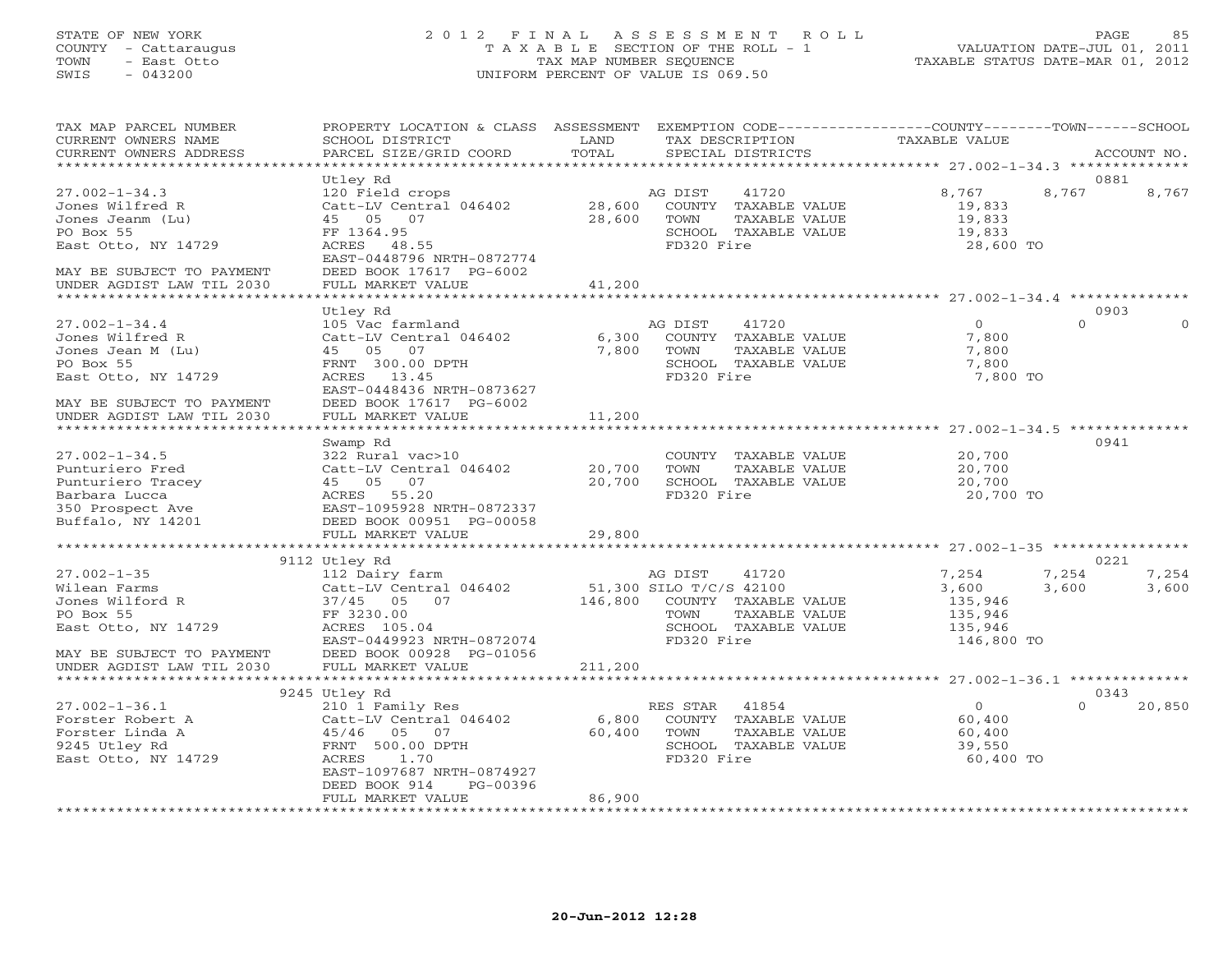#### STATE OF NEW YORK 2 0 1 2 F I N A L A S S E S S M E N T R O L L PAGE 86 COUNTY - Cattaraugus T A X A B L E SECTION OF THE ROLL - 1 VALUATION DATE-JUL 01, 2011 TOWN - East Otto TAX MAP NUMBER SEQUENCE TAXABLE STATUS DATE-MAR 01, 2012 SWIS - 043200 UNIFORM PERCENT OF VALUE IS 069.50UNIFORM PERCENT OF VALUE IS 069.50

| TAX MAP PARCEL NUMBER<br>CURRENT OWNERS NAME<br>CURRENT OWNERS ADDRESS                                                                      | PROPERTY LOCATION & CLASS<br>SCHOOL DISTRICT<br>PARCEL SIZE/GRID COORD                                                                                                   | ASSESSMENT<br>LAND<br>TOTAL | TAX DESCRIPTION<br>SPECIAL DISTRICTS                                                                       | EXEMPTION CODE----------------COUNTY-------TOWN-----SCHOOL<br><b>TAXABLE VALUE</b> | ACCOUNT NO.                |
|---------------------------------------------------------------------------------------------------------------------------------------------|--------------------------------------------------------------------------------------------------------------------------------------------------------------------------|-----------------------------|------------------------------------------------------------------------------------------------------------|------------------------------------------------------------------------------------|----------------------------|
|                                                                                                                                             |                                                                                                                                                                          |                             |                                                                                                            |                                                                                    |                            |
| $27.002 - 1 - 36.2$<br>Forster Henry C<br>Forster Phyllis<br>9028 E Otto-Springville Rd<br>East Otto, NY 14729<br>MAY BE SUBJECT TO PAYMENT | Utley Rd<br>105 Vac farmland<br>Catt-LV Central 046402<br>45/46 05<br>07<br>FRNT 214.12 DPTH<br>ACRES<br>55.40<br>EAST-1095877 NRTH-0875112<br>DEED BOOK 914<br>PG-00398 | 27,100<br>27,100            | AG DIST<br>41720<br>COUNTY<br>TAXABLE VALUE<br>TOWN<br>TAXABLE VALUE<br>SCHOOL TAXABLE VALUE<br>FD320 Fire | 11,916<br>11,916<br>15,184<br>15,184<br>15,184<br>27,100 TO                        | 0773<br>11,916             |
| UNDER AGDIST LAW TIL 2030                                                                                                                   | FULL MARKET VALUE                                                                                                                                                        | 39,000                      |                                                                                                            |                                                                                    |                            |
|                                                                                                                                             | 8244 Swamp Rd                                                                                                                                                            |                             |                                                                                                            |                                                                                    | 0254                       |
| $27.002 - 1 - 37.1$<br>Barber Sandra<br>PO Box 185<br>East Otto, NY 14729                                                                   | 270 Mfg housing<br>Catt-LV Central 046402<br>45 05<br>07<br>FF 200.00<br><b>ACRES</b><br>1.15<br>EAST-0446944 NRTH-0871270<br>DEED BOOK 00974 PG-00716                   | 6,200<br>16,400             | RES STAR<br>41854<br>COUNTY TAXABLE VALUE<br>TOWN<br>TAXABLE VALUE<br>SCHOOL TAXABLE VALUE<br>FD320 Fire   | $\Omega$<br>16,400<br>16,400<br>$\circ$<br>16,400 TO                               | $\Omega$<br>16,400         |
|                                                                                                                                             | FULL MARKET VALUE                                                                                                                                                        | 23,600                      |                                                                                                            |                                                                                    |                            |
|                                                                                                                                             | ************************                                                                                                                                                 |                             |                                                                                                            |                                                                                    |                            |
| $27.002 - 1 - 37.2$<br>Wilkey Raymond<br>Wilkey Sheila<br>8291 Swamp Rd<br>Cattaraugus, NY 14719                                            | 8291 Swamp Rd<br>210 1 Family Res<br>Catt-LV Central 046402<br>45 05<br>07<br>FF 340.00<br>ACRES<br>4.80<br>EAST-0446248 NRTH-0871610                                    | 18,000<br>114,100           | RES STAR 41854<br>COUNTY TAXABLE VALUE<br>TOWN<br>TAXABLE VALUE<br>SCHOOL TAXABLE VALUE<br>FD320 Fire      | $\circ$<br>114,100<br>114,100<br>93,250<br>114,100 TO                              | 0624<br>$\Omega$<br>20,850 |
|                                                                                                                                             | DEED BOOK 12540 PG-7001<br>FULL MARKET VALUE                                                                                                                             | 164,200                     |                                                                                                            |                                                                                    |                            |
|                                                                                                                                             |                                                                                                                                                                          |                             |                                                                                                            |                                                                                    |                            |
| $27.002 - 1 - 37.3$<br>Ukolowicz Edward W<br>Ukolowicz Debara J<br>PO Box 367<br>Eustis, FL 32727                                           | 8265 Swamp Rd<br>260 Seasonal res<br>Catt-LV Central 046402<br>45 05<br>07<br>FRNT 200.00 DPTH<br>ACRES<br>1.50<br>EAST-1094434 NRTH-0871151<br>DEED BOOK 16097 PG-5001  | 6,600<br>22,400             | COUNTY TAXABLE VALUE<br>TOWN<br>TAXABLE VALUE<br>SCHOOL TAXABLE VALUE<br>FD320 Fire                        | 22,400<br>22,400<br>22,400<br>22,400 TO                                            | 0757                       |
|                                                                                                                                             | FULL MARKET VALUE<br>**********************                                                                                                                              | 32,200                      |                                                                                                            |                                                                                    |                            |
| $27.002 - 1 - 37.4$<br>Gimbrone Albert<br>Gimbrone Cindy<br>PO Box 183<br>East Otto, NY 14729                                               | Swamp Rd<br>322 Rural vac>10<br>Catt-LV Central 046402<br>45 05<br>07<br>408.00<br>ACRES 108.00<br>EAST-1094718 NRTH-0873390<br>DEED BOOK 888<br>PG-00956                | 50,500<br>50,500            | COUNTY TAXABLE VALUE<br>TOWN<br>TAXABLE VALUE<br>SCHOOL TAXABLE VALUE<br>FD320 Fire                        | 50,500<br>50,500<br>50,500<br>50,500 TO                                            | 0854                       |
|                                                                                                                                             | FULL MARKET VALUE                                                                                                                                                        | 72,700                      |                                                                                                            |                                                                                    |                            |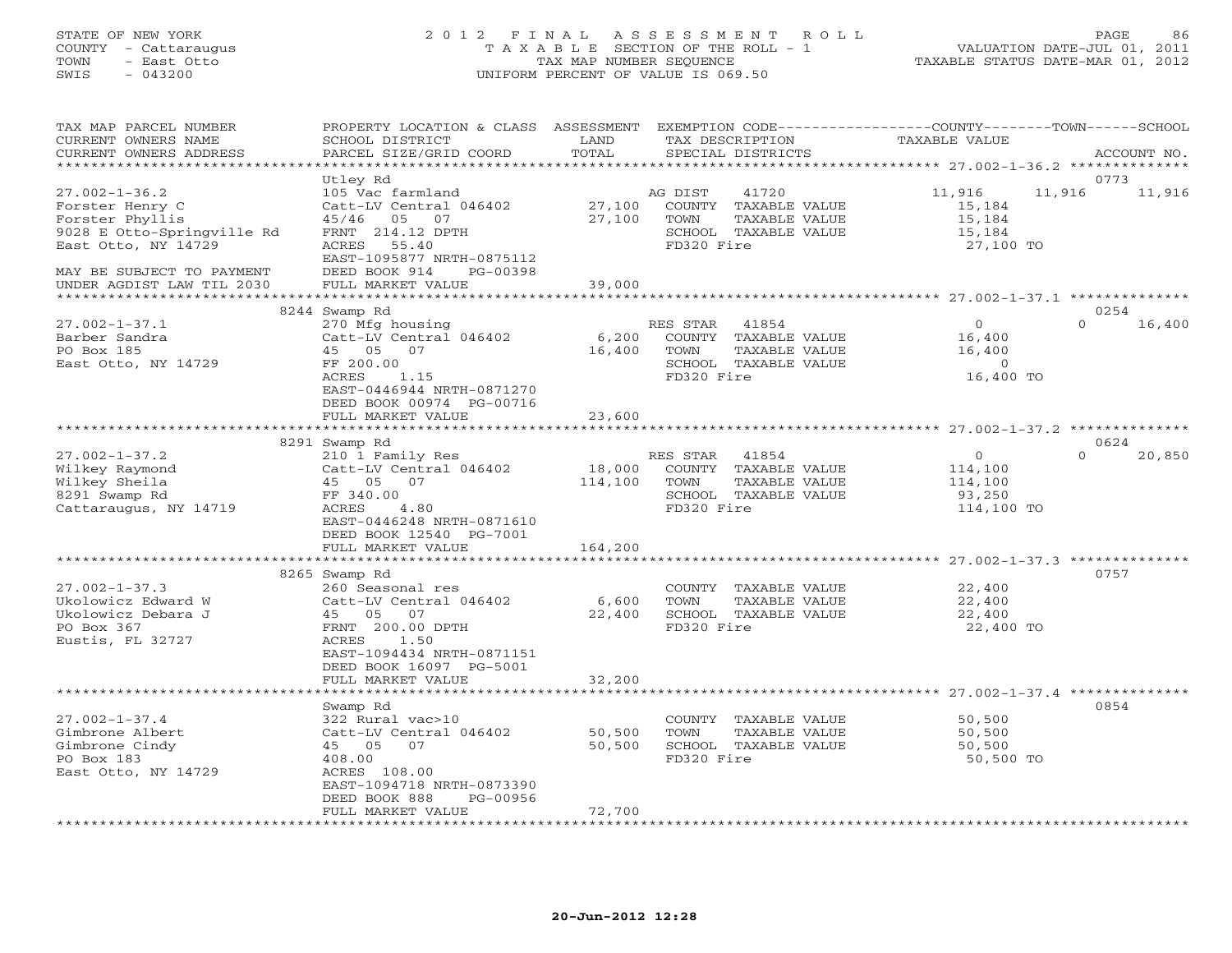# STATE OF NEW YORK 2 0 1 2 F I N A L A S S E S S M E N T R O L L PAGE 87 COUNTY - Cattaraugus T A X A B L E SECTION OF THE ROLL - 1 VALUATION DATE-JUL 01, 2011 TOWN - East Otto TAX MAP NUMBER SEQUENCE TAXABLE STATUS DATE-MAR 01, 2012 SWIS - 043200 UNIFORM PERCENT OF VALUE IS 069.50

| TAX MAP PARCEL NUMBER<br>CURRENT OWNERS NAME<br>CURRENT OWNERS ADDRESS | PROPERTY LOCATION & CLASS ASSESSMENT<br>SCHOOL DISTRICT<br>PARCEL SIZE/GRID COORD       | LAND<br>TOTAL                  | EXEMPTION CODE-----------------COUNTY-------TOWN------SCHOOL<br>TAX DESCRIPTION<br>SPECIAL DISTRICTS | TAXABLE VALUE                           | ACCOUNT NO.                |
|------------------------------------------------------------------------|-----------------------------------------------------------------------------------------|--------------------------------|------------------------------------------------------------------------------------------------------|-----------------------------------------|----------------------------|
|                                                                        |                                                                                         |                                |                                                                                                      |                                         |                            |
| $27.002 - 1 - 40$                                                      | 8294 Swamp Rd<br>210 1 Family Res                                                       |                                | RES STAR<br>41854                                                                                    | $\circ$                                 | 0003<br>$\Omega$<br>20,850 |
| Hunt Richard<br>2403 Rushford Rd<br>Franklinville, NY 14737            | Catt-LV Central 046402<br>45 05<br>07<br>1.60<br>ACRES<br>EAST-1094326 NRTH-0871499     | 6,700<br>73,100                | COUNTY TAXABLE VALUE<br>TOWN<br>TAXABLE VALUE<br>SCHOOL TAXABLE VALUE<br>FD320 Fire                  | 73,100<br>73,100<br>52,250<br>73,100 TO |                            |
|                                                                        | DEED BOOK 1008 PG-701<br>FULL MARKET VALUE                                              | 105,200                        |                                                                                                      |                                         |                            |
|                                                                        |                                                                                         |                                |                                                                                                      |                                         |                            |
|                                                                        | 8346 Swamp Rd                                                                           |                                |                                                                                                      |                                         | 0512                       |
| $27.002 - 1 - 41$<br>Holler Jeffrey A                                  | 270 Mfg housing<br>Catt-LV Central 046402                                               | 23,200                         | RES STAR<br>41854<br>COUNTY TAXABLE VALUE                                                            | $\overline{0}$<br>69,900                | $\Omega$<br>20,850         |
| $\overline{a}$<br>Holler Julie A<br>8346 Swamp Rd                      | 45 05 07<br>FRNT 350.00 DPTH                                                            | 69,900                         | TOWN<br>TAXABLE VALUE<br>SCHOOL TAXABLE VALUE                                                        | 69,900<br>49,050                        |                            |
| Cattaraugus, NY 14719                                                  | ACRES 17.95<br>EAST-0445734 NRTH-0872143<br>DEED BOOK 1015 PG-645                       |                                | FD320 Fire                                                                                           | 69,900 TO                               |                            |
|                                                                        | FULL MARKET VALUE                                                                       | 100,600                        |                                                                                                      |                                         |                            |
|                                                                        |                                                                                         |                                |                                                                                                      |                                         |                            |
|                                                                        | 8440 Swamp Rd                                                                           |                                |                                                                                                      |                                         | 0538                       |
| $27.002 - 1 - 42$                                                      | 112 Dairy farm                                                                          |                                | RES STAR<br>41854                                                                                    | $\Omega$                                | $\Omega$<br>20,850         |
| Westfall Mark                                                          | Catt-LV Central 046402                                                                  | 68,900                         | COUNTY TAXABLE VALUE                                                                                 | 96,000                                  |                            |
| Westfall Richard (Dec)                                                 | 53 05 07                                                                                | 96,000                         | TOWN<br>TAXABLE VALUE                                                                                | 96,000                                  |                            |
| 8440 Swamp Rd                                                          | LIFE USE                                                                                |                                | SCHOOL TAXABLE VALUE                                                                                 | 75,150                                  |                            |
| Cattaraugus, NY 14719                                                  | FRNT 2750.00 DPTH<br>ACRES 227.78<br>EAST-0444289 NRTH-0873044<br>DEED BOOK 1013 PG-179 |                                | FD320 Fire                                                                                           | 96,000 TO                               |                            |
|                                                                        | FULL MARKET VALUE                                                                       | 138,100                        |                                                                                                      |                                         |                            |
|                                                                        | 9033 Harvey Rd                                                                          |                                |                                                                                                      |                                         | 0181                       |
| $27.002 - 1 - 43$                                                      | 112 Dairy farm                                                                          |                                | WVET C/T 41121                                                                                       | 8,340                                   | 8,340<br>$\circ$           |
| Gilliland Fred Jr                                                      | Catt-LV Central 046402 25,200 SR STAR                                                   |                                | 41834                                                                                                | $\overline{0}$                          | 43,230<br>$\circ$          |
| 9033 Harvey Rd                                                         | 53 05 07                                                                                |                                | 83,600 SILO T/C/S 42100                                                                              | 2,700                                   | 2,700<br>2,700             |
| Cattaraugus, NY 14719                                                  | FRNT 2040.00 DPTH                                                                       |                                | COUNTY TAXABLE VALUE                                                                                 | 72,560                                  |                            |
|                                                                        | ACRES 35.44                                                                             |                                | TOWN<br>TAXABLE VALUE                                                                                | 72,560                                  |                            |
|                                                                        | EAST-1090366 NRTH-0871730                                                               |                                | SCHOOL TAXABLE VALUE                                                                                 | 37,670                                  |                            |
|                                                                        | PG-01040<br>DEED BOOK 812                                                               |                                | FD320 Fire                                                                                           | 83,600 TO                               |                            |
|                                                                        | FULL MARKET VALUE                                                                       | 120,300                        |                                                                                                      |                                         |                            |
|                                                                        | ************************                                                                |                                |                                                                                                      |                                         |                            |
|                                                                        | 9073 Harvey Rd                                                                          |                                |                                                                                                      |                                         | 0380                       |
| $27.002 - 1 - 44$                                                      | 240 Rural res                                                                           |                                | 41854<br>RES STAR                                                                                    | $\overline{0}$                          | $\cap$<br>20,850           |
| Sprester Charles A Jr                                                  | Catt-LV Central 046402                                                                  | 27,100                         | COUNTY TAXABLE VALUE                                                                                 | 90,800                                  |                            |
| Sprester Brandy L                                                      | 54 05 07<br>LIFE USE                                                                    | 90,800                         | TAXABLE VALUE<br>TOWN<br>SCHOOL TAXABLE VALUE                                                        | 90,800<br>69,950                        |                            |
| 9073 Harvey Rd<br>Cattaraugus, NY 14719                                | FRNT 990.00 DPTH                                                                        |                                | FD320 Fire                                                                                           | 90,800 TO                               |                            |
|                                                                        | ACRES<br>24.45 BANK<br>065                                                              |                                |                                                                                                      |                                         |                            |
|                                                                        | EAST-1090383 NRTH-0872865                                                               |                                |                                                                                                      |                                         |                            |
|                                                                        | DEED BOOK 10163 PG-6002                                                                 |                                |                                                                                                      |                                         |                            |
|                                                                        | FULL MARKET VALUE                                                                       | 130,600<br>******************* |                                                                                                      |                                         |                            |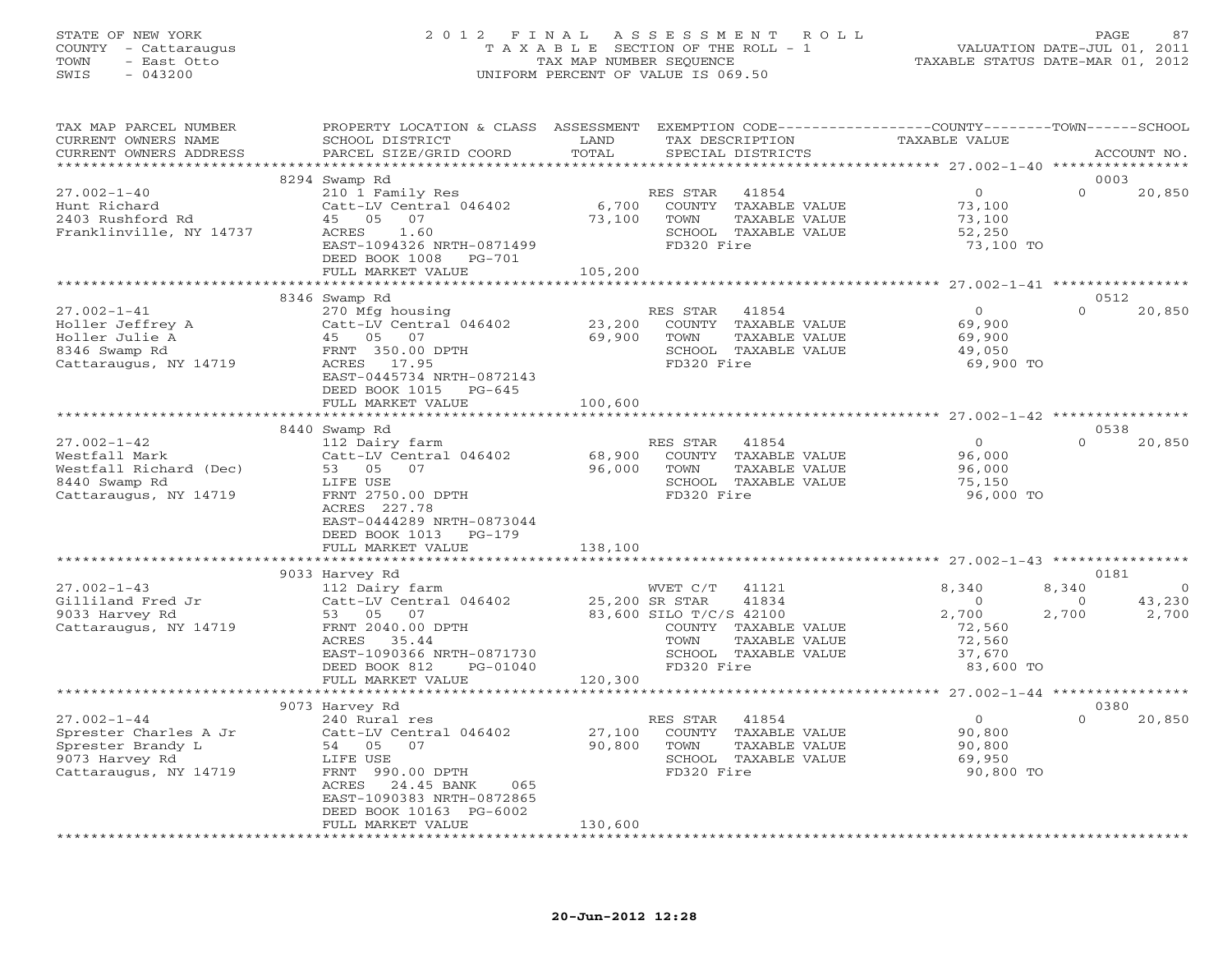### STATE OF NEW YORK 2 0 1 2 F I N A L A S S E S S M E N T R O L L PAGE 88 COUNTY - Cattaraugus T A X A B L E SECTION OF THE ROLL - 1 VALUATION DATE-JUL 01, 2011 TOWN - East Otto TAX MAP NUMBER SEQUENCE TAXABLE STATUS DATE-MAR 01, 2012 SWIS - 043200 UNIFORM PERCENT OF VALUE IS 069.50UNIFORM PERCENT OF VALUE IS 069.50

| TAX MAP PARCEL NUMBER<br>CURRENT OWNERS NAME<br>CURRENT OWNERS ADDRESS<br>************************* | PROPERTY LOCATION & CLASS ASSESSMENT<br>SCHOOL DISTRICT<br>PARCEL SIZE/GRID COORD                               | LAND<br>TOTAL  | TAX DESCRIPTION<br>SPECIAL DISTRICTS                                  | EXEMPTION CODE-----------------COUNTY-------TOWN------SCHOOL<br>TAXABLE VALUE<br>ACCOUNT NO. |
|-----------------------------------------------------------------------------------------------------|-----------------------------------------------------------------------------------------------------------------|----------------|-----------------------------------------------------------------------|----------------------------------------------------------------------------------------------|
|                                                                                                     | Harvey Rd                                                                                                       |                |                                                                       | 0748                                                                                         |
| $27.002 - 1 - 45$<br>Gilliland Fred Jr<br>9033 Harvey Rd                                            | 105 Vac farmland<br>Catt-LV Central 046402<br>53 05 07                                                          | 8,600<br>8,600 | COUNTY TAXABLE VALUE<br>TOWN<br>TAXABLE VALUE<br>SCHOOL TAXABLE VALUE | 8,600<br>8,600<br>8,600                                                                      |
| Cattaraugus, NY 14719                                                                               | FRNT 1130.00 DPTH<br>ACRES 26.73<br>EAST-1090318 NRTH-0873886<br>DEED BOOK 812<br>PG-01040<br>FULL MARKET VALUE | 12,400         | FD320 Fire                                                            | 8,600 TO                                                                                     |
|                                                                                                     | *********************                                                                                           |                |                                                                       |                                                                                              |
|                                                                                                     | Harvey Rd                                                                                                       |                |                                                                       | 0060                                                                                         |
| $27.002 - 1 - 46$                                                                                   | 314 Rural vac<10                                                                                                |                | COUNTY TAXABLE VALUE                                                  | 3,500                                                                                        |
| Weissman Harry                                                                                      | Catt-LV Central 046402                                                                                          | 3,500          | TOWN<br>TAXABLE VALUE                                                 | 3,500                                                                                        |
| PO Box 1166                                                                                         | 54 05 07                                                                                                        | 3,500          | SCHOOL TAXABLE VALUE                                                  | 3,500                                                                                        |
| Ellicottville, NY 14731                                                                             | FRNT 100.00 DPTH                                                                                                |                | FD320 Fire                                                            | 3,500 TO                                                                                     |
|                                                                                                     | 1.00<br>ACRES<br>EAST-0442417 NRTH-0874872<br>DEED BOOK 00793 PG-00508<br>FULL MARKET VALUE                     | 5,000          |                                                                       |                                                                                              |
|                                                                                                     |                                                                                                                 |                |                                                                       |                                                                                              |
|                                                                                                     | 9236 Harvey Rd                                                                                                  |                |                                                                       | 0529                                                                                         |
| $27.002 - 1 - 47.1$                                                                                 | 240 Rural res                                                                                                   |                | COUNTY TAXABLE VALUE                                                  | 47,000                                                                                       |
| Weissman Harry                                                                                      | Catt-LV Central 046402                                                                                          | 10,500         | TOWN<br>TAXABLE VALUE                                                 | 47,000                                                                                       |
| PO Box 1166                                                                                         | 54 05 07                                                                                                        | 47,000         | SCHOOL TAXABLE VALUE                                                  | 47,000                                                                                       |
| Ellicottville, NY 14731                                                                             | ACRES 18.05 BANK<br>017<br>EAST-0443327 NRTH-0875118<br>DEED BOOK 00722 PG-00716                                |                | FD320 Fire                                                            | 47,000 TO                                                                                    |
|                                                                                                     | FULL MARKET VALUE                                                                                               | 67,600         |                                                                       |                                                                                              |
|                                                                                                     | Harvey Rd                                                                                                       |                |                                                                       | 1062                                                                                         |
| $27.002 - 1 - 47.2$                                                                                 | 322 Rural vac>10                                                                                                |                | COUNTY TAXABLE VALUE                                                  | 11,500                                                                                       |
| Brown Kenneth C                                                                                     | Catt-LV Central 046402                                                                                          | 11,500         | TOWN<br>TAXABLE VALUE                                                 | 11,500                                                                                       |
| 1 Monroe St                                                                                         | 53/54<br>05 07                                                                                                  | 11,500         | SCHOOL TAXABLE VALUE                                                  | 11,500                                                                                       |
| Ellicottville, NY 14731                                                                             | ACRES 21.90<br>EAST-0441728 NRTH-0875022<br>DEED BOOK 00962 PG-00155                                            |                | FD320 Fire                                                            | 11,500 TO                                                                                    |
|                                                                                                     | FULL MARKET VALUE                                                                                               | 16,500         |                                                                       |                                                                                              |
|                                                                                                     |                                                                                                                 |                |                                                                       | ******************************* 27.002-1-47.3 **************                                 |
|                                                                                                     | Harvey Rd                                                                                                       |                |                                                                       | 1142                                                                                         |
| $27.002 - 1 - 47.3$                                                                                 | 322 Rural vac>10                                                                                                |                | COUNTY TAXABLE VALUE                                                  | 35,700                                                                                       |
| Daminski Robert                                                                                     | Catt-LV Central 046402                                                                                          | 35,700         | TOWN<br>TAXABLE VALUE                                                 | 35,700                                                                                       |
| Mroz Barbara A                                                                                      | ACRES<br>50.70                                                                                                  | 35,700         | SCHOOL TAXABLE VALUE                                                  | 35,700                                                                                       |
| 9100 Zimmerman Rd                                                                                   | EAST-0443702 NRTH-0875533                                                                                       |                |                                                                       |                                                                                              |
| Boston, NY 14025                                                                                    | DEED BOOK 4149<br>PG-9002<br>FULL MARKET VALUE                                                                  | 51,400         |                                                                       |                                                                                              |
|                                                                                                     |                                                                                                                 |                |                                                                       |                                                                                              |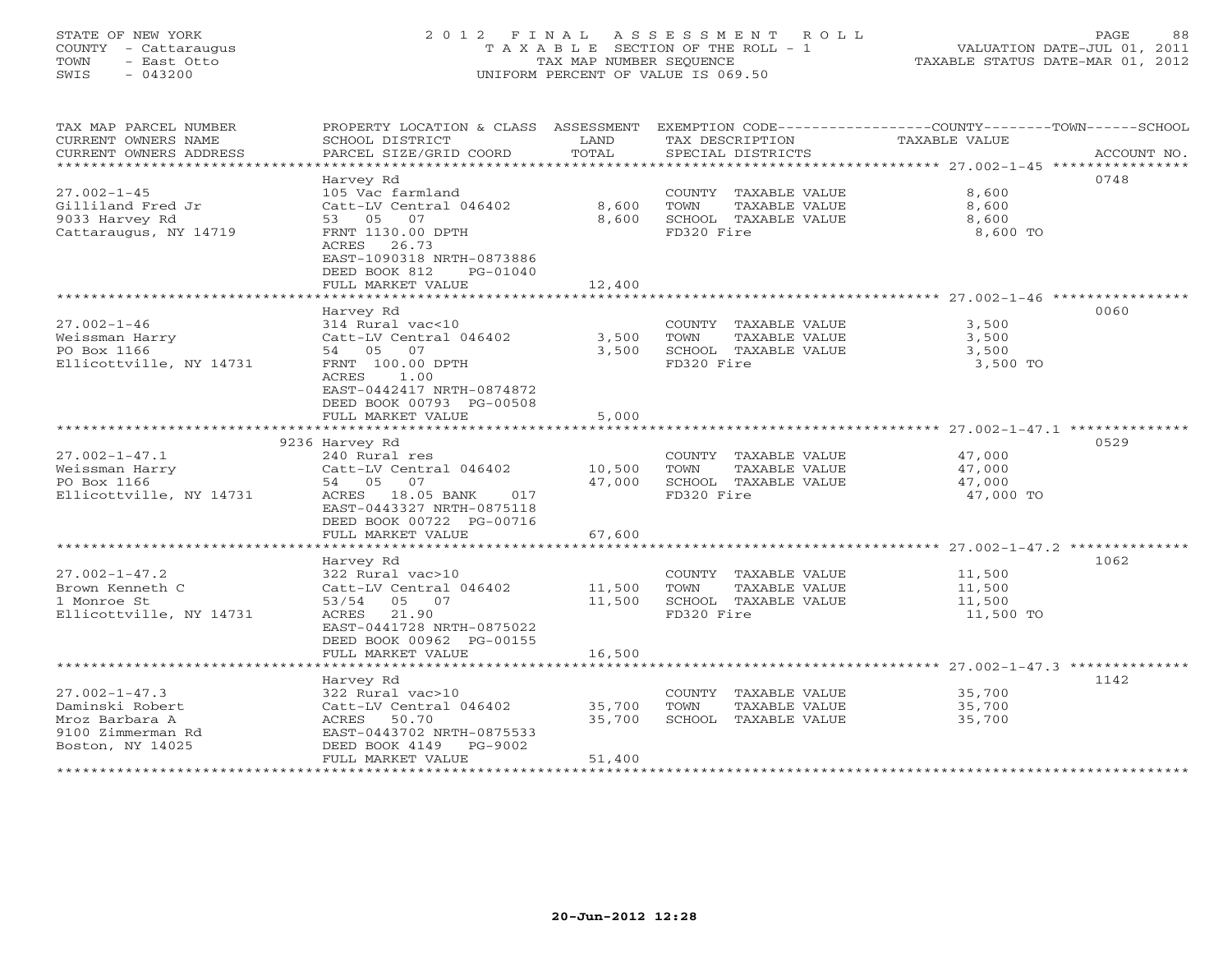#### STATE OF NEW YORK 2 0 1 2 F I N A L A S S E S S M E N T R O L L PAGE 89 COUNTY - Cattaraugus T A X A B L E SECTION OF THE ROLL - 1 VALUATION DATE-JUL 01, 2011 TOWN - East Otto TAX MAP NUMBER SEQUENCE TAXABLE STATUS DATE-MAR 01, 2012 SWIS - 043200 UNIFORM PERCENT OF VALUE IS 069.50UNIFORM PERCENT OF VALUE IS 069.50

| TAX MAP PARCEL NUMBER<br>CURRENT OWNERS NAME | PROPERTY LOCATION & CLASS ASSESSMENT<br>SCHOOL DISTRICT | LAND                | EXEMPTION CODE----------------COUNTY-------TOWN------SCHOOL<br>TAX DESCRIPTION | <b>TAXABLE VALUE</b> |                    |
|----------------------------------------------|---------------------------------------------------------|---------------------|--------------------------------------------------------------------------------|----------------------|--------------------|
| CURRENT OWNERS ADDRESS                       | PARCEL SIZE/GRID COORD                                  | TOTAL               | SPECIAL DISTRICTS                                                              |                      | ACCOUNT NO.        |
|                                              |                                                         |                     |                                                                                |                      |                    |
|                                              | 9345 Harvey Rd                                          |                     |                                                                                |                      | 0362               |
| $27.002 - 1 - 48$                            | 210 1 Family Res                                        |                     | RES STAR<br>41854                                                              | $\overline{0}$       | $\Omega$<br>20,850 |
| Galac Steven J Jr                            | Catt-LV Central 046402                                  | 10,100              | COUNTY TAXABLE VALUE                                                           | 52,300               |                    |
| Galac Sandra P                               | 54 05 07                                                | 52,300              | TOWN<br>TAXABLE VALUE                                                          | 52,300               |                    |
| 9345 Harvey Rd                               | FRNT 865.00 DPTH                                        |                     | SCHOOL TAXABLE VALUE                                                           | 31,450               |                    |
| Cattaraugus, NY 14719                        | 4.69<br>ACRES                                           |                     | FD320 Fire                                                                     | 52,300 TO            |                    |
|                                              | EAST-1089951 NRTH-0876081                               |                     |                                                                                |                      |                    |
|                                              | DEED BOOK 1018<br>$PG-311$                              |                     |                                                                                |                      |                    |
|                                              | FULL MARKET VALUE                                       | 75,300              |                                                                                |                      |                    |
|                                              |                                                         | * * * * * * * * * * |                                                                                |                      |                    |
|                                              | Colvin Rd                                               |                     |                                                                                |                      | 0520               |
| $27.004 - 1 - 1$                             | 105 Vac farmland                                        |                     | AG DIST<br>41720                                                               | 12,093               | 12,093<br>12,093   |
| Webster Ronald D                             | Catt-LV Central 046402                                  |                     | 37,600 SILO T/C/S 42100                                                        | 2,200                | 2,200<br>2,200     |
| 8551 Colvin Rd                               | 52 05 07                                                | 49,100              | COUNTY TAXABLE VALUE                                                           | 34,807               |                    |
| Cattaraugus, NY 14719                        | FRNT 1425.00 DPTH                                       |                     | TOWN<br>TAXABLE VALUE                                                          | 34,807               |                    |
|                                              | ACRES 74.51                                             |                     | SCHOOL TAXABLE VALUE                                                           | 34,807               |                    |
| MAY BE SUBJECT TO PAYMENT                    | EAST-0442363 NRTH-0867232                               |                     | FD320 Fire                                                                     | 49,100 TO            |                    |
| UNDER AGDIST LAW TIL 2030                    | DEED BOOK 1003 PG-1027                                  |                     |                                                                                |                      |                    |
|                                              | FULL MARKET VALUE                                       | 70,600              |                                                                                |                      |                    |
|                                              | ***************************                             |                     |                                                                                |                      |                    |
|                                              | Colvin Rd                                               |                     |                                                                                |                      | 0521               |
| $27.004 - 1 - 2.1$                           | 120 Field crops                                         |                     | AG DIST<br>41720                                                               | 15,038               | 15,038<br>15,038   |
| Webster Ronald D                             | Catt-LV Central 046402                                  | 31,200              | COUNTY TAXABLE VALUE                                                           | 18,062               |                    |
| 8551 Colvin Rd                               | 52 05 07                                                | 33,100              | TOWN<br>TAXABLE VALUE                                                          | 18,062               |                    |
| Cattaraugus, NY 14719                        | FRNT 880.00 DPTH                                        |                     | SCHOOL TAXABLE VALUE                                                           | 18,062               |                    |
|                                              | ACRES 49.55                                             |                     | FD320 Fire                                                                     | 33,100 TO            |                    |
| MAY BE SUBJECT TO PAYMENT                    | EAST-0442746 NRTH-0867376                               |                     |                                                                                |                      |                    |
| UNDER AGDIST LAW TIL 2030                    | DEED BOOK 00965 PG-00852                                |                     |                                                                                |                      |                    |
|                                              | FULL MARKET VALUE                                       | 47,600              |                                                                                |                      |                    |
|                                              |                                                         |                     |                                                                                |                      |                    |
|                                              | Colvin Rd (Off)                                         |                     |                                                                                |                      | 0853               |
| $27.004 - 1 - 2.2$                           | 314 Rural vac<10                                        |                     | COUNTY TAXABLE VALUE                                                           | 600                  |                    |
| Cook Edwin J Jr                              | Catt-LV Central 046402                                  | 600                 | TOWN<br>TAXABLE VALUE                                                          | 600                  |                    |
| Cook Maryann                                 | 52 05<br>07                                             | 600                 | SCHOOL TAXABLE VALUE<br>FD320 Fire                                             | 600<br>600 TO        |                    |
| 8456 Colvin Rd                               | FRNT 168.96 DPTH 150.00                                 |                     |                                                                                |                      |                    |
| Cattaraugus, NY 14719                        | EAST-1091698 NRTH-0867897<br>PG-01168                   |                     |                                                                                |                      |                    |
|                                              | DEED BOOK 887<br>FULL MARKET VALUE                      | 900                 |                                                                                |                      |                    |
|                                              |                                                         |                     |                                                                                |                      |                    |
|                                              | 8494 Colvin Rd                                          |                     |                                                                                |                      | 0324               |
| $27.004 - 1 - 3$                             | 210 1 Family Res                                        |                     | RES STAR<br>41854                                                              | $\overline{0}$       | 20,850<br>$\Omega$ |
| Cook George                                  | Catt-LV Central 046402                                  | 6,000               | COUNTY TAXABLE VALUE                                                           | 77,600               |                    |
| Cook Margaret                                | 52 05 07                                                | 77,600              | TOWN<br>TAXABLE VALUE                                                          | 77,600               |                    |
| 8494 Colvin Rd                               | FRNT 180.00 DPTH                                        |                     | SCHOOL TAXABLE VALUE                                                           | 56,750               |                    |
| Cattaraugus, NY 14719                        | ACRES<br>$1.00$ BANK<br>017                             |                     | FD320 Fire                                                                     | 77,600 TO            |                    |
|                                              | EAST-1091180 NRTH-0867857                               |                     |                                                                                |                      |                    |
|                                              | DEED BOOK 905<br>PG-00861                               |                     |                                                                                |                      |                    |
|                                              | FULL MARKET VALUE                                       | 111,700             |                                                                                |                      |                    |
|                                              |                                                         |                     |                                                                                |                      |                    |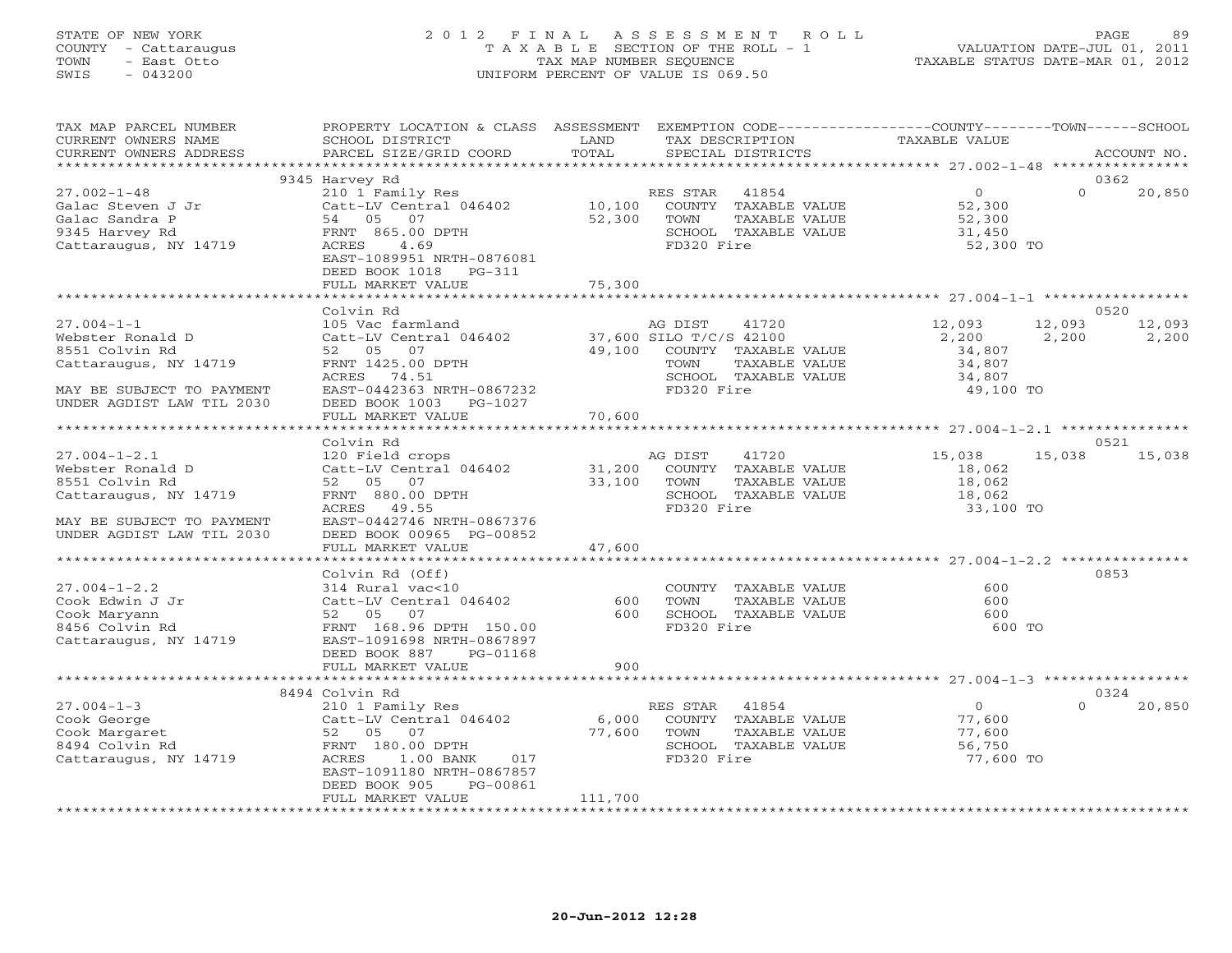### STATE OF NEW YORK 2 0 1 2 F I N A L A S S E S S M E N T R O L L PAGE 90 COUNTY - Cattaraugus T A X A B L E SECTION OF THE ROLL - 1 VALUATION DATE-JUL 01, 2011 TOWN - East Otto TAX MAP NUMBER SEQUENCE TAXABLE STATUS DATE-MAR 01, 2012 SWIS - 043200 UNIFORM PERCENT OF VALUE IS 069.50UNIFORM PERCENT OF VALUE IS 069.50

| TAX MAP PARCEL NUMBER                   | PROPERTY LOCATION & CLASS ASSESSMENT EXEMPTION CODE---------------COUNTY-------TOWN------SCHOOL |              |                                               |                              |               |             |
|-----------------------------------------|-------------------------------------------------------------------------------------------------|--------------|-----------------------------------------------|------------------------------|---------------|-------------|
| CURRENT OWNERS NAME                     | SCHOOL DISTRICT                                                                                 | LAND         | TAX DESCRIPTION                               | TAXABLE VALUE                |               |             |
| CURRENT OWNERS ADDRESS                  | PARCEL SIZE/GRID COORD                                                                          | TOTAL        | SPECIAL DISTRICTS                             |                              |               | ACCOUNT NO. |
|                                         | 8456 Colvin Rd                                                                                  |              |                                               |                              |               | 0076        |
| $27.004 - 1 - 4$                        | 210 1 Family Res                                                                                |              | RES STAR 41854                                | $\overline{0}$               | $\Omega$      | 20,850      |
| Cook Edwin J                            | Catt-LV Central 046402                                                                          |              | 5,000 COUNTY TAXABLE VALUE                    | 62,100                       |               |             |
| Cook Maryann                            | 52 05 07                                                                                        | 62,100       | TOWN<br>TAXABLE VALUE                         | 62,100                       |               |             |
| 8456 Colvin Rd<br>Cattaraugus, NY 14719 | FRNT 169.00 DPTH 173.00                                                                         |              | SCHOOL TAXABLE VALUE                          | 41,250                       |               |             |
|                                         | EAST-0443340 NRTH-0867710                                                                       |              | FD320 Fire                                    | 62,100 TO                    |               |             |
|                                         | DEED BOOK 00742 PG-01196                                                                        |              |                                               |                              |               |             |
|                                         | FULL MARKET VALUE                                                                               | 89,400       |                                               |                              |               |             |
|                                         |                                                                                                 |              |                                               |                              |               |             |
|                                         | 8302 Otto-E Otto Rd                                                                             |              |                                               |                              |               | 0556        |
| $27.004 - 1 - 5.1$                      |                                                                                                 |              | 41700                                         | 14,300                       | 14,300        | 14,300      |
| Hochstetler Ben M                       |                                                                                                 |              | 41720                                         | 3,762                        | 3,762         | 3,762       |
| Hochstetler Lydia D                     | 52 05 07                                                                                        |              | 101,900 RES STAR 41854                        | $\overline{0}$               | $\frac{1}{0}$ | 20,850      |
| 8302 Otto-East Otto Rd                  | ACRES 59.65                                                                                     |              | COUNTY TAXABLE VALUE                          | 83,838                       |               |             |
| Cattaraugus, NY 14719                   | EAST-1092130 NRTH-0870390                                                                       |              | TOWN<br>TAXABLE VALUE                         | 83,838<br>४३, ४३०<br>62, 988 |               |             |
|                                         | DEED BOOK 10503 PG-5002                                                                         |              | SCHOOL TAXABLE VALUE                          |                              |               |             |
| MAY BE SUBJECT TO PAYMENT               | FULL MARKET VALUE                                                                               |              | 146,600 FD320 Fire                            | 101,900 TO                   |               |             |
| UNDER AGDIST LAW TIL 2030               |                                                                                                 |              |                                               |                              |               |             |
|                                         | 8419 Colvin Rd                                                                                  |              |                                               |                              |               | 1102        |
| $27.004 - 1 - 5.2$                      |                                                                                                 |              |                                               | $\overline{0}$               | $\Omega$      | 20,850      |
| Church Sean M                           | 210 1 Family Res RES STAR 41854<br>Catt-LV Central 046402 9,100 COUNTY TAXABLE VALUE            |              |                                               | 33,600                       |               |             |
| Church Kara K                           | $33,600$ TOWN<br>52 05 07                                                                       |              | TAXABLE VALUE                                 |                              |               |             |
| 52 (<br>ACRES<br>8419 Colvin Rd         | 4.50                                                                                            |              | SCHOOL TAXABLE VALUE                          | 33,600<br>12,750             |               |             |
| Cattaraugus, NY 14719-9429              | EAST-1092091 NRTH-0867302                                                                       |              | FD320 Fire                                    | 33,600 TO                    |               |             |
|                                         | DEED BOOK 00980 PG-01106                                                                        |              |                                               |                              |               |             |
|                                         | FULL MARKET VALUE                                                                               | 48,300       |                                               |                              |               |             |
|                                         |                                                                                                 |              |                                               |                              |               |             |
|                                         | 8420 Colvin Rd                                                                                  |              |                                               |                              |               | 1121        |
| $27.004 - 1 - 5.3$                      | Colvin Rd<br>120 Field crops AG BLDG<br>Catt-LV Central 046402 39,500 AG DIST                   |              | 41700                                         | 10,800                       | 10,800        | 10,800      |
| Stutzman John D                         |                                                                                                 |              | 41720                                         | 14,450                       | 14,450        | 14,450      |
| Stutzman Lovina A                       |                                                                                                 |              | 114,900 RES STAR<br>41854                     | $\overline{0}$               | $\sim$ 0      | 20,850      |
| 8420 Colvin Rd                          | Catt-Lv Com<br>EAST-1092376 NRTH-0868714                                                        |              | SILO T/C/S 42100                              | 11,800                       | 11,800        | 11,800      |
| Cattaraugus, NY 14719                   | DEED BOOK 14270 PG-3001                                                                         |              | COUNTY TAXABLE VALUE                          | 77,850                       |               |             |
|                                         | FULL MARKET VALUE                                                                               | 165,300 TOWN | TAXABLE VALUE                                 | 77,850                       |               |             |
| MAY BE SUBJECT TO PAYMENT               |                                                                                                 |              | SCHOOL TAXABLE VALUE                          | 57,000                       |               |             |
| UNDER AGDIST LAW TIL 2030               |                                                                                                 |              | FD320 Fire                                    | 114,900 TO                   |               |             |
|                                         |                                                                                                 |              |                                               |                              |               |             |
|                                         | Colvin Rd (Off)                                                                                 |              |                                               |                              |               | 1115        |
| $27.004 - 1 - 5.4$                      | 322 Rural vac>10<br>Catt-LV Central 046402 13,600                                               |              | COUNTY TAXABLE VALUE<br>TOWN<br>TAXABLE VALUE | 13,600                       |               |             |
| Stutzman John D<br>Stutzman Lovina A    | ACRES 36.80                                                                                     | 13,600       | SCHOOL TAXABLE VALUE                          | 13,600<br>13,600             |               |             |
| 8420 Colvin Rd                          | EAST-1090391 NRTH-0870392                                                                       |              | FD320 Fire                                    | 13,600 TO                    |               |             |
| Cattaruagus, NY 14719                   | DEED BOOK 995<br>$PG-632$                                                                       |              |                                               |                              |               |             |
|                                         | FULL MARKET VALUE                                                                               | 19,600       |                                               |                              |               |             |
|                                         |                                                                                                 |              |                                               |                              |               |             |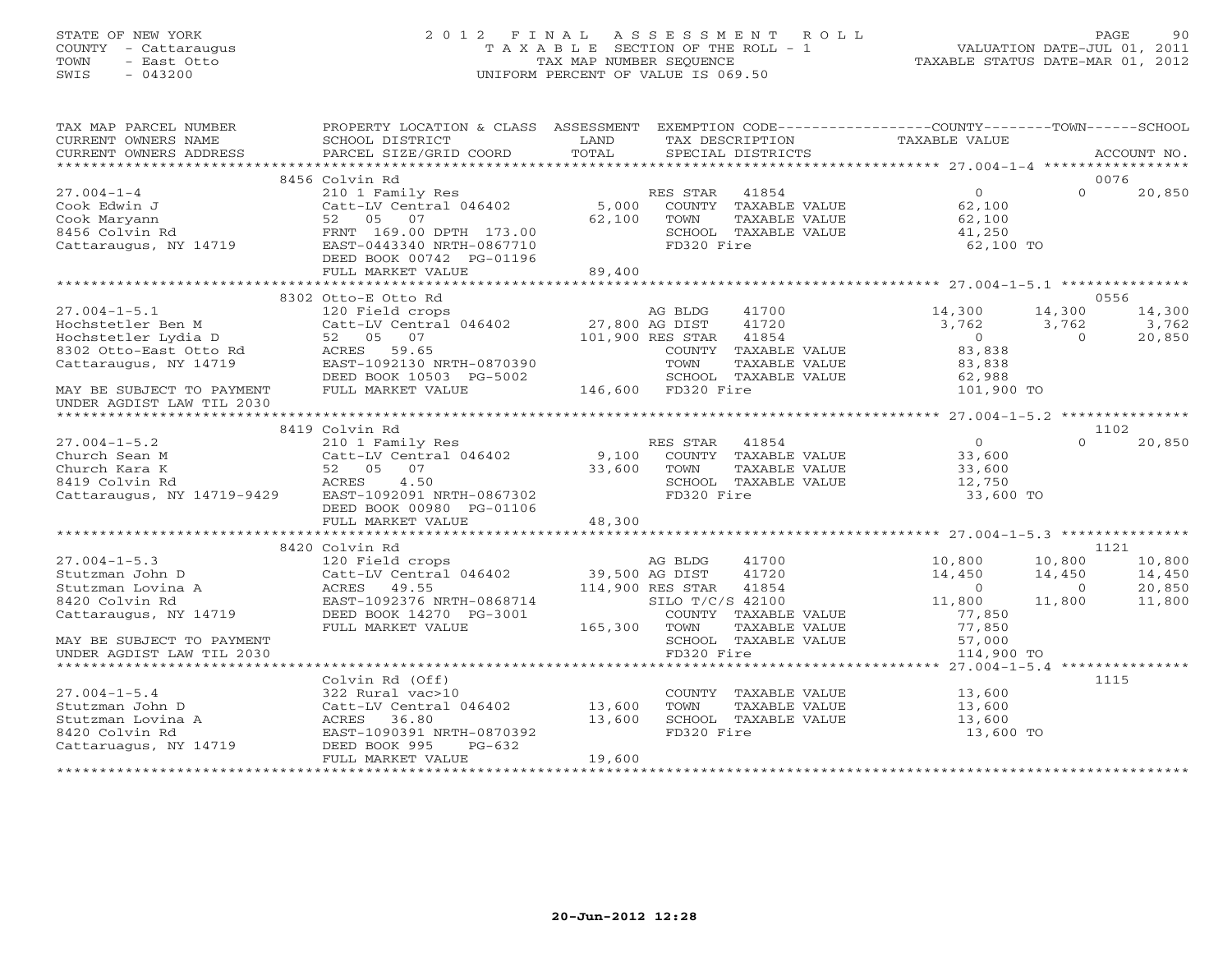### STATE OF NEW YORK 2 0 1 2 F I N A L A S S E S S M E N T R O L L PAGE 91 COUNTY - Cattaraugus T A X A B L E SECTION OF THE ROLL - 1 VALUATION DATE-JUL 01, 2011 TOWN - East Otto TAX MAP NUMBER SEQUENCE TAXABLE STATUS DATE-MAR 01, 2012 SWIS - 043200 UNIFORM PERCENT OF VALUE IS 069.50UNIFORM PERCENT OF VALUE IS 069.50

| TAX MAP PARCEL NUMBER<br>CURRENT OWNERS NAME<br>CURRENT OWNERS ADDRESS | PROPERTY LOCATION & CLASS ASSESSMENT<br>SCHOOL DISTRICT<br>PARCEL SIZE/GRID COORD | LAND<br>TOTAL |                | SPECIAL DISTRICTS    | EXEMPTION CODE-----------------COUNTY-------TOWN------SCHOOL<br>TAX DESCRIPTION TAXABLE VALUE | ACCOUNT NO.        |
|------------------------------------------------------------------------|-----------------------------------------------------------------------------------|---------------|----------------|----------------------|-----------------------------------------------------------------------------------------------|--------------------|
|                                                                        |                                                                                   |               |                |                      |                                                                                               |                    |
|                                                                        | Otto-E Otto Rd                                                                    |               |                |                      |                                                                                               | 1122               |
| $27.004 - 1 - 5.5$                                                     | 314 Rural vac<10                                                                  |               |                | COUNTY TAXABLE VALUE | 600                                                                                           |                    |
| Hochstetler Ben M                                                      | Catt-LV Central 046402                                                            | 600           | TOWN           | TAXABLE VALUE        | 600                                                                                           |                    |
| Hochstetler Lydia D                                                    | ACRES<br>1.95                                                                     | 600           |                | SCHOOL TAXABLE VALUE | 600                                                                                           |                    |
| 8302 Otto-E Otto Rd                                                    | EAST-1092921 NRTH-0868989                                                         |               | FD320 Fire     |                      | 600 TO                                                                                        |                    |
| Cattaraugus, NY 14719                                                  | DEED BOOK 10503 PG-5002                                                           |               |                |                      |                                                                                               |                    |
|                                                                        | FULL MARKET VALUE                                                                 | 900           |                |                      |                                                                                               |                    |
|                                                                        |                                                                                   |               |                |                      |                                                                                               |                    |
|                                                                        | Colvin Rd (Off)                                                                   |               |                |                      |                                                                                               | 1175               |
| $27.004 - 1 - 5.6$                                                     | 314 Rural vac<10                                                                  |               |                | COUNTY TAXABLE VALUE | 3,800                                                                                         |                    |
| Cook Edwin J Jr                                                        | Catt-LV Central 046402                                                            | 3,800         | TOWN           | TAXABLE VALUE        | 3,800                                                                                         |                    |
| Cook Maryann                                                           | 7.00<br>ACRES                                                                     | 3,800         |                | SCHOOL TAXABLE VALUE | 3,800                                                                                         |                    |
| 8456 Colvin Rd                                                         | EAST-1091110 NRTH-0870375                                                         |               | FD320 Fire     |                      | 3,800 TO                                                                                      |                    |
| Cattaraugus, NY 14719                                                  | DEED BOOK 4283 PG-2001                                                            |               |                |                      |                                                                                               |                    |
|                                                                        | FULL MARKET VALUE                                                                 | 5,500         |                |                      |                                                                                               |                    |
|                                                                        |                                                                                   |               |                |                      |                                                                                               |                    |
|                                                                        | Otto-E Otto Rd                                                                    |               |                |                      |                                                                                               | 1194               |
| $27.004 - 1 - 5.8$                                                     | 120 Field crops                                                                   |               |                |                      | COUNTY TAXABLE VALUE 3,300                                                                    |                    |
| Hochstetler Ben M                                                      | Catt-LV Central 046402                                                            | 3,300         | TOWN           | TAXABLE VALUE        | 3,300                                                                                         |                    |
| Hochstetler Lydia D                                                    | ACRES 3.00                                                                        | 3,300         |                | SCHOOL TAXABLE VALUE | 3,300                                                                                         |                    |
| 8302 Otto-E Otto Rd                                                    | EAST-1092804 NRTH-0868680                                                         |               | FD320 Fire     |                      | 3,300 TO                                                                                      |                    |
| Cattaraugus, NY 14719                                                  | DEED BOOK 10757 PG-2001                                                           |               |                |                      |                                                                                               |                    |
|                                                                        | FULL MARKET VALUE                                                                 | 4,700         |                |                      |                                                                                               |                    |
|                                                                        |                                                                                   |               |                |                      |                                                                                               |                    |
|                                                                        | 8383 Otto-E Otto Rd                                                               |               |                |                      |                                                                                               | 0650               |
| $27.004 - 1 - 6$                                                       | 210 1 Family Res                                                                  |               | RES STAR 41854 |                      | $\overline{O}$                                                                                | $\Omega$<br>20,850 |
| Church Mark J                                                          | Catt-LV Central 046402                                                            | 6,400         |                | COUNTY TAXABLE VALUE | 71,300                                                                                        |                    |
| Church Annette M                                                       |                                                                                   | 71,300        | TOWN           | TAXABLE VALUE        | 71,300                                                                                        |                    |
| 8383 Otto-E Otto Rd FRNT 430.00 DPTH                                   | $Catt-Lv$ -                                                                       |               |                | SCHOOL TAXABLE VALUE | 50,450                                                                                        |                    |
| Cattaraugus, NY 14719                                                  | ACRES<br>1.40                                                                     |               | FD320 Fire     |                      | 71,300 TO                                                                                     |                    |
|                                                                        | EAST-1092517 NRTH-0867109                                                         |               |                |                      |                                                                                               |                    |
|                                                                        | DEED BOOK 849<br>PG-00496                                                         |               |                |                      |                                                                                               |                    |
|                                                                        | FULL MARKET VALUE                                                                 | 102,600       |                |                      |                                                                                               |                    |
|                                                                        |                                                                                   |               |                |                      |                                                                                               |                    |
|                                                                        | Otto-E Otto Rd                                                                    |               |                |                      |                                                                                               | 0558               |
| $27.004 - 1 - 7$                                                       | 314 Rural vac<10                                                                  |               |                | COUNTY TAXABLE VALUE | 8,300                                                                                         |                    |
| Church Mark                                                            | Catt-LV Central 046402                                                            | 8,300         | TOWN           | TAXABLE VALUE        | 8,300                                                                                         |                    |
| Church Annette                                                         | 52 05<br>07                                                                       | 8,300         |                | SCHOOL TAXABLE VALUE | 8,300                                                                                         |                    |
| 8383 Otto-E Otto Rd                                                    | FRNT 120.00 DPTH                                                                  |               | FD320 Fire     |                      | 8,300 TO                                                                                      |                    |
| Cattaraugus, NY 14719                                                  | ACRES<br>5.39                                                                     |               |                |                      |                                                                                               |                    |
|                                                                        | DEED BOOK 7663<br>PG-9002                                                         |               |                |                      |                                                                                               |                    |
|                                                                        | FULL MARKET VALUE                                                                 | 11,900        |                |                      |                                                                                               |                    |
|                                                                        |                                                                                   |               |                |                      |                                                                                               |                    |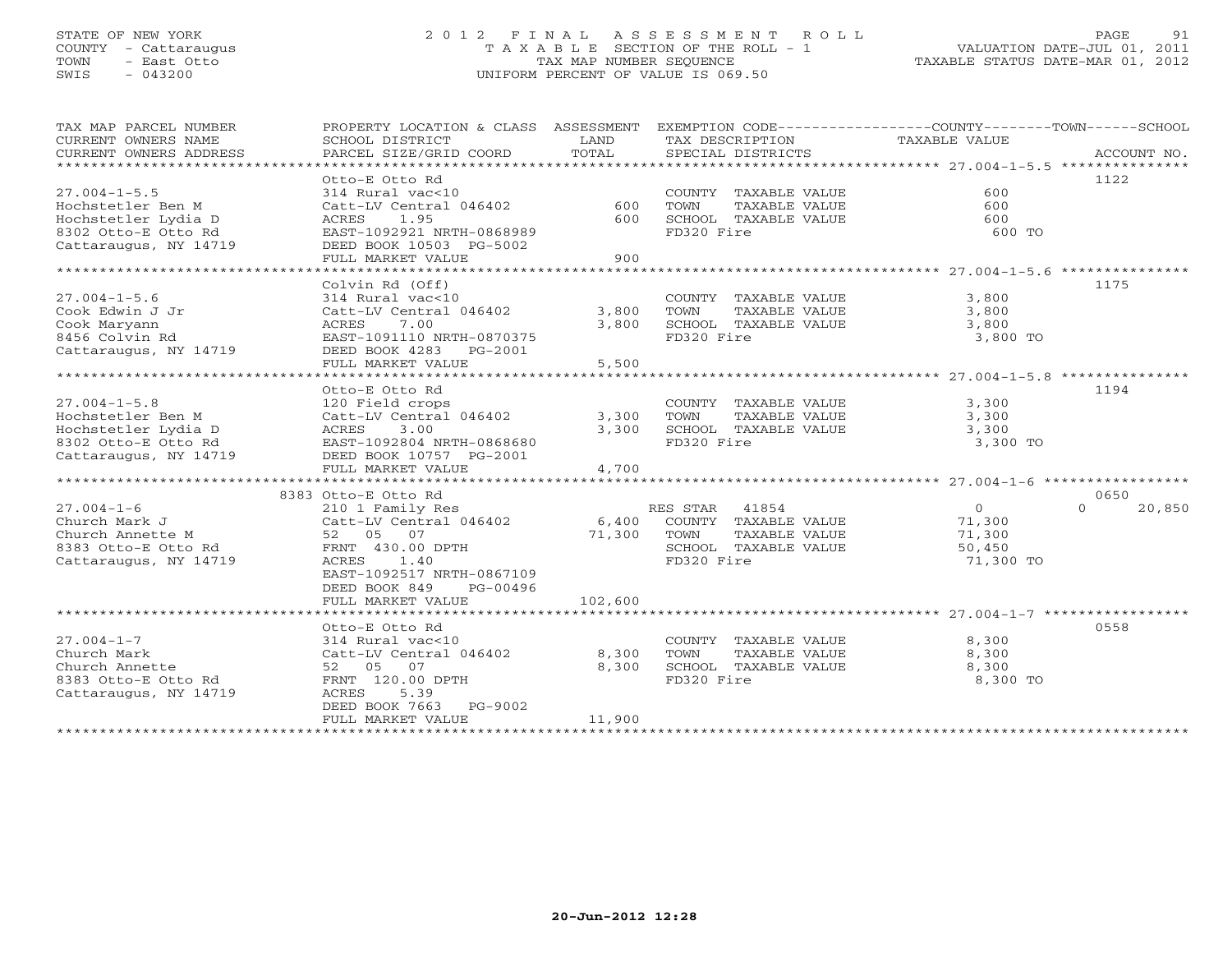### STATE OF NEW YORK 2 0 1 2 F I N A L A S S E S S M E N T R O L L PAGE 92 COUNTY - Cattaraugus T A X A B L E SECTION OF THE ROLL - 1 VALUATION DATE-JUL 01, 2011 TOWN - East Otto TAX MAP NUMBER SEQUENCE TAXABLE STATUS DATE-MAR 01, 2012 SWIS - 043200 UNIFORM PERCENT OF VALUE IS 069.50UNIFORM PERCENT OF VALUE IS 069.50

| TAX MAP PARCEL NUMBER<br>CURRENT OWNERS NAME<br>CURRENT OWNERS ADDRESS<br>***********************          | PROPERTY LOCATION & CLASS ASSESSMENT EXEMPTION CODE---------------COUNTY-------TOWN-----SCHOOL<br>SCHOOL DISTRICT<br>PARCEL SIZE/GRID COORD                                                           | LAND<br>TOTAL                      | TAX DESCRIPTION<br>SPECIAL DISTRICTS                                                                                | TAXABLE VALUE                                                      | ACCOUNT NO.                                  |
|------------------------------------------------------------------------------------------------------------|-------------------------------------------------------------------------------------------------------------------------------------------------------------------------------------------------------|------------------------------------|---------------------------------------------------------------------------------------------------------------------|--------------------------------------------------------------------|----------------------------------------------|
| $27.004 - 1 - 8$<br>Raber Andy D<br>Raber Clara A<br>8357 Otto-E Otto Rd<br>Cattaraugus, NY 14719          | 8357 Otto-E Otto Rd<br>120 Field crops<br>Catt-LV Central 046402<br>52 05 07<br>FF 1860.00<br>ACRES 75.46<br>EAST-1093922 NRTH-0867881<br>DEED BOOK 16653 PG-7001<br>FULL MARKET VALUE                | 47,100<br>81,700<br>117,600        | COUNTY TAXABLE VALUE<br>TOWN<br>TAXABLE VALUE<br>SCHOOL TAXABLE VALUE<br>FD320 Fire                                 | 81,700<br>81,700<br>81,700<br>81,700 TO                            | 0438                                         |
|                                                                                                            |                                                                                                                                                                                                       |                                    |                                                                                                                     |                                                                    |                                              |
| $27.004 - 1 - 9.1$<br>Hertzler Dannie A<br>Hertzler Mary A<br>8299 Otto-E Otto Rd<br>Cattaraugus, NY 14719 | 8299 Otto-E Otto Rd<br>210 1 Family Res<br>Catt-LV Central 046402<br>44/52<br>05 07<br>FRNT 320.00 DPTH<br>ACRES<br>1.90<br>EAST-1093756 NRTH-0868725<br>DEED BOOK 10771 PG-3001<br>FULL MARKET VALUE | 7,000 RES STAR<br>41,200<br>59,300 | 41700<br>AG BLDG<br>41854<br>COUNTY TAXABLE VALUE<br>TOWN<br>TAXABLE VALUE<br>SCHOOL TAXABLE VALUE<br>FD320 Fire    | 6,200<br>$\overline{0}$<br>35,000<br>35,000<br>14,150<br>41,200 TO | 0494<br>6,200<br>6,200<br>20,850<br>$\Omega$ |
|                                                                                                            |                                                                                                                                                                                                       |                                    |                                                                                                                     |                                                                    |                                              |
| $27.004 - 1 - 9.2$<br>Corbin William E<br>Corbin Stacy A<br>8277 Otto-E Otto Rd<br>Cattaraugus, NY 14719   | 8277 Otto-E Otto Rd<br>210 1 Family Res<br>Catt-LV Central 046402<br>44 05 07<br>FRNT 436.00 DPTH<br>ACRES<br>3.05<br>EAST-1094095 NRTH-0868870<br>DEED BOOK 15233 PG-4004<br>FULL MARKET VALUE       | 8,300<br>74,100<br>106,600         | RES STAR 41854<br>COUNTY TAXABLE VALUE<br>TOWN<br>TAXABLE VALUE<br>SCHOOL TAXABLE VALUE<br>FD320 Fire               | $\overline{0}$<br>74,100<br>74,100<br>53,250<br>74,100 TO          | 0758<br>$\Omega$<br>20,850                   |
|                                                                                                            | 8439 Swamp Rd                                                                                                                                                                                         |                                    |                                                                                                                     |                                                                    | 0524                                         |
| $27.004 - 1 - 10.1$<br>Zybert George M<br>Zybert Sally M<br>8439 Swamp Rd<br>Cattaraugus, NY 14719         | 240 Rural res<br>Catt-LV Central 046402<br>53 05<br>07<br>FRNT 1700.00 DPTH<br>ACRES 16.40<br>EAST-1091814 NRTH-0871223<br>DEED BOOK 867<br>PG-00607                                                  | 22,200<br>88,100                   | RES STAR 41854<br>COUNTY TAXABLE VALUE<br>TAXABLE VALUE<br>TOWN<br>SCHOOL TAXABLE VALUE<br>FD320 Fire               | $\overline{0}$<br>88,100<br>88,100<br>67,250<br>88,100 TO          | $\Omega$<br>20,850                           |
|                                                                                                            | FULL MARKET VALUE                                                                                                                                                                                     | 126,800                            |                                                                                                                     |                                                                    |                                              |
| $27.004 - 1 - 10.2$<br>Foster Paul H<br>Foster Francine L<br>8351 Swamp Rd<br>Cattaraugus, NY 14719        | 8351 Swamp Rd<br>240 Rural res<br>Catt-LV Central 046402<br>53 05<br>07<br>ACRES 32.80 BANK<br>032<br>EAST-1093578 NRTH-0870917<br>DEED BOOK 13173 PG-3002<br>FULL MARKET VALUE                       | 23,900<br>101,100<br>145,500       | COUNTY TAXABLE VALUE<br>TOWN<br>TAXABLE VALUE<br>SCHOOL TAXABLE VALUE<br>FD320 Fire<br>**************************** | 101,100<br>101,100<br>101,100<br>101,100 TO                        | 0822                                         |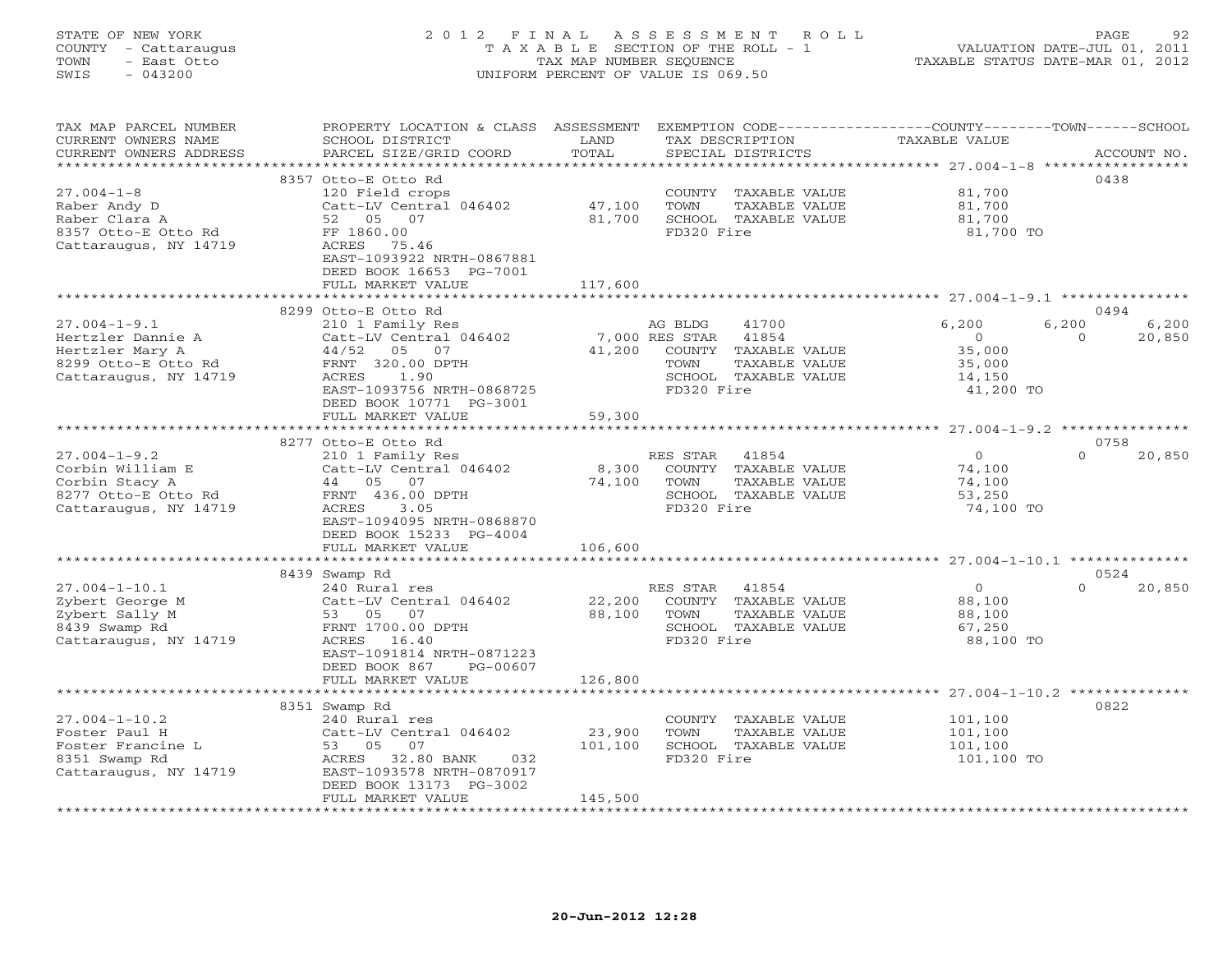# STATE OF NEW YORK 2 0 1 2 F I N A L A S S E S S M E N T R O L L PAGE 93 COUNTY - Cattaraugus T A X A B L E SECTION OF THE ROLL - 1 VALUATION DATE-JUL 01, 2011 TOWN - East Otto TAX MAP NUMBER SEQUENCE TAXABLE STATUS DATE-MAR 01, 2012 SWIS - 043200 UNIFORM PERCENT OF VALUE IS 069.50

| TAX MAP PARCEL NUMBER<br>CURRENT OWNERS NAME<br>CURRENT OWNERS ADDRESS                                     | PROPERTY LOCATION & CLASS ASSESSMENT<br>SCHOOL DISTRICT<br>PARCEL SIZE/GRID COORD                                                                                                           | LAND<br>TOTAL                  | TAX DESCRIPTION<br>SPECIAL DISTRICTS                                                                                              | EXEMPTION CODE-----------------COUNTY-------TOWN------SCHOOL<br>TAXABLE VALUE |                            | ACCOUNT NO.       |
|------------------------------------------------------------------------------------------------------------|---------------------------------------------------------------------------------------------------------------------------------------------------------------------------------------------|--------------------------------|-----------------------------------------------------------------------------------------------------------------------------------|-------------------------------------------------------------------------------|----------------------------|-------------------|
| ***********************                                                                                    |                                                                                                                                                                                             |                                |                                                                                                                                   |                                                                               |                            |                   |
| $27.004 - 1 - 10.3$<br>Thomson Daniel G<br>Thomson Linda A<br>8278 Otto-E Otto Rd<br>Cattaraugus, NY 14719 | 8278 Otto-E Otto Rd<br>270 Mfg housing<br>Catt-LV Central 046402<br>44/52<br>05 07<br>ACRES 41.40<br>EAST-1093652 NRTH-0869620<br>DEED BOOK 1026 PG-1055<br>FULL MARKET VALUE               | 71,800<br>103,300              | CVET C/T<br>41131<br>31,800 RES STAR 41854<br>COUNTY TAXABLE VALUE<br>TAXABLE VALUE<br>TOWN<br>SCHOOL TAXABLE VALUE<br>FD320 Fire | 13,900<br>$\overline{0}$<br>57,900<br>57,900<br>50,950<br>71,800 TO           | 1095<br>13,900<br>$\Omega$ | 20,850            |
|                                                                                                            |                                                                                                                                                                                             |                                |                                                                                                                                   |                                                                               |                            |                   |
| $27.004 - 1 - 11.1$<br>Corbin William F<br>Corbin Stacy A<br>8267 Otto-E Otto Rd<br>Cattaruagus, NY 14719  | 8267 Otto-E Otto Rd<br>270 Mfg housing<br>Catt-LV Central 046402<br>44/45 05 07<br>FF 210.00<br>1.65<br>ACRES<br>EAST-1094392 NRTH-0868988<br>DEED BOOK 5341 PG-6001<br>FULL MARKET VALUE   | 6,700<br>40,000<br>57,600      | COUNTY TAXABLE VALUE<br>TOWN<br>TAXABLE VALUE<br>SCHOOL TAXABLE VALUE<br>FD320 Fire                                               | 40,000<br>40,000<br>40,000<br>40,000 TO                                       | 0510                       |                   |
|                                                                                                            | * * * * * * * * * * * * * *                                                                                                                                                                 |                                |                                                                                                                                   |                                                                               |                            |                   |
| $27.004 - 1 - 11.2$<br>Ponczkowski Sandra E<br>8189 Swamp Rd<br>Cattaraugus, NY 14719                      | 8189 Swamp Rd<br>210 1 Family Res<br>Catt-LV Central 046402<br>44 05 07<br>FRNT 310.42 DPTH<br>2.92<br>ACRES<br>EAST-1096231 NRTH-0870720<br>DEED BOOK 840<br>PG-00824<br>FULL MARKET VALUE | 7,700<br>56,700 TOWN<br>81,600 | RES STAR 41854<br>COUNTY TAXABLE VALUE<br>TAXABLE VALUE<br>SCHOOL TAXABLE VALUE<br>FD320 Fire                                     | 0<br>56,700<br>56,700<br>35,850<br>56,700 TO                                  | 0597<br>$\Omega$           | 20,850            |
|                                                                                                            |                                                                                                                                                                                             |                                |                                                                                                                                   |                                                                               |                            |                   |
| $27.004 - 1 - 11.3$<br>Hammann Robert E<br>8180 Otto-E Otto Rd<br>Cattaraugus, NY 14719                    | 8180 Otto-E Otto Rd<br>270 Mfg housing<br>Catt-LV Central 046402<br>44 05 07<br>FF 150.00<br>ACRES<br>1.45<br>EAST-1096199 NRTH-0870265<br>DEED BOOK 1544 PG-2001                           | 6,500<br>20,000                | COUNTY TAXABLE VALUE<br>TOWN<br>TAXABLE VALUE<br>SCHOOL TAXABLE VALUE<br>FD320 Fire                                               | 20,000<br>20,000<br>20,000<br>20,000 TO                                       | 0596                       |                   |
|                                                                                                            | FULL MARKET VALUE                                                                                                                                                                           | 28,800                         |                                                                                                                                   |                                                                               |                            |                   |
|                                                                                                            | 8186 Otto-E Otto Rd                                                                                                                                                                         |                                |                                                                                                                                   |                                                                               | 0594                       |                   |
| $27.004 - 1 - 11.4$<br>Wilkosz Richard<br>Wilkosz Bonnie<br>8186 Otto-E Otto Rd<br>Cattaraugus, NY 14719   | 210 1 Family Res<br>Catt-LV Central 046402<br>44 05 07<br>FRNT 150.00 DPTH<br>ACRES<br>1.75<br>EAST-0447695 NRTH-0870239<br>DEED BOOK 6953<br>PG-3002                                       | 6,800 SR STAR                  | CVET C/T<br>41131<br>41834<br>56,300 COUNTY TAXABLE VALUE<br>TOWN<br>TAXABLE VALUE<br>SCHOOL TAXABLE VALUE<br>FD320 Fire          | 13,900<br>$\circ$<br>42,400<br>42,400<br>13,070<br>56,300 TO                  | 13,900<br>$\Omega$         | $\circ$<br>43,230 |
|                                                                                                            | FULL MARKET VALUE                                                                                                                                                                           | 81,000                         |                                                                                                                                   |                                                                               |                            |                   |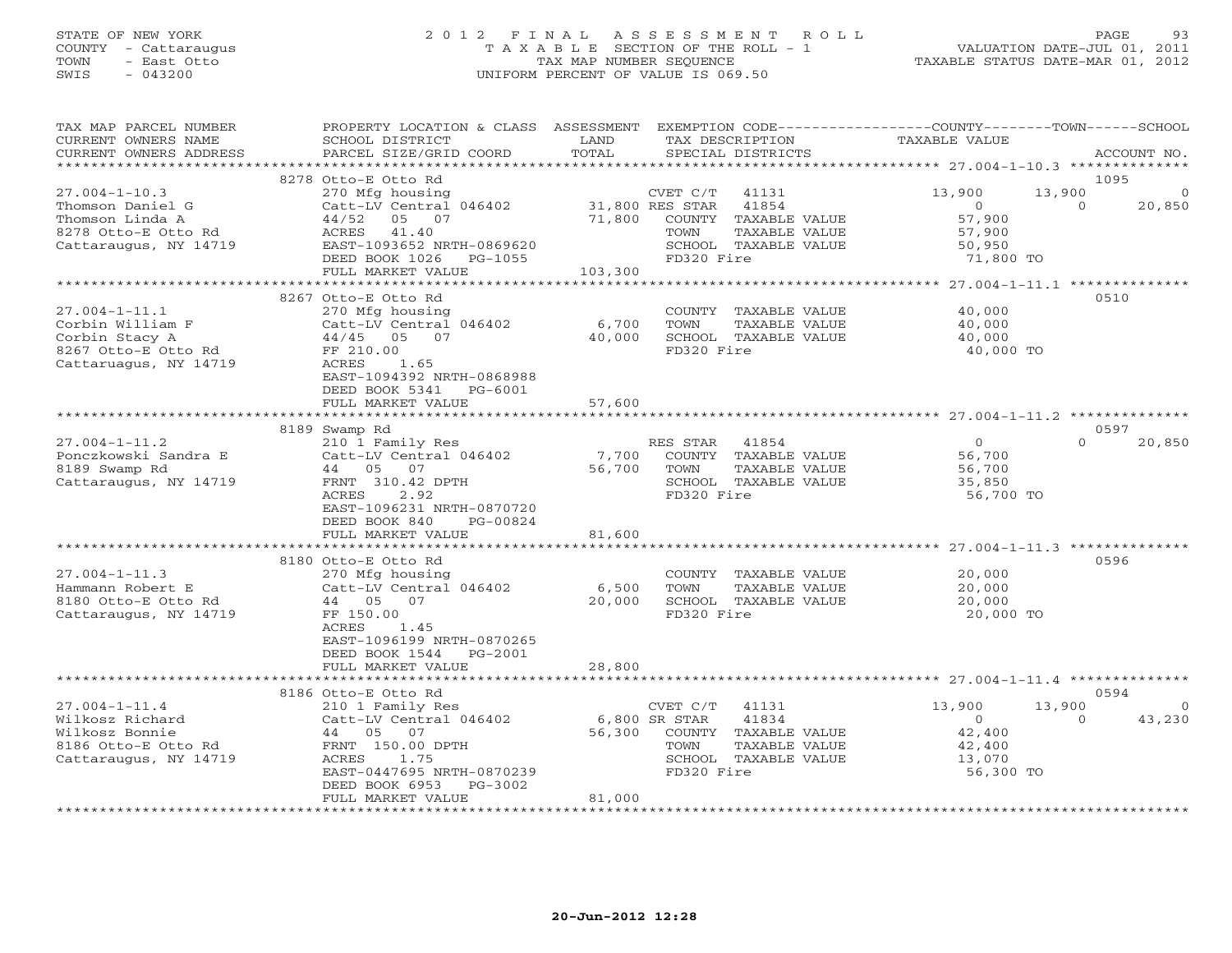#### STATE OF NEW YORK 2 0 1 2 F I N A L A S S E S S M E N T R O L L PAGE 94 COUNTY - Cattaraugus T A X A B L E SECTION OF THE ROLL - 1 VALUATION DATE-JUL 01, 2011 TOWN - East Otto TAX MAP NUMBER SEQUENCE TAXABLE STATUS DATE-MAR 01, 2012 SWIS - 043200 UNIFORM PERCENT OF VALUE IS 069.50UNIFORM PERCENT OF VALUE IS 069.50

| TAX MAP PARCEL NUMBER<br>CURRENT OWNERS NAME<br>CURRENT OWNERS ADDRESS                                   | PROPERTY LOCATION & CLASS ASSESSMENT<br>SCHOOL DISTRICT<br>PARCEL SIZE/GRID COORD                                                                                         | LAND<br>TOTAL             | TAX DESCRIPTION<br>SPECIAL DISTRICTS                                                                                             | EXEMPTION CODE-----------------COUNTY-------TOWN------SCHOOL<br><b>TAXABLE VALUE</b> | ACCOUNT NO.                 |
|----------------------------------------------------------------------------------------------------------|---------------------------------------------------------------------------------------------------------------------------------------------------------------------------|---------------------------|----------------------------------------------------------------------------------------------------------------------------------|--------------------------------------------------------------------------------------|-----------------------------|
|                                                                                                          |                                                                                                                                                                           |                           |                                                                                                                                  |                                                                                      |                             |
| $27.004 - 1 - 11.5$<br>Heichberger Robert<br>Heichberger Norma<br>PO Box 193<br>East Otto, NY 14729-0193 | 8174 Otto-E Otto Rd<br>210 1 Family Res<br>Catt-LV Central 046402<br>BAR 03<br>FRNT 117.00 DPTH<br>1.19<br>ACRES<br>EAST-0447952 NRTH-0870203<br>DEED BOOK 00929 PG-00447 | 6,200<br>45,000           | RES STAR<br>41854<br>COUNTY TAXABLE VALUE<br>TOWN<br>TAXABLE VALUE<br>SCHOOL TAXABLE VALUE<br>FD320 Fire                         | $\circ$<br>45,000<br>45,000<br>24,150<br>45,000 TO                                   | 0598<br>$\Omega$<br>20,850  |
|                                                                                                          | FULL MARKET VALUE<br>************************                                                                                                                             | 64,700<br>**************  |                                                                                                                                  |                                                                                      |                             |
|                                                                                                          | 8258 Otto-E Otto Rd                                                                                                                                                       |                           |                                                                                                                                  |                                                                                      | 0632                        |
| $27.004 - 1 - 11.6$<br>Wood Kelly L<br>8258 Otto-E Otto Rd<br>Cattaraugus, NY 14719                      | 270 Mfg housing<br>Catt-LV Central 046402<br>44 05 07<br>FRNT 276.70 DPTH<br>ACRES<br>9.85 BANK<br>017<br>EAST-1094415 NRTH-0870059<br>DEED BOOK 4470 PG-4003             | 15,500<br>42,500          | RES STAR 41854<br>COUNTY TAXABLE VALUE<br>TOWN<br>TAXABLE VALUE<br>SCHOOL TAXABLE VALUE<br>FD320 Fire                            | $\overline{0}$<br>42,500<br>42,500<br>21,650<br>42,500 TO                            | $\Omega$<br>20,850          |
|                                                                                                          | FULL MARKET VALUE<br>************************                                                                                                                             | 61,200                    |                                                                                                                                  |                                                                                      |                             |
|                                                                                                          | 8167 Swamp Rd                                                                                                                                                             |                           |                                                                                                                                  |                                                                                      | 0667                        |
| $27.004 - 1 - 11.7$<br>Bartkowiak Debora A<br>8167 Swamp Rd<br>Cattaraugus, NY 14719                     | 210 1 Family Res<br>Catt-LV Central 046402<br>44 05 07<br>FRNT 220.00 DPTH<br>ACRES<br>2.25<br>EAST-0448147 NRTH-0870652<br>DEED BOOK 1019<br>$PG-32$                     | 7,400<br>66,200           | RES STAR 41854<br>COUNTY TAXABLE VALUE<br>TOWN<br>TAXABLE VALUE<br>SCHOOL TAXABLE VALUE<br>FD320 Fire                            | $\overline{0}$<br>66,200<br>66,200<br>45,350<br>66,200 TO                            | $\Omega$<br>20,850          |
|                                                                                                          | FULL MARKET VALUE                                                                                                                                                         | 95,300                    |                                                                                                                                  |                                                                                      |                             |
|                                                                                                          | 8200 Otto-E Otto Rd                                                                                                                                                       |                           |                                                                                                                                  |                                                                                      | 0728                        |
| $27.004 - 1 - 11.8$<br>Kohler Elbert<br>Kohler Margaret<br>8200 Otto-E Otto Rd<br>Cattaraugus, NY 14719  | 270 Mfg housing<br>Catt-LV Central 046402<br>44/45 05 07<br>FRNT 1150.00 DPTH<br>ACRES<br>30.40<br>EAST-1095212 NRTH-0870192<br>DEED BOOK 00958 PG-00939                  | 60,300                    | AG BLDG<br>41700<br>24,500 RES STAR 41854<br>COUNTY TAXABLE VALUE<br>TOWN<br>TAXABLE VALUE<br>SCHOOL TAXABLE VALUE<br>FD320 Fire | 2,400<br>2,400<br>$\circ$<br>57,900<br>57,900<br>37,050<br>60,300 TO                 | 2,400<br>20,850<br>$\Omega$ |
|                                                                                                          | FULL MARKET VALUE                                                                                                                                                         | 86,800                    |                                                                                                                                  |                                                                                      |                             |
|                                                                                                          | 8168 Otto-E Otto Rd                                                                                                                                                       | ***************           |                                                                                                                                  |                                                                                      | 0768                        |
| $27.004 - 1 - 11.9$<br>Scherrer Sandra F<br>26 Mason Dr<br>Niagara Falls, NY 14304                       | 270 Mfg housing<br>Catt-LV Central 046402<br>44 05 07<br>FRNT 297.00 DPTH<br>ACRES<br>1.70<br>EAST-1096481 NRTH-0870311<br>DEED BOOK 7299<br>PG-5001<br>FULL MARKET VALUE | 6,800<br>37,000<br>53,200 | COUNTY TAXABLE VALUE<br>TOWN<br>TAXABLE VALUE<br>SCHOOL TAXABLE VALUE<br>FD320 Fire                                              | 37,000<br>37,000<br>37,000<br>37,000 TO                                              |                             |
|                                                                                                          |                                                                                                                                                                           |                           |                                                                                                                                  |                                                                                      |                             |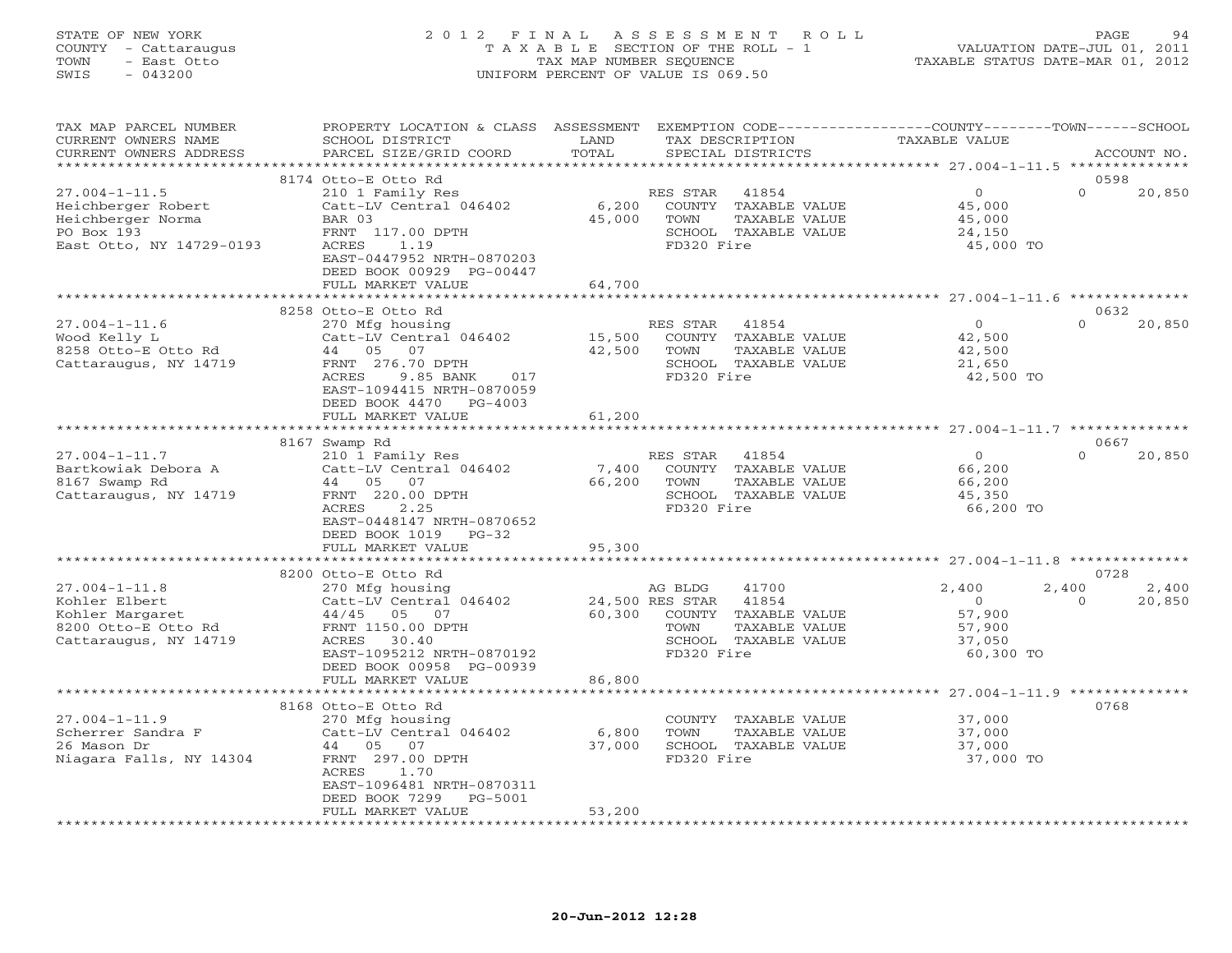#### STATE OF NEW YORK 2 0 1 2 F I N A L A S S E S S M E N T R O L L PAGE 95 COUNTY - Cattaraugus T A X A B L E SECTION OF THE ROLL - 1 VALUATION DATE-JUL 01, 2011 TOWN - East Otto TAX MAP NUMBER SEQUENCE TAXABLE STATUS DATE-MAR 01, 2012 SWIS - 043200 UNIFORM PERCENT OF VALUE IS 069.50UNIFORM PERCENT OF VALUE IS 069.50

| TAX MAP PARCEL NUMBER<br>CURRENT OWNERS NAME      | PROPERTY LOCATION & CLASS ASSESSMENT<br>SCHOOL DISTRICT | LAND         | TAX DESCRIPTION       | EXEMPTION CODE-----------------COUNTY-------TOWN------SCHOOL<br><b>TAXABLE VALUE</b> |             |
|---------------------------------------------------|---------------------------------------------------------|--------------|-----------------------|--------------------------------------------------------------------------------------|-------------|
| CURRENT OWNERS ADDRESS<br>*********************** | PARCEL SIZE/GRID COORD<br>***************************** | TOTAL        | SPECIAL DISTRICTS     |                                                                                      | ACCOUNT NO. |
|                                                   |                                                         |              |                       |                                                                                      |             |
|                                                   | 8252 Otto-E Otto Rd                                     |              |                       |                                                                                      | 0828        |
| $27.004 - 1 - 11.10$                              | 270 Mfg housing                                         |              | COUNTY TAXABLE VALUE  | 23,000                                                                               |             |
| Thayer Donald                                     | Catt-LV Central 046402                                  | 10,300       | TOWN<br>TAXABLE VALUE | 23,000                                                                               |             |
| Thayer Donna                                      | 44 05<br>07                                             | 23,000       | SCHOOL TAXABLE VALUE  | 23,000                                                                               |             |
| PO Box 56                                         | FRNT 146.00 DPTH                                        |              | FD320 Fire            | 23,000 TO                                                                            |             |
| East Otto, NY 14729                               | 4.95<br>ACRES                                           |              |                       |                                                                                      |             |
|                                                   | EAST-0446245 NRTH-0870013<br>DEED BOOK 871<br>PG-00369  |              |                       |                                                                                      |             |
|                                                   | FULL MARKET VALUE                                       | 33,100       |                       |                                                                                      |             |
|                                                   | **********************                                  |              |                       |                                                                                      |             |
|                                                   | Otto-E Otto Rd                                          |              |                       |                                                                                      | 0873        |
| $27.004 - 1 - 11.11$                              | 210 1 Family Res                                        |              | RES STAR 41854        | $\circ$<br>$\Omega$                                                                  | 20,850      |
| Thayer Donald E                                   | Catt-LV Central 046402                                  | 7,900        | COUNTY TAXABLE VALUE  | 83,700                                                                               |             |
| Thayer Donna M                                    | 44 05 07                                                | 83,700       | TOWN<br>TAXABLE VALUE | 83,700                                                                               |             |
| PO Box 56                                         | FRNT 415.00 DPTH                                        |              | SCHOOL TAXABLE VALUE  |                                                                                      |             |
|                                                   |                                                         |              |                       | 62,850                                                                               |             |
| East Otto, NY 14729                               | ACRES<br>2.70                                           |              | FD320 Fire            | 83,700 TO                                                                            |             |
|                                                   | EAST-0446290 NRTH-0869096                               |              |                       |                                                                                      |             |
|                                                   | DEED BOOK 00916 PG-00958                                |              |                       |                                                                                      |             |
|                                                   | FULL MARKET VALUE                                       | 120,400      |                       |                                                                                      |             |
|                                                   | *****************                                       | ************ |                       | ******************** 27.004-1-11.12 ********                                         |             |
|                                                   | Swamp Rd                                                |              |                       |                                                                                      | 0918        |
| $27.004 - 1 - 11.12$                              | 314 Rural vac<10                                        |              | COUNTY TAXABLE VALUE  | 4,300                                                                                |             |
| Weishan Bonnie D                                  | Catt-LV Central 046402                                  | 4,300        | TOWN<br>TAXABLE VALUE | 4,300                                                                                |             |
| 51 Orchard St                                     | 44/45<br>05 07                                          | 4,300        | SCHOOL TAXABLE VALUE  | 4,300                                                                                |             |
| Salamanca, NY 14779                               | FRNT 313.70 DPTH                                        |              | FD320 Fire            | 4,300 TO                                                                             |             |
|                                                   | ACRES<br>2.60                                           |              |                       |                                                                                      |             |
|                                                   | EAST-0447100 NRTH-0870734                               |              |                       |                                                                                      |             |
|                                                   |                                                         |              |                       |                                                                                      |             |
|                                                   | DEED BOOK 11350 PG-5001                                 |              |                       |                                                                                      |             |
|                                                   | FULL MARKET VALUE                                       | 6,200        |                       |                                                                                      |             |
|                                                   |                                                         |              |                       |                                                                                      |             |
|                                                   | Otto-E Otto Rd                                          |              |                       |                                                                                      | 0962        |
| $27.004 - 1 - 11.13$                              | 270 Mfg housing                                         |              | COUNTY TAXABLE VALUE  | 17,300                                                                               |             |
| Carier Thomas P                                   | Catt-LV Central 046402                                  | 4,400        | TOWN<br>TAXABLE VALUE | 17,300                                                                               |             |
| 732 French Rd                                     | 44 05 07                                                | 17,300       | SCHOOL TAXABLE VALUE  | 17,300                                                                               |             |
| Cheektowaga, NY 14227                             | FF 300.00                                               |              | FD320 Fire            | 17,300 TO                                                                            |             |
|                                                   | ACRES<br>1.80                                           |              |                       |                                                                                      |             |
|                                                   | EAST-0447533 NRTH-0870025                               |              |                       |                                                                                      |             |
|                                                   | DEED BOOK 8420<br>PG-3002                               |              |                       |                                                                                      |             |
|                                                   | FULL MARKET VALUE                                       | 24,900       |                       |                                                                                      |             |
|                                                   | **********************                                  |              |                       |                                                                                      |             |
|                                                   |                                                         |              |                       |                                                                                      | 0009        |
|                                                   | 8263 Swamp Rd                                           |              |                       | $\Omega$                                                                             |             |
| $27.004 - 1 - 13$                                 | 270 Mfg housing                                         |              | SR STAR<br>41834      | $\circ$                                                                              | 39,900      |
| Wittmeyer Robert                                  | Catt-LV Central 046402                                  | 7,900        | COUNTY TAXABLE VALUE  | 39,900                                                                               |             |
| Wittmeyer Calista                                 | 44/45 05 07                                             | 39,900       | TOWN<br>TAXABLE VALUE | 39,900                                                                               |             |
| 8263 Swamp Rd                                     | FRNT 236.14 DPTH                                        |              | SCHOOL TAXABLE VALUE  | $\Omega$                                                                             |             |
| Cattaraugus, NY 14719-9636                        | <b>ACRES</b><br>2.70                                    |              | FD320 Fire            | 39,900 TO                                                                            |             |
|                                                   | EAST-1095011 NRTH-0871019                               |              |                       |                                                                                      |             |
|                                                   | DEED BOOK 00921 PG-00231                                |              |                       |                                                                                      |             |
|                                                   | FULL MARKET VALUE                                       | 57,400       |                       |                                                                                      |             |
|                                                   |                                                         |              |                       |                                                                                      |             |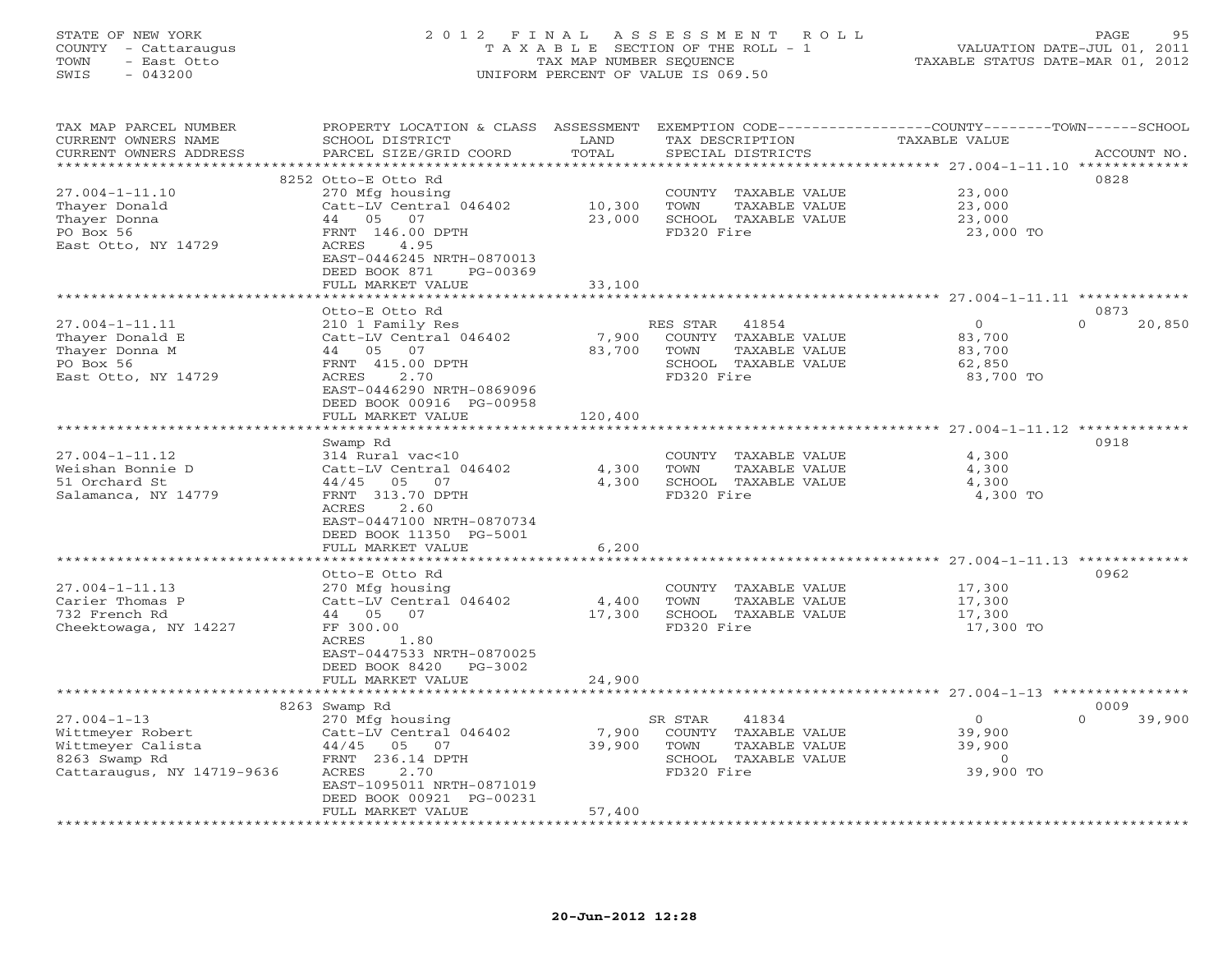#### STATE OF NEW YORK 2 0 1 2 F I N A L A S S E S S M E N T R O L L PAGE 96 COUNTY - Cattaraugus T A X A B L E SECTION OF THE ROLL - 1 VALUATION DATE-JUL 01, 2011 TOWN - East Otto TAX MAP NUMBER SEQUENCE TAXABLE STATUS DATE-MAR 01, 2012 SWIS - 043200 UNIFORM PERCENT OF VALUE IS 069.50UNIFORM PERCENT OF VALUE IS 069.50

| TAX MAP PARCEL NUMBER<br>CURRENT OWNERS NAME<br>CURRENT OWNERS ADDRESS                                       | PROPERTY LOCATION & CLASS ASSESSMENT<br>SCHOOL DISTRICT<br>PARCEL SIZE/GRID COORD                                                                                               | LAND<br>TOTAL             | TAX DESCRIPTION<br>SPECIAL DISTRICTS                                                                                               | EXEMPTION CODE----------------COUNTY-------TOWN-----SCHOOL<br><b>TAXABLE VALUE</b> | ACCOUNT NO.                                         |
|--------------------------------------------------------------------------------------------------------------|---------------------------------------------------------------------------------------------------------------------------------------------------------------------------------|---------------------------|------------------------------------------------------------------------------------------------------------------------------------|------------------------------------------------------------------------------------|-----------------------------------------------------|
| **********************                                                                                       | *****************************                                                                                                                                                   |                           |                                                                                                                                    |                                                                                    |                                                     |
| $27.004 - 1 - 14$<br>Huber Betty A<br>Weber Donna J<br>PO Box 92<br>Otto, NY 14766                           | 8257 Swamp Rd<br>270 Mfg housing<br>Catt-LV Central 046402<br>44 05 07<br>L/U - WALTER VOLK<br>FF 200.00<br>ACRES<br>1.88<br>EAST-1095227 NRTH-0870954                          | 27,600                    | WVET C/T<br>41121<br>7,000 SR STAR<br>41834<br>COUNTY TAXABLE VALUE<br>TOWN<br>TAXABLE VALUE<br>SCHOOL TAXABLE VALUE<br>FD320 Fire | 4,140<br>$\circ$<br>23,460<br>23,460<br>$\circ$<br>27,600 TO                       | 0511<br>4,140<br>$\Omega$<br>$\mathbf{0}$<br>27,600 |
|                                                                                                              | DEED BOOK 00950 PG-00089                                                                                                                                                        |                           |                                                                                                                                    |                                                                                    |                                                     |
|                                                                                                              | FULL MARKET VALUE                                                                                                                                                               | 39,700                    |                                                                                                                                    |                                                                                    |                                                     |
|                                                                                                              |                                                                                                                                                                                 |                           |                                                                                                                                    |                                                                                    |                                                     |
| $27.004 - 1 - 15$<br>Weishan Bonnie D<br>51 Orchard St<br>Salamanca, NY 14779                                | 8221 Swamp Rd<br>270 Mfg housing<br>Catt-LV Central 046402<br>44/45<br>05<br>07<br>FRNT 200.00 DPTH<br>ACRES<br>1.88<br>EAST-0447313 NRTH-0870669<br>DEED BOOK 11350 PG-5001    | 7,000<br>22,200           | COUNTY TAXABLE VALUE<br>TOWN<br>TAXABLE VALUE<br>SCHOOL TAXABLE VALUE<br>FD320 Fire                                                | 22,200<br>22,200<br>22,200<br>22,200 TO                                            | 0020                                                |
|                                                                                                              | FULL MARKET VALUE                                                                                                                                                               | 31,900                    |                                                                                                                                    |                                                                                    |                                                     |
|                                                                                                              |                                                                                                                                                                                 |                           |                                                                                                                                    |                                                                                    |                                                     |
|                                                                                                              | 8201 Swamp Rd                                                                                                                                                                   |                           |                                                                                                                                    |                                                                                    | 0019                                                |
| $27.004 - 1 - 16$<br>Saldana Michael<br>Saldana Marie<br>8201 Swamp Rd<br>Cattaraugus, NY 14719              | 270 Mfg housing<br>Catt-LV Central 046402<br>05 07<br>44/45<br>FRNT 300.00 DPTH<br>ACRES<br>2.82<br>EAST-1095933 NRTH-0870795<br>DEED BOOK 5816<br>PG-7001<br>FULL MARKET VALUE | 8,000<br>32,300<br>46,500 | RES STAR<br>41854<br>COUNTY TAXABLE VALUE<br>TAXABLE VALUE<br>TOWN<br>SCHOOL TAXABLE VALUE<br>FD320 Fire                           | $\overline{0}$<br>32,300<br>32,300<br>11,450<br>32,300 TO                          | $\Omega$<br>20,850                                  |
|                                                                                                              |                                                                                                                                                                                 | * * * * * * * * * * *     |                                                                                                                                    | ********************* 27.004-1-18 *****************                                |                                                     |
| $27.004 - 1 - 18$<br>Komosinski Robert M<br>Komosinski Clara<br>8235 Otto-E Otto Rd<br>Cattaraugus, NY 14719 | 8235 Otto-E Otto Rd<br>281 Multiple res<br>Catt-LV Central 046402<br>44 05 07<br>FRNT 1006.00 DPTH<br>ACRES<br>55.81<br>EAST-1095304 NRTH-0868270<br>DEED BOOK 875<br>PG-00813  | 42,100<br>100,300         | RES STAR<br>41854<br>COUNTY TAXABLE VALUE<br>TOWN<br>TAXABLE VALUE<br>SCHOOL TAXABLE VALUE<br>FD320 Fire                           | $\circ$<br>100,300<br>100,300<br>79,450<br>100,300 TO                              | 0435<br>$\Omega$<br>20,850                          |
|                                                                                                              | FULL MARKET VALUE                                                                                                                                                               | 144,300                   |                                                                                                                                    |                                                                                    |                                                     |
|                                                                                                              |                                                                                                                                                                                 |                           |                                                                                                                                    |                                                                                    |                                                     |
|                                                                                                              | 8191 Otto-E Otto Rd                                                                                                                                                             |                           |                                                                                                                                    |                                                                                    | 0247                                                |
| $27.004 - 1 - 19.1$<br>Guzzo Madonna J<br>Guzzo Anthony U<br>244 Cumberland Ave<br>Buffalo, NY 14220         | 312 Vac w/imprv<br>Catt-LV Central 046402<br>44 05<br>07<br>FF 1640.00<br>ACRES<br>64.00<br>EAST-1096275 NRTH-0868263<br>DEED BOOK 15001 PG-2001                                | 41,800<br>46,000          | COUNTY TAXABLE VALUE<br>TOWN<br>TAXABLE VALUE<br>SCHOOL TAXABLE VALUE<br>FD320 Fire                                                | 46,000<br>46,000<br>46,000<br>46,000 TO                                            |                                                     |
|                                                                                                              | FULL MARKET VALUE                                                                                                                                                               | 66,200                    |                                                                                                                                    |                                                                                    |                                                     |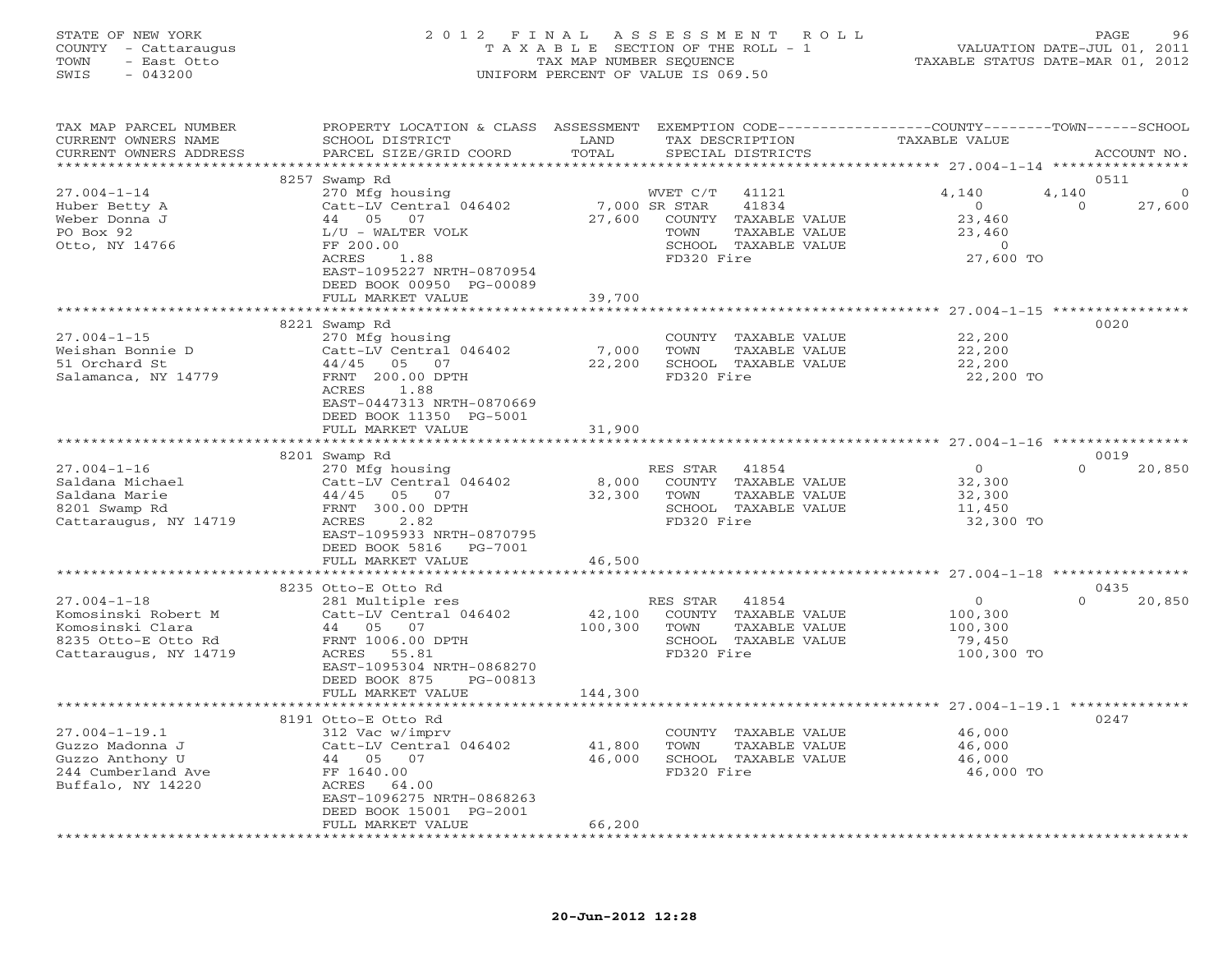### STATE OF NEW YORK 2 0 1 2 F I N A L A S S E S S M E N T R O L L PAGE 97 COUNTY - Cattaraugus T A X A B L E SECTION OF THE ROLL - 1 VALUATION DATE-JUL 01, 2011 TOWN - East Otto TAX MAP NUMBER SEQUENCE TAXABLE STATUS DATE-MAR 01, 2012 SWIS - 043200 UNIFORM PERCENT OF VALUE IS 069.50UNIFORM PERCENT OF VALUE IS 069.50

| TAX MAP PARCEL NUMBER<br>CURRENT OWNERS NAME<br>CURRENT OWNERS ADDRESS                                | PROPERTY LOCATION & CLASS ASSESSMENT<br>SCHOOL DISTRICT<br>PARCEL SIZE/GRID COORD                                                                                                                     | LAND<br>TOTAL              |                                | TAX DESCRIPTION<br>SPECIAL DISTRICTS                                   | EXEMPTION CODE-----------------COUNTY-------TOWN------SCHOOL<br>TAXABLE VALUE |                  | ACCOUNT NO. |
|-------------------------------------------------------------------------------------------------------|-------------------------------------------------------------------------------------------------------------------------------------------------------------------------------------------------------|----------------------------|--------------------------------|------------------------------------------------------------------------|-------------------------------------------------------------------------------|------------------|-------------|
|                                                                                                       |                                                                                                                                                                                                       |                            |                                |                                                                        |                                                                               |                  |             |
| $27.004 - 1 - 19.2$<br>Booker Terry<br>Booker Ann Marie<br>8101 Otto-E Otto Rd<br>East Otto, NY 14729 | 8101 Otto-E Otto Rd<br>240 Rural res<br>Catt-LV Central 046402<br>36/44<br>05<br>07<br>FRNT 450.00 DPTH<br>ACRES 12.75<br>EAST-1097520 NRTH-0870277<br>DEED BOOK 898<br>PG-00821<br>FULL MARKET VALUE | 18,600<br>44,200<br>63,600 | RES STAR<br>TOWN<br>FD320 Fire | 41854<br>COUNTY TAXABLE VALUE<br>TAXABLE VALUE<br>SCHOOL TAXABLE VALUE | $\overline{0}$<br>44,200<br>44,200<br>23,350<br>44,200 TO                     | 0857<br>$\cap$   | 20,850      |
|                                                                                                       |                                                                                                                                                                                                       |                            |                                |                                                                        |                                                                               |                  |             |
| $27.004 - 1 - 19.3$<br>Nowak Casimer<br>8185 E Otto Rd<br>Cattaraugus, NY 14719                       | 8185 Otto-E Otto Rd<br>240 Rural res<br>Catt-LV Central 046402<br>44 05 07<br>FF 200.00<br>ACRES<br>25.80<br>EAST-1096804 NRTH-0869030<br>DEED BOOK 1825<br>PG-5001                                   | 27,900<br>94,000           | RES STAR<br>TOWN<br>FD320 Fire | 41854<br>COUNTY TAXABLE VALUE<br>TAXABLE VALUE<br>SCHOOL TAXABLE VALUE | $\Omega$<br>94,000<br>94,000<br>73,150<br>94,000 TO                           | 0947<br>$\Omega$ | 20,850      |
|                                                                                                       | FULL MARKET VALUE                                                                                                                                                                                     | 135,300                    |                                |                                                                        |                                                                               |                  |             |
|                                                                                                       |                                                                                                                                                                                                       |                            |                                |                                                                        |                                                                               |                  |             |
| $27.004 - 1 - 19.4$<br>Delio William M<br>4064 McKinley Pkwy<br>Blasdell, NY 14219                    | 8151 Otto-E Otto Rd<br>312 Vac w/imprv<br>Catt-LV Central 046402<br>ACRES<br>52.80<br>EAST-1097291 NRTH-0868675<br>DEED BOOK 2522<br>PG-7002<br>FULL MARKET VALUE                                     | 35,400<br>37,800<br>54,400 | TOWN<br>FD320 Fire             | COUNTY TAXABLE VALUE<br>TAXABLE VALUE<br>SCHOOL TAXABLE VALUE          | 37,800<br>37,800<br>37,800<br>37,800 TO                                       | 1163             |             |
|                                                                                                       | 8095 Otto-E Otto Rd                                                                                                                                                                                   |                            |                                |                                                                        |                                                                               | 0114             |             |
| $27.004 - 1 - 20$<br>Kowalski John E<br>8095 Otto-E Otto Rd<br>East Otto, NY 14729                    | 210 1 Family Res<br>Catt-LV Central 046402<br>36 05 07<br>FRNT 185.00 DPTH<br>4.00<br><b>ACRES</b><br>EAST-0449506 NRTH-0870388<br>DEED BOOK 14230 PG-9001<br>FULL MARKET VALUE                       | 9,300<br>74,000<br>106,500 | RES STAR<br>TOWN<br>FD320 Fire | 41854<br>COUNTY TAXABLE VALUE<br>TAXABLE VALUE<br>SCHOOL TAXABLE VALUE | $\Omega$<br>74,000<br>74,000<br>53,150<br>74,000 TO                           | $\Omega$         | 20,850      |
|                                                                                                       |                                                                                                                                                                                                       |                            |                                |                                                                        |                                                                               |                  |             |
| $27.004 - 1 - 21$<br>Prunella James M<br>Thom Laura R<br>8087 Otto-E Otto Rd<br>East Otto, NY 14729   | 8087 Otto-E Otto Rd<br>210 1 Family Res<br>Catt-LV Central 046402<br>36 05 07<br>FRNT 265.00 DPTH<br>ACRES<br>5.77<br>EAST-1098087 NRTH-0870361                                                       | 11,200<br>41,600           | RES STAR<br>TOWN<br>FD320 Fire | 41854<br>COUNTY TAXABLE VALUE<br>TAXABLE VALUE<br>SCHOOL TAXABLE VALUE | $\Omega$<br>41,600<br>41,600<br>20,750<br>41,600 TO                           | 0311<br>$\Omega$ | 20,850      |
|                                                                                                       | DEED BOOK 999<br>$PG-37$<br>FULL MARKET VALUE                                                                                                                                                         | 59,900                     |                                |                                                                        |                                                                               |                  |             |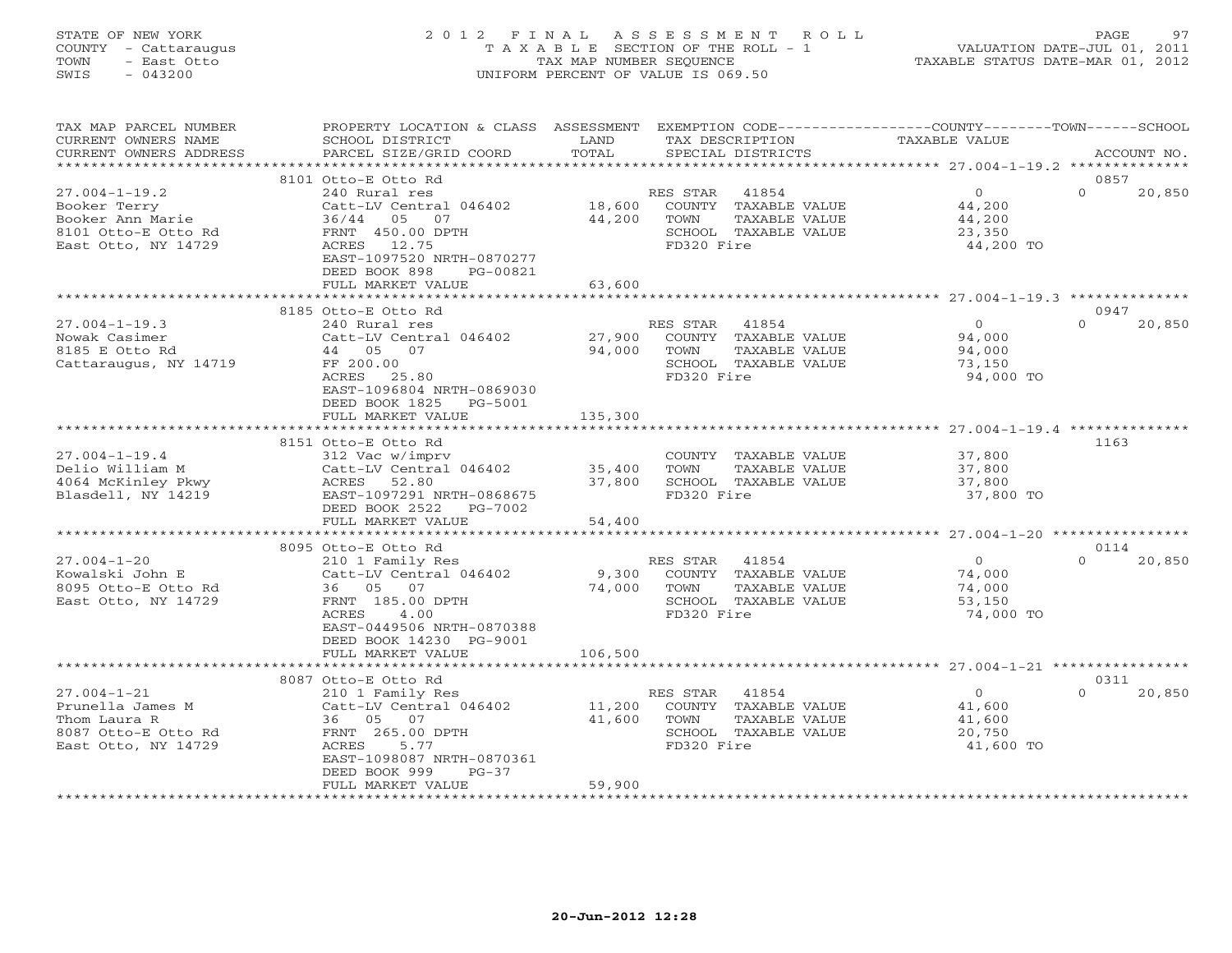#### STATE OF NEW YORK 2 0 1 2 F I N A L A S S E S S M E N T R O L L PAGE 98 COUNTY - Cattaraugus T A X A B L E SECTION OF THE ROLL - 1 VALUATION DATE-JUL 01, 2011 TOWN - East Otto TAX MAP NUMBER SEQUENCE TAXABLE STATUS DATE-MAR 01, 2012 SWIS - 043200 UNIFORM PERCENT OF VALUE IS 069.50UNIFORM PERCENT OF VALUE IS 069.50

| 8065 Otto-E Otto Rd<br>0440<br>$27.004 - 1 - 22$<br>240 Rural res<br>$\overline{0}$<br>$\Omega$<br>RES STAR<br>41854<br>20,850<br>25,100<br>Delio Gregory S<br>Catt-LV Central 046402<br>COUNTY TAXABLE VALUE<br>85,750<br>Delio Sylvia J<br>44 05 07<br>85,750<br>TOWN<br>TAXABLE VALUE<br>85,750<br>8065 Otto-E Otto Rd<br>SCHOOL TAXABLE VALUE<br>64,900<br>LOT 36<br>FF 350.00<br>FD320 Fire<br>85,750 TO<br>East Otto, NY 14729<br>ACRES<br>29.10<br>EAST-1098205 NRTH-0869563<br>DEED BOOK 536<br>PG-7002<br>FULL MARKET VALUE<br>123,400<br>8028 Otto-E Otto Rd<br>0504<br>$27.004 - 1 - 23.1$<br>RES STAR<br>41854<br>$\overline{0}$<br>$\Omega$<br>20,850<br>210 1 Family Res<br>12,200<br>Forster Stephen<br>Catt-LV Central 046402<br>COUNTY TAXABLE VALUE<br>57,100<br>9028 Springville Rd<br>36 05 07<br>57,100<br>TAXABLE VALUE<br>TOWN<br>57,100<br>FF 780.00<br>SCHOOL TAXABLE VALUE<br>East Otto, NY 14729<br>36,250<br>FD320 Fire<br>ACRES<br>6.65<br>57,100 TO<br>EAST-1098903 NRTH-0870576<br>DEED BOOK 00967 PG-00011<br>FULL MARKET VALUE<br>82,200<br>Otto-E Otto Rd (Off)<br>1173<br>$27.004 - 1 - 23.2$<br>2,800<br>314 Rural vac<10<br>COUNTY TAXABLE VALUE<br>Catt-LV Central 046402<br>Barber Robert<br>2,800<br>TOWN<br>TAXABLE VALUE<br>2,800<br>36 05 07<br>SCHOOL TAXABLE VALUE<br>9574 Forty Rd<br>2,800<br>2,800<br>3.15<br>FD320 Fire<br>2,800 TO<br>Cattaraugus, NY 14719<br>ACRES<br>EAST-1099316 NRTH-0870406<br>DEED BOOK 4241<br>PG-3001<br>FULL MARKET VALUE<br>4,000<br>0241<br>8015 Otto-E Otto Rd<br>$27.004 - 1 - 24$<br>8,340<br>8,340<br>210 1 Family Res<br>WVET C/T<br>41121<br>$\Omega$<br>Block Donald<br>Catt-LV Central 046402<br>6,200 RES STAR<br>41854<br>$\Omega$<br>20,850<br>$\overline{0}$<br>63,100<br>54,760<br>8015 Otto-E Otto Rd<br>36 05 07<br>COUNTY TAXABLE VALUE<br>East Otto, NY 14729<br>FRNT 223.00 DPTH<br>TOWN<br>TAXABLE VALUE<br>54,760<br>ACRES<br>1.20 BANK<br>SCHOOL TAXABLE VALUE<br>42,250<br>017<br>FD320 Fire<br>EAST-1099471 NRTH-0870671<br>63,100 TO<br>DEED BOOK 999<br>$PG-753$<br>90,800<br>FULL MARKET VALUE<br>*************************<br>*************<br>8007 Otto-E Otto Rd<br>0240<br>$27.004 - 1 - 25$<br>210 1 Family Res<br>41854<br>$\overline{O}$<br>$\Omega$<br>20,850<br>RES STAR<br>Wabik Frank S<br>7,700<br>COUNTY TAXABLE VALUE<br>Catt-LV Central 046402<br>55,500<br>55,500<br>TOWN<br>TAXABLE VALUE<br>8007 Otto-E Otto Rd<br>36 05 07<br>55,500<br>East Otto, NY 14729<br>FRNT 451.52 DPTH<br>SCHOOL TAXABLE VALUE<br>34,650<br>ACRES<br>2.50 BANK<br>FD320 Fire<br>017<br>55,500 TO<br>EAST-1099813 NRTH-0870660<br>DEED BOOK 00921 PG-00995<br>FULL MARKET VALUE<br>79,900 | TAX MAP PARCEL NUMBER<br>CURRENT OWNERS NAME<br>CURRENT OWNERS ADDRESS | PROPERTY LOCATION & CLASS ASSESSMENT<br>SCHOOL DISTRICT<br>PARCEL SIZE/GRID COORD | LAND<br>TOTAL | EXEMPTION CODE-----------------COUNTY-------TOWN------SCHOOL<br>TAX DESCRIPTION<br>SPECIAL DISTRICTS | TAXABLE VALUE | ACCOUNT NO. |
|----------------------------------------------------------------------------------------------------------------------------------------------------------------------------------------------------------------------------------------------------------------------------------------------------------------------------------------------------------------------------------------------------------------------------------------------------------------------------------------------------------------------------------------------------------------------------------------------------------------------------------------------------------------------------------------------------------------------------------------------------------------------------------------------------------------------------------------------------------------------------------------------------------------------------------------------------------------------------------------------------------------------------------------------------------------------------------------------------------------------------------------------------------------------------------------------------------------------------------------------------------------------------------------------------------------------------------------------------------------------------------------------------------------------------------------------------------------------------------------------------------------------------------------------------------------------------------------------------------------------------------------------------------------------------------------------------------------------------------------------------------------------------------------------------------------------------------------------------------------------------------------------------------------------------------------------------------------------------------------------------------------------------------------------------------------------------------------------------------------------------------------------------------------------------------------------------------------------------------------------------------------------------------------------------------------------------------------------------------------------------------------------------------------------------------------------------------------------------------------------------------------------------------------------------------------------------------------------------------------------------------------------------------------------------------------------|------------------------------------------------------------------------|-----------------------------------------------------------------------------------|---------------|------------------------------------------------------------------------------------------------------|---------------|-------------|
|                                                                                                                                                                                                                                                                                                                                                                                                                                                                                                                                                                                                                                                                                                                                                                                                                                                                                                                                                                                                                                                                                                                                                                                                                                                                                                                                                                                                                                                                                                                                                                                                                                                                                                                                                                                                                                                                                                                                                                                                                                                                                                                                                                                                                                                                                                                                                                                                                                                                                                                                                                                                                                                                                              |                                                                        |                                                                                   |               |                                                                                                      |               |             |
|                                                                                                                                                                                                                                                                                                                                                                                                                                                                                                                                                                                                                                                                                                                                                                                                                                                                                                                                                                                                                                                                                                                                                                                                                                                                                                                                                                                                                                                                                                                                                                                                                                                                                                                                                                                                                                                                                                                                                                                                                                                                                                                                                                                                                                                                                                                                                                                                                                                                                                                                                                                                                                                                                              |                                                                        |                                                                                   |               |                                                                                                      |               |             |
|                                                                                                                                                                                                                                                                                                                                                                                                                                                                                                                                                                                                                                                                                                                                                                                                                                                                                                                                                                                                                                                                                                                                                                                                                                                                                                                                                                                                                                                                                                                                                                                                                                                                                                                                                                                                                                                                                                                                                                                                                                                                                                                                                                                                                                                                                                                                                                                                                                                                                                                                                                                                                                                                                              |                                                                        |                                                                                   |               |                                                                                                      |               |             |
|                                                                                                                                                                                                                                                                                                                                                                                                                                                                                                                                                                                                                                                                                                                                                                                                                                                                                                                                                                                                                                                                                                                                                                                                                                                                                                                                                                                                                                                                                                                                                                                                                                                                                                                                                                                                                                                                                                                                                                                                                                                                                                                                                                                                                                                                                                                                                                                                                                                                                                                                                                                                                                                                                              |                                                                        |                                                                                   |               |                                                                                                      |               |             |
|                                                                                                                                                                                                                                                                                                                                                                                                                                                                                                                                                                                                                                                                                                                                                                                                                                                                                                                                                                                                                                                                                                                                                                                                                                                                                                                                                                                                                                                                                                                                                                                                                                                                                                                                                                                                                                                                                                                                                                                                                                                                                                                                                                                                                                                                                                                                                                                                                                                                                                                                                                                                                                                                                              |                                                                        |                                                                                   |               |                                                                                                      |               |             |
|                                                                                                                                                                                                                                                                                                                                                                                                                                                                                                                                                                                                                                                                                                                                                                                                                                                                                                                                                                                                                                                                                                                                                                                                                                                                                                                                                                                                                                                                                                                                                                                                                                                                                                                                                                                                                                                                                                                                                                                                                                                                                                                                                                                                                                                                                                                                                                                                                                                                                                                                                                                                                                                                                              |                                                                        |                                                                                   |               |                                                                                                      |               |             |
|                                                                                                                                                                                                                                                                                                                                                                                                                                                                                                                                                                                                                                                                                                                                                                                                                                                                                                                                                                                                                                                                                                                                                                                                                                                                                                                                                                                                                                                                                                                                                                                                                                                                                                                                                                                                                                                                                                                                                                                                                                                                                                                                                                                                                                                                                                                                                                                                                                                                                                                                                                                                                                                                                              |                                                                        |                                                                                   |               |                                                                                                      |               |             |
|                                                                                                                                                                                                                                                                                                                                                                                                                                                                                                                                                                                                                                                                                                                                                                                                                                                                                                                                                                                                                                                                                                                                                                                                                                                                                                                                                                                                                                                                                                                                                                                                                                                                                                                                                                                                                                                                                                                                                                                                                                                                                                                                                                                                                                                                                                                                                                                                                                                                                                                                                                                                                                                                                              |                                                                        |                                                                                   |               |                                                                                                      |               |             |
|                                                                                                                                                                                                                                                                                                                                                                                                                                                                                                                                                                                                                                                                                                                                                                                                                                                                                                                                                                                                                                                                                                                                                                                                                                                                                                                                                                                                                                                                                                                                                                                                                                                                                                                                                                                                                                                                                                                                                                                                                                                                                                                                                                                                                                                                                                                                                                                                                                                                                                                                                                                                                                                                                              |                                                                        |                                                                                   |               |                                                                                                      |               |             |
|                                                                                                                                                                                                                                                                                                                                                                                                                                                                                                                                                                                                                                                                                                                                                                                                                                                                                                                                                                                                                                                                                                                                                                                                                                                                                                                                                                                                                                                                                                                                                                                                                                                                                                                                                                                                                                                                                                                                                                                                                                                                                                                                                                                                                                                                                                                                                                                                                                                                                                                                                                                                                                                                                              |                                                                        |                                                                                   |               |                                                                                                      |               |             |
|                                                                                                                                                                                                                                                                                                                                                                                                                                                                                                                                                                                                                                                                                                                                                                                                                                                                                                                                                                                                                                                                                                                                                                                                                                                                                                                                                                                                                                                                                                                                                                                                                                                                                                                                                                                                                                                                                                                                                                                                                                                                                                                                                                                                                                                                                                                                                                                                                                                                                                                                                                                                                                                                                              |                                                                        |                                                                                   |               |                                                                                                      |               |             |
|                                                                                                                                                                                                                                                                                                                                                                                                                                                                                                                                                                                                                                                                                                                                                                                                                                                                                                                                                                                                                                                                                                                                                                                                                                                                                                                                                                                                                                                                                                                                                                                                                                                                                                                                                                                                                                                                                                                                                                                                                                                                                                                                                                                                                                                                                                                                                                                                                                                                                                                                                                                                                                                                                              |                                                                        |                                                                                   |               |                                                                                                      |               |             |
|                                                                                                                                                                                                                                                                                                                                                                                                                                                                                                                                                                                                                                                                                                                                                                                                                                                                                                                                                                                                                                                                                                                                                                                                                                                                                                                                                                                                                                                                                                                                                                                                                                                                                                                                                                                                                                                                                                                                                                                                                                                                                                                                                                                                                                                                                                                                                                                                                                                                                                                                                                                                                                                                                              |                                                                        |                                                                                   |               |                                                                                                      |               |             |
|                                                                                                                                                                                                                                                                                                                                                                                                                                                                                                                                                                                                                                                                                                                                                                                                                                                                                                                                                                                                                                                                                                                                                                                                                                                                                                                                                                                                                                                                                                                                                                                                                                                                                                                                                                                                                                                                                                                                                                                                                                                                                                                                                                                                                                                                                                                                                                                                                                                                                                                                                                                                                                                                                              |                                                                        |                                                                                   |               |                                                                                                      |               |             |
|                                                                                                                                                                                                                                                                                                                                                                                                                                                                                                                                                                                                                                                                                                                                                                                                                                                                                                                                                                                                                                                                                                                                                                                                                                                                                                                                                                                                                                                                                                                                                                                                                                                                                                                                                                                                                                                                                                                                                                                                                                                                                                                                                                                                                                                                                                                                                                                                                                                                                                                                                                                                                                                                                              |                                                                        |                                                                                   |               |                                                                                                      |               |             |
|                                                                                                                                                                                                                                                                                                                                                                                                                                                                                                                                                                                                                                                                                                                                                                                                                                                                                                                                                                                                                                                                                                                                                                                                                                                                                                                                                                                                                                                                                                                                                                                                                                                                                                                                                                                                                                                                                                                                                                                                                                                                                                                                                                                                                                                                                                                                                                                                                                                                                                                                                                                                                                                                                              |                                                                        |                                                                                   |               |                                                                                                      |               |             |
|                                                                                                                                                                                                                                                                                                                                                                                                                                                                                                                                                                                                                                                                                                                                                                                                                                                                                                                                                                                                                                                                                                                                                                                                                                                                                                                                                                                                                                                                                                                                                                                                                                                                                                                                                                                                                                                                                                                                                                                                                                                                                                                                                                                                                                                                                                                                                                                                                                                                                                                                                                                                                                                                                              |                                                                        |                                                                                   |               |                                                                                                      |               |             |
|                                                                                                                                                                                                                                                                                                                                                                                                                                                                                                                                                                                                                                                                                                                                                                                                                                                                                                                                                                                                                                                                                                                                                                                                                                                                                                                                                                                                                                                                                                                                                                                                                                                                                                                                                                                                                                                                                                                                                                                                                                                                                                                                                                                                                                                                                                                                                                                                                                                                                                                                                                                                                                                                                              |                                                                        |                                                                                   |               |                                                                                                      |               |             |
|                                                                                                                                                                                                                                                                                                                                                                                                                                                                                                                                                                                                                                                                                                                                                                                                                                                                                                                                                                                                                                                                                                                                                                                                                                                                                                                                                                                                                                                                                                                                                                                                                                                                                                                                                                                                                                                                                                                                                                                                                                                                                                                                                                                                                                                                                                                                                                                                                                                                                                                                                                                                                                                                                              |                                                                        |                                                                                   |               |                                                                                                      |               |             |
|                                                                                                                                                                                                                                                                                                                                                                                                                                                                                                                                                                                                                                                                                                                                                                                                                                                                                                                                                                                                                                                                                                                                                                                                                                                                                                                                                                                                                                                                                                                                                                                                                                                                                                                                                                                                                                                                                                                                                                                                                                                                                                                                                                                                                                                                                                                                                                                                                                                                                                                                                                                                                                                                                              |                                                                        |                                                                                   |               |                                                                                                      |               |             |
|                                                                                                                                                                                                                                                                                                                                                                                                                                                                                                                                                                                                                                                                                                                                                                                                                                                                                                                                                                                                                                                                                                                                                                                                                                                                                                                                                                                                                                                                                                                                                                                                                                                                                                                                                                                                                                                                                                                                                                                                                                                                                                                                                                                                                                                                                                                                                                                                                                                                                                                                                                                                                                                                                              |                                                                        |                                                                                   |               |                                                                                                      |               |             |
|                                                                                                                                                                                                                                                                                                                                                                                                                                                                                                                                                                                                                                                                                                                                                                                                                                                                                                                                                                                                                                                                                                                                                                                                                                                                                                                                                                                                                                                                                                                                                                                                                                                                                                                                                                                                                                                                                                                                                                                                                                                                                                                                                                                                                                                                                                                                                                                                                                                                                                                                                                                                                                                                                              | **********************                                                 |                                                                                   |               |                                                                                                      |               |             |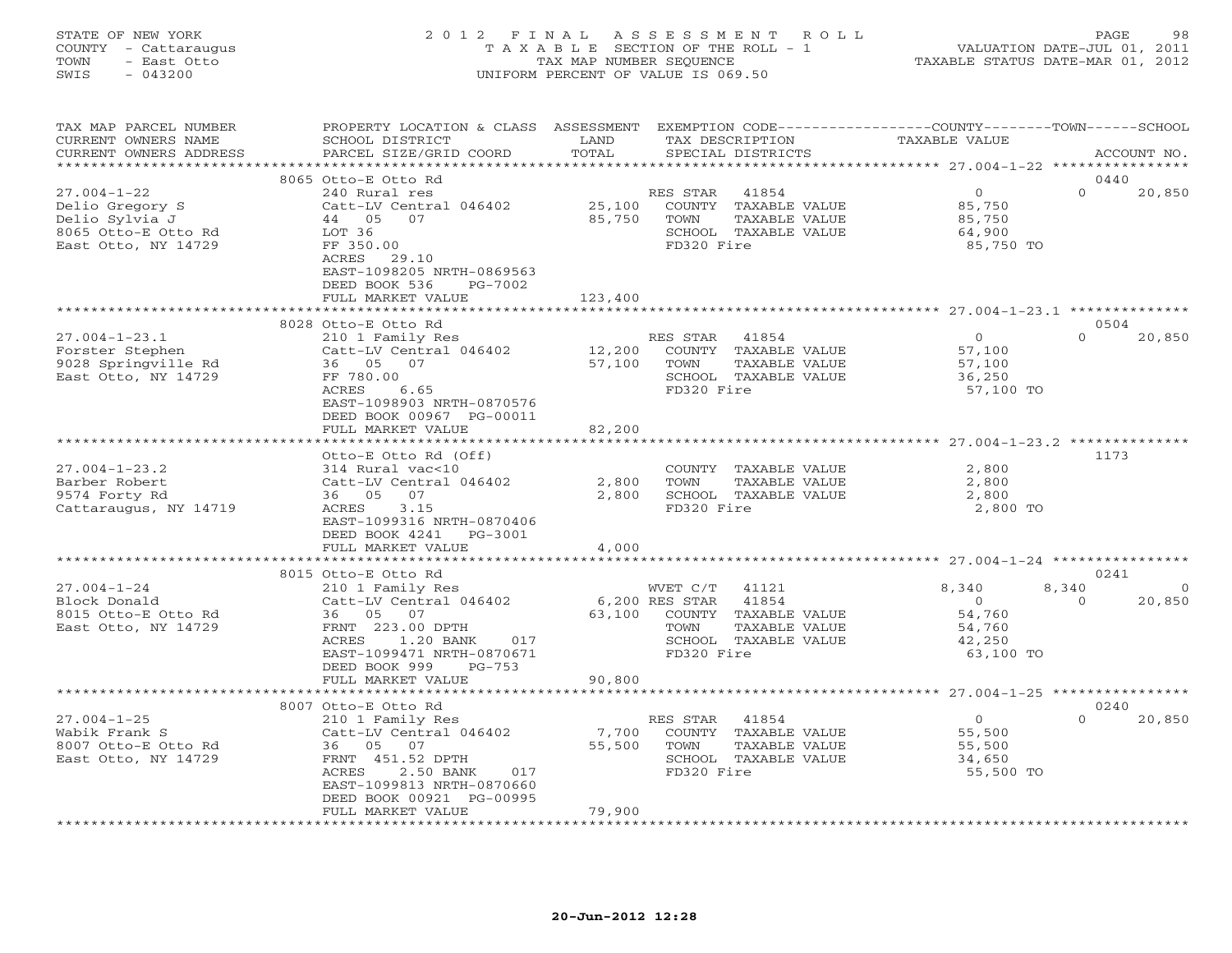#### STATE OF NEW YORK 2 0 1 2 F I N A L A S S E S S M E N T R O L L PAGE 99 COUNTY - Cattaraugus T A X A B L E SECTION OF THE ROLL - 1 VALUATION DATE-JUL 01, 2011 TOWN - East Otto TAX MAP NUMBER SEQUENCE TAXABLE STATUS DATE-MAR 01, 2012 SWIS - 043200 UNIFORM PERCENT OF VALUE IS 069.50UNIFORM PERCENT OF VALUE IS 069.50

| TAX MAP PARCEL NUMBER<br>CURRENT OWNERS NAME<br>CURRENT OWNERS ADDRESS                                                                                                                                                                                                                                                                   | PROPERTY LOCATION & CLASS ASSESSMENT EXEMPTION CODE---------------COUNTY-------TOWN------SCHOOL<br><b>EXAMPLE SERVICE SERVICE SERVICE SERVICE SERVICE SERVICE SERVICE SERVICE SERVICE SERVICE SERVICE SERVICE SERVICE</b><br>SCHOOL DISTRICT<br>PARCEL SIZE/GRID COORD                     | TOTAL                           | TAX DESCRIPTION TAXABLE VALUE<br>SPECIAL DISTRICTS                                                                                  |                                                             | ACCOUNT NO.              |
|------------------------------------------------------------------------------------------------------------------------------------------------------------------------------------------------------------------------------------------------------------------------------------------------------------------------------------------|--------------------------------------------------------------------------------------------------------------------------------------------------------------------------------------------------------------------------------------------------------------------------------------------|---------------------------------|-------------------------------------------------------------------------------------------------------------------------------------|-------------------------------------------------------------|--------------------------|
|                                                                                                                                                                                                                                                                                                                                          |                                                                                                                                                                                                                                                                                            |                                 |                                                                                                                                     |                                                             |                          |
|                                                                                                                                                                                                                                                                                                                                          | 7979 Otto-E Otto Rd                                                                                                                                                                                                                                                                        |                                 |                                                                                                                                     |                                                             | 0166                     |
| $27.004 - 1 - 26$<br>Marchetti Laura<br>7979 Otto-E Otto Rd<br>East Otto, NY 14729                                                                                                                                                                                                                                                       | CLO-L Colomic U.S. 200 Hemily Res<br>Catt-LV Central 046402 6,000 COUNTY TAXABLE VALUE 44,700<br>36 05 07 44,700 TOWN TAXABLE VALUE 44,700<br>FRNT 165.00 DPTH 5CHOOL TAXABLE VALUE 23,850<br>ACRES 1.00 BANK 017 FD320 Fire 44,700<br>EAST-0451930 NRTH-0870588<br>DEED BOOK 9586 PG-2001 |                                 |                                                                                                                                     | 44,700 TO                                                   | $\Omega$<br>20,850       |
|                                                                                                                                                                                                                                                                                                                                          | FULL MARKET VALUE                                                                                                                                                                                                                                                                          | 64,300                          |                                                                                                                                     |                                                             |                          |
|                                                                                                                                                                                                                                                                                                                                          |                                                                                                                                                                                                                                                                                            |                                 |                                                                                                                                     |                                                             |                          |
|                                                                                                                                                                                                                                                                                                                                          | Otto-E Otto Rd                                                                                                                                                                                                                                                                             |                                 |                                                                                                                                     |                                                             | 0431                     |
| $27.004 - 1 - 27$<br>Pauly Cheryl R<br>7994 Otto-E Otto Rd<br>East Otto, NY 14729                                                                                                                                                                                                                                                        | 105 Vac farmland<br>Catt-LV Central 046402 8,000 COUNTY TAXABLE VALUE 4,168<br>36 05 07<br>36 05 07<br>FRNT 1047.98 DPTH<br>ACRES 17.85<br>ACRES 17.85                                                                                                                                     | 8,000 TOWN<br>SCHOOL<br>FD320 F | AG DIST 41720<br>TOWN TAXABLE VALUE<br>SCHOOL TAXABLE VALUE 4,168<br>8 000<br>FD320 Fire                                            | 3,832<br>8,000 TO                                           | 3,832<br>3,832           |
| MAY BE SUBJECT TO PAYMENT<br>UNDER AGDIST LAW TIL 2030 DEED BOOK 00696 PG-00864                                                                                                                                                                                                                                                          | EAST-1100588 NRTH-0870472                                                                                                                                                                                                                                                                  |                                 | LD320 Light                                                                                                                         | 8,000 TO                                                    |                          |
|                                                                                                                                                                                                                                                                                                                                          | FULL MARKET VALUE                                                                                                                                                                                                                                                                          | 11,500                          |                                                                                                                                     |                                                             |                          |
|                                                                                                                                                                                                                                                                                                                                          |                                                                                                                                                                                                                                                                                            |                                 |                                                                                                                                     |                                                             |                          |
|                                                                                                                                                                                                                                                                                                                                          | 8917 Reed Hill Rd                                                                                                                                                                                                                                                                          |                                 | 57 PCT OF VALUE USED FOR EXEMPTION PURPOSES                                                                                         |                                                             | 0284                     |
|                                                                                                                                                                                                                                                                                                                                          |                                                                                                                                                                                                                                                                                            |                                 | CVET C/T 41131 13,900                                                                                                               |                                                             | 13,900 0                 |
| 17.004-1-28<br>Catt-LV Central 046402 44, 300 Michelle M Catt-LV Central 046402 44, 300 M<br>8917 Reed Hill Rd 36 05 07 135,000<br>8917 Atta NV 14729 FRNT 716.00 DPTH 102.85                                                                                                                                                            | 240 Rural res<br>240 Rural res<br>Catt-LV Central 046402<br>36 05 07 135,000 COUNTY TAXABLE VALUE<br>EAST-1100020 NRTH-0869542<br>DEED BOOK 00886 PG-00369<br>FULL MARKET VALUE 194,200                                                                                                    |                                 | EXET STAR 41854<br>COUNTY TAXABLE VALUE 121,100<br>TOWN TAXABLE VALUE 121,100<br>SCHOOL TAXABLE VALUE 114,150<br>FD320 Fire 125,000 | 135,000 TO                                                  | $\overline{0}$<br>20,850 |
|                                                                                                                                                                                                                                                                                                                                          |                                                                                                                                                                                                                                                                                            |                                 |                                                                                                                                     | 135,000 TO                                                  |                          |
|                                                                                                                                                                                                                                                                                                                                          |                                                                                                                                                                                                                                                                                            |                                 |                                                                                                                                     |                                                             |                          |
|                                                                                                                                                                                                                                                                                                                                          | Reed Hill Rd                                                                                                                                                                                                                                                                               |                                 |                                                                                                                                     |                                                             | 0305                     |
| $\begin{array}{lllllllllllllll} \text{27.004--1-29} & \text{29.004--1-29} & \text{312 Vec} & \text{20.000000} & \text{31.0000000} & \text{28.100} & \text{31.000000} & \text{28.100} & \text{31.0000} & \text{28.100} & \text{28.100} & \text{28.100} & \text{28.100} & \text{28.100} & \text{28.100} & \text{28.100} & \text{28.100} &$ | EAST-0452613 NRTH-0868849<br>DEED BOOK 4646 PG-2001                                                                                                                                                                                                                                        |                                 | COUNTY TAXABLE VALUE 28,100                                                                                                         | TAXABLE VALUE 28,100<br>L TAXABLE VALUE 28,100<br>28,100 TO |                          |
|                                                                                                                                                                                                                                                                                                                                          | FULL MARKET VALUE                                                                                                                                                                                                                                                                          | 40,400                          |                                                                                                                                     |                                                             |                          |
|                                                                                                                                                                                                                                                                                                                                          |                                                                                                                                                                                                                                                                                            |                                 |                                                                                                                                     |                                                             |                          |
| $27.004 - 1 - 30$<br>Schwab Joseph F Jr<br>8761 Reed Hill Rd<br>East Otto, NY 14729                                                                                                                                                                                                                                                      | 8761 Reed Hill Rd<br>240 Rural res<br>Catt-LV Central 046402<br>36 05 07<br>FRNT 1277.01 DPTH<br>ACRES 115.85 BANK 017<br>EAST-1099745 NRTH-0868037<br>DEED BOOK 00983 PG-00774                                                                                                            | 58,100                          | COUNTY TAXABLE VALUE 102,200<br>58,100 TOWN TAXABLE VALUE 102,200<br>102,200 SCHOOL TAXABLE VALUE 102,200<br>FD320 Fire             | 102,200 TO                                                  | 0176                     |
|                                                                                                                                                                                                                                                                                                                                          | FULL MARKET VALUE                                                                                                                                                                                                                                                                          | 147,100                         |                                                                                                                                     |                                                             |                          |
|                                                                                                                                                                                                                                                                                                                                          |                                                                                                                                                                                                                                                                                            |                                 |                                                                                                                                     |                                                             |                          |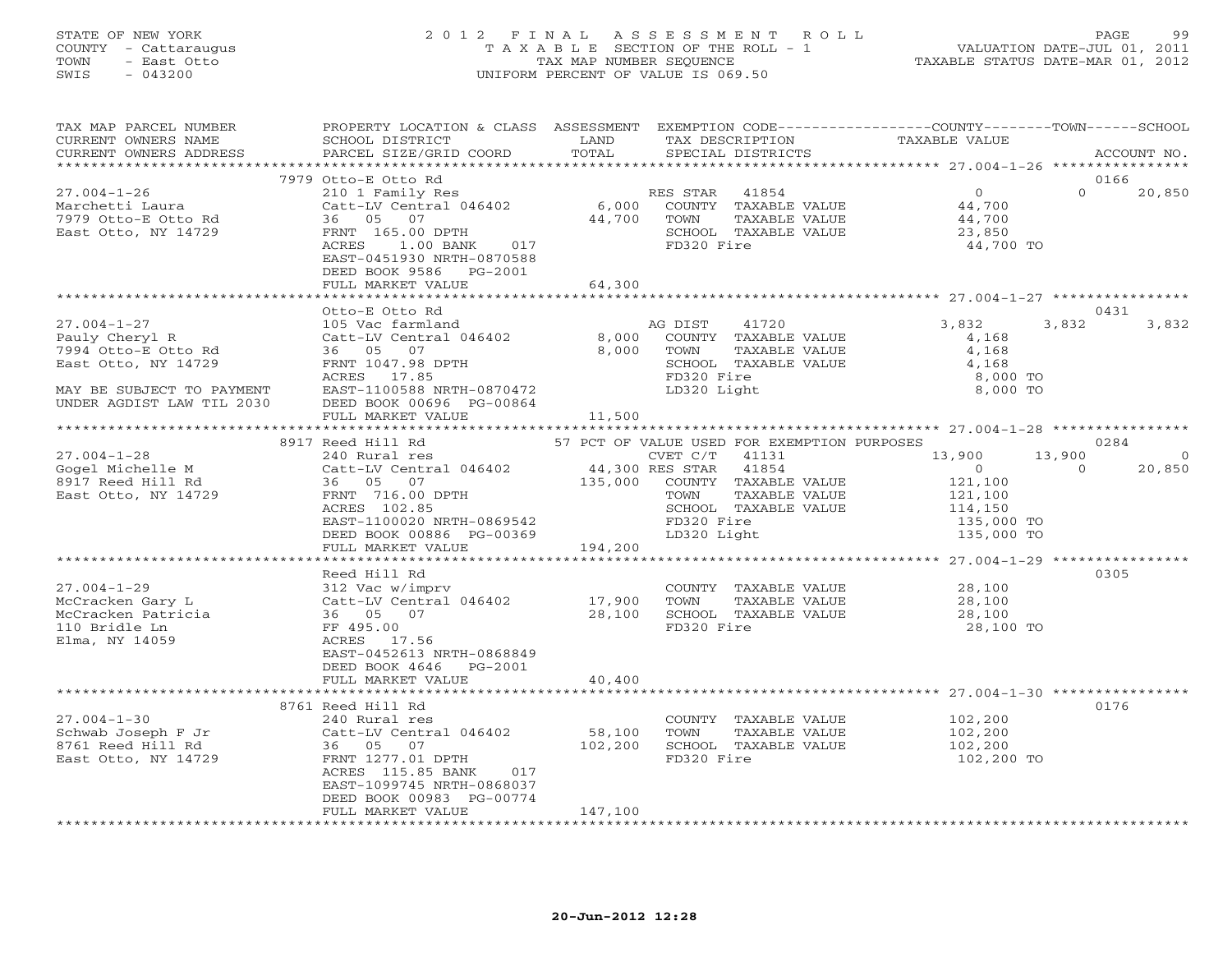### STATE OF NEW YORK 2 0 1 2 F I N A L A S S E S S M E N T R O L L PAGE 100 COUNTY - Cattaraugus T A X A B L E SECTION OF THE ROLL - 1 VALUATION DATE-JUL 01, 2011 TOWN - East Otto TAX MAP NUMBER SEQUENCE TAXABLE STATUS DATE-MAR 01, 2012 SWIS - 043200 UNIFORM PERCENT OF VALUE IS 069.50UNIFORM PERCENT OF VALUE IS 069.50

| TAX MAP PARCEL NUMBER            | PROPERTY LOCATION & CLASS ASSESSMENT EXEMPTION CODE---------------COUNTY-------TOWN------SCHOOL |         |                                    |                   |                         |
|----------------------------------|-------------------------------------------------------------------------------------------------|---------|------------------------------------|-------------------|-------------------------|
| CURRENT OWNERS NAME              | SCHOOL DISTRICT                                                                                 | LAND    | TAX DESCRIPTION                    | TAXABLE VALUE     |                         |
| CURRENT OWNERS ADDRESS           | PARCEL SIZE/GRID COORD                                                                          | TOTAL   | SPECIAL DISTRICTS                  |                   | ACCOUNT NO.             |
|                                  |                                                                                                 |         |                                    |                   |                         |
|                                  | 8724 Reed Hill Rd                                                                               |         |                                    |                   | 0400                    |
| $27.004 - 1 - 32$                | 210 1 Family Res                                                                                |         | RES STAR 41854                     | $\overline{0}$    | $\Omega$<br>20,850      |
| Reynolds Maella E                | Catt-LV Central 046402                                                                          | 13,500  | COUNTY TAXABLE VALUE               | 82,800            |                         |
| 8724 Reed Hill Rd                | 35/36 05 07                                                                                     | 82,800  | TOWN<br>TAXABLE VALUE              | 82,800            |                         |
| East Otto, NY 14729              | FRNT 580.00 DPTH                                                                                |         | SCHOOL TAXABLE VALUE               | 61,950            |                         |
|                                  | 7.90<br>ACRES                                                                                   |         | FD320 Fire                         | 82,800 TO         |                         |
|                                  | EAST-1101581 NRTH-0867015                                                                       |         |                                    |                   |                         |
|                                  | DEED BOOK 10320 PG-6001                                                                         |         |                                    |                   |                         |
|                                  | FULL MARKET VALUE                                                                               | 119,100 |                                    |                   |                         |
|                                  | 8758 Reed Hill Rd                                                                               |         |                                    |                   | 0205                    |
| $27.004 - 1 - 33$                | 210 1 Family Res                                                                                |         | CW_15_VET/ 41161                   | 8,340             | 8,340<br>$\overline{0}$ |
| Bowen Robert                     | Catt-LV Central 046402 12,300 SR STAR                                                           |         | 41834                              | $\overline{0}$    | 43,230<br>$\Omega$      |
| Bowen Margaret                   | 28/36 05 07                                                                                     | 79,700  | COUNTY TAXABLE VALUE               | 71,360            |                         |
| 8758 Reed Hill Rd                | FRNT 340.00 DPTH                                                                                |         | TAXABLE VALUE<br>TOWN              | 71,360            |                         |
| East Otto, NY 14729              | 6.78<br>ACRES                                                                                   |         | SCHOOL TAXABLE VALUE               | 36,470            |                         |
|                                  | EAST-1101974 NRTH-0867301                                                                       |         | FD320 Fire                         | 79,700 TO         |                         |
|                                  | DEED BOOK 00789 PG-00507                                                                        |         |                                    |                   |                         |
|                                  | FULL MARKET VALUE                                                                               | 114,700 |                                    |                   |                         |
|                                  |                                                                                                 |         |                                    |                   |                         |
|                                  | Reed Hill Rd                                                                                    |         |                                    |                   | 0117                    |
| $27.004 - 1 - 34.1$              | 314 Rural vac<10                                                                                |         | COUNTY TAXABLE VALUE               | 1,100             |                         |
| Ellis James                      | Catt-LV Central 046402                                                                          | 1,100   | TOWN<br>TAXABLE VALUE              | 1,100             |                         |
| Ellis Shirley R                  | 35 05<br>07                                                                                     | 1,100   | SCHOOL TAXABLE VALUE               | 1,100             |                         |
| 7869 Ellis Rd                    | 1.88<br>ACRES                                                                                   |         | FD320 Fire                         | 1,100 TO          |                         |
| Cattaraugus, NY 14719            | EAST-1101716 NRTH-0866676                                                                       |         |                                    |                   |                         |
|                                  | DEED BOOK 00706 PG-01073                                                                        |         |                                    |                   |                         |
|                                  | FULL MARKET VALUE                                                                               | 1,600   |                                    |                   |                         |
|                                  |                                                                                                 |         |                                    |                   |                         |
|                                  | Reed Hill Rd                                                                                    |         |                                    |                   | 1215                    |
| $27.004 - 1 - 34.2$              | 105 Vac farmland                                                                                |         | COUNTY TAXABLE VALUE               | 3,500             |                         |
| Ellis James                      | Catt-LV Central 046402<br>07                                                                    | 3,500   | TOWN<br>TAXABLE VALUE              | 3,500             |                         |
| Ellis Shirley R<br>7869 Ellis Rd | 35 05<br>9.25<br>ACRES                                                                          | 3,500   | SCHOOL TAXABLE VALUE<br>FD320 Fire | 3,500<br>3,500 TO |                         |
| Cattaraugus, NY 14719            | EAST-1101580 NRTH-0866192                                                                       |         |                                    |                   |                         |
|                                  | DEED BOOK 00706 PG-01073                                                                        |         |                                    |                   |                         |
|                                  | FULL MARKET VALUE                                                                               | 5,000   |                                    |                   |                         |
|                                  | ************************                                                                        |         |                                    |                   |                         |
|                                  | 7885 Ellis Rd                                                                                   |         |                                    |                   | 0118                    |
| $27.004 - 1 - 35$                | 210 1 Family Res                                                                                |         | RES STAR 41854                     | $\overline{0}$    | $\cap$<br>20,850        |
| Musall David J Jr                | Catt-LV Central 046402                                                                          | 4,700   | COUNTY TAXABLE VALUE               | 40,800            |                         |
| 7885 Ellis Rd                    | 35 05 07                                                                                        | 40,800  | TOWN<br>TAXABLE VALUE              | 40,800            |                         |
| Cattaraugus, NY 14719            | FRNT 135.00 DPTH 190.00                                                                         |         | SCHOOL TAXABLE VALUE               | 19,950            |                         |
|                                  | EAST-1101578 NRTH-0862738                                                                       |         | FD320 Fire                         | 40,800 TO         |                         |
|                                  | DEED BOOK 00993 PG-00358                                                                        |         |                                    |                   |                         |
|                                  | FULL MARKET VALUE                                                                               | 58,700  |                                    |                   |                         |
|                                  |                                                                                                 |         |                                    |                   |                         |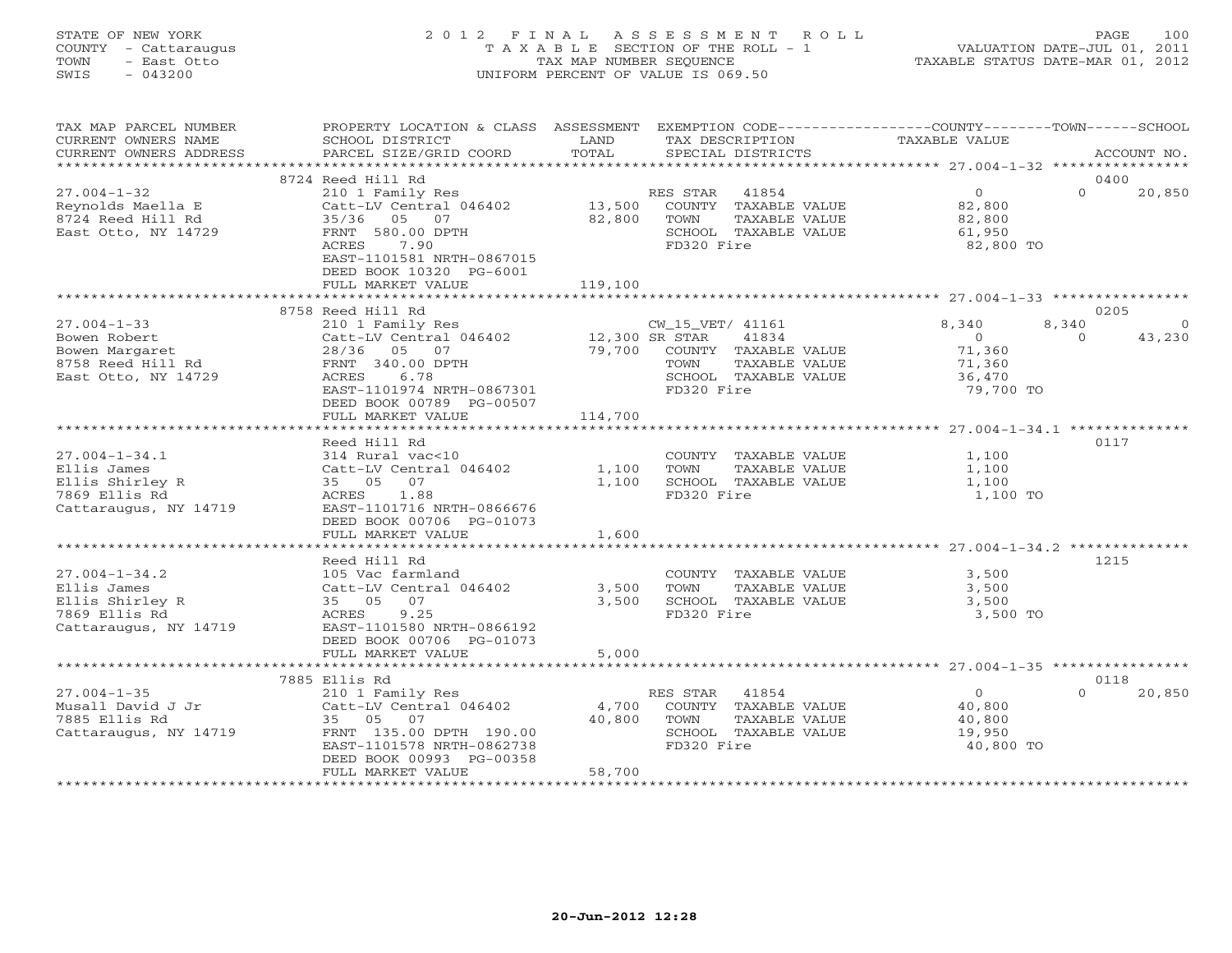#### STATE OF NEW YORK 2 0 1 2 F I N A L A S S E S S M E N T R O L L PAGE 101 COUNTY - Cattaraugus T A X A B L E SECTION OF THE ROLL - 1 VALUATION DATE-JUL 01, 2011 TOWN - East Otto TAX MAP NUMBER SEQUENCE TAXABLE STATUS DATE-MAR 01, 2012 SWIS - 043200 UNIFORM PERCENT OF VALUE IS 069.50UNIFORM PERCENT OF VALUE IS 069.50

| TAX MAP PARCEL NUMBER<br>CURRENT OWNERS NAME<br>CURRENT OWNERS ADDRESS<br>*************************         | PROPERTY LOCATION & CLASS ASSESSMENT<br>SCHOOL DISTRICT<br>PARCEL SIZE/GRID COORD                                                                                                            | LAND<br>TOTAL               | TAX DESCRIPTION<br>SPECIAL DISTRICTS                                                                                                                                                | EXEMPTION CODE-----------------COUNTY-------TOWN-----SCHOOL<br><b>TAXABLE VALUE</b> | ACCOUNT NO.                            |
|-------------------------------------------------------------------------------------------------------------|----------------------------------------------------------------------------------------------------------------------------------------------------------------------------------------------|-----------------------------|-------------------------------------------------------------------------------------------------------------------------------------------------------------------------------------|-------------------------------------------------------------------------------------|----------------------------------------|
| $27.004 - 1 - 36$<br>Graser Donald J<br>Graser Karen A<br>7300 Mill Valley Rd<br>East Otto, NY 14729        | Reed Hill Rd<br>312 Vac w/imprv<br>Catt-LV Central 046402<br>35 05<br>07<br>FRNT 425.00 DPTH<br>ACRES<br>2.05<br>EAST-0452450 NRTH-0863545<br>DEED BOOK 912<br>PG-00728<br>FULL MARKET VALUE | 7,200<br>7,800<br>11,200    | COUNTY TAXABLE VALUE<br>TAXABLE VALUE<br>TOWN<br>SCHOOL TAXABLE VALUE<br>FD320 Fire                                                                                                 | 7,800<br>7,800<br>7,800<br>7,800 TO                                                 | 0418                                   |
|                                                                                                             | *******************************                                                                                                                                                              | * * * * * * * * * * * * * * |                                                                                                                                                                                     | ******************************** 27.004-1-37 ****************                       |                                        |
| $27.004 - 1 - 37$<br>Booker Curtis<br>Zielinski Thomas<br>7767 Meyer Hill Rd<br>East Otto, NY 14729-9715    | 8505 Reed Hill Rd<br>210 1 Family Res<br>Catt-LV Central 046402<br>35 05 07<br>FRNT 210.00 DPTH 150.00<br>EAST-1100554 NRTH-0863887<br>DEED BOOK 14978 PG-6001                               | 5,200<br>18,900             | COUNTY TAXABLE VALUE<br>TOWN<br>TAXABLE VALUE<br>SCHOOL TAXABLE VALUE<br>FD320 Fire                                                                                                 | 18,900<br>18,900<br>18,900<br>18,900 TO                                             | 0375                                   |
|                                                                                                             | FULL MARKET VALUE                                                                                                                                                                            | 27,200                      |                                                                                                                                                                                     |                                                                                     |                                        |
|                                                                                                             | 8479 Reed Hill Rd                                                                                                                                                                            |                             |                                                                                                                                                                                     |                                                                                     | 0014                                   |
| $27.004 - 1 - 38.1$<br>Koscielniak Ronald<br>74 Davidson Dr<br>Depew, NY 14043                              | 260 Seasonal res<br>Catt-LV Central 046402<br>35 05 07<br>FRNT 15.00 DPTH<br>ACRES 18.75<br>EAST-1100211 NRTH-0863062<br>DEED BOOK 838<br>PG-01068<br>FULL MARKET VALUE                      | 23,700<br>54,100<br>77,800  | COUNTY TAXABLE VALUE<br>TAXABLE VALUE<br>TOWN<br>SCHOOL TAXABLE VALUE<br>FD320 Fire                                                                                                 | 54,100<br>54,100<br>54,100<br>54,100 TO                                             |                                        |
|                                                                                                             |                                                                                                                                                                                              |                             |                                                                                                                                                                                     |                                                                                     |                                        |
| $27.004 - 1 - 38.2$<br>Janora Joseph M<br>Janora Patricia<br>7992 Thompson Rd<br>Cattaraugus, NY 14719-9638 | 7992 Thompson Rd<br>240 Rural res<br>Catt-LV Central 046402<br>35 05 07<br>FRNT 1395.00 DPTH<br>ACRES 18.90<br>EAST-1100056 NRTH-0863802<br>DEED BOOK 828<br>PG-00070                        | 97,100                      | 91 PCT OF VALUE USED FOR EXEMPTION PURPOSES<br>WVET C/T<br>41121<br>41854<br>23,700 RES STAR<br>COUNTY TAXABLE VALUE<br>TAXABLE VALUE<br>TOWN<br>SCHOOL TAXABLE VALUE<br>FD320 Fire | 8,340<br>8,340<br>$\Omega$<br>88,760<br>88,760<br>76,250<br>97,100 TO               | 0761<br>$\Omega$<br>$\Omega$<br>20,850 |
|                                                                                                             | FULL MARKET VALUE                                                                                                                                                                            | 139,700                     |                                                                                                                                                                                     |                                                                                     |                                        |
|                                                                                                             | *******************<br>Thompson Rd                                                                                                                                                           |                             |                                                                                                                                                                                     |                                                                                     | 0769                                   |
| $27.004 - 1 - 38.3$<br>Ponczkowski Michael W<br>8189 Swamp Rd<br>Cattaraugus, NY 14719                      | 314 Rural vac<10<br>Catt-LV Central 046402<br>35 05 07<br>FF 500.00<br>ACRES<br>5.50<br>EAST-1099304 NRTH-0864029<br>DEED BOOK 00965 PG-01187                                                | 7,000<br>7,000              | COUNTY TAXABLE VALUE<br>TOWN<br>TAXABLE VALUE<br>SCHOOL TAXABLE VALUE<br>FD320 Fire                                                                                                 | 7,000<br>7,000<br>7,000<br>7,000 TO                                                 |                                        |
|                                                                                                             | FULL MARKET VALUE                                                                                                                                                                            | 10,100                      |                                                                                                                                                                                     |                                                                                     |                                        |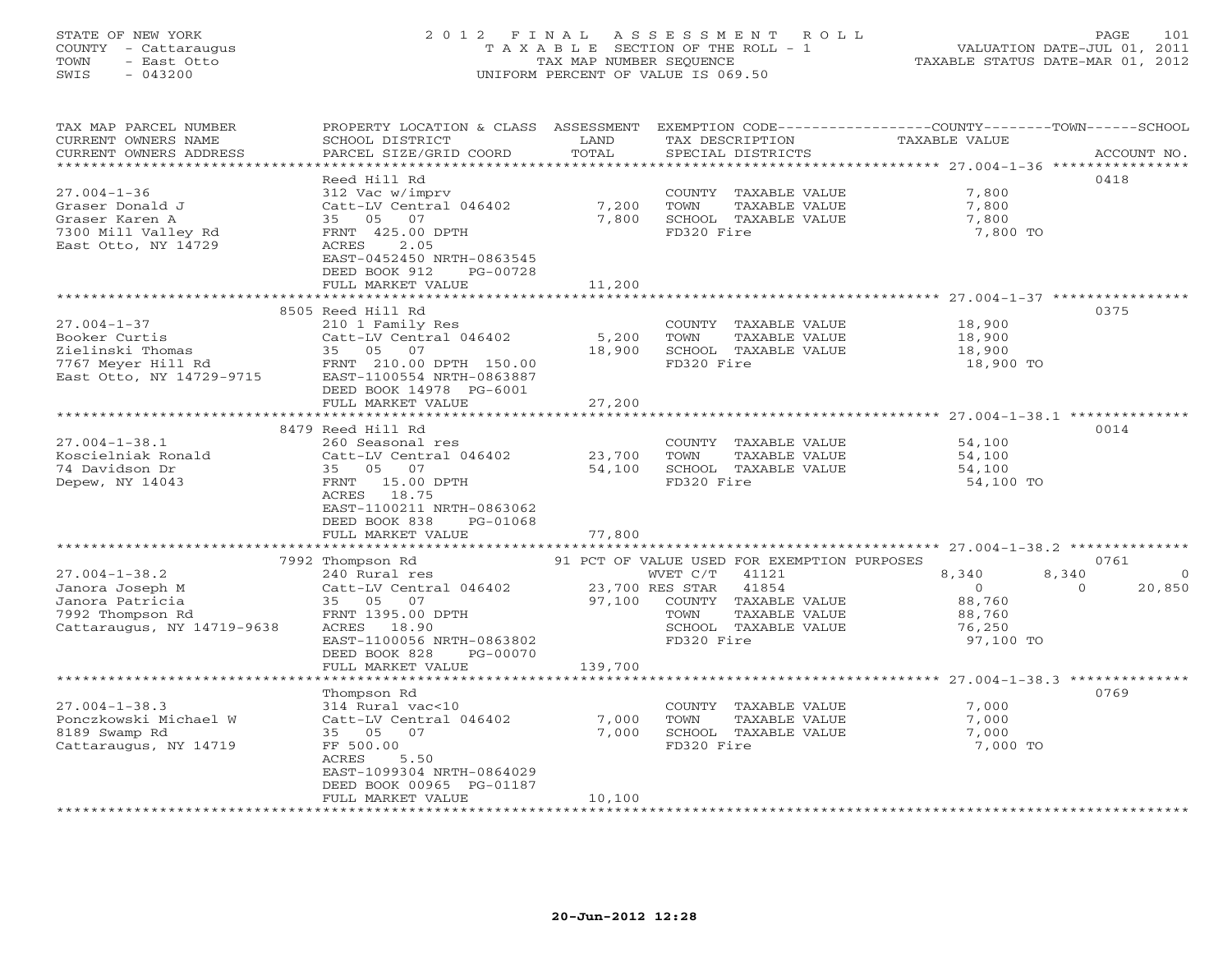#### STATE OF NEW YORK 2 0 1 2 F I N A L A S S E S S M E N T R O L L PAGE 102 COUNTY - Cattaraugus T A X A B L E SECTION OF THE ROLL - 1 VALUATION DATE-JUL 01, 2011 TOWN - East Otto TAX MAP NUMBER SEQUENCE TAXABLE STATUS DATE-MAR 01, 2012 SWIS - 043200 UNIFORM PERCENT OF VALUE IS 069.50UNIFORM PERCENT OF VALUE IS 069.50

| TAX MAP PARCEL NUMBER<br>CURRENT OWNERS NAME<br>CURRENT OWNERS ADDRESS | PROPERTY LOCATION & CLASS ASSESSMENT<br>SCHOOL DISTRICT<br>PARCEL SIZE/GRID COORD | LAND<br>TOTAL | TAX DESCRIPTION | SPECIAL DISTRICTS    | TAXABLE VALUE                             | EXEMPTION CODE-----------------COUNTY-------TOWN------SCHOOL<br>ACCOUNT NO. |
|------------------------------------------------------------------------|-----------------------------------------------------------------------------------|---------------|-----------------|----------------------|-------------------------------------------|-----------------------------------------------------------------------------|
| **********************                                                 |                                                                                   |               |                 |                      |                                           |                                                                             |
|                                                                        | Thompson Rd                                                                       |               |                 |                      |                                           | 0785                                                                        |
| $27.004 - 1 - 38.4$                                                    | 105 Vac farmland                                                                  |               |                 | COUNTY TAXABLE VALUE | 6,500                                     |                                                                             |
| Leydecker Fred                                                         | Catt-LV Central 046402                                                            | 6,500         | TOWN            | TAXABLE VALUE        | 6,500                                     |                                                                             |
| Leydecker Eleanore                                                     | 35 05 07                                                                          | 6,500         |                 | SCHOOL TAXABLE VALUE | 6,500                                     |                                                                             |
| 693 Seaview Ct A-508                                                   | FRNT 500.00 DPTH                                                                  |               | FD320 Fire      |                      | 6,500 TO                                  |                                                                             |
| Marco Island, FL 34145                                                 | ACRES 14.55                                                                       |               |                 |                      |                                           |                                                                             |
|                                                                        | EAST-1099353 NRTH-0863185                                                         |               |                 |                      |                                           |                                                                             |
|                                                                        | DEED BOOK 834<br>PG-00135<br>FULL MARKET VALUE                                    | 9,400         |                 |                      |                                           |                                                                             |
|                                                                        |                                                                                   |               |                 |                      | ****************** 27.004-1-39 ********** |                                                                             |
|                                                                        | Thompson Rd                                                                       |               |                 |                      |                                           | 0430                                                                        |
| $27.004 - 1 - 39$                                                      | 105 Vac farmland                                                                  |               | AG DIST         | 41720                | $\circ$                                   | $\Omega$                                                                    |
| Pauly Cheryl R                                                         | Catt-LV Central 046402                                                            | 25,500        |                 | COUNTY TAXABLE VALUE | 25,500                                    |                                                                             |
| 7994 Otto-E Otto Rd                                                    | 35 05 07                                                                          | 25,500        | TOWN            | TAXABLE VALUE        | 25,500                                    |                                                                             |
| East Otto, NY 14729                                                    | FRNT 2500.00 DPTH                                                                 |               |                 | SCHOOL TAXABLE VALUE | 25,500                                    |                                                                             |
|                                                                        | ACRES 86.79                                                                       |               | FD320 Fire      |                      | 25,500 TO                                 |                                                                             |
| MAY BE SUBJECT TO PAYMENT                                              | EAST-1097901 NRTH-0863474                                                         |               |                 |                      |                                           |                                                                             |
| UNDER AGDIST LAW TIL 2030                                              | DEED BOOK 00658 PG-00426                                                          |               |                 |                      |                                           |                                                                             |
|                                                                        | FULL MARKET VALUE                                                                 | 36,700        |                 |                      |                                           |                                                                             |
|                                                                        |                                                                                   |               |                 |                      |                                           |                                                                             |
|                                                                        | Reed Hill Rd                                                                      |               |                 |                      |                                           | 0069                                                                        |
| $27.004 - 1 - 40.1$                                                    | 112 Dairy farm                                                                    |               | AG DIST         | 41720                | 49,913                                    | 49,913<br>49,913                                                            |
| Blue Hill Farm                                                         | Catt-LV Central 046402                                                            | 105,900       |                 | COUNTY TAXABLE VALUE | 63,487                                    |                                                                             |
| 8567 Reed Hill Rd                                                      | 35/36 05 07                                                                       | 113,400       | TOWN            | TAXABLE VALUE        | 63,487                                    |                                                                             |
| East Otto, NY 14729                                                    | FRNT 2160.00 DPTH<br>ACRES 205.70                                                 |               | FD320 Fire      | SCHOOL TAXABLE VALUE | 63,487<br>113,400 TO                      |                                                                             |
| MAY BE SUBJECT TO PAYMENT                                              | EAST-1099403 NRTH-0865782                                                         |               |                 |                      |                                           |                                                                             |
| UNDER AGDIST LAW TIL 2030                                              | DEED BOOK 00963 PG-00984                                                          |               |                 |                      |                                           |                                                                             |
|                                                                        | FULL MARKET VALUE                                                                 | 163,200       |                 |                      |                                           |                                                                             |
|                                                                        |                                                                                   |               |                 |                      |                                           |                                                                             |
|                                                                        | 8567 Reed Hill Rd                                                                 |               |                 |                      |                                           | 0915                                                                        |
| $27.004 - 1 - 40.2$                                                    | 210 1 Family Res                                                                  |               | RES STAR 41854  |                      | $\overline{O}$                            | $\Omega$<br>20,850                                                          |
| Anderson William                                                       | Catt-LV Central 046402                                                            | 8,200         |                 | COUNTY TAXABLE VALUE | 113,400                                   |                                                                             |
| Anderson Marion                                                        | 35/36 05 07                                                                       | 113,400       | TOWN            | TAXABLE VALUE        | 113,400                                   |                                                                             |
| 8567 Reed Hill Rd                                                      | FRNT 510.00 DPTH                                                                  |               |                 | SCHOOL TAXABLE VALUE | 92,550                                    |                                                                             |
| East Otto, NY 14729-9740                                               | ACRES<br>3.00                                                                     |               | FD320 Fire      |                      | 113,400 TO                                |                                                                             |
|                                                                        | EAST-0451923 NRTH-0865041                                                         |               |                 |                      |                                           |                                                                             |
|                                                                        | DEED BOOK 00936 PG-01104<br>FULL MARKET VALUE                                     | 163,200       |                 |                      |                                           |                                                                             |
|                                                                        | *******************                                                               | ************  |                 |                      |                                           |                                                                             |
|                                                                        | 8735 Reed Hill Rd                                                                 |               |                 |                      |                                           | 0285                                                                        |
| $27.004 - 1 - 41$                                                      | 270 Mfg housing                                                                   |               |                 | COUNTY TAXABLE VALUE | 23,700                                    |                                                                             |
| Kuntz David Sr                                                         | Catt-LV Central 046402                                                            | 20,300        | TOWN            | TAXABLE VALUE        | 23,700                                    |                                                                             |
| Kuntz David Jr                                                         | 43 05 07                                                                          | 23,700        |                 | SCHOOL TAXABLE VALUE | 23,700                                    |                                                                             |
| S-3440 Emerling Dr                                                     | FRNT 49.50 DPTH                                                                   |               | FD320 Fire      |                      | 23,700 TO                                 |                                                                             |
| Blasdell, NY 14219                                                     | 57.91<br>ACRES                                                                    |               |                 |                      |                                           |                                                                             |
|                                                                        | EAST-1097921 NRTH-0866710                                                         |               |                 |                      |                                           |                                                                             |
|                                                                        | DEED BOOK 00981 PG-00059                                                          |               |                 |                      |                                           |                                                                             |
|                                                                        | FULL MARKET VALUE                                                                 | 34,100        |                 |                      |                                           |                                                                             |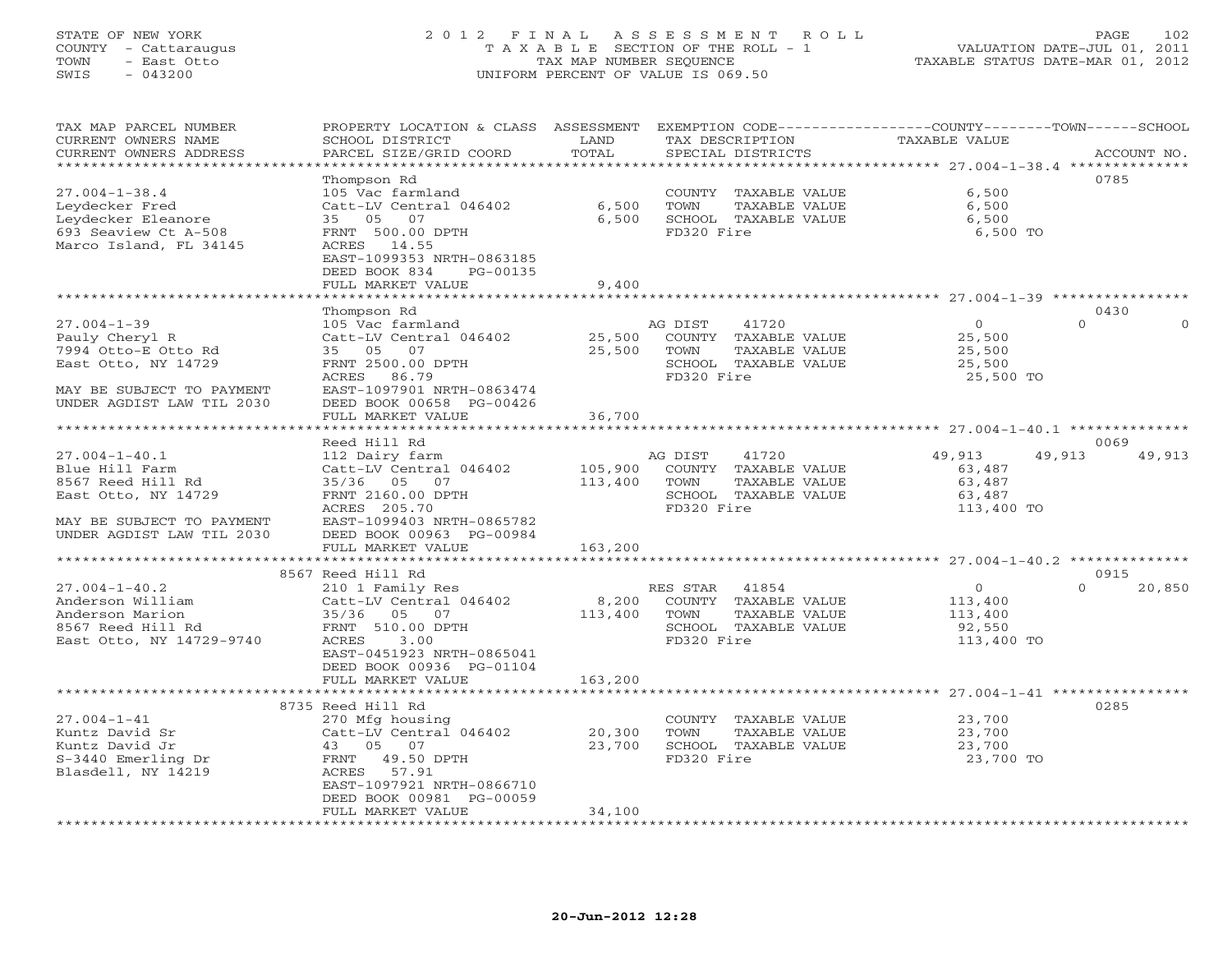### STATE OF NEW YORK 2 0 1 2 F I N A L A S S E S S M E N T R O L L PAGE 103 COUNTY - Cattaraugus T A X A B L E SECTION OF THE ROLL - 1 VALUATION DATE-JUL 01, 2011 TOWN - East Otto TAX MAP NUMBER SEQUENCE TAXABLE STATUS DATE-MAR 01, 2012 SWIS - 043200 UNIFORM PERCENT OF VALUE IS 069.50UNIFORM PERCENT OF VALUE IS 069.50

| TAX MAP PARCEL NUMBER<br>CURRENT OWNERS NAME<br>CURRENT OWNERS ADDRESS | PROPERTY LOCATION & CLASS<br>SCHOOL DISTRICT<br>PARCEL SIZE/GRID COORD | ASSESSMENT<br>LAND<br>TOTAL | TAX DESCRIPTION<br>SPECIAL DISTRICTS | EXEMPTION CODE-----------------COUNTY-------TOWN------SCHOOL<br>TAXABLE VALUE | ACCOUNT NO.        |
|------------------------------------------------------------------------|------------------------------------------------------------------------|-----------------------------|--------------------------------------|-------------------------------------------------------------------------------|--------------------|
| **********************                                                 |                                                                        |                             |                                      |                                                                               |                    |
|                                                                        | 8220 Thompson Rd                                                       |                             |                                      |                                                                               | 0057               |
| $27.004 - 1 - 42.1$                                                    | 322 Rural vac>10                                                       |                             | COUNTY TAXABLE VALUE                 | 46,200                                                                        |                    |
| Cyna Robert                                                            | Catt-LV Central 046402                                                 | 26,200                      | TOWN<br>TAXABLE VALUE                | 46,200                                                                        |                    |
| Cyna John                                                              | 43<br>05<br>07                                                         | 46,200                      | SCHOOL TAXABLE VALUE                 | 46,200                                                                        |                    |
| 149 Flohr Ave                                                          | FRNT 1500.00 DPTH                                                      |                             | FD320 Fire                           | 46,200 TO                                                                     |                    |
| West Seneca, NY 14224                                                  | ACRES 95.15                                                            |                             |                                      |                                                                               |                    |
|                                                                        | EAST-0448095 NRTH-0865539                                              |                             |                                      |                                                                               |                    |
|                                                                        | DEED BOOK 848<br>PG-00948                                              |                             |                                      |                                                                               |                    |
|                                                                        | FULL MARKET VALUE                                                      | 66,500                      |                                      |                                                                               |                    |
|                                                                        |                                                                        |                             |                                      |                                                                               |                    |
|                                                                        | 8267 Thompson Rd                                                       |                             |                                      |                                                                               | 0061               |
| $27.004 - 1 - 43$                                                      | 160 Berry/others                                                       |                             | RES STAR<br>41854                    | $\mathbf{0}$                                                                  | $\Omega$<br>20,850 |
| Edwards Paula Jo                                                       | Catt-LV Central 046402                                                 | 42,900                      | COUNTY TAXABLE VALUE                 | 170,100                                                                       |                    |
| 8267 Thompson Rd                                                       | 43 05 07                                                               | 170,100                     | TOWN<br>TAXABLE VALUE                | 170,100                                                                       |                    |
| Cattaraugus, NY 14719                                                  | FRNT 3000.00 DPTH                                                      |                             | SCHOOL TAXABLE VALUE                 | 149,250                                                                       |                    |
|                                                                        | <b>ACRES</b><br>70.73                                                  |                             | FD320 Fire                           | 170,100 TO                                                                    |                    |
|                                                                        | EAST-1095008 NRTH-0863405                                              |                             |                                      |                                                                               |                    |
|                                                                        | DEED BOOK 688<br>PG-00234                                              |                             |                                      |                                                                               |                    |
|                                                                        | FULL MARKET VALUE                                                      | 244,700                     |                                      |                                                                               |                    |
|                                                                        | *******************                                                    |                             |                                      | ******************** 27.004-1-44 *****                                        |                    |
|                                                                        | 8262 Thompson Rd                                                       |                             |                                      |                                                                               | 0039               |
| $27.004 - 1 - 44$                                                      | 260 Seasonal res                                                       |                             | COUNTY TAXABLE VALUE                 | 37,500                                                                        |                    |
| Wisor Jeffrey H                                                        | Catt-LV Central 046402                                                 | 7,400                       | TOWN<br>TAXABLE VALUE                | 37,500                                                                        |                    |
| Wisor Kathleen M                                                       | 43 05 07                                                               | 37,500                      | SCHOOL TAXABLE VALUE                 | 37,500                                                                        |                    |
| 117 Priese                                                             | FRNT 348.00 DPTH                                                       |                             | FD320 Fire                           | 37,500 TO                                                                     |                    |
| Buffalo, NY 14220                                                      | 2.30<br>ACRES                                                          |                             |                                      |                                                                               |                    |
|                                                                        | EAST-1095532 NRTH-0864548                                              |                             |                                      |                                                                               |                    |
|                                                                        | DEED BOOK 14843 PG-4001                                                |                             |                                      |                                                                               |                    |
|                                                                        | FULL MARKET VALUE<br>***********************                           | 54,000                      |                                      |                                                                               |                    |
|                                                                        | 8290 Thompson Rd                                                       |                             |                                      |                                                                               | 0327               |
| $27.004 - 1 - 45$                                                      | 260 Seasonal res                                                       |                             | COUNTY TAXABLE VALUE                 | 65,400                                                                        |                    |
| Gagnon Percy                                                           | Catt-LV Central 046402                                                 | 33,100                      | TOWN<br>TAXABLE VALUE                | 65,400                                                                        |                    |
| Gagnon Maryline F                                                      | 43 05 07                                                               | 65,400                      | SCHOOL TAXABLE VALUE                 | 65,400                                                                        |                    |
| 77 Dean Dr                                                             | FRNT 1175.00 DPTH                                                      |                             | FD320 Fire                           | 65,400 TO                                                                     |                    |
| North Tonawanda, NY 14120                                              | ACRES<br>37.58                                                         |                             |                                      |                                                                               |                    |
|                                                                        | EAST-1094928 NRTH-0864893                                              |                             |                                      |                                                                               |                    |
|                                                                        | DEED BOOK 891<br>PG-00025                                              |                             |                                      |                                                                               |                    |
|                                                                        | FULL MARKET VALUE                                                      | 94,100                      |                                      |                                                                               |                    |
|                                                                        | ******************                                                     |                             |                                      |                                                                               |                    |
|                                                                        | Thompson Rd                                                            |                             |                                      |                                                                               | 0074               |
| $27.004 - 1 - 46.1$                                                    | 314 Rural vac<10                                                       |                             | COUNTY TAXABLE VALUE                 | 5,800                                                                         |                    |
| Agnew Mark L                                                           | Catt-LV Central 046402                                                 | 5,800                       | TOWN<br>TAXABLE VALUE                | 5,800                                                                         |                    |
| 24 Franklin St                                                         | 07<br>05<br>43                                                         | 5,800                       | SCHOOL TAXABLE VALUE                 | 5,800                                                                         |                    |
| Cattaraugus, NY 14719                                                  | ACRES<br>3.05                                                          |                             | FD320 Fire                           | 5,800 TO                                                                      |                    |
|                                                                        | DEED BOOK 00982 PG-00769                                               |                             |                                      |                                                                               |                    |
|                                                                        | FULL MARKET VALUE                                                      | 8,300                       |                                      |                                                                               |                    |
|                                                                        |                                                                        |                             |                                      |                                                                               |                    |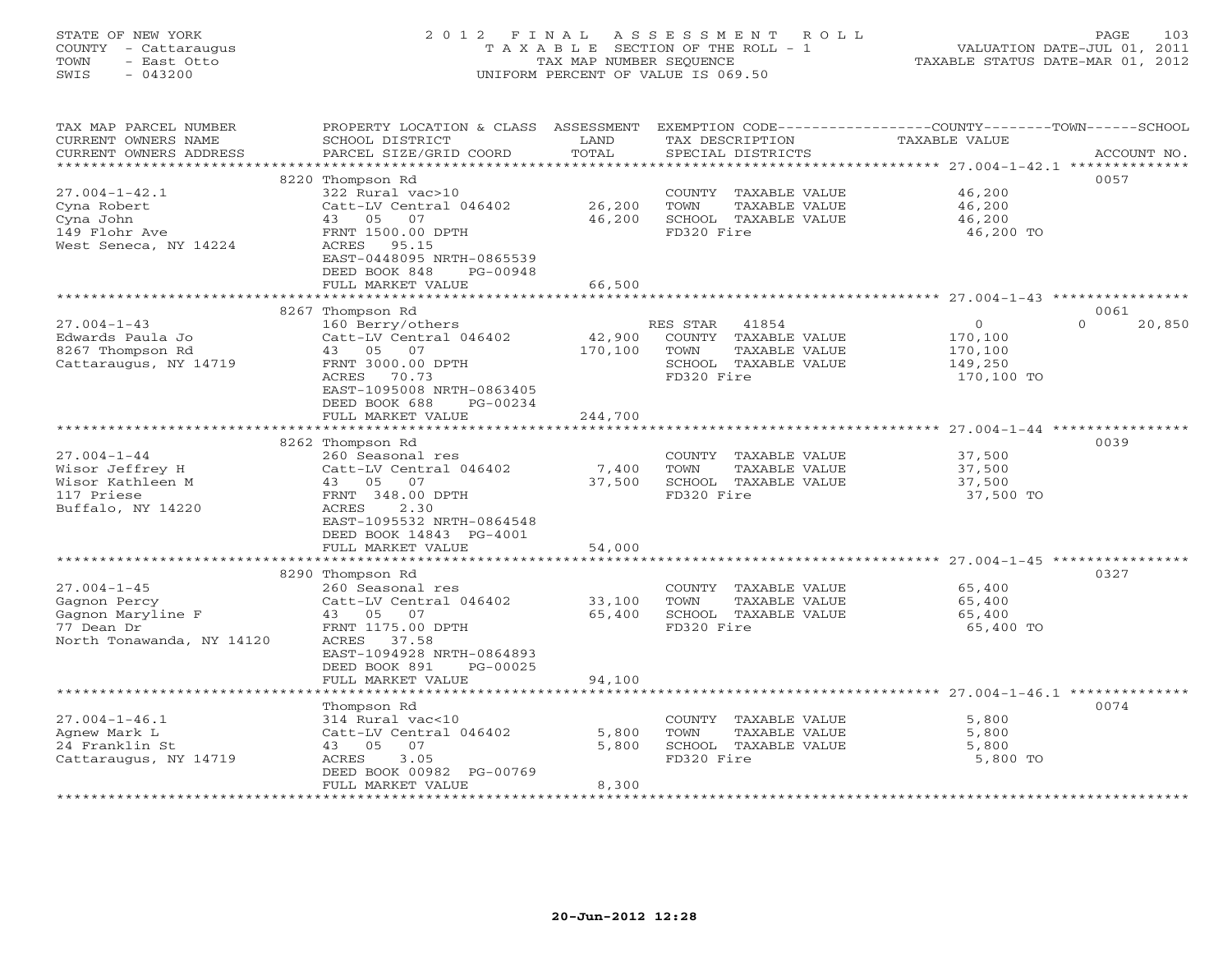### STATE OF NEW YORK 2 0 1 2 F I N A L A S S E S S M E N T R O L L PAGE 104 COUNTY - Cattaraugus T A X A B L E SECTION OF THE ROLL - 1 VALUATION DATE-JUL 01, 2011 TOWN - East Otto TAX MAP NUMBER SEQUENCE TAXABLE STATUS DATE-MAR 01, 2012 SWIS - 043200 UNIFORM PERCENT OF VALUE IS 069.50UNIFORM PERCENT OF VALUE IS 069.50

| TAX MAP PARCEL NUMBER<br>CURRENT OWNERS NAME<br>CURRENT OWNERS ADDRESS | PROPERTY LOCATION & CLASS ASSESSMENT<br>SCHOOL DISTRICT<br>PARCEL SIZE/GRID COORD | LAND<br>TOTAL | TAX DESCRIPTION<br>SPECIAL DISTRICTS      | EXEMPTION CODE-----------------COUNTY-------TOWN------SCHOOL<br>TAXABLE VALUE | ACCOUNT NO. |
|------------------------------------------------------------------------|-----------------------------------------------------------------------------------|---------------|-------------------------------------------|-------------------------------------------------------------------------------|-------------|
| *************************                                              |                                                                                   |               |                                           |                                                                               |             |
|                                                                        | Thompson Rd                                                                       |               |                                           | 0913                                                                          |             |
| $27.004 - 1 - 46.2$                                                    | 314 Rural vac<10                                                                  |               | COUNTY TAXABLE VALUE                      | 2,700                                                                         |             |
| Agnew Mark L                                                           | Catt-LV Central 046402                                                            | 2,700         | TOWN<br>TAXABLE VALUE                     | 2,700                                                                         |             |
| 24 N Franklin St                                                       | 43 05 07                                                                          | 2,700         | SCHOOL TAXABLE VALUE                      | 2,700                                                                         |             |
| Cattaraugus, NY 14719-1106                                             | FRNT 374.40 DPTH 139.60<br>EAST-0445366 NRTH-0863171<br>DEED BOOK 00982 PG-00769  |               | FD320 Fire                                | 2,700 TO                                                                      |             |
|                                                                        | FULL MARKET VALUE                                                                 | 3,900         |                                           |                                                                               |             |
|                                                                        |                                                                                   |               |                                           |                                                                               |             |
| $27.004 - 1 - 46.3$                                                    | 8356 Thompson Rd                                                                  |               |                                           | 0935<br>$\Omega$                                                              | 20,850      |
| Kirchner Douglas G                                                     | 210 1 Family Res<br>Catt-LV Central 046402                                        | 12,900        | RES STAR<br>41854<br>COUNTY TAXABLE VALUE | $\circ$<br>94,200                                                             |             |
| Kirchner Dianna L                                                      | 43 05 07                                                                          | 94,200        | TAXABLE VALUE<br>TOWN                     | 94,200                                                                        |             |
| 8356 Thompson Rd                                                       | ACRES<br>7.30 BANK<br>017                                                         |               | SCHOOL TAXABLE VALUE                      | 73,350                                                                        |             |
| Cattaraugus, NY 14719                                                  | EAST-1093937 NRTH-0863817                                                         |               | FD320 Fire                                | 94,200 TO                                                                     |             |
|                                                                        | DEED BOOK 14912 PG-8001                                                           |               |                                           |                                                                               |             |
|                                                                        | FULL MARKET VALUE                                                                 | 135,500       |                                           |                                                                               |             |
|                                                                        | ************************                                                          |               |                                           |                                                                               |             |
|                                                                        | Otto-E Otto Rd                                                                    |               |                                           | 0483                                                                          |             |
| $27.004 - 1 - 47$                                                      | 322 Rural vac>10                                                                  |               | COUNTY TAXABLE VALUE                      | 11,500                                                                        |             |
| Pabst Kevin C                                                          | Catt-LV Central 046402                                                            | 11,500        | TOWN<br>TAXABLE VALUE                     | 11,500                                                                        |             |
| Pabst Kay L                                                            | 43 05 07                                                                          | 11,500        | SCHOOL TAXABLE VALUE                      | 11,500                                                                        |             |
| Ernest Stoltenberg                                                     | ACRES 17.82                                                                       |               | FD320 Fire                                | 11,500 TO                                                                     |             |
| 141 Jer-Mar Dr<br>Havelock, NC 28532                                   | DEED BOOK 00971 PG-01162<br>FULL MARKET VALUE                                     | 16,500        |                                           |                                                                               |             |
|                                                                        |                                                                                   |               |                                           |                                                                               |             |
|                                                                        | Otto-E Otto Rd                                                                    |               |                                           | 0128                                                                          |             |
| $27.004 - 1 - 48$                                                      | 105 Vac farmland                                                                  |               | COUNTY TAXABLE VALUE                      | 19,300                                                                        |             |
| Evans Daniel L                                                         | Catt-LV Central 046402                                                            | 19,300        | TOWN<br>TAXABLE VALUE                     | 19,300                                                                        |             |
| Evans Douglas D                                                        | 43 05 07                                                                          | 19,300        | SCHOOL TAXABLE VALUE                      | 19,300                                                                        |             |
| 8460 Otto-E Otto Rd                                                    | ACRES 63.51                                                                       |               | FD320 Fire                                | 19,300 TO                                                                     |             |
| Cattaraugus, NY 14719                                                  | EAST-1094613 NRTH-0866245                                                         |               |                                           |                                                                               |             |
|                                                                        | DEED BOOK 1023<br>PG-746                                                          |               |                                           |                                                                               |             |
|                                                                        | FULL MARKET VALUE<br>*******************************                              | 27,800        |                                           |                                                                               |             |
|                                                                        | 8492 Reed Hill Rd                                                                 |               |                                           | 0957                                                                          |             |
| $27.004 - 1 - 49$                                                      | 210 1 Family Res                                                                  |               | RES STAR<br>41854                         | $\overline{0}$<br>$\Omega$                                                    | 20,850      |
| Harvey Paul C                                                          | Catt-LV Central 046402                                                            | 13,000        | COUNTY TAXABLE VALUE                      | 94,900                                                                        |             |
| 8492 Reed Hill Rd                                                      | 35 05 07                                                                          | 94,900        | TOWN<br>TAXABLE VALUE                     | 94,900                                                                        |             |
| Cattaraugus, NY 14719                                                  | FRNT 460.00 DPTH                                                                  |               | SCHOOL TAXABLE VALUE                      | 74,050                                                                        |             |
|                                                                        | 7.45 BANK<br>ACRES<br>065                                                         |               | FD320 Fire                                | 94,900 TO                                                                     |             |
|                                                                        | EAST-1100959 NRTH-0864007                                                         |               |                                           |                                                                               |             |
|                                                                        | DEED BOOK 12201 PG-9001                                                           |               |                                           |                                                                               |             |
|                                                                        | FULL MARKET VALUE                                                                 | 136,500       |                                           |                                                                               |             |
|                                                                        |                                                                                   |               |                                           |                                                                               |             |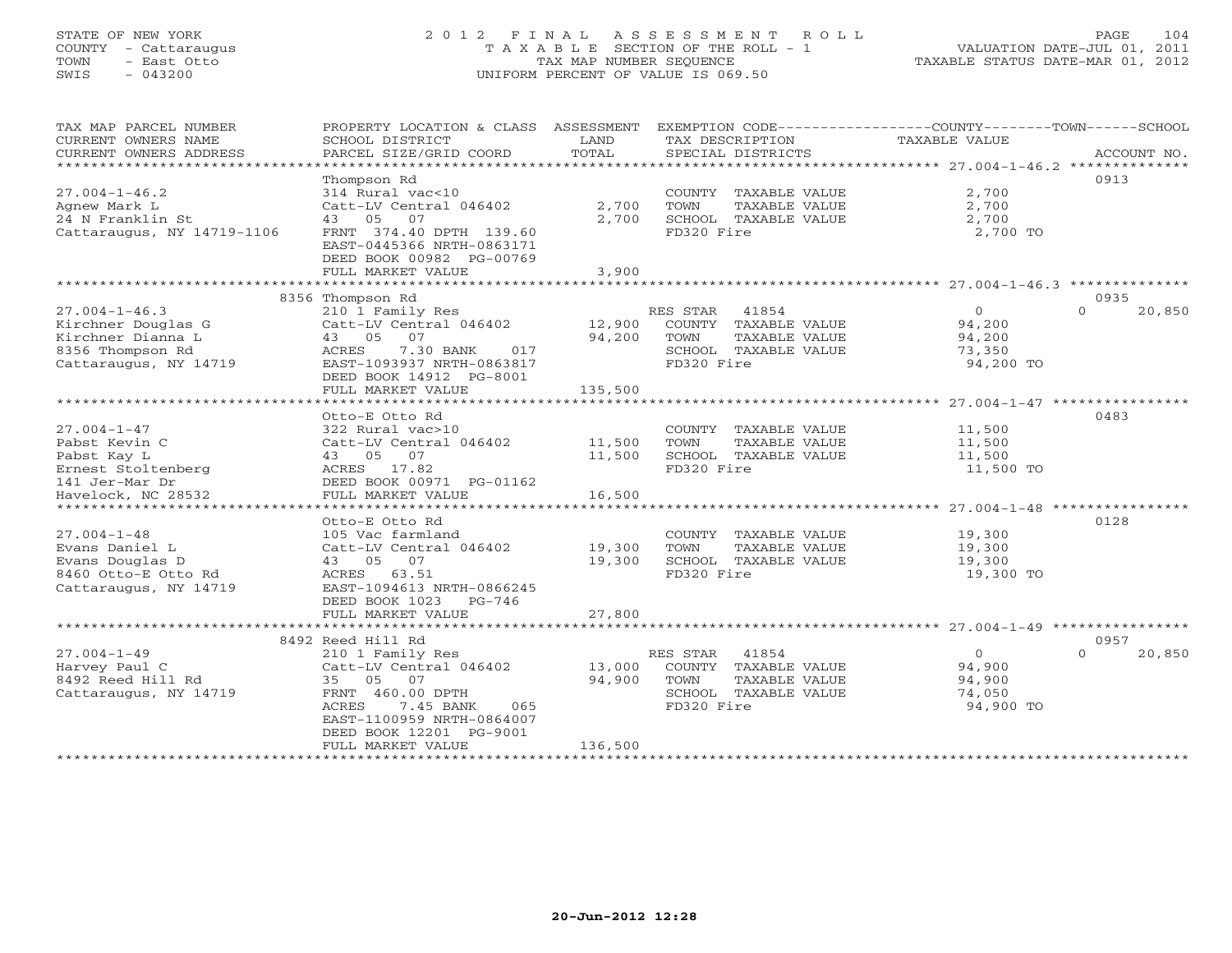### STATE OF NEW YORK 2012 FINAL ASSESSMENT ROLL COUNTY - Cattaraugus T A X A B L E SECTION OF THE ROLL - 1<br>
TOWN - East Otto TAX MAP NUMBER SEQUENCE<br>
SWIS - 043200 SWIS - 043200 UNIFORM PERCENT OF VALUE IS 069.50

|  | LUATION DATE-JUL 01, 2011.         |                               |
|--|------------------------------------|-------------------------------|
|  | $G$ mamir $G$ Damin Map $\Omega$ 1 | $\bigcap_{\alpha=1}^{\infty}$ |

| TAX MAP PARCEL NUMBER                                                                                                                                  | PROPERTY LOCATION & CLASS ASSESSMENT EXEMPTION CODE----------------COUNTY-------TOWN------SCHOOL |         |                            |                            |                    |
|--------------------------------------------------------------------------------------------------------------------------------------------------------|--------------------------------------------------------------------------------------------------|---------|----------------------------|----------------------------|--------------------|
| CURRENT OWNERS NAME                                                                                                                                    | SCHOOL DISTRICT                                                                                  | LAND    | TAX DESCRIPTION            | TAXABLE VALUE              |                    |
| CURRENT OWNERS ADDRESS                                                                                                                                 | PARCEL SIZE/GRID COORD                                                                           | TOTAL   | SPECIAL DISTRICTS          |                            | ACCOUNT NO.        |
|                                                                                                                                                        |                                                                                                  |         |                            |                            |                    |
|                                                                                                                                                        | Reed Hill Rd                                                                                     |         |                            |                            | 1107               |
| $27.004 - 1 - 50$                                                                                                                                      | 314 Rural vac<10                                                                                 |         | COUNTY TAXABLE VALUE       | 12,700                     |                    |
| Musall David J Jr                                                                                                                                      |                                                                                                  |         | TOWN<br>TAXABLE VALUE      | 12,700                     |                    |
|                                                                                                                                                        | Catt-LV Central 046402 12,700                                                                    |         |                            |                            |                    |
| 7885 Ellis Rd                                                                                                                                          | 35 05<br>07                                                                                      | 12,700  | SCHOOL TAXABLE VALUE       | 12,700                     |                    |
| Cattaraugus, NY 14719                                                                                                                                  | FF 990.00                                                                                        |         | FD320 Fire                 | 12,700 TO                  |                    |
|                                                                                                                                                        | ACRES<br>9.55                                                                                    |         |                            |                            |                    |
|                                                                                                                                                        | EAST-0452344 NRTH-0864623                                                                        |         |                            |                            |                    |
|                                                                                                                                                        | DEED BOOK 9557 PG-5001                                                                           |         |                            |                            |                    |
|                                                                                                                                                        | FULL MARKET VALUE                                                                                | 18,300  |                            |                            |                    |
|                                                                                                                                                        |                                                                                                  |         |                            |                            |                    |
|                                                                                                                                                        | Meyer Hill Rd                                                                                    |         |                            |                            | 1219               |
| $27.004 - 1 - 51$                                                                                                                                      |                                                                                                  |         | COUNTY TAXABLE VALUE       | 11,400                     |                    |
| Ellis James E                                                                                                                                          | $322$ Rural vac>10<br>Catt-LV Central 046402 11,400                                              |         | TOWN<br>TAXABLE VALUE      | 11,400                     |                    |
| Ellis Shirley R L/U                                                                                                                                    | 26,27,35-5-7                                                                                     | 11,400  | SCHOOL TAXABLE VALUE       | 11,400                     |                    |
| 7869 Ellis Rd                                                                                                                                          | ACRES 18.45                                                                                      |         | FD320 Fire                 | 11,400 TO                  |                    |
|                                                                                                                                                        | EAST-1101186 NRTH-0865369                                                                        |         |                            |                            |                    |
| Cattaraugus, NY 14719                                                                                                                                  |                                                                                                  |         |                            |                            |                    |
|                                                                                                                                                        | DEED BOOK 15487 PG-7002                                                                          |         |                            |                            |                    |
|                                                                                                                                                        | FULL MARKET VALUE                                                                                | 16,400  |                            |                            |                    |
|                                                                                                                                                        |                                                                                                  |         |                            |                            |                    |
|                                                                                                                                                        | 9051 E Otto-Springville Rd                                                                       |         |                            |                            | 5007               |
| $27.016 - 1 - 1$                                                                                                                                       | 210 1 Family Res                                                                                 |         | COUNTY TAXABLE VALUE       |                            |                    |
|                                                                                                                                                        | Catt-LV Central 046402                                                                           | 6,900   | TOWN<br>TAXABLE VALUE      | 114,000<br>114,000         |                    |
| 27.016-1-1<br>Graser James H (210 1 ramily Res)<br>Graser Suzanne M (37 05 07<br>9051 E Otto-Springville Rd FRNT 240.00 DPTH                           |                                                                                                  | 114,000 | SCHOOL TAXABLE VALUE       | 114,000                    |                    |
|                                                                                                                                                        |                                                                                                  |         | FD320 Fire                 | 114,000 TO                 |                    |
| East Otto, NY 14729                                                                                                                                    | ACRES<br>1.79                                                                                    |         | LD320 Light                | 114,000 TO                 |                    |
|                                                                                                                                                        | EAST-0453350 NRTH-0872369                                                                        |         |                            |                            |                    |
|                                                                                                                                                        | DEED BOOK 8042 PG-5001                                                                           |         |                            |                            |                    |
|                                                                                                                                                        | FULL MARKET VALUE                                                                                | 164,000 |                            |                            |                    |
|                                                                                                                                                        |                                                                                                  |         |                            |                            |                    |
|                                                                                                                                                        |                                                                                                  |         |                            |                            |                    |
|                                                                                                                                                        | 9045 E Otto-Springville Rd                                                                       |         |                            |                            | 0087               |
|                                                                                                                                                        |                                                                                                  |         | RES STAR 41854             | $\overline{O}$             | $\Omega$<br>20,850 |
|                                                                                                                                                        |                                                                                                  | 6,400   | COUNTY TAXABLE VALUE       | 85,100                     |                    |
|                                                                                                                                                        |                                                                                                  | 85,100  | TOWN<br>TAXABLE VALUE      | 85,100                     |                    |
| 27.016-1-2<br>Russell Jeffrey T<br>Russell Kelli R<br>9045 E Otto-Springville Rd<br>FRNT 165.00 DPTH<br>9045 E Otto-Springville Rd<br>FRNT 165.00 DPTH |                                                                                                  |         | SCHOOL TAXABLE VALUE       | 64,250                     |                    |
| East Otto, NY 14729                                                                                                                                    | ACRES 1.40                                                                                       |         | FD320 Fire                 | 85,100 TO                  |                    |
|                                                                                                                                                        | EAST-0453350 NRTH-0872204                                                                        |         | LD320 Light                | 85,100 TO                  |                    |
|                                                                                                                                                        | DEED BOOK 6167 PG-7001                                                                           |         |                            |                            |                    |
|                                                                                                                                                        | FULL MARKET VALUE                                                                                | 122,400 |                            |                            |                    |
|                                                                                                                                                        |                                                                                                  |         |                            |                            |                    |
|                                                                                                                                                        | 9041 E Otto-Springville Rd                                                                       |         |                            |                            | 0031               |
| $27.016 - 1 - 3$                                                                                                                                       |                                                                                                  |         | RES STAR 41854             | $\overline{0}$<br>$\Omega$ | 20,850             |
|                                                                                                                                                        | 210 1 Family Res                                                                                 |         |                            |                            |                    |
| Belscher Marcie                                                                                                                                        | Catt-LV Central 046402                                                                           |         | 4,100 COUNTY TAXABLE VALUE | 42,500                     |                    |
| 9041 E Otto-Springville Rd 37 05 07                                                                                                                    |                                                                                                  | 42,500  | TOWN<br>TAXABLE VALUE      | 42,500                     |                    |
| East Otto, NY 14729                                                                                                                                    | FRNT 82.50 DPTH 239.00                                                                           |         | SCHOOL TAXABLE VALUE       | 21,650                     |                    |
|                                                                                                                                                        | EAST-0453403 NRTH-0872080                                                                        |         | FD320 Fire                 | 42,500 TO                  |                    |
|                                                                                                                                                        | DEED BOOK 00976 PG-01091                                                                         |         | LD320 Light                | 42,500 TO                  |                    |
|                                                                                                                                                        | FULL MARKET VALUE                                                                                | 61,200  |                            |                            |                    |
|                                                                                                                                                        |                                                                                                  |         |                            |                            |                    |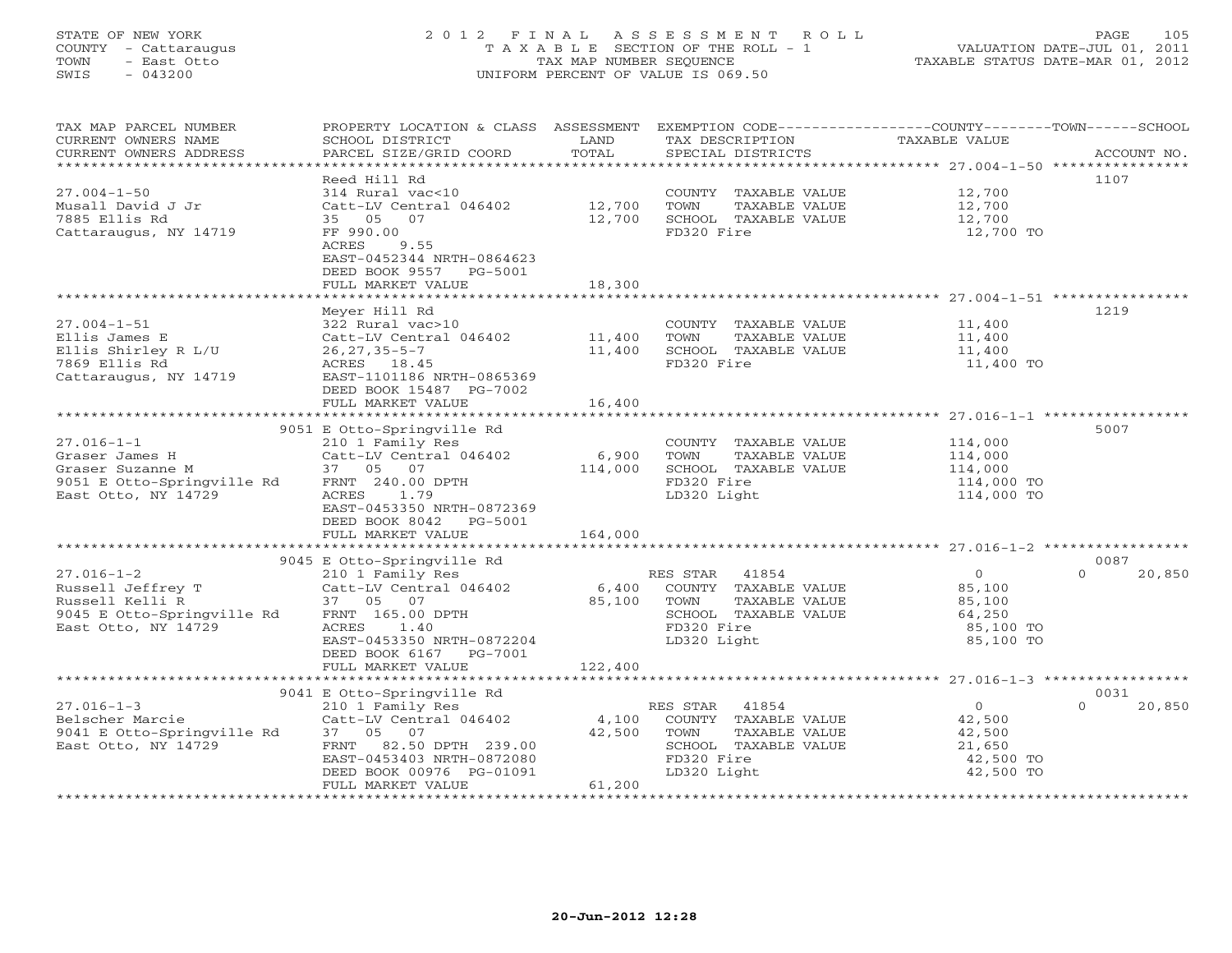### STATE OF NEW YORK 2 0 1 2 F I N A L A S S E S S M E N T R O L L PAGE 106 COUNTY - Cattaraugus T A X A B L E SECTION OF THE ROLL - 1 VALUATION DATE-JUL 01, 2011 TOWN - East Otto TAX MAP NUMBER SEQUENCE TAXABLE STATUS DATE-MAR 01, 2012 SWIS - 043200 UNIFORM PERCENT OF VALUE IS 069.50UNIFORM PERCENT OF VALUE IS 069.50

| TAX MAP PARCEL NUMBER                    | PROPERTY LOCATION & CLASS ASSESSMENT EXEMPTION CODE---------------COUNTY-------TOWN------SCHOOL                                                                         |                 |                                       |                                    |                                                                                                                                                                                                                                                                                                                                                                                                                                                                             |          |             |
|------------------------------------------|-------------------------------------------------------------------------------------------------------------------------------------------------------------------------|-----------------|---------------------------------------|------------------------------------|-----------------------------------------------------------------------------------------------------------------------------------------------------------------------------------------------------------------------------------------------------------------------------------------------------------------------------------------------------------------------------------------------------------------------------------------------------------------------------|----------|-------------|
| CURRENT OWNERS NAME                      | SCHOOL DISTRICT                                                                                                                                                         |                 | TAX DESCRIPTION TAXABLE VALUE<br>LAND |                                    |                                                                                                                                                                                                                                                                                                                                                                                                                                                                             |          |             |
| CURRENT OWNERS ADDRESS                   | PARCEL SIZE/GRID COORD                                                                                                                                                  | TOTAL           |                                       | SPECIAL DISTRICTS                  |                                                                                                                                                                                                                                                                                                                                                                                                                                                                             |          | ACCOUNT NO. |
|                                          |                                                                                                                                                                         |                 |                                       |                                    |                                                                                                                                                                                                                                                                                                                                                                                                                                                                             |          |             |
|                                          | 9039 E Otto-Springville Rd<br>E Otto-Springville Rd<br>210 1 Family Res<br>Catt-LV Central 046402 (4,100 COUNTY TAXABLE VALUE 48,800 (4,100 COUNTY TAXABLE VALUE 48,800 |                 |                                       |                                    |                                                                                                                                                                                                                                                                                                                                                                                                                                                                             | $\Omega$ | 0444        |
| $27.016 - 1 - 4$                         |                                                                                                                                                                         |                 |                                       |                                    |                                                                                                                                                                                                                                                                                                                                                                                                                                                                             |          | 20,850      |
|                                          |                                                                                                                                                                         | 48,800          |                                       |                                    |                                                                                                                                                                                                                                                                                                                                                                                                                                                                             |          |             |
|                                          | FRNT 82.50 DPTH 239.00                                                                                                                                                  |                 | TOWN                                  | TAXABLE VALUE                      | 48,800<br>SCHOOL TAXABLE VALUE 27,950                                                                                                                                                                                                                                                                                                                                                                                                                                       |          |             |
|                                          | EAST-1101765 NRTH-0872040                                                                                                                                               |                 | FD320 Fire                            |                                    | 48,800 TO                                                                                                                                                                                                                                                                                                                                                                                                                                                                   |          |             |
|                                          |                                                                                                                                                                         |                 |                                       |                                    | $48,800$ TO $48,800$ TO                                                                                                                                                                                                                                                                                                                                                                                                                                                     |          |             |
|                                          |                                                                                                                                                                         |                 |                                       |                                    |                                                                                                                                                                                                                                                                                                                                                                                                                                                                             |          |             |
|                                          |                                                                                                                                                                         |                 |                                       |                                    |                                                                                                                                                                                                                                                                                                                                                                                                                                                                             |          |             |
|                                          | 9037 E Otto-Springville Rd                                                                                                                                              |                 |                                       |                                    |                                                                                                                                                                                                                                                                                                                                                                                                                                                                             | 0442     |             |
| $27.016 - 1 - 5$                         | E Otto-Springville ka<br>210 1 Family Res<br>Catt-LV Central 046402 4,100 COUNTY TAXABLE VALUE<br><sup>41.900</sup> TOWN TAXABLE VALUE                                  |                 |                                       |                                    | $\overline{0}$                                                                                                                                                                                                                                                                                                                                                                                                                                                              | $\Omega$ | 20,850      |
| Elliott Shirley J                        |                                                                                                                                                                         |                 |                                       |                                    |                                                                                                                                                                                                                                                                                                                                                                                                                                                                             |          |             |
| 9037 E Otto-Springville Rd 31 05 07      |                                                                                                                                                                         |                 |                                       |                                    | 41,900<br>41,900                                                                                                                                                                                                                                                                                                                                                                                                                                                            |          |             |
| East Otto, NY 14729                      |                                                                                                                                                                         |                 |                                       |                                    |                                                                                                                                                                                                                                                                                                                                                                                                                                                                             |          |             |
|                                          | EAST-1101764 NRTH-0871958                                                                                                                                               |                 |                                       |                                    | SCHOOL TAXABLE VALUE 21,050<br>FD320 Fire 41,900 TO                                                                                                                                                                                                                                                                                                                                                                                                                         |          |             |
|                                          | DEED BOOK 863<br>PG-00576                                                                                                                                               |                 | LD320 Light                           |                                    | 41,900 TO<br>41,900 TO                                                                                                                                                                                                                                                                                                                                                                                                                                                      |          |             |
|                                          | FULL MARKET VALUE                                                                                                                                                       | $-00576$ 60,300 |                                       |                                    |                                                                                                                                                                                                                                                                                                                                                                                                                                                                             |          |             |
|                                          |                                                                                                                                                                         |                 |                                       |                                    |                                                                                                                                                                                                                                                                                                                                                                                                                                                                             |          |             |
|                                          | E Otto-Springville Rd                                                                                                                                                   |                 |                                       |                                    |                                                                                                                                                                                                                                                                                                                                                                                                                                                                             | 0379     |             |
| $27.016 - 1 - 6$                         |                                                                                                                                                                         |                 |                                       |                                    | COUNTY TAXABLE VALUE 56,200                                                                                                                                                                                                                                                                                                                                                                                                                                                 |          |             |
| Jones Michael                            |                                                                                                                                                                         |                 |                                       |                                    |                                                                                                                                                                                                                                                                                                                                                                                                                                                                             |          |             |
| Jones Diana                              | 210 1 Family Res<br>Catt-LV Central 046402 4,100 TOWN<br>37 05 07 56,200 SCHOO                                                                                          |                 |                                       |                                    | COUNTI TAXABLE VALUE 56,200<br>SCHOOL TAXABLE VALUE 56,200<br>SG,200 56,200                                                                                                                                                                                                                                                                                                                                                                                                 |          |             |
| PO Box 175                               | FRNT 82.50 DPTH 239.00                                                                                                                                                  |                 | FD320 Fire                            |                                    | 56,200 TO                                                                                                                                                                                                                                                                                                                                                                                                                                                                   |          |             |
| East Otto, NY 14729-0175                 | EAST-1101764 NRTH-0871875                                                                                                                                               |                 | LD320 Light                           |                                    | 56,200 TO                                                                                                                                                                                                                                                                                                                                                                                                                                                                   |          |             |
|                                          | DEED BOOK 00978 PG-00809                                                                                                                                                |                 |                                       |                                    |                                                                                                                                                                                                                                                                                                                                                                                                                                                                             |          |             |
|                                          | FULL MARKET VALUE                                                                                                                                                       | 80,900          |                                       |                                    |                                                                                                                                                                                                                                                                                                                                                                                                                                                                             |          |             |
|                                          |                                                                                                                                                                         |                 |                                       |                                    |                                                                                                                                                                                                                                                                                                                                                                                                                                                                             |          |             |
|                                          | E Otto-Springville Rd                                                                                                                                                   |                 |                                       |                                    |                                                                                                                                                                                                                                                                                                                                                                                                                                                                             | 0106     |             |
| $27.016 - 1 - 7$                         | 210 1 Family Res                                                                                                                                                        |                 |                                       |                                    |                                                                                                                                                                                                                                                                                                                                                                                                                                                                             |          |             |
| Bradley Linda R                          | 210 1 Family Res<br>Catt-LV Central 046402 $4,100$                                                                                                                      |                 |                                       |                                    | COUNTY TAXABLE VALUE 43,700<br>TOWN TAXABLE VALUE 43,700                                                                                                                                                                                                                                                                                                                                                                                                                    |          |             |
| Leydecker Jeanne M<br>Leydecker Jeanne M | 37 05 07                                                                                                                                                                | 43,700          |                                       |                                    |                                                                                                                                                                                                                                                                                                                                                                                                                                                                             |          |             |
| PO Box 153                               | FRNT 82.50 DPTH 239.00                                                                                                                                                  |                 |                                       |                                    | TOWN TAAADDE VADOL<br>SCHOOL TAXABLE VALUE 43,700<br>ED320 Fire 43,700 TO                                                                                                                                                                                                                                                                                                                                                                                                   |          |             |
| East Otto, NY 14729                      | EAST-1101763 NRTH-0871793                                                                                                                                               |                 | LD320 Light                           |                                    | 43,700 TO                                                                                                                                                                                                                                                                                                                                                                                                                                                                   |          |             |
|                                          | DEED BOOK 14174 PG-8001                                                                                                                                                 |                 |                                       |                                    |                                                                                                                                                                                                                                                                                                                                                                                                                                                                             |          |             |
|                                          | FULL MARKET VALUE                                                                                                                                                       | 62,900          |                                       |                                    |                                                                                                                                                                                                                                                                                                                                                                                                                                                                             |          |             |
|                                          |                                                                                                                                                                         |                 |                                       |                                    |                                                                                                                                                                                                                                                                                                                                                                                                                                                                             |          |             |
|                                          | E Otto-Springville Rd                                                                                                                                                   |                 |                                       |                                    |                                                                                                                                                                                                                                                                                                                                                                                                                                                                             | 0152     |             |
| $27.016 - 1 - 8$                         | 120 Field crops                                                                                                                                                         |                 |                                       |                                    | $\begin{tabular}{lllllllll} \multicolumn{2}{c}{\textbf{COUNTY}} & \multicolumn{2}{c}{\textbf{TAXABLE VALUE}} & \multicolumn{2}{c}{\textbf{S0, 800}} \\ \multicolumn{2}{c}{\textbf{TOWN}} & \multicolumn{2}{c}{\textbf{TAXABLE VALUE}} & \multicolumn{2}{c}{\textbf{S0, 800}} \\ \multicolumn{2}{c}{\textbf{TOWN}} & \multicolumn{2}{c}{\textbf{TAXABLE VALUE}} & \multicolumn{2}{c}{\textbf{S0, 800}} \\ \multicolumn{2}{c}{\textbf{S0, 800}} & \multicolumn{2}{c}{\textbf$ |          |             |
| Forster Henry                            | Catt-LV Central 046402 3,200                                                                                                                                            |                 |                                       |                                    |                                                                                                                                                                                                                                                                                                                                                                                                                                                                             |          |             |
| Forster Phyllis                          | 37 05 07                                                                                                                                                                | 30,800          |                                       | SCHOOL TAXABLE VALUE<br>ED320 Fire | 30,800<br>30,800 TO                                                                                                                                                                                                                                                                                                                                                                                                                                                         |          |             |
| 9028 E Otto-Springville Rd               | FRNT 160.00 DPTH 245.00                                                                                                                                                 |                 | FD320 Fire                            |                                    |                                                                                                                                                                                                                                                                                                                                                                                                                                                                             |          |             |
| East Otto, NY 14729                      | EAST-0453398 NRTH-0871633                                                                                                                                               |                 | LD320 Light                           |                                    | 30,800 TO                                                                                                                                                                                                                                                                                                                                                                                                                                                                   |          |             |
|                                          | DEED BOOK 1002 PG-875                                                                                                                                                   |                 |                                       |                                    |                                                                                                                                                                                                                                                                                                                                                                                                                                                                             |          |             |
|                                          | FULL MARKET VALUE                                                                                                                                                       | 44,300          |                                       |                                    |                                                                                                                                                                                                                                                                                                                                                                                                                                                                             |          |             |
|                                          |                                                                                                                                                                         |                 |                                       |                                    |                                                                                                                                                                                                                                                                                                                                                                                                                                                                             |          |             |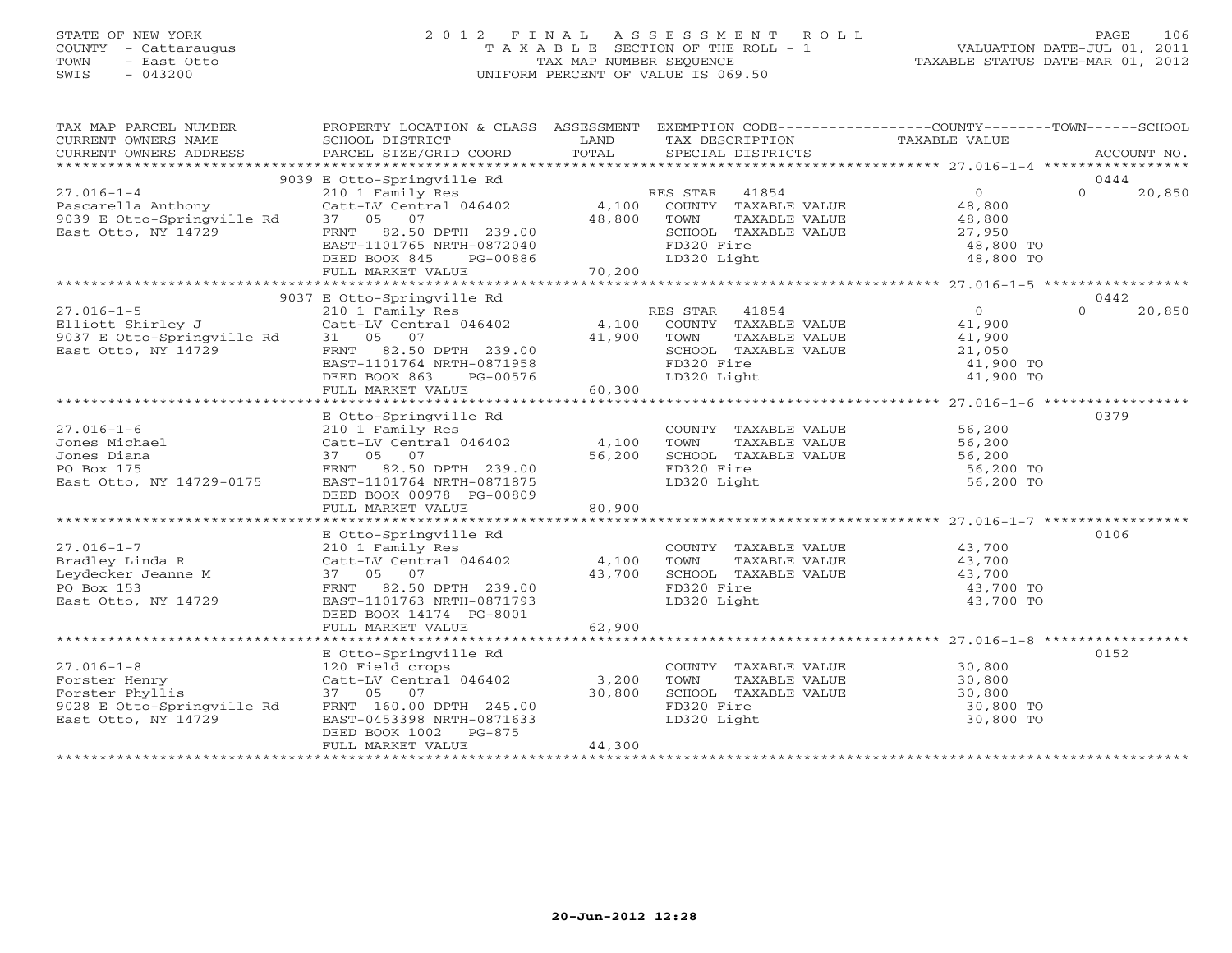#### STATE OF NEW YORK 2 0 1 2 F I N A L A S S E S S M E N T R O L L PAGE 107 COUNTY - Cattaraugus T A X A B L E SECTION OF THE ROLL - 1 VALUATION DATE-JUL 01, 2011 TOWN - East Otto TAX MAP NUMBER SEQUENCE TAXABLE STATUS DATE-MAR 01, 2012 SWIS - 043200 UNIFORM PERCENT OF VALUE IS 069.50UNIFORM PERCENT OF VALUE IS 069.50

| TAX MAP PARCEL NUMBER                                                                                                                           | PROPERTY LOCATION & CLASS ASSESSMENT                                                                          |        | EXEMPTION CODE-----------------COUNTY-------TOWN------SCHOOL              |                                                               |                          |
|-------------------------------------------------------------------------------------------------------------------------------------------------|---------------------------------------------------------------------------------------------------------------|--------|---------------------------------------------------------------------------|---------------------------------------------------------------|--------------------------|
|                                                                                                                                                 |                                                                                                               |        |                                                                           |                                                               |                          |
|                                                                                                                                                 | E Otto-Springville Rd                                                                                         |        |                                                                           |                                                               | 5002                     |
| $27.016 - 1 - 9$                                                                                                                                | 105 Vac farmland                                                                                              |        | COUNTY TAXABLE VALUE 9,200                                                |                                                               |                          |
| Jones Wilfred R                                                                                                                                 | Catt-LV Central 046402 4,600                                                                                  |        | TOWN<br>TAXABLE VALUE                                                     | $9,200$<br>9.200                                              |                          |
| Jones Jean M (Lu)<br>Dones Jean M (Lu)                                                                                                          |                                                                                                               | 9,200  | SCHOOL TAXABLE VALUE                                                      | 9,200                                                         |                          |
|                                                                                                                                                 |                                                                                                               |        | FD320 Fire                                                                | 9,200 TO                                                      |                          |
| East Otto, NY 14729                                                                                                                             | Catt-LV Central<br>37 05 07<br>FRNT 65.00 DPTH 156.00<br>FAST-1101796 NRTH-0871511<br>FILD BOOK 17617 PG-6002 |        |                                                                           |                                                               |                          |
|                                                                                                                                                 | FULL MARKET VALUE                                                                                             | 13,200 |                                                                           |                                                               |                          |
|                                                                                                                                                 |                                                                                                               |        |                                                                           |                                                               |                          |
|                                                                                                                                                 | 9011 E Otto-Springville Rd                                                                                    |        |                                                                           |                                                               | 0523                     |
| $27.016 - 1 - 10$                                                                                                                               |                                                                                                               |        | COUNTY TAXABLE VALUE 4,700                                                |                                                               |                          |
|                                                                                                                                                 |                                                                                                               |        | TOWN                                                                      |                                                               |                          |
|                                                                                                                                                 | 311 Res vac land<br>Catt-LV Central 046402 4,700<br>37 05 07 4.700                                            |        | SCHOOL TAXABLE VALUE                                                      | TAXABLE VALUE 4,700<br>TAXABLE VALUE 4,700                    |                          |
|                                                                                                                                                 |                                                                                                               |        | FD320 Fire                                                                | 4,700 TO                                                      |                          |
| Jones Wilfred R<br>Jones Jean M (Lu)<br>PO Box 55<br>East Otto, NY 14729<br>East Otto, NY 14729<br>PO Box 14729<br>EAST - 10002 17517 - PO-6002 |                                                                                                               |        | LD320 Light                                                               | 4,700 TO                                                      |                          |
|                                                                                                                                                 | DEED BOOK 17617 PG-6002                                                                                       |        |                                                                           |                                                               |                          |
|                                                                                                                                                 | FULL MARKET VALUE                                                                                             | 6,800  |                                                                           |                                                               |                          |
|                                                                                                                                                 |                                                                                                               |        |                                                                           |                                                               |                          |
|                                                                                                                                                 | 9008 Main St                                                                                                  |        |                                                                           |                                                               | 0441                     |
| $27.016 - 1 - 12$                                                                                                                               |                                                                                                               |        | CVET C/T 41131                                                            | 13,900                                                        | 13,900<br>$\overline{0}$ |
|                                                                                                                                                 |                                                                                                               |        |                                                                           | $\begin{array}{c} 0 \\ 50,300 \end{array}$                    | 20,850<br>$\Omega$       |
|                                                                                                                                                 |                                                                                                               |        | 64,200 COUNTY TAXABLE VALUE<br>TOWN TAXABLE VALUE<br>SCHOOL TAXABLE VALUE |                                                               |                          |
|                                                                                                                                                 |                                                                                                               |        |                                                                           | TAXABLE VALUE<br>TAXABLE VALUE 50,300<br>TAXABLE VALUE 43,350 |                          |
|                                                                                                                                                 |                                                                                                               |        | SCHOOL TAXABLE VALUE<br>ED320 Fire                                        |                                                               |                          |
|                                                                                                                                                 | EAST-1102105 NRTH-0871011<br>DEED BOOK 00981 PG-00877                                                         |        | FD320 Fire                                                                | 64,200 TO                                                     |                          |
|                                                                                                                                                 |                                                                                                               |        | LD320 Light                                                               | 64,200 TO                                                     |                          |
|                                                                                                                                                 | FULL MARKET VALUE                                                                                             | 92,400 |                                                                           |                                                               |                          |
|                                                                                                                                                 |                                                                                                               |        |                                                                           |                                                               | 0034                     |
| $27.016 - 1 - 13$                                                                                                                               | 9004 Main St<br>482 Det row bldg                                                                              |        | COUNTY TAXABLE VALUE 41,300                                               |                                                               |                          |
| Lexer Jeffrey A                                                                                                                                 | Catt-LV Central 046402 2,900                                                                                  |        | TOWN                                                                      |                                                               |                          |
| 10037 Trevett Rd                                                                                                                                | 29 05 07                                                                                                      | 41,300 | SCHOOL TAXABLE VALUE                                                      | TAXABLE VALUE<br>TAXABLE VALUE 41,300<br>TAXABLE VALUE 41,300 |                          |
| Boston, NY 14025                                                                                                                                | FRNT 99.00 DPTH 140.00                                                                                        |        | FD320 Fire                                                                | 41,300 TO                                                     |                          |
|                                                                                                                                                 | EAST-1101996 NRTH-0870943                                                                                     |        | LD320 Light                                                               | 41,300 TO                                                     |                          |
|                                                                                                                                                 | DEED BOOK 15827 PG-7002                                                                                       |        |                                                                           |                                                               |                          |
|                                                                                                                                                 |                                                                                                               |        |                                                                           |                                                               |                          |
|                                                                                                                                                 |                                                                                                               |        |                                                                           |                                                               |                          |
|                                                                                                                                                 | 7884 East Flats Rd                                                                                            |        |                                                                           |                                                               | 0186                     |
|                                                                                                                                                 |                                                                                                               |        |                                                                           |                                                               | 11,225<br>$\overline{0}$ |
|                                                                                                                                                 |                                                                                                               |        |                                                                           |                                                               | 43,230<br>$\Omega$       |
|                                                                                                                                                 |                                                                                                               |        |                                                                           |                                                               |                          |
|                                                                                                                                                 |                                                                                                               |        |                                                                           |                                                               |                          |
|                                                                                                                                                 |                                                                                                               |        |                                                                           |                                                               |                          |
|                                                                                                                                                 |                                                                                                               |        |                                                                           | 222 11222<br>BLE VALUE 1670<br>44,900<br>44.900<br>44,900 TO  |                          |
|                                                                                                                                                 | FULL MARKET VALUE                                                                                             |        | 64,600 LD320 Light                                                        | 44,900 TO                                                     |                          |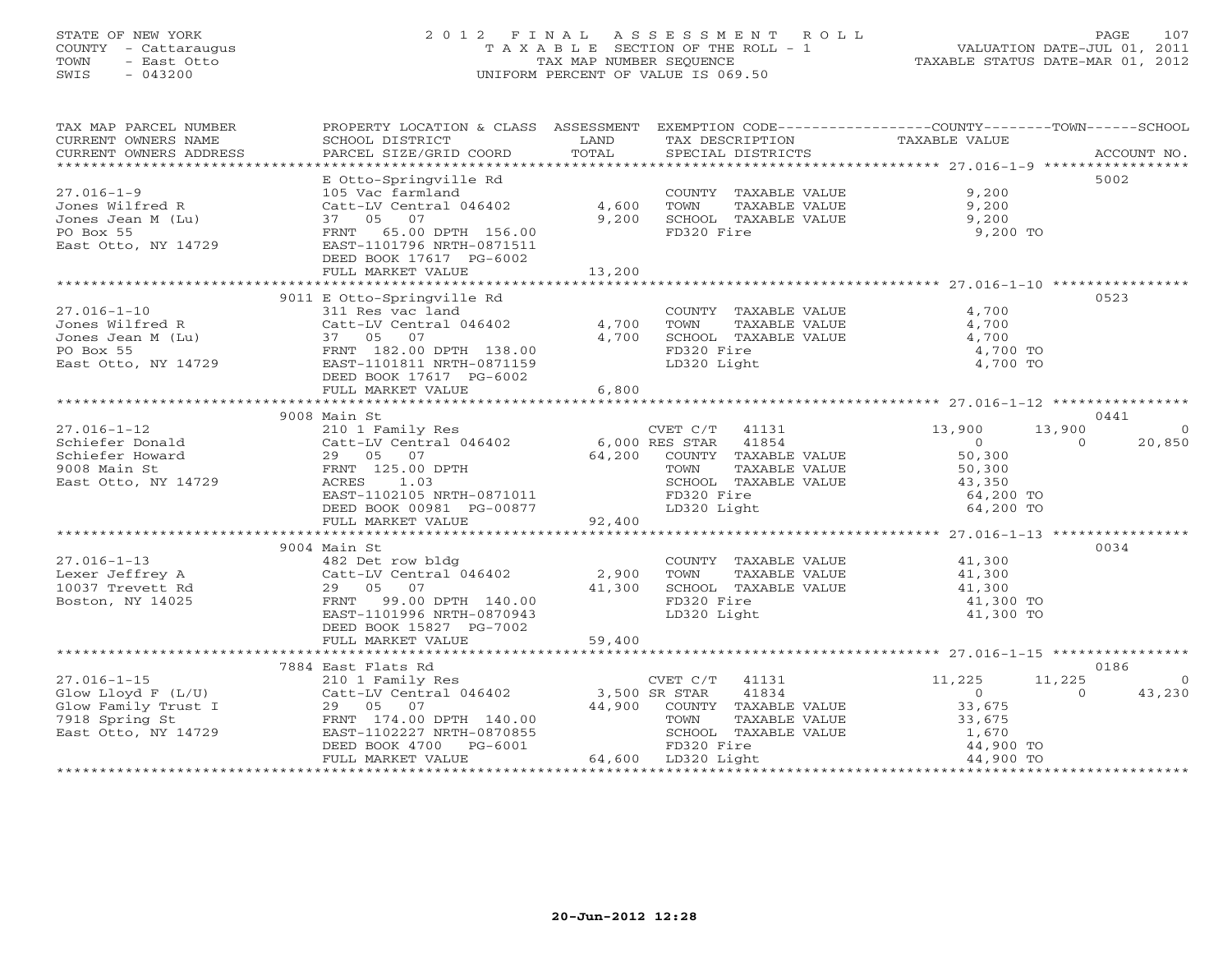#### STATE OF NEW YORK 2 0 1 2 F I N A L A S S E S S M E N T R O L L PAGE 108COUNTY - Cattaraugus T A X A B L E SECTION OF THE ROLL - 1 VALUATION DATE-JUL 01, 2011 TOWN - East Otto TAX MAP NUMBER SEQUENCE TAXABLE STATUS DATE-MAR 01, 2012 SWIS - 043200 UNIFORM PERCENT OF VALUE IS 069.50

| TAX MAP PARCEL NUMBER<br>CURRENT OWNERS NAME<br>CURRENT OWNERS ADDRESS                                     | PROPERTY LOCATION & CLASS ASSESSMENT<br>SCHOOL DISTRICT<br>PARCEL SIZE/GRID COORD                                                                                                                                                     | LAND<br>TOTAL     | EXEMPTION CODE-----------------COUNTY-------TOWN------SCHOOL<br>TAX DESCRIPTION<br>SPECIAL DISTRICTS                       | TAXABLE VALUE                                                                | ACCOUNT NO.                                                                |
|------------------------------------------------------------------------------------------------------------|---------------------------------------------------------------------------------------------------------------------------------------------------------------------------------------------------------------------------------------|-------------------|----------------------------------------------------------------------------------------------------------------------------|------------------------------------------------------------------------------|----------------------------------------------------------------------------|
| $27.016 - 1 - 18$<br>Woodring Martha A<br>7887 East Flats Rd<br>East Otto, NY 14729                        | East Flats Rd<br>314 Rural vac<10<br>Catt-LV Central 046402<br>29 05 07<br>FRNT 111.00 DPTH 82.50<br>EAST-1102363 NRTH-0870799<br>DEED BOOK 00989 PG-00500<br>FULL MARKET VALUE                                                       | 200<br>200<br>300 | COUNTY TAXABLE VALUE<br>TOWN<br>TAXABLE VALUE<br>SCHOOL TAXABLE VALUE<br>FD320 Fire<br>LD320 Light                         | 200<br>200<br>200<br>200 TO<br>200 TO                                        | 0339                                                                       |
|                                                                                                            |                                                                                                                                                                                                                                       |                   |                                                                                                                            |                                                                              |                                                                            |
| $27.016 - 1 - 19$<br>Benson R Donald<br>4677 Birch Run Rd<br>Allegany, NY 14706                            | East Flats Rd<br>314 Rural vac<10<br>Catt-LV Central 046402 3,500<br>29 05 07<br>FRNT 120.00 DPTH 142.00<br>EAST-1102496 NRTH-0870779<br>DEED BOOK 885<br>PG-537                                                                      | 3,500             | COUNTY TAXABLE VALUE<br>TAXABLE VALUE<br>TOWN<br>SCHOOL TAXABLE VALUE<br>FD320 Fire<br>LD320 Light                         | 3,500<br>3,500<br>3,500<br>3,500 TO<br>3,500 TO                              | 0175                                                                       |
|                                                                                                            | FULL MARKET VALUE                                                                                                                                                                                                                     | 5,000             |                                                                                                                            |                                                                              |                                                                            |
|                                                                                                            |                                                                                                                                                                                                                                       |                   |                                                                                                                            |                                                                              |                                                                            |
|                                                                                                            | 7831 East Flats Rd                                                                                                                                                                                                                    |                   |                                                                                                                            |                                                                              | 0548                                                                       |
| $27.016 - 1 - 21$<br>Shattuck Christopher P<br>Shattuck Julie<br>7831 East Flats Rd<br>East Otto, NY 14729 | 210 1 Family Res<br>Catt-LV Central 046402<br>28 05 07<br>$\begin{array}{lll}\n\text{20} & \text{32} \\ \text{FRNT} & 180.00 \\ \text{PTH} & 1.75\n\end{array}$<br>ACRES<br>1.75<br>EAST-1103069 NRTH-0870406<br>DEED BOOK 1014 PG-84 | 6,800<br>72,900   | RES STAR 41854<br>COUNTY TAXABLE VALUE<br>TOWN<br>TAXABLE VALUE<br>SCHOOL TAXABLE VALUE<br>FD320 Fire<br>LD320 Light       | $\overline{0}$<br>72,900<br>72,900<br>52,050<br>72,900 TO<br>72,900 TO       | $\Omega$<br>20,850                                                         |
| 104,900<br>FULL MARKET VALUE                                                                               |                                                                                                                                                                                                                                       |                   |                                                                                                                            |                                                                              |                                                                            |
|                                                                                                            | 7839 East Flats Rd                                                                                                                                                                                                                    |                   |                                                                                                                            |                                                                              | 0189                                                                       |
| $27.016 - 1 - 22$<br>Croff William N<br>7839 East Flats Rd<br>East Otto, NY 14729                          | 210 1 Family Res<br>Catt-LV Central 046402 2,800 SR STAR<br>28 05 07<br>FRNT 82.50 DPTH 107.00<br>EAST-0454608 NRTH-0870472<br>DEED BOOK 793<br>PG-00358                                                                              | 46,300            | CVET C/T 41131<br>41834<br>COUNTY TAXABLE VALUE<br>TAXABLE VALUE<br>TOWN<br>SCHOOL TAXABLE VALUE<br>FD320 Fire             | 11,575<br>$\overline{0}$<br>34,725<br>34,725<br>3,070<br>46,300 TO           | 11,575<br>$\overline{0}$<br>43,230<br>$\overline{0}$                       |
|                                                                                                            | FULL MARKET VALUE                                                                                                                                                                                                                     |                   | 66,600 LD320 Light                                                                                                         | 46,300 TO                                                                    |                                                                            |
| 7843 East Flats Rd<br>0539                                                                                 |                                                                                                                                                                                                                                       |                   |                                                                                                                            |                                                                              |                                                                            |
| $27.016 - 1 - 24$<br>Pound Robert<br>Pound Rebecca<br>7843 East Flats Rd<br>East Otto, NY 14729            | 210 1 Family Res<br>Catt-LV Central $046402$ 6,000 DVET C/T<br>28 05 07<br>FRNT 148.50 DPTH<br>1.04<br>ACRES<br>EAST-1102851 NRTH-0870420<br>DEED BOOK 00790 PG-00217                                                                 | 48,700 SR STAR    | CVET C/T<br>41131<br>41141<br>41834<br>COUNTY TAXABLE VALUE<br>TOWN<br>TAXABLE VALUE<br>SCHOOL TAXABLE VALUE<br>FD320 Fire | 12,175<br>19,480<br>$\overline{0}$<br>17,045<br>17,045<br>5,470<br>48,700 TO | 12,175<br>$\overline{0}$<br>$\overline{0}$<br>19,480<br>$\Omega$<br>43,230 |
|                                                                                                            | FULL MARKET VALUE                                                                                                                                                                                                                     |                   | 70,100 LD320 Light                                                                                                         | 48,700 TO                                                                    |                                                                            |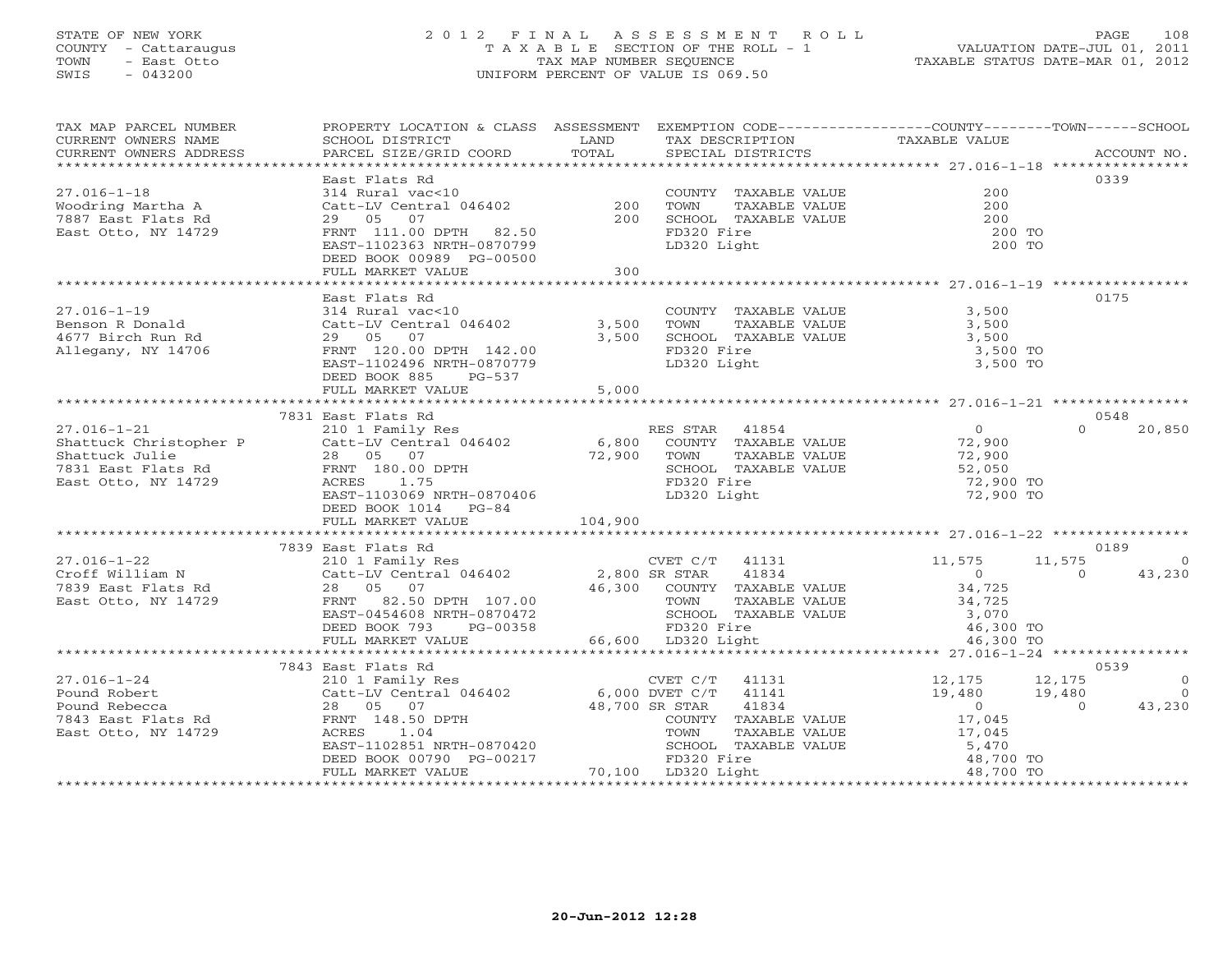# STATE OF NEW YORK 2 0 1 2 F I N A L A S S E S S M E N T R O L L PAGE 109 COUNTY - Cattaraugus T A X A B L E SECTION OF THE ROLL - 1 VALUATION DATE-JUL 01, 2011 TOWN - East Otto TAX MAP NUMBER SEQUENCE TAXABLE STATUS DATE-MAR 01, 2012 SWIS - 043200 UNIFORM PERCENT OF VALUE IS 069.50UNIFORM PERCENT OF VALUE IS 069.50

| TAX MAP PARCEL NUMBER<br>CURRENT OWNERS NAME<br>CURRENT OWNERS ADDRESS                                                                                                                                                                                                                          | PROPERTY LOCATION & CLASS ASSESSMENT EXEMPTION CODE---------------COUNTY-------TOWN------SCHOOL<br>SCHOOL DISTRICT                                                                                                               | <b>EXAMPLE THE STATE OF STATE OF STATE</b> | TAX DESCRIPTION                                                                                                                                                                                                                                                                                                                                                                                                                      | TAXABLE VALUE                              |                    |
|-------------------------------------------------------------------------------------------------------------------------------------------------------------------------------------------------------------------------------------------------------------------------------------------------|----------------------------------------------------------------------------------------------------------------------------------------------------------------------------------------------------------------------------------|--------------------------------------------|--------------------------------------------------------------------------------------------------------------------------------------------------------------------------------------------------------------------------------------------------------------------------------------------------------------------------------------------------------------------------------------------------------------------------------------|--------------------------------------------|--------------------|
|                                                                                                                                                                                                                                                                                                 |                                                                                                                                                                                                                                  |                                            |                                                                                                                                                                                                                                                                                                                                                                                                                                      |                                            |                    |
|                                                                                                                                                                                                                                                                                                 | 7851 East Flats Rd                                                                                                                                                                                                               |                                            |                                                                                                                                                                                                                                                                                                                                                                                                                                      |                                            | 0201               |
|                                                                                                                                                                                                                                                                                                 |                                                                                                                                                                                                                                  |                                            | COUNTY TAXABLE VALUE 30,600<br>TOWN TAXABLE VALUE 30,600                                                                                                                                                                                                                                                                                                                                                                             |                                            |                    |
|                                                                                                                                                                                                                                                                                                 |                                                                                                                                                                                                                                  |                                            |                                                                                                                                                                                                                                                                                                                                                                                                                                      |                                            |                    |
|                                                                                                                                                                                                                                                                                                 |                                                                                                                                                                                                                                  |                                            |                                                                                                                                                                                                                                                                                                                                                                                                                                      |                                            |                    |
| 27.016-1-25<br>Solecki Gerald<br>7815 East Flats Rd<br>East Otto, NY 14729                                                                                                                                                                                                                      | 210 1 Family Res<br>CoUNT<br>Catt-LV Central 046402 2,100 TOWN<br>28 05 07 30,600 SCHOO<br>FRNT 51.50 DPTH 200.00 FD320<br>EAST-1102753 NRTH-0870495<br>FRNT ROOK 904 PG-00622                                                   |                                            | COUNTY TAXABLE VALUE<br>TOWN TAXABLE VALUE 30,600<br>SCHOOL TAXABLE VALUE 30,600 TO<br>30,600 TO<br>30,600 TO                                                                                                                                                                                                                                                                                                                        |                                            |                    |
|                                                                                                                                                                                                                                                                                                 |                                                                                                                                                                                                                                  |                                            | LD320 Light                                                                                                                                                                                                                                                                                                                                                                                                                          | 30,600 TO                                  |                    |
|                                                                                                                                                                                                                                                                                                 | DEED BOOK 904                                                                                                                                                                                                                    |                                            |                                                                                                                                                                                                                                                                                                                                                                                                                                      |                                            |                    |
|                                                                                                                                                                                                                                                                                                 | FULL MARKET VALUE                                                                                                                                                                                                                | $PG-00622$<br>E 44,000                     |                                                                                                                                                                                                                                                                                                                                                                                                                                      |                                            |                    |
|                                                                                                                                                                                                                                                                                                 |                                                                                                                                                                                                                                  |                                            |                                                                                                                                                                                                                                                                                                                                                                                                                                      |                                            |                    |
|                                                                                                                                                                                                                                                                                                 | East Flats Rd<br>East Flats ku<br>105 Vac farmland<br>Catt-LV Central 046402<br>28 05 07 5,400 COUNTY TAXABLE VALUE<br>28 05 07 5,400 TOWN TAXABLE VALUE<br>SCHOOL TAXABLE VALUE<br>SCHOOL TAXABLE VALUE<br>SCHOOL TAXABLE VALUE |                                            |                                                                                                                                                                                                                                                                                                                                                                                                                                      |                                            | 0652               |
| $27.016 - 1 - 26$                                                                                                                                                                                                                                                                               |                                                                                                                                                                                                                                  |                                            |                                                                                                                                                                                                                                                                                                                                                                                                                                      | 2,535                                      | 2,535<br>2,535     |
| Forster Henry                                                                                                                                                                                                                                                                                   |                                                                                                                                                                                                                                  |                                            |                                                                                                                                                                                                                                                                                                                                                                                                                                      |                                            |                    |
| 9028 E Otto-Springville Rd                                                                                                                                                                                                                                                                      |                                                                                                                                                                                                                                  |                                            |                                                                                                                                                                                                                                                                                                                                                                                                                                      | 2,865<br>2,865<br>2,865                    |                    |
| East Otto, NY 14729                                                                                                                                                                                                                                                                             |                                                                                                                                                                                                                                  |                                            | TOWN TAXABLE VALUE<br>SCHOOL TAXABLE VALUE<br>ED320 Fire                                                                                                                                                                                                                                                                                                                                                                             |                                            |                    |
|                                                                                                                                                                                                                                                                                                 | ACRES 10.78                                                                                                                                                                                                                      |                                            | FD320 Fire                                                                                                                                                                                                                                                                                                                                                                                                                           | 5,400 TO                                   |                    |
| MAY BE SUBJECT TO PAYMENT<br>UNDER AGDIST LAW TIL 2030 DEED BOOK 00751 PG-00159<br>FULL MARKET VALUE 7.800                                                                                                                                                                                      |                                                                                                                                                                                                                                  |                                            | LD320 Light                                                                                                                                                                                                                                                                                                                                                                                                                          | 5,400 TO                                   |                    |
|                                                                                                                                                                                                                                                                                                 |                                                                                                                                                                                                                                  |                                            |                                                                                                                                                                                                                                                                                                                                                                                                                                      |                                            |                    |
|                                                                                                                                                                                                                                                                                                 | FULL MARKET VALUE                                                                                                                                                                                                                | 7,800                                      |                                                                                                                                                                                                                                                                                                                                                                                                                                      |                                            |                    |
|                                                                                                                                                                                                                                                                                                 |                                                                                                                                                                                                                                  |                                            |                                                                                                                                                                                                                                                                                                                                                                                                                                      |                                            |                    |
|                                                                                                                                                                                                                                                                                                 | 7871 East Flats Rd                                                                                                                                                                                                               |                                            |                                                                                                                                                                                                                                                                                                                                                                                                                                      |                                            | 0337               |
| 27.016-1-27<br>$\begin{array}{lllllllllll} 27.016-1-27 & & & & & 210 & 1 & 210 & 1 & 210 & 1 & 210 & 1 & 210 & 1 & 210 & 1 & 210 & 1 & 210 & 1 & 210 & 1 & 210 & 1 & 210 & 1 & 210 & 1 & 210 & 1 & 210 & 1 & 210 & 1 & 210 & 1 & 210 & 1 & 210 & 1 & 210 & 1 & 210 & 1 & 210 & 1 & 210 & 1 & 2$ |                                                                                                                                                                                                                                  |                                            | $\begin{tabular}{lllllllllll} \texttt{!S STAR} & 41854 & & & & \\ \texttt{COUNTY} & \texttt{TAXABLE VALUE} & & 52,600 \\ \texttt{TOWN} & \texttt{TAXABLE VALUE} & & 52,600 \\ \texttt{SCHOOL} & \texttt{TAXABLE VALUE} & & 31,750 \\ \texttt{!SCA} & \texttt{!SCA} & \texttt{!SCA} & \texttt{!SCA} \\ \texttt{!SCA} & \texttt{!SCA} & \texttt{!SCA} & \texttt{!SCA} \\ \texttt{!SCA} & \texttt{!SCA} & \texttt{!SCA} & \texttt{!SCA$ |                                            | $\Omega$<br>20,850 |
|                                                                                                                                                                                                                                                                                                 |                                                                                                                                                                                                                                  |                                            |                                                                                                                                                                                                                                                                                                                                                                                                                                      |                                            |                    |
|                                                                                                                                                                                                                                                                                                 |                                                                                                                                                                                                                                  |                                            |                                                                                                                                                                                                                                                                                                                                                                                                                                      |                                            |                    |
|                                                                                                                                                                                                                                                                                                 |                                                                                                                                                                                                                                  |                                            |                                                                                                                                                                                                                                                                                                                                                                                                                                      |                                            |                    |
|                                                                                                                                                                                                                                                                                                 |                                                                                                                                                                                                                                  |                                            |                                                                                                                                                                                                                                                                                                                                                                                                                                      |                                            |                    |
|                                                                                                                                                                                                                                                                                                 | EAST-1102445 NRTH-0870311                                                                                                                                                                                                        |                                            | LD320 Light                                                                                                                                                                                                                                                                                                                                                                                                                          | 52,600 TO                                  |                    |
|                                                                                                                                                                                                                                                                                                 | DEED BOOK 00961 PG-00027                                                                                                                                                                                                         |                                            |                                                                                                                                                                                                                                                                                                                                                                                                                                      |                                            |                    |
|                                                                                                                                                                                                                                                                                                 | FULL MARKET VALUE                                                                                                                                                                                                                | 75,700                                     |                                                                                                                                                                                                                                                                                                                                                                                                                                      |                                            |                    |
|                                                                                                                                                                                                                                                                                                 |                                                                                                                                                                                                                                  |                                            |                                                                                                                                                                                                                                                                                                                                                                                                                                      |                                            |                    |
|                                                                                                                                                                                                                                                                                                 |                                                                                                                                                                                                                                  |                                            |                                                                                                                                                                                                                                                                                                                                                                                                                                      |                                            | 0190               |
|                                                                                                                                                                                                                                                                                                 |                                                                                                                                                                                                                                  |                                            |                                                                                                                                                                                                                                                                                                                                                                                                                                      |                                            | $\Omega$<br>20,850 |
|                                                                                                                                                                                                                                                                                                 |                                                                                                                                                                                                                                  |                                            |                                                                                                                                                                                                                                                                                                                                                                                                                                      |                                            |                    |
|                                                                                                                                                                                                                                                                                                 |                                                                                                                                                                                                                                  |                                            |                                                                                                                                                                                                                                                                                                                                                                                                                                      |                                            |                    |
|                                                                                                                                                                                                                                                                                                 |                                                                                                                                                                                                                                  |                                            | TOWN TAXABLE VALUE 37,200<br>SCHOOL TAXABLE VALUE 37,200<br>FD320 Fire 37,200 TO<br>LD320 Light 37,200 TO                                                                                                                                                                                                                                                                                                                            |                                            |                    |
|                                                                                                                                                                                                                                                                                                 |                                                                                                                                                                                                                                  |                                            |                                                                                                                                                                                                                                                                                                                                                                                                                                      |                                            |                    |
|                                                                                                                                                                                                                                                                                                 | $PG-00244$<br>ALUE 53,500<br>DEED BOOK 855                                                                                                                                                                                       |                                            | LD320 Light                                                                                                                                                                                                                                                                                                                                                                                                                          |                                            |                    |
|                                                                                                                                                                                                                                                                                                 | FULL MARKET VALUE                                                                                                                                                                                                                |                                            |                                                                                                                                                                                                                                                                                                                                                                                                                                      |                                            |                    |
|                                                                                                                                                                                                                                                                                                 | *****************************                                                                                                                                                                                                    |                                            |                                                                                                                                                                                                                                                                                                                                                                                                                                      |                                            |                    |
|                                                                                                                                                                                                                                                                                                 | 7881 East Flats Rd                                                                                                                                                                                                               |                                            |                                                                                                                                                                                                                                                                                                                                                                                                                                      |                                            | 0029               |
| 27.016-1-30<br>Waterhouse William Catt-LV Central 046402 7,300 COUNTY TAXABLE VALUE<br>7881 E Flats Rd 28 05 07 40,600 TOWN TAXABLE VALUE<br>East Otto, NY 14729 FRNT 82.50 DPTH SCHOOL TAXABLE VALUE<br>ACRES 2.17 FD320 Fire                                                                  |                                                                                                                                                                                                                                  |                                            |                                                                                                                                                                                                                                                                                                                                                                                                                                      | $\begin{array}{c} 0 \\ 40,600 \end{array}$ | $\Omega$<br>20,850 |
|                                                                                                                                                                                                                                                                                                 |                                                                                                                                                                                                                                  |                                            |                                                                                                                                                                                                                                                                                                                                                                                                                                      |                                            |                    |
|                                                                                                                                                                                                                                                                                                 |                                                                                                                                                                                                                                  |                                            |                                                                                                                                                                                                                                                                                                                                                                                                                                      | 40,600<br>19,750                           |                    |
|                                                                                                                                                                                                                                                                                                 |                                                                                                                                                                                                                                  |                                            |                                                                                                                                                                                                                                                                                                                                                                                                                                      |                                            |                    |
|                                                                                                                                                                                                                                                                                                 |                                                                                                                                                                                                                                  |                                            |                                                                                                                                                                                                                                                                                                                                                                                                                                      | 40,600 TO                                  |                    |
|                                                                                                                                                                                                                                                                                                 | EAST-1102257 NRTH-0870308                                                                                                                                                                                                        |                                            | LD320 Light                                                                                                                                                                                                                                                                                                                                                                                                                          | 40,600 TO                                  |                    |
|                                                                                                                                                                                                                                                                                                 | DEED BOOK 14595 PG-5002                                                                                                                                                                                                          | 58,400                                     |                                                                                                                                                                                                                                                                                                                                                                                                                                      |                                            |                    |
|                                                                                                                                                                                                                                                                                                 | FULL MARKET VALUE                                                                                                                                                                                                                |                                            |                                                                                                                                                                                                                                                                                                                                                                                                                                      |                                            |                    |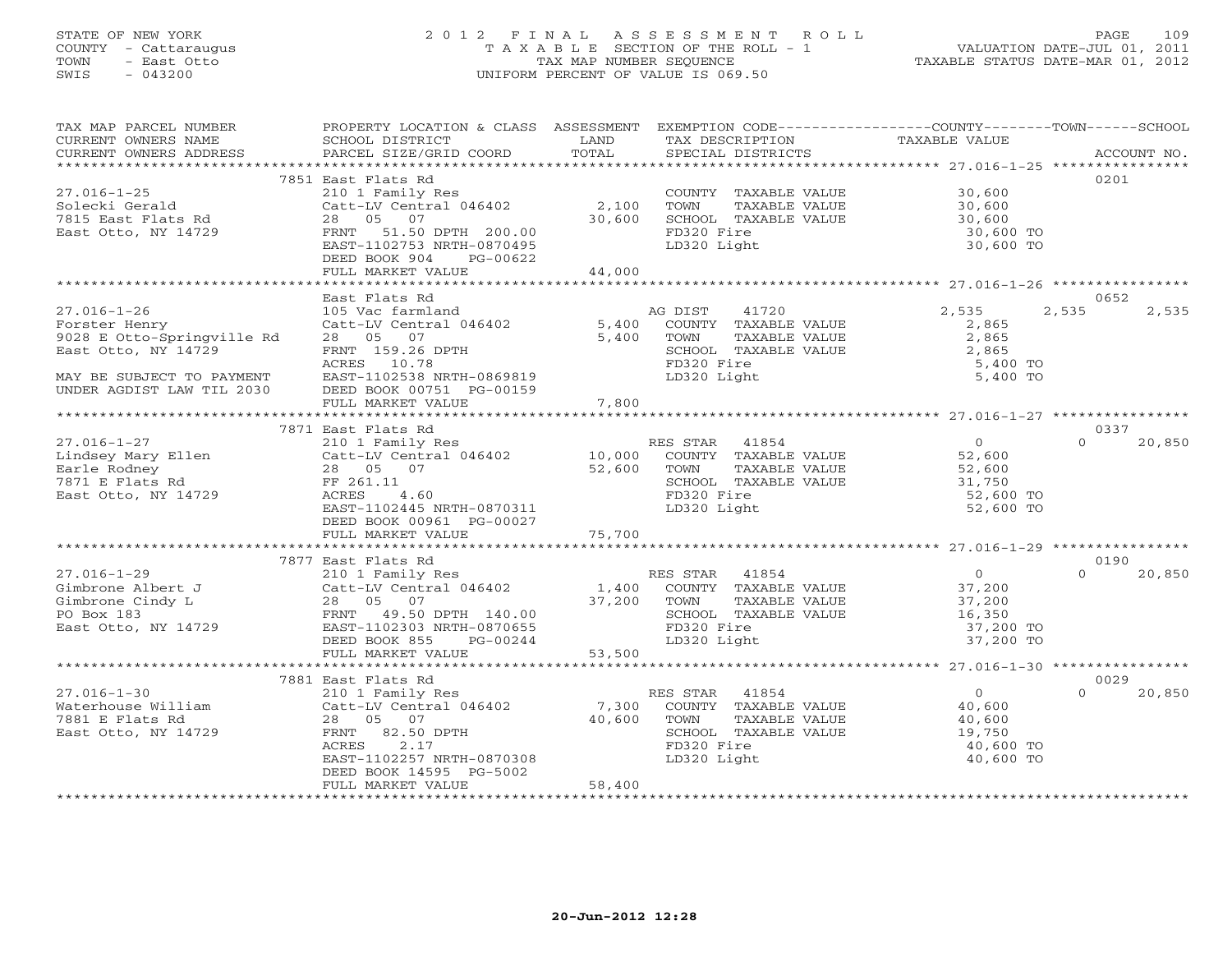#### STATE OF NEW YORK 2 0 1 2 F I N A L A S S E S S M E N T R O L L PAGE 110 COUNTY - Cattaraugus T A X A B L E SECTION OF THE ROLL - 1 VALUATION DATE-JUL 01, 2011 TOWN - East Otto TAX MAP NUMBER SEQUENCE TAXABLE STATUS DATE-MAR 01, 2012 SWIS - 043200 UNIFORM PERCENT OF VALUE IS 069.50UNIFORM PERCENT OF VALUE IS 069.50

| TAX MAP PARCEL NUMBER                                                                      | PROPERTY LOCATION & CLASS ASSESSMENT                                                                                                                                                                                                           |                                                                                                                                                                                                                                              | EXEMPTION CODE----------------COUNTY-------TOWN------SCHOOL                     |                |
|--------------------------------------------------------------------------------------------|------------------------------------------------------------------------------------------------------------------------------------------------------------------------------------------------------------------------------------------------|----------------------------------------------------------------------------------------------------------------------------------------------------------------------------------------------------------------------------------------------|---------------------------------------------------------------------------------|----------------|
|                                                                                            |                                                                                                                                                                                                                                                |                                                                                                                                                                                                                                              |                                                                                 |                |
|                                                                                            | 7887 East Flats Rd                                                                                                                                                                                                                             |                                                                                                                                                                                                                                              | 0216                                                                            |                |
| $27.016 - 1 - 31$                                                                          |                                                                                                                                                                                                                                                | 270 Mfg housing<br>270 Mfg housing aGED C/T 41801 13,685<br>Catt-LV Central 046402 7,600 SR STAR 41834 0<br>FF 134.64 39,100 COUNTY TAXABLE VALUE 25,415<br>ACRES 1.95 TOWN TAXABLE VALUE 25.415                                             | 13,685                                                                          | $\overline{0}$ |
|                                                                                            |                                                                                                                                                                                                                                                |                                                                                                                                                                                                                                              | $\overline{0}$                                                                  | 39,100         |
|                                                                                            |                                                                                                                                                                                                                                                |                                                                                                                                                                                                                                              | 25,415                                                                          |                |
|                                                                                            |                                                                                                                                                                                                                                                |                                                                                                                                                                                                                                              |                                                                                 |                |
| Woodring Barry D<br>Woodring Heyl Paula<br>PO Box 26<br>East Otto, NY 14729                |                                                                                                                                                                                                                                                |                                                                                                                                                                                                                                              |                                                                                 |                |
|                                                                                            |                                                                                                                                                                                                                                                |                                                                                                                                                                                                                                              |                                                                                 |                |
|                                                                                            |                                                                                                                                                                                                                                                | FO BOX 26<br>PO BOX 26<br>East Otto, NY 14729 MORES 1.95<br>EAST-1102126 NRTH-0870438<br>DEED BOOK 1016 PG-247 56,300 LD320 Fire 39,100 TO<br>FULL MARKET VALUE 56,300 LD320 Light<br>FILL MARKET VALUE 56,300 LD320 Light<br>FILL MARKET VA |                                                                                 |                |
|                                                                                            |                                                                                                                                                                                                                                                |                                                                                                                                                                                                                                              |                                                                                 |                |
|                                                                                            | 7893 East Flats Rd                                                                                                                                                                                                                             | 210 1 Family Res<br>Catt-LV Central 046402 2,300 COUNTY TAXABLE<br>28 05 07<br>ES STAR 41854 0<br>COUNTY TAXABLE VALUE 49,500<br>$\begin{array}{ccc}\n & & 0 \\ \text{12.500} & & 0 \\  & & 0\n\end{array}$                                  | 0540                                                                            |                |
| $27.016 - 1 - 33$                                                                          |                                                                                                                                                                                                                                                |                                                                                                                                                                                                                                              | $\cap$                                                                          | 20,850         |
| Lexer Timothy T                                                                            |                                                                                                                                                                                                                                                |                                                                                                                                                                                                                                              |                                                                                 |                |
| Lexer Barbara D<br>PO Box 171                                                              |                                                                                                                                                                                                                                                |                                                                                                                                                                                                                                              |                                                                                 |                |
| East Otto, NY 14729                                                                        | 28 05 07 49,500<br>FRNT 57.50 DPTH 197.50 49,500<br>BANK 017<br>BANK 017                                                                                                                                                                       | SCHOOL TAXABLE VALUE 28,650<br>FD320 Fire                                                                                                                                                                                                    |                                                                                 |                |
|                                                                                            | EAST-1102034 NRTH-0870637                                                                                                                                                                                                                      | LD320 Light                                                                                                                                                                                                                                  | 49,500 TO<br>49,500 TO                                                          |                |
|                                                                                            | DEED BOOK 999 PG-298                                                                                                                                                                                                                           |                                                                                                                                                                                                                                              |                                                                                 |                |
|                                                                                            |                                                                                                                                                                                                                                                |                                                                                                                                                                                                                                              |                                                                                 |                |
|                                                                                            |                                                                                                                                                                                                                                                |                                                                                                                                                                                                                                              |                                                                                 |                |
|                                                                                            | 8956 Reed Hill Rd                                                                                                                                                                                                                              |                                                                                                                                                                                                                                              | 0071                                                                            |                |
|                                                                                            |                                                                                                                                                                                                                                                |                                                                                                                                                                                                                                              |                                                                                 |                |
|                                                                                            |                                                                                                                                                                                                                                                |                                                                                                                                                                                                                                              |                                                                                 |                |
|                                                                                            |                                                                                                                                                                                                                                                |                                                                                                                                                                                                                                              |                                                                                 |                |
|                                                                                            |                                                                                                                                                                                                                                                |                                                                                                                                                                                                                                              |                                                                                 |                |
|                                                                                            |                                                                                                                                                                                                                                                |                                                                                                                                                                                                                                              |                                                                                 |                |
|                                                                                            |                                                                                                                                                                                                                                                |                                                                                                                                                                                                                                              |                                                                                 |                |
|                                                                                            |                                                                                                                                                                                                                                                |                                                                                                                                                                                                                                              |                                                                                 |                |
|                                                                                            | 8934 Reed Hill Rd                                                                                                                                                                                                                              |                                                                                                                                                                                                                                              | 0206                                                                            |                |
|                                                                                            | 27.016-1-37<br>Jones Michael 210 1 Family Res<br>8934 Reed Hill Rd<br>28 05 07 70,500 TOWN TAXABLE<br>28 05 07 70,500 TOWN TAXABLE<br>28 05 07 70,500 TOWN TAXABLE<br>28 05 07 70,500 TOWN TAXABLE<br>28 05 07 70,500 TOWN TAXABLE<br>28 05 07 | ES STAR 41854 0<br>COUNTY TAXABLE VALUE 70,500<br>TAXABLE VALUE 70,500<br>TAXABLE VALUE 70,500                                                                                                                                               | $\cap$                                                                          | 20,850         |
|                                                                                            |                                                                                                                                                                                                                                                |                                                                                                                                                                                                                                              |                                                                                 |                |
|                                                                                            |                                                                                                                                                                                                                                                |                                                                                                                                                                                                                                              |                                                                                 |                |
|                                                                                            |                                                                                                                                                                                                                                                | TOWN TAXABLE VALUE 70,500<br>SCHOOL TAXABLE VALUE 49,650<br>TRAAR TIME 70,500                                                                                                                                                                |                                                                                 |                |
|                                                                                            |                                                                                                                                                                                                                                                |                                                                                                                                                                                                                                              | 70,500 TO                                                                       |                |
|                                                                                            | EAST-1102057 NRTH-0869999                                                                                                                                                                                                                      | LD320 Light                                                                                                                                                                                                                                  | 70,500 TO                                                                       |                |
|                                                                                            | DEED BOOK 00967 PG-00465                                                                                                                                                                                                                       |                                                                                                                                                                                                                                              |                                                                                 |                |
|                                                                                            |                                                                                                                                                                                                                                                |                                                                                                                                                                                                                                              |                                                                                 |                |
|                                                                                            | 8928 Reed Hill Rd                                                                                                                                                                                                                              |                                                                                                                                                                                                                                              | 0252                                                                            |                |
| $27.016 - 1 - 38$                                                                          |                                                                                                                                                                                                                                                |                                                                                                                                                                                                                                              | 10,425                                                                          |                |
| 27.016-1-38<br>Kazmark James<br>Kazmark Marjorie A (Dec)<br>PO Box 193<br>Dayton, NY 14041 |                                                                                                                                                                                                                                                |                                                                                                                                                                                                                                              | $\Omega$                                                                        | 20,850         |
|                                                                                            |                                                                                                                                                                                                                                                |                                                                                                                                                                                                                                              |                                                                                 |                |
|                                                                                            |                                                                                                                                                                                                                                                |                                                                                                                                                                                                                                              |                                                                                 |                |
|                                                                                            |                                                                                                                                                                                                                                                |                                                                                                                                                                                                                                              |                                                                                 |                |
|                                                                                            |                                                                                                                                                                                                                                                | Reed Hill Rd<br>210 1 Family Res<br>Catt-LV Central 046402 4,100 RES STAR 41854 0<br>28 05 07 41,700 COUNTY TAXABLE VALUE 31,275<br>FRNT 104.00 FRNAEL VALUE 31,275<br>EAST-1101987 NRTH-0869816 SCHOOL TAXABLE VALUE 20,850<br>DEED BOOK    |                                                                                 |                |
|                                                                                            | FULL MARKET VALUE                                                                                                                                                                                                                              | 60,000 LD320 Light                                                                                                                                                                                                                           | TAXABLE VALUE 31,275<br>TAXABLE VALUE 20,850<br>ire 41,700 TO<br>ight 41,700 TO |                |
|                                                                                            |                                                                                                                                                                                                                                                |                                                                                                                                                                                                                                              |                                                                                 |                |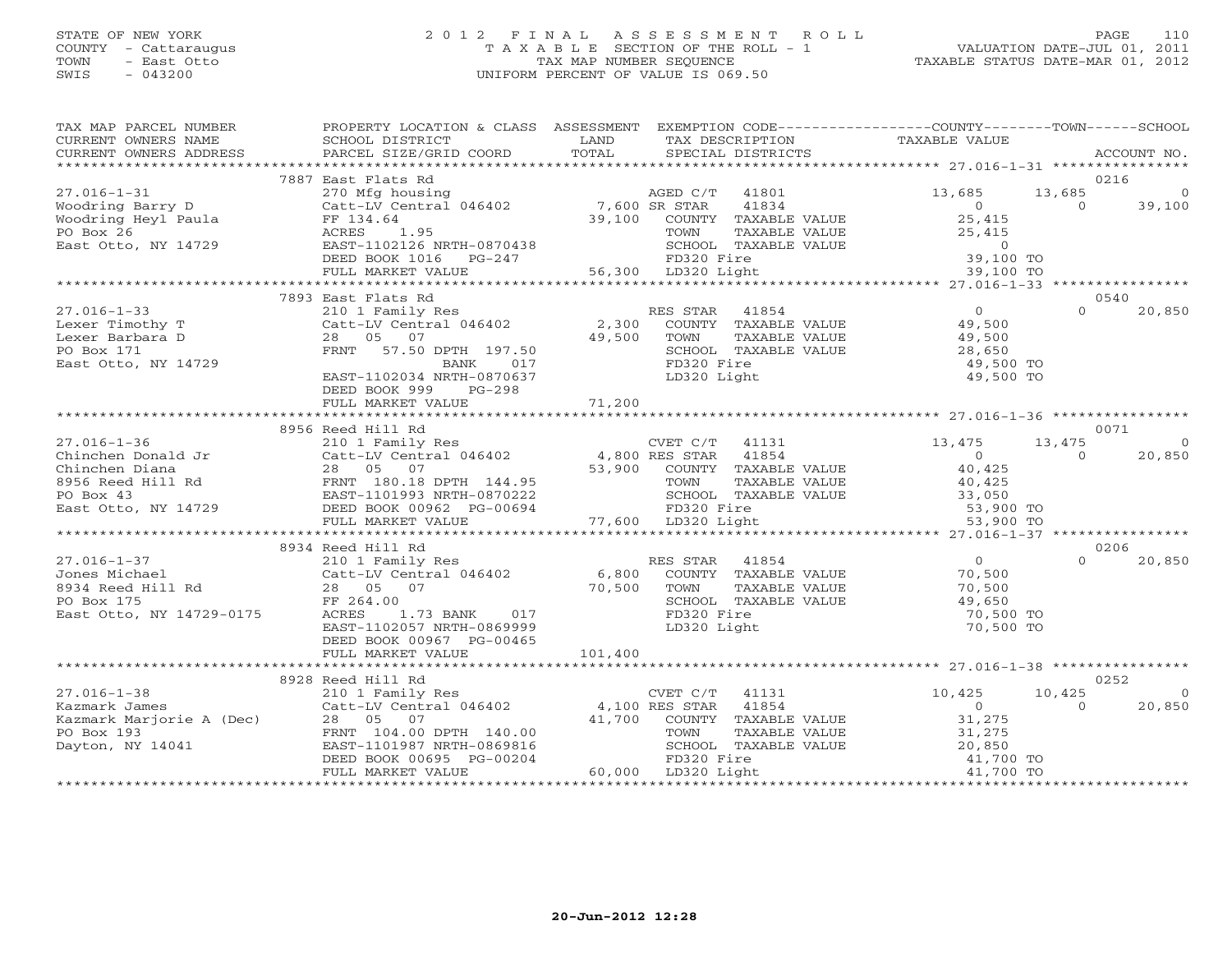# STATE OF NEW YORK 2 0 1 2 F I N A L A S S E S S M E N T R O L L PAGE 111 COUNTY - Cattaraugus T A X A B L E SECTION OF THE ROLL - 1 VALUATION DATE-JUL 01, 2011 TOWN - East Otto TAX MAP NUMBER SEQUENCE TAXABLE STATUS DATE-MAR 01, 2012 SWIS - 043200 UNIFORM PERCENT OF VALUE IS 069.50UNIFORM PERCENT OF VALUE IS 069.50

| TAX MAP PARCEL NUMBER<br>CURRENT OWNERS NAME<br>CURRENT OWNERS ADDRESS                                                                                                                                                              | PROPERTY LOCATION & CLASS ASSESSMENT<br>SCHOOL DISTRICT<br>PARCEL SIZE/GRID COORD | LAND<br>TOTAL     |             |                                            | EXEMPTION CODE-----------------COUNTY-------TOWN-----SCHOOL<br>TAX DESCRIPTION TAXABLE VALUE SPECIAL DISTRICTS |          | ACCOUNT NO.    |
|-------------------------------------------------------------------------------------------------------------------------------------------------------------------------------------------------------------------------------------|-----------------------------------------------------------------------------------|-------------------|-------------|--------------------------------------------|----------------------------------------------------------------------------------------------------------------|----------|----------------|
|                                                                                                                                                                                                                                     |                                                                                   |                   |             |                                            |                                                                                                                |          |                |
|                                                                                                                                                                                                                                     | 8920 Reed Hill Rd                                                                 |                   |             |                                            |                                                                                                                |          | 0054           |
| $27.016 - 1 - 39$                                                                                                                                                                                                                   | 210 1 Family Res                                                                  |                   |             |                                            | COUNTY TAXABLE VALUE 56,700<br>TOWN TAXABLE VALUE 56,700                                                       |          |                |
|                                                                                                                                                                                                                                     |                                                                                   |                   |             |                                            |                                                                                                                |          |                |
|                                                                                                                                                                                                                                     |                                                                                   |                   |             | SCHOOL TAXABLE VALUE                       | 56,700                                                                                                         |          |                |
| 27.016-1-39<br>Hebdon Jr Michael J. (2011 Family Res<br>Hebdon Jessica L 28 05 07 56,700<br>8920 Reed Hill Rd 28 DS 07 56,700<br>East Otto, NY 14729 FRNT 390.00 DPTH                                                               | FRNT 390.00 DPTH                                                                  |                   | FD320 Fire  |                                            | 56,700 TO<br>56,700 TO                                                                                         |          |                |
|                                                                                                                                                                                                                                     | 2.81 BANK<br>ACRES<br>017                                                         |                   | LD320 Light |                                            |                                                                                                                |          |                |
|                                                                                                                                                                                                                                     | EAST-0453674 NRTH-0869548                                                         |                   |             |                                            |                                                                                                                |          |                |
|                                                                                                                                                                                                                                     | DEED BOOK 4313<br>PG-2002                                                         |                   |             |                                            |                                                                                                                |          |                |
|                                                                                                                                                                                                                                     | FULL MARKET VALUE                                                                 | 81,600            |             |                                            |                                                                                                                |          |                |
|                                                                                                                                                                                                                                     |                                                                                   |                   |             |                                            |                                                                                                                |          |                |
|                                                                                                                                                                                                                                     | 8933 Reed Hill Rd                                                                 |                   |             |                                            |                                                                                                                |          | 0299           |
| $27.016 - 1 - 40$                                                                                                                                                                                                                   | 210 1 Family Res                                                                  |                   |             |                                            | WVET C/T 41121 8,340 8,340                                                                                     |          | $\overline{0}$ |
|                                                                                                                                                                                                                                     | Catt-LV Central 046402 2,500 AGED C/T 41801                                       |                   |             |                                            | 23,652 23,652                                                                                                  |          | $\bigcap$      |
| 1993) Lincoln Helen (Lu) Catt-LV Central 046402 2,500 AGED C/T<br>1993 Reed Hill Rd FRNT 80.00 DPTH 153.00 60,900 SR STAR<br>1993 Reed Hill Rd FRNT 80.00 DPTH 153.00 COUNTY T<br>1993 Reed Hill Rd FRNT 80.00 DPTH 153.00 COUNTY T |                                                                                   |                   |             | 41834                                      | $\overline{0}$                                                                                                 | $\Omega$ | 43,230         |
|                                                                                                                                                                                                                                     |                                                                                   |                   |             | R STAR     41834<br>COUNTY   TAXABLE VALUE | 28,908                                                                                                         |          |                |
|                                                                                                                                                                                                                                     |                                                                                   |                   |             |                                            | TAXABLE VALUE 28,908                                                                                           |          |                |
|                                                                                                                                                                                                                                     | DEED BOOK 4437 PG-2002                                                            |                   |             |                                            | SCHOOL TAXABLE VALUE 17,670                                                                                    |          |                |
|                                                                                                                                                                                                                                     | FULL MARKET VALUE                                                                 | 87,600 FD320 Fire |             |                                            | 60,900 TO                                                                                                      |          |                |
|                                                                                                                                                                                                                                     |                                                                                   |                   | LD320 Light |                                            | 60,900 TO<br>60,900 TO                                                                                         |          |                |
|                                                                                                                                                                                                                                     |                                                                                   |                   |             |                                            |                                                                                                                |          |                |
|                                                                                                                                                                                                                                     | 8941 Reed Hill Rd                                                                 |                   |             |                                            |                                                                                                                |          | 0030           |
| $27.016 - 1 - 41$                                                                                                                                                                                                                   | 210 1 Family Res                                                                  | RES STAR 41854    |             |                                            | $\Omega$                                                                                                       | $\Omega$ | 20,850         |
|                                                                                                                                                                                                                                     |                                                                                   |                   |             |                                            |                                                                                                                |          |                |
|                                                                                                                                                                                                                                     |                                                                                   |                   |             |                                            | TOWN TAXABLE VALUE 44,400<br>SCHOOL TAXABLE VALUE 23,550<br>FD320 Fire 44,400 TO                               |          |                |
|                                                                                                                                                                                                                                     |                                                                                   |                   |             |                                            |                                                                                                                |          |                |
|                                                                                                                                                                                                                                     | EAST-1101778 NRTH-0870007                                                         |                   |             |                                            |                                                                                                                |          |                |
|                                                                                                                                                                                                                                     | DEED BOOK 9412    PG-2001                                                         |                   | LD320 Light |                                            | 44,400 TO                                                                                                      |          |                |
|                                                                                                                                                                                                                                     | FULL MARKET VALUE                                                                 | 63,900            |             |                                            |                                                                                                                |          |                |
|                                                                                                                                                                                                                                     | 7907 Spring St                                                                    |                   |             |                                            |                                                                                                                |          | 0543           |
|                                                                                                                                                                                                                                     |                                                                                   |                   |             |                                            | $\overline{0}$                                                                                                 | $\Omega$ | 20,850         |
|                                                                                                                                                                                                                                     |                                                                                   |                   |             |                                            | 59,200                                                                                                         |          |                |
| 7907 Spring St                                                                                                                                                                                                                      | 36 05 07                                                                          | 59,200            | TOWN        | TAXABLE VALUE                              | 59,200                                                                                                         |          |                |
| East Otto, NY 14729                                                                                                                                                                                                                 | FRNT 140.00 DPTH 123.50                                                           | $3.50$<br>017     |             | SCHOOL TAXABLE VALUE                       | $38,350$<br>59.200                                                                                             |          |                |
|                                                                                                                                                                                                                                     | BANK                                                                              |                   | FD320 Fire  |                                            | 59,200 TO                                                                                                      |          |                |
|                                                                                                                                                                                                                                     | EAST-1101808 NRTH-0870135                                                         |                   | LD320 Light |                                            | 59,200 TO                                                                                                      |          |                |
|                                                                                                                                                                                                                                     | DEED BOOK 00695 PG-00959                                                          |                   |             |                                            |                                                                                                                |          |                |
|                                                                                                                                                                                                                                     | FULL MARKET VALUE                                                                 | 85,200            |             |                                            |                                                                                                                |          |                |
|                                                                                                                                                                                                                                     |                                                                                   |                   |             |                                            |                                                                                                                |          |                |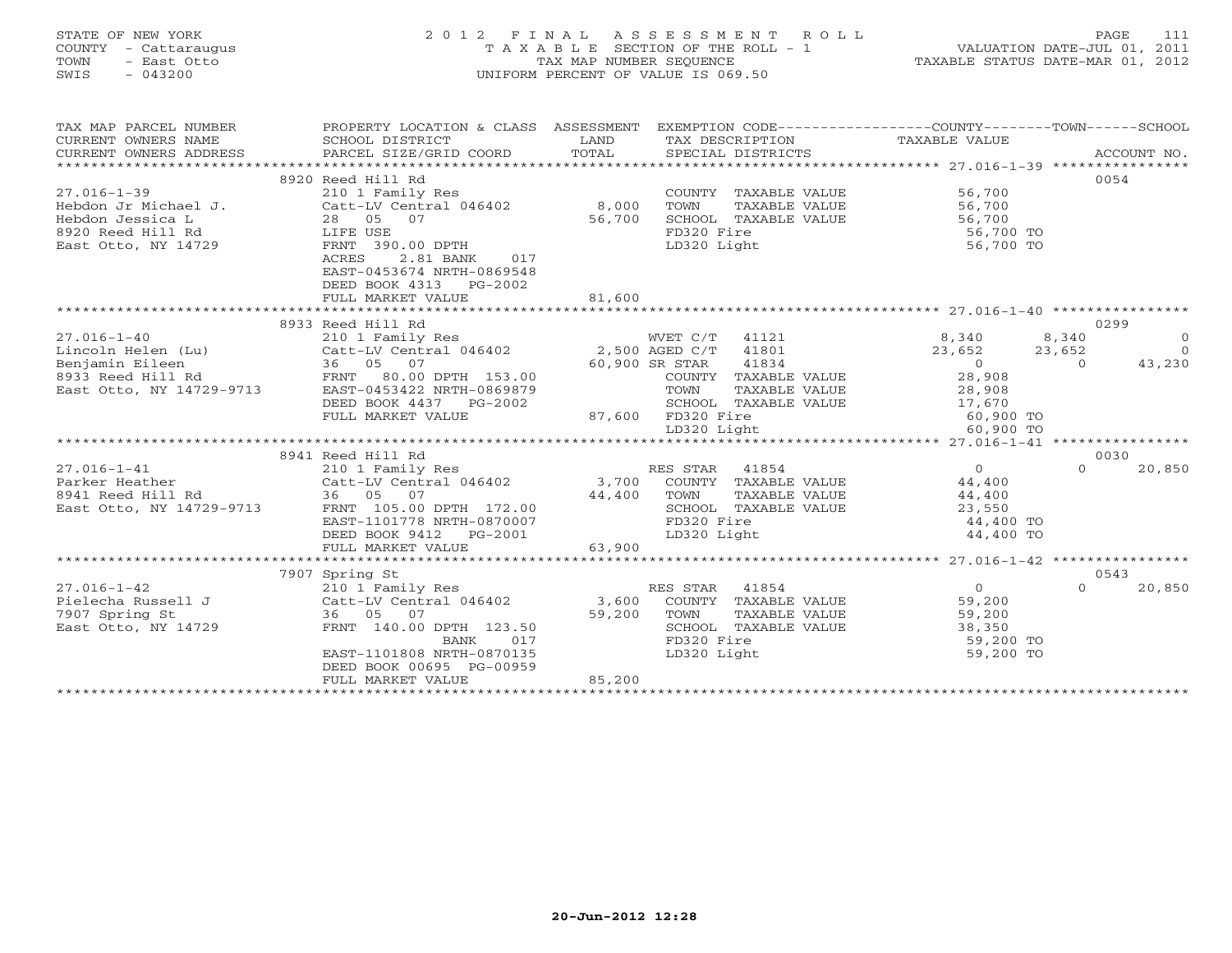#### STATE OF NEW YORK 2 0 1 2 F I N A L A S S E S S M E N T R O L L PAGE 112COUNTY - Cattaraugus T A X A B L E SECTION OF THE ROLL - 1 VALUATION DATE-JUL 01, 2011 TOWN - East Otto TAX MAP NUMBER SEQUENCE TAXABLE STATUS DATE-MAR 01, 2012 SWIS - 043200 UNIFORM PERCENT OF VALUE IS 069.50

VALUATION DATE-JUL 01, 2011

| TAX MAP PARCEL NUMBER                                                     | PROPERTY LOCATION & CLASS ASSESSMENT EXEMPTION CODE---------------COUNTY-------TOWN------SCHOOL |             |                                                          |                                              |          |             |
|---------------------------------------------------------------------------|-------------------------------------------------------------------------------------------------|-------------|----------------------------------------------------------|----------------------------------------------|----------|-------------|
| CURRENT OWNERS NAME                                                       | SCHOOL DISTRICT                                                                                 | LAND        | TAX DESCRIPTION                                          | TAXABLE VALUE                                |          |             |
| CURRENT OWNERS ADDRESS                                                    | PARCEL SIZE/GRID COORD                                                                          | TOTAL       | SPECIAL DISTRICTS                                        |                                              |          | ACCOUNT NO. |
|                                                                           |                                                                                                 |             |                                                          |                                              |          |             |
|                                                                           | 7915 Spring St                                                                                  |             |                                                          |                                              |          | 0533        |
| $27.016 - 1 - 43$                                                         | 210 1 Family Res<br>Catt-LV Central 046402 1,900 SR STAR<br>1,900 SR STAR                       |             | AGED C/T/S 41800                                         | 26,000                                       | 26,000   | 26,000      |
| Kehr Martha (Lu)                                                          |                                                                                                 |             | 41834                                                    | $\bigcirc$                                   | $\Omega$ | 26,000      |
|                                                                           | 36 05 07                                                                                        | 52,000      | COUNTY TAXABLE VALUE                                     |                                              |          |             |
| Kehr Joseph H Etal<br>7915 Spring St<br>PO Box 104<br>East Otto, NY 14729 |                                                                                                 |             |                                                          | 26,000<br>26,000                             |          |             |
|                                                                           |                                                                                                 |             |                                                          |                                              |          |             |
|                                                                           |                                                                                                 |             |                                                          |                                              |          |             |
|                                                                           |                                                                                                 |             |                                                          |                                              |          |             |
|                                                                           |                                                                                                 |             |                                                          |                                              |          |             |
|                                                                           | Spring St                                                                                       |             |                                                          |                                              |          | 0283        |
| $27.016 - 1 - 44$                                                         | 210 1 Family Res                                                                                |             | RES STAR 41854                                           | $\overline{0}$                               | $\cap$   | 20,850      |
| Graser James H                                                            | Catt-LV Central 046402<br>36 05 07                                                              |             | 1,900 COUNTY TAXABLE VALUE<br>55,200 TOWN  TAXABLE VALUE | 55,200                                       |          |             |
| Graser Suzanne M                                                          |                                                                                                 | 55,200 TOWN | TAXABLE VALUE                                            | 55,200                                       |          |             |
| PO Box 42                                                                 | FRNT 66.00 DPTH 140.00                                                                          |             | SCHOOL TAXABLE VALUE                                     | 34,350                                       |          |             |
| East Otto, NY 14729                                                       | BANK<br>017                                                                                     |             | FD320 Fire                                               | 55,200 TO                                    |          |             |
|                                                                           | EAST-0453282 NRTH-0870104                                                                       |             | LD320 Light                                              | 55,200 TO                                    |          |             |
|                                                                           | DEED BOOK 00917 PG-00617                                                                        |             |                                                          |                                              |          |             |
|                                                                           | FULL MARKET VALUE                                                                               | 79,400      |                                                          |                                              |          |             |
|                                                                           |                                                                                                 |             |                                                          |                                              |          |             |
|                                                                           | 7927 Spring St                                                                                  |             |                                                          |                                              |          | 0349        |
| $27.016 - 1 - 45$                                                         |                                                                                                 |             | COUNTY TAXABLE VALUE 26,000                              |                                              |          |             |
|                                                                           | 210 1 Family Res<br>Catt-LV Central 046402 2,600                                                |             | TAXABLE VALUE<br>TOWN                                    | 26,000                                       |          |             |
|                                                                           | 36 05 07                                                                                        | 26,000      | SCHOOL TAXABLE VALUE                                     | 26,000                                       |          |             |
| Riemondo Philip M<br>Kehr Joseph<br>13646 Brewer Rd                       | FRNT 66.00 DPTH 140.00                                                                          |             | FD320 Fire                                               | 26,000 TO                                    |          |             |
| Collins, NY 14034                                                         | EAST-1101581 NRTH-0870138                                                                       |             |                                                          |                                              |          |             |
|                                                                           | DEED BOOK 1003 PG-77                                                                            |             |                                                          |                                              |          |             |
|                                                                           | FULL MARKET VALUE                                                                               | 37,400      |                                                          |                                              |          |             |
|                                                                           |                                                                                                 |             |                                                          |                                              |          |             |
|                                                                           | Spring St                                                                                       |             |                                                          |                                              |          | 0525        |
| $27.016 - 1 - 46$                                                         | 210 1 Family Res                                                                                |             | COUNTY TAXABLE VALUE 22,400                              |                                              |          |             |
| Webster Sheri                                                             | Catt-LV Central 046402 2,600                                                                    |             | TOWN                                                     |                                              |          |             |
| 8158 Healy Rd                                                             | 36 05 07                                                                                        |             |                                                          | TAXABLE VALUE 22,400<br>TAXABLE VALUE 22,400 |          |             |
| Franklinville, NY 14727                                                   | FRNT 66.00 DPTH 140.00                                                                          | 22,400      |                                                          | 22,400 TO                                    |          |             |
|                                                                           | EAST-0453069 NRTH-0870296                                                                       |             | LD320 Light                                              | 22,400 TO                                    |          |             |
|                                                                           |                                                                                                 |             |                                                          |                                              |          |             |
|                                                                           | DEED BOOK 14801 PG-6001                                                                         |             |                                                          |                                              |          |             |
|                                                                           |                                                                                                 |             |                                                          |                                              |          |             |
|                                                                           | 7918 Spring St                                                                                  |             |                                                          |                                              |          | 0016        |
|                                                                           |                                                                                                 |             |                                                          | $\overline{0}$                               | $\Omega$ |             |
| $27.016 - 1 - 47$                                                         | 210 1 Family Res RES STAR 41854<br>Catt-LV Central 046402 4,600 COUNTY TAXABLE VALUE            |             |                                                          | 47,300                                       |          | 20,850      |
| Barber Sidney L                                                           |                                                                                                 |             |                                                          |                                              |          |             |
| Barber Diane M                                                            | 210 1 Family Res<br>Catt-LV Central 046402<br>36 05 07<br>FRNT 100.00 DPTH 245.00               | 47,300 TOWN | TAXABLE VALUE                                            | 47,300<br>$\frac{47}{26}$ , 450              |          |             |
| 7918 Spring St                                                            |                                                                                                 |             | SCHOOL TAXABLE VALUE                                     |                                              |          |             |
| East Otto, NY 14729                                                       | EAST-0453293 NRTH-0870403                                                                       |             | FD320 Fire                                               | 47,300 TO                                    |          |             |
|                                                                           | DEED BOOK 830<br>PG-00955                                                                       |             | LD320 Light                                              | 47,300 TO                                    |          |             |
|                                                                           | FULL MARKET VALUE                                                                               | 68,100      |                                                          |                                              |          |             |
|                                                                           |                                                                                                 |             |                                                          |                                              |          |             |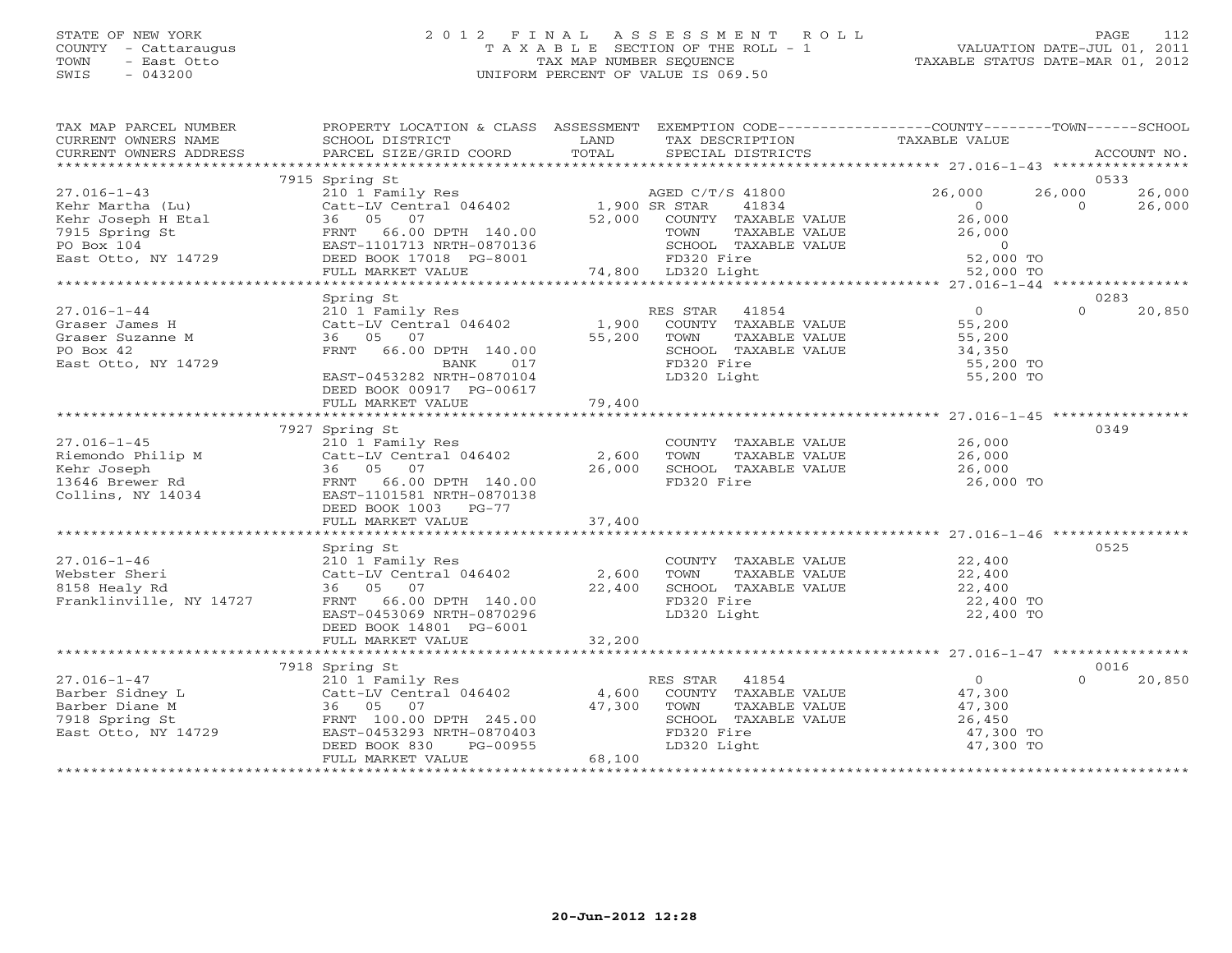# STATE OF NEW YORK 2 0 1 2 F I N A L A S S E S S M E N T R O L L PAGE 113 COUNTY - Cattaraugus T A X A B L E SECTION OF THE ROLL - 1 VALUATION DATE-JUL 01, 2011 TOWN - East Otto TAX MAP NUMBER SEQUENCE TAXABLE STATUS DATE-MAR 01, 2012 SWIS - 043200 UNIFORM PERCENT OF VALUE IS 069.50UNIFORM PERCENT OF VALUE IS 069.50

| TAX MAP PARCEL NUMBER<br>CURRENT OWNERS NAME<br>CURRENT OWNERS ADDRESS                                                                                                        | PROPERTY LOCATION & CLASS ASSESSMENT EXEMPTION CODE---------------COUNTY-------TOWN------SCHOOL<br>SCHOOL DISTRICT<br>PARCEL SIZE/GRID COORD | LAND<br>TOTAL | TAX DESCRIPTION<br>SPECIAL DISTRICTS                          | TAXABLE VALUE            | ACCOUNT NO.              |
|-------------------------------------------------------------------------------------------------------------------------------------------------------------------------------|----------------------------------------------------------------------------------------------------------------------------------------------|---------------|---------------------------------------------------------------|--------------------------|--------------------------|
|                                                                                                                                                                               |                                                                                                                                              |               |                                                               |                          |                          |
|                                                                                                                                                                               | 7926 Spring St                                                                                                                               |               |                                                               |                          | 0017                     |
| $27.016 - 1 - 48$                                                                                                                                                             | 210 1 Family Res                                                                                                                             |               | CVET C/T 41131                                                | 11,575                   | 11,575<br>$\overline{0}$ |
| Jones Joshua R<br>7926 Spring St                                                                                                                                              | Catt-LV Central 046402 5,200 RES STAR<br>36 05 07                                                                                            |               | 41854<br>46,300 COUNTY TAXABLE VALUE                          | $\overline{0}$<br>34,725 | $\Omega$<br>20,850       |
| East Otto, NY 14729                                                                                                                                                           | FRNT 190.00 DPTH 140.00                                                                                                                      |               | TAXABLE VALUE<br>TOWN                                         | 34,725                   |                          |
|                                                                                                                                                                               | 017<br>BANK                                                                                                                                  |               |                                                               | 25,450                   |                          |
|                                                                                                                                                                               | EAST-0453190 NRTH-0870289                                                                                                                    |               | SCHOOL TAXABLE VALUE<br>FD320 Fire<br>ID320 Iil<br>FD320 Fire | 46,300 TO                |                          |
|                                                                                                                                                                               | DEED BOOK 10543 PG-2001                                                                                                                      |               | LD320 Light                                                   | 46,300 TO                |                          |
|                                                                                                                                                                               | FULL MARKET VALUE                                                                                                                            | 66,600        |                                                               |                          |                          |
|                                                                                                                                                                               |                                                                                                                                              |               |                                                               |                          |                          |
|                                                                                                                                                                               | 8961 Reed Hill Rd                                                                                                                            |               |                                                               |                          | 0143                     |
| $27.016 - 1 - 49$                                                                                                                                                             | 210 1 Family Res                                                                                                                             |               | COUNTY TAXABLE VALUE 42,900                                   |                          |                          |
| Adams Ella Mae<br>-------------                                                                                                                                               | $Cat-LV$ Central $046402$ 3,600                                                                                                              |               |                                                               | 42,900<br>42,900         |                          |
| 5786 Frank Rd                                                                                                                                                                 | 36 05 07                                                                                                                                     | 42,900        | TOWN TAXABLE VALUE<br>SCHOOL TAXABLE VALUE<br>FD320 Fire      |                          |                          |
| Cattaraugus, NY 14719                                                                                                                                                         | L/U - JEAN FLECKENSTEIN                                                                                                                      |               | FD320 Fire                                                    | 42,900 TO                |                          |
|                                                                                                                                                                               | FRNT 140.00 DPTH 123.50                                                                                                                      |               | LD320 Light                                                   | 42,900 TO                |                          |
|                                                                                                                                                                               | DEED BOOK 8576 PG-8001                                                                                                                       |               |                                                               |                          |                          |
|                                                                                                                                                                               | FULL MARKET VALUE                                                                                                                            | 61,700        |                                                               |                          |                          |
|                                                                                                                                                                               | 8975 Reed Hill Rd                                                                                                                            |               |                                                               |                          | 0552                     |
| $27.016 - 1 - 50$                                                                                                                                                             | Reed Hill Rd<br>210 1 Family Res<br>Catt-LV Central 046402 3,800                                                                             |               | 41834<br>SR STAR                                              | $\overline{0}$           | $\Omega$<br>30,800       |
|                                                                                                                                                                               |                                                                                                                                              |               | COUNTY TAXABLE VALUE                                          | 30,800                   |                          |
|                                                                                                                                                                               | 30,800 TOWN                                                                                                                                  |               | TAXABLE VALUE                                                 | 30,800                   |                          |
| Extras Bronislaus (Dec)<br>Catt-LV Central 046402<br>Extras Helen I 36 05 07<br>8975 Reed Hill Rd FRNT 105.00 DPTH 123.50<br>East Otto, NY 14729<br>EAST-1101810 NRTH-0870447 |                                                                                                                                              |               | SCHOOL TAXABLE VALUE                                          | $\Omega$                 |                          |
|                                                                                                                                                                               |                                                                                                                                              |               | FD320 Fire                                                    | 30,800 TO                |                          |
|                                                                                                                                                                               | DEED BOOK 832<br>PG-00046                                                                                                                    |               | LD320 Light                                                   | 30,800 TO                |                          |
|                                                                                                                                                                               | FULL MARKET VALUE                                                                                                                            | 44,300        |                                                               |                          |                          |
|                                                                                                                                                                               |                                                                                                                                              |               |                                                               |                          |                          |
|                                                                                                                                                                               | Reed Hill Rd                                                                                                                                 |               |                                                               |                          | 0235                     |
| $27.016 - 1 - 51$                                                                                                                                                             | 425 Bar                                                                                                                                      |               | COUNTY TAXABLE VALUE 61,400                                   |                          |                          |
| Witek John                                                                                                                                                                    | Catt-LV Central 046402                                                                                                                       | 3,200         | TAXABLE VALUE<br>TOWN                                         | 61,400                   |                          |
| 8464 Kruse Rd                                                                                                                                                                 | 07<br>36 05                                                                                                                                  | 61,400        | SCHOOL TAXABLE VALUE                                          | 61,400                   |                          |
| Machias, NY 14101-0184                                                                                                                                                        | FRNT 110.00 DPTH 140.00                                                                                                                      |               | FD320 Fire                                                    | 61,400 TO                |                          |
|                                                                                                                                                                               | EAST-1101803 NRTH-0870554<br>DEED BOOK 00928 PG-01106                                                                                        |               | LD320 Light                                                   | 61,400 TO                |                          |
|                                                                                                                                                                               | FULL MARKET VALUE                                                                                                                            | 88,300        |                                                               |                          |                          |
|                                                                                                                                                                               |                                                                                                                                              |               |                                                               |                          |                          |
|                                                                                                                                                                               | 8991 Reed Hill Rd                                                                                                                            |               |                                                               |                          | 0093                     |
| $27.016 - 1 - 52.1$                                                                                                                                                           |                                                                                                                                              |               |                                                               |                          |                          |
| Koch William C                                                                                                                                                                | 482 Det row bldg<br>Catt-LV Central 046402 1,200                                                                                             |               | COUNTY TAXABLE VALUE 53,600<br>TOWN TAXABLE VALUE 53,600      |                          |                          |
| 8390 Rohr Hill Rd                                                                                                                                                             | 36 05 07                                                                                                                                     | 53,600        | SCHOOL TAXABLE VALUE                                          | 53,600                   |                          |
| East Otto, NY 14729                                                                                                                                                           | FRNT 83.00 DPTH 67.80                                                                                                                        |               | FD320 Fire                                                    | 53,600 TO                |                          |
|                                                                                                                                                                               | EAST-0453473 NRTH-0870660                                                                                                                    |               | LD320 Light                                                   | 53,600 TO                |                          |
|                                                                                                                                                                               | DEED BOOK 00923 PG-00046                                                                                                                     |               |                                                               |                          |                          |
|                                                                                                                                                                               | FULL MARKET VALUE                                                                                                                            | 77,100        |                                                               |                          |                          |
|                                                                                                                                                                               |                                                                                                                                              |               |                                                               |                          |                          |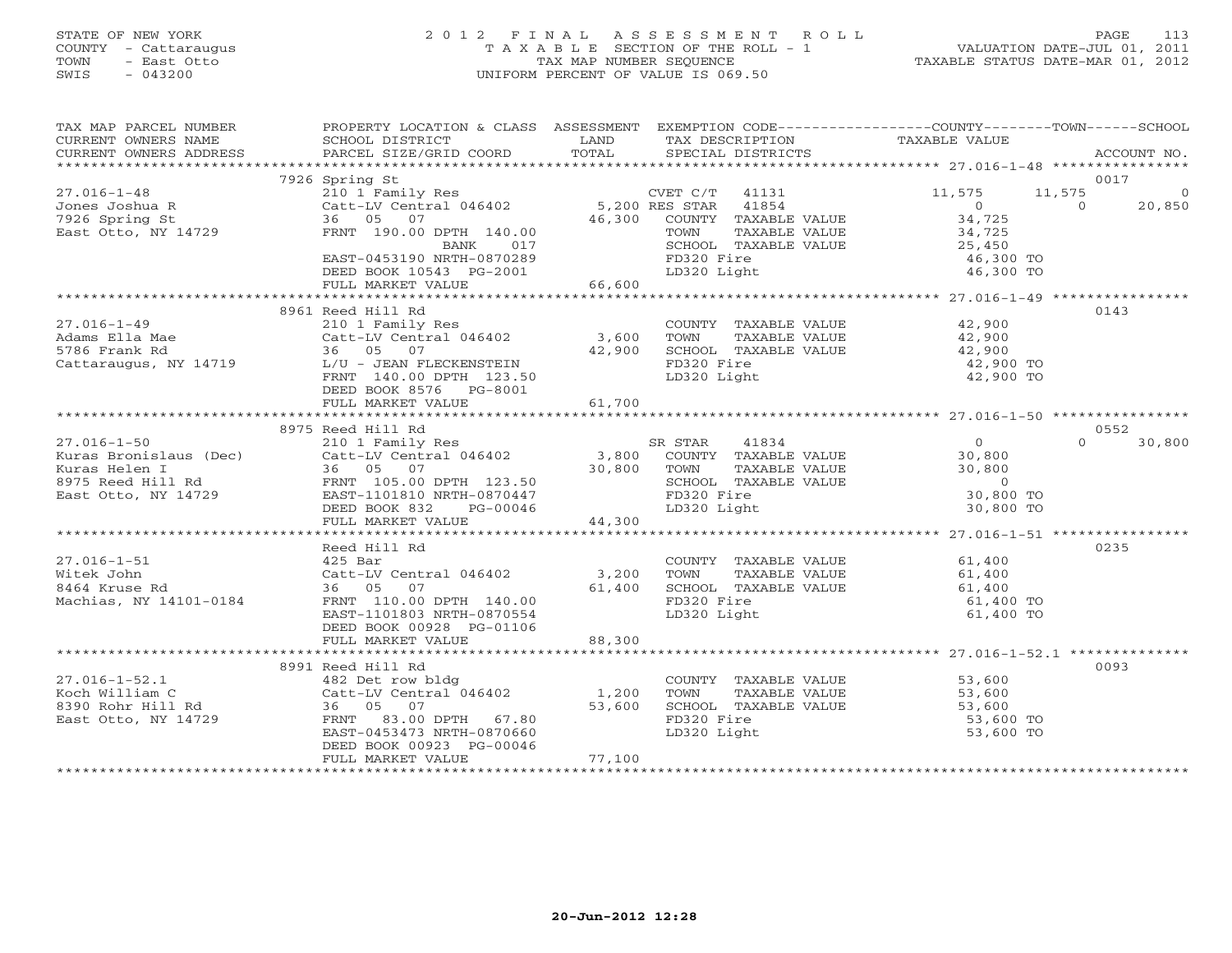# STATE OF NEW YORK 2 0 1 2 F I N A L A S S E S S M E N T R O L L PAGE 114 COUNTY - Cattaraugus T A X A B L E SECTION OF THE ROLL - 1 VALUATION DATE-JUL 01, 2011 TOWN - East Otto TAX MAP NUMBER SEQUENCE TAXABLE STATUS DATE-MAR 01, 2012 SWIS - 043200 UNIFORM PERCENT OF VALUE IS 069.50UNIFORM PERCENT OF VALUE IS 069.50

| TAX MAP PARCEL NUMBER<br>CURRENT OWNERS NAME                                                                                                                         | PROPERTY LOCATION & CLASS ASSESSMENT EXEMPTION CODE----------------COUNTY-------TOWN------SCHOOL<br>SCHOOL DISTRICT<br><b>Example 12</b> LAND |        | TAX DESCRIPTION TAXABLE VALUE |                                                    |                          |
|----------------------------------------------------------------------------------------------------------------------------------------------------------------------|-----------------------------------------------------------------------------------------------------------------------------------------------|--------|-------------------------------|----------------------------------------------------|--------------------------|
| CONNERY OWNERS ADDRESS PARCEL SIZE/GRID COORD TOTAL SECIAL DISTRICTS ACCOUNT NO.<br>CURRENT OWNERS ADDRESS PARCEL SIZE/GRID COORD TOTAL SECIAL DISTRICTS ACCOUNT NO. |                                                                                                                                               |        |                               |                                                    |                          |
|                                                                                                                                                                      | Reed Hill Rd                                                                                                                                  |        |                               |                                                    | 0658                     |
| $27.016 - 1 - 52.2$                                                                                                                                                  | 485 >1use sm bld                                                                                                                              |        | COUNTY TAXABLE VALUE 42,800   |                                                    |                          |
| Koch William C                                                                                                                                                       | Catt-LV Central 046402 1,100                                                                                                                  |        | TOWN<br>TAXABLE VALUE         | 42,800                                             |                          |
| 8390 Rohr Hill Rd                                                                                                                                                    | 36 05 07                                                                                                                                      | 42,800 | SCHOOL TAXABLE VALUE          | 42,800                                             |                          |
| East Otto, NY 14729                                                                                                                                                  | FRNT 61.42 DPTH 83.00                                                                                                                         |        | FD320 Fire                    | 42,800 TO                                          |                          |
|                                                                                                                                                                      | EAST-0453473 NRTH-0870605                                                                                                                     |        | LD320 Light                   | 42,800 TO                                          |                          |
|                                                                                                                                                                      | DEED BOOK 00923 PG-00046<br>FULL MARKET VALUE                                                                                                 | 61,600 |                               |                                                    |                          |
|                                                                                                                                                                      |                                                                                                                                               |        |                               |                                                    |                          |
|                                                                                                                                                                      | 7911 Otto-E Otto Rd                                                                                                                           |        |                               |                                                    | 0086                     |
| $27.016 - 1 - 54.1$                                                                                                                                                  |                                                                                                                                               |        | AGED C/T 41801                | 10,920                                             | 10,920<br>$\overline{0}$ |
|                                                                                                                                                                      |                                                                                                                                               |        | 41834                         | $\overline{0}$                                     | $\Omega$<br>43,230       |
| Landsiedel Maureen<br>7911 E Otto Rd 86 182<br>70 Box 182<br>East Otto, NY 14729<br>72 EAST-0453262 NRTH-0870590<br>72 EAST-0453262 NRTH-0870590                     |                                                                                                                                               | 54,600 | COUNTY TAXABLE VALUE          | 43,680                                             |                          |
|                                                                                                                                                                      |                                                                                                                                               |        | TOWN<br>TAXABLE VALUE         | 43,680                                             |                          |
|                                                                                                                                                                      |                                                                                                                                               |        | SCHOOL TAXABLE VALUE          | 11,370                                             |                          |
|                                                                                                                                                                      | DEED BOOK 906<br>PG-00444                                                                                                                     |        | FD320 Fire                    | 54,600 TO                                          |                          |
|                                                                                                                                                                      | FULL MARKET VALUE                                                                                                                             |        | ---<br>78,600 LD320 Light     | 54,600 TO                                          |                          |
|                                                                                                                                                                      |                                                                                                                                               |        |                               |                                                    |                          |
|                                                                                                                                                                      | 7907 Otto-E Otto Rd                                                                                                                           |        |                               |                                                    | 0762                     |
| $27.016 - 1 - 54.2$                                                                                                                                                  | 210 1 Family Res                                                                                                                              |        | COUNTY TAXABLE VALUE          | 24,800                                             |                          |
| Landsiedel Maureen M                                                                                                                                                 | $Cat-LV$ Central 046402 $4,500$                                                                                                               |        | TOWN<br>TAXABLE VALUE         | 24,800                                             |                          |
|                                                                                                                                                                      |                                                                                                                                               | 24,800 | SCHOOL TAXABLE VALUE          | 24,800                                             |                          |
|                                                                                                                                                                      |                                                                                                                                               |        | FD320 Fire                    | 24,800 TO                                          |                          |
|                                                                                                                                                                      |                                                                                                                                               |        | LD320 Light                   | 24,800 TO                                          |                          |
|                                                                                                                                                                      | DEED BOOK 1009 PG-18                                                                                                                          |        |                               |                                                    |                          |
|                                                                                                                                                                      |                                                                                                                                               |        |                               |                                                    |                          |
|                                                                                                                                                                      | 7921 Otto-E Otto Rd                                                                                                                           |        |                               |                                                    | 0427                     |
|                                                                                                                                                                      |                                                                                                                                               |        | RES STAR 41854                |                                                    | 20,850<br>$\cap$         |
|                                                                                                                                                                      |                                                                                                                                               |        | COUNTY TAXABLE VALUE          | $\begin{smallmatrix}&&0\1&8&,400\end{smallmatrix}$ |                          |
|                                                                                                                                                                      |                                                                                                                                               |        | TOWN<br>TAXABLE VALUE         | 48,400                                             |                          |
|                                                                                                                                                                      |                                                                                                                                               |        | SCHOOL TAXABLE VALUE          | 27,550                                             |                          |
| PO Box 124                                                                                                                                                           | BANK<br>017                                                                                                                                   | 48,400 | FD320 Fire                    | 48,400 TO                                          |                          |
| East Otto, NY 14729                                                                                                                                                  | EAST-1101454 NRTH-0870639                                                                                                                     |        | LD320 Light                   | 48,400 TO                                          |                          |
|                                                                                                                                                                      | DEED BOOK 5223 PG-6001                                                                                                                        |        |                               |                                                    |                          |
|                                                                                                                                                                      | FULL MARKET VALUE                                                                                                                             | 69,600 |                               |                                                    |                          |
|                                                                                                                                                                      |                                                                                                                                               |        |                               |                                                    |                          |
|                                                                                                                                                                      | 7929 Otto-E Otto Rd                                                                                                                           |        |                               |                                                    | 0290                     |
| $27.016 - 1 - 56$                                                                                                                                                    | 210 1 Family Res<br>Catt-LV Central 046402 4,200                                                                                              |        | 41854<br>RES STAR             | $\begin{array}{c} 0 \\ 49,200 \end{array}$         | $\Omega$<br>20,850       |
| Shattuck Dean K                                                                                                                                                      |                                                                                                                                               |        | COUNTY TAXABLE VALUE          |                                                    |                          |
| Shattuck Christopher D<br>$73222.9111.731$                                                                                                                           | 36 05 07                                                                                                                                      | 49,200 | TOWN<br>TAXABLE VALUE         | 49,200                                             |                          |
| 7929 Otto-E Otto Rd                                                                                                                                                  | FRNT 99.00 DPTH 208.00                                                                                                                        |        | SCHOOL TAXABLE VALUE          | 28,350                                             |                          |
| East Otto, NY 14729                                                                                                                                                  | EAST-0452945 NRTH-0870590                                                                                                                     |        | FD320 Fire                    | 49,200 TO                                          |                          |
|                                                                                                                                                                      | DEED BOOK 8224<br>PG-7001                                                                                                                     | 70,800 | LD320 Light                   | 49,200 TO                                          |                          |
|                                                                                                                                                                      | FULL MARKET VALUE                                                                                                                             |        |                               |                                                    |                          |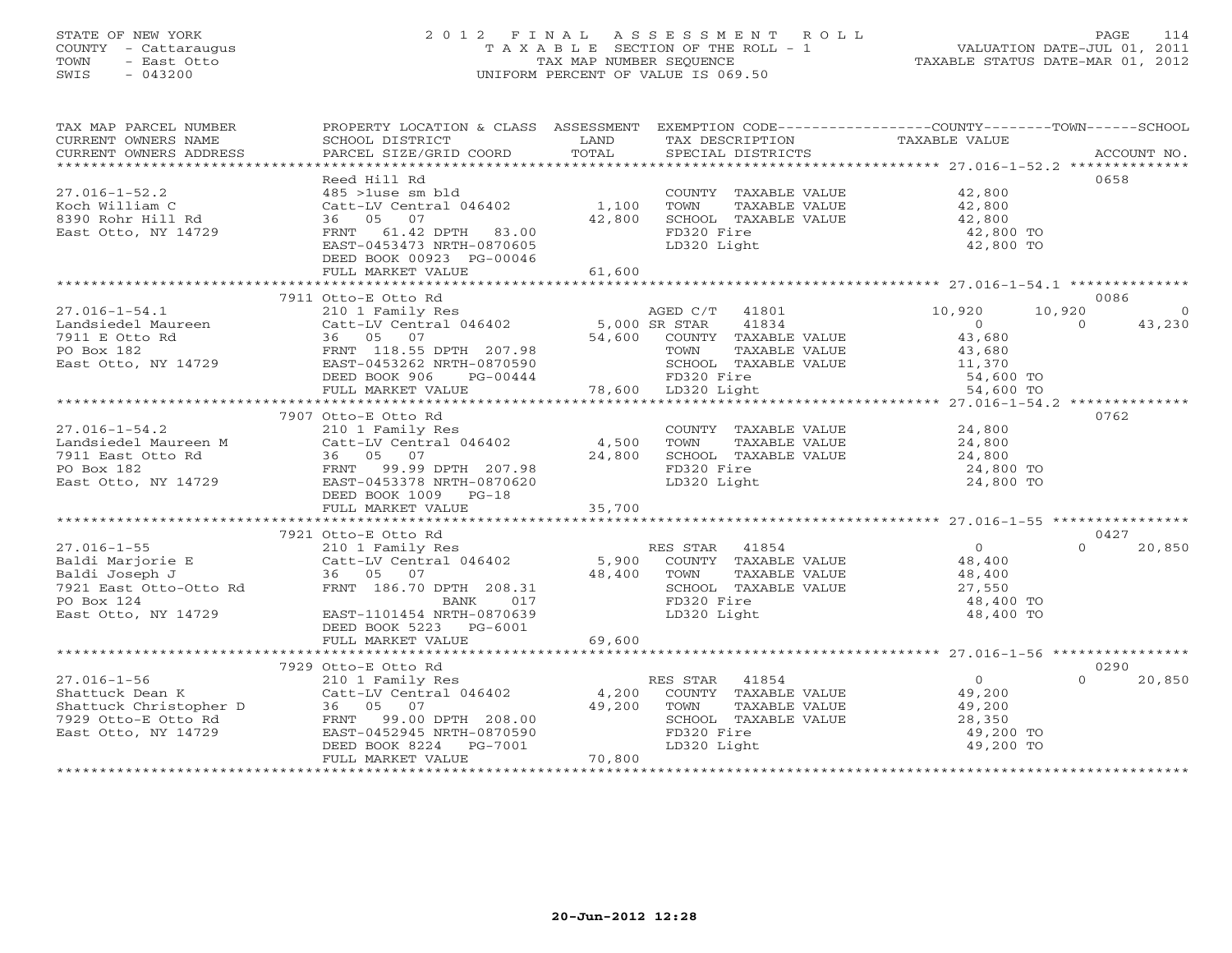# STATE OF NEW YORK 2 0 1 2 F I N A L A S S E S S M E N T R O L L PAGE 115 COUNTY - Cattaraugus T A X A B L E SECTION OF THE ROLL - 1 VALUATION DATE-JUL 01, 2011 TOWN - East Otto TAX MAP NUMBER SEQUENCE TAXABLE STATUS DATE-MAR 01, 2012 SWIS - 043200 UNIFORM PERCENT OF VALUE IS 069.50UNIFORM PERCENT OF VALUE IS 069.50

| TAX MAP PARCEL NUMBER<br>CURRENT OWNERS NAME<br>CURRENT OWNERS ADDRESS                                                   | PROPERTY LOCATION & CLASS ASSESSMENT<br>SCHOOL DISTRICT<br>PARCEL SIZE/GRID COORD                                                                                                | LAND<br>TOTAL           | EXEMPTION CODE----------------COUNTY-------TOWN------SCHOOL<br>TAX DESCRIPTION<br>SPECIAL DISTRICTS                    | TAXABLE VALUE                                                         | ACCOUNT NO.                |
|--------------------------------------------------------------------------------------------------------------------------|----------------------------------------------------------------------------------------------------------------------------------------------------------------------------------|-------------------------|------------------------------------------------------------------------------------------------------------------------|-----------------------------------------------------------------------|----------------------------|
|                                                                                                                          |                                                                                                                                                                                  |                         |                                                                                                                        |                                                                       |                            |
| $27.016 - 1 - 59$<br>Fiorello Dominic<br>Fiorello Isabelle<br>8912 East Otto-Otto Rd<br>PO Box 28<br>East Otto, NY 14729 | 7912 Otto-E Otto Rd<br>210 1 Family Res<br>Catt-LV Central 046402<br>37 05 07<br>CEMETERY RD<br>FRNT 132.00 DPTH 140.00<br>EAST-1101686 NRTH-0870857<br>DEED BOOK 00949 PG-00841 | 3,800<br>51,000         | 41834<br>SR STAR<br>COUNTY TAXABLE VALUE<br>TOWN<br>TAXABLE VALUE<br>SCHOOL TAXABLE VALUE<br>FD320 Fire<br>LD320 Light | $\overline{0}$<br>51,000<br>51,000<br>7,770<br>51,000 TO<br>51,000 TO | 0429<br>$\Omega$<br>43,230 |
|                                                                                                                          | FULL MARKET VALUE                                                                                                                                                                | 73,400                  |                                                                                                                        |                                                                       |                            |
| $27.016 - 1 - 60$<br>Lung Lester<br>125 W Malate St<br>Hagatna, Guam 95910                                               | Otto-E Otto Rd<br>314 Rural vac<10<br>Catt-LV Central 046402<br>37 05 07<br>CEMETERY RD<br>33.00 DPTH 66.00<br>FRNT<br>DEED BOOK 6712 PG-7001                                    | 400<br>400              | COUNTY TAXABLE VALUE<br>TOWN<br>TAXABLE VALUE<br>SCHOOL TAXABLE VALUE<br>FD320 Fire<br>LD320 Light                     | 400<br>400<br>400<br>400 TO<br>400 TO                                 | 0433                       |
|                                                                                                                          | FULL MARKET VALUE                                                                                                                                                                | 600                     |                                                                                                                        |                                                                       |                            |
| $27.016 - 1 - 62$<br>Lung Lester<br>125 W Malate St<br>Hagatna, Guam 95910                                               | E Otto-Springville Rd<br>482 Det row bldg<br>Catt-LV Central 046402 1,800<br>37 05 07<br>FRNT 32.00 DPTH 107.00<br>EAST-1101831 NRTH-0870905<br>DEED BOOK 6712 PG-7001           | 32,800                  | COUNTY TAXABLE VALUE<br>TAXABLE VALUE<br>TOWN<br>SCHOOL TAXABLE VALUE<br>FD320 Fire<br>LD320 Light                     | 32,800<br>32,800<br>32,800<br>32,800 TO<br>32,800 TO                  | 0317                       |
|                                                                                                                          | FULL MARKET VALUE                                                                                                                                                                | 47,200                  |                                                                                                                        |                                                                       |                            |
| $27.016 - 1 - 63$<br>Mitchell Timothy I<br>PO Box 205                                                                    | 9005 E Otto-Springville Rd<br>482 Det row bldg<br>Catt-LV Central 046402<br>Catt-LV Central 046402<br>37 05 07                                                                   | 38,600                  | RES STAR<br>41854<br>900 COUNTY TAXABLE VALUE<br>TOWN<br>TAXABLE VALUE                                                 | $\overline{0}$<br>38,600<br>38,600                                    | 0495<br>$\Omega$<br>20,850 |
| East Otto, NY 14729                                                                                                      | FRNT 43.80 DPTH 97.00<br>EAST-1101837 NRTH-0870940<br>DEED BOOK 6199 PG-9001<br>FULL MARKET VALUE                                                                                | 55,500                  | SCHOOL TAXABLE VALUE<br>FD320 Fire<br>LD320 Light                                                                      | 17,750<br>38,600 TO<br>38,600 TO                                      |                            |
|                                                                                                                          | East Otto Rd                                                                                                                                                                     |                         |                                                                                                                        |                                                                       | 0531                       |
| $27.016 - 1 - 64$<br>Kazmark Terry<br>7909 Mill St<br>East Otto, NY 14729                                                | 210 1 Family Res<br>Catt-LV Central 046402<br>37 05 07<br>FRNT<br>75.00 DPTH 43.90<br>EAST-1101758 NRTH-0870939<br>DEED BOOK 899<br>PG-00479<br>FULL MARKET VALUE                | 600<br>17,700<br>25,500 | COUNTY TAXABLE VALUE<br>TOWN<br>TAXABLE VALUE<br>SCHOOL TAXABLE VALUE<br>FD320 Fire<br>LD320 Light                     | 17,700<br>17,700<br>17,700<br>17,700 TO<br>17,700 TO                  |                            |
|                                                                                                                          |                                                                                                                                                                                  |                         |                                                                                                                        |                                                                       |                            |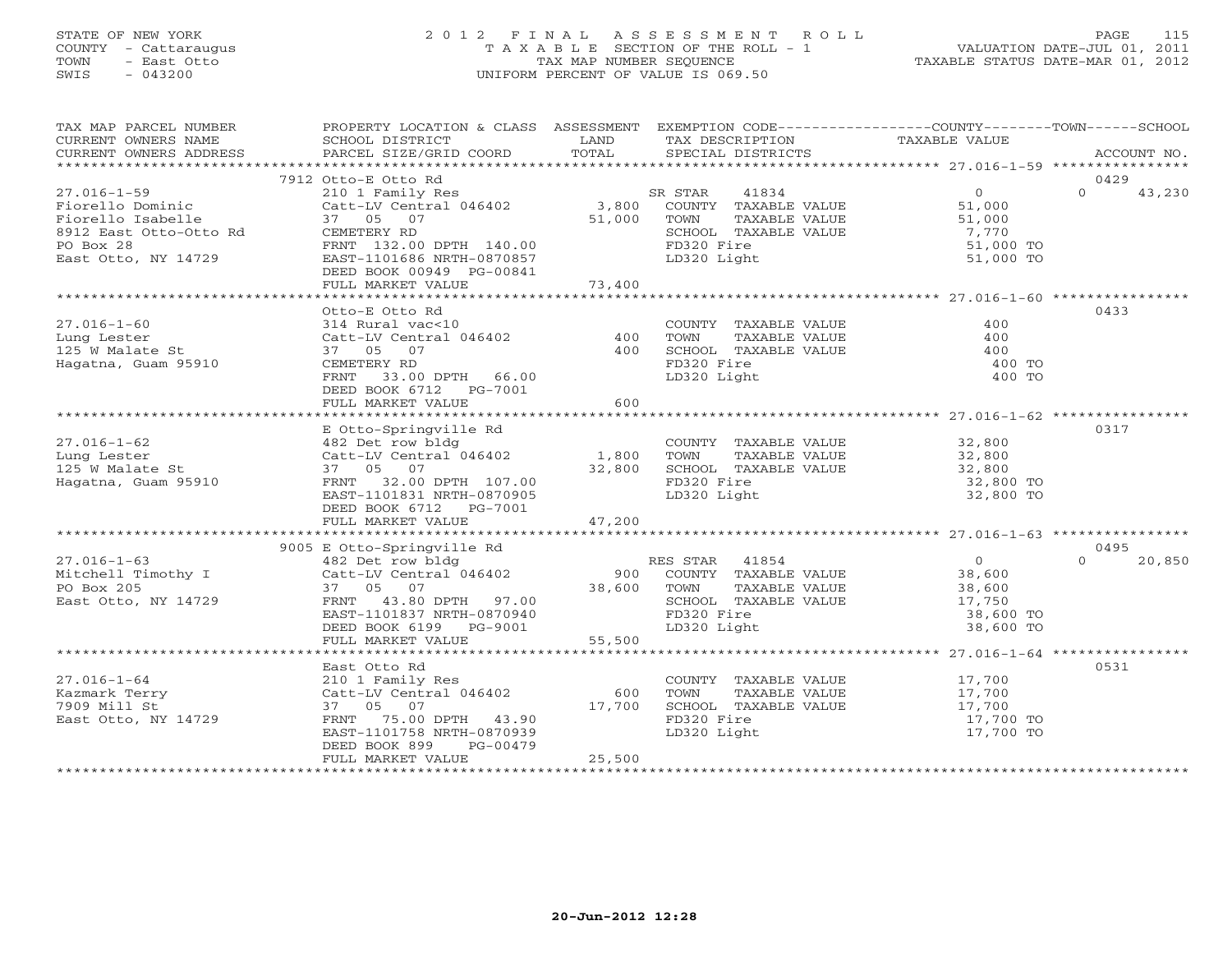# STATE OF NEW YORK 2 0 1 2 F I N A L A S S E S S M E N T R O L L PAGE 116 COUNTY - Cattaraugus T A X A B L E SECTION OF THE ROLL - 1 VALUATION DATE-JUL 01, 2011 TOWN - East Otto TAX MAP NUMBER SEQUENCE TAXABLE STATUS DATE-MAR 01, 2012 SWIS - 043200 UNIFORM PERCENT OF VALUE IS 069.50UNIFORM PERCENT OF VALUE IS 069.50

| TAX MAP PARCEL NUMBER<br>CURRENT OWNERS ADDRESS                                                                                                                                                                                          | PROPERTY LOCATION & CLASS ASSESSMENT EXEMPTION CODE----------------COUNTY-------TOWN------SCHOOL                                                                                              |        |                                                                                                                                                                         |                                              |                    |
|------------------------------------------------------------------------------------------------------------------------------------------------------------------------------------------------------------------------------------------|-----------------------------------------------------------------------------------------------------------------------------------------------------------------------------------------------|--------|-------------------------------------------------------------------------------------------------------------------------------------------------------------------------|----------------------------------------------|--------------------|
|                                                                                                                                                                                                                                          |                                                                                                                                                                                               |        |                                                                                                                                                                         |                                              |                    |
|                                                                                                                                                                                                                                          | East Otto Rd                                                                                                                                                                                  |        |                                                                                                                                                                         |                                              | 0253               |
| $27.016 - 1 - 65$                                                                                                                                                                                                                        | East Octo Ku (and San Star Audio 1994)<br>210 1 Family Res (att-LV Central 046402 (6,200 COUNTY TAXABLE VALUE (62,000 )                                                                       |        |                                                                                                                                                                         |                                              | $\Omega$<br>43,230 |
|                                                                                                                                                                                                                                          |                                                                                                                                                                                               |        |                                                                                                                                                                         |                                              |                    |
| Kazmark Michael W Sr<br>7919 Mill St                                                                                                                                                                                                     |                                                                                                                                                                                               |        |                                                                                                                                                                         |                                              |                    |
| East Otto, NY 14729                                                                                                                                                                                                                      |                                                                                                                                                                                               |        |                                                                                                                                                                         | TAXABLE VALUE 62,000<br>TAXABLE VALUE 18,770 |                    |
|                                                                                                                                                                                                                                          |                                                                                                                                                                                               |        | TOWN TAXABLE VALUE<br>SCHOOL TAXABLE VALUE<br>FD320 Fire                                                                                                                | 62,000 TO                                    |                    |
|                                                                                                                                                                                                                                          |                                                                                                                                                                                               |        | LD320 Light                                                                                                                                                             | 62,000 TO                                    |                    |
|                                                                                                                                                                                                                                          | CALC-LA CHILITY 1994<br>FRNT 290.00 DPTH 232.00 62,000 TOWN<br>FRNT 290.00 DPTH 232.00 6CHOO<br>EAST-1101528 NRTH-0870891 FD320<br>DEED BOOK 00794 PG-00087 LD320<br>FULL MARKET VALUE 89,200 |        |                                                                                                                                                                         |                                              |                    |
|                                                                                                                                                                                                                                          |                                                                                                                                                                                               |        |                                                                                                                                                                         |                                              |                    |
|                                                                                                                                                                                                                                          | E Otto-Springville Rd                                                                                                                                                                         |        |                                                                                                                                                                         |                                              | 0310               |
|                                                                                                                                                                                                                                          |                                                                                                                                                                                               |        |                                                                                                                                                                         |                                              |                    |
|                                                                                                                                                                                                                                          |                                                                                                                                                                                               |        |                                                                                                                                                                         |                                              |                    |
|                                                                                                                                                                                                                                          |                                                                                                                                                                                               |        |                                                                                                                                                                         |                                              |                    |
| 27.016-1-66 E Utto-Springville Rd<br>Jones Michael J (23.1 autobody COUNT)<br>8934 Reed Hill Rd (23.1 autobody 1,100 TOWN<br>8934 Reed Hill Rd (37 05 07 19,300 SCHOOI<br>PO Box 175 FRNT 50.00 DPTH 102.40 FD320<br>East Otto, NY 14729 |                                                                                                                                                                                               |        | COUNTY TAXABLE VALUE 19,300<br>TOWN TAXABLE VALUE 19,300<br>SCHOOL TAXABLE VALUE 19,300<br>FD320 Fire 19,300 TO                                                         |                                              |                    |
|                                                                                                                                                                                                                                          |                                                                                                                                                                                               |        | LD320 Light                                                                                                                                                             | 19,300 TO<br>19,300 TO                       |                    |
|                                                                                                                                                                                                                                          | DEED BOOK 906 PG-01029                                                                                                                                                                        |        |                                                                                                                                                                         |                                              |                    |
|                                                                                                                                                                                                                                          |                                                                                                                                                                                               |        |                                                                                                                                                                         |                                              |                    |
|                                                                                                                                                                                                                                          |                                                                                                                                                                                               |        |                                                                                                                                                                         |                                              |                    |
|                                                                                                                                                                                                                                          |                                                                                                                                                                                               |        |                                                                                                                                                                         |                                              | 1129               |
|                                                                                                                                                                                                                                          |                                                                                                                                                                                               |        |                                                                                                                                                                         |                                              |                    |
|                                                                                                                                                                                                                                          |                                                                                                                                                                                               |        |                                                                                                                                                                         |                                              |                    |
|                                                                                                                                                                                                                                          |                                                                                                                                                                                               |        |                                                                                                                                                                         |                                              |                    |
|                                                                                                                                                                                                                                          |                                                                                                                                                                                               |        |                                                                                                                                                                         |                                              |                    |
|                                                                                                                                                                                                                                          |                                                                                                                                                                                               |        |                                                                                                                                                                         |                                              |                    |
|                                                                                                                                                                                                                                          |                                                                                                                                                                                               |        |                                                                                                                                                                         |                                              |                    |
|                                                                                                                                                                                                                                          |                                                                                                                                                                                               |        |                                                                                                                                                                         |                                              |                    |
|                                                                                                                                                                                                                                          | 7910 Mill St                                                                                                                                                                                  |        |                                                                                                                                                                         |                                              | 0164               |
|                                                                                                                                                                                                                                          |                                                                                                                                                                                               |        |                                                                                                                                                                         |                                              | $\Omega$           |
|                                                                                                                                                                                                                                          |                                                                                                                                                                                               |        |                                                                                                                                                                         |                                              | 20,850             |
|                                                                                                                                                                                                                                          |                                                                                                                                                                                               |        |                                                                                                                                                                         |                                              |                    |
|                                                                                                                                                                                                                                          |                                                                                                                                                                                               |        |                                                                                                                                                                         |                                              |                    |
|                                                                                                                                                                                                                                          |                                                                                                                                                                                               |        | TOWN TAXABLE VALUE $42,800$<br>SCHOOL TAXABLE VALUE 21,950<br>FD320 Fire 42,800 TO<br>LD320 Light 42,800 TO                                                             |                                              |                    |
|                                                                                                                                                                                                                                          |                                                                                                                                                                                               |        |                                                                                                                                                                         |                                              |                    |
|                                                                                                                                                                                                                                          |                                                                                                                                                                                               |        |                                                                                                                                                                         |                                              |                    |
| 27.016-1-67.2<br>Frederick Donald Jr Cattaring Cattaring Cattaring Cattaring Cattaring Cattaring Cattaring Cattaring Cattaring Cattaring Cattaring Cattaring Cattaring Cattaring Cattaring Cattaring Cattaring Cattaring Cattar          |                                                                                                                                                                                               |        |                                                                                                                                                                         |                                              |                    |
|                                                                                                                                                                                                                                          |                                                                                                                                                                                               |        |                                                                                                                                                                         |                                              |                    |
|                                                                                                                                                                                                                                          | 7920 Mill St                                                                                                                                                                                  |        |                                                                                                                                                                         |                                              | 0404               |
|                                                                                                                                                                                                                                          |                                                                                                                                                                                               |        | COUNTY TAXABLE VALUE 30,200                                                                                                                                             |                                              |                    |
| 27.016-1-68<br>Jones Wilfred R Catt-LV Central 046402 1,900<br>Jones Jean M (Lu) 37 05 07 30,200<br>PO Box 55<br>East Otto, NY 14729 EAST-1101502 NRTH-0871078<br>FRNT 139.00 DPTH 65.00<br>EAST-1101502 NRTH-0871078<br>PG-6002         |                                                                                                                                                                                               |        | TOWN TAXABLE VALUE<br>SCHOOL TAXABLE VALUE<br>SCHOOL TAXABLE VALUE<br>TOWN TAXABLE VALUE<br>30,200 TO<br>FD320 Fire<br>10,200 TO<br>50,200 TO<br>30,200 TO<br>30,200 TO |                                              |                    |
|                                                                                                                                                                                                                                          |                                                                                                                                                                                               |        |                                                                                                                                                                         |                                              |                    |
|                                                                                                                                                                                                                                          |                                                                                                                                                                                               |        |                                                                                                                                                                         |                                              |                    |
|                                                                                                                                                                                                                                          |                                                                                                                                                                                               |        |                                                                                                                                                                         |                                              |                    |
|                                                                                                                                                                                                                                          | DEED BOOK 17617 PG-6002                                                                                                                                                                       |        |                                                                                                                                                                         |                                              |                    |
|                                                                                                                                                                                                                                          | FULL MARKET VALUE                                                                                                                                                                             | 43,500 |                                                                                                                                                                         |                                              |                    |
|                                                                                                                                                                                                                                          |                                                                                                                                                                                               |        |                                                                                                                                                                         |                                              |                    |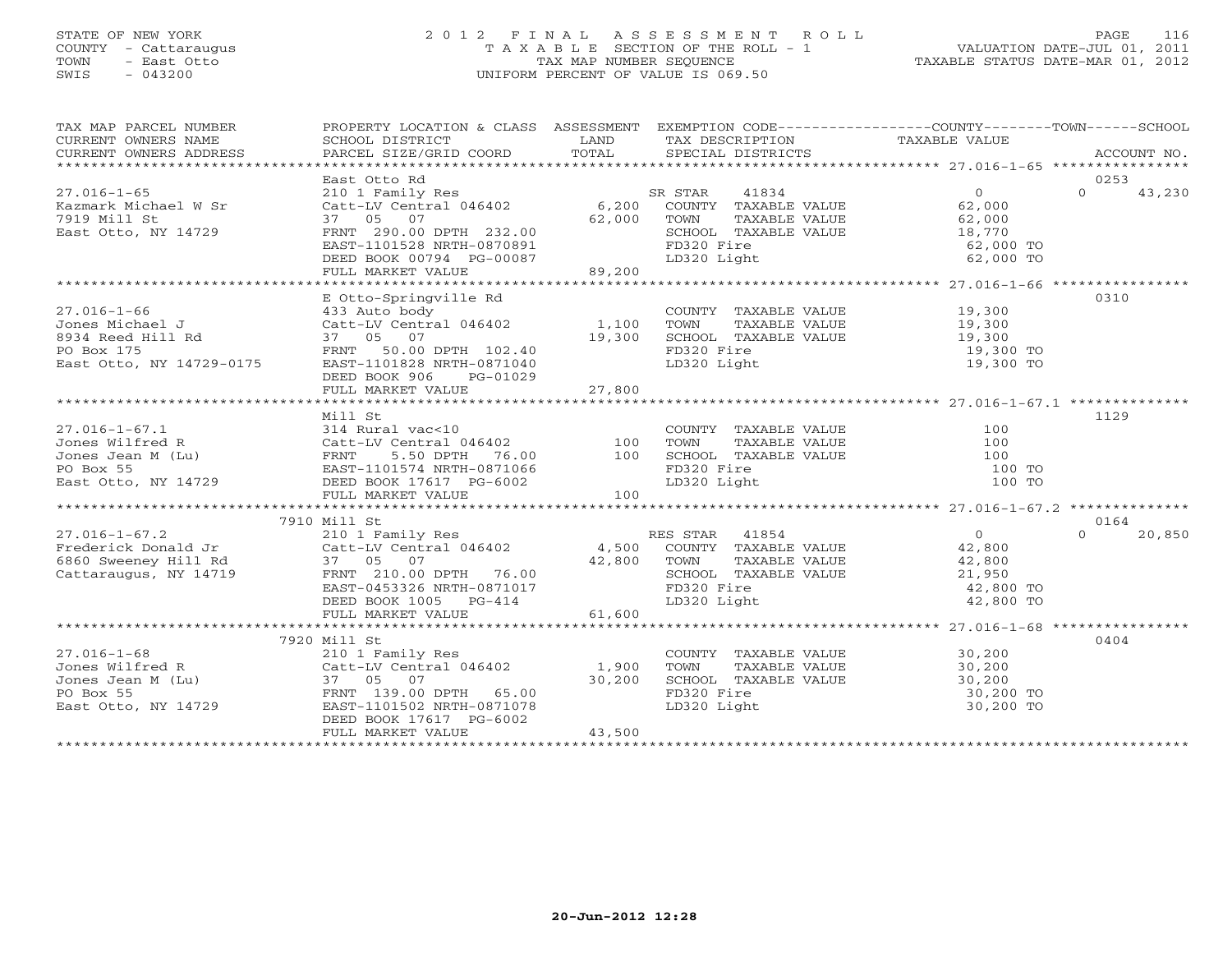# STATE OF NEW YORK 2 0 1 2 F I N A L A S S E S S M E N T R O L L PAGE 117 COUNTY - Cattaraugus T A X A B L E SECTION OF THE ROLL - 1 VALUATION DATE-JUL 01, 2011 TOWN - East Otto TAX MAP NUMBER SEQUENCE TAXABLE STATUS DATE-MAR 01, 2012 SWIS - 043200 UNIFORM PERCENT OF VALUE IS 069.50UNIFORM PERCENT OF VALUE IS 069.50

| TAX MAP PARCEL NUMBER<br>CURRENT OWNERS NAME<br>CURRENT OWNERS ADDRESS                               | PROPERTY LOCATION & CLASS ASSESSMENT<br>SCHOOL DISTRICT<br>PARCEL SIZE/GRID COORD                                                                                                                                                                                                                                                                                                | LAND<br>TOTAL       | EXEMPTION CODE-----------------COUNTY-------TOWN------SCHOOL<br>TAX DESCRIPTION<br>SPECIAL DISTRICTS  | TAXABLE VALUE                                                          | ACCOUNT NO.                |
|------------------------------------------------------------------------------------------------------|----------------------------------------------------------------------------------------------------------------------------------------------------------------------------------------------------------------------------------------------------------------------------------------------------------------------------------------------------------------------------------|---------------------|-------------------------------------------------------------------------------------------------------|------------------------------------------------------------------------|----------------------------|
| ***********************                                                                              | *******************************                                                                                                                                                                                                                                                                                                                                                  |                     |                                                                                                       |                                                                        |                            |
| $27.016 - 1 - 69$<br>Jones Dennis<br>Jones Tracy<br>PO Box 112<br>East Otto, NY 14729-0112           | 7932 Mill St<br>210 1 Family Res<br>Catt-LV Central 046402<br>37 05 07<br>FRNT 198.00 DPTH<br>70.00<br>BANK<br>017                                                                                                                                                                                                                                                               | 2,900<br>38,900     | RES STAR 41854<br>COUNTY TAXABLE VALUE<br>TOWN<br>TAXABLE VALUE<br>SCHOOL TAXABLE VALUE<br>FD320 Fire | $\overline{0}$<br>38,900<br>38,900<br>18,050<br>38,900 TO              | 0489<br>$\Omega$<br>20,850 |
|                                                                                                      | EAST-1101332 NRTH-0871102<br>DEED BOOK 871<br>PG-00902<br>FULL MARKET VALUE                                                                                                                                                                                                                                                                                                      | 56,000              | LD320 Light                                                                                           | 38,900 TO                                                              |                            |
| $27.016 - 1 - 70$<br>Jones Wilfred R<br>Jones Jean M (Lu)<br>PO Box 55<br>East Otto, NY 14729        | Mill St<br>$314 \text{ Rural vac} < 10$<br>Catt-IV Central 046402<br>37 05 07<br>FRNT 82.00 DPTH 75.00<br>EAST-1101198 NRTH-0871117<br>DEED BOOK 17617 PG-6002<br>FULL MARKET VALUE                                                                                                                                                                                              | $500$<br>500<br>700 | COUNTY TAXABLE VALUE<br>TOWN<br>TAXABLE VALUE<br>SCHOOL TAXABLE VALUE<br>FD320 Fire<br>LD320 Light    | 500<br>500<br>500<br>500 TO<br>500 TO                                  | 0368                       |
|                                                                                                      |                                                                                                                                                                                                                                                                                                                                                                                  |                     |                                                                                                       |                                                                        |                            |
| $27.016 - 1 - 71$<br>Benz Colleen M<br>7940 Mill St<br>East Otto, NY 14729                           | 7940 Mill St<br>210 1 Family Res<br>Catt-LV Central 046402 6,700 COUNTY TAXABLE VALUE<br>37 05 07<br>FF 750.00<br>1.60 BANK 017<br>ACRES<br>EAST-1100812 NRTH-0871148<br>DEED BOOK 8804 PG-2001<br>FULL MARKET VALUE                                                                                                                                                             | 36,100<br>51,900    | RES STAR 41854<br>TOWN<br>TAXABLE VALUE<br>SCHOOL TAXABLE VALUE<br>FD320 Fire<br>LD320 Light          | $\overline{0}$<br>36,100<br>36,100<br>15,250<br>36,100 TO<br>36,100 TO | 0544<br>$\Omega$<br>20,850 |
|                                                                                                      | * * * * * * * * * *                                                                                                                                                                                                                                                                                                                                                              | ******************  |                                                                                                       |                                                                        |                            |
| $28.001 - 1 - 1.2$<br>Palmeri Sharon L<br>8874 Balcolm Beach Rd<br>Rushford, NY 14777                | Sky Ranch Rd<br>322 Rural vac>10<br>JZZ Kurai vuosio<br>Catt-LV Central 046402<br>30  05  07<br>L/P 948-299<br>FF 675.00<br>ACRES 47.90<br>DEED BOOK 00968 PG-01089                                                                                                                                                                                                              | 67,800<br>67,800    | COUNTY TAXABLE VALUE<br>TAXABLE VALUE<br>TOWN<br>SCHOOL TAXABLE VALUE<br>FD320 Fire                   | 67,800<br>67,800<br>67,800<br>67,800 TO                                | 0934                       |
|                                                                                                      | FULL MARKET VALUE                                                                                                                                                                                                                                                                                                                                                                | 97,600              |                                                                                                       |                                                                        |                            |
|                                                                                                      | 7809 Sky Ranch Rd                                                                                                                                                                                                                                                                                                                                                                |                     |                                                                                                       |                                                                        | 1088                       |
| $28.001 - 1 - 1.3$<br>Metzger Andrew<br>Hughes Heather A<br>7809 Sky Ranch Rd<br>East Otto, NY 14729 | 240 Rural res<br>Catt-LV Central 046402<br>The Company of the Company of the Company of the Company of the Company of the Company of the Company of the Company of the Company of the Company of the Company of the Company of the Company of the Company of the Company<br>30  05  07<br>100.0<br>ACRES 32.00 BANK 017<br>EAST-0456208 NRTH-0875909<br>DEED BOOK 00975 PG-01146 | 31,300<br>114,000   | RES STAR 41854<br>COUNTY TAXABLE VALUE<br>TOWN<br>TAXABLE VALUE<br>SCHOOL TAXABLE VALUE<br>FD320 Fire | $\overline{0}$<br>114,000<br>114,000<br>93,150<br>114,000 TO           | $\Omega$<br>20,850         |
|                                                                                                      | FULL MARKET VALUE                                                                                                                                                                                                                                                                                                                                                                | 164,000             |                                                                                                       |                                                                        |                            |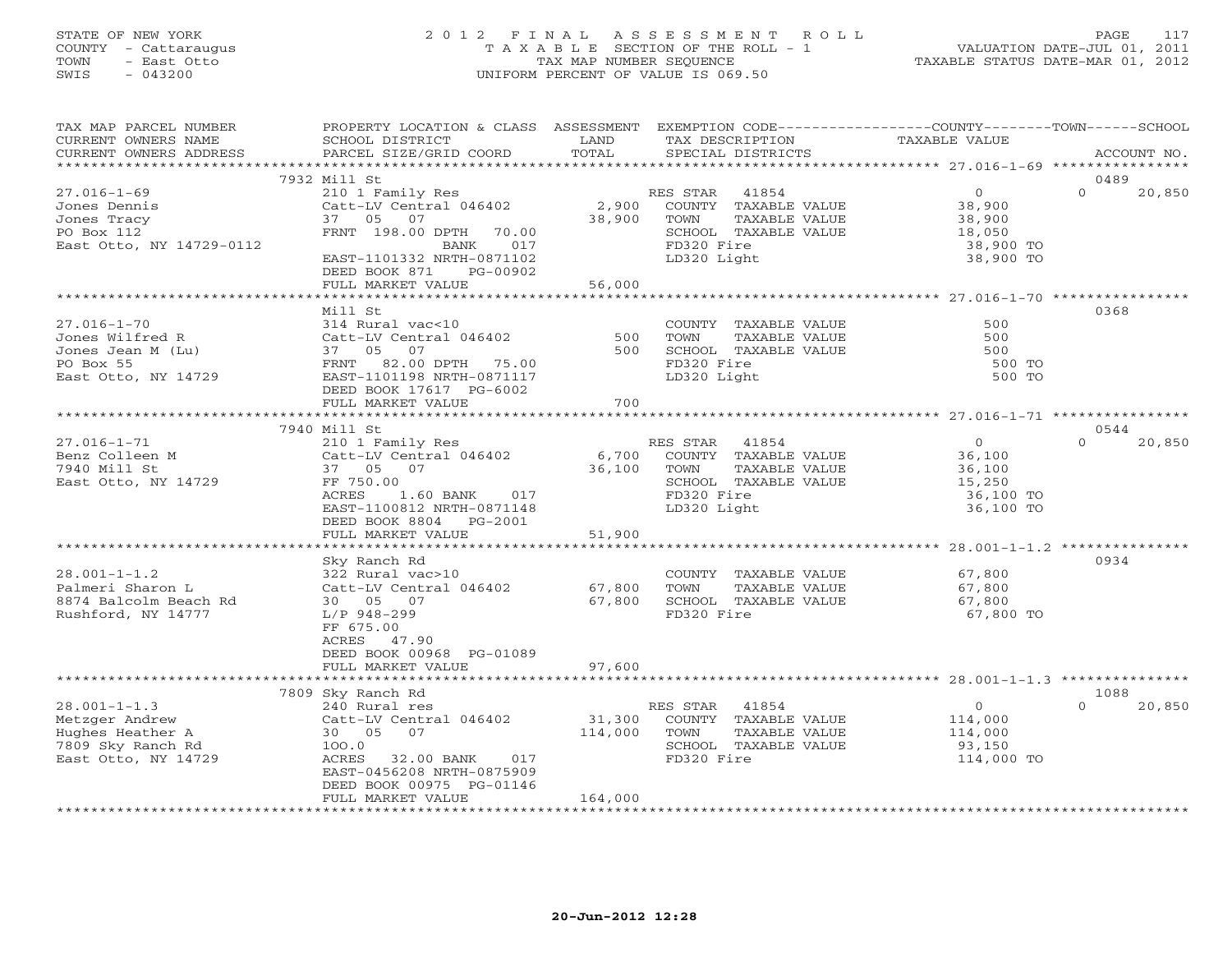# STATE OF NEW YORK 2 0 1 2 F I N A L A S S E S S M E N T R O L L PAGE 118 COUNTY - Cattaraugus T A X A B L E SECTION OF THE ROLL - 1 VALUATION DATE-JUL 01, 2011 TOWN - East Otto TAX MAP NUMBER SEQUENCE TAXABLE STATUS DATE-MAR 01, 2012 SWIS - 043200 UNIFORM PERCENT OF VALUE IS 069.50UNIFORM PERCENT OF VALUE IS 069.50

| TAX MAP PARCEL NUMBER<br>CURRENT OWNERS NAME<br>CURRENT OWNERS ADDRESS                                  | PROPERTY LOCATION & CLASS ASSESSMENT<br>SCHOOL DISTRICT<br>PARCEL SIZE/GRID COORD                                                                                   | LAND<br>TOTAL   | EXEMPTION CODE-----------------COUNTY-------TOWN------SCHOOL<br>TAX DESCRIPTION<br>SPECIAL DISTRICTS     | TAXABLE VALUE                                               | ACCOUNT NO.        |
|---------------------------------------------------------------------------------------------------------|---------------------------------------------------------------------------------------------------------------------------------------------------------------------|-----------------|----------------------------------------------------------------------------------------------------------|-------------------------------------------------------------|--------------------|
| **********************                                                                                  | ****************************                                                                                                                                        |                 |                                                                                                          |                                                             |                    |
|                                                                                                         | 7791 Sky Ranch Rd                                                                                                                                                   |                 |                                                                                                          |                                                             | 0519               |
| $28.001 - 1 - 2$<br>Colin Dennis<br>7791 Sky Ranch Rd<br>East Otto, NY 14729                            | 210 1 Family Res<br>Catt-LV Central 046402<br>30 03 07<br>FRNT 360.00 DPTH<br>ACRES<br>2.65<br>EAST-1104328 NRTH-0877124<br>DEED BOOK 1003 PG-876                   | 7,800<br>19,300 | SR STAR<br>41834<br>COUNTY TAXABLE VALUE<br>TOWN<br>TAXABLE VALUE<br>SCHOOL TAXABLE VALUE<br>FD320 Fire  | $\overline{0}$<br>19,300<br>19,300<br>$\Omega$<br>19,300 TO | $\Omega$<br>19,300 |
|                                                                                                         | FULL MARKET VALUE                                                                                                                                                   | 27,800          |                                                                                                          |                                                             |                    |
|                                                                                                         |                                                                                                                                                                     |                 |                                                                                                          |                                                             |                    |
|                                                                                                         | 7780 Sky Ranch Rd                                                                                                                                                   |                 |                                                                                                          |                                                             | 0018               |
| $28.001 - 1 - 3$<br>Shomers William R<br>Shomers Patricia L<br>7780 Sky Ranch Rd<br>East Otto, NY 14729 | 210 1 Family Res<br>Catt-LV Central 046402<br>30 05 07<br>FRNT 290.00 DPTH<br>ACRES<br>2.85 BANK<br>017<br>EAST-1104614 NRTH-0877137<br>DEED BOOK 16873 PG-6001     | 8,000<br>84,200 | RES STAR<br>41854<br>COUNTY TAXABLE VALUE<br>TOWN<br>TAXABLE VALUE<br>SCHOOL TAXABLE VALUE<br>FD320 Fire | $\overline{0}$<br>84,200<br>84,200<br>63,350<br>84,200 TO   | $\Omega$<br>20,850 |
|                                                                                                         | FULL MARKET VALUE                                                                                                                                                   | 121,200         |                                                                                                          |                                                             |                    |
|                                                                                                         |                                                                                                                                                                     |                 |                                                                                                          |                                                             |                    |
|                                                                                                         | 7730 Sky Ranch Rd                                                                                                                                                   |                 |                                                                                                          |                                                             | 0292               |
| $28.001 - 1 - 4$<br>Johnson Aaron L<br>PO Box 715<br>West Seneca, NY 14224                              | 210 1 Family Res<br>Catt-LV Central 046402<br>30 05 07<br>FRNT 409.00 DPTH<br>ACRES<br>4.43 BANK<br>017                                                             | 9,800<br>57,600 | COUNTY TAXABLE VALUE<br>TAXABLE VALUE<br>TOWN<br>SCHOOL TAXABLE VALUE<br>FD320 Fire                      | 57,600<br>57,600<br>57,600<br>57,600 TO                     |                    |
|                                                                                                         | EAST-1104966 NRTH-0877157<br>DEED BOOK 16374 PG-9002                                                                                                                |                 |                                                                                                          |                                                             |                    |
|                                                                                                         | FULL MARKET VALUE                                                                                                                                                   | 82,900          |                                                                                                          |                                                             |                    |
|                                                                                                         | ************************                                                                                                                                            |                 |                                                                                                          |                                                             |                    |
|                                                                                                         | 7806 Sky Ranch Rd                                                                                                                                                   |                 |                                                                                                          |                                                             | 0425               |
| $28.001 - 1 - 5$                                                                                        | 210 1 Family Res                                                                                                                                                    |                 | 41854<br>RES STAR                                                                                        | $\overline{0}$                                              | $\Omega$<br>20,850 |
| Horn Jeffrey<br>7806 Sky Ranch Rd<br>East Otto, NY 14729-9711                                           | Catt-LV Central 046402<br>30 05 07<br>FF 200.00<br>ACRES<br>2.90<br>EAST-0456122 NRTH-0876747<br>DEED BOOK 8602 PG-7001                                             | 8,100<br>81,700 | COUNTY TAXABLE VALUE<br>TOWN<br>TAXABLE VALUE<br>SCHOOL TAXABLE VALUE<br>FD320 Fire                      | 81,700<br>81,700<br>60,850<br>81,700 TO                     |                    |
|                                                                                                         | FULL MARKET VALUE                                                                                                                                                   | 117,600         |                                                                                                          |                                                             |                    |
|                                                                                                         |                                                                                                                                                                     |                 |                                                                                                          |                                                             |                    |
| $28.001 - 1 - 6$<br>Dubel Michael P<br>231 Orchard Park Rd<br>Buffalo, NY 14224                         | Sky Ranch Rd (Off)<br>314 Rural vac<10<br>Catt-LV Central 046402<br>30 05 07<br>FF 371.00<br>ACRES<br>1.95<br>EAST-1105648 NRTH-0877261<br>DEED BOOK 00985 PG-00839 | 4,500<br>4,500  | COUNTY TAXABLE VALUE<br>TAXABLE VALUE<br>TOWN<br>SCHOOL TAXABLE VALUE<br>FD320 Fire                      | 4,500<br>4,500<br>4,500<br>4,500 TO                         | 0281               |
|                                                                                                         | FULL MARKET VALUE                                                                                                                                                   | 6,500           |                                                                                                          |                                                             |                    |
|                                                                                                         | *********************                                                                                                                                               |                 | ***************************                                                                              |                                                             |                    |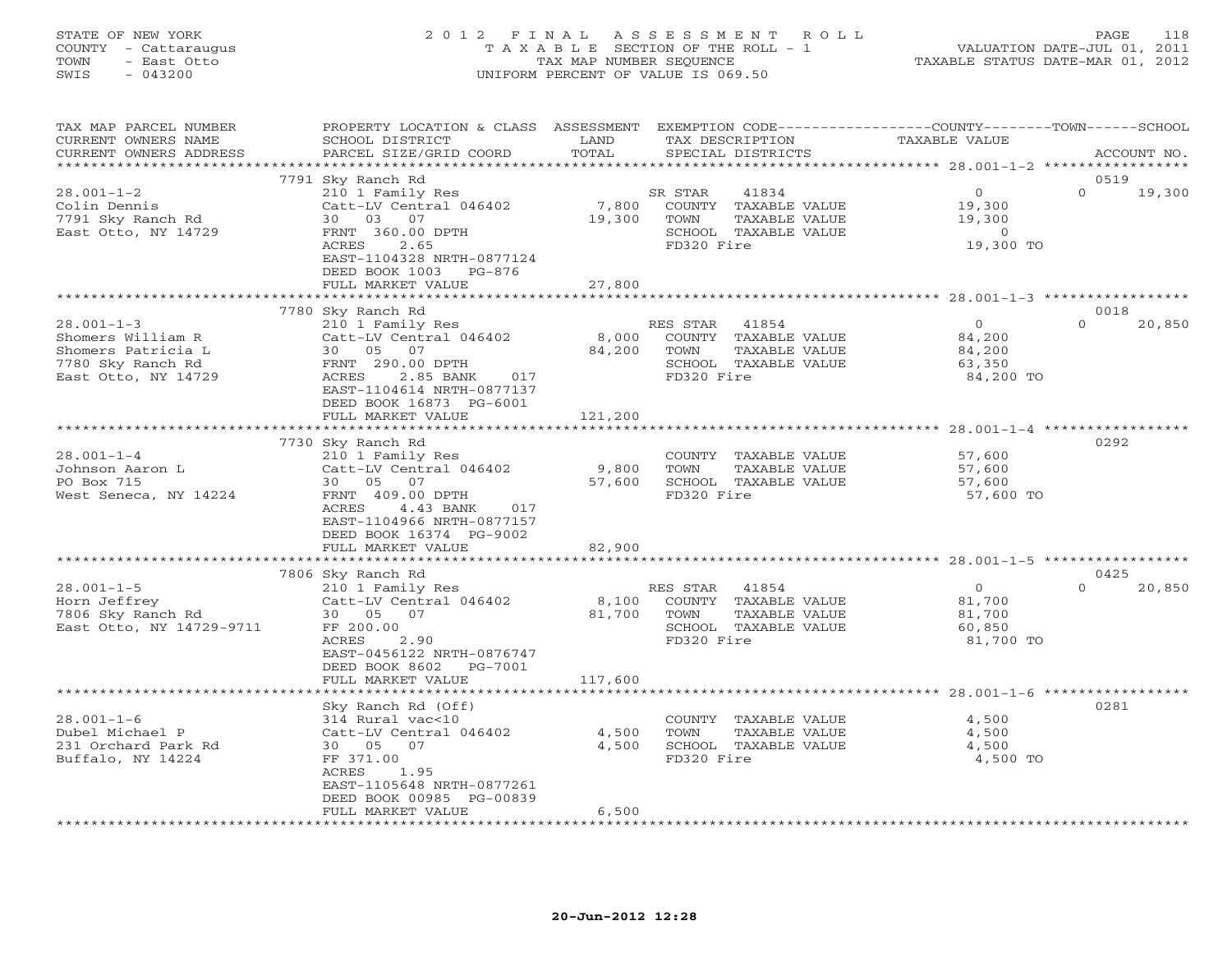# STATE OF NEW YORK 2 0 1 2 F I N A L A S S E S S M E N T R O L L PAGE 119 COUNTY - Cattaraugus T A X A B L E SECTION OF THE ROLL - 1 VALUATION DATE-JUL 01, 2011 TOWN - East Otto TAX MAP NUMBER SEQUENCE TAXABLE STATUS DATE-MAR 01, 2012 SWIS - 043200 UNIFORM PERCENT OF VALUE IS 069.50UNIFORM PERCENT OF VALUE IS 069.50

| TAX MAP PARCEL NUMBER<br>CURRENT OWNERS NAME<br>CURRENT OWNERS ADDRESS                        | PROPERTY LOCATION & CLASS ASSESSMENT<br>SCHOOL DISTRICT<br>PARCEL SIZE/GRID COORD                                                                                                          | LAND<br>TOTAL               |                                                        | TAX DESCRIPTION<br>SPECIAL DISTRICTS                                   | EXEMPTION CODE-----------------COUNTY-------TOWN------SCHOOL<br>TAXABLE VALUE |                   | ACCOUNT NO.                |
|-----------------------------------------------------------------------------------------------|--------------------------------------------------------------------------------------------------------------------------------------------------------------------------------------------|-----------------------------|--------------------------------------------------------|------------------------------------------------------------------------|-------------------------------------------------------------------------------|-------------------|----------------------------|
|                                                                                               |                                                                                                                                                                                            | * * * * * * * * * *         |                                                        |                                                                        | ******************** 28.001-1-7.1 ****************                            |                   |                            |
| $28.001 - 1 - 7.1$<br>Ulinger Timothy J<br>9319 Bowen Rd<br>East Otto, NY 14729               | 9319 Bowen Rd<br>270 Mfg housing<br>Catt-LV Central 046402<br>22 05 07<br>FRNT 612.00 DPTH<br>39.45<br>ACRES<br>EAST-1107310 NRTH-0876485<br>DEED BOOK 00971 PG-00525<br>FULL MARKET VALUE | 31,200<br>69,700<br>100,300 | RES STAR<br>TOWN<br>FD320 Fire                         | 41854<br>COUNTY TAXABLE VALUE<br>TAXABLE VALUE<br>SCHOOL TAXABLE VALUE | $\Omega$<br>69,700<br>69,700<br>48,850<br>69,700 TO                           | $\Omega$          | 0352<br>20,850             |
|                                                                                               |                                                                                                                                                                                            | ***********                 |                                                        |                                                                        | **********************************28.001-1-7.2 ****************               |                   |                            |
|                                                                                               | 9316 Bowen Rd                                                                                                                                                                              |                             |                                                        |                                                                        |                                                                               |                   | 0631                       |
| $28.001 - 1 - 7.2$<br>Story Eugene W<br>Morris Toni J<br>9316 Bowen Rd<br>East Otto, NY 14729 | 210 1 Family Res<br>Catt-LV Central 046402<br>22 05 07<br>0. 198.00 DPTH 129.69<br>198.00 DPTH 129.69 FRNT 198.00<br>EAST-1108948 NRTH-0876577<br>DEED BOOK 11007 PG-2001                  | 4,800<br>61,800             | RES STAR 41854<br>TOWN<br>FD320 Fire                   | COUNTY TAXABLE VALUE<br>TAXABLE VALUE<br>SCHOOL TAXABLE VALUE          | $\overline{0}$<br>61,800<br>61,800<br>40,950<br>61,800 TO                     | $\Omega$          | 20,850                     |
|                                                                                               | FULL MARKET VALUE                                                                                                                                                                          | 88,900                      |                                                        |                                                                        |                                                                               |                   |                            |
|                                                                                               |                                                                                                                                                                                            | * * * * * * * * * * *       |                                                        |                                                                        | ********************* 28.001-1-8 ******************                           |                   |                            |
|                                                                                               | 9281 Bowen Rd                                                                                                                                                                              |                             |                                                        |                                                                        |                                                                               |                   | 0401                       |
| $28.001 - 1 - 8$<br>Pluta Edward<br>Pluta Stefan A<br>PO Box 577<br>Stafford, VA 22555        | 240 Rural res<br>Catt-LV Central 046402<br>22 05 07<br>FRNT 840.00 DPTH<br>ACRES<br>59.89<br>EAST-1107350 NRTH-0875803<br>DEED BOOK 00966 PG-00991                                         | 40,200<br>107,500           | RES STAR 41854<br>TOWN<br>FD320 Fire                   | COUNTY TAXABLE VALUE<br>TAXABLE VALUE<br>SCHOOL TAXABLE VALUE          | $\overline{0}$<br>107,500<br>107,500<br>86,650<br>107,500 TO                  | $\Omega$          | 20,850                     |
|                                                                                               | FULL MARKET VALUE                                                                                                                                                                          | 154,700                     |                                                        |                                                                        |                                                                               |                   |                            |
|                                                                                               |                                                                                                                                                                                            |                             |                                                        |                                                                        | ********************** 28.001-1-9.1 ****************                          |                   |                            |
| $28.001 - 1 - 9.1$<br>Myszka Paul M<br>Myszka Betty J<br>9225 Bowen Rd<br>East Otto, NY 14729 | 9225 Bowen Rd<br>270 Mfg housing<br>Catt-LV Central 046402<br>22 05 07<br>L/P 974-921<br>FRNT 571.00 DPTH<br>6.14<br>ACRES<br>EAST-1108544 NRTH-0875010<br>DEED BOOK 00974 PG-00923        | 24,400                      | AGED C/T 41801<br>11,600 SR STAR<br>TOWN<br>FD320 Fire | 41834<br>COUNTY TAXABLE VALUE<br>TAXABLE VALUE<br>SCHOOL TAXABLE VALUE | 4,880<br>$\overline{0}$<br>19,520<br>19,520<br>$\overline{0}$<br>24,400 TO    | 4,880<br>$\Omega$ | 0259<br>$\Omega$<br>24,400 |
|                                                                                               | FULL MARKET VALUE                                                                                                                                                                          | 35,100                      |                                                        |                                                                        |                                                                               |                   |                            |
| $28.001 - 1 - 9.2$                                                                            | Bowen Rd<br>322 Rural vac>10                                                                                                                                                               |                             |                                                        | COUNTY TAXABLE VALUE                                                   | 29,600                                                                        |                   | 0739                       |
| Pluta Edward<br>Pluta Stefan<br>PO Box 577<br>Stafford, VA 22555                              | Catt-LV Central 046402<br>22  05  07<br>FF 103.00<br>ACRES 44.67<br>EAST-1107086 NRTH-0875043<br>DEED BOOK 00966 PG-00993<br>FULL MARKET VALUE                                             | 29,600<br>29,600<br>42,600  | TOWN<br>FD320 Fire                                     | TAXABLE VALUE<br>SCHOOL TAXABLE VALUE                                  | 29,600<br>29,600<br>29,600 TO                                                 |                   |                            |
|                                                                                               |                                                                                                                                                                                            |                             |                                                        |                                                                        |                                                                               |                   |                            |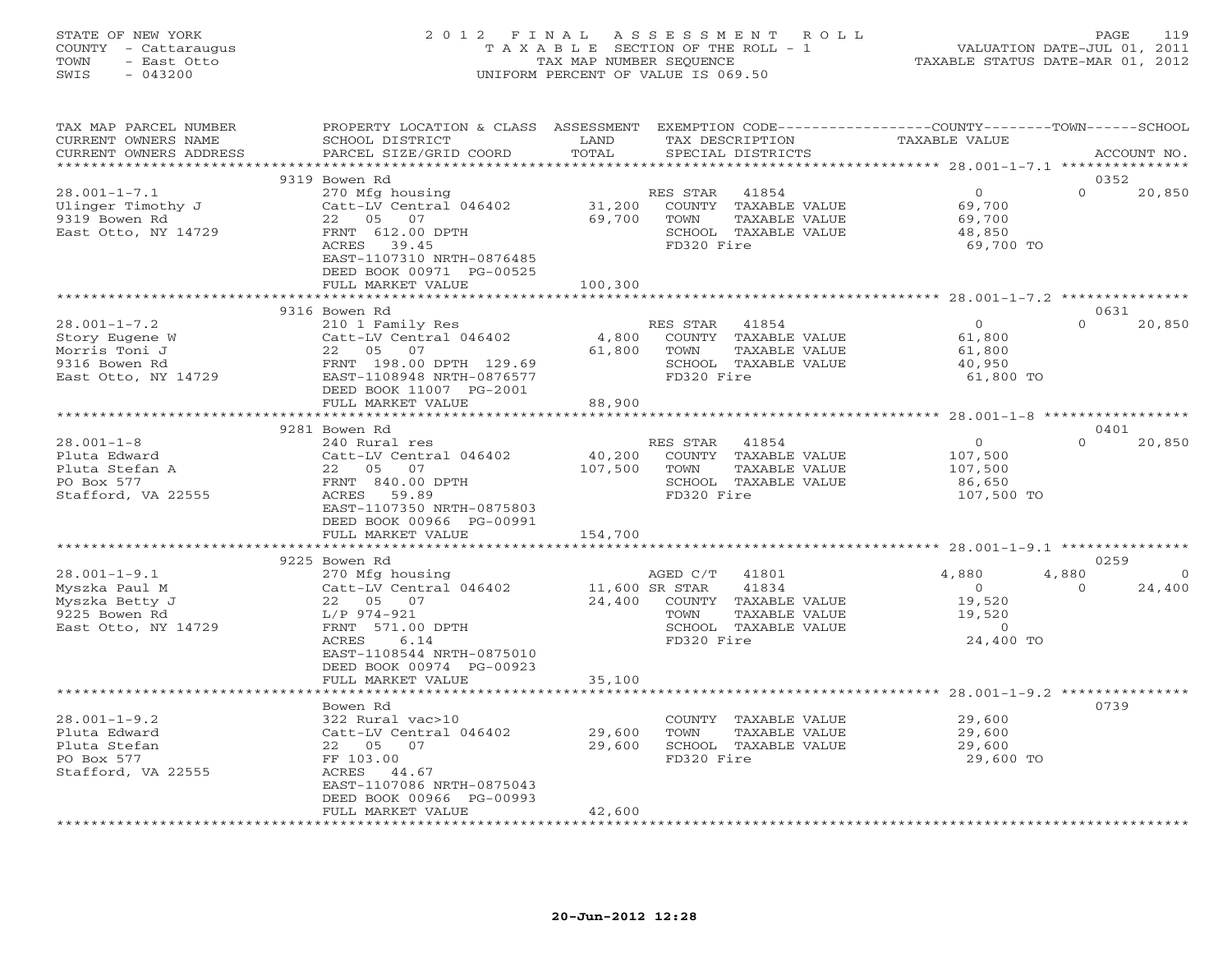# STATE OF NEW YORK 2 0 1 2 F I N A L A S S E S S M E N T R O L L PAGE 120 COUNTY - Cattaraugus T A X A B L E SECTION OF THE ROLL - 1 VALUATION DATE-JUL 01, 2011 TOWN - East Otto TAX MAP NUMBER SEQUENCE TAXABLE STATUS DATE-MAR 01, 2012 SWIS - 043200 UNIFORM PERCENT OF VALUE IS 069.50UNIFORM PERCENT OF VALUE IS 069.50

| TAX MAP PARCEL NUMBER<br>CURRENT OWNERS NAME<br>CURRENT OWNERS ADDRESS | PROPERTY LOCATION & CLASS ASSESSMENT EXEMPTION CODE----------------COUNTY-------TOWN------SCHOOL<br>SCHOOL DISTRICT<br>PARCEL SIZE/GRID COORD | LAND<br>TOTAL         | TAX DESCRIPTION<br>SPECIAL DISTRICTS | TAXABLE VALUE      | ACCOUNT NO.              |
|------------------------------------------------------------------------|-----------------------------------------------------------------------------------------------------------------------------------------------|-----------------------|--------------------------------------|--------------------|--------------------------|
|                                                                        |                                                                                                                                               |                       |                                      |                    |                          |
|                                                                        | Bowen Rd                                                                                                                                      |                       |                                      |                    | 0410                     |
| $28.001 - 1 - 10$                                                      | 260 Seasonal res                                                                                                                              |                       | COUNTY TAXABLE VALUE 13,900          |                    |                          |
| Trzyzewski Susan M                                                     | Catt-LV Central 046402 4,200                                                                                                                  |                       | TOWN<br>TAXABLE VALUE                | 13,900<br>13,900   |                          |
| Ouinn Kevin                                                            | 22 05<br>07                                                                                                                                   | 13,900                | SCHOOL TAXABLE VALUE                 |                    |                          |
| Gadler Patricia                                                        | FRNT 99.00 DPTH 206.00<br>EAST-1108565 NRTH-0874696                                                                                           |                       | FD320 Fire                           | 13,900 TO          |                          |
| 6 Gateway Cir                                                          |                                                                                                                                               |                       |                                      |                    |                          |
| Chili, NY 14614                                                        | DEED BOOK 00794 PG-00172                                                                                                                      |                       |                                      |                    |                          |
|                                                                        | FULL MARKET VALUE                                                                                                                             | 20,000                |                                      |                    |                          |
|                                                                        | 9394 Bowen Rd                                                                                                                                 |                       |                                      |                    | 0041                     |
| $28.001 - 1 - 11$                                                      | 113 Cattle farm                                                                                                                               |                       | AG BLDG<br>41700                     | 17,000             | 17,000<br>17,000         |
| Forsyth Dale                                                           |                                                                                                                                               |                       | 41720                                | 33,090             | 33,090<br>33,090         |
| 9394 Bowen Rd                                                          | Catt-LV Central 046402 57,200 AG DIST 41720<br>22/23 05 07 171,700 RES STAR 41854                                                             |                       |                                      | $\overline{0}$     | 20,850<br>$\overline{0}$ |
| East Otto, NY 14729                                                    | FF 650.00                                                                                                                                     |                       | COUNTY TAXABLE VALUE                 |                    |                          |
|                                                                        | FF 650.00<br>ACRES 105.06 BANK 017                                                                                                            |                       | TOWN<br>TAXABLE VALUE                | 121,610<br>121,610 |                          |
| MAY BE SUBJECT TO PAYMENT                                              | EAST-1109106 NRTH-0878722                                                                                                                     |                       | SCHOOL TAXABLE VALUE                 | 100,760            |                          |
| UNDER AGDIST LAW TIL 2016                                              | DEED BOOK 00952 PG-00791                                                                                                                      |                       | FD320 Fire                           | 171,700 TO         |                          |
|                                                                        | FULL MARKET VALUE                                                                                                                             | 247,100               |                                      |                    |                          |
| **********************                                                 |                                                                                                                                               |                       |                                      |                    |                          |
|                                                                        | 9366 Bowen Rd                                                                                                                                 |                       |                                      |                    | 0042                     |
| $28.001 - 1 - 12$                                                      | 240 Rural res<br>Catt-LV Central 046402 39,400 SR STAR                                                                                        |                       | AGED C/T/S 41800                     | 44,650             | 44,650<br>44,650         |
| Booth Herbert C                                                        |                                                                                                                                               |                       | 41834                                | $\overline{0}$     | $\Omega$<br>43,230       |
| 9366 Bowen Rd                                                          | $22/14 \qquad 05 \qquad 07 \qquad \qquad 89,300 \qquad \text{COUNTY} \quad \text{{\tt TAXABLE VALUE}}$                                        |                       |                                      | 44,650             |                          |
| East Otto, NY 14729                                                    | FF 400.00                                                                                                                                     |                       | TOWN<br>TAXABLE VALUE                | 44,650             |                          |
|                                                                        | ACRES<br>57.50                                                                                                                                |                       | SCHOOL TAXABLE VALUE                 | 1,420              |                          |
|                                                                        | EAST-1110519 NRTH-0877800                                                                                                                     |                       | FD320 Fire                           | 89,300 TO          |                          |
|                                                                        | DEED BOOK 13465 PG-2001                                                                                                                       |                       |                                      |                    |                          |
|                                                                        | FULL MARKET VALUE                                                                                                                             | 128,500               |                                      |                    |                          |
|                                                                        |                                                                                                                                               |                       |                                      |                    |                          |
|                                                                        | 9352 Bowen Rd                                                                                                                                 |                       |                                      | $\overline{0}$     | 0129<br>$\Omega$         |
| $28.001 - 1 - 13.1$<br>Gradler Daniel W                                |                                                                                                                                               |                       |                                      | 34,200             | 20,850                   |
| Gradler Wanda J                                                        |                                                                                                                                               |                       | TAXABLE VALUE                        | 34,200             |                          |
| 9352 Bowen Rd                                                          |                                                                                                                                               | 34,200 TOWN<br>SCHOOL | SCHOOL TAXABLE VALUE                 | 13,350             |                          |
| East Otto, NY 14729                                                    |                                                                                                                                               |                       | FD320 Fire                           | 34,200 TO          |                          |
|                                                                        |                                                                                                                                               |                       |                                      |                    |                          |
|                                                                        | Catt-LV Central<br>22 05 07<br>FRNT 190.00 DPTH 390.00<br>EAST-1108797 NRTH-0877177<br>RED BOOK 00937 PG-01185                                | 49,200                |                                      |                    |                          |
|                                                                        |                                                                                                                                               |                       |                                      |                    |                          |
|                                                                        | 9336 Bowen Rd                                                                                                                                 |                       |                                      |                    | 0595                     |
| $28.001 - 1 - 13.2$                                                    | 210 1 Family Res                                                                                                                              |                       | COUNTY TAXABLE VALUE                 | 40,800             |                          |
|                                                                        | Catt-LV Central $046402$ 7,400                                                                                                                |                       | TAXABLE VALUE<br>TOWN                | 40,800             |                          |
|                                                                        | 22 05 07                                                                                                                                      | 40,800                | SCHOOL TAXABLE VALUE                 | 40,800             |                          |
| Gradler David<br>Gradler Viola<br>9336 Bowen Rd<br>East Otto, NY 14729 | 2.30<br>ACRES                                                                                                                                 |                       | FD320 Fire                           | 40,800 TO          |                          |
|                                                                        | EAST-1109431 NRTH-0877112                                                                                                                     |                       |                                      |                    |                          |
|                                                                        | DEED BOOK 14034 PG-3001                                                                                                                       |                       |                                      |                    |                          |
|                                                                        | FULL MARKET VALUE                                                                                                                             | 58,700                |                                      |                    |                          |
|                                                                        |                                                                                                                                               |                       |                                      |                    |                          |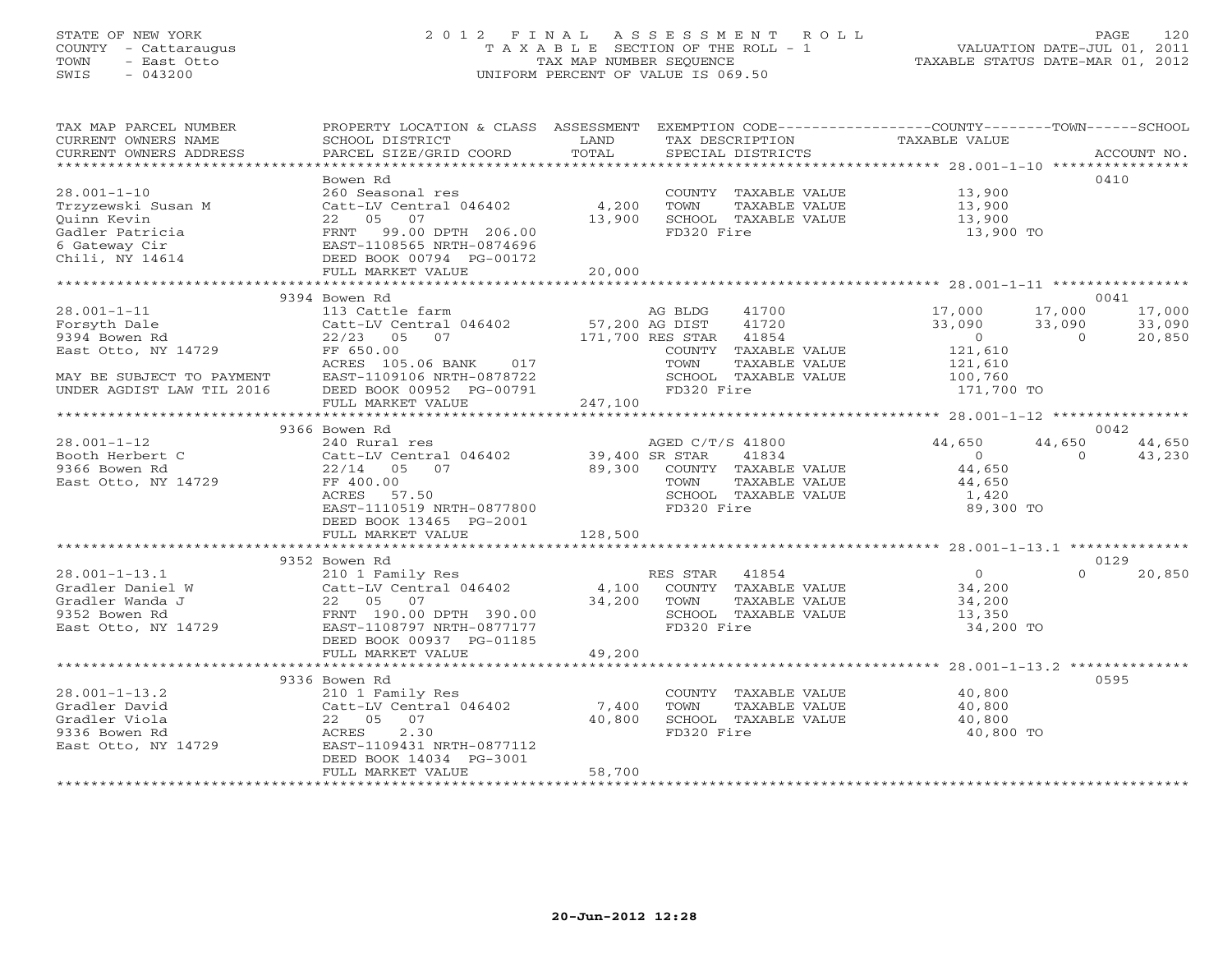# STATE OF NEW YORK 2 0 1 2 F I N A L A S S E S S M E N T R O L L PAGE 121 COUNTY - Cattaraugus T A X A B L E SECTION OF THE ROLL - 1 VALUATION DATE-JUL 01, 2011 TOWN - East Otto TAX MAP NUMBER SEQUENCE TAXABLE STATUS DATE-MAR 01, 2012 SWIS - 043200 UNIFORM PERCENT OF VALUE IS 069.50UNIFORM PERCENT OF VALUE IS 069.50

| TAX MAP PARCEL NUMBER<br>CURRENT OWNERS NAME | PROPERTY LOCATION & CLASS ASSESSMENT EXEMPTION CODE---------------COUNTY-------TOWN-----SCHOOL<br>SCHOOL DISTRICT | LAND                      | TAX DESCRIPTION                       | <b>TAXABLE VALUE</b>                              |                    |
|----------------------------------------------|-------------------------------------------------------------------------------------------------------------------|---------------------------|---------------------------------------|---------------------------------------------------|--------------------|
| CURRENT OWNERS ADDRESS                       | PARCEL SIZE/GRID COORD                                                                                            | TOTAL                     | SPECIAL DISTRICTS                     |                                                   | ACCOUNT NO.        |
| *************************                    |                                                                                                                   |                           |                                       |                                                   |                    |
|                                              | 9326 Bowen Rd                                                                                                     |                           |                                       |                                                   | 0749               |
| $28.001 - 1 - 13.3$                          | 240 Rural res                                                                                                     |                           | RES STAR<br>41854                     | $\circ$                                           | $\Omega$<br>20,850 |
| Ploetz Gail                                  | Catt-LV Central 046402                                                                                            | 29,900                    | COUNTY TAXABLE VALUE                  | 137,200                                           |                    |
| 9326 Bowen Rd                                | 14/22 05 07                                                                                                       | 137,200                   | TOWN<br>TAXABLE VALUE                 | 137,200                                           |                    |
| East Otto, NY 14729                          | FRNT 173.00 DPTH                                                                                                  |                           | SCHOOL TAXABLE VALUE                  | 116,350                                           |                    |
|                                              | <b>ACRES</b><br>29.10                                                                                             |                           | FD320 Fire                            | 137,200 TO                                        |                    |
|                                              | EAST-1110456 NRTH-0876905                                                                                         |                           |                                       |                                                   |                    |
|                                              | DEED BOOK 847<br>PG-9001                                                                                          |                           |                                       |                                                   |                    |
|                                              | FULL MARKET VALUE                                                                                                 | 197,400                   |                                       |                                                   |                    |
|                                              |                                                                                                                   |                           |                                       |                                                   |                    |
|                                              | Bowen Rd (Off)                                                                                                    |                           |                                       |                                                   | 0763               |
| $28.001 - 1 - 13.4$                          | 314 Rural vac<10                                                                                                  |                           | COUNTY TAXABLE VALUE                  | 2,100                                             |                    |
| Ploetz Gail                                  | Catt-LV Central 046402                                                                                            | 2,100                     | TOWN<br>TAXABLE VALUE                 | 2,100                                             |                    |
| 9326 Bowen Rd                                | 14/22<br>05 07                                                                                                    | 2,100                     | SCHOOL TAXABLE VALUE                  | 2,100                                             |                    |
| East Otto, NY 14729                          | 1.90<br>ACRES                                                                                                     |                           | FD320 Fire                            | 2,100 TO                                          |                    |
|                                              | EAST-1110060 NRTH-0877097                                                                                         |                           |                                       |                                                   |                    |
|                                              | DEED BOOK 847<br>PG-9001                                                                                          |                           |                                       |                                                   |                    |
|                                              | FULL MARKET VALUE                                                                                                 | 3,000<br>*************    |                                       |                                                   |                    |
|                                              | 9332 Bowen Rd                                                                                                     |                           |                                       |                                                   | 0908               |
| $28.001 - 1 - 13.5$                          | 210 1 Family Res                                                                                                  |                           | COUNTY TAXABLE VALUE                  | 33,800                                            |                    |
| Ulatowski Jerome J II                        | Catt-LV Central 046402                                                                                            | 6,800                     | TOWN<br>TAXABLE VALUE                 | 33,800                                            |                    |
| 1123 Escarpment Dr                           | 22  05  07                                                                                                        | 33,800                    | SCHOOL TAXABLE VALUE                  | 33,800                                            |                    |
| Lewistown, NY 14092                          | FRNT 150.00 DPTH                                                                                                  |                           | FD320 Fire                            | 33,800 TO                                         |                    |
|                                              | ACRES<br>1.70                                                                                                     |                           |                                       |                                                   |                    |
|                                              | EAST-1109023 NRTH-0876925                                                                                         |                           |                                       |                                                   |                    |
|                                              | DEED BOOK 5047 PG-8002                                                                                            |                           |                                       |                                                   |                    |
|                                              | FULL MARKET VALUE                                                                                                 | 48,600                    |                                       |                                                   |                    |
|                                              | **********************                                                                                            | * * * * * * * * * * * * * |                                       |                                                   |                    |
|                                              | 9302 Bowen Rd                                                                                                     |                           |                                       |                                                   | 0516               |
| $28.001 - 1 - 14$                            | 210 1 Family Res                                                                                                  |                           | 41834<br>SR STAR                      | $\overline{0}$                                    | $\Omega$<br>43,230 |
| Hebdon Helen                                 | Catt-LV Central 046402                                                                                            | 26,100                    | COUNTY TAXABLE VALUE                  | 81,200                                            |                    |
| Hebdon Catherine                             | 14/22<br>05 07                                                                                                    | 81,200                    | TOWN<br>TAXABLE VALUE                 | 81,200                                            |                    |
| 9302 Bowen Rd                                | FRNT 333.11 DPTH                                                                                                  |                           | SCHOOL TAXABLE VALUE                  | 37,970                                            |                    |
| East Otto, NY 14729                          | ACRES 31.30                                                                                                       |                           | FD320 Fire                            | 81,200 TO                                         |                    |
|                                              | EAST-0461903 NRTH-0876359                                                                                         |                           |                                       |                                                   |                    |
|                                              | DEED BOOK 15885 PG-7001                                                                                           |                           |                                       |                                                   |                    |
|                                              | FULL MARKET VALUE<br>******************                                                                           | 116,800<br>***********    |                                       |                                                   |                    |
|                                              |                                                                                                                   |                           |                                       | ******************** 28.001-1-15.1 ************** |                    |
|                                              | Bowen Rd (Off)                                                                                                    |                           |                                       |                                                   | 0249               |
| $28.001 - 1 - 15.1$<br>Meier Paul R          | 322 Rural vac>10                                                                                                  |                           | COUNTY TAXABLE VALUE<br>TOWN          | 11,700                                            |                    |
| PO Box 891                                   | Catt-LV Central 046402<br>$14/22$ 05 07                                                                           | 11,700<br>11,700          | TAXABLE VALUE<br>SCHOOL TAXABLE VALUE | 11,700<br>11,700                                  |                    |
| Ellicottville, NY 14731                      | 11.10<br>ACRES                                                                                                    |                           | FD320 Fire                            | 11,700 TO                                         |                    |
|                                              | EAST-1110675 NRTH-0875988                                                                                         |                           |                                       |                                                   |                    |
|                                              | DEED BOOK 00945 PG-00206                                                                                          |                           |                                       |                                                   |                    |
|                                              | FULL MARKET VALUE                                                                                                 | 16,800                    |                                       |                                                   |                    |
|                                              |                                                                                                                   |                           |                                       |                                                   |                    |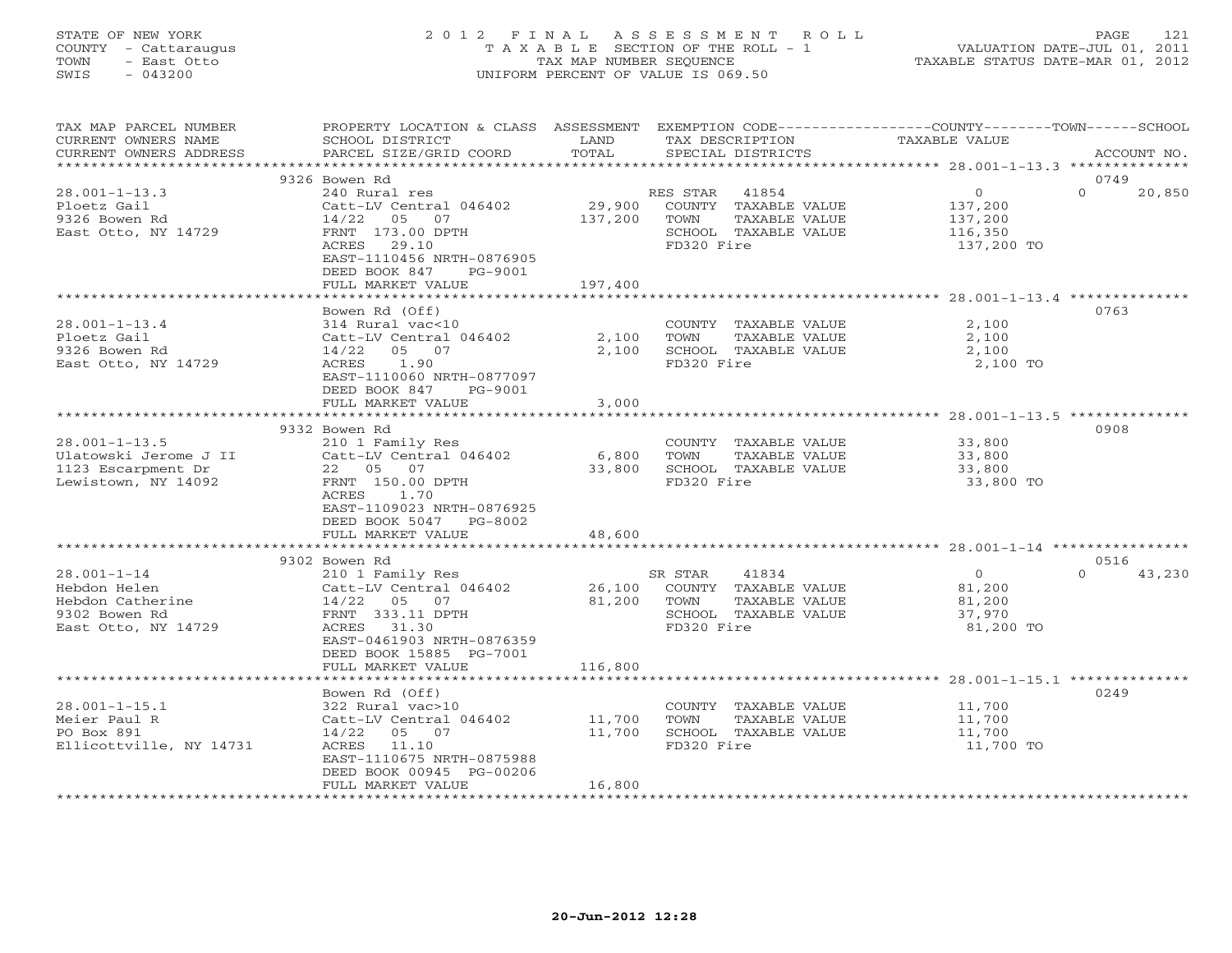# STATE OF NEW YORK 2 0 1 2 F I N A L A S S E S S M E N T R O L L PAGE 122 COUNTY - Cattaraugus T A X A B L E SECTION OF THE ROLL - 1 VALUATION DATE-JUL 01, 2011 TOWN - East Otto TAX MAP NUMBER SEQUENCE TAXABLE STATUS DATE-MAR 01, 2012 SWIS - 043200 UNIFORM PERCENT OF VALUE IS 069.50

| TAX MAP PARCEL NUMBER     | PROPERTY LOCATION & CLASS ASSESSMENT |             |                       |                      | EXEMPTION CODE-----------------COUNTY-------TOWN------SCHOOL |          |             |
|---------------------------|--------------------------------------|-------------|-----------------------|----------------------|--------------------------------------------------------------|----------|-------------|
| CURRENT OWNERS NAME       | SCHOOL DISTRICT                      | LAND        |                       | TAX DESCRIPTION      | TAXABLE VALUE                                                |          |             |
| CURRENT OWNERS ADDRESS    | PARCEL SIZE/GRID COORD               | TOTAL       |                       | SPECIAL DISTRICTS    |                                                              |          | ACCOUNT NO. |
| ***********************   | ******************************       |             |                       |                      |                                                              |          |             |
|                           | 9282 Bowen Rd                        |             |                       |                      |                                                              |          | 1205        |
| $28.001 - 1 - 15.2$       | 240 Rural res                        |             | RES STAR 41854        |                      | $\circ$                                                      | $\Omega$ | 20,850      |
| Preston Jaime D           | Catt-LV Central 046402               | 16,400      |                       | COUNTY TAXABLE VALUE | 136,500                                                      |          |             |
| Preston April H           | 14/22<br>05<br>07                    | 136,500     | TOWN                  | TAXABLE VALUE        | 136,500                                                      |          |             |
| 9282 Bowen Rd             | FRNT 300.00 DPTH                     |             |                       | SCHOOL TAXABLE VALUE | 115,650                                                      |          |             |
| East Otto, NY 14729       | 5.20<br>ACRES                        |             | FD320 Fire            |                      | 136,500 TO                                                   |          |             |
|                           | EAST-1109335 NRTH-0875979            |             |                       |                      |                                                              |          |             |
|                           | DEED BOOK 12298 PG-5001              |             |                       |                      |                                                              |          |             |
|                           | FULL MARKET VALUE                    | 196,400     |                       |                      |                                                              |          |             |
|                           | ***********************              | *********** |                       |                      |                                                              |          |             |
|                           | 9268 Bowen Rd                        |             |                       |                      |                                                              |          | 0356        |
| $28.001 - 1 - 16.1$       | 312 Vac w/imprv                      |             |                       | COUNTY TAXABLE VALUE |                                                              |          |             |
| Meier Paul R              | Catt-LV Central 046402               | 18,700      | TOWN                  | TAXABLE VALUE        | 33,200<br>33,200                                             |          |             |
| PO Box 891                | $14/22$ 05 07                        | 33,200      |                       | SCHOOL TAXABLE VALUE | 33,200                                                       |          |             |
| Ellicottville, NY 14731   | ACRES 15.20                          |             | FD320 Fire            |                      | 33,200 TO                                                    |          |             |
|                           |                                      |             |                       |                      |                                                              |          |             |
|                           | EAST-1110301 NRTH-0875717            |             |                       |                      |                                                              |          |             |
|                           | DEED BOOK 00945 PG-00206             |             |                       |                      |                                                              |          |             |
|                           | FULL MARKET VALUE                    | 47,800      |                       |                      |                                                              |          |             |
|                           |                                      |             |                       |                      |                                                              |          |             |
|                           | Bowen Rd                             |             |                       |                      |                                                              |          | 1206        |
| $28.001 - 1 - 16.2$       | 314 Rural vac<10                     |             |                       | COUNTY TAXABLE VALUE | 1,300                                                        |          |             |
| Preston Jaime D           | Catt-LV Central 046402               | 1,300       | TOWN                  | TAXABLE VALUE        | 1,300                                                        |          |             |
| Preston April H           | 14/22 05 07                          | 1,300       |                       | SCHOOL TAXABLE VALUE | 1,300                                                        |          |             |
| 9282 Bowen Rd             | ACRES<br>1.10                        |             | FD320 Fire            |                      | 1,300 TO                                                     |          |             |
| East Otto, NY 14729       | EAST-1109366 NRTH-0875765            |             |                       |                      |                                                              |          |             |
|                           | DEED BOOK 12298 PG-5001              |             |                       |                      |                                                              |          |             |
|                           | FULL MARKET VALUE                    | 1,900       |                       |                      |                                                              |          |             |
|                           |                                      |             |                       |                      |                                                              |          |             |
|                           | 7339 Westfall Rd                     |             |                       |                      |                                                              |          | 0535        |
| $28.001 - 1 - 17.1$       | 112 Dairy farm                       |             | AG BLDG               | 41700                | 10,900                                                       | 10,900   | 10,900      |
| Westfall Dennis           | Catt-LV Central 046402               |             | 64,200 RES STAR 41854 |                      | $\overline{0}$                                               | $\Omega$ | 20,850      |
| 7339 Westfall Rd          | 13/14/22 05 07                       | 178,300     |                       | COUNTY TAXABLE VALUE | 167,400                                                      |          |             |
| East Otto, NY 14729       | FRNT 2975.00 DPTH                    |             | TOWN                  | TAXABLE VALUE        | 167,400                                                      |          |             |
|                           | ACRES 106.88                         |             |                       | SCHOOL TAXABLE VALUE | 146,550                                                      |          |             |
| MAY BE SUBJECT TO PAYMENT | EAST-0463182 NRTH-0874248            |             | FD320 Fire            |                      | 178,300 TO                                                   |          |             |
| UNDER RPTL483 UNTIL 2018  | DEED BOOK 00782 PG-00459             |             |                       |                      |                                                              |          |             |
|                           | FULL MARKET VALUE                    | 256,500     |                       |                      |                                                              |          |             |
|                           |                                      | *********** |                       |                      |                                                              |          |             |
|                           |                                      |             |                       |                      |                                                              |          | 0622        |
|                           | 7415 Westfall Rd                     |             |                       |                      | $\overline{0}$                                               | $\Omega$ |             |
| $28.001 - 1 - 17.2$       | 210 1 Family Res                     |             | RES STAR              | 41854                |                                                              |          | 20,850      |
| Cranston Roger            | Catt-LV Central 046402               | 15,700      |                       | COUNTY TAXABLE VALUE | 81,100                                                       |          |             |
| 7415 Westfall Rd          | 13 05 07                             | 81,100      | TOWN                  | TAXABLE VALUE        | 81,100                                                       |          |             |
| East Otto, NY 14729       | FF 600.00                            |             |                       | SCHOOL TAXABLE VALUE | 60,250                                                       |          |             |
|                           | ACRES 10.00 BANK<br>017              |             | FD320 Fire            |                      | 81,100 TO                                                    |          |             |
|                           | EAST-0462050 NRTH-0874183            |             |                       |                      |                                                              |          |             |
|                           | DEED BOOK 00969 PG-00092             |             |                       |                      |                                                              |          |             |
|                           | FULL MARKET VALUE                    | 116,700     |                       |                      |                                                              |          |             |
|                           |                                      |             |                       |                      |                                                              |          |             |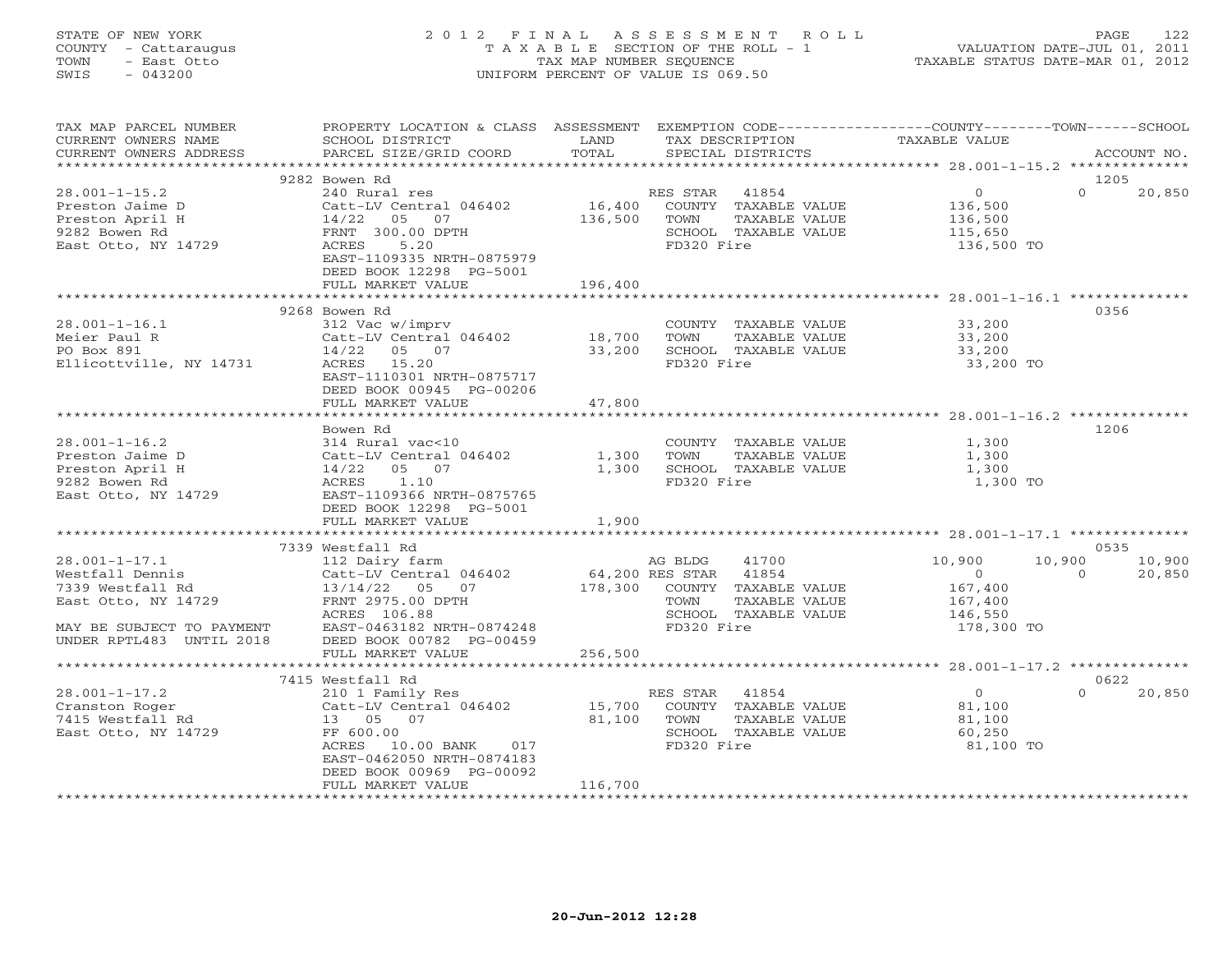# STATE OF NEW YORK 2 0 1 2 F I N A L A S S E S S M E N T R O L L PAGE 123 COUNTY - Cattaraugus T A X A B L E SECTION OF THE ROLL - 1 VALUATION DATE-JUL 01, 2011 TOWN - East Otto TAX MAP NUMBER SEQUENCE TAXABLE STATUS DATE-MAR 01, 2012 SWIS - 043200 UNIFORM PERCENT OF VALUE IS 069.50UNIFORM PERCENT OF VALUE IS 069.50

| TAX MAP PARCEL NUMBER<br>CURRENT OWNERS NAME<br>CURRENT OWNERS ADDRESS<br>*********************           | PROPERTY LOCATION & CLASS ASSESSMENT<br>SCHOOL DISTRICT<br>PARCEL SIZE/GRID COORD<br>***********************                                                                                          | LAND<br>TOTAL              | TAX DESCRIPTION<br>SPECIAL DISTRICTS                                                                    | EXEMPTION CODE-----------------COUNTY-------TOWN------SCHOOL<br><b>TAXABLE VALUE</b> | ACCOUNT NO.                |
|-----------------------------------------------------------------------------------------------------------|-------------------------------------------------------------------------------------------------------------------------------------------------------------------------------------------------------|----------------------------|---------------------------------------------------------------------------------------------------------|--------------------------------------------------------------------------------------|----------------------------|
| $28.001 - 1 - 18$<br>Trust Loomis<br>Trust Loomis Living<br>3809 W Harmont Dr<br>Phoenix, AZ 85051-5832   | Monk Hill Rd<br>311 Res vac land<br>Catt-LV Central 046402<br>14 05<br>07<br>79.00 DPTH<br>FRNT<br>ACRES<br>1.03<br>EAST-1112516 NRTH-0877420<br>DEED BOOK 12605 PG-6001<br>FULL MARKET VALUE         | 6,000<br>6,000<br>8,600    | COUNTY TAXABLE VALUE<br>TOWN<br>TAXABLE VALUE<br>SCHOOL TAXABLE VALUE<br>FD320 Fire                     | 6,000<br>6,000<br>6,000<br>6,000 TO                                                  | 0308                       |
|                                                                                                           | 9335 Monk Hill Rd                                                                                                                                                                                     |                            |                                                                                                         |                                                                                      | 0367                       |
| $28.001 - 1 - 19$<br>Miller Cora<br>Miller Edward A<br>9335 Monk Hill Rd<br>East Otto, NY 14729           | 210 1 Family Res<br>Catt-LV Central 046402<br>14 05 07<br>FF 250.00<br>ACRES<br>4.36<br>EAST-1112606 NRTH-0877226<br>DEED BOOK 15288 PG-2001                                                          | 9,700<br>33,800            | SR STAR<br>41834<br>COUNTY TAXABLE VALUE<br>TOWN<br>TAXABLE VALUE<br>SCHOOL TAXABLE VALUE<br>FD320 Fire | $\circ$<br>33,800<br>33,800<br>$\overline{0}$<br>33,800 TO                           | $\Omega$<br>33,800         |
|                                                                                                           | FULL MARKET VALUE                                                                                                                                                                                     | 48,600                     | ***********************                                                                                 | ********************* 28.001-1-20 *********                                          |                            |
| $28.001 - 1 - 20$<br>Miller Sherwood D<br>Miller Cora Mae L/U<br>9325 Monk Hill Rd<br>East Otto, NY 14729 | 9325 Monk Hill Rd<br>210 1 Family Res<br>Catt-LV Central 046402<br>14 05 07<br>FRNT 257.00 DPTH<br>ACRES<br>3.79<br>EAST-1112802 NRTH-0876941<br>DEED BOOK 15288 PG-3001                              | 9,100<br>47,200            | SR STAR<br>41834<br>COUNTY TAXABLE VALUE<br>TOWN<br>TAXABLE VALUE<br>SCHOOL TAXABLE VALUE<br>FD320 Fire | $\circ$<br>47,200<br>47,200<br>3,970<br>47,200 TO                                    | 0347<br>$\Omega$<br>43,230 |
|                                                                                                           | FULL MARKET VALUE                                                                                                                                                                                     | 67,900                     |                                                                                                         |                                                                                      |                            |
| $28.001 - 1 - 21.1$<br>Vella Richard A<br>9241 Snake Run Rd<br>East Otto, NY 14729                        | Monk Hill Rd<br>322 Rural vac>10<br>Catt-LV Central 046402<br>ACRES 43.65<br>EAST-1112578 NRTH-0876297<br>DEED BOOK 1016<br>PG-1052<br>FULL MARKET VALUE                                              | 32,500<br>32,500<br>46,800 | COUNTY TAXABLE VALUE<br>TOWN<br>TAXABLE VALUE<br>SCHOOL TAXABLE VALUE<br>FD320 Fire                     | 32,500<br>32,500<br>32,500<br>32,500 TO                                              | 0541                       |
|                                                                                                           | **********************                                                                                                                                                                                | ********                   |                                                                                                         | ******************** 28.001-1-21.2 **************                                    |                            |
| $28.001 - 1 - 21.2$<br>Vella Richard A II<br>286 Homestead Pl<br>South Hill, VA 23970                     | 9285 Monk Hill Rd<br>210 1 Family Res<br>Catt-LV Central 046402<br>14 05<br>07<br>FF 580.00 SNAKE RUN RD<br>FRNT 640.00 DPTH<br>ACRES<br>8.70<br>EAST-1113279 NRTH-0876190<br>DEED BOOK 12675 PG-7001 | 15,100<br>55,800           | COUNTY TAXABLE VALUE<br>TOWN<br>TAXABLE VALUE<br>SCHOOL TAXABLE VALUE<br>FD320 Fire                     | 55,800<br>55,800<br>55,800<br>55,800 TO                                              | 0927                       |
| ************************                                                                                  | FULL MARKET VALUE                                                                                                                                                                                     | 80,300                     |                                                                                                         |                                                                                      |                            |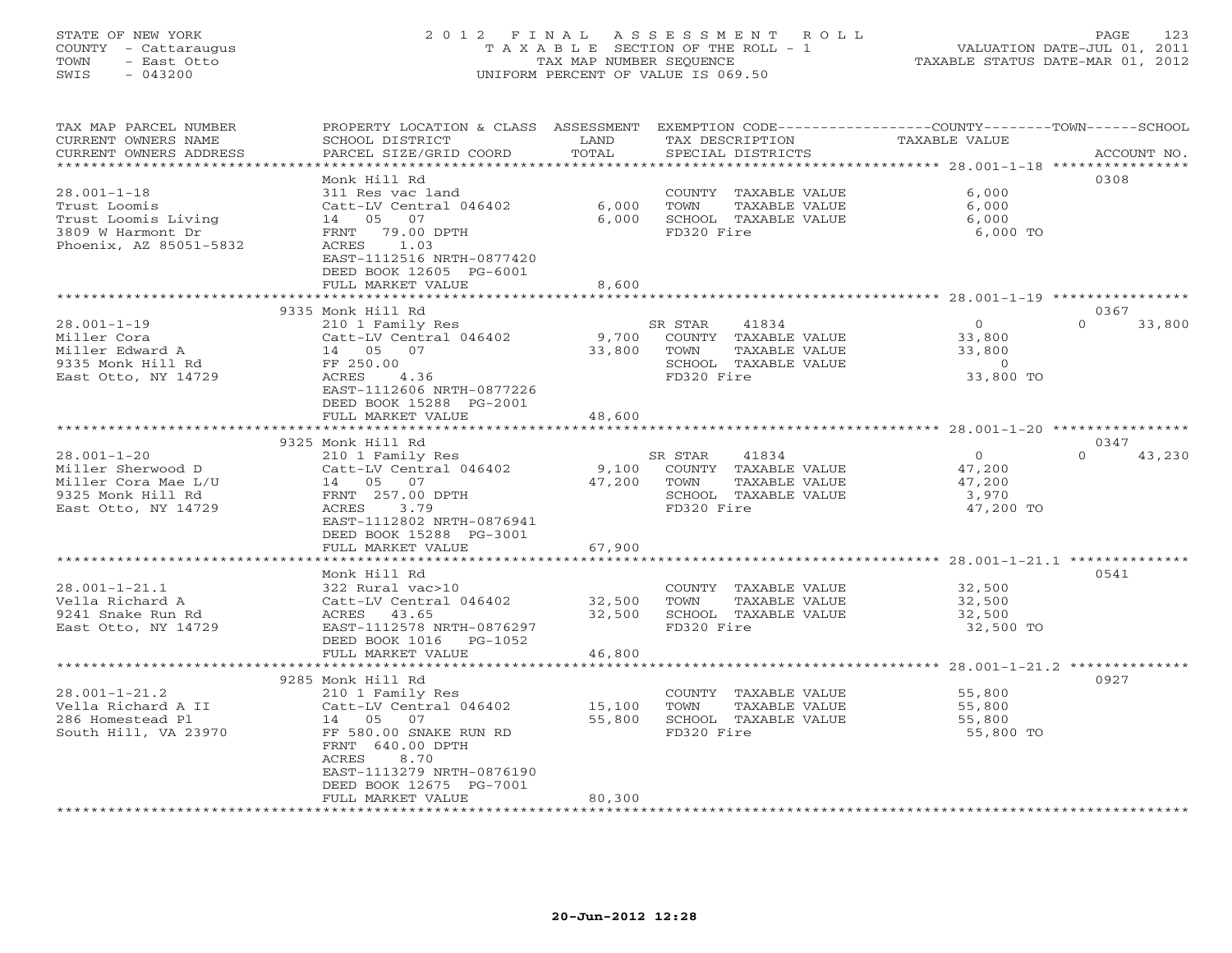### STATE OF NEW YORK 2 0 1 2 F I N A L A S S E S S M E N T R O L L PAGE 124 COUNTY - Cattaraugus T A X A B L E SECTION OF THE ROLL - 1 VALUATION DATE-JUL 01, 2011 TOWN - East Otto TAX MAP NUMBER SEQUENCE TAXABLE STATUS DATE-MAR 01, 2012 SWIS - 043200 UNIFORM PERCENT OF VALUE IS 069.50UNIFORM PERCENT OF VALUE IS 069.50

| TAX MAP PARCEL NUMBER                                                                                                  | PROPERTY LOCATION & CLASS ASSESSMENT EXEMPTION CODE----------------COUNTY-------TOWN------SCHOOL                                                                                    |                    |                |                                              |                                                               |          |             |
|------------------------------------------------------------------------------------------------------------------------|-------------------------------------------------------------------------------------------------------------------------------------------------------------------------------------|--------------------|----------------|----------------------------------------------|---------------------------------------------------------------|----------|-------------|
| CURRENT OWNERS NAME<br>CURRENT OWNERS ADDRESS                                                                          | SCHOOL DISTRICT<br>PARCEL SIZE/GRID COORD                                                                                                                                           | LAND<br>TOTAL      |                | TAX DESCRIPTION<br>SPECIAL DISTRICTS         | TAXABLE VALUE                                                 |          | ACCOUNT NO. |
|                                                                                                                        |                                                                                                                                                                                     |                    |                |                                              |                                                               |          |             |
|                                                                                                                        | 7316 Westfall Rd                                                                                                                                                                    |                    |                |                                              |                                                               |          | 1118        |
| $28.001 - 1 - 21.4$                                                                                                    | 210 1 Family Res                                                                                                                                                                    |                    | WVET C/T 41121 |                                              | 8,340                                                         | 8,340    | $\sim$ 0    |
| Dudczak Bernard                                                                                                        | Catt-LV Central 046402 13,300 SR STAR                                                                                                                                               |                    |                | 41834                                        | $0$<br>68,360                                                 | $\Omega$ | 43,230      |
| 7316 Westfall Rd                                                                                                       | 7.75<br>ACRES                                                                                                                                                                       |                    |                | 76,700 COUNTY TAXABLE VALUE                  |                                                               |          |             |
| East Otto, NY 14729                                                                                                    | EAST-1112342 NRTH-0874975                                                                                                                                                           |                    | TOWN           |                                              | TAXABLE VALUE 68,360                                          |          |             |
|                                                                                                                        | DEED BOOK 997 PG-423                                                                                                                                                                |                    |                | SCHOOL TAXABLE VALUE                         | E VALUE 33,470<br>76,700 TO                                   |          |             |
|                                                                                                                        | FULL MARKET VALUE                                                                                                                                                                   | 110,400 FD320 Fire |                |                                              |                                                               |          |             |
|                                                                                                                        | 9241 Snake Run Rd                                                                                                                                                                   |                    |                |                                              |                                                               |          | 1139        |
| $28.001 - 1 - 21.5$                                                                                                    |                                                                                                                                                                                     |                    |                |                                              |                                                               | 8,340    | $\sim$ 0    |
| Vella Richard A                                                                                                        | 210 1 Family Res WVET C/T 41121<br>Catt-LV Central 046402 14,700 AGED C/T/S 41800                                                                                                   |                    |                |                                              | $8,340$<br>29,530<br>0<br>29,530                              | 29,530   | 33,700      |
| 9241 Snake Run Rd                                                                                                      | ACRES<br>9.00                                                                                                                                                                       |                    | 67,400 SR STAR | 41834                                        |                                                               | $\Omega$ | 33,700      |
| East Otto, NY 14729                                                                                                    | EAST-1112698 NRTH-0875376                                                                                                                                                           |                    |                | COUNTY TAXABLE VALUE                         | 29,530                                                        |          |             |
|                                                                                                                        | ${\small \tt DEED\ BOOK\ 1014\  \  \, PG-835\  \  \, \hspace{1.5cm} 97,000\  \  \, SCHOOL\  \  \, TAXABLE\  \  \, VALUE \\ {\small \tt FULL\  \  \, MARKET\  \  \, VALUE\  \  \, }$ |                    |                |                                              |                                                               |          |             |
|                                                                                                                        |                                                                                                                                                                                     |                    |                |                                              | TAXABLE VALUE 29,530<br>TAXABLE VALUE 29,530<br>ire 67,400 TO |          |             |
|                                                                                                                        |                                                                                                                                                                                     |                    | FD320 Fire     |                                              |                                                               |          |             |
|                                                                                                                        |                                                                                                                                                                                     |                    |                |                                              |                                                               |          |             |
| $28.001 - 1 - 21.6$                                                                                                    | Snake Run Rd                                                                                                                                                                        |                    |                |                                              | $\frac{8}{3}$ , 000                                           |          | 1140        |
|                                                                                                                        | 314 Rural vac<10<br>Catt-LV Central 046402                                                                                                                                          | 8,000              | TOWN           | COUNTY TAXABLE VALUE<br>TAXABLE VALUE        | 8,000                                                         |          |             |
|                                                                                                                        | 5.10                                                                                                                                                                                | 8,000              |                | SCHOOL TAXABLE VALUE                         | 8,000                                                         |          |             |
| 28.001-1-21.6 314 Ru<br>Vella Richard Catt-L<br>9241 Snake Run Rd ACRES<br>East Otto, NY 14729 EAST-1<br>THE RESP CRES | EAST-1112866 NRTH-0874942                                                                                                                                                           |                    | FD320 Fire     |                                              | 8,000 TO                                                      |          |             |
|                                                                                                                        | FULL MARKET VALUE                                                                                                                                                                   | 11,500             |                |                                              |                                                               |          |             |
|                                                                                                                        |                                                                                                                                                                                     |                    |                |                                              |                                                               |          |             |
|                                                                                                                        | 9284 Snake Run Rd                                                                                                                                                                   |                    |                |                                              |                                                               |          | 0460        |
| $28.001 - 1 - 22$                                                                                                      | 210 1 Family Res                                                                                                                                                                    |                    |                | RES STAR 41854<br>7,300 COUNTY TAXABLE VALUE | $\overline{0}$                                                | $\Omega$ | 20,850      |
| Carson Robert                                                                                                          | Catt-LV Central 046402                                                                                                                                                              |                    |                |                                              | 86,600                                                        |          |             |
| 9284 Snake Run Rd                                                                                                      | 14 05 07                                                                                                                                                                            | 86,600             | TOWN           | TAXABLE VALUE                                | 86,600                                                        |          |             |
| East Otto, NY 14729                                                                                                    | FRNT 550.00 DPTH                                                                                                                                                                    |                    |                | SCHOOL TAXABLE VALUE                         | 65,750                                                        |          |             |
|                                                                                                                        | 2.14<br>ACRES<br>EAST-1113794 NRTH-0875934                                                                                                                                          |                    | FD320 Fire     |                                              | 86,600 TO                                                     |          |             |
|                                                                                                                        | DEED BOOK 2544 PG-6001                                                                                                                                                              |                    |                |                                              |                                                               |          |             |
|                                                                                                                        | FULL MARKET VALUE                                                                                                                                                                   | 124,600            |                |                                              |                                                               |          |             |
|                                                                                                                        |                                                                                                                                                                                     |                    |                |                                              |                                                               |          |             |
|                                                                                                                        | 9258 Snake Run Rd                                                                                                                                                                   |                    |                |                                              |                                                               |          | 0287        |
| $28.001 - 1 - 23$                                                                                                      | 270 Mfg housing                                                                                                                                                                     |                    |                | COUNTY TAXABLE VALUE                         | 25,900                                                        |          |             |
| Oconnor Gladys                                                                                                         | Catt-LV Central 046402 10,100                                                                                                                                                       |                    | TOWN           | TAXABLE VALUE                                | 25,900                                                        |          |             |
| Oconnor John P                                                                                                         | 14 05 07                                                                                                                                                                            | 25,900             |                | SCHOOL TAXABLE VALUE                         | 25,900                                                        |          |             |
| 5076 Stewart Pkwy                                                                                                      | FRNT 520.00 DPTH                                                                                                                                                                    |                    | FD320 Fire     |                                              | 25,900 TO                                                     |          |             |
| Hamburg, NY 14075                                                                                                      | ACRES 4.75<br>EAST-1113634 NRTH-0875603                                                                                                                                             |                    |                |                                              |                                                               |          |             |
|                                                                                                                        | DEED BOOK 1029 PG-202                                                                                                                                                               |                    |                |                                              |                                                               |          |             |
|                                                                                                                        | FULL MARKET VALUE                                                                                                                                                                   | 37,300             |                |                                              |                                                               |          |             |
|                                                                                                                        |                                                                                                                                                                                     |                    |                |                                              |                                                               |          |             |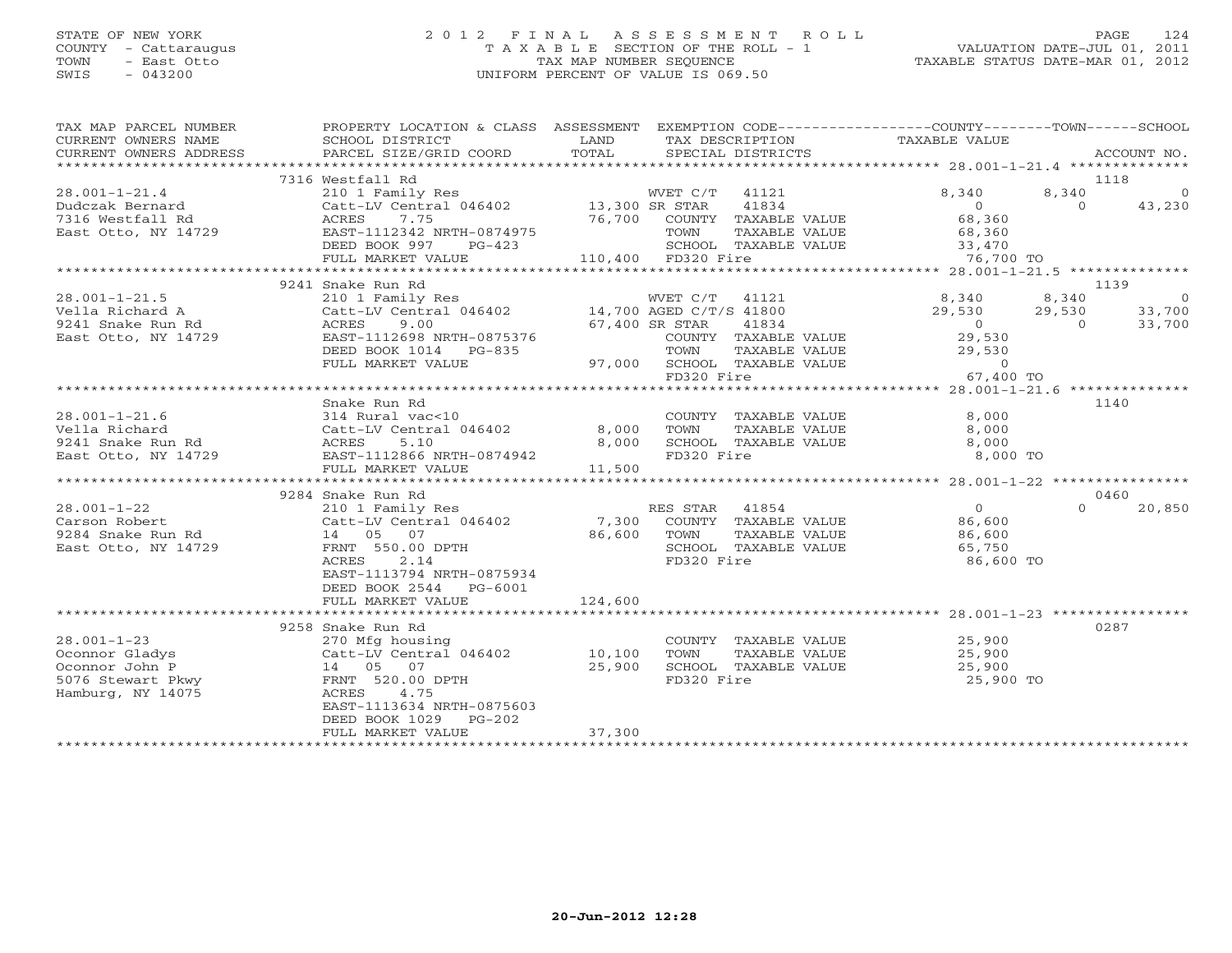## STATE OF NEW YORK 2 0 1 2 F I N A L A S S E S S M E N T R O L L PAGE 125 COUNTY - Cattaraugus T A X A B L E SECTION OF THE ROLL - 1 VALUATION DATE-JUL 01, 2011 TOWN - East Otto TAX MAP NUMBER SEQUENCE TAXABLE STATUS DATE-MAR 01, 2012 SWIS - 043200 UNIFORM PERCENT OF VALUE IS 069.50UNIFORM PERCENT OF VALUE IS 069.50

| TAX MAP PARCEL NUMBER<br>CURRENT OWNERS NAME<br>CURRENT OWNERS ADDRESS | PROPERTY LOCATION & CLASS ASSESSMENT EXEMPTION CODE----------------COUNTY-------TOWN------SCHOOL<br>SCHOOL DISTRICT<br>PARCEL SIZE/GRID COORD | LAND<br>TOTAL       | TAX DESCRIPTION<br>SPECIAL DISTRICTS          | TAXABLE VALUE                                  |                                | ACCOUNT NO.    |
|------------------------------------------------------------------------|-----------------------------------------------------------------------------------------------------------------------------------------------|---------------------|-----------------------------------------------|------------------------------------------------|--------------------------------|----------------|
| ***********************                                                |                                                                                                                                               |                     |                                               |                                                |                                |                |
| 28.001-1-24<br>Poch Michael                                            | 9246 Snake Run Rd<br>240 Rural res<br>Catt-LV Central 046402                                                                                  | 19,700              | RES STAR<br>41854<br>COUNTY TAXABLE VALUE     |                                                | $\Omega$<br>$\circ$<br>110,900 | 0644<br>20,850 |
| Poch Marcia<br>9246 Snake Run Rd                                       | 14 05<br>07<br>FF 750.00                                                                                                                      | 110,900             | TOWN<br>TAXABLE VALUE<br>SCHOOL TAXABLE VALUE |                                                | 110,900<br>90,050              |                |
| East Otto, NY 14729                                                    | ACRES 13.84<br>EAST-1113594 NRTH-0875041<br>DEED BOOK 911<br>PG-00757                                                                         |                     | FD320 Fire                                    |                                                | 110,900 TO                     |                |
|                                                                        | FULL MARKET VALUE                                                                                                                             | 159,600             |                                               |                                                |                                |                |
|                                                                        |                                                                                                                                               |                     |                                               | ********************* 28.001-1-26 ************ |                                |                |
|                                                                        | Snake Run Rd                                                                                                                                  |                     |                                               |                                                |                                | 0188           |
| $28.001 - 1 - 26$                                                      | 322 Rural vac>10                                                                                                                              |                     | COUNTY TAXABLE VALUE                          |                                                | 29,700                         |                |
| Schumacher Richard<br>Schumacher Roy J                                 | West Valley Cen 042204<br>06 05 07                                                                                                            | 29,700<br>29,700    | TAXABLE VALUE<br>TOWN<br>SCHOOL TAXABLE VALUE |                                                | 29,700<br>29,700               |                |
| 54 S Main St                                                           | LIFE USE-R SCHUMACHER 1/2                                                                                                                     |                     | FD320 Fire                                    |                                                | 29,700 TO                      |                |
| Franklinville, NY 14737                                                | FF 1250.00<br>ACRES 34.79<br>EAST-1114534 NRTH-0876584                                                                                        |                     |                                               |                                                |                                |                |
|                                                                        | DEED BOOK 00954 PG-00186                                                                                                                      |                     |                                               |                                                |                                |                |
|                                                                        | FULL MARKET VALUE                                                                                                                             | 42,700              |                                               |                                                |                                |                |
|                                                                        |                                                                                                                                               |                     |                                               |                                                |                                |                |
| $28.001 - 1 - 27$                                                      | 9395 Snake Run Rd                                                                                                                             |                     |                                               |                                                |                                | 0457           |
| Birch Joann                                                            | 270 Mfg housing<br>West Valley Cen 042204                                                                                                     | 36,400              | COUNTY TAXABLE VALUE<br>TOWN<br>TAXABLE VALUE |                                                | 61,600<br>61,600               |                |
| Ketter Linda R                                                         | 06 05 07                                                                                                                                      | 61,600              | SCHOOL TAXABLE VALUE                          |                                                | 61,600                         |                |
| 227 Rumbold Ave                                                        | FF 2800.00                                                                                                                                    |                     | FD320 Fire                                    |                                                | 61,600 TO                      |                |
| North Tonawanda, NY 14120                                              | ACRES 111.52                                                                                                                                  |                     |                                               |                                                |                                |                |
|                                                                        | EAST-1115722 NRTH-0877890<br>DEED BOOK 4412<br>PG-8001                                                                                        |                     |                                               |                                                |                                |                |
|                                                                        | FULL MARKET VALUE                                                                                                                             | 88,600              |                                               |                                                |                                |                |
|                                                                        | *******************                                                                                                                           |                     |                                               |                                                |                                |                |
|                                                                        | Snake Run Rd                                                                                                                                  |                     |                                               |                                                |                                | 0411           |
| $28.001 - 1 - 28$                                                      | 322 Rural vac>10                                                                                                                              |                     | AG DIST<br>41720                              |                                                | 4,862<br>4,862                 | 4,862          |
| Hess Beverly (Lu)                                                      | West Valley Cen 042204                                                                                                                        | 14,000              | COUNTY TAXABLE VALUE                          |                                                | 9,138                          |                |
| Hess Timothy A                                                         | 06 05 06                                                                                                                                      | 14,000              | TAXABLE VALUE<br>TOWN                         |                                                | 9,138                          |                |
| 9434 Snake Run Rd                                                      | FRNT 625.00 DPTH                                                                                                                              |                     | SCHOOL TAXABLE VALUE                          |                                                | 9,138                          |                |
| West Valley, NY 14171                                                  | ACRES 39.13<br>EAST-1117034 NRTH-0876508                                                                                                      |                     | FD320 Fire                                    |                                                | 14,000 TO                      |                |
| MAY BE SUBJECT TO PAYMENT                                              | DEED BOOK 9678<br>PG-4002                                                                                                                     |                     |                                               |                                                |                                |                |
| UNDER AGDIST LAW TIL 2030                                              | FULL MARKET VALUE                                                                                                                             | 20,100              |                                               |                                                |                                |                |
|                                                                        |                                                                                                                                               |                     |                                               |                                                |                                |                |
|                                                                        | Snake Run Rd                                                                                                                                  |                     |                                               |                                                |                                | 0472           |
| $28.001 - 1 - 29.1$                                                    | 322 Rural vac>10                                                                                                                              |                     | COUNTY TAXABLE VALUE                          |                                                | 44,700                         |                |
| Doll Richard                                                           | West Valley Cen 042204                                                                                                                        | 44,700              | TOWN<br>TAXABLE VALUE                         |                                                | 44,700                         |                |
| Doll Jacqueline P                                                      | 06 05 07                                                                                                                                      | 44,700              | SCHOOL TAXABLE VALUE                          |                                                | 44,700                         |                |
| 8 Cobblestone Ct                                                       | FRNT 920.00 DPTH                                                                                                                              |                     | FD320 Fire                                    |                                                | 44,700 TO                      |                |
| Orchard Park, NY 14127                                                 | ACRES 128.45                                                                                                                                  |                     |                                               |                                                |                                |                |
|                                                                        | EAST-1115784 NRTH-0875524                                                                                                                     |                     |                                               |                                                |                                |                |
|                                                                        | DEED BOOK 00865 PG-00918<br>FULL MARKET VALUE                                                                                                 | 64,300              |                                               |                                                |                                |                |
|                                                                        |                                                                                                                                               | ******************* |                                               |                                                |                                |                |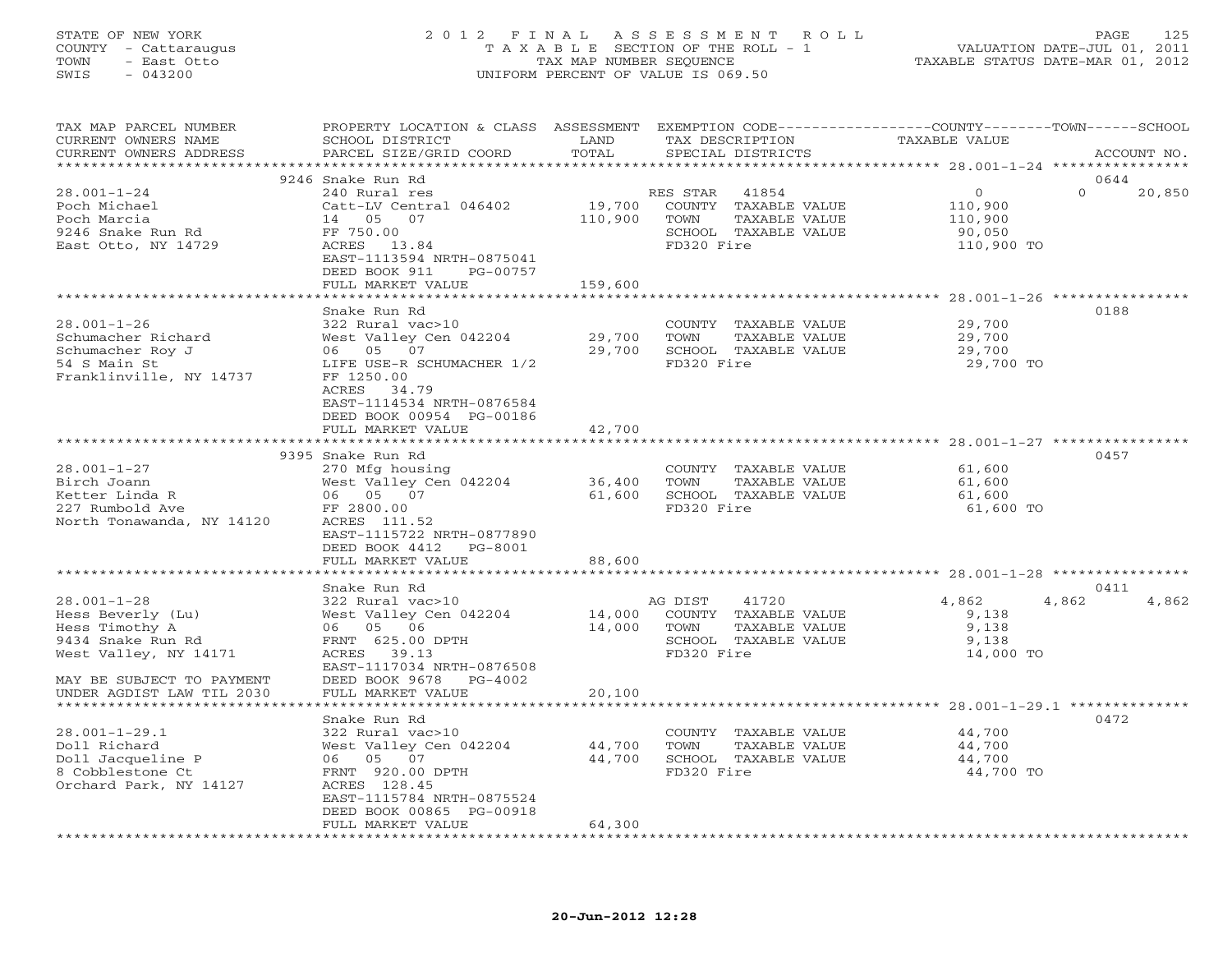# STATE OF NEW YORK 2 0 1 2 F I N A L A S S E S S M E N T R O L L PAGE 126 COUNTY - Cattaraugus T A X A B L E SECTION OF THE ROLL - 1 VALUATION DATE-JUL 01, 2011 TOWN - East Otto TAX MAP NUMBER SEQUENCE TAXABLE STATUS DATE-MAR 01, 2012 SWIS - 043200 UNIFORM PERCENT OF VALUE IS 069.50UNIFORM PERCENT OF VALUE IS 069.50

| TAX MAP PARCEL NUMBER<br>CURRENT OWNERS NAME<br>CURRENT OWNERS ADDRESS | PROPERTY LOCATION & CLASS ASSESSMENT<br>SCHOOL DISTRICT<br>PARCEL SIZE/GRID COORD | LAND<br>TOTAL |                | TAX DESCRIPTION<br>SPECIAL DISTRICTS | EXEMPTION CODE----------------COUNTY-------TOWN-----SCHOOL<br>TAXABLE VALUE | ACCOUNT NO.        |
|------------------------------------------------------------------------|-----------------------------------------------------------------------------------|---------------|----------------|--------------------------------------|-----------------------------------------------------------------------------|--------------------|
| **********************                                                 |                                                                                   |               |                |                                      |                                                                             |                    |
|                                                                        | 9354 Snake Run Rd                                                                 |               |                |                                      |                                                                             | 0841               |
| $28.001 - 1 - 29.2$                                                    | 270 Mfg housing                                                                   |               |                | COUNTY TAXABLE VALUE                 | 36,300                                                                      |                    |
| Heim Ronald                                                            | West Valley Cen 042204                                                            | 11,800        | TOWN           | TAXABLE VALUE                        | 36,300                                                                      |                    |
| Heim Kristin                                                           | 06 05 07                                                                          | 36,300        |                | SCHOOL TAXABLE VALUE                 | 36,300                                                                      |                    |
| 9370 Snake Run Rd                                                      | FRNT 630.00 DPTH                                                                  |               | FD320 Fire     |                                      | 36,300 TO                                                                   |                    |
| East Otto, NY 14729                                                    | ACRES<br>6.30                                                                     |               |                |                                      |                                                                             |                    |
|                                                                        | EAST-0467986 NRTH-0877029                                                         |               |                |                                      |                                                                             |                    |
|                                                                        | DEED BOOK 999<br>PG-412                                                           |               |                |                                      |                                                                             |                    |
|                                                                        | FULL MARKET VALUE                                                                 | 52,200        |                |                                      |                                                                             |                    |
|                                                                        |                                                                                   |               |                |                                      |                                                                             |                    |
|                                                                        | 9370 Snake Run Rd                                                                 |               |                |                                      |                                                                             | 0916               |
| $28.001 - 1 - 29.3$                                                    | 210 1 Family Res                                                                  |               | RES STAR 41854 |                                      | $\overline{0}$                                                              | $\Omega$<br>20,850 |
| Heim Ronald                                                            | West Valley Cen 042204                                                            | 10,100        |                | COUNTY TAXABLE VALUE                 | 181,600                                                                     |                    |
| Heim Kristen A                                                         | 06 05 07                                                                          | 181,600       | TOWN           | TAXABLE VALUE                        | 181,600                                                                     |                    |
| 9370 Snake Run Rd                                                      | $L/P$ 936-1081                                                                    |               |                | SCHOOL TAXABLE VALUE                 | 160,750                                                                     |                    |
| East Otto, NY 14729                                                    | FF 600.00                                                                         |               | FD320 Fire     |                                      | 181,600 TO                                                                  |                    |
|                                                                        | 4.75<br>ACRES                                                                     |               |                |                                      |                                                                             |                    |
|                                                                        | EAST-0468340 NRTH-0877087                                                         |               |                |                                      |                                                                             |                    |
|                                                                        | DEED BOOK 00968 PG-00873                                                          |               |                |                                      |                                                                             |                    |
|                                                                        | FULL MARKET VALUE                                                                 | 261,300       |                |                                      |                                                                             |                    |
|                                                                        | ******************                                                                | ************  |                |                                      |                                                                             |                    |
|                                                                        | Hawkins Hill Rd                                                                   |               |                |                                      |                                                                             | 0428               |
| $28.001 - 1 - 30$                                                      | 120 Field crops                                                                   |               |                | COUNTY TAXABLE VALUE                 | 37,600                                                                      |                    |
| Pauly Cheryl                                                           | Catt-LV Central 046402                                                            | 37,600        | TOWN           | TAXABLE VALUE                        | 37,600                                                                      |                    |
| 7994 Otto-E Otto Rd                                                    | 05 05 07                                                                          | 37,600        |                | SCHOOL TAXABLE VALUE                 | 37,600                                                                      |                    |
| East Otto, NY 14729                                                    | ACRES 83.52                                                                       |               | FD320 Fire     |                                      | 37,600 TO                                                                   |                    |
|                                                                        | EAST-1115824 NRTH-0873212                                                         |               |                |                                      |                                                                             |                    |
|                                                                        | DEED BOOK 00979 PG-00810                                                          |               |                |                                      |                                                                             |                    |
|                                                                        | FULL MARKET VALUE                                                                 | 54,100        |                |                                      |                                                                             |                    |
|                                                                        |                                                                                   |               |                |                                      |                                                                             |                    |
|                                                                        | Hawkins Hill Rd                                                                   |               |                |                                      |                                                                             | 0212               |
| $28.001 - 1 - 31$                                                      | 120 Field crops                                                                   |               |                | COUNTY TAXABLE VALUE                 | 99,400                                                                      |                    |
| Pauly Cheryl                                                           | Catt-LV Central 046402                                                            | 56,000        | TOWN           | TAXABLE VALUE                        | 99,400                                                                      |                    |
| 7994 Otto-E Otto Rd                                                    | 05 05 07                                                                          | 99,400        |                | SCHOOL TAXABLE VALUE                 | 99,400                                                                      |                    |
| East Otto, NY 14729                                                    | ACRES 167.90                                                                      |               | FD320 Fire     |                                      | 99,400 TO                                                                   |                    |
|                                                                        | EAST-1115820 NRTH-0871663                                                         |               |                |                                      |                                                                             |                    |
|                                                                        | DEED BOOK 00979 PG-00810                                                          |               |                |                                      |                                                                             |                    |
|                                                                        | FULL MARKET VALUE                                                                 | 143,000       |                |                                      |                                                                             |                    |
|                                                                        | *******************                                                               | ************  |                |                                      |                                                                             |                    |
|                                                                        | Snake Run Rd                                                                      |               |                |                                      |                                                                             | 0098               |
| $28.001 - 1 - 32$                                                      | 112 Dairy farm                                                                    |               |                | COUNTY TAXABLE VALUE                 | 106,000                                                                     |                    |
| Doll Richard                                                           | Catt-LV Central 046402                                                            | 73,400        | TOWN           | TAXABLE VALUE                        | 106,000                                                                     |                    |
| Doll Jacqueline                                                        | 13 05 07                                                                          | 106,000       |                | SCHOOL TAXABLE VALUE                 | 106,000                                                                     |                    |
| 8 Cobblestone Ct                                                       | LOT 3                                                                             |               | FD320 Fire     |                                      | 106,000 TO                                                                  |                    |
| Orchard Park, NY 14127-3905                                            | FF 4950.00                                                                        |               |                |                                      |                                                                             |                    |
|                                                                        | ACRES 240.46                                                                      |               |                |                                      |                                                                             |                    |
|                                                                        | EAST-0463536 NRTH-0873005                                                         |               |                |                                      |                                                                             |                    |
|                                                                        | DEED BOOK 00675 PG-00064                                                          |               |                |                                      |                                                                             |                    |
|                                                                        | FULL MARKET VALUE<br>* * * * * * * * * * * * * * * * * *                          | 152,500       |                |                                      |                                                                             |                    |
|                                                                        |                                                                                   |               |                |                                      |                                                                             |                    |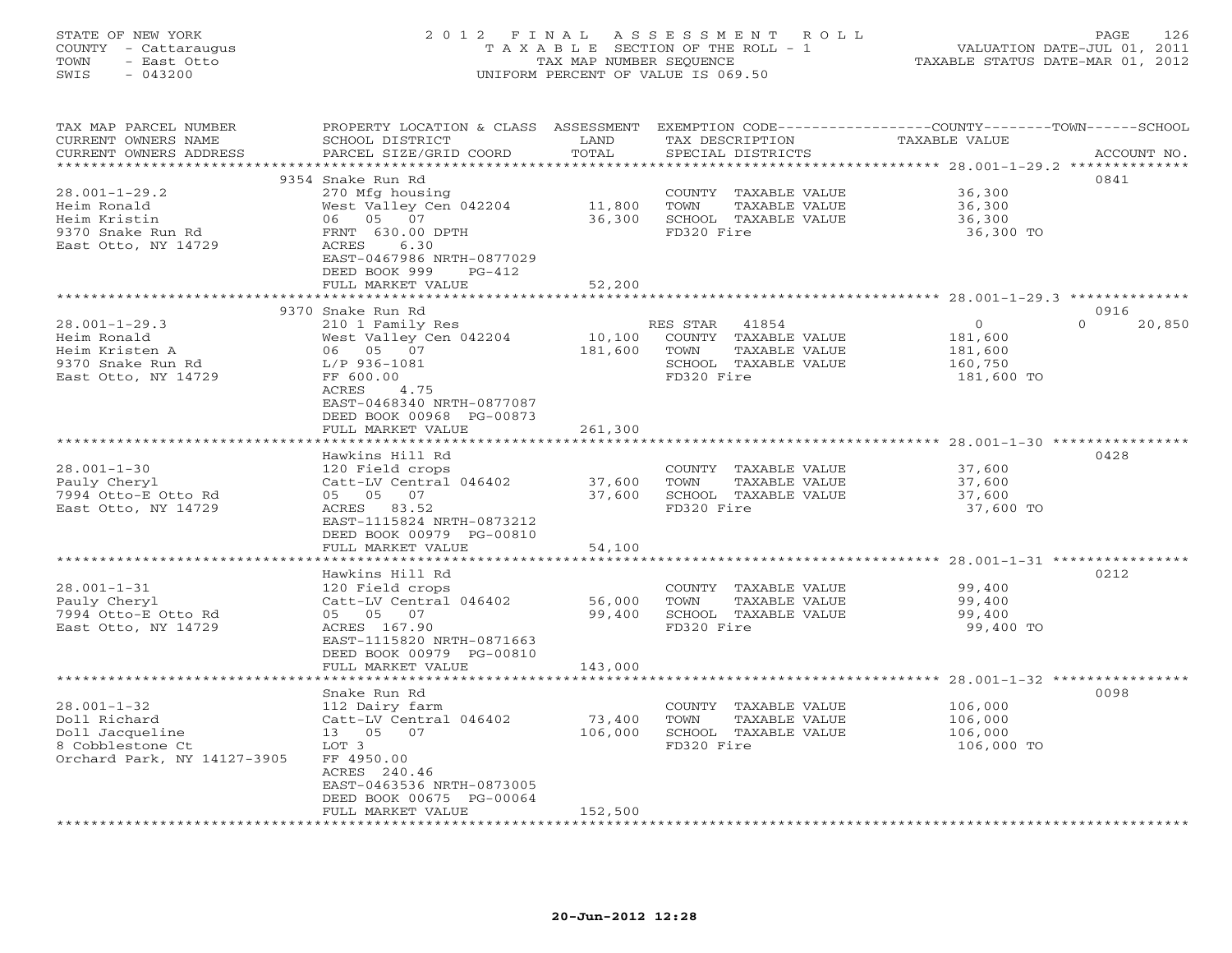# STATE OF NEW YORK 2 0 1 2 F I N A L A S S E S S M E N T R O L L PAGE 127 COUNTY - Cattaraugus T A X A B L E SECTION OF THE ROLL - 1 VALUATION DATE-JUL 01, 2011 TOWN - East Otto TAX MAP NUMBER SEQUENCE TAXABLE STATUS DATE-MAR 01, 2012 SWIS - 043200 UNIFORM PERCENT OF VALUE IS 069.50UNIFORM PERCENT OF VALUE IS 069.50

| TAX MAP PARCEL NUMBER<br>CURRENT OWNERS NAME<br>CURRENT OWNERS ADDRESS                                                                                                               | PROPERTY LOCATION & CLASS ASSESSMENT<br>SCHOOL DISTRICT<br>PARCEL SIZE/GRID COORD                                                                                                                                           | LAND<br>TOTAL               | SPECIAL DISTRICTS                                                                                                                                                                            | EXEMPTION CODE-----------------COUNTY-------TOWN------SCHOOL<br>TAX DESCRIPTION TAXABLE VALUE | ACCOUNT NO.                                                    |
|--------------------------------------------------------------------------------------------------------------------------------------------------------------------------------------|-----------------------------------------------------------------------------------------------------------------------------------------------------------------------------------------------------------------------------|-----------------------------|----------------------------------------------------------------------------------------------------------------------------------------------------------------------------------------------|-----------------------------------------------------------------------------------------------|----------------------------------------------------------------|
| $28.001 - 1 - 33.1$<br>Fleming Robert B Jr<br>Fleming Ruth<br>319 Norwood Ave<br>Buffalo, NY 14222                                                                                   | 8938 Snake Run Rd<br>210 1 Family Res<br>Catt-LV Central 046402<br>12  05  07<br>FF 725.00<br>5.90<br>ACRES<br>EAST-1111246 NRTH-0870362<br>DEED BOOK 880<br>PG-00482                                                       | 11,400<br>73,600<br>105,900 | COUNTY TAXABLE VALUE<br>TOWN<br>TAXABLE VALUE<br>SCHOOL TAXABLE VALUE<br>FD320 Fire                                                                                                          | 73,600<br>73,600<br>73,600<br>73,600 TO                                                       | 0.542                                                          |
|                                                                                                                                                                                      | FULL MARKET VALUE                                                                                                                                                                                                           |                             |                                                                                                                                                                                              |                                                                                               |                                                                |
|                                                                                                                                                                                      | 8939 Snake Run Rd                                                                                                                                                                                                           |                             |                                                                                                                                                                                              |                                                                                               | 0764                                                           |
| $28.001 - 1 - 33.2$<br>Stutzman Noah<br>Stutzman Esther<br>8939 Snake Run Rd<br>East Otto, NY 14729<br>MAY BE SUBJECT TO PAYMENT<br>UNDER AGDIST LAW TIL 2030<br>$28.001 - 1 - 33.3$ | 120 Field crops<br>Catt-LV Central 046402<br>$12 - 5 - 7$<br>ACRES 132.00<br>EAST-1110619 NRTH-0871698<br>DEED BOOK 15621 PG-5002<br>FULL MARKET VALUE<br>Snake Run Rd<br>322 Rural vac>10<br>Catt-LV Central 046402 21,800 |                             | 41720<br>AG DIST<br>65,900 RES STAR 41854<br>140,900 SILO T/C/S 42100<br>COUNTY TAXABLE VALUE<br>TOWN<br>TAXABLE VALUE<br>SCHOOL TAXABLE VALUE<br>202,700 FD320 Fire<br>COUNTY TAXABLE VALUE | 8,205<br>$\overline{0}$<br>3,100<br>129,595<br>129,595<br>108,745<br>140,900 TO<br>21,800     | 8,205<br>8,205<br>20,850<br>$\Omega$<br>3,100<br>3,100<br>0791 |
| Fleming Robert Jr<br>Fleming Ruth E<br>319 Norwood Ave<br>Buffalo, NY 14222                                                                                                          | 13  05  07<br>FF 1750.00<br>ACRES<br>23.70<br>EAST-1111914 NRTH-0871206<br>DEED BOOK 00986 PG-00023<br>FULL MARKET VALUE                                                                                                    | 21,800<br>31,400            | TAXABLE VALUE<br>TOWN<br>SCHOOL TAXABLE VALUE<br>FD320 Fire                                                                                                                                  | 21,800<br>21,800<br>21,800 TO                                                                 |                                                                |
|                                                                                                                                                                                      | 9134 Bowen Rd                                                                                                                                                                                                               |                             |                                                                                                                                                                                              |                                                                                               | 0765                                                           |
| $28.001 - 1 - 34.2$<br>Rugg George<br>Rugg Ann<br>9134 Bowen Rd<br>East Otto, NY 14729                                                                                               | 210 1 Family Res<br>Catt-LV Central 046402<br>21 05 07<br>FRNT 208.71 DPTH<br>ACRES<br>4.90 BANK<br>017<br>EAST-0460441 NRTH-0873322<br>DEED BOOK 827<br>PG-00942<br>FULL MARKET VALUE                                      | 8,600<br>79,400<br>114,200  | RES STAR<br>41854<br>COUNTY TAXABLE VALUE<br>TOWN<br>TAXABLE VALUE<br>SCHOOL TAXABLE VALUE<br>FD320 Fire                                                                                     | $\circ$<br>79,400<br>79,400<br>58,550<br>79,400 TO                                            | $\Omega$<br>20,850                                             |
|                                                                                                                                                                                      |                                                                                                                                                                                                                             |                             |                                                                                                                                                                                              |                                                                                               |                                                                |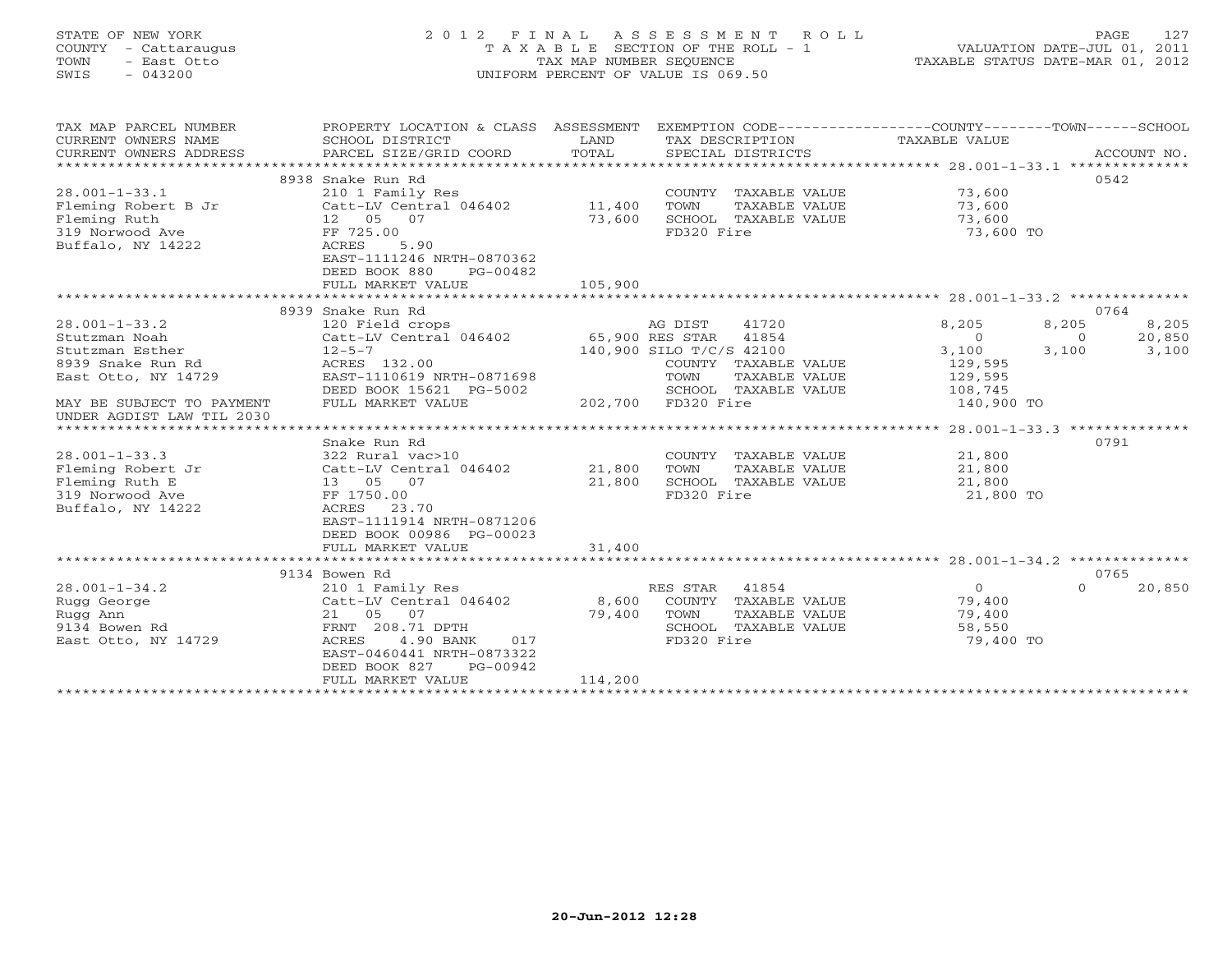# STATE OF NEW YORK 2 0 1 2 F I N A L A S S E S S M E N T R O L L PAGE 128 COUNTY - Cattaraugus T A X A B L E SECTION OF THE ROLL - 1 VALUATION DATE-JUL 01, 2011 TOWN - East Otto TAX MAP NUMBER SEQUENCE TAXABLE STATUS DATE-MAR 01, 2012 SWIS - 043200 UNIFORM PERCENT OF VALUE IS 069.50UNIFORM PERCENT OF VALUE IS 069.50

| TAX MAP PARCEL NUMBER<br>CURRENT OWNERS NAME<br>CURRENT OWNERS ADDRESS                                  | PROPERTY LOCATION & CLASS ASSESSMENT EXEMPTION CODE----------------COUNTY-------TOWN------SCHOOL<br>SCHOOL DISTRICT<br><b>Example 12</b> LAND<br>PARCEL SIZE/GRID COORD                                                | TOTAL   | TAX DESCRIPTION<br>SPECIAL DISTRICTS                                                                          | TAXABLE VALUE                                                                 |                            | ACCOUNT NO.                       |
|---------------------------------------------------------------------------------------------------------|------------------------------------------------------------------------------------------------------------------------------------------------------------------------------------------------------------------------|---------|---------------------------------------------------------------------------------------------------------------|-------------------------------------------------------------------------------|----------------------------|-----------------------------------|
|                                                                                                         |                                                                                                                                                                                                                        |         |                                                                                                               |                                                                               |                            | 0893                              |
| $28.001 - 1 - 34.3$<br>Westfall Allen Ervin<br>Westfall Julius<br>9212 Bowen Rd<br>East Otto, NY 14729  | 9212 Bowen Rd<br>112 Dairy farm<br>Catt-LV Central 046402 58,100 SILO T/C/S 42100<br>21 05 07<br>ACRES 115.80<br>EAST-1108907 NRTH-0873750<br>TITE BOOK 3976 PG-2002                                                   |         | RES STAR 41854<br>112,200 COUNTY TAXABLE VALUE<br>TOWN<br>TAXABLE VALUE<br>SCHOOL TAXABLE VALUE<br>FD320 Fire | $\overline{0}$<br>1,200<br>111,000<br>111,000<br>90,150<br>112,200 TO         | $0 \qquad \qquad$<br>1,200 | 20,850<br>1,200                   |
|                                                                                                         | FULL MARKET VALUE 161,400                                                                                                                                                                                              |         |                                                                                                               |                                                                               |                            |                                   |
|                                                                                                         |                                                                                                                                                                                                                        |         |                                                                                                               |                                                                               |                            |                                   |
| $28.001 - 1 - 35$<br>Jackson Paul A<br>Ross Glenn D<br>61 Claredon Cresent<br>London, ON Canada N6C 5B7 | 9081 Bowen Rd<br>270 Mfg housing<br>270 mig ioantral 046402 6,900<br>21 05 07 31,300<br>FRNT 294.20 DPTH 31,300<br>ACRES<br>1.85<br>EAST-1108323 NRTH-0872445<br>DEED BOOK 15750 PG-6001                               |         | COUNTY TAXABLE VALUE<br>TOWN<br>TAXABLE VALUE<br>31,300 SCHOOL TAXABLE VALUE<br>FD320 Fire                    | 31,300<br>$31,300$<br>$31,300$<br>31,300 TO                                   |                            | 0024                              |
|                                                                                                         | FULL MARKET VALUE                                                                                                                                                                                                      | 45,000  |                                                                                                               |                                                                               |                            |                                   |
|                                                                                                         |                                                                                                                                                                                                                        |         |                                                                                                               |                                                                               |                            |                                   |
| $28.001 - 1 - 36$<br>Williams Jay D<br>Williams Faye M<br>7590 E Flats Rd<br>East Otto, NY 14729        | 7590 East Flats Rd<br>112 Dairy farm<br>Catt-LV Central 046402 67,600<br>FF 2715.00<br>ACRES 119.50<br>EAST-1107653 NRTH-0870845<br>DEED BOOK 00934 PG-01155                                                           |         | RES STAR 41854<br>COUNTY TAXABLE VALUE<br>TOWN<br>TAXABLE VALUE<br>SCHOOL TAXABLE VALUE<br>FD320 Fire         | $\overline{O}$<br>118,800<br>118,800<br>97,950<br>118,800 TO                  | $\Omega$                   | 0361<br>20,850                    |
|                                                                                                         |                                                                                                                                                                                                                        |         |                                                                                                               |                                                                               |                            |                                   |
|                                                                                                         |                                                                                                                                                                                                                        |         |                                                                                                               |                                                                               |                            |                                   |
|                                                                                                         | 7628 East Flats Rd                                                                                                                                                                                                     |         |                                                                                                               |                                                                               |                            | 0309                              |
| $28.001 - 1 - 37.1$<br>Lucas Floyd M<br>Lucas Joyce M<br>7628 East Flats Rd<br>East Otto, NY 14729      | 120 Field crops<br>Catt-LV Central 046402 27,700 COUNTY TAXABLE VALUE<br>20/21 05 07 85,800 TOWN TAXABLE VALUE<br>FRNT 370.00 DPTH<br>ACRES 53.72<br>EAST-1106926 NRTH-0872705<br>DEED BOOK 00746 PG-01074             |         | SR STAR<br>41834<br>SCHOOL TAXABLE VALUE<br>FD320 Fire                                                        | $\overline{0}$<br>85,800<br>85,800<br>42,570<br>85,800 TO                     | $\Omega$                   | 43,230                            |
|                                                                                                         | FULL MARKET VALUE                                                                                                                                                                                                      | 123,500 |                                                                                                               |                                                                               |                            |                                   |
|                                                                                                         |                                                                                                                                                                                                                        |         |                                                                                                               |                                                                               |                            |                                   |
| 28.001-1-38<br>Stutzman Henry D<br>Alian Lydia A                                                        | 7700 East Flats Rd<br>112 Dairy farm<br>Catt-LV Central 046402 71,200 RES STAR 41854<br>29/21/20 05 07 119,500 SILO T/C/S 42100<br>FF 995.00<br>ACRES 124.62<br>EAST-1105971 NRTH-0872674<br>EAST-1105971 NRTH-0872674 |         | COUNTY TAXABLE VALUE<br>TOWN<br>TAXABLE VALUE<br>SCHOOL TAXABLE VALUE<br>FD320 Fire                           | 24,436<br>$\overline{0}$<br>6,900<br>88,164<br>88,164<br>67,314<br>119,500 TO | 24,436<br>$\circ$<br>6,900 | 0294<br>24,436<br>20,850<br>6,900 |
|                                                                                                         | FULL MARKET VALUE                                                                                                                                                                                                      | 171,900 |                                                                                                               |                                                                               |                            |                                   |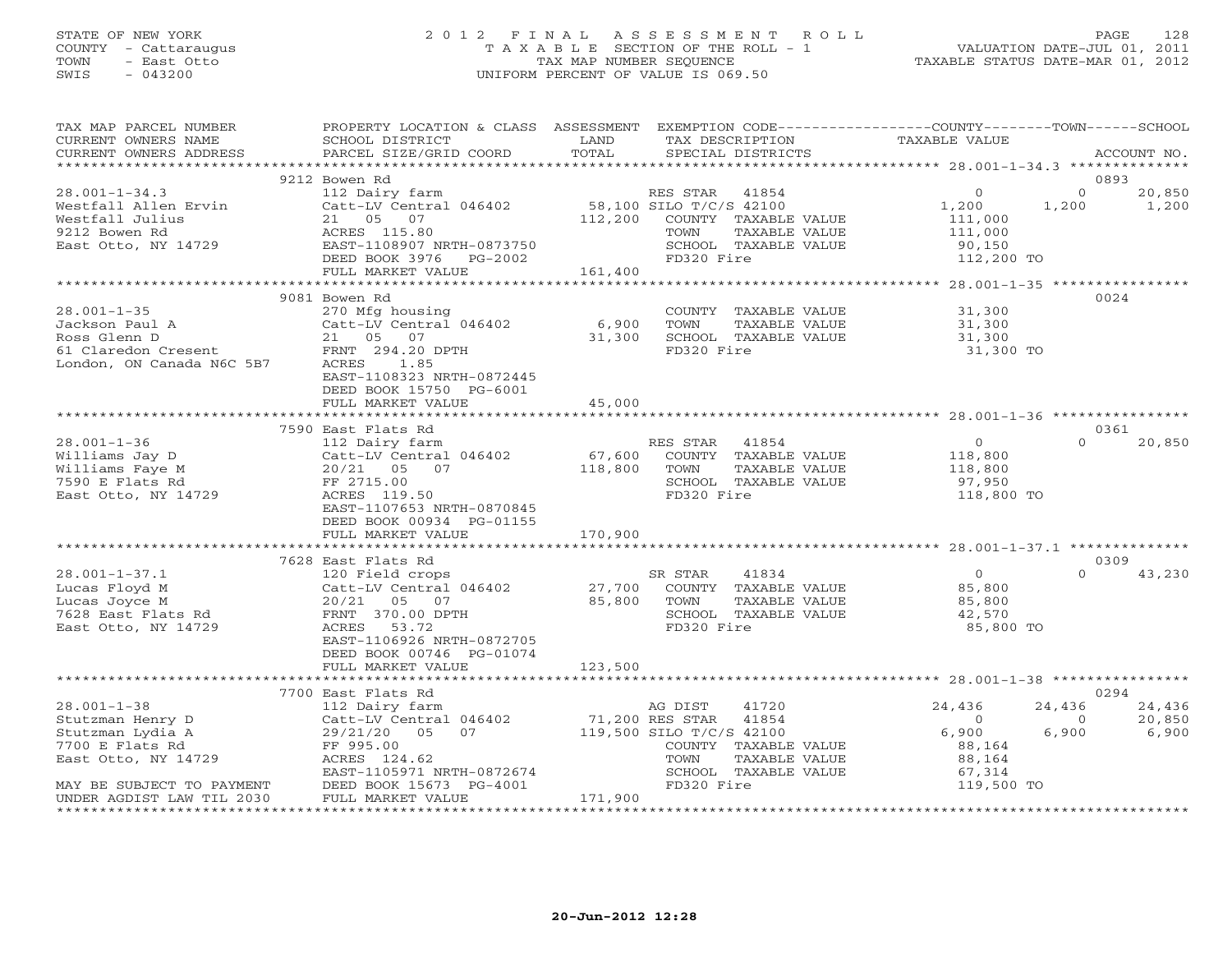# STATE OF NEW YORK 2 0 1 2 F I N A L A S S E S S M E N T R O L L PAGE 129 COUNTY - Cattaraugus T A X A B L E SECTION OF THE ROLL - 1 VALUATION DATE-JUL 01, 2011 TOWN - East Otto TAX MAP NUMBER SEQUENCE TAXABLE STATUS DATE-MAR 01, 2012 SWIS - 043200 UNIFORM PERCENT OF VALUE IS 069.50

| TAX MAP PARCEL NUMBER<br>CURRENT OWNERS NAME<br>CURRENT OWNERS ADDRESS | PROPERTY LOCATION & CLASS ASSESSMENT EXEMPTION CODE---------------COUNTY-------TOWN-----SCHOOL<br>SCHOOL DISTRICT<br><b>Example 18</b><br>PARCEL SIZE/GRID COORD | TOTAL   | SPECIAL DISTRICTS                                     |                       | ACCOUNT NO.                          |
|------------------------------------------------------------------------|------------------------------------------------------------------------------------------------------------------------------------------------------------------|---------|-------------------------------------------------------|-----------------------|--------------------------------------|
|                                                                        |                                                                                                                                                                  |         |                                                       |                       |                                      |
|                                                                        | 7754 East Flats Rd                                                                                                                                               |         |                                                       |                       | 0385                                 |
| $28.001 - 1 - 39$<br>Forster David P                                   | 112 Dairy farm<br>Catt-LV Central $046402$ 69,400 SILO T/C/S 42100                                                                                               |         | RES STAR 41854                                        | $\Omega$<br>7,500     | $\Omega$<br>20,850<br>7,500<br>7,500 |
| Forster Diana L<br>7754 E Flats Rd                                     | 29 05 07<br>FRNT 1475.00 DPTH                                                                                                                                    |         | 140,700 COUNTY TAXABLE VALUE<br>TOWN<br>TAXABLE VALUE | 133,200<br>133,200    |                                      |
| East Otto, NY 14729                                                    | ACRES 132.29<br>DEED BOOK 00785 PG-00534                                                                                                                         |         | SCHOOL TAXABLE VALUE<br>FD320 Fire                    | 112,350<br>140,700 TO |                                      |
|                                                                        | FULL MARKET VALUE                                                                                                                                                | 202,400 |                                                       |                       |                                      |
|                                                                        | 9365 Monk Hill Rd                                                                                                                                                |         |                                                       |                       | 0623                                 |
| $28.001 - 1 - 42$                                                      | 240 Rural res                                                                                                                                                    |         | RES STAR 41854                                        | $\overline{0}$        | $\Omega$<br>20,850                   |
| Westfall Dwain G                                                       | Catt-LV Central 046402 16,900 COUNTY TAXABLE VALUE                                                                                                               |         |                                                       | 80,000                |                                      |
| Westfall Corrine                                                       | 14 05 07                                                                                                                                                         | 80,000  | TOWN<br>TAXABLE VALUE                                 | 80,000                |                                      |
| 9365 Monk Hill Rd                                                      | FRNT 1040.00 DPTH                                                                                                                                                |         | SCHOOL TAXABLE VALUE                                  | 59,150                |                                      |
| East Otto, NY 14729                                                    | ACRES 11.11                                                                                                                                                      |         | FD320 Fire                                            | 80,000 TO             |                                      |
|                                                                        | EAST-0463930 NRTH-0877773                                                                                                                                        |         |                                                       |                       |                                      |
|                                                                        | DEED BOOK 836<br>PG-00672                                                                                                                                        |         |                                                       |                       |                                      |
|                                                                        |                                                                                                                                                                  |         |                                                       |                       |                                      |
|                                                                        |                                                                                                                                                                  |         |                                                       |                       |                                      |
|                                                                        | 9433 Bowen Rd                                                                                                                                                    |         |                                                       |                       | 0657                                 |
| $28.001 - 1 - 43$                                                      | 210 1 Family Res<br>210 1 Family Res 61 SF<br>Catt-LV Central 046402 12,700                                                                                      |         | SR STAR<br>41834                                      | $\overline{O}$        | $\cap$<br>43,230                     |
| Bowen Clayton                                                          |                                                                                                                                                                  |         | COUNTY TAXABLE VALUE 74,800                           |                       |                                      |
| 9433 Bowen Rd                                                          | 22/23 05 07                                                                                                                                                      | 74,800  | TAXABLE VALUE<br>TOWN                                 | 74,800                |                                      |
| East Otto, NY 14729                                                    | 7.10<br>ACRES                                                                                                                                                    |         | SCHOOL TAXABLE VALUE                                  | 31,570                |                                      |
|                                                                        | EAST-0458951 NRTH-0878001                                                                                                                                        |         | FD320 Fire                                            | 74,800 TO             |                                      |
|                                                                        | DEED BOOK 877 PG-00283                                                                                                                                           |         |                                                       |                       |                                      |
|                                                                        |                                                                                                                                                                  |         |                                                       |                       |                                      |
|                                                                        | 9341 Bowen Rd                                                                                                                                                    |         |                                                       |                       | 1063                                 |
| $28.001 - 1 - 45$                                                      | 312 Vac w/imprv                                                                                                                                                  |         | COUNTY TAXABLE VALUE 32,100                           |                       |                                      |
| Courteau Philip                                                        | Catt-LV Central 046402 30,500                                                                                                                                    |         | TOWN<br>TAXABLE VALUE                                 | 32,100                |                                      |
|                                                                        | 22 05 07                                                                                                                                                         | 32,100  | SCHOOL TAXABLE VALUE                                  | 32,100                |                                      |
| Courteau Christopher<br>65 Dudley Ave                                  | ACRES 37.40                                                                                                                                                      |         | FD320 Fire                                            | 32,100 TO             |                                      |
| Hamburg, NY 14075                                                      | EAST-1107217 NRTH-0877046                                                                                                                                        |         |                                                       |                       |                                      |
|                                                                        | DEED BOOK 1619    PG-3001                                                                                                                                        |         |                                                       |                       |                                      |
|                                                                        | FULL MARKET VALUE                                                                                                                                                | 46,200  |                                                       |                       |                                      |
|                                                                        |                                                                                                                                                                  |         |                                                       |                       |                                      |
|                                                                        | Bowen Rd                                                                                                                                                         |         |                                                       |                       | 1066                                 |
| $28.001 - 1 - 46.1$                                                    | 105 Vac farmland                                                                                                                                                 |         | COUNTY TAXABLE VALUE 22,300                           |                       |                                      |
| Bowen Clayton J                                                        | Catt-LV Central 046402                                                                                                                                           | 22,300  | TOWN<br>TAXABLE VALUE                                 | 22,300                |                                      |
| 9433 Bowen Rd                                                          | $22/23$ 05 07                                                                                                                                                    | 22,300  | SCHOOL TAXABLE VALUE                                  | $\frac{22}{22}$ , 300 |                                      |
| East Otto, NY 14729                                                    | ACRES 46.45                                                                                                                                                      |         | FD320 Fire                                            | 22,300 TO             |                                      |
|                                                                        | DEED BOOK 00965 PG-00339                                                                                                                                         |         |                                                       |                       |                                      |
|                                                                        | FULL MARKET VALUE                                                                                                                                                | 32,100  |                                                       |                       |                                      |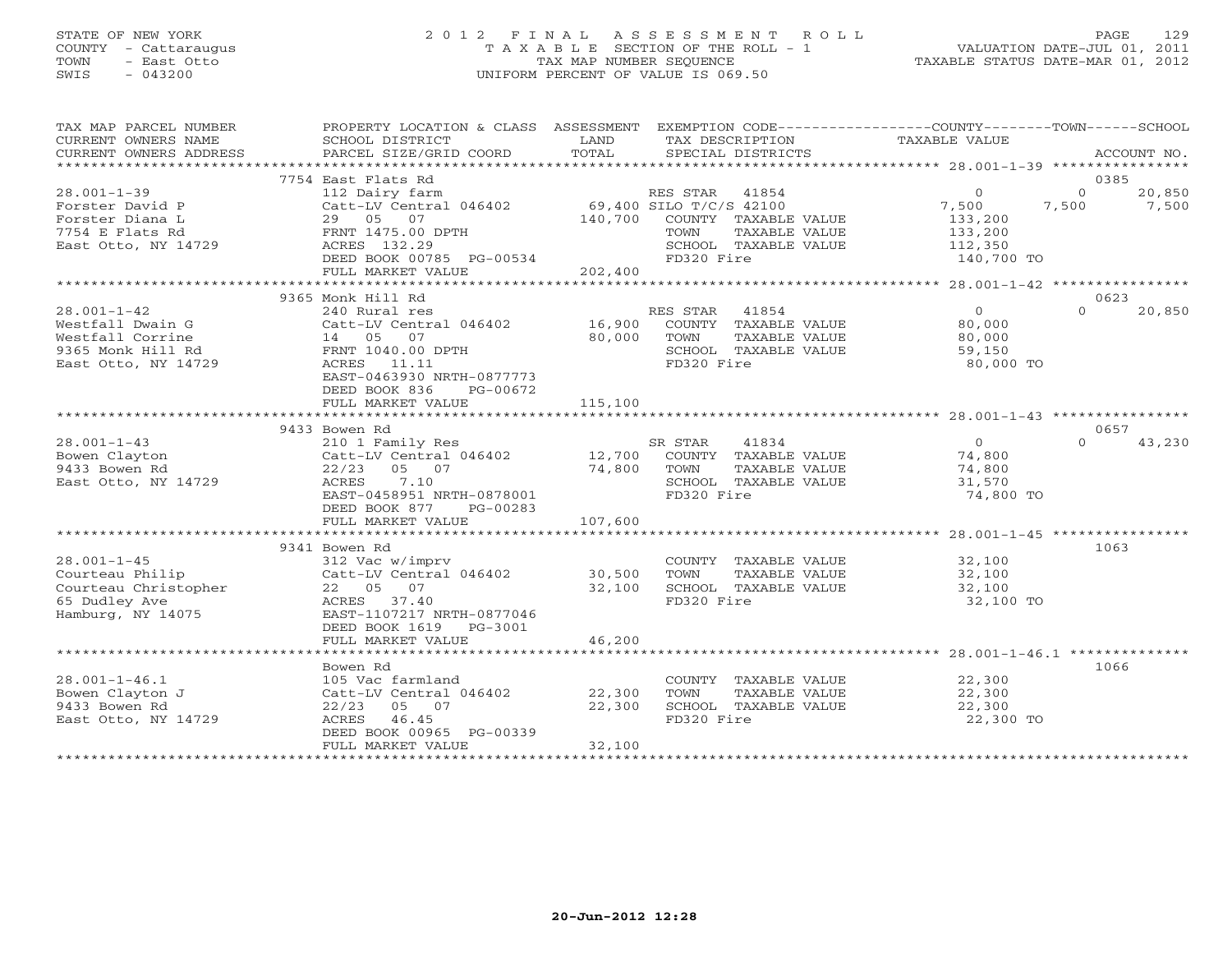# STATE OF NEW YORK 2 0 1 2 F I N A L A S S E S S M E N T R O L L PAGE 130 COUNTY - Cattaraugus T A X A B L E SECTION OF THE ROLL - 1 VALUATION DATE-JUL 01, 2011 TOWN - East Otto TAX MAP NUMBER SEQUENCE TAXABLE STATUS DATE-MAR 01, 2012 SWIS - 043200 UNIFORM PERCENT OF VALUE IS 069.50UNIFORM PERCENT OF VALUE IS 069.50

| TAX MAP PARCEL NUMBER<br>CURRENT OWNERS NAME<br>CURRENT OWNERS ADDRESS                                                                                                             | PROPERTY LOCATION & CLASS ASSESSMENT<br>SCHOOL DISTRICT<br>PARCEL SIZE/GRID COORD                                                                                                                                                                                     | LAND<br>TOTAL                                     | EXEMPTION CODE-----------------COUNTY-------TOWN------SCHOOL<br>TAX DESCRIPTION<br>SPECIAL DISTRICTS                                                                                      | TAXABLE VALUE                                                                              | ACCOUNT NO.                |
|------------------------------------------------------------------------------------------------------------------------------------------------------------------------------------|-----------------------------------------------------------------------------------------------------------------------------------------------------------------------------------------------------------------------------------------------------------------------|---------------------------------------------------|-------------------------------------------------------------------------------------------------------------------------------------------------------------------------------------------|--------------------------------------------------------------------------------------------|----------------------------|
|                                                                                                                                                                                    |                                                                                                                                                                                                                                                                       |                                                   |                                                                                                                                                                                           |                                                                                            |                            |
| $28.001 - 1 - 46.2$<br>Bowen Deanna<br>9407 Bowen Rd<br>East Otto, NY 14729                                                                                                        | 9407 Bowen Rd<br>210 1 Family Res<br>Catt-LV Central 046402<br>22/23<br>05 07<br>ACRES 4.40<br>DEED BOOK 1007 PG-235<br>FULL MARKET VALUE                                                                                                                             | 40,500<br>58,300                                  | RES STAR 41854<br>9,500 COUNTY TAXABLE VALUE<br>TAXABLE VALUE<br>TOWN<br>SCHOOL TAXABLE VALUE<br>FD320 Fire                                                                               | $\overline{0}$<br>40,500<br>40,500<br>19,650<br>40,500 TO                                  | 1131<br>$\Omega$<br>20,850 |
|                                                                                                                                                                                    |                                                                                                                                                                                                                                                                       |                                                   |                                                                                                                                                                                           |                                                                                            |                            |
| $28.003 - 1 - 1$<br>Anderson Dennis R<br>Anderson Mary G<br>8818 Reed Hill Rd<br>East Otto, NY 14729                                                                               | 8818 Reed Hill Rd<br>411 Apartment<br>Catt-LV Central 046402<br>28 05 07<br>FRNT 1600.00 DPTH<br>ACRES 90.30<br>EAST-0454612 NRTH-0867907<br>DEED BOOK 896<br>PG-01037                                                                                                | 38,900<br>228,000                                 | RES STAR 41854<br>COUNTY TAXABLE VALUE<br>TOWN<br>TAXABLE VALUE<br>SCHOOL TAXABLE VALUE<br>FD320 Fire                                                                                     | $\circ$<br>228,000<br>228,000<br>207,150<br>228,000 TO                                     | 0313<br>$\Omega$<br>20,850 |
|                                                                                                                                                                                    | FULL MARKET VALUE                                                                                                                                                                                                                                                     | 328,100                                           |                                                                                                                                                                                           |                                                                                            |                            |
| $28.003 - 1 - 2$<br>Forster Henry<br>Forster Phyllis<br>9028 E Otto-Springvle Rd<br>East Otto, NY 14729<br>$28.003 - 1 - 3$<br>Madigan Robert E<br>Salemi Carl S<br>381 Stanley St | East Flats Rd (Off)<br>105 Vac farmland<br>Catt-LV Central 046402<br>28 05 07<br>ACRES 14.67<br>EAST-1103008 NRTH-0869439<br>DEED BOOK 00751 PG-00159<br>FULL MARKET VALUE<br>East Flats Rd<br>322 Rural vac>10<br>Catt-LV Central 046402<br>28 05 07<br>L/P 914-1055 | 7,300<br>7,300<br>10,500<br>27,100<br>27,100      | COUNTY TAXABLE VALUE<br>TOWN<br>TAXABLE VALUE<br>SCHOOL TAXABLE VALUE<br>FD320 Fire<br>LD320 Light<br>COUNTY TAXABLE VALUE<br>TOWN<br>TAXABLE VALUE<br>SCHOOL TAXABLE VALUE<br>FD320 Fire | 7,300<br>7,300<br>7,300<br>7,300 TO<br>7,300 TO<br>27,100<br>27,100<br>27,100<br>27,100 TO | 0336<br>0314               |
| N Tonawanda, NY 14120<br>$28.003 - 1 - 4$<br>Madigan Robert E<br>Salemi Carl S                                                                                                     | FRNT 235.00 DPTH<br>ACRES 28.62<br>EAST-1103577 NRTH-0869391<br>DEED BOOK 13712 PG-3001<br>FULL MARKET VALUE<br>East Flats Rd<br>210 1 Family Res<br>Catt-LV Central 046402<br>28 05 07                                                                               | 39,000<br>*******************<br>13,900<br>54,900 | LD320 Light<br>COUNTY TAXABLE VALUE<br>TAXABLE VALUE<br>TOWN<br>SCHOOL TAXABLE VALUE                                                                                                      | 27,100 TO<br>54,900<br>54,900<br>54,900                                                    | 0315                       |
| 381 Stanley St<br>N Tonawanda, NY 14120                                                                                                                                            | FRNT 89.00 DPTH<br>8.29<br>ACRES<br>EAST-1104023 NRTH-0869959<br>DEED BOOK 13712 PG-3001<br>FULL MARKET VALUE                                                                                                                                                         | 79,000                                            | FD320 Fire                                                                                                                                                                                | 54,900 TO                                                                                  |                            |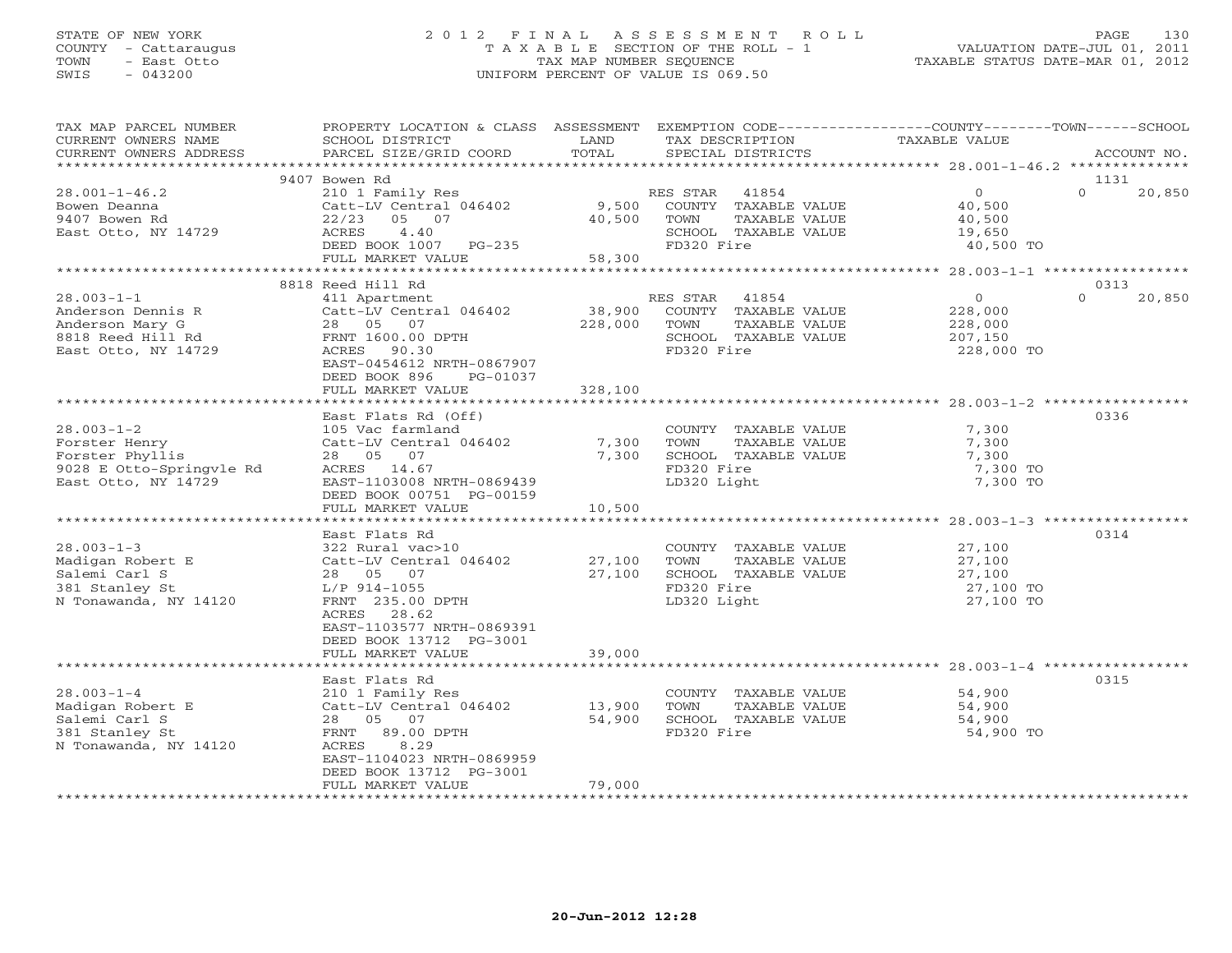# STATE OF NEW YORK 2 0 1 2 F I N A L A S S E S S M E N T R O L L PAGE 131 COUNTY - Cattaraugus T A X A B L E SECTION OF THE ROLL - 1 VALUATION DATE-JUL 01, 2011 TOWN - East Otto TAX MAP NUMBER SEQUENCE TAXABLE STATUS DATE-MAR 01, 2012 SWIS - 043200 UNIFORM PERCENT OF VALUE IS 069.50UNIFORM PERCENT OF VALUE IS 069.50

| TAX MAP PARCEL NUMBER                                                 | PROPERTY LOCATION & CLASS ASSESSMENT       |         |                                               | EXEMPTION CODE-----------------COUNTY-------TOWN------SCHOOL |
|-----------------------------------------------------------------------|--------------------------------------------|---------|-----------------------------------------------|--------------------------------------------------------------|
| CURRENT OWNERS NAME                                                   | SCHOOL DISTRICT                            | LAND    | TAX DESCRIPTION                               | TAXABLE VALUE                                                |
| CURRENT OWNERS ADDRESS                                                | PARCEL SIZE/GRID COORD                     | TOTAL   | SPECIAL DISTRICTS                             | ACCOUNT NO.                                                  |
| **********************                                                |                                            |         |                                               |                                                              |
|                                                                       | 7787 East Flats Rd                         |         |                                               | 0165                                                         |
| $28.003 - 1 - 5$                                                      | 210 1 Family Res                           |         | COUNTY TAXABLE VALUE                          | 42,200                                                       |
| Bolster Carol                                                         | Catt-LV Central 046402                     | 4,500   | TOWN<br>TAXABLE VALUE                         | 42,200                                                       |
| Bolster Joseph (Dec)                                                  | 28 05 07                                   | 42,200  | SCHOOL TAXABLE VALUE                          | 42,200                                                       |
| 7787 E Flats Rd                                                       | FRNT 200.00 DPTH 110.00                    |         | FD320 Fire                                    | 42,200 TO                                                    |
| East Otto, NY 14729                                                   | BANK<br>017<br>EAST-1103895 NRTH-0870644   |         |                                               |                                                              |
|                                                                       | DEED BOOK 00922 PG-00303                   |         |                                               |                                                              |
|                                                                       | FULL MARKET VALUE                          | 60,700  |                                               |                                                              |
|                                                                       |                                            |         |                                               |                                                              |
|                                                                       | 7775 East Flats Rd                         |         |                                               | 0147                                                         |
| $28.003 - 1 - 6$                                                      | 210 1 Family Res                           |         | COUNTY TAXABLE VALUE                          | 46,400                                                       |
| Neal Chad D                                                           | Catt-LV Central 046402                     | 3,200   | TOWN<br>TAXABLE VALUE                         | 46,400                                                       |
| 9403 Nys Rte 240                                                      | 28  05  07                                 | 46,400  | SCHOOL TAXABLE VALUE                          | 46,400                                                       |
| West Valley, NY 14171                                                 | FRNT 62.50 DPTH 250.00                     |         | FD320 Fire                                    | 46,400 TO                                                    |
|                                                                       | EAST-1104089 NRTH-0870576                  |         |                                               |                                                              |
|                                                                       | DEED BOOK 2640 PG-6001                     |         |                                               |                                                              |
|                                                                       | FULL MARKET VALUE                          | 66,800  |                                               |                                                              |
|                                                                       |                                            |         |                                               |                                                              |
|                                                                       | 7773 East Flats Rd                         |         |                                               | 0437                                                         |
| $28.003 - 1 - 7$                                                      | 260 Seasonal res                           |         | COUNTY TAXABLE VALUE                          | 28,000                                                       |
| Salemi Joseph                                                         | Catt-LV Central 046402                     | 4,100   | TOWN<br>TAXABLE VALUE                         | 28,000                                                       |
| 13 Harrison Ave                                                       | 28 05 07                                   | 28,000  | SCHOOL TAXABLE VALUE                          | 28,000                                                       |
| Tonawanda, NY 14223                                                   | FRNT 66.00 DPTH 305.00                     |         | FD320 Fire                                    | 28,000 TO                                                    |
|                                                                       | EAST-1104156 NRTH-0870544                  |         |                                               |                                                              |
|                                                                       | DEED BOOK 1009 PG-657                      |         |                                               |                                                              |
|                                                                       | FULL MARKET VALUE                          | 40,300  |                                               |                                                              |
|                                                                       |                                            |         |                                               |                                                              |
| $28.003 - 1 - 8$                                                      | 7769 East Flats Rd                         |         |                                               | 0013<br>56,300                                               |
|                                                                       | 210 1 Family Res<br>Catt-LV Central 046402 | 4,400   | COUNTY TAXABLE VALUE<br>TOWN<br>TAXABLE VALUE | 56,300                                                       |
| Golembiewski Stephen E Jr<br>7769 East Flats Rd<br>7769 East Flats Rd | 28  05  07                                 | 56,300  | SCHOOL TAXABLE VALUE                          | 56,300                                                       |
| East Otto, NY 14729                                                   | FRNT 100.00 DPTH 215.00                    |         | FD320 Fire                                    | 56,300 TO                                                    |
|                                                                       | EAST-1104250 NRTH-0870582                  |         |                                               |                                                              |
|                                                                       | DEED BOOK 2745 PG-5001                     |         |                                               |                                                              |
|                                                                       | FULL MARKET VALUE                          | 81,000  |                                               |                                                              |
|                                                                       |                                            |         |                                               |                                                              |
|                                                                       | 7717 East Flats Rd                         |         |                                               | 0537                                                         |
| $28.003 - 1 - 9$                                                      | 240 Rural res                              |         | SILO T/C/S 42100                              | 3,200<br>3,200<br>3,200                                      |
| Westfall Troy J                                                       | Catt-LV Central 046402                     | 42,700  | COUNTY TAXABLE VALUE                          | 100,400                                                      |
| Westfall Charles E                                                    | 28 06 07                                   | 103,600 | TOWN<br>TAXABLE VALUE                         | 100,400                                                      |
| 311 E State St                                                        | FRNT 1010.00 DPTH                          |         | SCHOOL TAXABLE VALUE                          | 100,400                                                      |
| Salamanca, NY 14779                                                   | ACRES 96.30                                |         | FD320 Fire                                    | 103,600 TO                                                   |
|                                                                       | EAST-0456218 NRTH-0868857                  |         |                                               |                                                              |
|                                                                       | DEED BOOK 13195 PG-2002                    |         |                                               |                                                              |
|                                                                       | FULL MARKET VALUE                          | 149,100 |                                               |                                                              |
| *******************                                                   |                                            |         |                                               |                                                              |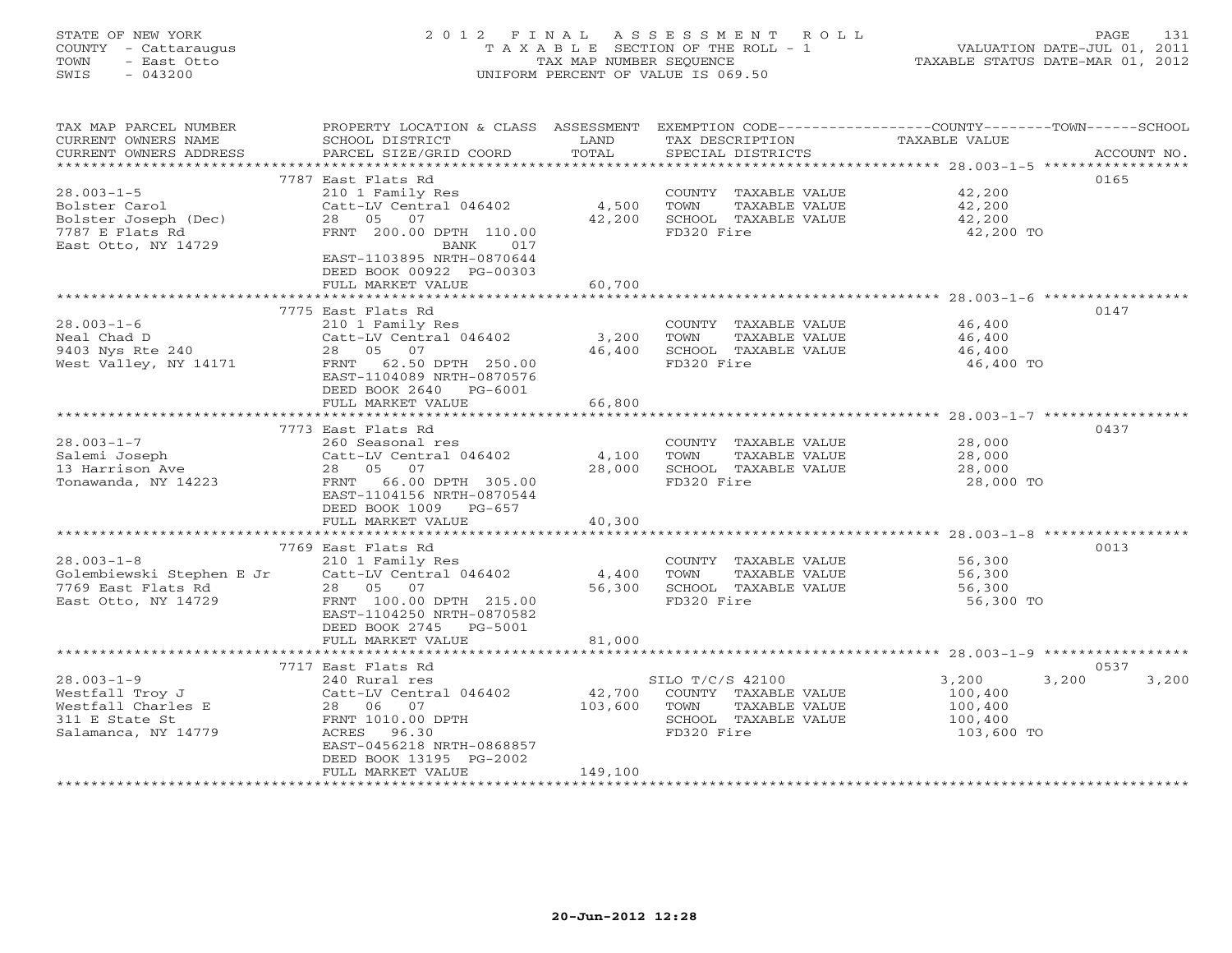# STATE OF NEW YORK 2 0 1 2 F I N A L A S S E S S M E N T R O L L PAGE 132 COUNTY - Cattaraugus T A X A B L E SECTION OF THE ROLL - 1 VALUATION DATE-JUL 01, 2011 TOWN - East Otto TAX MAP NUMBER SEQUENCE TAXABLE STATUS DATE-MAR 01, 2012 SWIS - 043200 UNIFORM PERCENT OF VALUE IS 069.50UNIFORM PERCENT OF VALUE IS 069.50

| TAX MAP PARCEL NUMBER<br>CURRENT OWNERS NAME<br>CURRENT OWNERS ADDRESS | PROPERTY LOCATION & CLASS ASSESSMENT EXEMPTION CODE---------------COUNTY-------TOWN-----SCHOOL<br>SCHOOL DISTRICT<br>PARCEL SIZE/GRID COORD | LAND<br>TOTAL           |                 | TAX DESCRIPTION<br>SPECIAL DISTRICTS | TAXABLE VALUE  |          | ACCOUNT NO.    |
|------------------------------------------------------------------------|---------------------------------------------------------------------------------------------------------------------------------------------|-------------------------|-----------------|--------------------------------------|----------------|----------|----------------|
|                                                                        |                                                                                                                                             |                         |                 |                                      |                |          |                |
|                                                                        | 7703 East Flats Rd                                                                                                                          |                         |                 |                                      |                |          | 0293           |
| $28.003 - 1 - 10$                                                      | 270 Mfg housing                                                                                                                             |                         | WVET C/T        | 41121                                | 8,340          | 8,340    | $\circ$        |
| Sanders Matthew                                                        | Catt-LV Central 046402                                                                                                                      |                         | 6,400 CVET C/T  | 41131                                | 13,900         | 13,900   | $\overline{0}$ |
| Sanders Robin M                                                        | 28  05  07                                                                                                                                  |                         | 70,700 RES STAR | 41854                                | $\overline{0}$ | $\Omega$ | 20,850         |
| 7703 East Flats Rd                                                     | FRNT 165.00 DPTH                                                                                                                            |                         |                 | COUNTY TAXABLE VALUE                 | 48,460         |          |                |
| East Otto, NY 14729                                                    | ACRES<br>1.40                                                                                                                               |                         | TOWN            | TAXABLE VALUE                        | 48,460         |          |                |
|                                                                        | EAST-1105404 NRTH-0870508                                                                                                                   |                         |                 | SCHOOL TAXABLE VALUE                 | 49,850         |          |                |
|                                                                        | DEED BOOK 15175 PG-003                                                                                                                      |                         | FD320 Fire      |                                      | 70,700 TO      |          |                |
|                                                                        | FULL MARKET VALUE                                                                                                                           | 101,700                 |                 |                                      |                |          |                |
|                                                                        |                                                                                                                                             |                         |                 |                                      |                |          |                |
|                                                                        | 7691 East Flats Rd                                                                                                                          |                         |                 |                                      |                |          | 0045           |
| $28.003 - 1 - 11$                                                      | 210 1 Family Res                                                                                                                            |                         | RES STAR        | 41854                                | $\overline{0}$ | $\Omega$ | 20,850         |
| Ulrich Angela M                                                        | Catt-LV Central 046402                                                                                                                      | 6,400                   |                 | COUNTY TAXABLE VALUE                 | 66,400         |          |                |
| 7691 E Flats Rd                                                        | 28  05  07                                                                                                                                  | 66,400                  | TOWN            | TAXABLE VALUE                        | 66,400         |          |                |
| East Otto, NY 14729                                                    | FRNT 165.00 DPTH                                                                                                                            |                         |                 | SCHOOL TAXABLE VALUE                 | 45,550         |          |                |
|                                                                        | 1.40 BANK<br>ACRES<br>017                                                                                                                   |                         | FD320 Fire      |                                      | 66,400 TO      |          |                |
|                                                                        | EAST-0457219 NRTH-0870452                                                                                                                   |                         |                 |                                      |                |          |                |
|                                                                        | DEED BOOK 4300<br>PG-2001                                                                                                                   |                         |                 |                                      |                |          |                |
|                                                                        | FULL MARKET VALUE                                                                                                                           | 95,500                  |                 |                                      |                |          |                |
|                                                                        |                                                                                                                                             |                         |                 |                                      |                |          |                |
|                                                                        | 7655 East Flats Rd                                                                                                                          |                         |                 |                                      |                |          | 0526           |
| $28.003 - 1 - 12.1$                                                    | 120 Field crops                                                                                                                             |                         | SR STAR         | 41834                                | $\Omega$       | $\Omega$ | 43,230         |
| Vansplunder Harold                                                     | Catt-LV Central 046402                                                                                                                      | 58,300 SILO T/C/S 42100 |                 |                                      | 6,000          | 6,000    | 6,000          |
| Vansplunder Bernice                                                    | 20/21/28<br>05<br>07                                                                                                                        | 114,400                 |                 | COUNTY TAXABLE VALUE                 | 108,400        |          |                |
| 7655 E Flats Rd                                                        | ACRES 115.60                                                                                                                                |                         | TOWN            | TAXABLE VALUE                        | 108,400        |          |                |
| East Otto, NY 14729                                                    | EAST-1106221 NRTH-0868713                                                                                                                   |                         |                 | SCHOOL TAXABLE VALUE                 | 65,170         |          |                |
|                                                                        | DEED BOOK 00771 PG-00596                                                                                                                    |                         | FD320 Fire      |                                      | 114,400 TO     |          |                |
|                                                                        | FULL MARKET VALUE                                                                                                                           | 164,600                 |                 |                                      |                |          |                |
|                                                                        | ******************************                                                                                                              |                         |                 |                                      |                |          |                |
|                                                                        | 7662 East Flats Rd                                                                                                                          |                         |                 |                                      |                |          | 0944           |
| $28.003 - 1 - 12.2$                                                    | 210 1 Family Res                                                                                                                            |                         | RES STAR        | 41854                                | $\overline{0}$ | $\Omega$ | 20,850         |
| Smith Deborah A                                                        | Catt-LV Central 046402                                                                                                                      | 6,700                   |                 | COUNTY TAXABLE VALUE                 | 60,400         |          |                |
| 7662 East Flats Rd                                                     | 20  05  07                                                                                                                                  | 60,400                  | TOWN            | TAXABLE VALUE                        | 60,400         |          |                |
| East Otto, NY 14729                                                    | 1.65<br>ACRES                                                                                                                               |                         |                 | SCHOOL TAXABLE VALUE                 | 39,550         |          |                |
|                                                                        | EAST-1106117 NRTH-0870670                                                                                                                   |                         | FD320 Fire      |                                      | 60,400 TO      |          |                |
|                                                                        | DEED BOOK 00951 PG-00750                                                                                                                    |                         |                 |                                      |                |          |                |
|                                                                        | FULL MARKET VALUE                                                                                                                           | 86,900                  |                 |                                      |                |          |                |
|                                                                        |                                                                                                                                             |                         |                 |                                      |                |          |                |
|                                                                        | 7621 East Flats Rd                                                                                                                          |                         |                 |                                      |                |          | 0341           |
| $28.003 - 1 - 13$                                                      | 210 1 Family Res                                                                                                                            |                         |                 | COUNTY TAXABLE VALUE                 | 68,900         |          |                |
| Prey Lacey M                                                           | Catt-LV Central 046402                                                                                                                      | 7,700                   | TOWN            | TAXABLE VALUE                        | 68,900         |          |                |
| Smith Benjamin J                                                       | 20  05  08                                                                                                                                  | 68,900                  |                 | SCHOOL TAXABLE VALUE                 | 68,900         |          |                |
| 7621 E Flats Rd                                                        | FRNT 180.00 DPTH                                                                                                                            |                         | FD320 Fire      |                                      | 68,900 TO      |          |                |
| East Otto, NY 14729                                                    | ACRES<br>2.90 BANK<br>017                                                                                                                   |                         |                 |                                      |                |          |                |
|                                                                        | EAST-1106782 NRTH-0870035                                                                                                                   |                         |                 |                                      |                |          |                |
|                                                                        | DEED BOOK 15129 PG-001                                                                                                                      |                         |                 |                                      |                |          |                |
|                                                                        | FULL MARKET VALUE                                                                                                                           | 99,100                  |                 |                                      |                |          |                |
|                                                                        |                                                                                                                                             |                         |                 |                                      |                |          |                |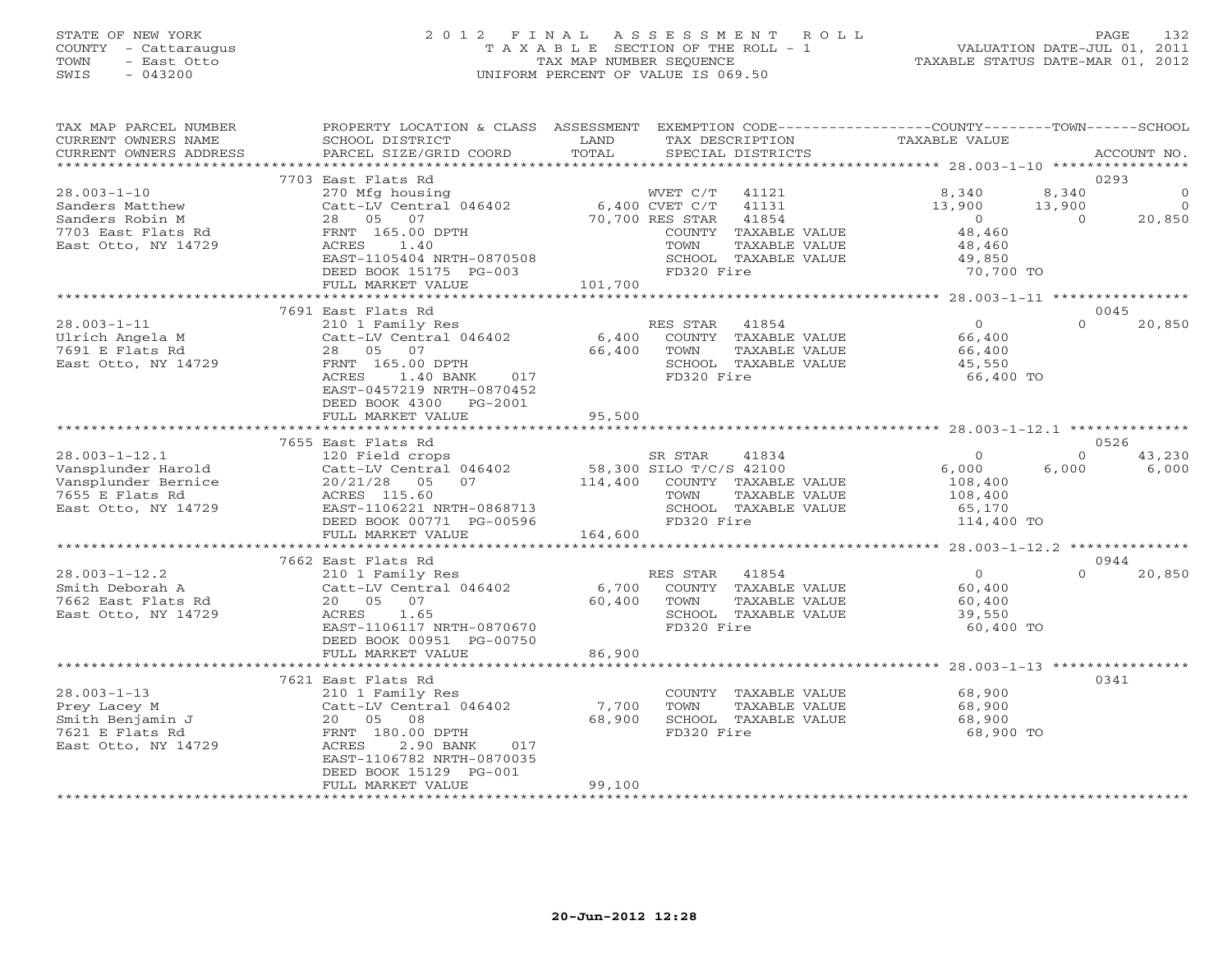## STATE OF NEW YORK 2 0 1 2 F I N A L A S S E S S M E N T R O L L PAGE 133 COUNTY - Cattaraugus T A X A B L E SECTION OF THE ROLL - 1 VALUATION DATE-JUL 01, 2011 TOWN - East Otto TAX MAP NUMBER SEQUENCE TAXABLE STATUS DATE-MAR 01, 2012 SWIS - 043200 UNIFORM PERCENT OF VALUE IS 069.50UNIFORM PERCENT OF VALUE IS 069.50

| TAX MAP PARCEL NUMBER<br>CURRENT OWNERS NAME<br>CURRENT OWNERS ADDRESS | PROPERTY LOCATION & CLASS ASSESSMENT EXEMPTION CODE---------------COUNTY-------TOWN-----SCHOOL<br>SCHOOL DISTRICT<br>PARCEL SIZE/GRID COORD | LAND<br>TOTAL  | TAX DESCRIPTION<br>SPECIAL DISTRICTS | <b>TAXABLE VALUE</b> | ACCOUNT NO.        |
|------------------------------------------------------------------------|---------------------------------------------------------------------------------------------------------------------------------------------|----------------|--------------------------------------|----------------------|--------------------|
| ***********************                                                |                                                                                                                                             |                |                                      |                      |                    |
|                                                                        | 8979 Bowen Rd                                                                                                                               |                |                                      |                      | 0210               |
| $28.003 - 1 - 15$                                                      | 210 1 Family Res                                                                                                                            |                | RES STAR<br>41854                    | $\Omega$             | $\Omega$<br>20,850 |
| Young Dennis W                                                         | Catt-LV Central 046402                                                                                                                      | 9,200          | COUNTY TAXABLE VALUE                 | 68,300               |                    |
| 8979 Bowen Rd                                                          | 20 05<br>07                                                                                                                                 | 68,300         | TOWN<br>TAXABLE VALUE                | 68,300               |                    |
| East Otto, NY 14729                                                    | FF 261.00                                                                                                                                   |                | SCHOOL TAXABLE VALUE                 | 47,450               |                    |
|                                                                        | ACRES<br>3.89                                                                                                                               |                | FD320 Fire                           | 68,300 TO            |                    |
|                                                                        | EAST-1108130 NRTH-0870574<br>DEED BOOK 00977 PG-01089                                                                                       |                |                                      |                      |                    |
|                                                                        | FULL MARKET VALUE                                                                                                                           | 98,300         |                                      |                      |                    |
|                                                                        |                                                                                                                                             |                |                                      |                      |                    |
|                                                                        | Meyer Hill Rd                                                                                                                               |                |                                      |                      | 0027               |
| $28.003 - 1 - 16.1$                                                    | 322 Rural vac>10                                                                                                                            |                | COUNTY TAXABLE VALUE                 | 21,900               |                    |
| Beach James A                                                          | Catt-LV Central 046402                                                                                                                      | 21,900         | TOWN<br>TAXABLE VALUE                | 21,900               |                    |
| 7517 E Flats Rd                                                        | 07<br>20 05                                                                                                                                 | 21,900         | SCHOOL TAXABLE VALUE                 | 21,900               |                    |
| East Otto, NY 14729                                                    | FRNT 390.00 DPTH                                                                                                                            |                | FD320 Fire                           | 21,900 TO            |                    |
|                                                                        | ACRES 37.55                                                                                                                                 |                |                                      |                      |                    |
|                                                                        | EAST-0459855 NRTH-0867834                                                                                                                   |                |                                      |                      |                    |
|                                                                        | DEED BOOK 889<br>PG-00064                                                                                                                   |                |                                      |                      |                    |
|                                                                        | FULL MARKET VALUE                                                                                                                           | 31,500         |                                      |                      |                    |
|                                                                        | 8931 Bowen Rd                                                                                                                               |                |                                      |                      | 0649               |
| $28.003 - 1 - 16.3$                                                    | 314 Rural vac<10                                                                                                                            |                | COUNTY TAXABLE VALUE                 | 9,300                |                    |
| Harvey Steven V                                                        | Catt-LV Central 046402                                                                                                                      | 9,300          | TOWN<br>TAXABLE VALUE                | 9,300                |                    |
| Harvey Kathryn B                                                       | 20 05<br>07                                                                                                                                 | 9,300          | SCHOOL TAXABLE VALUE                 | 9,300                |                    |
| 9722 Woodhollow Ct                                                     | FRNT 1220.00 DPTH                                                                                                                           |                | FD320 Fire                           | 9,300 TO             |                    |
| New Port Richey, FL 34655                                              | ACRES<br>6.30                                                                                                                               |                |                                      |                      |                    |
|                                                                        | EAST-1108157 NRTH-0869990                                                                                                                   |                |                                      |                      |                    |
|                                                                        | DEED BOOK 889<br>PG-00062                                                                                                                   |                |                                      |                      |                    |
|                                                                        | FULL MARKET VALUE                                                                                                                           | 13,400         |                                      |                      |                    |
|                                                                        | *******************                                                                                                                         | ************** |                                      |                      |                    |
|                                                                        | Meyer Hill Rd                                                                                                                               |                |                                      |                      | 0804               |
| $28.003 - 1 - 16.4$                                                    | 314 Rural vac<10                                                                                                                            |                | COUNTY TAXABLE VALUE                 | 8,000                |                    |
| Nelson W Brooks                                                        | Catt-LV Central 046402                                                                                                                      | 8,000          | TOWN<br>TAXABLE VALUE                | 8,000                |                    |
| Nelson Emma Jean                                                       | 20 05<br>07                                                                                                                                 | 8,000          | SCHOOL TAXABLE VALUE                 | 8,000                |                    |
| 11387 Weaver Rd                                                        | FRNT 339.13 DPTH                                                                                                                            |                | FD320 Fire                           | 8,000 TO             |                    |
| Delevan, NY 14042                                                      | ACRES<br>5.10                                                                                                                               |                |                                      |                      |                    |
|                                                                        | EAST-1107987 NRTH-0867097                                                                                                                   |                |                                      |                      |                    |
|                                                                        | DEED BOOK 847<br>PG-00456                                                                                                                   |                |                                      |                      |                    |
|                                                                        | FULL MARKET VALUE                                                                                                                           | 11,500         |                                      |                      |                    |
|                                                                        | 8953 Bowen Rd                                                                                                                               |                |                                      |                      | 0874               |
| $28.003 - 1 - 16.5$                                                    | 270 Mfg housing                                                                                                                             |                | 41834<br>SR STAR                     | $\circ$              | 43,230<br>$\Omega$ |
| Roth Millard P                                                         | Catt-LV Central 046402                                                                                                                      | 9,100          | COUNTY TAXABLE VALUE                 | 60,100               |                    |
| Baker Florence M                                                       | 20 05 07                                                                                                                                    | 60,100         | TOWN<br>TAXABLE VALUE                | 60,100               |                    |
| 8953 Bowen Rd                                                          | FF 261.00                                                                                                                                   |                | SCHOOL TAXABLE VALUE                 | 16,870               |                    |
| East Otto, NY 14729                                                    | ACRES<br>3.85                                                                                                                               |                | FD320 Fire                           | 60,100 TO            |                    |
|                                                                        | EAST-0459749 NRTH-0870276                                                                                                                   |                |                                      |                      |                    |
|                                                                        | DEED BOOK 00983 PG-00022                                                                                                                    |                |                                      |                      |                    |
|                                                                        | FULL MARKET VALUE                                                                                                                           | 86,500         |                                      |                      |                    |
|                                                                        |                                                                                                                                             |                |                                      |                      |                    |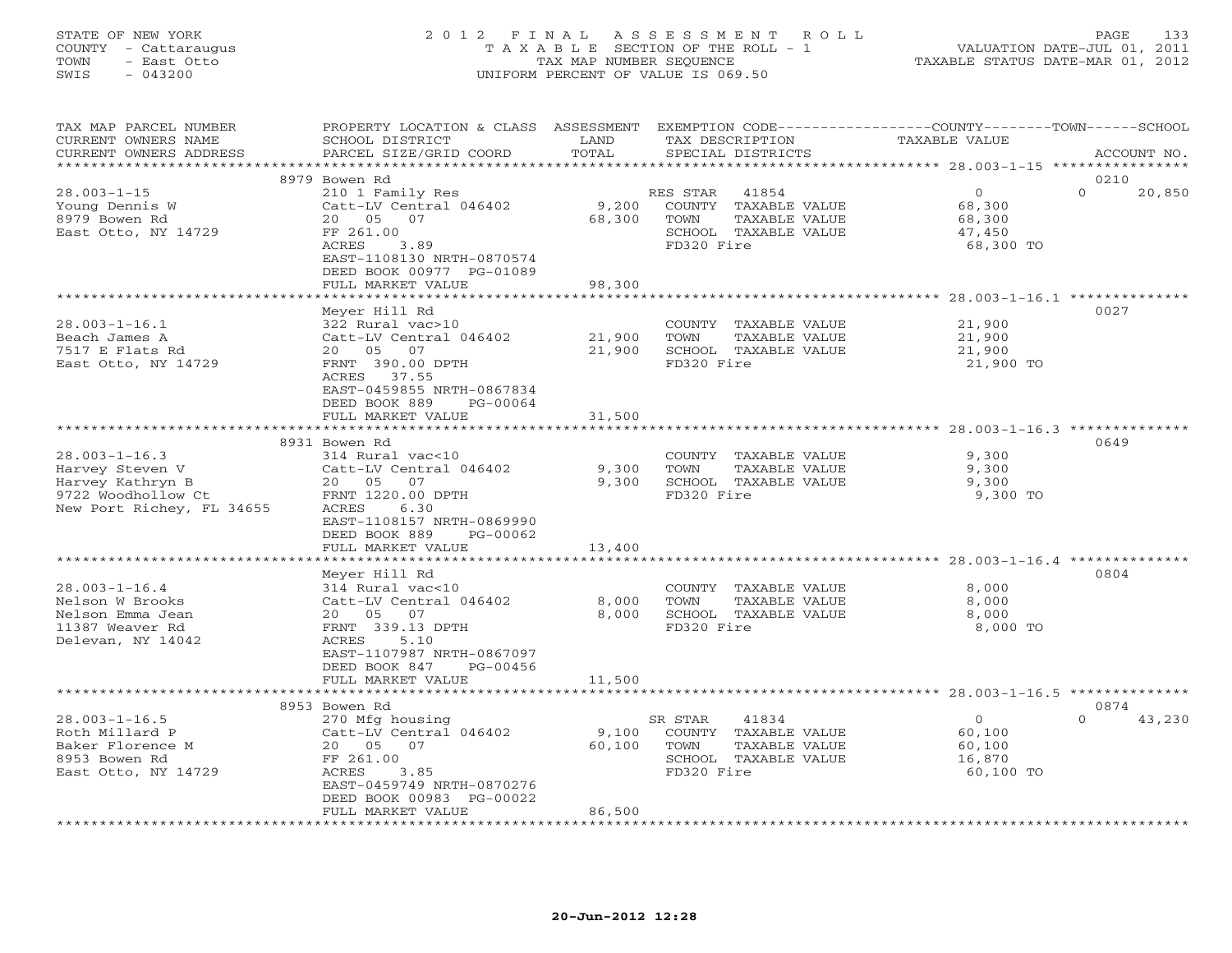## STATE OF NEW YORK 2 0 1 2 F I N A L A S S E S S M E N T R O L L PAGE 134 COUNTY - Cattaraugus T A X A B L E SECTION OF THE ROLL - 1 VALUATION DATE-JUL 01, 2011 TOWN - East Otto TAX MAP NUMBER SEQUENCE TAXABLE STATUS DATE-MAR 01, 2012 SWIS - 043200 UNIFORM PERCENT OF VALUE IS 069.50UNIFORM PERCENT OF VALUE IS 069.50

| 0028<br>$\Omega$<br>43,230 |
|----------------------------|
|                            |
|                            |
| 0052<br>20,850             |
|                            |
|                            |
| 0817<br>20,850             |
|                            |
| 0267                       |
|                            |
| 0729                       |
| 20,850                     |
|                            |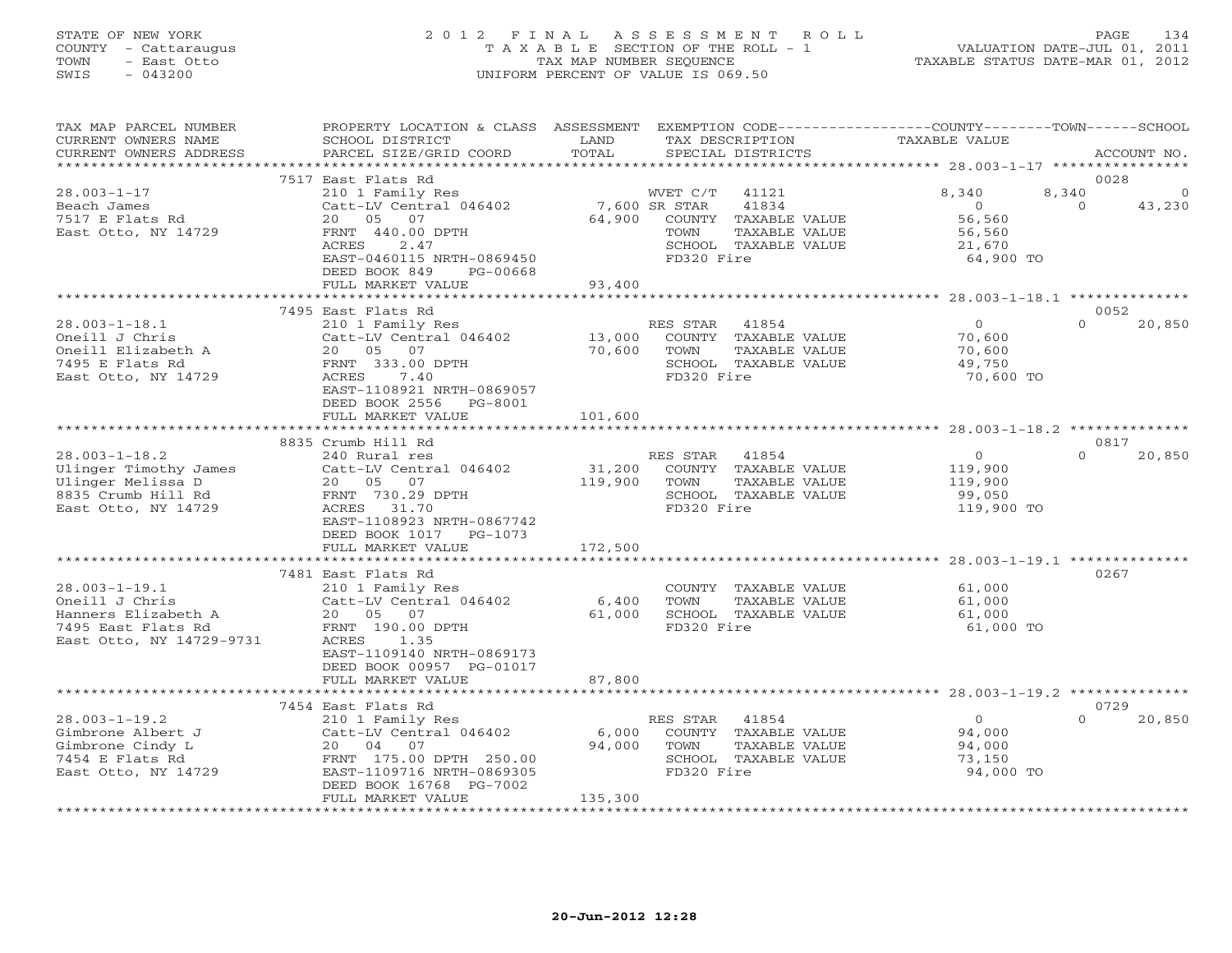# STATE OF NEW YORK 2 0 1 2 F I N A L A S S E S S M E N T R O L L PAGE 135 COUNTY - Cattaraugus T A X A B L E SECTION OF THE ROLL - 1 VALUATION DATE-JUL 01, 2011 TOWN - East Otto TAX MAP NUMBER SEQUENCE TAXABLE STATUS DATE-MAR 01, 2012 SWIS - 043200 UNIFORM PERCENT OF VALUE IS 069.50UNIFORM PERCENT OF VALUE IS 069.50

| TAX MAP PARCEL NUMBER<br>CURRENT OWNERS NAME | PROPERTY LOCATION & CLASS ASSESSMENT<br>SCHOOL DISTRICT | LAND<br>TOTAL | EXEMPTION CODE-----------------COUNTY-------TOWN------SCHOOL<br>TAX DESCRIPTION | <b>TAXABLE VALUE</b> |                    |
|----------------------------------------------|---------------------------------------------------------|---------------|---------------------------------------------------------------------------------|----------------------|--------------------|
| CURRENT OWNERS ADDRESS<br>****************   | PARCEL SIZE/GRID COORD                                  | ************* | SPECIAL DISTRICTS                                                               |                      | ACCOUNT NO.        |
|                                              |                                                         |               |                                                                                 |                      | 0794               |
|                                              | East Flats Rd                                           |               |                                                                                 |                      |                    |
| $28.003 - 1 - 19.3$                          | 105 Vac farmland                                        |               | COUNTY TAXABLE VALUE                                                            | 19,200               |                    |
| Sinn Donald W                                | Catt-LV Central 046402                                  | 19,200        | TOWN<br>TAXABLE VALUE                                                           | 19,200               |                    |
| Sinn Christine M                             | 20/21<br>05<br>07                                       | 19,200        | SCHOOL TAXABLE VALUE                                                            | 19,200               |                    |
| 8402 Thompson Rd                             | 38.35<br>ACRES                                          |               | FD320 Fire                                                                      | 19,200 TO            |                    |
| Cattaraugus, NY 14719                        | EAST-1109172 NRTH-0869997                               |               |                                                                                 |                      |                    |
|                                              | DEED BOOK 845<br>PG-00431                               |               |                                                                                 |                      |                    |
|                                              | FULL MARKET VALUE                                       | 27,600        |                                                                                 |                      |                    |
|                                              |                                                         |               |                                                                                 |                      |                    |
|                                              | 7475 East Flats Rd                                      |               |                                                                                 |                      | 0869               |
| $28.003 - 1 - 19.4$                          | 210 1 Family Res                                        |               | RES STAR<br>41854                                                               | $\overline{0}$       | $\Omega$<br>20,850 |
| Lillis Kenneth                               | Catt-LV Central 046402                                  | 6,900         | COUNTY TAXABLE VALUE                                                            | 54,200               |                    |
| Lillis Jeanette                              | 20  05  07                                              | 54,200        | TOWN<br>TAXABLE VALUE                                                           | 54,200               |                    |
| 7475 E Flats Rd                              | FRNT 145.00 DPTH                                        |               | SCHOOL TAXABLE VALUE                                                            | 33,350               |                    |
| East Otto, NY 14729                          | ACRES<br>1.85                                           |               | FD320 Fire                                                                      | 54,200 TO            |                    |
|                                              | EAST-1109289 NRTH-0869056                               |               |                                                                                 |                      |                    |
|                                              | DEED BOOK 907<br>PG-00588                               |               |                                                                                 |                      |                    |
|                                              | FULL MARKET VALUE                                       | 78,000        |                                                                                 |                      |                    |
|                                              |                                                         |               |                                                                                 |                      |                    |
|                                              | 9070 Bowen Rd                                           |               |                                                                                 |                      | 1220               |
| $28.003 - 1 - 19.5$                          | 240 Rural res                                           |               | COUNTY TAXABLE VALUE                                                            | 90,400               |                    |
| Glick Ezra A                                 | Catt-LV Central 046402                                  | 27,700        | TOWN<br>TAXABLE VALUE                                                           | 90,400               |                    |
| Glick Mary L                                 | $20, 21 - 5 - 7$                                        | 90,400        | SCHOOL TAXABLE VALUE                                                            | 90,400               |                    |
| 8357 East Otto Rd                            | ACRES 57.00                                             |               | FD320 Fire                                                                      | 90,400 TO            |                    |
| East Otto, NY 14729                          | EAST-1109156 NRTH-0871630                               |               |                                                                                 |                      |                    |
|                                              | DEED BOOK 15827 PG-4001                                 |               |                                                                                 |                      |                    |
|                                              | FULL MARKET VALUE                                       | 130,100       |                                                                                 |                      |                    |
|                                              |                                                         |               |                                                                                 |                      |                    |
|                                              | Crumb Hill Rd                                           |               |                                                                                 |                      | 0295               |
| $28.003 - 1 - 20.1$                          | 105 Vac farmland                                        |               | AG DIST<br>41720                                                                | 1,155                | 1,155<br>1,155     |
| Sinn Donald W                                | Catt-LV Central 046402                                  | 11,100        | COUNTY TAXABLE VALUE                                                            | 9,945                |                    |
| Sinn Christine M                             | 20  05  07                                              | 11,100        | TOWN<br>TAXABLE VALUE                                                           | 9,945                |                    |
| 8402 Thompson Rd                             | FRNT 1865.00 DPTH                                       |               | SCHOOL TAXABLE VALUE                                                            | 9,945                |                    |
| Cattaraugus, NY 14719                        | ACRES 27.00                                             |               | FD320 Fire                                                                      | 11,100 TO            |                    |
|                                              | EAST-0461285 NRTH-0867861                               |               |                                                                                 |                      |                    |
| MAY BE SUBJECT TO PAYMENT                    | DEED BOOK 898<br>$PG-607$                               |               |                                                                                 |                      |                    |
| UNDER AGDIST LAW TIL 2030                    | FULL MARKET VALUE                                       | 16,000        |                                                                                 |                      |                    |
|                                              | **************************                              |               |                                                                                 |                      |                    |
|                                              | 7448 Meyer Hill Rd                                      |               |                                                                                 |                      | 0919               |
| $28.003 - 1 - 20.2$                          | 270 Mfg housing                                         |               | COUNTY TAXABLE VALUE                                                            | 52,400               |                    |
| Haraszko Dennis                              | Catt-LV Central 046402                                  | 18,900        | TOWN<br>TAXABLE VALUE                                                           | 52,400               |                    |
| Haraszko Kermuth                             | 20  05  07                                              | 52,400        | SCHOOL TAXABLE VALUE                                                            | 52,400               |                    |
| 189 S Creek Dr                               | FF 1365.00                                              |               | FD320 Fire                                                                      | 52,400 TO            |                    |
| Cheektowaga, NY 14225                        | ACRES 13.00                                             |               |                                                                                 |                      |                    |
|                                              | EAST-0461150 NRTH-0866746                               |               |                                                                                 |                      |                    |
|                                              | DEED BOOK 00957 PG-00972                                |               |                                                                                 |                      |                    |
|                                              | FULL MARKET VALUE                                       | 75,400        |                                                                                 |                      |                    |
|                                              |                                                         |               |                                                                                 |                      |                    |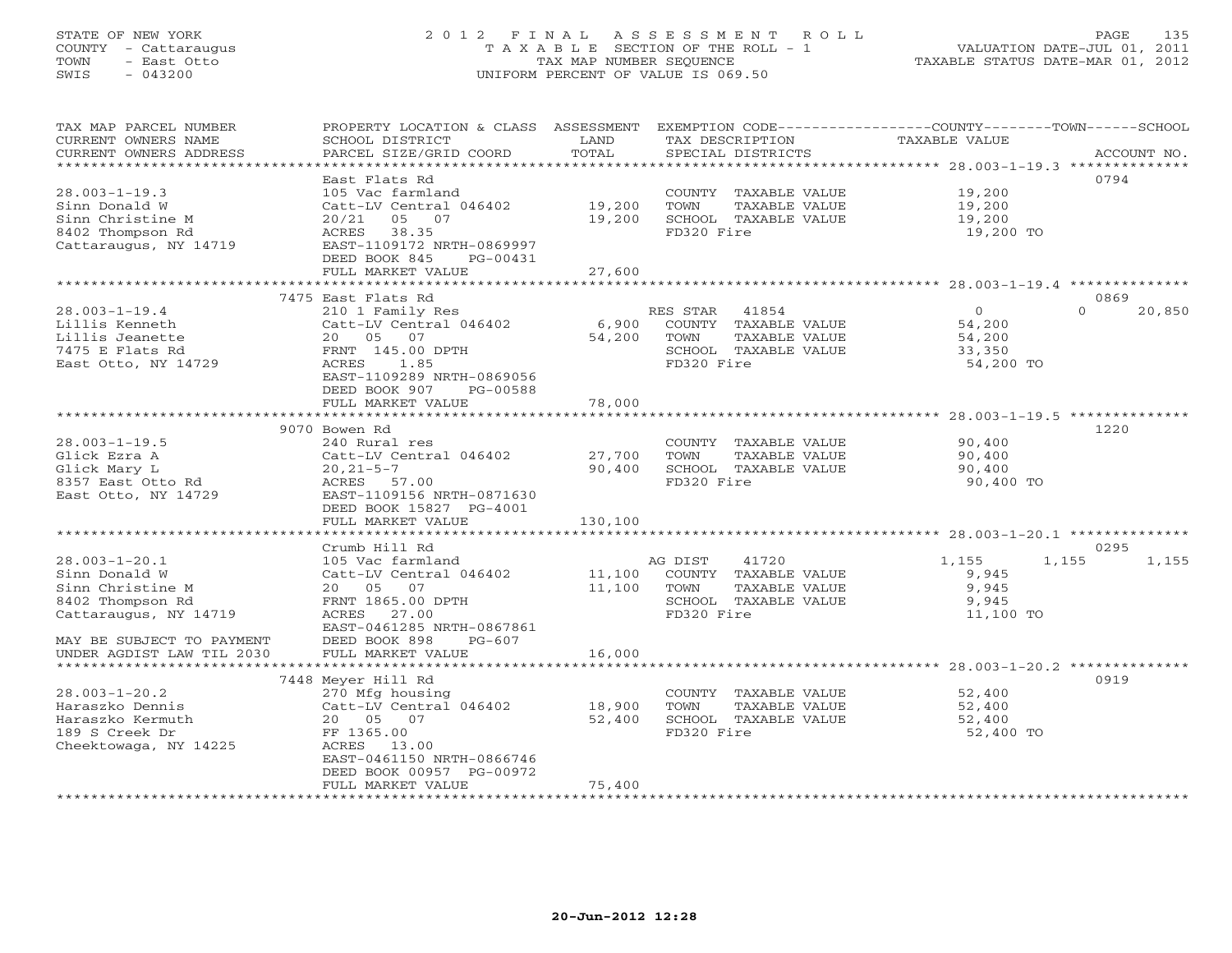| STATE OF NEW YORK<br>COUNTY - Cattaraugus<br>– East Otto<br>TOWN<br>$-043200$<br>SWIS | 2012 FINAL ASSESSMENT ROLL<br>T A X A B L E SECTION OF THE ROLL - 1<br>TAX MAP NUMBER SEOUENCE<br>UNIFORM PERCENT OF VALUE IS 069.50 | 136<br>PAGE<br>VALUATION DATE-JUL 01, 2011<br>TAXABLE STATUS DATE-MAR 01, 2012 |
|---------------------------------------------------------------------------------------|--------------------------------------------------------------------------------------------------------------------------------------|--------------------------------------------------------------------------------|
| TAX MAP PARCEL NUMBER                                                                 | PROPERTY LOCATION & CLASS ASSESSMENT<br>EXEMPTION $CODE--------------------$                                                         | - SCHOOL<br>$-COUNTY------TOWN---$                                             |

| CURRENT OWNERS NAME                                | SCHOOL DISTRICT                           | LAND            |               | TAX DESCRIPTION                       | TAXABLE VALUE    |          |             |
|----------------------------------------------------|-------------------------------------------|-----------------|---------------|---------------------------------------|------------------|----------|-------------|
| CURRENT OWNERS ADDRESS<br>************************ | PARCEL SIZE/GRID COORD                    | TOTAL           |               | SPECIAL DISTRICTS                     |                  |          | ACCOUNT NO. |
|                                                    | 7439 East Flats Rd                        |                 |               |                                       |                  |          | 0550        |
| $28.003 - 1 - 21$                                  | 270 Mfg housing                           |                 | RES STAR      | 41854                                 | $\circ$          | $\Omega$ | 20,850      |
| Wittrock Ann M                                     | Catt-LV Central 046402                    | 8,000           |               | COUNTY TAXABLE VALUE                  | 54,700           |          |             |
| 7439 E Flats Rd                                    | 20 05<br>07                               | 54,700          | TOWN          | TAXABLE VALUE                         | 54,700           |          |             |
| E Otto, NY 14729                                   | A. 3.085                                  |                 |               | SCHOOL TAXABLE VALUE                  | 33,850           |          |             |
|                                                    | FRNT 681.00 DPTH                          |                 | FD320 Fire    |                                       | 54,700 TO        |          |             |
|                                                    | 2.82<br>ACRES                             |                 |               |                                       |                  |          |             |
|                                                    | EAST-0461456 NRTH-0868857                 |                 |               |                                       |                  |          |             |
|                                                    | DEED BOOK 8528<br>PG-8001                 |                 |               |                                       |                  |          |             |
|                                                    | FULL MARKET VALUE                         | 78,700          |               |                                       |                  |          |             |
|                                                    |                                           |                 |               |                                       |                  |          |             |
|                                                    | 7434 East Flats Rd                        |                 |               |                                       |                  |          | 0109        |
| $28.003 - 1 - 22$                                  | 210 1 Family Res                          |                 | WVET C/T      | 41121                                 | 8,340            | 8,340    | $\Omega$    |
| Shakarjian Edward A                                | Catt-LV Central 046402                    |                 | 6,100 SR STAR | 41834                                 | $\Omega$         | $\Omega$ | 43,230      |
| Shakarjian Rebecca L                               | 20  05  07                                | 72,100          |               | COUNTY TAXABLE VALUE                  | 63,760           |          |             |
| 7434 East Flats Rd                                 | FRNT 210.00 DPTH                          |                 | TOWN          | TAXABLE VALUE                         | 63,760           |          |             |
| East Otto, NY 14729                                | 1.02<br>ACRES                             |                 |               | SCHOOL TAXABLE VALUE                  | 28,870           |          |             |
|                                                    | EAST-0461662 NRTH-0869117                 |                 | FD320 Fire    |                                       | 72,100 TO        |          |             |
|                                                    | DEED BOOK 14441 PG-8001                   |                 |               |                                       |                  |          |             |
|                                                    | FULL MARKET VALUE                         | 103,700         |               |                                       |                  |          |             |
|                                                    |                                           |                 |               |                                       |                  |          |             |
|                                                    | East Flats Rd                             |                 |               |                                       |                  |          | 0225        |
| $28.003 - 1 - 23.1$                                | 105 Vac farmland                          |                 | AG DIST       | 41720                                 | 1,474            | 1,474    | 1,474       |
| Stutzman Noah<br>Stutzman Esther                   | Catt-LV Central 046402<br>12  05  07      | 8,700<br>8,700  |               | COUNTY TAXABLE VALUE                  | 7,226            |          |             |
| 8939 Snake Run Rd                                  | FRNT 272.44 DPTH                          |                 | TOWN          | TAXABLE VALUE<br>SCHOOL TAXABLE VALUE | 7,226<br>7,226   |          |             |
| East Otto, NY 14729                                | ACRES 14.50                               |                 | FD320 Fire    |                                       | 8,700 TO         |          |             |
|                                                    | EAST-0461899 NRTH-0869836                 |                 |               |                                       |                  |          |             |
| MAY BE SUBJECT TO PAYMENT                          | DEED BOOK 15621 PG-5002                   |                 |               |                                       |                  |          |             |
| UNDER AGDIST LAW TIL 2030                          | FULL MARKET VALUE                         | 12,500          |               |                                       |                  |          |             |
|                                                    | *******************************           |                 |               |                                       |                  |          |             |
|                                                    | 7418 East Flats Rd                        |                 |               |                                       |                  |          | 0805        |
| $28.003 - 1 - 23.2$                                | 210 1 Family Res                          |                 | RES STAR      | 41854                                 | $\Omega$         | $\Omega$ | 20,850      |
| Bradley Richard L                                  |                                           |                 |               |                                       | 71,600           |          |             |
|                                                    |                                           |                 | COUNTY        |                                       |                  |          |             |
|                                                    | Catt-LV Central 046402<br>12  05  07      | 6,400<br>71,600 | TOWN          | TAXABLE VALUE                         |                  |          |             |
| Bradley Linda R<br>PO Box 153                      | FRNT 137.29 DPTH                          |                 |               | TAXABLE VALUE<br>SCHOOL TAXABLE VALUE | 71,600<br>50,750 |          |             |
| East Otto, NY 14729                                | 1.35<br>ACRES                             |                 | FD320 Fire    |                                       | 71,600 TO        |          |             |
|                                                    | EAST-0461979 NRTH-0869183                 |                 |               |                                       |                  |          |             |
|                                                    | DEED BOOK 850<br>PG-00336                 |                 |               |                                       |                  |          |             |
|                                                    | FULL MARKET VALUE<br>******************** | 103,000         |               |                                       |                  |          |             |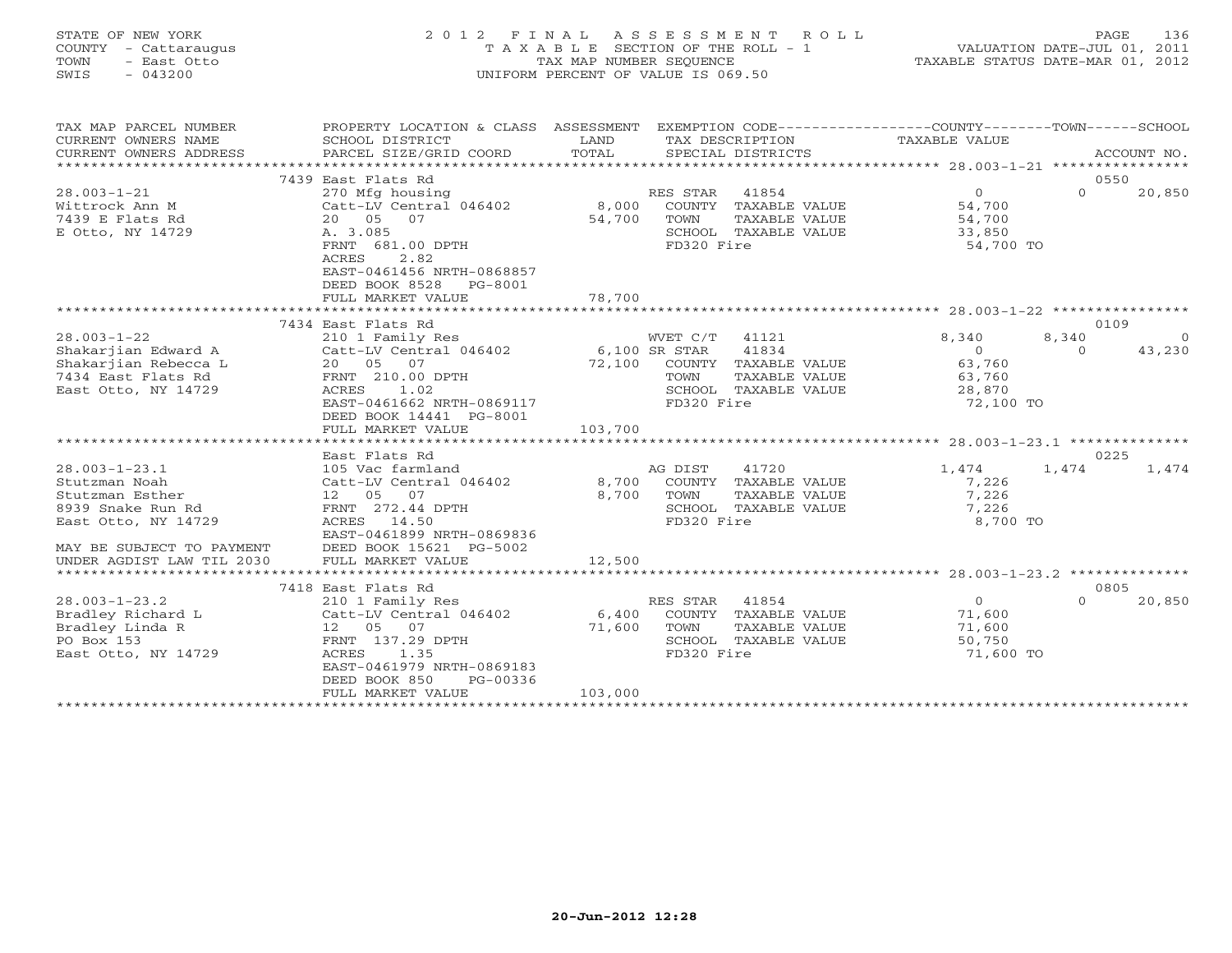# STATE OF NEW YORK 2 0 1 2 F I N A L A S S E S S M E N T R O L L PAGE 137 COUNTY - Cattaraugus T A X A B L E SECTION OF THE ROLL - 1 VALUATION DATE-JUL 01, 2011 TOWN - East Otto TAX MAP NUMBER SEQUENCE TAXABLE STATUS DATE-MAR 01, 2012 SWIS - 043200 UNIFORM PERCENT OF VALUE IS 069.50

| SCHOOL DISTRICT                                                                                         |                                                                                                                                                                                                                                                          | PROPERTY LOCATION & CLASS ASSESSMENT EXEMPTION CODE---------------COUNTY-------TOWN------SCHOOL<br>TAX DESCRIPTION |                                                                 |                                                                                                                                                                                                                                                                                                                                                                                                                                                                                                                                                                                                                                                                                                                                                                                                  |
|---------------------------------------------------------------------------------------------------------|----------------------------------------------------------------------------------------------------------------------------------------------------------------------------------------------------------------------------------------------------------|--------------------------------------------------------------------------------------------------------------------|-----------------------------------------------------------------|--------------------------------------------------------------------------------------------------------------------------------------------------------------------------------------------------------------------------------------------------------------------------------------------------------------------------------------------------------------------------------------------------------------------------------------------------------------------------------------------------------------------------------------------------------------------------------------------------------------------------------------------------------------------------------------------------------------------------------------------------------------------------------------------------|
|                                                                                                         |                                                                                                                                                                                                                                                          |                                                                                                                    |                                                                 |                                                                                                                                                                                                                                                                                                                                                                                                                                                                                                                                                                                                                                                                                                                                                                                                  |
| DEED BOOK 00977 PG-00032<br>FULL MARKET VALUE                                                           |                                                                                                                                                                                                                                                          |                                                                                                                    | 61,200 TO                                                       | 0224<br>$\Omega$<br>20,850                                                                                                                                                                                                                                                                                                                                                                                                                                                                                                                                                                                                                                                                                                                                                                       |
|                                                                                                         |                                                                                                                                                                                                                                                          |                                                                                                                    |                                                                 |                                                                                                                                                                                                                                                                                                                                                                                                                                                                                                                                                                                                                                                                                                                                                                                                  |
|                                                                                                         |                                                                                                                                                                                                                                                          |                                                                                                                    | 11,000<br>6,236<br>$\overline{0}$<br>81,400<br>89,564<br>89,564 | 0334<br>11,000<br>11,000<br>$6,236$<br>$0$<br>$6,236$<br>$0$<br>$20,850$<br>$81,400$<br>$81,400$<br>6,236                                                                                                                                                                                                                                                                                                                                                                                                                                                                                                                                                                                                                                                                                        |
|                                                                                                         |                                                                                                                                                                                                                                                          |                                                                                                                    |                                                                 |                                                                                                                                                                                                                                                                                                                                                                                                                                                                                                                                                                                                                                                                                                                                                                                                  |
|                                                                                                         |                                                                                                                                                                                                                                                          |                                                                                                                    |                                                                 | 0775                                                                                                                                                                                                                                                                                                                                                                                                                                                                                                                                                                                                                                                                                                                                                                                             |
| 240 Rural res<br>Catt-LV Central 046402<br>FRNT 3685.00 DPTH<br>ACRES 124.10<br>DEED BOOK 17101 PG-9001 |                                                                                                                                                                                                                                                          | RES STAR 41854<br>TOWN<br>TAXABLE VALUE<br>SCHOOL TAXABLE VALUE<br>FD320 Fire                                      | $\overline{0}$<br>127,800<br>127,800<br>106,950<br>127,800 TO   | $\Omega$<br>20,850                                                                                                                                                                                                                                                                                                                                                                                                                                                                                                                                                                                                                                                                                                                                                                               |
|                                                                                                         |                                                                                                                                                                                                                                                          |                                                                                                                    |                                                                 |                                                                                                                                                                                                                                                                                                                                                                                                                                                                                                                                                                                                                                                                                                                                                                                                  |
|                                                                                                         |                                                                                                                                                                                                                                                          |                                                                                                                    |                                                                 | 0393                                                                                                                                                                                                                                                                                                                                                                                                                                                                                                                                                                                                                                                                                                                                                                                             |
| FULL MARKET VALUE                                                                                       |                                                                                                                                                                                                                                                          |                                                                                                                    |                                                                 | $\Omega$<br>$\bigcirc$<br>20,850                                                                                                                                                                                                                                                                                                                                                                                                                                                                                                                                                                                                                                                                                                                                                                 |
|                                                                                                         |                                                                                                                                                                                                                                                          |                                                                                                                    |                                                                 |                                                                                                                                                                                                                                                                                                                                                                                                                                                                                                                                                                                                                                                                                                                                                                                                  |
|                                                                                                         |                                                                                                                                                                                                                                                          |                                                                                                                    |                                                                 |                                                                                                                                                                                                                                                                                                                                                                                                                                                                                                                                                                                                                                                                                                                                                                                                  |
|                                                                                                         | 7425 East Flats Rd<br>7395 East Flats Rd<br>7320 East Flats Rd<br>Catt-LV Central vivico<br>13/12 05 07<br>- 2005 00 DPTH<br>FULL MARKET VALUE<br>7272 Mill Valley Rd<br>20.000-1-20.1<br>Dille Betty (Lu)<br>7272 Mill Valley Rd<br>East Otto, NY 14729 | <b>LAND</b><br>EAST-0464610 NRTH-0869834                                                                           | PG-00032<br>88,100<br>$60,700$<br>127,800<br>183,900<br>86,000  | TAXABLE VALUE<br>$\begin{minipage}{.45\textwidth} \begin{minipage}{.45\textwidth} \begin{minipage}{.45\textwidth} \begin{minipage}{.45\textwidth} \begin{minipage}{.45\textwidth} \begin{minipage}{.45\textwidth} \begin{minipage}{.45\textwidth} \begin{minipage}{.45\textwidth} \begin{minipage}{.45\textwidth} \begin{minipage}{.45\textwidth} \begin{minipage}{.45\textwidth} \begin{minipage}{.45\textwidth} \begin{minipage}{.45\textwidth} \begin{minipage}{.45\textwidth} \begin{minipage}{.45\textwidth} \begin{minipage}{.45$<br>COUNTY TAXABLE VALUE<br>TAXABLE VALUE<br>SCHOOL TAXABLE VALUE 68,714<br>FD320 Fire 188,200<br>188,200 TO<br>COUNTY TAXABLE VALUE<br>CVET C/T 41131 13,007 13,007<br>DVET C/T 41141 26,013 26,013<br>RES STAR 41854 0 0<br>COUNTY TAXABLE VALUE 20,780 |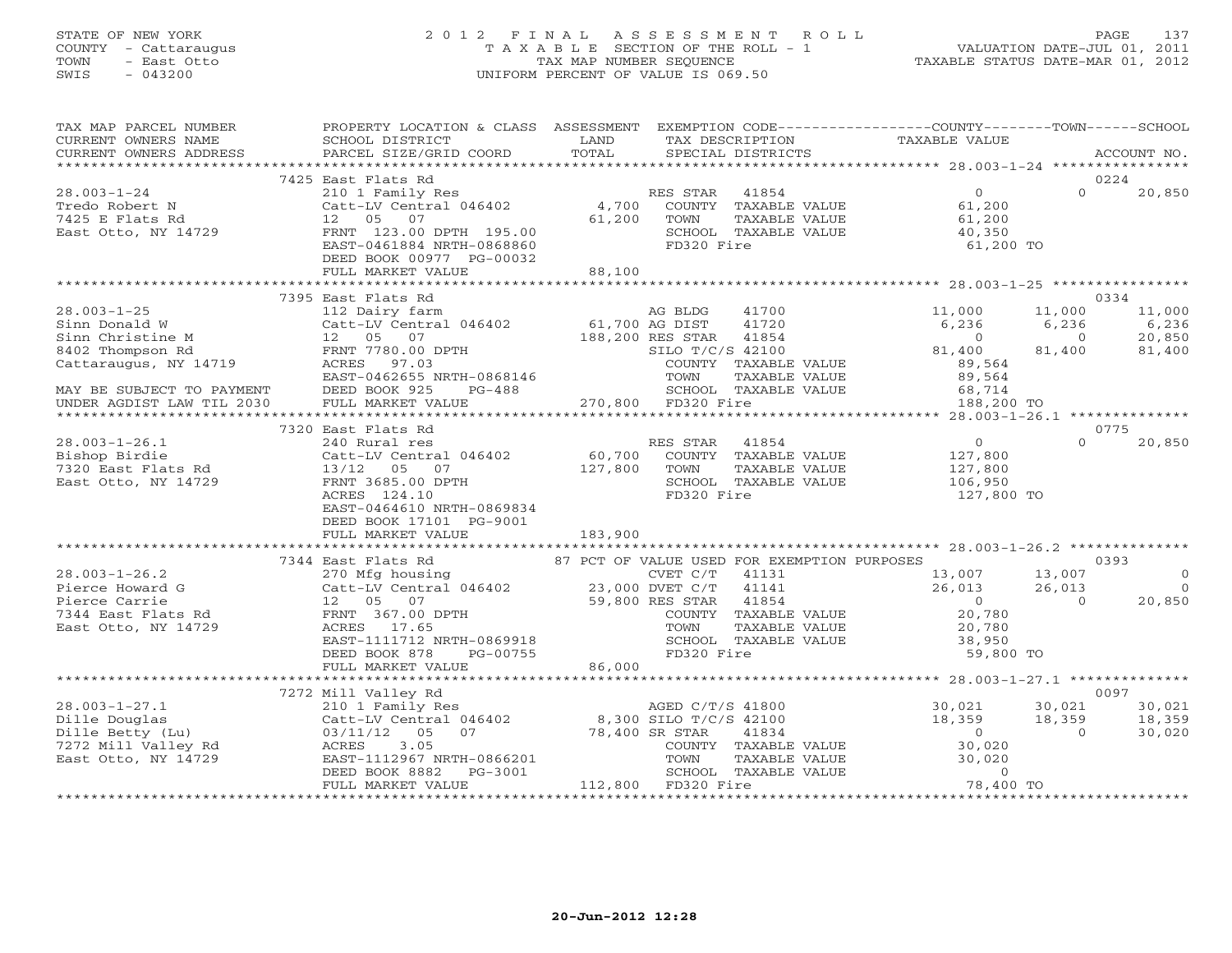# STATE OF NEW YORK 2 0 1 2 F I N A L A S S E S S M E N T R O L L PAGE 138 COUNTY - Cattaraugus T A X A B L E SECTION OF THE ROLL - 1 VALUATION DATE-JUL 01, 2011 TOWN - East Otto TAX MAP NUMBER SEQUENCE TAXABLE STATUS DATE-MAR 01, 2012 SWIS - 043200 UNIFORM PERCENT OF VALUE IS 069.50UNIFORM PERCENT OF VALUE IS 069.50

| TAX MAP PARCEL NUMBER<br>CURRENT OWNERS NAME<br>CURRENT OWNERS ADDRESS                                                        | PROPERTY LOCATION & CLASS<br>SCHOOL DISTRICT<br>PARCEL SIZE/GRID COORD                                                                                                             | ASSESSMENT<br>LAND<br>TOTAL | TAX DESCRIPTION<br>SPECIAL DISTRICTS                                                                     | EXEMPTION CODE-----------------COUNTY-------TOWN------SCHOOL<br><b>TAXABLE VALUE</b> | ACCOUNT NO.                |
|-------------------------------------------------------------------------------------------------------------------------------|------------------------------------------------------------------------------------------------------------------------------------------------------------------------------------|-----------------------------|----------------------------------------------------------------------------------------------------------|--------------------------------------------------------------------------------------|----------------------------|
|                                                                                                                               |                                                                                                                                                                                    | * * * * * * * * :           |                                                                                                          | ********************* 28.003-1-27.2 ***************                                  |                            |
| $28.003 - 1 - 27.2$<br>Ottley Desiree A<br>Ottley James N<br>7281 Hawkins Hl<br>East Otto, NY 14729                           | 7281 Hawkins Hill Rd<br>210 1 Family Res<br>Catt-LV Central 046402<br>12  05  07<br>FF 1000.00<br>ACRES<br>4.80<br>EAST-1112986 NRTH-0868890                                       | 10,200<br>95,900            | RES STAR<br>41854<br>COUNTY TAXABLE VALUE<br>TAXABLE VALUE<br>TOWN<br>SCHOOL TAXABLE VALUE<br>FD320 Fire | $\circ$<br>95,900<br>95,900<br>75,050<br>95,900 TO                                   | 0806<br>$\Omega$<br>20,850 |
|                                                                                                                               | DEED BOOK 15492 PG-4001<br>FULL MARKET VALUE                                                                                                                                       | 138,000                     |                                                                                                          |                                                                                      |                            |
|                                                                                                                               |                                                                                                                                                                                    | *************               |                                                                                                          |                                                                                      |                            |
| $28.003 - 1 - 27.3$<br>Heim Timothy L<br>8848 Mill Valley Rd<br>East Otto, NY 14729                                           | 8848 Mill Valley Rd<br>270 Mfg housing<br>Catt-LV Central 046402<br>12 05 07<br>FF 416.42<br>ACRES<br>3.80<br>EAST-0463905 NRTH-0868254<br>DEED BOOK 1003<br>$PG-218$              | 9,100<br>72,800             | RES STAR<br>41854<br>COUNTY TAXABLE VALUE<br>TOWN<br>TAXABLE VALUE<br>SCHOOL TAXABLE VALUE<br>FD320 Fire | $\circ$<br>72,800<br>72,800<br>51,950<br>72,800 TO                                   | 0833<br>$\Omega$<br>20,850 |
|                                                                                                                               | FULL MARKET VALUE<br>*******************************                                                                                                                               | 104,700                     |                                                                                                          |                                                                                      |                            |
| $28.003 - 1 - 27.4$<br>Zglinicki Bernard<br>Zglinicki Patrica<br>Joseph Zglinicki<br>202 Brook Creek Dr<br>Troutman, NC 28166 | Prill Rd<br>260 Seasonal res<br>Catt-LV Central 046402<br>12  05  07<br>FRNT 240.00 DPTH 330.00<br>EAST-1114007 NRTH-0866911<br>DEED BOOK 873<br>PG-00713<br>FULL MARKET VALUE     | 4,400<br>11,600<br>16,700   | COUNTY TAXABLE VALUE<br>TOWN<br>TAXABLE VALUE<br>SCHOOL TAXABLE VALUE<br>FD320 Fire                      | 11,600<br>11,600<br>11,600<br>11,600 TO                                              | 0827                       |
|                                                                                                                               | Hawkins Hill Rd                                                                                                                                                                    |                             |                                                                                                          | ****** 28.003-1-27.5 **                                                              | 0843                       |
| $28.003 - 1 - 27.5$<br>Armstrong Edward Jr<br>Armstrong Edward Sr<br>93 Mariemont Ave<br>Buffalo, NY 14220                    | 312 Vac w/imprv<br>Catt-LV Central 046402<br>12  05  07<br>FF 590.00<br>28.35<br>ACRES<br>EAST-0465321 NRTH-0868290<br>DEED BOOK 918<br>PG-00702                                   | 18,000<br>22,000            | COUNTY TAXABLE VALUE<br>TOWN<br><b>TAXABLE VALUE</b><br>SCHOOL TAXABLE VALUE<br>FD320 Fire               | 22,000<br>22,000<br>22,000<br>22,000 TO                                              |                            |
|                                                                                                                               | FULL MARKET VALUE                                                                                                                                                                  | 31,700                      |                                                                                                          |                                                                                      |                            |
| $28.003 - 1 - 27.7$<br>Zglinicki Joseph B<br>202 Brook Creek Dr<br>Troutman, NC 28166                                         | ******************<br>Prill Rd<br>260 Seasonal res<br>Catt-LV Central 046402<br>12 05<br>07<br>FF 118.80<br>ACRES<br>1.95<br>EAST-1113853 NRTH-0866993<br>DEED BOOK 00945 PG-00749 | 4,500<br>13,000             | COUNTY TAXABLE VALUE<br>TOWN<br>TAXABLE VALUE<br>SCHOOL TAXABLE VALUE<br>FD320 Fire                      | 13,000<br>13,000<br>13,000<br>13,000 TO                                              | 0931                       |
|                                                                                                                               | FULL MARKET VALUE                                                                                                                                                                  | 18,700                      |                                                                                                          |                                                                                      |                            |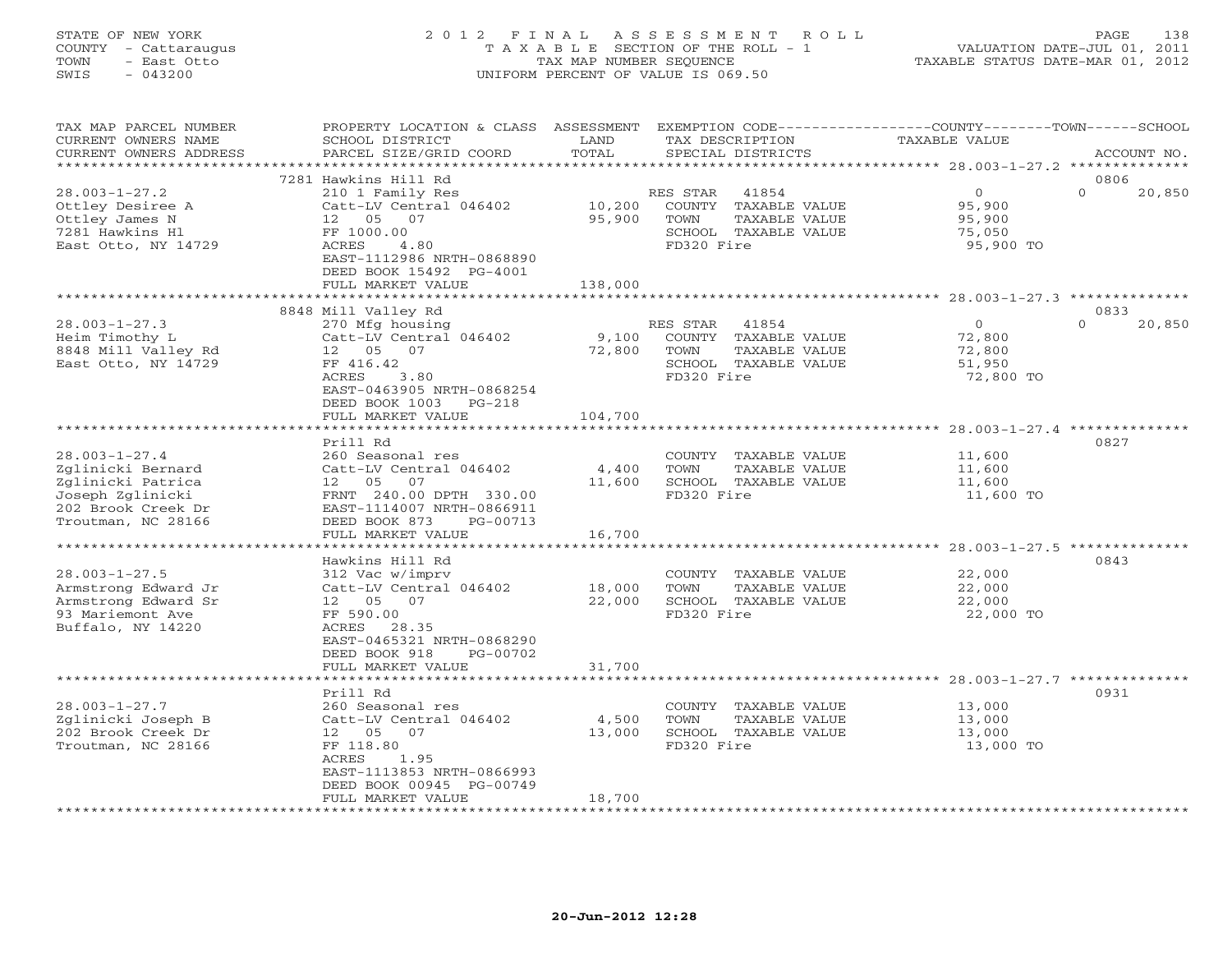#### STATE OF NEW YORK 2 0 1 2 F I N A L A S S E S S M E N T R O L L PAGE 139COUNTY - Cattaraugus T A X A B L E SECTION OF THE ROLL - 1 VALUATION DATE-JUL 01, 2011 TOWN - East Otto TAX MAP NUMBER SEQUENCE TAXABLE STATUS DATE-MAR 01, 2012 SWIS - 043200 UNIFORM PERCENT OF VALUE IS 069.50

VALUATION DATE-JUL 01, 2011

| TAX MAP PARCEL NUMBER<br>CURRENT OWNERS NAME | PROPERTY LOCATION & CLASS ASSESSMENT EXEMPTION CODE----------------COUNTY-------TOWN------SCHOOL<br>SCHOOL DISTRICT | LAND                          | TAX DESCRIPTION                               | TAXABLE VALUE    |          |             |
|----------------------------------------------|---------------------------------------------------------------------------------------------------------------------|-------------------------------|-----------------------------------------------|------------------|----------|-------------|
| CURRENT OWNERS ADDRESS                       | PARCEL SIZE/GRID COORD                                                                                              | TOTAL                         | SPECIAL DISTRICTS                             |                  |          | ACCOUNT NO. |
|                                              | Mill Valley Rd                                                                                                      |                               |                                               |                  | 1070     |             |
| $28.003 - 1 - 27.8$                          | 314 Rural vac<10                                                                                                    |                               | 41720<br>AG DIST                              | 5,943            | 5,943    | 5,943       |
| Sinn Donald                                  | Catt-LV Central 046402                                                                                              | 6,900                         | COUNTY TAXABLE VALUE                          | 957              |          |             |
| Sinn Christine                               | 12 05<br>07                                                                                                         | 6,900                         | TAXABLE VALUE<br>TOWN                         | 957              |          |             |
| 8402 Thompson Rd<br>Cattaraugus, NY 14719    | FF 365.00 HAWKINS HILL RD<br>FF 500.00 CO RD 75                                                                     |                               | SCHOOL TAXABLE VALUE<br>FD320 Fire            | 957<br>6,900 TO  |          |             |
|                                              | 4.10<br>ACRES                                                                                                       |                               |                                               |                  |          |             |
| MAY BE SUBJECT TO PAYMENT                    | EAST-1112303 NRTH-0868747                                                                                           |                               |                                               |                  |          |             |
| UNDER AGDIST LAW TIL 2030                    | DEED BOOK 00966 PG-01082                                                                                            |                               |                                               |                  |          |             |
|                                              | FULL MARKET VALUE                                                                                                   | 9,900                         |                                               |                  |          |             |
|                                              |                                                                                                                     |                               |                                               |                  |          |             |
|                                              | Prill Rd                                                                                                            |                               |                                               |                  | 1155     |             |
| 28.003-1-27.9                                | 105 Vac farmland                                                                                                    |                               | COUNTY TAXABLE VALUE                          | 22,700           |          |             |
| Snyder Deborah                               | Catt-LV Central 046402                                                                                              | 22,700                        | TOWN<br>TAXABLE VALUE                         | 22,700           |          |             |
| 115 Weber Rd                                 | ACRES 26.10                                                                                                         | 22,700                        | SCHOOL TAXABLE VALUE                          | 22,700           |          |             |
| Lackawanna, NY 14201                         | EAST-1113092 NRTH-0867929<br>DEED BOOK 847                                                                          |                               | FD320 Fire                                    | 22,700 TO        |          |             |
|                                              | PG-6002<br>FULL MARKET VALUE                                                                                        | 32,700                        |                                               |                  |          |             |
|                                              |                                                                                                                     |                               |                                               |                  |          |             |
|                                              | Mill Valley Rd                                                                                                      |                               |                                               |                  | 1156     |             |
| $28.003 - 1 - 27.10$                         | 120 Field crops                                                                                                     |                               | COUNTY TAXABLE VALUE                          | 11,400           |          |             |
| Heim William J                               | Catt-LV Central 046402                                                                                              | 11,400                        | TOWN<br>TAXABLE VALUE                         | 11,400           |          |             |
| 10227 Route 219                              | ACRES 10.60                                                                                                         | 11,400                        | SCHOOL TAXABLE VALUE                          | 11,400           |          |             |
| Springville, NY 14141                        | EAST-1112507 NRTH-0867766                                                                                           |                               | FD320 Fire                                    | 11,400 TO        |          |             |
|                                              | DEED BOOK 847<br>$PG-6003$                                                                                          |                               |                                               |                  |          |             |
|                                              | FULL MARKET VALUE                                                                                                   | 16,400                        |                                               |                  |          |             |
|                                              |                                                                                                                     |                               |                                               |                  |          |             |
| 28.003-1-27.11                               | Prill Rd<br>314 Rural vac<10                                                                                        |                               | COUNTY TAXABLE VALUE                          | 12,300           | 1157     |             |
| Heim William                                 |                                                                                                                     | 12,300                        | TOWN<br>TAXABLE VALUE                         | 12,300           |          |             |
| 10227 Route 219                              | Catt-LV Central 046402<br>ACRES 9 10<br>ACRES<br>9.10                                                               | 12,300                        | SCHOOL TAXABLE VALUE                          | 12,300           |          |             |
| Springville, NY 14141                        | EAST-1113292 NRTH-0866981                                                                                           |                               | FD320 Fire                                    | 12,300 TO        |          |             |
|                                              | DEED BOOK 847<br>PG-6003                                                                                            |                               |                                               |                  |          |             |
|                                              | FULL MARKET VALUE                                                                                                   | 17,700                        |                                               |                  |          |             |
|                                              |                                                                                                                     |                               |                                               |                  |          |             |
|                                              | 7272A Mill Valley Rd                                                                                                |                               |                                               |                  | 1192     |             |
| 28.003-1-27.12                               | 120 Field crops                                                                                                     |                               | RES STAR<br>41854                             | $\Omega$         | $\Omega$ | 20,850      |
| Miller Atlee D                               | Catt-LV Central 046402                                                                                              |                               | 29,500 SILO T/C/S 42100                       | 11,900           | 11,900   | 11,900      |
| Miller Rachel A                              | ACRES 44.00                                                                                                         | 89,800                        | COUNTY TAXABLE VALUE                          | 77,900           |          |             |
| 7272 E Otto-Otto Rd<br>East Otto, NY 14729   | EAST-1113655 NRTH-0866031<br>DEED BOOK 8882 PG-3002                                                                 |                               | TOWN<br>TAXABLE VALUE<br>SCHOOL TAXABLE VALUE | 77,900<br>57,050 |          |             |
|                                              | FULL MARKET VALUE                                                                                                   |                               | 129,200 FD320 Fire                            | 89,800 TO        |          |             |
|                                              | ************************                                                                                            | ***************************** |                                               |                  |          |             |
|                                              |                                                                                                                     |                               |                                               |                  |          |             |
|                                              |                                                                                                                     |                               |                                               |                  |          |             |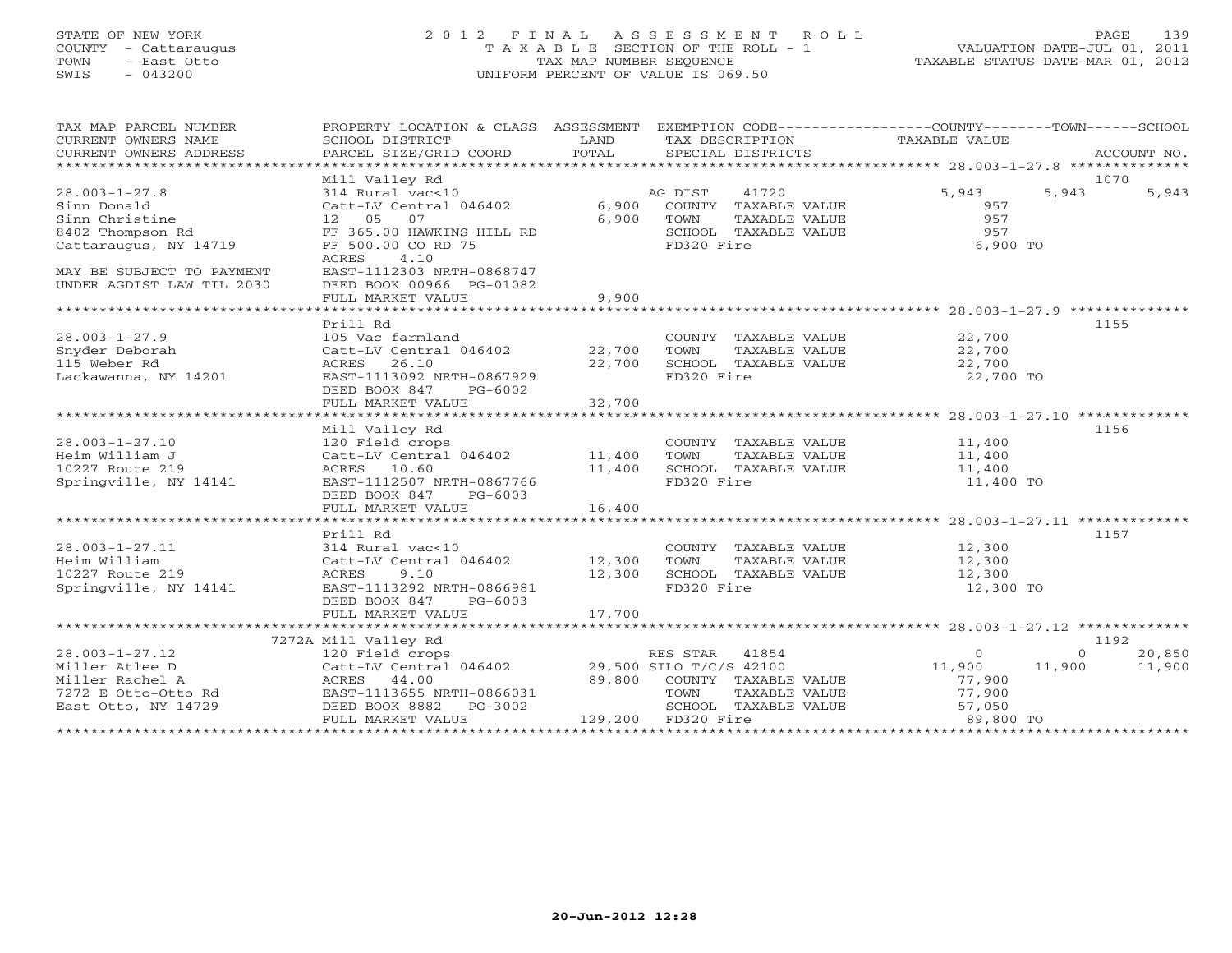# STATE OF NEW YORK 2 0 1 2 F I N A L A S S E S S M E N T R O L L PAGE 140 COUNTY - Cattaraugus T A X A B L E SECTION OF THE ROLL - 1 VALUATION DATE-JUL 01, 2011 TOWN - East Otto TAX MAP NUMBER SEQUENCE TAXABLE STATUS DATE-MAR 01, 2012 SWIS - 043200 UNIFORM PERCENT OF VALUE IS 069.50UNIFORM PERCENT OF VALUE IS 069.50

| TAX MAP PARCEL NUMBER                         | PROPERTY LOCATION & CLASS ASSESSMENT EXEMPTION CODE----------------COUNTY-------TOWN------SCHOOL |                 |                                               |                      |          |             |
|-----------------------------------------------|--------------------------------------------------------------------------------------------------|-----------------|-----------------------------------------------|----------------------|----------|-------------|
| CURRENT OWNERS NAME<br>CURRENT OWNERS ADDRESS | SCHOOL DISTRICT<br>PARCEL SIZE/GRID COORD                                                        | LAND<br>TOTAL   | TAX DESCRIPTION<br>SPECIAL DISTRICTS          | <b>TAXABLE VALUE</b> |          | ACCOUNT NO. |
|                                               |                                                                                                  |                 |                                               |                      |          |             |
|                                               | 8794 Mill Valley Rd                                                                              |                 |                                               |                      | 0001     |             |
| $28.003 - 1 - 28.1$                           | 210 1 Family Res                                                                                 |                 | RES STAR<br>41854                             | $\overline{0}$       | $\Omega$ | 20,850      |
| Zybert Christopher                            | Catt-LV Central 046402                                                                           | 8,700           | COUNTY TAXABLE VALUE                          | 65,700               |          |             |
| 8794 Mill Valley Rd                           | 12 05 07                                                                                         | 65,700          | TOWN<br>TAXABLE VALUE                         | 65,700               |          |             |
| East Otto, NY 14729                           | FRNT 116.00 DPTH                                                                                 |                 | SCHOOL TAXABLE VALUE                          | 44,850               |          |             |
|                                               | ACRES<br>3.45 BANK<br>017                                                                        |                 | FD320 Fire                                    | 65,700 TO            |          |             |
|                                               | EAST-0464112 NRTH-0867343                                                                        |                 |                                               |                      |          |             |
|                                               | DEED BOOK 2773<br>PG-3001                                                                        |                 |                                               |                      |          |             |
|                                               | FULL MARKET VALUE                                                                                | 94,500          |                                               |                      |          |             |
|                                               | Mill Valley Rd                                                                                   |                 |                                               |                      | 0819     |             |
| $28.003 - 1 - 28.2$                           | 105 Vac farmland                                                                                 |                 | AG DIST<br>41720                              | 762                  | 762      | 762         |
| Sinn Donald                                   | Catt-LV Central 046402                                                                           | 4,300           | COUNTY TAXABLE VALUE                          | 3,538                |          |             |
| Sinn Christine                                | 12  05  07                                                                                       | 4,300           | TAXABLE VALUE<br>TOWN                         | 3,538                |          |             |
| 8402 Thompson Rd                              | FRNT 802.98 DPTH                                                                                 |                 | SCHOOL TAXABLE VALUE                          | 3,538                |          |             |
| Cattaraugus, NY 14719                         | ACRES<br>7.10                                                                                    |                 | FD320 Fire                                    | 4,300 TO             |          |             |
|                                               | EAST-1112444 NRTH-0867068                                                                        |                 |                                               |                      |          |             |
| MAY BE SUBJECT TO PAYMENT                     | DEED BOOK 867<br>PG-00416                                                                        |                 |                                               |                      |          |             |
| UNDER AGDIST LAW TIL 2030                     | FULL MARKET VALUE                                                                                | 6,200           |                                               |                      |          |             |
|                                               |                                                                                                  |                 |                                               |                      |          |             |
|                                               | 7300 Mill Valley Rd                                                                              |                 |                                               |                      | 0198     |             |
| $28.003 - 1 - 29$                             | 210 1 Family Res                                                                                 |                 | RES STAR<br>41854                             | $\overline{0}$       | $\Omega$ | 20,850      |
| Graser Donald<br>Graser Karen                 | Catt-LV Central 046402<br>12  05  07                                                             | 6,600<br>77,600 | COUNTY TAXABLE VALUE<br>TOWN<br>TAXABLE VALUE | 77,600<br>77,600     |          |             |
| 7300 Mill Valley Rd                           | FRNT 400.00 DPTH                                                                                 |                 | SCHOOL TAXABLE VALUE                          | 56,750               |          |             |
| East Otto, NY 14729                           | ACRES 1.50                                                                                       |                 | FD320 Fire                                    | 77,600 TO            |          |             |
|                                               | EAST-1112314 NRTH-0866860                                                                        |                 |                                               |                      |          |             |
|                                               | DEED BOOK 8581<br>PG-5001                                                                        |                 |                                               |                      |          |             |
|                                               | FULL MARKET VALUE                                                                                | 111,700         |                                               |                      |          |             |
|                                               |                                                                                                  |                 |                                               |                      |          |             |
|                                               | 7288 Mill Valley Rd                                                                              |                 |                                               |                      | 0551     |             |
| $28.003 - 1 - 30$                             | 314 Rural vac<10                                                                                 |                 | COUNTY TAXABLE VALUE                          | 3,700                |          |             |
| Heim Ronald F                                 | Catt-LV Central 046402                                                                           | 3,700           | TOWN<br>TAXABLE VALUE                         | 3,700                |          |             |
| Heim Kristin A                                |                                                                                                  | 3,700           | SCHOOL TAXABLE VALUE                          | 3,700                |          |             |
| 7288 Mill Valley Rd                           | FRNT 530.00 DPTH                                                                                 |                 | FD320 Fire                                    | 3,700 TO             |          |             |
| East Otto, NY 14729                           | ACRES<br>1.20<br>EAST-0464322 NRTH-0866613                                                       |                 |                                               |                      |          |             |
|                                               | DEED BOOK 00934 PG-00567                                                                         |                 |                                               |                      |          |             |
|                                               | FULL MARKET VALUE                                                                                | 5,300           |                                               |                      |          |             |
|                                               |                                                                                                  |                 |                                               |                      |          |             |
|                                               | 7261 Prill Rd                                                                                    |                 |                                               |                      | 0587     |             |
| $28.003 - 1 - 31$                             | 270 Mfg housing                                                                                  |                 | RES STAR 41854                                | $\overline{0}$       | $\Omega$ | 20,850      |
| Mawhinney Allison C                           | Catt-LV Central 046402                                                                           | 5,600           | COUNTY TAXABLE VALUE                          | 22,300               |          |             |
| 7261 Prill Rd                                 | 11   05   07                                                                                     | 22,300          | TOWN<br>TAXABLE VALUE                         | 22,300               |          |             |
| East Otto, NY 14729                           | FRNT 208.70 DPTH 183.70                                                                          |                 | SCHOOL TAXABLE VALUE                          | 1,450                |          |             |
|                                               | EAST-1112928 NRTH-0866655                                                                        |                 | FD320 Fire                                    | 22,300 TO            |          |             |
|                                               | DEED BOOK 00987 PG-00854                                                                         |                 |                                               |                      |          |             |
|                                               | FULL MARKET VALUE                                                                                | 32,100          |                                               |                      |          |             |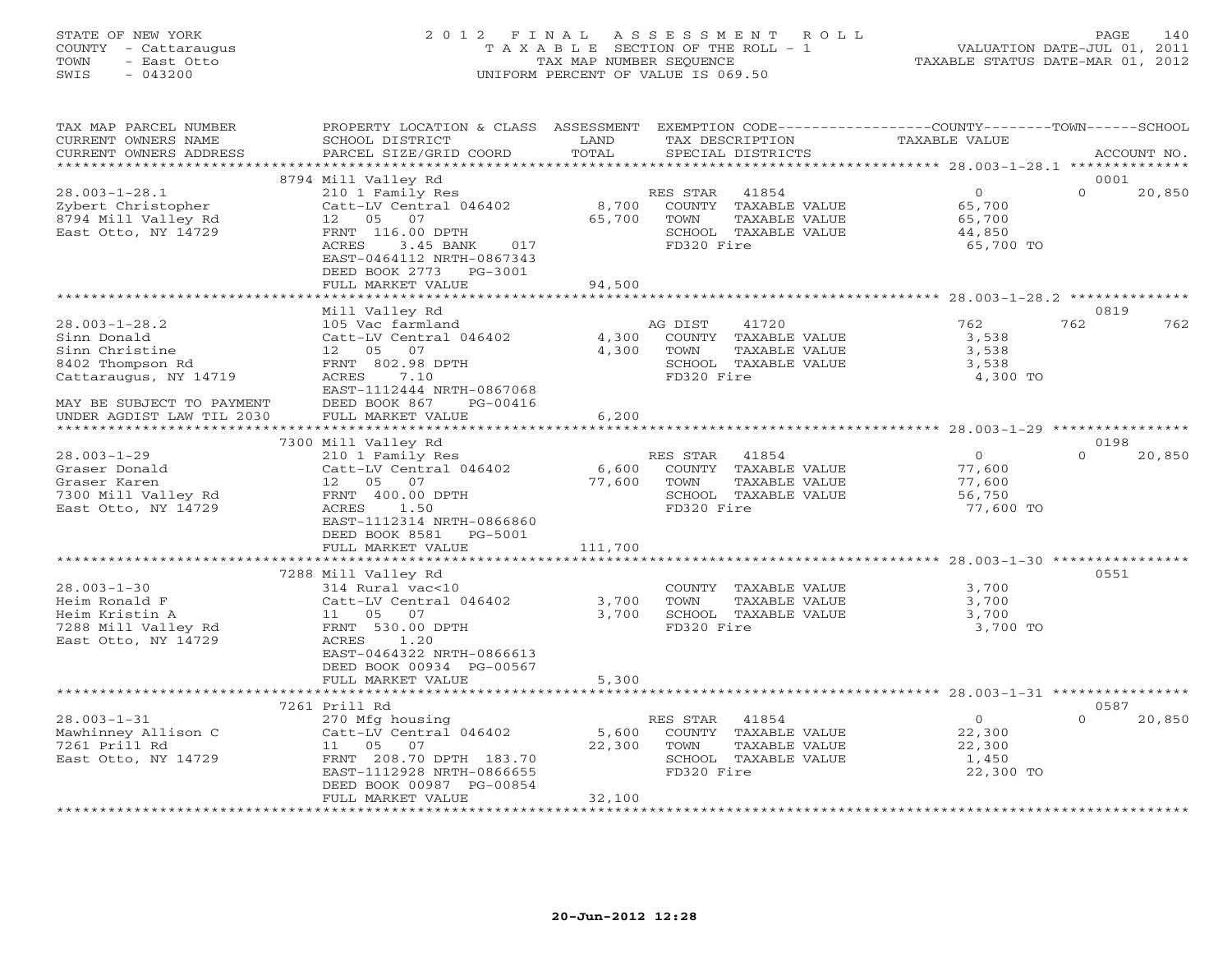# STATE OF NEW YORK 2 0 1 2 F I N A L A S S E S S M E N T R O L L PAGE 141 COUNTY - Cattaraugus T A X A B L E SECTION OF THE ROLL - 1 VALUATION DATE-JUL 01, 2011 TOWN - East Otto TAX MAP NUMBER SEQUENCE TAXABLE STATUS DATE-MAR 01, 2012 SWIS - 043200 UNIFORM PERCENT OF VALUE IS 069.50UNIFORM PERCENT OF VALUE IS 069.50

| TAX MAP PARCEL NUMBER<br>CURRENT OWNERS NAME<br>CURRENT OWNERS ADDRESS                                     | PROPERTY LOCATION & CLASS ASSESSMENT<br>SCHOOL DISTRICT<br>PARCEL SIZE/GRID COORD                                                                                          | LAND<br>TOTAL              | EXEMPTION CODE-----------------COUNTY-------TOWN------SCHOOL<br>TAX DESCRIPTION<br>SPECIAL DISTRICTS | <b>TAXABLE VALUE</b>                                             | ACCOUNT NO.   |
|------------------------------------------------------------------------------------------------------------|----------------------------------------------------------------------------------------------------------------------------------------------------------------------------|----------------------------|------------------------------------------------------------------------------------------------------|------------------------------------------------------------------|---------------|
|                                                                                                            |                                                                                                                                                                            | * * * * * * * *            | ************************************** 28.003-1-32 ****                                              |                                                                  | <b>++++++</b> |
| $28.003 - 1 - 32$<br>Wheeler Frank M<br>Wheeler Jean V<br>25 Oswald Crescent<br>Toronto, ON Canada M4S 2H5 | Mill Valley Rd<br>314 Rural vac<10<br>Catt-LV Central 046402<br>11 05<br>07<br>FF 1175.00<br>ACRES<br>8.22<br>EAST-0465146 NRTH-0864864                                    | 11,300<br>11,300           | COUNTY TAXABLE VALUE<br>TOWN<br>TAXABLE VALUE<br>SCHOOL TAXABLE VALUE<br>FD320 Fire                  | 11,300<br>11,300<br>11,300<br>11,300 TO                          | 0066          |
|                                                                                                            | DEED BOOK 00985 PG-00722<br>FULL MARKET VALUE                                                                                                                              | 16,300                     |                                                                                                      | ******************************* 28.003-1-33 *************        |               |
|                                                                                                            | Bailey Hill Rd                                                                                                                                                             |                            |                                                                                                      |                                                                  | 0325          |
| $28.003 - 1 - 33$<br>Wheeler Frank M<br>Wheeler Jean V<br>25 Oswald Crescent<br>Toronto, ON Canada M4S 2H5 | 240 Rural res<br>Catt-LV Central 046402<br>$11/03$ 05<br>07<br>FRNT 1605.00 DPTH<br>ACRES<br>34.52                                                                         | 26,900<br>95,600           | COUNTY TAXABLE VALUE<br>TOWN<br>TAXABLE VALUE<br>SCHOOL TAXABLE VALUE<br>FD320 Fire                  | 95,600<br>95,600<br>95,600<br>95,600 TO                          |               |
|                                                                                                            | EAST-1113781 NRTH-0864020<br>DEED BOOK 804<br>PG-00018<br>FULL MARKET VALUE                                                                                                | 137,600                    |                                                                                                      |                                                                  |               |
|                                                                                                            |                                                                                                                                                                            | ***********                |                                                                                                      | *********************************** 28.003-1-34 **************** |               |
| $28.003 - 1 - 34$<br>Wheeler Frank M<br>Wheeler Jean V<br>25 Oswald Crescent<br>Toronto, ON Canada M4S 2H5 | Bailey Hill Rd<br>323 Vacant rural<br>Catt-LV Central 046402<br>11 05<br>07<br>FRNT 720.00 DPTH<br>ACRES 17.26<br>EAST-1113427 NRTH-0862980<br>DEED BOOK 804<br>$PG-00018$ | 13,900<br>13,900           | COUNTY TAXABLE VALUE<br>TOWN<br>TAXABLE VALUE<br>SCHOOL TAXABLE VALUE<br>FD320 Fire                  | 13,900<br>13,900<br>13,900<br>13,900 TO                          | 0326          |
|                                                                                                            | FULL MARKET VALUE                                                                                                                                                          | 20,000                     |                                                                                                      |                                                                  |               |
|                                                                                                            | Crumb Hill Rd                                                                                                                                                              |                            |                                                                                                      |                                                                  | 0383          |
| $28.003 - 1 - 35.1$<br>Buza Geoffrey D<br>18 Ouail Run Ln<br>Lancaster, NY 14086                           | 322 Rural vac>10<br>Catt-LV Central 046402<br>11 05<br>07<br>FF 75.00<br>ACRES 30.80<br>EAST-0462022 NRTH-0864697<br>DEED BOOK 16870 PG-5003<br>FULL MARKET VALUE          | 14,200<br>14,200<br>20,400 | COUNTY TAXABLE VALUE<br>TOWN<br>TAXABLE VALUE<br>SCHOOL TAXABLE VALUE<br>FD320 Fire                  | 14,200<br>14,200<br>14,200<br>14,200 TO                          |               |
|                                                                                                            |                                                                                                                                                                            |                            |                                                                                                      | ************************* 28.003-1-35.2 **************           |               |
| $28.003 - 1 - 35.2$<br>Kohler David<br>Kohler Robert<br>24 Ledyard Ave<br>Depew, NY 14043                  | Hemlock Dr (Off)<br>312 Vac w/imprv<br>Catt-LV Central 046402<br>11  05  07<br>ACRES 53.60<br>EAST-1112225 NRTH-0863480<br>DEED BOOK 1005<br>PG-799                        | 35,700<br>68,100           | COUNTY TAXABLE VALUE<br>TOWN<br>TAXABLE VALUE<br>SCHOOL TAXABLE VALUE<br>FD320 Fire                  | 68,100<br>68,100<br>68,100<br>68,100 TO                          | 0640          |
|                                                                                                            | FULL MARKET VALUE<br>* * * * * * * * * * * * * * * * * *                                                                                                                   | 98,000                     |                                                                                                      |                                                                  |               |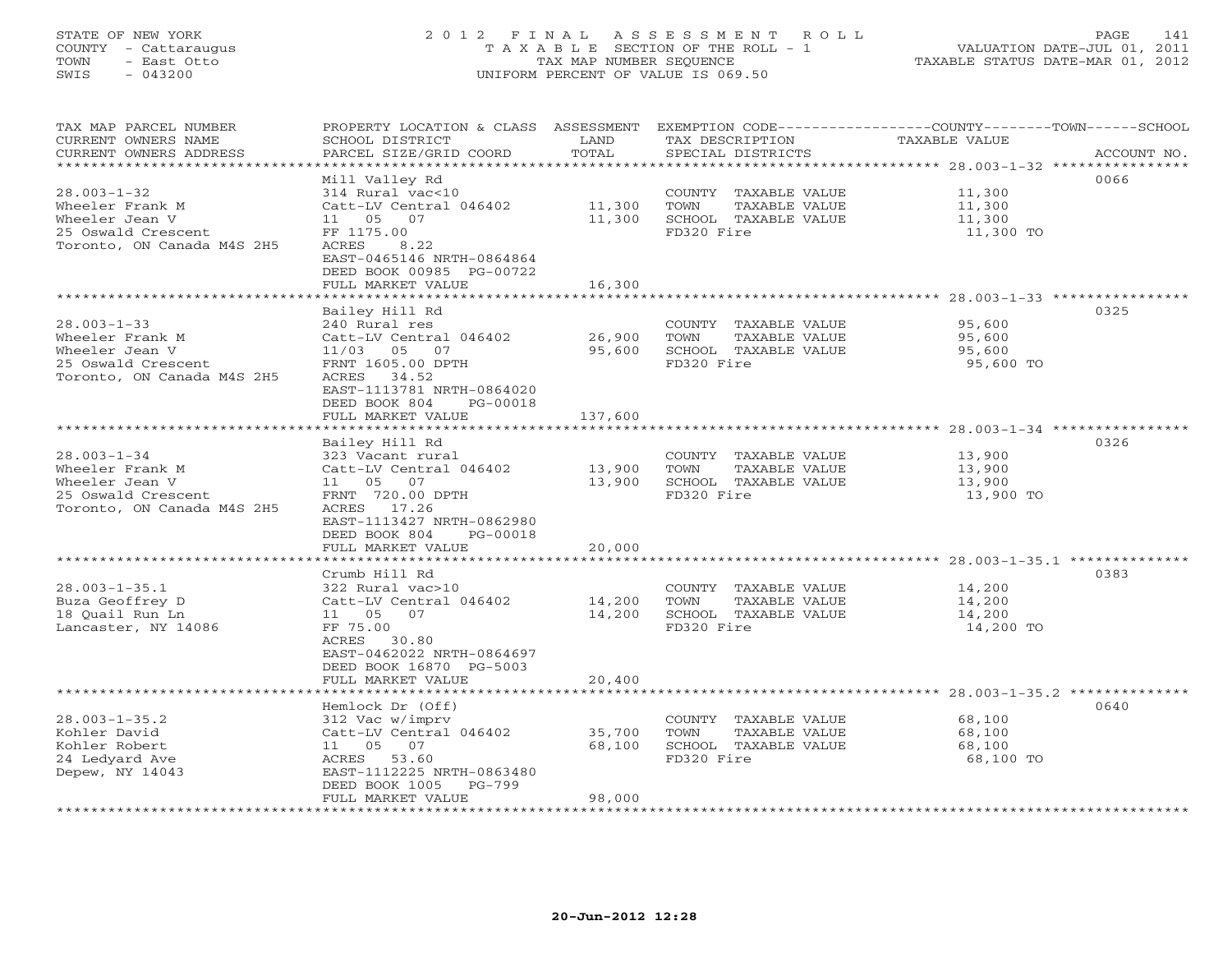# STATE OF NEW YORK 2 0 1 2 F I N A L A S S E S S M E N T R O L L PAGE 142 COUNTY - Cattaraugus T A X A B L E SECTION OF THE ROLL - 1 VALUATION DATE-JUL 01, 2011 TOWN - East Otto TAX MAP NUMBER SEQUENCE TAXABLE STATUS DATE-MAR 01, 2012 SWIS - 043200 UNIFORM PERCENT OF VALUE IS 069.50UNIFORM PERCENT OF VALUE IS 069.50

| ****************<br>***********<br>************************************* 28.003-1-35.3 **************<br>Hemlock Dr<br>0636<br>$28.003 - 1 - 35.3$<br>322 Rural vac>10<br>7,000<br>COUNTY TAXABLE VALUE | ACCOUNT NO. |
|---------------------------------------------------------------------------------------------------------------------------------------------------------------------------------------------------------|-------------|
|                                                                                                                                                                                                         |             |
|                                                                                                                                                                                                         |             |
|                                                                                                                                                                                                         |             |
| 7,000<br>7,000<br>Montes Naris A<br>Catt-LV Central 046402<br>TOWN<br>TAXABLE VALUE                                                                                                                     |             |
| 2316 Shadagee Rd<br>05<br>7,000<br>SCHOOL TAXABLE VALUE<br>7,000<br>11<br>07                                                                                                                            |             |
| Eden, NY 14057<br>FD320 Fire<br>FRNT 510.00 DPTH<br>7,000 TO                                                                                                                                            |             |
| ACRES<br>4.15                                                                                                                                                                                           |             |
| EAST-0463977 NRTH-0865371                                                                                                                                                                               |             |
| DEED BOOK 903<br>PG-00010                                                                                                                                                                               |             |
| FULL MARKET VALUE<br>10,100                                                                                                                                                                             |             |
| $28.003 - 1 - 35.4$ **************<br>* * * * * * * * * * * * * * * * * *                                                                                                                               |             |
| 0730<br>Hemlock Dr                                                                                                                                                                                      |             |
| $28.003 - 1 - 35.4$<br>14,000<br>270 Mfg housing<br>COUNTY<br>TAXABLE VALUE                                                                                                                             |             |
| Lease David<br>Catt-LV Central 046402<br>11,000<br>14,000<br>TOWN<br>TAXABLE VALUE                                                                                                                      |             |
| Lease Roberta<br>05<br>07<br>14,000<br>SCHOOL TAXABLE VALUE<br>11<br>14,000                                                                                                                             |             |
| FRNT 785.00 DPTH<br>FD320 Fire<br>121 Nadine Dr<br>14,000 TO                                                                                                                                            |             |
| Cheektowaga, NY 14225<br>ACRES<br>7.85                                                                                                                                                                  |             |
| EAST-1111981 NRTH-0865437                                                                                                                                                                               |             |
| DEED BOOK 996<br>$PG-753$                                                                                                                                                                               |             |
| FULL MARKET VALUE<br>20,100                                                                                                                                                                             |             |
| 28.003-1-35.5 **************<br>* * * * * * * * * *                                                                                                                                                     |             |
| 0731<br>Hemlock Dr                                                                                                                                                                                      |             |
| $28.003 - 1 - 35.5$<br>312 Vac w/imprv<br>COUNTY TAXABLE VALUE<br>11,400                                                                                                                                |             |
| Nelder Guy T<br>Catt-LV Central 046402<br>6,100<br>TOWN<br>TAXABLE VALUE<br>11,400                                                                                                                      |             |
| 190 Fairgreen Dr<br>05<br>07<br>11,400<br>SCHOOL TAXABLE VALUE<br>11<br>11,400                                                                                                                          |             |
| FRNT 275.00 DPTH<br>Amherst, NY 14228<br>FD320 Fire<br>11,400 TO                                                                                                                                        |             |
| 3.34<br>ACRES                                                                                                                                                                                           |             |
| EAST-1112925 NRTH-0865396                                                                                                                                                                               |             |
| DEED BOOK 3780<br>PG-9001                                                                                                                                                                               |             |
| FULL MARKET VALUE<br>16,400                                                                                                                                                                             |             |
|                                                                                                                                                                                                         |             |
| 0724<br>Mill Valley Rd                                                                                                                                                                                  |             |
| $28.003 - 1 - 35.6$<br>314 Rural vac<10<br>6,000<br>COUNTY TAXABLE VALUE                                                                                                                                |             |
| Koenig Michael P<br>Catt-LV Central 046402<br>6,000<br>TOWN<br>TAXABLE VALUE<br>6,000                                                                                                                   |             |
| Koenig Dolores<br>6,000<br>SCHOOL TAXABLE VALUE<br>6,000<br>11<br>05<br>07                                                                                                                              |             |
| 24 S Seine<br>50.00 DPTH<br>FD320 Fire<br>6,000 TO<br>FRNT                                                                                                                                              |             |
| 8.80<br>Cheektowaga, NY 14227<br>ACRES                                                                                                                                                                  |             |
| EAST-0464821 NRTH-0864946                                                                                                                                                                               |             |
| DEED BOOK 00792 PG-01019                                                                                                                                                                                |             |
| FULL MARKET VALUE<br>8,600                                                                                                                                                                              |             |
|                                                                                                                                                                                                         |             |
| 0725<br>Hemlock Dr                                                                                                                                                                                      |             |
| $28.003 - 1 - 35.7$<br>314 Rural vac<10<br>COUNTY TAXABLE VALUE<br>5,700                                                                                                                                |             |
| Montes Naris A<br>Catt-LV Central 046402<br>5,700<br>TOWN<br>TAXABLE VALUE<br>5,700                                                                                                                     |             |
| 5,700<br>SCHOOL TAXABLE VALUE<br>2316 Shadagee Rd<br>05<br>07<br>5,700<br>11                                                                                                                            |             |
| FD320 Fire<br>Eden, NY 14057<br>FRNT 240.00 DPTH<br>5,700 TO                                                                                                                                            |             |
| ACRES<br>8.15                                                                                                                                                                                           |             |
| EAST-1112637 NRTH-0865078                                                                                                                                                                               |             |
| DEED BOOK 10168 PG-8002                                                                                                                                                                                 |             |
| FULL MARKET VALUE<br>8,200<br>*********************                                                                                                                                                     |             |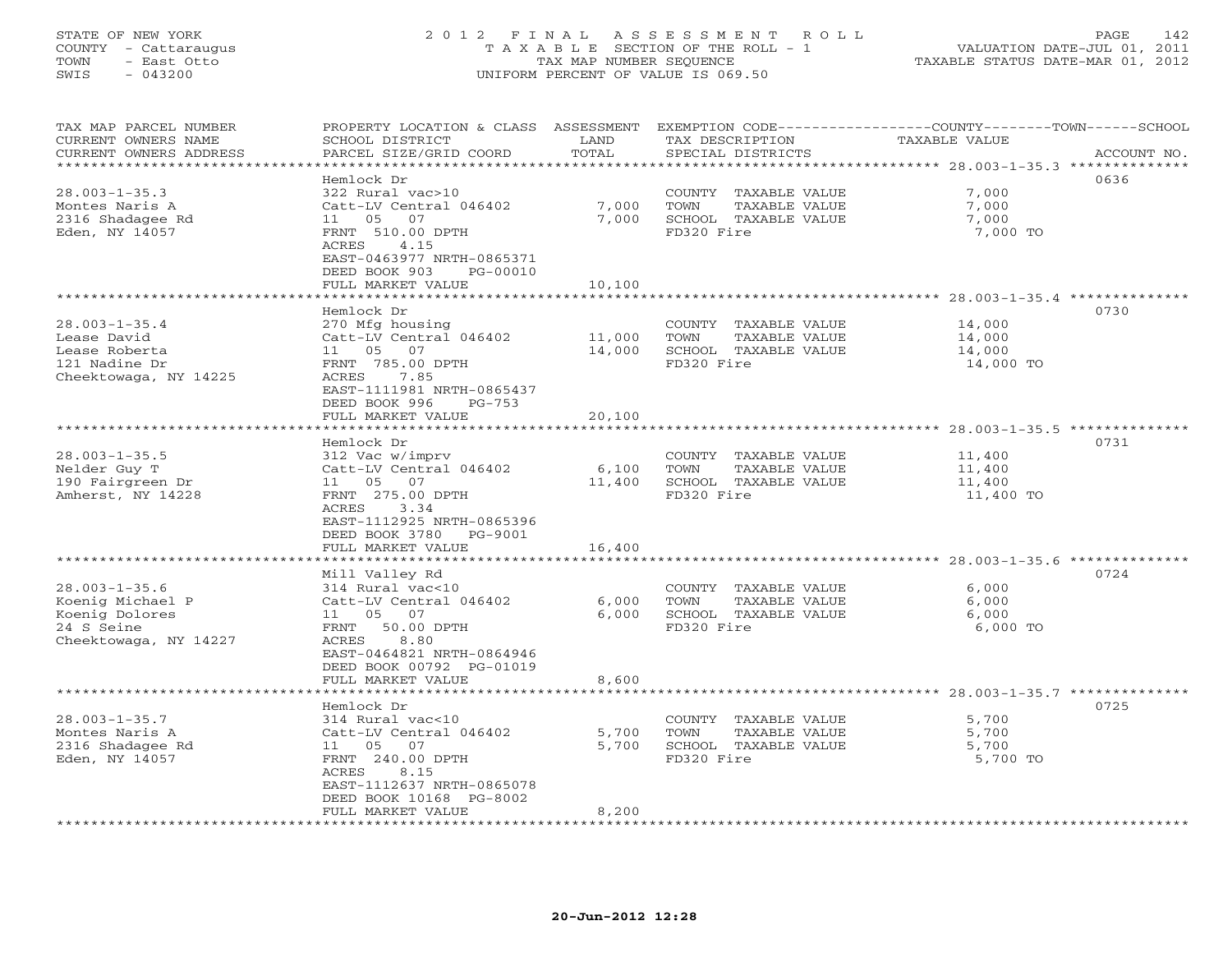# STATE OF NEW YORK 2 0 1 2 F I N A L A S S E S S M E N T R O L L PAGE 143 COUNTY - Cattaraugus T A X A B L E SECTION OF THE ROLL - 1 VALUATION DATE-JUL 01, 2011 TOWN - East Otto TAX MAP NUMBER SEQUENCE TAXABLE STATUS DATE-MAR 01, 2012 SWIS - 043200 UNIFORM PERCENT OF VALUE IS 069.50UNIFORM PERCENT OF VALUE IS 069.50

| TAX MAP PARCEL NUMBER<br>CURRENT OWNERS NAME<br>CURRENT OWNERS ADDRESS                                                                                                                       | PROPERTY LOCATION & CLASS ASSESSMENT<br>SCHOOL DISTRICT<br>PARCEL SIZE/GRID COORD                                                                                                                                      | LAND<br>TOTAL                            | TAX DESCRIPTION<br>SPECIAL DISTRICTS                                                                    | EXEMPTION CODE-----------------COUNTY-------TOWN------SCHOOL<br>TAXABLE VALUE                                        | ACCOUNT NO.                  |
|----------------------------------------------------------------------------------------------------------------------------------------------------------------------------------------------|------------------------------------------------------------------------------------------------------------------------------------------------------------------------------------------------------------------------|------------------------------------------|---------------------------------------------------------------------------------------------------------|----------------------------------------------------------------------------------------------------------------------|------------------------------|
| *********************<br>$28.003 - 1 - 35.8$<br>Shantz Vivian<br>Papp Jo Ann L.<br>1422 Forbes St<br>North Tonawanda, NY 14120                                                               | Mill Valley Rd (Off)<br>322 Rural vac>10<br>Catt-LV Central 046402<br>05<br>07<br>11<br>ACRES 12.95<br>EAST-1113197 NRTH-0864316<br>DEED BOOK 00925 PG-00247<br>FULL MARKET VALUE                                      | 16,300<br>16,300<br>23,500               | COUNTY TAXABLE VALUE<br>TOWN<br>TAXABLE VALUE<br>SCHOOL TAXABLE VALUE<br>FD320 Fire                     | 16,300<br>16,300<br>16,300<br>16,300 TO                                                                              | 0726                         |
| $28.003 - 1 - 35.9$<br>Eqloff Louis D<br>Egloff Mary Ann<br>235 Abbott Rd<br>Buffalo, NY 14220                                                                                               | Hemlock Dr<br>260 Seasonal res<br>Catt-LV Central 046402<br>11 05 07<br>FRNT 630.00 DPTH<br>ACRES<br>2.59<br>EAST-1110689 NRTH-0865186<br>DEED BOOK 893<br>PG-00971<br>FULL MARKET VALUE                               | 7,700<br>19,100<br>27,500                | COUNTY TAXABLE VALUE<br>TOWN<br>TAXABLE VALUE<br>SCHOOL TAXABLE VALUE<br>FD320 Fire                     | ******************* 28.003-1-35.9 ************<br>19,100<br>19,100<br>19,100<br>19,100 TO                            | 0727                         |
| $28.003 - 1 - 35.10$<br>Sinn Donald W<br>Sinn Christine M<br>8402 Thompson Rd<br>Cattaraugus, NY 14719<br>MAY BE SUBJECT TO PAYMENT<br>UNDER AGDIST LAW TIL 2030                             | Hemlock Dr<br>105 Vac farmland<br>Catt-LV Central 046402<br>11 05 07<br>FRNT 837.00 DPTH<br>ACRES<br>6.41<br>EAST-0462466 NRTH-0864742<br>DEED BOOK 805<br>$PG-00493$<br>FULL MARKET VALUE                             | 2,900<br>2,900<br>4,200                  | 41720<br>AG DIST<br>COUNTY TAXABLE VALUE<br>TOWN<br>TAXABLE VALUE<br>SCHOOL TAXABLE VALUE<br>FD320 Fire | 13<br>2,887<br>2,887<br>2,887<br>2,900 TO                                                                            | 0783<br>13<br>13             |
| $28.003 - 1 - 35.11$<br>Sinn Donald W<br>Sinn Christine M<br>8402 Thompson Rd<br>Cattaraugus, NY 14719<br>MAY BE SUBJECT TO PAYMENT<br>UNDER AGDIST LAW TIL 2030                             | ******************<br>Brook Dr<br>105 Vac farmland<br>Catt-LV Central 046402<br>11 05 07<br>FRNT 700.00 DPTH<br>ACRES 13.44<br>EAST-0463018 NRTH-0865941<br>DEED BOOK 805<br>$PG-00493$<br>FULL MARKET VALUE           | 6,000<br>6,000<br>8,600                  | AG DIST<br>41720<br>COUNTY TAXABLE VALUE<br>TOWN<br>TAXABLE VALUE<br>SCHOOL TAXABLE VALUE<br>FD320 Fire | ************************************** 28.003-1-35.11 **************<br>2,331<br>3,669<br>3,669<br>3,669<br>6,000 TO | 0782<br>2,331<br>2,331       |
| $28.003 - 1 - 35.12$<br>Sinn Donald W<br>Sinn Christine M<br>8402 Thompson Rd<br>Cattaraugus, NY 14719<br>MAY BE SUBJECT TO PAYMENT<br>UNDER AGDIST LAW TIL 2030<br>************************ | Brook Dr<br>105 Vac farmland<br>Catt-LV Central 046402<br>11 05<br>07<br>FRNT 1250.00 DPTH<br>ACRES<br>8.18<br>EAST-0464064 NRTH-0865946<br>DEED BOOK 805<br>PG-00493<br>FULL MARKET VALUE<br>************************ | 3,700<br>3,700<br>5,300<br>************* | AG DIST<br>41720<br>COUNTY TAXABLE VALUE<br>TOWN<br>TAXABLE VALUE<br>SCHOOL TAXABLE VALUE<br>FD320 Fire | $\circ$<br>3,700<br>3,700<br>3,700<br>3,700 TO                                                                       | 0781<br>$\Omega$<br>$\Omega$ |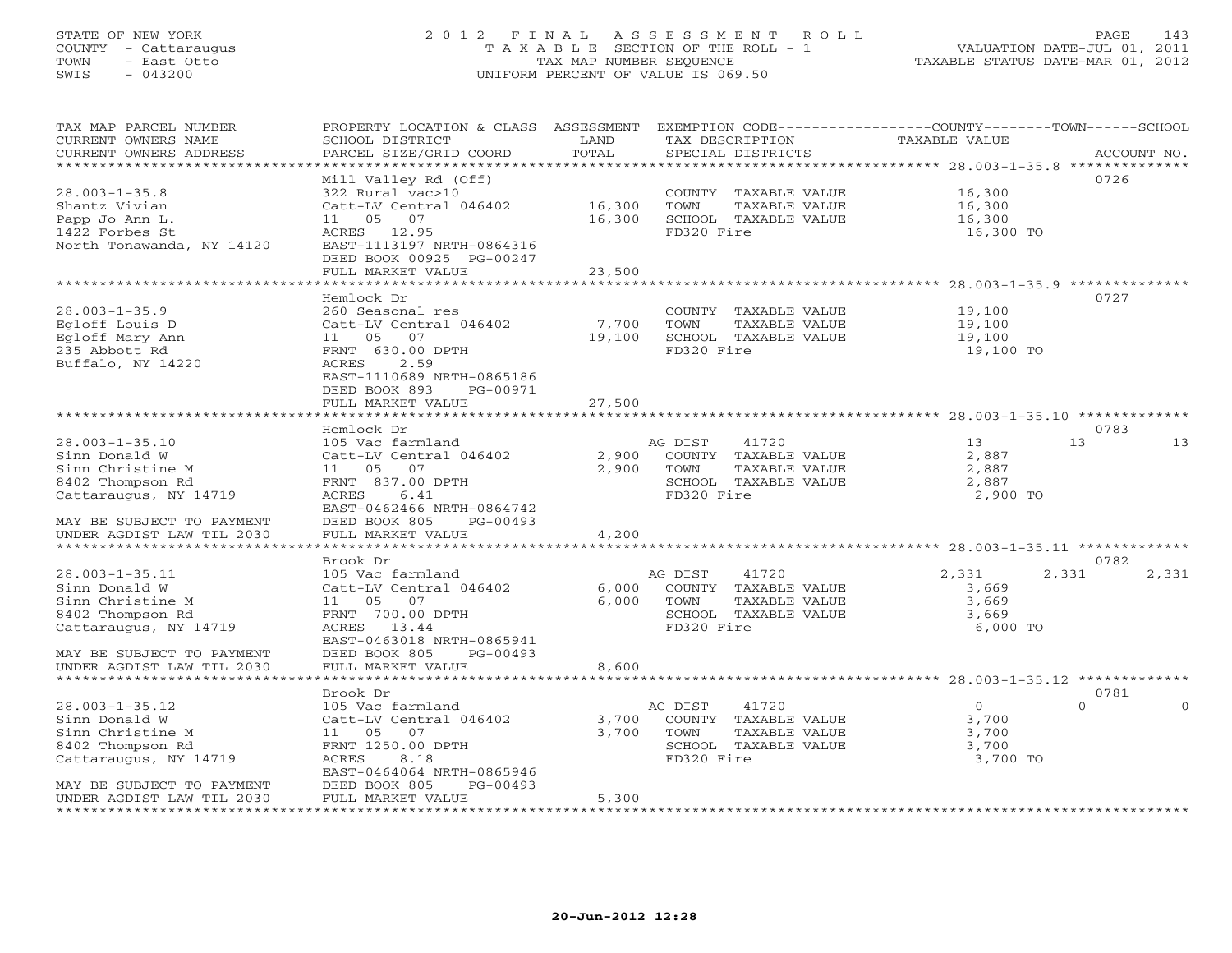# STATE OF NEW YORK 2 0 1 2 F I N A L A S S E S S M E N T R O L L PAGE 144 COUNTY - Cattaraugus T A X A B L E SECTION OF THE ROLL - 1 VALUATION DATE-JUL 01, 2011 TOWN - East Otto TAX MAP NUMBER SEQUENCE TAXABLE STATUS DATE-MAR 01, 2012 SWIS - 043200 UNIFORM PERCENT OF VALUE IS 069.50UNIFORM PERCENT OF VALUE IS 069.50

| TAX MAP PARCEL NUMBER         | PROPERTY LOCATION & CLASS ASSESSMENT EXEMPTION CODE----------------COUNTY-------TOWN------SCHOOL |         |                       |                |                    |
|-------------------------------|--------------------------------------------------------------------------------------------------|---------|-----------------------|----------------|--------------------|
| CURRENT OWNERS NAME           | SCHOOL DISTRICT                                                                                  | LAND    | TAX DESCRIPTION       | TAXABLE VALUE  |                    |
| CURRENT OWNERS ADDRESS        | PARCEL SIZE/GRID COORD                                                                           | TOTAL   | SPECIAL DISTRICTS     |                | ACCOUNT NO.        |
|                               |                                                                                                  |         |                       |                |                    |
|                               |                                                                                                  |         |                       |                | 0752               |
|                               | 8632 Crumb Hill Rd                                                                               |         |                       |                |                    |
| $28.003 - 1 - 35.16$          | 240 Rural res                                                                                    |         | RES STAR<br>41854     | $\overline{0}$ | $\Omega$<br>20,850 |
| Petri Jay L                   | Catt-LV Central 046402                                                                           | 14,700  | COUNTY TAXABLE VALUE  | 113,400        |                    |
| 8632 Crumb Hill Rd            | 11 05 07                                                                                         | 113,400 | TOWN<br>TAXABLE VALUE | 113,400        |                    |
| East Otto, NY 14729           | FF 410.00                                                                                        |         | SCHOOL TAXABLE VALUE  | 92,550         |                    |
|                               | ACRES 11.45                                                                                      |         | FD320 Fire            | 113,400 TO     |                    |
|                               | EAST-0462938 NRTH-0864591                                                                        |         |                       |                |                    |
|                               | DEED BOOK 00955 PG-00146                                                                         |         |                       |                |                    |
|                               |                                                                                                  |         |                       |                |                    |
|                               | FULL MARKET VALUE                                                                                | 163,200 |                       |                |                    |
|                               |                                                                                                  |         |                       |                |                    |
|                               | Meyer Hill Rd                                                                                    |         |                       |                | 0754               |
| $28.003 - 1 - 35.17$          | 314 Rural vac<10                                                                                 |         | COUNTY TAXABLE VALUE  | 7,600          |                    |
| Johnson Gary P                | Catt-LV Central 046402                                                                           | 7,600   | TOWN<br>TAXABLE VALUE | 7,600          |                    |
| Johnson Peggy E               | 11  05  07                                                                                       | 7,600   | SCHOOL TAXABLE VALUE  | 7,600          |                    |
| 111 Sea Island Blvd           | FRNT 650.00 DPTH                                                                                 |         | FD320 Fire            | 7,600 TO       |                    |
|                               |                                                                                                  |         |                       |                |                    |
| Fort Hill, SC 28708           | ACRES<br>4.70                                                                                    |         |                       |                |                    |
|                               | EAST-0462859 NRTH-0866590                                                                        |         |                       |                |                    |
|                               | DEED BOOK 818<br>PG-00557                                                                        |         |                       |                |                    |
|                               | FULL MARKET VALUE                                                                                | 10,900  |                       |                |                    |
|                               |                                                                                                  |         |                       |                |                    |
|                               | Meyer Hill Rd                                                                                    |         |                       |                | 0755               |
| $28.003 - 1 - 35.18$          | 314 Rural vac<10                                                                                 |         | COUNTY TAXABLE VALUE  | 8,000          |                    |
|                               |                                                                                                  |         |                       |                |                    |
| Buza Geoffrey D               | Catt-LV Central 046402                                                                           | 8,000   | TOWN<br>TAXABLE VALUE | 8,000          |                    |
| 18 Quail Run Ln               |                                                                                                  | 8,000   | SCHOOL TAXABLE VALUE  | 8,000          |                    |
| Lancaster, NY 14086           | FF 1620.00                                                                                       |         | FD320 Fire            | 8,000 TO       |                    |
|                               | ACRES<br>5.10                                                                                    |         |                       |                |                    |
|                               | EAST-0463926 NRTH-0866448                                                                        |         |                       |                |                    |
|                               | DEED BOOK 16870 PG-5003                                                                          |         |                       |                |                    |
|                               | FULL MARKET VALUE                                                                                | 11,500  |                       |                |                    |
|                               |                                                                                                  |         |                       |                |                    |
|                               |                                                                                                  |         |                       |                | 0786               |
|                               | Hemlock Dr                                                                                       |         |                       |                |                    |
| $28.003 - 1 - 35.19$          | 260 Seasonal res                                                                                 |         | COUNTY TAXABLE VALUE  | 16,000         |                    |
| Stahl Ernest A Jr             | Catt-LV Central 046402                                                                           | 7,800   | TOWN<br>TAXABLE VALUE | 16,000         |                    |
| Stahl Doreen                  |                                                                                                  | 16,000  | SCHOOL TAXABLE VALUE  | 16,000         |                    |
| 5722 Beattie Ave              | FF 190.00                                                                                        |         | FD320 Fire            | 16,000 TO      |                    |
| Lockport, NY 14094            | ACRES<br>2.60                                                                                    |         |                       |                |                    |
|                               | EAST-0463338 NRTH-0864765                                                                        |         |                       |                |                    |
|                               | DEED BOOK 1029<br>$PG-849$                                                                       |         |                       |                |                    |
|                               |                                                                                                  |         |                       |                |                    |
|                               | FULL MARKET VALUE                                                                                | 23,000  |                       |                |                    |
| ***************************** |                                                                                                  |         |                       |                |                    |
|                               | Hemlock Dr (Off)                                                                                 |         |                       |                | 0787               |
| $28.003 - 1 - 35.20$          | 322 Rural vac>10                                                                                 |         | COUNTY TAXABLE VALUE  | 12,300         |                    |
| Kohler Robert E               | Catt-LV Central 046402                                                                           | 12,300  | TAXABLE VALUE<br>TOWN | 12,300         |                    |
| Kohler Dee M                  | 11  05  07                                                                                       | 12,300  | SCHOOL TAXABLE VALUE  | 12,300         |                    |
| 7100 Abbott Rd                | ACRES<br>9.10                                                                                    |         | FD320 Fire            | 12,300 TO      |                    |
|                               |                                                                                                  |         |                       |                |                    |
| Hamburg, NY 14075             | EAST-0463700 NRTH-0864597                                                                        |         |                       |                |                    |
|                               | DEED BOOK 880<br>PG-01186                                                                        |         |                       |                |                    |
|                               | FULL MARKET VALUE                                                                                | 17,700  |                       |                |                    |
|                               |                                                                                                  |         |                       |                |                    |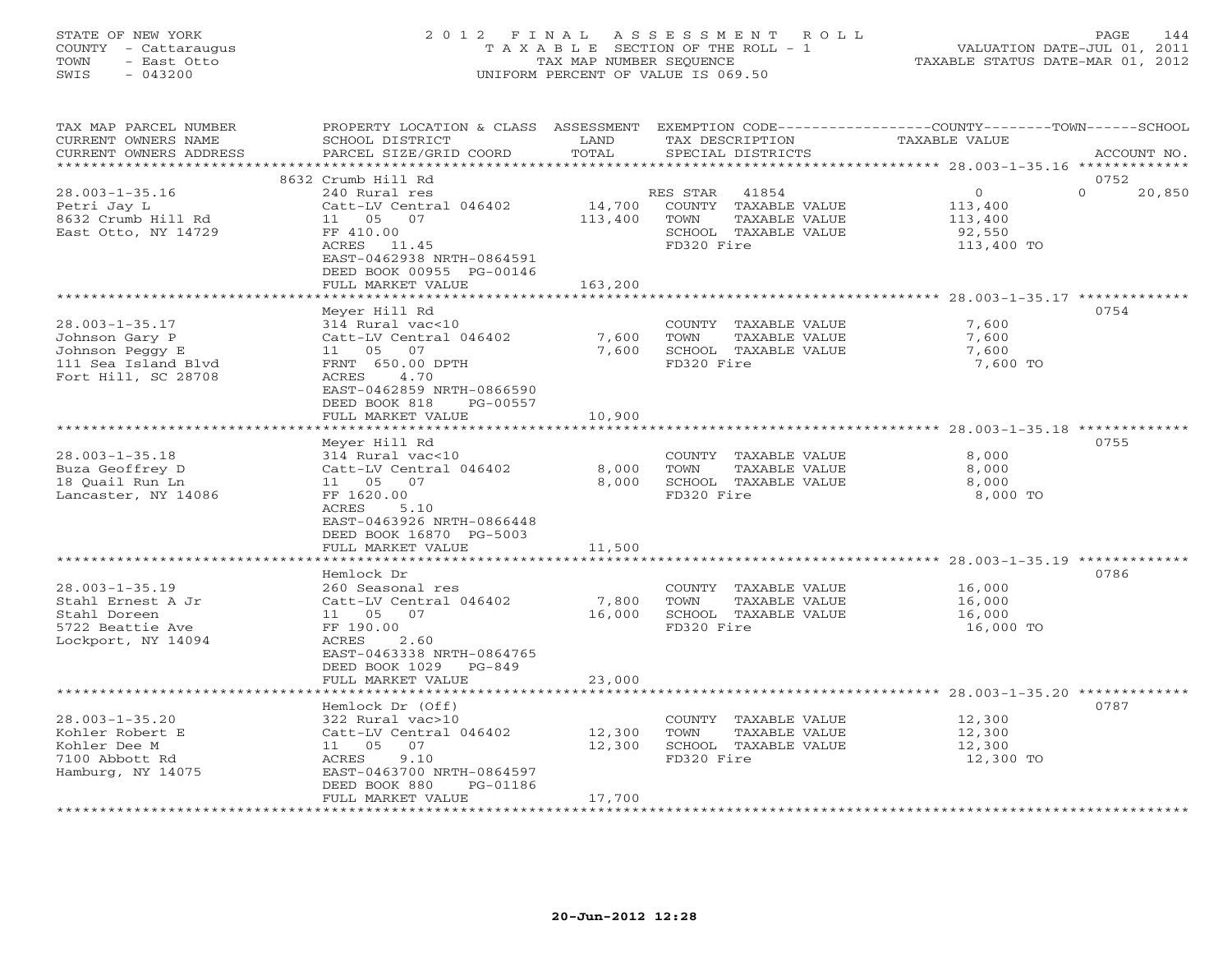## STATE OF NEW YORK 2 0 1 2 F I N A L A S S E S S M E N T R O L L PAGE 145 COUNTY - Cattaraugus T A X A B L E SECTION OF THE ROLL - 1 VALUATION DATE-JUL 01, 2011 TOWN - East Otto TAX MAP NUMBER SEQUENCE TAXABLE STATUS DATE-MAR 01, 2012 SWIS - 043200 UNIFORM PERCENT OF VALUE IS 069.50UNIFORM PERCENT OF VALUE IS 069.50

| TAX MAP PARCEL NUMBER<br>CURRENT OWNERS NAME<br>CURRENT OWNERS ADDRESS<br>********************          | PROPERTY LOCATION & CLASS ASSESSMENT<br>SCHOOL DISTRICT<br>PARCEL SIZE/GRID COORD<br>*******************                                                                                     | LAND<br>TOTAL             | TAX DESCRIPTION<br>SPECIAL DISTRICTS                                                                                               | EXEMPTION CODE-----------------COUNTY-------TOWN------SCHOOL<br>TAXABLE VALUE | ACCOUNT NO.                |
|---------------------------------------------------------------------------------------------------------|----------------------------------------------------------------------------------------------------------------------------------------------------------------------------------------------|---------------------------|------------------------------------------------------------------------------------------------------------------------------------|-------------------------------------------------------------------------------|----------------------------|
| $28.003 - 1 - 35.21$<br>Johnson Gary P<br>Johnson Peggy E<br>111 Sea Island Blvd<br>Fort Hill, SC 28708 | Brook Dr<br>314 Rural vac<10<br>Catt-LV Central 046402<br>11 05<br>07<br>FRNT 1121.97 DPTH<br>ACRES<br>5.40<br>EAST-0463316 NRTH-0866427<br>DEED BOOK 874<br>PG-00576<br>FULL MARKET VALUE   | 8,300<br>8,300<br>11,900  | COUNTY TAXABLE VALUE<br>TOWN<br>TAXABLE VALUE<br>SCHOOL TAXABLE VALUE<br>FD320 Fire                                                | 8,300<br>8,300<br>8,300<br>8,300 TO                                           | 0829                       |
|                                                                                                         |                                                                                                                                                                                              |                           |                                                                                                                                    |                                                                               |                            |
| $28.003 - 1 - 36$<br>Klahn Tarry L<br>Klahn Dawn M<br>7397 Meyer Rd<br>East Otto, NY 14729              | 7397 Meyer Hill Rd<br>240 Rural res<br>Catt-LV Central 046402<br>11 05<br>07<br>FRNT 680.00 DPTH<br>ACRES<br>9.85<br>EAST-1110793 NRTH-0866413<br>DEED BOOK 890<br>PG-00728                  | 15,500<br>67,000          | RES STAR<br>41854<br>COUNTY TAXABLE VALUE<br>TAXABLE VALUE<br>TOWN<br>SCHOOL TAXABLE VALUE<br>FD320 Fire                           | $\circ$<br>67,000<br>67,000<br>46,150<br>67,000 TO                            | 0263<br>$\Omega$<br>20,850 |
|                                                                                                         | FULL MARKET VALUE                                                                                                                                                                            | 96,400                    |                                                                                                                                    |                                                                               |                            |
|                                                                                                         |                                                                                                                                                                                              |                           |                                                                                                                                    |                                                                               |                            |
| $28.003 - 1 - 37.1$<br>Armbruster Richard J<br>8726 Crumb Hill Rd<br>East Otto, NY 14729                | 8726 Crumb Hill Rd<br>210 1 Family Res<br>Catt-LV Central 046402<br>11 05<br>07<br>FRNT 460.00 DPTH<br>ACRES<br>1.80<br>EAST-0462011 NRTH-0866333<br>DEED BOOK 10702 PG-7002                 | 54,700                    | CVET C/T<br>41131<br>41834<br>6,900 SR STAR<br>COUNTY TAXABLE VALUE<br>TAXABLE VALUE<br>TOWN<br>SCHOOL TAXABLE VALUE<br>FD320 Fire | 13,675<br>13,675<br>$\circ$<br>41,025<br>41,025<br>11,470<br>54,700 TO        | 0365<br>$\circ$<br>43,230  |
|                                                                                                         | FULL MARKET VALUE                                                                                                                                                                            | 78,700                    |                                                                                                                                    |                                                                               |                            |
| $28.003 - 1 - 37.2$<br>Carson Joel C<br>Carson Mary Lou<br>9219 Route 219<br>West Valley, NY 14171      | Meyer Hill Rd<br>210 1 Family Res<br>Catt-LV Central 046402<br>07<br>11 05<br>FRNT 200.00 DPTH 249.00<br>EAST-1110336 NRTH-0866639<br>DEED BOOK 2429<br>PG-6001<br>FULL MARKET VALUE         | 6,200<br>58,500<br>84,200 | COUNTY TAXABLE VALUE<br>TOWN<br>TAXABLE VALUE<br>SCHOOL TAXABLE VALUE<br>FD320 Fire                                                | $28.003 - 1 - 37.2$ **************<br>58,500<br>58,500<br>58,500<br>58,500 TO | 0662                       |
|                                                                                                         | ********************                                                                                                                                                                         |                           |                                                                                                                                    |                                                                               |                            |
| $28.003 - 1 - 38.1$<br>Mercer Gail<br>334 Barbara Cir<br>Belleair, FL 33756                             | Meyer Hill Rd<br>210 1 Family Res<br>Catt-LV Central 046402<br>$11/19$ 05<br>07<br>FF 500.00<br>1.40<br>ACRES<br>EAST-0461681 NRTH-0866557<br>DEED BOOK 853<br>PG-00736<br>FULL MARKET VALUE | 6,400<br>61,500<br>88,500 | COUNTY TAXABLE VALUE<br>TOWN<br>TAXABLE VALUE<br>SCHOOL TAXABLE VALUE<br>FD320 Fire                                                | 61,500<br>61,500<br>61,500<br>61,500 TO                                       | 0094                       |
|                                                                                                         |                                                                                                                                                                                              |                           |                                                                                                                                    |                                                                               |                            |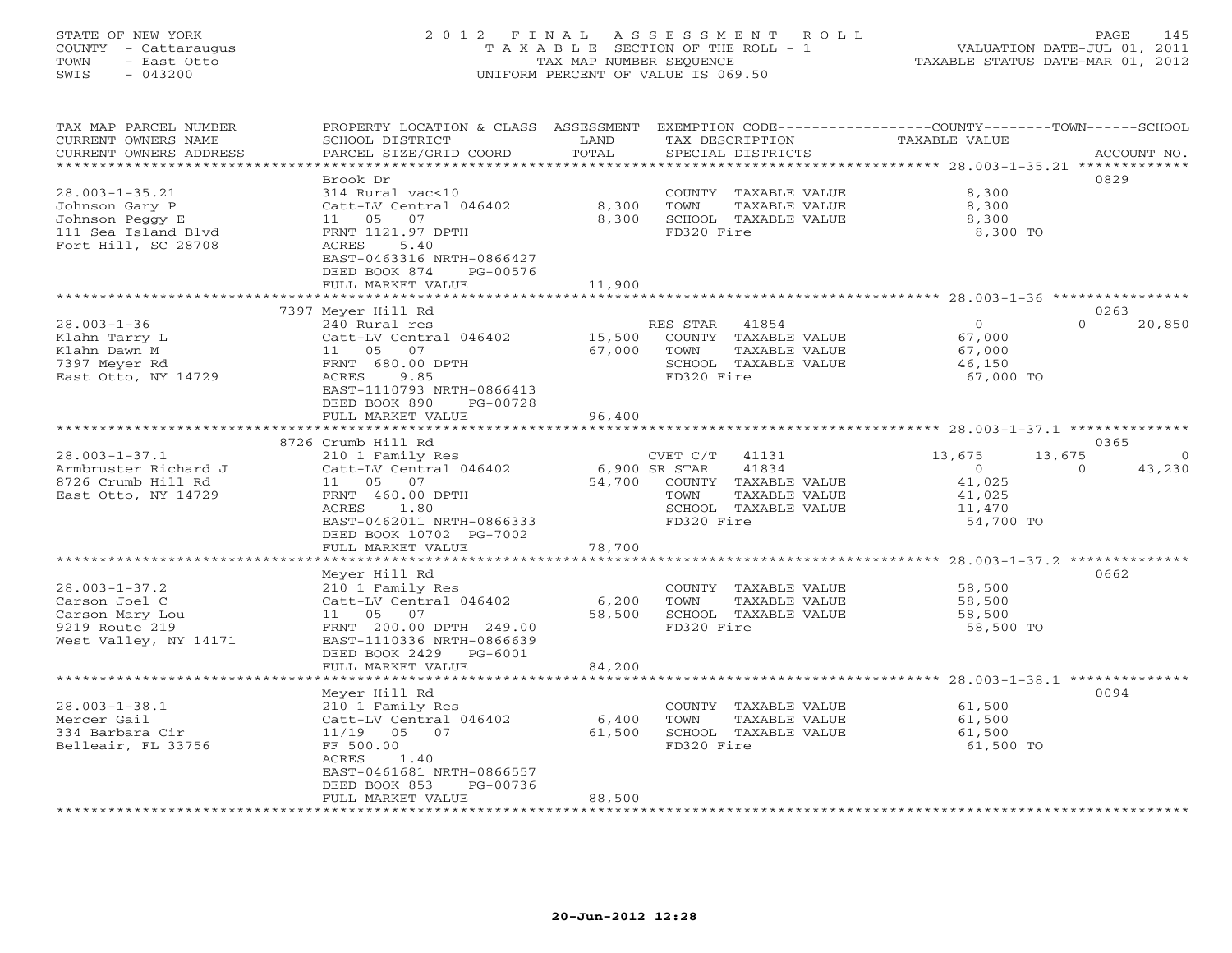## STATE OF NEW YORK 2 0 1 2 F I N A L A S S E S S M E N T R O L L PAGE 146 COUNTY - Cattaraugus T A X A B L E SECTION OF THE ROLL - 1 VALUATION DATE-JUL 01, 2011 TOWN - East Otto TAX MAP NUMBER SEQUENCE TAXABLE STATUS DATE-MAR 01, 2012 SWIS - 043200 UNIFORM PERCENT OF VALUE IS 069.50UNIFORM PERCENT OF VALUE IS 069.50

| TAX MAP PARCEL NUMBER<br>CURRENT OWNERS NAME<br>CURRENT OWNERS ADDRESS | PROPERTY LOCATION & CLASS ASSESSMENT<br>SCHOOL DISTRICT<br>PARCEL SIZE/GRID COORD | LAND<br>TOTAL | TAX DESCRIPTION<br>SPECIAL DISTRICTS | EXEMPTION CODE----------------COUNTY-------TOWN------SCHOOL<br><b>TAXABLE VALUE</b> | ACCOUNT NO.        |
|------------------------------------------------------------------------|-----------------------------------------------------------------------------------|---------------|--------------------------------------|-------------------------------------------------------------------------------------|--------------------|
| *********************                                                  |                                                                                   |               |                                      |                                                                                     |                    |
| $28.003 - 1 - 38.2$                                                    | 8731 Crumb Hill Rd<br>210 1 Family Res                                            |               | COUNTY TAXABLE VALUE                 | 57,800                                                                              | 0745               |
| Stoltenburg Arthur L                                                   | Catt-LV Central 046402                                                            | 6,500         | TOWN<br>TAXABLE VALUE                | 57,800                                                                              |                    |
| 8542 Crumb Hill Rd                                                     | $11/19$ 05<br>07                                                                  | 57,800        | SCHOOL TAXABLE VALUE                 | 57,800                                                                              |                    |
| East Otto, NY 14729                                                    | FRNT 280.00 DPTH 228.00                                                           |               | FD320 Fire                           | 57,800 TO                                                                           |                    |
|                                                                        | EAST-0461812 NRTH-0866340                                                         |               |                                      |                                                                                     |                    |
|                                                                        | DEED BOOK 12296 PG-3001                                                           |               |                                      |                                                                                     |                    |
|                                                                        | FULL MARKET VALUE                                                                 | 83,200        |                                      |                                                                                     |                    |
|                                                                        |                                                                                   |               |                                      |                                                                                     |                    |
|                                                                        | 7455 Crumb Hill Rd                                                                |               |                                      |                                                                                     | 0406               |
| $28.003 - 1 - 39$                                                      | 210 1 Family Res                                                                  |               | COUNTY TAXABLE VALUE                 | 57,800                                                                              |                    |
| Carminati James B                                                      | Catt-LV Central 046402                                                            | 8,600         | TOWN<br>TAXABLE VALUE                | 57,800                                                                              |                    |
| Carminati Julie                                                        | $11/19$ 05<br>07<br>FF 160.00                                                     | 57,800        | SCHOOL TAXABLE VALUE<br>FD320 Fire   | 57,800                                                                              |                    |
| 210 Marys Ln<br>Youngstown, NY 14174                                   | FRNT 160.00 DPTH                                                                  |               |                                      | 57,800 TO                                                                           |                    |
|                                                                        | ACRES<br>3.34 BANK<br>026                                                         |               |                                      |                                                                                     |                    |
|                                                                        | EAST-0461518 NRTH-0866388                                                         |               |                                      |                                                                                     |                    |
|                                                                        | DEED BOOK 1006 PG-104                                                             |               |                                      |                                                                                     |                    |
|                                                                        | FULL MARKET VALUE                                                                 | 83,200        |                                      |                                                                                     |                    |
|                                                                        |                                                                                   |               |                                      |                                                                                     |                    |
|                                                                        | 8612 Crumb Hill Rd                                                                |               |                                      |                                                                                     | 0376               |
| $28.003 - 1 - 41$                                                      | 270 Mfg housing                                                                   |               | RES STAR<br>41854                    | $\overline{0}$                                                                      | $\Omega$<br>20,850 |
| Kreutter Benjamin                                                      | Catt-LV Central 046402                                                            | 4,400         | COUNTY TAXABLE VALUE                 | 25,700                                                                              |                    |
| 8612 Crumb Hill Rd                                                     | 11  05  07                                                                        | 25,700        | TOWN<br>TAXABLE VALUE                | 25,700                                                                              |                    |
| East Otto, NY 14729                                                    | FRNT 95.50 DPTH 347.00                                                            |               | SCHOOL TAXABLE VALUE                 | 4,850                                                                               |                    |
|                                                                        | EAST-0461976 NRTH-0864572                                                         |               | FD320 Fire                           | 25,700 TO                                                                           |                    |
|                                                                        | DEED BOOK 2889<br>PG-7001<br>FULL MARKET VALUE                                    | 37,000        |                                      |                                                                                     |                    |
|                                                                        |                                                                                   |               |                                      | ********************** 28.003-1-42 *****                                            |                    |
|                                                                        | 8542 Crumb Hill Rd                                                                |               |                                      |                                                                                     | 0485               |
| $28.003 - 1 - 42$                                                      | 240 Rural res                                                                     |               | RES STAR<br>41854                    | $\Omega$                                                                            | $\Omega$<br>20,850 |
| Stoltenberg Arthur L                                                   | Catt-LV Central 046402                                                            | 24,800        | COUNTY TAXABLE VALUE                 | 97,600                                                                              |                    |
| Stoltenberg Kathleen M                                                 |                                                                                   | 97,600        | TAXABLE VALUE<br>TOWN                | 97,600                                                                              |                    |
| 8542 Crumb Hill Rd                                                     | FF 1925.00                                                                        |               | SCHOOL TAXABLE VALUE                 | 76,750                                                                              |                    |
| East Otto, NY 14729                                                    | ACRES 56.91                                                                       |               | FD320 Fire                           | 97,600 TO                                                                           |                    |
|                                                                        | EAST-0462396 NRTH-0863583                                                         |               |                                      |                                                                                     |                    |
|                                                                        | DEED BOOK 00950 PG-00418                                                          |               |                                      |                                                                                     |                    |
|                                                                        | FULL MARKET VALUE                                                                 | 140,400       |                                      |                                                                                     |                    |
|                                                                        | Crumb Hill Rd                                                                     |               |                                      |                                                                                     | 0266               |
| $28.003 - 1 - 43$                                                      | 322 Rural vac>10                                                                  |               | COUNTY TAXABLE VALUE                 | 34,300                                                                              |                    |
| Klahn Robert D                                                         | Ellicottville C 043601                                                            | 34,300        | TOWN<br>TAXABLE VALUE                | 34,300                                                                              |                    |
| Klahn Ida M                                                            | 19 05 07                                                                          | 34,300        | SCHOOL TAXABLE VALUE                 | 34,300                                                                              |                    |
| 7454 East Flats Rd                                                     | FRNT 1385.00 DPTH                                                                 |               | FD320 Fire                           | 34,300 TO                                                                           |                    |
| East Otto, NY 14729-9731                                               | ACRES 49.12                                                                       |               |                                      |                                                                                     |                    |
|                                                                        | EAST-0461013 NRTH-0863350                                                         |               |                                      |                                                                                     |                    |
|                                                                        | DEED BOOK 00938 PG-00096                                                          |               |                                      |                                                                                     |                    |
|                                                                        | FULL MARKET VALUE                                                                 | 49,400        |                                      |                                                                                     |                    |
|                                                                        |                                                                                   |               |                                      |                                                                                     |                    |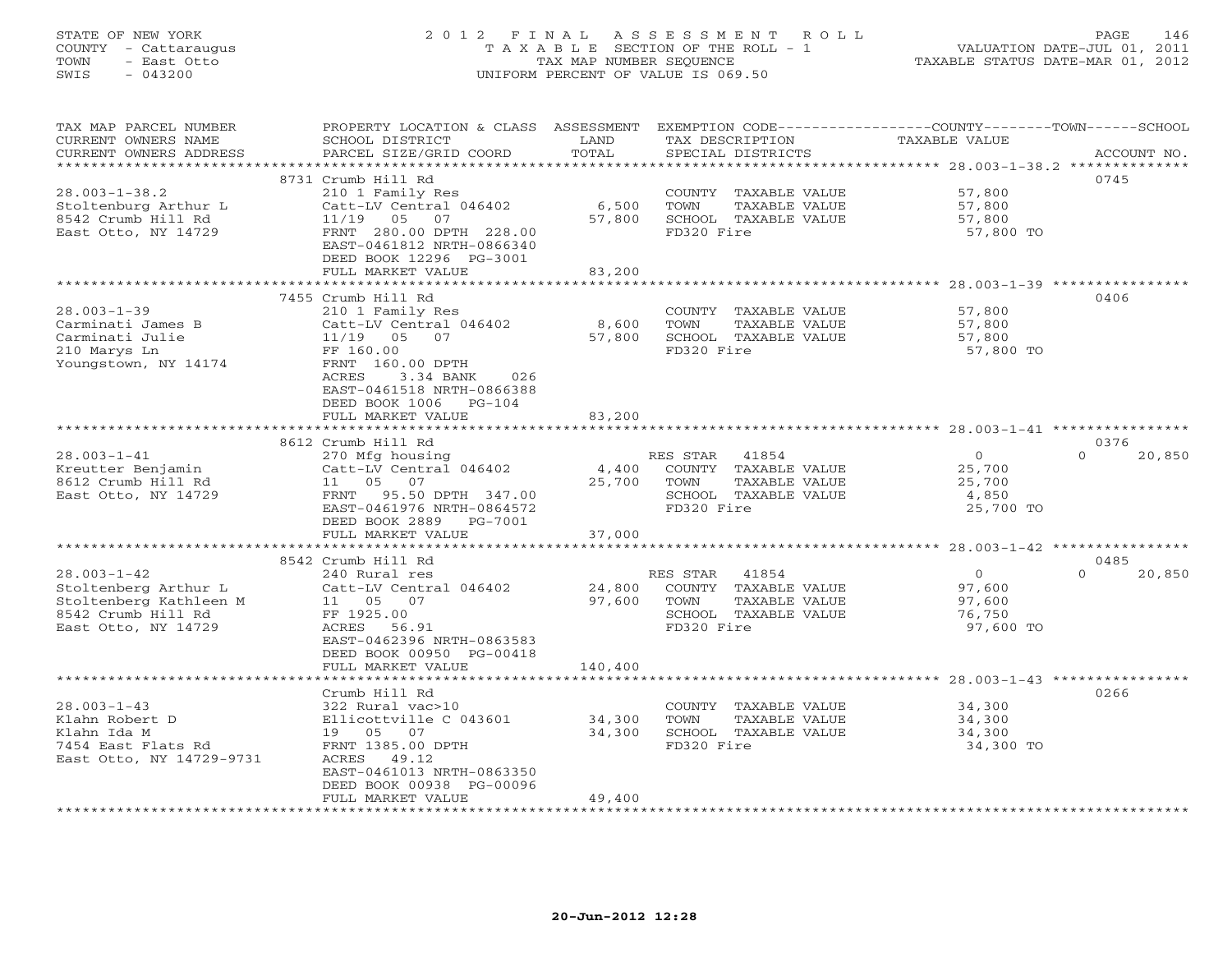## STATE OF NEW YORK 2 0 1 2 F I N A L A S S E S S M E N T R O L L PAGE 147 COUNTY - Cattaraugus T A X A B L E SECTION OF THE ROLL - 1 VALUATION DATE-JUL 01, 2011 TOWN - East Otto TAX MAP NUMBER SEQUENCE TAXABLE STATUS DATE-MAR 01, 2012 SWIS - 043200 UNIFORM PERCENT OF VALUE IS 069.50UNIFORM PERCENT OF VALUE IS 069.50

| TAX MAP PARCEL NUMBER<br>CURRENT OWNERS NAME<br>CURRENT OWNERS ADDRESS<br>**********************      | PROPERTY LOCATION & CLASS ASSESSMENT<br>SCHOOL DISTRICT<br>PARCEL SIZE/GRID COORD                                                                                                    | LAND<br>TOTAL                       | TAX DESCRIPTION<br>SPECIAL DISTRICTS                                                                              | EXEMPTION CODE-----------------COUNTY-------TOWN-----SCHOOL<br><b>TAXABLE VALUE</b> | ACCOUNT NO.       |
|-------------------------------------------------------------------------------------------------------|--------------------------------------------------------------------------------------------------------------------------------------------------------------------------------------|-------------------------------------|-------------------------------------------------------------------------------------------------------------------|-------------------------------------------------------------------------------------|-------------------|
|                                                                                                       |                                                                                                                                                                                      |                                     |                                                                                                                   |                                                                                     |                   |
| $28.003 - 1 - 44.1$<br>Sullivan Daniel<br>8639 Crumb Hill Rd<br>East Otto, NY 14729                   | 8639 Crumb Hill Rd<br>240 Rural res<br>Catt-LV Central 046402<br>19 05 07<br>FF 1300.00<br>ACRES 85.80<br>EAST-0461754 NRTH-0865131<br>DEED BOOK 00394 PG-00162<br>FULL MARKET VALUE | 46,000<br>149,500<br>215,100        | RES STAR<br>41854<br>COUNTY TAXABLE VALUE<br>TAXABLE VALUE<br>TOWN<br>SCHOOL TAXABLE VALUE<br>FD320 Fire          | $\circ$<br>$\Omega$<br>149,500<br>149,500<br>128,650<br>149,500 TO                  | 0264<br>20,850    |
|                                                                                                       | *************************                                                                                                                                                            | ************                        |                                                                                                                   | ************************ 28.003-1-44.2 **************                               |                   |
| $28.003 - 1 - 44.2$<br>Richard And Barbara Klahn<br>Revocable Trust<br>PO Box 369<br>Panama, OK 74951 | Meyer Hill Rd<br>105 Vac farmland<br>Catt-LV Central 046402<br>19 05 07<br>FF 710<br>ACRES<br>63.45<br>EAST-1108991 NRTH-0866020<br>DEED BOOK 1023<br>PG-1102                        | 38,800<br>38,800                    | COUNTY TAXABLE VALUE<br>TOWN<br>TAXABLE VALUE<br>SCHOOL TAXABLE VALUE<br>FD320 Fire                               | 38,800<br>38,800<br>38,800<br>38,800 TO                                             | 0961              |
|                                                                                                       | FULL MARKET VALUE                                                                                                                                                                    | 55,800                              |                                                                                                                   |                                                                                     |                   |
|                                                                                                       |                                                                                                                                                                                      |                                     |                                                                                                                   |                                                                                     |                   |
|                                                                                                       | 7557 Meyer Hill Rd                                                                                                                                                                   |                                     |                                                                                                                   |                                                                                     | 0265              |
| $28.003 - 1 - 45.1$<br>Eqloff Michael<br>Eqloff Anita<br>7557 Meyer Hill Rd<br>East Otto, NY 14729    | 270 Mfg housing<br>Catt-LV Central 046402<br>19 05 07<br>L/P 988-643<br>FF 583.90<br>5.80<br>ACRES<br>EAST-1107675 NRTH-0866528<br>DEED BOOK 999<br>$PG-50$<br>FULL MARKET VALUE     | 11,300 RES STAR<br>65,900<br>94,800 | 41131<br>CVET C/T<br>41854<br>COUNTY TAXABLE VALUE<br>TOWN<br>TAXABLE VALUE<br>SCHOOL TAXABLE VALUE<br>FD320 Fire | 13,900<br>13,900<br>$\Omega$<br>$\Omega$<br>52,000<br>52,000<br>45,050<br>65,900 TO | $\circ$<br>20,850 |
|                                                                                                       |                                                                                                                                                                                      |                                     |                                                                                                                   |                                                                                     |                   |
| $28.003 - 1 - 45.2$<br>Davis Daniel R<br>PO Box 202<br>East Otto, NY 14729                            | Meyer Hill Rd (Off)<br>314 Rural vac<10<br>Catt-LV Central 046402<br>19 05 07<br>ACRES<br>2.30<br>EAST-1107095 NRTH-0866184<br>DEED BOOK 993<br>PG-1162<br>FULL MARKET VALUE         | 2,500<br>2,500<br>3,600             | COUNTY TAXABLE VALUE<br>TOWN<br>TAXABLE VALUE<br>SCHOOL TAXABLE VALUE<br>FD320 Fire                               | 2,500<br>2,500<br>2,500<br>2,500 TO                                                 | 0660              |
|                                                                                                       |                                                                                                                                                                                      |                                     |                                                                                                                   |                                                                                     |                   |
| $28.003 - 1 - 45.3$<br>Davis Daniel<br>PO Box 202<br>East Otto, NY 14729-9731                         | Meyer Hill Rd (Off)<br>322 Rural vac>10<br>Catt-LV Central 046402<br>19 05 07<br>ACRES 35.83<br>EAST-1107424 NRTH-0863356<br>DEED BOOK 00582 PG-00007<br>FULL MARKET VALUE           | 13,400<br>13,400<br>19,300          | COUNTY TAXABLE VALUE<br>TOWN<br>TAXABLE VALUE<br>SCHOOL TAXABLE VALUE<br>FD320 Fire                               | 13,400<br>13,400<br>13,400<br>13,400 TO                                             | 0661              |
|                                                                                                       |                                                                                                                                                                                      |                                     |                                                                                                                   |                                                                                     |                   |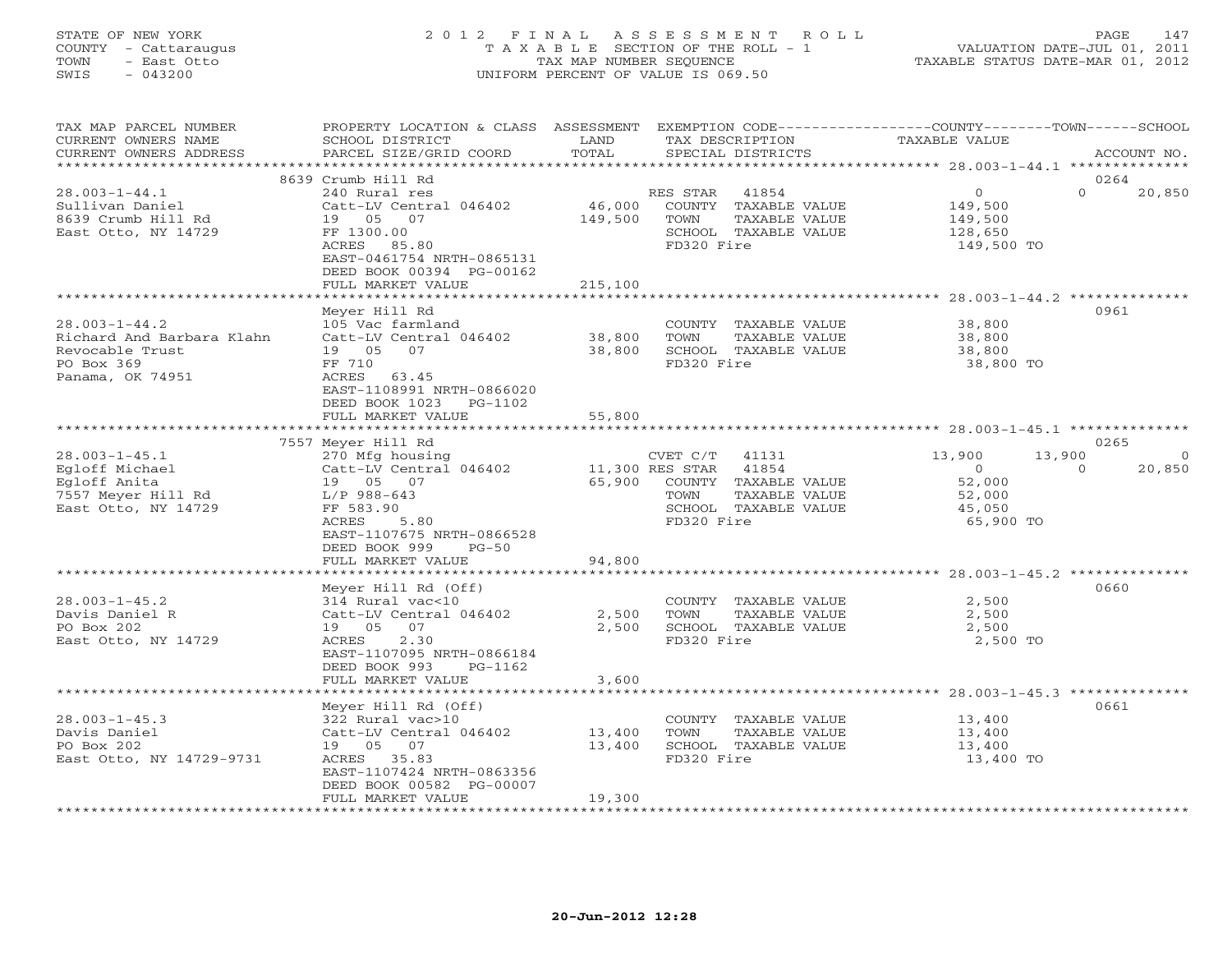## STATE OF NEW YORK 2 0 1 2 F I N A L A S S E S S M E N T R O L L PAGE 148 COUNTY - Cattaraugus T A X A B L E SECTION OF THE ROLL - 1 VALUATION DATE-JUL 01, 2011 TOWN - East Otto TAX MAP NUMBER SEQUENCE TAXABLE STATUS DATE-MAR 01, 2012 SWIS - 043200 UNIFORM PERCENT OF VALUE IS 069.50UNIFORM PERCENT OF VALUE IS 069.50

| TAX MAP PARCEL NUMBER<br>CURRENT OWNERS NAME<br>CURRENT OWNERS ADDRESS<br>*************************                        | PROPERTY LOCATION & CLASS ASSESSMENT<br>SCHOOL DISTRICT<br>PARCEL SIZE/GRID COORD                                                                                                                                          | LAND<br>TOTAL                | TAX DESCRIPTION<br>SPECIAL DISTRICTS                                                                     | EXEMPTION CODE-----------------COUNTY-------TOWN------SCHOOL<br><b>TAXABLE VALUE</b><br>ACCOUNT NO. |
|----------------------------------------------------------------------------------------------------------------------------|----------------------------------------------------------------------------------------------------------------------------------------------------------------------------------------------------------------------------|------------------------------|----------------------------------------------------------------------------------------------------------|-----------------------------------------------------------------------------------------------------|
| $28.003 - 1 - 45.4$<br>Davis Daniel R<br>PO Box 202<br>East Otto, NY 14729                                                 | Meyer Hill Rd<br>314 Rural vac<10<br>Catt-LV Central 046402<br>07<br>19 05<br>FRNT 473.90 DPTH<br>ACRES<br>4.25<br>EAST-1107098 NRTH-0866529<br>DEED BOOK 993<br>PG-1164<br>FULL MARKET VALUE<br>************************* | 4,900<br>4,900<br>7,100      | COUNTY TAXABLE VALUE<br>TOWN<br>TAXABLE VALUE<br>SCHOOL TAXABLE VALUE<br>FD320 Fire                      | 0890<br>4,900<br>4,900<br>4,900<br>4,900 TO                                                         |
| $28.003 - 1 - 45.5$<br>Davis Daniel R<br>PO Box 202<br>East Otto, NY 14729                                                 | Meyer Hill Rd (Off)<br>105 Vac farmland<br>Catt-LV Central 046402<br>19 05<br>07<br>53.30<br>ACRES<br>EAST-1107431 NRTH-0865154<br>DEED BOOK 00982 PG-00756<br>FULL MARKET VALUE                                           | 24,000<br>24,000<br>34,500   | COUNTY TAXABLE VALUE<br>TOWN<br>TAXABLE VALUE<br>SCHOOL TAXABLE VALUE<br>FD320 Fire                      | 1104<br>24,000<br>24,000<br>24,000<br>24,000 TO                                                     |
| $28.003 - 1 - 46$<br>Russell Thomas<br>Russell Catherine<br>S-3880 Wolf Rd<br>Orchard Park, NY 14127                       | Meyer Hill Rd<br>322 Rural vac>10<br>Catt-LV Central 046402<br>20  05  07<br>26.05<br>ACRES<br>EAST-1107382 NRTH-0867506<br>DEED BOOK 00566 PG-00238<br>FULL MARKET VALUE                                                  | 25,500<br>25,500<br>36,700   | COUNTY TAXABLE VALUE<br>TOWN<br>TAXABLE VALUE<br>SCHOOL TAXABLE VALUE<br>FD320 Fire                      | 0434<br>25,500<br>25,500<br>25,500<br>25,500 TO                                                     |
| $28.003 - 1 - 47$<br>Zientek Michael D<br>Zientek Danielle<br>PO Box 6<br>East Otto, NY 14729                              | 7615 Meyer Hill Rd<br>240 Rural res<br>Catt-LV Central 046402<br>07<br>19 05<br>FRNT 250.00 DPTH<br>42.08<br>ACRES<br>EAST-1106639 NRTH-0864486<br>DEED BOOK 10620 PG-4001<br>FULL MARKET VALUE                            | 34,500<br>123,900<br>178,300 | 41854<br>RES STAR<br>COUNTY TAXABLE VALUE<br>TOWN<br>TAXABLE VALUE<br>SCHOOL TAXABLE VALUE<br>FD320 Fire | 0387<br>$\circ$<br>$\Omega$<br>20,850<br>123,900<br>123,900<br>103,050<br>123,900 TO                |
| $28.003 - 1 - 48$<br>Sorrentino Paul J<br>Sorrentino Joyce F<br>3 Sawgrass Ct<br>Hamburg, NY 14075<br>******************** | 7601 Meyer Hill Rd<br>312 Vac w/imprv<br>Catt-LV Central 046402<br>19  05  07<br>FRNT 240.00 DPTH<br>ACRES<br>4.67<br>EAST-1106524 NRTH-0866301<br>DEED BOOK 6905<br>$PG-9003$<br>FULL MARKET VALUE                        | 10,000<br>36,700<br>52,800   | COUNTY TAXABLE VALUE<br>TOWN<br>TAXABLE VALUE<br>SCHOOL TAXABLE VALUE<br>FD320 Fire                      | ******** 28.003-1-48<br>0184<br>36,700<br>36,700<br>36,700<br>36,700 TO                             |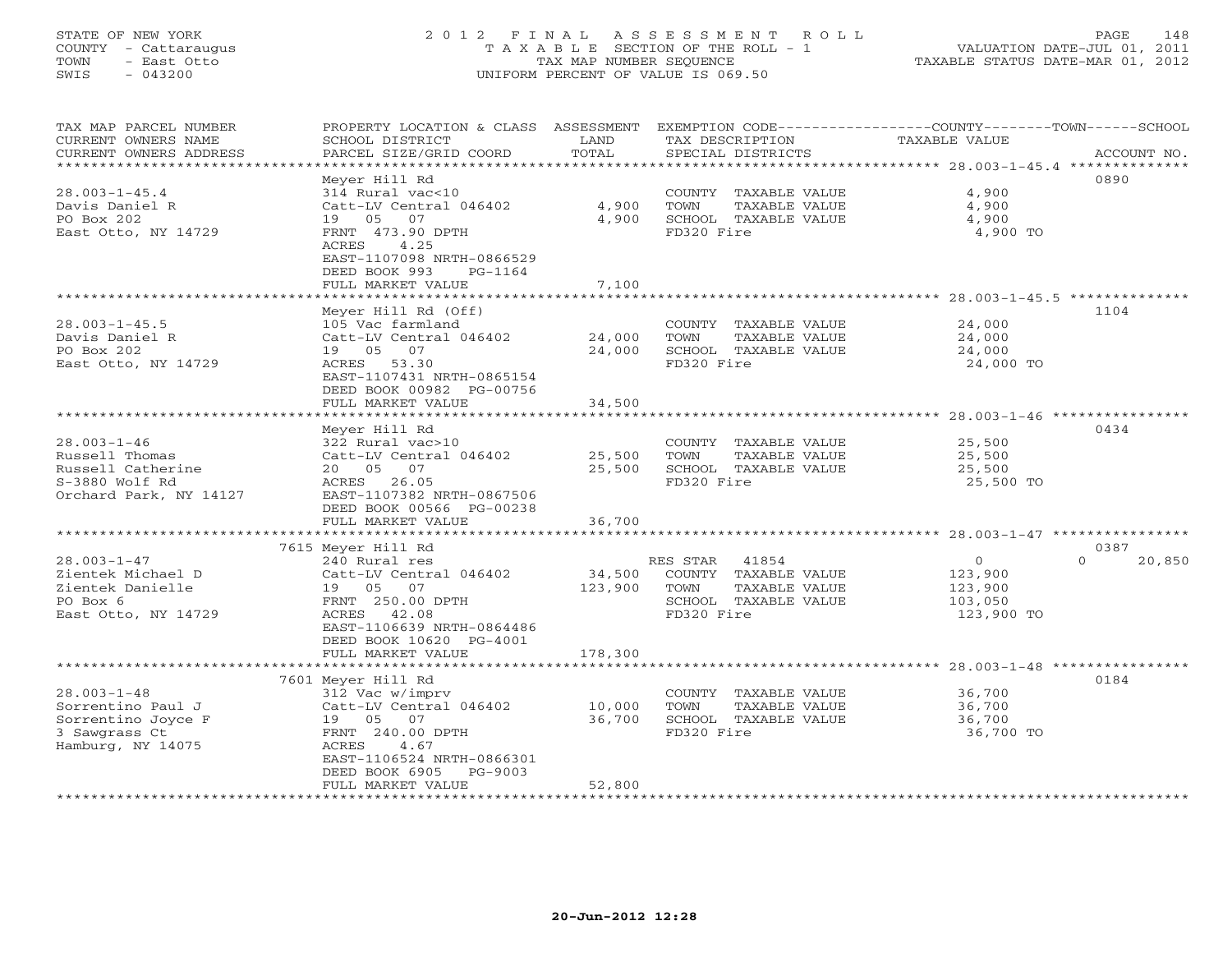#### STATE OF NEW YORK 2 0 1 2 F I N A L A S S E S S M E N T R O L L PAGE 149 COUNTY - Cattaraugus T A X A B L E SECTION OF THE ROLL - 1 VALUATION DATE-JUL 01, 2011 TOWN - East Otto TAX MAP NUMBER SEQUENCE TAXABLE STATUS DATE-MAR 01, 2012 SWIS - 043200 UNIFORM PERCENT OF VALUE IS 069.50UNIFORM PERCENT OF VALUE IS 069.50

| TAX MAP PARCEL NUMBER<br>CURRENT OWNERS NAME<br>CURRENT OWNERS ADDRESS | PROPERTY LOCATION & CLASS ASSESSMENT EXEMPTION CODE---------------COUNTY-------TOWN------SCHOOL<br>SCHOOL DISTRICT<br>PARCEL SIZE/GRID COORD | LAND<br>TOTAL    | TAX DESCRIPTION<br>SPECIAL DISTRICTS                              | TAXABLE VALUE                                     | ACCOUNT NO.        |
|------------------------------------------------------------------------|----------------------------------------------------------------------------------------------------------------------------------------------|------------------|-------------------------------------------------------------------|---------------------------------------------------|--------------------|
|                                                                        |                                                                                                                                              |                  |                                                                   |                                                   |                    |
|                                                                        | 7645 Meyer Hill Rd                                                                                                                           |                  |                                                                   |                                                   | 0132               |
| $28.003 - 1 - 49$<br>Elliott Virginia G<br>7645 Meyer Hill Rd          | 210 1 Family Res<br>Catt-LV Central 046402<br>19 05<br>07                                                                                    | 12,600<br>79,900 | SR STAR<br>41834<br>COUNTY TAXABLE VALUE<br>TOWN<br>TAXABLE VALUE | $\circ$<br>79,900<br>79,900                       | $\Omega$<br>43,230 |
| East Otto, NY 14729                                                    | FF 336.00<br>ACRES<br>7.04 BANK<br>032<br>EAST-1106241 NRTH-0866296<br>DEED BOOK 00992 PG-00995<br>FULL MARKET VALUE                         | 115,000          | SCHOOL TAXABLE VALUE<br>FD320 Fire                                | 36,670<br>79,900 TO                               |                    |
|                                                                        |                                                                                                                                              |                  |                                                                   |                                                   |                    |
|                                                                        | 7661 Meyer Hill Rd                                                                                                                           |                  |                                                                   |                                                   | 0306               |
| $28.003 - 1 - 50$                                                      | 210 1 Family Res                                                                                                                             |                  | COUNTY TAXABLE VALUE                                              | 60,400                                            |                    |
| Davis Daniel R                                                         | Catt-LV Central 046402                                                                                                                       | 9,800            | TOWN<br>TAXABLE VALUE                                             | 60,400                                            |                    |
| PO Box 202                                                             | 19 05<br>07                                                                                                                                  | 60,400           | SCHOOL TAXABLE VALUE                                              | 60,400                                            |                    |
| East Otto, NY 14729                                                    | FF 208.00<br>ACRES<br>4.45<br>EAST-1105969 NRTH-0866307<br>DEED BOOK 00986 PG-00998                                                          |                  | FD320 Fire                                                        | 60,400 TO                                         |                    |
|                                                                        | FULL MARKET VALUE                                                                                                                            | 86,900           |                                                                   |                                                   |                    |
|                                                                        |                                                                                                                                              |                  |                                                                   |                                                   |                    |
|                                                                        | Meyer Hill Rd                                                                                                                                |                  |                                                                   |                                                   | 0509               |
| $28.003 - 1 - 51$                                                      | 322 Rural vac>10                                                                                                                             |                  | COUNTY TAXABLE VALUE                                              | 31,300                                            |                    |
| Davis Daniel                                                           | Catt-LV Central 046402                                                                                                                       | 31,300           | TOWN<br>TAXABLE VALUE                                             | 31,300                                            |                    |
| 7661 Meyer Hill Rd                                                     | 07<br>19 05                                                                                                                                  | 31,300           | SCHOOL TAXABLE VALUE                                              | 31,300                                            |                    |
| East Otto, NY 14729                                                    | FRNT<br>30.00 DPTH<br>ACRES 39.66<br>EAST-1106102 NRTH-0864330<br>DEED BOOK 1012<br>$PG-253$                                                 |                  | FD320 Fire                                                        | 31,300 TO                                         |                    |
|                                                                        | FULL MARKET VALUE                                                                                                                            | 45,000           |                                                                   |                                                   |                    |
|                                                                        | ************************                                                                                                                     | **************   |                                                                   | ********************** 28.003-1-52.1 ************ |                    |
|                                                                        | 7695 Meyer Hill Rd                                                                                                                           |                  |                                                                   |                                                   | 0196               |
| $28.003 - 1 - 52.1$                                                    | 260 Seasonal res                                                                                                                             |                  | COUNTY TAXABLE VALUE                                              | 22,800                                            |                    |
| Ohara Esther                                                           | Catt-LV Central 046402                                                                                                                       | 20,500           | TOWN<br>TAXABLE VALUE                                             | 22,800                                            |                    |
| 23 Juniata St                                                          | 27 05<br>07                                                                                                                                  | 22,800           | SCHOOL TAXABLE VALUE                                              | 22,800                                            |                    |
| Buffalo, NY 14210                                                      | FRNT 130.00 DPTH<br>ACRES 20.80<br>EAST-1105229 NRTH-0865401<br>DEED BOOK 3533<br>PG-7005                                                    |                  | FD320 Fire                                                        | 22,800 TO                                         |                    |
|                                                                        | FULL MARKET VALUE                                                                                                                            | 32,800           |                                                                   |                                                   |                    |
|                                                                        |                                                                                                                                              |                  |                                                                   |                                                   |                    |
|                                                                        | Meyer Hill Rd                                                                                                                                |                  |                                                                   |                                                   | 1167               |
| $28.003 - 1 - 52.2$                                                    | 322 Rural vac>10                                                                                                                             |                  | COUNTY TAXABLE VALUE                                              | 22,300                                            |                    |
| Paolini Judith                                                         | Catt-LV Central 046402                                                                                                                       | 22,300           | TOWN<br>TAXABLE VALUE                                             | 22,300                                            |                    |
| 12 Steiner Ave                                                         | 27  05  07<br>FRNT 130.00 DPTH                                                                                                               | 22,300           | SCHOOL TAXABLE VALUE<br>FD320 Fire                                | 22,300<br>22,300 TO                               |                    |
| West Seneca, NY 14224                                                  | ACRES<br>20.60<br>EAST-1105694 NRTH-0865417                                                                                                  |                  |                                                                   |                                                   |                    |
|                                                                        | DEED BOOK 3533<br>PG-7005<br>FULL MARKET VALUE                                                                                               | 32,100           |                                                                   |                                                   |                    |
|                                                                        |                                                                                                                                              |                  |                                                                   |                                                   |                    |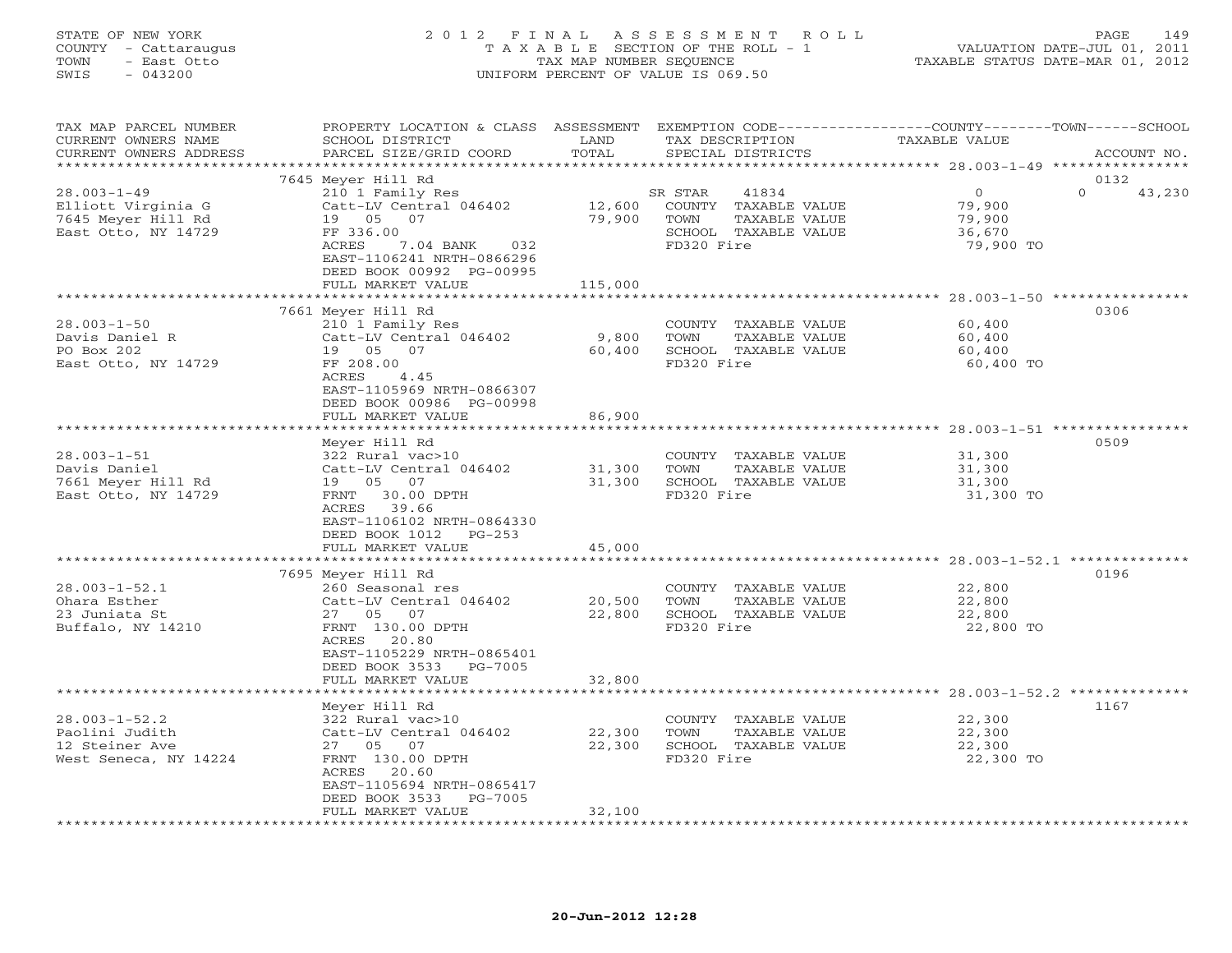## STATE OF NEW YORK 2 0 1 2 F I N A L A S S E S S M E N T R O L L PAGE 150 COUNTY - Cattaraugus T A X A B L E SECTION OF THE ROLL - 1 VALUATION DATE-JUL 01, 2011 TOWN - East Otto TAX MAP NUMBER SEQUENCE TAXABLE STATUS DATE-MAR 01, 2012 SWIS - 043200 UNIFORM PERCENT OF VALUE IS 069.50UNIFORM PERCENT OF VALUE IS 069.50

| TAX MAP PARCEL NUMBER<br>CURRENT OWNERS NAME<br>CURRENT OWNERS ADDRESS                              | PROPERTY LOCATION & CLASS ASSESSMENT<br>SCHOOL DISTRICT<br>PARCEL SIZE/GRID COORD                                                                              | LAND<br>TAX DESCRIPTION<br>TOTAL<br>SPECIAL DISTRICTS                                                                                         | EXEMPTION CODE-----------------COUNTY-------TOWN------SCHOOL<br>TAXABLE VALUE<br>ACCOUNT NO.                        |
|-----------------------------------------------------------------------------------------------------|----------------------------------------------------------------------------------------------------------------------------------------------------------------|-----------------------------------------------------------------------------------------------------------------------------------------------|---------------------------------------------------------------------------------------------------------------------|
|                                                                                                     |                                                                                                                                                                |                                                                                                                                               |                                                                                                                     |
|                                                                                                     | 7703 Meyer Hill Rd                                                                                                                                             |                                                                                                                                               | 0481                                                                                                                |
| $28.003 - 1 - 53$<br>Grotke Roland<br>7703 Meyer Hill Rd<br>East Otto, NY 14729                     | 210 1 Family Res<br>Catt-LV Central 046402<br>27  05  07<br>FRNT 325.00 DPTH<br>ACRES<br>9.95<br>EAST-0456806 NRTH-0866129<br>DEED BOOK 880<br>PG-00044        | WVET C/T<br>41121<br>15,400 SR STAR<br>41834<br>78,400<br>COUNTY TAXABLE VALUE<br>TOWN<br>TAXABLE VALUE<br>SCHOOL TAXABLE VALUE<br>FD320 Fire | 8,340<br>8,340<br>$\overline{0}$<br>$\overline{0}$<br>$\Omega$<br>43,230<br>70,060<br>70,060<br>35,170<br>78,400 TO |
|                                                                                                     | FULL MARKET VALUE                                                                                                                                              | 112,800                                                                                                                                       |                                                                                                                     |
|                                                                                                     |                                                                                                                                                                | ************                                                                                                                                  | ******************* 28.003-1-54 *****************                                                                   |
| $28.003 - 1 - 54$<br>Overmoyer Melvin L<br>Overmoyer Francis G<br>134 High St<br>Mystic, CT 06355   | Meyer Hill Rd<br>112 Dairy farm<br>Catt-LV Central 046402<br>27/28 05 07<br>FRNT 2290.00 DPTH<br>ACRES 160.14                                                  | COUNTY TAXABLE VALUE<br>78,100<br>TAXABLE VALUE<br>TOWN<br>104,400<br>SCHOOL TAXABLE VALUE<br>FD320 Fire                                      | 0373<br>104,400<br>104,400<br>104,400<br>104,400 TO                                                                 |
|                                                                                                     | EAST-0455985 NRTH-0865157<br>DEED BOOK 854<br>PG-00691<br>FULL MARKET VALUE                                                                                    | 150,200                                                                                                                                       |                                                                                                                     |
|                                                                                                     | 7869 Ellis Rd                                                                                                                                                  |                                                                                                                                               | 0116                                                                                                                |
| $28.003 - 1 - 55.1$<br>Ellis James<br>7869 Ellis Rd                                                 | 112 Dairy farm<br>Catt-LV Central 046402<br>26/27/35 05<br>07                                                                                                  | AG DIST<br>41720<br>45,300 RES STAR 41854<br>164,500 SILO T/C/S 42100                                                                         | 12,730<br>12,730<br>12,730<br>20,850<br>$\overline{0}$<br>$\circ$<br>38,400<br>38,400                               |
| Cattaraugus, NY 14719<br>MAY BE SUBJECT TO PAYMENT                                                  | FF 1770.00<br>ACRES 198.50<br>EAST-1102663 NRTH-0864085                                                                                                        | COUNTY TAXABLE VALUE<br>TOWN<br>TAXABLE VALUE<br>SCHOOL TAXABLE VALUE                                                                         | 38,400<br>113,370<br>113,370<br>92,520                                                                              |
| UNDER AGDIST LAW TIL 2030                                                                           | DEED BOOK 644<br>PG-117<br>FULL MARKET VALUE                                                                                                                   | FD320 Fire<br>236,700                                                                                                                         | 164,500 TO                                                                                                          |
|                                                                                                     |                                                                                                                                                                |                                                                                                                                               |                                                                                                                     |
|                                                                                                     | 7812 Meyer Hill Rd                                                                                                                                             |                                                                                                                                               | 0654                                                                                                                |
| $28.003 - 1 - 55.2$<br>Neamon Anna M<br>7812 Meyer Hill Rd<br>East Otto, NY 14729                   | 270 Mfg housing<br>Catt-LV Central 046402<br>27 05 07<br>FF 410.00<br>ACRES<br>2.39<br>EAST-1103372 NRTH-0865827<br>DEED BOOK 7684 PG-9003                     | RES STAR<br>41854<br>7,500<br>COUNTY TAXABLE VALUE<br>34,800<br>TOWN<br>TAXABLE VALUE<br>SCHOOL TAXABLE VALUE<br>FD320 Fire                   | $\overline{0}$<br>$\cap$<br>20,850<br>34,800<br>34,800<br>13,950<br>34,800 TO                                       |
|                                                                                                     | FULL MARKET VALUE                                                                                                                                              | 50,100                                                                                                                                        |                                                                                                                     |
|                                                                                                     |                                                                                                                                                                |                                                                                                                                               |                                                                                                                     |
| $28.003 - 1 - 55.3$<br>Booth Michelle<br>Booth Raymond<br>7282 Meyer Hill Rd<br>East Otto, NY 14729 | 7828 Meyer Hill Rd<br>210 1 Family Res<br>Catt-LV Central 046402<br>27 05 07<br>FF 630.00<br>ACRES<br>3.60 BANK<br>$\overline{0}$<br>EAST-1102885 NRTH-0865832 | RES STAR<br>41854<br>8,900<br>COUNTY TAXABLE VALUE<br>32,300<br>TAXABLE VALUE<br>TOWN<br>SCHOOL TAXABLE VALUE<br>FD320 Fire                   | 0895<br>$\overline{0}$<br>20,850<br>$\Omega$<br>32,300<br>32,300<br>11,450<br>32,300 TO                             |
|                                                                                                     | DEED BOOK 11537 PG-2001<br>FULL MARKET VALUE                                                                                                                   | 46,500                                                                                                                                        |                                                                                                                     |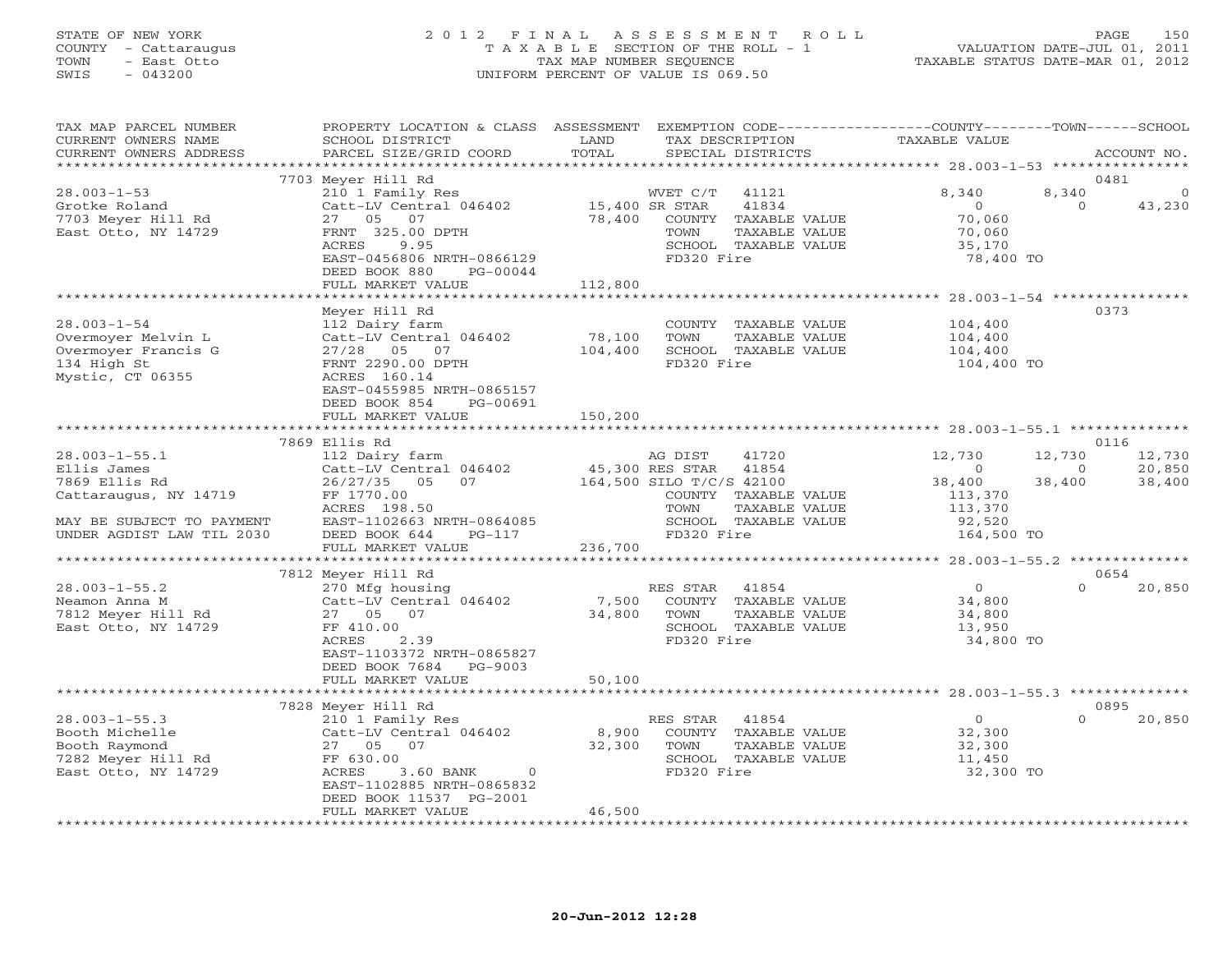# STATE OF NEW YORK 2 0 1 2 F I N A L A S S E S S M E N T R O L L PAGE 151 COUNTY - Cattaraugus T A X A B L E SECTION OF THE ROLL - 1 VALUATION DATE-JUL 01, 2011 TOWN - East Otto TAX MAP NUMBER SEQUENCE TAXABLE STATUS DATE-MAR 01, 2012 SWIS - 043200 UNIFORM PERCENT OF VALUE IS 069.50

| 0896<br>7767 Meyer Hill Rd<br>$28.003 - 1 - 55.4$<br>240 Rural res<br>RES STAR 41854<br>$\overline{0}$<br>$\Omega$<br>20,850<br>95,700<br>Booker Curtis<br>Catt-LV Central 046402<br>16,400<br>COUNTY TAXABLE VALUE<br>Booker Joanne<br>95,700<br>95,700<br>27 05 07<br>TOWN<br>TAXABLE VALUE<br>7767 Meyer Hill Rd<br>FRNT 378.12 DPTH<br>SCHOOL TAXABLE VALUE<br>74,850<br>East Otto, NY 14729-9715<br>95,700 TO<br>ACRES 10.70<br>FD320 Fire<br>EAST-1103655 NRTH-0865061<br>DEED BOOK 00925 PG-00411<br>FULL MARKET VALUE<br>137,700<br>Meyer Hill Rd<br>1217<br>$28.003 - 1 - 55.5$<br>105 Vac farmland<br>COUNTY TAXABLE VALUE<br>32,800<br>Ellis James E<br>Catt-LV Central 046402<br>32,800<br>TOWN<br>TAXABLE VALUE<br>32,800<br>Ellis Shirley R L/U<br>$26, 27, 35 - 5 - 7$<br>32,800<br>SCHOOL TAXABLE VALUE<br>32,800<br>7869 Ellis Rd<br>FD320 Fire<br>32,800 TO<br>ACRES 145.60<br>Cattaraugus, NY 14719<br>EAST-1102796 NRTH-0863016<br>DEED BOOK 15487 PG-7002<br>47,200<br>FULL MARKET VALUE<br>1218<br>Meyer Hill Rd<br>$28.003 - 1 - 55.6$<br>COUNTY TAXABLE VALUE<br>8,300<br>322 Rural vac>10<br>Catt-LV Central 046402<br>8,300<br>TAXABLE VALUE<br>8,300<br>Ellis James E<br>TOWN<br>Ellis Shirley R L/U<br>$26, 27, 35 - 5 - 7$<br>8,300<br>SCHOOL TAXABLE VALUE<br>8,300<br>7869 Ellis Rd<br>ACRES 11.65<br>FD320 Fire<br>8,300 TO<br>Cattaraugus, NY 14719<br>EAST-1102190 NRTH-0866161<br>DEED BOOK 15487 PG-7002<br>11,900<br>FULL MARKET VALUE<br>1216<br>Meyer Hill Rd<br>$28.003 - 1 - 55.7$<br>105 Vac farmland<br>COUNTY TAXABLE VALUE<br>11,800<br>11,800<br>TAXABLE VALUE<br>Ellis James E<br>Catt-LV Central 046402<br>TOWN<br>11,800<br>Ellis Shirley R L/U<br>11,800<br>SCHOOL TAXABLE VALUE<br>$26, 27, 35 - 5 - 7$<br>11,800<br>FD320 Fire<br>7869 Ellis Rd<br>ACRES 28.95<br>11,800 TO<br>Cattaraugus, NY 14719<br>EAST-1103008 NRTH-0866338<br>DEED BOOK 15487 PG-7002<br>17,000<br>FULL MARKET VALUE<br>7815 East Flats Rd<br>0318<br>$28.003 - 1 - 56$<br>220 2 Family Res<br>RES STAR 41854<br>$\overline{O}$<br>$\Omega$<br>20,850<br>Solecki Gerald R<br>Catt-LV Central 046402<br>11,800<br>COUNTY TAXABLE VALUE<br>96,300<br>Solecki Rosemary<br>28 05 07<br>96,300<br>TOWN<br>TAXABLE VALUE<br>96,300<br>7815 East Flats Rd<br>FF 264.00<br>SCHOOL TAXABLE VALUE<br>75,450<br>East Otto, NY 14729<br>FD320 Fire<br>ACRES<br>6.25 BANK 017<br>96,300 TO<br>EAST-1103308 NRTH-0870057<br>96,300 TO<br>LD320 Light<br>DEED BOOK 00942 PG-00759<br>FULL MARKET VALUE<br>138,600 | TAX MAP PARCEL NUMBER<br>CURRENT OWNERS NAME<br>CURRENT OWNERS ADDRESS | PROPERTY LOCATION & CLASS ASSESSMENT EXEMPTION CODE---------------COUNTY-------TOWN------SCHOOL<br>SCHOOL DISTRICT<br>PARCEL SIZE/GRID COORD | LAND<br>TOTAL | TAX DESCRIPTION<br>SPECIAL DISTRICTS | TAXABLE VALUE | ACCOUNT NO. |
|-------------------------------------------------------------------------------------------------------------------------------------------------------------------------------------------------------------------------------------------------------------------------------------------------------------------------------------------------------------------------------------------------------------------------------------------------------------------------------------------------------------------------------------------------------------------------------------------------------------------------------------------------------------------------------------------------------------------------------------------------------------------------------------------------------------------------------------------------------------------------------------------------------------------------------------------------------------------------------------------------------------------------------------------------------------------------------------------------------------------------------------------------------------------------------------------------------------------------------------------------------------------------------------------------------------------------------------------------------------------------------------------------------------------------------------------------------------------------------------------------------------------------------------------------------------------------------------------------------------------------------------------------------------------------------------------------------------------------------------------------------------------------------------------------------------------------------------------------------------------------------------------------------------------------------------------------------------------------------------------------------------------------------------------------------------------------------------------------------------------------------------------------------------------------------------------------------------------------------------------------------------------------------------------------------------------------------------------------------------------------------------------------------------------------------------------------------------------------------------------------------------------------------|------------------------------------------------------------------------|----------------------------------------------------------------------------------------------------------------------------------------------|---------------|--------------------------------------|---------------|-------------|
|                                                                                                                                                                                                                                                                                                                                                                                                                                                                                                                                                                                                                                                                                                                                                                                                                                                                                                                                                                                                                                                                                                                                                                                                                                                                                                                                                                                                                                                                                                                                                                                                                                                                                                                                                                                                                                                                                                                                                                                                                                                                                                                                                                                                                                                                                                                                                                                                                                                                                                                               | ***********************                                                |                                                                                                                                              |               |                                      |               |             |
|                                                                                                                                                                                                                                                                                                                                                                                                                                                                                                                                                                                                                                                                                                                                                                                                                                                                                                                                                                                                                                                                                                                                                                                                                                                                                                                                                                                                                                                                                                                                                                                                                                                                                                                                                                                                                                                                                                                                                                                                                                                                                                                                                                                                                                                                                                                                                                                                                                                                                                                               |                                                                        |                                                                                                                                              |               |                                      |               |             |
|                                                                                                                                                                                                                                                                                                                                                                                                                                                                                                                                                                                                                                                                                                                                                                                                                                                                                                                                                                                                                                                                                                                                                                                                                                                                                                                                                                                                                                                                                                                                                                                                                                                                                                                                                                                                                                                                                                                                                                                                                                                                                                                                                                                                                                                                                                                                                                                                                                                                                                                               |                                                                        |                                                                                                                                              |               |                                      |               |             |
|                                                                                                                                                                                                                                                                                                                                                                                                                                                                                                                                                                                                                                                                                                                                                                                                                                                                                                                                                                                                                                                                                                                                                                                                                                                                                                                                                                                                                                                                                                                                                                                                                                                                                                                                                                                                                                                                                                                                                                                                                                                                                                                                                                                                                                                                                                                                                                                                                                                                                                                               |                                                                        |                                                                                                                                              |               |                                      |               |             |
|                                                                                                                                                                                                                                                                                                                                                                                                                                                                                                                                                                                                                                                                                                                                                                                                                                                                                                                                                                                                                                                                                                                                                                                                                                                                                                                                                                                                                                                                                                                                                                                                                                                                                                                                                                                                                                                                                                                                                                                                                                                                                                                                                                                                                                                                                                                                                                                                                                                                                                                               |                                                                        |                                                                                                                                              |               |                                      |               |             |
|                                                                                                                                                                                                                                                                                                                                                                                                                                                                                                                                                                                                                                                                                                                                                                                                                                                                                                                                                                                                                                                                                                                                                                                                                                                                                                                                                                                                                                                                                                                                                                                                                                                                                                                                                                                                                                                                                                                                                                                                                                                                                                                                                                                                                                                                                                                                                                                                                                                                                                                               |                                                                        |                                                                                                                                              |               |                                      |               |             |
|                                                                                                                                                                                                                                                                                                                                                                                                                                                                                                                                                                                                                                                                                                                                                                                                                                                                                                                                                                                                                                                                                                                                                                                                                                                                                                                                                                                                                                                                                                                                                                                                                                                                                                                                                                                                                                                                                                                                                                                                                                                                                                                                                                                                                                                                                                                                                                                                                                                                                                                               |                                                                        |                                                                                                                                              |               |                                      |               |             |
|                                                                                                                                                                                                                                                                                                                                                                                                                                                                                                                                                                                                                                                                                                                                                                                                                                                                                                                                                                                                                                                                                                                                                                                                                                                                                                                                                                                                                                                                                                                                                                                                                                                                                                                                                                                                                                                                                                                                                                                                                                                                                                                                                                                                                                                                                                                                                                                                                                                                                                                               |                                                                        |                                                                                                                                              |               |                                      |               |             |
|                                                                                                                                                                                                                                                                                                                                                                                                                                                                                                                                                                                                                                                                                                                                                                                                                                                                                                                                                                                                                                                                                                                                                                                                                                                                                                                                                                                                                                                                                                                                                                                                                                                                                                                                                                                                                                                                                                                                                                                                                                                                                                                                                                                                                                                                                                                                                                                                                                                                                                                               |                                                                        |                                                                                                                                              |               |                                      |               |             |
|                                                                                                                                                                                                                                                                                                                                                                                                                                                                                                                                                                                                                                                                                                                                                                                                                                                                                                                                                                                                                                                                                                                                                                                                                                                                                                                                                                                                                                                                                                                                                                                                                                                                                                                                                                                                                                                                                                                                                                                                                                                                                                                                                                                                                                                                                                                                                                                                                                                                                                                               |                                                                        |                                                                                                                                              |               |                                      |               |             |
|                                                                                                                                                                                                                                                                                                                                                                                                                                                                                                                                                                                                                                                                                                                                                                                                                                                                                                                                                                                                                                                                                                                                                                                                                                                                                                                                                                                                                                                                                                                                                                                                                                                                                                                                                                                                                                                                                                                                                                                                                                                                                                                                                                                                                                                                                                                                                                                                                                                                                                                               |                                                                        |                                                                                                                                              |               |                                      |               |             |
|                                                                                                                                                                                                                                                                                                                                                                                                                                                                                                                                                                                                                                                                                                                                                                                                                                                                                                                                                                                                                                                                                                                                                                                                                                                                                                                                                                                                                                                                                                                                                                                                                                                                                                                                                                                                                                                                                                                                                                                                                                                                                                                                                                                                                                                                                                                                                                                                                                                                                                                               |                                                                        |                                                                                                                                              |               |                                      |               |             |
|                                                                                                                                                                                                                                                                                                                                                                                                                                                                                                                                                                                                                                                                                                                                                                                                                                                                                                                                                                                                                                                                                                                                                                                                                                                                                                                                                                                                                                                                                                                                                                                                                                                                                                                                                                                                                                                                                                                                                                                                                                                                                                                                                                                                                                                                                                                                                                                                                                                                                                                               |                                                                        |                                                                                                                                              |               |                                      |               |             |
|                                                                                                                                                                                                                                                                                                                                                                                                                                                                                                                                                                                                                                                                                                                                                                                                                                                                                                                                                                                                                                                                                                                                                                                                                                                                                                                                                                                                                                                                                                                                                                                                                                                                                                                                                                                                                                                                                                                                                                                                                                                                                                                                                                                                                                                                                                                                                                                                                                                                                                                               |                                                                        |                                                                                                                                              |               |                                      |               |             |
|                                                                                                                                                                                                                                                                                                                                                                                                                                                                                                                                                                                                                                                                                                                                                                                                                                                                                                                                                                                                                                                                                                                                                                                                                                                                                                                                                                                                                                                                                                                                                                                                                                                                                                                                                                                                                                                                                                                                                                                                                                                                                                                                                                                                                                                                                                                                                                                                                                                                                                                               |                                                                        |                                                                                                                                              |               |                                      |               |             |
|                                                                                                                                                                                                                                                                                                                                                                                                                                                                                                                                                                                                                                                                                                                                                                                                                                                                                                                                                                                                                                                                                                                                                                                                                                                                                                                                                                                                                                                                                                                                                                                                                                                                                                                                                                                                                                                                                                                                                                                                                                                                                                                                                                                                                                                                                                                                                                                                                                                                                                                               |                                                                        |                                                                                                                                              |               |                                      |               |             |
|                                                                                                                                                                                                                                                                                                                                                                                                                                                                                                                                                                                                                                                                                                                                                                                                                                                                                                                                                                                                                                                                                                                                                                                                                                                                                                                                                                                                                                                                                                                                                                                                                                                                                                                                                                                                                                                                                                                                                                                                                                                                                                                                                                                                                                                                                                                                                                                                                                                                                                                               |                                                                        |                                                                                                                                              |               |                                      |               |             |
|                                                                                                                                                                                                                                                                                                                                                                                                                                                                                                                                                                                                                                                                                                                                                                                                                                                                                                                                                                                                                                                                                                                                                                                                                                                                                                                                                                                                                                                                                                                                                                                                                                                                                                                                                                                                                                                                                                                                                                                                                                                                                                                                                                                                                                                                                                                                                                                                                                                                                                                               |                                                                        |                                                                                                                                              |               |                                      |               |             |
|                                                                                                                                                                                                                                                                                                                                                                                                                                                                                                                                                                                                                                                                                                                                                                                                                                                                                                                                                                                                                                                                                                                                                                                                                                                                                                                                                                                                                                                                                                                                                                                                                                                                                                                                                                                                                                                                                                                                                                                                                                                                                                                                                                                                                                                                                                                                                                                                                                                                                                                               |                                                                        |                                                                                                                                              |               |                                      |               |             |
|                                                                                                                                                                                                                                                                                                                                                                                                                                                                                                                                                                                                                                                                                                                                                                                                                                                                                                                                                                                                                                                                                                                                                                                                                                                                                                                                                                                                                                                                                                                                                                                                                                                                                                                                                                                                                                                                                                                                                                                                                                                                                                                                                                                                                                                                                                                                                                                                                                                                                                                               |                                                                        |                                                                                                                                              |               |                                      |               |             |
|                                                                                                                                                                                                                                                                                                                                                                                                                                                                                                                                                                                                                                                                                                                                                                                                                                                                                                                                                                                                                                                                                                                                                                                                                                                                                                                                                                                                                                                                                                                                                                                                                                                                                                                                                                                                                                                                                                                                                                                                                                                                                                                                                                                                                                                                                                                                                                                                                                                                                                                               |                                                                        |                                                                                                                                              |               |                                      |               |             |
|                                                                                                                                                                                                                                                                                                                                                                                                                                                                                                                                                                                                                                                                                                                                                                                                                                                                                                                                                                                                                                                                                                                                                                                                                                                                                                                                                                                                                                                                                                                                                                                                                                                                                                                                                                                                                                                                                                                                                                                                                                                                                                                                                                                                                                                                                                                                                                                                                                                                                                                               |                                                                        |                                                                                                                                              |               |                                      |               |             |
|                                                                                                                                                                                                                                                                                                                                                                                                                                                                                                                                                                                                                                                                                                                                                                                                                                                                                                                                                                                                                                                                                                                                                                                                                                                                                                                                                                                                                                                                                                                                                                                                                                                                                                                                                                                                                                                                                                                                                                                                                                                                                                                                                                                                                                                                                                                                                                                                                                                                                                                               |                                                                        |                                                                                                                                              |               |                                      |               |             |
|                                                                                                                                                                                                                                                                                                                                                                                                                                                                                                                                                                                                                                                                                                                                                                                                                                                                                                                                                                                                                                                                                                                                                                                                                                                                                                                                                                                                                                                                                                                                                                                                                                                                                                                                                                                                                                                                                                                                                                                                                                                                                                                                                                                                                                                                                                                                                                                                                                                                                                                               |                                                                        |                                                                                                                                              |               |                                      |               |             |
|                                                                                                                                                                                                                                                                                                                                                                                                                                                                                                                                                                                                                                                                                                                                                                                                                                                                                                                                                                                                                                                                                                                                                                                                                                                                                                                                                                                                                                                                                                                                                                                                                                                                                                                                                                                                                                                                                                                                                                                                                                                                                                                                                                                                                                                                                                                                                                                                                                                                                                                               |                                                                        |                                                                                                                                              |               |                                      |               |             |
|                                                                                                                                                                                                                                                                                                                                                                                                                                                                                                                                                                                                                                                                                                                                                                                                                                                                                                                                                                                                                                                                                                                                                                                                                                                                                                                                                                                                                                                                                                                                                                                                                                                                                                                                                                                                                                                                                                                                                                                                                                                                                                                                                                                                                                                                                                                                                                                                                                                                                                                               |                                                                        |                                                                                                                                              |               |                                      |               |             |
|                                                                                                                                                                                                                                                                                                                                                                                                                                                                                                                                                                                                                                                                                                                                                                                                                                                                                                                                                                                                                                                                                                                                                                                                                                                                                                                                                                                                                                                                                                                                                                                                                                                                                                                                                                                                                                                                                                                                                                                                                                                                                                                                                                                                                                                                                                                                                                                                                                                                                                                               |                                                                        |                                                                                                                                              |               |                                      |               |             |
|                                                                                                                                                                                                                                                                                                                                                                                                                                                                                                                                                                                                                                                                                                                                                                                                                                                                                                                                                                                                                                                                                                                                                                                                                                                                                                                                                                                                                                                                                                                                                                                                                                                                                                                                                                                                                                                                                                                                                                                                                                                                                                                                                                                                                                                                                                                                                                                                                                                                                                                               |                                                                        |                                                                                                                                              |               |                                      |               |             |
|                                                                                                                                                                                                                                                                                                                                                                                                                                                                                                                                                                                                                                                                                                                                                                                                                                                                                                                                                                                                                                                                                                                                                                                                                                                                                                                                                                                                                                                                                                                                                                                                                                                                                                                                                                                                                                                                                                                                                                                                                                                                                                                                                                                                                                                                                                                                                                                                                                                                                                                               |                                                                        |                                                                                                                                              |               |                                      |               |             |
|                                                                                                                                                                                                                                                                                                                                                                                                                                                                                                                                                                                                                                                                                                                                                                                                                                                                                                                                                                                                                                                                                                                                                                                                                                                                                                                                                                                                                                                                                                                                                                                                                                                                                                                                                                                                                                                                                                                                                                                                                                                                                                                                                                                                                                                                                                                                                                                                                                                                                                                               |                                                                        |                                                                                                                                              |               |                                      |               |             |
|                                                                                                                                                                                                                                                                                                                                                                                                                                                                                                                                                                                                                                                                                                                                                                                                                                                                                                                                                                                                                                                                                                                                                                                                                                                                                                                                                                                                                                                                                                                                                                                                                                                                                                                                                                                                                                                                                                                                                                                                                                                                                                                                                                                                                                                                                                                                                                                                                                                                                                                               |                                                                        |                                                                                                                                              |               |                                      |               |             |
|                                                                                                                                                                                                                                                                                                                                                                                                                                                                                                                                                                                                                                                                                                                                                                                                                                                                                                                                                                                                                                                                                                                                                                                                                                                                                                                                                                                                                                                                                                                                                                                                                                                                                                                                                                                                                                                                                                                                                                                                                                                                                                                                                                                                                                                                                                                                                                                                                                                                                                                               |                                                                        |                                                                                                                                              |               |                                      |               |             |
|                                                                                                                                                                                                                                                                                                                                                                                                                                                                                                                                                                                                                                                                                                                                                                                                                                                                                                                                                                                                                                                                                                                                                                                                                                                                                                                                                                                                                                                                                                                                                                                                                                                                                                                                                                                                                                                                                                                                                                                                                                                                                                                                                                                                                                                                                                                                                                                                                                                                                                                               |                                                                        |                                                                                                                                              |               |                                      |               |             |
|                                                                                                                                                                                                                                                                                                                                                                                                                                                                                                                                                                                                                                                                                                                                                                                                                                                                                                                                                                                                                                                                                                                                                                                                                                                                                                                                                                                                                                                                                                                                                                                                                                                                                                                                                                                                                                                                                                                                                                                                                                                                                                                                                                                                                                                                                                                                                                                                                                                                                                                               |                                                                        |                                                                                                                                              |               |                                      |               |             |
|                                                                                                                                                                                                                                                                                                                                                                                                                                                                                                                                                                                                                                                                                                                                                                                                                                                                                                                                                                                                                                                                                                                                                                                                                                                                                                                                                                                                                                                                                                                                                                                                                                                                                                                                                                                                                                                                                                                                                                                                                                                                                                                                                                                                                                                                                                                                                                                                                                                                                                                               |                                                                        |                                                                                                                                              |               |                                      |               |             |
|                                                                                                                                                                                                                                                                                                                                                                                                                                                                                                                                                                                                                                                                                                                                                                                                                                                                                                                                                                                                                                                                                                                                                                                                                                                                                                                                                                                                                                                                                                                                                                                                                                                                                                                                                                                                                                                                                                                                                                                                                                                                                                                                                                                                                                                                                                                                                                                                                                                                                                                               |                                                                        |                                                                                                                                              |               |                                      |               |             |
|                                                                                                                                                                                                                                                                                                                                                                                                                                                                                                                                                                                                                                                                                                                                                                                                                                                                                                                                                                                                                                                                                                                                                                                                                                                                                                                                                                                                                                                                                                                                                                                                                                                                                                                                                                                                                                                                                                                                                                                                                                                                                                                                                                                                                                                                                                                                                                                                                                                                                                                               |                                                                        |                                                                                                                                              |               |                                      |               |             |
|                                                                                                                                                                                                                                                                                                                                                                                                                                                                                                                                                                                                                                                                                                                                                                                                                                                                                                                                                                                                                                                                                                                                                                                                                                                                                                                                                                                                                                                                                                                                                                                                                                                                                                                                                                                                                                                                                                                                                                                                                                                                                                                                                                                                                                                                                                                                                                                                                                                                                                                               |                                                                        |                                                                                                                                              |               |                                      |               |             |
|                                                                                                                                                                                                                                                                                                                                                                                                                                                                                                                                                                                                                                                                                                                                                                                                                                                                                                                                                                                                                                                                                                                                                                                                                                                                                                                                                                                                                                                                                                                                                                                                                                                                                                                                                                                                                                                                                                                                                                                                                                                                                                                                                                                                                                                                                                                                                                                                                                                                                                                               |                                                                        |                                                                                                                                              |               |                                      |               |             |
|                                                                                                                                                                                                                                                                                                                                                                                                                                                                                                                                                                                                                                                                                                                                                                                                                                                                                                                                                                                                                                                                                                                                                                                                                                                                                                                                                                                                                                                                                                                                                                                                                                                                                                                                                                                                                                                                                                                                                                                                                                                                                                                                                                                                                                                                                                                                                                                                                                                                                                                               |                                                                        |                                                                                                                                              |               |                                      |               |             |
|                                                                                                                                                                                                                                                                                                                                                                                                                                                                                                                                                                                                                                                                                                                                                                                                                                                                                                                                                                                                                                                                                                                                                                                                                                                                                                                                                                                                                                                                                                                                                                                                                                                                                                                                                                                                                                                                                                                                                                                                                                                                                                                                                                                                                                                                                                                                                                                                                                                                                                                               |                                                                        |                                                                                                                                              |               |                                      |               |             |
|                                                                                                                                                                                                                                                                                                                                                                                                                                                                                                                                                                                                                                                                                                                                                                                                                                                                                                                                                                                                                                                                                                                                                                                                                                                                                                                                                                                                                                                                                                                                                                                                                                                                                                                                                                                                                                                                                                                                                                                                                                                                                                                                                                                                                                                                                                                                                                                                                                                                                                                               |                                                                        |                                                                                                                                              |               |                                      |               |             |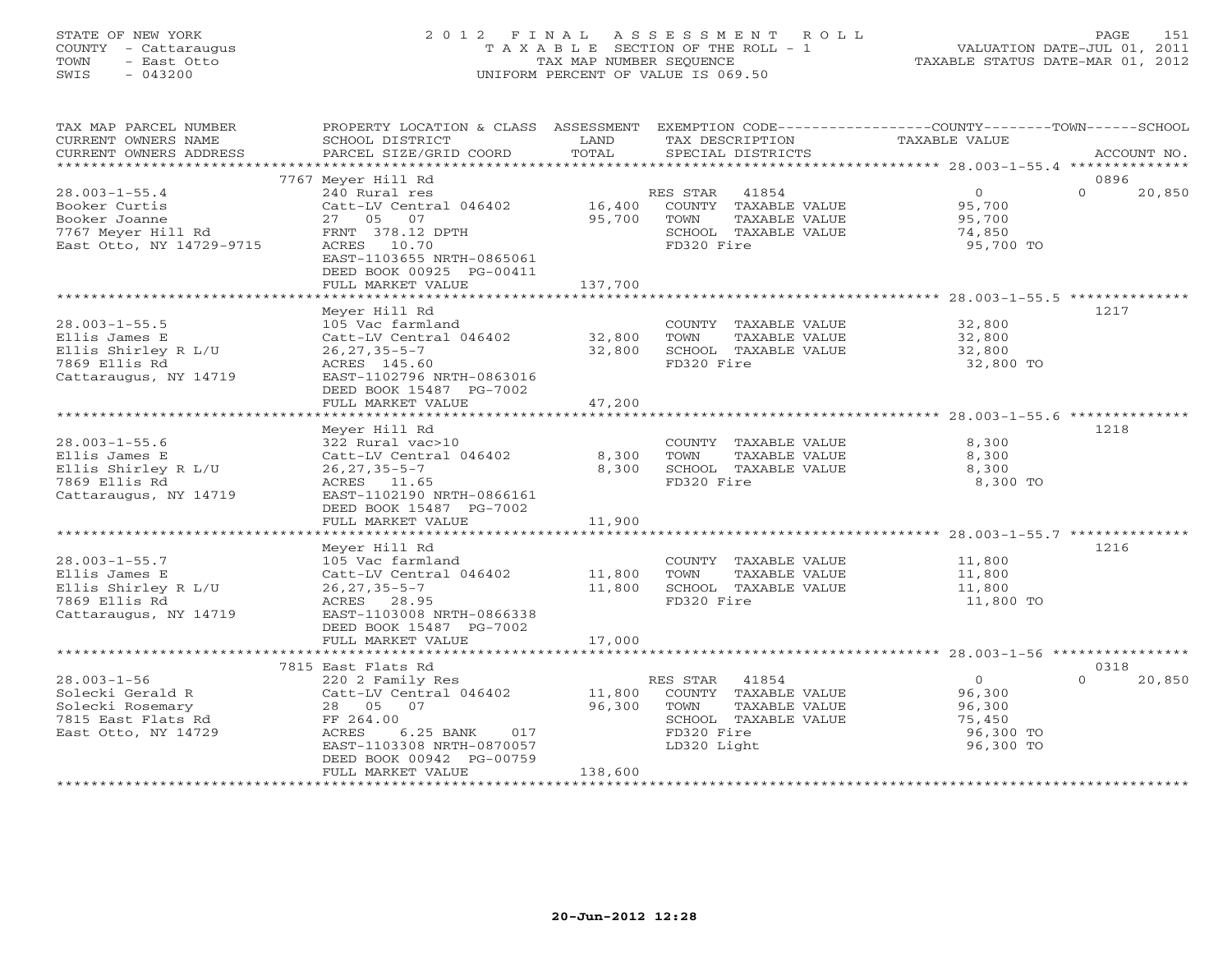## STATE OF NEW YORK 2 0 1 2 F I N A L A S S E S S M E N T R O L L PAGE 152 COUNTY - Cattaraugus T A X A B L E SECTION OF THE ROLL - 1 VALUATION DATE-JUL 01, 2011 TOWN - East Otto TAX MAP NUMBER SEQUENCE TAXABLE STATUS DATE-MAR 01, 2012 SWIS - 043200 UNIFORM PERCENT OF VALUE IS 069.50UNIFORM PERCENT OF VALUE IS 069.50

| TAX MAP PARCEL NUMBER<br>CURRENT OWNERS NAME<br>CURRENT OWNERS ADDRESS                                                                                                                                                                                                  | PROPERTY LOCATION & CLASS ASSESSMENT<br>SCHOOL DISTRICT<br>PARCEL SIZE/GRID COORD                                                                                                                                                                                                                                                                                                                                                          | LAND<br>TOTAL                                      | TAX DESCRIPTION<br>SPECIAL DISTRICTS                                                                                                                                                                                    | EXEMPTION CODE-----------------COUNTY-------TOWN------SCHOOL<br>TAXABLE VALUE                                                    | ACCOUNT NO.                                  |
|-------------------------------------------------------------------------------------------------------------------------------------------------------------------------------------------------------------------------------------------------------------------------|--------------------------------------------------------------------------------------------------------------------------------------------------------------------------------------------------------------------------------------------------------------------------------------------------------------------------------------------------------------------------------------------------------------------------------------------|----------------------------------------------------|-------------------------------------------------------------------------------------------------------------------------------------------------------------------------------------------------------------------------|----------------------------------------------------------------------------------------------------------------------------------|----------------------------------------------|
| ***********************                                                                                                                                                                                                                                                 |                                                                                                                                                                                                                                                                                                                                                                                                                                            |                                                    |                                                                                                                                                                                                                         |                                                                                                                                  |                                              |
| $28.003 - 1 - 57$<br>Anderson Dennis R<br>Anderson Mary G<br>8818 Reed Hill Rd<br>East Otto, NY 14729-7207                                                                                                                                                              | Reed Hill Rd<br>314 Rural vac<10<br>Catt-LV Central 046402<br>FRNT 50.00 DPTH 321.50<br>EAST-0453834 NRTH-0869263<br>DEED BOOK 1032 PG-932<br>FULL MARKET VALUE<br>*********************                                                                                                                                                                                                                                                   | 500<br>500<br>700<br>************                  | COUNTY TAXABLE VALUE<br>TOWN<br>TAXABLE VALUE<br>SCHOOL TAXABLE VALUE<br>FD320 Fire<br>LD320 Light                                                                                                                      | 500<br>500<br>500<br>500 TO<br>500 TO                                                                                            | 0575                                         |
|                                                                                                                                                                                                                                                                         |                                                                                                                                                                                                                                                                                                                                                                                                                                            |                                                    |                                                                                                                                                                                                                         | ******************** 28.003-1-58 *****************                                                                               | 1210                                         |
| $28.003 - 1 - 58$<br>Golembiewski Stephen E Jr<br>7769 E Flats Rd<br>East Otto, NY 14729                                                                                                                                                                                | 8886 Snake Run Rd<br>210 1 Family Res<br>Catt-LV Central 046402<br>$12 - 5 - 7$<br>2.55<br>ACRES<br>EAST-1111242 NRTH-0869192<br>DEED BOOK 13729 PG-6001                                                                                                                                                                                                                                                                                   | 7,700<br>109,000                                   | COUNTY TAXABLE VALUE<br>TOWN<br>TAXABLE VALUE<br>SCHOOL TAXABLE VALUE<br>FD320 Fire                                                                                                                                     | 109,000<br>109,000<br>109,000<br>109,000 TO                                                                                      |                                              |
|                                                                                                                                                                                                                                                                         | FULL MARKET VALUE                                                                                                                                                                                                                                                                                                                                                                                                                          | 156,800                                            |                                                                                                                                                                                                                         |                                                                                                                                  |                                              |
|                                                                                                                                                                                                                                                                         |                                                                                                                                                                                                                                                                                                                                                                                                                                            |                                                    |                                                                                                                                                                                                                         |                                                                                                                                  |                                              |
| $28.004 - 1 - 1$<br>Althans William C Jr<br>PO Box 755<br>Ellicottville, NY 14731<br>MAY BE SUBJECT TO PAYMENT<br>UNDER AGDIST LAW TIL 2030<br>*********************<br>$28.004 - 1 - 2$<br>Sedita Joseph V<br>Sedita Carole T<br>76 Penhurst Park<br>Buffalo, NY 14222 | 7211 Hawkins Hill Rd<br>240 Rural res<br>Catt-LV Central 046402<br>04 05 07<br>FRNT 1590.00 DPTH<br>ACRES 119.54 BANK<br>017<br>EAST-0467130 NRTH-0870054<br>DEED BOOK 4250 PG-2002<br>FULL MARKET VALUE<br>**************************<br>7182 Prill Rd<br>240 Rural res<br>Catt-LV Central 046402<br>04 05 07<br>LIFE USE<br>FRNT 450.00 DPTH<br>ACRES 34.79<br>EAST-1114412 NRTH-0868052<br>DEED BOOK 11028 PG-6001<br>FULL MARKET VALUE | 206,000<br>296,400<br>32,200<br>120,100<br>172,800 | 41720<br>AG DIST<br>59,200 RES STAR 41854<br>COUNTY TAXABLE VALUE<br>TAXABLE VALUE<br>TOWN<br>SCHOOL TAXABLE VALUE<br>FD320 Fire<br>COUNTY TAXABLE VALUE<br>TOWN<br>TAXABLE VALUE<br>SCHOOL TAXABLE VALUE<br>FD320 Fire | 10,838<br>10,838<br>$\overline{0}$<br>195,162<br>195,162<br>174,312<br>206,000 TO<br>120,100<br>120,100<br>120,100<br>120,100 TO | 0023<br>10,838<br>$\Omega$<br>20,850<br>0377 |
|                                                                                                                                                                                                                                                                         |                                                                                                                                                                                                                                                                                                                                                                                                                                            |                                                    |                                                                                                                                                                                                                         |                                                                                                                                  |                                              |
| $28.004 - 1 - 3$<br>Sedita Joseph V<br>Sedita Carole T<br>76 Penhurst Park<br>Buffalo, NY 14222                                                                                                                                                                         | Prill Rd<br>314 Rural vac<10<br>Catt-LV Central 046402<br>04 05 07<br>LIFE USE<br>FF 300.00<br>4.55<br>ACRES<br>EAST-1114690 NRTH-0867142<br>DEED BOOK 11028 PG-6001<br>FULL MARKET VALUE                                                                                                                                                                                                                                                  | 7,400<br>7,400<br>10,600                           | COUNTY TAXABLE VALUE<br>TOWN<br>TAXABLE VALUE<br>SCHOOL TAXABLE VALUE<br>FD320 Fire                                                                                                                                     | 7,400<br>7,400<br>7,400<br>7,400 TO                                                                                              | 0378                                         |
|                                                                                                                                                                                                                                                                         |                                                                                                                                                                                                                                                                                                                                                                                                                                            |                                                    | *******************************                                                                                                                                                                                         |                                                                                                                                  |                                              |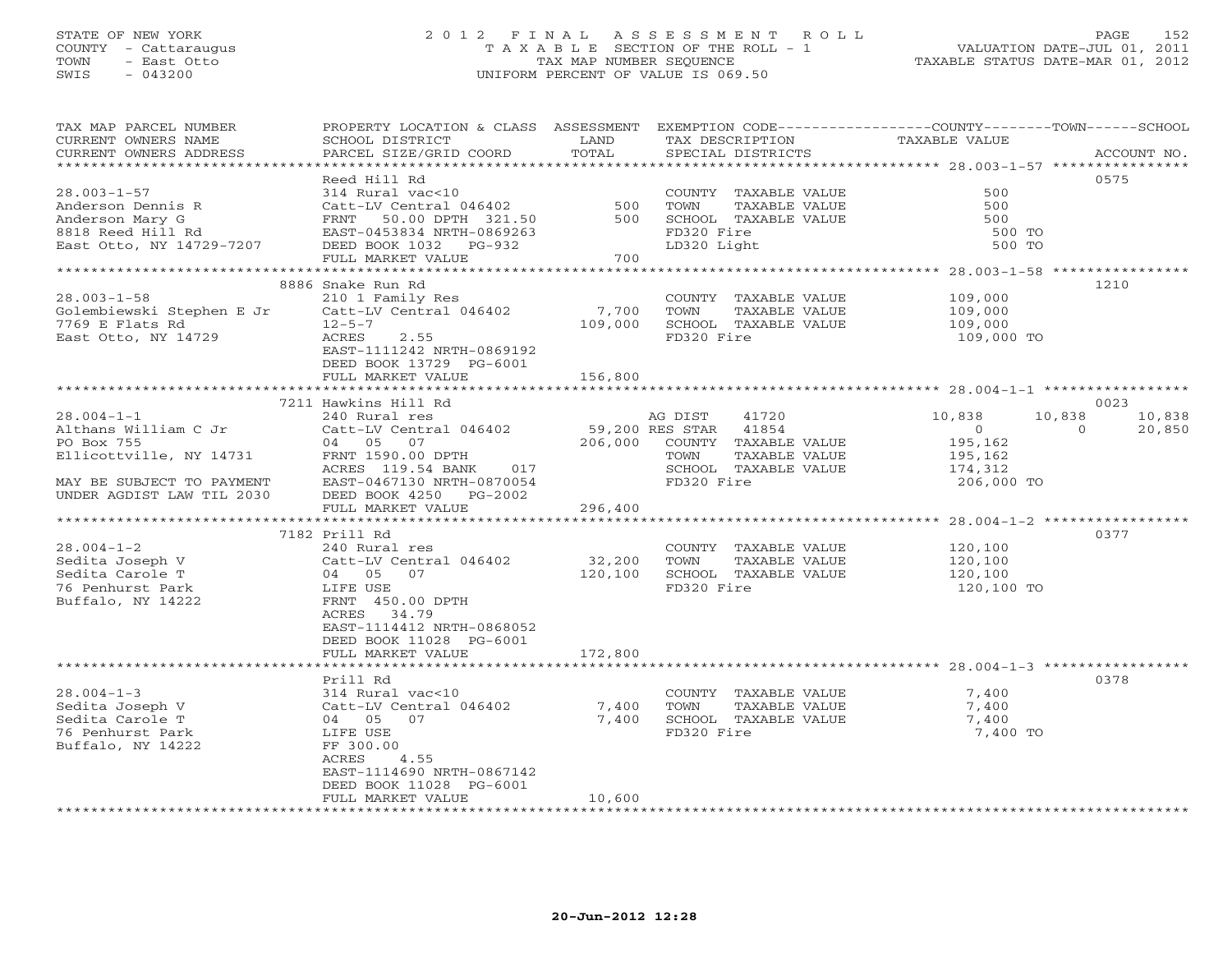## STATE OF NEW YORK 2 0 1 2 F I N A L A S S E S S M E N T R O L L PAGE 153 COUNTY - Cattaraugus T A X A B L E SECTION OF THE ROLL - 1 VALUATION DATE-JUL 01, 2011 TOWN - East Otto TAX MAP NUMBER SEQUENCE TAXABLE STATUS DATE-MAR 01, 2012 SWIS - 043200 UNIFORM PERCENT OF VALUE IS 069.50UNIFORM PERCENT OF VALUE IS 069.50

| TAX MAP PARCEL NUMBER<br>CURRENT OWNERS NAME | PROPERTY LOCATION & CLASS ASSESSMENT<br>SCHOOL DISTRICT | LAND    | TAX DESCRIPTION                    | EXEMPTION CODE-----------------COUNTY-------TOWN------SCHOOL<br>TAXABLE VALUE |
|----------------------------------------------|---------------------------------------------------------|---------|------------------------------------|-------------------------------------------------------------------------------|
| CURRENT OWNERS ADDRESS                       | PARCEL SIZE/GRID COORD                                  | TOTAL   | SPECIAL DISTRICTS                  | ACCOUNT NO.                                                                   |
| *************************                    |                                                         |         |                                    |                                                                               |
|                                              | Prill Rd                                                |         |                                    | 0508                                                                          |
| $28.004 - 1 - 4.1$                           | 322 Rural vac>10                                        |         | COUNTY TAXABLE VALUE               | 17,200                                                                        |
| Cristello Louie                              | Catt-LV Central 046402                                  | 17,200  | TOWN<br>TAXABLE VALUE              | 17,200                                                                        |
| Cirstello Patty                              | 04 05 07                                                | 17,200  | SCHOOL TAXABLE VALUE               | 17,200                                                                        |
| 128 Delaware Ave                             | FRNT 417.00 DPTH                                        |         | FD320 Fire                         | 17,200 TO                                                                     |
| Toronto, ON Canada M6H 2T1                   | ACRES 16.95                                             |         |                                    |                                                                               |
|                                              | EAST-1115299 NRTH-0867531                               |         |                                    |                                                                               |
|                                              | DEED BOOK 8785<br>PG-5001                               |         |                                    |                                                                               |
|                                              | FULL MARKET VALUE                                       | 24,700  |                                    |                                                                               |
|                                              |                                                         |         |                                    |                                                                               |
|                                              | 7144 Prill Rd                                           |         |                                    | 0865                                                                          |
| $28.004 - 1 - 4.2$                           | 210 1 Family Res                                        |         | COUNTY TAXABLE VALUE               | 85,200                                                                        |
| Cristello Louie                              | Catt-LV Central 046402                                  | 9,900   | TOWN<br>TAXABLE VALUE              | 85,200                                                                        |
| Cirstello Patty                              | 04 05 07                                                | 85,200  | SCHOOL TAXABLE VALUE               | 85,200                                                                        |
| 128 Delaware Ave                             | FRNT 715.00 DPTH                                        |         | FD320 Fire                         | 85,200 TO                                                                     |
| Toronto, ON Canada M6H 2T1                   | 4.50<br>ACRES                                           |         |                                    |                                                                               |
|                                              | EAST-1115174 NRTH-0866939                               |         |                                    |                                                                               |
|                                              | DEED BOOK 8785<br>PG-5001                               |         |                                    |                                                                               |
|                                              | FULL MARKET VALUE                                       | 122,600 |                                    |                                                                               |
|                                              |                                                         |         |                                    |                                                                               |
|                                              | Prill Rd (Off)                                          |         |                                    | 1141                                                                          |
| $28.004 - 1 - 4.3$                           | 322 Rural vac>10                                        |         | COUNTY TAXABLE VALUE               | 14,300                                                                        |
| Sedita Joseph V                              | Catt-LV Central 046402                                  | 14,300  | TOWN<br>TAXABLE VALUE              | 14,300                                                                        |
| Sedita Carole T                              | 20.00<br>ACRES                                          | 14,300  | SCHOOL TAXABLE VALUE               | 14,300                                                                        |
| 76 Penhurst Park                             | EAST-1115158 NRTH-0868477                               |         |                                    |                                                                               |
| Buffalo, NY 14222                            | DEED BOOK 11028 PG-6001                                 |         |                                    |                                                                               |
|                                              | FULL MARKET VALUE                                       | 20,600  |                                    |                                                                               |
|                                              |                                                         |         |                                    |                                                                               |
|                                              | Prill Rd                                                |         |                                    | 1154                                                                          |
| $28.004 - 1 - 4.4$                           | 322 Rural vac>10                                        |         | COUNTY TAXABLE VALUE               | 19,100                                                                        |
| Carnahan Chris                               | Catt-LV Central 046402                                  | 19,100  | TOWN<br>TAXABLE VALUE              | 19,100                                                                        |
| Carnahan Anne                                | FRNT 266.00 DPTH<br>ACRES 20.15                         | 19,100  | SCHOOL TAXABLE VALUE<br>FD320 Fire | 19,100                                                                        |
| 100 Roby St<br>Lockport, NY 14094            | EAST-1115782 NRTH-0867987                               |         |                                    | 19,100 TO                                                                     |
|                                              | DEED BOOK 532<br>PG-7001                                |         |                                    |                                                                               |
|                                              | FULL MARKET VALUE                                       | 27,500  |                                    |                                                                               |
|                                              |                                                         |         |                                    |                                                                               |
|                                              | Prill Rd (Off)                                          |         |                                    | 0391                                                                          |
| $28.004 - 1 - 5.1$                           | 322 Rural vac>10                                        |         | COUNTY TAXABLE VALUE               | 12,700                                                                        |
| Kramer Richard                               | Catt-LV Central 046402                                  | 12,700  | TOWN<br>TAXABLE VALUE              | 12,700                                                                        |
| 6970 Prill Rd                                | 04 05 07                                                | 12,700  | SCHOOL TAXABLE VALUE               | 12,700                                                                        |
| East Otto, NY 14729                          | 23.50<br>ACRES                                          |         | FD320 Fire                         | 12,700 TO                                                                     |
|                                              | EAST-1116588 NRTH-0868590                               |         |                                    |                                                                               |
|                                              | DEED BOOK 00936 PG-00766                                |         |                                    |                                                                               |
|                                              | FULL MARKET VALUE                                       | 18,300  |                                    |                                                                               |
|                                              |                                                         |         |                                    |                                                                               |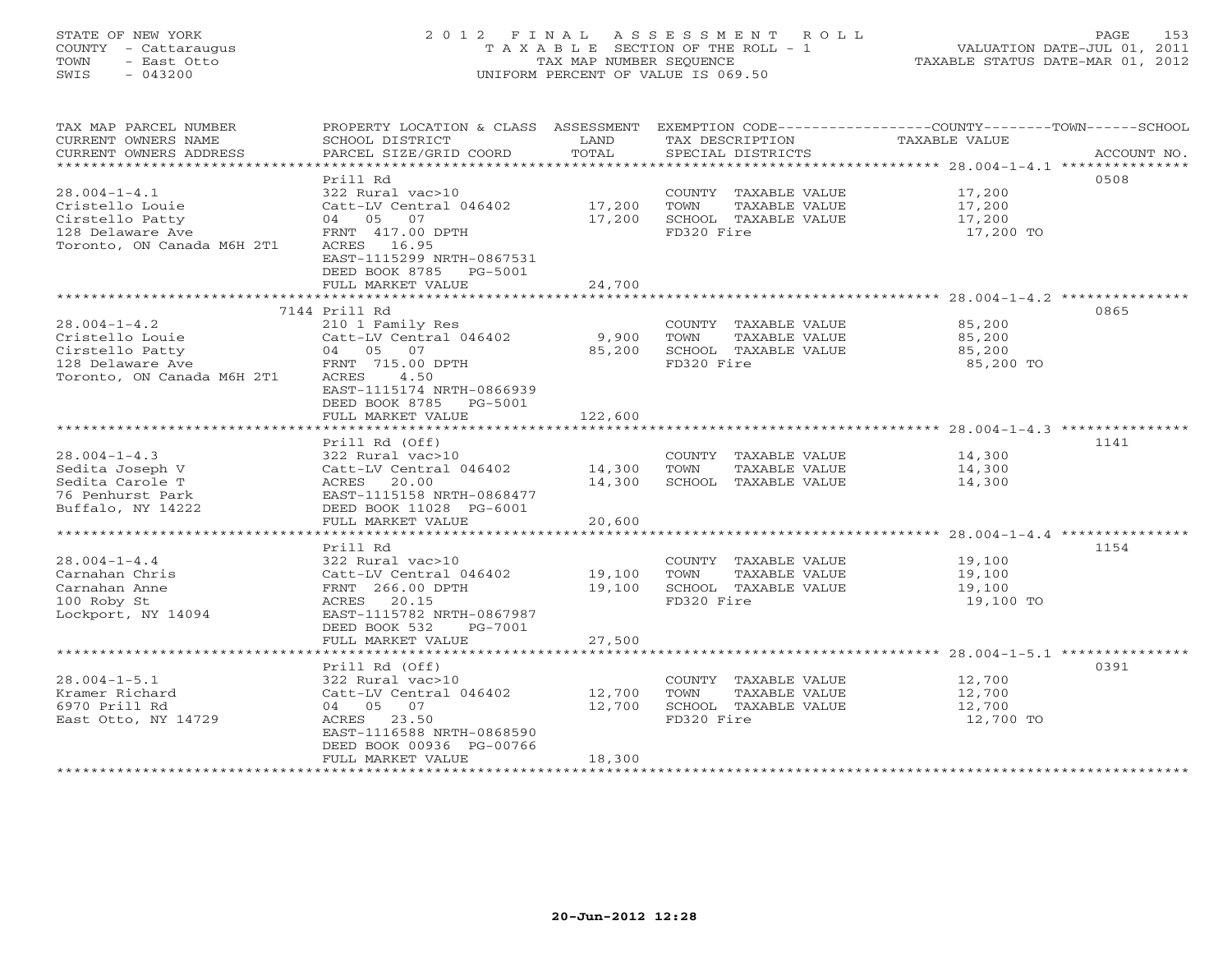## STATE OF NEW YORK 2 0 1 2 F I N A L A S S E S S M E N T R O L L PAGE 154 COUNTY - Cattaraugus T A X A B L E SECTION OF THE ROLL - 1 VALUATION DATE-JUL 01, 2011 TOWN - East Otto TAX MAP NUMBER SEQUENCE TAXABLE STATUS DATE-MAR 01, 2012 SWIS - 043200 UNIFORM PERCENT OF VALUE IS 069.50UNIFORM PERCENT OF VALUE IS 069.50

| TAX MAP PARCEL NUMBER<br>CURRENT OWNERS NAME<br>CURRENT OWNERS ADDRESS | PROPERTY LOCATION & CLASS ASSESSMENT<br>SCHOOL DISTRICT<br>PARCEL SIZE/GRID COORD | LAND<br>TOTAL | TAX DESCRIPTION TAXABLE VALUE<br>SPECIAL DISTRICTS | EXEMPTION CODE-----------------COUNTY-------TOWN------SCHOOL<br>ACCOUNT NO. |
|------------------------------------------------------------------------|-----------------------------------------------------------------------------------|---------------|----------------------------------------------------|-----------------------------------------------------------------------------|
|                                                                        |                                                                                   |               |                                                    |                                                                             |
|                                                                        | Prill Rd                                                                          |               |                                                    | 0922                                                                        |
| $28.004 - 1 - 5.2$                                                     | 260 Seasonal res                                                                  |               | COUNTY TAXABLE VALUE                               | 17,700                                                                      |
| Carnahan Chris                                                         | Catt-LV Central 046402                                                            | 5,500         | TAXABLE VALUE<br>TOWN                              | 17,700                                                                      |
| Carnahan Anne E                                                        | 04 05 07                                                                          | 17,700        | SCHOOL TAXABLE VALUE                               | 17,700                                                                      |
| 100 Roby St                                                            | 2.85<br>ACRES                                                                     |               | FD320 Fire                                         | 17,700 TO                                                                   |
| Lockport, NY 14094                                                     | EAST-0468627 NRTH-0867638                                                         |               |                                                    |                                                                             |
|                                                                        | DEED BOOK 00948 PG-00312                                                          |               |                                                    |                                                                             |
|                                                                        | FULL MARKET VALUE                                                                 | 25,500        |                                                    |                                                                             |
|                                                                        |                                                                                   |               |                                                    |                                                                             |
|                                                                        | Prill Rd (Off)                                                                    |               |                                                    | 1152                                                                        |
| $28.004 - 1 - 5.3$                                                     | 314 Rural vac<10                                                                  |               | COUNTY TAXABLE VALUE                               | 5,400                                                                       |
| Carnahan Chris                                                         | Catt-LV Central 046402                                                            | 5,400         | TOWN<br>TAXABLE VALUE                              | 5,400                                                                       |
| 100 Roby                                                               | 04 05 07                                                                          | 5,400         | SCHOOL TAXABLE VALUE                               | 5,400                                                                       |
| Lockport, NY 14094                                                     | ACRES 10.00                                                                       |               | FD320 Fire                                         | 5,400 TO                                                                    |
|                                                                        | EAST-1117160 NRTH-0868438                                                         |               |                                                    |                                                                             |
|                                                                        | DEED BOOK 194<br>PG-7003                                                          |               |                                                    |                                                                             |
|                                                                        | FULL MARKET VALUE                                                                 | 7,800         |                                                    |                                                                             |
|                                                                        |                                                                                   |               |                                                    |                                                                             |
|                                                                        | 7012 Prill Rd                                                                     |               |                                                    | 1161                                                                        |
| $28.004 - 1 - 5.4$                                                     | 260 Seasonal res                                                                  |               | COUNTY TAXABLE VALUE                               | 70,300                                                                      |
| Leonard Michael C                                                      | Catt-LV Central 046402 15,400                                                     |               | TAXABLE VALUE<br>TOWN                              | 70,300                                                                      |
| Maugeri Kim M                                                          | ACRES<br>9.75                                                                     | 70,300        | SCHOOL TAXABLE VALUE                               | 70,300                                                                      |
| 272 Valdiva St                                                         | EAST-1116470 NRTH-0867454                                                         |               | FD320 Fire                                         | 70,300 TO                                                                   |
| Punta Gorda, FL 33983                                                  | DEED BOOK 8882<br>PG-4001                                                         |               |                                                    |                                                                             |
|                                                                        | FULL MARKET VALUE                                                                 | 101,200       |                                                    |                                                                             |
|                                                                        |                                                                                   |               |                                                    |                                                                             |
|                                                                        | Prill Rd                                                                          |               |                                                    | 1181                                                                        |
| $28.004 - 1 - 5.5$                                                     | 314 Rural vac<10                                                                  |               | COUNTY TAXABLE VALUE 8,500                         |                                                                             |
| Leonard Michael C                                                      | Catt-LV Central 046402                                                            | 8,500         | TOWN<br>TAXABLE VALUE                              | 8,500                                                                       |
| Maugeri Kim Marie                                                      | 9.85<br>ACRES                                                                     | 8,500         | SCHOOL TAXABLE VALUE                               | 8,500                                                                       |
| 272 Valdiva St                                                         | EAST-1116090 NRTH-0867702                                                         |               | FD320 Fire                                         | 8,500 TO                                                                    |
| Punta Gorda, FL 33983                                                  | DEED BOOK 7036 PG-7001                                                            |               |                                                    |                                                                             |
|                                                                        | FULL MARKET VALUE                                                                 | 12,200        |                                                    |                                                                             |
|                                                                        |                                                                                   |               |                                                    |                                                                             |
|                                                                        | Prill Rd                                                                          |               |                                                    | 1207                                                                        |
| $28.004 - 1 - 5.6$                                                     | 314 Rural vac<10                                                                  |               | COUNTY TAXABLE VALUE                               | 2,800                                                                       |
| Leonard Michael C                                                      | Catt-LV Central 046402                                                            | 2,800         | TOWN<br>TAXABLE VALUE                              | 2,800                                                                       |
| Maugeri Kim Marie                                                      | $4 - 5 - 7$                                                                       | 2,800         | SCHOOL TAXABLE VALUE                               | 2,800                                                                       |
| 272 Valdiva St                                                         | ACRES<br>5.00                                                                     |               | FD320 Fire                                         | 2,800 TO                                                                    |
| Punta Gorda, FL 33983                                                  | EAST-1116645 NRTH-0867986                                                         |               |                                                    |                                                                             |
|                                                                        | DEED BOOK 13041 PG-3001                                                           |               |                                                    |                                                                             |
|                                                                        | FULL MARKET VALUE                                                                 | 4,000         |                                                    |                                                                             |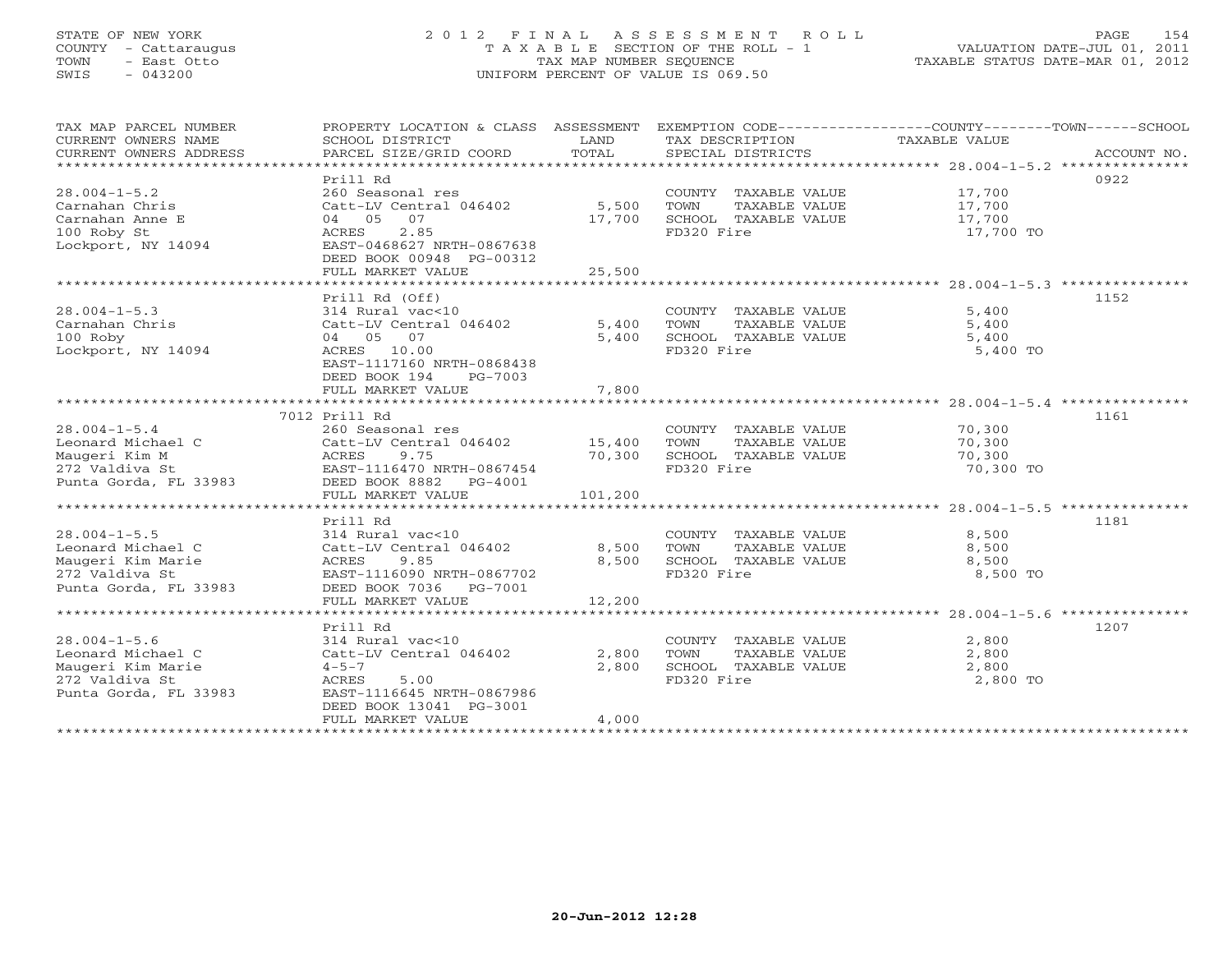## STATE OF NEW YORK 2 0 1 2 F I N A L A S S E S S M E N T R O L L PAGE 155 COUNTY - Cattaraugus T A X A B L E SECTION OF THE ROLL - 1 VALUATION DATE-JUL 01, 2011 TOWN - East Otto TAX MAP NUMBER SEQUENCE TAXABLE STATUS DATE-MAR 01, 2012 SWIS - 043200 UNIFORM PERCENT OF VALUE IS 069.50UNIFORM PERCENT OF VALUE IS 069.50

| TAX MAP PARCEL NUMBER<br>CURRENT OWNERS NAME | PROPERTY LOCATION & CLASS ASSESSMENT<br>SCHOOL DISTRICT | LAND                    | TAX DESCRIPTION          | EXEMPTION CODE----------------COUNTY-------TOWN-----SCHOOL<br>TAXABLE VALUE |             |
|----------------------------------------------|---------------------------------------------------------|-------------------------|--------------------------|-----------------------------------------------------------------------------|-------------|
| CURRENT OWNERS ADDRESS                       | PARCEL SIZE/GRID COORD                                  | TOTAL                   | SPECIAL DISTRICTS        |                                                                             | ACCOUNT NO. |
|                                              | Prill Rd (Off)                                          |                         |                          |                                                                             | 1208        |
| $28.004 - 1 - 5.7$                           | 314 Rural vac<10                                        |                         | COUNTY TAXABLE VALUE     | 4,700                                                                       |             |
| Carahan Chris                                | Catt-LV Central 046402                                  | 4,700                   | TOWN<br>TAXABLE VALUE    | 4,700                                                                       |             |
| 100 Roby St                                  | ACRES<br>8.80                                           | 4,700                   | SCHOOL TAXABLE VALUE     | 4,700                                                                       |             |
| Lockport, NY 14094                           | EAST-1116160 NRTH-0868506                               |                         | FD320 Fire               | 4,700 TO                                                                    |             |
|                                              | DEED BOOK 13041 PG-3002                                 |                         |                          |                                                                             |             |
|                                              | FULL MARKET VALUE                                       | 6,800                   |                          |                                                                             |             |
|                                              | ******************                                      | * * * * * * * * * * * * |                          | ****************** 28.004-1-6 ******************                            |             |
|                                              | Prill Rd                                                |                         |                          |                                                                             | 0390        |
| $28.004 - 1 - 6$                             | 314 Rural vac<10                                        |                         | COUNTY TAXABLE VALUE     | 6,700                                                                       |             |
| Cox William R Jr                             | Catt-LV Central 046402                                  | 6,700                   | TOWN<br>TAXABLE VALUE    | 6,700                                                                       |             |
| 141 Aurora St                                | 04 05 07                                                | 6,700                   | SCHOOL TAXABLE VALUE     | 6,700                                                                       |             |
| Lancaster, NY 14086                          | FRNT 300.00 DPTH                                        |                         | FD320 Fire               | 6,700 TO                                                                    |             |
|                                              | 6.10<br>ACRES                                           |                         |                          |                                                                             |             |
|                                              | EAST-1117317 NRTH-0868013                               |                         |                          |                                                                             |             |
|                                              | DEED BOOK 00940 PG-00325                                |                         |                          |                                                                             |             |
|                                              | FULL MARKET VALUE                                       | 9,600                   |                          |                                                                             |             |
|                                              | ********************                                    | * * * * * * * * * *     |                          | ********************* 28.004-1-7 ****************                           |             |
|                                              | Prill Rd                                                |                         |                          |                                                                             | 0059        |
| $28.004 - 1 - 7$                             | 260 Seasonal res                                        |                         | COUNTY TAXABLE VALUE     | 8,600                                                                       |             |
| Cox William R Jr                             | Catt-LV Central 046402                                  | 5,100                   | TOWN<br>TAXABLE VALUE    | 8,600                                                                       |             |
| 141 Aurora                                   | 04 05 07                                                | 8,600                   | SCHOOL TAXABLE VALUE     | 8,600                                                                       |             |
| Lancaster, NY 14086                          | FRNT 304.00 DPTH                                        |                         | FD320 Fire               | 8,600 TO                                                                    |             |
|                                              | 2.49<br>ACRES                                           |                         |                          |                                                                             |             |
|                                              | EAST-1117500 NRTH-0867902                               |                         |                          |                                                                             |             |
|                                              | DEED BOOK 00964 PG-00218                                |                         |                          |                                                                             |             |
|                                              | FULL MARKET VALUE                                       | 12,400                  |                          |                                                                             |             |
|                                              | 7013 Prill Rd                                           |                         |                          |                                                                             | 0276        |
| $28.004 - 1 - 8$                             | 210 1 Family Res                                        |                         | RES STAR 41854           | $\overline{O}$<br>$\Omega$                                                  | 20,850      |
| Shumack Beverly Sue                          | Catt-LV Central 046402                                  | 6,300                   | COUNTY TAXABLE VALUE     | 56,400                                                                      |             |
| 7013 Prill Rd                                | 04 05 07                                                | 56,400                  | TOWN<br>TAXABLE VALUE    | 56,400                                                                      |             |
| East Otto, NY 14729-9717                     | FRNT 280.00 DPTH 198.00                                 |                         | SCHOOL TAXABLE VALUE     | 35,550                                                                      |             |
|                                              | BANK<br>017                                             |                         | FD320 Fire               | 56,400 TO                                                                   |             |
|                                              | EAST-1117525 NRTH-0867555                               |                         |                          |                                                                             |             |
|                                              | DEED BOOK 15147 PG-002                                  |                         |                          |                                                                             |             |
|                                              | FULL MARKET VALUE                                       | 81,200                  |                          |                                                                             |             |
|                                              |                                                         |                         |                          |                                                                             |             |
|                                              | 7077 Prill Rd                                           |                         |                          |                                                                             | 0458        |
| $28.004 - 1 - 9.1$                           | 210 1 Family Res                                        |                         | CW_15_VET/ 41161         | 8,340<br>8,340                                                              | $\Omega$    |
| Renzo Leonard P                              | Catt-LV Central 046402                                  |                         | 14,800 RES STAR<br>41854 | $\circ$<br>$\Omega$                                                         | 20,850      |
| Renzo Maryellen                              | 04/03 05 07                                             | 129,700                 | COUNTY TAXABLE VALUE     | 121,360                                                                     |             |
| 7077 Prill Rd                                | FRNT 770.00 DPTH                                        |                         | TOWN<br>TAXABLE VALUE    | 121,360                                                                     |             |
| East Otto, 14729                             | ACRES<br>9.13                                           |                         | SCHOOL TAXABLE VALUE     | 108,850                                                                     |             |
|                                              | EAST-1116324 NRTH-0866629                               |                         | FD320 Fire               | 129,700 TO                                                                  |             |
|                                              | DEED BOOK 9674<br>PG-9001                               |                         |                          |                                                                             |             |
|                                              | FULL MARKET VALUE                                       | 186,600                 |                          |                                                                             |             |
| ************************                     |                                                         |                         |                          |                                                                             |             |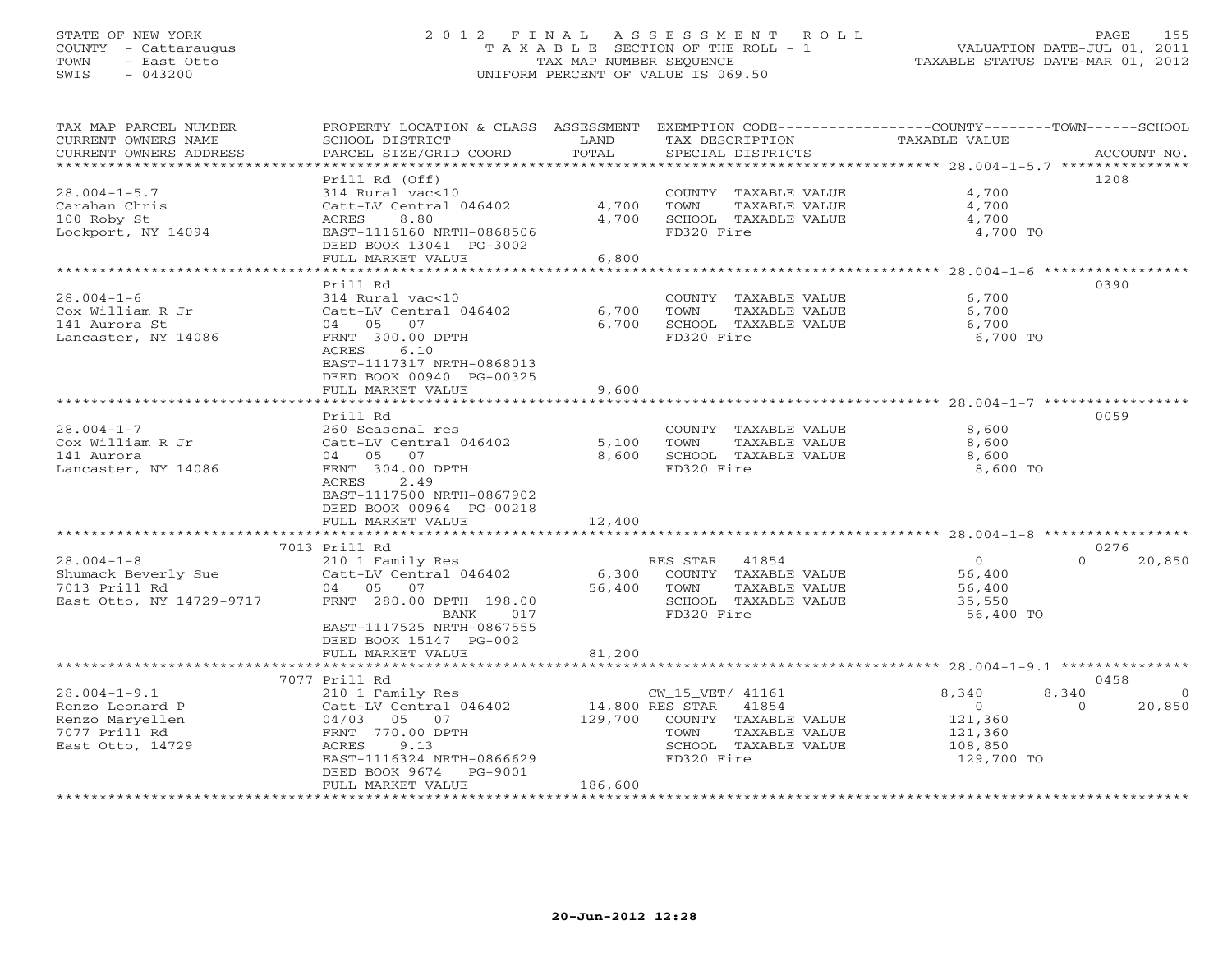## STATE OF NEW YORK 2 0 1 2 F I N A L A S S E S S M E N T R O L L PAGE 156 COUNTY - Cattaraugus T A X A B L E SECTION OF THE ROLL - 1 VALUATION DATE-JUL 01, 2011 TOWN - East Otto TAX MAP NUMBER SEQUENCE TAXABLE STATUS DATE-MAR 01, 2012 SWIS - 043200 UNIFORM PERCENT OF VALUE IS 069.50UNIFORM PERCENT OF VALUE IS 069.50

| TAX MAP PARCEL NUMBER<br>CURRENT OWNERS NAME<br>CURRENT OWNERS ADDRESS                                                                     | PROPERTY LOCATION & CLASS ASSESSMENT<br>SCHOOL DISTRICT<br>PARCEL SIZE/GRID COORD                                                                                                               | LAND<br>TOTAL              | TAX DESCRIPTION<br>SPECIAL DISTRICTS                                                                                                                             | EXEMPTION CODE-----------------COUNTY-------TOWN------SCHOOL<br>TAXABLE VALUE                     | ACCOUNT NO.                                            |
|--------------------------------------------------------------------------------------------------------------------------------------------|-------------------------------------------------------------------------------------------------------------------------------------------------------------------------------------------------|----------------------------|------------------------------------------------------------------------------------------------------------------------------------------------------------------|---------------------------------------------------------------------------------------------------|--------------------------------------------------------|
| **********************<br>$28.004 - 1 - 9.2$<br>Bales Richard W<br>1269 Lilibridge Rd<br>Portville, NY 14770                               | 7057 Prill Rd<br>240 Rural res<br>Catt-LV Central 046402<br>04 05 07<br>FRNT 970.00 DPTH<br>15.45<br>ACRES<br>EAST-0468771 NRTH-0867030<br>DEED BOOK 00941 PG-00515<br>FULL MARKET VALUE        | 21,400<br>59,500<br>85,600 | COUNTY TAXABLE VALUE<br>TOWN<br>TAXABLE VALUE<br>SCHOOL TAXABLE VALUE<br>FD320 Fire                                                                              | 59,500<br>59,500<br>59,500<br>59,500 TO                                                           | 0600                                                   |
| $28.004 - 1 - 10$<br>Kasprzak Richard<br>Kasprzak Melanie (Dec)<br>7081 Mill Valley Rd<br>East Otto, NY 14729<br>MAY BE SUBJECT TO PAYMENT | 7081 Mill Valley Rd<br>240 Rural res<br>Catt-LV Central 046402<br>$02/03$ 05 07<br>FRNT 2900.00 DPTH<br>ACRES 118.90<br>EAST-1115704 NRTH-0863766<br>DEED BOOK 896<br>PG-00587                  | 136,000                    | AG DIST<br>41720<br>59,000 RES STAR<br>41854<br>COUNTY TAXABLE VALUE<br>TOWN<br>TAXABLE VALUE<br>SCHOOL TAXABLE VALUE<br>FD320 Fire                              | 13,564<br>13,564<br>$\overline{0}$<br>122,436<br>122,436<br>101,586<br>136,000 TO                 | 0396<br>13,564<br>20,850<br>$\Omega$                   |
| UNDER AGDIST LAW TIL 2030<br>*********************                                                                                         | FULL MARKET VALUE<br>*************************                                                                                                                                                  | 195,700<br>*************   | ************************                                                                                                                                         | $28.004 - 1 - 11$ *****************                                                               |                                                        |
| $28.004 - 1 - 11$<br>Crain Robert R<br>107 Sunset Ter<br>Tonawanda, NY 14150                                                               | 6960 Mill Valley Rd<br>260 Seasonal res<br>Catt-LV Central 046402<br>59 05 06<br>FRNT 350.00 DPTH<br>ACRES<br>1.76<br>EAST-1118017 NRTH-0863080<br>DEED BOOK 16818 PG-9001<br>FULL MARKET VALUE | 6,800<br>45,000<br>64,700  | COUNTY TAXABLE VALUE<br>TOWN<br>TAXABLE VALUE<br>SCHOOL TAXABLE VALUE<br>FD320 Fire                                                                              | 45,000<br>45,000<br>45,000<br>45,000 TO                                                           | 0079                                                   |
|                                                                                                                                            | 6910 Mill Valley Rd                                                                                                                                                                             |                            |                                                                                                                                                                  |                                                                                                   | 0051                                                   |
| $28.004 - 1 - 12.1$<br>Bradley Terry Frank<br>6910 Mill Valley Rd<br>East Otto, NY 14729                                                   | 210 1 Family Res<br>Catt-LV Central 046402<br>59 05<br>06<br>FRNT 710.00 DPTH<br>ACRES<br>8.85<br>EAST-1118528 NRTH-0863238<br>DEED BOOK 00968 PG-00440                                         |                            | CVET C/T<br>41131<br>14,500 DVET C/T<br>41141<br>46,100 RES STAR<br>41854<br>COUNTY TAXABLE VALUE<br>TOWN<br>TAXABLE VALUE<br>SCHOOL TAXABLE VALUE<br>FD320 Fire | 11,525<br>11,525<br>11,525<br>11,525<br>$\overline{0}$<br>23,050<br>23,050<br>25,250<br>46,100 TO | $\overline{0}$<br>$\overline{0}$<br>20,850<br>$\Omega$ |
|                                                                                                                                            | FULL MARKET VALUE                                                                                                                                                                               | 66,300                     |                                                                                                                                                                  | ***************** 28.004-1-12.2 **************                                                    |                                                        |
| $28.004 - 1 - 12.2$<br>Griffis Damian<br>99 Wesley Ave<br>Buffalo, NY 14214                                                                | Mill Valley Rd<br>314 Rural vac<10<br>Catt-LV Central 046402<br>59 05<br>06<br>FRNT 100.00 DPTH 200.00<br>EAST-0470810 NRTH-0863190<br>DEED BOOK 991<br>$PG-1170$<br>FULL MARKET VALUE          | 1,600<br>1,600<br>2,300    | COUNTY TAXABLE VALUE<br>TOWN<br>TAXABLE VALUE<br>SCHOOL TAXABLE VALUE<br>FD320 Fire                                                                              | 1,600<br>1,600<br>1,600<br>1,600 TO                                                               | 1111                                                   |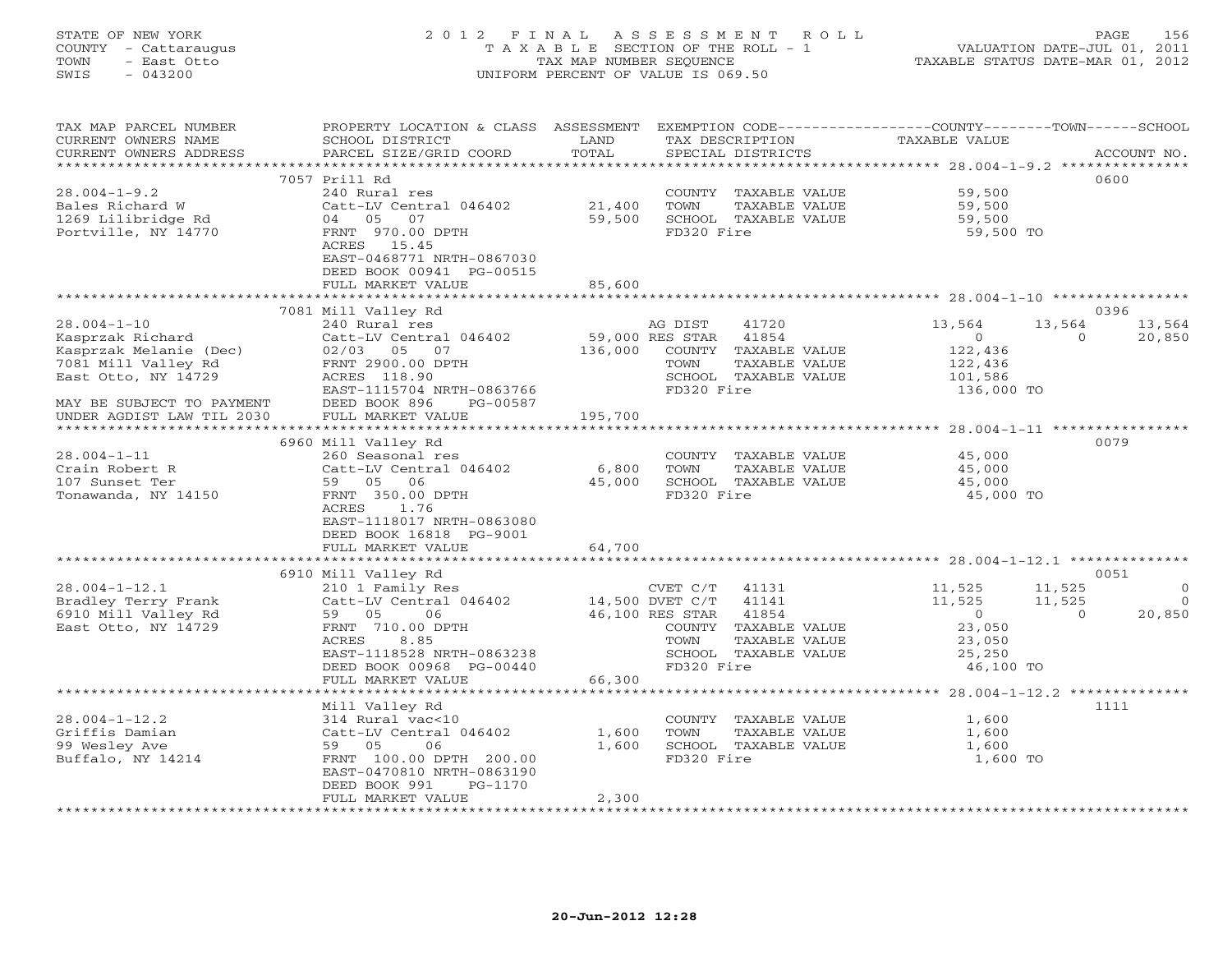## STATE OF NEW YORK 2 0 1 2 F I N A L A S S E S S M E N T R O L L PAGE 157 COUNTY - Cattaraugus T A X A B L E SECTION OF THE ROLL - 1 VALUATION DATE-JUL 01, 2011 TOWN - East Otto TAX MAP NUMBER SEQUENCE TAXABLE STATUS DATE-MAR 01, 2012 SWIS - 043200 UNIFORM PERCENT OF VALUE IS 069.50UNIFORM PERCENT OF VALUE IS 069.50

| TAX MAP PARCEL NUMBER<br>CURRENT OWNERS NAME<br>CURRENT OWNERS ADDRESS                                 | PROPERTY LOCATION & CLASS ASSESSMENT<br>SCHOOL DISTRICT<br>PARCEL SIZE/GRID COORD                                                                                                                         | LAND<br>TOTAL                | EXEMPTION CODE-----------------COUNTY-------TOWN------SCHOOL<br>TAX DESCRIPTION<br>SPECIAL DISTRICTS     | TAXABLE VALUE                                          | ACCOUNT NO.                    |
|--------------------------------------------------------------------------------------------------------|-----------------------------------------------------------------------------------------------------------------------------------------------------------------------------------------------------------|------------------------------|----------------------------------------------------------------------------------------------------------|--------------------------------------------------------|--------------------------------|
| $28.004 - 1 - 14$<br>Burt Marshall J<br>Macelroy Marjorie B<br>1338- S Federal St<br>Chicago, IL 60605 | Mill Valley Rd<br>322 Rural vac>10<br>Catt-LV Central 046402<br>59 05 07<br>WILL<br>FRNT 1580.00 DPTH<br>ACRES<br>93.25<br>EAST-1120097 NRTH-0864259<br>DEED BOOK 15749 PG-8001<br>FULL MARKET VALUE      | 48,400<br>48,400<br>69,600   | COUNTY TAXABLE VALUE<br>TOWN<br>TAXABLE VALUE<br>SCHOOL TAXABLE VALUE<br>FD320 Fire                      | 48,400<br>48,400<br>48,400<br>48,400 TO                | 0062                           |
|                                                                                                        |                                                                                                                                                                                                           |                              |                                                                                                          |                                                        |                                |
| $28.004 - 1 - 15$<br>Majchrzychki-Weishaupt Cheryl<br>S 5361 Fairgrounds Rd<br>Hamburg, NY 14075       | Rohr Hill Rd<br>322 Rural vac>10<br>West Valley Cen 042204<br>51/59<br>05 06<br>FRNT 683.00 DPTH<br>62.58<br>ACRES<br>EAST-0473497 NRTH-0865438<br>DEED BOOK 3504<br>PG-8001                              | 38,600<br>38,600             | COUNTY TAXABLE VALUE<br>TOWN<br>TAXABLE VALUE<br>SCHOOL TAXABLE VALUE<br>FP320 Fire protection           | 38,600<br>38,600<br>38,600<br>38,600 TO                | 0049                           |
|                                                                                                        | FULL MARKET VALUE                                                                                                                                                                                         | 55,500                       |                                                                                                          |                                                        |                                |
|                                                                                                        | ************************                                                                                                                                                                                  | **********                   |                                                                                                          |                                                        |                                |
| $28.004 - 1 - 16$<br>Dulinawka David<br>6003 Hewson Rd<br>Lakeview, NY 14085                           | Rohr Hill Rd<br>322 Rural vac>10<br>West Valley Cen 042204<br>51 05 06<br>FRNT 1280.00 DPTH<br>ACRES<br>52.40<br>EAST-1121944 NRTH-0864658<br>DEED BOOK 1023<br>PG-794                                    | 35,300<br>35,300             | COUNTY TAXABLE VALUE<br>TOWN<br>TAXABLE VALUE<br>SCHOOL TAXABLE VALUE<br>FD320 Fire                      | 35,300<br>35,300<br>35,300<br>35,300 TO                | 0105                           |
|                                                                                                        | FULL MARKET VALUE                                                                                                                                                                                         | 50,800                       |                                                                                                          |                                                        |                                |
|                                                                                                        |                                                                                                                                                                                                           |                              |                                                                                                          |                                                        |                                |
| $28.004 - 1 - 17.1$<br>Shanley Darrin<br>6734 Mill Valley Rd<br>East Otto, NY 14729                    | 6734 Mill Valley Rd<br>240 Rural res<br>West Valley Cen 042204<br>51 05 06<br>FRNT 955.00 DPTH<br>20.60 BANK<br>ACRES<br>065<br>EAST-1122359 NRTH-0863563<br>DEED BOOK 12750 PG-3001<br>FULL MARKET VALUE | 24,800<br>179,600<br>258,400 | RES STAR<br>41854<br>COUNTY TAXABLE VALUE<br>TOWN<br>TAXABLE VALUE<br>SCHOOL TAXABLE VALUE<br>FD320 Fire | $\circ$<br>179,600<br>179,600<br>158,750<br>179,600 TO | 0530<br>$\mathbf{O}$<br>20,850 |
|                                                                                                        | **********************                                                                                                                                                                                    |                              |                                                                                                          |                                                        |                                |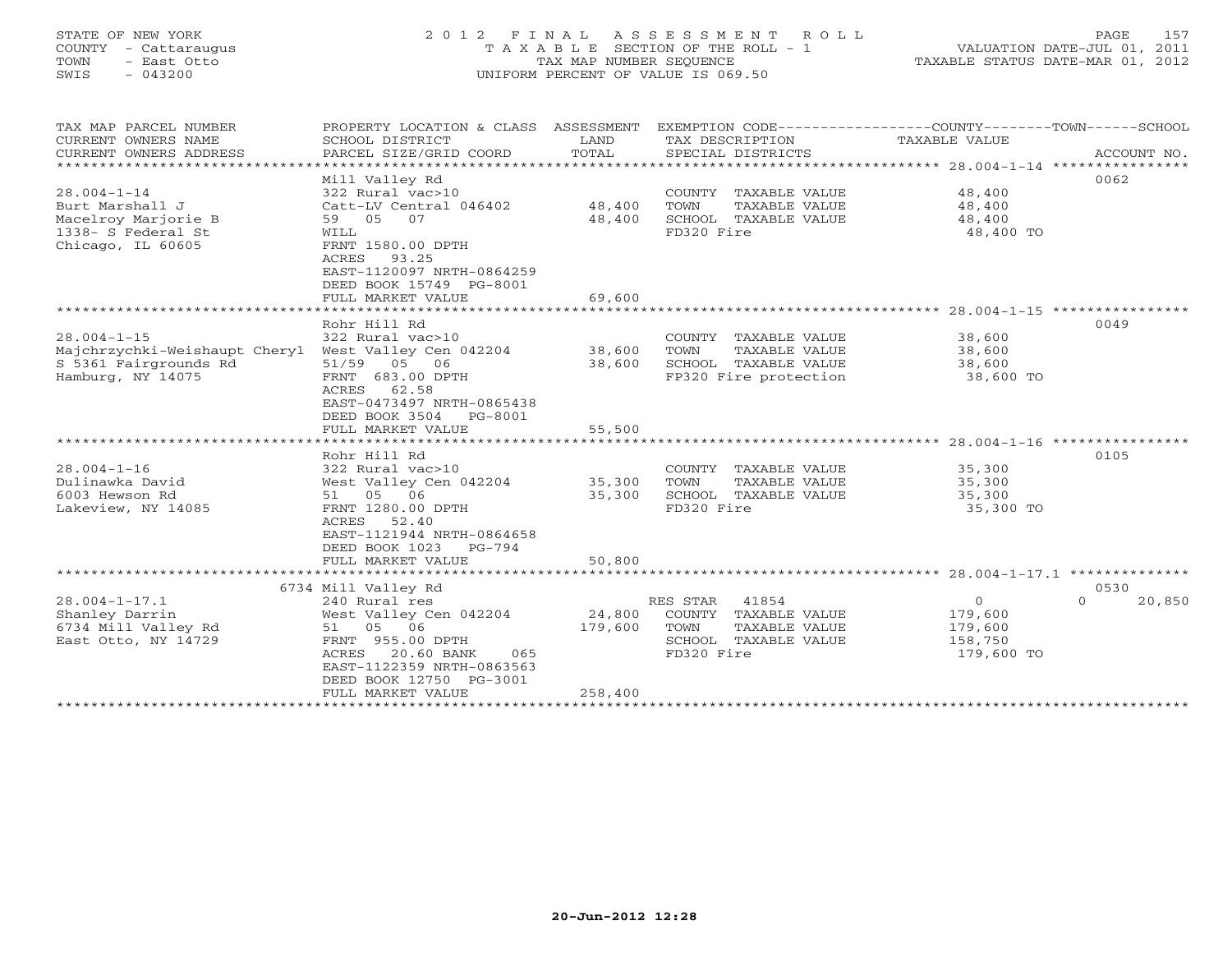## STATE OF NEW YORK 2 0 1 2 F I N A L A S S E S S M E N T R O L L PAGE 158 COUNTY - Cattaraugus T A X A B L E SECTION OF THE ROLL - 1 VALUATION DATE-JUL 01, 2011 TOWN - East Otto TAX MAP NUMBER SEQUENCE TAXABLE STATUS DATE-MAR 01, 2012 SWIS - 043200 UNIFORM PERCENT OF VALUE IS 069.50UNIFORM PERCENT OF VALUE IS 069.50

| TAX MAP PARCEL NUMBER<br>CURRENT OWNERS NAME<br>CURRENT OWNERS ADDRESS                                  | PROPERTY LOCATION & CLASS ASSESSMENT<br>SCHOOL DISTRICT<br>PARCEL SIZE/GRID COORD                                                                                 | LAND<br>TOTAL              | TAX DESCRIPTION<br>SPECIAL DISTRICTS                                                                             | EXEMPTION CODE-----------------COUNTY-------TOWN------SCHOOL<br>TAXABLE VALUE | ACCOUNT NO.        |
|---------------------------------------------------------------------------------------------------------|-------------------------------------------------------------------------------------------------------------------------------------------------------------------|----------------------------|------------------------------------------------------------------------------------------------------------------|-------------------------------------------------------------------------------|--------------------|
| ************************                                                                                |                                                                                                                                                                   |                            |                                                                                                                  |                                                                               |                    |
|                                                                                                         | 6778 Mill Valley Rd                                                                                                                                               |                            |                                                                                                                  |                                                                               | 0792               |
| $28.004 - 1 - 17.2$<br>Ras Joseph<br>Ras Betty<br>6778 Mill Valley Rd<br>East Otto, NY 14729            | 240 Rural res<br>West Valley Cen 042204<br>51 05 06<br>FRNT 533.80 DPTH<br>ACRES 14.70<br>EAST-1121123 NRTH-0863611<br>DEED BOOK 840<br>PG-00309                  | 20,600<br>92,100           | 41854<br>RES STAR<br>COUNTY TAXABLE VALUE<br>TOWN<br>TAXABLE VALUE<br>SCHOOL TAXABLE VALUE<br>FD320 Fire         | $\overline{0}$<br>92,100<br>92,100<br>71,250<br>92,100 TO                     | $\Omega$<br>20,850 |
|                                                                                                         | FULL MARKET VALUE                                                                                                                                                 | 132,500                    |                                                                                                                  |                                                                               |                    |
|                                                                                                         |                                                                                                                                                                   |                            |                                                                                                                  |                                                                               |                    |
|                                                                                                         | 6752 Mill Valley Rd                                                                                                                                               |                            |                                                                                                                  |                                                                               | 0856               |
| $28.004 - 1 - 17.3$<br>Johnson Brian<br>6752 Mill Valley Rd<br>East Otto, NY 14729                      | 240 Rural res<br>West Valley Cen 042204<br>51 05 06<br>FRNT 571.92 DPTH<br>ACRES 14.70<br>EAST-1121692 NRTH-0863550<br>DEED BOOK 1012 PG-5                        | 17,700<br>66,600           | RES STAR<br>41854<br>COUNTY TAXABLE VALUE<br>TOWN<br>TAXABLE VALUE<br>SCHOOL TAXABLE VALUE<br>FD320 Fire         | $\Omega$<br>66,600<br>66,600<br>45,750<br>66,600 TO                           | $\Omega$<br>20,850 |
|                                                                                                         | FULL MARKET VALUE                                                                                                                                                 | 95,800                     |                                                                                                                  |                                                                               |                    |
|                                                                                                         |                                                                                                                                                                   |                            |                                                                                                                  |                                                                               |                    |
|                                                                                                         | Rohr Hill Rd                                                                                                                                                      |                            |                                                                                                                  |                                                                               | 0228               |
| $28.004 - 1 - 18.1$<br>Emerling Roy<br>PO Box 204<br>Boston, NY 14025                                   | 312 Vac w/imprv<br>West Valley Cen 042204<br>51 05 06<br>2350F<br>ACRES<br>78.55<br>EAST-1123877 NRTH-0865639<br>DEED BOOK 3122<br>$PG-8003$<br>FULL MARKET VALUE | 46,500<br>56,100<br>80,700 | COUNTY TAXABLE VALUE<br>TOWN<br>TAXABLE VALUE<br>SCHOOL TAXABLE VALUE<br>FP320 Fire protection                   | 56,100<br>56,100<br>56,100<br>56,100 TO                                       |                    |
|                                                                                                         | *************************                                                                                                                                         |                            |                                                                                                                  |                                                                               |                    |
|                                                                                                         | 8719 Rohr Hill Rd                                                                                                                                                 |                            |                                                                                                                  |                                                                               | 0925               |
| $28.004 - 1 - 18.2$<br>Harmony Michael J<br>Harmony Wendy<br>8719 Rohr Hill Rd<br>West Valley, NY 14171 | 240 Rural res<br>West Valley Cen 042204<br>51 05 06<br>FF 1132.00<br>ACRES<br>49.35 BANK<br>017<br>EAST-1121765 NRTH-0866450<br>DEED BOOK 00985 PG-00936          | 36,800<br>128,700          | RES STAR 41854<br>COUNTY TAXABLE VALUE<br>TOWN<br>TAXABLE VALUE<br>SCHOOL TAXABLE VALUE<br>FP320 Fire protection | $\overline{0}$<br>128,700<br>128,700<br>107,850<br>128,700 TO                 | $\cap$<br>20,850   |
|                                                                                                         | FULL MARKET VALUE                                                                                                                                                 | 185,200                    |                                                                                                                  |                                                                               |                    |
|                                                                                                         | ***************************                                                                                                                                       | **************             |                                                                                                                  |                                                                               |                    |
| $28.004 - 1 - 18.3$<br>Bonnett Franklin J<br>150 Argyle Ave<br>Angola, NY 14006                         | 8728 Rohr Hill Rd<br>270 Mfg housing<br>West Valley Cen 042204<br>ACRES 25.65<br>EAST-1123422 NRTH-0866620<br>DEED BOOK 3850<br>PG-4001                           | 27,800<br>36,700           | COUNTY TAXABLE VALUE<br>TAXABLE VALUE<br>TOWN<br>SCHOOL TAXABLE VALUE<br>FP320 Fire protection                   | 36,700<br>36,700<br>36,700<br>36,700 TO                                       | 1170               |
|                                                                                                         | FULL MARKET VALUE                                                                                                                                                 | 52,800                     |                                                                                                                  |                                                                               |                    |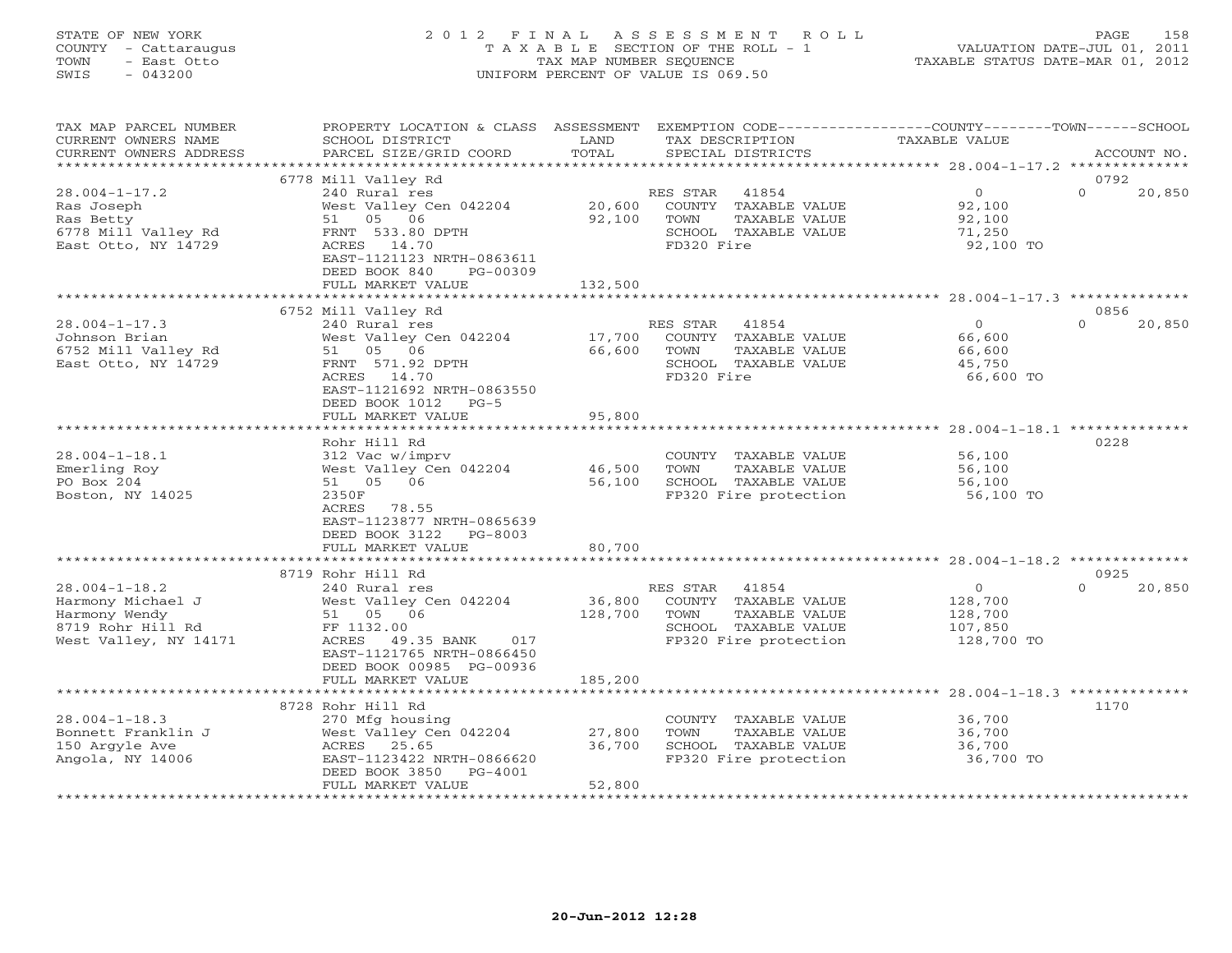## STATE OF NEW YORK 2 0 1 2 F I N A L A S S E S S M E N T R O L L PAGE 159 COUNTY - Cattaraugus T A X A B L E SECTION OF THE ROLL - 1 VALUATION DATE-JUL 01, 2011 TOWN - East Otto TAX MAP NUMBER SEQUENCE TAXABLE STATUS DATE-MAR 01, 2012 SWIS - 043200 UNIFORM PERCENT OF VALUE IS 069.50UNIFORM PERCENT OF VALUE IS 069.50

| TAX MAP PARCEL NUMBER<br>CURRENT OWNERS NAME<br>CURRENT OWNERS ADDRESS | PROPERTY LOCATION & CLASS ASSESSMENT<br>SCHOOL DISTRICT<br>PARCEL SIZE/GRID COORD | LAND<br>TOTAL | EXEMPTION CODE-----------------COUNTY-------TOWN------SCHOOL<br>TAX DESCRIPTION<br>SPECIAL DISTRICTS | TAXABLE VALUE       | ACCOUNT NO.        |
|------------------------------------------------------------------------|-----------------------------------------------------------------------------------|---------------|------------------------------------------------------------------------------------------------------|---------------------|--------------------|
| **********************                                                 |                                                                                   |               |                                                                                                      |                     |                    |
| $28.004 - 1 - 18.4$<br>Holler Michael J                                | 8722 Rohr Hill Rd<br>312 Vac w/imprv<br>West Valley Cen 042204                    | 13,400        | COUNTY TAXABLE VALUE<br>TOWN<br>TAXABLE VALUE                                                        | 20,200<br>20,200    | 1172               |
| Holler Laura J<br>7260 Wilrose Ct                                      | ACRES<br>7.80<br>EAST-1123179 NRTH-0866060                                        | 20,200        | SCHOOL TAXABLE VALUE<br>FP320 Fire protection                                                        | 20,200<br>20,200 TO |                    |
| N Tonawanda, NY 14120                                                  | DEED BOOK 4186<br>PG-3001<br>FULL MARKET VALUE                                    | 29,100        |                                                                                                      |                     |                    |
|                                                                        | ************************                                                          |               |                                                                                                      |                     |                    |
|                                                                        | 8692 Rohr Hill Rd                                                                 |               |                                                                                                      |                     | 1177               |
| $28.004 - 1 - 18.5$                                                    | 312 Vac w/imprv                                                                   |               | COUNTY TAXABLE VALUE                                                                                 | 15,300              |                    |
| Wawrzynski Stefan J                                                    | West Valley Cen 042204                                                            | 13,400        | TOWN<br>TAXABLE VALUE                                                                                | 15,300              |                    |
| Wawrzynski Melissa S                                                   | FRNT 400.00 DPTH                                                                  | 15,300        | SCHOOL TAXABLE VALUE                                                                                 | 15,300              |                    |
| 10299 Warner Gulf Rd<br>Holland, NY 14080                              | ACRES<br>7.80<br>EAST-1123199 NRTH-0865663<br>DEED BOOK 13803 PG-5002             |               | FP320 Fire protection                                                                                | 15,300 TO           |                    |
|                                                                        | FULL MARKET VALUE                                                                 | 22,000        |                                                                                                      |                     |                    |
|                                                                        |                                                                                   |               |                                                                                                      |                     |                    |
|                                                                        | Rohr Hill Rd                                                                      |               |                                                                                                      |                     | 0104               |
| $28.004 - 1 - 19.1$<br>Dulinawka David                                 | 260 Seasonal res<br>West Valley Cen 042204                                        | 4,900         | COUNTY TAXABLE VALUE<br>TOWN<br>TAXABLE VALUE                                                        | 8,800<br>8,800      |                    |
| 6003 Hewston Rd                                                        | 51 05 06                                                                          | 8,800         | SCHOOL TAXABLE VALUE                                                                                 | 8,800               |                    |
| Lakeview, NY 14085                                                     | FF 1200.00                                                                        |               | FD320 Fire                                                                                           | 8,800 TO            |                    |
|                                                                        | ACRES<br>2.50                                                                     |               |                                                                                                      |                     |                    |
|                                                                        | EAST-1122826 NRTH-0863809                                                         |               |                                                                                                      |                     |                    |
|                                                                        | DEED BOOK 11885 PG-4001                                                           |               |                                                                                                      |                     |                    |
|                                                                        | FULL MARKET VALUE                                                                 | 12,700        |                                                                                                      |                     |                    |
|                                                                        |                                                                                   |               |                                                                                                      |                     |                    |
|                                                                        | Rohr Hill Rd                                                                      |               |                                                                                                      |                     | 1203               |
| $28.004 - 1 - 19.2$                                                    | 322 Rural vac>10                                                                  |               | COUNTY TAXABLE VALUE                                                                                 | 26,000              |                    |
| Linwood Estates Llc                                                    | West Valley Cen 042204                                                            | 26,000        | TAXABLE VALUE<br>TOWN                                                                                | 26,000              |                    |
| PO Box 204                                                             | 51 05 06                                                                          | 26,000        | SCHOOL TAXABLE VALUE                                                                                 | 26,000              |                    |
| Boston, NY 14025                                                       | FF 1200.00                                                                        |               | FD320 Fire                                                                                           | 26,000 TO           |                    |
|                                                                        | ACRES 46.50                                                                       |               |                                                                                                      |                     |                    |
|                                                                        | EAST-1123808 NRTH-0863579                                                         |               |                                                                                                      |                     |                    |
|                                                                        | DEED BOOK 11874 PG-6004                                                           |               |                                                                                                      |                     |                    |
|                                                                        | FULL MARKET VALUE                                                                 | 37,400        |                                                                                                      |                     |                    |
|                                                                        | 6998 Mill Valley Rd                                                               |               |                                                                                                      |                     | 0668               |
| $28.004 - 1 - 20$                                                      | 270 Mfg housing                                                                   |               | SR STAR<br>41834                                                                                     | $\circ$             | $\Omega$<br>43,230 |
| Incorvaia Salvator J                                                   | Catt-LV Central 046402                                                            | 8,500         | COUNTY TAXABLE VALUE                                                                                 | 76,900              |                    |
| Incorvaia Janice L                                                     | 03/59 05 06                                                                       | 76,900        | TOWN<br>TAXABLE VALUE                                                                                | 76,900              |                    |
| 6998 Mill Valley Rd                                                    | LOT 59                                                                            |               | SCHOOL TAXABLE VALUE                                                                                 | 33,670              |                    |
| East Otto, NY 14729                                                    | FRNT 417.00 DPTH                                                                  |               | FD320 Fire                                                                                           | 76,900 TO           |                    |
|                                                                        | ACRES<br>5.55                                                                     |               |                                                                                                      |                     |                    |
|                                                                        | EAST-1117441 NRTH-0863354                                                         |               |                                                                                                      |                     |                    |
|                                                                        | DEED BOOK 1010<br>$PG-500$                                                        |               |                                                                                                      |                     |                    |
| ************************                                               | FULL MARKET VALUE                                                                 | 110,600       |                                                                                                      |                     |                    |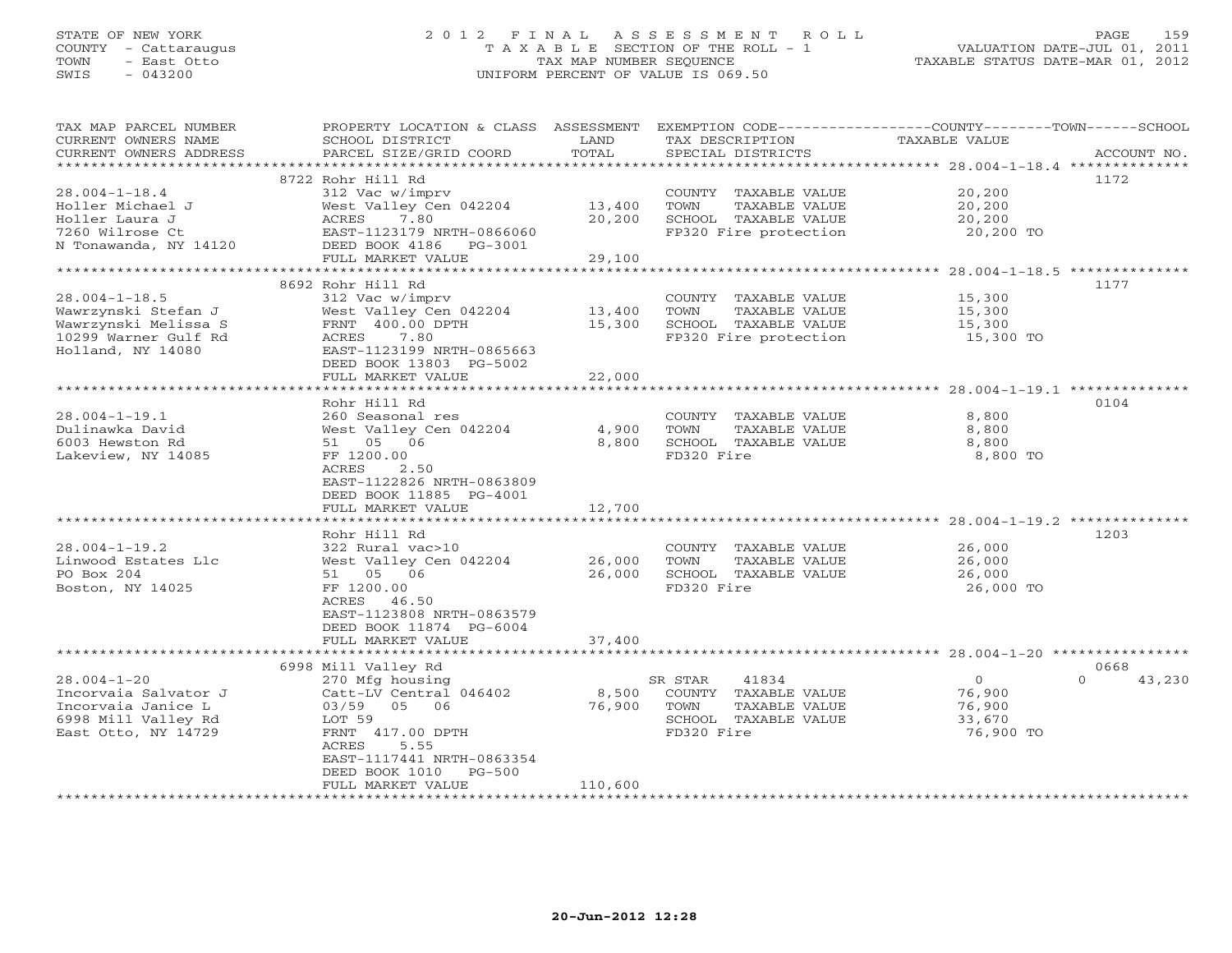## STATE OF NEW YORK 2 0 1 2 F I N A L A S S E S S M E N T R O L L PAGE 160 COUNTY - Cattaraugus T A X A B L E SECTION OF THE ROLL - 1 VALUATION DATE-JUL 01, 2011 TOWN - East Otto TAX MAP NUMBER SEQUENCE TAXABLE STATUS DATE-MAR 01, 2012 SWIS - 043200 UNIFORM PERCENT OF VALUE IS 069.50UNIFORM PERCENT OF VALUE IS 069.50

| TAX MAP PARCEL NUMBER<br>CURRENT OWNERS NAME<br>CURRENT OWNERS ADDRESS<br>********************              | PROPERTY LOCATION & CLASS ASSESSMENT<br>SCHOOL DISTRICT<br>PARCEL SIZE/GRID COORD                                                                                                                                                | LAND<br>TOTAL             | EXEMPTION CODE-----------------COUNTY-------TOWN------SCHOOL<br>TAX DESCRIPTION<br>SPECIAL DISTRICTS | TAXABLE VALUE                           | ACCOUNT NO. |
|-------------------------------------------------------------------------------------------------------------|----------------------------------------------------------------------------------------------------------------------------------------------------------------------------------------------------------------------------------|---------------------------|------------------------------------------------------------------------------------------------------|-----------------------------------------|-------------|
| $28.004 - 1 - 21$<br>Matre Donald J<br>Matre Lynette J<br>609 S Ellicott Creek Rd<br>Amherst, NY 14228      | Trout Brook-Lot 2<br>314 Rural vac<10<br>Catt-LV Central 046402<br>03/59<br>05<br>06<br>LOT 59<br>FRNT 250.00 DPTH<br>6.15<br>ACRES<br>EAST-1117896 NRTH-0863338<br>DEED BOOK 7642<br>PG-2003<br>FULL MARKET VALUE               | 9,200<br>9,200<br>13,200  | COUNTY<br>TAXABLE VALUE<br>TOWN<br>TAXABLE VALUE<br>SCHOOL TAXABLE VALUE<br>FD320 Fire               | 9,200<br>9,200<br>9,200<br>9,200 TO     | 0669        |
|                                                                                                             | .                                                                                                                                                                                                                                | * * * * * * * *           |                                                                                                      | $28.004 - 1 - 22$ ***********           |             |
| $28.004 - 1 - 22$<br>Matre Donald J<br>Matre Lynette J<br>609 S Ellicott Creek Rd<br>Amherst, NY 14228      | Trout Brook-Lot 3 (Row)<br>270 Mfg housing<br>Catt-LV Central 046402<br>03/59 05<br>06<br>LOT 59<br>FF 386.71<br>ACRES<br>5.51<br>EAST-1117751 NRTH-0863770<br>DEED BOOK 7642<br>PG-7005<br>FULL MARKET VALUE                    | 8,500<br>66,300<br>95,400 | COUNTY TAXABLE VALUE<br>TOWN<br>TAXABLE VALUE<br>SCHOOL TAXABLE VALUE<br>FD320 Fire                  | 66,300<br>66,300<br>66,300<br>66,300 TO | 0670        |
|                                                                                                             | ************************************                                                                                                                                                                                             |                           |                                                                                                      |                                         |             |
| $28.004 - 1 - 23$<br>Incorvaia Michael S<br>Incorvaia Delores<br>6998 Mill Valley Rd<br>East Otto, NY 14729 | Trout Brook-Lot 4 (Row)<br>314 Rural vac<10<br>Catt-LV Central 046402<br>03/59<br>05<br>06<br>LOT 59<br>FRNT 470.00 DPTH<br>ACRES<br>5.55<br>EAST-1117623 NRTH-0864079<br>DEED BOOK 9806<br>$PG-2001$                            | 3,000<br>3,000            | COUNTY TAXABLE VALUE<br>TOWN<br>TAXABLE VALUE<br>SCHOOL TAXABLE VALUE<br>FD320 Fire                  | 3,000<br>3,000<br>3,000<br>3,000 TO     | 0671        |
|                                                                                                             | FULL MARKET VALUE                                                                                                                                                                                                                | 4,300                     |                                                                                                      |                                         |             |
| $28.004 - 1 - 24$<br>Incorvaia Michael S<br>Incorvaia Delores<br>6998 Mill Valley Rd<br>East Otto, NY 14729 | ***********************<br>Trout Brook-Lot 5 (Row)<br>314 Rural vac<10<br>Catt-LV Central 046402<br>05<br>06<br>03/59<br>LOT 59<br>FRNT 104.00 DPTH<br>ACRES<br>5.32<br>EAST-1117855 NRTH-0864298<br>DEED BOOK 7642<br>$PG-2004$ | 2,900<br>2,900            | COUNTY TAXABLE VALUE<br>TOWN<br>TAXABLE VALUE<br>SCHOOL TAXABLE VALUE<br>FD320 Fire                  | 2,900<br>2,900<br>2,900<br>2,900 TO     | 0672        |
|                                                                                                             | FULL MARKET VALUE                                                                                                                                                                                                                | 4,200                     |                                                                                                      |                                         |             |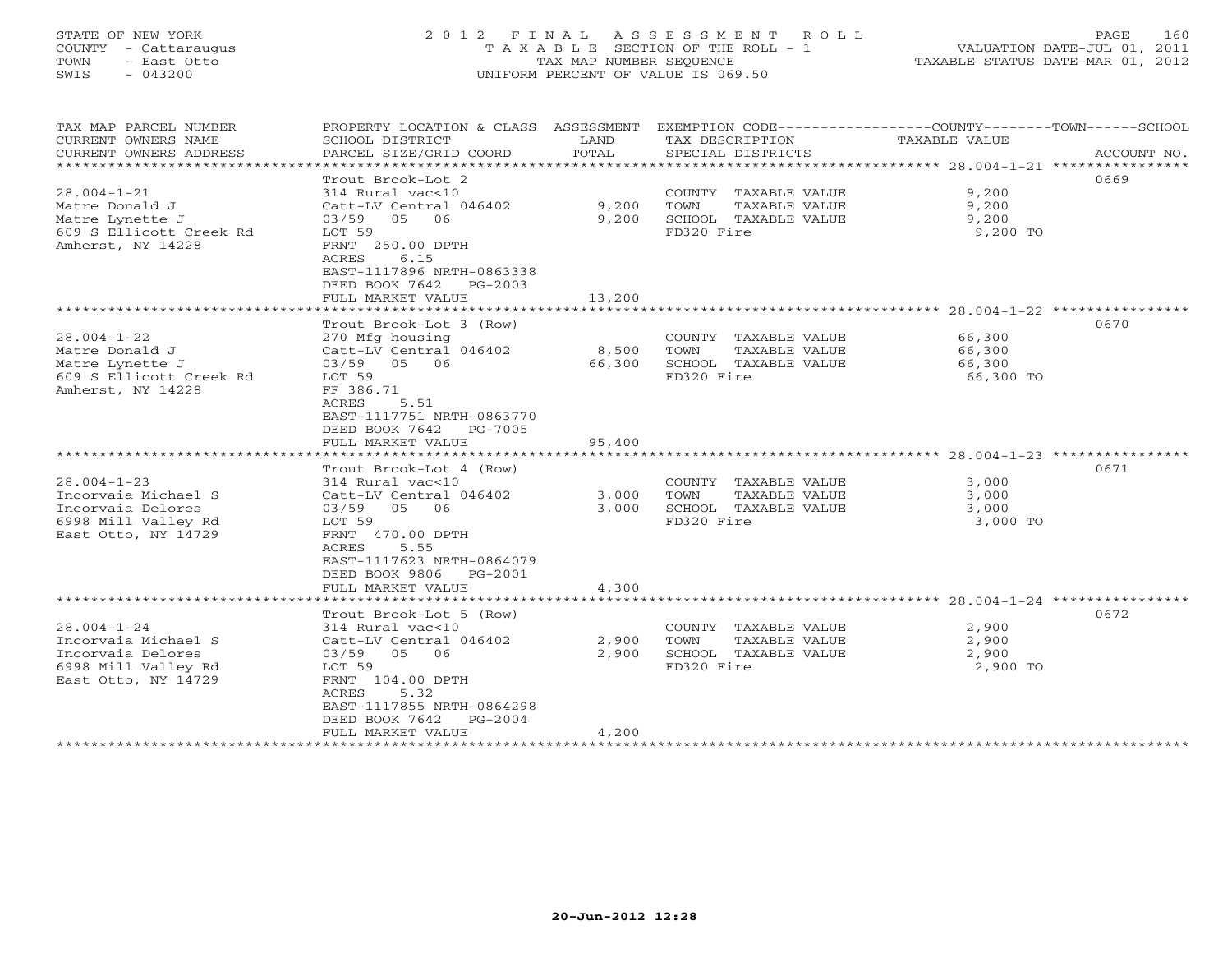## STATE OF NEW YORK 2 0 1 2 F I N A L A S S E S S M E N T R O L L PAGE 161 COUNTY - Cattaraugus T A X A B L E SECTION OF THE ROLL - 1 VALUATION DATE-JUL 01, 2011 TOWN - East Otto TAX MAP NUMBER SEQUENCE TAXABLE STATUS DATE-MAR 01, 2012 SWIS - 043200 UNIFORM PERCENT OF VALUE IS 069.50UNIFORM PERCENT OF VALUE IS 069.50

| TAX MAP PARCEL NUMBER<br>CURRENT OWNERS NAME<br>CURRENT OWNERS ADDRESS<br>*****************                 | PROPERTY LOCATION & CLASS<br>SCHOOL DISTRICT<br>PARCEL SIZE/GRID COORD                                                                                                                                                     | ASSESSMENT<br>LAND<br>TOTAL | EXEMPTION CODE-----------------COUNTY-------TOWN------SCHOOL<br>TAX DESCRIPTION<br>SPECIAL DISTRICTS | <b>TAXABLE VALUE</b>                     | ACCOUNT NO. |
|-------------------------------------------------------------------------------------------------------------|----------------------------------------------------------------------------------------------------------------------------------------------------------------------------------------------------------------------------|-----------------------------|------------------------------------------------------------------------------------------------------|------------------------------------------|-------------|
| $28.004 - 1 - 25$<br>Incorvaia Michael S<br>Incorvaia Delores<br>6998 Mill Valley Rd<br>East Otto, NY 14729 | Trout Brook-Lot 6 (Row)<br>314 Rural vac<10<br>Catt-LV Central 046402<br>05<br>03/59<br>06<br>LOT 59<br>FRNT 312.00 DPTH<br>ACRES<br>5.13<br>EAST-1117695 NRTH-0864574<br>DEED BOOK 7642<br>PG-2004<br>FULL MARKET VALUE   | 2,800<br>2,800<br>4,000     | COUNTY TAXABLE VALUE<br>TOWN<br>TAXABLE VALUE<br>SCHOOL TAXABLE VALUE<br>FD320 Fire                  | 2,800<br>2,800<br>2,800<br>2,800 TO      | 0673        |
|                                                                                                             | *************                                                                                                                                                                                                              |                             |                                                                                                      | *************** 28.004-1-26 ************ |             |
| $28.004 - 1 - 26$<br>Incorvaia Michael S<br>Incorvaia Delores<br>6998 Mill Valley Rd<br>East Otto, NY 14729 | Trout Brook-Lot 7 (Row)<br>314 Rural vac<10<br>Catt-LV Central 046402<br>03/59<br>05<br>06<br>LOT 59<br>FRNT 223.20 DPTH<br>ACRES<br>5.25<br>EAST-1117626 NRTH-0864792<br>DEED BOOK 7642<br>$PG-2004$<br>FULL MARKET VALUE | 2,900<br>2,900<br>4,200     | COUNTY TAXABLE VALUE<br>TOWN<br>TAXABLE VALUE<br>SCHOOL TAXABLE VALUE<br>FD320 Fire                  | 2,900<br>2,900<br>2,900<br>2,900 TO      | 0674        |
|                                                                                                             |                                                                                                                                                                                                                            |                             |                                                                                                      |                                          |             |
| $28.004 - 1 - 27$<br>Incorvaia Michael S<br>Incorvaia Delores<br>6998 Mill Valley Rd<br>East Otto, NY 14729 | Trout Brook-Lot 8 (Row)<br>314 Rural vac<10<br>Catt-LV Central 046402<br>03/59<br>05<br>06<br>LOT 59<br>FRNT 239.73 DPTH<br>ACRES<br>5.20<br>EAST-1117624 NRTH-0864999<br>DEED BOOK 7642<br>$PG-2004$                      | 2,900<br>2,900              | COUNTY TAXABLE VALUE<br>TOWN<br>TAXABLE VALUE<br>SCHOOL TAXABLE VALUE<br>FD320 Fire                  | 2,900<br>2,900<br>2,900<br>2,900 TO      | 0675        |
|                                                                                                             | FULL MARKET VALUE                                                                                                                                                                                                          | 4,200                       |                                                                                                      |                                          |             |
| $28.004 - 1 - 28$<br>Incorvaia Michael S<br>Incorvaia Delores<br>6998 Mill Valley Rd<br>East Otto, NY 14729 | Trout Brook-Lot 9 (Row)<br>314 Rural vac<10<br>Catt-LV Central 046402<br>03/59<br>05<br>06<br>LOT 59<br>FRNT 271.52 DPTH<br>5.02<br>ACRES<br>EAST-1117687 NRTH-0865218<br>DEED BOOK 7642<br>$PG-2004$                      | 2,800<br>2,800              | COUNTY TAXABLE VALUE<br>TOWN<br>TAXABLE VALUE<br>SCHOOL TAXABLE VALUE<br>FD320 Fire                  | 2,800<br>2,800<br>2,800<br>2,800 TO      | 0676        |
|                                                                                                             | FULL MARKET VALUE                                                                                                                                                                                                          | 4,000                       |                                                                                                      |                                          |             |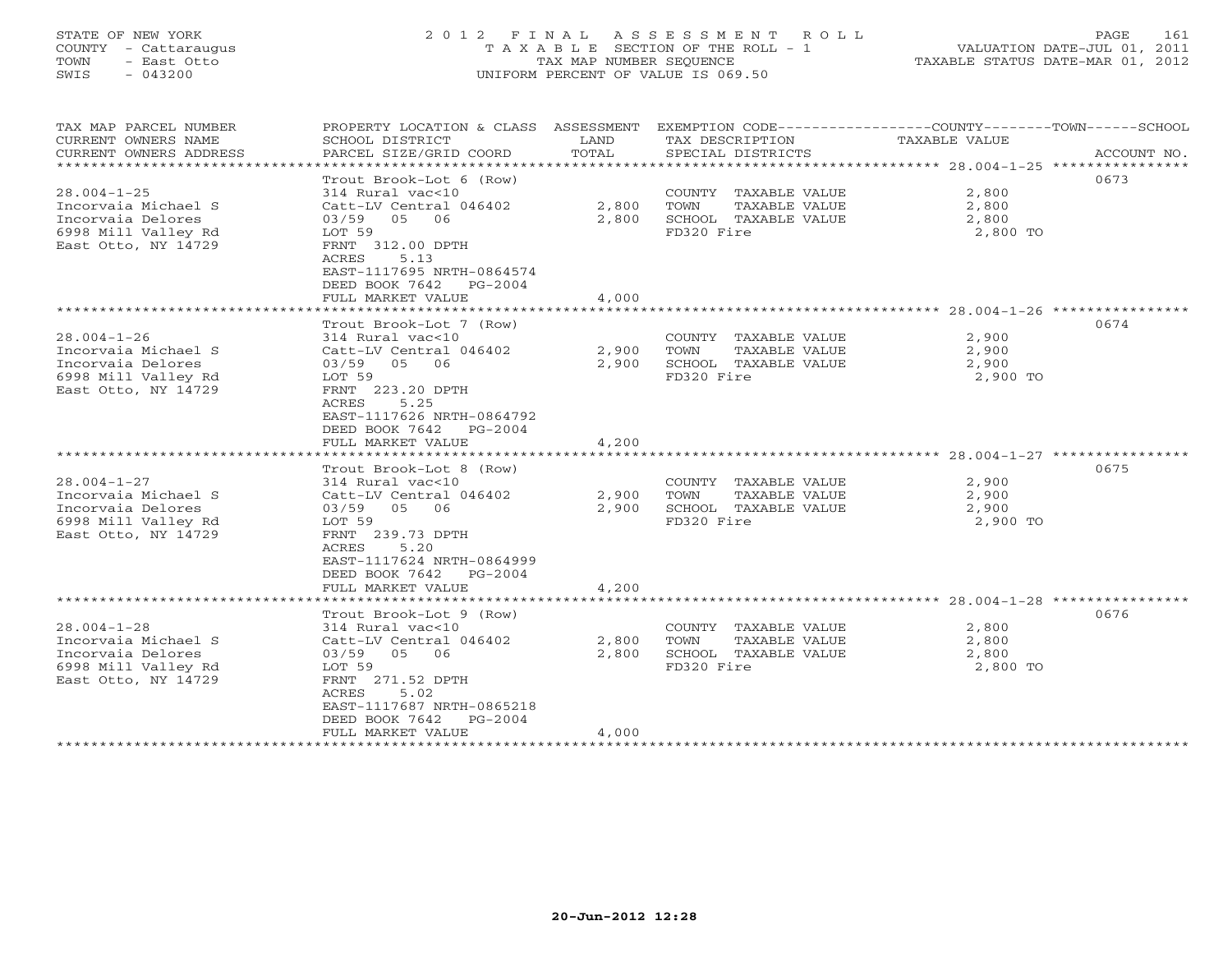## STATE OF NEW YORK 2 0 1 2 F I N A L A S S E S S M E N T R O L L PAGE 162 COUNTY - Cattaraugus T A X A B L E SECTION OF THE ROLL - 1 VALUATION DATE-JUL 01, 2011 TOWN - East Otto TAX MAP NUMBER SEQUENCE TAXABLE STATUS DATE-MAR 01, 2012 SWIS - 043200 UNIFORM PERCENT OF VALUE IS 069.50UNIFORM PERCENT OF VALUE IS 069.50

| TAX MAP PARCEL NUMBER<br>CURRENT OWNERS NAME<br>CURRENT OWNERS ADDRESS<br>**********************                                      | PROPERTY LOCATION & CLASS ASSESSMENT<br>SCHOOL DISTRICT<br>PARCEL SIZE/GRID COORD                                                                                                                                      | LAND<br>TOTAL           | TAX DESCRIPTION<br>SPECIAL DISTRICTS                                                                                   | EXEMPTION CODE-----------------COUNTY-------TOWN------SCHOOL<br>TAXABLE VALUE | ACCOUNT NO. |
|---------------------------------------------------------------------------------------------------------------------------------------|------------------------------------------------------------------------------------------------------------------------------------------------------------------------------------------------------------------------|-------------------------|------------------------------------------------------------------------------------------------------------------------|-------------------------------------------------------------------------------|-------------|
| $28.004 - 1 - 29$<br>Incorvaia Michael S<br>Incorvaia Delores<br>6998 Mill Valley Rd<br>East Otto, NY 14729                           | Trout Brook-Lot 10 (Row)<br>314 Rural vac<10<br>Catt-LV Central 046402<br>03/59 05<br>06<br>LOT 59<br>FRNT 338.38 DPTH<br>5.37<br>ACRES<br>EAST-1117769 NRTH-0865484                                                   | 2,900<br>2,900          | COUNTY TAXABLE VALUE<br>TOWN<br>TAXABLE VALUE<br>SCHOOL TAXABLE VALUE<br>FD320 Fire                                    | 2,900<br>2,900<br>2,900<br>2,900 TO                                           | 0677        |
|                                                                                                                                       | DEED BOOK 7642<br>$PG-2004$<br>FULL MARKET VALUE                                                                                                                                                                       | 4,200                   |                                                                                                                        |                                                                               |             |
| $28.004 - 1 - 30$<br>Incorvaia Michael S<br>Incorvaia Delores<br>6998 Mill Valley Rd<br>East Otto, NY 14729                           | Trout Brook-Lot 11 (Row)<br>314 Rural vac<10<br>Catt-LV Central 046402<br>03/59 05 06<br>LOT 59<br>FRNT 216.37 DPTH<br>5.68<br>ACRES<br>EAST-1117872 NRTH-0865824<br>DEED BOOK 7642<br>$PG-2004$                       | 3,100<br>3,100          | COUNTY TAXABLE VALUE<br>TAXABLE VALUE<br>TOWN<br>SCHOOL TAXABLE VALUE<br>FD320 Fire                                    | 3,100<br>3,100<br>3,100<br>3,100 TO                                           | 0678        |
|                                                                                                                                       | FULL MARKET VALUE                                                                                                                                                                                                      | 4,500                   |                                                                                                                        |                                                                               |             |
| $28.004 - 1 - 31$<br>Incorvaia Michael S<br>Incorvaia Delores<br>6998 Mill Valley Rd<br>East Otto, NY 14729                           | Trout Brook-Lot 12 (Row)<br>314 Rural vac<10<br>Catt-LV Central 046402<br>03/59 05<br>06<br>LOT 59<br>FRNT 380.00 DPTH<br>ACRES<br>5.83<br>EAST-1117950 NRTH-0866322<br>DEED BOOK 7642 PG-2004<br>FULL MARKET VALUE    | 3,200<br>3,200<br>4,600 | COUNTY TAXABLE VALUE<br>TOWN<br>TAXABLE VALUE<br>SCHOOL TAXABLE VALUE<br>FD320 Fire                                    | 3,200<br>3,200<br>3,200<br>3,200 TO                                           | 0679        |
|                                                                                                                                       |                                                                                                                                                                                                                        |                         |                                                                                                                        |                                                                               |             |
| $28.004 - 1 - 32$<br>Incorvaia Michael S<br>Incorvaia Delores<br>6998 Mill Valley Rd<br>East Otto, NY 14729<br>********************** | Trout Brook-Lot 13 (Row)<br>314 Rural vac<10<br>Catt-LV Central 046402<br>59 05 06<br>50.63 DPTH<br>FRNT<br>ACRES<br>5.86 BANK<br>017<br>EAST-1117803 NRTH-0866659<br>DEED BOOK 7642<br>$PG-2004$<br>FULL MARKET VALUE | 3,200<br>3,200<br>4,600 | COUNTY TAXABLE VALUE<br>TOWN<br>TAXABLE VALUE<br>SCHOOL TAXABLE VALUE<br>FD320 Fire<br>******************************* | 3,200<br>3,200<br>3,200<br>3,200 TO                                           | 0680        |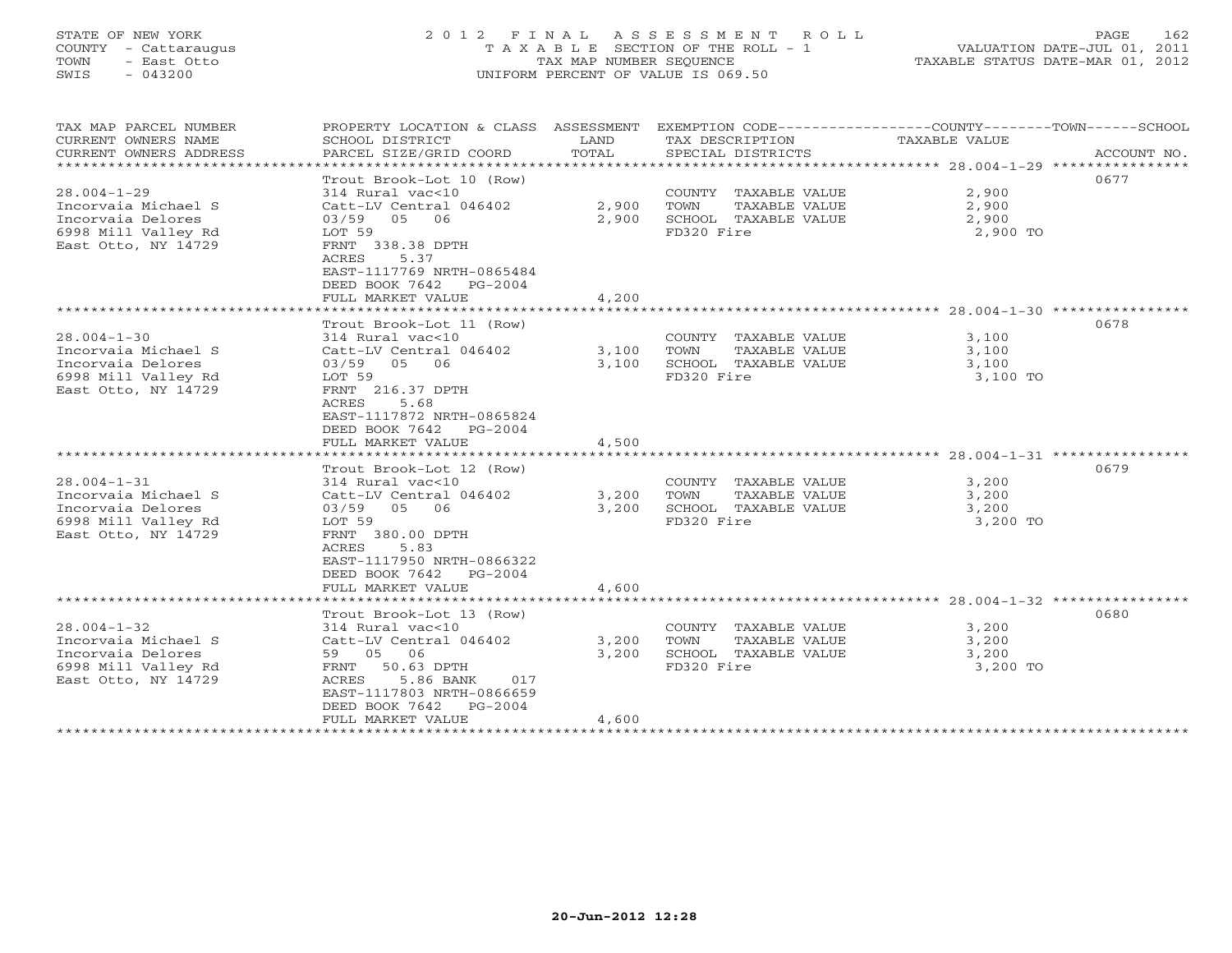## STATE OF NEW YORK 2 0 1 2 F I N A L A S S E S S M E N T R O L L PAGE 163 COUNTY - Cattaraugus T A X A B L E SECTION OF THE ROLL - 1 VALUATION DATE-JUL 01, 2011 TOWN - East Otto TAX MAP NUMBER SEQUENCE TAXABLE STATUS DATE-MAR 01, 2012 SWIS - 043200 UNIFORM PERCENT OF VALUE IS 069.50UNIFORM PERCENT OF VALUE IS 069.50

| TAX MAP PARCEL NUMBER<br>CURRENT OWNERS NAME<br>CURRENT OWNERS ADDRESS | PROPERTY LOCATION & CLASS ASSESSMENT<br>SCHOOL DISTRICT<br>PARCEL SIZE/GRID COORD | LAND<br>TOTAL  | EXEMPTION CODE-----------------COUNTY-------TOWN-----SCHOOL<br>TAX DESCRIPTION<br>SPECIAL DISTRICTS | TAXABLE VALUE  | ACCOUNT NO. |
|------------------------------------------------------------------------|-----------------------------------------------------------------------------------|----------------|-----------------------------------------------------------------------------------------------------|----------------|-------------|
| *********************                                                  |                                                                                   |                |                                                                                                     |                |             |
| $28.004 - 1 - 33$                                                      | Trout Brook-Lot 14 (Row)<br>314 Rural vac<10                                      |                | COUNTY TAXABLE VALUE                                                                                | 3,500          | 0681        |
| Incorvaia Michael S                                                    | Catt-LV Central 046402                                                            | 3,500          | TOWN<br>TAXABLE VALUE                                                                               | 3,500          |             |
| Incorvaia Delores                                                      | 03 05 06                                                                          | 3,500          | SCHOOL TAXABLE VALUE                                                                                | 3,500          |             |
| 6998 Mill Valley Rd                                                    | FRNT 159.37 DPTH                                                                  |                | FD320 Fire                                                                                          | 3,500 TO       |             |
| East Otto, NY 14729                                                    | 6.51<br>ACRES                                                                     |                |                                                                                                     |                |             |
|                                                                        | EAST-1117459 NRTH-0866423<br>DEED BOOK 7642<br>PG-2004                            |                |                                                                                                     |                |             |
|                                                                        | FULL MARKET VALUE                                                                 | 5,000          |                                                                                                     |                |             |
| ******************************                                         |                                                                                   |                |                                                                                                     |                |             |
|                                                                        | Trout Brook-Lot 15 (Row)                                                          |                |                                                                                                     |                | 0682        |
| $28.004 - 1 - 34$                                                      | 314 Rural vac<10                                                                  |                | COUNTY TAXABLE VALUE                                                                                | 2,900          |             |
| Incorvaia Michael S                                                    | Catt-LV Central 046402                                                            | 2,900          | TOWN<br>TAXABLE VALUE                                                                               | 2,900          |             |
| Incorvaia Delores                                                      | 03 05 06                                                                          | 2,900          | SCHOOL TAXABLE VALUE                                                                                | 2,900          |             |
| 6998 Mill Valley Rd                                                    | FRNT 250.00 DPTH                                                                  |                | FD320 Fire                                                                                          | 2,900 TO       |             |
| East Otto, NY 14729                                                    | 5.29<br>ACRES                                                                     |                |                                                                                                     |                |             |
|                                                                        | EAST-1117209 NRTH-0866064                                                         |                |                                                                                                     |                |             |
|                                                                        | DEED BOOK 7642 PG-2004                                                            |                |                                                                                                     |                |             |
|                                                                        | FULL MARKET VALUE                                                                 | 4,200          |                                                                                                     |                |             |
|                                                                        | * * * * * * * * * * * * * * * * * * * *                                           |                |                                                                                                     |                |             |
| $28.004 - 1 - 35$                                                      | Trout Brook-Lot 16 (Row)                                                          |                |                                                                                                     | 2,800          | 0683        |
| Incorvaia Michael S                                                    | 314 Rural vac<10<br>Catt-LV Central 046402                                        | 2,800          | COUNTY TAXABLE VALUE<br>TOWN<br>TAXABLE VALUE                                                       | 2,800          |             |
| Incorvaia Delores                                                      | 06<br>03 05                                                                       | 2,800          | SCHOOL TAXABLE VALUE                                                                                | 2,800          |             |
| 6998 Mill Valley Rd                                                    | FRNT 274.19 DPTH                                                                  |                | FD320 Fire                                                                                          | 2,800 TO       |             |
| East Otto, NY 14729                                                    | ACRES<br>5.17                                                                     |                |                                                                                                     |                |             |
|                                                                        | EAST-1117071 NRTH-0865840                                                         |                |                                                                                                     |                |             |
|                                                                        | DEED BOOK 7642<br>$PG-2004$                                                       |                |                                                                                                     |                |             |
|                                                                        | FULL MARKET VALUE                                                                 | 4,000          |                                                                                                     |                |             |
|                                                                        |                                                                                   |                |                                                                                                     |                |             |
|                                                                        | Trout Brook-Lot 17 (Row)                                                          |                |                                                                                                     |                | 0684        |
| $28.004 - 1 - 36$                                                      | 314 Rural vac<10                                                                  |                | COUNTY TAXABLE VALUE                                                                                | 3,500          |             |
| Incorvaia Michael S<br>Incorvaia Delores                               | Catt-LV Central 046402<br>03 05<br>06                                             | 3,500<br>3,500 | TOWN<br>TAXABLE VALUE<br>SCHOOL TAXABLE VALUE                                                       | 3,500<br>3,500 |             |
| 6998 Mill Valley Rd                                                    | FRNT 280.00 DPTH                                                                  |                | FD320 Fire                                                                                          | 3,500 TO       |             |
| East Otto, NY 14729                                                    | ACRES<br>6.43                                                                     |                |                                                                                                     |                |             |
|                                                                        | EAST-1116979 NRTH-0865467                                                         |                |                                                                                                     |                |             |
|                                                                        | DEED BOOK 7642 PG-2007                                                            |                |                                                                                                     |                |             |
|                                                                        | FULL MARKET VALUE                                                                 | 5,000          |                                                                                                     |                |             |
| ******************************                                         |                                                                                   |                |                                                                                                     |                |             |
|                                                                        | Trout Brook-Lot 18 (Row)                                                          |                |                                                                                                     |                | 0685        |
| $28.004 - 1 - 37$                                                      | 314 Rural vac<10                                                                  |                | COUNTY TAXABLE VALUE                                                                                | 3,600          |             |
| Incorvaia Michael S                                                    | Catt-LV Central 046402                                                            | 3,600          | TAXABLE VALUE<br>TOWN                                                                               | 3,600          |             |
| Incorvaia Delores                                                      | 03 05 06                                                                          | 3,600          | SCHOOL TAXABLE VALUE                                                                                | 3,600          |             |
| 6998 Mill Valley Rd                                                    | FRNT 276.16 DPTH                                                                  |                | FD320 Fire                                                                                          | 3,600 TO       |             |
| East Otto, NY 14729                                                    | ACRES<br>6.58<br>EAST-1116538 NRTH-0865031                                        |                |                                                                                                     |                |             |
|                                                                        | DEED BOOK 7642<br>PG-2004                                                         |                |                                                                                                     |                |             |
|                                                                        | FULL MARKET VALUE                                                                 | 5,200          |                                                                                                     |                |             |
|                                                                        |                                                                                   |                |                                                                                                     |                |             |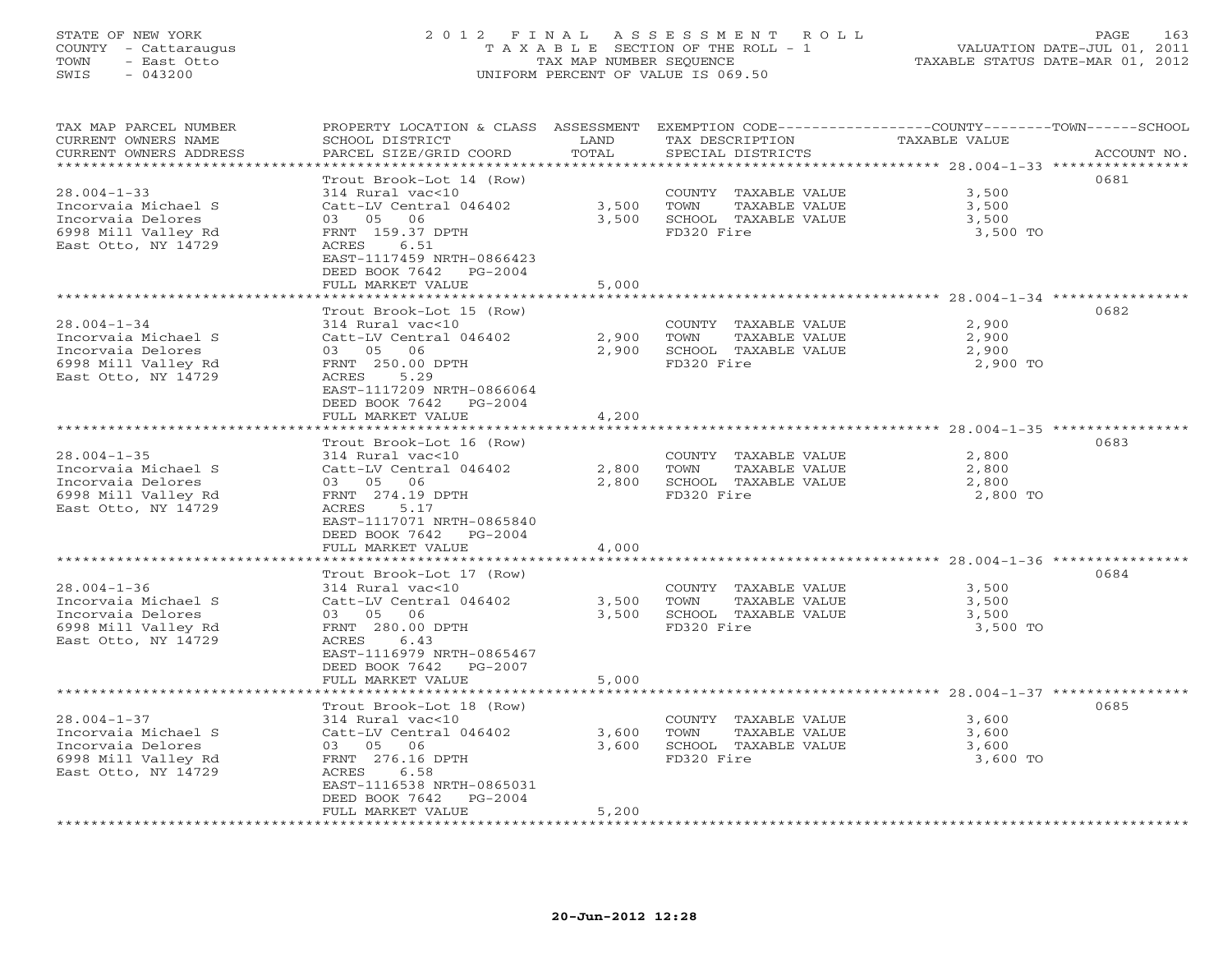#### STATE OF NEW YORK 2 0 1 2 F I N A L A S S E S S M E N T R O L L PAGE 164 COUNTY - Cattaraugus T A X A B L E SECTION OF THE ROLL - 1 VALUATION DATE-JUL 01, 2011 TOWN - East Otto TAX MAP NUMBER SEQUENCE TAXABLE STATUS DATE-MAR 01, 2012 SWIS - 043200 UNIFORM PERCENT OF VALUE IS 069.50UNIFORM PERCENT OF VALUE IS 069.50

| TAX MAP PARCEL NUMBER<br>CURRENT OWNERS NAME<br>CURRENT OWNERS ADDRESS | PROPERTY LOCATION & CLASS ASSESSMENT<br>SCHOOL DISTRICT<br>PARCEL SIZE/GRID COORD | LAND<br>TOTAL                 | EXEMPTION CODE-----------------COUNTY-------TOWN------SCHOOL<br>TAX DESCRIPTION<br>SPECIAL DISTRICTS | TAXABLE VALUE                             | ACCOUNT NO. |
|------------------------------------------------------------------------|-----------------------------------------------------------------------------------|-------------------------------|------------------------------------------------------------------------------------------------------|-------------------------------------------|-------------|
| ********************                                                   |                                                                                   | **********                    |                                                                                                      |                                           |             |
|                                                                        | Trout Brook-Lot 19 (Row)                                                          |                               |                                                                                                      |                                           | 0686        |
| $28.004 - 1 - 38$                                                      | 314 Rural vac<10                                                                  |                               | COUNTY TAXABLE VALUE                                                                                 | 3,600                                     |             |
| Incorvaia Michael S                                                    | Catt-LV Central 046402                                                            | 3,600                         | TOWN<br>TAXABLE VALUE                                                                                | 3,600                                     |             |
| Incorvaia Delores                                                      | 03 05 06                                                                          | 3,600                         | SCHOOL TAXABLE VALUE                                                                                 | 3,600                                     |             |
| 6998 Mill Valley Rd                                                    | FRNT 190.90 DPTH                                                                  |                               | FD320 Fire                                                                                           | 3,600 TO                                  |             |
| East Otto, NY 14729                                                    | 6.65<br>ACRES                                                                     |                               |                                                                                                      |                                           |             |
|                                                                        | EAST-1116529 NRTH-0864741                                                         |                               |                                                                                                      |                                           |             |
|                                                                        | DEED BOOK 7642<br>PG-2004                                                         |                               |                                                                                                      |                                           |             |
|                                                                        | FULL MARKET VALUE<br>*************************                                    | 5,200                         |                                                                                                      |                                           |             |
|                                                                        |                                                                                   |                               |                                                                                                      |                                           |             |
|                                                                        | Trout Brook-Lot 20 (Row)                                                          |                               |                                                                                                      |                                           | 0687        |
| $28.004 - 1 - 39$                                                      | 314 Rural vac<10                                                                  |                               | COUNTY TAXABLE VALUE                                                                                 | 3,200                                     |             |
| Incorvaia Michael S                                                    | Catt-LV Central 046402                                                            | 3,200                         | TOWN<br>TAXABLE VALUE                                                                                | 3,200                                     |             |
| Incorvaia Delores                                                      | 03 05 06                                                                          | 3,200                         | SCHOOL TAXABLE VALUE                                                                                 | 3,200                                     |             |
| 6998 Mill Valley Rd                                                    | FRNT 150.00 DPTH                                                                  |                               | FD320 Fire                                                                                           | 3,200 TO                                  |             |
| East Otto, NY 14729                                                    | 5.92<br>ACRES<br>EAST-1116612 NRTH-0864479                                        |                               |                                                                                                      |                                           |             |
|                                                                        |                                                                                   |                               |                                                                                                      |                                           |             |
|                                                                        | DEED BOOK 7642 PG-2004<br>FULL MARKET VALUE                                       | 4,600                         |                                                                                                      |                                           |             |
|                                                                        |                                                                                   |                               |                                                                                                      |                                           |             |
|                                                                        | Trout Brook-Lot 21 (Row)                                                          |                               |                                                                                                      |                                           | 0688        |
| $28.004 - 1 - 40$                                                      | 314 Rural vac<10                                                                  |                               | COUNTY TAXABLE VALUE                                                                                 | 2,800                                     |             |
| Incorvaia Michael S                                                    | Catt-LV Central 046402                                                            | 2,800                         | TOWN<br>TAXABLE VALUE                                                                                | 2,800                                     |             |
| Incorvaia Delores                                                      | 03 05<br>06                                                                       | 2,800                         | SCHOOL TAXABLE VALUE                                                                                 | 2,800                                     |             |
| 6998 Mill Valley Rd                                                    | FRNT 150.00 DPTH                                                                  |                               | FD320 Fire                                                                                           | 2,800 TO                                  |             |
| East Otto, NY 14729                                                    | ACRES<br>5.18                                                                     |                               |                                                                                                      |                                           |             |
|                                                                        | EAST-1116872 NRTH-0864271                                                         |                               |                                                                                                      |                                           |             |
|                                                                        | DEED BOOK 7642<br>$PG-2004$                                                       |                               |                                                                                                      |                                           |             |
|                                                                        | FULL MARKET VALUE                                                                 | 4,000                         |                                                                                                      |                                           |             |
|                                                                        | ***********************                                                           |                               |                                                                                                      | ****************** 28.004-1-41 ********** |             |
|                                                                        | 6998 Mill Valley Rd (Off)                                                         |                               |                                                                                                      |                                           | 0689        |
| $28.004 - 1 - 41$                                                      | 270 Mfg housing                                                                   |                               | COUNTY TAXABLE VALUE                                                                                 | 62,600                                    |             |
| Incorvaia Michael S                                                    | Catt-LV Central 046402                                                            | 8,300                         | TOWN<br>TAXABLE VALUE                                                                                | 62,600                                    |             |
| Incorvaia Dolores                                                      | 03 05 06                                                                          | 62,600                        | SCHOOL TAXABLE VALUE                                                                                 | 62,600                                    |             |
| 6998 Mill Valley Rd                                                    | FRNT 1060.86 DPTH                                                                 |                               | FD320 Fire                                                                                           | 62,600 TO                                 |             |
| East Otto, NY 14729                                                    | ACRES<br>5.20 BANK<br>017                                                         |                               |                                                                                                      |                                           |             |
|                                                                        | EAST-1117141 NRTH-0864021                                                         |                               |                                                                                                      |                                           |             |
|                                                                        | DEED BOOK 7642 PG-2006                                                            |                               |                                                                                                      |                                           |             |
|                                                                        | FULL MARKET VALUE                                                                 | 90,100                        |                                                                                                      |                                           |             |
|                                                                        |                                                                                   | * * * * * * * * * * * * * * * |                                                                                                      |                                           |             |
|                                                                        | Prill Rd                                                                          |                               |                                                                                                      |                                           | 0909        |
| $28.004 - 1 - 42$                                                      | 314 Rural vac<10                                                                  |                               | COUNTY TAXABLE VALUE                                                                                 | 9,400                                     |             |
| Sullivan Scott                                                         | Catt-LV Central 046402                                                            | 9,400                         | TOWN<br>TAXABLE VALUE                                                                                | 9,400                                     |             |
| 6774 Milestrip Rd                                                      | 11  05  07                                                                        | 9,400                         | SCHOOL TAXABLE VALUE                                                                                 | 9,400                                     |             |
| Orchard Park, NY 14127                                                 | FRNT 330.00 DPTH                                                                  |                               | FD320 Fire                                                                                           | 9,400 TO                                  |             |
|                                                                        | ACRES<br>4.05<br>EAST-1115263 NRTH-0866475                                        |                               |                                                                                                      |                                           |             |
|                                                                        | DEED BOOK 00937 PG-00067                                                          |                               |                                                                                                      |                                           |             |
|                                                                        | FULL MARKET VALUE                                                                 | 13,500                        |                                                                                                      |                                           |             |
|                                                                        |                                                                                   |                               |                                                                                                      |                                           |             |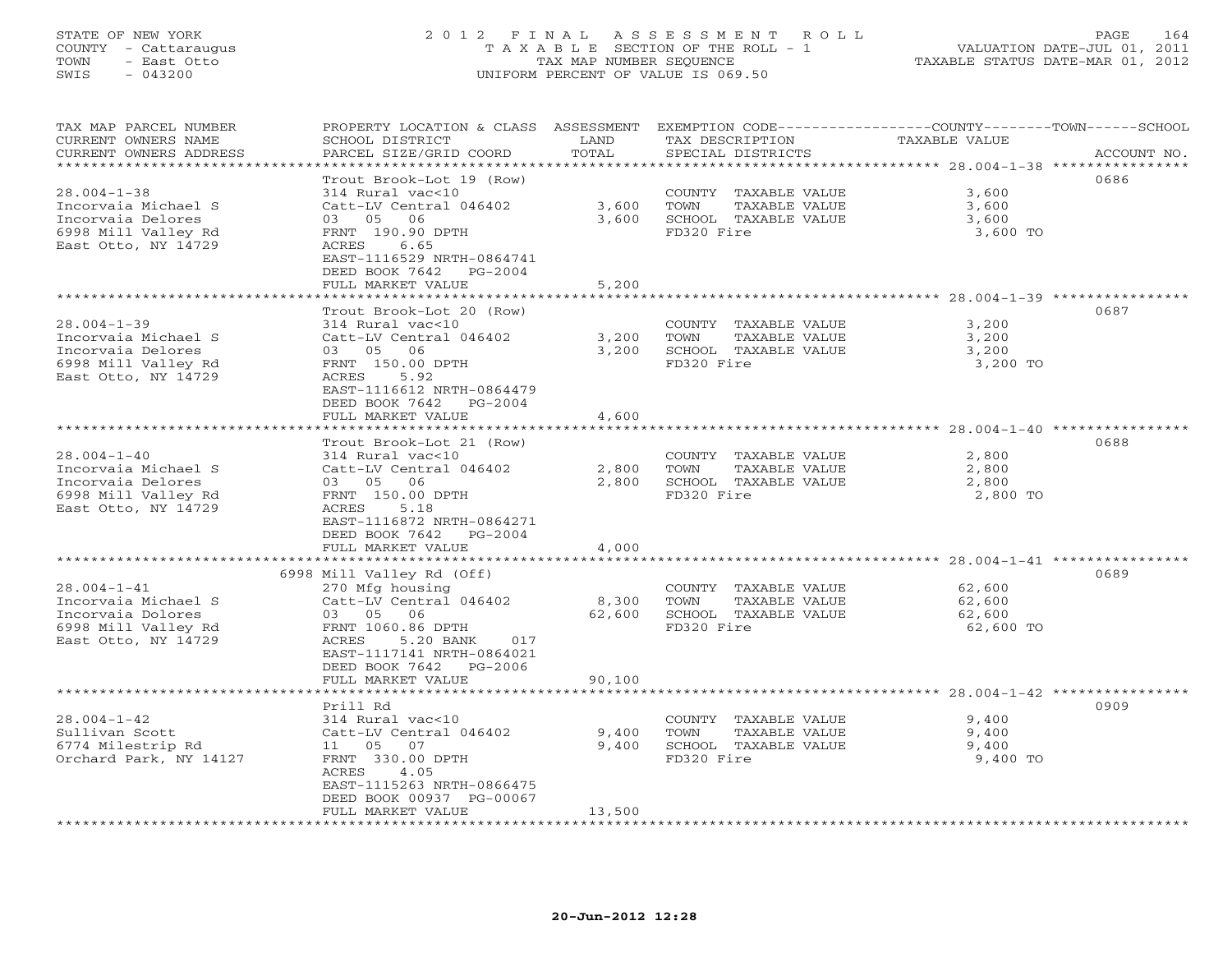## STATE OF NEW YORK 2 0 1 2 F I N A L A S S E S S M E N T R O L L PAGE 165 COUNTY - Cattaraugus T A X A B L E SECTION OF THE ROLL - 1 VALUATION DATE-JUL 01, 2011 TOWN - East Otto TAX MAP NUMBER SEQUENCE TAXABLE STATUS DATE-MAR 01, 2012 SWIS - 043200 UNIFORM PERCENT OF VALUE IS 069.50UNIFORM PERCENT OF VALUE IS 069.50

| TAX MAP PARCEL NUMBER<br>CURRENT OWNERS NAME<br>CURRENT OWNERS ADDRESS | PROPERTY LOCATION & CLASS ASSESSMENT<br>SCHOOL DISTRICT<br>PARCEL SIZE/GRID COORD | LAND<br>TOTAL    | TAX DESCRIPTION<br>SPECIAL DISTRICTS          | EXEMPTION CODE-----------------COUNTY-------TOWN------SCHOOL<br><b>TAXABLE VALUE</b><br>ACCOUNT NO. |
|------------------------------------------------------------------------|-----------------------------------------------------------------------------------|------------------|-----------------------------------------------|-----------------------------------------------------------------------------------------------------|
| *********************                                                  |                                                                                   |                  |                                               |                                                                                                     |
|                                                                        | Prill Rd                                                                          |                  |                                               | 0932                                                                                                |
| $28.004 - 1 - 43$                                                      | 314 Rural vac<10                                                                  |                  | COUNTY TAXABLE VALUE                          | 8,900                                                                                               |
| Zglinicki Joseph B                                                     | Catt-LV Central 046402                                                            | 8,900            | TOWN<br>TAXABLE VALUE                         | 8,900                                                                                               |
| 202 Brook Creek Dr                                                     | 03 05<br>07                                                                       | 8,900            | SCHOOL TAXABLE VALUE                          | 8,900                                                                                               |
| Troutman, NC 28166                                                     | 3.60<br>ACRES                                                                     |                  | FD320 Fire                                    | 8,900 TO                                                                                            |
|                                                                        | EAST-1115703 NRTH-0866635                                                         |                  |                                               |                                                                                                     |
|                                                                        | DEED BOOK 00945 PG-00749                                                          |                  |                                               |                                                                                                     |
|                                                                        | FULL MARKET VALUE                                                                 | 12,800           |                                               |                                                                                                     |
|                                                                        | 7177 Prill Rd                                                                     |                  |                                               | 0954                                                                                                |
| $28.004 - 1 - 44$                                                      | 270 Mfg housing                                                                   |                  | COUNTY TAXABLE VALUE                          | 37,500                                                                                              |
| Armstrong Edward Jr                                                    | Catt-LV Central 046402                                                            | 8,900            | TAXABLE VALUE<br>TOWN                         | 37,500                                                                                              |
| Armstrong Carol A                                                      | 03 05 07                                                                          | 37,500           | SCHOOL TAXABLE VALUE                          | 37,500                                                                                              |
| 3121 Pleasant Ave                                                      | FRNT 250.00 DPTH                                                                  |                  | FD320 Fire                                    | 37,500 TO                                                                                           |
| Hamburg, NY 14075                                                      | ACRES<br>3.65                                                                     |                  |                                               |                                                                                                     |
|                                                                        | EAST-0465935 NRTH-0866449                                                         |                  |                                               |                                                                                                     |
|                                                                        | DEED BOOK 2860 PG-4001                                                            |                  |                                               |                                                                                                     |
|                                                                        | FULL MARKET VALUE                                                                 | 54,000           |                                               |                                                                                                     |
|                                                                        | Prill Rd                                                                          |                  |                                               |                                                                                                     |
| $28.004 - 1 - 45$                                                      | 105 Vac farmland                                                                  |                  | COUNTY TAXABLE VALUE                          | 1103<br>40,400                                                                                      |
| Horshel Louis A                                                        | Catt-LV Central 046402                                                            | 40,400           | TOWN<br>TAXABLE VALUE                         | 40,400                                                                                              |
| 5765 Kaiser Rd                                                         | 03 05 07                                                                          | 40,400           | SCHOOL TAXABLE VALUE                          | 40,400                                                                                              |
| Springville, NY 14141                                                  | FRNT 650.00 DPTH                                                                  |                  | FD320 Fire                                    | 40,400 TO                                                                                           |
|                                                                        | 71.60<br>ACRES                                                                    |                  |                                               |                                                                                                     |
|                                                                        | EAST-1115518 NRTH-0865830                                                         |                  |                                               |                                                                                                     |
|                                                                        | DEED BOOK 995<br>$PG-1023$                                                        |                  |                                               |                                                                                                     |
|                                                                        | FULL MARKET VALUE                                                                 | 58,100           |                                               |                                                                                                     |
|                                                                        |                                                                                   |                  |                                               |                                                                                                     |
|                                                                        | Thompson Rd                                                                       |                  |                                               | 0319                                                                                                |
| $36.002 - 1 - 1$                                                       | 260 Seasonal res                                                                  |                  | COUNTY TAXABLE VALUE                          | 48,500                                                                                              |
| Maples Sportsmens Club<br>Jeff Boots                                   | Catt-LV Central 046402<br>$42/43$ 05 07                                           | 39,700<br>48,500 | TOWN<br>TAXABLE VALUE<br>SCHOOL TAXABLE VALUE | 48,500<br>48,500                                                                                    |
| 38 Juniper                                                             | FRNT 790.00 DPTH                                                                  |                  | FD320 Fire                                    | 48,500 TO                                                                                           |
| Lockport, NY 14094                                                     | ACRES 58.19                                                                       |                  |                                               |                                                                                                     |
|                                                                        | EAST-0447837 NRTH-0862320                                                         |                  |                                               |                                                                                                     |
|                                                                        | DEED BOOK 00523 PG-00282                                                          |                  |                                               |                                                                                                     |
|                                                                        | FULL MARKET VALUE                                                                 | 69,800           |                                               |                                                                                                     |
|                                                                        |                                                                                   |                  |                                               |                                                                                                     |
|                                                                        | Safford Rd                                                                        |                  |                                               | 0471                                                                                                |
| $36.002 - 1 - 2.1$                                                     | 322 Rural vac>10                                                                  |                  | COUNTY TAXABLE VALUE                          | 16,100                                                                                              |
| Stein Jeannette S (Lu)                                                 | Catt-LV Central 046402                                                            | 16,100           | TOWN<br>TAXABLE VALUE                         | 16,100                                                                                              |
| Stein Douglas R                                                        | 42 05 07                                                                          | 16,100           | SCHOOL TAXABLE VALUE                          | 16,100                                                                                              |
| 8266 Safford Rd<br>Cattaraugus, NY 14719                               | ACRES 21.55<br>EAST-1097427 NRTH-0861590                                          |                  | FD320 Fire                                    | 16,100 TO                                                                                           |
|                                                                        | DEED BOOK 8052<br>PG-7001                                                         |                  |                                               |                                                                                                     |
|                                                                        | FULL MARKET VALUE                                                                 | 23,200           |                                               |                                                                                                     |
| **********************                                                 |                                                                                   |                  |                                               |                                                                                                     |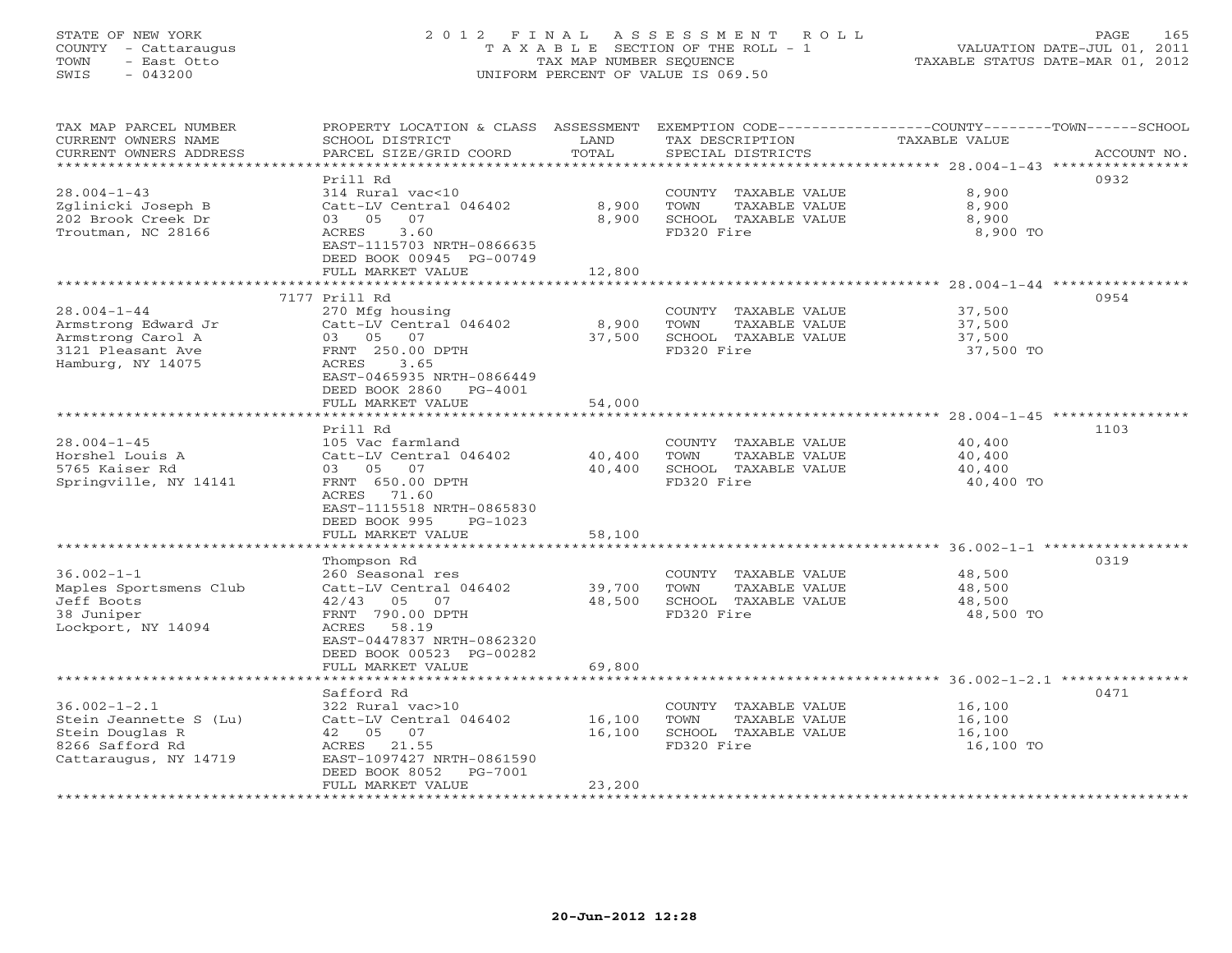## STATE OF NEW YORK 2 0 1 2 F I N A L A S S E S S M E N T R O L L PAGE 166 COUNTY - Cattaraugus T A X A B L E SECTION OF THE ROLL - 1 VALUATION DATE-JUL 01, 2011 TOWN - East Otto TAX MAP NUMBER SEQUENCE TAXABLE STATUS DATE-MAR 01, 2012 SWIS - 043200 UNIFORM PERCENT OF VALUE IS 069.50UNIFORM PERCENT OF VALUE IS 069.50

| TAX MAP PARCEL NUMBER<br>CURRENT OWNERS NAME<br>CURRENT OWNERS ADDRESS                                         | PROPERTY LOCATION & CLASS ASSESSMENT<br>SCHOOL DISTRICT<br>PARCEL SIZE/GRID COORD                                                                                                                             | LAND<br>TOTAL               | TAX DESCRIPTION<br>SPECIAL DISTRICTS                                                                     | EXEMPTION CODE----------------COUNTY-------TOWN-----SCHOOL<br><b>TAXABLE VALUE</b> | ACCOUNT NO.                |
|----------------------------------------------------------------------------------------------------------------|---------------------------------------------------------------------------------------------------------------------------------------------------------------------------------------------------------------|-----------------------------|----------------------------------------------------------------------------------------------------------|------------------------------------------------------------------------------------|----------------------------|
| **********************                                                                                         |                                                                                                                                                                                                               |                             |                                                                                                          |                                                                                    |                            |
| $36.002 - 1 - 2.2$<br>Stein Jeannette S (Lu)<br>Stein Ronald Et Al<br>8266 Safford Rd<br>Cattaraugus, NY 14719 | 8266 Safford Rd<br>210 1 Family Res<br>Catt-LV Central 046402<br>42 05 07<br>FF 365.00<br>ACRES<br>3.40<br>EAST-0447480 NRTH-0860718<br>DEED BOOK 8052<br>PG-7002<br>FULL MARKET VALUE                        | 8,100<br>53,700<br>77,300   | SR STAR<br>41834<br>COUNTY TAXABLE VALUE<br>TOWN<br>TAXABLE VALUE<br>SCHOOL TAXABLE VALUE<br>FD320 Fire  | $\Omega$<br>53,700<br>53,700<br>10,470<br>53,700 TO                                | 0788<br>$\Omega$<br>43,230 |
|                                                                                                                |                                                                                                                                                                                                               |                             |                                                                                                          |                                                                                    |                            |
| $36.002 - 1 - 2.3$<br>Macchioni Ronald G<br>Smith Kristine L<br>8234 Safford Rd<br>Cattaraugus, NY 14719       | 8234 Safford Rd<br>210 1 Family Res<br>Catt-LV Central 046402<br>42 05<br>07<br>FRNT 513.00 DPTH<br>ACRES<br>4.75 BANK<br>017<br>EAST-0447904 NRTH-0860678<br>DEED BOOK 00923 PG-00985<br>FULL MARKET VALUE   | 10,100<br>89,800<br>129,200 | 41854<br>RES STAR<br>COUNTY TAXABLE VALUE<br>TAXABLE VALUE<br>TOWN<br>SCHOOL TAXABLE VALUE<br>FD320 Fire | $\circ$<br>89,800<br>89,800<br>68,950<br>89,800 TO                                 | 0789<br>$\Omega$<br>20,850 |
|                                                                                                                |                                                                                                                                                                                                               |                             |                                                                                                          |                                                                                    |                            |
| $36.002 - 1 - 2.4$<br>Macchioni Ronald G<br>Smith Kristine L<br>8234 Safford Rd<br>Cattaraugus, NY 14719       | Safford Rd<br>322 Rural vac>10<br>Catt-LV Central 046402<br>42 05<br>07<br>FRNT 620.00 DPTH<br>ACRES 31.05<br>EAST-0448508 NRTH-0861611<br>DEED BOOK 00923 PG-00987<br>FULL MARKET VALUE                      | 28,500<br>28,500<br>41,000  | COUNTY TAXABLE VALUE<br>TOWN<br>TAXABLE VALUE<br>SCHOOL TAXABLE VALUE<br>FD320 Fire                      | 28,500<br>28,500<br>28,500<br>28,500 TO                                            | 0886                       |
|                                                                                                                |                                                                                                                                                                                                               |                             |                                                                                                          |                                                                                    |                            |
| $36.002 - 1 - 2.5$<br>Hintz Kimberly<br>8154 Safford Rd<br>Cattaraugus, NY 14719                               | 8154 Safford Rd<br>270 Mfg housing<br>Catt-LV Central 046402<br>FRNT 250.00 DPTH<br>ACRES<br>3.00<br>EAST-1097573 NRTH-0860804<br>DEED BOOK 7771<br>PG-4001<br>FULL MARKET VALUE                              | 8,200<br>33,900<br>48,800   | COUNTY TAXABLE VALUE<br>TOWN<br>TAXABLE VALUE<br>SCHOOL TAXABLE VALUE<br>FD320 Fire                      | 33,900<br>33,900<br>33,900<br>33,900 TO                                            | 1190                       |
|                                                                                                                |                                                                                                                                                                                                               |                             |                                                                                                          |                                                                                    |                            |
| $36.002 - 1 - 3$<br>Calabro Martha<br>8153 Safford Rd<br>Cattaraugus, NY 14719                                 | 8153 Safford Rd<br>210 1 Family Res<br>Catt-LV Central 046402<br>42 05<br>07<br>FRNT 1280.00 DPTH<br>ACRES<br>8.40 BANK<br>017<br>EAST-0448644 NRTH-0860262<br>DEED BOOK 6400<br>PG-3002<br>FULL MARKET VALUE | 14,000<br>84,000<br>120,900 | RES STAR<br>41854<br>COUNTY TAXABLE VALUE<br>TOWN<br>TAXABLE VALUE<br>SCHOOL TAXABLE VALUE<br>FD320 Fire | $\circ$<br>84,000<br>84,000<br>63,150<br>84,000 TO                                 | 0382<br>$\Omega$<br>20,850 |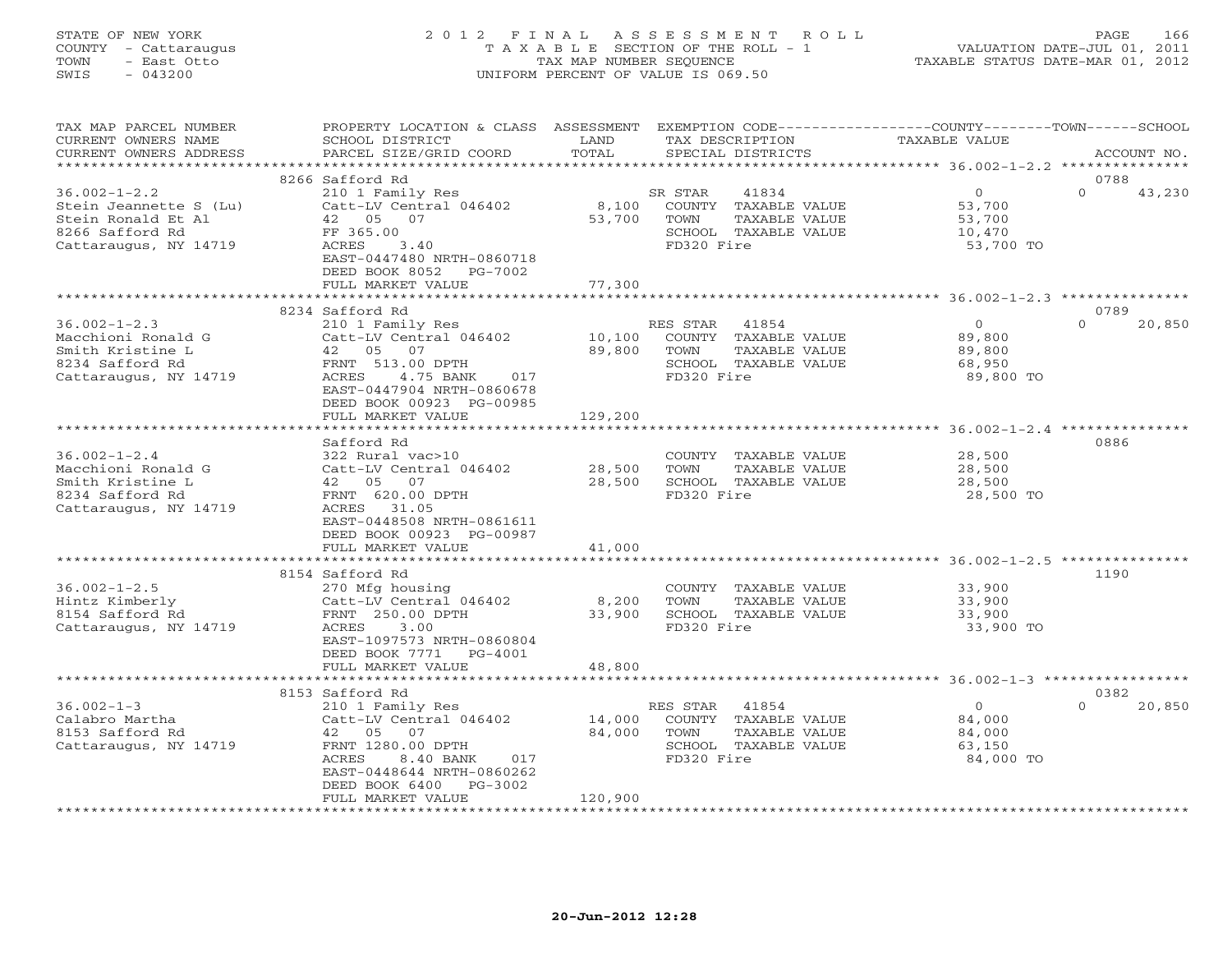## STATE OF NEW YORK 2 0 1 2 F I N A L A S S E S S M E N T R O L L PAGE 167 COUNTY - Cattaraugus T A X A B L E SECTION OF THE ROLL - 1 VALUATION DATE-JUL 01, 2011 TOWN - East Otto TAX MAP NUMBER SEQUENCE TAXABLE STATUS DATE-MAR 01, 2012 SWIS - 043200 UNIFORM PERCENT OF VALUE IS 069.50UNIFORM PERCENT OF VALUE IS 069.50

| TAX MAP PARCEL NUMBER<br>CURRENT OWNERS NAME<br>CURRENT OWNERS ADDRESS                                    | PROPERTY LOCATION & CLASS ASSESSMENT EXEMPTION CODE----------------COUNTY-------TOWN------SCHOOL<br>SCHOOL DISTRICT<br>PARCEL SIZE/GRID COORD                                                 | LAND<br>TOTAL                | TAX DESCRIPTION<br>SPECIAL DISTRICTS                                                                              | TAXABLE VALUE                                                |                    | ACCOUNT NO.    |
|-----------------------------------------------------------------------------------------------------------|-----------------------------------------------------------------------------------------------------------------------------------------------------------------------------------------------|------------------------------|-------------------------------------------------------------------------------------------------------------------|--------------------------------------------------------------|--------------------|----------------|
| *******************                                                                                       |                                                                                                                                                                                               |                              |                                                                                                                   |                                                              |                    |                |
| $36.002 - 1 - 5.1$<br>Lundberg Greg<br>Lundberg Constance L<br>PO Box 36<br>East Otto, NY 14729           | Safford Rd<br>105 Vac farmland<br>Catt-LV Central 046402<br>07<br>34 05<br>ACRES 93.55 BANK<br>017<br>DEED BOOK 4221<br>PG-6005<br>FULL MARKET VALUE                                          | 33,700<br>33,700<br>48,500   | 41720<br>AG DIST<br>COUNTY TAXABLE VALUE<br>TAXABLE VALUE<br>TOWN<br>SCHOOL TAXABLE VALUE<br>FD320 Fire           | 10,118<br>23,582<br>23,582<br>23,582<br>33,700 TO            | 10,118             | 0056<br>10,118 |
| MAY BE SUBJECT TO PAYMENT<br>UNDER AGDIST LAW TIL 2030<br>******************************                  |                                                                                                                                                                                               |                              |                                                                                                                   |                                                              |                    |                |
|                                                                                                           | Safford Rd                                                                                                                                                                                    |                              |                                                                                                                   |                                                              |                    | 1134           |
| $36.002 - 1 - 5.2$<br>Lundberg Greg<br>Lundberg Constance L<br>PO Box 36<br>East Otto, NY 14729           | 240 Rural res<br>Catt-LV Central 046402<br>ACRES<br>20.80 BANK<br>017<br>DEED BOOK 4221<br>$PG-6005$<br>FULL MARKET VALUE                                                                     | 15,400<br>183,300<br>263,700 | AG DIST<br>41720<br>COUNTY TAXABLE VALUE<br>TOWN<br>TAXABLE VALUE<br>SCHOOL TAXABLE VALUE<br>FD320 Fire           | 3,811<br>179,489<br>179,489<br>179,489<br>183,300 TO         | 3,811              | 3,811          |
| MAY BE SUBJECT TO PAYMENT<br>UNDER AGDIST LAW TIL 2030                                                    |                                                                                                                                                                                               |                              |                                                                                                                   |                                                              |                    |                |
|                                                                                                           | 8000 Safford Rd                                                                                                                                                                               |                              |                                                                                                                   |                                                              |                    | 0296           |
| $36.002 - 1 - 6$<br>Lundberg Greg<br>Lundberg Constance L<br>PO Box 36<br>East Otto, NY 14729             | 120 Field crops<br>Catt-LV Central 046402<br>26/34<br>05<br>07<br>ACRES<br>87.80 BANK<br>017<br>DEED BOOK 4221<br>PG-6005<br>FULL MARKET VALUE                                                | 32,100<br>38,500<br>55,400   | 41720<br>AG DIST<br>COUNTY TAXABLE VALUE<br>TOWN<br>TAXABLE VALUE<br>SCHOOL TAXABLE VALUE<br>FD320 Fire           | 9,026<br>29,474<br>29,474<br>29,474<br>38,500 TO             | 9,026              | 9,026          |
| MAY BE SUBJECT TO PAYMENT<br>UNDER AGDIST LAW TIL 2030                                                    |                                                                                                                                                                                               |                              |                                                                                                                   |                                                              |                    |                |
|                                                                                                           | 8335 Reed Hill Rd                                                                                                                                                                             |                              |                                                                                                                   |                                                              |                    | 0112           |
| $36.002 - 1 - 7$<br>Eigenbrod Elmer<br>Eigengrod Virginia<br>8335 Reed Hill Raod<br>Cattaraugus, NY 14719 | 210 1 Family Res<br>Catt-LV Central 046402<br>26 05<br>07<br>FRNT 259.00 DPTH 104.00<br>EAST-1102025 NRTH-0860772<br>DEED BOOK 00710 PG-00576                                                 | 5,000 SR STAR<br>53,800      | CVET C/T<br>41131<br>41834<br>COUNTY TAXABLE VALUE<br>TAXABLE VALUE<br>TOWN<br>SCHOOL TAXABLE VALUE<br>FD320 Fire | 13,450<br>$\circ$<br>40,350<br>40,350<br>10,570<br>53,800 TO | 13,450<br>$\Omega$ | - 0<br>43,230  |
|                                                                                                           | FULL MARKET VALUE<br>****************************                                                                                                                                             | 77,400                       |                                                                                                                   |                                                              |                    |                |
| $36.002 - 1 - 8$<br>Obstarczyk Kenneth<br>658 Bauder Dr<br>Alden, NY 14004                                | Safford Rd<br>322 Rural vac>10<br>Catt-LV Central 046402<br>34/26 05 07<br>FRNT 1457.00 DPTH<br>27.65<br>ACRES<br>EAST-1101421 NRTH-0860281<br>DEED BOOK 9617<br>PG-8002<br>FULL MARKET VALUE | 26,500<br>26,500<br>38,100   | COUNTY TAXABLE VALUE<br>TOWN<br>TAXABLE VALUE<br>SCHOOL TAXABLE VALUE<br>FD320 Fire                               | 26,500<br>26,500<br>26,500<br>26,500 TO                      |                    | 0256           |
|                                                                                                           |                                                                                                                                                                                               |                              |                                                                                                                   |                                                              |                    |                |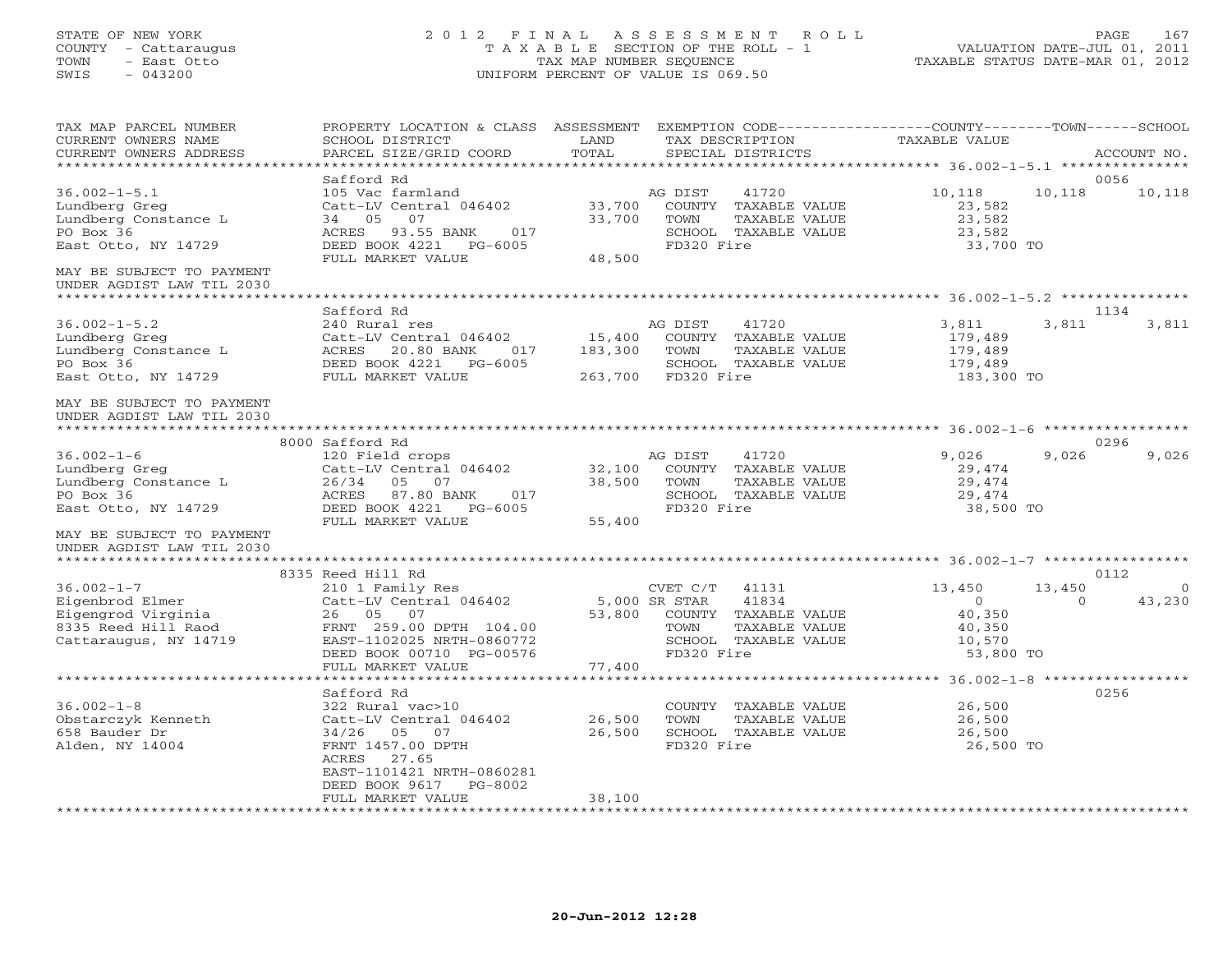## STATE OF NEW YORK 2 0 1 2 F I N A L A S S E S S M E N T R O L L PAGE 168 COUNTY - Cattaraugus T A X A B L E SECTION OF THE ROLL - 1 VALUATION DATE-JUL 01, 2011 TOWN - East Otto TAX MAP NUMBER SEQUENCE TAXABLE STATUS DATE-MAR 01, 2012 SWIS - 043200 UNIFORM PERCENT OF VALUE IS 069.50UNIFORM PERCENT OF VALUE IS 069.50

| TAX MAP PARCEL NUMBER              | PROPERTY LOCATION & CLASS ASSESSMENT EXEMPTION CODE---------------COUNTY-------TOWN------SCHOOL |                             |                   |                             |                  |          |             |
|------------------------------------|-------------------------------------------------------------------------------------------------|-----------------------------|-------------------|-----------------------------|------------------|----------|-------------|
| CURRENT OWNERS NAME                | SCHOOL DISTRICT                                                                                 | LAND                        | TAX DESCRIPTION   |                             | TAXABLE VALUE    |          |             |
| CURRENT OWNERS ADDRESS             | PARCEL SIZE/GRID COORD                                                                          | TOTAL                       | SPECIAL DISTRICTS |                             |                  |          | ACCOUNT NO. |
|                                    |                                                                                                 |                             |                   |                             |                  |          |             |
|                                    | 7981 Safford Rd                                                                                 |                             |                   |                             |                  | 0257     |             |
| $36.002 - 1 - 9$                   |                                                                                                 |                             |                   |                             | $\overline{0}$   | $\Omega$ |             |
|                                    | 240 Rural res                                                                                   |                             | RES STAR 41854    |                             |                  |          | 20,850      |
| Obstarczyk Kenneth                 | Catt-LV Central 046402                                                                          | 26,500                      |                   | COUNTY TAXABLE VALUE        | 138,000          |          |             |
| 658 Bauder Dr                      | 34 05 07                                                                                        | 138,000                     | TOWN              | TAXABLE VALUE               | 138,000          |          |             |
| Alden, NY 14004                    | FRNT 743.00 DPTH                                                                                |                             |                   | SCHOOL TAXABLE VALUE        | 117,150          |          |             |
|                                    | ACRES 23.55                                                                                     |                             | FD320 Fire        |                             | 138,000 TO       |          |             |
|                                    | EAST-1100268 NRTH-0859872                                                                       |                             |                   |                             |                  |          |             |
|                                    | DEED BOOK 9617 PG-8002                                                                          |                             |                   |                             |                  |          |             |
|                                    | FULL MARKET VALUE                                                                               | 198,600                     |                   |                             |                  |          |             |
|                                    |                                                                                                 |                             |                   |                             |                  |          |             |
|                                    |                                                                                                 |                             |                   |                             |                  |          |             |
|                                    | 7888 Ulinger Rd                                                                                 |                             |                   |                             |                  | 0554     |             |
| $36.002 - 1 - 10$                  | 260 Seasonal res                                                                                |                             |                   | COUNTY TAXABLE VALUE        | 60,200           |          |             |
| Woods Gary J                       | Catt-LV Central 046402 35,600<br>Catt-LV Central<br>34/33    05    07                           |                             | TOWN              | TAXABLE VALUE               | 60,200<br>60,200 |          |             |
| Woods Paul                         |                                                                                                 |                             |                   | SCHOOL TAXABLE VALUE        |                  |          |             |
| woods Paul<br>83 Carpenter Ave     | LOT 34-25-33                                                                                    | 60,200                      | FD320 Fire        |                             | 60,200 TO        |          |             |
| Tonawanda, NY 14223                | FF 350.00                                                                                       |                             |                   |                             |                  |          |             |
|                                    | ACRES 93.16                                                                                     |                             |                   |                             |                  |          |             |
|                                    | EAST-1100896 NRTH-0858651                                                                       |                             |                   |                             |                  |          |             |
|                                    |                                                                                                 |                             |                   |                             |                  |          |             |
|                                    | DEED BOOK 00783 PG-00111                                                                        |                             |                   |                             |                  |          |             |
|                                    | FULL MARKET VALUE                                                                               | 86,600                      |                   |                             |                  |          |             |
|                                    |                                                                                                 | * * * * * * * * * * * * * * |                   |                             |                  |          |             |
|                                    | 8247 Reed Hill Rd                                                                               |                             |                   |                             |                  | 0486     |             |
| $36.002 - 1 - 11.1$                | 210 1 Family Res                                                                                |                             | RES STAR 41854    |                             | $\overline{0}$   | $\cap$   | 20,850      |
| Williams Jay R                     | Catt-LV Central 046402                                                                          |                             |                   | 11,300 COUNTY TAXABLE VALUE | 55,300           |          |             |
| 8247 Reed Hill Rd                  | 26 05 07<br>$1 \t040 = 0.$                                                                      | 55,300                      | TOWN              | TAXABLE VALUE               | 55,300           |          |             |
| East Otto, NY 14729                | FRNT 560.00 DPTH                                                                                |                             |                   | SCHOOL TAXABLE VALUE        | 34,450           |          |             |
|                                    | ACRES<br>5.85 BANK<br>012                                                                       |                             | FD320 Fire        |                             | 55,300 TO        |          |             |
|                                    |                                                                                                 |                             |                   |                             |                  |          |             |
|                                    | EAST-1102089 NRTH-0859309                                                                       |                             |                   |                             |                  |          |             |
|                                    | DEED BOOK 751<br>PG-4002                                                                        |                             |                   |                             |                  |          |             |
|                                    | FULL MARKET VALUE                                                                               | 79,600                      |                   |                             |                  |          |             |
|                                    |                                                                                                 |                             |                   |                             |                  |          |             |
|                                    | 8257 Reed Hill Rd                                                                               |                             |                   |                             |                  | 0930     |             |
| $36.002 - 1 - 11.2$                | 210 1 Family Res                                                                                |                             | RES STAR 41854    |                             | $\overline{0}$   | $\Omega$ | 20,850      |
| Merrill Joel                       | Catt-LV Central 046402                                                                          |                             |                   | 8,300 COUNTY TAXABLE VALUE  | 86,500           |          |             |
| Merrill Katherine                  | 26 05 07                                                                                        | 86,500 TOWN                 |                   | TAXABLE VALUE               | 86,500           |          |             |
|                                    |                                                                                                 |                             |                   |                             |                  |          |             |
| 8257 Reed Hill Rd                  | FRNT 325.00 DPTH                                                                                |                             |                   | SCHOOL TAXABLE VALUE        | 65,650           |          |             |
| Cattaraugus, NY 14719              | ACRES<br>3.10                                                                                   |                             | FD320 Fire        |                             | 86,500 TO        |          |             |
|                                    | EAST-0453646 NRTH-0859688                                                                       |                             |                   |                             |                  |          |             |
|                                    | DEED BOOK 6745 PG-2001                                                                          |                             |                   |                             |                  |          |             |
|                                    | FULL MARKET VALUE                                                                               | 124,500                     |                   |                             |                  |          |             |
|                                    |                                                                                                 |                             |                   |                             |                  |          |             |
|                                    | 8207 Reed Hill Rd                                                                               |                             |                   |                             |                  | 0450     |             |
| $36.002 - 1 - 12$                  | 260 Seasonal res                                                                                |                             |                   | COUNTY TAXABLE VALUE        |                  |          |             |
|                                    | Catt-LV Central 046402                                                                          | 20,200                      | TOWN              | TAXABLE VALUE               | 33,300<br>33,300 |          |             |
| Higgins James J<br>Higgins James J |                                                                                                 |                             |                   |                             |                  |          |             |
| Higgins Carol                      | 25/26 05 07                                                                                     |                             |                   | 33,300 SCHOOL TAXABLE VALUE | 33,300           |          |             |
| 374 Nw Breezy Point Loop           | FRNT 1680.00 DPTH                                                                               |                             | FD320 Fire        |                             | 33,300 TO        |          |             |
| Fort St Lucie, FL 34986            | ACRES 14.24                                                                                     |                             |                   |                             |                  |          |             |
|                                    | EAST-0453815 NRTH-0858479                                                                       |                             |                   |                             |                  |          |             |
|                                    | DEED BOOK 863<br>PG-00802                                                                       |                             |                   |                             |                  |          |             |
|                                    | FULL MARKET VALUE                                                                               | 47,900                      |                   |                             |                  |          |             |
|                                    |                                                                                                 |                             |                   |                             |                  |          |             |
|                                    |                                                                                                 |                             |                   |                             |                  |          |             |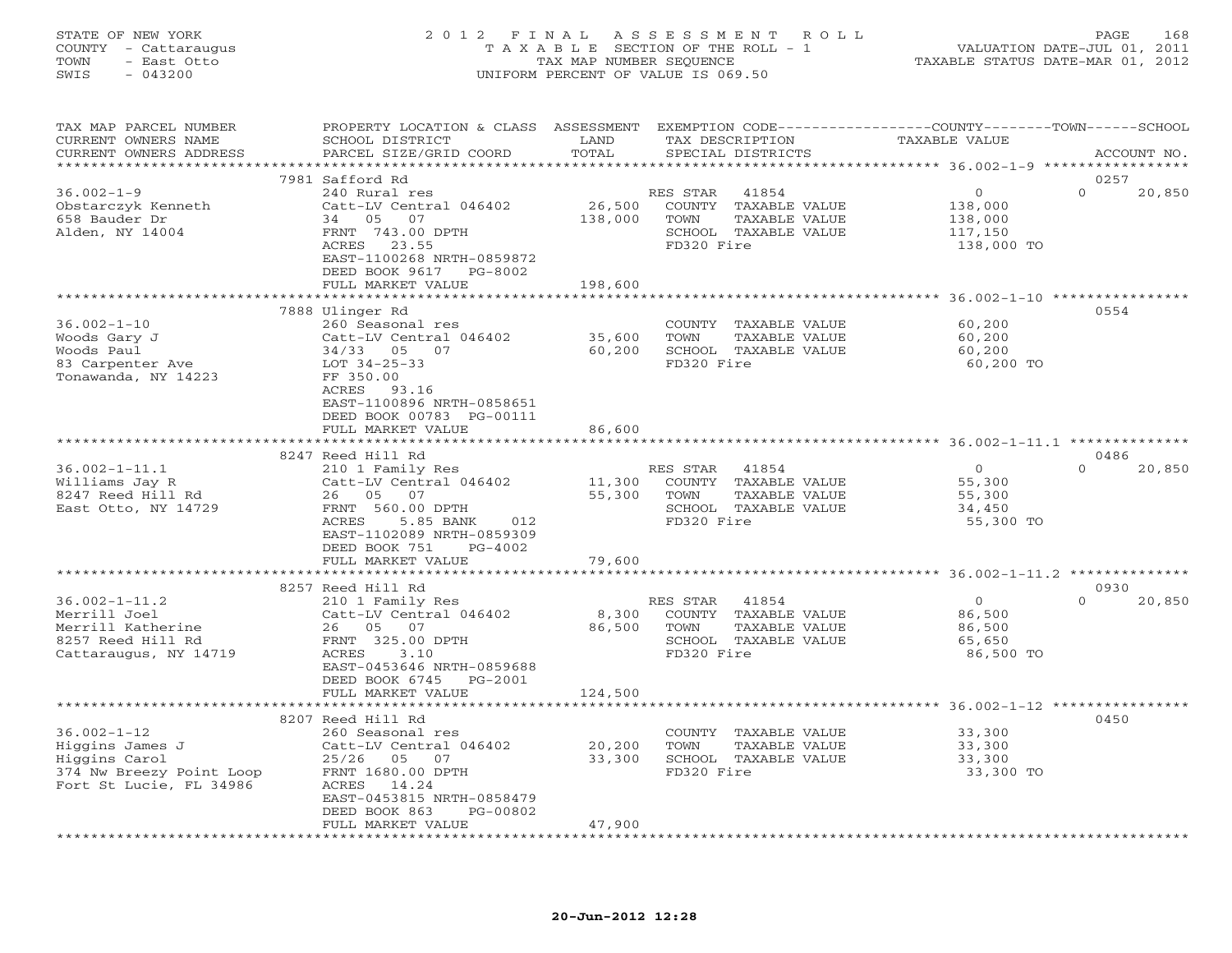## STATE OF NEW YORK 2 0 1 2 F I N A L A S S E S S M E N T R O L L PAGE 169 COUNTY - Cattaraugus T A X A B L E SECTION OF THE ROLL - 1 VALUATION DATE-JUL 01, 2011 TOWN - East Otto TAX MAP NUMBER SEQUENCE TAXABLE STATUS DATE-MAR 01, 2012 SWIS - 043200 UNIFORM PERCENT OF VALUE IS 069.50UNIFORM PERCENT OF VALUE IS 069.50

| TAX MAP PARCEL NUMBER<br>CURRENT OWNERS NAME<br>CURRENT OWNERS ADDRESS                                         | PROPERTY LOCATION & CLASS ASSESSMENT<br>SCHOOL DISTRICT<br>PARCEL SIZE/GRID COORD                                                                                                               | LAND<br>TOTAL                                     |                                | TAX DESCRIPTION<br>SPECIAL DISTRICTS                                                            | EXEMPTION CODE-----------------COUNTY-------TOWN-----SCHOOL<br>TAXABLE VALUE | ACCOUNT NO.                |
|----------------------------------------------------------------------------------------------------------------|-------------------------------------------------------------------------------------------------------------------------------------------------------------------------------------------------|---------------------------------------------------|--------------------------------|-------------------------------------------------------------------------------------------------|------------------------------------------------------------------------------|----------------------------|
| $36.002 - 1 - 13.1$<br>Chamberlin Richard<br>Chamberlin Catherine<br>256 Cortland Ave<br>Buffalo, NY 14223     | Reed Hill Rd<br>260 Seasonal res<br>Catt-LV Central 046402<br>33/25<br>05<br>07<br>FRNT 1330.00 DPTH<br>ACRES 72.12<br>EAST-1100843 NRTH-0855656<br>DEED BOOK 1393 PG-4001<br>FULL MARKET VALUE | 44,100<br>111,500<br>160,400                      | TOWN<br>FD320 Fire             | COUNTY TAXABLE VALUE<br>TAXABLE VALUE<br>SCHOOL TAXABLE VALUE                                   | 111,500<br>111,500<br>111,500<br>111,500 TO                                  | 0307                       |
|                                                                                                                |                                                                                                                                                                                                 |                                                   |                                |                                                                                                 |                                                                              |                            |
| $36.002 - 1 - 13.2$<br>Jackson Ronald J<br>PO Box 15<br>East Otto, NY 14729                                    | Reed Hill Rd (Off)<br>210 1 Family Res<br>Catt-LV Central 046402<br>33 05 07<br>ACRES<br>3.86<br>EAST-0452767 NRTH-0856208<br>DEED BOOK 866<br>PG-00988<br>FULL MARKET VALUE                    | 6,400<br>49,300<br>70,900                         | RES STAR<br>TOWN<br>FD320 Fire | 41854<br>COUNTY TAXABLE VALUE<br>TAXABLE VALUE<br>SCHOOL TAXABLE VALUE                          | $\Omega$<br>49,300<br>49,300<br>28,450<br>49,300 TO                          | 0818<br>$\Omega$<br>20,850 |
|                                                                                                                | *********************                                                                                                                                                                           | *************                                     |                                |                                                                                                 | ********************* 36.002-1-14 *****************                          |                            |
|                                                                                                                | Reed Hill Rd (Off)                                                                                                                                                                              |                                                   |                                |                                                                                                 |                                                                              | 0452                       |
| $36.002 - 1 - 14$<br>Skeels Milton<br>David & Mary Lou Butler<br>8054 Chris Hart Rd<br>Little Valley, NY 14755 | 322 Rural vac>10<br>Catt-LV Central 046402<br>33 05 07<br>LOT 10<br>23.52<br>ACRES<br>EAST-1098274 NRTH-0855227                                                                                 | 13,800<br>13,800                                  | AG DIST<br>TOWN                | 41720<br>COUNTY TAXABLE VALUE<br>TAXABLE VALUE<br>SCHOOL TAXABLE VALUE<br>FP320 Fire protection | 7,442<br>6,358<br>6,358<br>6,358<br>13,800 TO                                | 7,442<br>7,442             |
| MAY BE SUBJECT TO PAYMENT<br>UNDER AGDIST LAW TIL 2030<br>********************                                 | DEED BOOK 00426 PG-00317<br>FULL MARKET VALUE                                                                                                                                                   | 19,900<br>********                                |                                |                                                                                                 | ********************** 36.002-1-15 *****************                         |                            |
|                                                                                                                | Reed Hill Rd                                                                                                                                                                                    |                                                   |                                |                                                                                                 |                                                                              | 0200                       |
| $36.002 - 1 - 15$<br>Jackson Ronald<br>PO Box 15<br>East Otto, NY 14729                                        | 322 Rural vac>10<br>Catt-LV Central 046402<br>$25/33$ 05<br>07<br>FRNT 2310.00 DPTH<br>ACRES 195.80<br>EAST-0451106 NRTH-0856717<br>DEED BOOK 770<br>PG-00657<br>FULL MARKET VALUE              | 81,100<br>81,100<br>116,700                       | TOWN<br>FD320 Fire             | COUNTY TAXABLE VALUE<br>TAXABLE VALUE<br>SCHOOL TAXABLE VALUE                                   | 81,100<br>81,100<br>81,100<br>81,100 TO                                      |                            |
|                                                                                                                |                                                                                                                                                                                                 |                                                   |                                |                                                                                                 |                                                                              |                            |
| $36.002 - 1 - 16.1$<br>Beechwood Farms Llc<br>693 Seaview Ct A-508<br>Marco Island, FL 34145                   | Safford Rd<br>105 Vac farmland<br>Catt-LV Central 046402<br>05 07<br>33/34<br>ACRES 141.10<br>EAST-1098827 NRTH-0859352<br>DEED BOOK 5794<br>PG-3001                                            | 50,800<br>50,800                                  | TOWN<br>FD320 Fire             | COUNTY TAXABLE VALUE<br>TAXABLE VALUE<br>SCHOOL TAXABLE VALUE                                   | 50,800<br>50,800<br>50,800<br>50,800 TO                                      | 0585                       |
| ***********************                                                                                        | FULL MARKET VALUE<br>**************************                                                                                                                                                 | 73,100<br>* * * * * * * * * * * * * * * * * * * * |                                |                                                                                                 |                                                                              |                            |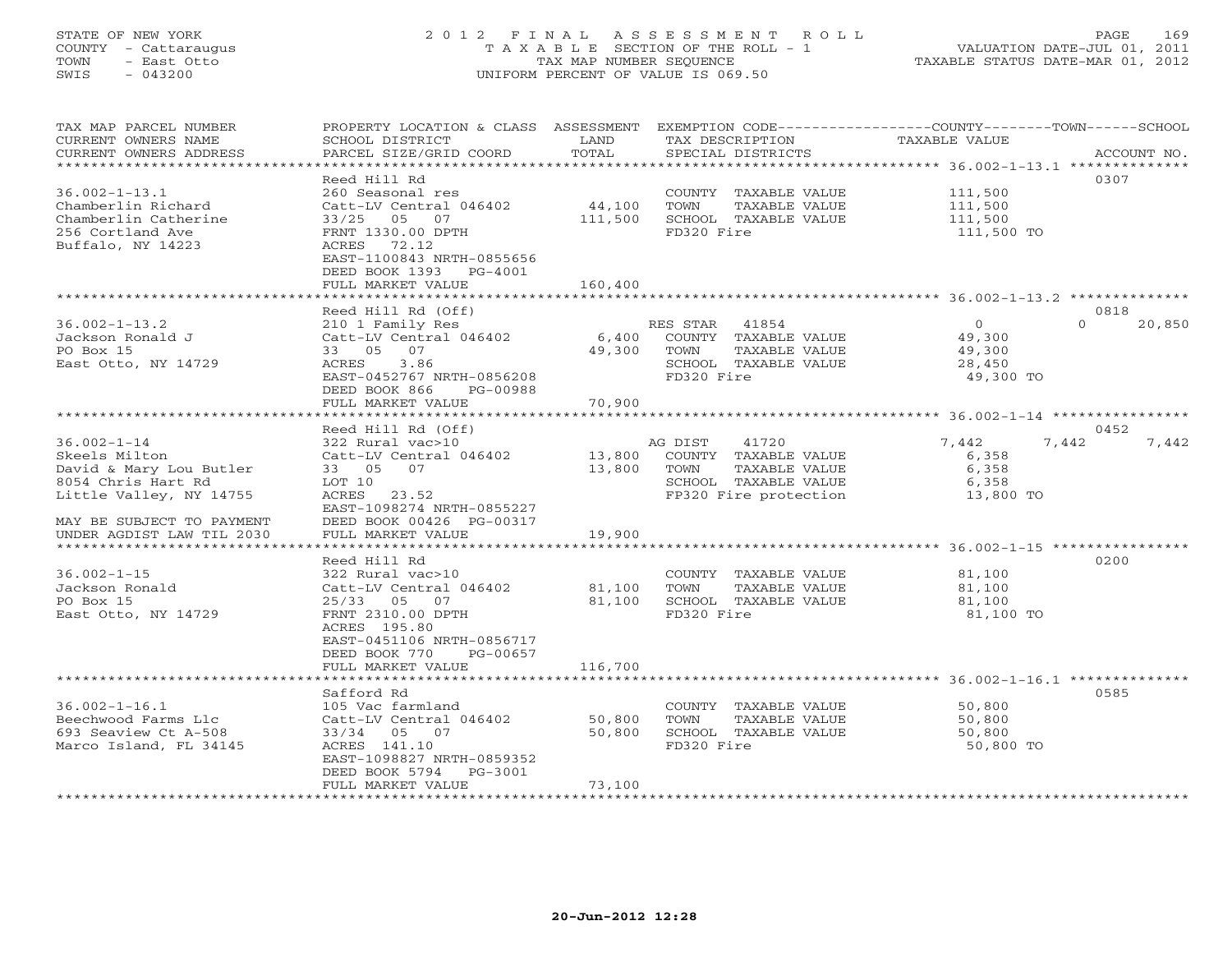## STATE OF NEW YORK 2 0 1 2 F I N A L A S S E S S M E N T R O L L PAGE 170 COUNTY - Cattaraugus T A X A B L E SECTION OF THE ROLL - 1 VALUATION DATE-JUL 01, 2011 TOWN - East Otto TAX MAP NUMBER SEQUENCE TAXABLE STATUS DATE-MAR 01, 2012 SWIS - 043200 UNIFORM PERCENT OF VALUE IS 069.50UNIFORM PERCENT OF VALUE IS 069.50

| TAX MAP PARCEL NUMBER<br>CURRENT OWNERS NAME<br>CURRENT OWNERS ADDRESS | PROPERTY LOCATION & CLASS ASSESSMENT<br>SCHOOL DISTRICT<br>PARCEL SIZE/GRID COORD | LAND<br>TOTAL | TAX DESCRIPTION<br>SPECIAL DISTRICTS | EXEMPTION CODE----------------COUNTY-------TOWN-----SCHOOL<br><b>TAXABLE VALUE</b> | ACCOUNT NO.        |
|------------------------------------------------------------------------|-----------------------------------------------------------------------------------|---------------|--------------------------------------|------------------------------------------------------------------------------------|--------------------|
| *********************                                                  |                                                                                   |               |                                      |                                                                                    |                    |
|                                                                        | 8051 Safford Rd                                                                   |               |                                      |                                                                                    | 0793               |
| $36.002 - 1 - 16.2$                                                    | 210 1 Family Res                                                                  |               | RES STAR<br>41854                    | $\circ$                                                                            | $\Omega$<br>20,850 |
| Leydecker Jeffrey                                                      | Catt-LV Central 046402                                                            | 7,900         | COUNTY TAXABLE VALUE                 | 75,600                                                                             |                    |
| Leydecker Jeanne                                                       | 34 05 07                                                                          | 75,600        | TOWN<br>TAXABLE VALUE                | 75,600                                                                             |                    |
| PO Box 123                                                             | FRNT 198.00 DPTH                                                                  |               | SCHOOL TAXABLE VALUE                 | 54,750                                                                             |                    |
| East Otto, NY 14729                                                    | 2.70<br>ACRES                                                                     |               | FD320 Fire                           | 75,600 TO                                                                          |                    |
|                                                                        | EAST-1099203 NRTH-0860334                                                         |               |                                      |                                                                                    |                    |
|                                                                        | DEED BOOK 840<br>PG-00084                                                         |               |                                      |                                                                                    |                    |
|                                                                        | FULL MARKET VALUE                                                                 | 108,800       |                                      |                                                                                    |                    |
|                                                                        | *******************                                                               | ************* |                                      |                                                                                    |                    |
|                                                                        | Safford Rd                                                                        |               |                                      |                                                                                    | 1150               |
| $36.002 - 1 - 16.3$                                                    | 105 Vac farmland                                                                  |               | AG BLDG<br>41700                     | 26,300<br>26,300                                                                   | 26,300             |
| Leydecker Jeffrey                                                      | Catt-LV Central 046402                                                            | 10,500        | COUNTY TAXABLE VALUE                 | 10,500                                                                             |                    |
| Leydecker Jeanne M                                                     | FRNT 196.00 DPTH                                                                  | 36,800        | TOWN<br>TAXABLE VALUE                | 10,500                                                                             |                    |
| 8051 Safford Rd                                                        | ACRES<br>9.75                                                                     |               | SCHOOL TAXABLE VALUE                 | 10,500                                                                             |                    |
| East Otto, NY 14729                                                    | EAST-1099155 NRTH-0860128                                                         |               | FD320 Fire                           | 36,800 TO                                                                          |                    |
|                                                                        | DEED BOOK 1030 PG-344                                                             |               |                                      |                                                                                    |                    |
|                                                                        | FULL MARKET VALUE                                                                 | 53,000        |                                      |                                                                                    |                    |
|                                                                        | *****************************                                                     |               |                                      |                                                                                    |                    |
|                                                                        | Christ Hart Rd                                                                    |               |                                      |                                                                                    | 0453               |
| $36.002 - 1 - 17.1$                                                    | 105 Vac farmland                                                                  |               | AG DIST<br>41720                     | 20,687<br>20,687                                                                   | 20,687             |
| Skeels Milton                                                          | Catt-LV Central 046402                                                            | 69,000        | COUNTY TAXABLE VALUE                 | 52,213                                                                             |                    |
| Skeels Mary Jane                                                       | 41  05  07                                                                        | 72,900        | TAXABLE VALUE<br>TOWN                | 52,213                                                                             |                    |
| David & Mary Lou Butler                                                | FRNT 1100.00 DPTH                                                                 |               | SCHOOL TAXABLE VALUE                 | 52,213                                                                             |                    |
| 8054 Christ Hart Rd                                                    | ACRES 122.85                                                                      |               | FP320 Fire protection                | 72,900 TO                                                                          |                    |
| Little Valley, NY 14755                                                | EAST-1096702 NRTH-0856199                                                         |               |                                      |                                                                                    |                    |
|                                                                        | DEED BOOK 679<br>PG-00136                                                         |               |                                      |                                                                                    |                    |
| MAY BE SUBJECT TO PAYMENT                                              | FULL MARKET VALUE                                                                 | 104,900       |                                      |                                                                                    |                    |
| UNDER AGDIST LAW TIL 2030                                              |                                                                                   |               |                                      |                                                                                    |                    |
|                                                                        |                                                                                   |               |                                      |                                                                                    |                    |
|                                                                        | 8054 Christ Hart Rd                                                               |               |                                      |                                                                                    | 0809               |
| $36.002 - 1 - 17.2$                                                    | 210 1 Family Res                                                                  |               | RES STAR<br>41854                    | $\circ$<br>$\Omega$                                                                | 20,850             |
| Butler David L                                                         | Catt-LV Central 046402                                                            | 6,600         | COUNTY TAXABLE VALUE                 | 83,300                                                                             |                    |
| Butler Mary Lou                                                        | 41 05<br>07                                                                       | 83,300        | TOWN<br>TAXABLE VALUE                | 83,300                                                                             |                    |
| 8054 Christ Hart Rd                                                    | FF 209.00                                                                         |               | SCHOOL TAXABLE VALUE                 | 62,450                                                                             |                    |
| Little Valley, NY 14755                                                | ACRES<br>1.50                                                                     |               | FP320 Fire protection                | 83,300 TO                                                                          |                    |
|                                                                        | EAST-1096884 NRTH-0856025                                                         |               |                                      |                                                                                    |                    |
|                                                                        | DEED BOOK 852<br>PG-01163                                                         |               |                                      |                                                                                    |                    |
|                                                                        | FULL MARKET VALUE                                                                 | 119,900       |                                      |                                                                                    |                    |
|                                                                        | ******************                                                                |               |                                      | ********************** 36.002-1-18 ***********                                     |                    |
|                                                                        | Otto-Maples Rd                                                                    |               |                                      |                                                                                    | 0286               |
| $36.002 - 1 - 18$                                                      | 105 Vac farmland                                                                  |               | COUNTY TAXABLE VALUE                 | 9,700                                                                              |                    |
| Horton Shawn J                                                         | Catt-LV Central 046402                                                            | 9,700         | TOWN<br>TAXABLE VALUE                | 9,700                                                                              |                    |
| Horton Angela                                                          | 41 05<br>07                                                                       | 9,700         | SCHOOL TAXABLE VALUE                 | 9,700                                                                              |                    |
| 3839 Wolf Rd                                                           | FRNT 270.00 DPTH                                                                  |               | FP320 Fire protection                | 9,700 TO                                                                           |                    |
| Orchard Park, NY 14127                                                 | ACRES<br>24.52                                                                    |               |                                      |                                                                                    |                    |
|                                                                        | EAST-1094958 NRTH-0855862                                                         |               |                                      |                                                                                    |                    |
|                                                                        | DEED BOOK 15380 PG-2001                                                           |               |                                      |                                                                                    |                    |
|                                                                        | FULL MARKET VALUE                                                                 | 14,000        |                                      |                                                                                    |                    |
| ***********************                                                |                                                                                   |               |                                      |                                                                                    |                    |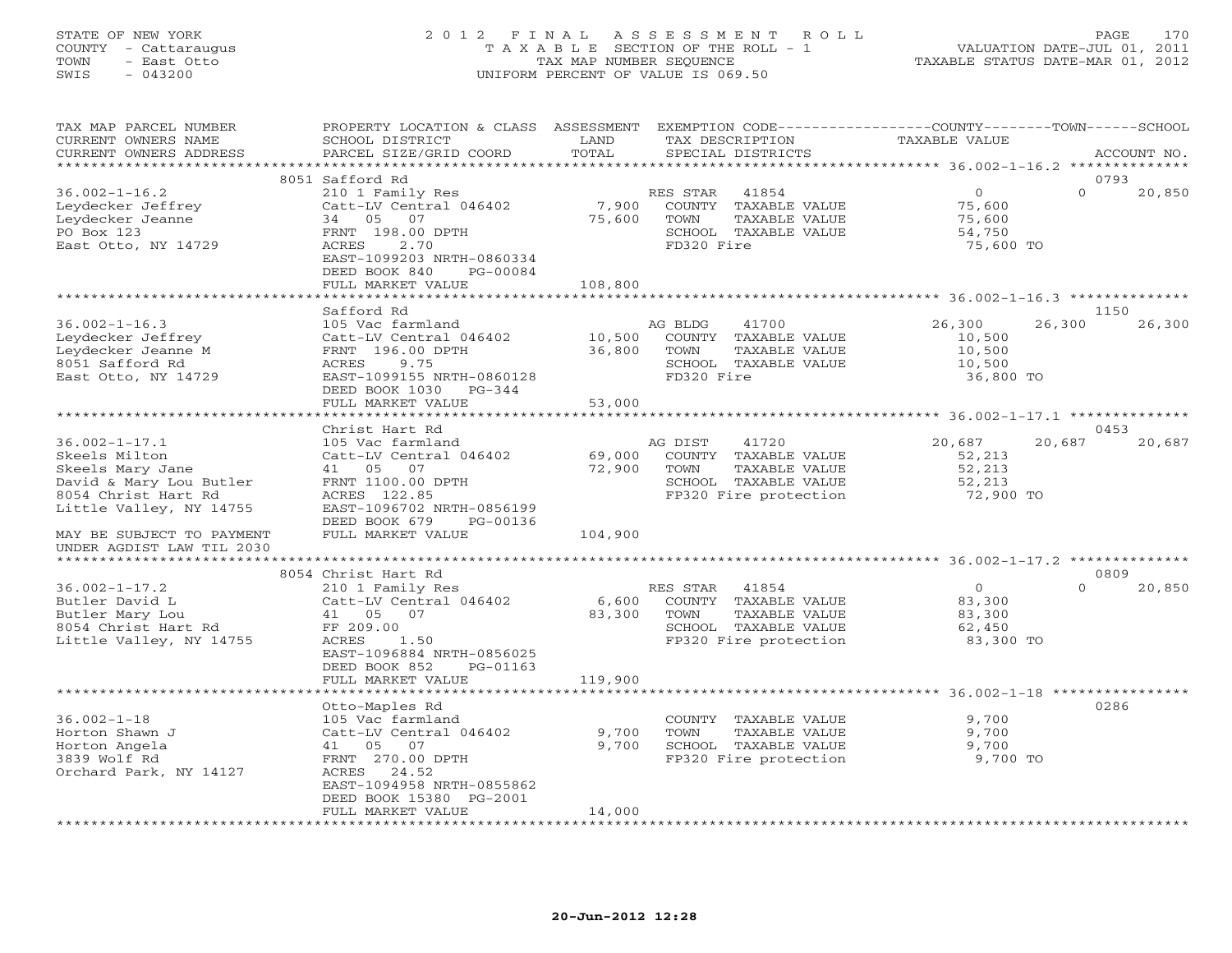STATE OF NEW YORK 2 0 1 2 F I N A L A S S E S S M E N T R O L L PAGE 171 COUNTY - Cattaraugus T A X A B L E SECTION OF THE ROLL - 1 VALUATION DATE-JUL 01, 2011 TOWN - East Otto TAX MAP NUMBER SEQUENCE TAXABLE STATUS DATE-MAR 01, 2012 SWIS - 043200 UNIFORM PERCENT OF VALUE IS 069.50

UNIFORM PERCENT OF VALUE IS 069.50

| TAX MAP PARCEL NUMBER<br>CURRENT OWNERS NAME<br>CURRENT OWNERS ADDRESS | PROPERTY LOCATION & CLASS ASSESSMENT<br>SCHOOL DISTRICT<br>PARCEL SIZE/GRID COORD | LAND<br>TOTAL | EXEMPTION CODE-----------------COUNTY-------TOWN------SCHOOL<br>TAX DESCRIPTION<br>SPECIAL DISTRICTS | TAXABLE VALUE                                            | ACCOUNT NO.        |
|------------------------------------------------------------------------|-----------------------------------------------------------------------------------|---------------|------------------------------------------------------------------------------------------------------|----------------------------------------------------------|--------------------|
| * * * * * * * * * * * * * * * * * *                                    | *************************                                                         |               |                                                                                                      |                                                          |                    |
|                                                                        | 8356 Otto-Maples Rd                                                               |               |                                                                                                      |                                                          | 0134               |
| $36.002 - 1 - 19.1$                                                    | 270 Mfg housing                                                                   |               | COUNTY TAXABLE VALUE                                                                                 | 40,200                                                   |                    |
| Fazzio Mary Lou                                                        | Catt-LV Central 046402                                                            | 27,500        | TOWN<br>TAXABLE VALUE                                                                                | 40,200                                                   |                    |
| 116 Walter St                                                          | 41 05 07                                                                          | 40,200        | SCHOOL TAXABLE VALUE                                                                                 | 40,200                                                   |                    |
| Buffalo, NY 14210                                                      | FF 30.00                                                                          |               | FP320 Fire protection                                                                                | 40,200 TO                                                |                    |
|                                                                        | ACRES 25.20                                                                       |               |                                                                                                      |                                                          |                    |
|                                                                        | EAST-1094380 NRTH-0856341                                                         |               |                                                                                                      |                                                          |                    |
|                                                                        | DEED BOOK 00989 PG-00130                                                          |               |                                                                                                      |                                                          |                    |
|                                                                        | FULL MARKET VALUE                                                                 | 57,800        |                                                                                                      |                                                          |                    |
|                                                                        |                                                                                   |               |                                                                                                      | ******************************** 36.002-1-19.2 ********* |                    |
|                                                                        | 8380 Otto-Maples Rd                                                               |               |                                                                                                      |                                                          | 0621               |
| $36.002 - 1 - 19.2$                                                    | 240 Rural res                                                                     |               | RES STAR<br>41854                                                                                    | $\overline{0}$                                           | $\Omega$<br>20,850 |
| Goldfus Christopher                                                    | Catt-LV Central 046402                                                            | 21,400        | COUNTY TAXABLE VALUE                                                                                 | 69,000                                                   |                    |
| 8380 Maples Rd                                                         | 41 05 07                                                                          | 69,000        | TOWN<br>TAXABLE VALUE                                                                                | 69,000                                                   |                    |
| Little Valley, NY 14755                                                | FF 990.00                                                                         |               | SCHOOL TAXABLE VALUE                                                                                 | 48,150                                                   |                    |
|                                                                        | ACRES<br>15.40                                                                    |               | FP320 Fire protection                                                                                | 69,000 TO                                                |                    |
|                                                                        | EAST-1094028 NRTH-0855940                                                         |               |                                                                                                      |                                                          |                    |
|                                                                        | DEED BOOK 00952 PG-00359                                                          |               |                                                                                                      |                                                          |                    |
|                                                                        | FULL MARKET VALUE                                                                 | 99,300        |                                                                                                      |                                                          |                    |
|                                                                        | *******************                                                               |               |                                                                                                      | ********** 36.002-1-19.3 ***                             |                    |
|                                                                        | 8363 Otto-Maples Rd                                                               |               |                                                                                                      |                                                          | 0651               |
| $36.002 - 1 - 19.3$                                                    | 210 1 Family Res                                                                  |               | RES STAR<br>41854                                                                                    | $\Omega$                                                 | $\Omega$<br>20,850 |
| Clark Robin Z                                                          | Catt-LV Central 046402                                                            | 14,500        | COUNTY TAXABLE VALUE                                                                                 | 123,400                                                  |                    |
| 8363 Otto-Maples Rd                                                    | 41 05 07                                                                          | 123,400       | TOWN<br>TAXABLE VALUE                                                                                | 123,400                                                  |                    |
| Little Valley, NY 14755                                                | 10.30<br>ACRES                                                                    |               | SCHOOL TAXABLE VALUE                                                                                 | 102,550                                                  |                    |
|                                                                        | EAST-0445391 NRTH-0855028                                                         |               | FP320 Fire protection                                                                                | 123,400 TO                                               |                    |
|                                                                        | DEED BOOK 1025<br>$PG-872$                                                        |               |                                                                                                      |                                                          |                    |
|                                                                        | FULL MARKET VALUE                                                                 | 177,600       |                                                                                                      |                                                          |                    |
|                                                                        |                                                                                   |               |                                                                                                      | ********* 36.002-1-20.1 ***************                  |                    |
|                                                                        | Otto-Maples Rd (Off)                                                              |               |                                                                                                      |                                                          | 1144               |
| $36.002 - 1 - 20.1$                                                    | 105 Vac farmland                                                                  |               | COUNTY TAXABLE VALUE                                                                                 | 27,600                                                   |                    |
| Wisor Jeffrey Todd                                                     | Catt-LV Central 046402                                                            | 27,600        | TOWN<br>TAXABLE VALUE                                                                                | 27,600                                                   |                    |
| 8331 Safford Rd                                                        | 41 05<br>07                                                                       | 27,600        | SCHOOL TAXABLE VALUE                                                                                 | 27,600                                                   |                    |
| Cattaraugus, NY 14719                                                  | 73.55<br>ACRES                                                                    |               | FP320 Fire protection                                                                                | 27,600 TO                                                |                    |
|                                                                        | EAST-1094858 NRTH-0857670                                                         |               |                                                                                                      |                                                          |                    |
|                                                                        | DEED BOOK 12726 PG-7001                                                           |               |                                                                                                      |                                                          |                    |
|                                                                        | FULL MARKET VALUE                                                                 | 39,700        |                                                                                                      |                                                          |                    |
|                                                                        |                                                                                   |               |                                                                                                      | ********* 36.002-1-20.2 **                               |                    |
|                                                                        | Otto-Maples Rd (Off)                                                              |               |                                                                                                      |                                                          | 1146<br>$\Omega$   |
| $36.002 - 1 - 20.2$                                                    | 105 Vac farmland                                                                  |               | 41720<br>AG DIST                                                                                     | $\overline{0}$                                           |                    |
| Ritchie Stewart A                                                      | Catt-LV Central 046402                                                            | 10,300        | COUNTY TAXABLE VALUE                                                                                 | 10,300                                                   |                    |
| Ritchie Deborah A                                                      | 41 05 07                                                                          | 10,300        | TOWN<br>TAXABLE VALUE                                                                                | 10,300                                                   |                    |
| 8501 Maples Rd                                                         | 22.95<br>ACRES                                                                    |               | SCHOOL TAXABLE VALUE<br>FP320 Fire protection                                                        | 10,300                                                   |                    |
| Little Valley, NY 14755                                                | EAST-1094116 NRTH-0857331<br>DEED BOOK 1019<br>$PG-549$                           |               |                                                                                                      | 10,300 TO                                                |                    |
|                                                                        | FULL MARKET VALUE                                                                 | 14,800        |                                                                                                      |                                                          |                    |
| MAY BE SUBJECT TO PAYMENT<br>UNDER AGDIST LAW TIL 2030                 |                                                                                   |               |                                                                                                      |                                                          |                    |
| *************************                                              |                                                                                   |               |                                                                                                      |                                                          |                    |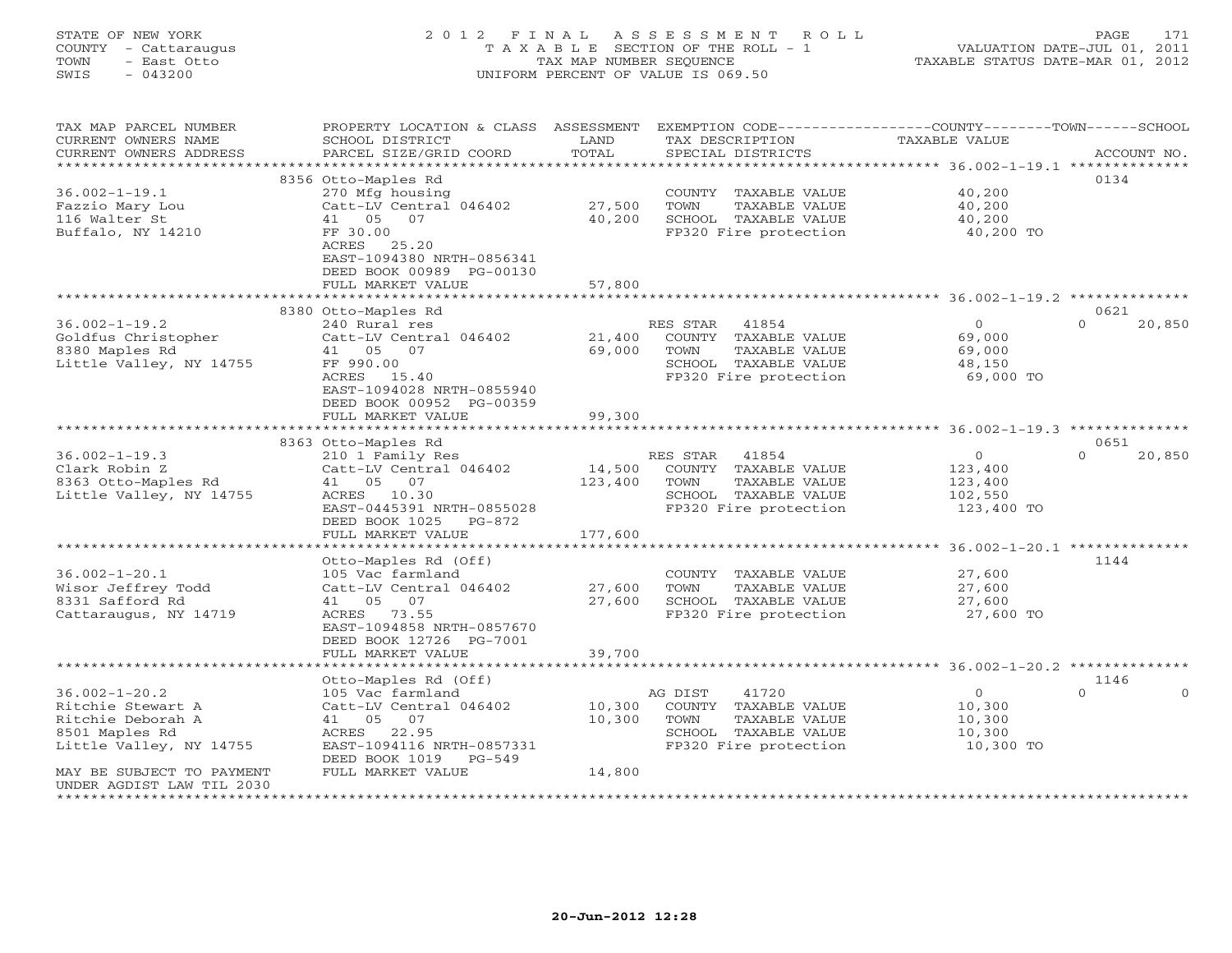## STATE OF NEW YORK 2 0 1 2 F I N A L A S S E S S M E N T R O L L PAGE 172 COUNTY - Cattaraugus T A X A B L E SECTION OF THE ROLL - 1 VALUATION DATE-JUL 01, 2011 TOWN - East Otto TAX MAP NUMBER SEQUENCE TAXABLE STATUS DATE-MAR 01, 2012 SWIS - 043200 UNIFORM PERCENT OF VALUE IS 069.50UNIFORM PERCENT OF VALUE IS 069.50

| TAX MAP PARCEL NUMBER<br>CURRENT OWNERS NAME<br>CURRENT OWNERS ADDRESS                         | PROPERTY LOCATION & CLASS ASSESSMENT<br>SCHOOL DISTRICT<br>PARCEL SIZE/GRID COORD                                                                      | LAND<br>TOTAL              | TAX DESCRIPTION<br>SPECIAL DISTRICTS                                                                          | EXEMPTION CODE-----------------COUNTY-------TOWN------SCHOOL<br>TAXABLE VALUE | ACCOUNT NO. |
|------------------------------------------------------------------------------------------------|--------------------------------------------------------------------------------------------------------------------------------------------------------|----------------------------|---------------------------------------------------------------------------------------------------------------|-------------------------------------------------------------------------------|-------------|
| *************************                                                                      |                                                                                                                                                        |                            |                                                                                                               |                                                                               |             |
| $36.002 - 1 - 21.1$<br>Wisor Jeffrey H<br>Wisor Jeffrey Todd<br>117 Pries<br>Buffalo, NY 14220 | 8331 Safford Rd<br>240 Rural res<br>Catt-LV Central 046402<br>41/42 05 07<br>$L/P$ 374-4, 555-1<br>FF 810.0                                            | 21,800<br>30,700           | COUNTY TAXABLE VALUE<br>TOWN<br>TAXABLE VALUE<br>SCHOOL TAXABLE VALUE<br>FD320 Fire                           | 30,700<br>30,700<br>30,700<br>30,700 TO                                       | 0372        |
|                                                                                                | ACRES 29.95<br>EAST-0446466 NRTH-0859750<br>DEED BOOK 1002<br>$PG-403$<br>FULL MARKET VALUE                                                            | 44,200                     |                                                                                                               |                                                                               |             |
|                                                                                                | 8253 Safford Rd                                                                                                                                        |                            |                                                                                                               |                                                                               | 0860        |
| $36.002 - 1 - 21.2$                                                                            | 210 1 Family Res                                                                                                                                       |                            | 90 PCT OF VALUE USED FOR EXEMPTION PURPOSES<br>AGED C/T/S 41800                                               | 26,910<br>26,910                                                              | 26,910      |
| Stein Douglas R<br>Stein Pamela<br>8253 Safford Rd<br>Cattaraugus, NY 14719                    | Catt-LV Central 046402<br>42 05 07<br>FRNT 640.00 DPTH<br>ACRES<br>3.85<br>EAST-0447732 NRTH-0860272<br>DEED BOOK 00930 PG-00086                       | 59,800                     | 9,100 SR STAR<br>41834<br>COUNTY TAXABLE VALUE<br>TAXABLE VALUE<br>TOWN<br>SCHOOL TAXABLE VALUE<br>FD320 Fire | $\overline{0}$<br>$\Omega$<br>32,890<br>32,890<br>$\overline{0}$<br>59,800 TO | 32,890      |
|                                                                                                | FULL MARKET VALUE                                                                                                                                      | 86,000                     |                                                                                                               |                                                                               |             |
|                                                                                                |                                                                                                                                                        |                            |                                                                                                               |                                                                               |             |
| $36.002 - 1 - 21.4$<br>Stein Douglas R<br>8253 Safford Rd<br>Cattaraugus, NY 14719             | Safford Rd<br>322 Rural vac>10<br>Catt-LV Central 046402<br>41/42 05 07<br>ACRES 82.55<br>EAST-0448510 NRTH-0859219                                    | 20,900<br>20,900           | COUNTY TAXABLE VALUE<br>TOWN<br>TAXABLE VALUE<br>SCHOOL TAXABLE VALUE<br>FD320 Fire                           | 20,900<br>20,900<br>20,900<br>20,900 TO                                       | 1089        |
|                                                                                                | DEED BOOK 00973 PG-00837<br>FULL MARKET VALUE                                                                                                          | 30,100                     |                                                                                                               |                                                                               |             |
|                                                                                                | ***********************                                                                                                                                | **************             |                                                                                                               |                                                                               |             |
|                                                                                                | Safford Rd                                                                                                                                             |                            |                                                                                                               |                                                                               | 1096        |
| $36.002 - 1 - 21.6$<br>Senko Julie L<br>1048 Niagara Falls Blvd<br>North Tonawanda, NY 14120   | 105 Vac farmland<br>Catt-LV Central 046402<br>41/42 05 07<br>ACRES 98.95<br>EAST-1094667 NRTH-0861623<br>DEED BOOK 00980 PG-00771<br>FULL MARKET VALUE | 40,800<br>40,800<br>58,700 | COUNTY TAXABLE VALUE<br>TOWN<br>TAXABLE VALUE<br>SCHOOL TAXABLE VALUE<br>FD320 Fire                           | 40,800<br>40,800<br>40,800<br>40,800 TO                                       |             |
|                                                                                                |                                                                                                                                                        |                            |                                                                                                               |                                                                               |             |
| $36.002 - 1 - 21.7$<br>Schoenfeld Herbert A<br>5523 Hallmark Ln<br>Lockport, NY 14094          | Safford Rd<br>312 Vac w/imprv<br>Catt-LV Central 046402<br>41/42 05 07<br>ACRES 69.75<br>EAST-1095782 NRTH-0858521                                     | 33,400<br>36,300           | COUNTY TAXABLE VALUE<br>TOWN<br>TAXABLE VALUE<br>SCHOOL TAXABLE VALUE<br>FD320 Fire                           | 36,300<br>36,300<br>36,300<br>36,300 TO                                       | 1091        |
|                                                                                                | DEED BOOK 00980 PG-00144<br>FULL MARKET VALUE                                                                                                          | 52,200                     |                                                                                                               |                                                                               |             |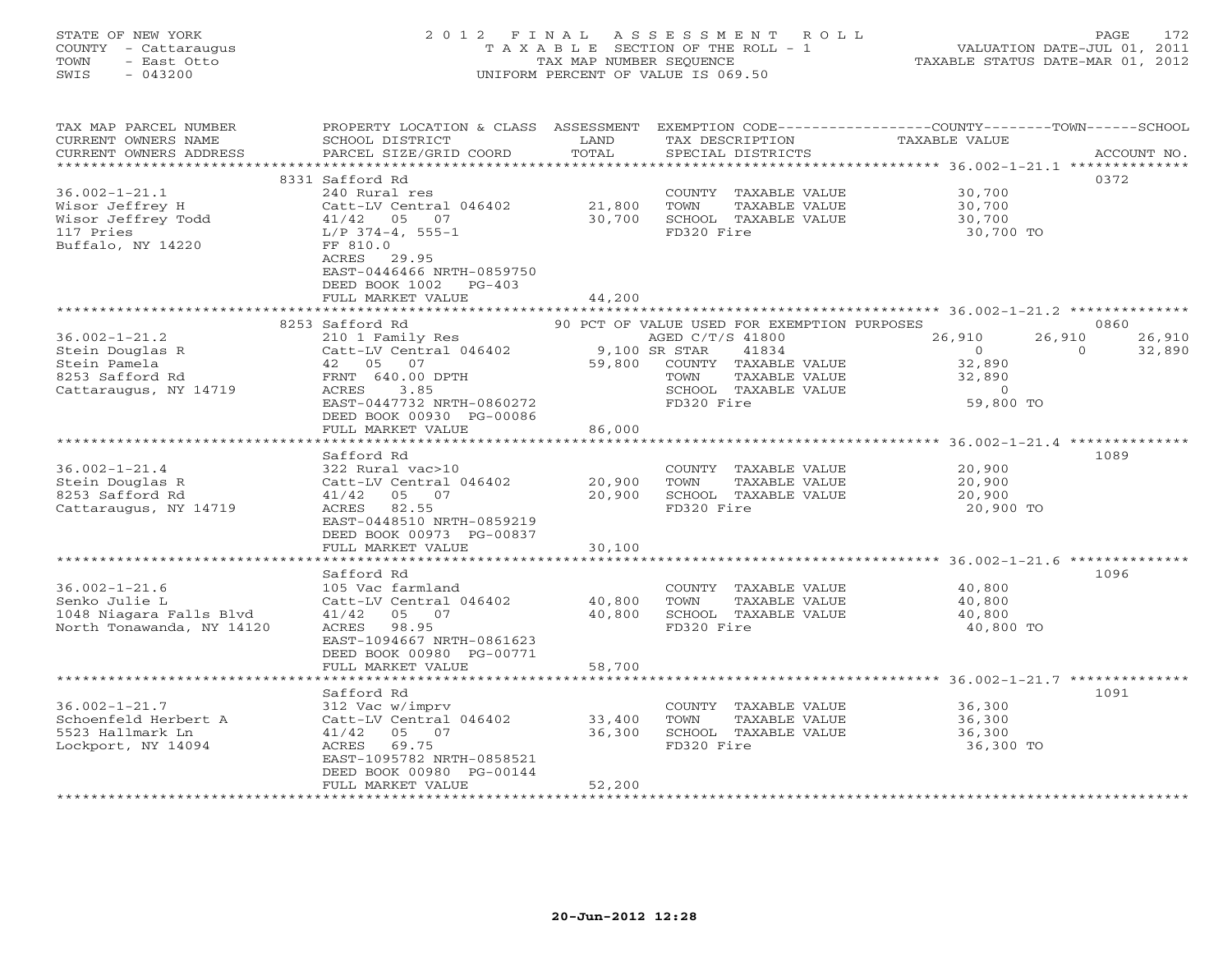## STATE OF NEW YORK 2 0 1 2 F I N A L A S S E S S M E N T R O L L PAGE 173 COUNTY - Cattaraugus T A X A B L E SECTION OF THE ROLL - 1 VALUATION DATE-JUL 01, 2011 TOWN - East Otto TAX MAP NUMBER SEQUENCE TAXABLE STATUS DATE-MAR 01, 2012 SWIS - 043200 UNIFORM PERCENT OF VALUE IS 069.50UNIFORM PERCENT OF VALUE IS 069.50

| TAX MAP PARCEL NUMBER<br>CURRENT OWNERS NAME<br>CURRENT OWNERS ADDRESS | PROPERTY LOCATION & CLASS ASSESSMENT<br>SCHOOL DISTRICT<br>PARCEL SIZE/GRID COORD | LAND<br>TOTAL    | TAX DESCRIPTION<br>SPECIAL DISTRICTS          | EXEMPTION CODE-----------------COUNTY-------TOWN------SCHOOL<br>TAXABLE VALUE<br>ACCOUNT NO. |  |
|------------------------------------------------------------------------|-----------------------------------------------------------------------------------|------------------|-----------------------------------------------|----------------------------------------------------------------------------------------------|--|
| **********************                                                 |                                                                                   |                  |                                               |                                                                                              |  |
|                                                                        | 8385 Safford Rd                                                                   |                  |                                               | 1105                                                                                         |  |
| $36.002 - 1 - 21.8$                                                    | 260 Seasonal res                                                                  |                  | COUNTY TAXABLE VALUE                          | 51,400                                                                                       |  |
| Divito Donald                                                          | Catt-LV Central 046402<br>42 05<br>07                                             | 27,200           | TOWN<br>TAXABLE VALUE                         | 51,400                                                                                       |  |
| 29 Cloister Ct                                                         |                                                                                   | 51,400           | SCHOOL TAXABLE VALUE                          | 51,400                                                                                       |  |
| Blasdell, NY 14219                                                     | 806.70<br>ACRES<br>29.55<br>EAST-1094042 NRTH-0859702<br>DEED BOOK 00983 PG-01195 |                  | FD320 Fire                                    | 51,400 TO                                                                                    |  |
|                                                                        | FULL MARKET VALUE                                                                 | 74,000           |                                               |                                                                                              |  |
|                                                                        | ***********************                                                           |                  |                                               |                                                                                              |  |
|                                                                        | 8335 Reed Hill Rd                                                                 |                  |                                               | 0897                                                                                         |  |
| $36.002 - 1 - 22$                                                      | 240 Rural res                                                                     |                  | RES STAR 41854                                | $\circ$<br>$\Omega$<br>20,850                                                                |  |
| Huff Jody                                                              | Catt-LV Central 046402                                                            | 22,100           | COUNTY TAXABLE VALUE                          | 149,500                                                                                      |  |
| Huff Sharon M                                                          | 26 05 07                                                                          | 149,500          | TOWN<br>TAXABLE VALUE<br>SCHOOL TAXABLE VALUE | 149,500                                                                                      |  |
| 8335 Reed Hill Rd                                                      | FF 966.45<br>ACRES<br>20.25 BANK<br>017                                           |                  | FD320 Fire                                    | 128,650<br>149,500 TO                                                                        |  |
| Cattaraugus, NY 14719                                                  | EAST-1102504 NRTH-0861449<br>DEED BOOK 00925 PG-00414<br>FULL MARKET VALUE        | 215,100          |                                               |                                                                                              |  |
|                                                                        |                                                                                   |                  |                                               |                                                                                              |  |
|                                                                        | Chris Hart Rd (Off)                                                               |                  |                                               | 1138                                                                                         |  |
| $36.002 - 1 - 23$                                                      | 105 Vac farmland                                                                  |                  | COUNTY TAXABLE VALUE                          | 100                                                                                          |  |
| Knazik Jean E                                                          | Catt-LV Central 046402                                                            | 100              | TOWN<br>TAXABLE VALUE                         | 100                                                                                          |  |
| Lindhurst Joan H                                                       | FRNT 33.00 DPTH 450.00                                                            | 100              | SCHOOL TAXABLE VALUE                          | 100                                                                                          |  |
| 22932 Westwood Dr                                                      | EAST-1095443 NRTH-0854951                                                         |                  | FD320 Fire                                    | 100 TO                                                                                       |  |
| Strongsville, OH 44149                                                 | DEED BOOK 1013 PG-1125                                                            |                  |                                               |                                                                                              |  |
|                                                                        | FULL MARKET VALUE                                                                 | 100              |                                               |                                                                                              |  |
|                                                                        |                                                                                   |                  |                                               |                                                                                              |  |
|                                                                        | 8248 Reed Hill Rd                                                                 |                  |                                               | 0193                                                                                         |  |
| $37.001 - 1 - 1.1$                                                     | 322 Rural vac>10                                                                  |                  | COUNTY TAXABLE VALUE                          | 69,000                                                                                       |  |
| Grey Junior Samuel<br>Grey Dorothy R                                   | Catt-LV Central 046402<br>26 05 07                                                | 69,000<br>69,000 | TOWN<br>TAXABLE VALUE                         | 69,000<br>69,000                                                                             |  |
| 8248 Reed Hill Rd                                                      | ACRES 239.80                                                                      |                  | SCHOOL TAXABLE VALUE<br>FD320 Fire            | 69,000 TO                                                                                    |  |
| Cattaraugus, NY 14719                                                  | EAST-1104283 NRTH-0860638                                                         |                  |                                               |                                                                                              |  |
|                                                                        | DEED BOOK 460<br>$PG-397$                                                         |                  |                                               |                                                                                              |  |
|                                                                        | FULL MARKET VALUE                                                                 | 99,300           |                                               |                                                                                              |  |
|                                                                        |                                                                                   |                  |                                               |                                                                                              |  |
|                                                                        | 8326 Reed Hill Rd                                                                 |                  |                                               | 0942                                                                                         |  |
| $37.001 - 1 - 1.2$                                                     | 210 1 Family Res                                                                  |                  | RES STAR<br>41854                             | $\circ$<br>$\Omega$<br>20,850                                                                |  |
| Grey Richard K Jr                                                      | Catt-LV Central 046402                                                            | 9,900            | COUNTY TAXABLE VALUE                          | 97,600                                                                                       |  |
| Grey Sandra                                                            | 26 05 07                                                                          | 97,600           | TAXABLE VALUE<br>TOWN                         | 97,600                                                                                       |  |
| 8326 Reed Hill Rd                                                      | ACRES<br>4.50                                                                     |                  | SCHOOL TAXABLE VALUE                          | 76,750                                                                                       |  |
| Cattaraugus, NY 14719                                                  | EAST-1102374 NRTH-0860721<br>DEED BOOK 00950 PG-01071                             |                  | FD320 Fire                                    | 97,600 TO                                                                                    |  |
|                                                                        | FULL MARKET VALUE                                                                 | 140,400          |                                               |                                                                                              |  |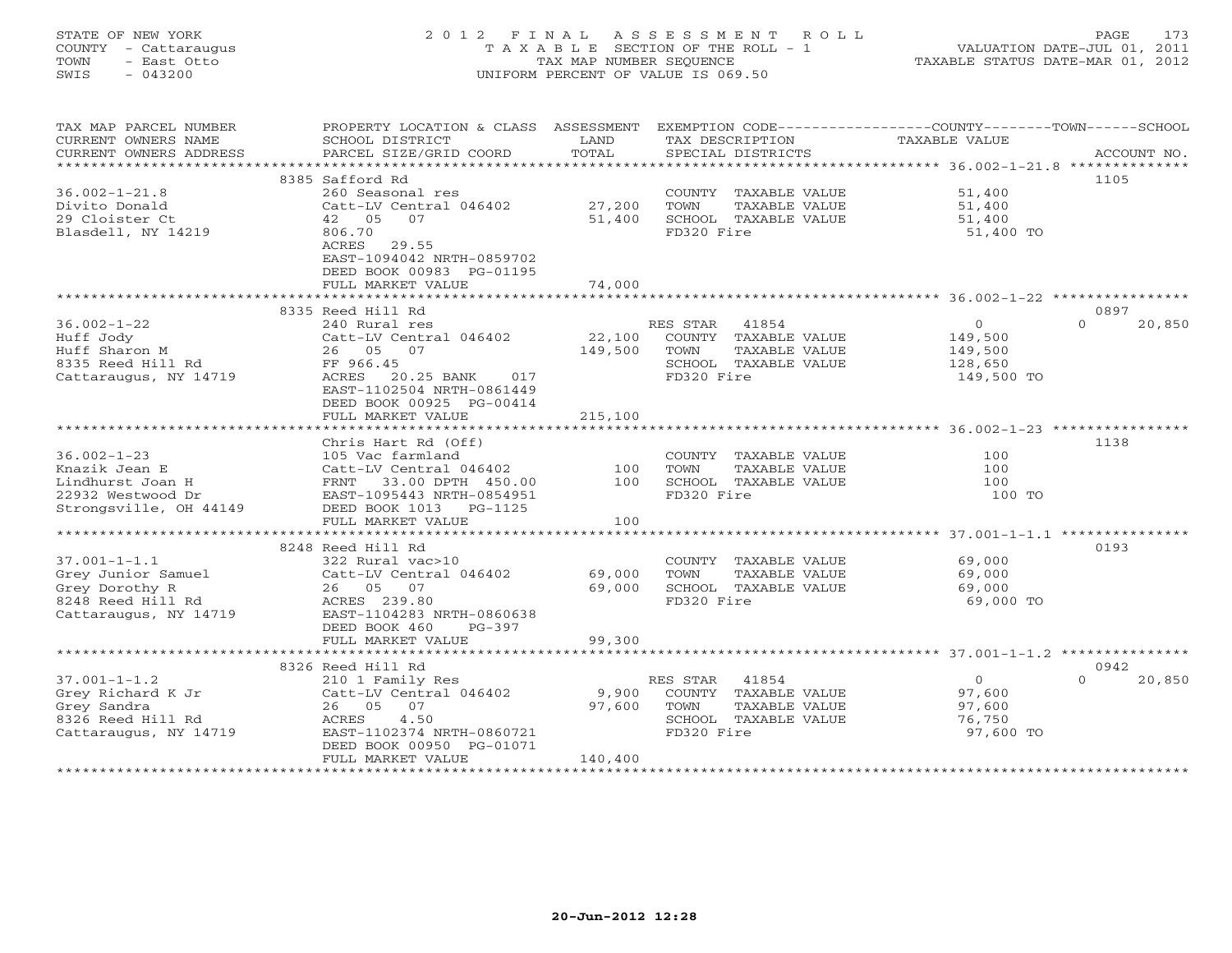## STATE OF NEW YORK 2 0 1 2 F I N A L A S S E S S M E N T R O L L PAGE 174 COUNTY - Cattaraugus T A X A B L E SECTION OF THE ROLL - 1 VALUATION DATE-JUL 01, 2011 TOWN - East Otto TAX MAP NUMBER SEQUENCE TAXABLE STATUS DATE-MAR 01, 2012 SWIS - 043200 UNIFORM PERCENT OF VALUE IS 069.50UNIFORM PERCENT OF VALUE IS 069.50

| TAX MAP PARCEL NUMBER<br>CURRENT OWNERS NAME<br>CURRENT OWNERS ADDRESS                                   | PROPERTY LOCATION & CLASS ASSESSMENT<br>SCHOOL DISTRICT<br>PARCEL SIZE/GRID COORD                                                                                                  | LAND<br>TOTAL        | TAX DESCRIPTION<br>SPECIAL DISTRICTS |                                                                                                     | EXEMPTION CODE-----------------COUNTY-------TOWN------SCHOOL<br>TAXABLE VALUE |          | ACCOUNT NO. |
|----------------------------------------------------------------------------------------------------------|------------------------------------------------------------------------------------------------------------------------------------------------------------------------------------|----------------------|--------------------------------------|-----------------------------------------------------------------------------------------------------|-------------------------------------------------------------------------------|----------|-------------|
|                                                                                                          |                                                                                                                                                                                    |                      |                                      |                                                                                                     |                                                                               |          |             |
|                                                                                                          | 8228 Reed Hill Rd                                                                                                                                                                  |                      |                                      |                                                                                                     |                                                                               | 0943     |             |
| $37.001 - 1 - 1.3$<br>Dill Carol J<br>8228 Reed Hill Rd<br>Cattaraugus, NY 14719                         | 270 Mfg housing<br>Catt-LV Central 046402<br>26 05 07<br>2.85<br>ACRES<br>EAST-1102662 NRTH-0859072<br>DEED BOOK 00950 PG-01069                                                    | 42,200               | SR STAR<br>TOWN<br>FD320 Fire        | 41834<br>8,000 COUNTY TAXABLE VALUE<br>TAXABLE VALUE<br>SCHOOL TAXABLE VALUE                        | 0<br>42,200<br>42,200<br>$\sim$ 0<br>42,200 TO                                | $\Omega$ | 42,200      |
|                                                                                                          | FULL MARKET VALUE                                                                                                                                                                  | 60,700               |                                      |                                                                                                     |                                                                               |          |             |
|                                                                                                          | Reed Hill Rd                                                                                                                                                                       |                      |                                      |                                                                                                     |                                                                               | 1228     |             |
| $37.001 - 1 - 1.4$<br>Grey Junior Sam<br>Grey Dorothy (Lu)<br>8248 Reed Hill Rd<br>Cattaraugus, NY 14719 | 210 1 Family Res<br>Catt-LV Central 046402<br>$26 - 5 - 7$<br>2.85<br>ACRES<br>EAST-1102612 NRTH-0859305<br>DEED BOOK 16935 PG-2001                                                | 8,000<br>49,100 TOWN | RES STAR<br>FD320 Fire               | 41854<br>COUNTY TAXABLE VALUE<br>TAXABLE VALUE<br>SCHOOL TAXABLE VALUE                              | 0<br>49,100<br>49,100<br>28,250<br>49,100 TO                                  | $\Omega$ | 20,850      |
|                                                                                                          | FULL MARKET VALUE                                                                                                                                                                  | 70,600               |                                      |                                                                                                     |                                                                               |          |             |
|                                                                                                          | 8481 Crumb Hill Rd                                                                                                                                                                 |                      |                                      |                                                                                                     |                                                                               | 0234     |             |
| $37.001 - 1 - 2$<br>Drees James M<br>8481 Crumb Hl<br>East Otto, NY 14729                                | 240 Rural res<br>Ellicottville C 043601<br>18        05        07<br>FF 606.00<br>ACRES 94.75 BANK 017<br>EAST-1107827 NRTH-0862152<br>DEED BOOK 876 PG-00378<br>FULL MARKET VALUE | 90,800<br>130,600    | TOWN<br>FD320 Fire                   | RES STAR 41854<br>40,000 COUNTY TAXABLE VALUE<br>TAXABLE VALUE<br>SCHOOL TAXABLE VALUE              | $\overline{0}$<br>90,800<br>90,800<br>69,950<br>90,800 TO                     | $\Omega$ | 20,850      |
|                                                                                                          |                                                                                                                                                                                    |                      |                                      |                                                                                                     |                                                                               |          |             |
|                                                                                                          | 8453 Crumb Hill Rd                                                                                                                                                                 |                      |                                      |                                                                                                     |                                                                               | 0560     |             |
| $37.001 - 1 - 3$<br>Roll Debra A<br>8453 Crumb Hill Rd<br>East Otto, NY 14729                            | 210 1 Family Res<br>Ellicottville C 043601<br>18 05 07<br>FRNT 435.00 DPTH<br>5.75 BANK<br>ACRES<br>032<br>EAST-1109846 NRTH-0861831<br>DEED BOOK 13305 PG-5002                    |                      | FD320 Fire                           | KES STAR 41854<br>11,200 COUNTY TAXABLE VALUE<br>100,200 TOWN TAXABLE VALUE<br>SCHOOL TAXABLE VALUE | $\overline{0}$<br>100,200<br>100,200<br>79,350<br>100,200 TO                  | $\Omega$ | 20,850      |
|                                                                                                          | FULL MARKET VALUE                                                                                                                                                                  | 144,200              |                                      |                                                                                                     |                                                                               |          |             |
|                                                                                                          |                                                                                                                                                                                    |                      |                                      |                                                                                                     |                                                                               |          |             |
| $37.001 - 1 - 4$<br>Buffalo Bamboo Llc<br>7 Lebrun Cir<br>Amherst, NY 14226                              | 8381 Crumb Hill Rd<br>120 Field crops<br>Ellicottville C 043601<br>18 05 07<br>FRNT 1085.00 DPTH<br>ACRES 103.35<br>EAST-0459686 NRTH-0860909<br>DEED BOOK 14872 PG-4002           | 50,300<br>117,300    | TOWN<br>FD320 Fire                   | COUNTY TAXABLE VALUE<br>TAXABLE VALUE<br>SCHOOL TAXABLE VALUE                                       | 117,300<br>117,300<br>117,300<br>117,300 TO                                   | 0484     |             |
|                                                                                                          | FULL MARKET VALUE                                                                                                                                                                  | 168,800              |                                      |                                                                                                     |                                                                               |          |             |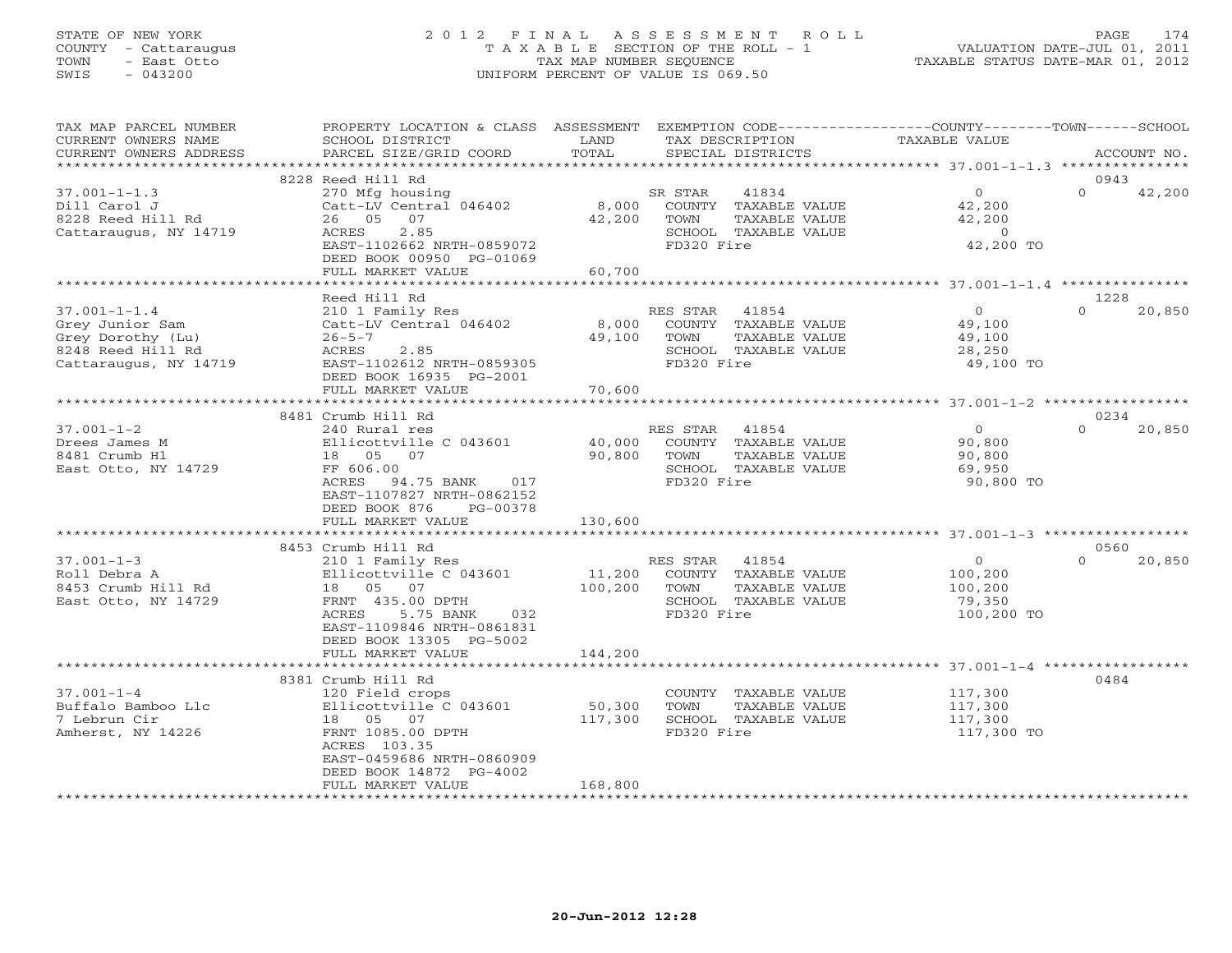## STATE OF NEW YORK 2 0 1 2 F I N A L A S S E S S M E N T R O L L PAGE 175 COUNTY - Cattaraugus T A X A B L E SECTION OF THE ROLL - 1 VALUATION DATE-JUL 01, 2011 TOWN - East Otto TAX MAP NUMBER SEQUENCE TAXABLE STATUS DATE-MAR 01, 2012 SWIS - 043200 UNIFORM PERCENT OF VALUE IS 069.50UNIFORM PERCENT OF VALUE IS 069.50

| TAX MAP PARCEL NUMBER<br>CURRENT OWNERS NAME<br>CURRENT OWNERS ADDRESS | PROPERTY LOCATION & CLASS ASSESSMENT EXEMPTION CODE----------------COUNTY-------TOWN------SCHOOL<br>SCHOOL DISTRICT<br>PARCEL SIZE/GRID COORD | LAND<br>TOTAL   | TAX DESCRIPTION<br>SPECIAL DISTRICTS          | TAXABLE VALUE    | ACCOUNT NO.                |
|------------------------------------------------------------------------|-----------------------------------------------------------------------------------------------------------------------------------------------|-----------------|-----------------------------------------------|------------------|----------------------------|
|                                                                        |                                                                                                                                               |                 |                                               |                  |                            |
|                                                                        | 8275 Crumb Hill Rd                                                                                                                            |                 | 55 PCT OF VALUE USED FOR EXEMPTION PURPOSES   |                  | 0092                       |
| $37.001 - 1 - 5.1$                                                     | 240 Rural res                                                                                                                                 |                 | AG DIST<br>41720                              | $\Omega$         | $\Omega$<br>$\overline{0}$ |
| Anderson Ursula                                                        | Ellicottville C 043601                                                                                                                        |                 | 55,400 AGED C/T/S 41800                       | 28,820<br>28,820 | 28,820                     |
| 8275 Crumb Hill Rd                                                     | 17/18 05 07                                                                                                                                   | 104,800 SR STAR | 41834                                         | $\overline{0}$   | $\Omega$<br>43,230         |
| East Otto, NY 14729                                                    | ACRES 146.25                                                                                                                                  |                 | COUNTY TAXABLE VALUE                          | 75,980           |                            |
| MAY BE SUBJECT TO PAYMENT                                              | EAST-1108054 NRTH-0859274<br>DEED BOOK 784<br>PG-00011                                                                                        |                 | TAXABLE VALUE<br>TOWN<br>SCHOOL TAXABLE VALUE | 75,980<br>32,750 |                            |
| UNDER AGDIST LAW TIL 2030                                              | FULL MARKET VALUE                                                                                                                             |                 | 150,800 FD320 Fire                            | 104,800 TO       |                            |
|                                                                        |                                                                                                                                               |                 |                                               |                  |                            |
|                                                                        | Crumb Hill Rd                                                                                                                                 |                 |                                               |                  | 1135                       |
| $37.001 - 1 - 5.2$                                                     | 105 Vac farmland                                                                                                                              |                 | COUNTY TAXABLE VALUE                          | 10,600           |                            |
| Dry Edward                                                             | Ellicottville C 043601                                                                                                                        | 10,600          | TOWN<br>TAXABLE VALUE                         | 10,600           |                            |
| Dry Kim Marie                                                          | FRNT 305.00 DPTH                                                                                                                              | 10,600          | SCHOOL TAXABLE VALUE                          | 10,600           |                            |
| 19 S Main St                                                           | ACRES 14.20                                                                                                                                   |                 | FD320 Fire                                    | 10,600 TO        |                            |
| Salamanca, NY 14779                                                    | EAST-1108039 NRTH-0858313                                                                                                                     |                 |                                               |                  |                            |
|                                                                        | DEED BOOK 1009 PG-631                                                                                                                         |                 |                                               |                  |                            |
|                                                                        | FULL MARKET VALUE                                                                                                                             | 15,300          |                                               |                  |                            |
|                                                                        | Crumb Hill Rd                                                                                                                                 |                 |                                               |                  | 1153                       |
| $37.001 - 1 - 5.3$                                                     | 322 Rural vac>10                                                                                                                              |                 | COUNTY TAXABLE VALUE 34,500                   |                  |                            |
| Wolfe Jane B Trustee                                                   | Ellicottville C 043601                                                                                                                        | 34,500          | TOWN<br>TAXABLE VALUE                         | 34,500           |                            |
| 110 Green Acres Rd                                                     | FRNT 512.00 DPTH                                                                                                                              | 34,500          | SCHOOL TAXABLE VALUE                          | 34,500           |                            |
| Tonawanda, NY 14150                                                    | ACRES 49.70                                                                                                                                   |                 | FD320 Fire                                    | 34,500 TO        |                            |
|                                                                        | EAST-1108013 NRTH-0860245                                                                                                                     |                 |                                               |                  |                            |
|                                                                        | DEED BOOK 12623 PG-2002                                                                                                                       |                 |                                               |                  |                            |
|                                                                        | FULL MARKET VALUE                                                                                                                             | 49,600          |                                               |                  |                            |
|                                                                        |                                                                                                                                               |                 |                                               |                  |                            |
|                                                                        | Crumb Hill Rd                                                                                                                                 |                 |                                               |                  | 1158                       |
| $37.001 - 1 - 5.4$                                                     | 314 Rural vac<10                                                                                                                              |                 | COUNTY TAXABLE VALUE                          | 7,400            |                            |
| Horner Daniel T                                                        | Ellicottville C 043601<br>FRNT 100.00 DPTH                                                                                                    | 7,400<br>7,400  | TOWN<br>TAXABLE VALUE<br>SCHOOL TAXABLE VALUE | 7,400<br>7,400   |                            |
| 257 Water St Apt 6B<br>New York, NY 10038                              | 9.95<br>ACRES                                                                                                                                 |                 | FD320 Fire                                    | 7,400 TO         |                            |
|                                                                        | EAST-1107984 NRTH-0859934                                                                                                                     |                 |                                               |                  |                            |
|                                                                        | DEED BOOK 784<br>$PG-11$                                                                                                                      |                 |                                               |                  |                            |
|                                                                        | FULL MARKET VALUE                                                                                                                             | 10,600          |                                               |                  |                            |
|                                                                        |                                                                                                                                               |                 |                                               |                  |                            |
|                                                                        | Crumb Hill Rd                                                                                                                                 |                 |                                               |                  | 0021                       |
| $37.001 - 1 - 6$                                                       | 260 Seasonal res                                                                                                                              |                 | COUNTY TAXABLE VALUE                          | 67,800           |                            |
| Barzycki Chester                                                       | Ellicottville C 043601                                                                                                                        | 38,300          | TOWN<br>TAXABLE VALUE                         | 67,800           |                            |
| Barzycki Thomas                                                        | 10 05 07                                                                                                                                      | 67,800          | SCHOOL TAXABLE VALUE                          | 67,800           |                            |
| 129 Ellicott Rd                                                        | FRNT 2150.00 DPTH                                                                                                                             |                 | FD320 Fire                                    | 67,800 TO        |                            |
| West Falls, NY 14170                                                   | ACRES 53.75<br>EAST-0462379 NRTH-0861407                                                                                                      |                 |                                               |                  |                            |
|                                                                        | DEED BOOK 00788 PG-00324                                                                                                                      |                 |                                               |                  |                            |
|                                                                        | FULL MARKET VALUE                                                                                                                             | 97,600          |                                               |                  |                            |
|                                                                        |                                                                                                                                               |                 |                                               |                  |                            |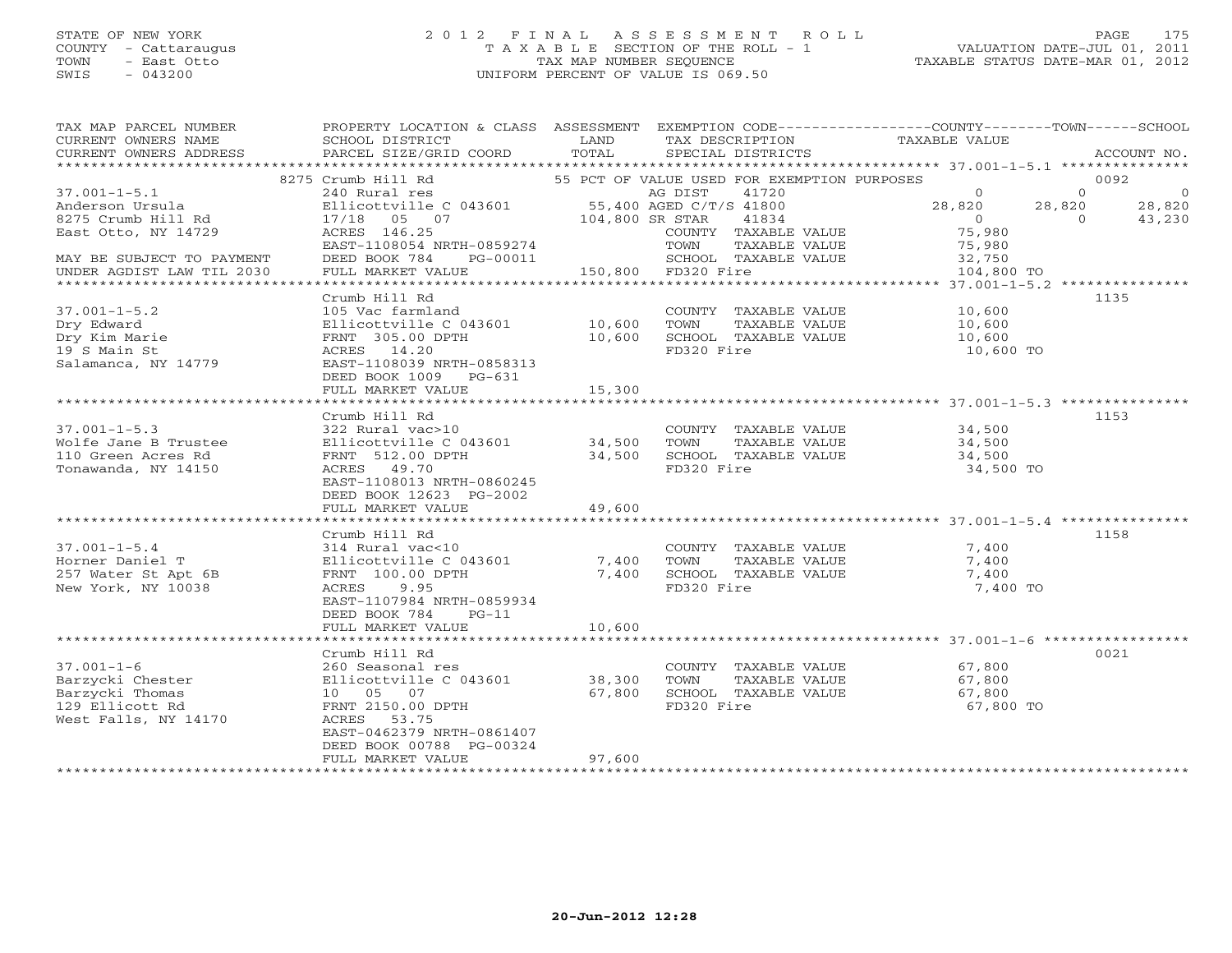## STATE OF NEW YORK 2 0 1 2 F I N A L A S S E S S M E N T R O L L PAGE 176 COUNTY - Cattaraugus T A X A B L E SECTION OF THE ROLL - 1 VALUATION DATE-JUL 01, 2011 TOWN - East Otto TAX MAP NUMBER SEQUENCE TAXABLE STATUS DATE-MAR 01, 2012 SWIS - 043200 UNIFORM PERCENT OF VALUE IS 069.50UNIFORM PERCENT OF VALUE IS 069.50

| TAX MAP PARCEL NUMBER<br>CURRENT OWNERS NAME<br>CURRENT OWNERS ADDRESS | PROPERTY LOCATION & CLASS ASSESSMENT EXEMPTION CODE----------------COUNTY-------TOWN------SCHOOL<br>SCHOOL DISTRICT<br>PARCEL SIZE/GRID COORD | LAND<br>TOTAL    |            | TAX DESCRIPTION<br>SPECIAL DISTRICTS  | TAXABLE VALUE    | ACCOUNT NO. |
|------------------------------------------------------------------------|-----------------------------------------------------------------------------------------------------------------------------------------------|------------------|------------|---------------------------------------|------------------|-------------|
|                                                                        |                                                                                                                                               |                  |            |                                       |                  |             |
|                                                                        | Crumb Hill Rd                                                                                                                                 |                  |            |                                       |                  | 0130        |
| $37.001 - 1 - 7.1$                                                     | 322 Rural vac>10                                                                                                                              |                  |            | COUNTY TAXABLE VALUE                  | 25,300           |             |
| Schottke Lawrence E                                                    | Ellicottville C 043601                                                                                                                        | 25,300           | TOWN       | TAXABLE VALUE                         | 25,300           |             |
| Schottke Suzanne                                                       | 10 05 07                                                                                                                                      | 25,300           |            | SCHOOL TAXABLE VALUE                  | 25,300           |             |
| 19 Ebling Ave<br>Tonawanda, NY 14150                                   | FF 1938.94<br>ACRES 21.50                                                                                                                     |                  | FD320 Fire |                                       | 25,300 TO        |             |
|                                                                        | EAST-1110724 NRTH-0859212                                                                                                                     |                  |            |                                       |                  |             |
|                                                                        | DEED BOOK 882<br>PG-00290                                                                                                                     |                  |            |                                       |                  |             |
|                                                                        | FULL MARKET VALUE                                                                                                                             | 36,400           |            |                                       |                  |             |
|                                                                        |                                                                                                                                               |                  |            |                                       |                  |             |
|                                                                        | Crumb Hill Rd<br>322 Rural vac>10                                                                                                             |                  |            |                                       |                  | 0844        |
| $37.001 - 1 - 7.2$<br>McCasey William P                                | Ellicottville C 043601                                                                                                                        | 25,700           | TOWN       | COUNTY TAXABLE VALUE<br>TAXABLE VALUE | 25,700<br>25,700 |             |
| 420 Rock City St                                                       | 10 05 07                                                                                                                                      | 25,700           |            | SCHOOL TAXABLE VALUE                  | 25,700           |             |
| Little Valley, NY 14755                                                | FRNT 863.94 DPTH                                                                                                                              |                  | FD320 Fire |                                       | 25,700 TO        |             |
|                                                                        | ACRES 22.10                                                                                                                                   |                  |            |                                       |                  |             |
|                                                                        | EAST-0462374 NRTH-0859993                                                                                                                     |                  |            |                                       |                  |             |
|                                                                        | DEED BOOK 882<br>PG-00292                                                                                                                     |                  |            |                                       |                  |             |
|                                                                        | FULL MARKET VALUE                                                                                                                             | 37,000           |            |                                       |                  |             |
|                                                                        | Bailey Hill Rd                                                                                                                                |                  |            |                                       |                  | 0487        |
| $37.001 - 1 - 8$                                                       | 322 Rural vac>10                                                                                                                              |                  |            | COUNTY TAXABLE VALUE                  | 37,600           |             |
| Danvir Jeffrey J                                                       | Ellicottville C 043601                                                                                                                        | 37,600           | TOWN       | TAXABLE VALUE                         | 37,600           |             |
| Danvir Denise A                                                        | 10 05 07                                                                                                                                      | 37,600           |            | SCHOOL TAXABLE VALUE                  | 37,600           |             |
| 7251 Norman Rd                                                         | FRNT 1410.00 DPTH                                                                                                                             |                  | FD320 Fire |                                       | 37,600 TO        |             |
| North Tonawanda, NY 14120                                              | ACRES 71.47<br>EAST-1112433 NRTH-0862005                                                                                                      |                  |            |                                       |                  |             |
|                                                                        | DEED BOOK 00969 PG-00811                                                                                                                      |                  |            |                                       |                  |             |
|                                                                        | FULL MARKET VALUE                                                                                                                             | 54,100           |            |                                       |                  |             |
|                                                                        |                                                                                                                                               |                  |            |                                       |                  |             |
|                                                                        | Bailey Hill Rd                                                                                                                                |                  |            |                                       |                  | 0488        |
| $37.001 - 1 - 9$                                                       | 322 Rural vac>10<br>Ellicottville C 043601                                                                                                    |                  |            | COUNTY TAXABLE VALUE                  | 56,500           |             |
| Sutton Richard W<br>1701 David St                                      | 10/02 05 07                                                                                                                                   | 56,500<br>56,500 | TOWN       | TAXABLE VALUE<br>SCHOOL TAXABLE VALUE | 56,500<br>56,500 |             |
| Pensacola, FL 32514-5171                                               | FRNT 1455.00 DPTH                                                                                                                             |                  | FD320 Fire |                                       | 56,500 TO        |             |
|                                                                        | ACRES 118.71                                                                                                                                  |                  |            |                                       |                  |             |
|                                                                        | EAST-1113302 NRTH-0860701                                                                                                                     |                  |            |                                       |                  |             |
|                                                                        | DEED BOOK 517<br>PG-00398                                                                                                                     |                  |            |                                       |                  |             |
|                                                                        | FULL MARKET VALUE                                                                                                                             | 81,300           |            |                                       |                  |             |
|                                                                        | 8287 Bailey Hill Rd                                                                                                                           |                  |            |                                       |                  | 0443        |
| $37.001 - 1 - 10$                                                      | 240 Rural res                                                                                                                                 |                  |            | COUNTY TAXABLE VALUE                  | 110,300          |             |
| Mancuso Daniel G                                                       | Ellicottville C 043601                                                                                                                        | 45,700           | TOWN       | TAXABLE VALUE                         | 110,300          |             |
| Mancuso Lela K                                                         | 10 05 07                                                                                                                                      | 110,300          |            | SCHOOL TAXABLE VALUE                  | 110,300          |             |
| PO Box 883                                                             | FRNT 2365.00 DPTH                                                                                                                             |                  | FD320 Fire |                                       | 110,300 TO       |             |
| Grand Island, NY 14072                                                 | ACRES 77.04<br>EAST-1112727 NRTH-0859470                                                                                                      |                  |            |                                       |                  |             |
|                                                                        | FULL MARKET VALUE                                                                                                                             | 158,700          |            |                                       |                  |             |
| **********************                                                 |                                                                                                                                               |                  |            |                                       |                  |             |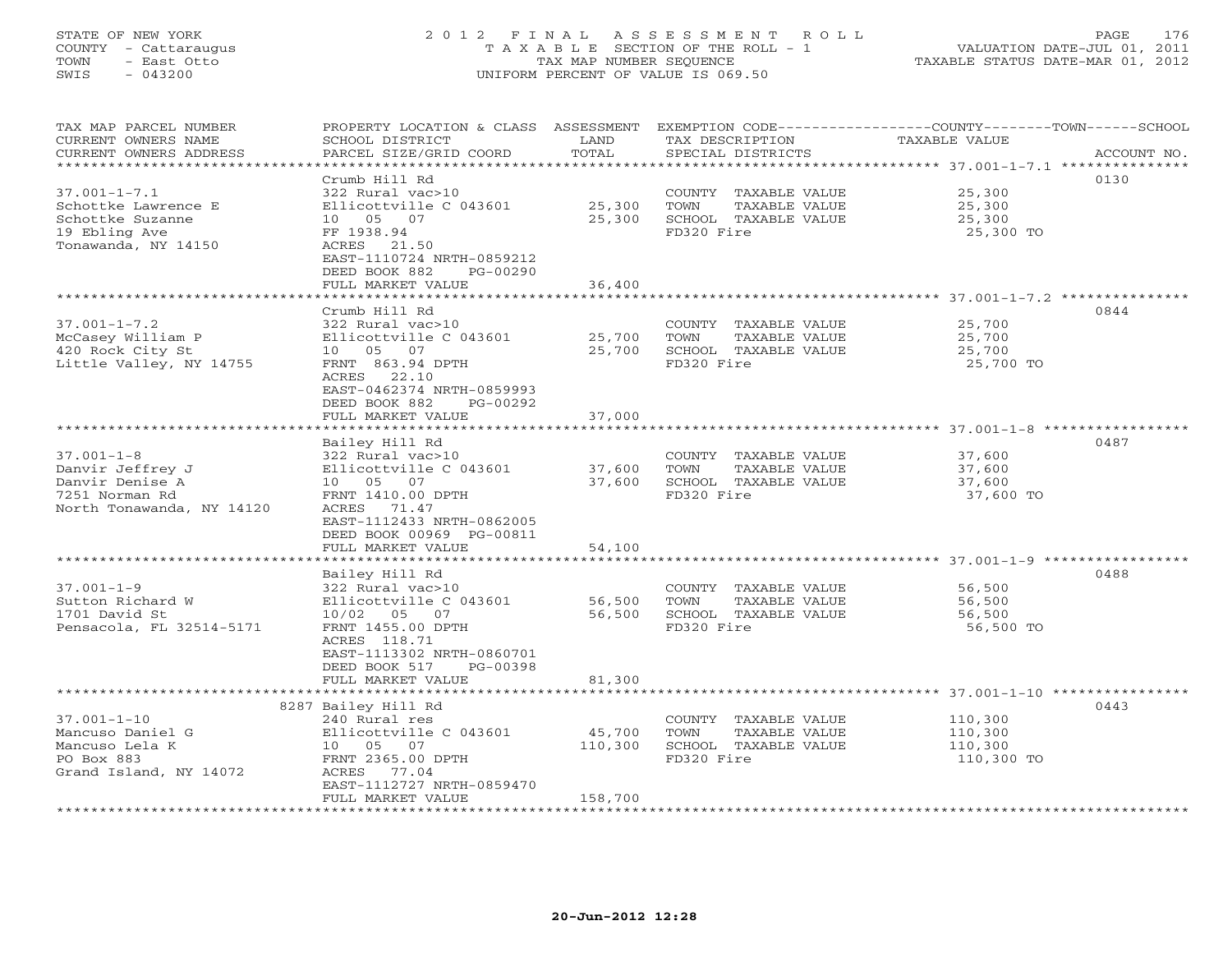## STATE OF NEW YORK 2 0 1 2 F I N A L A S S E S S M E N T R O L L PAGE 177 COUNTY - Cattaraugus T A X A B L E SECTION OF THE ROLL - 1 VALUATION DATE-JUL 01, 2011 TOWN - East Otto TAX MAP NUMBER SEQUENCE TAXABLE STATUS DATE-MAR 01, 2012 SWIS - 043200 UNIFORM PERCENT OF VALUE IS 069.50UNIFORM PERCENT OF VALUE IS 069.50

| TAX MAP PARCEL NUMBER<br>CURRENT OWNERS NAME<br>CURRENT OWNERS ADDRESS | PROPERTY LOCATION & CLASS ASSESSMENT<br>SCHOOL DISTRICT<br>PARCEL SIZE/GRID COORD | LAND<br>TOTAL         | TAX DESCRIPTION<br>SPECIAL DISTRICTS      | EXEMPTION CODE----------------COUNTY-------TOWN------SCHOOL<br><b>TAXABLE VALUE</b> | ACCOUNT NO.      |
|------------------------------------------------------------------------|-----------------------------------------------------------------------------------|-----------------------|-------------------------------------------|-------------------------------------------------------------------------------------|------------------|
|                                                                        |                                                                                   | *******               |                                           | *************************** 37.001-1-11 ***********                                 |                  |
|                                                                        | Bailey Hill Rd                                                                    |                       |                                           |                                                                                     | 0011             |
| $37.001 - 1 - 11$                                                      | 260 Seasonal res                                                                  |                       | COUNTY TAXABLE VALUE                      | 63,300                                                                              |                  |
| Frizzell Gerald                                                        | Ellicottville C 043601                                                            | 15,900                | TOWN<br>TAXABLE VALUE                     | 63,300                                                                              |                  |
| Frizzell Mary E                                                        | 09 05 07                                                                          | 63,300                | SCHOOL TAXABLE VALUE                      | 63,300                                                                              |                  |
| 91 Walter Ave                                                          | FRNT 1680.00 DPTH                                                                 |                       | FD320 Fire                                | 63,300 TO                                                                           |                  |
| Tonawanda, NY 14150                                                    | ACRES 10.16                                                                       |                       |                                           |                                                                                     |                  |
|                                                                        | EAST-1112008 NRTH-0858306                                                         |                       |                                           |                                                                                     |                  |
|                                                                        | DEED BOOK 896<br>PG-01016                                                         |                       |                                           |                                                                                     |                  |
|                                                                        | FULL MARKET VALUE<br>*************************                                    | 91,100                |                                           |                                                                                     |                  |
|                                                                        |                                                                                   |                       |                                           |                                                                                     |                  |
|                                                                        | 8272 Bailey Hill Rd                                                               |                       |                                           |                                                                                     | 0145<br>$\Omega$ |
| $37.001 - 1 - 12$<br>Flora James C                                     | 240 Rural res<br>Ellicottville C 043601                                           | 20,400                | RES STAR<br>41854<br>COUNTY TAXABLE VALUE | $\mathbf{0}$<br>67,600                                                              | 20,850           |
| Flora Jenny                                                            | 09/10 05<br>07                                                                    | 67,600                | TOWN<br>TAXABLE VALUE                     | 67,600                                                                              |                  |
| 8272 Bailey Hill Rd                                                    | LOT 9                                                                             |                       | SCHOOL TAXABLE VALUE                      | 46,750                                                                              |                  |
| East Otto, NY 14729                                                    | FF 643.00                                                                         |                       | FD320 Fire                                | 67,600 TO                                                                           |                  |
|                                                                        | ACRES<br>19.41 BANK<br>012                                                        |                       |                                           |                                                                                     |                  |
|                                                                        | EAST-1113073 NRTH-0858703                                                         |                       |                                           |                                                                                     |                  |
|                                                                        | DEED BOOK 00961 PG-00865                                                          |                       |                                           |                                                                                     |                  |
|                                                                        | FULL MARKET VALUE                                                                 | 97,300                |                                           |                                                                                     |                  |
|                                                                        |                                                                                   |                       |                                           |                                                                                     |                  |
|                                                                        | 8194 Bailey Hill Rd                                                               |                       |                                           |                                                                                     | 0436             |
| $37.001 - 1 - 13$                                                      | 270 Mfg housing                                                                   |                       | COUNTY TAXABLE VALUE                      | 45,800                                                                              |                  |
| Burke Matthew M                                                        | Ellicottville C 043601                                                            | 25,900                | TOWN<br>TAXABLE VALUE                     | 45,800                                                                              |                  |
| Kline John J Jr                                                        | 09 05 07                                                                          | 45,800                | SCHOOL TAXABLE VALUE                      | 45,800                                                                              |                  |
| 128 Coolidge Rd                                                        | FF 720.00                                                                         |                       | FD320 Fire                                | 45,800 TO                                                                           |                  |
| Buffalo, NY 14220                                                      | ACRES<br>22.55                                                                    |                       |                                           |                                                                                     |                  |
|                                                                        | EAST-1112924 NRTH-0858056                                                         |                       |                                           |                                                                                     |                  |
|                                                                        | DEED BOOK 7479<br>$PG-2003$                                                       |                       |                                           |                                                                                     |                  |
|                                                                        | FULL MARKET VALUE<br>*************************                                    | 65,900<br>*********** |                                           |                                                                                     |                  |
|                                                                        |                                                                                   |                       |                                           |                                                                                     | 0139             |
| $37.001 - 1 - 14$                                                      | Bailey Hill Rd<br>240 Rural res                                                   |                       | COUNTY TAXABLE VALUE                      | 43,500                                                                              |                  |
| Kovach Paul                                                            | Ellicottville C 043601                                                            | 21,300                | TOWN<br>TAXABLE VALUE                     | 43,500                                                                              |                  |
| Kovach Jean                                                            | 09 05 07                                                                          | 43,500                | SCHOOL TAXABLE VALUE                      | 43,500                                                                              |                  |
| 173 Spicer Creek Rd                                                    | FRNT 305.00 DPTH                                                                  |                       | FD320 Fire                                | 43,500 TO                                                                           |                  |
| Grand Island, NY 14072                                                 | ACRES 15.33                                                                       |                       |                                           |                                                                                     |                  |
|                                                                        | EAST-1113173 NRTH-0857576                                                         |                       |                                           |                                                                                     |                  |
|                                                                        | DEED BOOK 1840<br>PG-7001                                                         |                       |                                           |                                                                                     |                  |
|                                                                        | FULL MARKET VALUE                                                                 | 62,600                |                                           |                                                                                     |                  |
|                                                                        |                                                                                   | ******                |                                           | ********************* 37.001-1-15 *****************                                 |                  |
|                                                                        | Bailey Hill Rd                                                                    |                       |                                           |                                                                                     | 0144             |
| $37.001 - 1 - 15$                                                      | 314 Rural vac<10                                                                  |                       | COUNTY TAXABLE VALUE                      | 9,700                                                                               |                  |
| Kovach Paul                                                            | Ellicottville C 043601                                                            | 9,700                 | TOWN<br>TAXABLE VALUE                     | 9,700                                                                               |                  |
| Kovach Jean                                                            | 09 05 07                                                                          | 9,700                 | SCHOOL TAXABLE VALUE                      | 9,700                                                                               |                  |
| 173 Spicer Creek Rd                                                    | FRNT 445.00 DPTH                                                                  |                       | FD320 Fire                                | 9,700 TO                                                                            |                  |
| Grand Island, NY 14072                                                 | ACRES<br>6.64                                                                     |                       |                                           |                                                                                     |                  |
|                                                                        | EAST-1112533 NRTH-0857268                                                         |                       |                                           |                                                                                     |                  |
|                                                                        | DEED BOOK 1840<br>PG-7001<br>FULL MARKET VALUE                                    | 14,000                |                                           |                                                                                     |                  |
| ********************                                                   | ********************                                                              | * * * * * * * * * * * |                                           |                                                                                     |                  |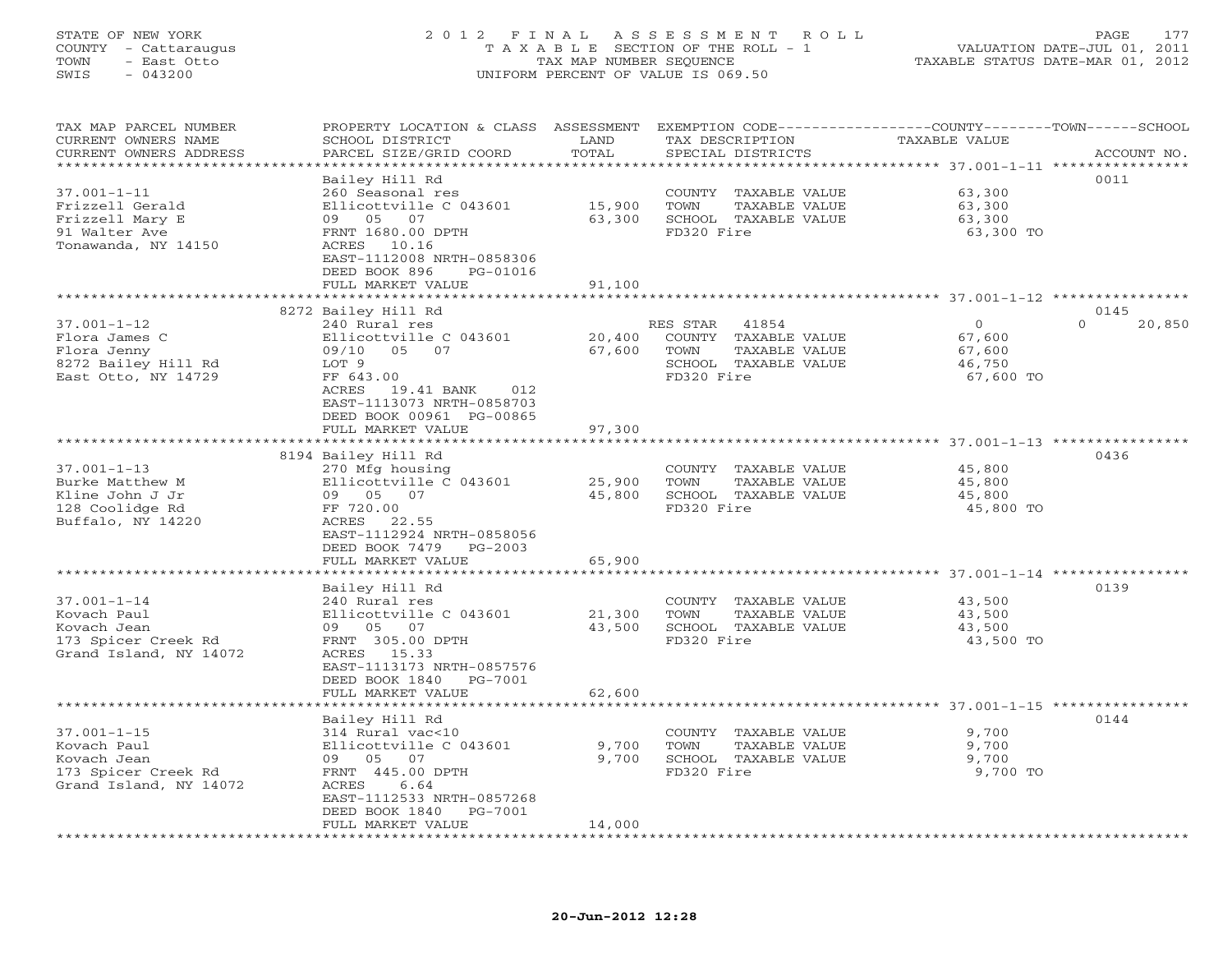## STATE OF NEW YORK 2 0 1 2 F I N A L A S S E S S M E N T R O L L PAGE 178 COUNTY - Cattaraugus T A X A B L E SECTION OF THE ROLL - 1 VALUATION DATE-JUL 01, 2011 TOWN - East Otto TAX MAP NUMBER SEQUENCE TAXABLE STATUS DATE-MAR 01, 2012 SWIS - 043200 UNIFORM PERCENT OF VALUE IS 069.50UNIFORM PERCENT OF VALUE IS 069.50

| TAX MAP PARCEL NUMBER<br>CURRENT OWNERS NAME<br>CURRENT OWNERS ADDRESS    | PROPERTY LOCATION & CLASS ASSESSMENT<br>SCHOOL DISTRICT<br>PARCEL SIZE/GRID COORD                  | LAND<br>TOTAL     | TAX DESCRIPTION<br>SPECIAL DISTRICTS                                                                    | EXEMPTION CODE-----------------COUNTY-------TOWN------SCHOOL<br>TAXABLE VALUE | ACCOUNT NO.        |
|---------------------------------------------------------------------------|----------------------------------------------------------------------------------------------------|-------------------|---------------------------------------------------------------------------------------------------------|-------------------------------------------------------------------------------|--------------------|
|                                                                           |                                                                                                    |                   |                                                                                                         |                                                                               |                    |
|                                                                           | Bailey Hill Rd                                                                                     |                   |                                                                                                         |                                                                               | 0232               |
| $37.001 - 1 - 16.1$<br>Finnegan Donna R<br>18 Rockwell Ave                | 322 Rural vac>10<br>Ellicottville C 043601<br>09 05 07                                             | 17,200<br>17,200  | COUNTY TAXABLE VALUE<br>TAXABLE VALUE<br>TOWN<br>SCHOOL TAXABLE VALUE                                   | 17,200<br>17,200<br>17,200                                                    |                    |
| Ellicottville, NY 14731                                                   | ACRES 13.83<br>EAST-1111824 NRTH-0856470<br>DEED BOOK 3084 PG-3001<br>FULL MARKET VALUE            | 24,700            | FD320 Fire                                                                                              | 17,200 TO                                                                     |                    |
|                                                                           |                                                                                                    |                   |                                                                                                         |                                                                               |                    |
|                                                                           | 8122 Bailey Hill Rd                                                                                |                   |                                                                                                         |                                                                               | 1185               |
| $37.001 - 1 - 16.2$<br>Marilyn J Gibbon Rev Trust<br>8122 Bailey Hill Rd  | 240 Rural res<br>Ellicottville C 043601<br>09 05 07                                                | 44,500<br>192,900 | COUNTY TAXABLE VALUE<br>TOWN<br>TAXABLE VALUE<br>SCHOOL TAXABLE VALUE                                   | 192,900<br>192,900<br>192,900                                                 |                    |
| East Otto, NY 14729                                                       | ACRES 59.60<br>EAST-1113470 NRTH-0856706<br>DEED BOOK 15114 PG-001                                 |                   | FD320 Fire                                                                                              | 192,900 TO                                                                    |                    |
|                                                                           | FULL MARKET VALUE                                                                                  | 277,600           |                                                                                                         |                                                                               |                    |
|                                                                           | Bailey Hill Rd                                                                                     |                   |                                                                                                         |                                                                               | 0386               |
| $37.001 - 1 - 17$<br>Labelle Michael J<br>8068 Bailey Hill Rd             | 312 Vac w/imprv<br>Ellicottville C 043601<br>09 05 07                                              | 12,100<br>13,300  | COUNTY TAXABLE VALUE<br>TOWN<br>TAXABLE VALUE<br>SCHOOL TAXABLE VALUE                                   | 13,300<br>13,300<br>13,300                                                    |                    |
| East Otto, NY 14729                                                       | FRNT 375.00 DPTH<br>ACRES<br>9.85<br>EAST-0464382 NRTH-0856062<br>DEED BOOK 3412 PG-9001           |                   | FD320 Fire                                                                                              | 13,300 TO                                                                     |                    |
|                                                                           | FULL MARKET VALUE                                                                                  | 19,100            |                                                                                                         |                                                                               |                    |
|                                                                           | Bailey Hill Rd                                                                                     |                   |                                                                                                         |                                                                               | 0230               |
| $37.001 - 1 - 18.1$<br>Hintz Alan<br>7171 Plato Rd<br>East Otto, NY 14729 | 322 Rural vac>10<br>Ellicottville C 043601<br>09 05 07<br>ACRES 53.40<br>EAST-0465113 NRTH-0855309 | 35,600<br>35,600  | 41720<br>AG DIST<br>COUNTY TAXABLE VALUE<br>TAXABLE VALUE<br>TOWN<br>SCHOOL TAXABLE VALUE<br>FD320 Fire | 20,050<br>20,050<br>15,550<br>15,550<br>15,550<br>35,600 TO                   | 20,050             |
| MAY BE SUBJECT TO PAYMENT<br>UNDER AGDIST LAW TIL 2030                    | DEED BOOK 854<br>$PG-0.0493$<br>FULL MARKET VALUE                                                  | 51,200            |                                                                                                         |                                                                               |                    |
|                                                                           |                                                                                                    |                   |                                                                                                         |                                                                               |                    |
|                                                                           | 8068 Bailey Hill Rd                                                                                |                   |                                                                                                         |                                                                               | 0945               |
| $37.001 - 1 - 18.2$<br>Labelle Michael                                    | 210 1 Family Res<br>Ellicottville C 043601                                                         | 8,100             | RES STAR<br>41854<br>COUNTY TAXABLE VALUE                                                               | $\Omega$<br>33,300                                                            | $\Omega$<br>20,850 |
| 8068 Bailey Hill Rd                                                       | 09 05 07                                                                                           | 33,300            | TOWN<br>TAXABLE VALUE                                                                                   | 33,300                                                                        |                    |
| East Otto, NY 14729                                                       | ACRES<br>2.90 BANK<br>044                                                                          |                   | SCHOOL TAXABLE VALUE                                                                                    | 12,450                                                                        |                    |
|                                                                           | EAST-0463958 NRTH-0855741<br>DEED BOOK 00973 PG-00154<br>FULL MARKET VALUE                         | 47,900            | FD320 Fire                                                                                              | 33,300 TO                                                                     |                    |
|                                                                           |                                                                                                    |                   |                                                                                                         |                                                                               |                    |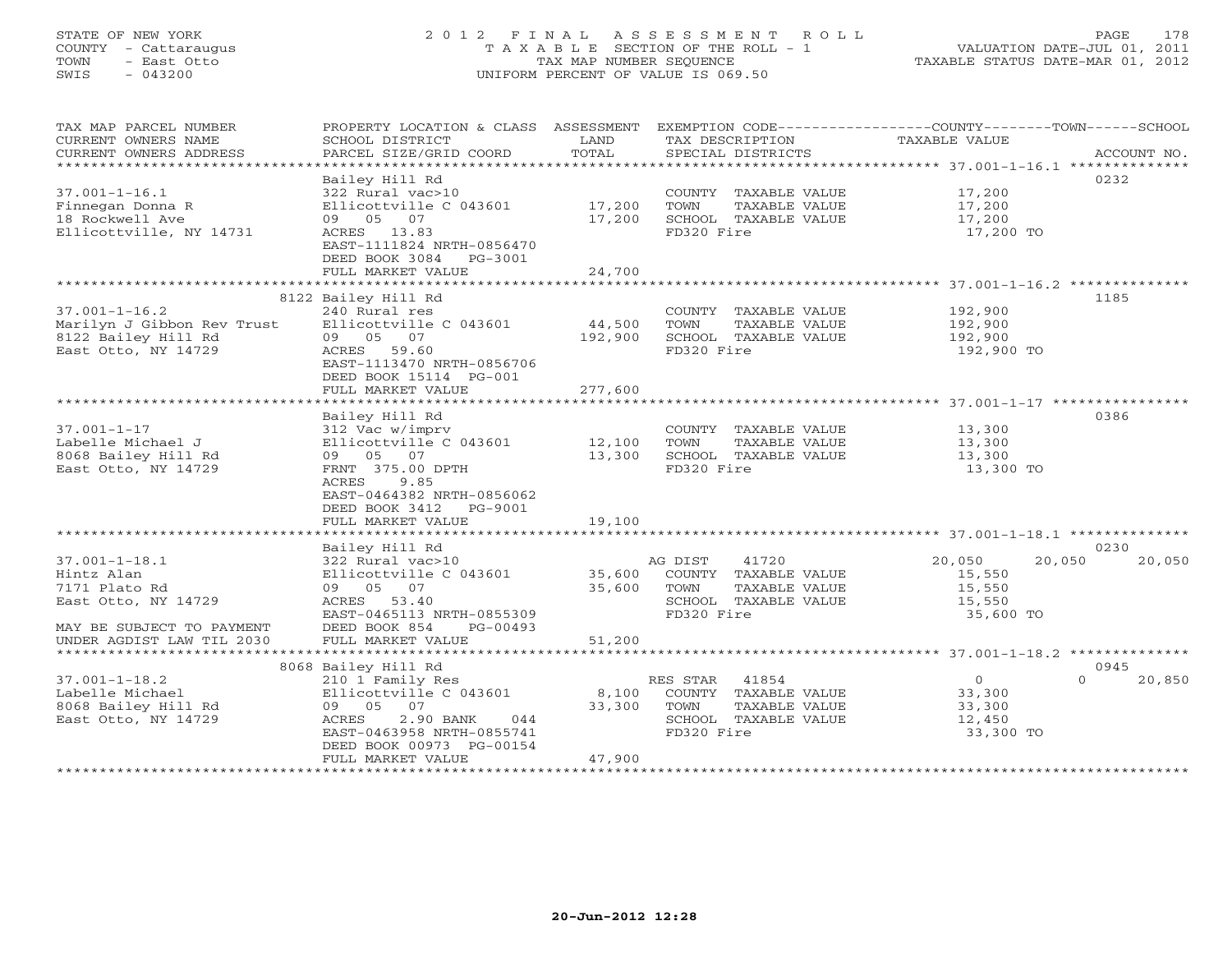#### STATE OF NEW YORK 2 0 1 2 F I N A L A S S E S S M E N T R O L L PAGE 179 COUNTY - Cattaraugus T A X A B L E SECTION OF THE ROLL - 1 VALUATION DATE-JUL 01, 2011 TOWN - East Otto TAX MAP NUMBER SEQUENCE TAXABLE STATUS DATE-MAR 01, 2012 SWIS - 043200 UNIFORM PERCENT OF VALUE IS 069.50UNIFORM PERCENT OF VALUE IS 069.50

| TAX MAP PARCEL NUMBER<br>CURRENT OWNERS NAME<br>CURRENT OWNERS ADDRESS                                         | PROPERTY LOCATION & CLASS ASSESSMENT<br>SCHOOL DISTRICT<br>PARCEL SIZE/GRID COORD                                                                                                                   | LAND<br>TOTAL                       | EXEMPTION CODE-----------------COUNTY-------TOWN------SCHOOL<br>TAX DESCRIPTION<br>SPECIAL DISTRICTS             | TAXABLE VALUE                                                      | ACCOUNT NO.                                    |
|----------------------------------------------------------------------------------------------------------------|-----------------------------------------------------------------------------------------------------------------------------------------------------------------------------------------------------|-------------------------------------|------------------------------------------------------------------------------------------------------------------|--------------------------------------------------------------------|------------------------------------------------|
| ***********************                                                                                        |                                                                                                                                                                                                     |                                     |                                                                                                                  |                                                                    |                                                |
| $37.001 - 1 - 19$<br>Hayes Wayde D<br>8116 Crumb Hill Rd<br>East Otto, NY 14729                                | 8116 Crumb Hill Rd<br>240 Rural res<br>Ellicottville C 043601<br>09 05 07<br>FRNT 3400.00 DPTH<br>ACRES 32.21<br>EAST-1111346 NRTH-0855827<br>DEED BOOK 841<br>PG-00772<br>FULL MARKET VALUE        | 31,400<br>52,400<br>75,400          | RES STAR<br>41854<br>COUNTY TAXABLE VALUE<br>TOWN<br>TAXABLE VALUE<br>SCHOOL TAXABLE VALUE<br>FD320 Fire         | $\overline{0}$<br>52,400<br>52,400<br>31,550<br>52,400 TO          | 0214<br>$\Omega$<br>20,850                     |
|                                                                                                                |                                                                                                                                                                                                     |                                     |                                                                                                                  |                                                                    |                                                |
| $37.001 - 1 - 20$<br>Hayes Nathan<br>8116 Crumb H1<br>East Otto, NY 14729                                      | Bailey Hill Rd<br>314 Rural vac<10<br>Ellicottville C 043601<br>09 05 07<br>FRNT<br>20.00 DPTH<br>ACRES<br>9.25<br>EAST-1111385 NRTH-0856464<br>DEED BOOK 807<br>PG-00734<br>FULL MARKET VALUE      | 12,400<br>12,400<br>17,800          | COUNTY TAXABLE VALUE<br>TOWN<br>TAXABLE VALUE<br>SCHOOL TAXABLE VALUE<br>FD320 Fire                              | 12,400<br>12,400<br>12,400<br>12,400 TO                            | 0215                                           |
|                                                                                                                |                                                                                                                                                                                                     |                                     |                                                                                                                  | ******************************** 37.001-1-21.1 **************      |                                                |
| $37.001 - 1 - 21.1$<br>Lauder Dennis B<br>Lauder Rhonda C<br>41 Lauders Ln<br>Frenchville, PA 16836            | 8147 Bailey Hill Rd<br>270 Mfg housing<br>Ellicottville C 043601<br>09 05 07<br>FRNT 260.00 DPTH<br>ACRES<br>3.90<br>EAST-1111716 NRTH-0857111<br>DEED BOOK 7618<br>PG-6001<br>FULL MARKET VALUE    | 6,700<br>34,200<br>49,200           | COUNTY TAXABLE VALUE<br>TOWN<br>TAXABLE VALUE<br>SCHOOL TAXABLE VALUE<br>FD320 Fire                              | 34,200<br>34,200<br>34,200<br>34,200 TO                            | 0025                                           |
|                                                                                                                | ************************                                                                                                                                                                            |                                     |                                                                                                                  |                                                                    |                                                |
| $37.001 - 1 - 21.2$<br>Yacone Michael A Jr<br>Yacone Patricia A<br>7385 School House Rd<br>East Otto, NY 14729 | 7385 School House Hill Rd<br>240 Rural res<br>Ellicottville C 043601<br>09 05 07<br>FRNT 1308.13 DPTH<br>ACRES 38.85<br>EAST-1111318 NRTH-0857862<br>DEED BOOK 827<br>PG-00355<br>FULL MARKET VALUE | 33,500 SR STAR<br>97,200<br>139,900 | CW_15_VET/ 41161<br>41834<br>COUNTY TAXABLE VALUE<br>TAXABLE VALUE<br>TOWN<br>SCHOOL TAXABLE VALUE<br>FD320 Fire | 8,340<br>$\overline{0}$<br>88,860<br>88,860<br>53,970<br>97,200 TO | 0026<br>8,340<br>$\circ$<br>43,230<br>$\Omega$ |
|                                                                                                                |                                                                                                                                                                                                     |                                     |                                                                                                                  |                                                                    |                                                |
| $37.001 - 1 - 21.3$<br>Kazmark Patricia M<br>7343 School House Rd<br>East Otto, NY 14729                       | 7343 School House Hill Rd<br>210 1 Family Res<br>Ellicottville C 043601<br>09 05 07<br>FRNT 150.00 DPTH 290.00<br>EAST-1111703 NRTH-0858590<br>DEED BOOK 1022<br>PG-341<br>FULL MARKET VALUE        | 5,400<br>70,700<br>101,700          | 41854<br>RES STAR<br>COUNTY TAXABLE VALUE<br>TOWN<br>TAXABLE VALUE<br>SCHOOL TAXABLE VALUE<br>FD320 Fire         | $\overline{O}$<br>70,700<br>70,700<br>49,850<br>70,700 TO          | 0910<br>$\Omega$<br>20,850                     |
|                                                                                                                |                                                                                                                                                                                                     |                                     |                                                                                                                  |                                                                    |                                                |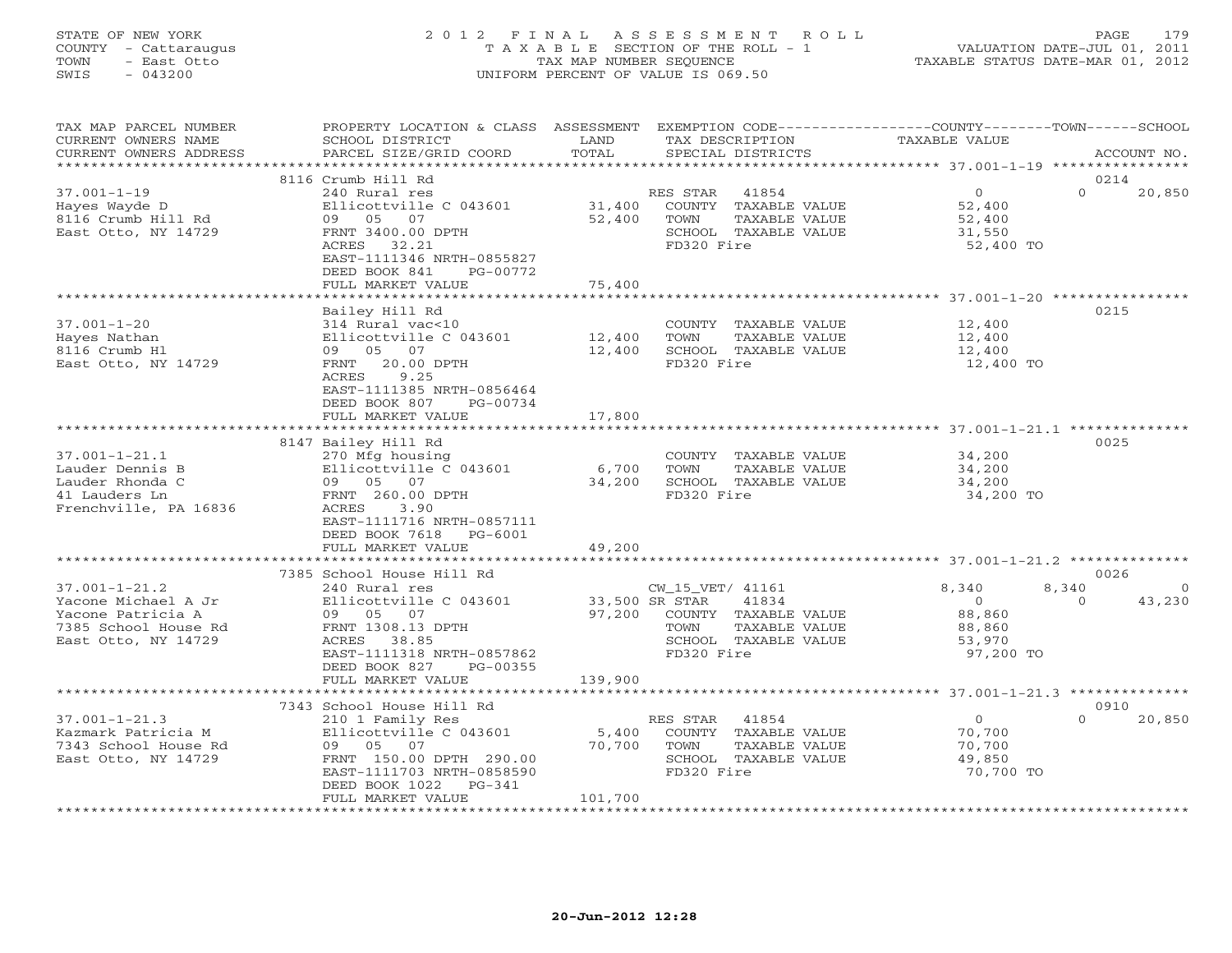## STATE OF NEW YORK 2 0 1 2 F I N A L A S S E S S M E N T R O L L PAGE 180 COUNTY - Cattaraugus T A X A B L E SECTION OF THE ROLL - 1 VALUATION DATE-JUL 01, 2011 TOWN - East Otto TAX MAP NUMBER SEQUENCE TAXABLE STATUS DATE-MAR 01, 2012 SWIS - 043200 UNIFORM PERCENT OF VALUE IS 069.50UNIFORM PERCENT OF VALUE IS 069.50

| TAX MAP PARCEL NUMBER<br>CURRENT OWNERS NAME<br>CURRENT OWNERS ADDRESS | PROPERTY LOCATION & CLASS ASSESSMENT EXEMPTION CODE---------------COUNTY-------TOWN------SCHOOL<br>SCHOOL DISTRICT<br>PARCEL SIZE/GRID COORD | LAND<br>TOTAL | TAX DESCRIPTION       |               | TAXABLE VALUE |          |             |
|------------------------------------------------------------------------|----------------------------------------------------------------------------------------------------------------------------------------------|---------------|-----------------------|---------------|---------------|----------|-------------|
|                                                                        | ***********************                                                                                                                      |               | SPECIAL DISTRICTS     |               |               |          | ACCOUNT NO. |
|                                                                        | 8254 School St                                                                                                                               |               |                       |               |               |          | 0447        |
| $37.001 - 1 - 23$                                                      | 260 Seasonal res                                                                                                                             |               | COUNTY TAXABLE VALUE  |               | 61,400        |          |             |
| Scott Gerald Jr                                                        | Ellicottville C 043601                                                                                                                       | 26,100        | TOWN                  | TAXABLE VALUE | 61,400        |          |             |
| Scott Bernadette                                                       | 09 05 07                                                                                                                                     | 61,400        | SCHOOL TAXABLE VALUE  |               | 61,400        |          |             |
| 370 Sanders Rd                                                         | FRNT 2465.00 DPTH                                                                                                                            |               | FD320 Fire            |               | 61,400 TO     |          |             |
| Buffalo, NY 14216                                                      | ACRES 22.84                                                                                                                                  |               |                       |               |               |          |             |
|                                                                        | EAST-1110538 NRTH-0857941                                                                                                                    |               |                       |               |               |          |             |
|                                                                        | DEED BOOK 00721 PG-01151                                                                                                                     |               |                       |               |               |          |             |
|                                                                        | FULL MARKET VALUE                                                                                                                            | 88,300        |                       |               |               |          |             |
|                                                                        |                                                                                                                                              |               |                       |               |               |          |             |
|                                                                        | 8215 Crumb Hill Rd                                                                                                                           |               |                       |               |               |          | 0121        |
| $37.001 - 1 - 24$                                                      | 210 1 Family Res                                                                                                                             |               | RES STAR 41854        |               | $\circ$       | $\Omega$ | 20,850      |
| Smith Jay                                                              | Ellicottville C 043601                                                                                                                       | 7,600         | COUNTY TAXABLE VALUE  |               | 87,500        |          |             |
| Smith Barbara                                                          |                                                                                                                                              | 87,500        | TOWN                  | TAXABLE VALUE | 87,500        |          |             |
| 8215 Crumb Hill Rd                                                     | FRNT 305.00 DPTH                                                                                                                             |               | SCHOOL TAXABLE VALUE  |               | 66,650        |          |             |
| East Otto, NY 14729                                                    | 2.47<br>ACRES                                                                                                                                |               | FD320 Fire            |               | 87,500 TO     |          |             |
|                                                                        | EAST-1109956 NRTH-0858094                                                                                                                    |               |                       |               |               |          |             |
|                                                                        | DEED BOOK 841<br>PG-01188                                                                                                                    |               |                       |               |               |          |             |
|                                                                        | FULL MARKET VALUE                                                                                                                            | 125,900       |                       |               |               |          |             |
|                                                                        |                                                                                                                                              |               |                       |               |               |          | 0120        |
| $37.001 - 1 - 25$                                                      | Crumb Hill Rd<br>105 Vac farmland                                                                                                            |               | COUNTY TAXABLE VALUE  |               | 23,600        |          |             |
| Smith Jay                                                              | Ellicottville C 043601                                                                                                                       | 23,600        | TOWN                  | TAXABLE VALUE | 23,600        |          |             |
| Smith Barbara                                                          | 17/09 05 07                                                                                                                                  | 23,600        | SCHOOL TAXABLE VALUE  |               | 23,600        |          |             |
| 8215 Crumb Hill Rd                                                     | FRNT 225.00 DPTH                                                                                                                             |               | FD320 Fire            |               | 23,600 TO     |          |             |
| East Otto, NY 14729                                                    | ACRES 47.26                                                                                                                                  |               |                       |               |               |          |             |
|                                                                        | EAST-1107965 NRTH-0857970                                                                                                                    |               |                       |               |               |          |             |
|                                                                        | DEED BOOK 827<br>$PG-00009$                                                                                                                  |               |                       |               |               |          |             |
|                                                                        | FULL MARKET VALUE                                                                                                                            | 34,000        |                       |               |               |          |             |
|                                                                        |                                                                                                                                              |               |                       |               |               |          |             |
|                                                                        | 8171 Crumb Hill Rd                                                                                                                           |               |                       |               |               |          | 0273        |
| $37.001 - 1 - 26$                                                      | 260 Seasonal res                                                                                                                             |               | COUNTY TAXABLE VALUE  |               | 137,000       |          |             |
| Hartung Peter M                                                        | Ellicottville C 043601                                                                                                                       | 80,900        | TOWN                  | TAXABLE VALUE | 137,000       |          |             |
| Hartung Patricia                                                       | 17/09 05 07                                                                                                                                  | 137,000       | SCHOOL TAXABLE VALUE  |               | 137,000       |          |             |
| 5389 S Freeman Rd                                                      | FF 3120.00                                                                                                                                   |               | FD320 Fire            |               | 137,000 TO    |          |             |
| Orchard Park, NY 14127                                                 | ACRES 213.54                                                                                                                                 |               |                       |               |               |          |             |
|                                                                        | EAST-1109173 NRTH-0856195                                                                                                                    |               |                       |               |               |          |             |
|                                                                        | DEED BOOK 00986 PG-00826                                                                                                                     |               |                       |               |               |          |             |
|                                                                        | FULL MARKET VALUE                                                                                                                            | 197,100       |                       |               |               |          |             |
|                                                                        | Erdman Rd                                                                                                                                    |               |                       |               |               |          | 0038        |
| $37.001 - 1 - 27.1$                                                    | 105 Vac farmland                                                                                                                             |               | AG DIST<br>41720      |               | 23,273        | 23,273   | 23,273      |
| Telaak Farms                                                           | Ellicottville C 043601                                                                                                                       | 52,100        | COUNTY TAXABLE VALUE  |               | 28,827        |          |             |
| Telaak Donald M                                                        | 17 05 07                                                                                                                                     | 52,100        | TOWN                  | TAXABLE VALUE | 28,827        |          |             |
| Rfd 1                                                                  | FRNT 530.00 DPTH                                                                                                                             |               | SCHOOL TAXABLE VALUE  |               | 28,827        |          |             |
| Little Valley, NY 14755                                                | ACRES 103.20                                                                                                                                 |               | FP320 Fire protection |               | 52,100 TO     |          |             |
|                                                                        | EAST-1106747 NRTH-0856320                                                                                                                    |               |                       |               |               |          |             |
| MAY BE SUBJECT TO PAYMENT                                              | DEED BOOK 873<br>PG-00832                                                                                                                    |               |                       |               |               |          |             |
| UNDER AGDIST LAW TIL 2030                                              | FULL MARKET VALUE                                                                                                                            | 75,000        |                       |               |               |          |             |
| **************************                                             | ***********************                                                                                                                      |               |                       |               |               |          |             |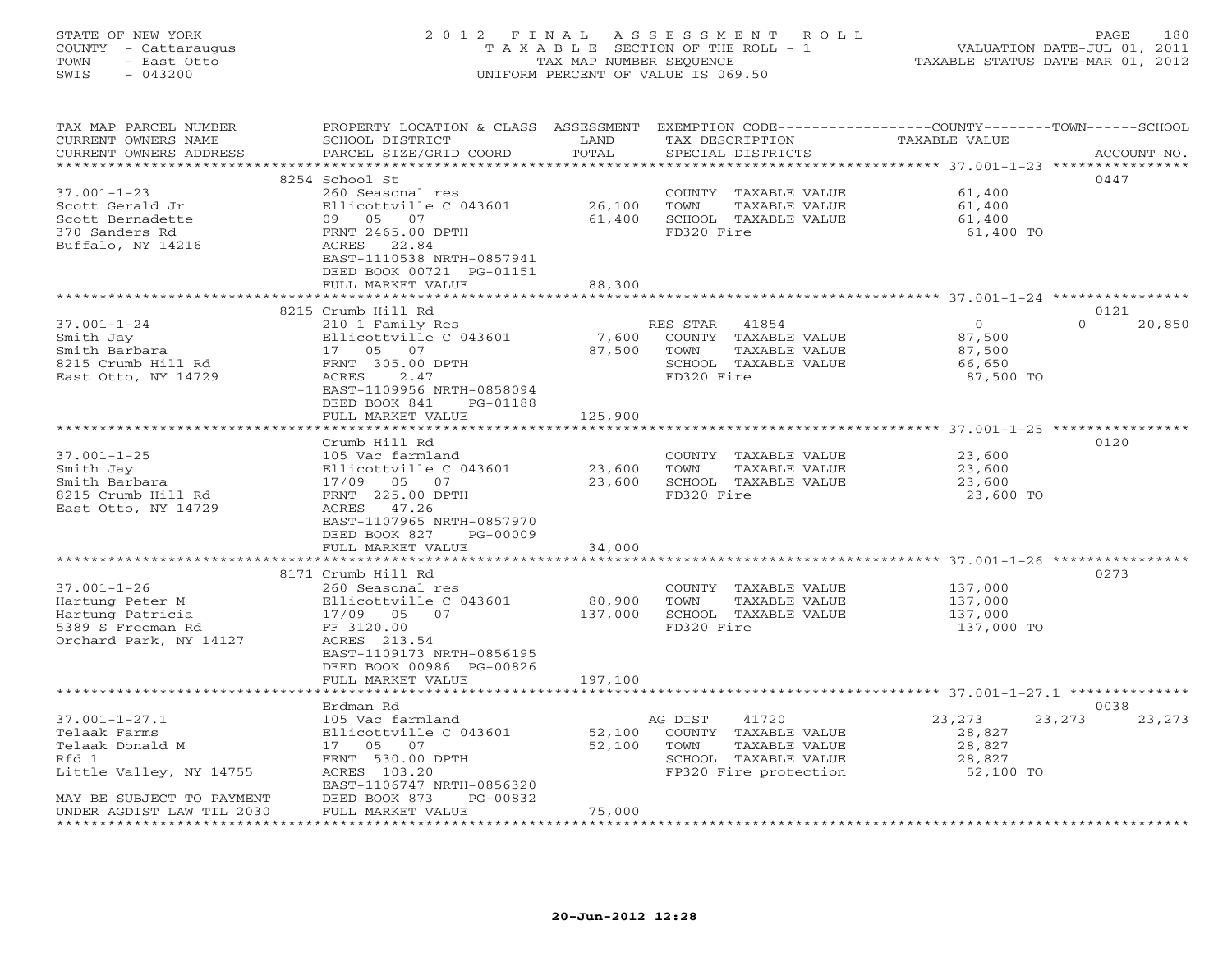# STATE OF NEW YORK 2 0 1 2 F I N A L A S S E S S M E N T R O L L PAGE 181 COUNTY - Cattaraugus T A X A B L E SECTION OF THE ROLL - 1 VALUATION DATE-JUL 01, 2011 TOWN - East Otto TAX MAP NUMBER SEQUENCE TAXABLE STATUS DATE-MAR 01, 2012 SWIS - 043200 UNIFORM PERCENT OF VALUE IS 069.50UNIFORM PERCENT OF VALUE IS 069.50

| TAX MAP PARCEL NUMBER<br>CURRENT OWNERS NAME<br>CURRENT OWNERS ADDRESS                              | PROPERTY LOCATION & CLASS ASSESSMENT<br>SCHOOL DISTRICT<br>PARCEL SIZE/GRID COORD                                                                                  | LAND<br>TOTAL              | EXEMPTION CODE-----------------COUNTY-------TOWN-----SCHOOL<br>TAX DESCRIPTION<br>SPECIAL DISTRICTS                 | <b>TAXABLE VALUE</b>                                         | ACCOUNT NO.        |
|-----------------------------------------------------------------------------------------------------|--------------------------------------------------------------------------------------------------------------------------------------------------------------------|----------------------------|---------------------------------------------------------------------------------------------------------------------|--------------------------------------------------------------|--------------------|
| ********************                                                                                |                                                                                                                                                                    |                            |                                                                                                                     |                                                              |                    |
| $37.001 - 1 - 27.2$<br>Wilson Ronald<br>Wilson Cynthia<br>8052 Erdman Rd<br>Little Valley, NY 14755 | Erdman Rd<br>314 Rural vac<10<br>Ellicottville C 043601<br>17 05<br>07<br>FRNT 410.00 DPTH<br>ACRES<br>0.40<br>EAST-1106016 NRTH-0855847                           | 200<br>200                 | COUNTY TAXABLE VALUE<br>TOWN<br>TAXABLE VALUE<br>SCHOOL TAXABLE VALUE<br>FP320 Fire protection                      | 200<br>200<br>200<br>200 TO                                  | 1188               |
|                                                                                                     | DEED BOOK 7512<br>PG-7001<br>FULL MARKET VALUE                                                                                                                     | 300                        |                                                                                                                     |                                                              |                    |
|                                                                                                     |                                                                                                                                                                    |                            |                                                                                                                     |                                                              |                    |
|                                                                                                     | 8025 Erdman Rd                                                                                                                                                     |                            |                                                                                                                     |                                                              | 0355               |
| $37.001 - 1 - 29$<br>Wilson Ronald<br>Wilson Cynthia<br>8025 Erdman Rd<br>Little Valley, NY 14755   | 210 1 Family Res<br>Ellicottville C 043601<br>25 05<br>07<br>ACRES<br>$4.00$ BANK<br>017<br>EAST-1105697 NRTH-0855778<br>DEED BOOK 00934 PG-01111                  | 9,300<br>107,600           | 41854<br>RES STAR<br>COUNTY TAXABLE VALUE<br>TAXABLE VALUE<br>TOWN<br>SCHOOL TAXABLE VALUE<br>FP320 Fire protection | $\overline{0}$<br>107,600<br>107,600<br>86,750<br>107,600 TO | $\Omega$<br>20,850 |
|                                                                                                     | FULL MARKET VALUE<br>******************                                                                                                                            | 154,800<br>*************** |                                                                                                                     |                                                              |                    |
|                                                                                                     | Erdman Rd                                                                                                                                                          |                            | ********************************* 37.001-1-30.1 ***************                                                     |                                                              | 0037               |
| $37.001 - 1 - 30.1$<br>Telaak Farms<br>Telaak Donald M<br>Rfd 1<br>Little Valley, NY 14755          | 105 Vac farmland<br>Ellicottville C 043601<br>25 05 07<br>ACRES 44.90<br>EAST-1105514 NRTH-0856409<br>DEED BOOK 873<br>PG-00832                                    | 20,200<br>20,200           | 41720<br>AG DIST<br>COUNTY TAXABLE VALUE<br>TAXABLE VALUE<br>TOWN<br>SCHOOL TAXABLE VALUE<br>FP320 Fire protection  | 7,001<br>13,199<br>13,199<br>13,199<br>20,200 TO             | 7,001<br>7,001     |
| MAY BE SUBJECT TO PAYMENT<br>UNDER AGDIST LAW TIL 2030                                              | FULL MARKET VALUE                                                                                                                                                  | 29,100                     |                                                                                                                     |                                                              |                    |
| *************************                                                                           |                                                                                                                                                                    |                            |                                                                                                                     |                                                              |                    |
| $37.001 - 1 - 30.2$<br>Wilson Ronald<br>Wilson Cynthia<br>8052 Erdman Rd<br>Little Valley, NY 14755 | Erdman Rd<br>314 Rural vac<10<br>Ellicottville C 043601<br>25 05 07<br>FRNT 163.00 DPTH<br>ACRES<br>1.12<br>EAST-1105759 NRTH-0855562<br>DEED BOOK 7512<br>PG-7001 | 400<br>400                 | COUNTY TAXABLE VALUE<br>TOWN<br>TAXABLE VALUE<br>SCHOOL TAXABLE VALUE<br>FP320 Fire protection                      | 400<br>400<br>400<br>400 TO                                  | 1186               |
|                                                                                                     | FULL MARKET VALUE                                                                                                                                                  | 600                        |                                                                                                                     |                                                              |                    |
| $37.001 - 1 - 30.3$<br>Wilson Ronald<br>Wilson Cynthia<br>8052 Erdman Rd                            | Erdman Rd<br>314 Rural vac<10<br>Ellicottville C 043601<br>25 05<br>07<br>FRNT<br>92.00 DPTH 607.00                                                                | 500<br>500                 | COUNTY TAXABLE VALUE<br>TOWN<br>TAXABLE VALUE<br>SCHOOL TAXABLE VALUE<br>FP320 Fire protection                      | 500<br>500<br>500<br>500 TO                                  | 1187               |
| Little Valley, NY 14755<br>**********************                                                   | EAST-1105782 NRTH-0855945<br>DEED BOOK 7512<br>PG-7001<br>FULL MARKET VALUE                                                                                        | 700                        |                                                                                                                     |                                                              |                    |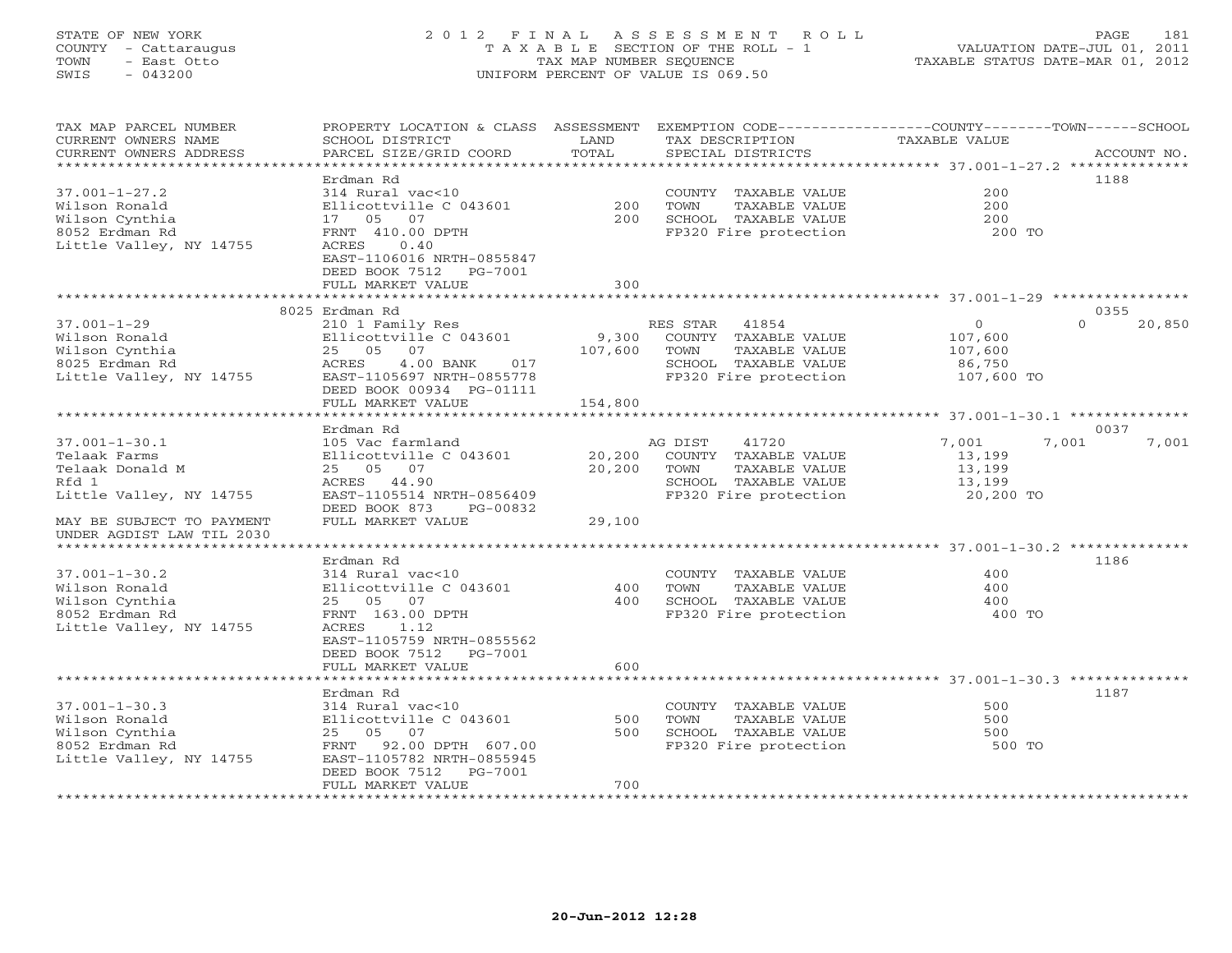# STATE OF NEW YORK 2 0 1 2 F I N A L A S S E S S M E N T R O L L PAGE 182 COUNTY - Cattaraugus T A X A B L E SECTION OF THE ROLL - 1 VALUATION DATE-JUL 01, 2011 TOWN - East Otto TAX MAP NUMBER SEQUENCE TAXABLE STATUS DATE-MAR 01, 2012 SWIS - 043200 UNIFORM PERCENT OF VALUE IS 069.50UNIFORM PERCENT OF VALUE IS 069.50

| TAX MAP PARCEL NUMBER<br>CURRENT OWNERS NAME<br>CURRENT OWNERS ADDRESS<br>************************          | PROPERTY LOCATION & CLASS ASSESSMENT<br>SCHOOL DISTRICT<br>PARCEL SIZE/GRID COORD                                                                                                                                    | LAND<br>TOTAL                                  | TAX DESCRIPTION<br>SPECIAL DISTRICTS                                                                              | EXEMPTION CODE-----------------COUNTY-------TOWN------SCHOOL<br><b>TAXABLE VALUE</b>                           | ACCOUNT NO.               |
|-------------------------------------------------------------------------------------------------------------|----------------------------------------------------------------------------------------------------------------------------------------------------------------------------------------------------------------------|------------------------------------------------|-------------------------------------------------------------------------------------------------------------------|----------------------------------------------------------------------------------------------------------------|---------------------------|
| $37.001 - 1 - 31$<br>Cox P Wayne<br>Cox Louise M<br>6370 Bunting Rd<br>Orchard Park, NY 14127               | Reed Hill Rd<br>322 Rural vac>10<br>Catt-LV Central 046402<br>25 05 07<br>FRNT 1350.00 DPTH<br>ACRES 76.08<br>EAST-1103996 NRTH-0856480<br>DEED BOOK 00725 PG-00307<br>FULL MARKET VALUE                             | 42,900<br>42,900<br>61,700                     | COUNTY TAXABLE VALUE<br>TOWN<br>TAXABLE VALUE<br>SCHOOL TAXABLE VALUE<br>FD320 Fire                               | 42,900<br>42,900<br>42,900<br>42,900 TO                                                                        | 0078                      |
| $37.001 - 1 - 32$<br>Galmbacher Philip<br>PO Box 68<br>Tonawanda, NY 14151-0068                             | Reed Hill Rd (Off)<br>314 Rural vac<10<br>Catt-LV Central 046402<br>07<br>$25 \t 05$<br>ACRES<br>3.15<br>EAST-1103370 NRTH-0854954<br>DEED BOOK 00715 PG-00789<br>FULL MARKET VALUE                                  | 4,700<br>4,700<br>6,800                        | COUNTY TAXABLE VALUE<br>TOWN<br>TAXABLE VALUE<br>SCHOOL TAXABLE VALUE<br>FD320 Fire                               | 4,700<br>4,700<br>4,700<br>4,700 TO                                                                            | 0174                      |
| $37.001 - 1 - 33$<br>Galmbacher Donald F<br>6272 S Abbott Rd<br>Orchard Park, NY 14127                      | Reed Hill Rd<br>322 Rural vac>10<br>Catt-LV Central 046402<br>$25/33$ 05<br>07<br>FRNT 835.00 DPTH<br>ACRES 41.70<br>EAST-1103079 NRTH-0855237<br>DEED BOOK 679<br>PG-00195<br>FULL MARKET VALUE                     | 23,000<br>23,000<br>33,100                     | COUNTY TAXABLE VALUE<br>TOWN<br>TAXABLE VALUE<br>SCHOOL TAXABLE VALUE<br>FD320 Fire                               | 0173<br>23,000<br>23,000<br>23,000<br>23,000 TO                                                                |                           |
| $37.001 - 1 - 34$<br>Galmbacher Donald F<br>Galmbacher Philip<br>6272 S Abbott Rd<br>Orchard Park, NY 14127 | Reed Hill Rd<br>270 Mfg housing<br>Catt-LV Central 046402<br>25 05 07<br>FRNT 780.00 DPTH<br>ACRES 42.76<br>EAST-1103354 NRTH-0856145<br>DEED BOOK 841<br>PG-01001<br>FULL MARKET VALUE<br>************************* | ****************<br>29,000<br>37,200<br>53,500 | COUNTY TAXABLE VALUE<br>TOWN<br>TAXABLE VALUE<br>SCHOOL TAXABLE VALUE<br>FD320 Fire                               | ************************************* 37.001-1-34 *****************<br>37,200<br>37,200<br>37,200<br>37,200 TO | 0113                      |
| $37.001 - 1 - 35$<br>Kozacki Paul Sr<br>Kozacki Eileen A<br>8144 Reed Hill Rd<br>Cattaraugus, NY 14719      | 8144 Reed Hill Rd<br>270 Mfg housing<br>Catt-LV Central 046402<br>25 05 07<br>FF 400.00<br>ACRES 39.63<br>EAST-0456571 NRTH-0857516<br>DEED BOOK 00954 PG-00477<br>FULL MARKET VALUE                                 | 33,700 SR STAR<br>89,100<br>128,200            | CVET C/T<br>41131<br>41834<br>COUNTY TAXABLE VALUE<br>TOWN<br>TAXABLE VALUE<br>SCHOOL TAXABLE VALUE<br>FD320 Fire | 13,900<br>13,900<br>$\Omega$<br>$\Omega$<br>75,200<br>75,200<br>45,870<br>89,100 TO                            | 0413<br>$\circ$<br>43,230 |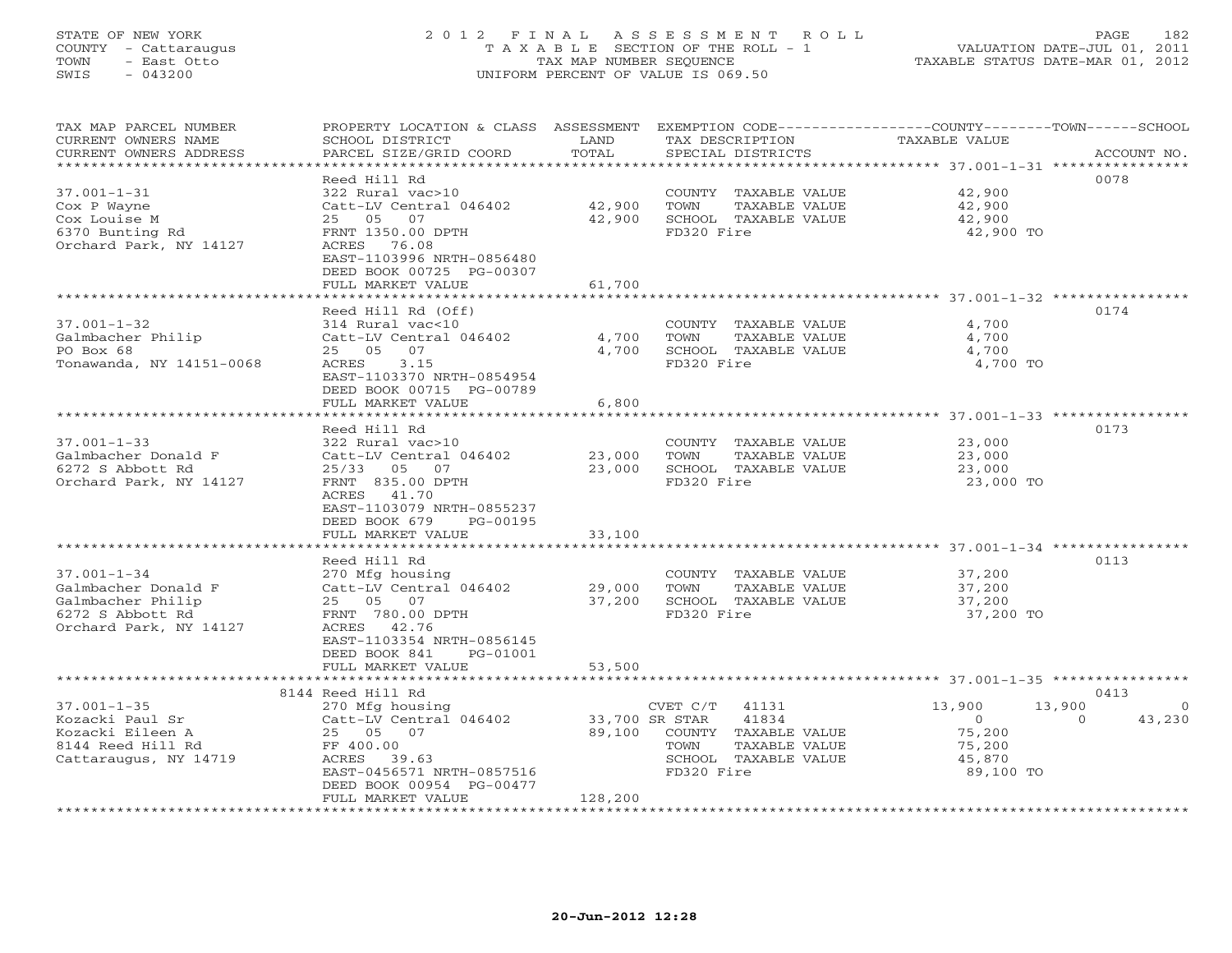# STATE OF NEW YORK 2 0 1 2 F I N A L A S S E S S M E N T R O L L PAGE 183 COUNTY - Cattaraugus T A X A B L E SECTION OF THE ROLL - 1 VALUATION DATE-JUL 01, 2011 TOWN - East Otto TAX MAP NUMBER SEQUENCE TAXABLE STATUS DATE-MAR 01, 2012 SWIS - 043200 UNIFORM PERCENT OF VALUE IS 069.50UNIFORM PERCENT OF VALUE IS 069.50

| TAX MAP PARCEL NUMBER<br>CURRENT OWNERS NAME<br>CURRENT OWNERS ADDRESS | PROPERTY LOCATION & CLASS ASSESSMENT<br>SCHOOL DISTRICT<br>PARCEL SIZE/GRID COORD | LAND<br>TOTAL               |                    | TAX DESCRIPTION<br>SPECIAL DISTRICTS  | EXEMPTION CODE-----------------COUNTY-------TOWN------SCHOOL<br>TAXABLE VALUE |          | ACCOUNT NO. |
|------------------------------------------------------------------------|-----------------------------------------------------------------------------------|-----------------------------|--------------------|---------------------------------------|-------------------------------------------------------------------------------|----------|-------------|
| *********************                                                  |                                                                                   |                             |                    |                                       |                                                                               |          |             |
|                                                                        | 8206 Reed Hill Rd                                                                 |                             |                    |                                       |                                                                               |          | 0417        |
| $37.001 - 1 - 36.1$                                                    | 240 Rural res                                                                     |                             | WVET C/T           | 41121                                 | 8,340                                                                         | 8,340    | $\circ$     |
| Meiler George                                                          | Catt-LV Central 046402                                                            |                             | 30,300 CVET C/T    | 41131                                 | 13,900                                                                        | 13,900   | $\Omega$    |
| Meiler Jeanne                                                          | 25/26 05<br>07                                                                    |                             | 106,100 DVET C/T   | 41141                                 | 27,800                                                                        | 27,800   | $\Omega$    |
| 8206 Reed Hill Rd                                                      | FF 670.00                                                                         |                             | RES STAR           | 41854                                 | $\overline{0}$                                                                | $\Omega$ | 20,850      |
| Cattaraugus, NY 14719                                                  | ACRES<br>55.21 BANK<br>017                                                        |                             |                    | COUNTY TAXABLE VALUE                  | 56,060                                                                        |          |             |
|                                                                        | EAST-1104238 NRTH-0858617                                                         |                             | TOWN               | TAXABLE VALUE                         | 56,060                                                                        |          |             |
|                                                                        | DEED BOOK 1012 PG-434                                                             |                             |                    | SCHOOL TAXABLE VALUE                  | 85,250                                                                        |          |             |
|                                                                        | FULL MARKET VALUE                                                                 |                             | 152,700 FD320 Fire |                                       | 106,100 TO                                                                    |          |             |
|                                                                        | ************************                                                          | *************************** |                    |                                       | ************** 37.001-1-36.2 **************                                   |          |             |
|                                                                        | 8156 Reed Hill Rd                                                                 |                             |                    |                                       |                                                                               |          | 0648        |
| $37.001 - 1 - 36.2$                                                    | 270 Mfg housing                                                                   |                             | RES STAR           | 41854                                 | $\overline{0}$                                                                | $\Omega$ | 20,850      |
| Bruder Jeffrey W                                                       | Catt-LV Central 046402                                                            | 25,800                      |                    | COUNTY TAXABLE VALUE                  | 61,800                                                                        |          |             |
| 8156 Reed Hill Rd                                                      | 25 05 07                                                                          | 61,800                      | TOWN               | TAXABLE VALUE                         | 61,800                                                                        |          |             |
| Cattaraugus, NY 14719                                                  | FF 470.00                                                                         |                             |                    | SCHOOL TAXABLE VALUE                  | 40,950                                                                        |          |             |
|                                                                        | ACRES 30.60                                                                       |                             | FD320 Fire         |                                       | 61,800 TO                                                                     |          |             |
|                                                                        | EAST-1104283 NRTH-0858070                                                         |                             |                    |                                       |                                                                               |          |             |
|                                                                        | DEED BOOK 1012<br>PG-1031<br>FULL MARKET VALUE                                    | 88,900                      |                    |                                       |                                                                               |          |             |
|                                                                        |                                                                                   |                             |                    |                                       |                                                                               |          |             |
|                                                                        | Bailey Hill Ovrlk-Lot 1                                                           |                             |                    |                                       |                                                                               |          | 0690        |
| $37.001 - 2 - 1$                                                       | 314 Rural vac<10                                                                  |                             |                    | COUNTY TAXABLE VALUE                  | 5,000                                                                         |          |             |
| Wheeler Frank M                                                        | Catt-LV Central 046402                                                            | 5,000                       | TOWN               | TAXABLE VALUE                         | 5,000                                                                         |          |             |
| Wheeler Jean V                                                         | 03 05 06                                                                          | 5,000                       |                    | SCHOOL TAXABLE VALUE                  | 5,000                                                                         |          |             |
| 25 Oswald Crescent                                                     | FRNT 1160.00 DPTH                                                                 |                             | FD320 Fire         |                                       | 5,000 TO                                                                      |          |             |
| Toronto, ON Canada M4S 2H5                                             | ACRES<br>4.51                                                                     |                             |                    |                                       |                                                                               |          |             |
|                                                                        | EAST-0465921 NRTH-0863741                                                         |                             |                    |                                       |                                                                               |          |             |
|                                                                        | DEED BOOK 00915 PG-01048                                                          |                             |                    |                                       |                                                                               |          |             |
|                                                                        | FULL MARKET VALUE                                                                 | 7,200                       |                    |                                       |                                                                               |          |             |
|                                                                        |                                                                                   |                             |                    |                                       |                                                                               |          |             |
|                                                                        | Bailey Hill Ovrlk-Lot 2                                                           |                             |                    |                                       |                                                                               |          | 0691        |
| $37.001 - 2 - 2$                                                       | 314 Rural vac<10                                                                  |                             |                    | COUNTY TAXABLE VALUE                  | 7,300                                                                         |          |             |
| Lofty Mountain Grandeur Corp                                           | Catt-LV Central 046402                                                            | 7,300                       | TOWN               | TAXABLE VALUE                         | 7,300                                                                         |          |             |
| 6998 Mill Valley Rd                                                    | 03/11 05<br>06                                                                    | 7,300                       |                    | SCHOOL TAXABLE VALUE                  | 7,300                                                                         |          |             |
| East Otto, NY 14729                                                    | LOT 11                                                                            |                             | FD320 Fire         |                                       | 7,300 TO                                                                      |          |             |
|                                                                        | FRNT 849.05 DPTH                                                                  |                             |                    |                                       |                                                                               |          |             |
|                                                                        | 6.73<br>ACRES                                                                     |                             |                    |                                       |                                                                               |          |             |
|                                                                        | EAST-0465892 NRTH-0863075                                                         |                             |                    |                                       |                                                                               |          |             |
|                                                                        | DEED BOOK 12809 PG-9001                                                           |                             |                    |                                       |                                                                               |          |             |
|                                                                        | FULL MARKET VALUE                                                                 | 10,500                      |                    |                                       |                                                                               |          |             |
|                                                                        |                                                                                   |                             |                    |                                       |                                                                               |          |             |
| $37.001 - 2 - 3$                                                       | 8472 Bailey Hill Ovrlk-Lot 3                                                      |                             |                    |                                       |                                                                               |          | 0692        |
| Christopher Cook Living Trst                                           | 314 Rural vac<10<br>Catt-LV Central 046402                                        | 10,800                      | TOWN               | COUNTY TAXABLE VALUE<br>TAXABLE VALUE | 185,000<br>185,000                                                            |          |             |
| Cook Christopher Trustee                                               | 10 05<br>06                                                                       | 185,000                     |                    | SCHOOL TAXABLE VALUE                  | 185,000                                                                       |          |             |
| 2128 Dalecroft Cresent                                                 | FRNT 578.74 DPTH                                                                  |                             | FD320 Fire         |                                       | 185,000 TO                                                                    |          |             |
| Burlington, ON Canada                                                  | ACRES<br>5.33                                                                     |                             |                    |                                       |                                                                               |          |             |
| L7M 4B3                                                                | EAST-0465631 NRTH-0862284                                                         |                             |                    |                                       |                                                                               |          |             |
|                                                                        | DEED BOOK 16640 PG-7002                                                           |                             |                    |                                       |                                                                               |          |             |
|                                                                        | FULL MARKET VALUE                                                                 | 266,200                     |                    |                                       |                                                                               |          |             |
| ******************                                                     |                                                                                   |                             |                    |                                       |                                                                               |          |             |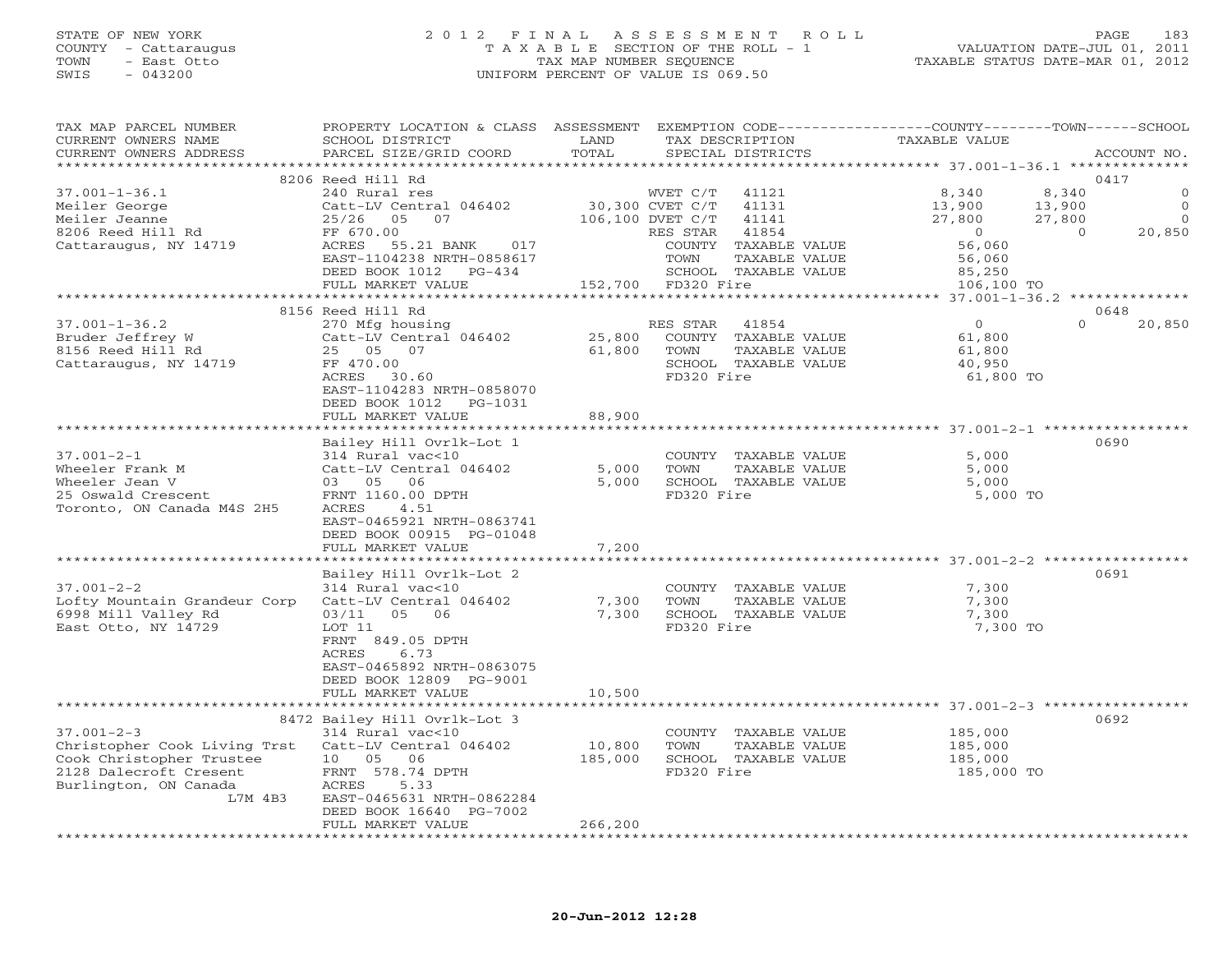# STATE OF NEW YORK 2 0 1 2 F I N A L A S S E S S M E N T R O L L PAGE 184 COUNTY - Cattaraugus T A X A B L E SECTION OF THE ROLL - 1 VALUATION DATE-JUL 01, 2011 TOWN - East Otto TAX MAP NUMBER SEQUENCE TAXABLE STATUS DATE-MAR 01, 2012 SWIS - 043200 UNIFORM PERCENT OF VALUE IS 069.50UNIFORM PERCENT OF VALUE IS 069.50

| TAX MAP PARCEL NUMBER<br>CURRENT OWNERS NAME<br>CURRENT OWNERS ADDRESS | PROPERTY LOCATION & CLASS ASSESSMENT<br>SCHOOL DISTRICT<br>PARCEL SIZE/GRID COORD | LAND<br>TOTAL     | TAX DESCRIPTION<br>SPECIAL DISTRICTS          | EXEMPTION CODE-----------------COUNTY-------TOWN------SCHOOL<br><b>TAXABLE VALUE</b><br>ACCOUNT NO. |
|------------------------------------------------------------------------|-----------------------------------------------------------------------------------|-------------------|-----------------------------------------------|-----------------------------------------------------------------------------------------------------|
| **********************                                                 |                                                                                   |                   |                                               |                                                                                                     |
| $37.001 - 2 - 4$                                                       | Bailey Hill Ovrlk-Lot 4<br>210 1 Family Res                                       |                   | COUNTY TAXABLE VALUE                          | 0693<br>236,100                                                                                     |
| Wendt Thomas A Jr                                                      | Catt-LV Central 046402                                                            | 11,100            | TOWN<br>TAXABLE VALUE                         | 236,100                                                                                             |
| Wendt Heather                                                          | 10 05 06                                                                          | 236,100           | SCHOOL TAXABLE VALUE                          | 236,100                                                                                             |
| 30 Lanoche Ct                                                          | FRNT 530.00 DPTH                                                                  |                   | FD320 Fire                                    | 236,100 TO                                                                                          |
| Williamsville, NY 14221                                                | ACRES<br>5.65                                                                     |                   |                                               |                                                                                                     |
|                                                                        | EAST-0465490 NRTH-0861781                                                         |                   |                                               |                                                                                                     |
|                                                                        | DEED BOOK 13772 PG-4004<br>FULL MARKET VALUE                                      | 339,700           |                                               |                                                                                                     |
|                                                                        |                                                                                   |                   |                                               |                                                                                                     |
|                                                                        | Bailey Hill Ovrlk-Lot 5                                                           |                   |                                               | 0694                                                                                                |
| $37.001 - 2 - 5$                                                       | 314 Rural vac<10                                                                  |                   | COUNTY TAXABLE VALUE                          | 5,400                                                                                               |
| Lofty Mountain Grandeur Corp                                           | Catt-LV Central 046402                                                            | 5,400             | TOWN<br>TAXABLE VALUE                         | 5,400                                                                                               |
| 6998 Mill Valley Rd                                                    | 10 05 06                                                                          | 5,400             | SCHOOL TAXABLE VALUE                          | 5,400                                                                                               |
| East Otto, NY 14729                                                    | FRNT 300.00 DPTH                                                                  |                   | FD320 Fire                                    | 5,400 TO                                                                                            |
|                                                                        | 4.87<br>ACRES                                                                     |                   |                                               |                                                                                                     |
|                                                                        | EAST-0465375 NRTH-0861438                                                         |                   |                                               |                                                                                                     |
|                                                                        | DEED BOOK 12809 PG-9001<br>FULL MARKET VALUE                                      | 7,800             |                                               |                                                                                                     |
|                                                                        |                                                                                   |                   |                                               |                                                                                                     |
|                                                                        | Bailey Hill Ovrlk-Lot 6                                                           |                   |                                               | 0695                                                                                                |
| $37.001 - 2 - 6$                                                       | 314 Rural vac<10                                                                  |                   | COUNTY TAXABLE VALUE                          | 2,800                                                                                               |
| Wendt Thomas A Jr                                                      | Catt-LV Central 046402                                                            | 2,800             | TAXABLE VALUE<br>TOWN                         | 2,800                                                                                               |
| Wendt Heather                                                          | 02 05<br>06                                                                       | 2,800             | SCHOOL TAXABLE VALUE                          | 2,800                                                                                               |
| 30 Lanoche Ct                                                          | FF 256.84                                                                         |                   | FD320 Fire                                    | 2,800 TO                                                                                            |
| Williamsville, NY 14221                                                | ACRES<br>5.12<br>EAST-0466018 NRTH-0861604                                        |                   |                                               |                                                                                                     |
|                                                                        | DEED BOOK 13772 PG-4004                                                           |                   |                                               |                                                                                                     |
|                                                                        | FULL MARKET VALUE                                                                 | 4,000             |                                               |                                                                                                     |
|                                                                        |                                                                                   |                   |                                               |                                                                                                     |
|                                                                        | Bailey Hill Ovrlk-Lot 7                                                           |                   |                                               | 0696                                                                                                |
| $37.001 - 2 - 7$                                                       | 314 Rural vac<10                                                                  |                   | COUNTY TAXABLE VALUE                          | 3,200                                                                                               |
| Lofty Mountain Grandeur Corp                                           | Catt-LV Central 046402                                                            | 3,200             | TOWN<br>TAXABLE VALUE                         | 3,200                                                                                               |
| 6998 Mill Valley Rd                                                    | 06<br>02 05                                                                       | 3,200             | SCHOOL TAXABLE VALUE                          | 3,200                                                                                               |
| East Otto, NY 14729                                                    | FF 150.00<br>5.94<br>ACRES                                                        |                   | FD320 Fire                                    | 3,200 TO                                                                                            |
|                                                                        | EAST-0466405 NRTH-0861594                                                         |                   |                                               |                                                                                                     |
|                                                                        | DEED BOOK 12809 PG-9001                                                           |                   |                                               |                                                                                                     |
|                                                                        | FULL MARKET VALUE                                                                 | 4,600             |                                               |                                                                                                     |
|                                                                        |                                                                                   |                   |                                               |                                                                                                     |
|                                                                        | Bailey Hill Ovrlk-Lot 8                                                           |                   |                                               | 0697                                                                                                |
| $37.001 - 2 - 8$                                                       | 210 1 Family Res                                                                  |                   | COUNTY TAXABLE VALUE                          | 235,400                                                                                             |
| Erskine Lindsay                                                        | Catt-LV Central 046402<br>02 05 06                                                | 11,100<br>235,400 | TOWN<br>TAXABLE VALUE<br>SCHOOL TAXABLE VALUE | 235,400<br>235,400                                                                                  |
| 6998 Mill Valley Rd<br>East Otto, NY 14729                             | FF 151.34                                                                         |                   | FD320 Fire                                    | 235,400 TO                                                                                          |
|                                                                        | ACRES<br>5.40                                                                     |                   |                                               |                                                                                                     |
|                                                                        | EAST-0466650 NRTH-0861756                                                         |                   |                                               |                                                                                                     |
|                                                                        | DEED BOOK 16531 PG-4001                                                           |                   |                                               |                                                                                                     |
|                                                                        | FULL MARKET VALUE                                                                 | 338,700           |                                               |                                                                                                     |
|                                                                        | *******************                                                               |                   |                                               |                                                                                                     |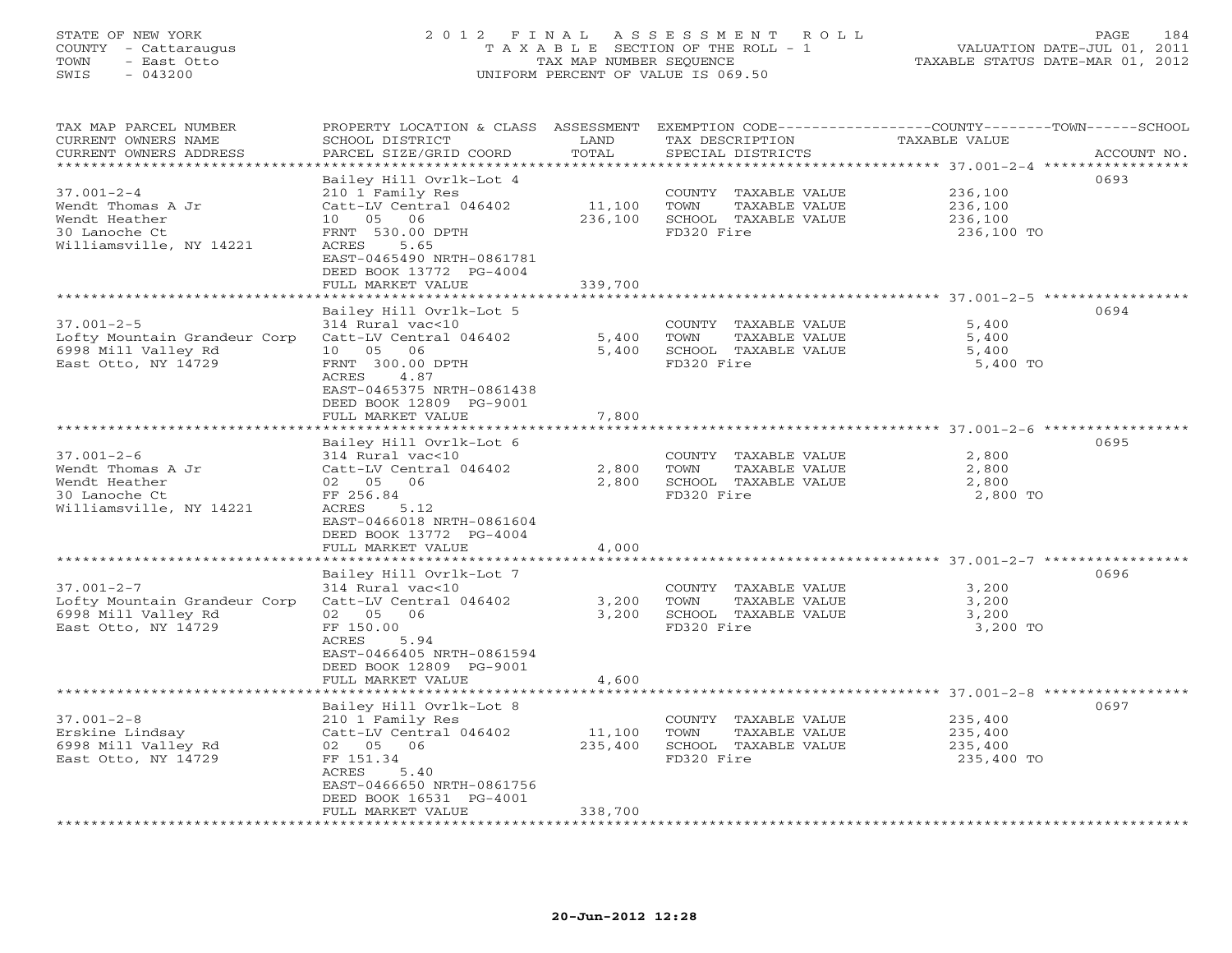# STATE OF NEW YORK 2 0 1 2 F I N A L A S S E S S M E N T R O L L PAGE 185 COUNTY - Cattaraugus T A X A B L E SECTION OF THE ROLL - 1 VALUATION DATE-JUL 01, 2011 TOWN - East Otto TAX MAP NUMBER SEQUENCE TAXABLE STATUS DATE-MAR 01, 2012 SWIS - 043200 UNIFORM PERCENT OF VALUE IS 069.50UNIFORM PERCENT OF VALUE IS 069.50

| TAX MAP PARCEL NUMBER<br>CURRENT OWNERS NAME<br>CURRENT OWNERS ADDRESS<br>****************************** | PROPERTY LOCATION & CLASS ASSESSMENT<br>SCHOOL DISTRICT<br>PARCEL SIZE/GRID COORD                                                                                                                     | LAND<br>TOTAL           | TAX DESCRIPTION<br>SPECIAL DISTRICTS                                                | EXEMPTION CODE-----------------COUNTY-------TOWN------SCHOOL<br>TAXABLE VALUE | ACCOUNT NO. |
|----------------------------------------------------------------------------------------------------------|-------------------------------------------------------------------------------------------------------------------------------------------------------------------------------------------------------|-------------------------|-------------------------------------------------------------------------------------|-------------------------------------------------------------------------------|-------------|
| $37.001 - 2 - 9$<br>Lofty Mountain Grandeur Corp<br>6998 Mill Valley Rd<br>East Otto, NY 14729           | Bailey Hill Ovrlk-Lot 9<br>314 Rural vac<10<br>Catt-LV Central 046402<br>05<br>02<br>06<br>FF 175.00<br>ACRES<br>5.72<br>EAST-0466777 NRTH-0861984<br>DEED BOOK 12809 PG-9001<br>FULL MARKET VALUE    | 3,100<br>3,100<br>4,500 | COUNTY TAXABLE VALUE<br>TOWN<br>TAXABLE VALUE<br>SCHOOL TAXABLE VALUE<br>FD320 Fire | 0698<br>3,100<br>3,100<br>3,100<br>3,100 TO                                   |             |
|                                                                                                          | Bailey Hill Ovrlk-Lot 10                                                                                                                                                                              |                         |                                                                                     | 0699                                                                          |             |
| $37.001 - 2 - 10$<br>Lofty Mountain Grandeur Corp<br>6998 Mill Valley Rd<br>East Otto, NY 14729          | 314 Rural vac<10<br>Catt-LV Central 046402<br>02 05 06<br>FF 150.00<br>ACRES<br>8.85<br>EAST-0466869 NRTH-0862270<br>DEED BOOK 12809 PG-9001<br>FULL MARKET VALUE                                     | 4,800<br>4,800<br>6,900 | COUNTY TAXABLE VALUE<br>TOWN<br>TAXABLE VALUE<br>SCHOOL TAXABLE VALUE<br>FD320 Fire | 4,800<br>4,800<br>4,800<br>4,800 TO                                           |             |
|                                                                                                          |                                                                                                                                                                                                       |                         |                                                                                     |                                                                               |             |
| $37.001 - 2 - 11$<br>Lofty Mountain Grandeur Corp<br>6998 Mill Valley Rd<br>East Otto, NY 14729          | Bailey Hill Ovrlk-Lot 11<br>314 Rural vac<10<br>Catt-LV Central 046402<br>02/03<br>05<br>06<br>LOT 3<br>FF 109.71<br>ACRES<br>8.54<br>EAST-0466527 NRTH-0862728<br>DEED BOOK 12809 PG-9001            | 4,600<br>4,600          | COUNTY TAXABLE VALUE<br>TOWN<br>TAXABLE VALUE<br>SCHOOL TAXABLE VALUE<br>FD320 Fire | 0700<br>4,600<br>4,600<br>4,600<br>4,600 TO                                   |             |
|                                                                                                          | FULL MARKET VALUE                                                                                                                                                                                     | 6,600                   |                                                                                     |                                                                               |             |
| $37.001 - 2 - 12$<br>Lofty Mountain Grandeur Corp<br>6998 Mill Valley Rd<br>East Otto, NY 14729          | Bailey Hill Ovrlk-Lot 12<br>314 Rural vac<10<br>Catt-LV Central 046402<br>02/03<br>05<br>06<br>LOT <sub>3</sub><br>FF 449.89<br>5.25<br>ACRES<br>EAST-0466238 NRTH-0862494<br>DEED BOOK 12809 PG-9001 | 2,900<br>2,900          | COUNTY TAXABLE VALUE<br>TOWN<br>TAXABLE VALUE<br>SCHOOL TAXABLE VALUE<br>FD320 Fire | 0701<br>2,900<br>2,900<br>2,900<br>2,900 TO                                   |             |
| *******************                                                                                      | FULL MARKET VALUE                                                                                                                                                                                     | 4,200                   |                                                                                     |                                                                               |             |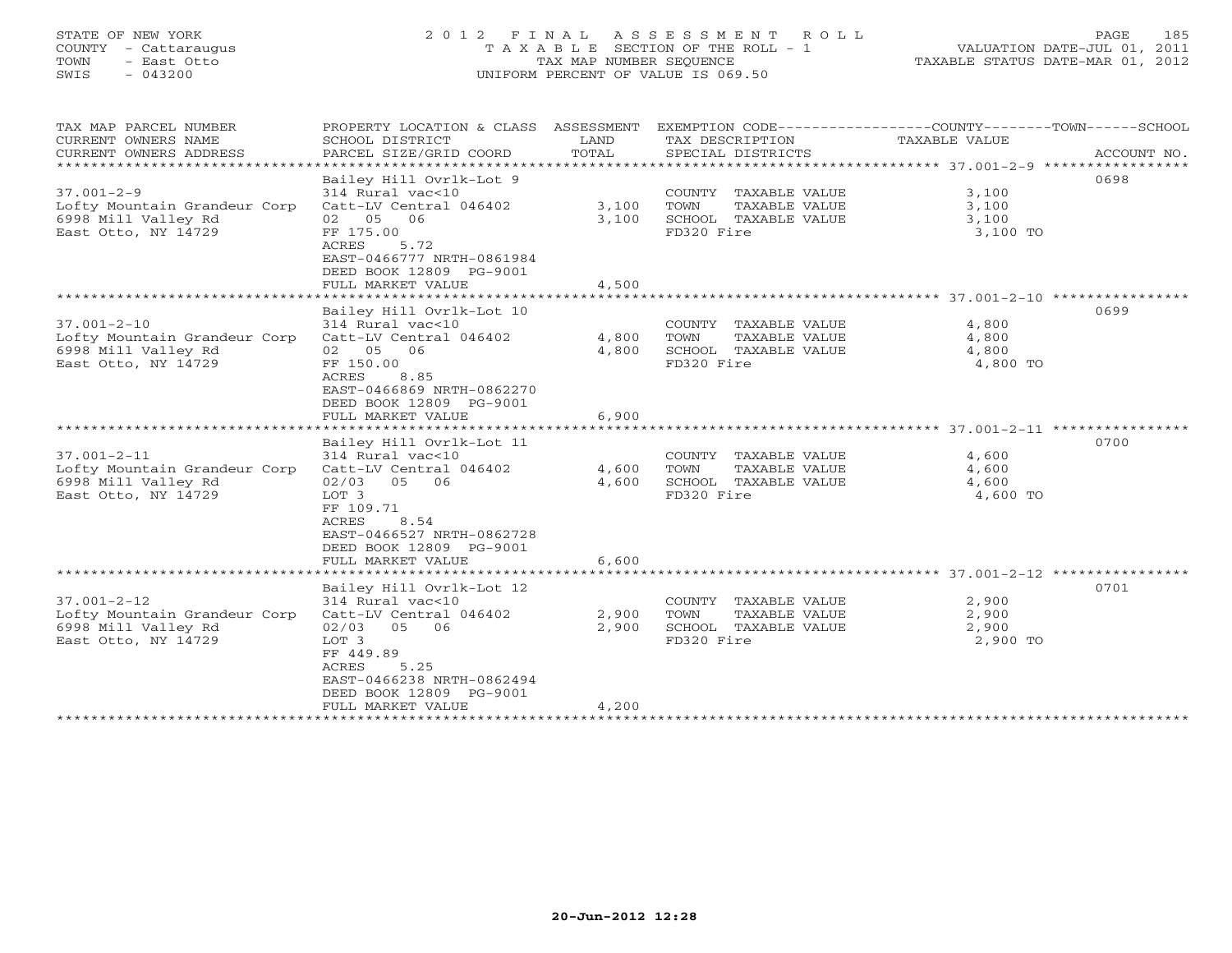# STATE OF NEW YORK 2 0 1 2 F I N A L A S S E S S M E N T R O L L PAGE 186 COUNTY - Cattaraugus T A X A B L E SECTION OF THE ROLL - 1 VALUATION DATE-JUL 01, 2011 TOWN - East Otto TAX MAP NUMBER SEQUENCE TAXABLE STATUS DATE-MAR 01, 2012 SWIS - 043200 UNIFORM PERCENT OF VALUE IS 069.50UNIFORM PERCENT OF VALUE IS 069.50

| TAX MAP PARCEL NUMBER<br>CURRENT OWNERS NAME<br>CURRENT OWNERS ADDRESS | PROPERTY LOCATION & CLASS ASSESSMENT<br>SCHOOL DISTRICT<br>PARCEL SIZE/GRID COORD | LAND<br>TOTAL | EXEMPTION CODE-----------------COUNTY-------TOWN------SCHOOL<br>TAX DESCRIPTION<br>SPECIAL DISTRICTS | <b>TAXABLE VALUE</b> | ACCOUNT NO.        |
|------------------------------------------------------------------------|-----------------------------------------------------------------------------------|---------------|------------------------------------------------------------------------------------------------------|----------------------|--------------------|
| *********************                                                  |                                                                                   |               |                                                                                                      |                      |                    |
|                                                                        | Bailey Hill Ovrlk-Lot 13                                                          |               |                                                                                                      |                      | 0702               |
| $37.001 - 2 - 13$                                                      | 210 1 Family Res                                                                  |               | COUNTY TAXABLE VALUE                                                                                 | 54,500               |                    |
| McNulty Michael                                                        | Catt-LV Central 046402                                                            | 8,000         | TOWN<br>TAXABLE VALUE                                                                                | 54,500               |                    |
| McNulty Antonina                                                       | 02/03 05 06                                                                       | 54,500        | SCHOOL TAXABLE VALUE                                                                                 | 54,500               |                    |
| 6998 Mill Valley Rd                                                    | LOT 3                                                                             |               | FD320 Fire                                                                                           | 54,500 TO            |                    |
| East Otto, NY 14729                                                    | FF 556.84                                                                         |               |                                                                                                      |                      |                    |
|                                                                        | ACRES<br>5.57                                                                     |               |                                                                                                      |                      |                    |
|                                                                        | EAST-0465982 NRTH-0862292                                                         |               |                                                                                                      |                      |                    |
|                                                                        | DEED BOOK 16860 PG-2004                                                           |               |                                                                                                      |                      |                    |
|                                                                        | FULL MARKET VALUE                                                                 | 78,400        |                                                                                                      |                      |                    |
|                                                                        |                                                                                   |               |                                                                                                      |                      |                    |
|                                                                        | Plato Rd (Off)                                                                    |               |                                                                                                      |                      | 0137               |
| $37.002 - 1 - 1$                                                       | 910 Priv forest                                                                   |               | COUNTY TAXABLE VALUE                                                                                 | 45,900               |                    |
| Kline John J Jr                                                        | Ellicottville C 043601                                                            | 45,900        | TOWN<br>TAXABLE VALUE                                                                                | 45,900               |                    |
| Burke Matthew M                                                        | 02/01/09 05 07                                                                    | 45,900        | SCHOOL TAXABLE VALUE                                                                                 | 45,900               |                    |
| 128 Coolidge Rd                                                        | BAILEY HILL LOT 9                                                                 |               | FD320 Fire                                                                                           | 45,900 TO            |                    |
| Buffalo, NY 14220                                                      | ACRES 85.43                                                                       |               |                                                                                                      |                      |                    |
|                                                                        | EAST-0466765 NRTH-0859456                                                         |               |                                                                                                      |                      |                    |
|                                                                        | DEED BOOK 11651 PG-2001                                                           |               |                                                                                                      |                      |                    |
|                                                                        | FULL MARKET VALUE                                                                 | 66,000        |                                                                                                      |                      |                    |
|                                                                        |                                                                                   |               |                                                                                                      |                      |                    |
|                                                                        | Mill Valley Rd (Off)                                                              |               |                                                                                                      |                      | 0415               |
| $37.002 - 1 - 2$                                                       | 322 Rural vac>10                                                                  |               | COUNTY TAXABLE VALUE                                                                                 | 46,018               |                    |
| Allegany Mountain Resort Llc                                           | Catt-LV Central 046402                                                            | 46,018        | TOWN<br>TAXABLE VALUE                                                                                | 46,018               |                    |
| 1005 Pinnacle Way                                                      | 02/58 05 06                                                                       | 46,018        | SCHOOL TAXABLE VALUE                                                                                 | 46,018               |                    |
| Greensburg, PA 15601                                                   | ACRES 110.82                                                                      |               | FD320 Fire                                                                                           | 46,018 TO            |                    |
|                                                                        | EAST-0468440 NRTH-0859872                                                         |               |                                                                                                      |                      |                    |
|                                                                        | DEED BOOK 1489 PG-9001                                                            |               |                                                                                                      |                      |                    |
|                                                                        | FULL MARKET VALUE                                                                 | 66,200        |                                                                                                      |                      |                    |
|                                                                        | 6995 Mill Valley Rd                                                               |               |                                                                                                      |                      | 0451               |
| $37.002 - 1 - 3$                                                       | 210 1 Family Res                                                                  |               | COUNTY TAXABLE VALUE                                                                                 | 60,200               |                    |
| Herr Charles E III                                                     | Catt-LV Central 046402                                                            | 8,800         | TOWN<br>TAXABLE VALUE                                                                                | 60,200               |                    |
| Herr Tammie L                                                          | 03/02<br>05 06                                                                    | 60,200        | SCHOOL TAXABLE VALUE                                                                                 | 60,200               |                    |
| 6995 Mill Valley Rd                                                    | FRNT 400.00 DPTH                                                                  |               | FD320 Fire                                                                                           | 60,200 TO            |                    |
| East Otto, NY 14729                                                    | ACRES<br>3.57 BANK<br>012                                                         |               |                                                                                                      |                      |                    |
|                                                                        | EAST-0469007 NRTH-0862769                                                         |               |                                                                                                      |                      |                    |
|                                                                        | DEED BOOK 16877 PG-6001                                                           |               |                                                                                                      |                      |                    |
|                                                                        | FULL MARKET VALUE                                                                 | 86,600        |                                                                                                      |                      |                    |
|                                                                        |                                                                                   |               |                                                                                                      |                      |                    |
|                                                                        | 6927 Mill Valley Rd                                                               |               |                                                                                                      |                      | 0360               |
| $37.002 - 1 - 4$                                                       | 240 Rural res                                                                     |               | 41854<br>RES STAR                                                                                    | $\circ$              | 20,850<br>$\Omega$ |
| Feldman Dennis G                                                       | Catt-LV Central 046402                                                            | 36,400        | COUNTY TAXABLE VALUE                                                                                 | 152,500              |                    |
| Feldman Susan M                                                        | 58 05 06                                                                          | 152,500       | TOWN<br>TAXABLE VALUE                                                                                | 152,500              |                    |
| 6927 Mill Valley Rd                                                    | FRNT 540.00 DPTH                                                                  |               | SCHOOL TAXABLE VALUE                                                                                 | 131,650              |                    |
| East Otto, NY 14729                                                    | ACRES 47.91                                                                       |               | FD320 Fire                                                                                           | 152,500 TO           |                    |
|                                                                        | EAST-0470109 NRTH-0861142                                                         |               |                                                                                                      |                      |                    |
|                                                                        | DEED BOOK 844<br>PG-00150                                                         |               |                                                                                                      |                      |                    |
|                                                                        | FULL MARKET VALUE                                                                 | 219,400       |                                                                                                      |                      |                    |
|                                                                        |                                                                                   |               |                                                                                                      |                      |                    |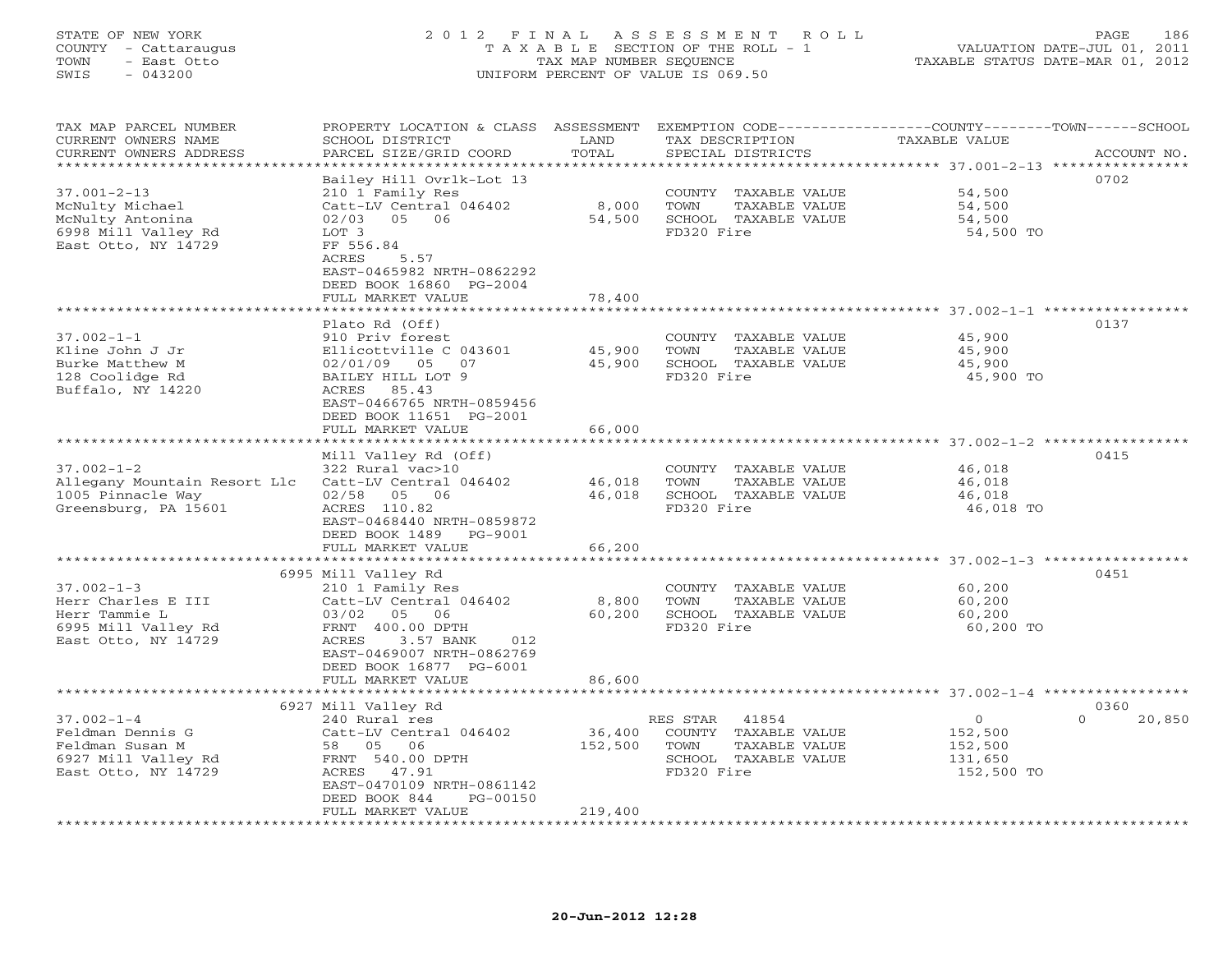# STATE OF NEW YORK 2 0 1 2 F I N A L A S S E S S M E N T R O L L PAGE 187 COUNTY - Cattaraugus T A X A B L E SECTION OF THE ROLL - 1 VALUATION DATE-JUL 01, 2011 TOWN - East Otto TAX MAP NUMBER SEQUENCE TAXABLE STATUS DATE-MAR 01, 2012 SWIS - 043200 UNIFORM PERCENT OF VALUE IS 069.50UNIFORM PERCENT OF VALUE IS 069.50

| TAX MAP PARCEL NUMBER<br>CURRENT OWNERS NAME<br>CURRENT OWNERS ADDRESS | PROPERTY LOCATION & CLASS ASSESSMENT<br>SCHOOL DISTRICT<br>PARCEL SIZE/GRID COORD | LAND<br>TOTAL | TAX DESCRIPTION<br>SPECIAL DISTRICTS | EXEMPTION CODE-----------------COUNTY-------TOWN------SCHOOL<br>TAXABLE VALUE | ACCOUNT NO. |
|------------------------------------------------------------------------|-----------------------------------------------------------------------------------|---------------|--------------------------------------|-------------------------------------------------------------------------------|-------------|
|                                                                        |                                                                                   |               |                                      |                                                                               |             |
| $37.002 - 1 - 5$                                                       | 8513 Mason Hill Rd<br>240 Rural res                                               |               | COUNTY TAXABLE VALUE                 |                                                                               | 0187        |
| Tucker Russell J Jr                                                    | Catt-LV Central 046402                                                            | 52,400        | TAXABLE VALUE<br>TOWN                | 145,200<br>145,200                                                            |             |
| 801 N Davis Rd                                                         | 58 05 07                                                                          | 145,200       | SCHOOL TAXABLE VALUE                 | 145,200                                                                       |             |
| Elma, NY 14059                                                         | FRNT 4815.00 DPTH                                                                 |               | FD320 Fire                           | 145,200 TO                                                                    |             |
|                                                                        | ACRES 98.08                                                                       |               |                                      |                                                                               |             |
|                                                                        | EAST-1119297 NRTH-0860851                                                         |               |                                      |                                                                               |             |
|                                                                        | DEED BOOK 906<br>PG-00604                                                         |               |                                      |                                                                               |             |
|                                                                        | FULL MARKET VALUE                                                                 | 208,900       |                                      |                                                                               |             |
|                                                                        |                                                                                   |               |                                      |                                                                               |             |
|                                                                        | 6797 Mill Valley Rd                                                               |               |                                      |                                                                               | 0063        |
| $37.002 - 1 - 6.1$                                                     | 240 Rural res                                                                     |               | RES STAR 41854                       | $\overline{0}$<br>$\Omega$                                                    | 20,850      |
| Shamrock Julie                                                         | Catt-LV Central 046402 22,600                                                     |               | COUNTY TAXABLE VALUE                 | 81,300                                                                        |             |
| 6797 Mill Valley Rd                                                    | 58 05 06                                                                          | 81,300        | TOWN<br>TAXABLE VALUE                | 81,300                                                                        |             |
| East Otto, NY 14729                                                    | 4.90<br>ACRES                                                                     |               | SCHOOL TAXABLE VALUE                 | 60,450                                                                        |             |
|                                                                        | EAST-1120715 NRTH-0862630                                                         |               | FD320 Fire                           | 81,300 TO                                                                     |             |
|                                                                        | DEED BOOK 1023<br>$PG-13$                                                         |               |                                      |                                                                               |             |
|                                                                        | FULL MARKET VALUE                                                                 | 117,000       |                                      |                                                                               |             |
|                                                                        |                                                                                   |               |                                      |                                                                               |             |
|                                                                        | Mill Valley Rd                                                                    |               |                                      |                                                                               | 1128        |
| $37.002 - 1 - 6.3$                                                     | 314 Rural vac<10                                                                  |               | COUNTY TAXABLE VALUE                 | 11,000                                                                        |             |
| Smith Denise                                                           | Catt-LV Central 046402 11,000                                                     |               | TOWN<br>TAXABLE VALUE                | 11,000                                                                        |             |
| 3858 Coral Tree Cir Apt 108 ACRES 7.90                                 |                                                                                   | 11,000        | SCHOOL TAXABLE VALUE                 | 11,000                                                                        |             |
| Coconut Creek, FL 33073                                                | EAST-1120194 NRTH-0862695                                                         |               | FD320 Fire                           | 11,000 TO                                                                     |             |
|                                                                        | FULL MARKET VALUE                                                                 | 15,800        |                                      |                                                                               |             |
|                                                                        |                                                                                   |               |                                      |                                                                               |             |
|                                                                        | 8514 Mason Hill Rd                                                                |               |                                      |                                                                               | 1165        |
| $37.002 - 1 - 6.4$                                                     | 314 Rural vac<10                                                                  |               | COUNTY TAXABLE VALUE                 | 9,100                                                                         |             |
| Tucker Bo                                                              | Catt-LV Central 046402                                                            | 9,100         | TOWN<br>TAXABLE VALUE                | 9,100                                                                         |             |
| 801 N Davis Rd                                                         | ACRES<br>3.85                                                                     | 9,100         | SCHOOL TAXABLE VALUE                 | 9,100                                                                         |             |
| Elma, NY 14059                                                         | EAST-1119953 NRTH-0862490                                                         |               | FD320 Fire                           | 9,100 TO                                                                      |             |
|                                                                        | DEED BOOK 5967 PG-6002                                                            |               |                                      |                                                                               |             |
|                                                                        | FULL MARKET VALUE                                                                 | 13,100        |                                      |                                                                               |             |
|                                                                        | 8464 Mason Hill Rd                                                                |               |                                      |                                                                               | 0123        |
| $37.002 - 1 - 7$                                                       | 260 Seasonal res                                                                  |               | COUNTY TAXABLE VALUE                 | 38,400                                                                        |             |
| Ermer Charles                                                          | Catt-LV Central 046402                                                            | 24,500        | TAXABLE VALUE<br>TOWN                | 38,400                                                                        |             |
| 166 Martha St                                                          | 58 05 06                                                                          | 38,400        | SCHOOL TAXABLE VALUE                 | 38,400                                                                        |             |
| Buffalo, NY 14215                                                      | FRNT 1125.00 DPTH                                                                 |               | FD320 Fire                           | 38,400 TO                                                                     |             |
|                                                                        | ACRES 28.16                                                                       |               |                                      |                                                                               |             |
|                                                                        | EAST-1120352 NRTH-0861785                                                         |               |                                      |                                                                               |             |
|                                                                        | DEED BOOK 00606 PG-00031                                                          |               |                                      |                                                                               |             |
|                                                                        | FULL MARKET VALUE                                                                 | 55,300        |                                      |                                                                               |             |
|                                                                        |                                                                                   |               |                                      |                                                                               |             |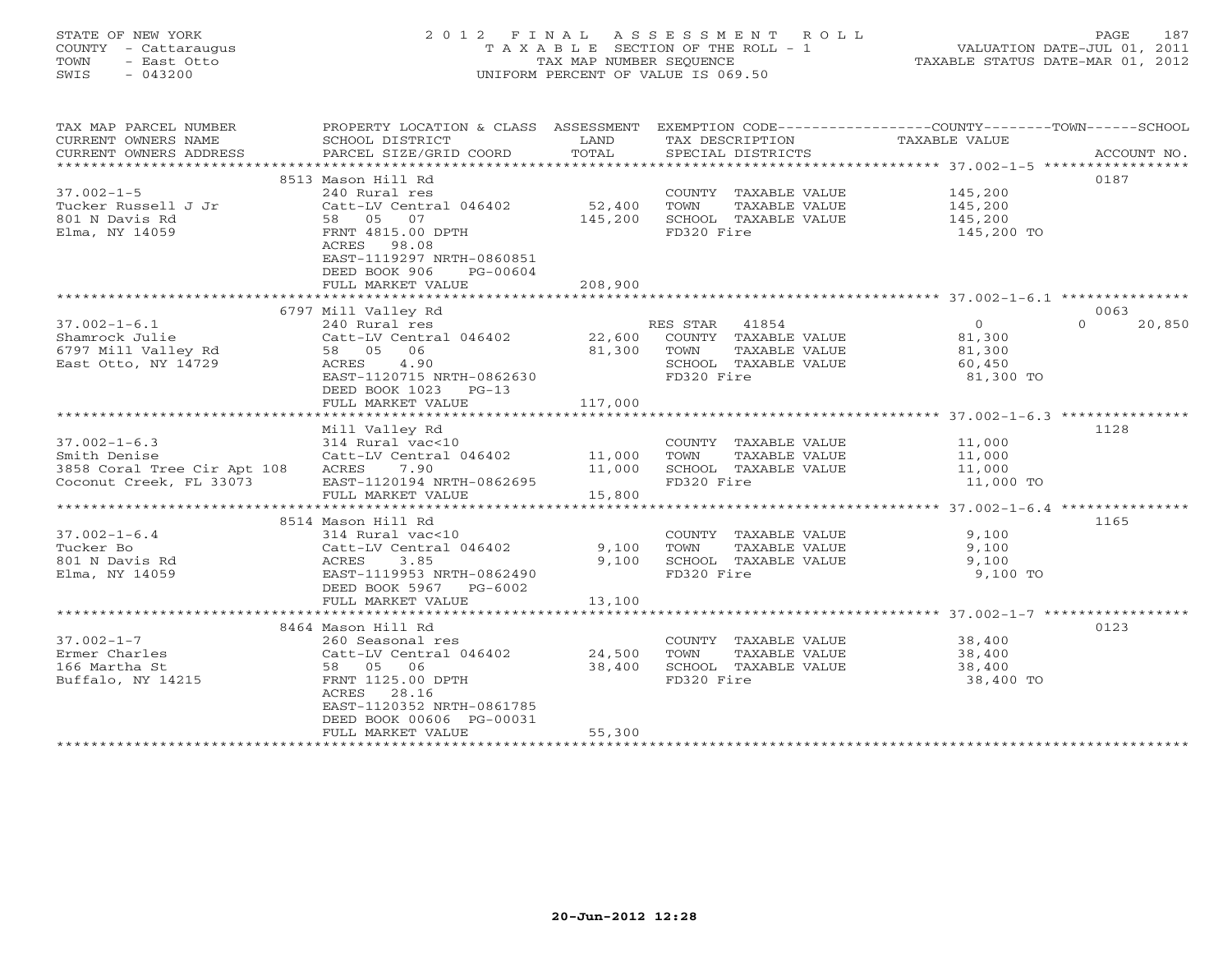# STATE OF NEW YORK 2 0 1 2 F I N A L A S S E S S M E N T R O L L PAGE 188 COUNTY - Cattaraugus T A X A B L E SECTION OF THE ROLL - 1 VALUATION DATE-JUL 01, 2011 TOWN - East Otto TAX MAP NUMBER SEQUENCE TAXABLE STATUS DATE-MAR 01, 2012 SWIS - 043200 UNIFORM PERCENT OF VALUE IS 069.50UNIFORM PERCENT OF VALUE IS 069.50

| TAX MAP PARCEL NUMBER<br>CURRENT OWNERS NAME<br>CURRENT OWNERS ADDRESS                       | PROPERTY LOCATION & CLASS ASSESSMENT<br>SCHOOL DISTRICT<br>PARCEL SIZE/GRID COORD                                                                                                     | LAND<br>TOTAL              | TAX DESCRIPTION<br>SPECIAL DISTRICTS                                                                     | EXEMPTION CODE-----------------COUNTY-------TOWN------SCHOOL<br><b>TAXABLE VALUE</b> | ACCOUNT NO.                |
|----------------------------------------------------------------------------------------------|---------------------------------------------------------------------------------------------------------------------------------------------------------------------------------------|----------------------------|----------------------------------------------------------------------------------------------------------|--------------------------------------------------------------------------------------|----------------------------|
|                                                                                              |                                                                                                                                                                                       | ********                   |                                                                                                          | *********** 37.002-1-8 ******************                                            |                            |
| $37.002 - 1 - 8$<br>Zglinicki Bernard S<br>8420 Mason Hill Rd<br>East Otto, NY 14729         | 8420 Mason Hill Rd<br>210 1 Family Res<br>West Valley Cen 042204<br>58 05 06<br>FF 300.00<br>ACRES<br>6.65 BANK<br>012<br>EAST-1120417 NRTH-0861076<br>DEED BOOK 1015<br>PG-245       | 12,200<br>69,800           | RES STAR<br>41854<br>COUNTY TAXABLE VALUE<br>TOWN<br>TAXABLE VALUE<br>SCHOOL TAXABLE VALUE<br>FD320 Fire | $\circ$<br>69,800<br>69,800<br>48,950<br>69,800 TO                                   | 0124<br>$\Omega$<br>20,850 |
|                                                                                              | FULL MARKET VALUE<br>***********************                                                                                                                                          | 100,400                    |                                                                                                          |                                                                                      |                            |
|                                                                                              |                                                                                                                                                                                       |                            |                                                                                                          |                                                                                      |                            |
| $37.002 - 1 - 9$<br>Spors William B<br>8406 Mason Hill Rd<br>East Otto, NY 14729             | 8406 Mason Hill Rd<br>210 1 Family Res<br>West Valley Cen 042204<br>58 05 06<br>FRNT 300.00 DPTH<br>ACRES<br>3.26<br>EAST-1120216 NRTH-0860772<br>DEED BOOK 00776 PG-00615            | 8,500<br>56,300            | RES STAR<br>41854<br>COUNTY TAXABLE VALUE<br>TAXABLE VALUE<br>TOWN<br>SCHOOL TAXABLE VALUE<br>FD320 Fire | $\circ$<br>56,300<br>56,300<br>35,450<br>56,300 TO                                   | 0207<br>$\Omega$<br>20,850 |
|                                                                                              | FULL MARKET VALUE                                                                                                                                                                     | 81,000<br>**************** |                                                                                                          |                                                                                      |                            |
| $37.002 - 1 - 10$<br>Lillo Donald D<br>Lillo Colleen<br>151 Hedstrom Dr<br>Amherst, NY 14226 | 8396 Mason Hill Rd<br>210 1 Family Res<br>West Valley Cen 042204<br>50 05 06<br>LOT 50<br>FRNT 300.00 DPTH<br>ACRES<br>3.27<br>EAST-1120249 NRTH-0860473<br>DEED BOOK 9156<br>PG-9002 | 8,500<br>51,700            | COUNTY TAXABLE VALUE<br>TOWN<br>TAXABLE VALUE<br>SCHOOL TAXABLE VALUE<br>FD320 Fire                      | 51,700<br>51,700<br>51,700<br>51,700 TO                                              | 0068                       |
|                                                                                              | FULL MARKET VALUE                                                                                                                                                                     | 74,400                     |                                                                                                          |                                                                                      |                            |
|                                                                                              |                                                                                                                                                                                       |                            |                                                                                                          |                                                                                      |                            |
| $37.002 - 1 - 11$<br>Redenbach Mary L<br>8370 Mason Hill Rd<br>East Otto, NY 14729           | 8370 Mason Hill Rd<br>240 Rural res<br>West Valley Cen 042204<br>58/50 05 06<br>FF 510.00<br>ACRES<br>11.36<br>EAST-1120494 NRTH-0860048<br>DEED BOOK 5178<br>PG-5001                 | 17,100<br>91,900           | SR STAR<br>41834<br>COUNTY TAXABLE VALUE<br>TOWN<br>TAXABLE VALUE<br>SCHOOL TAXABLE VALUE<br>FD320 Fire  | $\overline{O}$<br>91,900<br>91,900<br>48,670<br>91,900 TO                            | 0180<br>$\Omega$<br>43,230 |
|                                                                                              | FULL MARKET VALUE                                                                                                                                                                     | 132,200                    |                                                                                                          |                                                                                      |                            |
|                                                                                              | ***********************                                                                                                                                                               |                            |                                                                                                          |                                                                                      |                            |
| $37.002 - 1 - 12$<br>Knuth Leroy<br>7579 Lower E Hill Rd<br>Colden, NY 14033                 | Mason Hill Rd<br>322 Rural vac>10<br>West Valley Cen 042204<br>58/50 05 06<br>FRNT 863.00 DPTH<br>ACRES<br>27.71<br>EAST-1120770 NRTH-0859347<br>DEED BOOK 00794 PG-00670             | 15,000<br>15,000           | COUNTY TAXABLE VALUE<br>TOWN<br>TAXABLE VALUE<br>SCHOOL TAXABLE VALUE<br>FD320 Fire                      | 15,000<br>15,000<br>15,000<br>15,000 TO                                              | 0035                       |
|                                                                                              | FULL MARKET VALUE                                                                                                                                                                     | 21,600                     |                                                                                                          |                                                                                      |                            |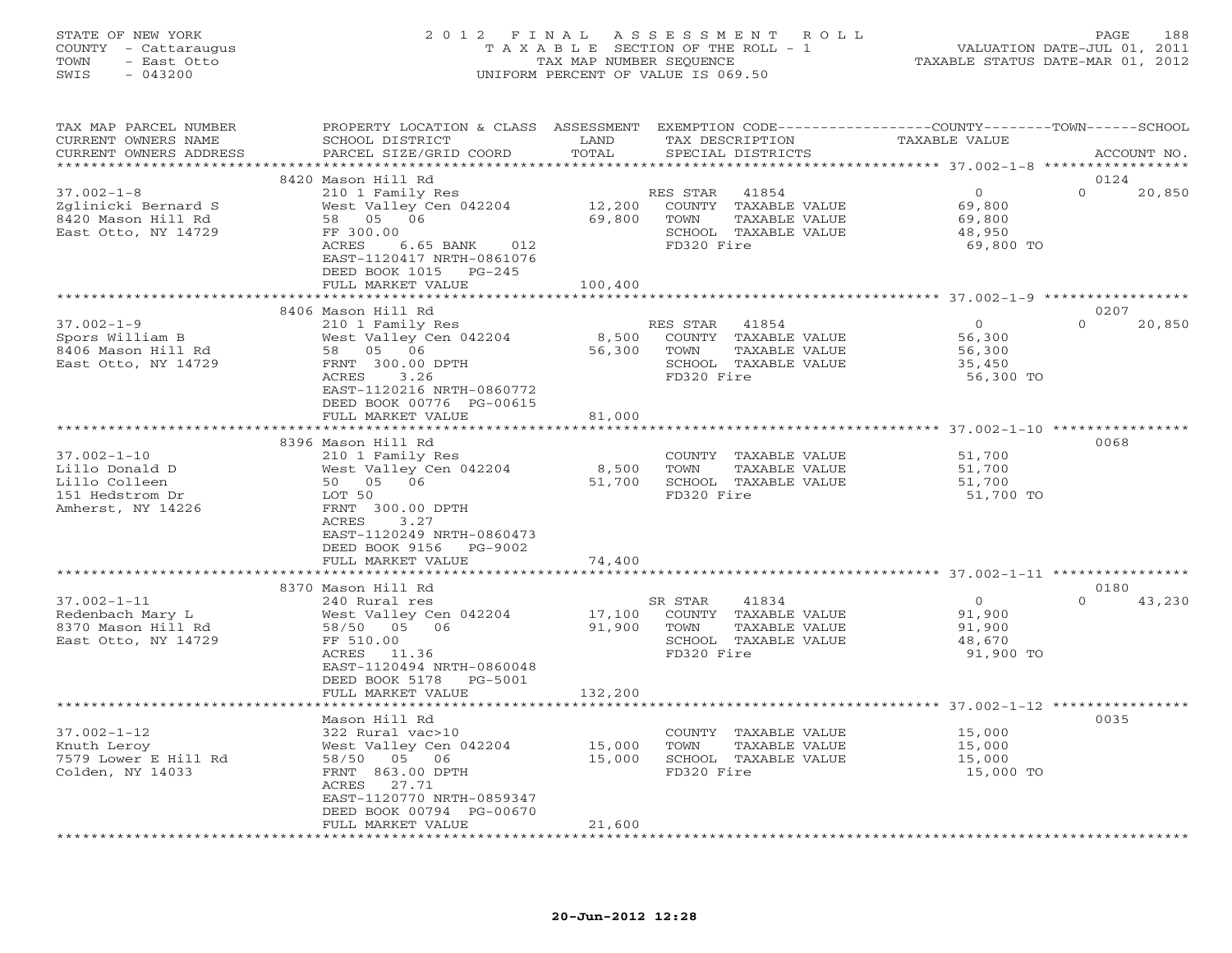## STATE OF NEW YORK 2 0 1 2 F I N A L A S S E S S M E N T R O L L PAGE 189 COUNTY - Cattaraugus T A X A B L E SECTION OF THE ROLL - 1 VALUATION DATE-JUL 01, 2011 TOWN - East Otto TAX MAP NUMBER SEQUENCE TAXABLE STATUS DATE-MAR 01, 2012 SWIS - 043200 UNIFORM PERCENT OF VALUE IS 069.50UNIFORM PERCENT OF VALUE IS 069.50

| TAX MAP PARCEL NUMBER<br>CURRENT OWNERS NAME<br>CURRENT OWNERS ADDRESS | PROPERTY LOCATION & CLASS ASSESSMENT<br>SCHOOL DISTRICT<br>PARCEL SIZE/GRID COORD | LAND<br>TOTAL | EXEMPTION CODE-----------------COUNTY-------TOWN------SCHOOL<br>TAX DESCRIPTION<br>SPECIAL DISTRICTS | TAXABLE VALUE         | ACCOUNT NO.        |
|------------------------------------------------------------------------|-----------------------------------------------------------------------------------|---------------|------------------------------------------------------------------------------------------------------|-----------------------|--------------------|
|                                                                        |                                                                                   |               |                                                                                                      |                       |                    |
|                                                                        | 8327 Rohr Hill Rd                                                                 |               |                                                                                                      |                       | 0513               |
| $37.002 - 1 - 13$                                                      | 240 Rural res                                                                     |               | RES STAR<br>41854                                                                                    | $\overline{0}$        | $\Omega$<br>20,850 |
| Heim Thomas                                                            | West Valley Cen 042204                                                            | 19,600        | COUNTY TAXABLE VALUE                                                                                 | 137,900               |                    |
| 8327 Rohr Hill Rd                                                      | 58 05 06                                                                          | 137,900       | TOWN<br>TAXABLE VALUE                                                                                | 137,900               |                    |
| East Otto, NY 14729                                                    | LOT 50                                                                            |               | SCHOOL TAXABLE VALUE                                                                                 | 117,050<br>137,900 TO |                    |
|                                                                        | FRNT 576.14 DPTH                                                                  |               | FP320 Fire protection                                                                                |                       |                    |
|                                                                        | ACRES 14.70 BANK 017<br>EAST-0473809 NRTH-0859232                                 |               |                                                                                                      |                       |                    |
|                                                                        | DEED BOOK 868<br>PG-00110                                                         |               |                                                                                                      |                       |                    |
|                                                                        | FULL MARKET VALUE                                                                 | 198,400       |                                                                                                      |                       |                    |
|                                                                        |                                                                                   |               |                                                                                                      |                       |                    |
|                                                                        | Rohr Hill Rd                                                                      |               |                                                                                                      |                       | 0233               |
| $37.002 - 1 - 14$                                                      | 312 Vac w/imprv                                                                   |               | COUNTY TAXABLE VALUE                                                                                 | 12,600                |                    |
| Wangelin James D                                                       | West Valley Cen 042204                                                            | 9,600         | TOWN<br>TAXABLE VALUE                                                                                | 12,600                |                    |
| Wangelin Genevieve E                                                   | 50 05 06                                                                          |               | 12,600 SCHOOL TAXABLE VALUE                                                                          | 12,600<br>12,600 TO   |                    |
| 8375 Rohr Hill Rd                                                      | FRNT 555.00 DPTH                                                                  |               | FP320 Fire protection                                                                                |                       |                    |
| East Otto, NY 14729                                                    | ACRES 6.61                                                                        |               |                                                                                                      |                       |                    |
|                                                                        | EAST-1122531 NRTH-0859861                                                         |               |                                                                                                      |                       |                    |
|                                                                        | DEED BOOK 844<br>PG-01181                                                         |               |                                                                                                      |                       |                    |
|                                                                        | FULL MARKET VALUE                                                                 | 18,100        |                                                                                                      |                       |                    |
|                                                                        | 8375 Rohr Hill Rd                                                                 |               |                                                                                                      |                       | 0346               |
| $37.002 - 1 - 15.1$                                                    | 240 Rural res                                                                     |               | RES STAR 41854                                                                                       | $\overline{0}$        | $\Omega$<br>20,850 |
| Wangelin James                                                         | West Valley Cen 042204                                                            | 24,000        | COUNTY TAXABLE VALUE                                                                                 | 129,200               |                    |
| Wangelin Genevieve                                                     | West Valley Cen 04<br>50   05   06<br>FRNT  150.00 DPTH                           | 129,200       | TOWN<br>TAXABLE VALUE                                                                                | 129,200               |                    |
| 8375 Rohr Hill Rd                                                      |                                                                                   |               | SCHOOL TAXABLE VALUE                                                                                 | 108,350<br>129,200 TO |                    |
| East Otto, NY 14729                                                    | ACRES 19.35                                                                       |               | FP320 Fire protection                                                                                |                       |                    |
|                                                                        | EAST-1121786 NRTH-0859973                                                         |               |                                                                                                      |                       |                    |
|                                                                        | DEED BOOK 822<br>PG-00083                                                         |               |                                                                                                      |                       |                    |
|                                                                        | FULL MARKET VALUE                                                                 | 185,900       |                                                                                                      |                       |                    |
|                                                                        | 8391 Rohr Hill Rd                                                                 |               |                                                                                                      |                       | 0655               |
| $37.002 - 1 - 15.2$                                                    | 210 1 Family Res                                                                  |               | WVET C/T<br>41121                                                                                    | 8,340                 | $\circ$<br>8,340   |
| Dixon Dennis                                                           | West Valley Cen 042204                                                            |               | 9,700 DVET C/T<br>41141                                                                              | 9,320                 | 9,320<br>$\Omega$  |
| Dixon Theresa                                                          | 50 05 06                                                                          |               | 93,200 RES STAR<br>41854                                                                             | $\overline{0}$        | 20,850<br>$\Omega$ |
| 8391 Rohr Hill Rd                                                      |                                                                                   |               | COUNTY TAXABLE VALUE                                                                                 | 75,540                |                    |
| East Otto, NY 14729                                                    | FRNT 380.00 DPTH<br>ACRES 4.40 BANI<br>ACRES<br>$4.40$ BANK<br>182                |               | TOWN<br>TAXABLE VALUE                                                                                | 75,540                |                    |
|                                                                        | DEED BOOK 3946 PG-6001                                                            |               | SCHOOL TAXABLE VALUE                                                                                 | 72,350                |                    |
|                                                                        | FULL MARKET VALUE                                                                 |               | 134,100 FP320 Fire protection                                                                        | 93,200 TO             |                    |
|                                                                        |                                                                                   |               |                                                                                                      |                       |                    |
|                                                                        | 8397 Rohr Hill Rd                                                                 |               |                                                                                                      |                       | 0753               |
| $37.002 - 1 - 15.3$<br>Gosselin Luc E                                  | 210 1 Family Res<br>West Valley Cen 042204                                        | 13,900        | COUNTY TAXABLE VALUE<br>TOWN<br>TAXABLE VALUE                                                        | 91,100<br>91,100      |                    |
| Gosselin Theresa                                                       | 50 05 06                                                                          |               | 91,100 SCHOOL TAXABLE VALUE                                                                          | 91,100                |                    |
| 96 Wagon Wheel Dr                                                      | FRNT 400.00 DPTH                                                                  |               | FP320 Fire protection                                                                                | 91,100 TO             |                    |
| East Amherst, NY 14051                                                 | ACRES<br>8.25                                                                     |               |                                                                                                      |                       |                    |
|                                                                        | EAST-1122338 NRTH-0860851                                                         |               |                                                                                                      |                       |                    |
|                                                                        | DEED BOOK 606<br>PG-6001                                                          |               |                                                                                                      |                       |                    |
|                                                                        | FULL MARKET VALUE                                                                 | 131,100       |                                                                                                      |                       |                    |
|                                                                        |                                                                                   |               |                                                                                                      |                       |                    |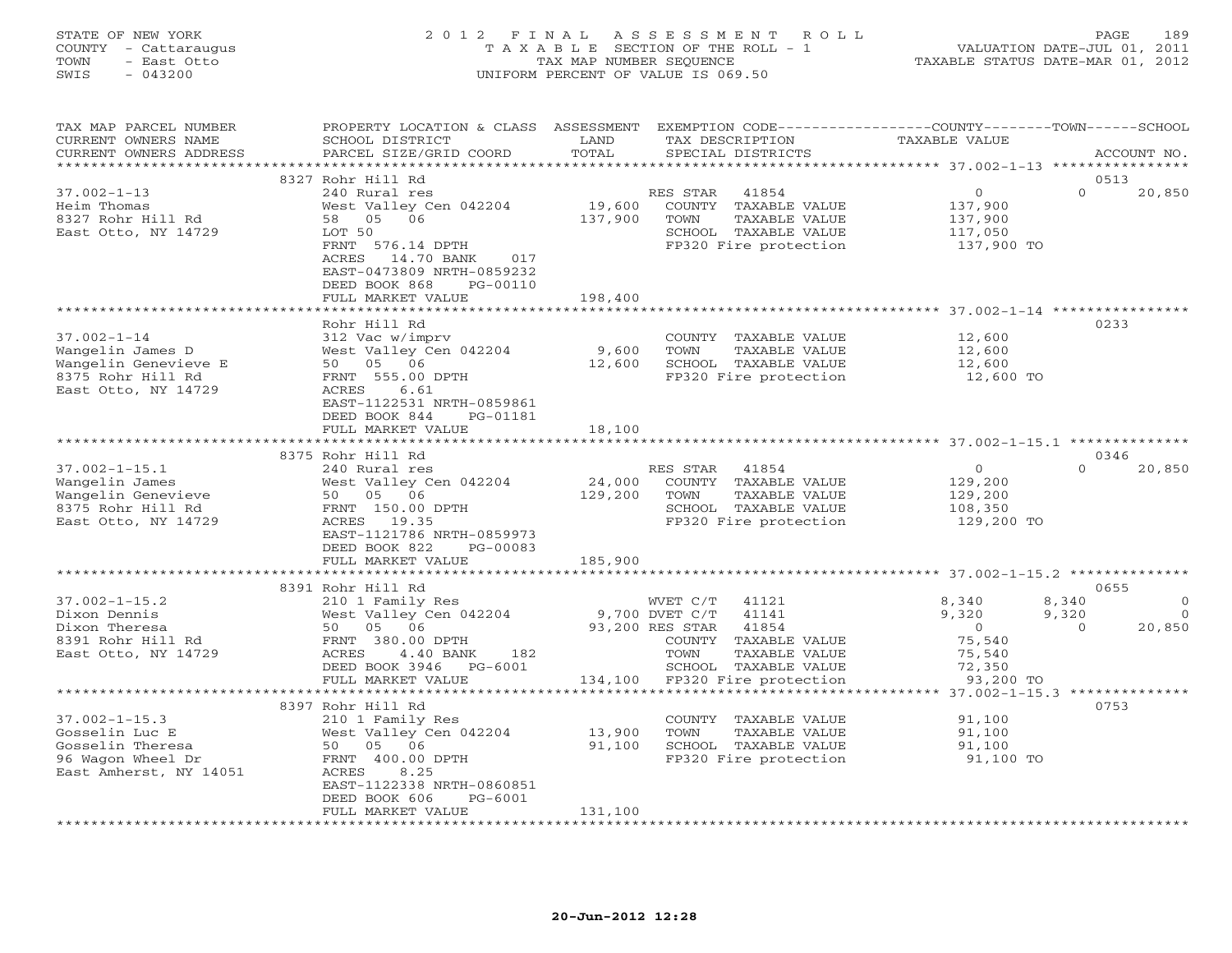# STATE OF NEW YORK 2 0 1 2 F I N A L A S S E S S M E N T R O L L PAGE 190 COUNTY - Cattaraugus T A X A B L E SECTION OF THE ROLL - 1 VALUATION DATE-JUL 01, 2011 TOWN - East Otto TAX MAP NUMBER SEQUENCE TAXABLE STATUS DATE-MAR 01, 2012 SWIS - 043200 UNIFORM PERCENT OF VALUE IS 069.50UNIFORM PERCENT OF VALUE IS 069.50

| TAX MAP PARCEL NUMBER<br>CURRENT OWNERS NAME | PROPERTY LOCATION & CLASS ASSESSMENT<br>SCHOOL DISTRICT | LAND               | EXEMPTION CODE-----------------COUNTY-------TOWN-----SCHOOL<br>TAX DESCRIPTION | TAXABLE VALUE                                           |                    |
|----------------------------------------------|---------------------------------------------------------|--------------------|--------------------------------------------------------------------------------|---------------------------------------------------------|--------------------|
| CURRENT OWNERS ADDRESS                       | PARCEL SIZE/GRID COORD                                  | TOTAL              | SPECIAL DISTRICTS                                                              |                                                         | ACCOUNT NO.        |
| *********************                        | **********************                                  |                    |                                                                                |                                                         |                    |
|                                              | Mason Hill Rd (Off)                                     |                    |                                                                                |                                                         | 0065               |
| $37.002 - 1 - 16$                            | 322 Rural vac>10                                        |                    | COUNTY TAXABLE VALUE                                                           | 11,800                                                  |                    |
| Spors William B                              | West Valley Cen 042204                                  | 11,800             | TOWN<br>TAXABLE VALUE                                                          | 11,800                                                  |                    |
| 8406 Mason Hill Rd                           | 05 06<br>58/50                                          | 11,800             | SCHOOL TAXABLE VALUE                                                           | 11,800                                                  |                    |
| East Otto, NY 14729                          | LOT 50                                                  |                    | FP320 Fire protection                                                          | 11,800 TO                                               |                    |
|                                              | 27.74<br>ACRES                                          |                    |                                                                                |                                                         |                    |
|                                              | EAST-1121240 NRTH-0860601                               |                    |                                                                                |                                                         |                    |
|                                              | DEED BOOK 911<br>PG-00543                               |                    |                                                                                |                                                         |                    |
|                                              | FULL MARKET VALUE<br>******************                 | 17,000<br>******** |                                                                                |                                                         |                    |
|                                              |                                                         |                    |                                                                                | ****************** 37.002-1-17.1 *********              |                    |
|                                              | Rohr Hill Rd                                            |                    |                                                                                |                                                         | 0122               |
| $37.002 - 1 - 17.1$                          | 322 Rural vac>10                                        |                    | COUNTY TAXABLE VALUE                                                           | 30,200                                                  |                    |
| Erlandson Albert E                           | West Valley Cen 042204                                  | 30,200             | TOWN<br>TAXABLE VALUE                                                          | 30,200                                                  |                    |
| Erlandson Vickie                             | 50 05 06                                                | 30,200             | SCHOOL TAXABLE VALUE                                                           | 30,200                                                  |                    |
| 6737 Mill Valley Rd                          | FRNT 561.08 DPTH                                        |                    | FD320 Fire                                                                     | 30,200 TO                                               |                    |
| East Otto, NY 14729                          | ACRES 46.30                                             |                    |                                                                                |                                                         |                    |
|                                              | EAST-1121604 NRTH-0861948                               |                    |                                                                                |                                                         |                    |
|                                              | DEED BOOK 00934 PG-00639                                |                    |                                                                                |                                                         |                    |
|                                              | FULL MARKET VALUE                                       | 43,500             |                                                                                |                                                         |                    |
|                                              |                                                         |                    |                                                                                | ******************************* 37.002-1-17.2 ********* |                    |
|                                              | 6737 Mill Valley Rd                                     |                    |                                                                                |                                                         | 0620               |
| $37.002 - 1 - 17.2$                          | 210 1 Family Res                                        |                    | RES STAR<br>41854                                                              | $\circ$                                                 | $\Omega$<br>20,850 |
| Erlandson Albert                             | West Valley Cen 042204                                  | 6,800              | COUNTY TAXABLE VALUE                                                           | 67,600                                                  |                    |
| Erlandson Vickie                             | 50 05 06                                                | 67,600             | TOWN<br>TAXABLE VALUE                                                          | 67,600                                                  |                    |
| 6737 Mill Valley Rd                          | FRNT 200.00 DPTH                                        |                    | SCHOOL TAXABLE VALUE                                                           | 46,750                                                  |                    |
| East Otto, NY 14729                          | ACRES<br>1.72                                           |                    | FD320 Fire                                                                     | 67,600 TO                                               |                    |
|                                              | EAST-1121991 NRTH-0862760                               |                    |                                                                                |                                                         |                    |
|                                              | DEED BOOK 763<br>PG-00516                               |                    |                                                                                |                                                         |                    |
|                                              | FULL MARKET VALUE                                       | 97,300             |                                                                                |                                                         |                    |
|                                              | Rohr Hill Rd                                            |                    |                                                                                |                                                         | 0906               |
| $37.002 - 1 - 17.3$                          |                                                         |                    |                                                                                | 41,900                                                  |                    |
| Erlandson Mark                               | 312 Vac w/imprv<br>West Valley Cen 042204               | 21,600             | COUNTY TAXABLE VALUE<br>TOWN<br>TAXABLE VALUE                                  | 41,900                                                  |                    |
| Erlandson Donna                              | 50 05 06                                                | 41,900             | SCHOOL TAXABLE VALUE                                                           | 41,900                                                  |                    |
| 8456 Rohr Hill Rd                            | FF 1100.00                                              |                    | FD320 Fire                                                                     | 41,900 TO                                               |                    |
| East Otto, NY 14729                          | ACRES 19.55                                             |                    |                                                                                |                                                         |                    |
|                                              | EAST-1122337 NRTH-0861631                               |                    |                                                                                |                                                         |                    |
|                                              | DEED BOOK 788<br>$PG-5005$                              |                    |                                                                                |                                                         |                    |
|                                              | FULL MARKET VALUE                                       | 60,300             |                                                                                |                                                         |                    |
|                                              |                                                         |                    |                                                                                |                                                         |                    |
|                                              | 8456 Rohr Hill Rd                                       |                    |                                                                                |                                                         | 0907               |
| $37.002 - 1 - 17.4$                          | 210 1 Family Res                                        |                    | COUNTY<br>TAXABLE VALUE                                                        | 67,800                                                  |                    |
| Erlandson Arlene L (Dec)                     | West Valley Cen 042204                                  | 9,200              | TOWN<br>TAXABLE VALUE                                                          | 67,800                                                  |                    |
| Erlandson Albert E                           | 50 05 06                                                | 67,800             | SCHOOL TAXABLE VALUE                                                           | 67,800                                                  |                    |
| 8456 Rohr Hill Rd                            | $L/U$ - ARLENE                                          |                    | FD320 Fire                                                                     | 67,800 TO                                               |                    |
| East Otto, NY 14729                          | FRNT 625.00 DPTH                                        |                    |                                                                                |                                                         |                    |
|                                              | ACRES<br>3.95                                           |                    |                                                                                |                                                         |                    |
|                                              | EAST-1122914 NRTH-0861727                               |                    |                                                                                |                                                         |                    |
|                                              | DEED BOOK 00971 PG-00272                                |                    |                                                                                |                                                         |                    |
|                                              | FULL MARKET VALUE                                       | 97,600             |                                                                                |                                                         |                    |
|                                              |                                                         |                    |                                                                                |                                                         |                    |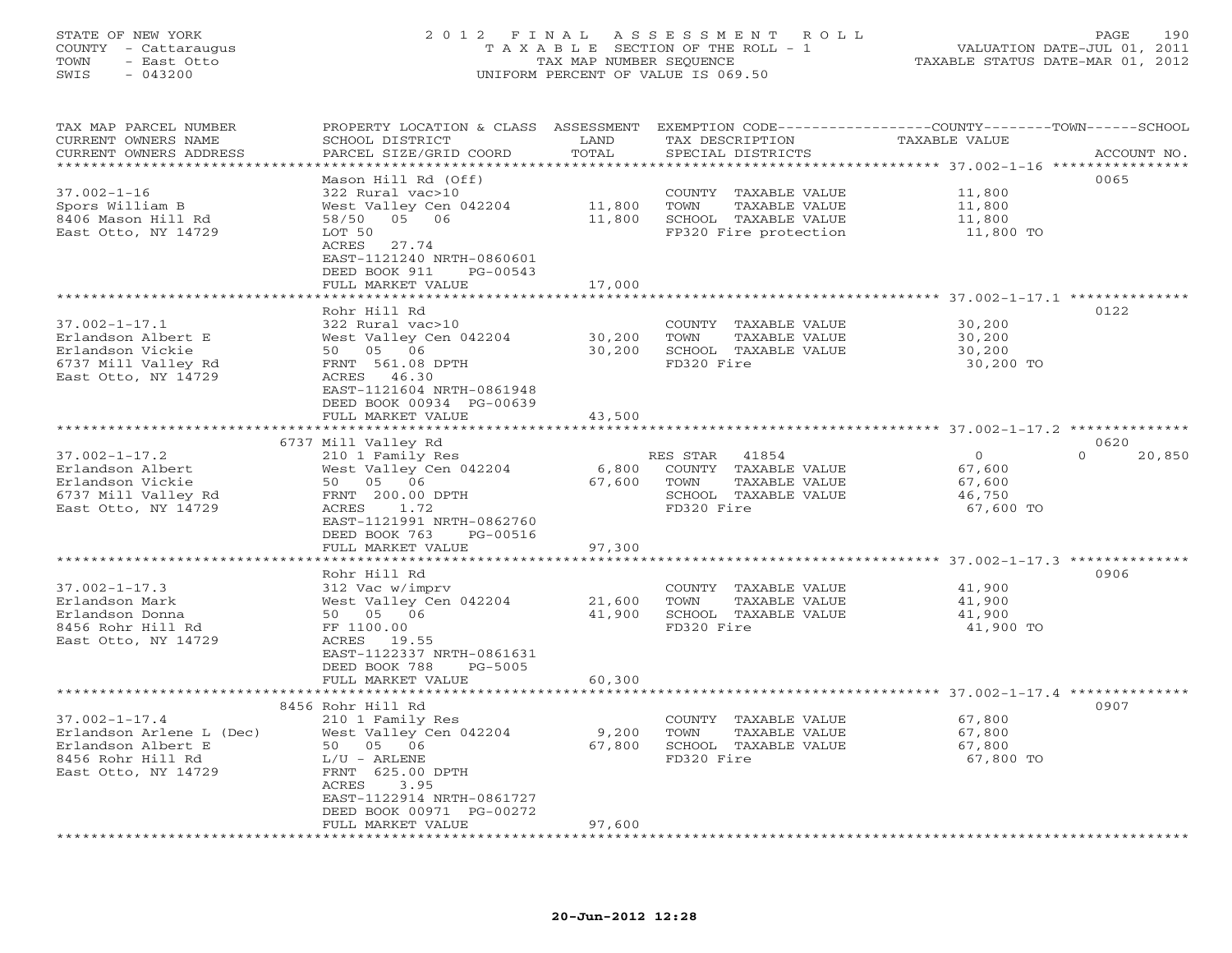# STATE OF NEW YORK 2 0 1 2 F I N A L A S S E S S M E N T R O L L PAGE 191 COUNTY - Cattaraugus T A X A B L E SECTION OF THE ROLL - 1 VALUATION DATE-JUL 01, 2011 TOWN - East Otto TAX MAP NUMBER SEQUENCE TAXABLE STATUS DATE-MAR 01, 2012 SWIS - 043200 UNIFORM PERCENT OF VALUE IS 069.50UNIFORM PERCENT OF VALUE IS 069.50

| TAX MAP PARCEL NUMBER<br>CURRENT OWNERS NAME<br>CURRENT OWNERS ADDRESS                                     | PROPERTY LOCATION & CLASS ASSESSMENT<br>SCHOOL DISTRICT<br>PARCEL SIZE/GRID COORD                                                                                                                   | LAND<br>TOTAL                                     | TAX DESCRIPTION<br>SPECIAL DISTRICTS                                                                                                                                                | EXEMPTION CODE-----------------COUNTY-------TOWN------SCHOOL<br>TAXABLE VALUE               | ACCOUNT NO.               |
|------------------------------------------------------------------------------------------------------------|-----------------------------------------------------------------------------------------------------------------------------------------------------------------------------------------------------|---------------------------------------------------|-------------------------------------------------------------------------------------------------------------------------------------------------------------------------------------|---------------------------------------------------------------------------------------------|---------------------------|
| **********************                                                                                     |                                                                                                                                                                                                     |                                                   |                                                                                                                                                                                     |                                                                                             |                           |
| $37.002 - 1 - 17.5$<br>Erlandson Chad M<br>8509 Rohr Hill Rd<br>East Otto, NY 14729                        | 8509 Rohr Hill Rd<br>210 1 Family Res<br>West Valley Cen 042204<br>50 05 06<br>FF 360.00<br>ACRES<br>3.65 BANK<br>017<br>EAST-1122528 NRTH-0862780<br>DEED BOOK 00976 PG-00908<br>FULL MARKET VALUE | 8,900<br>106,000<br>152,500                       | RES STAR<br>41854<br>COUNTY TAXABLE VALUE<br>TOWN<br>TAXABLE VALUE<br>SCHOOL TAXABLE VALUE<br>FD320 Fire                                                                            | $\circ$<br>$\Omega$<br>106,000<br>106,000<br>85,150<br>106,000 TO                           | 0914<br>20,850            |
|                                                                                                            |                                                                                                                                                                                                     |                                                   |                                                                                                                                                                                     |                                                                                             |                           |
| $37.002 - 1 - 18.1$<br>Bleeze Mark J<br>Bleeze Bonnie J<br>275 Ranch Trail West<br>Williamsville, NY 14221 | Rohr Hill Rd<br>314 Rural vac<10<br>West Valley Cen 042204<br>50 05 06<br>FRNT 500.00 DPTH<br>ACRES<br>4.25<br>EAST-1121143 NRTH-0862752<br>DEED BOOK 00778 PG-00653<br>FULL MARKET VALUE           | 7,100<br>7,100<br>10,200                          | COUNTY TAXABLE VALUE<br>TOWN<br>TAXABLE VALUE<br>SCHOOL TAXABLE VALUE<br>FD320 Fire                                                                                                 | 7,100<br>7,100<br>7,100<br>7,100 TO                                                         | 0110                      |
|                                                                                                            |                                                                                                                                                                                                     |                                                   |                                                                                                                                                                                     | ******************************** 37.002-1-18.2 **************                               |                           |
| $37.002 - 1 - 18.2$<br>Siraqusa John A<br>Siragusa Karen M<br>211 Viscount<br>Williamsville, NY 14221      | Rohr Hill Rd<br>314 Rural vac<10<br>West Valley Cen 042204<br>50 05 06<br>FRNT 500.00 DPTH<br>ACRES<br>4.25<br>EAST-0473248 NRTH-0862725<br>DEED BOOK 00778 PG-00655<br>FULL MARKET VALUE           | 7,100<br>7,100<br>10,200                          | COUNTY TAXABLE VALUE<br>TOWN<br>TAXABLE VALUE<br>SCHOOL TAXABLE VALUE<br>FD320 Fire                                                                                                 | 7,100<br>7,100<br>7,100<br>7,100 TO                                                         | 0646                      |
|                                                                                                            |                                                                                                                                                                                                     |                                                   |                                                                                                                                                                                     |                                                                                             |                           |
| $37.002 - 1 - 19$<br>Schiefer Michael<br>Schiefer Karen L<br>8510 Rohr Hill Rd<br>East Otto, NY 14729      | 8510 Rohr Hill Rd<br>120 Field crops<br>West Valley Cen 042204<br>50 05 06<br>FRNT 1280.00 DPTH<br>ACRES 109.76<br>EAST-1123893 NRTH-0861681<br>DEED BOOK 876<br>PG-00685<br>FULL MARKET VALUE      | 132,500<br>190,600                                | 64 PCT OF VALUE USED FOR EXEMPTION PURPOSES<br>WVET C/T<br>41121<br>58,600 RES STAR<br>41854<br>COUNTY TAXABLE VALUE<br>TAXABLE VALUE<br>TOWN<br>SCHOOL TAXABLE VALUE<br>FD320 Fire | 8,340<br>8,340<br>$\overline{0}$<br>$\Omega$<br>124,160<br>124,160<br>111,650<br>132,500 TO | 0398<br>$\circ$<br>20,850 |
|                                                                                                            | *************************                                                                                                                                                                           |                                                   |                                                                                                                                                                                     |                                                                                             |                           |
| $37.002 - 1 - 20.1$<br>Sniadecki Robert J<br>2510 Stoelting St<br>Niagara Falls, NY 14304                  | 8326 Rohr Hill Rd<br>270 Mfg housing<br>West Valley Cen 042204<br>50 05 06<br>ACRES 41.45<br>EAST-0475333 NRTH-0859450<br>DEED BOOK 14788 PG-5001<br>FULL MARKET VALUE                              | 23,000<br>67,500<br>97,100<br>******************* | COUNTY TAXABLE VALUE<br>TOWN<br>TAXABLE VALUE<br>SCHOOL TAXABLE VALUE<br>FP320 Fire protection                                                                                      | 67,500<br>67,500<br>67,500<br>67,500 TO                                                     | 0219                      |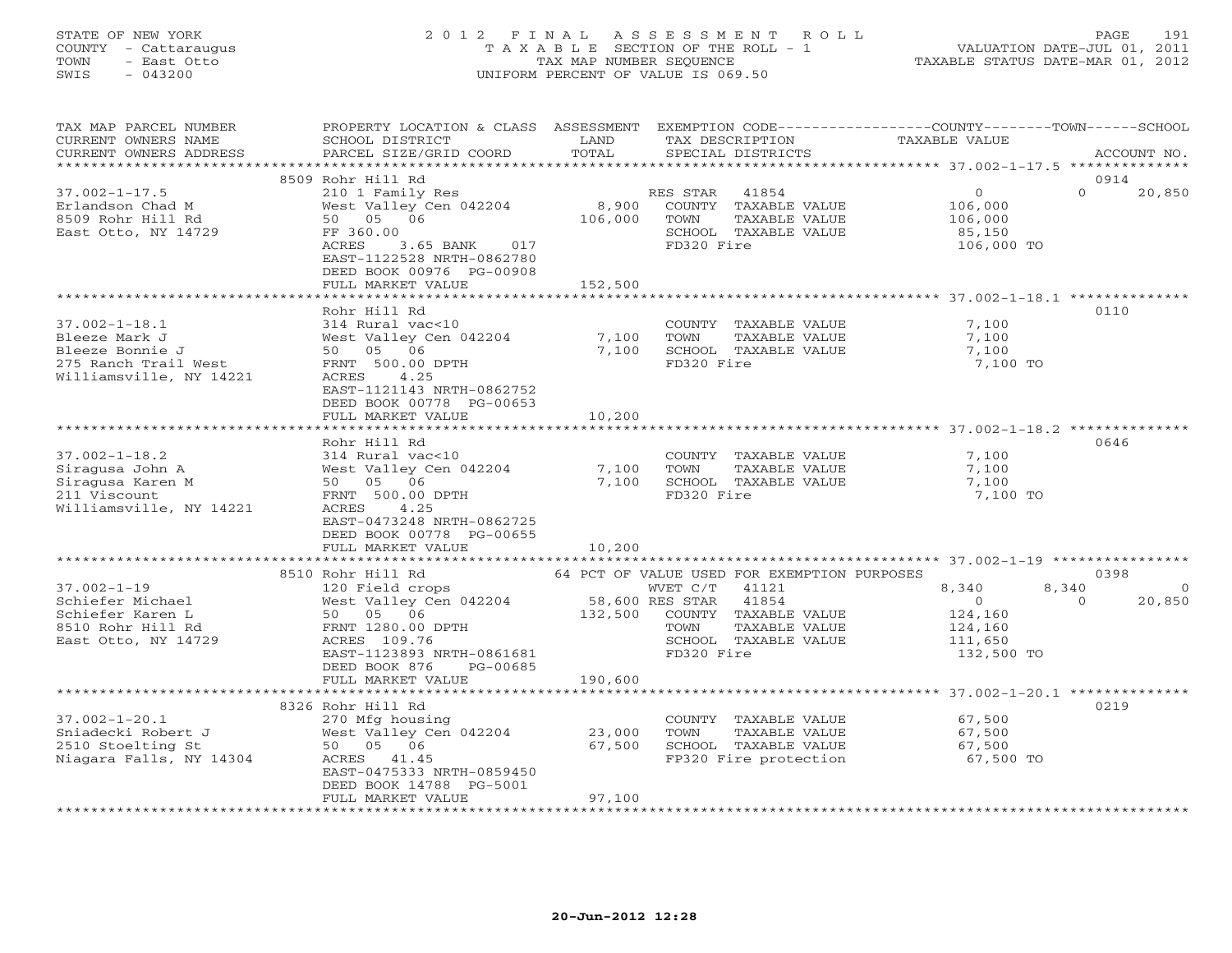# STATE OF NEW YORK 2 0 1 2 F I N A L A S S E S S M E N T R O L L PAGE 192 COUNTY - Cattaraugus T A X A B L E SECTION OF THE ROLL - 1 VALUATION DATE-JUL 01, 2011 TOWN - East Otto TAX MAP NUMBER SEQUENCE TAXABLE STATUS DATE-MAR 01, 2012 SWIS - 043200 UNIFORM PERCENT OF VALUE IS 069.50UNIFORM PERCENT OF VALUE IS 069.50

| TAX MAP PARCEL NUMBER<br>CURRENT OWNERS NAME<br>CURRENT OWNERS ADDRESS | PROPERTY LOCATION & CLASS ASSESSMENT EXEMPTION CODE---------------COUNTY-------TOWN------SCHOOL<br>SCHOOL DISTRICT<br><b>EXAMPLE THE STATE OF STATE</b><br>PARCEL SIZE/GRID COORD      | TOTAL   | TAX DESCRIPTION<br>SPECIAL DISTRICTS                                                     | TAXABLE VALUE                                    | ACCOUNT NO.    |
|------------------------------------------------------------------------|----------------------------------------------------------------------------------------------------------------------------------------------------------------------------------------|---------|------------------------------------------------------------------------------------------|--------------------------------------------------|----------------|
|                                                                        |                                                                                                                                                                                        |         |                                                                                          |                                                  |                |
|                                                                        | 8390 Rohr Hill Rd                                                                                                                                                                      |         |                                                                                          |                                                  | 0816           |
| $37.002 - 1 - 20.2$                                                    | EXERENT MANUSIC CONTRACT CONTRACT CONTRACT MANUSIC MANUSIC SERVICE THE MANUSIC STAR 41854<br>West Valley Cen 042204 8,900 RES STAR 41854<br>50 05 06 DOWN 207,200 COUNTY TAXABLE VALUE |         |                                                                                          | 13,900<br>13,900                                 |                |
| Koch William C                                                         |                                                                                                                                                                                        |         |                                                                                          | $\Omega$<br>$\overline{0}$                       | 20,850         |
| No <sub>9</sub>                                                        |                                                                                                                                                                                        |         |                                                                                          | 193,300<br>193,300                               |                |
| 8390 Rohr Hill Rd                                                      | FRNT 675.00 DPTH                                                                                                                                                                       |         | TAXABLE VALUE<br>TOWN                                                                    |                                                  |                |
| East Otto, NY 14729                                                    | ACRES 4.60                                                                                                                                                                             |         | SCHOOL TAXABLE VALUE                                                                     | 186,350<br>207,200 TO                            |                |
|                                                                        | EAST-0474572 NRTH-0860670                                                                                                                                                              |         | FP320 Fire protection                                                                    |                                                  |                |
|                                                                        | DEED BOOK 889<br>PG-00864                                                                                                                                                              |         |                                                                                          |                                                  |                |
|                                                                        | FULL MARKET VALUE                                                                                                                                                                      | 298,100 |                                                                                          |                                                  |                |
|                                                                        |                                                                                                                                                                                        |         |                                                                                          |                                                  |                |
|                                                                        | Rohr Hill Rd                                                                                                                                                                           |         |                                                                                          |                                                  | 0868           |
| $37.002 - 1 - 20.3$                                                    | 314 Rural vac<10                                                                                                                                                                       |         | COUNTY TAXABLE VALUE                                                                     | 9,600                                            |                |
| Koch William C                                                         | West Valley Cen 042204 9,600                                                                                                                                                           |         | TAXABLE VALUE<br>TOWN                                                                    | $9,600$<br>$9,600$                               |                |
| No <sub>9</sub><br>8390 Rohr Hill Rd                                   | 50 05 06                                                                                                                                                                               | 9,600   | SCHOOL TAXABLE VALUE<br>FP320 Fire protection 5,600 TO                                   |                                                  |                |
| East Otto, NY 14729                                                    | FF 42.00<br>ACRES<br>ACRES 8.95                                                                                                                                                        |         |                                                                                          |                                                  |                |
|                                                                        | DEED BOOK 907<br>PG-00139                                                                                                                                                              |         |                                                                                          |                                                  |                |
|                                                                        | FULL MARKET VALUE                                                                                                                                                                      | 13,800  |                                                                                          |                                                  |                |
|                                                                        |                                                                                                                                                                                        |         |                                                                                          |                                                  |                |
|                                                                        | 8374 Rohr Hill Rd                                                                                                                                                                      |         |                                                                                          |                                                  | 0946           |
| $37.002 - 1 - 20.4$                                                    | ES STAR 41004<br>210 1 Family Res RES STAR 41004<br>West Valley Cen 042204 9,200 COUNTY TAXABLE VALUE<br>50 05 06 116,300 TOWN TAXABLE VALUE<br>SCHOOL TAXABLE VALUE                   |         |                                                                                          | $\overline{0}$<br>$\Omega$                       | 20,850         |
| Stock William R                                                        |                                                                                                                                                                                        |         |                                                                                          |                                                  |                |
| Stock Therese C                                                        |                                                                                                                                                                                        |         |                                                                                          | 116,300<br>116,300                               |                |
| West Valley<br>50 05 06<br>-- 330.90<br>8374 Rohr Hill Rd<br>F 330.90  |                                                                                                                                                                                        |         |                                                                                          | 95,450                                           |                |
| East Otto, NY 14729                                                    | 6.20 BANK 017<br>ACRES                                                                                                                                                                 |         | FD320 Fire                                                                               | 116,300 TO                                       |                |
|                                                                        | EAST-1123227 NRTH-0860199                                                                                                                                                              |         |                                                                                          |                                                  |                |
|                                                                        | DEED BOOK 3884 PG-6001                                                                                                                                                                 |         |                                                                                          |                                                  |                |
|                                                                        | FULL MARKET VALUE                                                                                                                                                                      | 167,300 |                                                                                          |                                                  |                |
|                                                                        |                                                                                                                                                                                        |         |                                                                                          |                                                  |                |
|                                                                        | 8274 Rohr Hill Rd                                                                                                                                                                      |         |                                                                                          |                                                  | 0397           |
| $37.002 - 1 - 22.1$                                                    | ----- ---- ---<br>240 Rural res<br>West Valley Cen 042204                                                                                                                              |         | WVET C/T 41121<br>22,200 RES STAR 41854<br>WVET $C/T$ 41121                              | 8,340<br>8,340                                   | $\overline{0}$ |
|                                                                        |                                                                                                                                                                                        |         |                                                                                          | $\sim$ 0<br>$\cap$                               | 20,850         |
| Ortolano Angelo<br>Ortolano Bonnie M<br>8274 Rohr Hill Rd              | 49/50 05 07                                                                                                                                                                            |         | 115,400 COUNTY TAXABLE VALUE                                                             | 107,060<br>107,060                               |                |
|                                                                        | A9/50 US US<br>ACRES 16.25 BANK 017                                                                                                                                                    |         | TAXABLE VALUE<br>TOWN                                                                    |                                                  |                |
| East Otto, NY 14729                                                    | EAST-0474866 NRTH-0858625                                                                                                                                                              |         |                                                                                          |                                                  |                |
|                                                                        | DEED BOOK 00987 PG-00270                                                                                                                                                               |         | TOWN Innumer<br>SCHOOL TAXABLE VALUE 94, 990<br>TRANGE OF THE MERCING SUBSET 115, 400 TO |                                                  |                |
|                                                                        | FULL MARKET VALUE                                                                                                                                                                      | 166,000 |                                                                                          | ****************** 37.002-1-22.2 *************** |                |
|                                                                        | Rohr Hill Rd                                                                                                                                                                           |         |                                                                                          |                                                  | 0639           |
| $37.002 - 1 - 22.2$                                                    | 322 Rural vac>10                                                                                                                                                                       |         | COUNTY TAXABLE VALUE                                                                     |                                                  |                |
| Fall Joann                                                             | West Valley Cen 042204                                                                                                                                                                 | 28,000  | TAXABLE VALUE<br>TOWN                                                                    | 28,000<br>28,000                                 |                |
| Fall Thomas C                                                          | 49 05 07                                                                                                                                                                               | 28,000  |                                                                                          | 28,000                                           |                |
| 837 Lawrence Ave                                                       | FRNT 440.00 DPTH                                                                                                                                                                       |         | SCHOOL TAXABLE VALUE<br>FP320 Fire protection                                            | 28,000 TO                                        |                |
| East Aurora, NY 14052                                                  | ACRES 30.14                                                                                                                                                                            |         |                                                                                          |                                                  |                |
|                                                                        | EAST-1123985 NRTH-0858350                                                                                                                                                              |         |                                                                                          |                                                  |                |
|                                                                        | DEED BOOK 00948 PG-00249                                                                                                                                                               |         |                                                                                          |                                                  |                |
|                                                                        | FULL MARKET VALUE                                                                                                                                                                      | 40,300  |                                                                                          |                                                  |                |
|                                                                        |                                                                                                                                                                                        |         |                                                                                          |                                                  |                |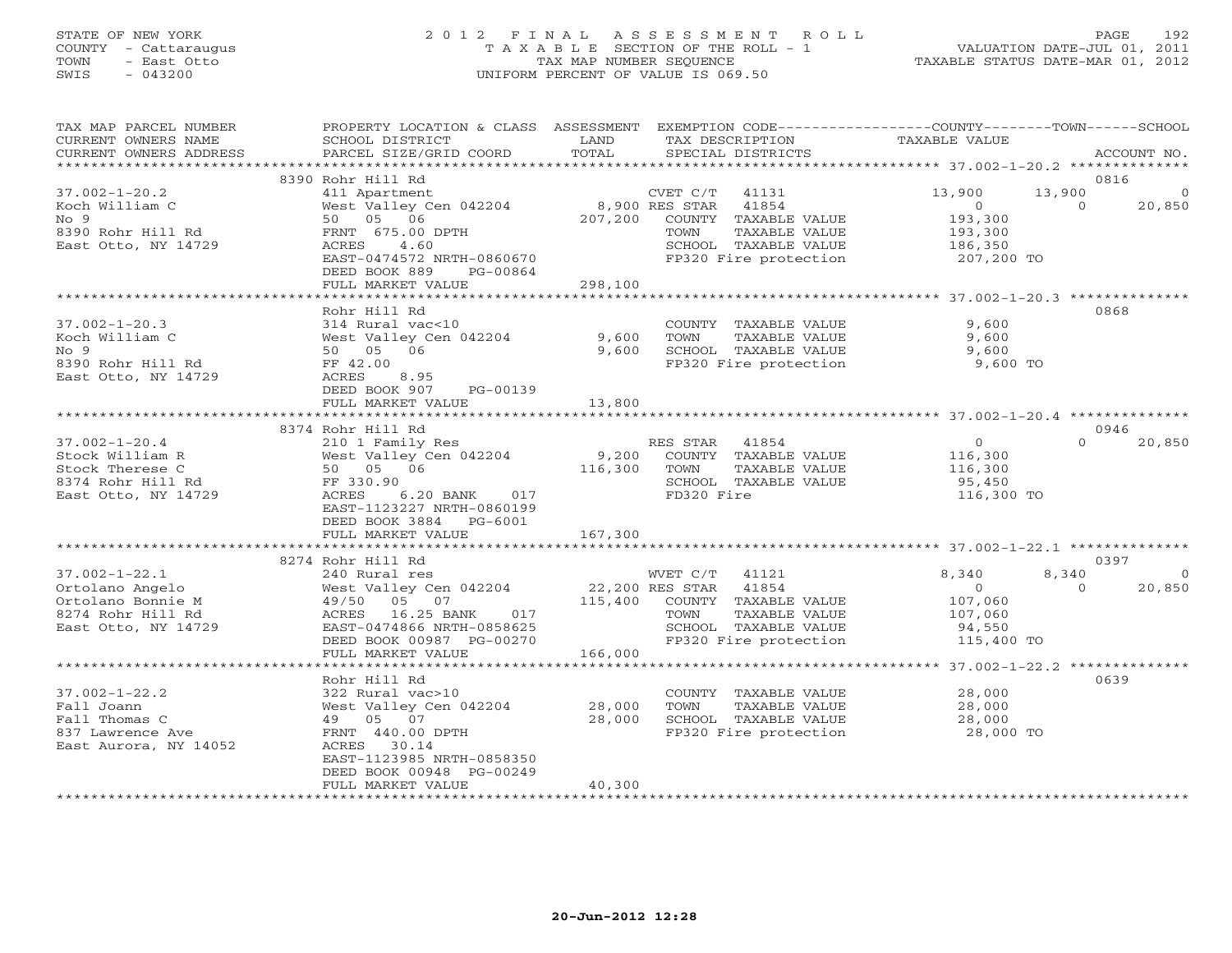# STATE OF NEW YORK 2 0 1 2 F I N A L A S S E S S M E N T R O L L PAGE 193 COUNTY - Cattaraugus T A X A B L E SECTION OF THE ROLL - 1 VALUATION DATE-JUL 01, 2011 TOWN - East Otto TAX MAP NUMBER SEQUENCE TAXABLE STATUS DATE-MAR 01, 2012 SWIS - 043200 UNIFORM PERCENT OF VALUE IS 069.50UNIFORM PERCENT OF VALUE IS 069.50

| TAX MAP PARCEL NUMBER                                | PROPERTY LOCATION & CLASS ASSESSMENT |            |                       | EXEMPTION CODE-----------------COUNTY-------TOWN------SCHOOL |                    |
|------------------------------------------------------|--------------------------------------|------------|-----------------------|--------------------------------------------------------------|--------------------|
| CURRENT OWNERS NAME                                  | SCHOOL DISTRICT                      | LAND       | TAX DESCRIPTION       | TAXABLE VALUE                                                |                    |
| CURRENT OWNERS ADDRESS                               | PARCEL SIZE/GRID COORD               | TOTAL      | SPECIAL DISTRICTS     |                                                              | ACCOUNT NO.        |
|                                                      |                                      |            |                       | ***************** 37.002-1-22.3 **************               |                    |
|                                                      | Rohr Hill Rd                         |            |                       |                                                              | 0926               |
| $37.002 - 1 - 22.3$                                  | 210 1 Family Res                     |            | COUNTY TAXABLE VALUE  | 99,800                                                       |                    |
| Brown Donna                                          | West Valley Cen 042204               | 11,000     | TOWN<br>TAXABLE VALUE | 99,800                                                       |                    |
| 51 Wedgewood Dr                                      | 49 05 07                             | 99,800     | SCHOOL TAXABLE VALUE  | 99,800                                                       |                    |
| Cambridge, ON Canada                                 | FRNT 800.00 DPTH                     |            | FP320 Fire protection | 99,800 TO                                                    |                    |
| N1S 2A8                                              | ACRES<br>5.55                        |            |                       |                                                              |                    |
|                                                      | EAST-0474781 NRTH-0857964            |            |                       |                                                              |                    |
|                                                      | DEED BOOK 00981 PG-00276             |            |                       |                                                              |                    |
|                                                      |                                      |            |                       |                                                              |                    |
|                                                      | FULL MARKET VALUE                    | 143,600    |                       |                                                              |                    |
|                                                      |                                      |            |                       |                                                              |                    |
|                                                      | 8244 Rohr Hill Rd                    |            |                       |                                                              | 0953               |
| $37.002 - 1 - 22.4$                                  | 710 Manufacture                      |            | COUNTY TAXABLE VALUE  | 10,300                                                       |                    |
| Rohr Manufacturing Centre Inc West Valley Cen 042204 |                                      | 4,700      | TAXABLE VALUE<br>TOWN | 10,300                                                       |                    |
| 8244 Rohr Hill Rd                                    | 49 05 07                             | 10,300     | SCHOOL TAXABLE VALUE  | 10,300                                                       |                    |
| E Otto, NY 14729                                     | FF 155.00                            |            | FP320 Fire protection | 10,300 TO                                                    |                    |
|                                                      | ACRES<br>1.30                        |            |                       |                                                              |                    |
|                                                      | EAST-0474754 NRTH-0858249            |            |                       |                                                              |                    |
|                                                      | DEED BOOK 00956 PG-00939             |            |                       |                                                              |                    |
|                                                      | FULL MARKET VALUE                    | 14,800     |                       |                                                              |                    |
|                                                      |                                      | ********** |                       | ********************************* 37.002-1-23 *********      |                    |
|                                                      | Rohr Hill Rd                         |            |                       |                                                              | 0131               |
| $37.002 - 1 - 23$                                    | 240 Rural res                        |            | COUNTY TAXABLE VALUE  | 93,400                                                       |                    |
| Fall Joann                                           | West Valley Cen 042204               | 25,300     | TAXABLE VALUE<br>TOWN | 93,400                                                       |                    |
| Fall Thomas C                                        | 49 05 07                             | 93,400     | SCHOOL TAXABLE VALUE  | 93,400                                                       |                    |
| 837 Lawrence Ave                                     | FRNT 500.00 DPTH                     |            | FP320 Fire protection | 93,400 TO                                                    |                    |
| East Aurora, NY 14052                                | ACRES 21.53                          |            |                       |                                                              |                    |
|                                                      | EAST-0476036 NRTH-0857780            |            |                       |                                                              |                    |
|                                                      | DEED BOOK 00948 PG-00249             |            |                       |                                                              |                    |
|                                                      | FULL MARKET VALUE                    | 134,400    |                       |                                                              |                    |
|                                                      |                                      |            |                       |                                                              |                    |
|                                                      | 6610 Plato Rd                        |            |                       |                                                              | 0261               |
| $37.002 - 1 - 24$                                    | 210 1 Family Res                     |            | RES STAR 41854        | $\overline{O}$                                               | $\Omega$<br>20,850 |
| Koebel Joseph W Jr                                   | West Valley Cen 042204               | 11,700     | COUNTY TAXABLE VALUE  | 90,700                                                       |                    |
| Koebel Nancy                                         | 49 05 06                             | 90,700     | TOWN<br>TAXABLE VALUE | 90,700                                                       |                    |
| 6610 Plato Rd                                        | FF 1125.00                           |            | SCHOOL TAXABLE VALUE  | 69,850                                                       |                    |
|                                                      |                                      |            |                       |                                                              |                    |
| West Valley, NY 14171                                | ACRES<br>6.20 BANK 017               |            | FP320 Fire protection | 90,700 TO                                                    |                    |
|                                                      | EAST-0476116 NRTH-0857070            |            |                       |                                                              |                    |
|                                                      | DEED BOOK 00988 PG-01073             |            |                       |                                                              |                    |
|                                                      | FULL MARKET VALUE                    | 130,500    |                       |                                                              |                    |
|                                                      |                                      |            |                       |                                                              |                    |
|                                                      | Rohr Hill Rd                         |            |                       |                                                              | 0528               |
| $37.002 - 1 - 25.1$                                  | 312 Vac w/imprv                      |            | COUNTY TAXABLE VALUE  | 8,700                                                        |                    |
| Weaver Barbara                                       | West Valley Cen 042204               | 4,100      | TOWN<br>TAXABLE VALUE | 8,700                                                        |                    |
| 1 Ravenscliff Ave                                    | 49 05 06                             | 8,700      | SCHOOL TAXABLE VALUE  | 8,700                                                        |                    |
| Hamilton, ON Canada L8P 3M3                          | FF 750.00                            |            | FP320 Fire protection | 8,700 TO                                                     |                    |
|                                                      | ACRES<br>1.53                        |            |                       |                                                              |                    |
|                                                      | EAST-0476390 NRTH-0856724            |            |                       |                                                              |                    |
|                                                      | DEED BOOK 1343<br>PG-9001            |            |                       |                                                              |                    |
|                                                      | FULL MARKET VALUE                    | 12,500     |                       |                                                              |                    |
|                                                      |                                      |            |                       |                                                              |                    |
|                                                      |                                      |            |                       |                                                              |                    |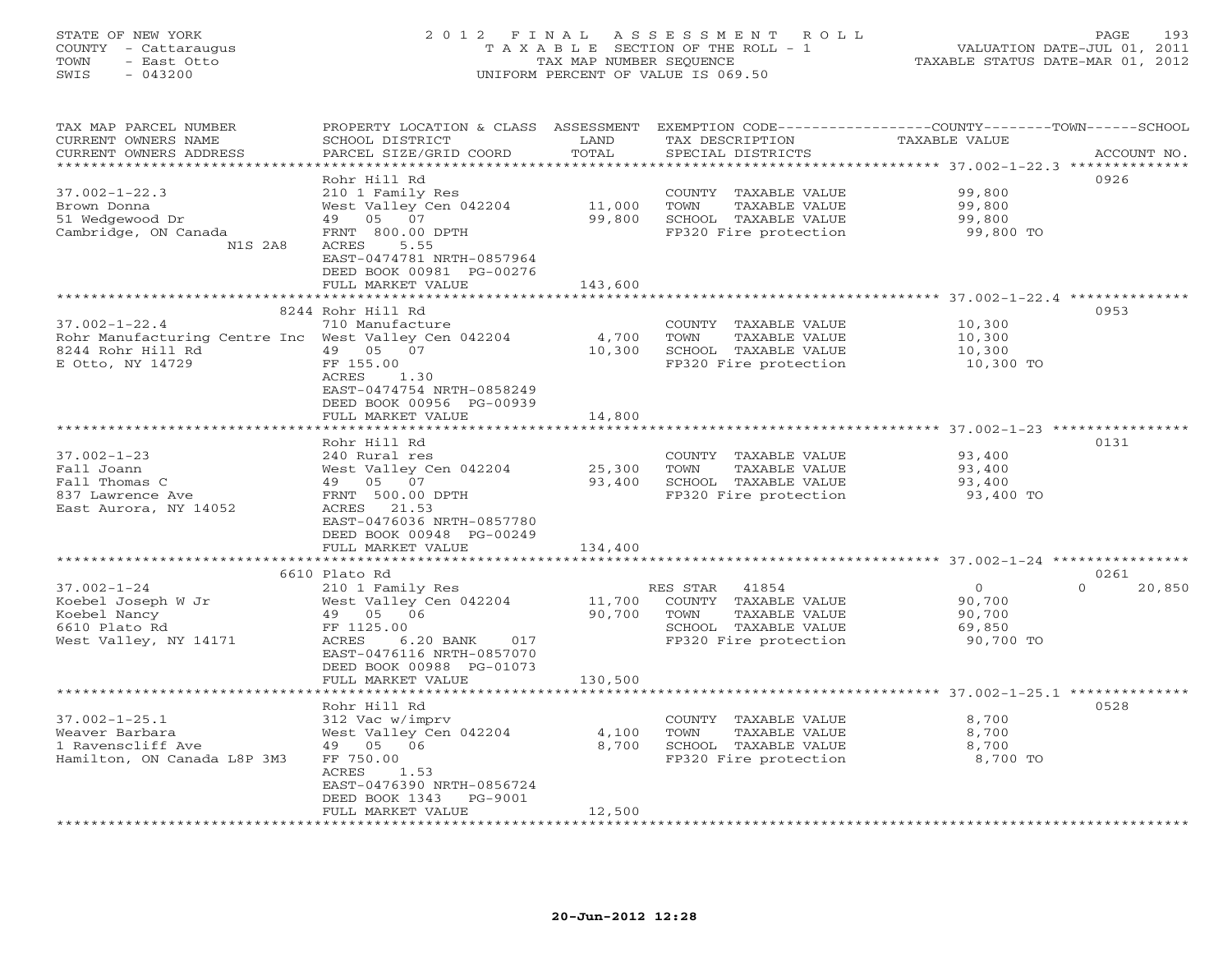# STATE OF NEW YORK 2 0 1 2 F I N A L A S S E S S M E N T R O L L PAGE 194 COUNTY - Cattaraugus T A X A B L E SECTION OF THE ROLL - 1 VALUATION DATE-JUL 01, 2011 TOWN - East Otto TAX MAP NUMBER SEQUENCE TAXABLE STATUS DATE-MAR 01, 2012 SWIS - 043200 UNIFORM PERCENT OF VALUE IS 069.50UNIFORM PERCENT OF VALUE IS 069.50

| TAX MAP PARCEL NUMBER<br>CURRENT OWNERS NAME<br>CURRENT OWNERS ADDRESS | PROPERTY LOCATION & CLASS ASSESSMENT<br>SCHOOL DISTRICT<br>PARCEL SIZE/GRID COORD | LAND<br>TOTAL             | EXEMPTION CODE-----------------COUNTY-------TOWN------SCHOOL<br>TAX DESCRIPTION<br>SPECIAL DISTRICTS | TAXABLE VALUE                                               | ACCOUNT NO.        |
|------------------------------------------------------------------------|-----------------------------------------------------------------------------------|---------------------------|------------------------------------------------------------------------------------------------------|-------------------------------------------------------------|--------------------|
| *************************                                              |                                                                                   |                           |                                                                                                      |                                                             |                    |
|                                                                        | Plato Rd                                                                          |                           |                                                                                                      |                                                             | 0419               |
| $37.002 - 1 - 26.1$                                                    | 312 Vac w/imprv                                                                   |                           | COUNTY TAXABLE VALUE                                                                                 | 80,000                                                      |                    |
| Jennings John W                                                        | West Valley Cen 042204                                                            | 46,700                    | TOWN<br>TAXABLE VALUE                                                                                | 80,000                                                      |                    |
| Jennings Jeanette R                                                    | 05 06<br>49                                                                       | 80,000                    | SCHOOL TAXABLE VALUE                                                                                 | 80,000                                                      |                    |
| 6726 Plato Rd                                                          | $L/P$ 912-63                                                                      |                           | FP320 Fire protection                                                                                | 80,000 TO                                                   |                    |
| East Otto, NY 14729                                                    | FRNT 900.00 DPTH                                                                  |                           |                                                                                                      |                                                             |                    |
|                                                                        | ACRES<br>80.10<br>EAST-1123326 NRTH-0855951                                       |                           |                                                                                                      |                                                             |                    |
|                                                                        | DEED BOOK 1019<br>$PG-893$                                                        |                           |                                                                                                      |                                                             |                    |
|                                                                        | FULL MARKET VALUE                                                                 | 115,100                   |                                                                                                      |                                                             |                    |
|                                                                        |                                                                                   |                           |                                                                                                      | ****************************** 37.002-1-26.2 ************** |                    |
|                                                                        | Jackman Hill Rd                                                                   |                           |                                                                                                      |                                                             | 0399               |
| $37.002 - 1 - 26.2$                                                    | 105 Vac farmland                                                                  |                           | 41720<br>AG DIST                                                                                     | 9,435                                                       | 9,435<br>9,435     |
| Ploetz Timothy J                                                       | West Valley Cen 042204                                                            | 13,900                    | COUNTY TAXABLE VALUE                                                                                 | 4,465                                                       |                    |
| 8141 Jackman Hill Rd                                                   | ACRES<br>19.15                                                                    | 13,900                    | TOWN<br>TAXABLE VALUE                                                                                | 4,465                                                       |                    |
| West Valley, NY 14171                                                  | EAST-1124461 NRTH-0855475                                                         |                           | SCHOOL TAXABLE VALUE                                                                                 | 4,465                                                       |                    |
|                                                                        | DEED BOOK 00967 PG-01100                                                          |                           | FP320 Fire protection                                                                                | 13,900 TO                                                   |                    |
| MAY BE SUBJECT TO PAYMENT                                              | FULL MARKET VALUE                                                                 | 20,000                    |                                                                                                      |                                                             |                    |
| UNDER AGDIST LAW TIL 2030                                              |                                                                                   |                           |                                                                                                      |                                                             |                    |
|                                                                        |                                                                                   |                           |                                                                                                      |                                                             |                    |
|                                                                        | 8141 Jackman Hill Rd                                                              |                           |                                                                                                      |                                                             | 0842               |
| $37.002 - 1 - 26.3$                                                    | 210 1 Family Res                                                                  |                           | RES STAR<br>41854                                                                                    | $\mathbf{O}$                                                | $\Omega$<br>20,850 |
| Ploetz Timothy J                                                       | West Valley Cen 042204                                                            | 6,000                     | COUNTY TAXABLE VALUE                                                                                 | 66,900                                                      |                    |
| 8141 Jackman Hill Rd                                                   | 49 05 06                                                                          | 66,900                    | TOWN<br>TAXABLE VALUE                                                                                | 66,900                                                      |                    |
| West Valley, NY 14171                                                  | FRNT 178.10 DPTH                                                                  |                           | SCHOOL TAXABLE VALUE                                                                                 | 46,050                                                      |                    |
|                                                                        | ACRES<br>1.00                                                                     |                           | FP320 Fire protection                                                                                | 66,900 TO                                                   |                    |
|                                                                        | EAST-0476334 NRTH-0856360                                                         |                           |                                                                                                      |                                                             |                    |
|                                                                        | DEED BOOK 00964 PG-00628                                                          |                           |                                                                                                      |                                                             |                    |
|                                                                        | FULL MARKET VALUE<br>************************                                     | 96,300                    |                                                                                                      |                                                             |                    |
|                                                                        | 6600 Plato Rd                                                                     |                           |                                                                                                      |                                                             | 0867               |
| $37.002 - 1 - 26.5$                                                    | 210 1 Family Res                                                                  |                           | RES STAR<br>41854                                                                                    | $\circ$                                                     | $\Omega$<br>20,850 |
| Tanner Kenneth                                                         | West Valley Cen 042204                                                            | 10,300                    | COUNTY TAXABLE VALUE                                                                                 | 86,300                                                      |                    |
| Tanner Nalani                                                          | 49 05 06                                                                          | 86,300                    | TOWN<br>TAXABLE VALUE                                                                                | 86,300                                                      |                    |
| 6600 Plato Rd                                                          | FF 198.00                                                                         |                           | SCHOOL TAXABLE VALUE                                                                                 | 65,450                                                      |                    |
| West Valley, NY 14171                                                  | ACRES<br>2.75                                                                     |                           | FP320 Fire protection                                                                                | 86,300 TO                                                   |                    |
|                                                                        | EAST-0476104 NRTH-0856354                                                         |                           |                                                                                                      |                                                             |                    |
|                                                                        | DEED BOOK 17556 PG-6001                                                           |                           |                                                                                                      |                                                             |                    |
|                                                                        | FULL MARKET VALUE                                                                 | 124,200                   |                                                                                                      |                                                             |                    |
|                                                                        | * * * * * * * * * * * *                                                           |                           |                                                                                                      | ***** 37.002-1-26.7 **********                              |                    |
|                                                                        | Jackman Hill Rd                                                                   |                           |                                                                                                      |                                                             | 1133               |
| $37.002 - 1 - 26.7$                                                    | 314 Rural vac<10                                                                  |                           | COUNTY TAXABLE VALUE                                                                                 | 2,400                                                       |                    |
| Tanner Nalani K                                                        | West Valley Cen 042204                                                            | 2,400                     | TOWN<br>TAXABLE VALUE                                                                                | 2,400                                                       |                    |
| Tanner Kenneth J                                                       | ACRES<br>2.14                                                                     | 2,400                     | SCHOOL TAXABLE VALUE                                                                                 | 2,400                                                       |                    |
| 6600 Plato Rd                                                          | EAST-1124310 NRTH-0856057                                                         |                           | FP320 Fire protection                                                                                | 2,400 TO                                                    |                    |
| West Valley, NY 14171                                                  | DEED BOOK 5429<br>PG-6002                                                         |                           |                                                                                                      |                                                             |                    |
|                                                                        | FULL MARKET VALUE                                                                 | 3,500<br>**************** |                                                                                                      |                                                             |                    |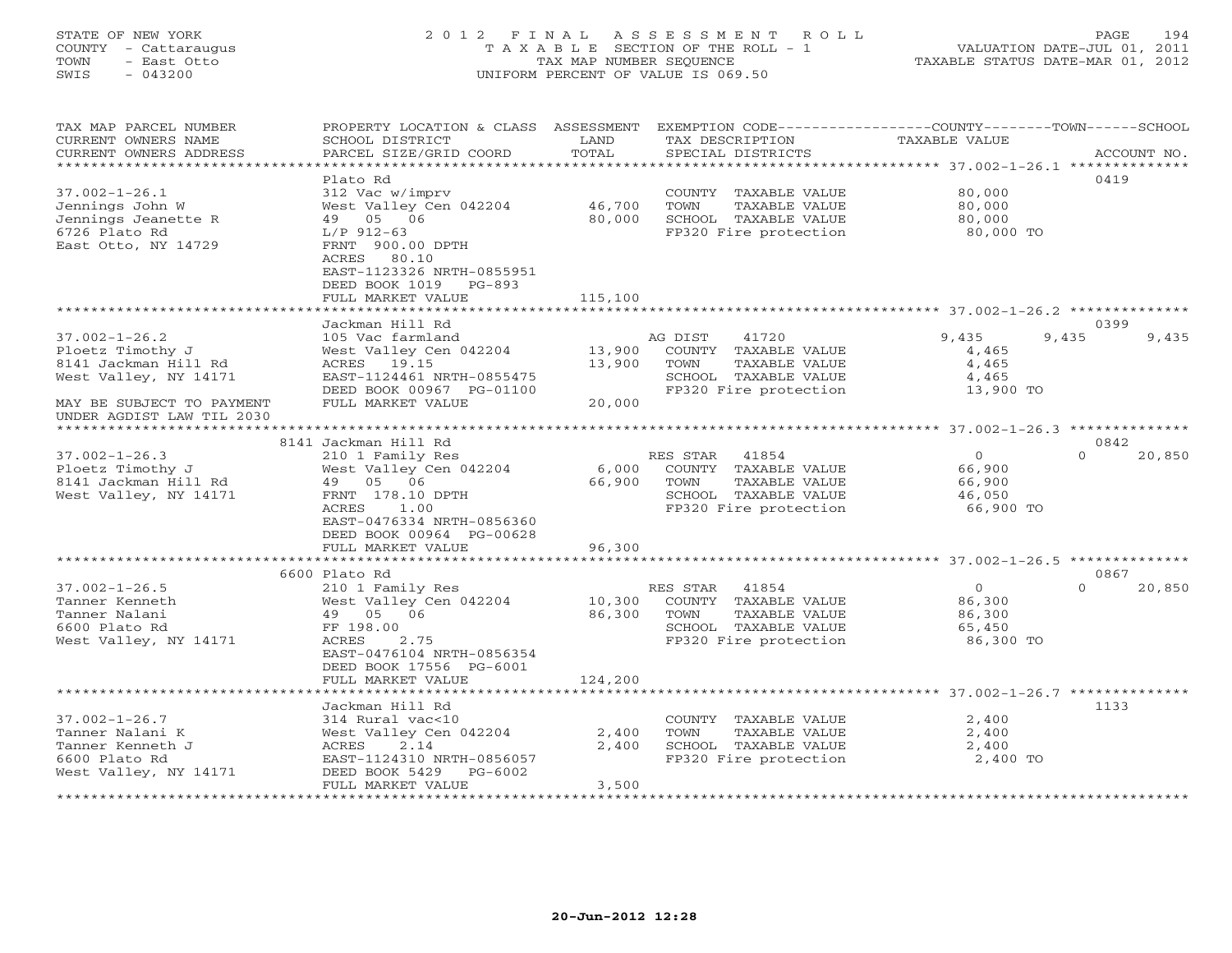# STATE OF NEW YORK 2 0 1 2 F I N A L A S S E S S M E N T R O L L PAGE 195 COUNTY - Cattaraugus T A X A B L E SECTION OF THE ROLL - 1 VALUATION DATE-JUL 01, 2011 TOWN - East Otto TAX MAP NUMBER SEQUENCE TAXABLE STATUS DATE-MAR 01, 2012 SWIS - 043200 UNIFORM PERCENT OF VALUE IS 069.50UNIFORM PERCENT OF VALUE IS 069.50

| TAX MAP PARCEL NUMBER<br>CURRENT OWNERS NAME<br>CURRENT OWNERS ADDRESS | PROPERTY LOCATION & CLASS ASSESSMENT<br>SCHOOL DISTRICT<br>PARCEL SIZE/GRID COORD | LAND<br>TOTAL    | EXEMPTION CODE-----------------COUNTY-------TOWN------SCHOOL<br>TAX DESCRIPTION<br>SPECIAL DISTRICTS | TAXABLE VALUE | ACCOUNT NO.        |
|------------------------------------------------------------------------|-----------------------------------------------------------------------------------|------------------|------------------------------------------------------------------------------------------------------|---------------|--------------------|
| *********************                                                  | ***********************                                                           |                  |                                                                                                      |               |                    |
|                                                                        | Plato Rd (Off)                                                                    |                  |                                                                                                      |               | 0420               |
| $37.002 - 1 - 27$                                                      | 322 Rural vac>10                                                                  |                  | COUNTY TAXABLE VALUE                                                                                 | 16,200        |                    |
| Rebesher Richard P                                                     |                                                                                   |                  |                                                                                                      |               |                    |
|                                                                        | West Valley Cen 042204                                                            | 16,200           | TOWN<br>TAXABLE VALUE                                                                                | 16,200        |                    |
| 6319 Plato Rd                                                          | 48  05  06                                                                        | 16,200           | SCHOOL TAXABLE VALUE                                                                                 | 16,200        |                    |
| West Valley, NY 14171-9607                                             | LOT 46                                                                            |                  | FP320 Fire protection                                                                                | 16,200 TO     |                    |
|                                                                        | ACRES<br>53.48                                                                    |                  |                                                                                                      |               |                    |
|                                                                        | EAST-1121698 NRTH-0855772                                                         |                  |                                                                                                      |               |                    |
|                                                                        | DEED BOOK 00646 PG-00293                                                          |                  |                                                                                                      |               |                    |
|                                                                        | FULL MARKET VALUE                                                                 | 23,300           |                                                                                                      |               |                    |
|                                                                        |                                                                                   |                  |                                                                                                      |               |                    |
|                                                                        | 6706 Plato Rd                                                                     |                  |                                                                                                      |               | 0527               |
| $37.002 - 1 - 28$                                                      | 210 1 Family Res                                                                  |                  | SR STAR<br>41834                                                                                     | $\circ$       | $\Omega$<br>43,230 |
| Weishan Richard                                                        | West Valley Cen 042204                                                            | 6,200            | COUNTY TAXABLE VALUE                                                                                 | 110,500       |                    |
| Weishan Myrtle                                                         | 49 05 06                                                                          | 110,500          | TOWN<br>TAXABLE VALUE                                                                                | 110,500       |                    |
| 6706 Plato Rd                                                          | FRNT 290.00 DPTH                                                                  |                  | SCHOOL TAXABLE VALUE                                                                                 | 67,270        |                    |
| East Otto, NY 14729                                                    | 1.18<br>ACRES                                                                     |                  | FP320 Fire protection                                                                                | 110,500 TO    |                    |
|                                                                        | EAST-0474304 NRTH-0857671                                                         |                  |                                                                                                      |               |                    |
|                                                                        | DEED BOOK 00561 PG-00426                                                          |                  |                                                                                                      |               |                    |
|                                                                        | FULL MARKET VALUE                                                                 | 159,000          |                                                                                                      |               |                    |
|                                                                        |                                                                                   |                  |                                                                                                      |               |                    |
|                                                                        | Plato Rd                                                                          |                  |                                                                                                      |               | 0250               |
|                                                                        |                                                                                   |                  |                                                                                                      |               |                    |
| $37.002 - 1 - 29.1$                                                    | 312 Vac w/imprv                                                                   |                  | COUNTY TAXABLE VALUE                                                                                 | 40,600        |                    |
| Weishan Richard                                                        | West Valley Cen 042204                                                            | 33,800           | TOWN<br>TAXABLE VALUE                                                                                | 40,600        |                    |
| Weishan Myrtle                                                         | 49/57 05<br>07                                                                    | 40,600           | SCHOOL TAXABLE VALUE                                                                                 | 40,600        |                    |
| 6706 Plato Rd                                                          | FF 1420.00                                                                        |                  | FP320 Fire protection                                                                                | 40,600 TO     |                    |
| East Otto, NY 14729                                                    | ACRES<br>47.70                                                                    |                  |                                                                                                      |               |                    |
|                                                                        | EAST-1121661 NRTH-0858622                                                         |                  |                                                                                                      |               |                    |
|                                                                        | DEED BOOK 999<br>PG-382                                                           |                  |                                                                                                      |               |                    |
|                                                                        | FULL MARKET VALUE                                                                 | 58,400           |                                                                                                      |               |                    |
|                                                                        |                                                                                   | **************** |                                                                                                      |               |                    |
|                                                                        | 6726 Plato Rd                                                                     |                  |                                                                                                      |               | 0882               |
| $37.002 - 1 - 29.3$                                                    | 210 1 Family Res                                                                  |                  | RES STAR<br>41854                                                                                    | $\circ$       | 20,850<br>$\Omega$ |
| Jennings John W                                                        | West Valley Cen 042204                                                            | 7,800            | COUNTY TAXABLE VALUE                                                                                 | 107,700       |                    |
| Jennings Jeanette                                                      | 49 05 07                                                                          | 107,700          | TOWN<br>TAXABLE VALUE                                                                                | 107,700       |                    |
| 6726 Plato Rd                                                          | FF 300.00                                                                         |                  | SCHOOL TAXABLE VALUE                                                                                 | 86,850        |                    |
| East Otto, NY 14729                                                    | ACRES<br>2.60 BANK<br>017                                                         |                  | FP320 Fire protection                                                                                | 107,700 TO    |                    |
|                                                                        | EAST-1122155 NRTH-0857908                                                         |                  |                                                                                                      |               |                    |
|                                                                        | DEED BOOK 1021<br>PG-491                                                          |                  |                                                                                                      |               |                    |
|                                                                        | FULL MARKET VALUE                                                                 | 155,000          |                                                                                                      |               |                    |
|                                                                        |                                                                                   |                  |                                                                                                      |               |                    |
|                                                                        | 6754 Plato Rd                                                                     |                  |                                                                                                      |               | 0898               |
| $37.002 - 1 - 29.4$                                                    | 210 1 Family Res                                                                  |                  | COUNTY TAXABLE VALUE                                                                                 | 135,900       |                    |
| Fox 50 Inc                                                             | West Valley Cen 042204                                                            | 7,800            | TOWN<br>TAXABLE VALUE                                                                                | 135,900       |                    |
| 1206 Appleford Ln                                                      | 49 05 07                                                                          | 135,900          | SCHOOL TAXABLE VALUE                                                                                 | 135,900       |                    |
| 1206 Appleford Ln                                                      | FRNT 357.50 DPTH                                                                  |                  | FP320 Fire protection                                                                                | 135,900 TO    |                    |
| Burlington, ON Canada                                                  | ACRES<br>2.65                                                                     |                  |                                                                                                      |               |                    |
| L7P 3M2                                                                | EAST-1121856 NRTH-0858027                                                         |                  |                                                                                                      |               |                    |
|                                                                        | DEED BOOK 00980 PG-00052                                                          |                  |                                                                                                      |               |                    |
|                                                                        | FULL MARKET VALUE                                                                 | 195,500          |                                                                                                      |               |                    |
|                                                                        | *****************                                                                 |                  |                                                                                                      |               |                    |
|                                                                        |                                                                                   |                  |                                                                                                      |               |                    |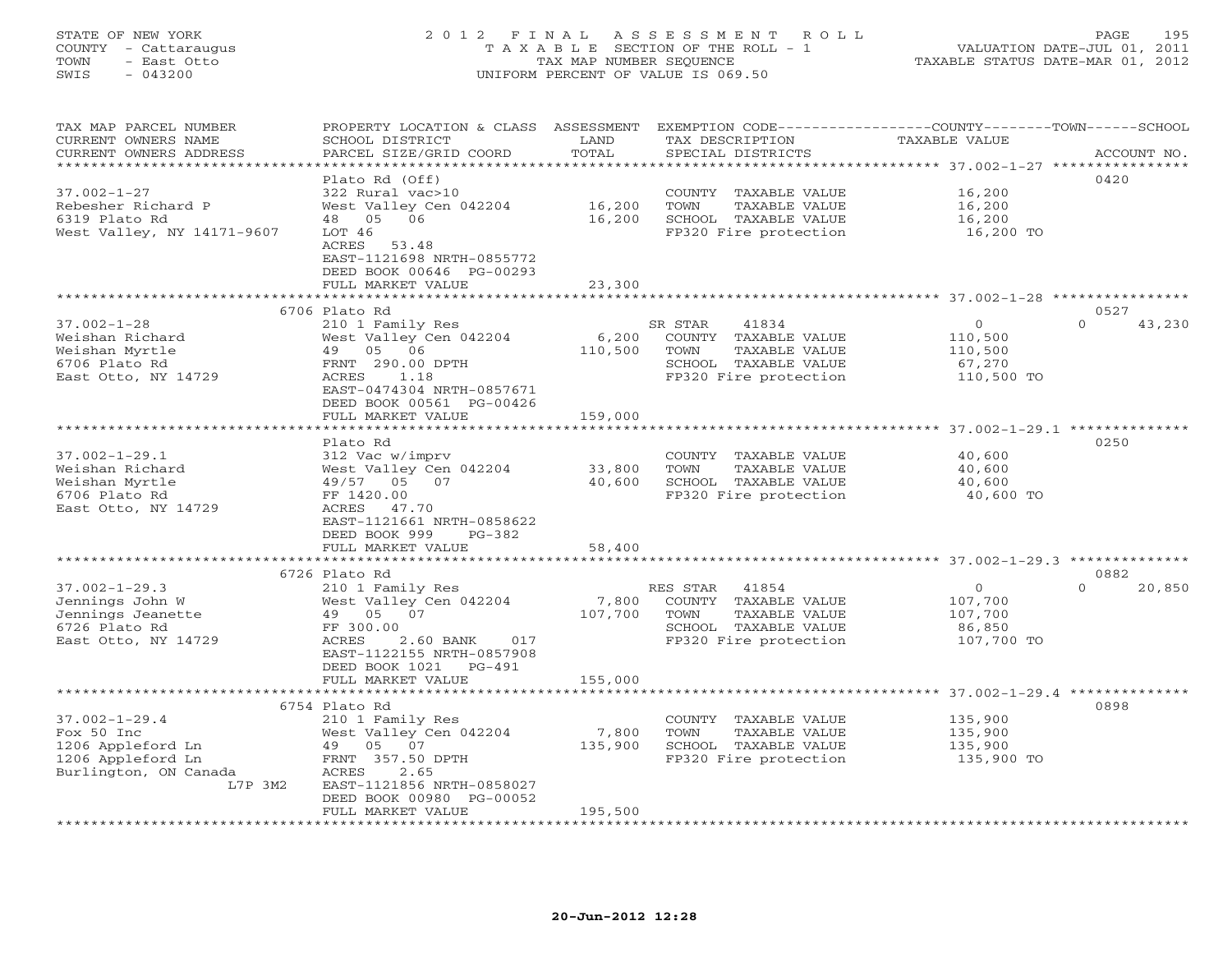# STATE OF NEW YORK 2 0 1 2 F I N A L A S S E S S M E N T R O L L PAGE 196 COUNTY - Cattaraugus T A X A B L E SECTION OF THE ROLL - 1 VALUATION DATE-JUL 01, 2011 TOWN - East Otto TAX MAP NUMBER SEQUENCE TAXABLE STATUS DATE-MAR 01, 2012 SWIS - 043200 UNIFORM PERCENT OF VALUE IS 069.50UNIFORM PERCENT OF VALUE IS 069.50

| TAX MAP PARCEL NUMBER<br>CURRENT OWNERS NAME<br>CURRENT OWNERS ADDRESS                                          | PROPERTY LOCATION & CLASS ASSESSMENT<br>SCHOOL DISTRICT<br>PARCEL SIZE/GRID COORD                                                                                                                | LAND<br>TOTAL                        | TAX DESCRIPTION<br>SPECIAL DISTRICTS                                                                                | EXEMPTION CODE-----------------COUNTY-------TOWN------SCHOOL<br><b>TAXABLE VALUE</b><br>ACCOUNT NO. |
|-----------------------------------------------------------------------------------------------------------------|--------------------------------------------------------------------------------------------------------------------------------------------------------------------------------------------------|--------------------------------------|---------------------------------------------------------------------------------------------------------------------|-----------------------------------------------------------------------------------------------------|
| $37.002 - 1 - 29.5$<br>Fox 50 Inc<br>1206 Appleford Ln<br>1206 Appleford Ln<br>Burlington, ON Canada<br>L7P 3M2 | Plato Rd<br>314 Rural vac<10<br>West Valley Cen 042204<br>49 05 07<br>FF 211.70<br>ACRES<br>1.35<br>EAST-1121593 NRTH-0858132<br>DEED BOOK 4562<br>PG-8001<br>FULL MARKET VALUE                  | 3,900<br>3,900<br>5,600              | COUNTY TAXABLE VALUE<br>TOWN<br>TAXABLE VALUE<br>SCHOOL TAXABLE VALUE<br>FP320 Fire protection                      | 0899<br>3,900<br>3,900<br>3,900<br>3,900 TO                                                         |
|                                                                                                                 | *************************                                                                                                                                                                        |                                      |                                                                                                                     |                                                                                                     |
| $37.002 - 1 - 29.6$<br>Foxcroft Ronald<br>1206 Appleford Ln<br>Burlington, ON Canada<br>L7P 3M2                 | Plato Rd<br>314 Rural vac<10<br>West Valley Cen 042204<br>49 05 07<br>FF 226.40<br>1.50<br>ACRES<br>EAST-1121382 NRTH-0858206<br>DEED BOOK 12311 PG-4001                                         | 4,100<br>4,100                       | COUNTY TAXABLE VALUE<br>TOWN<br>TAXABLE VALUE<br>SCHOOL TAXABLE VALUE<br>FP320 Fire protection                      | 0900<br>4,100<br>4,100<br>4,100<br>4,100 TO                                                         |
|                                                                                                                 | FULL MARKET VALUE                                                                                                                                                                                | 5,900                                |                                                                                                                     |                                                                                                     |
|                                                                                                                 |                                                                                                                                                                                                  |                                      |                                                                                                                     |                                                                                                     |
| $37.002 - 1 - 29.7$<br>Jovanovic Miroslov<br>Jovanovic Erna<br>116 Crosthwaite S<br>Hamilton, ON Canada L8K 2V3 | Plato Rd<br>314 Rural vac<10<br>West Valley Cen 042204<br>49/57<br>05 07<br>3.25<br>ACRES<br>EAST-1121058 NRTH-0858260<br>DEED BOOK 00928 PG-00759<br>FULL MARKET VALUE<br>********************* | 6,000<br>6,000<br>8,600<br>********* | COUNTY TAXABLE VALUE<br>TAXABLE VALUE<br>TOWN<br>SCHOOL TAXABLE VALUE<br>FP320 Fire protection                      | 0901<br>6,000<br>6,000<br>6,000<br>6,000 TO                                                         |
|                                                                                                                 | 8271 Rohr Hill Rd                                                                                                                                                                                |                                      |                                                                                                                     | ******************************* 37.002-1-29.8 **************<br>0911                                |
| $37.002 - 1 - 29.8$<br>Murray Thomas<br>8271 Rohr Hill Rd<br>East Otto, NY 14729                                | 210 1 Family Res<br>West Valley Cen 042204<br>49 05 07<br>FRNT 330.00 DPTH<br>3.15<br>ACRES<br>EAST-1122593 NRTH-0858615<br>DEED BOOK 4486<br>$PG-9003$<br>FULL MARKET VALUE                     | 8,400<br>96,800<br>139,300           | RES STAR<br>41854<br>COUNTY TAXABLE VALUE<br>TOWN<br>TAXABLE VALUE<br>SCHOOL TAXABLE VALUE<br>FP320 Fire protection | $\circ$<br>$\Omega$<br>20,850<br>96,800<br>96,800<br>75,950<br>96,800 TO                            |
|                                                                                                                 | *************************                                                                                                                                                                        |                                      |                                                                                                                     |                                                                                                     |
| $37.002 - 1 - 29.10$<br>Allan Gemma Rita<br>79 Golden Orchard Dr<br>Hamilton, ON Canada L9C 6J2                 | Plato Rd<br>314 Rural vac<10<br>West Valley Cen 042204<br>$49,57-5-7$<br>ACRES<br>3.55<br>EAST-1120560 NRTH-0858313<br>DEED BOOK 14383 PG-5001<br>FULL MARKET VALUE                              | 6,300<br>6,300<br>9,100              | COUNTY TAXABLE VALUE<br>TOWN<br>TAXABLE VALUE<br>SCHOOL TAXABLE VALUE<br>FP320 Fire protection                      | 1211<br>6,300<br>6,300<br>6,300<br>6,300 TO                                                         |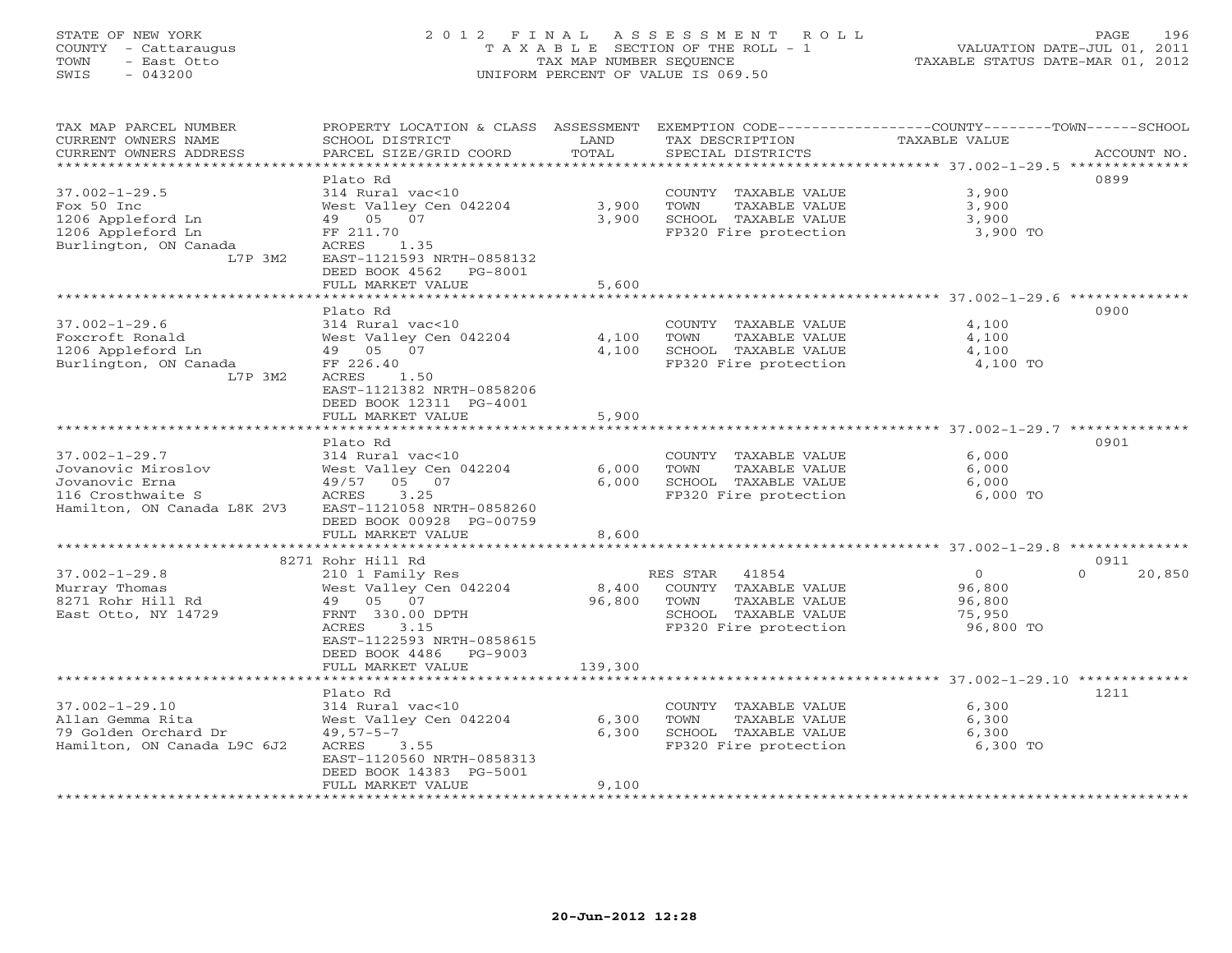# STATE OF NEW YORK 2 0 1 2 F I N A L A S S E S S M E N T R O L L PAGE 197 COUNTY - Cattaraugus T A X A B L E SECTION OF THE ROLL - 1 VALUATION DATE-JUL 01, 2011 TOWN - East Otto TAX MAP NUMBER SEQUENCE TAXABLE STATUS DATE-MAR 01, 2012<br>
SWIS - 043200 - TAXABLE STATUS DATE-MAR 01, 2012 SWIS - 043200 UNIFORM PERCENT OF VALUE IS 069.50

| TAX MAP PARCEL NUMBER<br>CURRENT OWNERS NAME<br>CURRENT OWNERS ADDRESS<br>********************        | PROPERTY LOCATION & CLASS ASSESSMENT<br>SCHOOL DISTRICT<br>PARCEL SIZE/GRID COORD                                                                                                            | LAND<br>TOTAL                        | TAX DESCRIPTION<br>SPECIAL DISTRICTS                                                                                                                                        | EXEMPTION CODE-----------------COUNTY-------TOWN------SCHOOL<br><b>TAXABLE VALUE</b>        | ACCOUNT NO.                            |
|-------------------------------------------------------------------------------------------------------|----------------------------------------------------------------------------------------------------------------------------------------------------------------------------------------------|--------------------------------------|-----------------------------------------------------------------------------------------------------------------------------------------------------------------------------|---------------------------------------------------------------------------------------------|----------------------------------------|
| $37.002 - 1 - 31.1$<br>Joseph Grace (Lu)<br>Joseph Thomas J<br>6933 Plato Rd<br>East Otto, NY 14729   | 6933 Plato Rd<br>240 Rural res<br>Ellicottville C 043601<br>57 05 06<br>FRNT 3570.00 DPTH<br>ACRES 80.25<br>EAST-1119025 NRTH-0857395<br>DEED BOOK 17510 PG-2001<br>FULL MARKET VALUE        | 45,000 SR STAR<br>166,500<br>239,600 | 78 PCT OF VALUE USED FOR EXEMPTION PURPOSES<br>CVET C/T<br>41131<br>41834<br>COUNTY TAXABLE VALUE<br>TOWN<br>TAXABLE VALUE<br>SCHOOL TAXABLE VALUE<br>FP320 Fire protection | 13,900<br>13,900<br>$\overline{0}$<br>152,600<br>152,600<br>123,270<br>166,500 TO           | 0245<br>$\Omega$<br>$\Omega$<br>43,230 |
| $37.002 - 1 - 31.2$<br>Manning Joanne<br>Manning Robert D II<br>PO Box 262<br>Ellicottville, NY 14731 | 6897 Plato Rd<br>314 Rural vac<10<br>Ellicottville C 043601<br>57 05 06<br>FRNT 491.00 DPTH<br>ACRES<br>2.75<br>EAST-1119770 NRTH-0857253<br>DEED BOOK 5030<br>PG-5001<br>FULL MARKET VALUE  | 8,000<br>8,000<br>11,500             | COUNTY TAXABLE VALUE<br>TOWN<br>TAXABLE VALUE<br>SCHOOL TAXABLE VALUE<br>FP320 Fire protection                                                                              | *********************** 37.002-1-31.2 **************<br>8,000<br>8,000<br>8,000<br>8,000 TO | 1176                                   |
|                                                                                                       | **************************                                                                                                                                                                   |                                      |                                                                                                                                                                             |                                                                                             |                                        |
| $37.002 - 1 - 31.3$<br>Kneis Mark J II<br>Cmr 427 Box 2856<br>Apo, 096300029                          | 8268 Mason Hill Rd<br>314 Rural vac<10<br>Ellicottville C 043601<br>FRNT 950.00 DPTH<br>ACRES<br>9.60<br>EAST-1120026 NRTH-0858586<br>DEED BOOK 5121<br>PG-4001<br>FULL MARKET VALUE         | 15,300<br>15,300<br>22,000           | COUNTY TAXABLE VALUE<br>TAXABLE VALUE<br>TOWN<br>SCHOOL TAXABLE VALUE<br>FP320 Fire protection                                                                              | 15,300<br>15,300<br>15,300<br>15,300 TO                                                     | 1179                                   |
|                                                                                                       | **********************<br>7001 Plato Rd                                                                                                                                                      |                                      |                                                                                                                                                                             |                                                                                             | 0203                                   |
| $37.002 - 1 - 32$<br>McVaugh Donna L<br>7001 Plato Rd<br>East Otto, NY 14729                          | 210 1 Family Res<br>Ellicottville C 043601<br>01 05 07<br>FRNT 770.00 DPTH<br>ACRES<br>1.16<br>EAST-1117524 NRTH-0855514<br>DEED BOOK 903<br>PG-2001                                         | 6,200<br>34,500                      | RES STAR<br>41854<br>COUNTY TAXABLE VALUE<br>TAXABLE VALUE<br>TOWN<br>SCHOOL TAXABLE VALUE<br>FP320 Fire protection                                                         | $\circ$<br>34,500<br>34,500<br>13,650<br>34,500 TO                                          | $\Omega$<br>20,850                     |
|                                                                                                       | FULL MARKET VALUE                                                                                                                                                                            | 49,600                               |                                                                                                                                                                             |                                                                                             |                                        |
| $37.002 - 1 - 33.1$<br>Decarlo Tony J<br>1509 Benjamin Dr<br>Niagara Falls, NY 14304                  | ***********************<br>Plato Rd<br>314 Rural vac<10<br>Ellicottville C 043601<br>01 05 07<br>FRNT 210.00 DPTH<br>ACRES<br>4.20<br>EAST-1117436 NRTH-0855146<br>DEED BOOK 1278<br>PG-4001 | 7,000<br>7,000                       | COUNTY TAXABLE VALUE<br>TOWN<br>TAXABLE VALUE<br>SCHOOL TAXABLE VALUE<br>FP320 Fire protection                                                                              | 7,000<br>7,000<br>7,000<br>7,000 TO                                                         | 0394                                   |
| *********************                                                                                 | FULL MARKET VALUE                                                                                                                                                                            | 10,100<br>********************       |                                                                                                                                                                             |                                                                                             |                                        |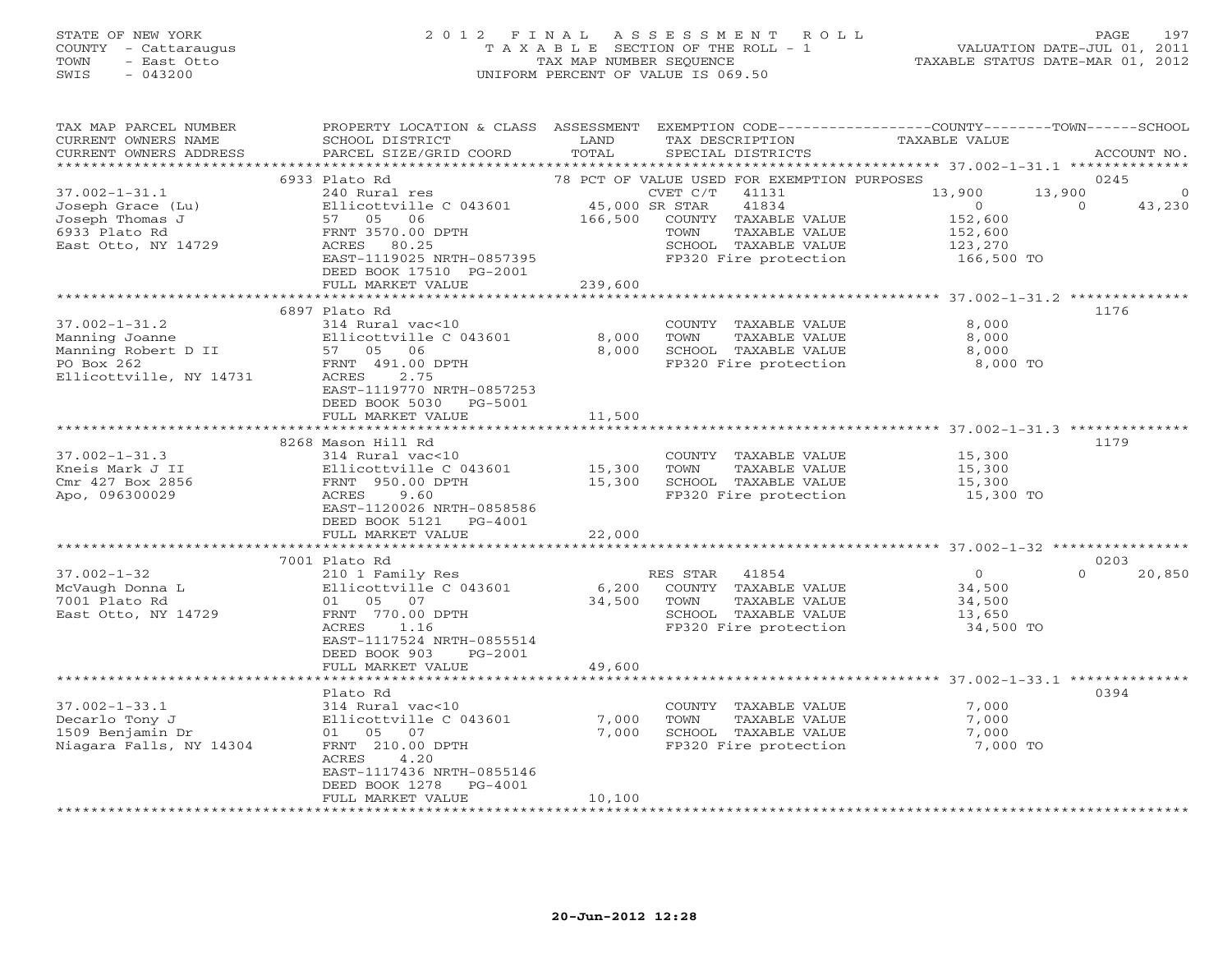# STATE OF NEW YORK 2 0 1 2 F I N A L A S S E S S M E N T R O L L PAGE 198 COUNTY - Cattaraugus T A X A B L E SECTION OF THE ROLL - 1 VALUATION DATE-JUL 01, 2011 TOWN - East Otto TAX MAP NUMBER SEQUENCE TAXABLE STATUS DATE-MAR 01, 2012 SWIS - 043200 UNIFORM PERCENT OF VALUE IS 069.50UNIFORM PERCENT OF VALUE IS 069.50

| TAX MAP PARCEL NUMBER<br>CURRENT OWNERS NAME<br>CURRENT OWNERS ADDRESS | PROPERTY LOCATION & CLASS ASSESSMENT EXEMPTION CODE----------------COUNTY-------TOWN------SCHOOL<br>SCHOOL DISTRICT<br>PARCEL SIZE/GRID COORD | LAND<br>TOTAL  | TAX DESCRIPTION<br>SPECIAL DISTRICTS                                 | <b>TAXABLE VALUE</b>                                               | ACCOUNT NO.                             |
|------------------------------------------------------------------------|-----------------------------------------------------------------------------------------------------------------------------------------------|----------------|----------------------------------------------------------------------|--------------------------------------------------------------------|-----------------------------------------|
| ************************                                               |                                                                                                                                               |                |                                                                      |                                                                    |                                         |
|                                                                        | 7039 Plato Rd                                                                                                                                 |                |                                                                      |                                                                    | 1082                                    |
| $37.002 - 1 - 33.2$<br>Peterson Bernadette<br>7039 Plato Rd            | 210 1 Family Res<br>Ellicottville C 043601<br>01 05 07                                                                                        | 67,400         | WVET C/T<br>41121<br>7,900 RES STAR<br>41854<br>COUNTY TAXABLE VALUE | 8,340<br>$\circ$<br>59,060                                         | 8,340<br>$\Omega$<br>$\Omega$<br>20,850 |
| East Otto, NY 14729                                                    | FRNT 600.00 DPTH<br>2.70<br>ACRES                                                                                                             |                | TOWN<br>TAXABLE VALUE<br>SCHOOL TAXABLE VALUE                        | 59,060<br>46,550                                                   |                                         |
|                                                                        | EAST-1117149 NRTH-0855047<br>DEED BOOK 13674 PG-2001<br>FULL MARKET VALUE                                                                     | 97,000         | FP320 Fire protection                                                | 67,400 TO                                                          |                                         |
|                                                                        |                                                                                                                                               |                |                                                                      |                                                                    |                                         |
|                                                                        | 6994 Plato Rd                                                                                                                                 |                |                                                                      |                                                                    | 0414                                    |
| $37.002 - 1 - 34$<br>Allegany Mountain Resort Llc                      | 582 Camping park<br>Ellicottville C 043601                                                                                                    | 807,200        | COUNTY TAXABLE VALUE<br>TOWN<br>TAXABLE VALUE                        | 1954,799<br>1954,799                                               |                                         |
| 1005 Pinnacle Way<br>Greensburg, PA 15601                              | $01/57$ 05<br>07<br>FF 3490.00                                                                                                                | 1954,799       | SCHOOL TAXABLE VALUE<br>FP320 Fire protection                        | 1954,799<br>1954,799 TO                                            |                                         |
|                                                                        | ACRES 197.21<br>EAST-0468376 NRTH-0856263<br>DEED BOOK 14892 PG-9001<br>FULL MARKET VALUE                                                     | 2812,700       |                                                                      |                                                                    |                                         |
|                                                                        |                                                                                                                                               |                |                                                                      |                                                                    |                                         |
|                                                                        | Plato Rd                                                                                                                                      |                |                                                                      |                                                                    | 0229                                    |
| $37.002 - 1 - 35$                                                      | 105 Vac farmland                                                                                                                              |                | COUNTY TAXABLE VALUE                                                 | 47,300                                                             |                                         |
| Chinchen Michael W                                                     | Ellicottville C 043601                                                                                                                        | 47,300         | TAXABLE VALUE<br>TOWN                                                | 47,300                                                             |                                         |
| 7102 Plato Rd                                                          | 01 05 07                                                                                                                                      | 47,300         | SCHOOL TAXABLE VALUE                                                 | 47,300                                                             |                                         |
| East Otto, NY 14729                                                    | ACRES 150.84<br>EAST-1115687 NRTH-0856885<br>DEED BOOK 1000<br>$PG-257$                                                                       |                | FP320 Fire protection                                                | 47,300 TO                                                          |                                         |
|                                                                        | FULL MARKET VALUE                                                                                                                             | 68,100         |                                                                      |                                                                    |                                         |
|                                                                        | * * * * * * * * * * * * * * * * * * *                                                                                                         | ************** |                                                                      | ************************************ 37.002-1-36 ***************** |                                         |
| $37.002 - 1 - 36$                                                      | Plato Rd (Off)                                                                                                                                |                | AG DIST<br>41720                                                     | 16,979<br>16,979                                                   | 0226<br>16,979                          |
| Hintz Alan C                                                           | 105 Vac farmland<br>Ellicottville C 043601                                                                                                    | 26,900         | COUNTY TAXABLE VALUE                                                 | 9,921                                                              |                                         |
| 7171 Plato Rd                                                          | 01 05 07                                                                                                                                      | 26,900         | TOWN<br>TAXABLE VALUE                                                | 9,921                                                              |                                         |
| East Otto, NY 14729                                                    | 38.45<br>ACRES                                                                                                                                |                | SCHOOL TAXABLE VALUE                                                 | 9,921                                                              |                                         |
|                                                                        | EAST-1114584 NRTH-0856303                                                                                                                     |                | FP320 Fire protection                                                | 26,900 TO                                                          |                                         |
| MAY BE SUBJECT TO PAYMENT                                              | DEED BOOK 7114<br>PG-8001                                                                                                                     |                |                                                                      |                                                                    |                                         |
| UNDER AGDIST LAW TIL 2030                                              | FULL MARKET VALUE<br>*******************                                                                                                      | 38,700         |                                                                      |                                                                    |                                         |
|                                                                        |                                                                                                                                               |                |                                                                      |                                                                    | 0703                                    |
| $37.002 - 1 - 37$                                                      | Rainbow Ridge-Lot 10 (Row<br>314 Rural vac<10                                                                                                 |                | COUNTY TAXABLE VALUE                                                 | 4,900                                                              |                                         |
| Lofty Mountain Grandeur Corp                                           | Catt-LV Central 046402                                                                                                                        | 4,900          | TOWN<br>TAXABLE VALUE                                                | 4,900                                                              |                                         |
| 6998 Mill Valley Rd                                                    | 02 05 06                                                                                                                                      | 4,900          | SCHOOL TAXABLE VALUE                                                 | 4,900                                                              |                                         |
| East Otto, NY 14729                                                    | FF 206.47                                                                                                                                     |                | FD320 Fire                                                           | 4,900 TO                                                           |                                         |
|                                                                        | ACRES<br>9.02                                                                                                                                 |                |                                                                      |                                                                    |                                         |
|                                                                        | EAST-1115610 NRTH-0861354                                                                                                                     |                |                                                                      |                                                                    |                                         |
|                                                                        | DEED BOOK 12809 PG-9001                                                                                                                       |                |                                                                      |                                                                    |                                         |
|                                                                        | FULL MARKET VALUE                                                                                                                             | 7,100          |                                                                      |                                                                    |                                         |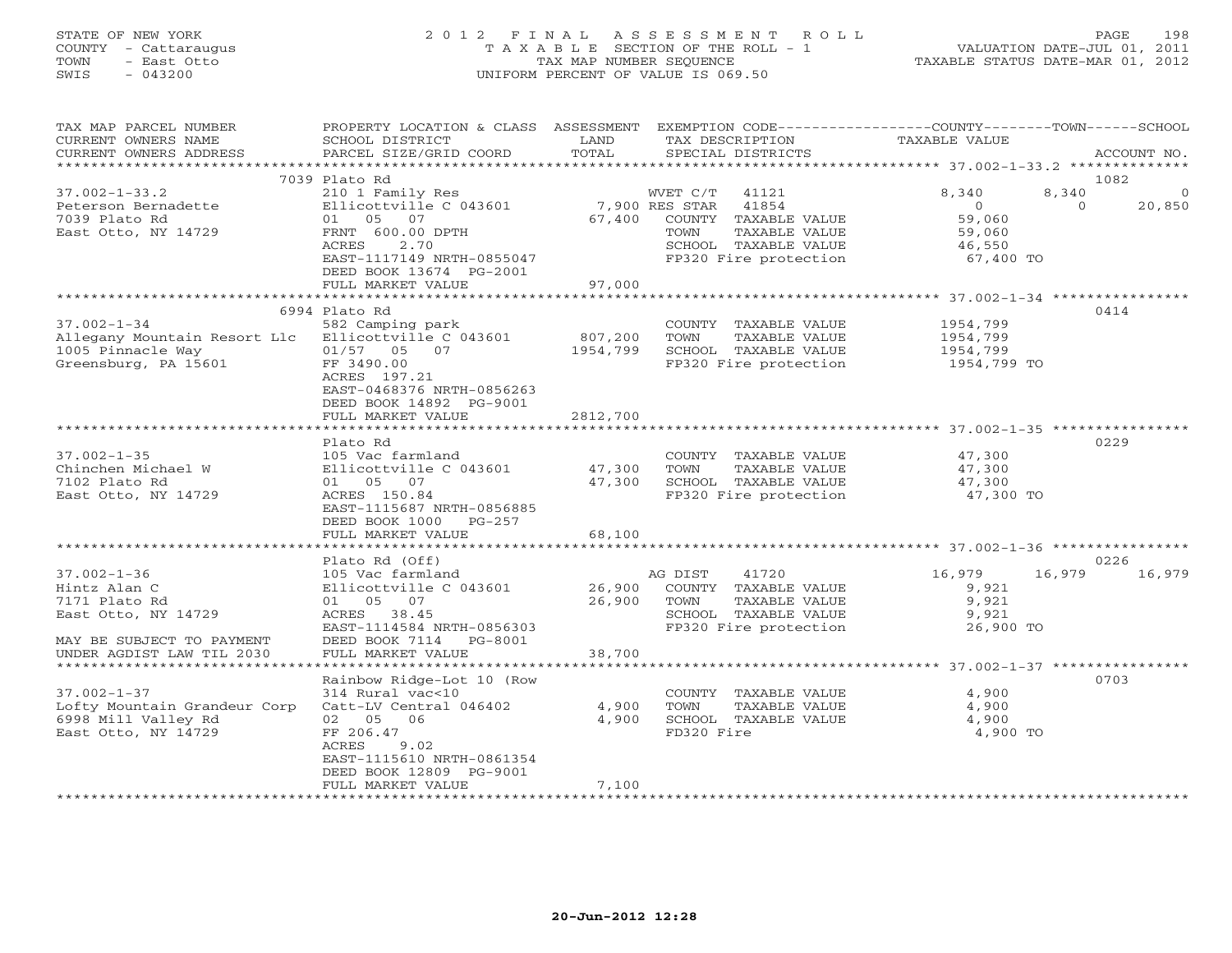# STATE OF NEW YORK 2 0 1 2 F I N A L A S S E S S M E N T R O L L PAGE 199 COUNTY - Cattaraugus T A X A B L E SECTION OF THE ROLL - 1 VALUATION DATE-JUL 01, 2011 TOWN - East Otto TAX MAP NUMBER SEQUENCE TAXABLE STATUS DATE-MAR 01, 2012 SWIS - 043200 UNIFORM PERCENT OF VALUE IS 069.50UNIFORM PERCENT OF VALUE IS 069.50

| TAX MAP PARCEL NUMBER<br>CURRENT OWNERS NAME    | PROPERTY LOCATION & CLASS ASSESSMENT<br>SCHOOL DISTRICT | LAND            | TAX DESCRIPTION                    | EXEMPTION CODE-----------------COUNTY-------TOWN------SCHOOL<br>TAXABLE VALUE |             |
|-------------------------------------------------|---------------------------------------------------------|-----------------|------------------------------------|-------------------------------------------------------------------------------|-------------|
| CURRENT OWNERS ADDRESS<br>********************* | PARCEL SIZE/GRID COORD                                  | TOTAL           | SPECIAL DISTRICTS                  |                                                                               | ACCOUNT NO. |
|                                                 | Rainbow Ridge-Lot 9 (Row)                               |                 |                                    |                                                                               | 0704        |
| $37.002 - 1 - 38$                               | 314 Rural vac<10                                        |                 | COUNTY TAXABLE VALUE               | 3,100                                                                         |             |
| Lofty Mountain Grandeur Corp                    | Catt-LV Central 046402                                  | 3,100           | TOWN<br>TAXABLE VALUE              | 3,100                                                                         |             |
| 6998 Mill Valley Rd                             | 02 05<br>06                                             | 3,100           | SCHOOL TAXABLE VALUE               | 3,100                                                                         |             |
| East Otto, NY 14729                             | FF 150.00                                               |                 | FD320 Fire                         | 3,100 TO                                                                      |             |
|                                                 | 5.63<br>ACRES                                           |                 |                                    |                                                                               |             |
|                                                 | EAST-1115791 NRTH-0861855                               |                 |                                    |                                                                               |             |
|                                                 | DEED BOOK 12809 PG-9001<br>FULL MARKET VALUE            | 4,500           |                                    |                                                                               |             |
|                                                 | **************************                              | *************** |                                    |                                                                               |             |
|                                                 | Rainbow Ridge-Lot 8 (Row)                               |                 |                                    |                                                                               | 0705        |
| $37.002 - 1 - 39$                               | 314 Rural vac<10                                        |                 | COUNTY TAXABLE VALUE               | 2,800                                                                         |             |
| Lofty Mountain Grandeur Corp                    | Catt-LV Central 046402                                  | 2,800           | TOWN<br>TAXABLE VALUE              | 2,800                                                                         |             |
| 6998 Mill Valley Rd                             | 02 05<br>06                                             | 2,800           | SCHOOL TAXABLE VALUE               | 2,800                                                                         |             |
| East Otto, NY 14729                             | FF 129.00                                               |                 | FD320 Fire                         | 2,800 TO                                                                      |             |
|                                                 | ACRES<br>5.10                                           |                 |                                    |                                                                               |             |
|                                                 | EAST-1115974 NRTH-0862186                               |                 |                                    |                                                                               |             |
|                                                 | DEED BOOK 12809 PG-9001                                 | 4,000           |                                    |                                                                               |             |
|                                                 | FULL MARKET VALUE                                       |                 |                                    |                                                                               |             |
|                                                 | Rainbow Ridge-Lot 7 (Row)                               |                 |                                    |                                                                               | 0706        |
| $37.002 - 1 - 40$                               | 314 Rural vac<10                                        |                 | COUNTY TAXABLE VALUE               | 2,800                                                                         |             |
| Lofty Mountain Grandeur Corp                    | Catt-LV Central 046402                                  | 2,800           | TOWN<br>TAXABLE VALUE              | 2,800                                                                         |             |
| 6998 Mill Valley Rd                             | 02 05 06                                                | 2,800           | SCHOOL TAXABLE VALUE               | 2,800                                                                         |             |
| East Otto, NY 14729                             | FF 160.00                                               |                 | FD320 Fire                         | 2,800 TO                                                                      |             |
|                                                 | ACRES<br>5.15                                           |                 |                                    |                                                                               |             |
|                                                 | EAST-1116212 NRTH-0862284                               |                 |                                    |                                                                               |             |
|                                                 | DEED BOOK 12809 PG-9001<br>FULL MARKET VALUE            | 4,000           |                                    |                                                                               |             |
|                                                 | ********************                                    | *************   |                                    | ******************************** 37.002-1-41 ****************                 |             |
|                                                 | Rainbow Ridge-Lot 6 (Row)                               |                 |                                    |                                                                               | 0707        |
| $37.002 - 1 - 41$                               | 314 Rural vac<10                                        |                 | COUNTY TAXABLE VALUE               | 2,900                                                                         |             |
| Lofty Mountain Grandeur Corp                    | Catt-LV Central 046402                                  | 2,900           | TOWN<br>TAXABLE VALUE              | 2,900                                                                         |             |
| 6998 Mill Valley Rd                             | 02 05<br>06                                             | 2,900           | SCHOOL TAXABLE VALUE               | 2,900                                                                         |             |
| East Otto, NY 14729                             | 224                                                     |                 | FD320 Fire                         | 2,900 TO                                                                      |             |
|                                                 | FF 170.91<br>ACRES<br>5.32                              |                 |                                    |                                                                               |             |
|                                                 | EAST-1116560 NRTH-0862235                               |                 |                                    |                                                                               |             |
|                                                 | DEED BOOK 12809 PG-9001                                 |                 |                                    |                                                                               |             |
|                                                 | FULL MARKET VALUE                                       | 4,200           |                                    |                                                                               |             |
|                                                 |                                                         |                 |                                    |                                                                               |             |
|                                                 | Rainbow Ridge-Lot 5 (Row)                               |                 |                                    |                                                                               | 0708        |
| $37.002 - 1 - 42$                               | 314 Rural vac<10                                        |                 | COUNTY TAXABLE VALUE               | 2,800                                                                         |             |
| Lofty Mountain Grandeur Corp                    | Catt-LV Central 046402                                  | 2,800           | TOWN<br>TAXABLE VALUE              | 2,800                                                                         |             |
| 6998 Mill Valley Rd<br>East Otto, NY 14729      | 02 05<br>06<br>FF 381.50                                | 2,800           | SCHOOL TAXABLE VALUE<br>FD320 Fire | 2,800<br>2,800 TO                                                             |             |
|                                                 | 5.12<br>ACRES                                           |                 |                                    |                                                                               |             |
|                                                 | EAST-1116888 NRTH-0862012                               |                 |                                    |                                                                               |             |
|                                                 | DEED BOOK 12809 PG-9001                                 |                 |                                    |                                                                               |             |
|                                                 | FULL MARKET VALUE                                       | 4,000           |                                    |                                                                               |             |
|                                                 |                                                         |                 |                                    |                                                                               |             |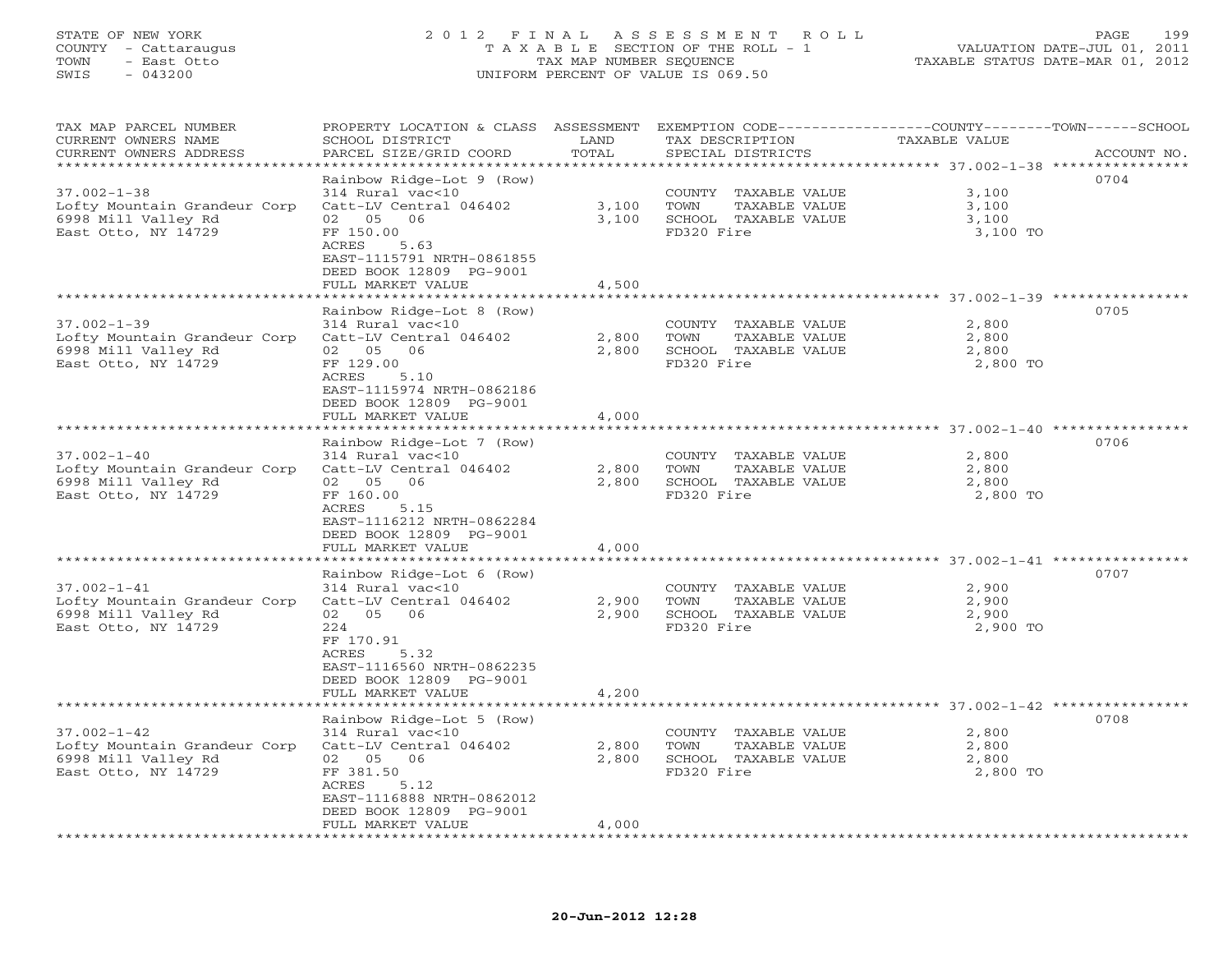# STATE OF NEW YORK 2 0 1 2 F I N A L A S S E S S M E N T R O L L PAGE 200 COUNTY - Cattaraugus T A X A B L E SECTION OF THE ROLL - 1 VALUATION DATE-JUL 01, 2011 TOWN - East Otto TAX MAP NUMBER SEQUENCE TAXABLE STATUS DATE-MAR 01, 2012 SWIS - 043200 UNIFORM PERCENT OF VALUE IS 069.50UNIFORM PERCENT OF VALUE IS 069.50

| TAX MAP PARCEL NUMBER<br>CURRENT OWNERS NAME<br>CURRENT OWNERS ADDRESS                          | PROPERTY LOCATION & CLASS ASSESSMENT<br>SCHOOL DISTRICT<br>PARCEL SIZE/GRID COORD                                                                                                                                | LAND<br>TOTAL           | EXEMPTION CODE-----------------COUNTY-------TOWN------SCHOOL<br>TAX DESCRIPTION<br>SPECIAL DISTRICTS | TAXABLE VALUE                       | ACCOUNT NO. |
|-------------------------------------------------------------------------------------------------|------------------------------------------------------------------------------------------------------------------------------------------------------------------------------------------------------------------|-------------------------|------------------------------------------------------------------------------------------------------|-------------------------------------|-------------|
| $37.002 - 1 - 43$<br>Lofty Mountain Grandeur Corp<br>6998 Mill Valley Rd<br>East Otto, NY 14729 | Rainbow Ridge-Lot 1<br>314 Rural vac<10<br>Catt-LV Central 046402<br>02 05 06<br>LOT 3<br>FF 100.00<br>ACRES<br>5.16<br>EAST-1117211 NRTH-0862530<br>DEED BOOK 12809 PG-9001<br>FULL MARKET VALUE                | 4,300<br>4,300<br>6,200 | COUNTY TAXABLE VALUE<br>TOWN<br>TAXABLE VALUE<br>SCHOOL TAXABLE VALUE<br>FD320 Fire                  | 4,300<br>4,300<br>4,300<br>4,300 TO | 0709        |
|                                                                                                 |                                                                                                                                                                                                                  |                         |                                                                                                      |                                     |             |
| $37.002 - 1 - 44$<br>Lofty Mountain Grandeur Corp<br>6998 Mill Valley Rd<br>East Otto, NY 14729 | Rainbow Ridge-Lot 4 (Row)<br>314 Rural vac<10<br>Catt-LV Central 046402<br>02 05 06<br>FF 263.94<br>ACRES<br>5.20<br>EAST-1117156 NRTH-0861873<br>DEED BOOK 12809 PG-9001<br>FULL MARKET VALUE                   | 2,900<br>2,900<br>4,200 | COUNTY TAXABLE VALUE<br>TOWN<br>TAXABLE VALUE<br>SCHOOL TAXABLE VALUE<br>FD320 Fire                  | 2,900<br>2,900<br>2,900<br>2,900 TO | 0710        |
|                                                                                                 |                                                                                                                                                                                                                  |                         |                                                                                                      |                                     |             |
| $37.002 - 1 - 45$<br>Lofty Mountain Grandeur Corp<br>6998 Mill Valley Rd<br>East Otto, NY 14729 | Rainbow Ridge-Lot 3 (Row)<br>314 Rural vac<10<br>Catt-LV Central 046402<br>$02/58$ 05<br>06<br>LOT 58<br>FF 973.50<br>5.20<br>ACRES<br>EAST-1117451 NRTH-0861843<br>DEED BOOK 12809 PG-9001<br>FULL MARKET VALUE | 2,900<br>2,900<br>4,200 | COUNTY TAXABLE VALUE<br>TOWN<br>TAXABLE VALUE<br>SCHOOL TAXABLE VALUE<br>FD320 Fire                  | 2,900<br>2,900<br>2,900<br>2,900 TO | 0711        |
|                                                                                                 |                                                                                                                                                                                                                  |                         |                                                                                                      |                                     |             |
| $37.002 - 1 - 46$<br>Lofty Mountain Grandeur Corp<br>6998 Mill Valley Rd<br>East Otto, NY 14729 | Rainbow Ridge-Lot 2<br>314 Rural vac<10<br>Catt-LV Central 046402<br>02/03/58<br>05<br>06<br>$LOT 3-58$<br>FF 217.90<br>5.22<br>ACRES<br>EAST-1117657 NRTH-0862530<br>DEED BOOK 12809 PG-9001                    | 5,700<br>5,700          | COUNTY TAXABLE VALUE<br>TOWN<br>TAXABLE VALUE<br>SCHOOL TAXABLE VALUE<br>FD320 Fire                  | 5,700<br>5,700<br>5,700<br>5,700 TO | 0712        |
| * * * * * * * * * * * * * * * * * *                                                             | FULL MARKET VALUE                                                                                                                                                                                                | 8,200                   | ******************************                                                                       |                                     |             |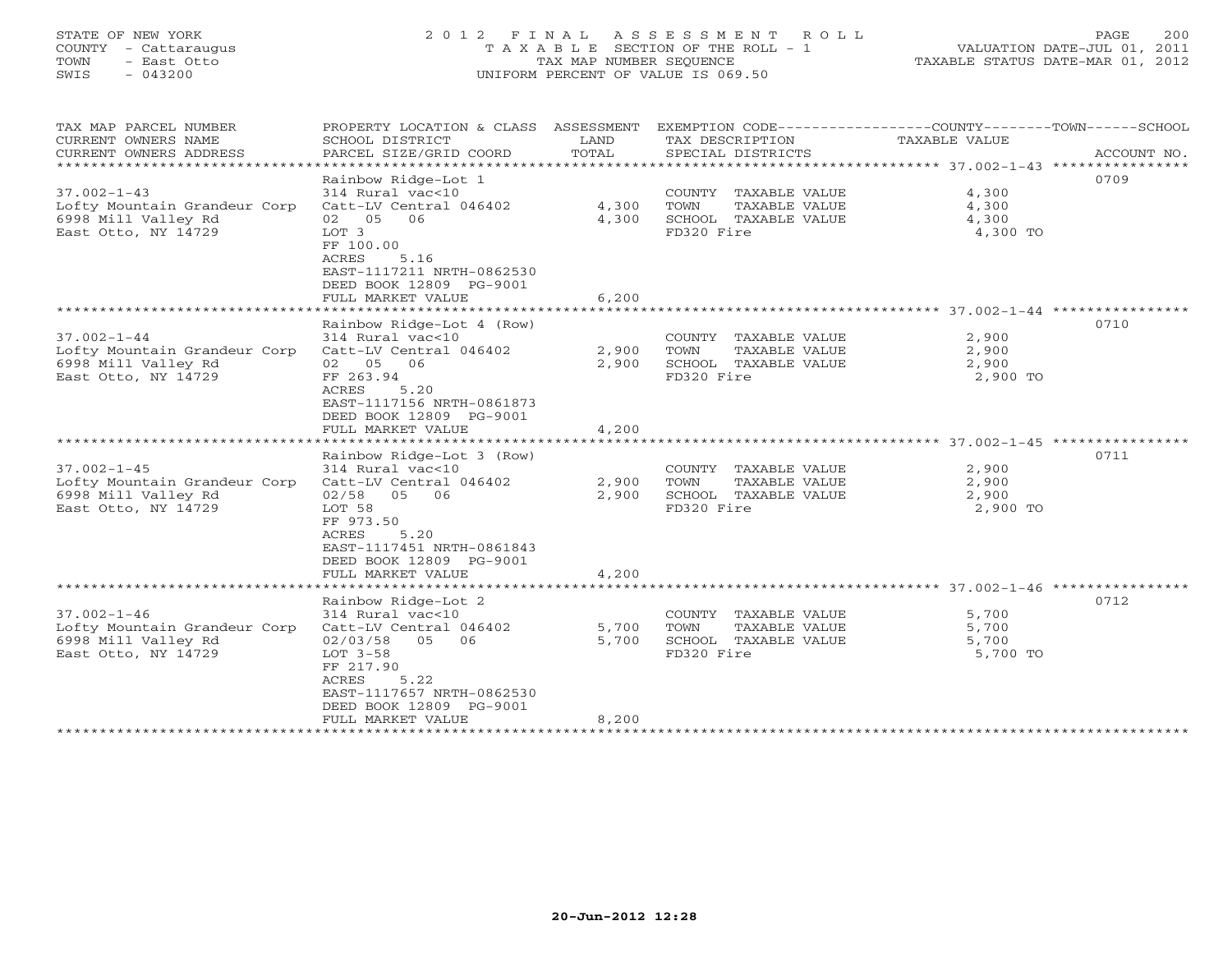# STATE OF NEW YORK 2 0 1 2 F I N A L A S S E S S M E N T R O L L PAGE 201 COUNTY - Cattaraugus T A X A B L E SECTION OF THE ROLL - 1 VALUATION DATE-JUL 01, 2011 TOWN - East Otto TAX MAP NUMBER SEQUENCE TAXABLE STATUS DATE-MAR 01, 2012 SWIS - 043200 UNIFORM PERCENT OF VALUE IS 069.50UNIFORM PERCENT OF VALUE IS 069.50

| TAX MAP PARCEL NUMBER<br>CURRENT OWNERS NAME<br>CURRENT OWNERS ADDRESS     | PROPERTY LOCATION & CLASS ASSESSMENT<br>SCHOOL DISTRICT<br>PARCEL SIZE/GRID COORD | LAND<br>TOTAL  | TAX DESCRIPTION<br>SPECIAL DISTRICTS                        | EXEMPTION CODE-----------------COUNTY-------TOWN-----SCHOOL<br><b>TAXABLE VALUE</b> | ACCOUNT NO. |
|----------------------------------------------------------------------------|-----------------------------------------------------------------------------------|----------------|-------------------------------------------------------------|-------------------------------------------------------------------------------------|-------------|
|                                                                            |                                                                                   | ************** |                                                             |                                                                                     |             |
| $37.002 - 1 - 47$                                                          | Rainbow Ridge-Lot 19<br>314 Rural vac<10                                          |                | COUNTY TAXABLE VALUE                                        | 0713<br>5,400                                                                       |             |
| Lofty Mountain Grandeur Corp<br>6998 Mill Valley Rd<br>East Otto, NY 14729 | Catt-LV Central 046402<br>58 05<br>06<br>FF 309.84                                | 5,400<br>5,400 | TAXABLE VALUE<br>TOWN<br>SCHOOL TAXABLE VALUE<br>FD320 Fire | 5,400<br>5,400<br>5,400 TO                                                          |             |
|                                                                            | 4.94<br>ACRES<br>EAST-1118005 NRTH-0862576<br>DEED BOOK 12809 PG-9001             |                |                                                             |                                                                                     |             |
|                                                                            | FULL MARKET VALUE                                                                 | 7,800          |                                                             |                                                                                     |             |
|                                                                            |                                                                                   |                |                                                             | 0714                                                                                |             |
| $37.002 - 1 - 48$                                                          | Rainbow Ridge-Lot 18 (Row<br>314 Rural vac<10                                     |                | COUNTY TAXABLE VALUE                                        | 2,800                                                                               |             |
| Lofty Mountain Grandeur Corp                                               | Catt-LV Central 046402                                                            | 2,800          | TOWN<br>TAXABLE VALUE                                       | 2,800                                                                               |             |
| 6998 Mill Valley Rd                                                        | 58 05<br>06                                                                       | 2,800          | SCHOOL TAXABLE VALUE                                        | 2,800                                                                               |             |
| East Otto, NY 14729                                                        | FF 515.00                                                                         |                | FD320 Fire                                                  | 2,800 TO                                                                            |             |
|                                                                            | 5.05<br>ACRES<br>EAST-1117945 NRTH-0861993<br>DEED BOOK 12809 PG-9001             |                |                                                             |                                                                                     |             |
|                                                                            | FULL MARKET VALUE                                                                 | 4,000          |                                                             |                                                                                     |             |
|                                                                            |                                                                                   |                |                                                             |                                                                                     |             |
|                                                                            | Rainbow Ridge-Lot 17 (Row                                                         |                |                                                             | 0715                                                                                |             |
| $37.002 - 1 - 49$                                                          | 314 Rural vac<10                                                                  |                | COUNTY TAXABLE VALUE                                        | 2,900                                                                               |             |
| Lofty Mountain Grandeur Corp                                               | Catt-LV Central 046402<br>06                                                      | 2,900          | TOWN<br>TAXABLE VALUE                                       | 2,900                                                                               |             |
| 6998 Mill Valley Rd                                                        | 02/58<br>05<br>FF 250.70                                                          | 2,900          | SCHOOL TAXABLE VALUE<br>FD320 Fire                          | 2,900                                                                               |             |
| East Otto, NY 14729                                                        | ACRES<br>5.36                                                                     |                |                                                             | 2,900 TO                                                                            |             |
|                                                                            | EAST-1117928 NRTH-0861528                                                         |                |                                                             |                                                                                     |             |
|                                                                            | DEED BOOK 12809 PG-9001                                                           |                |                                                             |                                                                                     |             |
|                                                                            | FULL MARKET VALUE                                                                 | 4,200          |                                                             |                                                                                     |             |
|                                                                            | **************************                                                        |                |                                                             | ********************** 37.002-1-50 ***********                                      |             |
|                                                                            | Rainbow Ridge-Lot 16 (Row                                                         |                |                                                             | 0716                                                                                |             |
| $37.002 - 1 - 50$                                                          | 314 Rural vac<10                                                                  |                | COUNTY TAXABLE VALUE                                        | 2,900                                                                               |             |
| Lofty Mountain Grandeur Corp                                               | Catt-LV Central 046402                                                            | 2,900          | TOWN<br>TAXABLE VALUE                                       | 2,900                                                                               |             |
| 6998 Mill Valley Rd                                                        | 02/58<br>05 06                                                                    | 2,900          | SCHOOL TAXABLE VALUE                                        | 2,900                                                                               |             |
| East Otto, NY 14729                                                        | FF 200.00                                                                         |                | FD320 Fire                                                  | 2,900 TO                                                                            |             |
|                                                                            | 5.26<br>ACRES                                                                     |                |                                                             |                                                                                     |             |
|                                                                            | EAST-1117791 NRTH-0861234<br>DEED BOOK 12809 PG-9001                              |                |                                                             |                                                                                     |             |
|                                                                            | FULL MARKET VALUE                                                                 | 4,200          |                                                             |                                                                                     |             |
|                                                                            |                                                                                   |                |                                                             |                                                                                     |             |
|                                                                            | Rainbow Ridge-Lot 15 (Row                                                         |                |                                                             | 0717                                                                                |             |
| $37.002 - 1 - 51$                                                          | 314 Rural vac<10                                                                  |                | COUNTY TAXABLE VALUE                                        | 2,800                                                                               |             |
| Lofty Mountain Grandeur Corp                                               | Catt-LV Central 046402                                                            | 2,800          | TOWN<br>TAXABLE VALUE                                       | 2,800                                                                               |             |
| 6998 Mill Valley Rd                                                        | 02/58 05 06                                                                       | 2,800          | SCHOOL TAXABLE VALUE                                        | 2,800                                                                               |             |
| East Otto, NY 14729                                                        | FF 220.90                                                                         |                | FD320 Fire                                                  | 2,800 TO                                                                            |             |
|                                                                            | 5.12<br>ACRES                                                                     |                |                                                             |                                                                                     |             |
|                                                                            | EAST-1117395 NRTH-0861153                                                         |                |                                                             |                                                                                     |             |
|                                                                            | DEED BOOK 12809 PG-9001                                                           |                |                                                             |                                                                                     |             |
|                                                                            | FULL MARKET VALUE                                                                 | 4,000          |                                                             |                                                                                     |             |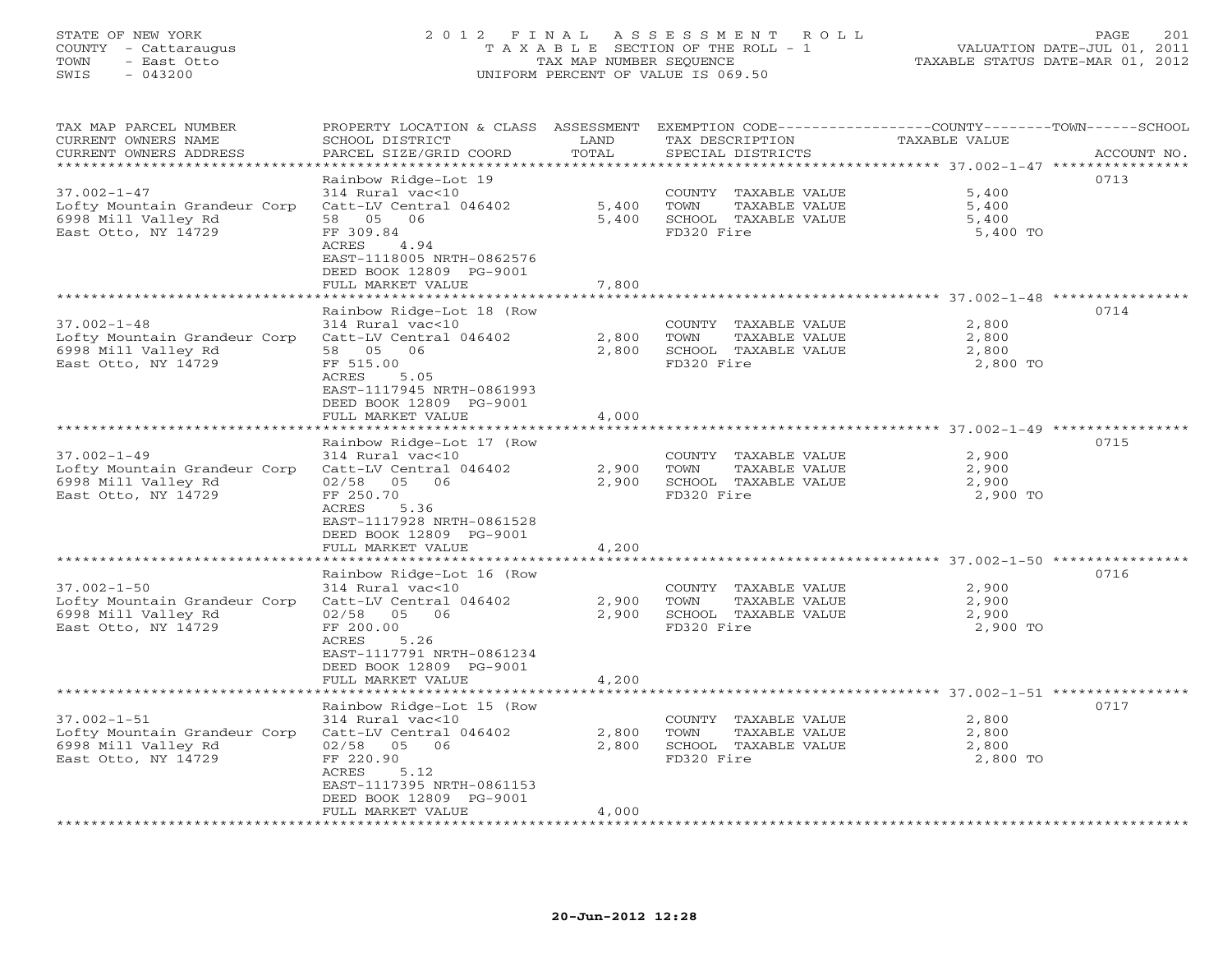# STATE OF NEW YORK 2 0 1 2 F I N A L A S S E S S M E N T R O L L PAGE 202 COUNTY - Cattaraugus T A X A B L E SECTION OF THE ROLL - 1 VALUATION DATE-JUL 01, 2011 TOWN - East Otto TAX MAP NUMBER SEQUENCE TAXABLE STATUS DATE-MAR 01, 2012 SWIS - 043200 UNIFORM PERCENT OF VALUE IS 069.50UNIFORM PERCENT OF VALUE IS 069.50

| TAX MAP PARCEL NUMBER<br>CURRENT OWNERS NAME<br>CURRENT OWNERS ADDRESS                                                    | PROPERTY LOCATION & CLASS ASSESSMENT<br>SCHOOL DISTRICT<br>PARCEL SIZE/GRID COORD                                                                                            | LAND<br>TOTAL  | TAX DESCRIPTION<br>SPECIAL DISTRICTS                                                           | EXEMPTION CODE-----------------COUNTY-------TOWN------SCHOOL<br>TAXABLE VALUE<br>ACCOUNT NO. |
|---------------------------------------------------------------------------------------------------------------------------|------------------------------------------------------------------------------------------------------------------------------------------------------------------------------|----------------|------------------------------------------------------------------------------------------------|----------------------------------------------------------------------------------------------|
| **********************<br>$37.002 - 1 - 52$<br>Lofty Mountain Grandeur Corp<br>6998 Mill Valley Rd<br>East Otto, NY 14729 | Rainbow Ridge-Lot 14 (Row<br>314 Rural vac<10<br>Catt-LV Central 046402<br>02 05 06<br>FF 545.94<br>ACRES<br>5.70<br>EAST-1116896 NRTH-0861259<br>DEED BOOK 12809 PG-9001    | 3,100<br>3,100 | COUNTY TAXABLE VALUE<br>TOWN<br>TAXABLE VALUE<br>SCHOOL TAXABLE VALUE<br>FD320 Fire            | 0718<br>3,100<br>3,100<br>3,100<br>3,100 TO                                                  |
|                                                                                                                           | FULL MARKET VALUE                                                                                                                                                            | 4,500          |                                                                                                |                                                                                              |
| $37.002 - 1 - 53$<br>Lofty Mountain Grandeur Corp                                                                         | Rainbow Ridge-Lot 13 (Row<br>314 Rural vac<10<br>Catt-LV Central 046402                                                                                                      | 3,100          | COUNTY TAXABLE VALUE<br>TAXABLE VALUE<br>TOWN                                                  | ******************************** 37.002-1-53 ****************<br>0719<br>3,100<br>3,100      |
| 6998 Mill Valley Rd<br>East Otto, NY 14729                                                                                | 02 05 06<br>FF 288.82<br>ACRES<br>5.62<br>EAST-1116576 NRTH-0861381<br>DEED BOOK 12809 PG-9001<br>FULL MARKET VALUE                                                          | 3,100<br>4,500 | SCHOOL TAXABLE VALUE<br>FD320 Fire                                                             | 3,100<br>3,100 TO                                                                            |
|                                                                                                                           |                                                                                                                                                                              |                |                                                                                                |                                                                                              |
| $37.002 - 1 - 54$<br>Lofty Mountain Grandeur Corp<br>6998 Mill Valley Rd<br>East Otto, NY 14729                           | Rainbow Ridge-Lot 12 (Row<br>314 Rural vac<10<br>Catt-LV Central 046402<br>02 05<br>06<br>FF 211.65<br>ACRES<br>5.28<br>EAST-1116312 NRTH-0861359<br>DEED BOOK 12809 PG-9001 | 2,900<br>2,900 | COUNTY TAXABLE VALUE<br>TAXABLE VALUE<br>TOWN<br>SCHOOL TAXABLE VALUE<br>FD320 Fire            | 0720<br>2,900<br>2,900<br>2,900<br>2,900 TO                                                  |
|                                                                                                                           | FULL MARKET VALUE                                                                                                                                                            | 4,200          |                                                                                                |                                                                                              |
|                                                                                                                           |                                                                                                                                                                              |                |                                                                                                |                                                                                              |
| $37.002 - 1 - 55$<br>Lofty Mountain Grandeur Corp<br>6998 Mill Valley Rd<br>East Otto, NY 14729                           | Rainbow Ridge-Lot 11 (Row<br>314 Rural vac<10<br>Catt-LV Central 046402<br>02 05<br>06<br>FF 356.47                                                                          | 2,900<br>2,900 | COUNTY TAXABLE VALUE<br>TOWN<br>TAXABLE VALUE<br>SCHOOL TAXABLE VALUE<br>FD320 Fire            | 0721<br>2,900<br>2,900<br>2,900<br>2,900 TO                                                  |
|                                                                                                                           | 5.22<br>ACRES<br>EAST-1115975 NRTH-0861227<br>DEED BOOK 12809 PG-9001<br>FULL MARKET VALUE                                                                                   | 4,200          |                                                                                                |                                                                                              |
|                                                                                                                           | * * * * * * * * * * * * * * * * * * *                                                                                                                                        |                |                                                                                                | ******************************** 37.011-1-1 ***********                                      |
| $37.011 - 1 - 1$<br>Mitchell Mark Sr<br>Mitchell Mark Jr<br>6771 Plato Rd<br>East Otto, NY 14729                          | Plato Rd (Off)<br>314 Rural vac<10<br>West Valley Cen 042204<br>57 05 06<br>TIMBERLAKE SUB DIV<br>15.30 DPTH 274.01<br>FRNT<br>EAST-1119779 NRTH-0856967                     | 500<br>500     | COUNTY TAXABLE VALUE<br>TOWN<br>TAXABLE VALUE<br>SCHOOL TAXABLE VALUE<br>FP320 Fire protection | 0963<br>500<br>500<br>500<br>500 TO                                                          |
| ***********************                                                                                                   | DEED BOOK 00989 PG-00491<br>FULL MARKET VALUE                                                                                                                                | 700            |                                                                                                |                                                                                              |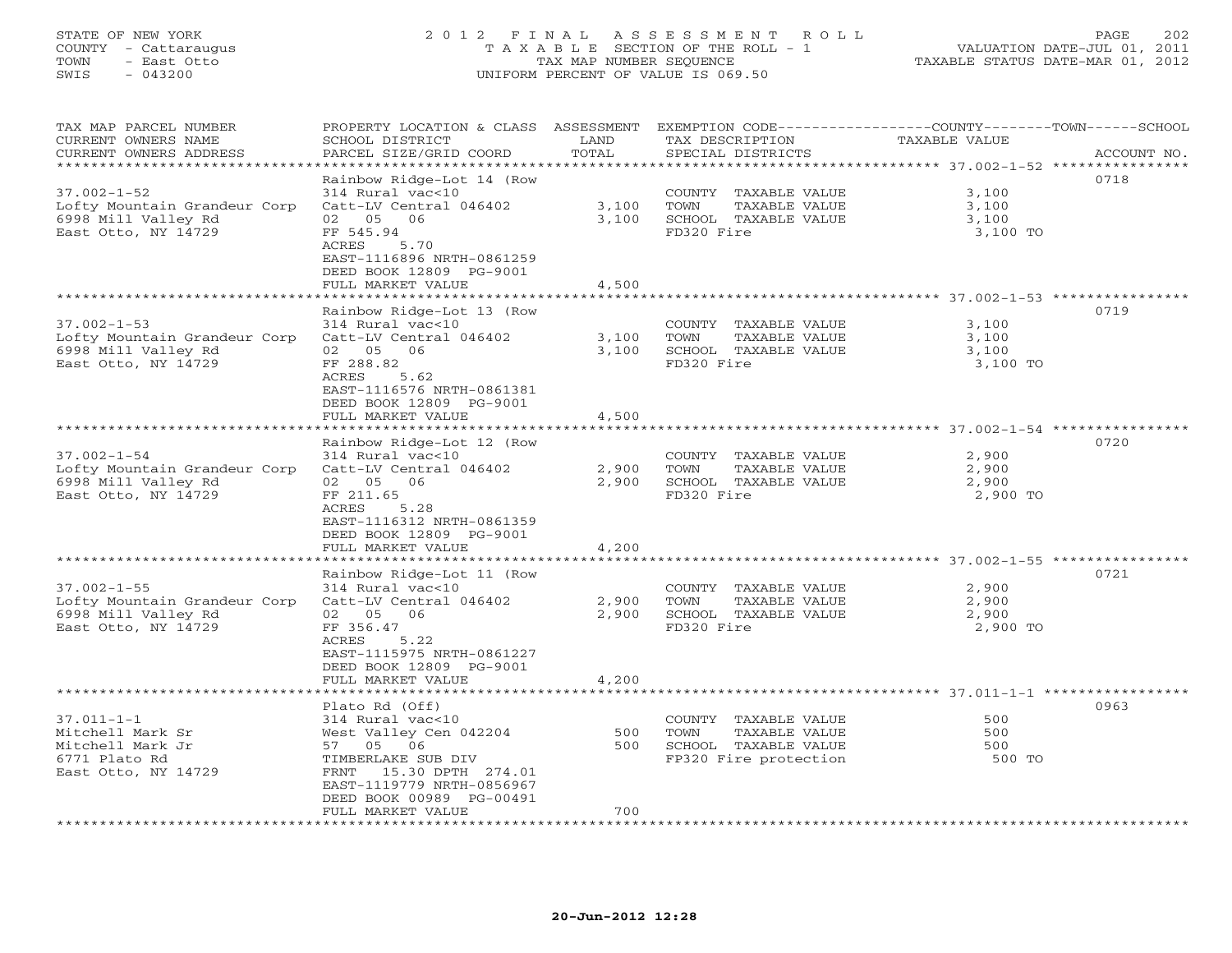# STATE OF NEW YORK 2 0 1 2 F I N A L A S S E S S M E N T R O L L PAGE 203 COUNTY - Cattaraugus T A X A B L E SECTION OF THE ROLL - 1 VALUATION DATE-JUL 01, 2011 TOWN - East Otto TAX MAP NUMBER SEQUENCE TAXABLE STATUS DATE-MAR 01, 2012 SWIS - 043200 UNIFORM PERCENT OF VALUE IS 069.50UNIFORM PERCENT OF VALUE IS 069.50

| TAX MAP PARCEL NUMBER<br>CURRENT OWNERS NAME | SCHOOL DISTRICT                              | LAND  | TAX DESCRIPTION       | PROPERTY LOCATION & CLASS ASSESSMENT EXEMPTION CODE----------------COUNTY-------TOWN------SCHOOL<br><b>TAXABLE VALUE</b> |
|----------------------------------------------|----------------------------------------------|-------|-----------------------|--------------------------------------------------------------------------------------------------------------------------|
| CURRENT OWNERS ADDRESS                       | PARCEL SIZE/GRID COORD                       | TOTAL | SPECIAL DISTRICTS     | ACCOUNT NO.                                                                                                              |
| ***********************                      |                                              |       |                       |                                                                                                                          |
|                                              | Plato Rd (Off)                               |       |                       | 0964                                                                                                                     |
| $37.011 - 1 - 2.1$                           | 314 Rural vac<10                             |       | COUNTY TAXABLE VALUE  | 100                                                                                                                      |
| Mitchell Mark Sr                             | West Valley Cen 042204                       | 100   | TOWN<br>TAXABLE VALUE | 100                                                                                                                      |
| Mitchell Mark Jr                             | 57 05 06                                     | 100   | SCHOOL TAXABLE VALUE  | 100                                                                                                                      |
| 6771 Plato Rd                                | TIMBERLAKE SUB DIV                           |       | FP320 Fire protection | 100 TO                                                                                                                   |
| East Otto, NY 14729                          | 20.00 DPTH 146.00<br>FRNT                    |       |                       |                                                                                                                          |
|                                              | EAST-1120005 NRTH-0856977                    |       |                       |                                                                                                                          |
|                                              | DEED BOOK 00989 PG-00491                     |       |                       |                                                                                                                          |
|                                              | FULL MARKET VALUE                            | 100   |                       |                                                                                                                          |
|                                              | *******************                          |       |                       |                                                                                                                          |
|                                              | Plato Rd (Off)                               |       |                       | 1221                                                                                                                     |
| $37.011 - 1 - 2.2$                           | 314 Rural vac<10                             |       | COUNTY TAXABLE VALUE  | 1,700                                                                                                                    |
| Tharnish Carl M                              | West Valley Cen 042204                       | 1,700 | TOWN<br>TAXABLE VALUE | 1,700                                                                                                                    |
| 6901 Plato Rd                                | 57 05 06                                     | 1,700 | SCHOOL TAXABLE VALUE  | 1,700                                                                                                                    |
| East Otto, NY 14729                          | TIMBERLAKE SUB DIV                           |       | FP320 Fire protection | 1,700 TO                                                                                                                 |
|                                              | FRNT 128.00 DPTH 146.00                      |       |                       |                                                                                                                          |
|                                              | EAST-0120015 NRTH-0857055                    |       |                       |                                                                                                                          |
|                                              | DEED BOOK 15657 PG-9001                      |       |                       |                                                                                                                          |
|                                              | FULL MARKET VALUE                            | 2,400 |                       |                                                                                                                          |
|                                              |                                              |       |                       |                                                                                                                          |
|                                              | Plato Rd (Off)                               |       |                       | 0965                                                                                                                     |
| $37.011 - 1 - 3$                             | 314 Rural vac<10                             |       | COUNTY TAXABLE VALUE  | 1,800                                                                                                                    |
| Tharnish Carl M                              | West Valley Cen 042204                       | 1,800 | TOWN<br>TAXABLE VALUE | 1,800                                                                                                                    |
| 6901 Plato Rd                                | 57 05 06                                     | 1,800 | SCHOOL TAXABLE VALUE  | 1,800                                                                                                                    |
| East Otto, NY 14729                          | TIMBERLAKE SUB DIV                           |       | FP320 Fire protection | 1,800 TO                                                                                                                 |
|                                              | FRNT 121.40 DPTH 182.40                      |       |                       |                                                                                                                          |
|                                              | EAST-1120023 NRTH-0857178                    |       |                       |                                                                                                                          |
|                                              | DEED BOOK 15657 PG-9001                      |       |                       |                                                                                                                          |
|                                              | FULL MARKET VALUE                            | 2,600 |                       |                                                                                                                          |
|                                              |                                              |       |                       |                                                                                                                          |
|                                              | Plato Rd (Off)                               |       |                       | 0966                                                                                                                     |
| $37.011 - 1 - 4$                             | 314 Rural vac<10                             |       | COUNTY TAXABLE VALUE  | 500                                                                                                                      |
| Tharnish Carl M                              | West Valley Cen 042204                       | 500   | TAXABLE VALUE<br>TOWN | 500                                                                                                                      |
| 6901 Plato Rd                                | 57 05 06                                     | 500   | SCHOOL TAXABLE VALUE  | 500                                                                                                                      |
| East Otto, NY 14729                          | TIMBERLAKE SUB DIV S7                        |       | FP320 Fire protection | 500 TO                                                                                                                   |
|                                              | FRNT 100.60 DPTH 182.40                      |       |                       |                                                                                                                          |
|                                              | EAST-1120029 NRTH-0857306                    |       |                       |                                                                                                                          |
|                                              | DEED BOOK 15657 PG-9001<br>FULL MARKET VALUE | 700   |                       |                                                                                                                          |
|                                              |                                              |       |                       |                                                                                                                          |
|                                              | Plato Rd (Off)                               |       |                       | 0967                                                                                                                     |
| $37.011 - 1 - 5$                             | 314 Rural vac<10                             |       | COUNTY TAXABLE VALUE  | 500                                                                                                                      |
| Tharnish Carl M                              | West Valley Cen 042204                       | 500   | TOWN<br>TAXABLE VALUE | 500                                                                                                                      |
| 6901 Plato Rd                                | 57 05 06                                     | 500   | SCHOOL TAXABLE VALUE  | 500                                                                                                                      |
| East Otto, NY 14729                          | TIMBERLAKE SUB DIV S9                        |       | FP320 Fire protection | 500 TO                                                                                                                   |
|                                              | 95.02 DPTH 318.20<br>FRNT                    |       |                       |                                                                                                                          |
|                                              | EAST-1120043 NRTH-0857460                    |       |                       |                                                                                                                          |
|                                              | DEED BOOK 15657 PG-9001                      |       |                       |                                                                                                                          |
|                                              | FULL MARKET VALUE                            | 700   |                       |                                                                                                                          |
| *********************                        |                                              |       |                       |                                                                                                                          |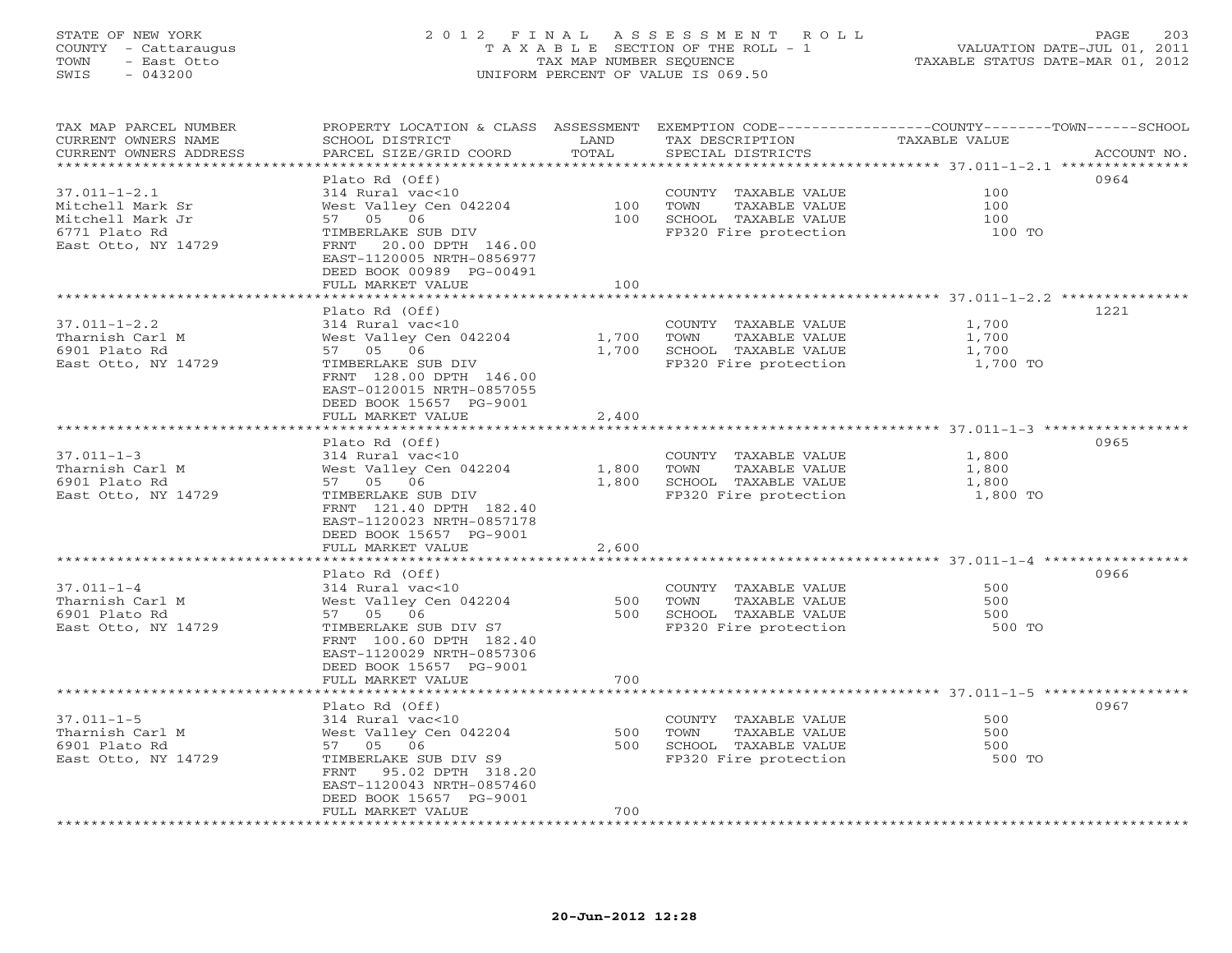# STATE OF NEW YORK 2 0 1 2 F I N A L A S S E S S M E N T R O L L PAGE 204 COUNTY - Cattaraugus T A X A B L E SECTION OF THE ROLL - 1 VALUATION DATE-JUL 01, 2011 TOWN - East Otto TAX MAP NUMBER SEQUENCE TAXABLE STATUS DATE-MAR 01, 2012 SWIS - 043200 UNIFORM PERCENT OF VALUE IS 069.50UNIFORM PERCENT OF VALUE IS 069.50

| TAX MAP PARCEL NUMBER<br>CURRENT OWNERS NAME<br>CURRENT OWNERS ADDRESS | PROPERTY LOCATION & CLASS ASSESSMENT<br>SCHOOL DISTRICT<br>PARCEL SIZE/GRID COORD | LAND<br>TOTAL | TAX DESCRIPTION<br>SPECIAL DISTRICTS | EXEMPTION CODE-----------------COUNTY-------TOWN------SCHOOL<br>TAXABLE VALUE<br>ACCOUNT NO. |
|------------------------------------------------------------------------|-----------------------------------------------------------------------------------|---------------|--------------------------------------|----------------------------------------------------------------------------------------------|
| ********************                                                   |                                                                                   | **********    |                                      | ************************************* 37.011-1-6 *****                                       |
|                                                                        | Plato Rd (Off)                                                                    |               |                                      | 0968                                                                                         |
| $37.011 - 1 - 6$                                                       | 314 Rural vac<10                                                                  |               | COUNTY TAXABLE VALUE                 | 500                                                                                          |
| Tharnish Carl M                                                        | West Valley Cen 042204                                                            | 500           | TOWN<br>TAXABLE VALUE                | 500                                                                                          |
| 6901 Plato Rd                                                          | 57 05 06                                                                          | 500           | SCHOOL TAXABLE VALUE                 | 500                                                                                          |
| East Otto, NY 14729                                                    | TIMBERLAKE SUB DIV S11                                                            |               | FP320 Fire protection                | 500 TO                                                                                       |
|                                                                        | ACRES<br>1.18                                                                     |               |                                      |                                                                                              |
|                                                                        | EAST-1120125 NRTH-0857587                                                         |               |                                      |                                                                                              |
|                                                                        | DEED BOOK 15657 PG-9001                                                           |               |                                      |                                                                                              |
|                                                                        | FULL MARKET VALUE                                                                 | 700           |                                      |                                                                                              |
|                                                                        | Plato Rd (Off)                                                                    |               |                                      | 0969                                                                                         |
| $37.011 - 1 - 7$                                                       | 314 Rural vac<10                                                                  |               | COUNTY TAXABLE VALUE                 | 500                                                                                          |
| Tharnish Carl M                                                        | West Valley Cen 042204                                                            | 500           | TAXABLE VALUE<br>TOWN                | 500                                                                                          |
| 6901 Plato Rd                                                          | 57 05 06                                                                          | 500           | SCHOOL TAXABLE VALUE                 | 500                                                                                          |
| East Otto, NY 14729                                                    | TIMBERLAKE SUB DIV                                                                |               | FP320 Fire protection                | 500 TO                                                                                       |
|                                                                        | FRNT 100.50 DPTH 239.90                                                           |               |                                      |                                                                                              |
|                                                                        | EAST-1120285 NRTH-0857605                                                         |               |                                      |                                                                                              |
|                                                                        | DEED BOOK 15657 PG-9001                                                           |               |                                      |                                                                                              |
|                                                                        | FULL MARKET VALUE                                                                 | 700           |                                      |                                                                                              |
| ******************************                                         | ********************                                                              |               |                                      |                                                                                              |
|                                                                        | Plato Rd (Off)                                                                    |               |                                      | 0970                                                                                         |
| $37.011 - 1 - 8.1$                                                     | 314 Rural vac<10                                                                  |               | COUNTY TAXABLE VALUE                 | 400                                                                                          |
| Mitchell Mark Sr                                                       | West Valley Cen 042204                                                            | 400           | TOWN<br>TAXABLE VALUE                | 400                                                                                          |
| Mitchell Mark Jr                                                       | 57 05 06                                                                          | 400           | SCHOOL TAXABLE VALUE                 | 400                                                                                          |
| 6771 Plato Rd                                                          | TIMBERLAKE SUB DIV                                                                |               | FP320 Fire protection                | 400 TO                                                                                       |
| East Otto, NY 14729                                                    | FRNT<br>80.30 DPTH 239.90                                                         |               |                                      |                                                                                              |
|                                                                        | EAST-1120446 NRTH-0857595                                                         |               |                                      |                                                                                              |
|                                                                        | DEED BOOK 15657 PG-9001                                                           |               |                                      |                                                                                              |
|                                                                        | FULL MARKET VALUE                                                                 | 600           |                                      |                                                                                              |
|                                                                        | Plato Rd (Off)                                                                    |               |                                      | 1222                                                                                         |
| $37.011 - 1 - 8.2$                                                     | 314 Rural vac<10                                                                  |               | COUNTY TAXABLE VALUE                 | 100                                                                                          |
| Tharnish Carl M                                                        | West Valley Cen 042204                                                            | 100           | TOWN<br>TAXABLE VALUE                | 100                                                                                          |
| 6901 Plato Rd                                                          | 57 05 06                                                                          | 100           | SCHOOL TAXABLE VALUE                 | 100                                                                                          |
| East Otto, NY 14729                                                    | TIMBERLAKE SUB DIV                                                                |               | FP320 Fire protection                | 100 TO                                                                                       |
|                                                                        | 25.00 DPTH 240.00<br>FRNT                                                         |               |                                      |                                                                                              |
|                                                                        | EAST-1120370 NRTH-0857609                                                         |               |                                      |                                                                                              |
|                                                                        | DEED BOOK 00989 PG-00491                                                          |               |                                      |                                                                                              |
|                                                                        | FULL MARKET VALUE                                                                 | 100           |                                      |                                                                                              |
|                                                                        |                                                                                   |               |                                      |                                                                                              |
|                                                                        | Plato Rd (Off)                                                                    |               |                                      | 0971                                                                                         |
| $37.011 - 1 - 9$                                                       | 314 Rural vac<10                                                                  |               | COUNTY TAXABLE VALUE                 | 500                                                                                          |
| Mitchell Mark Sr                                                       | West Valley Cen 042204                                                            | 500           | TAXABLE VALUE<br>TOWN                | 500                                                                                          |
| Mitchell Mark Jr                                                       | 57 05 06                                                                          | 500           | SCHOOL TAXABLE VALUE                 | 500                                                                                          |
| 6771 Plato Rd                                                          | TIMBERLAKE SUB DIV                                                                |               | FP320 Fire protection                | 500 TO                                                                                       |
| East Otto, NY 14729                                                    | FRNT 162.20 DPTH 203.80                                                           |               |                                      |                                                                                              |
|                                                                        | EAST-1120555 NRTH-0857493                                                         |               |                                      |                                                                                              |
|                                                                        | DEED BOOK 00989 PG-00491<br>FULL MARKET VALUE                                     | 700           |                                      |                                                                                              |
|                                                                        |                                                                                   |               |                                      |                                                                                              |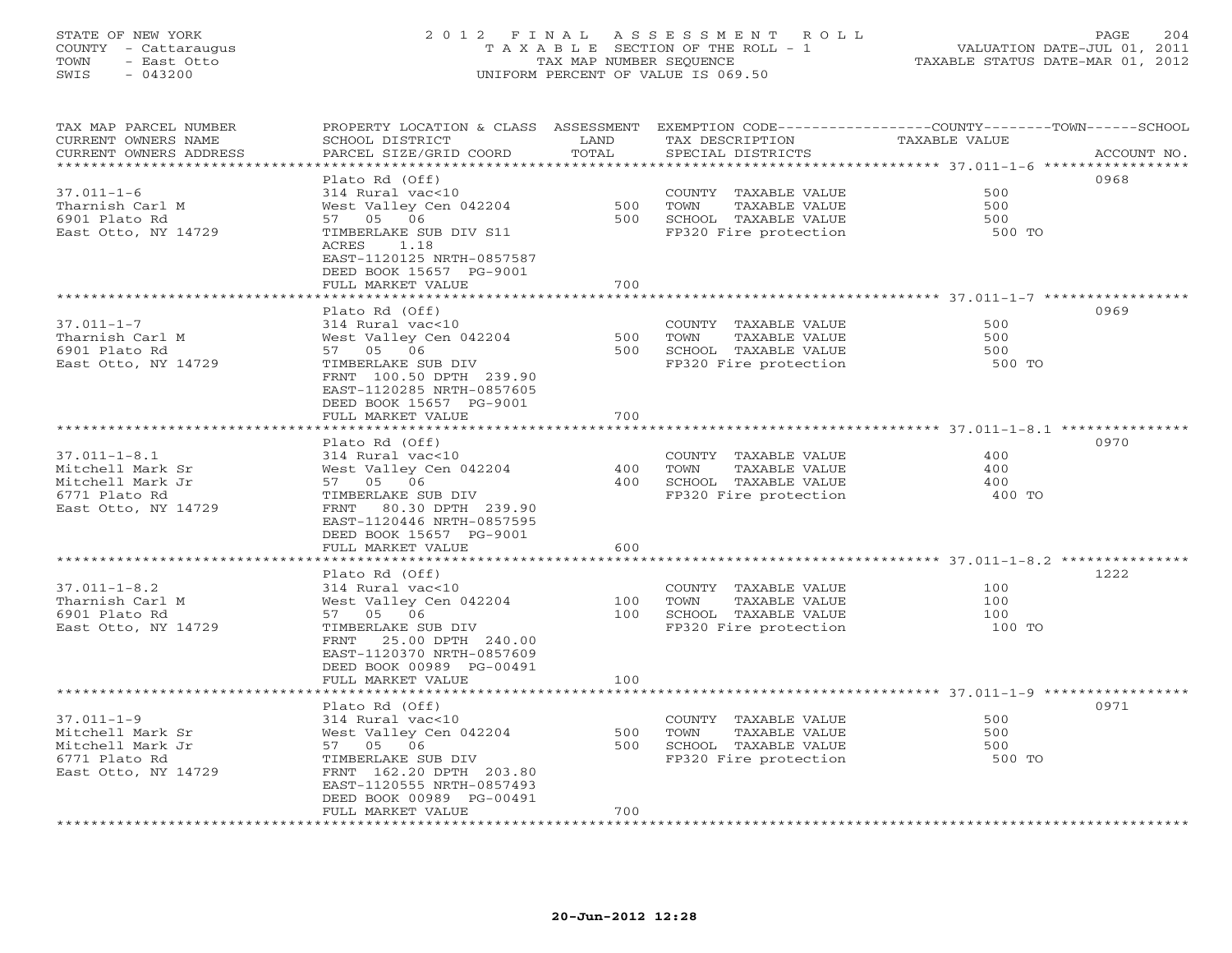# STATE OF NEW YORK 2 0 1 2 F I N A L A S S E S S M E N T R O L L PAGE 205 COUNTY - Cattaraugus T A X A B L E SECTION OF THE ROLL - 1 VALUATION DATE-JUL 01, 2011 TOWN - East Otto TAX MAP NUMBER SEQUENCE TAXABLE STATUS DATE-MAR 01, 2012 SWIS - 043200 UNIFORM PERCENT OF VALUE IS 069.50UNIFORM PERCENT OF VALUE IS 069.50

| TAX MAP PARCEL NUMBER<br>CURRENT OWNERS NAME<br>CURRENT OWNERS ADDRESS                               | PROPERTY LOCATION & CLASS ASSESSMENT<br>SCHOOL DISTRICT<br>PARCEL SIZE/GRID COORD                                                                                                                       | LAND<br>TOTAL       | TAX DESCRIPTION<br>SPECIAL DISTRICTS                                                                                | EXEMPTION CODE-----------------COUNTY-------TOWN------SCHOOL<br>TAXABLE VALUE | ACCOUNT NO.                |
|------------------------------------------------------------------------------------------------------|---------------------------------------------------------------------------------------------------------------------------------------------------------------------------------------------------------|---------------------|---------------------------------------------------------------------------------------------------------------------|-------------------------------------------------------------------------------|----------------------------|
| *******************                                                                                  |                                                                                                                                                                                                         | ******************* |                                                                                                                     |                                                                               |                            |
| $37.011 - 1 - 10$<br>Mitchell Mark Sr<br>Mitchell Mark Jr<br>303 Court St<br>Little Valley, NY 14755 | Plato Rd (Off)<br>210 1 Family Res<br>West Valley Cen 042204<br>57 05 06<br>TIMBERLAKE SUB DIV<br>FRNT 162.70 DPTH 198.40<br>EAST-0472315 NRTH-0857406<br>DEED BOOK 17801 PG-2003                       | 5,400<br>44,100     | RES STAR<br>41854<br>COUNTY TAXABLE VALUE<br>TOWN<br>TAXABLE VALUE<br>SCHOOL TAXABLE VALUE<br>FP320 Fire protection | $\overline{O}$<br>44,100<br>44,100<br>23,250<br>44,100 TO                     | 0972<br>$\Omega$<br>20,850 |
|                                                                                                      | FULL MARKET VALUE                                                                                                                                                                                       | 63,500              |                                                                                                                     |                                                                               |                            |
|                                                                                                      | *********************                                                                                                                                                                                   |                     |                                                                                                                     |                                                                               |                            |
| $37.011 - 1 - 11$<br>Mitchell Mark Sr<br>Mitchell Mark Jr<br>6771 Plato Rd<br>East Otto, NY 14729    | Plato Rd (Off)<br>314 Rural vac<10<br>West Valley Cen 042204<br>57 05 06<br>TIMBERLAKE SUB DIV<br>FRNT 139.30 DPTH 185.70<br>EAST-1120838 NRTH-0857422<br>DEED BOOK 00989 PG-00491<br>FULL MARKET VALUE | 500<br>500<br>700   | COUNTY TAXABLE VALUE<br>TAXABLE VALUE<br>TOWN<br>SCHOOL TAXABLE VALUE<br>FP320 Fire protection                      | 500<br>500<br>500<br>500 TO                                                   | 0973                       |
|                                                                                                      |                                                                                                                                                                                                         |                     |                                                                                                                     |                                                                               |                            |
| $37.011 - 1 - 12$<br>Mitchell Mark Sr<br>Mitchell Mark Jr<br>6771 Plato Rd<br>East Otto, NY 14729    | Plato Rd (Off)<br>314 Rural vac<10<br>West Valley Cen 042204<br>49/51 05 06<br>TIMBERLAKE SUB DIV<br>ACRES<br>2.67<br>EAST-1120943 NRTH-0857635<br>DEED BOOK 00989 PG-00491                             | 4,600<br>4,600      | COUNTY TAXABLE VALUE<br>TAXABLE VALUE<br>TOWN<br>SCHOOL TAXABLE VALUE<br>FP320 Fire protection                      | 4,600<br>4,600<br>4,600<br>4,600 TO                                           | 0974                       |
|                                                                                                      | FULL MARKET VALUE                                                                                                                                                                                       | 6,600               |                                                                                                                     |                                                                               |                            |
| $37.011 - 1 - 13$<br>Mitchell Mark Sr<br>Mitchell Mark Jr<br>6771 Plato Rd<br>East Otto, NY 14729    | Plato Rd (Off)<br>314 Rural vac<10<br>West Valley Cen 042204<br>49/57 05 06<br>TIMBERLAKE SUB DIV<br>FRNT 168.20 DPTH 154.80<br>EAST-1120990 NRTH-0857389<br>DEED BOOK 00989 PG-00491                   | 500<br>500          | COUNTY TAXABLE VALUE<br>TAXABLE VALUE<br>TOWN<br>SCHOOL TAXABLE VALUE<br>FP320 Fire protection                      | 500<br>500<br>500<br>500 TO                                                   | 0975                       |
|                                                                                                      | FULL MARKET VALUE                                                                                                                                                                                       | 700                 |                                                                                                                     |                                                                               |                            |
| $37.011 - 1 - 14$<br>Mitchell Mark Sr<br>Mitchell Mark Jr<br>6771 Plato Rd<br>East Otto, NY 14729    | Plato Rd (Off)<br>314 Rural vac<10<br>West Valley Cen 042204<br>49 05 06<br>TIMBERLAKE SUB DIV<br>ACRES<br>1.20<br>EAST-1121228 NRTH-0857302<br>DEED BOOK 00989 PG-00491                                | 500<br>500          | COUNTY TAXABLE VALUE<br>TOWN<br>TAXABLE VALUE<br>SCHOOL TAXABLE VALUE<br>FP320 Fire protection                      | 500<br>500<br>500<br>500 TO                                                   | 0976                       |
|                                                                                                      | FULL MARKET VALUE                                                                                                                                                                                       | 700                 |                                                                                                                     |                                                                               |                            |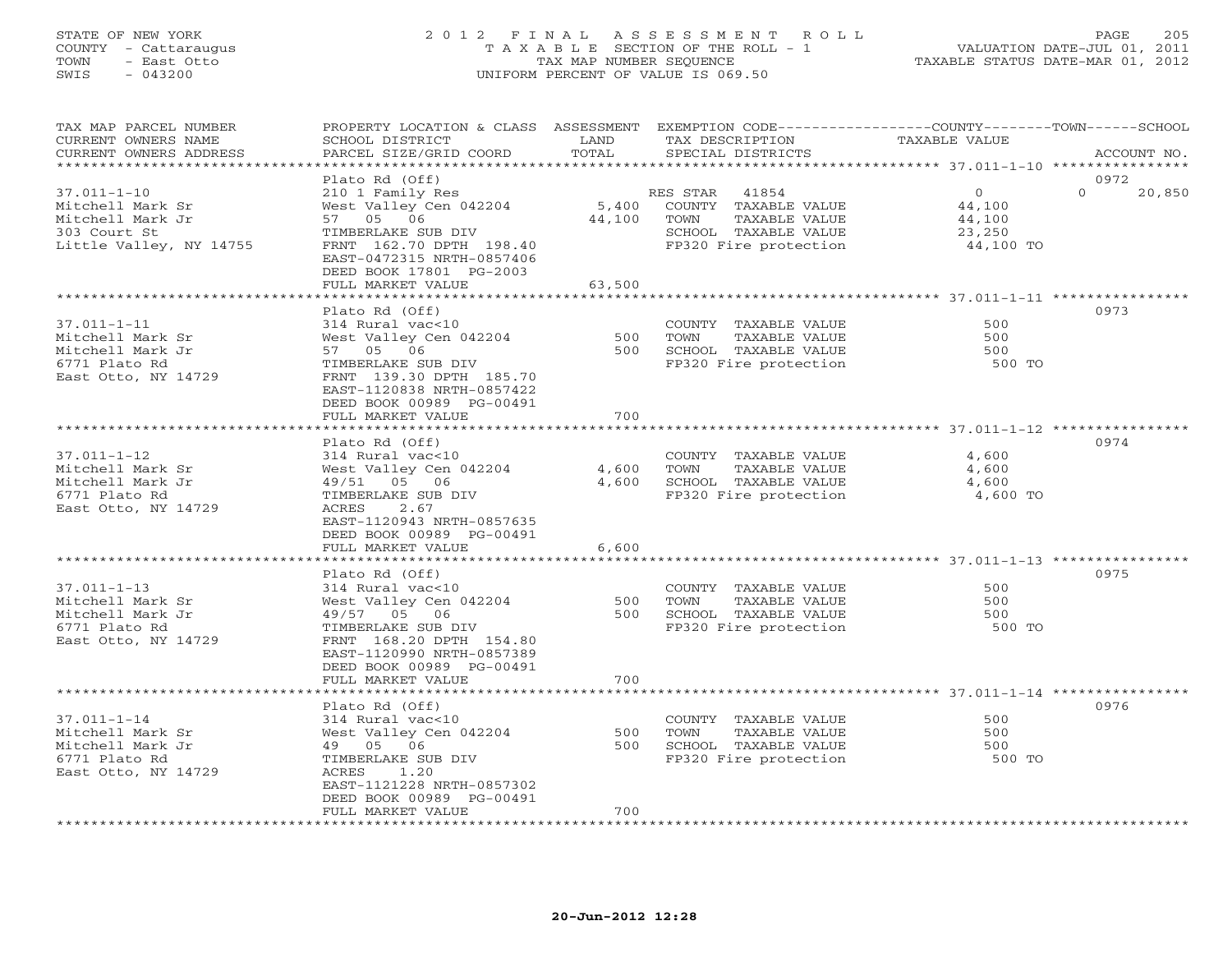# STATE OF NEW YORK 2 0 1 2 F I N A L A S S E S S M E N T R O L L PAGE 206 COUNTY - Cattaraugus T A X A B L E SECTION OF THE ROLL - 1 VALUATION DATE-JUL 01, 2011 TOWN - East Otto TAX MAP NUMBER SEQUENCE TAXABLE STATUS DATE-MAR 01, 2012 SWIS - 043200 UNIFORM PERCENT OF VALUE IS 069.50UNIFORM PERCENT OF VALUE IS 069.50

| TAX MAP PARCEL NUMBER<br>CURRENT OWNERS NAME   | PROPERTY LOCATION & CLASS ASSESSMENT<br>SCHOOL DISTRICT | LAND  | EXEMPTION CODE-----------------COUNTY-------TOWN------SCHOOL<br>TAX DESCRIPTION | TAXABLE VALUE |             |
|------------------------------------------------|---------------------------------------------------------|-------|---------------------------------------------------------------------------------|---------------|-------------|
| CURRENT OWNERS ADDRESS<br>******************** | PARCEL SIZE/GRID COORD                                  | TOTAL | SPECIAL DISTRICTS                                                               |               | ACCOUNT NO. |
|                                                | Plato Rd (Off)                                          |       |                                                                                 |               | 0981        |
|                                                |                                                         |       |                                                                                 | 100           |             |
| $37.011 - 1 - 19$                              | 314 Rural vac<10                                        |       | COUNTY TAXABLE VALUE                                                            |               |             |
| Mitchell Mark Sr                               | West Valley Cen 042204                                  | 100   | TOWN<br>TAXABLE VALUE                                                           | 100           |             |
| Mitchell Mark Jr                               | 49 05 06                                                | 100   | SCHOOL TAXABLE VALUE                                                            | 100           |             |
| 6771 Plato Rd                                  | TIMBERLAKE SUB DIV                                      |       | FP320 Fire protection                                                           | 100 TO        |             |
| East Otto, NY 14729                            | FRNT 30.00 DPTH 282.70                                  |       |                                                                                 |               |             |
|                                                | EAST-0473435 NRTH-0856999                               |       |                                                                                 |               |             |
|                                                | DEED BOOK 00989 PG-00491                                |       |                                                                                 |               |             |
|                                                | FULL MARKET VALUE                                       | 100   |                                                                                 |               |             |
|                                                |                                                         |       |                                                                                 |               |             |
|                                                | Plato Rd (Off)                                          |       |                                                                                 |               | 0982        |
| $37.011 - 1 - 20$                              | 314 Rural vac<10                                        |       | COUNTY TAXABLE VALUE                                                            | 100           |             |
| Mitchell Mark Sr                               | West Valley Cen 042204                                  | 100   | TOWN<br>TAXABLE VALUE                                                           | 100           |             |
| Mitchell Mark Jr                               | 49 05 06                                                | 100   | SCHOOL TAXABLE VALUE                                                            | 100           |             |
| 6771 Plato Rd                                  | TIMBERLAKE SUB DIV                                      |       | FP320 Fire protection                                                           | 100 TO        |             |
| East Otto, NY 14729                            | 25.00 DPTH 253.00<br>FRNT                               |       |                                                                                 |               |             |
|                                                | EAST-1121820 NRTH-0857028                               |       |                                                                                 |               |             |
|                                                | DEED BOOK 00989 PG-00491                                |       |                                                                                 |               |             |
|                                                | FULL MARKET VALUE                                       | 100   |                                                                                 |               |             |
|                                                |                                                         |       |                                                                                 |               |             |
|                                                | Plato Rd (Off)                                          |       |                                                                                 |               | 0983        |
| $37.011 - 1 - 21$                              | 314 Rural vac<10                                        |       | COUNTY TAXABLE VALUE                                                            | 100           |             |
| Mitchell Mark Sr                               | West Valley Cen 042204                                  | 100   | TOWN<br>TAXABLE VALUE                                                           | 100           |             |
| Mitchell Mark Jr                               | 49 05 06                                                | 100   | SCHOOL TAXABLE VALUE                                                            | 100           |             |
| 6771 Plato Rd                                  | TIMBERLAKE SUB DIV                                      |       | FP320 Fire protection                                                           | 100 TO        |             |
| East Otto, NY 14729                            | FRNT 25.00 DPTH 229.30                                  |       |                                                                                 |               |             |
|                                                | EAST-1121843 NRTH-0857011                               |       |                                                                                 |               |             |
|                                                | DEED BOOK 00989 PG-00491                                |       |                                                                                 |               |             |
|                                                | FULL MARKET VALUE                                       | 100   |                                                                                 |               |             |
|                                                |                                                         |       |                                                                                 |               |             |
|                                                | Plato Rd (Off)                                          |       |                                                                                 |               | 0984        |
| $37.011 - 1 - 22$                              | 314 Rural vac<10                                        |       | COUNTY TAXABLE VALUE                                                            | 100           |             |
| Mitchell Mark Sr                               | West Valley Cen 042204                                  | 100   | TOWN<br>TAXABLE VALUE                                                           | 100           |             |
| Mitchell Mark Jr                               | 49 05 06                                                | 100   | SCHOOL TAXABLE VALUE                                                            | 100           |             |
| 6771 Plato Rd                                  | TIMBERLAKE SUB DIV T41                                  |       | FP320 Fire protection                                                           | 100 TO        |             |
| East Otto, NY 14729                            | 30.10 DPTH 212.70<br>FRNT                               |       |                                                                                 |               |             |
|                                                | EAST-1121869 NRTH-0857001                               |       |                                                                                 |               |             |
|                                                | DEED BOOK 00989 PG-00491                                |       |                                                                                 |               |             |
|                                                | FULL MARKET VALUE                                       | 100   |                                                                                 |               |             |
|                                                | ***********************                                 |       |                                                                                 |               |             |
|                                                | Plato Rd (Off)                                          |       |                                                                                 |               | 0985        |
| $37.011 - 1 - 23$                              | 314 Rural vac<10                                        |       | COUNTY TAXABLE VALUE                                                            | 100           |             |
| Mitchell Mark Sr                               | West Valley Cen 042204                                  | 100   | TOWN<br>TAXABLE VALUE                                                           | 100           |             |
| Mitchell Mark Jr                               | 49 05 06                                                | 100   | SCHOOL TAXABLE VALUE                                                            | 100           |             |
| 6771 Plato Rd                                  | TIMBERLAKE SUB DIV T40                                  |       | FP320 Fire protection                                                           | 100 TO        |             |
| East Otto, NY 14729                            | 30.00 DPTH 176.10<br>FRNT                               |       |                                                                                 |               |             |
|                                                | EAST-1121917 NRTH-0856979                               |       |                                                                                 |               |             |
|                                                | DEED BOOK 00989 PG-00491                                |       |                                                                                 |               |             |
|                                                | FULL MARKET VALUE                                       | 100   |                                                                                 |               |             |
|                                                |                                                         |       |                                                                                 |               |             |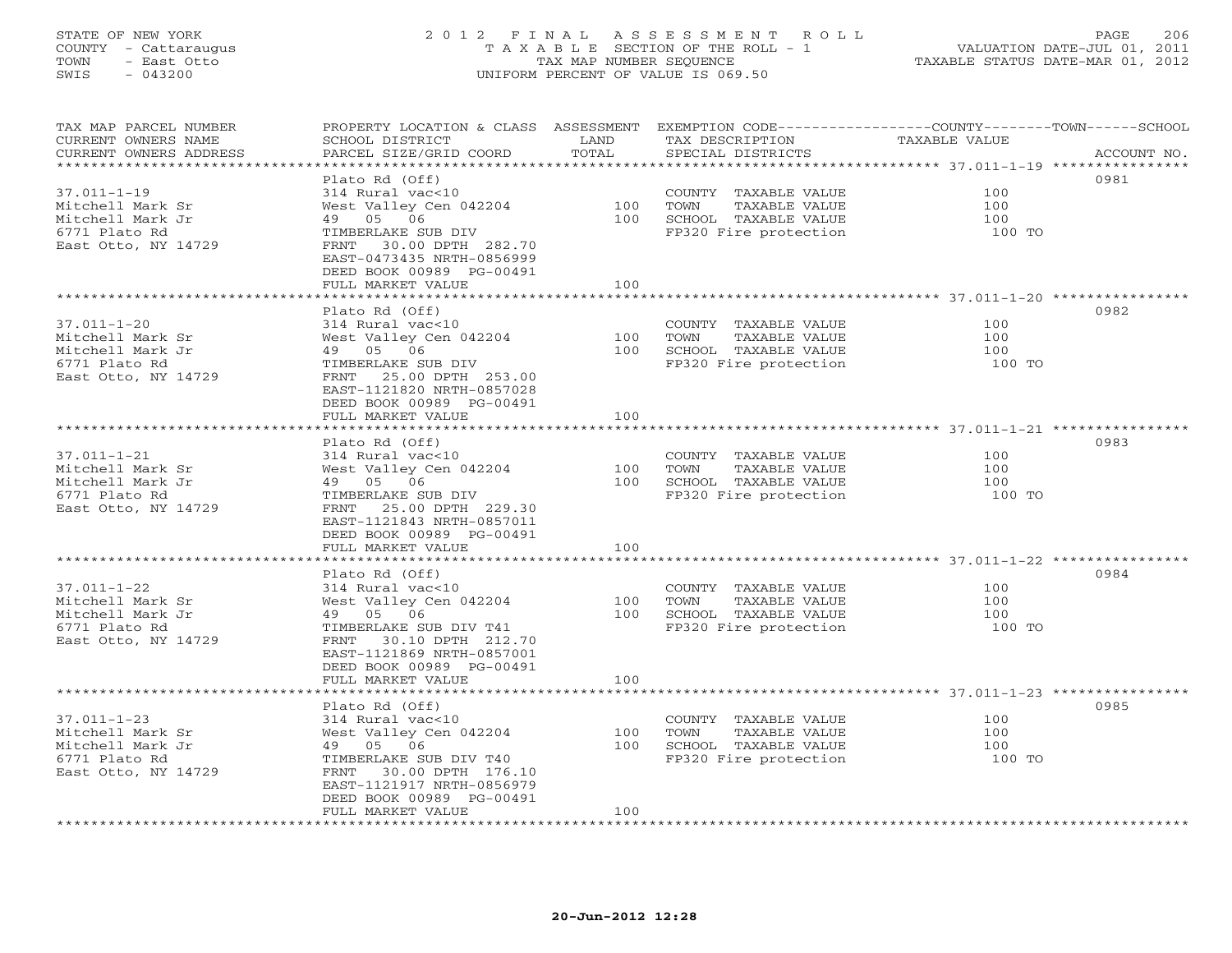# STATE OF NEW YORK 2 0 1 2 F I N A L A S S E S S M E N T R O L L PAGE 207 COUNTY - Cattaraugus T A X A B L E SECTION OF THE ROLL - 1 VALUATION DATE-JUL 01, 2011 TOWN - East Otto TAX MAP NUMBER SEQUENCE TAXABLE STATUS DATE-MAR 01, 2012 SWIS - 043200 UNIFORM PERCENT OF VALUE IS 069.50UNIFORM PERCENT OF VALUE IS 069.50

| TAX MAP PARCEL NUMBER<br>CURRENT OWNERS NAME    | PROPERTY LOCATION & CLASS ASSESSMENT<br>SCHOOL DISTRICT | LAND  | EXEMPTION CODE-----------------COUNTY-------TOWN------SCHOOL<br>TAX DESCRIPTION | TAXABLE VALUE |             |
|-------------------------------------------------|---------------------------------------------------------|-------|---------------------------------------------------------------------------------|---------------|-------------|
| CURRENT OWNERS ADDRESS<br>********************* | PARCEL SIZE/GRID COORD                                  | TOTAL | SPECIAL DISTRICTS                                                               |               | ACCOUNT NO. |
|                                                 | Plato Rd (Off)                                          |       |                                                                                 |               | 0986        |
|                                                 |                                                         |       |                                                                                 | 100           |             |
| 37.011-1-24                                     | 314 Rural vac<10                                        |       | COUNTY TAXABLE VALUE                                                            | 100           |             |
| Mitchell Mark Sr                                | West Valley Cen 042204                                  | 100   | TOWN<br>TAXABLE VALUE                                                           |               |             |
| Mitchell Mark Jr                                | 49 05 06                                                | 100   | SCHOOL TAXABLE VALUE                                                            | 100           |             |
| 6771 Plato Rd                                   | TIMBERLAKE SUB DIV                                      |       | FP320 Fire protection                                                           | 100 TO        |             |
| East Otto, NY 14729                             | FRNT<br>25.00 DPTH 147.00                               |       |                                                                                 |               |             |
|                                                 | EAST-1121945 NRTH-0856968                               |       |                                                                                 |               |             |
|                                                 | DEED BOOK 00989 PG-00491                                |       |                                                                                 |               |             |
|                                                 | FULL MARKET VALUE                                       | 100   |                                                                                 |               |             |
|                                                 |                                                         |       |                                                                                 |               | 0987        |
|                                                 | Plato Rd (Off)                                          |       |                                                                                 | 100           |             |
| $37.011 - 1 - 25$                               | 314 Rural vac<10                                        |       | COUNTY TAXABLE VALUE                                                            |               |             |
| Mitchell Mark Sr                                | West Valley Cen 042204                                  | 100   | TAXABLE VALUE<br>TOWN                                                           | 100           |             |
| Mitchell Mark Jr                                | 49 05 06                                                | 100   | SCHOOL TAXABLE VALUE                                                            | 100           |             |
| 6771 Plato Rd                                   | TIMBERLAKE SUB DIV                                      |       | FP320 Fire protection                                                           | 100 TO        |             |
| East Otto, NY 14729                             | FRNT 25.00 DPTH 135.00                                  |       |                                                                                 |               |             |
|                                                 | EAST-1121970 NRTH-0856963                               |       |                                                                                 |               |             |
|                                                 | DEED BOOK 00989 PG-00491                                |       |                                                                                 |               |             |
|                                                 | FULL MARKET VALUE                                       | 100   |                                                                                 |               |             |
|                                                 |                                                         |       |                                                                                 |               |             |
|                                                 | Plato Rd (Off)                                          |       |                                                                                 |               | 0988        |
| $37.011 - 1 - 26$                               | 314 Rural vac<10                                        |       | COUNTY TAXABLE VALUE                                                            | 100           |             |
| Mitchell Mark Sr                                | West Valley Cen 042204                                  | 100   | TOWN<br>TAXABLE VALUE                                                           | 100           |             |
| Mitchell Mark Jr                                | 49 05 06                                                | 100   | SCHOOL TAXABLE VALUE                                                            | 100           |             |
| 6771 Plato Rd                                   | TIMBERLAKE SUB DIV                                      |       | FP320 Fire protection                                                           | 100 TO        |             |
| East Otto, NY 14729                             | FRNT 30.00 DPTH 127.00                                  |       |                                                                                 |               |             |
|                                                 | EAST-1121996 NRTH-0856955                               |       |                                                                                 |               |             |
|                                                 | DEED BOOK 00989 PG-00491                                |       |                                                                                 |               |             |
|                                                 | FULL MARKET VALUE                                       | 100   |                                                                                 |               |             |
|                                                 |                                                         |       |                                                                                 |               |             |
|                                                 | Plato Rd (Off)                                          |       |                                                                                 |               | 0989        |
| $37.011 - 1 - 27$                               | 314 Rural vac<10                                        |       | COUNTY TAXABLE VALUE                                                            | 100           |             |
| Mitchell Mark Sr                                | West Valley Cen 042204                                  | 100   | TOWN<br>TAXABLE VALUE                                                           | 100           |             |
| Mitchell Mark Jr                                | 49 05 06                                                | 100   | SCHOOL TAXABLE VALUE                                                            | 100           |             |
| 6771 Plato Rd                                   | TIMBERLAKE SUB DIV                                      |       | FP320 Fire protection                                                           | 100 TO        |             |
| East Otto, NY 14729                             | FRNT<br>32.00 DPTH 121.40                               |       |                                                                                 |               |             |
|                                                 | EAST-1122242 NRTH-0856826                               |       |                                                                                 |               |             |
|                                                 | DEED BOOK 00989 PG-00491                                |       |                                                                                 |               |             |
|                                                 | FULL MARKET VALUE                                       | 100   |                                                                                 |               |             |
|                                                 |                                                         |       |                                                                                 |               | 0990        |
| $37.011 - 1 - 28$                               | Plato Rd (Off)                                          |       |                                                                                 | 100           |             |
| Mitchell Mark Sr                                | 314 Rural vac<10                                        | 100   | COUNTY TAXABLE VALUE<br>TAXABLE VALUE                                           | 100           |             |
| Mitchell Mark Jr                                | West Valley Cen 042204<br>49 05 06                      | 100   | TOWN<br>SCHOOL TAXABLE VALUE                                                    | 100           |             |
| 6771 Plato Rd                                   | TIMBERLAKE SUB DIV                                      |       | FP320 Fire protection                                                           | 100 TO        |             |
|                                                 | FRNT 26.00 DPTH 110.00                                  |       |                                                                                 |               |             |
| East Otto, NY 14729                             | EAST-1122230 NRTH-0856802                               |       |                                                                                 |               |             |
|                                                 |                                                         |       |                                                                                 |               |             |
|                                                 | DEED BOOK 00989 PG-00491<br>FULL MARKET VALUE           | 100   |                                                                                 |               |             |
|                                                 |                                                         |       |                                                                                 |               |             |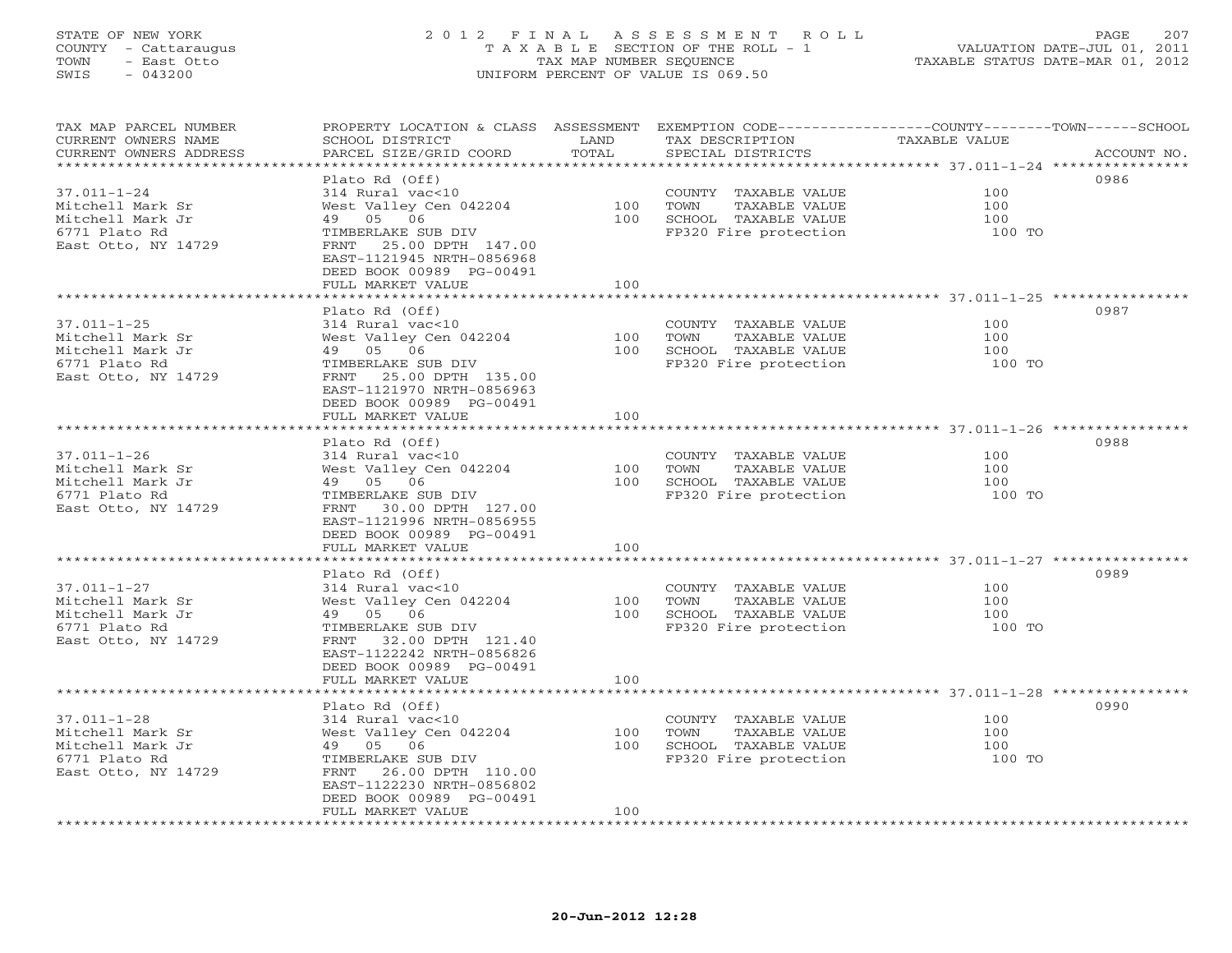# STATE OF NEW YORK 2 0 1 2 F I N A L A S S E S S M E N T R O L L PAGE 208 COUNTY - Cattaraugus T A X A B L E SECTION OF THE ROLL - 1 VALUATION DATE-JUL 01, 2011 TOWN - East Otto TAX MAP NUMBER SEQUENCE TAXABLE STATUS DATE-MAR 01, 2012 SWIS - 043200 UNIFORM PERCENT OF VALUE IS 069.50UNIFORM PERCENT OF VALUE IS 069.50

| TAX MAP PARCEL NUMBER<br>CURRENT OWNERS NAME | PROPERTY LOCATION & CLASS ASSESSMENT<br>SCHOOL DISTRICT    | LAND                         | EXEMPTION CODE-----------------COUNTY-------TOWN------SCHOOL<br>TAX DESCRIPTION | TAXABLE VALUE                                |                                        |
|----------------------------------------------|------------------------------------------------------------|------------------------------|---------------------------------------------------------------------------------|----------------------------------------------|----------------------------------------|
| CURRENT OWNERS ADDRESS<br>****************   | PARCEL SIZE/GRID COORD                                     | TOTAL<br>******************* | SPECIAL DISTRICTS                                                               |                                              | ACCOUNT NO.<br>* * * * * * * * * * * * |
|                                              |                                                            |                              |                                                                                 | *************************** 37.011-1-29 **** |                                        |
|                                              | Plato Rd (Off)                                             |                              |                                                                                 |                                              | 0991                                   |
| $37.011 - 1 - 29$                            | 314 Rural vac<10                                           |                              | COUNTY TAXABLE VALUE                                                            | 100                                          |                                        |
| Mitchell Mark Sr                             | West Valley Cen 042204                                     | 100                          | TAXABLE VALUE<br>TOWN                                                           | 100                                          |                                        |
| Mitchell Mark Jr                             | 49 05 06                                                   | 100                          | SCHOOL TAXABLE VALUE                                                            | 100                                          |                                        |
| 6771 Plato Rd                                | TIMBERLAKE SUB DIV                                         |                              | FP320 Fire protection                                                           | 100 TO                                       |                                        |
| East Otto, NY 14729                          | 26.00 DPTH 100.00<br>FRNT                                  |                              |                                                                                 |                                              |                                        |
|                                              | EAST-1122218 NRTH-0856780                                  |                              |                                                                                 |                                              |                                        |
|                                              | DEED BOOK 00989 PG-00491                                   |                              |                                                                                 |                                              |                                        |
|                                              | FULL MARKET VALUE                                          | 100                          |                                                                                 |                                              |                                        |
|                                              |                                                            |                              |                                                                                 |                                              |                                        |
|                                              | Plato Rd (Off)                                             |                              |                                                                                 |                                              | 0992                                   |
| $37.011 - 1 - 30$                            | 314 Rural vac<10                                           |                              | COUNTY TAXABLE VALUE                                                            | 100                                          |                                        |
| Mitchell Mark Sr                             | West Valley Cen 042204                                     | 100                          | TOWN<br>TAXABLE VALUE                                                           | 100                                          |                                        |
| Mitchell Mark Jr                             | 49 05 06                                                   | 100                          | SCHOOL TAXABLE VALUE                                                            | 100                                          |                                        |
| 6771 Plato Rd                                | TIMBERLAKE SUB DIV                                         |                              | FP320 Fire protection                                                           | 100 TO                                       |                                        |
| East Otto, NY 14729                          | FRNT 45.30 DPTH 126.80                                     |                              |                                                                                 |                                              |                                        |
|                                              | EAST-1122197 NRTH-0856762                                  |                              |                                                                                 |                                              |                                        |
|                                              | DEED BOOK 00989 PG-00491                                   |                              |                                                                                 |                                              |                                        |
|                                              | FULL MARKET VALUE                                          | 100                          |                                                                                 |                                              |                                        |
|                                              |                                                            |                              |                                                                                 |                                              |                                        |
|                                              | Plato Rd (Off)                                             |                              |                                                                                 |                                              | 0993                                   |
| $37.011 - 1 - 31$                            | 314 Rural vac<10                                           |                              | COUNTY TAXABLE VALUE                                                            | 100                                          |                                        |
| Mitchell Mark Sr                             | West Valley Cen 042204                                     | 100                          | TAXABLE VALUE<br>TOWN                                                           | 100                                          |                                        |
| Mitchell Mark Jr                             | 49 05 06                                                   | 100                          | SCHOOL TAXABLE VALUE                                                            | 100                                          |                                        |
| 6771 Plato Rd                                | TIMBERLAKE SUB DIV                                         |                              | FP320 Fire protection                                                           | 100 TO                                       |                                        |
| East Otto, NY 14729                          | 30.00 DPTH 80.00<br>FRNT                                   |                              |                                                                                 |                                              |                                        |
|                                              | EAST-1122076 NRTH-0856807                                  |                              |                                                                                 |                                              |                                        |
|                                              | DEED BOOK 00989 PG-00491                                   |                              |                                                                                 |                                              |                                        |
|                                              | FULL MARKET VALUE                                          | 100                          |                                                                                 |                                              |                                        |
|                                              |                                                            |                              |                                                                                 |                                              |                                        |
|                                              | Plato Rd (Off)                                             |                              |                                                                                 |                                              | 0994                                   |
| $37.011 - 1 - 32$                            | 314 Rural vac<10                                           |                              | COUNTY TAXABLE VALUE                                                            | 100                                          |                                        |
| Mitchell Mark Sr                             | West Valley Cen 042204                                     | 100                          | TOWN<br>TAXABLE VALUE                                                           | 100                                          |                                        |
| Mitchell Mark Jr                             | 49 05 06                                                   | 100                          | SCHOOL TAXABLE VALUE                                                            | 100                                          |                                        |
| 6771 Plato Rd                                | TIMBERLAKE SUB DIV                                         |                              | FP320 Fire protection                                                           | 100 TO                                       |                                        |
| East Otto, NY 14729                          | FRNT<br>30.00 DPTH<br>80.00                                |                              |                                                                                 |                                              |                                        |
|                                              | EAST-1122046 NRTH-0856807                                  |                              |                                                                                 |                                              |                                        |
|                                              | DEED BOOK 00989 PG-00491                                   |                              |                                                                                 |                                              |                                        |
|                                              | FULL MARKET VALUE<br>* * * * * * * * * * * * * * * * * * * | 100                          |                                                                                 |                                              |                                        |
|                                              | Plato Rd (Off)                                             |                              |                                                                                 |                                              | 0995                                   |
| $37.011 - 1 - 33$                            | 314 Rural vac<10                                           |                              | COUNTY TAXABLE VALUE                                                            | 100                                          |                                        |
| Mitchell Mark Sr                             | West Valley Cen 042204                                     | 100                          | TAXABLE VALUE<br>TOWN                                                           | 100                                          |                                        |
| Mitchell Mark Jr                             | 49 05 06                                                   | 100                          | SCHOOL TAXABLE VALUE                                                            | 100                                          |                                        |
| 6771 Plato Rd                                | TIMBERLAKE SUB DIV                                         |                              | FP320 Fire protection                                                           | 100 TO                                       |                                        |
| East Otto, NY 14729                          | 30.00 DPTH<br>FRNT<br>80.00                                |                              |                                                                                 |                                              |                                        |
|                                              | EAST-1121985 NRTH-0856809                                  |                              |                                                                                 |                                              |                                        |
|                                              | DEED BOOK 00989 PG-00491                                   |                              |                                                                                 |                                              |                                        |
|                                              | FULL MARKET VALUE                                          | 100                          |                                                                                 |                                              |                                        |
|                                              |                                                            |                              |                                                                                 |                                              |                                        |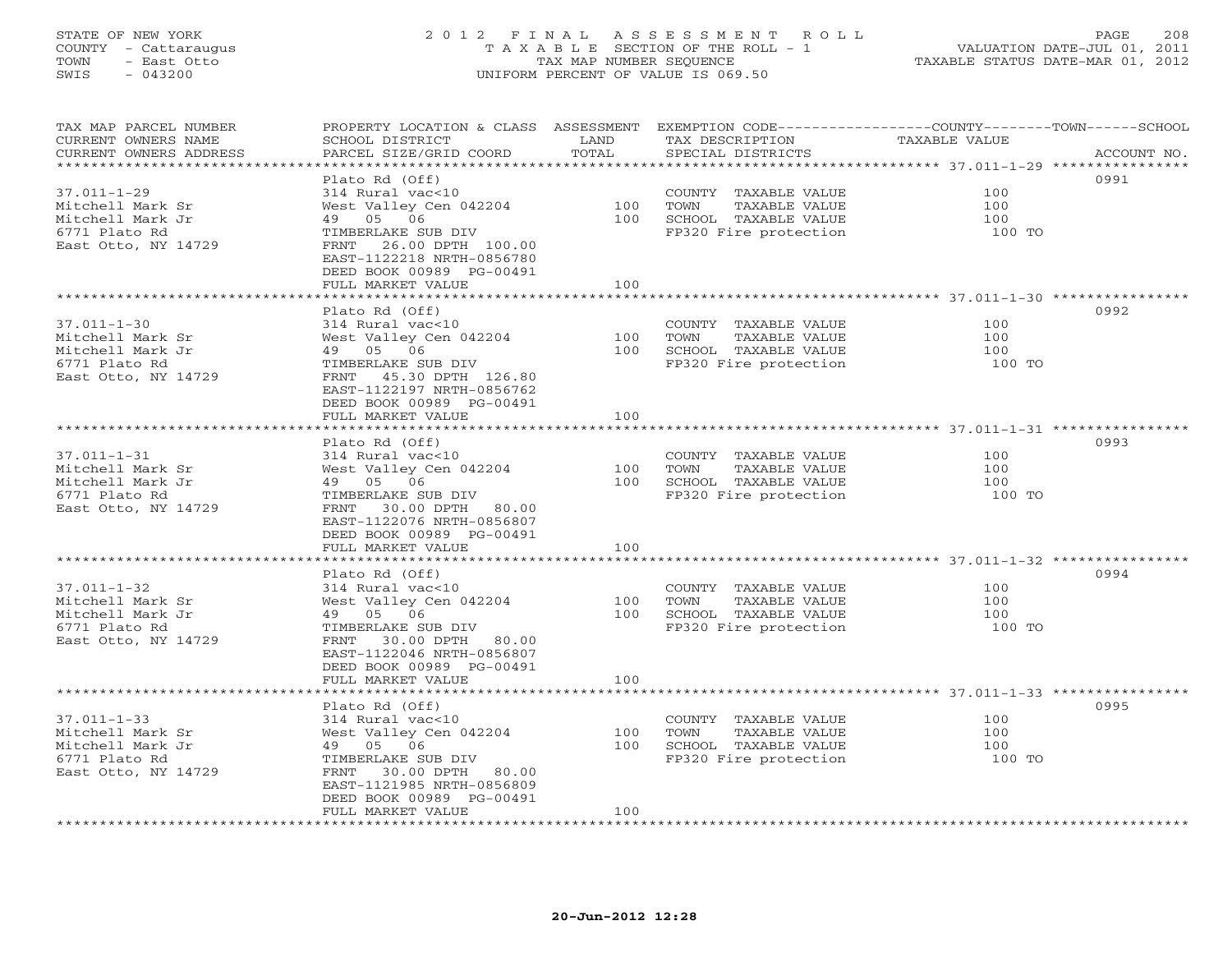# STATE OF NEW YORK 2 0 1 2 F I N A L A S S E S S M E N T R O L L PAGE 209 COUNTY - Cattaraugus T A X A B L E SECTION OF THE ROLL - 1 VALUATION DATE-JUL 01, 2011 TOWN - East Otto TAX MAP NUMBER SEQUENCE TAXABLE STATUS DATE-MAR 01, 2012 SWIS - 043200 UNIFORM PERCENT OF VALUE IS 069.50UNIFORM PERCENT OF VALUE IS 069.50

| TAX MAP PARCEL NUMBER<br>CURRENT OWNERS NAME | SCHOOL DISTRICT                                       | LAND  | TAX DESCRIPTION                               | PROPERTY LOCATION & CLASS ASSESSMENT EXEMPTION CODE----------------COUNTY-------TOWN------SCHOOL<br><b>TAXABLE VALUE</b> |
|----------------------------------------------|-------------------------------------------------------|-------|-----------------------------------------------|--------------------------------------------------------------------------------------------------------------------------|
| CURRENT OWNERS ADDRESS                       | PARCEL SIZE/GRID COORD                                | TOTAL | SPECIAL DISTRICTS                             | ACCOUNT NO.                                                                                                              |
|                                              |                                                       |       |                                               |                                                                                                                          |
|                                              | Plato Rd (Off)                                        |       |                                               | 0996                                                                                                                     |
| $37.011 - 1 - 34$                            | 314 Rural vac<10                                      |       | COUNTY TAXABLE VALUE                          | 100                                                                                                                      |
| Mitchell Mark Sr                             | West Valley Cen 042204                                | 100   | TAXABLE VALUE<br>TOWN                         | 100                                                                                                                      |
| Mitchell Mark Jr                             | 49 05 06                                              | 100   | SCHOOL TAXABLE VALUE                          | 100                                                                                                                      |
| 6771 Plato Rd                                | TIMBERLAKE SUB DIV                                    |       | FP320 Fire protection                         | 100 TO                                                                                                                   |
| East Otto, NY 14729                          | 30.00 DPTH<br>FRNT<br>80.00                           |       |                                               |                                                                                                                          |
|                                              | EAST-1121956 NRTH-0856810<br>DEED BOOK 00989 PG-00491 |       |                                               |                                                                                                                          |
|                                              | FULL MARKET VALUE                                     | 100   |                                               |                                                                                                                          |
|                                              |                                                       |       |                                               |                                                                                                                          |
|                                              | Plato Rd (Off)                                        |       |                                               | 0997                                                                                                                     |
| $37.011 - 1 - 35$                            | 314 Rural vac<10                                      |       | COUNTY TAXABLE VALUE                          | 100                                                                                                                      |
| Mitchell Mark Sr                             | West Valley Cen 042204                                | 100   | TOWN<br>TAXABLE VALUE                         | 100                                                                                                                      |
| Mitchell Mark Jr                             | 49 05 06                                              | 100   | SCHOOL TAXABLE VALUE                          | 100                                                                                                                      |
| 6771 Plato Rd                                | TIMBERLAKE SUB DIV T28                                |       | FP320 Fire protection                         | 100 TO                                                                                                                   |
| East Otto, NY 14729                          | FRNT<br>30.00 DPTH 80.00                              |       |                                               |                                                                                                                          |
|                                              | EAST-1121897 NRTH-0856811                             |       |                                               |                                                                                                                          |
|                                              | DEED BOOK 00989 PG-00491                              |       |                                               |                                                                                                                          |
|                                              | FULL MARKET VALUE                                     | 100   |                                               |                                                                                                                          |
|                                              |                                                       |       |                                               |                                                                                                                          |
|                                              | Plato Rd (Off)                                        |       |                                               | 0998<br>100                                                                                                              |
| $37.011 - 1 - 36$<br>Mitchell Mark Sr        | 314 Rural vac<10                                      | 100   | COUNTY TAXABLE VALUE                          | 100                                                                                                                      |
| Mitchell Mark Jr                             | West Valley Cen 042204                                | 100   | TAXABLE VALUE<br>TOWN                         | 100                                                                                                                      |
| 6771 Plato Rd                                | 49 05 06<br>TIMBERLAKE SUB DIV                        |       | SCHOOL TAXABLE VALUE<br>FP320 Fire protection | 100 TO                                                                                                                   |
| East Otto, NY 14729                          | FRNT<br>30.00 DPTH 80.00                              |       |                                               |                                                                                                                          |
|                                              | EAST-1121867 NRTH-0856812                             |       |                                               |                                                                                                                          |
|                                              | DEED BOOK 00989 PG-00491                              |       |                                               |                                                                                                                          |
|                                              | FULL MARKET VALUE                                     | 100   |                                               |                                                                                                                          |
|                                              | ********************                                  |       |                                               |                                                                                                                          |
|                                              | Plato Rd (Off)                                        |       |                                               | 0999                                                                                                                     |
| $37.011 - 1 - 37$                            | 314 Rural vac<10                                      |       | COUNTY TAXABLE VALUE                          | 100                                                                                                                      |
| Mitchell Mark Sr                             | West Valley Cen 042204                                | 100   | TOWN<br>TAXABLE VALUE                         | 100                                                                                                                      |
| Mitchell Mark Jr                             | 49 05 06                                              | 100   | SCHOOL TAXABLE VALUE                          | 100                                                                                                                      |
| 6771 Plato Rd                                | TIMBERLAKE SUB DIV                                    |       | FP320 Fire protection                         | 100 TO                                                                                                                   |
| East Otto, NY 14729                          | FRNT<br>30.00 DPTH 80.00                              |       |                                               |                                                                                                                          |
|                                              | EAST-1121801 NRTH-0856816                             |       |                                               |                                                                                                                          |
|                                              | DEED BOOK 00989 PG-00491                              |       |                                               |                                                                                                                          |
|                                              | FULL MARKET VALUE                                     | 100   |                                               |                                                                                                                          |
|                                              |                                                       |       |                                               |                                                                                                                          |
|                                              | Plato Rd (Off)                                        |       |                                               | 1000                                                                                                                     |
| $37.011 - 1 - 38$                            | 314 Rural vac<10                                      |       | COUNTY TAXABLE VALUE                          | 100                                                                                                                      |
| Mitchell Mark Sr                             | West Valley Cen 042204                                | 100   | TOWN<br>TAXABLE VALUE                         | 100                                                                                                                      |
| Mitchell Mark Jr                             | 49 05 06                                              | 100   | SCHOOL TAXABLE VALUE                          | 100                                                                                                                      |
| 6771 Plato Rd                                | TIMBERLAKE SUB DIV                                    |       | FP320 Fire protection                         | 100 TO                                                                                                                   |
| East Otto, NY 14729                          | FRNT<br>30.00 DPTH 80.00                              |       |                                               |                                                                                                                          |
|                                              | EAST-1121771 NRTH-0856821                             |       |                                               |                                                                                                                          |
|                                              | DEED BOOK 00989 PG-00491                              |       |                                               |                                                                                                                          |
|                                              | FULL MARKET VALUE                                     | 100   |                                               |                                                                                                                          |
|                                              |                                                       |       |                                               |                                                                                                                          |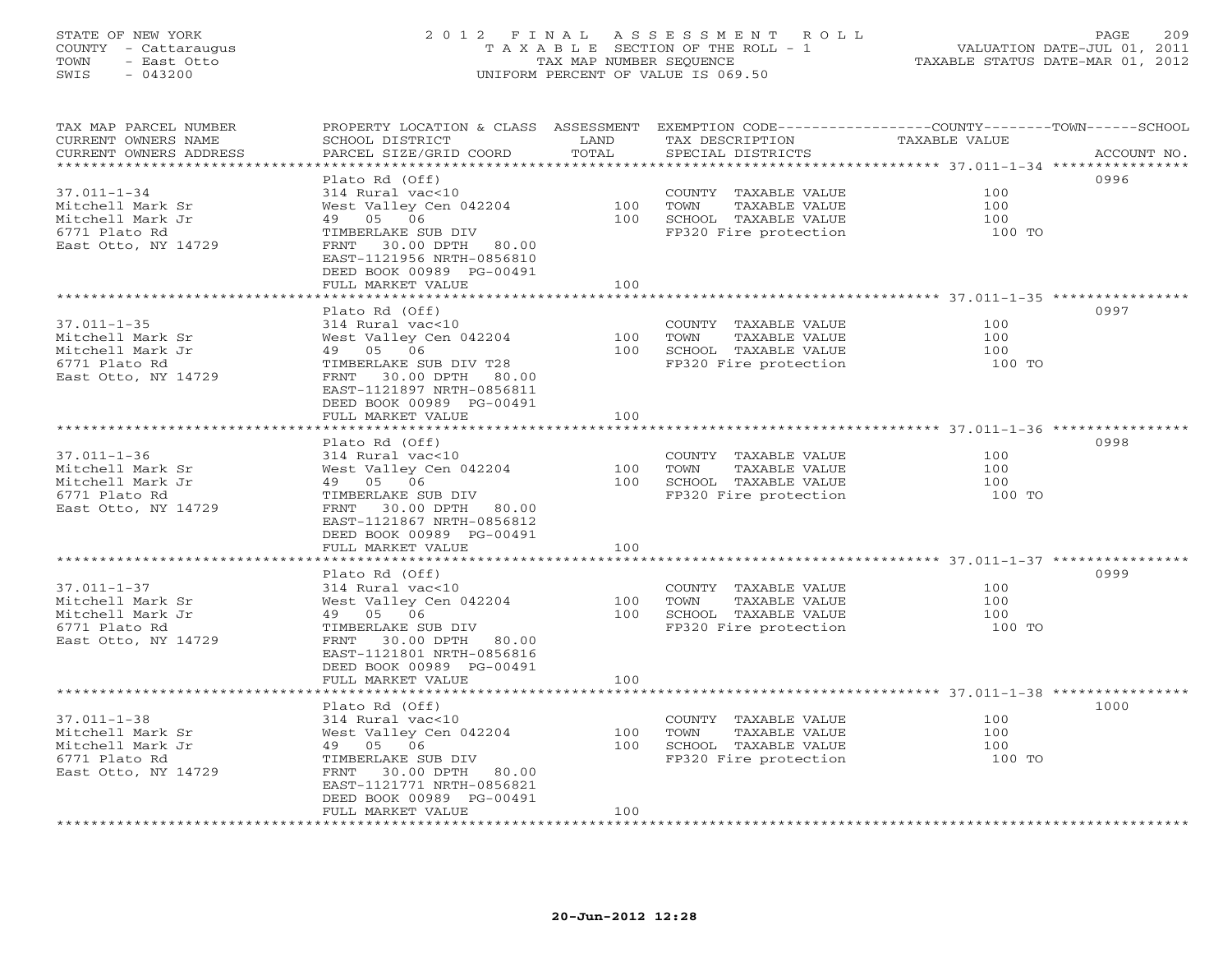# STATE OF NEW YORK 2 0 1 2 F I N A L A S S E S S M E N T R O L L PAGE 210 COUNTY - Cattaraugus T A X A B L E SECTION OF THE ROLL - 1 VALUATION DATE-JUL 01, 2011 TOWN - East Otto TAX MAP NUMBER SEQUENCE TAXABLE STATUS DATE-MAR 01, 2012 SWIS - 043200 UNIFORM PERCENT OF VALUE IS 069.50UNIFORM PERCENT OF VALUE IS 069.50

| TAX MAP PARCEL NUMBER<br>CURRENT OWNERS NAME | PROPERTY LOCATION & CLASS ASSESSMENT<br>SCHOOL DISTRICT | LAND                   | EXEMPTION CODE-----------------COUNTY-------TOWN------SCHOOL<br>TAX DESCRIPTION | TAXABLE VALUE                                            |             |
|----------------------------------------------|---------------------------------------------------------|------------------------|---------------------------------------------------------------------------------|----------------------------------------------------------|-------------|
| CURRENT OWNERS ADDRESS                       | PARCEL SIZE/GRID COORD                                  | TOTAL<br>************* | SPECIAL DISTRICTS                                                               |                                                          | ACCOUNT NO. |
|                                              | Plato Rd (Off)                                          |                        |                                                                                 |                                                          | 1001        |
|                                              |                                                         |                        |                                                                                 | 100                                                      |             |
| $37.011 - 1 - 39$                            | 314 Rural vac<10                                        |                        | COUNTY TAXABLE VALUE                                                            |                                                          |             |
| Mitchell Mark Sr                             | West Valley Cen 042204                                  | 100                    | TOWN<br>TAXABLE VALUE                                                           | 100                                                      |             |
| Mitchell Mark Jr                             | 49 05 06                                                | 100                    | SCHOOL TAXABLE VALUE                                                            | 100                                                      |             |
| 6771 Plato Rd                                | TIMBERLAKE SUB DIV                                      |                        | FP320 Fire protection                                                           | 100 TO                                                   |             |
| East Otto, NY 14729                          | 30.00 DPTH 80.00<br>FRNT                                |                        |                                                                                 |                                                          |             |
|                                              | EAST-1121702 NRTH-0856839<br>DEED BOOK 00989 PG-00491   |                        |                                                                                 |                                                          |             |
|                                              | FULL MARKET VALUE                                       | 100                    |                                                                                 |                                                          |             |
|                                              |                                                         |                        |                                                                                 |                                                          |             |
|                                              | Plato Rd (Off)                                          |                        |                                                                                 |                                                          | 1002        |
| $37.011 - 1 - 40$                            | 314 Rural vac<10                                        |                        | COUNTY TAXABLE VALUE                                                            | 100                                                      |             |
| Mitchell Mark Sr                             | West Valley Cen 042204                                  | 100                    | TAXABLE VALUE<br>TOWN                                                           | 100                                                      |             |
| Mitchell Mark Jr                             | 49 05 06                                                | 100                    | SCHOOL TAXABLE VALUE                                                            | 100                                                      |             |
| 6771 Plato Rd                                | TIMBERLAKE SUB DIV                                      |                        | FP320 Fire protection                                                           | 100 TO                                                   |             |
|                                              |                                                         |                        |                                                                                 |                                                          |             |
| East Otto, NY 14729                          | 30.00 DPTH 80.00<br>FRNT<br>EAST-1121675 NRTH-0856853   |                        |                                                                                 |                                                          |             |
|                                              |                                                         |                        |                                                                                 |                                                          |             |
|                                              | DEED BOOK 00989 PG-00491                                | 100                    |                                                                                 |                                                          |             |
|                                              | FULL MARKET VALUE<br>**********************             |                        |                                                                                 |                                                          |             |
|                                              |                                                         |                        |                                                                                 |                                                          | 1003        |
| $37.011 - 1 - 41$                            | Plato Rd (Off)<br>314 Rural vac<10                      |                        | COUNTY TAXABLE VALUE                                                            | 500                                                      |             |
| Mitchell Mark Sr                             | West Valley Cen 042204                                  | 500                    | TOWN<br>TAXABLE VALUE                                                           | 500                                                      |             |
| Mitchell Mark Jr                             | 49 05 06                                                | 500                    | SCHOOL TAXABLE VALUE                                                            | 500                                                      |             |
|                                              |                                                         |                        |                                                                                 |                                                          |             |
| 6771 Plato Rd                                | TIMBERLAKE SUB DIV                                      |                        | FP320 Fire protection                                                           | 500 TO                                                   |             |
| East Otto, NY 14729                          | FRNT 189.40 DPTH 177.30                                 |                        |                                                                                 |                                                          |             |
|                                              | EAST-1121469 NRTH-0856924                               |                        |                                                                                 |                                                          |             |
|                                              | DEED BOOK 00989 PG-00491<br>FULL MARKET VALUE           | 700                    |                                                                                 |                                                          |             |
|                                              |                                                         |                        |                                                                                 |                                                          |             |
|                                              | Plato Rd (Off)                                          |                        |                                                                                 |                                                          | 1004        |
| $37.011 - 1 - 42$                            | 314 Rural vac<10                                        |                        | COUNTY TAXABLE VALUE                                                            | 500                                                      |             |
| Mitchell Mark Sr                             | West Valley Cen 042204                                  | 500                    | TOWN<br>TAXABLE VALUE                                                           | 500                                                      |             |
| Mitchell Mark Jr                             | 49 05 06                                                | 500                    | SCHOOL TAXABLE VALUE                                                            | 500                                                      |             |
| 6771 Plato Rd                                | TIMBERLAKE SUB DIV                                      |                        | FP320 Fire protection                                                           | 500 TO                                                   |             |
| East Otto, NY 14729                          | FRNT 132.00 DPTH 156.03                                 |                        |                                                                                 |                                                          |             |
|                                              | EAST-1121331 NRTH-0856989                               |                        |                                                                                 |                                                          |             |
|                                              | DEED BOOK 00989 PG-00491                                |                        |                                                                                 |                                                          |             |
|                                              | FULL MARKET VALUE                                       | 700                    |                                                                                 |                                                          |             |
|                                              | *******************                                     | **********             |                                                                                 | ******************************** 37.011-1-43 *********** |             |
|                                              | Plato Rd (Off)                                          |                        |                                                                                 |                                                          | 1005        |
| $37.011 - 1 - 43$                            | 314 Rural vac<10                                        |                        | COUNTY TAXABLE VALUE                                                            | 500                                                      |             |
| Mitchell Mark Sr                             | West Valley Cen 042204                                  | 500                    | TAXABLE VALUE<br>TOWN                                                           | 500                                                      |             |
| Mitchell Mark Jr                             | 49 05 06                                                | 500                    | SCHOOL TAXABLE VALUE                                                            | 500                                                      |             |
| 6771 Plato Rd                                | TIMBERLAKE SUB DIV                                      |                        | FP320 Fire protection                                                           | 500 TO                                                   |             |
| East Otto, NY 14729                          | FRNT 130.00 DPTH 206.80                                 |                        |                                                                                 |                                                          |             |
|                                              | EAST-1121168 NRTH-0857135                               |                        |                                                                                 |                                                          |             |
|                                              | DEED BOOK 00989 PG-00491                                |                        |                                                                                 |                                                          |             |
|                                              | FULL MARKET VALUE                                       | 700                    |                                                                                 |                                                          |             |
|                                              |                                                         |                        |                                                                                 |                                                          |             |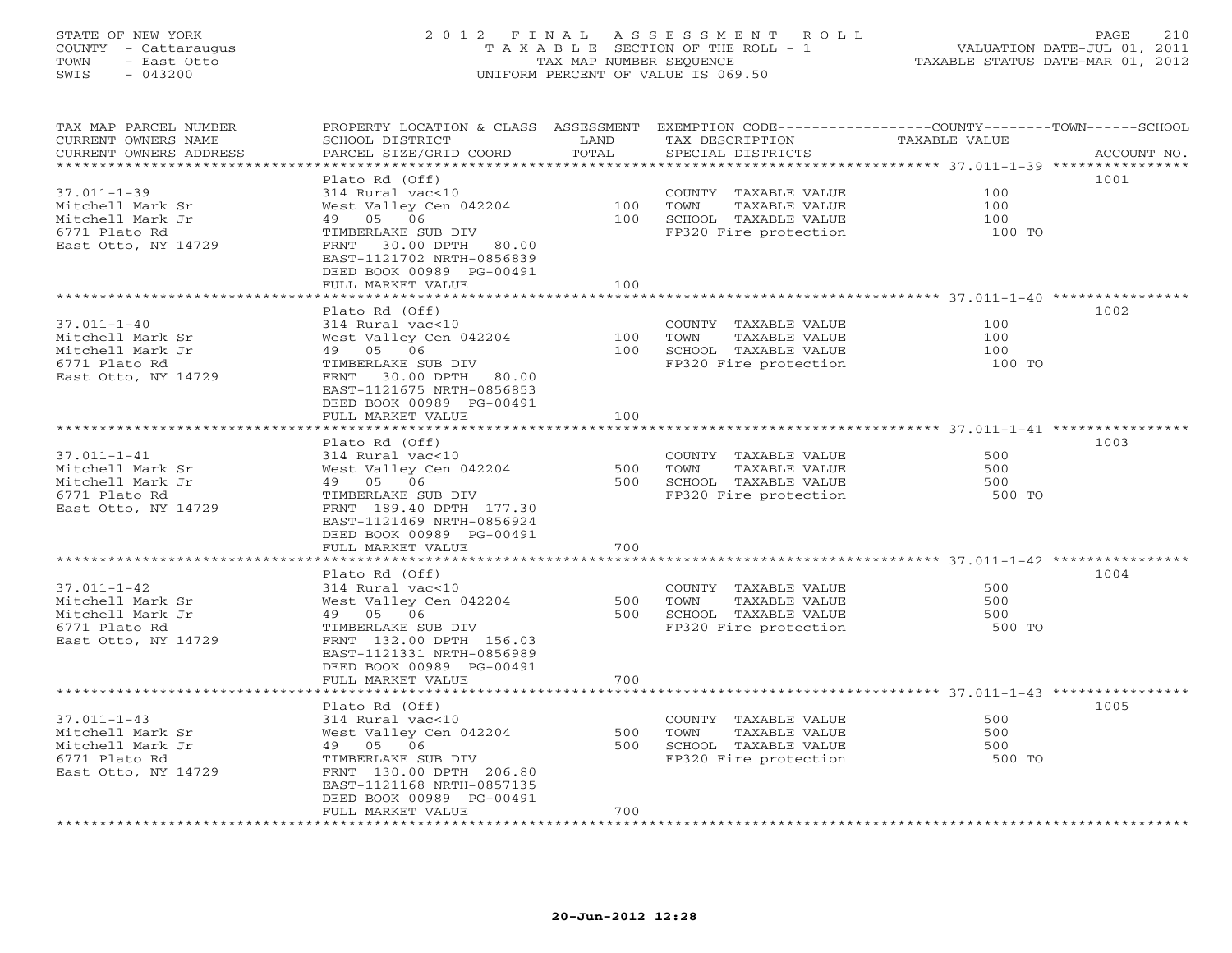# STATE OF NEW YORK 2 0 1 2 F I N A L A S S E S S M E N T R O L L PAGE 211 COUNTY - Cattaraugus T A X A B L E SECTION OF THE ROLL - 1 VALUATION DATE-JUL 01, 2011 TOWN - East Otto TAX MAP NUMBER SEQUENCE TAXABLE STATUS DATE-MAR 01, 2012<br>
SWIS - 043200 - TAXABLE STATUS DATE-MAR 01, 2012 SWIS - 043200 UNIFORM PERCENT OF VALUE IS 069.50

| TAX MAP PARCEL NUMBER<br>CURRENT OWNERS NAME<br>CURRENT OWNERS ADDRESS | PROPERTY LOCATION & CLASS ASSESSMENT<br>SCHOOL DISTRICT<br>PARCEL SIZE/GRID COORD | LAND<br>TOTAL                   | EXEMPTION CODE-----------------COUNTY-------TOWN------SCHOOL<br>TAX DESCRIPTION<br>SPECIAL DISTRICTS | TAXABLE VALUE                                               | ACCOUNT NO. |
|------------------------------------------------------------------------|-----------------------------------------------------------------------------------|---------------------------------|------------------------------------------------------------------------------------------------------|-------------------------------------------------------------|-------------|
| **********************                                                 | ***********************                                                           |                                 |                                                                                                      |                                                             |             |
|                                                                        | Plato Rd (Off)                                                                    |                                 |                                                                                                      |                                                             | 1006        |
| $37.011 - 1 - 44$                                                      | 314 Rural vac<10                                                                  |                                 | COUNTY TAXABLE VALUE                                                                                 | 500                                                         |             |
| Mitchell Mark Sr                                                       | West Valley Cen 042204                                                            | 500                             | TOWN<br>TAXABLE VALUE                                                                                | 500                                                         |             |
| Mitchell Mark Jr                                                       | 49/57 05 06                                                                       | 500                             | SCHOOL TAXABLE VALUE                                                                                 | 500                                                         |             |
| 6771 Plato Rd                                                          | TIMBERLAKE SUB DIV                                                                |                                 | FP320 Fire protection                                                                                | 500 TO                                                      |             |
| East Otto, NY 14729                                                    | FRNT 123.00 DPTH 199.50                                                           |                                 |                                                                                                      |                                                             |             |
|                                                                        | EAST-1121032 NRTH-0857168                                                         |                                 |                                                                                                      |                                                             |             |
|                                                                        | DEED BOOK 00989 PG-00491                                                          |                                 |                                                                                                      |                                                             |             |
|                                                                        | FULL MARKET VALUE                                                                 | 700                             |                                                                                                      |                                                             |             |
|                                                                        | *******************                                                               |                                 |                                                                                                      |                                                             |             |
|                                                                        | Plato Rd (Off)                                                                    |                                 |                                                                                                      |                                                             | 1007        |
| $37.011 - 1 - 45$                                                      | 314 Rural vac<10                                                                  |                                 | COUNTY TAXABLE VALUE                                                                                 | 500                                                         |             |
| Mitchell Mark Sr                                                       | West Valley Cen 042204                                                            | 500                             | TOWN<br>TAXABLE VALUE                                                                                | 500                                                         |             |
| Mitchell Mark Jr                                                       | 57 05 06                                                                          | 500                             | SCHOOL TAXABLE VALUE                                                                                 | 500                                                         |             |
| 6771 Plato Rd                                                          | TIMBERLAKE SUB DIV                                                                |                                 | FP320 Fire protection                                                                                | 500 TO                                                      |             |
| East Otto, NY 14729                                                    | FRNT 102.00 DPTH 237.10                                                           |                                 |                                                                                                      |                                                             |             |
|                                                                        | EAST-1120919 NRTH-0857163                                                         |                                 |                                                                                                      |                                                             |             |
|                                                                        | DEED BOOK 00989 PG-00491                                                          |                                 |                                                                                                      |                                                             |             |
|                                                                        | FULL MARKET VALUE                                                                 | 700                             |                                                                                                      |                                                             |             |
|                                                                        |                                                                                   | * * * * * * * * * * * * * * * * |                                                                                                      |                                                             |             |
|                                                                        | Plato Rd (Off)                                                                    |                                 |                                                                                                      |                                                             | 1008        |
| $37.011 - 1 - 46.1$                                                    | 312 Vac w/imprv                                                                   |                                 | COUNTY TAXABLE VALUE                                                                                 | 66,900                                                      |             |
| Mitchell Mark Sr                                                       | West Valley Cen 042204                                                            | 5,600                           | TOWN<br>TAXABLE VALUE                                                                                | 66,900                                                      |             |
| Mitchell Mark Jr                                                       | 57 05 06                                                                          | 66,900                          | SCHOOL TAXABLE VALUE                                                                                 | 66,900                                                      |             |
| 6771 Plato Rd                                                          | TIMBERLAKE SUB DIV                                                                |                                 | FP320 Fire protection                                                                                | 66,900 TO                                                   |             |
| East Otto, NY 14729                                                    | ACRES 3.39                                                                        |                                 |                                                                                                      |                                                             |             |
|                                                                        | EAST-1120625 NRTH-0857178                                                         |                                 |                                                                                                      |                                                             |             |
|                                                                        | DEED BOOK 901<br>$PG-165$                                                         |                                 |                                                                                                      |                                                             |             |
|                                                                        | FULL MARKET VALUE                                                                 | 96,300                          |                                                                                                      |                                                             |             |
|                                                                        |                                                                                   | **************                  |                                                                                                      |                                                             |             |
|                                                                        | Plato Rd (Off)                                                                    |                                 |                                                                                                      |                                                             | 1223        |
| $37.011 - 1 - 46.2$                                                    | 314 Rural vac<10                                                                  |                                 | COUNTY TAXABLE VALUE                                                                                 | 100                                                         |             |
| Tharnish Carl M                                                        | West Valley Cen 042204                                                            | 100                             | TOWN<br>TAXABLE VALUE                                                                                | 100                                                         |             |
| 6901 Plato Rd                                                          | 57 05 06                                                                          | 100                             | SCHOOL TAXABLE VALUE                                                                                 | 100                                                         |             |
| East Otto, NY 14729                                                    | TIMBERLAKE SUB DIV                                                                |                                 | FP320 Fire protection                                                                                | 100 TO                                                      |             |
|                                                                        | 23.00 DPTH 200.00<br>FRNT                                                         |                                 |                                                                                                      |                                                             |             |
|                                                                        | ACRES<br>0.05                                                                     |                                 |                                                                                                      |                                                             |             |
|                                                                        | EAST-1120610 NRTH-0857181                                                         |                                 |                                                                                                      |                                                             |             |
|                                                                        | DEED BOOK 15657 PG-9001                                                           |                                 |                                                                                                      |                                                             |             |
|                                                                        | FULL MARKET VALUE                                                                 | 100                             |                                                                                                      |                                                             |             |
|                                                                        | * * * * * * * * * * * * * * * * * *                                               | **********                      |                                                                                                      | ****************************** 37.011-1-47.1 ************** |             |
|                                                                        | Plato Rd (Off)                                                                    |                                 |                                                                                                      |                                                             | 1009        |
| $37.011 - 1 - 47.1$                                                    | 314 Rural vac<10                                                                  |                                 | COUNTY TAXABLE VALUE                                                                                 | 100                                                         |             |
| Mitchell Mark Sr                                                       | West Valley Cen 042204                                                            | 100                             | TAXABLE VALUE<br>TOWN                                                                                | 100                                                         |             |
| Mitchell Mark Jr                                                       | 57 05 06                                                                          | 100                             | SCHOOL TAXABLE VALUE                                                                                 | 100                                                         |             |
| 6771 Plato Rd                                                          | TIMBERLAKE SUB DIV                                                                |                                 | FP320 Fire protection                                                                                | 100 TO                                                      |             |
| East Otto, NY 14729                                                    | 17.00 DPTH 145.00<br>FRNT                                                         |                                 |                                                                                                      |                                                             |             |
|                                                                        | EAST-1120391 NRTH-0857379                                                         |                                 |                                                                                                      |                                                             |             |
|                                                                        | DEED BOOK 00989 PG-00491                                                          |                                 |                                                                                                      |                                                             |             |
| ************************                                               | FULL MARKET VALUE                                                                 | 100<br>+ + + + + + + + + + +    |                                                                                                      |                                                             |             |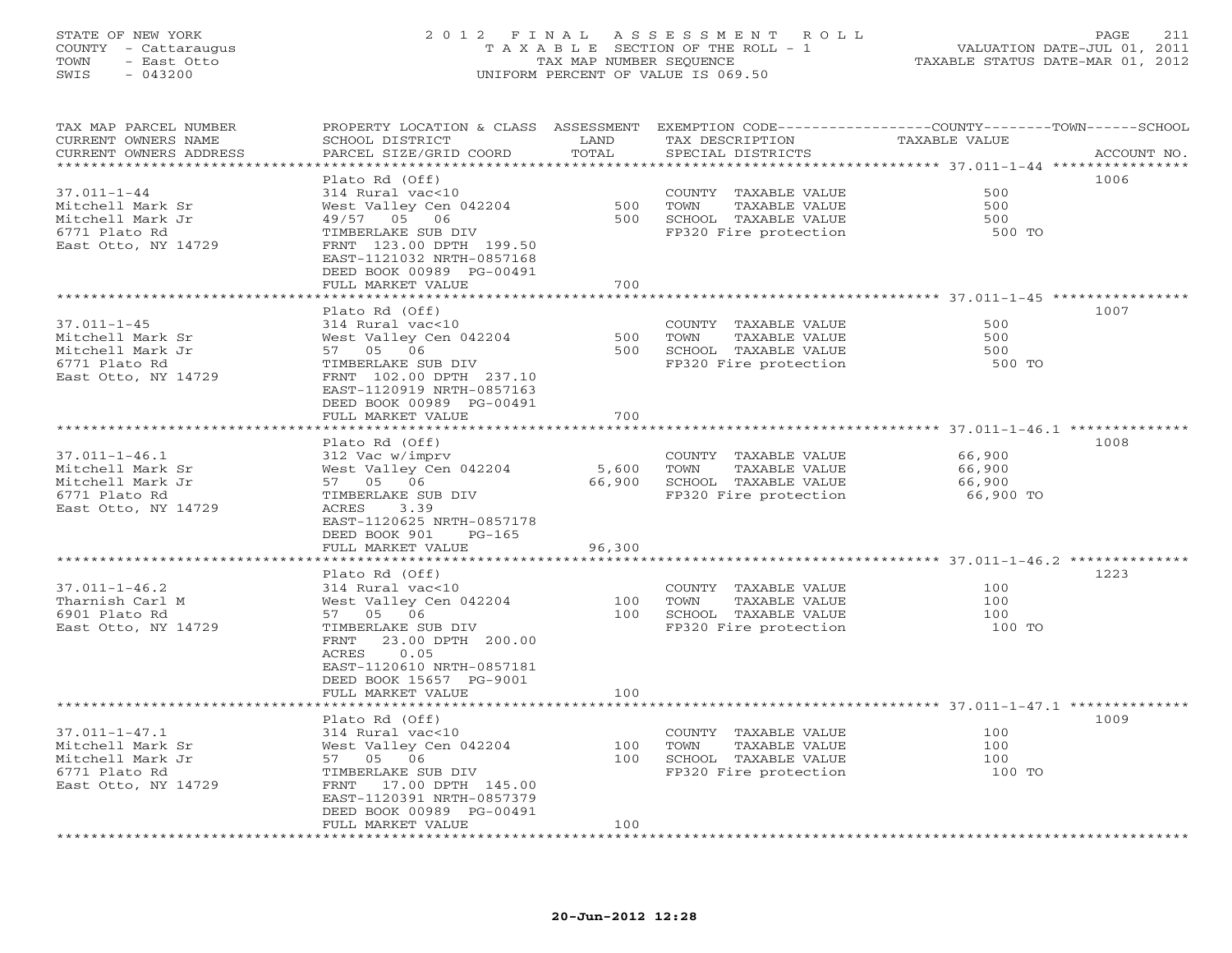# STATE OF NEW YORK 2 0 1 2 F I N A L A S S E S S M E N T R O L L PAGE 212 COUNTY - Cattaraugus T A X A B L E SECTION OF THE ROLL - 1 VALUATION DATE-JUL 01, 2011 TOWN - East Otto TAX MAP NUMBER SEQUENCE TAXABLE STATUS DATE-MAR 01, 2012 SWIS - 043200 UNIFORM PERCENT OF VALUE IS 069.50UNIFORM PERCENT OF VALUE IS 069.50

| TAX MAP PARCEL NUMBER<br>CURRENT OWNERS NAME | PROPERTY LOCATION & CLASS ASSESSMENT<br>SCHOOL DISTRICT | LAND      | TAX DESCRIPTION       | EXEMPTION CODE-----------------COUNTY-------TOWN-----SCHOOL<br>TAXABLE VALUE |
|----------------------------------------------|---------------------------------------------------------|-----------|-----------------------|------------------------------------------------------------------------------|
| CURRENT OWNERS ADDRESS                       | PARCEL SIZE/GRID COORD                                  | TOTAL     | SPECIAL DISTRICTS     | ACCOUNT NO.                                                                  |
|                                              |                                                         | ********* |                       |                                                                              |
|                                              | Plato Rd (Off)                                          |           |                       | 1224                                                                         |
| $37.011 - 1 - 47.2$                          | 314 Rural vac<10                                        |           | COUNTY TAXABLE VALUE  | 400                                                                          |
| Tharnish Carl M                              | West Valley Cen 042204                                  | 400       | TOWN<br>TAXABLE VALUE | 400                                                                          |
| 6901 Plato Rd                                | 57 05 06                                                | 400       | SCHOOL TAXABLE VALUE  | 400                                                                          |
| East Otto, NY 14729                          | TIMBERLAKE SUB DIV                                      |           | FP320 Fire protection | 400 TO                                                                       |
|                                              | FRNT 260.00 DPTH 204.00                                 |           |                       |                                                                              |
|                                              | EAST-1120391 NRTH-0857379                               |           |                       |                                                                              |
|                                              | DEED BOOK 15657 PG-9001                                 |           |                       |                                                                              |
|                                              | FULL MARKET VALUE                                       | 600       |                       |                                                                              |
|                                              |                                                         |           |                       |                                                                              |
|                                              | Plato Rd (Off)                                          |           |                       | 1010                                                                         |
| $37.011 - 1 - 48$                            | 314 Rural vac<10                                        |           | COUNTY TAXABLE VALUE  | 500                                                                          |
| Mitchell Mark Sr                             | West Valley Cen 042204                                  | 500       | TAXABLE VALUE<br>TOWN | 500                                                                          |
| Mitchell Mark Jr                             | 57 05 06                                                | 500       | SCHOOL TAXABLE VALUE  | 500                                                                          |
| 6771 Plato Rd                                | TIMBERLAKE SUB DIV                                      |           | FP320 Fire protection | 500 TO                                                                       |
| East Otto, NY 14729                          | FRNT 110.30 DPTH 207.90                                 |           |                       |                                                                              |
|                                              | EAST-1120273 NRTH-0857235                               |           |                       |                                                                              |
|                                              | DEED BOOK 00989 PG-00491                                |           |                       |                                                                              |
|                                              | FULL MARKET VALUE                                       | 700       |                       |                                                                              |
|                                              |                                                         |           |                       |                                                                              |
|                                              | Plato Rd (Off)                                          |           |                       | 1011                                                                         |
| $37.011 - 1 - 49$                            | 314 Rural vac<10                                        |           | COUNTY TAXABLE VALUE  | 500                                                                          |
| Tharnish Carl M                              | West Valley Cen 042204                                  | 500       | TOWN<br>TAXABLE VALUE | 500                                                                          |
| 6901 Plato Rd                                | 57 05 06                                                | 500       | SCHOOL TAXABLE VALUE  | 500                                                                          |
| East Otto, NY 14729                          | TIMBERLAKE SUB DIV                                      |           | FP320 Fire protection | 500 TO                                                                       |
|                                              | FRNT 115.00 DPTH 206.30                                 |           |                       |                                                                              |
|                                              | EAST-1120259 NRTH-0857123                               |           |                       |                                                                              |
|                                              | DEED BOOK 15657 PG-9001                                 |           |                       |                                                                              |
|                                              | FULL MARKET VALUE                                       | 700       |                       |                                                                              |
|                                              |                                                         |           |                       |                                                                              |
|                                              | Plato Rd (Off)                                          |           |                       | 1012                                                                         |
| $37.011 - 1 - 50.1$                          | 300 Vacant Land                                         |           | COUNTY TAXABLE VALUE  | 200                                                                          |
| Mitchell Mark Sr                             | West Valley Cen 042204                                  | 200       | TOWN<br>TAXABLE VALUE | 200                                                                          |
| Mitchell Mark Jr                             | 57 05 06                                                | 200       | SCHOOL TAXABLE VALUE  | 200                                                                          |
| 6771 Plato Rd                                | TIMBERLAKE SUB DIV                                      |           | FP320 Fire protection | 200 TO                                                                       |
| East Otto, NY 14729                          | FRNT<br>28.00 DPTH 190.00                               |           |                       |                                                                              |
|                                              | EAST-1120243 NRTH-0856960                               |           |                       |                                                                              |
|                                              | DEED BOOK 00989 PG-00491                                |           |                       |                                                                              |
|                                              | FULL MARKET VALUE<br>*********************              | 300       |                       |                                                                              |
|                                              |                                                         | ********* |                       |                                                                              |
| $37.011 - 1 - 50.2$                          | 6901 Plato Rd                                           |           |                       | 1225                                                                         |
|                                              | 270 Mfg housing                                         |           | COUNTY TAXABLE VALUE  | 38,800                                                                       |
| Tharnish Carl M                              | West Valley Cen 042204                                  | 1,700     | TAXABLE VALUE<br>TOWN | 38,800                                                                       |
| 6901 Plato Rd                                | 57 05 06                                                | 38,800    | SCHOOL TAXABLE VALUE  | 38,800                                                                       |
| East Otto, NY 14729                          | TIMBERLAKE SUB DIV                                      |           | FP320 Fire protection | 38,800 TO                                                                    |
|                                              | FRNT<br>97.00 DPTH 206.00                               |           |                       |                                                                              |
|                                              | EAST-1120239 NRTH-0857035                               |           |                       |                                                                              |
|                                              | DEED BOOK 15657 PG-9001                                 |           |                       |                                                                              |
|                                              | FULL MARKET VALUE                                       | 55,800    |                       |                                                                              |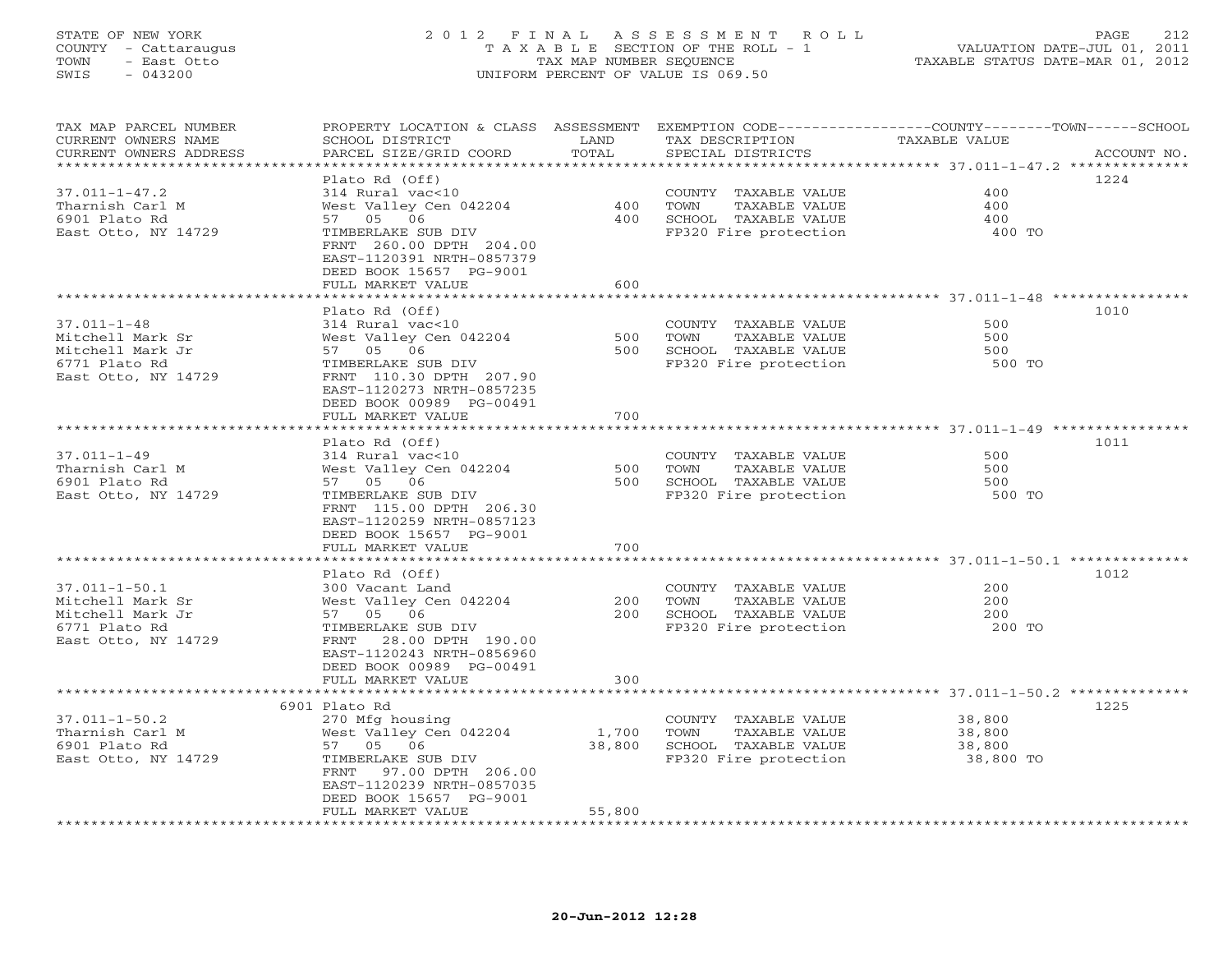# STATE OF NEW YORK 213 2012 FINAL ASSESSMENT ROLL PAGE 213 COUNTY - Cattaraugus T A X A B L E SECTION OF THE ROLL - 1 VALUATION DATE-JUL 01, 2011 SWIS - 043200 UNIFORM PERCENT OF VALUE IS 069.50

| TAX MAP PARCEL NUMBER<br>CURRENT OWNERS NAME     | PROPERTY LOCATION & CLASS ASSESSMENT<br>SCHOOL DISTRICT | LAND            | TAX DESCRIPTION       | EXEMPTION CODE-----------------COUNTY-------TOWN-----SCHOOL<br>TAXABLE VALUE |             |
|--------------------------------------------------|---------------------------------------------------------|-----------------|-----------------------|------------------------------------------------------------------------------|-------------|
| CURRENT OWNERS ADDRESS<br>********************** | PARCEL SIZE/GRID COORD                                  | TOTAL           | SPECIAL DISTRICTS     |                                                                              | ACCOUNT NO. |
|                                                  |                                                         |                 |                       |                                                                              |             |
|                                                  | Plato Rd (Off)                                          |                 |                       |                                                                              | 1013        |
| $37.011 - 1 - 51.1$                              | 314 Rural vac<10                                        |                 | COUNTY TAXABLE VALUE  | 400                                                                          |             |
| Mitchell Mark Sr                                 | West Valley Cen 042204                                  | 400             | TAXABLE VALUE<br>TOWN | 400                                                                          |             |
| Mitchell Mark Jr                                 | 57 05 06                                                | 400             | SCHOOL TAXABLE VALUE  | 400                                                                          |             |
| 6771 Plato Rd                                    | TIMBERLAKE SUB DIV                                      |                 | FP320 Fire protection | 400 TO                                                                       |             |
| East Otto, NY 14729                              | 74.90 DPTH 75.00<br>FRNT                                |                 |                       |                                                                              |             |
|                                                  | EAST-1120370 NRTH-0856967                               |                 |                       |                                                                              |             |
|                                                  | DEED BOOK 00989 PG-00491                                |                 |                       |                                                                              |             |
|                                                  | FULL MARKET VALUE                                       | 600             |                       |                                                                              |             |
|                                                  | *****************                                       | * * * * * * * * |                       | ******************** 37.011-1-51.2 *********                                 |             |
|                                                  | Plato Rd (Off)                                          |                 |                       |                                                                              | 1226        |
| $37.011 - 1 - 51.2$                              | 314 Rural vac<10                                        |                 | COUNTY TAXABLE VALUE  | 100                                                                          |             |
| Tharnish Carl M                                  | West Valley Cen 042204                                  | 100             | TOWN<br>TAXABLE VALUE | 100                                                                          |             |
| 6901 Plato Rd                                    | 57 05 06                                                | 100             | SCHOOL TAXABLE VALUE  | 100                                                                          |             |
| East Otto, NY 14729                              | TIMBERLAKE SUB DIV                                      |                 | FP320 Fire protection | 100 TO                                                                       |             |
|                                                  | 23.00 DPTH 105.00<br>FRNT                               |                 |                       |                                                                              |             |
|                                                  | EAST-1120359 NRTH-0857024                               |                 |                       |                                                                              |             |
|                                                  | DEED BOOK 15657 PG-9001                                 |                 |                       |                                                                              |             |
|                                                  | FULL MARKET VALUE                                       | 100             |                       |                                                                              |             |
|                                                  |                                                         |                 |                       |                                                                              |             |
|                                                  | Plato Rd (Off)                                          |                 |                       |                                                                              | 1014        |
| $37.011 - 1 - 52$                                | 314 Rural vac<10                                        |                 | COUNTY TAXABLE VALUE  | 500                                                                          |             |
| Mitchell Mark Sr                                 | West Valley Cen 042204                                  | 500             | TAXABLE VALUE<br>TOWN | 500                                                                          |             |
| Mitchell Mark Jr                                 | 57 05 06                                                | 500             | SCHOOL TAXABLE VALUE  | 500                                                                          |             |
| 6771 Plato Rd                                    | TIMBERLAKE SUB DIV                                      |                 | FP320 Fire protection | 500 TO                                                                       |             |
| East Otto, NY 14729                              | FRNT 74.90 DPTH 182.80                                  |                 |                       |                                                                              |             |
|                                                  | EAST-1120442 NRTH-0856964                               |                 |                       |                                                                              |             |
|                                                  | DEED BOOK 00989 PG-00491                                |                 |                       |                                                                              |             |
|                                                  | FULL MARKET VALUE                                       | 700             |                       |                                                                              |             |
|                                                  | ******************                                      |                 |                       |                                                                              |             |
|                                                  | Plato Rd (Off)                                          |                 |                       |                                                                              | 1015        |
| $37.011 - 1 - 53$                                | 314 Rural vac<10                                        |                 | COUNTY TAXABLE VALUE  | 500                                                                          |             |
| Mitchell Mark Sr                                 | West Valley Cen 042204                                  | 500             | TOWN<br>TAXABLE VALUE | 500                                                                          |             |
| Mitchell Mark Jr                                 | 57 05 06                                                | 500             | SCHOOL TAXABLE VALUE  | 500                                                                          |             |
| 6771 Plato Rd                                    | TIMBERLAKE SUB DIV                                      |                 | FP320 Fire protection | 500 TO                                                                       |             |
| East Otto, NY 14729                              | REFUSE & MAIL SITE                                      |                 |                       |                                                                              |             |
|                                                  | FRNT 138.30 DPTH 186.90                                 |                 |                       |                                                                              |             |
|                                                  | EAST-1120537 NRTH-0856934                               |                 |                       |                                                                              |             |
|                                                  | DEED BOOK 00989 PG-00491                                |                 |                       |                                                                              |             |
|                                                  | FULL MARKET VALUE                                       | 700             |                       |                                                                              |             |
|                                                  | **********************                                  |                 |                       |                                                                              |             |
|                                                  | Plato Rd (Off)                                          |                 |                       |                                                                              | 1016        |
| $37.011 - 1 - 54$                                | 314 Rural vac<10                                        |                 | COUNTY TAXABLE VALUE  | 500                                                                          |             |
| Mitchell Mark Sr                                 | West Valley Cen 042204                                  | 500             | TOWN<br>TAXABLE VALUE | 500                                                                          |             |
| Mitchell Mark Jr                                 | 57 05 06                                                | 500             | SCHOOL TAXABLE VALUE  | 500                                                                          |             |
| 6771 Plato Rd                                    | TIMBERLAKE SUB DIV                                      |                 | FP320 Fire protection | 500 TO                                                                       |             |
| East Otto, NY 14729                              | FRNT<br>99.90 DPTH 186.90                               |                 |                       |                                                                              |             |
|                                                  | EAST-1120635 NRTH-0856906                               |                 |                       |                                                                              |             |
|                                                  | DEED BOOK 00989 PG-00491                                |                 |                       |                                                                              |             |
|                                                  | FULL MARKET VALUE                                       | 700             |                       |                                                                              |             |
| *********************                            | ********************                                    |                 |                       |                                                                              |             |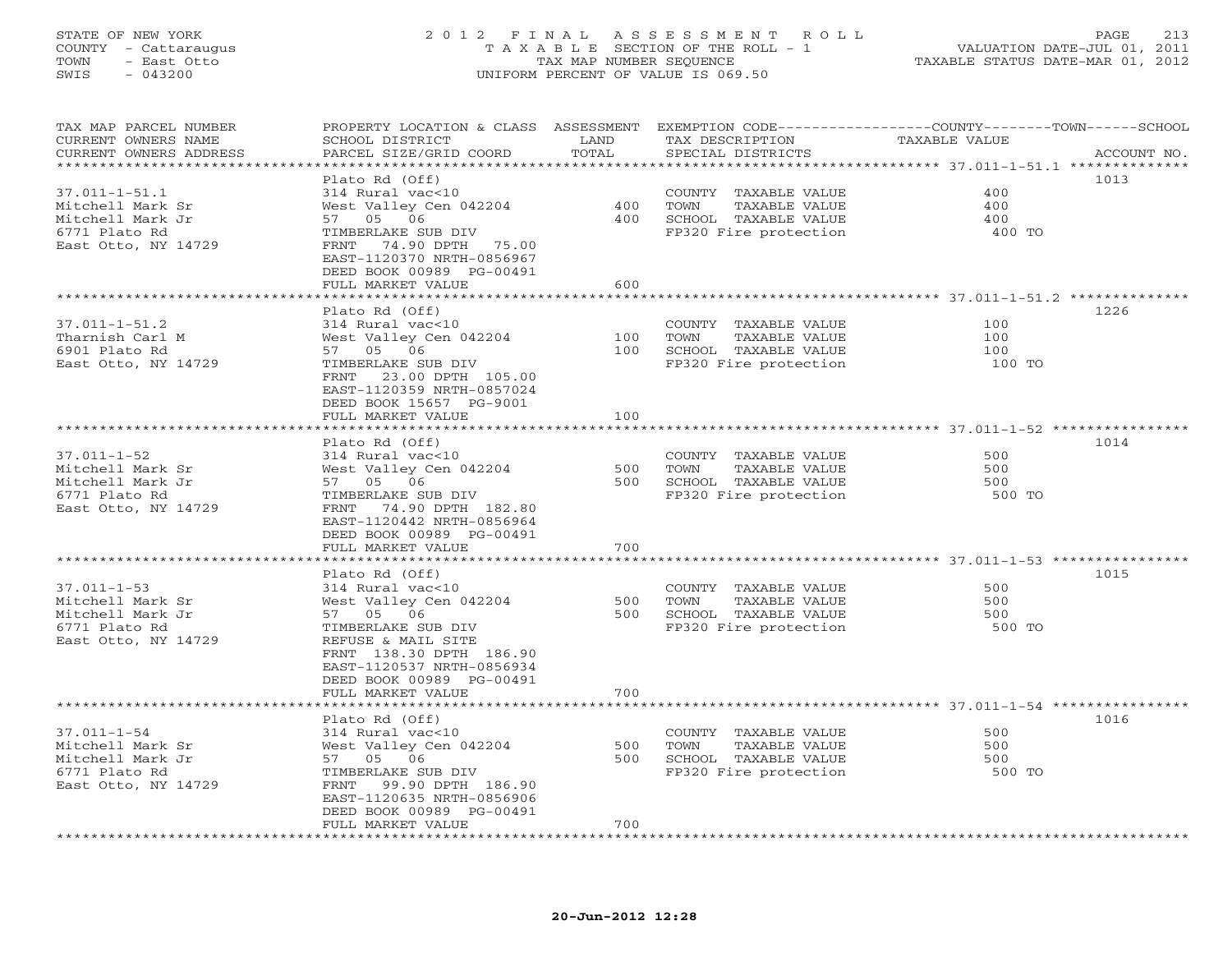# STATE OF NEW YORK 2 0 1 2 F I N A L A S S E S S M E N T R O L L PAGE 214 COUNTY - Cattaraugus T A X A B L E SECTION OF THE ROLL - 1 VALUATION DATE-JUL 01, 2011 TOWN - East Otto TAX MAP NUMBER SEQUENCE TAXABLE STATUS DATE-MAR 01, 2012 SWIS - 043200 UNIFORM PERCENT OF VALUE IS 069.50UNIFORM PERCENT OF VALUE IS 069.50

| TAX MAP PARCEL NUMBER<br>CURRENT OWNERS NAME | PROPERTY LOCATION & CLASS ASSESSMENT<br>SCHOOL DISTRICT | LAND<br>TOTAL           | TAX DESCRIPTION                               | EXEMPTION CODE-----------------COUNTY-------TOWN------SCHOOL<br>TAXABLE VALUE |             |
|----------------------------------------------|---------------------------------------------------------|-------------------------|-----------------------------------------------|-------------------------------------------------------------------------------|-------------|
| CURRENT OWNERS ADDRESS                       | PARCEL SIZE/GRID COORD                                  | ************            | SPECIAL DISTRICTS                             | **************************** 37.011-1-55 ****************                     | ACCOUNT NO. |
|                                              | Plato Rd (Off)                                          |                         |                                               |                                                                               | 1017        |
| $37.011 - 1 - 55$                            | 314 Rural vac<10                                        |                         | COUNTY TAXABLE VALUE                          | 500                                                                           |             |
| Mitchell Mark Sr                             | West Valley Cen 042204                                  | 500                     | TAXABLE VALUE<br>TOWN                         | 500                                                                           |             |
| Mitchell Mark Jr                             | 57 05 06                                                | 500                     | SCHOOL TAXABLE VALUE                          | 500                                                                           |             |
| 6771 Plato Rd                                | TIMBERLAKE SUB DIV                                      |                         | FP320 Fire protection                         | 500 TO                                                                        |             |
| East Otto, NY 14729                          | 93.40 DPTH 181.90<br>FRNT                               |                         |                                               |                                                                               |             |
|                                              | EAST-1120714 NRTH-0856915<br>DEED BOOK 00989 PG-00491   |                         |                                               |                                                                               |             |
|                                              | FULL MARKET VALUE                                       | 700                     |                                               |                                                                               |             |
|                                              | *************************                               |                         |                                               |                                                                               |             |
|                                              | Plato Rd (Off)                                          |                         |                                               |                                                                               | 1018        |
| $37.011 - 1 - 56$                            | 314 Rural vac<10                                        |                         | COUNTY TAXABLE VALUE                          | 500                                                                           |             |
| Mitchell Mark Sr                             | West Valley Cen 042204                                  | 500                     | TAXABLE VALUE<br>TOWN                         | 500                                                                           |             |
| Mitchell Mark Jr                             | 57 05 06                                                | 500                     | SCHOOL TAXABLE VALUE                          | 500                                                                           |             |
| 6771 Plato Rd                                | TIMBERLAKE SUB DIV                                      |                         | FP320 Fire protection                         | 500 TO                                                                        |             |
| East Otto, NY 14729                          | 69.90 DPTH 178.10<br>FRNT                               |                         |                                               |                                                                               |             |
|                                              | EAST-1120786 NRTH-0856937                               |                         |                                               |                                                                               |             |
|                                              | DEED BOOK 00989 PG-00491<br>FULL MARKET VALUE           | 700                     |                                               |                                                                               |             |
|                                              |                                                         |                         |                                               |                                                                               |             |
|                                              | Plato Rd (Off)                                          |                         |                                               |                                                                               | 1019        |
| $37.011 - 1 - 57$                            | 314 Rural vac<10                                        |                         | COUNTY TAXABLE VALUE                          | 500                                                                           |             |
| Mitchell Mark Sr                             | West Valley Cen 042204                                  | 500                     | TAXABLE VALUE<br>TOWN                         | 500                                                                           |             |
| Mitchell Mark Jr                             | 57 05 06                                                | 500                     | SCHOOL TAXABLE VALUE                          | 500                                                                           |             |
| 6771 Plato Rd                                | TIMBERLAKE SUB DIV                                      |                         | FP320 Fire protection                         | 500 TO                                                                        |             |
| East Otto, NY 14729                          | FRNT<br>69.90 DPTH 174.40                               |                         |                                               |                                                                               |             |
|                                              | EAST-1120853 NRTH-0856955                               |                         |                                               |                                                                               |             |
|                                              | DEED BOOK 00989 PG-00491                                |                         |                                               |                                                                               |             |
|                                              | FULL MARKET VALUE                                       | 700                     |                                               |                                                                               |             |
|                                              | ******************                                      | * * * * * * * * * * * * |                                               | ******************************** 37.011-1-58 ***********                      |             |
|                                              | Plato Rd (Off)                                          |                         |                                               |                                                                               | 1020        |
| $37.011 - 1 - 58$                            | 314 Rural vac<10                                        |                         | COUNTY TAXABLE VALUE                          | 500                                                                           |             |
| Mitchell Mark Sr                             | West Valley Cen 042204                                  | 500                     | TOWN<br>TAXABLE VALUE                         | 500                                                                           |             |
| Mitchell Mark Jr                             | 57 05 06                                                | 500                     | SCHOOL TAXABLE VALUE                          | 500                                                                           |             |
| 6771 Plato Rd                                | TIMBERLAKE SUB DIV                                      |                         | FP320 Fire protection                         | 500 TO                                                                        |             |
| East Otto, NY 14729                          | FRNT 69.90 DPTH 170.60                                  |                         |                                               |                                                                               |             |
|                                              | EAST-1120921 NRTH-0856971                               |                         |                                               |                                                                               |             |
|                                              | DEED BOOK 00989 PG-00491                                |                         |                                               |                                                                               |             |
|                                              | FULL MARKET VALUE                                       | 700                     |                                               |                                                                               |             |
|                                              |                                                         |                         |                                               |                                                                               |             |
|                                              | Plato Rd (Off)                                          |                         |                                               |                                                                               | 1021        |
| $37.011 - 1 - 59$                            | 314 Rural vac<10                                        |                         | COUNTY TAXABLE VALUE                          | 500                                                                           |             |
| Mitchell Mark Sr                             | West Valley Cen 042204                                  | 500                     | TOWN<br>TAXABLE VALUE                         | 500                                                                           |             |
| Mitchell Mark Jr<br>6771 Plato Rd            | 57 05 06<br>TIMBERLAKE SUB DIV                          | 500                     | SCHOOL TAXABLE VALUE<br>FP320 Fire protection | 500<br>500 TO                                                                 |             |
|                                              |                                                         |                         |                                               |                                                                               |             |
| East Otto, NY 14729                          | FRNT 69.90 DPTH 170.60<br>EAST-1120988 NRTH-0856988     |                         |                                               |                                                                               |             |
|                                              | DEED BOOK 00989 PG-00491                                |                         |                                               |                                                                               |             |
|                                              | FULL MARKET VALUE                                       | 700                     |                                               |                                                                               |             |
|                                              |                                                         |                         |                                               |                                                                               |             |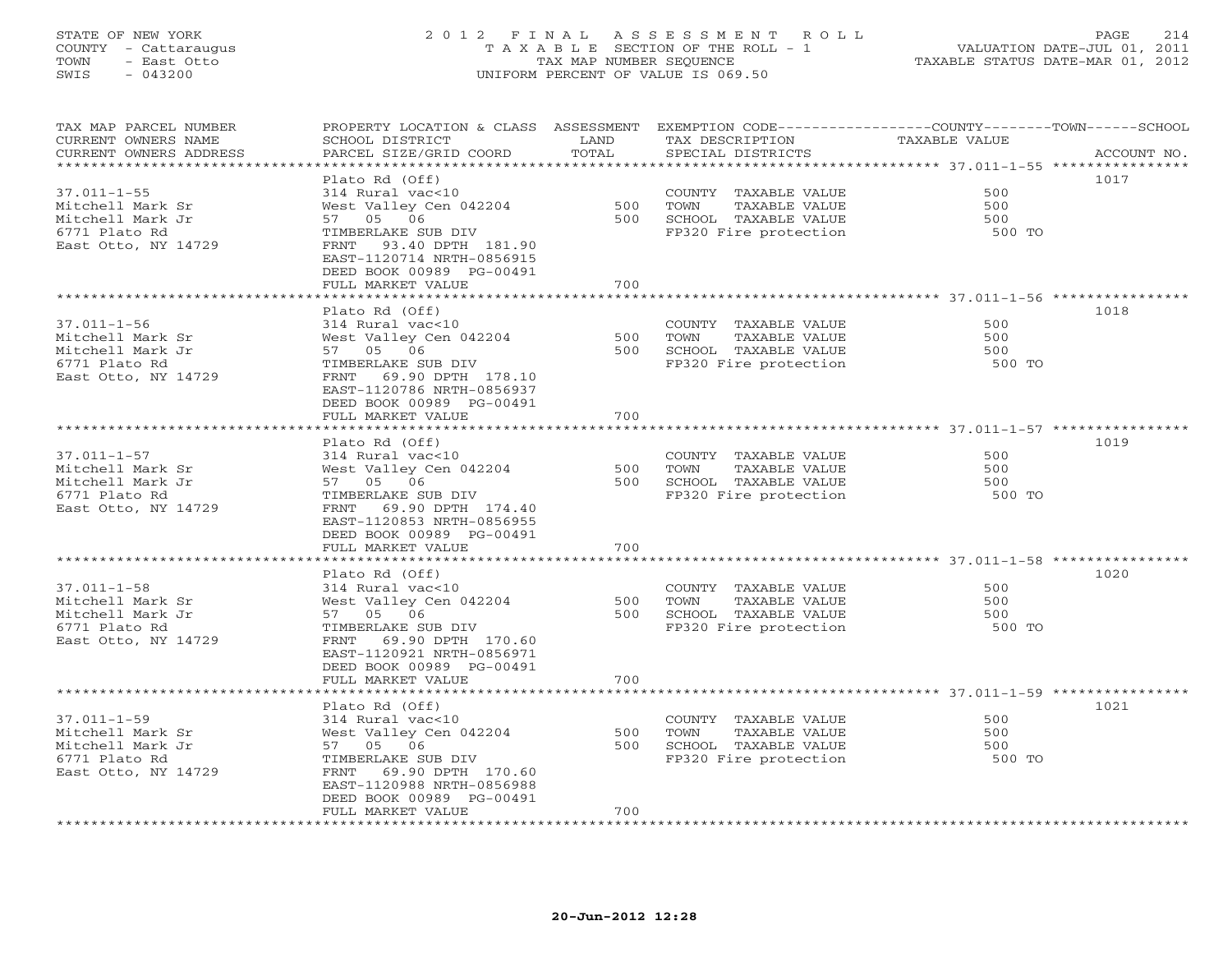# STATE OF NEW YORK 2 0 1 2 F I N A L A S S E S S M E N T R O L L PAGE 215 COUNTY - Cattaraugus T A X A B L E SECTION OF THE ROLL - 1 VALUATION DATE-JUL 01, 2011 TOWN - East Otto TAX MAP NUMBER SEQUENCE TAXABLE STATUS DATE-MAR 01, 2012 SWIS - 043200 UNIFORM PERCENT OF VALUE IS 069.50UNIFORM PERCENT OF VALUE IS 069.50

| TAX MAP PARCEL NUMBER<br>CURRENT OWNERS NAME   | PROPERTY LOCATION & CLASS ASSESSMENT<br>SCHOOL DISTRICT | LAND  | TAX DESCRIPTION       | EXEMPTION CODE-----------------COUNTY-------TOWN------SCHOOL<br>TAXABLE VALUE |             |
|------------------------------------------------|---------------------------------------------------------|-------|-----------------------|-------------------------------------------------------------------------------|-------------|
| CURRENT OWNERS ADDRESS<br>******************** | PARCEL SIZE/GRID COORD                                  | TOTAL | SPECIAL DISTRICTS     |                                                                               | ACCOUNT NO. |
|                                                | Plato Rd (Off)                                          |       |                       |                                                                               | 1022        |
| $37.011 - 1 - 60$                              | 314 Rural vac<10                                        |       | COUNTY TAXABLE VALUE  | 500                                                                           |             |
| Mitchell Mark Sr                               |                                                         | 500   | TOWN<br>TAXABLE VALUE | 500                                                                           |             |
|                                                | West Valley Cen 042204                                  | 500   |                       | 500                                                                           |             |
| Mitchell Mark Jr                               | 49/57 05 06                                             |       | SCHOOL TAXABLE VALUE  |                                                                               |             |
| 6771 Plato Rd<br>East Otto, NY 14729           | TIMBERLAKE SUB DIV<br>80.80 DPTH 153.30<br>FRNT         |       | FP320 Fire protection | 500 TO                                                                        |             |
|                                                | EAST-1121054 NRTH-0857001                               |       |                       |                                                                               |             |
|                                                | DEED BOOK 00989 PG-00491                                |       |                       |                                                                               |             |
|                                                | FULL MARKET VALUE                                       | 700   |                       |                                                                               |             |
|                                                |                                                         |       |                       |                                                                               |             |
|                                                | Plato Rd (Off)                                          |       |                       |                                                                               | 1023        |
| $37.011 - 1 - 61$                              | 314 Rural vac<10                                        |       | COUNTY TAXABLE VALUE  | 500                                                                           |             |
| Mitchell Mark Sr                               | West Valley Cen 042204                                  | 500   | TAXABLE VALUE<br>TOWN | 500                                                                           |             |
| Mitchell Mark Jr                               | 49 05 06                                                | 500   | SCHOOL TAXABLE VALUE  | 500                                                                           |             |
|                                                |                                                         |       |                       | 500 TO                                                                        |             |
| 6771 Plato Rd                                  | TIMBERLAKE SUB DIV D10                                  |       | FP320 Fire protection |                                                                               |             |
| East Otto, NY 14729                            | FRNT 122.90 DPTH 130.30                                 |       |                       |                                                                               |             |
|                                                | EAST-1121120 NRTH-0857030                               |       |                       |                                                                               |             |
|                                                | DEED BOOK 00989 PG-00491                                |       |                       |                                                                               |             |
|                                                | FULL MARKET VALUE                                       | 700   |                       |                                                                               |             |
|                                                |                                                         |       |                       |                                                                               |             |
|                                                | Plato Rd (Off)                                          |       |                       | 500                                                                           | 1024        |
| $37.011 - 1 - 62$                              | 314 Rural vac<10                                        |       | COUNTY TAXABLE VALUE  |                                                                               |             |
| Mitchell Mark Sr                               | West Valley Cen 042204                                  | 500   | TOWN<br>TAXABLE VALUE | 500                                                                           |             |
| Mitchell Mark Jr                               | 49 05 06                                                | 500   | SCHOOL TAXABLE VALUE  | 500                                                                           |             |
| 6771 Plato Rd                                  | TIMBERLAKE SUB DIV D16                                  |       | FP320 Fire protection | 500 TO                                                                        |             |
| East Otto, NY 14729                            | 59.50 DPTH 194.30<br>FRNT                               |       |                       |                                                                               |             |
|                                                | EAST-1121270 NRTH-0856897                               |       |                       |                                                                               |             |
|                                                | DEED BOOK 00989 PG-00491                                |       |                       |                                                                               |             |
|                                                | FULL MARKET VALUE                                       | 700   |                       |                                                                               |             |
|                                                | Plato Rd (Off)                                          |       |                       |                                                                               | 1025        |
| $37.011 - 1 - 63$                              | 314 Rural vac<10                                        |       | COUNTY TAXABLE VALUE  | 500                                                                           |             |
| Mitchell Mark Sr                               | West Valley Cen 042204                                  | 500   | TOWN<br>TAXABLE VALUE | 500                                                                           |             |
| Mitchell Mark Jr                               | 49 05 06                                                | 500   | SCHOOL TAXABLE VALUE  | 500                                                                           |             |
| 6771 Plato Rd                                  | TIMBERLAKE SUB DIV D15                                  |       | FP320 Fire protection | 500 TO                                                                        |             |
| East Otto, NY 14729                            | FRNT<br>50.10 DPTH 158.30                               |       |                       |                                                                               |             |
|                                                |                                                         |       |                       |                                                                               |             |
|                                                | EAST-1121206 NRTH-0856856                               |       |                       |                                                                               |             |
|                                                | DEED BOOK 00989 PG-00491<br>FULL MARKET VALUE           | 700   |                       |                                                                               |             |
|                                                |                                                         |       |                       |                                                                               |             |
|                                                | Plato Rd (Off)                                          |       |                       |                                                                               | 1026        |
| $37.011 - 1 - 64$                              | 314 Rural vac<10                                        |       | COUNTY TAXABLE VALUE  | 500                                                                           |             |
| Mitchell Mark Sr                               | West Valley Cen 042204                                  | 500   | TAXABLE VALUE<br>TOWN | 500                                                                           |             |
| Mitchell Mark Jr                               | 49 05 06                                                | 500   | SCHOOL TAXABLE VALUE  | 500                                                                           |             |
| 6771 Plato Rd                                  | TIMBERLAKE SUB DIV D14                                  |       | FP320 Fire protection | 500 TO                                                                        |             |
| East Otto, NY 14729                            | FRNT<br>65.20 DPTH 142.50                               |       |                       |                                                                               |             |
|                                                | EAST-1121142 NRTH-0856830                               |       |                       |                                                                               |             |
|                                                | DEED BOOK 00989 PG-00491                                |       |                       |                                                                               |             |
|                                                | FULL MARKET VALUE                                       | 700   |                       |                                                                               |             |
|                                                |                                                         |       |                       |                                                                               |             |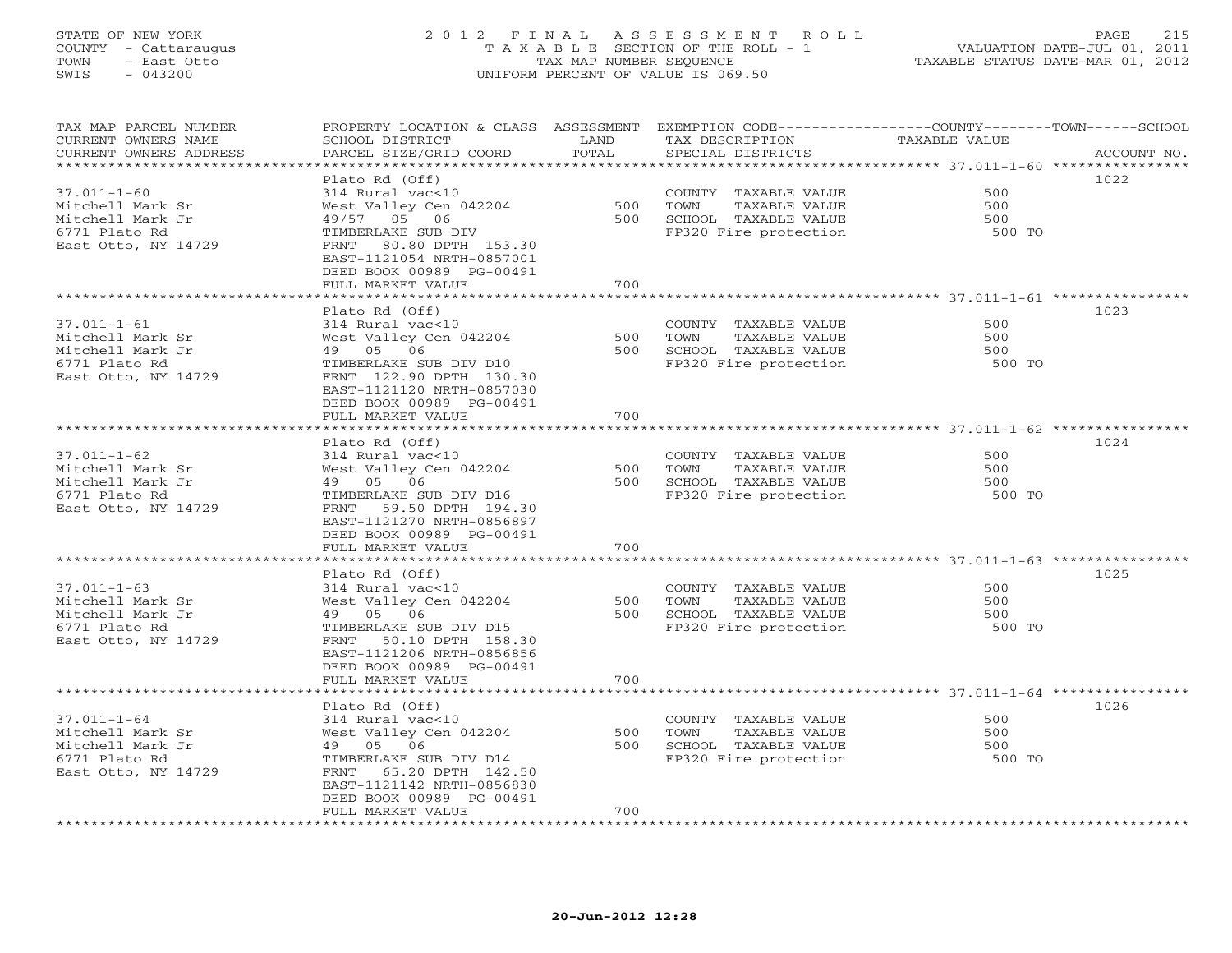# STATE OF NEW YORK 2 0 1 2 F I N A L A S S E S S M E N T R O L L PAGE 216 COUNTY - Cattaraugus T A X A B L E SECTION OF THE ROLL - 1 VALUATION DATE-JUL 01, 2011 TOWN - East Otto TAX MAP NUMBER SEQUENCE TAXABLE STATUS DATE-MAR 01, 2012 SWIS - 043200 UNIFORM PERCENT OF VALUE IS 069.50UNIFORM PERCENT OF VALUE IS 069.50

| TAX MAP PARCEL NUMBER<br>CURRENT OWNERS NAME    | PROPERTY LOCATION & CLASS ASSESSMENT<br>SCHOOL DISTRICT | LAND  | TAX DESCRIPTION       | EXEMPTION CODE-----------------COUNTY-------TOWN------SCHOOL<br>TAXABLE VALUE |             |
|-------------------------------------------------|---------------------------------------------------------|-------|-----------------------|-------------------------------------------------------------------------------|-------------|
| CURRENT OWNERS ADDRESS<br>********************* | PARCEL SIZE/GRID COORD                                  | TOTAL | SPECIAL DISTRICTS     |                                                                               | ACCOUNT NO. |
|                                                 |                                                         |       |                       |                                                                               |             |
|                                                 | Plato Rd (Off)                                          |       |                       |                                                                               | 1027        |
| 37.011-1-65                                     | 314 Rural vac<10                                        |       | COUNTY TAXABLE VALUE  | 500                                                                           |             |
| Mitchell Mark Sr                                | West Valley Cen 042204                                  | 500   | TOWN<br>TAXABLE VALUE | 500                                                                           |             |
| Mitchell Mark Jr                                | 49/57 05 06                                             | 500   | SCHOOL TAXABLE VALUE  | 500                                                                           |             |
| 6771 Plato Rd                                   | TIMBERLAKE SUB DIV                                      |       | FP320 Fire protection | 500 TO                                                                        |             |
| East Otto, NY 14729                             | 65.40 DPTH 140.60<br>FRNT                               |       |                       |                                                                               |             |
|                                                 | EAST-1121083 NRTH-0856804                               |       |                       |                                                                               |             |
|                                                 | DEED BOOK 00989 PG-00491                                |       |                       |                                                                               |             |
|                                                 | FULL MARKET VALUE                                       | 700   |                       |                                                                               |             |
|                                                 |                                                         |       |                       |                                                                               | 1028        |
|                                                 | Plato Rd (Off)                                          |       |                       | 500                                                                           |             |
| $37.011 - 1 - 66$                               | 314 Rural vac<10                                        |       | COUNTY TAXABLE VALUE  |                                                                               |             |
| Mitchell Mark Sr                                | West Valley Cen 042204                                  | 500   | TAXABLE VALUE<br>TOWN | 500                                                                           |             |
| Mitchell Mark Jr                                | 49/57 05 06                                             | 500   | SCHOOL TAXABLE VALUE  | 500                                                                           |             |
| 6771 Plato Rd                                   | TIMBERLAKE SUB DIV                                      |       | FP320 Fire protection | 500 TO                                                                        |             |
| East Otto, NY 14729                             | 65.40 DPTH 150.40<br>FRNT                               |       |                       |                                                                               |             |
|                                                 | EAST-1121022 NRTH-0856780                               |       |                       |                                                                               |             |
|                                                 | DEED BOOK 00989 PG-00491                                |       |                       |                                                                               |             |
|                                                 | FULL MARKET VALUE                                       | 700   |                       |                                                                               |             |
|                                                 |                                                         |       |                       |                                                                               | 1029        |
| $37.011 - 1 - 67$                               | Plato Rd (Off)<br>314 Rural vac<10                      |       | COUNTY TAXABLE VALUE  | 500                                                                           |             |
| Mitchell Mark Sr                                | West Valley Cen 042204                                  | 500   | TOWN<br>TAXABLE VALUE | 500                                                                           |             |
| Mitchell Mark Jr                                | 57 05 06                                                | 500   | SCHOOL TAXABLE VALUE  | 500                                                                           |             |
| 6771 Plato Rd                                   | TIMBERLAKE SUB DIV                                      |       |                       | 500 TO                                                                        |             |
| East Otto, NY 14729                             | FRNT<br>65.40 DPTH 174.70                               |       | FP320 Fire protection |                                                                               |             |
|                                                 | EAST-1120959 NRTH-0856754                               |       |                       |                                                                               |             |
|                                                 | DEED BOOK 00989 PG-00491                                |       |                       |                                                                               |             |
|                                                 | FULL MARKET VALUE                                       | 700   |                       |                                                                               |             |
|                                                 |                                                         |       |                       |                                                                               |             |
|                                                 | Plato Rd (Off)                                          |       |                       |                                                                               | 1030        |
| $37.011 - 1 - 68$                               | 314 Rural vac<10                                        |       | COUNTY TAXABLE VALUE  | 100                                                                           |             |
| Mitchell Mark Sr                                | West Valley Cen 042204                                  | 100   | TOWN<br>TAXABLE VALUE | 100                                                                           |             |
| Mitchell Mark Jr                                | 57 05 06                                                | 100   | SCHOOL TAXABLE VALUE  | 100                                                                           |             |
| 6771 Plato Rd                                   | TIMBERLAKE SUB DIV                                      |       | FP320 Fire protection | 100 TO                                                                        |             |
| East Otto, NY 14729                             | FRNT<br>32.00 DPTH 107.10                               |       |                       |                                                                               |             |
|                                                 | EAST-1120356 NRTH-0856745                               |       |                       |                                                                               |             |
|                                                 | DEED BOOK 00989 PG-00491                                |       |                       |                                                                               |             |
|                                                 | FULL MARKET VALUE                                       | 100   |                       |                                                                               |             |
|                                                 |                                                         |       |                       |                                                                               |             |
|                                                 | Plato Rd (Off)                                          |       |                       |                                                                               | 1031        |
| $37.011 - 1 - 69$                               | 314 Rural vac<10                                        |       | COUNTY TAXABLE VALUE  | 100                                                                           |             |
| Mitchell Mark Sr                                | West Valley Cen 042204                                  | 100   | TAXABLE VALUE<br>TOWN | 100                                                                           |             |
| Mitchell Mark Jr                                | 57 05 06                                                | 100   | SCHOOL TAXABLE VALUE  | 100                                                                           |             |
| 6771 Plato Rd                                   | TIMBERLAKE SUB DIV T2                                   |       | FP320 Fire protection | 100 TO                                                                        |             |
| East Otto, NY 14729                             | FRNT 30.00 DPTH 94.00                                   |       |                       |                                                                               |             |
|                                                 | EAST-1120337 NRTH-0856722                               |       |                       |                                                                               |             |
|                                                 | DEED BOOK 00989 PG-00491                                |       |                       |                                                                               |             |
|                                                 | FULL MARKET VALUE                                       | 100   |                       |                                                                               |             |
|                                                 |                                                         |       |                       |                                                                               |             |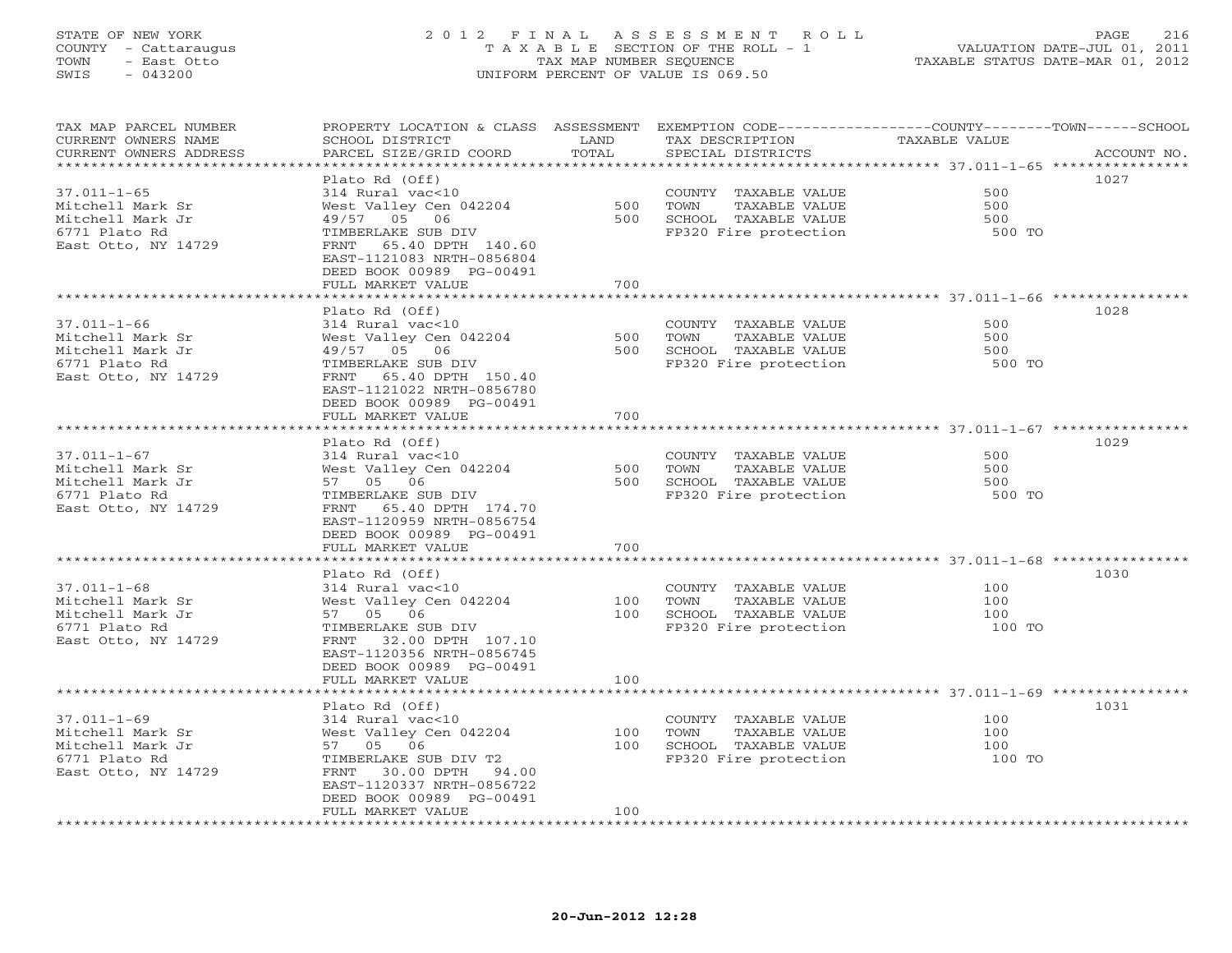# STATE OF NEW YORK 2 0 1 2 F I N A L A S S E S S M E N T R O L L PAGE 217 COUNTY - Cattaraugus T A X A B L E SECTION OF THE ROLL - 1 VALUATION DATE-JUL 01, 2011 TOWN - East Otto TAX MAP NUMBER SEQUENCE TAXABLE STATUS DATE-MAR 01, 2012 SWIS - 043200 UNIFORM PERCENT OF VALUE IS 069.50UNIFORM PERCENT OF VALUE IS 069.50

| ********************<br>1032<br>Plato Rd (Off)<br>$37.011 - 1 - 70$<br>100<br>314 Rural vac<10<br>COUNTY TAXABLE VALUE<br>100<br>Mitchell Mark Sr<br>West Valley Cen 042204<br>TOWN<br>TAXABLE VALUE<br>100<br>100<br>SCHOOL TAXABLE VALUE<br>100<br>Mitchell Mark Jr<br>57 05 06<br>6771 Plato Rd<br>TIMBERLAKE SUB DIV<br>FP320 Fire protection<br>100 TO<br>East Otto, NY 14729<br>FRNT 30.00 DPTH 90.00<br>EAST-1120316 NRTH-0856701<br>DEED BOOK 00989 PG-00491<br>FULL MARKET VALUE<br>100<br>1033<br>Plato Rd (Off)<br>$37.011 - 1 - 71$<br>314 Rural vac<10<br>COUNTY TAXABLE VALUE<br>100<br>Mitchell Mark Sr<br>West Valley Cen 042204<br>100<br>TOWN<br>TAXABLE VALUE<br>100<br>Mitchell Mark Jr<br>57 05 06<br>100<br>SCHOOL TAXABLE VALUE<br>100<br>6771 Plato Rd<br>TIMBERLAKE SUB DIV<br>FP320 Fire protection<br>100 TO<br>30.00 DPTH 90.00<br>East Otto, NY 14729<br>FRNT<br>EAST-1120270 NRTH-0856661<br>DEED BOOK 00989 PG-00491<br>100<br>FULL MARKET VALUE<br>1034<br>Plato Rd (Off)<br>$37.011 - 1 - 72$<br>314 Rural vac<10<br>COUNTY TAXABLE VALUE<br>100<br>Mitchell Mark Sr<br>West Valley Cen 042204<br>100<br>TOWN<br>TAXABLE VALUE<br>100<br>Mitchell Mark Jr<br>100<br>SCHOOL TAXABLE VALUE<br>100<br>57 05 06<br>6771 Plato Rd<br>TIMBERLAKE SUB DIV<br>FP320 Fire protection<br>100 TO<br>30.00 DPTH 90.00<br>East Otto, NY 14729<br>FRNT<br>EAST-1120248 NRTH-0856640<br>DEED BOOK 00989 PG-00491<br>FULL MARKET VALUE<br>100<br>1035<br>Plato Rd (Off)<br>$37.011 - 1 - 73$<br>100<br>314 Rural vac<10<br>COUNTY TAXABLE VALUE<br>Mitchell Mark Sr<br>West Valley Cen 042204<br>100<br>TOWN<br>TAXABLE VALUE<br>100<br>100<br>SCHOOL TAXABLE VALUE<br>100<br>Mitchell Mark Jr<br>57 05 06<br>6771 Plato Rd<br>TIMBERLAKE SUB DIV<br>FP320 Fire protection<br>100 TO<br>East Otto, NY 14729<br>FRNT<br>30.00 DPTH 90.00<br>EAST-1120225 NRTH-0856620<br>DEED BOOK 00989 PG-00491<br>FULL MARKET VALUE<br>100<br>1036<br>Plato Rd (Off)<br>$37.011 - 1 - 74$<br>100<br>314 Rural vac<10<br>COUNTY TAXABLE VALUE<br>Mitchell Mark Sr<br>West Valley Cen 042204<br>100<br>TOWN<br>TAXABLE VALUE<br>100<br>Mitchell Mark Jr<br>100<br>SCHOOL TAXABLE VALUE<br>100<br>57 05 06<br>6771 Plato Rd<br>TIMBERLAKE SUB DIV<br>FP320 Fire protection<br>100 TO<br>East Otto, NY 14729<br>FRNT 29.00 DPTH 105.80<br>EAST-1120195 NRTH-0856562<br>DEED BOOK 00989 PG-00491<br>FULL MARKET VALUE<br>100 | TAX MAP PARCEL NUMBER<br>CURRENT OWNERS NAME | SCHOOL DISTRICT        | LAND  | TAX DESCRIPTION   | PROPERTY LOCATION & CLASS ASSESSMENT EXEMPTION CODE---------------COUNTY-------TOWN------SCHOOL<br>TAXABLE VALUE |
|----------------------------------------------------------------------------------------------------------------------------------------------------------------------------------------------------------------------------------------------------------------------------------------------------------------------------------------------------------------------------------------------------------------------------------------------------------------------------------------------------------------------------------------------------------------------------------------------------------------------------------------------------------------------------------------------------------------------------------------------------------------------------------------------------------------------------------------------------------------------------------------------------------------------------------------------------------------------------------------------------------------------------------------------------------------------------------------------------------------------------------------------------------------------------------------------------------------------------------------------------------------------------------------------------------------------------------------------------------------------------------------------------------------------------------------------------------------------------------------------------------------------------------------------------------------------------------------------------------------------------------------------------------------------------------------------------------------------------------------------------------------------------------------------------------------------------------------------------------------------------------------------------------------------------------------------------------------------------------------------------------------------------------------------------------------------------------------------------------------------------------------------------------------------------------------------------------------------------------------------------------------------------------------------------------------------------------------------------------------------------------------------------------------------------|----------------------------------------------|------------------------|-------|-------------------|------------------------------------------------------------------------------------------------------------------|
|                                                                                                                                                                                                                                                                                                                                                                                                                                                                                                                                                                                                                                                                                                                                                                                                                                                                                                                                                                                                                                                                                                                                                                                                                                                                                                                                                                                                                                                                                                                                                                                                                                                                                                                                                                                                                                                                                                                                                                                                                                                                                                                                                                                                                                                                                                                                                                                                                            | CURRENT OWNERS ADDRESS                       | PARCEL SIZE/GRID COORD | TOTAL | SPECIAL DISTRICTS | ACCOUNT NO.                                                                                                      |
|                                                                                                                                                                                                                                                                                                                                                                                                                                                                                                                                                                                                                                                                                                                                                                                                                                                                                                                                                                                                                                                                                                                                                                                                                                                                                                                                                                                                                                                                                                                                                                                                                                                                                                                                                                                                                                                                                                                                                                                                                                                                                                                                                                                                                                                                                                                                                                                                                            |                                              |                        |       |                   |                                                                                                                  |
|                                                                                                                                                                                                                                                                                                                                                                                                                                                                                                                                                                                                                                                                                                                                                                                                                                                                                                                                                                                                                                                                                                                                                                                                                                                                                                                                                                                                                                                                                                                                                                                                                                                                                                                                                                                                                                                                                                                                                                                                                                                                                                                                                                                                                                                                                                                                                                                                                            |                                              |                        |       |                   |                                                                                                                  |
|                                                                                                                                                                                                                                                                                                                                                                                                                                                                                                                                                                                                                                                                                                                                                                                                                                                                                                                                                                                                                                                                                                                                                                                                                                                                                                                                                                                                                                                                                                                                                                                                                                                                                                                                                                                                                                                                                                                                                                                                                                                                                                                                                                                                                                                                                                                                                                                                                            |                                              |                        |       |                   |                                                                                                                  |
|                                                                                                                                                                                                                                                                                                                                                                                                                                                                                                                                                                                                                                                                                                                                                                                                                                                                                                                                                                                                                                                                                                                                                                                                                                                                                                                                                                                                                                                                                                                                                                                                                                                                                                                                                                                                                                                                                                                                                                                                                                                                                                                                                                                                                                                                                                                                                                                                                            |                                              |                        |       |                   |                                                                                                                  |
|                                                                                                                                                                                                                                                                                                                                                                                                                                                                                                                                                                                                                                                                                                                                                                                                                                                                                                                                                                                                                                                                                                                                                                                                                                                                                                                                                                                                                                                                                                                                                                                                                                                                                                                                                                                                                                                                                                                                                                                                                                                                                                                                                                                                                                                                                                                                                                                                                            |                                              |                        |       |                   |                                                                                                                  |
|                                                                                                                                                                                                                                                                                                                                                                                                                                                                                                                                                                                                                                                                                                                                                                                                                                                                                                                                                                                                                                                                                                                                                                                                                                                                                                                                                                                                                                                                                                                                                                                                                                                                                                                                                                                                                                                                                                                                                                                                                                                                                                                                                                                                                                                                                                                                                                                                                            |                                              |                        |       |                   |                                                                                                                  |
|                                                                                                                                                                                                                                                                                                                                                                                                                                                                                                                                                                                                                                                                                                                                                                                                                                                                                                                                                                                                                                                                                                                                                                                                                                                                                                                                                                                                                                                                                                                                                                                                                                                                                                                                                                                                                                                                                                                                                                                                                                                                                                                                                                                                                                                                                                                                                                                                                            |                                              |                        |       |                   |                                                                                                                  |
|                                                                                                                                                                                                                                                                                                                                                                                                                                                                                                                                                                                                                                                                                                                                                                                                                                                                                                                                                                                                                                                                                                                                                                                                                                                                                                                                                                                                                                                                                                                                                                                                                                                                                                                                                                                                                                                                                                                                                                                                                                                                                                                                                                                                                                                                                                                                                                                                                            |                                              |                        |       |                   |                                                                                                                  |
|                                                                                                                                                                                                                                                                                                                                                                                                                                                                                                                                                                                                                                                                                                                                                                                                                                                                                                                                                                                                                                                                                                                                                                                                                                                                                                                                                                                                                                                                                                                                                                                                                                                                                                                                                                                                                                                                                                                                                                                                                                                                                                                                                                                                                                                                                                                                                                                                                            |                                              |                        |       |                   |                                                                                                                  |
|                                                                                                                                                                                                                                                                                                                                                                                                                                                                                                                                                                                                                                                                                                                                                                                                                                                                                                                                                                                                                                                                                                                                                                                                                                                                                                                                                                                                                                                                                                                                                                                                                                                                                                                                                                                                                                                                                                                                                                                                                                                                                                                                                                                                                                                                                                                                                                                                                            |                                              |                        |       |                   |                                                                                                                  |
|                                                                                                                                                                                                                                                                                                                                                                                                                                                                                                                                                                                                                                                                                                                                                                                                                                                                                                                                                                                                                                                                                                                                                                                                                                                                                                                                                                                                                                                                                                                                                                                                                                                                                                                                                                                                                                                                                                                                                                                                                                                                                                                                                                                                                                                                                                                                                                                                                            |                                              |                        |       |                   |                                                                                                                  |
|                                                                                                                                                                                                                                                                                                                                                                                                                                                                                                                                                                                                                                                                                                                                                                                                                                                                                                                                                                                                                                                                                                                                                                                                                                                                                                                                                                                                                                                                                                                                                                                                                                                                                                                                                                                                                                                                                                                                                                                                                                                                                                                                                                                                                                                                                                                                                                                                                            |                                              |                        |       |                   |                                                                                                                  |
|                                                                                                                                                                                                                                                                                                                                                                                                                                                                                                                                                                                                                                                                                                                                                                                                                                                                                                                                                                                                                                                                                                                                                                                                                                                                                                                                                                                                                                                                                                                                                                                                                                                                                                                                                                                                                                                                                                                                                                                                                                                                                                                                                                                                                                                                                                                                                                                                                            |                                              |                        |       |                   |                                                                                                                  |
|                                                                                                                                                                                                                                                                                                                                                                                                                                                                                                                                                                                                                                                                                                                                                                                                                                                                                                                                                                                                                                                                                                                                                                                                                                                                                                                                                                                                                                                                                                                                                                                                                                                                                                                                                                                                                                                                                                                                                                                                                                                                                                                                                                                                                                                                                                                                                                                                                            |                                              |                        |       |                   |                                                                                                                  |
|                                                                                                                                                                                                                                                                                                                                                                                                                                                                                                                                                                                                                                                                                                                                                                                                                                                                                                                                                                                                                                                                                                                                                                                                                                                                                                                                                                                                                                                                                                                                                                                                                                                                                                                                                                                                                                                                                                                                                                                                                                                                                                                                                                                                                                                                                                                                                                                                                            |                                              |                        |       |                   |                                                                                                                  |
|                                                                                                                                                                                                                                                                                                                                                                                                                                                                                                                                                                                                                                                                                                                                                                                                                                                                                                                                                                                                                                                                                                                                                                                                                                                                                                                                                                                                                                                                                                                                                                                                                                                                                                                                                                                                                                                                                                                                                                                                                                                                                                                                                                                                                                                                                                                                                                                                                            |                                              |                        |       |                   |                                                                                                                  |
|                                                                                                                                                                                                                                                                                                                                                                                                                                                                                                                                                                                                                                                                                                                                                                                                                                                                                                                                                                                                                                                                                                                                                                                                                                                                                                                                                                                                                                                                                                                                                                                                                                                                                                                                                                                                                                                                                                                                                                                                                                                                                                                                                                                                                                                                                                                                                                                                                            |                                              |                        |       |                   |                                                                                                                  |
|                                                                                                                                                                                                                                                                                                                                                                                                                                                                                                                                                                                                                                                                                                                                                                                                                                                                                                                                                                                                                                                                                                                                                                                                                                                                                                                                                                                                                                                                                                                                                                                                                                                                                                                                                                                                                                                                                                                                                                                                                                                                                                                                                                                                                                                                                                                                                                                                                            |                                              |                        |       |                   |                                                                                                                  |
|                                                                                                                                                                                                                                                                                                                                                                                                                                                                                                                                                                                                                                                                                                                                                                                                                                                                                                                                                                                                                                                                                                                                                                                                                                                                                                                                                                                                                                                                                                                                                                                                                                                                                                                                                                                                                                                                                                                                                                                                                                                                                                                                                                                                                                                                                                                                                                                                                            |                                              |                        |       |                   |                                                                                                                  |
|                                                                                                                                                                                                                                                                                                                                                                                                                                                                                                                                                                                                                                                                                                                                                                                                                                                                                                                                                                                                                                                                                                                                                                                                                                                                                                                                                                                                                                                                                                                                                                                                                                                                                                                                                                                                                                                                                                                                                                                                                                                                                                                                                                                                                                                                                                                                                                                                                            |                                              |                        |       |                   |                                                                                                                  |
|                                                                                                                                                                                                                                                                                                                                                                                                                                                                                                                                                                                                                                                                                                                                                                                                                                                                                                                                                                                                                                                                                                                                                                                                                                                                                                                                                                                                                                                                                                                                                                                                                                                                                                                                                                                                                                                                                                                                                                                                                                                                                                                                                                                                                                                                                                                                                                                                                            |                                              |                        |       |                   |                                                                                                                  |
|                                                                                                                                                                                                                                                                                                                                                                                                                                                                                                                                                                                                                                                                                                                                                                                                                                                                                                                                                                                                                                                                                                                                                                                                                                                                                                                                                                                                                                                                                                                                                                                                                                                                                                                                                                                                                                                                                                                                                                                                                                                                                                                                                                                                                                                                                                                                                                                                                            |                                              |                        |       |                   |                                                                                                                  |
|                                                                                                                                                                                                                                                                                                                                                                                                                                                                                                                                                                                                                                                                                                                                                                                                                                                                                                                                                                                                                                                                                                                                                                                                                                                                                                                                                                                                                                                                                                                                                                                                                                                                                                                                                                                                                                                                                                                                                                                                                                                                                                                                                                                                                                                                                                                                                                                                                            |                                              |                        |       |                   |                                                                                                                  |
|                                                                                                                                                                                                                                                                                                                                                                                                                                                                                                                                                                                                                                                                                                                                                                                                                                                                                                                                                                                                                                                                                                                                                                                                                                                                                                                                                                                                                                                                                                                                                                                                                                                                                                                                                                                                                                                                                                                                                                                                                                                                                                                                                                                                                                                                                                                                                                                                                            |                                              |                        |       |                   |                                                                                                                  |
|                                                                                                                                                                                                                                                                                                                                                                                                                                                                                                                                                                                                                                                                                                                                                                                                                                                                                                                                                                                                                                                                                                                                                                                                                                                                                                                                                                                                                                                                                                                                                                                                                                                                                                                                                                                                                                                                                                                                                                                                                                                                                                                                                                                                                                                                                                                                                                                                                            |                                              |                        |       |                   |                                                                                                                  |
|                                                                                                                                                                                                                                                                                                                                                                                                                                                                                                                                                                                                                                                                                                                                                                                                                                                                                                                                                                                                                                                                                                                                                                                                                                                                                                                                                                                                                                                                                                                                                                                                                                                                                                                                                                                                                                                                                                                                                                                                                                                                                                                                                                                                                                                                                                                                                                                                                            |                                              |                        |       |                   |                                                                                                                  |
|                                                                                                                                                                                                                                                                                                                                                                                                                                                                                                                                                                                                                                                                                                                                                                                                                                                                                                                                                                                                                                                                                                                                                                                                                                                                                                                                                                                                                                                                                                                                                                                                                                                                                                                                                                                                                                                                                                                                                                                                                                                                                                                                                                                                                                                                                                                                                                                                                            |                                              |                        |       |                   |                                                                                                                  |
|                                                                                                                                                                                                                                                                                                                                                                                                                                                                                                                                                                                                                                                                                                                                                                                                                                                                                                                                                                                                                                                                                                                                                                                                                                                                                                                                                                                                                                                                                                                                                                                                                                                                                                                                                                                                                                                                                                                                                                                                                                                                                                                                                                                                                                                                                                                                                                                                                            |                                              |                        |       |                   |                                                                                                                  |
|                                                                                                                                                                                                                                                                                                                                                                                                                                                                                                                                                                                                                                                                                                                                                                                                                                                                                                                                                                                                                                                                                                                                                                                                                                                                                                                                                                                                                                                                                                                                                                                                                                                                                                                                                                                                                                                                                                                                                                                                                                                                                                                                                                                                                                                                                                                                                                                                                            |                                              |                        |       |                   |                                                                                                                  |
|                                                                                                                                                                                                                                                                                                                                                                                                                                                                                                                                                                                                                                                                                                                                                                                                                                                                                                                                                                                                                                                                                                                                                                                                                                                                                                                                                                                                                                                                                                                                                                                                                                                                                                                                                                                                                                                                                                                                                                                                                                                                                                                                                                                                                                                                                                                                                                                                                            |                                              |                        |       |                   |                                                                                                                  |
|                                                                                                                                                                                                                                                                                                                                                                                                                                                                                                                                                                                                                                                                                                                                                                                                                                                                                                                                                                                                                                                                                                                                                                                                                                                                                                                                                                                                                                                                                                                                                                                                                                                                                                                                                                                                                                                                                                                                                                                                                                                                                                                                                                                                                                                                                                                                                                                                                            |                                              |                        |       |                   |                                                                                                                  |
|                                                                                                                                                                                                                                                                                                                                                                                                                                                                                                                                                                                                                                                                                                                                                                                                                                                                                                                                                                                                                                                                                                                                                                                                                                                                                                                                                                                                                                                                                                                                                                                                                                                                                                                                                                                                                                                                                                                                                                                                                                                                                                                                                                                                                                                                                                                                                                                                                            |                                              |                        |       |                   |                                                                                                                  |
|                                                                                                                                                                                                                                                                                                                                                                                                                                                                                                                                                                                                                                                                                                                                                                                                                                                                                                                                                                                                                                                                                                                                                                                                                                                                                                                                                                                                                                                                                                                                                                                                                                                                                                                                                                                                                                                                                                                                                                                                                                                                                                                                                                                                                                                                                                                                                                                                                            |                                              |                        |       |                   |                                                                                                                  |
|                                                                                                                                                                                                                                                                                                                                                                                                                                                                                                                                                                                                                                                                                                                                                                                                                                                                                                                                                                                                                                                                                                                                                                                                                                                                                                                                                                                                                                                                                                                                                                                                                                                                                                                                                                                                                                                                                                                                                                                                                                                                                                                                                                                                                                                                                                                                                                                                                            |                                              |                        |       |                   |                                                                                                                  |
|                                                                                                                                                                                                                                                                                                                                                                                                                                                                                                                                                                                                                                                                                                                                                                                                                                                                                                                                                                                                                                                                                                                                                                                                                                                                                                                                                                                                                                                                                                                                                                                                                                                                                                                                                                                                                                                                                                                                                                                                                                                                                                                                                                                                                                                                                                                                                                                                                            |                                              |                        |       |                   |                                                                                                                  |
|                                                                                                                                                                                                                                                                                                                                                                                                                                                                                                                                                                                                                                                                                                                                                                                                                                                                                                                                                                                                                                                                                                                                                                                                                                                                                                                                                                                                                                                                                                                                                                                                                                                                                                                                                                                                                                                                                                                                                                                                                                                                                                                                                                                                                                                                                                                                                                                                                            |                                              |                        |       |                   |                                                                                                                  |
|                                                                                                                                                                                                                                                                                                                                                                                                                                                                                                                                                                                                                                                                                                                                                                                                                                                                                                                                                                                                                                                                                                                                                                                                                                                                                                                                                                                                                                                                                                                                                                                                                                                                                                                                                                                                                                                                                                                                                                                                                                                                                                                                                                                                                                                                                                                                                                                                                            |                                              |                        |       |                   |                                                                                                                  |
|                                                                                                                                                                                                                                                                                                                                                                                                                                                                                                                                                                                                                                                                                                                                                                                                                                                                                                                                                                                                                                                                                                                                                                                                                                                                                                                                                                                                                                                                                                                                                                                                                                                                                                                                                                                                                                                                                                                                                                                                                                                                                                                                                                                                                                                                                                                                                                                                                            |                                              |                        |       |                   |                                                                                                                  |
|                                                                                                                                                                                                                                                                                                                                                                                                                                                                                                                                                                                                                                                                                                                                                                                                                                                                                                                                                                                                                                                                                                                                                                                                                                                                                                                                                                                                                                                                                                                                                                                                                                                                                                                                                                                                                                                                                                                                                                                                                                                                                                                                                                                                                                                                                                                                                                                                                            |                                              |                        |       |                   |                                                                                                                  |
|                                                                                                                                                                                                                                                                                                                                                                                                                                                                                                                                                                                                                                                                                                                                                                                                                                                                                                                                                                                                                                                                                                                                                                                                                                                                                                                                                                                                                                                                                                                                                                                                                                                                                                                                                                                                                                                                                                                                                                                                                                                                                                                                                                                                                                                                                                                                                                                                                            |                                              |                        |       |                   |                                                                                                                  |
|                                                                                                                                                                                                                                                                                                                                                                                                                                                                                                                                                                                                                                                                                                                                                                                                                                                                                                                                                                                                                                                                                                                                                                                                                                                                                                                                                                                                                                                                                                                                                                                                                                                                                                                                                                                                                                                                                                                                                                                                                                                                                                                                                                                                                                                                                                                                                                                                                            |                                              |                        |       |                   |                                                                                                                  |
|                                                                                                                                                                                                                                                                                                                                                                                                                                                                                                                                                                                                                                                                                                                                                                                                                                                                                                                                                                                                                                                                                                                                                                                                                                                                                                                                                                                                                                                                                                                                                                                                                                                                                                                                                                                                                                                                                                                                                                                                                                                                                                                                                                                                                                                                                                                                                                                                                            |                                              |                        |       |                   |                                                                                                                  |
|                                                                                                                                                                                                                                                                                                                                                                                                                                                                                                                                                                                                                                                                                                                                                                                                                                                                                                                                                                                                                                                                                                                                                                                                                                                                                                                                                                                                                                                                                                                                                                                                                                                                                                                                                                                                                                                                                                                                                                                                                                                                                                                                                                                                                                                                                                                                                                                                                            |                                              |                        |       |                   |                                                                                                                  |
|                                                                                                                                                                                                                                                                                                                                                                                                                                                                                                                                                                                                                                                                                                                                                                                                                                                                                                                                                                                                                                                                                                                                                                                                                                                                                                                                                                                                                                                                                                                                                                                                                                                                                                                                                                                                                                                                                                                                                                                                                                                                                                                                                                                                                                                                                                                                                                                                                            |                                              |                        |       |                   |                                                                                                                  |
|                                                                                                                                                                                                                                                                                                                                                                                                                                                                                                                                                                                                                                                                                                                                                                                                                                                                                                                                                                                                                                                                                                                                                                                                                                                                                                                                                                                                                                                                                                                                                                                                                                                                                                                                                                                                                                                                                                                                                                                                                                                                                                                                                                                                                                                                                                                                                                                                                            |                                              |                        |       |                   |                                                                                                                  |
|                                                                                                                                                                                                                                                                                                                                                                                                                                                                                                                                                                                                                                                                                                                                                                                                                                                                                                                                                                                                                                                                                                                                                                                                                                                                                                                                                                                                                                                                                                                                                                                                                                                                                                                                                                                                                                                                                                                                                                                                                                                                                                                                                                                                                                                                                                                                                                                                                            |                                              |                        |       |                   |                                                                                                                  |
|                                                                                                                                                                                                                                                                                                                                                                                                                                                                                                                                                                                                                                                                                                                                                                                                                                                                                                                                                                                                                                                                                                                                                                                                                                                                                                                                                                                                                                                                                                                                                                                                                                                                                                                                                                                                                                                                                                                                                                                                                                                                                                                                                                                                                                                                                                                                                                                                                            |                                              |                        |       |                   |                                                                                                                  |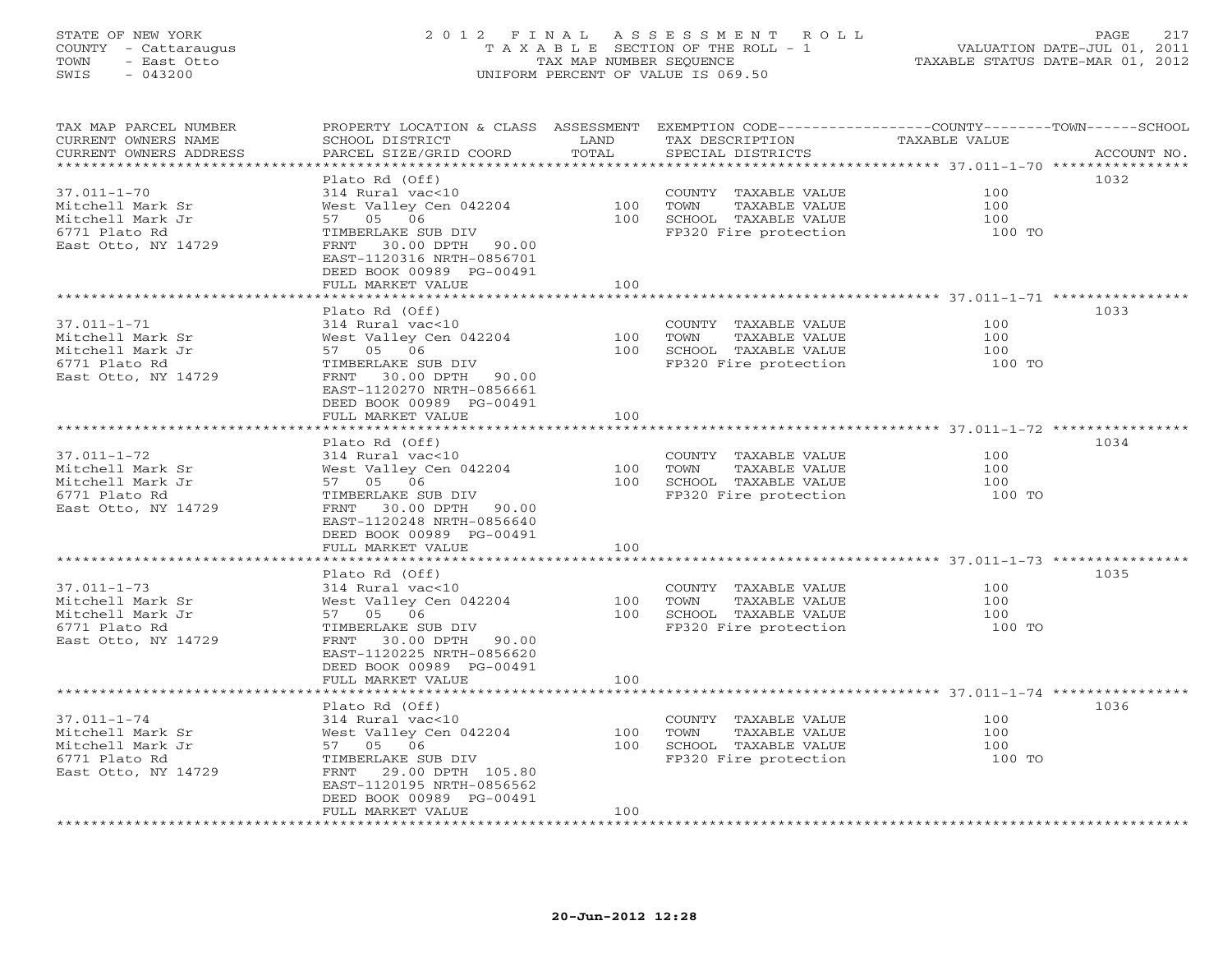# STATE OF NEW YORK 2 0 1 2 F I N A L A S S E S S M E N T R O L L PAGE 218 COUNTY - Cattaraugus T A X A B L E SECTION OF THE ROLL - 1 VALUATION DATE-JUL 01, 2011 TOWN - East Otto TAX MAP NUMBER SEQUENCE TAXABLE STATUS DATE-MAR 01, 2012 SWIS - 043200 UNIFORM PERCENT OF VALUE IS 069.50

| TAX MAP PARCEL NUMBER<br>CURRENT OWNERS NAME<br>CURRENT OWNERS ADDRESS | PROPERTY LOCATION & CLASS ASSESSMENT<br>SCHOOL DISTRICT<br>PARCEL SIZE/GRID COORD | LAND<br>TOTAL    | TAX DESCRIPTION<br>SPECIAL DISTRICTS          | EXEMPTION CODE-----------------COUNTY-------TOWN------SCHOOL<br><b>TAXABLE VALUE</b><br>ACCOUNT NO. |
|------------------------------------------------------------------------|-----------------------------------------------------------------------------------|------------------|-----------------------------------------------|-----------------------------------------------------------------------------------------------------|
| *********************                                                  |                                                                                   |                  |                                               |                                                                                                     |
|                                                                        | Plato Rd (Off)                                                                    |                  |                                               | 1037                                                                                                |
| $37.011 - 1 - 75$                                                      | 314 Rural vac<10                                                                  |                  | COUNTY TAXABLE VALUE                          | 100                                                                                                 |
| Mitchell Mark Sr                                                       | West Valley Cen 042204                                                            | 100              | TOWN<br>TAXABLE VALUE                         | 100                                                                                                 |
| Mitchell Mark Jr                                                       | 57 05 06                                                                          | 100              | SCHOOL TAXABLE VALUE                          | 100                                                                                                 |
| 6771 Plato Rd                                                          | TIMBERLAKE SUB DIV                                                                |                  | FP320 Fire protection                         | 100 TO                                                                                              |
| East Otto, NY 14729                                                    | 30.00 DPTH<br>98.00<br>FRNT                                                       |                  |                                               |                                                                                                     |
|                                                                        | EAST-1120187 NRTH-0856534                                                         |                  |                                               |                                                                                                     |
|                                                                        | DEED BOOK 00989 PG-00491                                                          |                  |                                               |                                                                                                     |
|                                                                        | FULL MARKET VALUE                                                                 | 100              |                                               |                                                                                                     |
|                                                                        |                                                                                   |                  |                                               | 1038                                                                                                |
| $37.011 - 1 - 76$                                                      | Plato Rd (Off)<br>314 Rural vac<10                                                |                  |                                               | 100                                                                                                 |
| Mitchell Mark Sr                                                       | West Valley Cen 042204                                                            | 100              | COUNTY TAXABLE VALUE<br>TOWN<br>TAXABLE VALUE | 100                                                                                                 |
| Mitchell Mark Jr                                                       | 57 05 06                                                                          | 100              | SCHOOL TAXABLE VALUE                          | 100                                                                                                 |
| 6771 Plato Rd                                                          | TIMBERLAKE SUB DIV                                                                |                  | FP320 Fire protection                         | 100 TO                                                                                              |
| East Otto, NY 14729                                                    | 32.00 DPTH 114.90<br>FRNT                                                         |                  |                                               |                                                                                                     |
|                                                                        | EAST-1120174 NRTH-0856510                                                         |                  |                                               |                                                                                                     |
|                                                                        | DEED BOOK 00989 PG-00491                                                          |                  |                                               |                                                                                                     |
|                                                                        | FULL MARKET VALUE                                                                 | 100              |                                               |                                                                                                     |
|                                                                        |                                                                                   |                  |                                               |                                                                                                     |
|                                                                        | Plato Rd (Off)                                                                    |                  |                                               | 1039                                                                                                |
| $37.011 - 1 - 77.1$                                                    | 314 Rural vac<10                                                                  |                  | COUNTY TAXABLE VALUE                          | 7,500                                                                                               |
| Weishan Richard                                                        | West Valley Cen 042204                                                            | 7,500            | TAXABLE VALUE<br>TOWN                         | 7,500                                                                                               |
| Weishan Myrtle                                                         | 49/57 05 06                                                                       | 7,500            | SCHOOL TAXABLE VALUE                          | 7,500                                                                                               |
| 6706 Plato Rd                                                          | TIMBERLAKE SUB DIV                                                                |                  | FP320 Fire protection                         | 7,500 TO                                                                                            |
| East Otto, NY 14729                                                    | 5.50<br>ACRES                                                                     |                  |                                               |                                                                                                     |
|                                                                        | EAST-0473480 NRTH-0856970                                                         |                  |                                               |                                                                                                     |
|                                                                        | DEED BOOK 999<br>$PG-382$                                                         |                  |                                               |                                                                                                     |
|                                                                        | FULL MARKET VALUE                                                                 | 10,800           |                                               |                                                                                                     |
|                                                                        | *************************                                                         | ***************  |                                               |                                                                                                     |
|                                                                        | Plato Rd (Off)                                                                    |                  |                                               | 1113                                                                                                |
| $37.011 - 1 - 77.2$                                                    | 322 Rural vac>10                                                                  |                  | COUNTY TAXABLE VALUE<br>TAXABLE VALUE         | 29,400                                                                                              |
| Mitchell Mark Jr<br>Mitchell Mark Sr                                   | West Valley Cen 042204<br>49/57 05 06                                             | 29,400<br>29,400 | TOWN<br>SCHOOL TAXABLE VALUE                  | 29,400<br>29,400                                                                                    |
| 6771 Plato Rd                                                          | TIMBERLAKE SUB DIV                                                                |                  | FP320 Fire protection                         | 29,400 TO                                                                                           |
| East Otto, NY 14729                                                    | 40.70<br>ACRES                                                                    |                  |                                               |                                                                                                     |
|                                                                        | EAST-1121447 NRTH-0856691                                                         |                  |                                               |                                                                                                     |
|                                                                        | DEED BOOK 15976 PG-6004                                                           |                  |                                               |                                                                                                     |
|                                                                        | FULL MARKET VALUE                                                                 | 42,300           |                                               |                                                                                                     |
|                                                                        | ***************************                                                       |                  |                                               |                                                                                                     |
|                                                                        | 6771 Plato Rd                                                                     |                  |                                               | 1123                                                                                                |
| $37.011 - 1 - 77.3$                                                    | 210 1 Family Res                                                                  |                  | RES STAR<br>41854                             | $\circ$<br>20,850<br>$\Omega$                                                                       |
| Mitchell Mark Sr                                                       | West Valley Cen 042204                                                            | 10,200           | COUNTY TAXABLE VALUE                          | 183,900                                                                                             |
| Mitchell Mark Jr                                                       | ACRES<br>4.85 BANK<br>017                                                         | 183,900          | TOWN<br>TAXABLE VALUE                         | 183,900                                                                                             |
| 6771 Plato Rd                                                          | EAST-1121251 NRTH-0857539                                                         |                  | SCHOOL TAXABLE VALUE                          | 163,050                                                                                             |
| East Otto, NY 14729                                                    | DEED BOOK 1002<br>$PG-271$                                                        |                  | FP320 Fire protection                         | 183,900 TO                                                                                          |
|                                                                        | FULL MARKET VALUE                                                                 | 264,600          |                                               |                                                                                                     |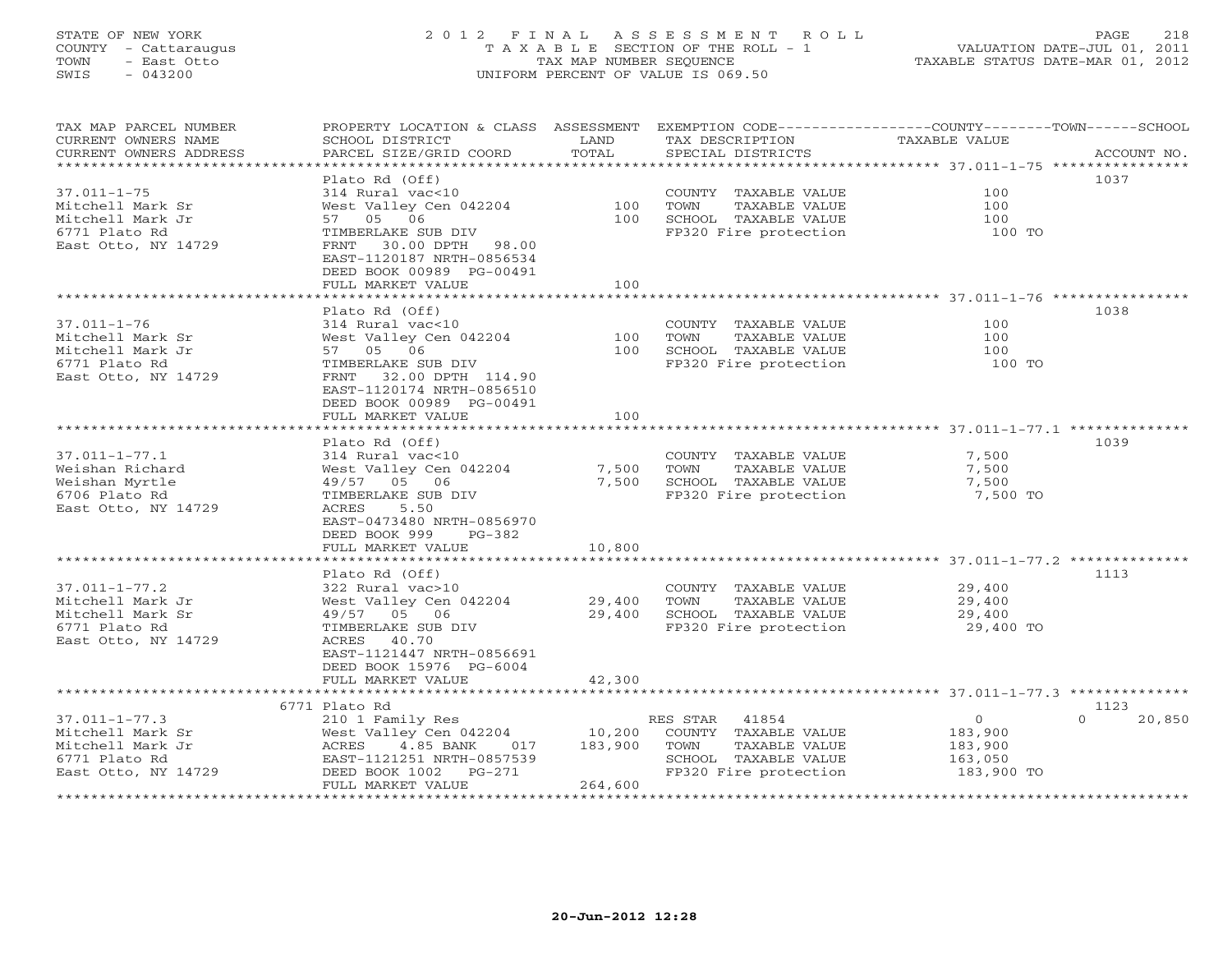# STATE OF NEW YORK 2 0 1 2 F I N A L A S S E S S M E N T R O L L PAGE 219 COUNTY - Cattaraugus T A X A B L E SECTION OF THE ROLL - 1 VALUATION DATE-JUL 01, 2011 TOWN - East Otto TAX MAP NUMBER SEQUENCE TAXABLE STATUS DATE-MAR 01, 2012 SWIS - 043200 UNIFORM PERCENT OF VALUE IS 069.50UNIFORM PERCENT OF VALUE IS 069.50

| TAX MAP PARCEL NUMBER<br>CURRENT OWNERS NAME<br>CURRENT OWNERS ADDRESS | PROPERTY LOCATION & CLASS ASSESSMENT<br>SCHOOL DISTRICT<br>PARCEL SIZE/GRID COORD | LAND<br>TOTAL | TAX DESCRIPTION<br>SPECIAL DISTRICTS | EXEMPTION CODE-----------------COUNTY-------TOWN------SCHOOL<br>TAXABLE VALUE<br>ACCOUNT NO. |
|------------------------------------------------------------------------|-----------------------------------------------------------------------------------|---------------|--------------------------------------|----------------------------------------------------------------------------------------------|
|                                                                        |                                                                                   |               |                                      |                                                                                              |
|                                                                        | Plato Rd                                                                          |               |                                      | 1124                                                                                         |
| $37.011 - 1 - 77.4$                                                    | 314 Rural vac<10                                                                  |               | COUNTY TAXABLE VALUE                 | 3,400                                                                                        |
| Mitchell Mark Sr                                                       | West Valley Cen 042204                                                            | 3,400         | TOWN<br>TAXABLE VALUE                | 3,400                                                                                        |
| Mitchell Mark Jr                                                       | 4.70<br>ACRES                                                                     | 3,400         | SCHOOL TAXABLE VALUE                 | 3,400                                                                                        |
| 6771 Plato Rd<br>East Otto, NY 14729                                   | EAST-1120604 NRTH-0857856<br>FULL MARKET VALUE                                    | 4,900         | FP320 Fire protection                | 3,400 TO                                                                                     |
|                                                                        |                                                                                   |               |                                      |                                                                                              |
|                                                                        | Plato Rd                                                                          |               |                                      | 1227                                                                                         |
| $37.011 - 1 - 77.5$                                                    | 300 Vacant Land                                                                   |               | COUNTY TAXABLE VALUE                 | 1,300                                                                                        |
| Tharnish Carl M                                                        | West Valley Cen 042204                                                            | 1,300         | TAXABLE VALUE<br>TOWN                | 1,300                                                                                        |
| 6901 Plato Rd                                                          | $57 - 5 - 6$                                                                      | 1,300         | SCHOOL TAXABLE VALUE                 | 1,300                                                                                        |
| East Otto, NY 14729                                                    | ACRES<br>1.85                                                                     |               | FP320 Fire protection                | 1,300 TO                                                                                     |
|                                                                        | EAST-1120149 NRTH-0857738                                                         |               |                                      |                                                                                              |
|                                                                        | DEED BOOK 15657 PG-9001                                                           |               |                                      |                                                                                              |
|                                                                        | FULL MARKET VALUE                                                                 | 1,900         |                                      |                                                                                              |
|                                                                        |                                                                                   |               |                                      |                                                                                              |
|                                                                        | Plato Rd (Off)                                                                    |               |                                      | 1040                                                                                         |
| $37.011 - 1 - 78$                                                      | 314 Rural vac<10                                                                  |               | COUNTY TAXABLE VALUE                 | 100                                                                                          |
| Mitchell Mark Sr                                                       | West Valley Cen 042204                                                            | 100           | TOWN<br>TAXABLE VALUE                | 100                                                                                          |
| Mitchell Mark Jr                                                       | 57 05 06                                                                          | 100           | SCHOOL TAXABLE VALUE                 | 100                                                                                          |
| 6771 Plato Rd                                                          | TIMBERLAKE SUB DIV                                                                |               | FP320 Fire protection                | 100 TO                                                                                       |
| East Otto, NY 14729                                                    | FRNT 35.00 DPTH 83.00                                                             |               |                                      |                                                                                              |
|                                                                        | EAST-1120302 NRTH-0855865                                                         |               |                                      |                                                                                              |
|                                                                        | DEED BOOK 00989 PG-00491                                                          |               |                                      |                                                                                              |
|                                                                        | FULL MARKET VALUE                                                                 | 100           |                                      |                                                                                              |
|                                                                        |                                                                                   |               |                                      |                                                                                              |
|                                                                        | Plato Rd (Off)                                                                    |               |                                      | 1041                                                                                         |
| $37.011 - 1 - 79$                                                      | 314 Rural vac<10                                                                  |               | COUNTY TAXABLE VALUE                 | 100                                                                                          |
| Mitchell Mark Sr                                                       | Ellicottville C 043601                                                            | 100           | TAXABLE VALUE<br>TOWN                | 100                                                                                          |
| Mitchell Mark Jr                                                       | 57 05 06                                                                          | 100           | SCHOOL TAXABLE VALUE                 | 100                                                                                          |
| 6771 Plato Rd                                                          | TIMBERLAKE SUB DIV                                                                |               | FP320 Fire protection                | 100 TO                                                                                       |
| East Otto, NY 14729                                                    | FRNT 83.00 DPTH 95.00                                                             |               |                                      |                                                                                              |
|                                                                        | EAST-1120301 NRTH-0855805                                                         |               |                                      |                                                                                              |
|                                                                        | DEED BOOK 00989 PG-00491                                                          |               |                                      |                                                                                              |
|                                                                        | FULL MARKET VALUE                                                                 | 100           |                                      |                                                                                              |
|                                                                        |                                                                                   |               |                                      |                                                                                              |
|                                                                        | Plato Rd (Off)                                                                    |               |                                      | 1042                                                                                         |
| $37.011 - 1 - 80$                                                      | 322 Rural vac>10                                                                  |               | COUNTY TAXABLE VALUE                 | 27,700                                                                                       |
| Mitchell Mark Sr                                                       | Ellicottville C 043601                                                            | 27,700        | TOWN<br>TAXABLE VALUE                | 27,700                                                                                       |
| Mitchell Mark Jr                                                       | 57 05 06                                                                          | 27,700        | SCHOOL TAXABLE VALUE                 | 27,700                                                                                       |
| 6771 Plato Rd                                                          | TIMBERLAKE SUB DIV                                                                |               | FP320 Fire protection                | 27,700 TO                                                                                    |
| East Otto, NY 14729                                                    | 38.60<br>ACRES                                                                    |               |                                      |                                                                                              |
|                                                                        | EAST-1120218 NRTH-0855535                                                         |               |                                      |                                                                                              |
|                                                                        | DEED BOOK 00989 PG-00491                                                          |               |                                      |                                                                                              |
|                                                                        | FULL MARKET VALUE                                                                 | 39,900        |                                      |                                                                                              |
|                                                                        |                                                                                   |               |                                      |                                                                                              |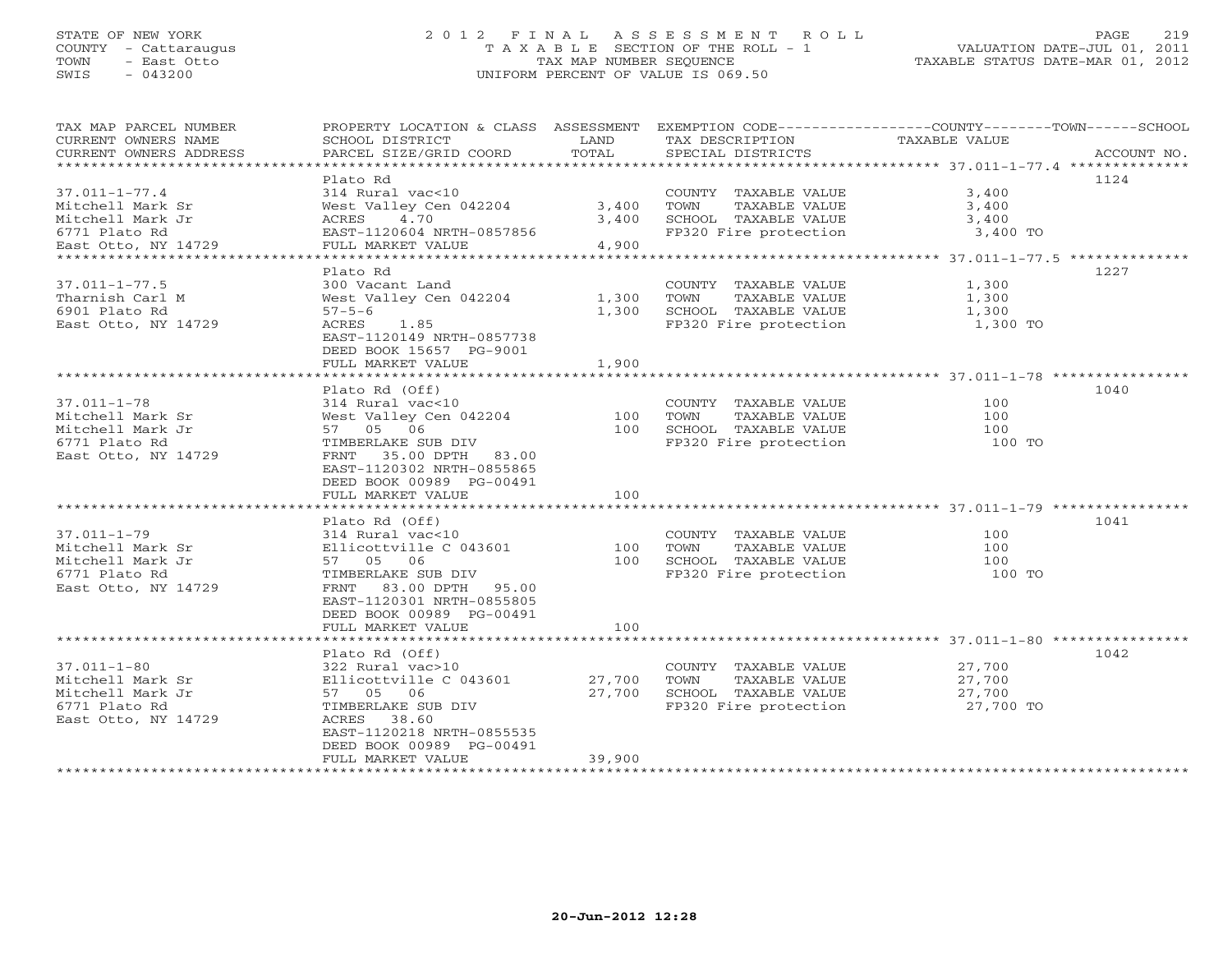# STATE OF NEW YORK 2 0 1 2 F I N A L A S S E S S M E N T R O L L PAGE 220 COUNTY - Cattaraugus T A X A B L E SECTION OF THE ROLL - 1 VALUATION DATE-JUL 01, 2011 TOWN - East Otto TAX MAP NUMBER SEQUENCE TAXABLE STATUS DATE-MAR 01, 2012 SWIS - 043200 UNIFORM PERCENT OF VALUE IS 069.50UNIFORM PERCENT OF VALUE IS 069.50

| TAX MAP PARCEL NUMBER<br>CURRENT OWNERS NAME | PROPERTY LOCATION & CLASS ASSESSMENT<br>SCHOOL DISTRICT | LAND  | EXEMPTION CODE-----------------COUNTY-------TOWN------SCHOOL<br>TAX DESCRIPTION | TAXABLE VALUE |             |
|----------------------------------------------|---------------------------------------------------------|-------|---------------------------------------------------------------------------------|---------------|-------------|
| CURRENT OWNERS ADDRESS                       | PARCEL SIZE/GRID COORD                                  | TOTAL | SPECIAL DISTRICTS                                                               |               | ACCOUNT NO. |
| ********************                         |                                                         |       |                                                                                 |               |             |
|                                              | Plato Rd (Off)                                          |       |                                                                                 |               | 1043        |
| $37.011 - 1 - 81$                            | 314 Rural vac<10                                        |       | COUNTY TAXABLE VALUE                                                            | 100           |             |
| Mitchell Mark Sr                             | West Valley Cen 042204                                  | 100   | TOWN<br>TAXABLE VALUE                                                           | 100           |             |
| Mitchell Mark Jr                             | 57 05 06                                                | 100   | SCHOOL TAXABLE VALUE                                                            | 100           |             |
| 6771 Plato Rd                                | TIMBERLAKE SUB DIV                                      |       | FP320 Fire protection                                                           | 100 TO        |             |
| East Otto, NY 14729                          | 28.00 DPTH<br>FRNT<br>93.00                             |       |                                                                                 |               |             |
|                                              | EAST-1120096 NRTH-0856468                               |       |                                                                                 |               |             |
|                                              | DEED BOOK 00989 PG-00491                                |       |                                                                                 |               |             |
|                                              | FULL MARKET VALUE                                       | 100   |                                                                                 |               |             |
|                                              |                                                         |       |                                                                                 |               |             |
|                                              | Plato Rd (Off)                                          |       |                                                                                 |               | 1044        |
| $37.011 - 1 - 82$                            | 314 Rural vac<10                                        |       | COUNTY TAXABLE VALUE                                                            | 100           |             |
| Mitchell Mark Sr                             | West Valley Cen 042204                                  | 100   | TOWN<br>TAXABLE VALUE                                                           | 100           |             |
| Mitchell Mark Jr                             | 57 05 06                                                | 100   | SCHOOL TAXABLE VALUE                                                            | 100           |             |
| 6771 Plato Rd                                | TIMBERLAKE SUB DIV                                      |       | FP320 Fire protection                                                           | 100 TO        |             |
| East Otto, NY 14729                          | FRNT<br>30.00 DPTH<br>93.00                             |       |                                                                                 |               |             |
|                                              | EAST-1120067 NRTH-0856467                               |       |                                                                                 |               |             |
|                                              | DEED BOOK 00989 PG-00491                                |       |                                                                                 |               |             |
|                                              | FULL MARKET VALUE                                       | 100   |                                                                                 |               |             |
|                                              |                                                         |       |                                                                                 |               |             |
|                                              | Plato Rd (Off)                                          |       |                                                                                 |               | 1045        |
| $37.011 - 1 - 83$                            | 314 Rural vac<10                                        |       | COUNTY TAXABLE VALUE                                                            | 100           |             |
| Mitchell Mark Sr                             | West Valley Cen 042204                                  | 100   | TOWN<br>TAXABLE VALUE                                                           | 100           |             |
| Mitchell Mark Jr                             | 57 05 06                                                | 100   | SCHOOL TAXABLE VALUE                                                            | 100           |             |
| 6771 Plato Rd                                | TIMBERLAKE SUB DIV                                      |       | FP320 Fire protection                                                           | 100 TO        |             |
| East Otto, NY 14729                          | 33.00 DPTH 115.70<br>FRNT                               |       |                                                                                 |               |             |
|                                              | EAST-1120038 NRTH-0856472                               |       |                                                                                 |               |             |
|                                              | DEED BOOK 00989 PG-00491                                |       |                                                                                 |               |             |
|                                              | FULL MARKET VALUE                                       | 100   |                                                                                 |               |             |
| ************************                     |                                                         |       |                                                                                 |               |             |
|                                              | Plato Rd (Off)                                          |       |                                                                                 |               | 1046        |
| $37.011 - 1 - 84$                            | 314 Rural vac<10                                        |       | COUNTY TAXABLE VALUE                                                            | 100           |             |
| Mitchell Mark Sr                             | West Valley Cen 042204                                  | 100   | TOWN<br>TAXABLE VALUE                                                           | 100           |             |
| Mitchell Mark Jr                             | 57 05 06                                                | 100   | SCHOOL TAXABLE VALUE                                                            | 100           |             |
| 6771 Plato Rd                                | TIMBERLAKE SUB DIV                                      |       | FP320 Fire protection                                                           | 100 TO        |             |
| East Otto, NY 14729                          | FRNT<br>30.00 DPTH<br>99.00                             |       |                                                                                 |               |             |
|                                              | EAST-1119975 NRTH-0856533                               |       |                                                                                 |               |             |
|                                              | DEED BOOK 00989 PG-00491                                |       |                                                                                 |               |             |
|                                              | FULL MARKET VALUE                                       | 100   |                                                                                 |               |             |
|                                              |                                                         |       |                                                                                 |               |             |
|                                              | Plato Rd (Off)                                          |       |                                                                                 |               | 1047        |
| $37.011 - 1 - 85$                            | 314 Rural vac<10                                        |       | COUNTY TAXABLE VALUE                                                            | 100           |             |
| Mitchell Mark Sr                             | West Valley Cen 042204                                  | 100   | TOWN<br>TAXABLE VALUE                                                           | 100           |             |
| Mitchell Mark Jr                             | 57 05 06                                                | 100   | SCHOOL TAXABLE VALUE                                                            | 100           |             |
| 6771 Plato Rd                                | TIMBERLAKE SUB DIV                                      |       | FP320 Fire protection                                                           | 100 TO        |             |
| East Otto, NY 14729                          | 31.00 DPTH 102.80<br>FRNT                               |       |                                                                                 |               |             |
|                                              | EAST-1119966 NRTH-0856560                               |       |                                                                                 |               |             |
|                                              | DEED BOOK 00989 PG-00491                                |       |                                                                                 |               |             |
|                                              | FULL MARKET VALUE                                       | 100   |                                                                                 |               |             |
|                                              |                                                         |       |                                                                                 |               |             |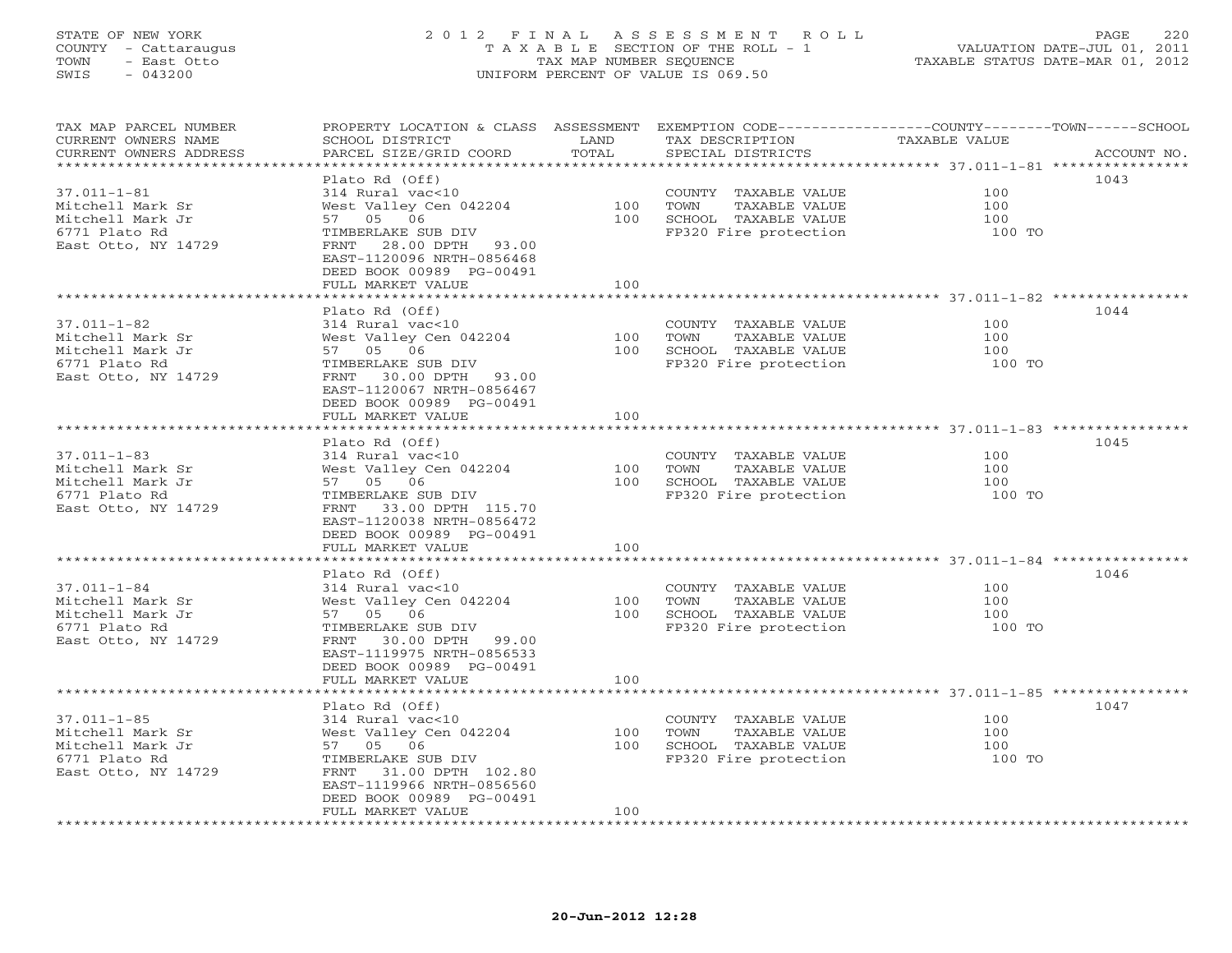# STATE OF NEW YORK 2 0 1 2 F I N A L A S S E S S M E N T R O L L PAGE 221 COUNTY - Cattaraugus T A X A B L E SECTION OF THE ROLL - 1 VALUATION DATE-JUL 01, 2011 TOWN - East Otto TAX MAP NUMBER SEQUENCE TAXABLE STATUS DATE-MAR 01, 2012 SWIS - 043200 UNIFORM PERCENT OF VALUE IS 069.50UNIFORM PERCENT OF VALUE IS 069.50

| TAX MAP PARCEL NUMBER<br>CURRENT OWNERS NAME | PROPERTY LOCATION & CLASS ASSESSMENT<br>SCHOOL DISTRICT | LAND  | EXEMPTION CODE-----------------COUNTY-------TOWN------SCHOOL<br>TAX DESCRIPTION | TAXABLE VALUE |             |
|----------------------------------------------|---------------------------------------------------------|-------|---------------------------------------------------------------------------------|---------------|-------------|
| CURRENT OWNERS ADDRESS                       | PARCEL SIZE/GRID COORD                                  | TOTAL | SPECIAL DISTRICTS                                                               |               | ACCOUNT NO. |
|                                              | Plato Rd (Off)                                          |       |                                                                                 |               | 1048        |
| $37.011 - 1 - 86$                            | 314 Rural vac<10                                        |       | COUNTY TAXABLE VALUE                                                            | 100           |             |
|                                              |                                                         | 100   | TOWN                                                                            | 100           |             |
| Mitchell Mark Sr                             | West Valley Cen 042204                                  | 100   | TAXABLE VALUE                                                                   | 100           |             |
| Mitchell Mark Jr                             | 57 05 06                                                |       | SCHOOL TAXABLE VALUE                                                            |               |             |
| 6771 Plato Rd                                | TIMBERLAKE SUB DIV                                      |       | FP320 Fire protection                                                           | 100 TO        |             |
| East Otto, NY 14729                          | FRNT 30.00 DPTH 92.00<br>EAST-1119977 NRTH-0856621      |       |                                                                                 |               |             |
|                                              | DEED BOOK 00989 PG-00491                                |       |                                                                                 |               |             |
|                                              |                                                         | 100   |                                                                                 |               |             |
|                                              | FULL MARKET VALUE                                       |       |                                                                                 |               |             |
|                                              | Plato Rd (Off)                                          |       |                                                                                 |               | 1049        |
| $37.011 - 1 - 87$                            | 314 Rural vac<10                                        |       | COUNTY TAXABLE VALUE                                                            | 100           |             |
| Mitchell Mark Sr                             | West Valley Cen 042204                                  | 100   | TOWN<br>TAXABLE VALUE                                                           | 100           |             |
|                                              |                                                         | 100   | SCHOOL TAXABLE VALUE                                                            | 100           |             |
| Mitchell Mark Jr                             | 57 05 06                                                |       |                                                                                 |               |             |
| 6771 Plato Rd                                | TIMBERLAKE SUB DIV                                      |       | FP320 Fire protection                                                           | 100 TO        |             |
| East Otto, NY 14729                          | 33.00 DPTH 105.40<br>FRNT                               |       |                                                                                 |               |             |
|                                              | EAST-1119989 NRTH-0856646                               |       |                                                                                 |               |             |
|                                              | DEED BOOK 00989 PG-00491                                |       |                                                                                 |               |             |
|                                              | FULL MARKET VALUE                                       | 100   |                                                                                 |               |             |
|                                              |                                                         |       |                                                                                 |               |             |
|                                              | Plato Rd (Off)                                          |       |                                                                                 |               | 1050        |
| $37.011 - 1 - 88$                            | 314 Rural vac<10                                        |       | COUNTY TAXABLE VALUE                                                            | 100           |             |
| Mitchell Mark Sr                             | West Valley Cen 042204                                  | 100   | TOWN<br>TAXABLE VALUE                                                           | 100           |             |
| Mitchell Mark Jr                             | 57 05 06                                                | 100   | SCHOOL TAXABLE VALUE                                                            | 100           |             |
| 6771 Plato Rd                                | TIMBERLAKE SUB DIV                                      |       | FP320 Fire protection                                                           | 100 TO        |             |
| East Otto, NY 14729                          | FRNT<br>30.00 DPTH 93.00                                |       |                                                                                 |               |             |
|                                              | EAST-1120046 NRTH-0856687                               |       |                                                                                 |               |             |
|                                              | DEED BOOK 00989 PG-00491                                |       |                                                                                 |               |             |
|                                              | FULL MARKET VALUE                                       | 100   |                                                                                 |               |             |
|                                              |                                                         |       |                                                                                 |               |             |
|                                              | Plato Rd (Off)                                          |       |                                                                                 |               | 1051        |
| $37.011 - 1 - 89$                            | 314 Rural vac<10                                        |       | COUNTY TAXABLE VALUE                                                            | 100           |             |
| Mitchell Mark Sr                             | West Valley Cen 042204                                  | 100   | TOWN<br>TAXABLE VALUE                                                           | 100           |             |
| Mitchell Mark Jr                             | 57 05 06                                                | 100   | SCHOOL TAXABLE VALUE                                                            | 100           |             |
| 6771 Plato Rd                                | TIMBERLAKE SUB DIV                                      |       | FP320 Fire protection                                                           | 100 TO        |             |
| East Otto, NY 14729                          | 35.10 DPTH 111.40<br>FRNT                               |       |                                                                                 |               |             |
|                                              | EAST-1120076 NRTH-0856692                               |       |                                                                                 |               |             |
|                                              | DEED BOOK 00989 PG-00491                                |       |                                                                                 |               |             |
|                                              | FULL MARKET VALUE<br>**********************             | 100   |                                                                                 |               |             |
|                                              |                                                         |       |                                                                                 |               |             |
|                                              | Plato Rd (Off)                                          |       |                                                                                 |               | 1052        |
| $37.011 - 1 - 90$                            | 314 Rural vac<10                                        |       | COUNTY TAXABLE VALUE                                                            | 100           |             |
| Mitchell Mark Sr                             | West Valley Cen 042204                                  | 100   | TOWN<br>TAXABLE VALUE                                                           | 100           |             |
| Mitchell Mark Jr                             | 57 05 06                                                | 100   | SCHOOL TAXABLE VALUE                                                            | 100           |             |
| 6771 Plato Rd                                | TIMBERLAKE SUB DIV                                      |       | FP320 Fire protection                                                           | 100 TO        |             |
| East Otto, NY 14729                          | 30.00 DPTH 90.00<br>FRNT                                |       |                                                                                 |               |             |
|                                              | EAST-1120130 NRTH-0856720                               |       |                                                                                 |               |             |
|                                              | DEED BOOK 00989 PG-00491                                |       |                                                                                 |               |             |
|                                              | FULL MARKET VALUE                                       | 100   |                                                                                 |               |             |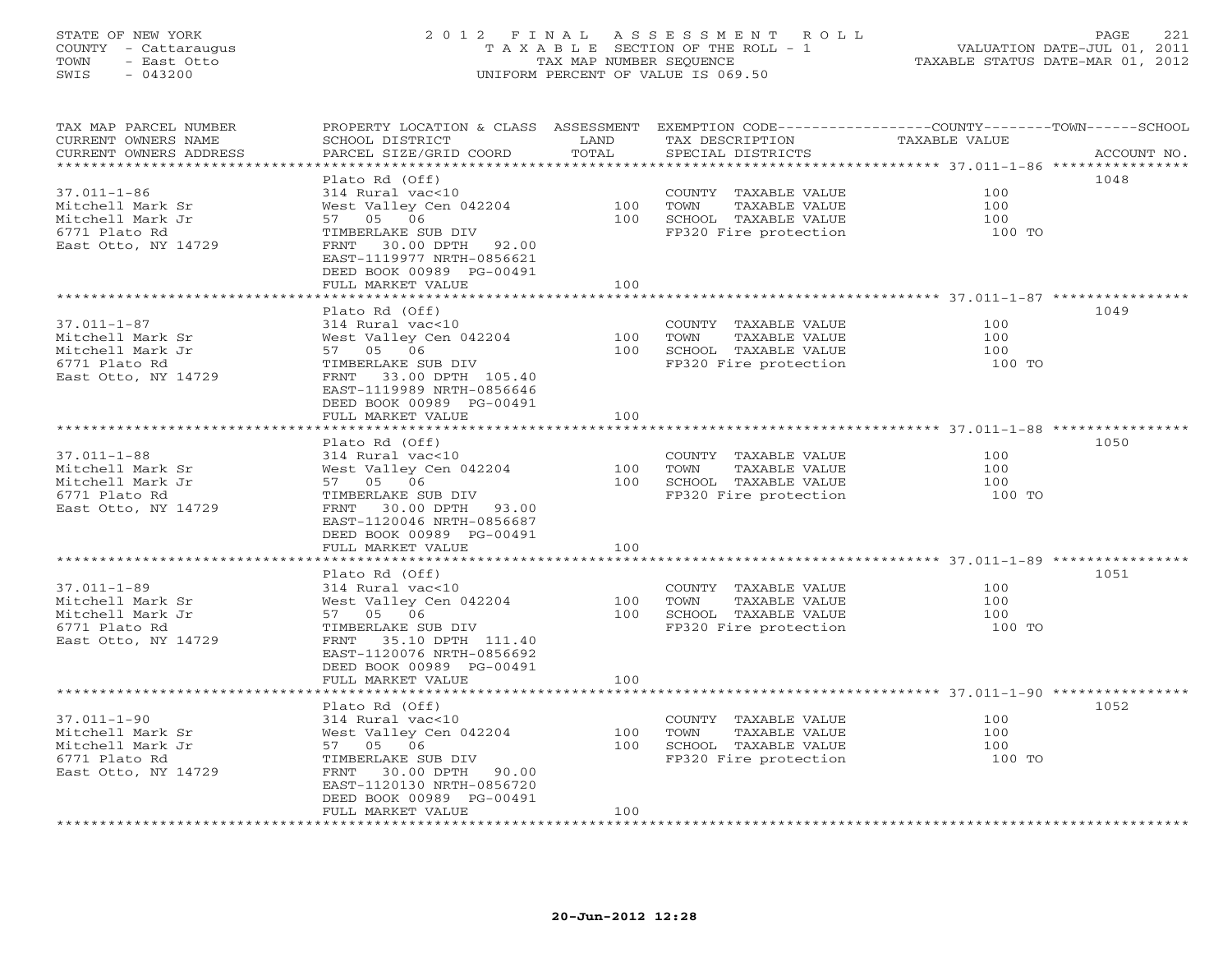# STATE OF NEW YORK 2 0 1 2 F I N A L A S S E S S M E N T R O L L PAGE 222 COUNTY - Cattaraugus T A X A B L E SECTION OF THE ROLL - 1 VALUATION DATE-JUL 01, 2011 TOWN - East Otto TAX MAP NUMBER SEQUENCE TAXABLE STATUS DATE-MAR 01, 2012 SWIS - 043200 UNIFORM PERCENT OF VALUE IS 069.50UNIFORM PERCENT OF VALUE IS 069.50

| TAX MAP PARCEL NUMBER<br>CURRENT OWNERS NAME | SCHOOL DISTRICT                                       | LAND                      | TAX DESCRIPTION       | PROPERTY LOCATION & CLASS ASSESSMENT EXEMPTION CODE----------------COUNTY-------TOWN------SCHOOL<br><b>TAXABLE VALUE</b> |
|----------------------------------------------|-------------------------------------------------------|---------------------------|-----------------------|--------------------------------------------------------------------------------------------------------------------------|
| CURRENT OWNERS ADDRESS                       | PARCEL SIZE/GRID COORD                                | TOTAL                     | SPECIAL DISTRICTS     | ACCOUNT NO.                                                                                                              |
| ******************************               |                                                       |                           |                       |                                                                                                                          |
|                                              | Plato Rd (Off)                                        |                           |                       | 1053                                                                                                                     |
| $37.011 - 1 - 91$                            | 314 Rural vac<10                                      |                           | COUNTY TAXABLE VALUE  | 100                                                                                                                      |
| Mitchell Mark Sr                             | West Valley Cen 042204                                | 100                       | TOWN<br>TAXABLE VALUE | 100                                                                                                                      |
| Mitchell Mark Jr                             | 57 05 06                                              | 100                       | SCHOOL TAXABLE VALUE  | 100                                                                                                                      |
| 6771 Plato Rd                                | TIMBERLAKE SUB DIV                                    |                           | FP320 Fire protection | 100 TO                                                                                                                   |
| East Otto, NY 14729                          | 30.00 DPTH<br>FRNT<br>90.00                           |                           |                       |                                                                                                                          |
|                                              | EAST-1120153 NRTH-0856741                             |                           |                       |                                                                                                                          |
|                                              | DEED BOOK 00989 PG-00491                              |                           |                       |                                                                                                                          |
|                                              | FULL MARKET VALUE                                     | 100                       |                       |                                                                                                                          |
|                                              | * * * * * * * * * * * * * * * * * * *                 |                           |                       |                                                                                                                          |
|                                              | Plato Rd (Off)                                        |                           |                       | 1054                                                                                                                     |
| $37.011 - 1 - 92$                            | 314 Rural vac<10                                      |                           | COUNTY TAXABLE VALUE  | 100                                                                                                                      |
| Mitchell Mark Sr                             | West Valley Cen 042204                                | 100                       | TOWN<br>TAXABLE VALUE | 100                                                                                                                      |
| Mitchell Mark Jr                             | 57 05 06                                              | 100                       | SCHOOL TAXABLE VALUE  | 100                                                                                                                      |
| 6771 Plato Rd                                | TIMBERLAKE SUB DIV                                    |                           | FP320 Fire protection | 100 TO                                                                                                                   |
| East Otto, NY 14729                          | 30.00 DPTH 90.00<br>FRNT                              |                           |                       |                                                                                                                          |
|                                              | EAST-1120202 NRTH-0856784                             |                           |                       |                                                                                                                          |
|                                              | DEED BOOK 00989 PG-00491                              |                           |                       |                                                                                                                          |
|                                              | FULL MARKET VALUE                                     | 100                       |                       |                                                                                                                          |
|                                              |                                                       |                           |                       |                                                                                                                          |
|                                              | Plato Rd (Off)                                        |                           |                       | 1055                                                                                                                     |
| $37.011 - 1 - 93$                            | 314 Rural vac<10                                      |                           | COUNTY TAXABLE VALUE  | 100                                                                                                                      |
| Mitchell Mark Sr                             | West Valley Cen 042204                                | 100<br>100                | TOWN<br>TAXABLE VALUE | 100                                                                                                                      |
| Mitchell Mark Jr                             | 57 05 06                                              |                           | SCHOOL TAXABLE VALUE  | 100                                                                                                                      |
| 6771 Plato Rd                                | TIMBERLAKE SUB DIV<br>FRNT                            |                           | FP320 Fire protection | 100 TO                                                                                                                   |
| East Otto, NY 14729                          | 30.00 DPTH 90.00                                      |                           |                       |                                                                                                                          |
|                                              | EAST-1120224 NRTH-0856804<br>DEED BOOK 00989 PG-00491 |                           |                       |                                                                                                                          |
|                                              | FULL MARKET VALUE                                     | 100                       |                       |                                                                                                                          |
|                                              |                                                       |                           |                       |                                                                                                                          |
|                                              | Plato Rd (Off)                                        |                           |                       | 1056                                                                                                                     |
| $37.011 - 1 - 94$                            | 314 Rural vac<10                                      |                           | COUNTY TAXABLE VALUE  | 100                                                                                                                      |
| Mitchell Mark Sr                             | West Valley Cen 042204                                | 100                       | TAXABLE VALUE<br>TOWN | 100                                                                                                                      |
| Mitchell Mark Jr                             | 57 05 06                                              | 100                       | SCHOOL TAXABLE VALUE  | 100                                                                                                                      |
| 6771 Plato Rd                                | TIMBERLAKE SUB DIV                                    |                           | FP320 Fire protection | 100 TO                                                                                                                   |
| East Otto, NY 14729                          | FRNT 111.60 DPTH 27.00                                |                           |                       |                                                                                                                          |
|                                              | EAST-1119784 NRTH-0856874                             |                           |                       |                                                                                                                          |
|                                              | DEED BOOK 00989 PG-00491                              |                           |                       |                                                                                                                          |
|                                              | FULL MARKET VALUE                                     | 100                       |                       |                                                                                                                          |
|                                              | *********************                                 | * * * * * * * * * * * * * |                       | ******************************* 37.011-1-95 ************                                                                 |
|                                              | Plato Rd (Off)                                        |                           |                       | 1057                                                                                                                     |
| $37.011 - 1 - 95$                            | 314 Rural vac<10                                      |                           | COUNTY TAXABLE VALUE  | 500                                                                                                                      |
| Mitchell Mark Sr                             | Ellicottville C 043601                                | 500                       | TOWN<br>TAXABLE VALUE | 500                                                                                                                      |
| Mitchell Mark Jr                             | 57 05 06                                              | 500                       | SCHOOL TAXABLE VALUE  | 500                                                                                                                      |
| 6771 Plato Rd                                | TIMBERLAKE SUB DIV                                    |                           | FP320 Fire protection | 500 TO                                                                                                                   |
| East Otto, NY 14729                          | FRNT 110.00 DPTH 183.80                               |                           |                       |                                                                                                                          |
|                                              | EAST-1119778 NRTH-0856774                             |                           |                       |                                                                                                                          |
|                                              | DEED BOOK 00989 PG-00491                              |                           |                       |                                                                                                                          |
|                                              | FULL MARKET VALUE                                     | 700                       |                       |                                                                                                                          |
|                                              |                                                       |                           |                       |                                                                                                                          |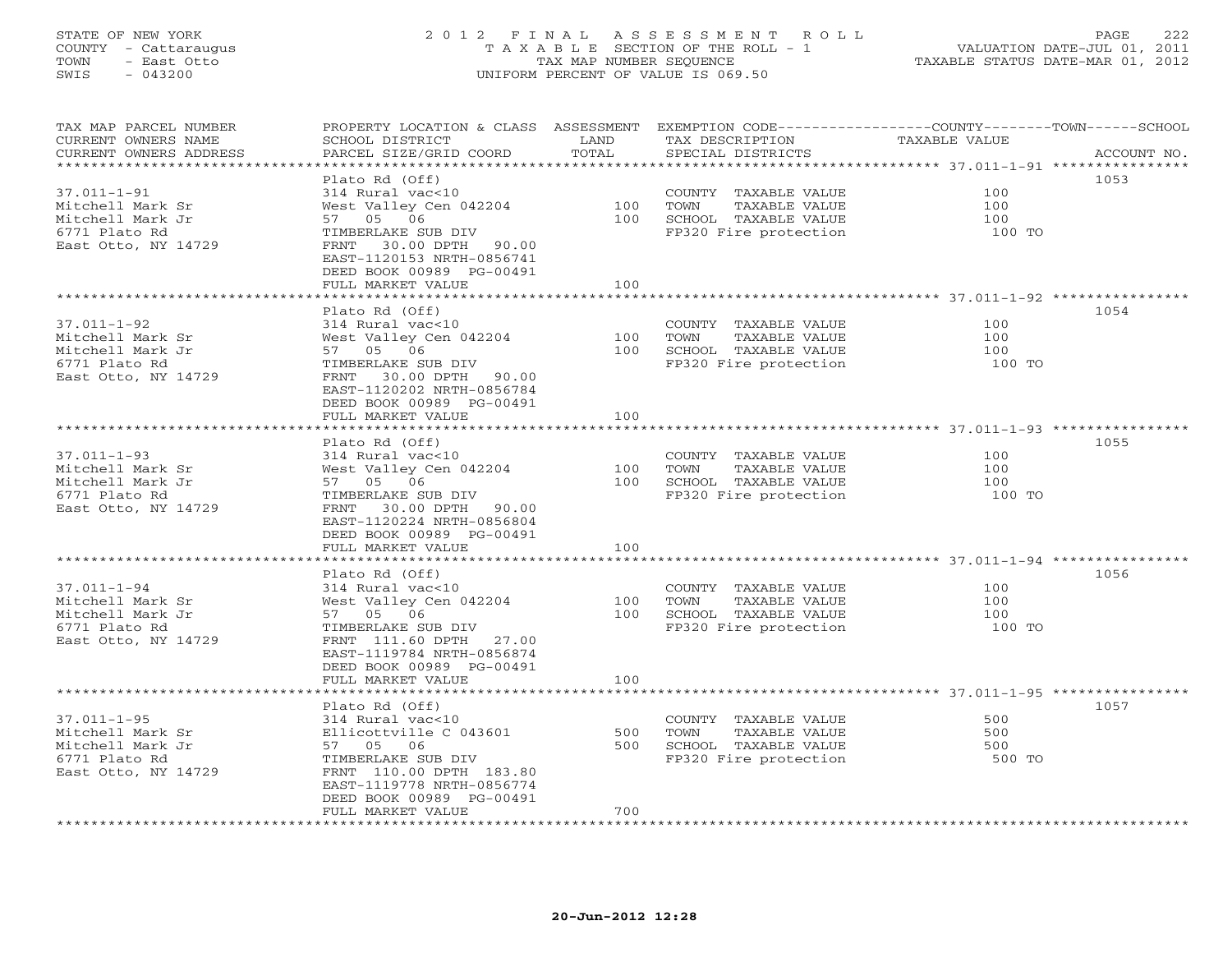# STATE OF NEW YORK 2 0 1 2 F I N A L A S S E S S M E N T R O L L PAGE 223 COUNTY - Cattaraugus T A X A B L E SECTION OF THE ROLL - 1 VALUATION DATE-JUL 01, 2011 TOWN - East Otto TAX MAP NUMBER SEQUENCE TAXABLE STATUS DATE-MAR 01, 2012 SWIS - 043200 UNIFORM PERCENT OF VALUE IS 069.50UNIFORM PERCENT OF VALUE IS 069.50

| TAX MAP PARCEL NUMBER<br>CURRENT OWNERS NAME<br>CURRENT OWNERS ADDRESS | PROPERTY LOCATION & CLASS ASSESSMENT EXEMPTION CODE---------------COUNTY-------TOWN------SCHOOL<br>SCHOOL DISTRICT<br>PARCEL SIZE/GRID COORD | LAND<br>TOTAL | TAX DESCRIPTION TAXABLE VALUE<br>SPECIAL DISTRICTS       |                                                                                                                 | ACCOUNT NO. |
|------------------------------------------------------------------------|----------------------------------------------------------------------------------------------------------------------------------------------|---------------|----------------------------------------------------------|-----------------------------------------------------------------------------------------------------------------|-------------|
|                                                                        |                                                                                                                                              |               |                                                          |                                                                                                                 |             |
|                                                                        | Plato Rd (Off)                                                                                                                               |               |                                                          |                                                                                                                 | 1058        |
| $37.011 - 1 - 96$                                                      |                                                                                                                                              |               | COUNTY TAXABLE VALUE                                     | 500                                                                                                             |             |
| Mitchell Mark Sr                                                       | 314 Rural vac<10<br>Ellicottville C 043601 500                                                                                               |               | TAXABLE VALUE<br>TOWN                                    | 500                                                                                                             |             |
| Mitchell Mark Jr                                                       |                                                                                                                                              | 500           |                                                          |                                                                                                                 |             |
| 6771 Plato Rd                                                          | TIMBERLAKE SUB DIV                                                                                                                           |               | SCHOOL TAXABLE VALUE 500<br>FP320 Fire protection 500 TO |                                                                                                                 |             |
| East Otto, NY 14729                                                    | FRNT 110.00 DPTH 183.80                                                                                                                      |               |                                                          |                                                                                                                 |             |
|                                                                        | EAST-1119666 NRTH-0856775                                                                                                                    |               |                                                          |                                                                                                                 |             |
|                                                                        | DEED BOOK 00989 PG-00491                                                                                                                     |               |                                                          |                                                                                                                 |             |
|                                                                        | FULL MARKET VALUE                                                                                                                            | 700           |                                                          |                                                                                                                 |             |
|                                                                        |                                                                                                                                              |               |                                                          |                                                                                                                 |             |
|                                                                        | Plato Rd (Off)                                                                                                                               |               |                                                          |                                                                                                                 | 1059        |
| $37.011 - 1 - 97$                                                      |                                                                                                                                              |               | COUNTY TAXABLE VALUE                                     | 100                                                                                                             |             |
| Mitchell Mark Sr                                                       | 314 Rural vac<10<br>West Valley Cen 042204 100<br>57 05 06 100                                                                               |               | TAXABLE VALUE<br>TOWN                                    | 100                                                                                                             |             |
| Mitchell Mark Jr                                                       |                                                                                                                                              |               | SCHOOL TAXABLE VALUE                                     | 100                                                                                                             |             |
| 6771 Plato Rd                                                          | TIMBERLAKE SUB DIV                                                                                                                           |               | FP320 Fire protection                                    | 100 TO                                                                                                          |             |
| East Otto, NY 14729                                                    | 53.00 DPTH 74.20<br>FRNT                                                                                                                     |               |                                                          |                                                                                                                 |             |
|                                                                        | EAST-1119677 NRTH-0856881                                                                                                                    |               |                                                          |                                                                                                                 |             |
|                                                                        | DEED BOOK 00989 PG-00491                                                                                                                     |               |                                                          |                                                                                                                 |             |
|                                                                        | FULL MARKET VALUE                                                                                                                            | 100           |                                                          |                                                                                                                 |             |
|                                                                        |                                                                                                                                              |               |                                                          |                                                                                                                 |             |
|                                                                        | Plato Rd (Off)                                                                                                                               |               |                                                          |                                                                                                                 | 1060        |
| $37.011 - 1 - 98$                                                      | Plato kd (UII)<br>314 Rural vac<10<br>West Valley Cen 042204 500                                                                             |               | COUNTY TAXABLE VALUE                                     | 500                                                                                                             |             |
| Mitchell Mark Sr                                                       |                                                                                                                                              |               | TOWN<br>TAXABLE VALUE                                    | 500                                                                                                             |             |
| Mitchell Mark Jr                                                       | 57 05 06                                                                                                                                     | 500           | SCHOOL TAXABLE VALUE                                     | 500                                                                                                             |             |
| 6771 Plato Rd                                                          | TIMBERLAKE SUB DIV                                                                                                                           |               | FP320 Fire protection                                    | — Боритания в 1990 году в 1990 году в 1990 году в 1990 году в 1990 году в 1990 году в 1990 году в 1990 году в 1 |             |
| East Otto, NY 14729                                                    | COMMON AREA                                                                                                                                  |               |                                                          |                                                                                                                 |             |
|                                                                        | 55.30 DPTH 100.00<br>FRNT                                                                                                                    |               |                                                          |                                                                                                                 |             |
|                                                                        | EAST-1119577 NRTH-0856905                                                                                                                    |               |                                                          |                                                                                                                 |             |
|                                                                        | DEED BOOK 00989 PG-00491                                                                                                                     |               |                                                          |                                                                                                                 |             |
|                                                                        | FULL MARKET VALUE                                                                                                                            | 700           |                                                          |                                                                                                                 |             |
|                                                                        |                                                                                                                                              |               |                                                          |                                                                                                                 |             |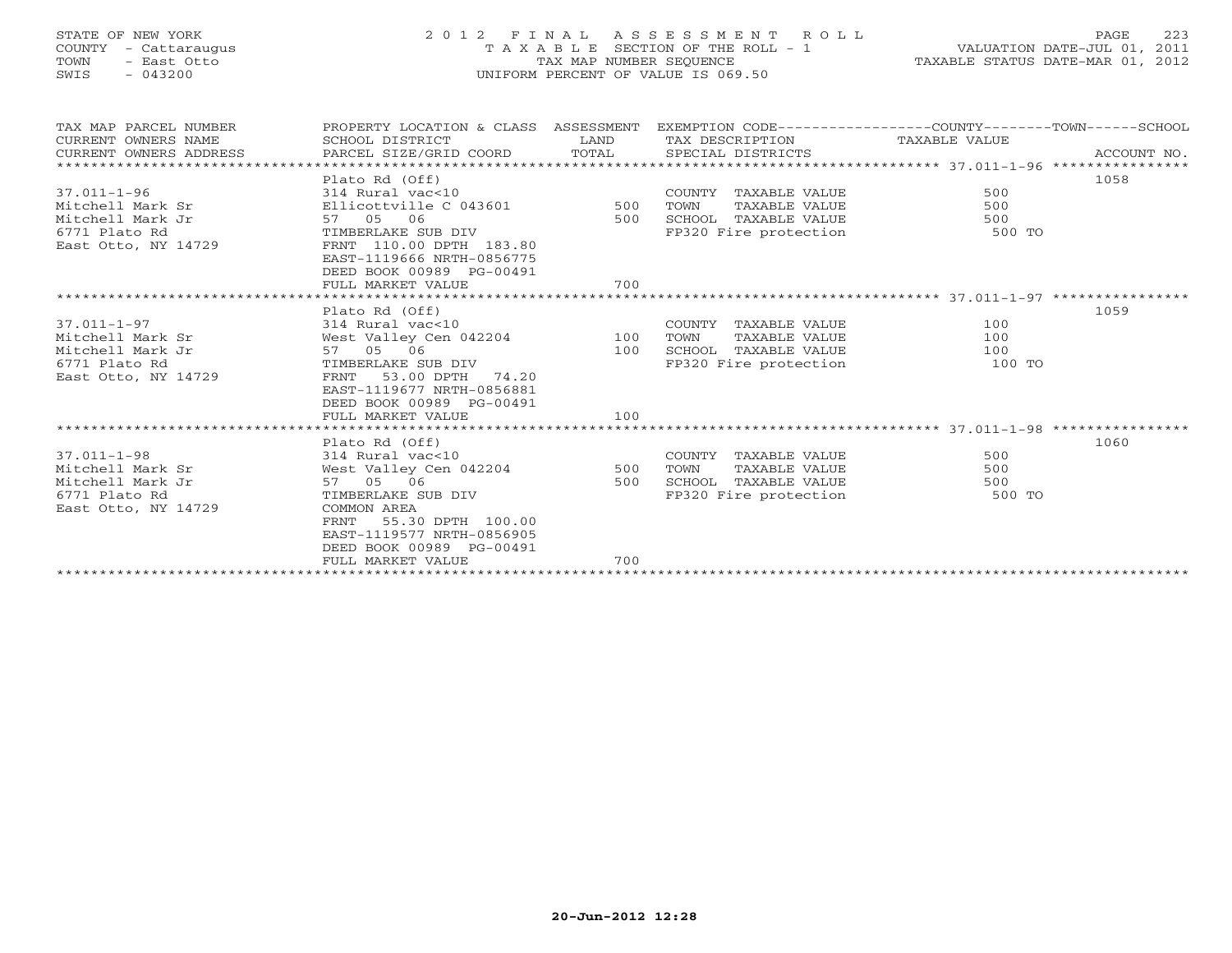| STATE OF NEW YORK<br>COUNTY - Cattaraugus<br>- East Otto<br>TOWN | 2012 FINAL ASSESSMENT ROLL<br>TAXABLE SECTION OF THE ROLL - 1 | 224<br><b>PAGE</b><br>VALUATION DATE-JUL 01, 2011<br>TAXABLE STATUS DATE-MAR 01, 2012 |
|------------------------------------------------------------------|---------------------------------------------------------------|---------------------------------------------------------------------------------------|
| $-043200$<br>SWIS                                                | UNIFORM PERCENT OF VALUE IS 069.50                            | RPS150/V04/L015<br>CURRENT DATE 6/20/2012                                             |
|                                                                  |                                                               |                                                                                       |

### \*\*\* S P E C I A L D I S T R I C T S U M M A R Y \*\*\*

| CODE       | DISTRICT NAME        | TOTAL<br>PARCELS | EXTENSION<br>TYPE. | EXTENSTON<br>VALUE | AD VALOREM<br>VALUE | <b>EXEMPT</b><br>AMOUNT | TAXABLE<br>VALUE |
|------------|----------------------|------------------|--------------------|--------------------|---------------------|-------------------------|------------------|
| FD320 Fire |                      |                  | 781 TOTAL          |                    | 40244,118           |                         | 40244,118        |
|            | FP320 Fire protectio |                  | 294 TOTAL          |                    | 8202,099            |                         | 8202,099         |
|            | LD320 Light          |                  | 67 TOTAL           |                    | 2730,660            |                         | 2730,660         |

R O L L S U B S E C T I O N - - T O T A L S

#### \*\*\* S C H O O L D I S T R I C T S U M M A R Y \*\*\*

| CODE                                 | DISTRICT NAME                                                                      | TOTAL<br>PARCELS | ASSESSED<br>LAND                             | ASSESSED<br>TOTAL                            | <b>EXEMPT</b><br>AMOUNT      | TOTAL<br>TAXABLE                             | STAR<br>AMOUNT                 | STAR<br>TAXABLE                              |
|--------------------------------------|------------------------------------------------------------------------------------|------------------|----------------------------------------------|----------------------------------------------|------------------------------|----------------------------------------------|--------------------------------|----------------------------------------------|
| 042204<br>043601<br>046402<br>143801 | West Valley Central<br>Ellicottville Cent<br>Catt-LV Central<br>Griffith Institute | 196<br>53<br>821 | 1668,700<br>2039,300<br>12953,618<br>153,100 | 5244,400<br>4505,099<br>38493,018<br>253,700 | 14,660<br>96,123<br>1394,980 | 5229,740<br>4408,976<br>37098,038<br>253,700 | 735,870<br>338,190<br>7234,460 | 4493,870<br>4070,786<br>29863,578<br>253,700 |
|                                      | $SUB - TO T AL$                                                                    | 1,077            | 16814,718                                    | 48496,217                                    | 1505,763                     | 46990,454                                    | 8308,520                       | 38681,934                                    |
|                                      | TOTAL                                                                              | 1,077            | 16814,718                                    | 48496,217                                    | 1505,763                     | 46990,454                                    | 8308,520                       | 38681,934                                    |

#### \*\*\* S Y S T E M C O D E S S U M M A R Y \*\*\*

### NO SYSTEM EXEMPTIONS AT THIS LEVEL

#### \*\*\* E X E M P T I O N S U M M A R Y \*\*\*

| CODE  | DESCRIPTION  | TOTAL<br>PARCELS | COUNTY  | TOWN    | SCHOOL  |
|-------|--------------|------------------|---------|---------|---------|
| 41101 | VET C/T      |                  | 990     | 990     |         |
| 41121 | WVET C/T     | 23               | 183,034 | 183,034 |         |
| 41131 | CVET C/T     | 31               | 408,582 | 408,582 |         |
| 41141 | DVET C/T     |                  | 129,488 | 129,488 |         |
| 41161 | CW 15 VET/   | 8                | 60,390  | 60,390  |         |
| 41400 | CLERGY       |                  | 1,500   | 1,500   | 1,500   |
| 41700 | AG BLDG      | 11               | 150,600 | 150,600 | 150,600 |
| 41720 | AG DIST      | 63               | 658,600 | 658,600 | 658,600 |
| 41800 | AGED $C/T/S$ | 14               | 427,464 | 427,464 | 449,704 |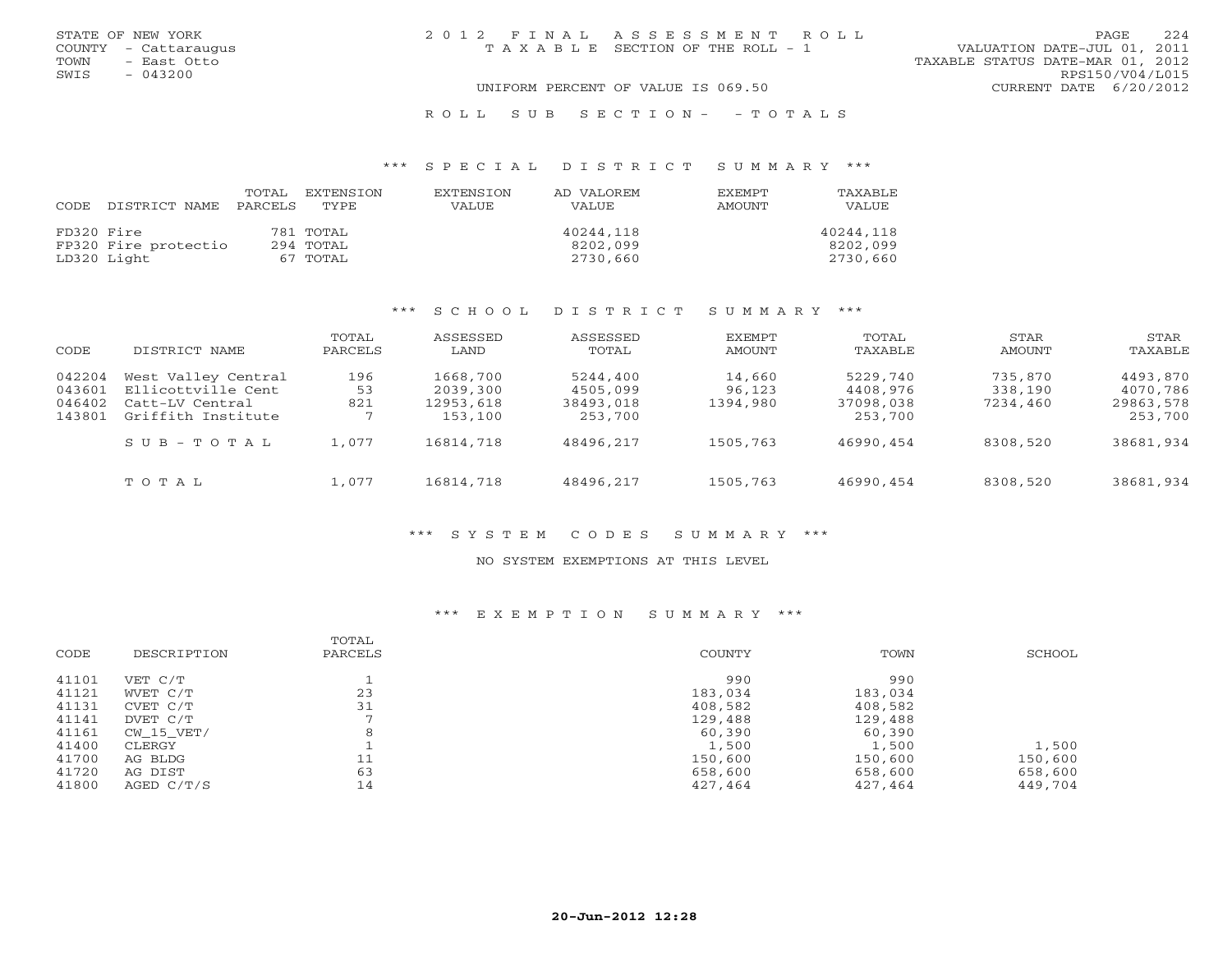|                                    | STATE OF NEW YORK    | 2012 FINAL ASSESSMENT ROLL            | PAGE                             | 225             |
|------------------------------------|----------------------|---------------------------------------|----------------------------------|-----------------|
|                                    | COUNTY - Cattaraugus | T A X A B L E SECTION OF THE ROLL - 1 | VALUATION DATE-JUL 01, 2011      |                 |
| TOWN                               | - East Otto          |                                       | TAXABLE STATUS DATE-MAR 01, 2012 |                 |
| SWIS                               | $-043200$            |                                       |                                  | RPS150/V04/L015 |
| UNIFORM PERCENT OF VALUE IS 069.50 |                      |                                       | CURRENT DATE 6/20/2012           |                 |
|                                    |                      | ROLL SUB SECTION- - TOTALS            |                                  |                 |

#### \*\*\* E X E M P T I O N S U M M A R Y \*\*\*

| CODE                    | DESCRIPTION                     | TOTAL<br>PARCELS      | COUNTY              | TOWN                | SCHOOL               |
|-------------------------|---------------------------------|-----------------------|---------------------|---------------------|----------------------|
| 41801<br>41834<br>41854 | AGED C/T<br>SR STAR<br>RES STAR | $\Delta$<br>67<br>275 | 53,137              | 53,137              | 2610,370<br>5698,150 |
| 42100                   | SILO T/C/S<br>TOTAL             | 24<br>529             | 245,359<br>2319,144 | 245,359<br>2319,144 | 245,359<br>9814,283  |

| ROLL       |             | TOTAL   | ASSESSED  | ASSESSED  | TAXABLE   | TAXABLE   | TAXABLE   | STAR      |
|------------|-------------|---------|-----------|-----------|-----------|-----------|-----------|-----------|
| <b>SEC</b> | DESCRIPTION | PARCELS | LAND      | TOTAL     | COUNTY    | TOWN      | SCHOOL    | TAXABLE   |
|            | TAXABLE     | .,077   | 16814,718 | 48496,217 | 46177,073 | 46177,073 | 46990,454 | 38681,934 |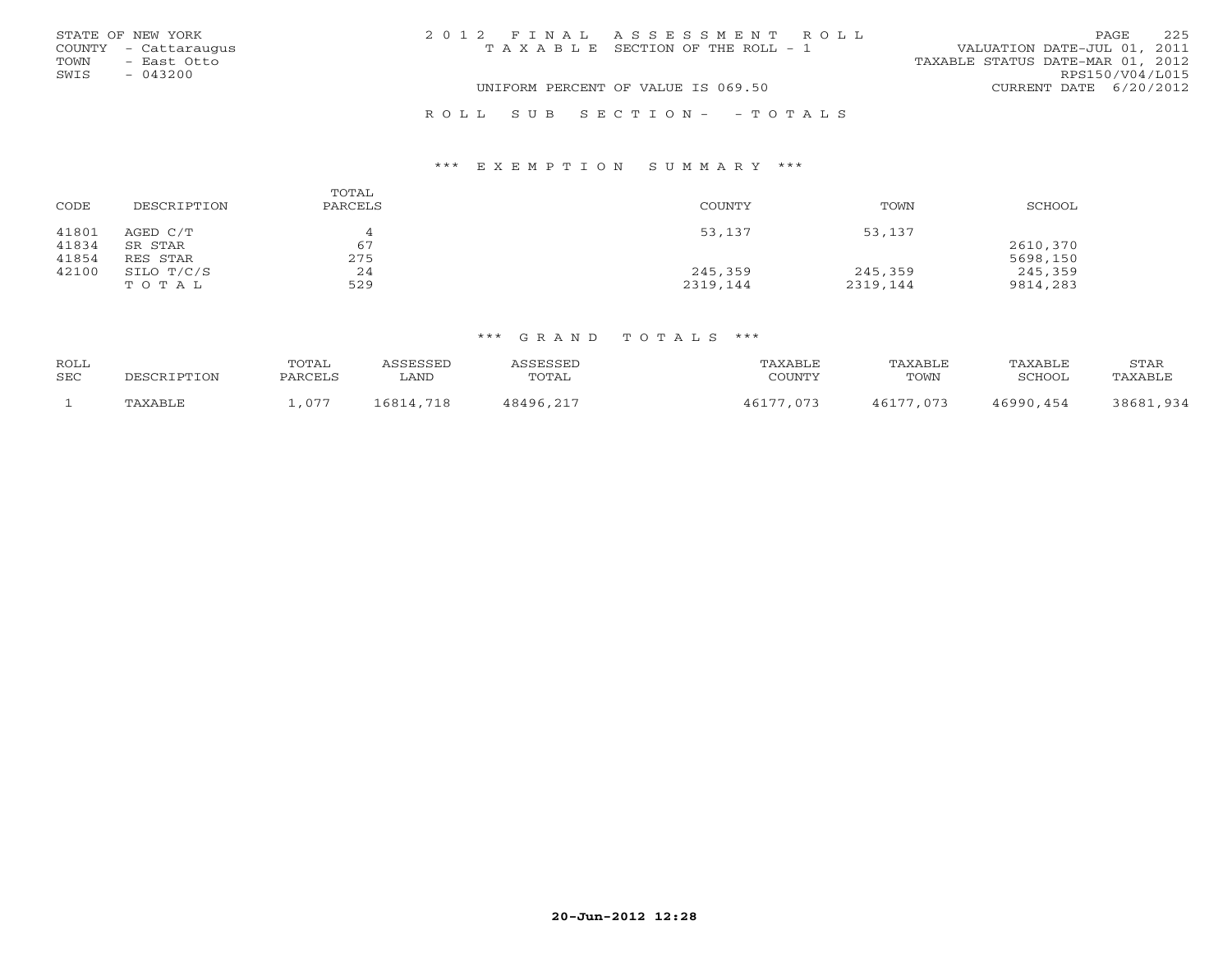STATE OF NEW YORK 2 0 1 2 F I N A L A S S E S S M E N T R O L L PAGE 226 COUNTY - Cattaraugus T A X A B L E SECTION OF THE ROLL - 1 SUB-SECT - 1 VALUATION DATE-JUL 01, 2011 TOWN - East Otto TAX MAP NUMBER SEQUENCE TAXABLE STATUS DATE-MAR 01, 2012 SWIS - 043200 UNIFORM PERCENT OF VALUE IS 069.50

| TAX MAP PARCEL NUMBER                             | PROPERTY LOCATION & CLASS ASSESSMENT |                |                             | EXEMPTION $CODE-----------COUNTY------TOWN---SCHOOL$  |
|---------------------------------------------------|--------------------------------------|----------------|-----------------------------|-------------------------------------------------------|
| CURRENT OWNERS NAME                               | SCHOOL DISTRICT                      | T AND          | TAX DESCRIPTION             | TAXABLE VALUE                                         |
| CURRENT OWNERS ADDRESS                            | PARCEL SIZE/GRID COORD               | TOTAL.         | SPECIAL DISTRICTS           | ACCOUNT NO.                                           |
| ***********************                           |                                      |                |                             |                                                       |
|                                                   |                                      |                |                             | 0770                                                  |
|                                                   | 11706 Nannan-Zoar #157-58 & 161      |                |                             |                                                       |
| $18.002 - 1 - 1.71$                               | 733 Gas well                         |                | COUNTY TAXABLE VALUE        | $\mathbf{0}$                                          |
| Empire Energy E&P Inc                             | Catt-LV Central 046402               |                | 0 TOWN<br>TAXABLE VALUE     | $\circ$                                               |
| 100 E Chautauqua St                               | MCF XXXXX                            |                | 0 SCHOOL TAXABLE VALUE      | $\Omega$                                              |
| Mayville, NY 14757                                | $31 - 009$                           |                | FP320 Fire protection       | $0$ TO                                                |
|                                                   | 0.01<br>ACRES                        |                |                             |                                                       |
|                                                   |                                      |                |                             |                                                       |
|                                                   | EAST-0442570 NRTH-0896010            |                |                             |                                                       |
|                                                   | FULL MARKET VALUE                    | $\Omega$       |                             |                                                       |
|                                                   |                                      |                |                             |                                                       |
|                                                   | 1515 Fleckenstein #1                 |                |                             | 0824                                                  |
| $18.004 - 1 - 6.1/1$                              | 733 Gas well                         |                | COUNTY TAXABLE VALUE        | 7,943                                                 |
| Us Energy Development Corp Catt-LV Central 046402 |                                      | $\Omega$       | TOWN<br>TAXABLE VALUE       | 7,943                                                 |
|                                                   |                                      |                |                             |                                                       |
| 2350 N Forest Rd                                  | MCF XXXXX                            | 7,943          | SCHOOL TAXABLE VALUE        | 7,943                                                 |
| Getzville, NY 14068                               | $31 - 009$                           |                | FD320 Fire                  | 7,943 TO                                              |
|                                                   | ACRES<br>0.01                        |                |                             |                                                       |
|                                                   | EAST-0451020 NRTH-0885500            |                |                             |                                                       |
|                                                   | FULL MARKET VALUE                    | 11,400         |                             |                                                       |
|                                                   |                                      |                |                             |                                                       |
|                                                   |                                      |                |                             |                                                       |
|                                                   | 1516 Colburn #1                      |                |                             | 0823                                                  |
| $18.004 - 1 - 15.71$                              | 733 Gas well                         |                | COUNTY TAXABLE VALUE        | 9,793                                                 |
| Us Energy Development Corp                        | Catt-LV Central 046402               | $\overline{0}$ | TAXABLE VALUE<br>TOWN       | 9,793                                                 |
| 2350 N Forest Rd                                  | MCF XXXXX                            | 9,793          | SCHOOL TAXABLE VALUE        | 9,793                                                 |
| Getzville, NY 14068                               | $31 - 009$                           |                | FD320 Fire                  | 9,793 TO                                              |
|                                                   | ACRES<br>0.01                        |                |                             |                                                       |
|                                                   |                                      |                |                             |                                                       |
|                                                   | EAST-0446780 NRTH-0880970            |                |                             |                                                       |
|                                                   | FULL MARKET VALUE                    | 14,100         |                             |                                                       |
|                                                   |                                      |                |                             |                                                       |
|                                                   | Perkins 1                            |                |                             | 1195                                                  |
| $19.001 - 1 - 1.1/1$                              | 733 Gas well                         |                | COUNTY TAXABLE VALUE        | 48,587                                                |
| Us Energy Development Corp                        | Catt-LV Central 046402               | $\Omega$       | TOWN<br>TAXABLE VALUE       | 48,587                                                |
|                                                   |                                      |                |                             |                                                       |
| 2350 N Forest Rd                                  | $31 - 009$                           | 48,587         | SCHOOL TAXABLE VALUE        | 48,587                                                |
| Getzville, NY 14068                               | ACRES<br>0.01                        |                | FD320 Fire                  | 48,587 TO                                             |
|                                                   | EAST-1105339 NRTH-0895479            |                |                             |                                                       |
|                                                   | FULL MARKET VALUE                    | 69,900         |                             |                                                       |
|                                                   | *****************************        | *************  |                             | ************************ 19.001-1-1.1/2 ************* |
|                                                   | Perkins 2A                           |                |                             | 1196                                                  |
|                                                   |                                      |                |                             |                                                       |
| $19.001 - 1 - 1.1/2$                              | 733 Gas well                         |                | COUNTY TAXABLE VALUE 39,769 |                                                       |
| Us Energy Development Corp                        | Catt-LV Central 046402               | $\Omega$       | TAXABLE VALUE<br>TOWN       | 39,769<br>39,769                                      |
| 2350 N Forest Rd                                  | $31 - 009$                           | 39,769         | SCHOOL TAXABLE VALUE        |                                                       |
| Getzville, NY 14068                               | ACRES<br>0.01                        |                | FD320 Fire                  | 39,769 TO                                             |
|                                                   | EAST-1105339 NRTH-0895479            |                |                             |                                                       |
|                                                   | FULL MARKET VALUE                    | 57,200         |                             |                                                       |
|                                                   |                                      |                |                             |                                                       |
|                                                   |                                      |                |                             |                                                       |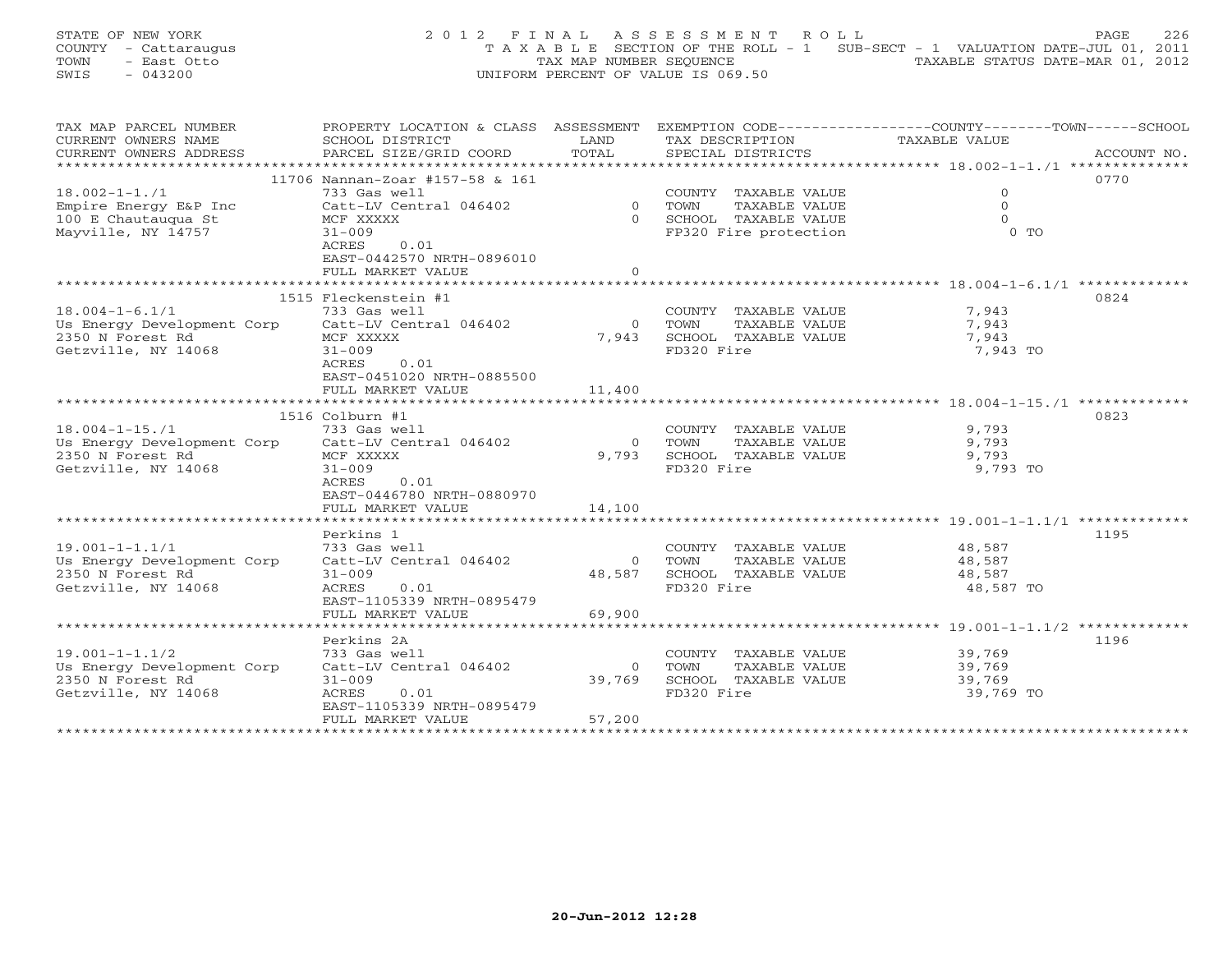# STATE OF NEW YORK 2 0 1 2 F I N A L A S S E S S M E N T R O L L PAGE 227 COUNTY - Cattaraugus T A X A B L E SECTION OF THE ROLL - 1 SUB-SECT - 1 VALUATION DATE-JUL 01, 2011 TOWN - East Otto TAX MAP NUMBER SEQUENCE TAXABLE STATUS DATE-MAR 01, 2012 SWIS - 043200 UNIFORM PERCENT OF VALUE IS 069.50

| TAX MAP PARCEL NUMBER<br>CURRENT OWNERS NAME | PROPERTY LOCATION & CLASS ASSESSMENT EXEMPTION CODE----------------COUNTY-------TOWN------SCHOOL | LAND           |                                      | TAXABLE VALUE |             |
|----------------------------------------------|--------------------------------------------------------------------------------------------------|----------------|--------------------------------------|---------------|-------------|
| CURRENT OWNERS ADDRESS                       | SCHOOL DISTRICT<br>PARCEL SIZE/GRID COORD                                                        | TOTAL          | TAX DESCRIPTION<br>SPECIAL DISTRICTS |               | ACCOUNT NO. |
|                                              |                                                                                                  |                |                                      |               |             |
|                                              | Perkins 3A                                                                                       |                |                                      |               | 1198        |
| $19.001 - 1 - 1.1/4$                         | 733 Gas well                                                                                     |                | COUNTY TAXABLE VALUE                 | 52,432        |             |
| Us Energy Development Corp                   | Catt-LV Central 046402                                                                           | $\Omega$       | TAXABLE VALUE<br>TOWN                | 52,432        |             |
| 2350 N Forest Rd                             | $31 - 009$                                                                                       | 52,432         | SCHOOL TAXABLE VALUE                 | 52,432        |             |
| Getzville, NY 14068                          | EAST-1105339 NRTH-0895479                                                                        |                | FD320 Fire                           | 52,432 TO     |             |
|                                              | FULL MARKET VALUE                                                                                | 75,400         |                                      |               |             |
|                                              |                                                                                                  |                |                                      |               |             |
|                                              | Race 1A                                                                                          |                |                                      |               | 1199        |
| $19.001 - 1 - 19.1/1$                        | 733 Gas well                                                                                     |                | COUNTY TAXABLE VALUE                 | 39,517        |             |
| Us Energy Development Corp                   | Catt-LV Central 046402                                                                           | $\overline{0}$ | TAXABLE VALUE<br>TOWN                | 39,517        |             |
| 2350 N Forest Rd                             | $31 - 009$                                                                                       | 39,517         | SCHOOL TAXABLE VALUE                 | 39,517        |             |
| Getzville, NY 14068                          | 0.01<br>ACRES                                                                                    |                | FD320 Fire                           | 39,517 TO     |             |
|                                              | EAST-1105579 NRTH-0890202                                                                        |                |                                      |               |             |
|                                              | FULL MARKET VALUE                                                                                | 56,900         |                                      |               |             |
|                                              | Beiter 2A                                                                                        |                |                                      |               | 1202        |
| $19.001 - 1 - 20.71$                         | 733 Gas well                                                                                     |                | COUNTY TAXABLE VALUE                 | 57,684        |             |
| Us Energy Development Corp                   | Catt-LV Central 046402                                                                           |                | TAXABLE VALUE<br>0 TOWN              | 57,684        |             |
| 2350 N Forest Rd                             | $31 - 009$                                                                                       |                | 57,684 SCHOOL TAXABLE VALUE          | 57,684        |             |
| Getzville, NY 14068                          | 0.01<br>ACRES                                                                                    |                | FD320 Fire                           | 57,684 TO     |             |
|                                              | EAST-0457335 NRTH-0891001                                                                        |                |                                      |               |             |
|                                              | FULL MARKET VALUE                                                                                | 83,000         |                                      |               |             |
|                                              |                                                                                                  |                |                                      |               |             |
|                                              | Beiter 1A                                                                                        |                |                                      |               | 1200        |
| $19.001 - 1 - 21.71$                         | 733 Gas well                                                                                     |                | COUNTY TAXABLE VALUE                 | 43,627        |             |
| Us Energy Development Corp                   | Catt-LV Central 046402                                                                           | $\overline{0}$ | TOWN<br>TAXABLE VALUE                | 43,627        |             |
| 2350 N Forest Rd                             | $31 - 009$                                                                                       | 43,627         | SCHOOL TAXABLE VALUE                 | 43,627        |             |
| Getzville, NY 14068                          | ACRES<br>0.01                                                                                    |                | FD320 Fire                           | 43,627 TO     |             |
|                                              | EAST-0457170 NRTH-0892461<br>FULL MARKET VALUE                                                   |                |                                      |               |             |
|                                              |                                                                                                  | 62,800         |                                      |               |             |
|                                              | Beiter 3A                                                                                        |                |                                      |               | 1201        |
| $19.001 - 1 - 21.72$                         | 733 Gas well                                                                                     |                | COUNTY TAXABLE VALUE                 | 48,965        |             |
| Us Energy Development Corp                   | Catt-LV Central 046402                                                                           | $\overline{0}$ | TOWN<br>TAXABLE VALUE                | 48,965        |             |
| 2350 N Forest Rd                             | $31 - 009$                                                                                       | 48,965         | SCHOOL TAXABLE VALUE                 | 48,965        |             |
| Getzville, NY 14068                          | ACRES<br>0.01                                                                                    |                | FD320 Fire                           | 48,965 TO     |             |
|                                              | EAST-0457170 NRTH-0892461                                                                        |                |                                      |               |             |
|                                              | FULL MARKET VALUE                                                                                | 70,500         |                                      |               |             |
|                                              | *************************                                                                        |                |                                      |               |             |
|                                              | 8311 Swamp Rd                                                                                    |                |                                      |               | 0892        |
| $27.002 - 1 - 37.5$                          | 210 1 Family Res                                                                                 |                | COUNTY TAXABLE VALUE                 | 34,500        |             |
| Ukolowicz Edward W                           | Catt-LV Central 046402                                                                           | 5,500          | TOWN<br>TAXABLE VALUE                | 34,500        |             |
| PO Box 367                                   | 45 05 07                                                                                         | 34,500         | SCHOOL TAXABLE VALUE                 | 34,500        |             |
| Eustis, FL 32727                             | FF 366.76<br>ACRES<br>2.80                                                                       |                | FD320 Fire                           | 34,500 TO     |             |
|                                              | EAST-1094705 NRTH-0871120                                                                        |                |                                      |               |             |
|                                              | DEED BOOK 10089 PG-9001                                                                          |                |                                      |               |             |
|                                              | FULL MARKET VALUE                                                                                | 49,600         |                                      |               |             |
|                                              |                                                                                                  |                |                                      |               |             |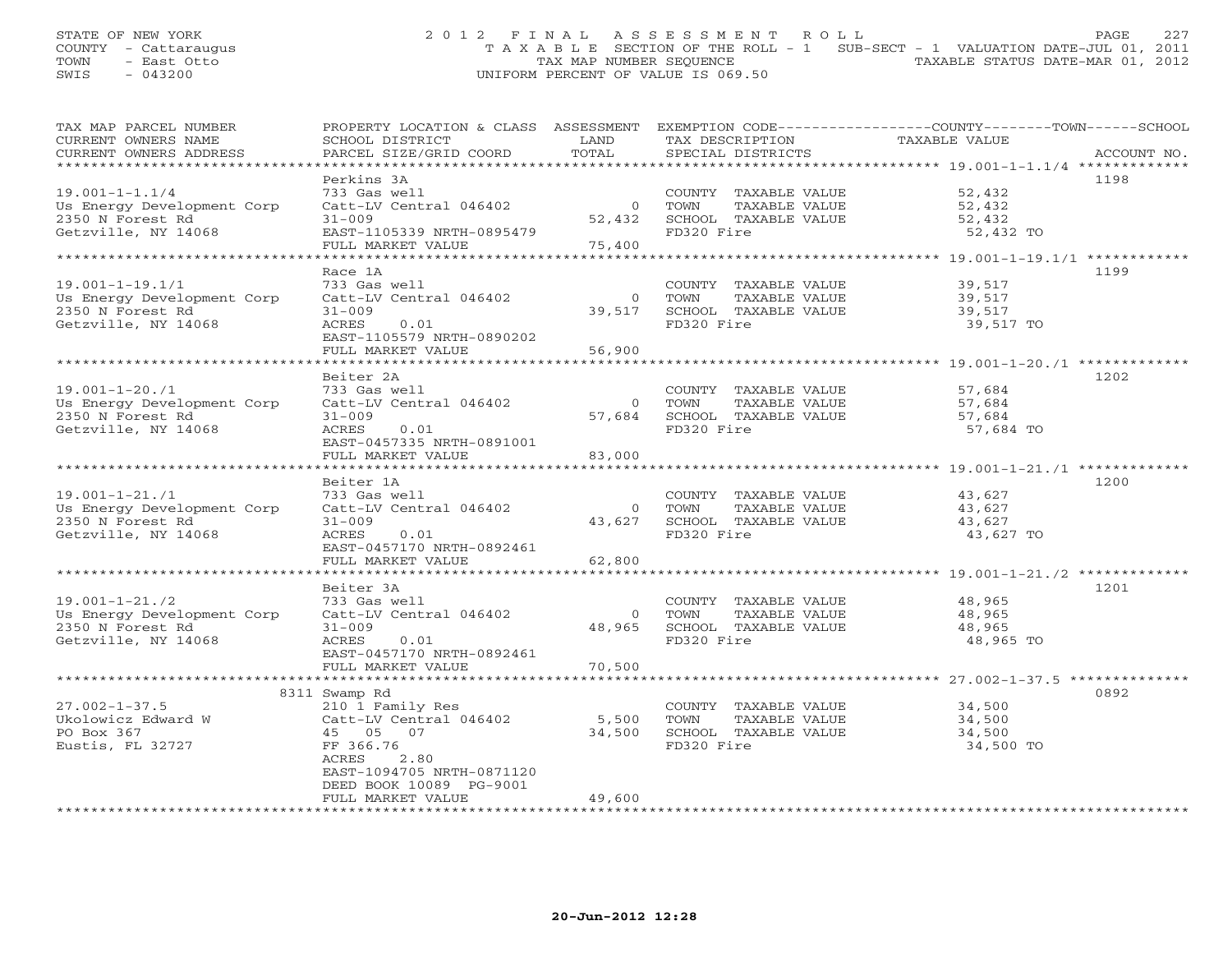| STATE OF NEW YORK<br>- Cattaraugus<br>COUNTY<br>- East Otto<br>TOWN<br>$-043200$<br>SWIS | 2 0 1 2                                         | TAX MAP NUMBER SEQUENCE | FINAL ASSESSMENT ROLL<br>UNIFORM PERCENT OF VALUE IS 069.50 | T A X A B L E SECTION OF THE ROLL - 1 SUB-SECT - 1 VALUATION DATE-JUL 01,<br>TAXABLE STATUS DATE-MAR 01, 2012 | 228<br>PAGE<br>2011 |  |  |
|------------------------------------------------------------------------------------------|-------------------------------------------------|-------------------------|-------------------------------------------------------------|---------------------------------------------------------------------------------------------------------------|---------------------|--|--|
| TAX MAP PARCEL NUMBER                                                                    | PROPERTY LOCATION & CLASS ASSESSMENT            |                         |                                                             | EXEMPTION CODE-----------------COUNTY-------TOWN-----SCHOOL                                                   |                     |  |  |
| CURRENT OWNERS NAME                                                                      | SCHOOL DISTRICT                                 | LAND                    | TAX DESCRIPTION                                             | TAXABLE VALUE                                                                                                 |                     |  |  |
| CURRENT OWNERS ADDRESS                                                                   | PARCEL SIZE/GRID COORD TOTAL                    |                         | SPECIAL DISTRICTS                                           |                                                                                                               | ACCOUNT NO.         |  |  |
|                                                                                          |                                                 |                         |                                                             |                                                                                                               | 0178                |  |  |
| $28.003 - 1 - 40$                                                                        | 8624 Crumb Hill Rd                              |                         | COUNTY<br>TAXABLE VALUE                                     |                                                                                                               |                     |  |  |
| Bayette Karen L                                                                          | 270 Mfg housing<br>Catt-LV Central 046402 6,000 |                         | TAXABLE VALUE<br>TOWN                                       | 48,500<br>48,500                                                                                              |                     |  |  |
| Wyatt Paul A                                                                             | 11 05 07                                        | 48,500                  | SCHOOL TAXABLE VALUE                                        | 48,500                                                                                                        |                     |  |  |
| 13049 Van Slyke Rd                                                                       | FRNT 250.00 DPTH 173.00                         |                         | FD320 Fire                                                  | 48,500 TO                                                                                                     |                     |  |  |
| East Concord, NY 14055                                                                   | EAST-0461848 NRTH-0864722                       |                         |                                                             |                                                                                                               |                     |  |  |
|                                                                                          | DEED BOOK 5808<br>PG-6014                       |                         |                                                             |                                                                                                               |                     |  |  |
|                                                                                          | FULL MARKET VALUE                               | 69,800                  |                                                             |                                                                                                               |                     |  |  |
|                                                                                          |                                                 |                         |                                                             |                                                                                                               | ************        |  |  |
|                                                                                          | $17073$ Rebesher, P 1                           |                         |                                                             |                                                                                                               | 0810                |  |  |
| $37.002 - 1 - 26.1/1$                                                                    | 733 Gas well                                    |                         | TAXABLE VALUE<br>COUNTY                                     | 259                                                                                                           |                     |  |  |
| Empire Energy E&P Inc                                                                    | West Valley Cen 042204                          | $\overline{0}$          | TOWN<br>TAXABLE VALUE                                       | 259                                                                                                           |                     |  |  |
| 100 E Chautauqua St                                                                      | MCF XXXXX                                       | 259                     | SCHOOL<br>TAXABLE VALUE                                     | 259                                                                                                           |                     |  |  |
| Mayville, NY 14757                                                                       | $31 - 009$                                      |                         | FP320 Fire protection                                       | 259 TO                                                                                                        |                     |  |  |
|                                                                                          | 0.01<br>ACRES                                   |                         |                                                             |                                                                                                               |                     |  |  |
|                                                                                          | EAST-0475250 NRTH-0855830                       |                         |                                                             |                                                                                                               |                     |  |  |
|                                                                                          | FULL MARKET VALUE                               | 400                     |                                                             |                                                                                                               |                     |  |  |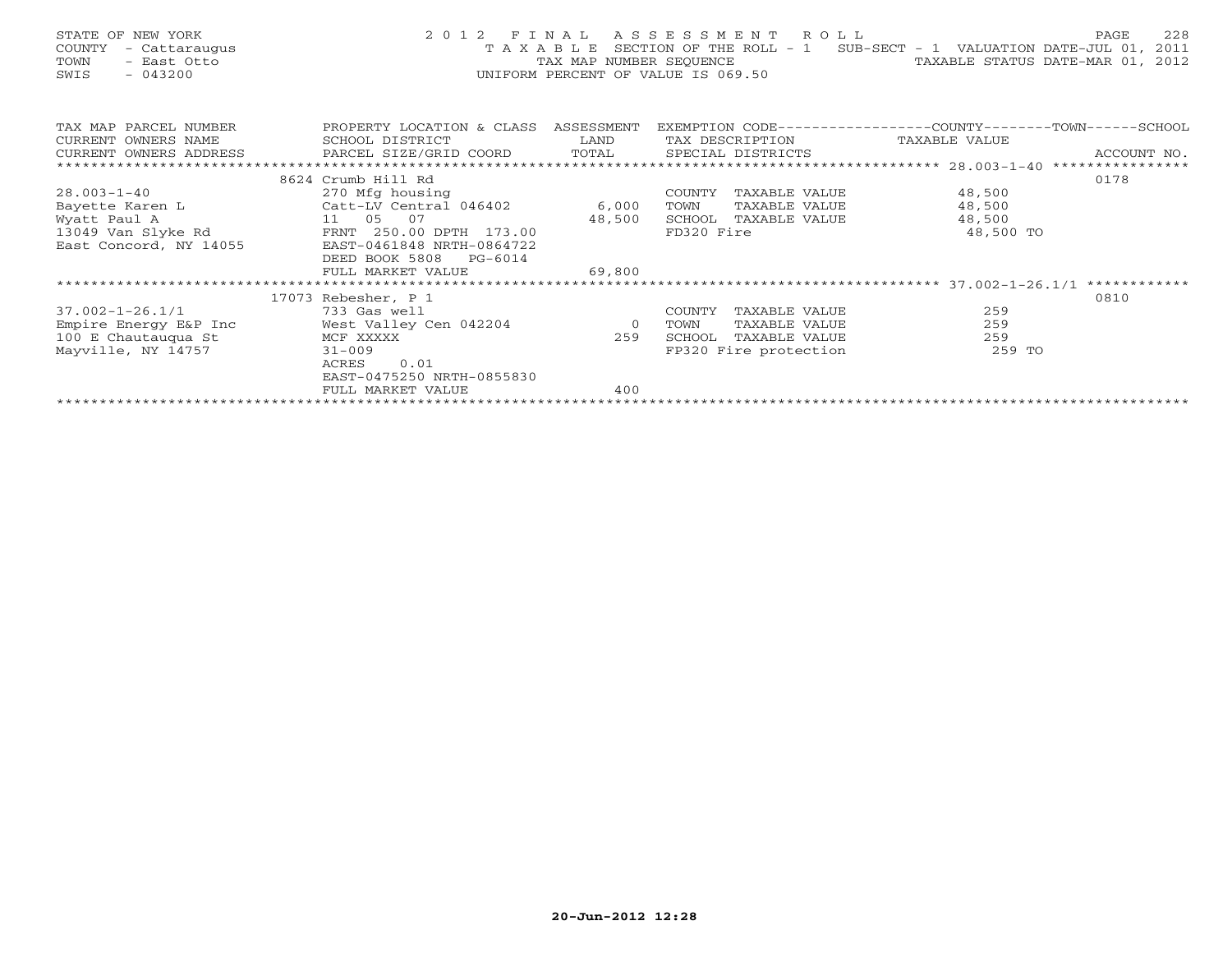|      | STATE OF NEW YORK    | 2012 FINAL ASSESSMENT ROLL |                                                                                |                                  |                        | <b>PAGE</b> | 229 |
|------|----------------------|----------------------------|--------------------------------------------------------------------------------|----------------------------------|------------------------|-------------|-----|
|      | COUNTY - Cattaraugus |                            | T A X A B L E SECTION OF THE ROLL - 1 SUB-SECT - 1 VALUATION DATE-JUL 01, 2011 |                                  |                        |             |     |
| TOWN | - East Otto          |                            |                                                                                | TAXABLE STATUS DATE-MAR 01, 2012 |                        |             |     |
| SWIS | $-043200$            |                            |                                                                                |                                  | RPS150/V04/L015        |             |     |
|      |                      |                            | UNIFORM PERCENT OF VALUE IS 069.50                                             |                                  | CURRENT DATE 6/20/2012 |             |     |
|      |                      |                            |                                                                                |                                  |                        |             |     |

#### R O L L S U B S E C T I O N - 1 - T O T A L S

#### \*\*\* S P E C I A L D I S T R I C T S U M M A R Y \*\*\*

| CODE.      | DISTRICT NAME PARCELS | TOTAL | EXTENSION<br>TYPE   | EXTENSION<br>VALUE | AD VALOREM<br>VALUE. | <b>EXEMPT</b><br><b>AMOUNT</b> | TAXABLE<br>VALUE |
|------------|-----------------------|-------|---------------------|--------------------|----------------------|--------------------------------|------------------|
| FD320 Fire | FP320 Fire protectio  |       | 11 TOTAL<br>2 TOTAL |                    | 431,317<br>259       |                                | 431,317<br>259   |

#### \*\*\* S C H O O L D I S T R I C T S U M M A R Y \*\*\*

| CODE             | DISTRICT NAME                          | TOTAL<br>PARCELS | ASSESSED<br>LAND | ASSESSED<br>TOTAL | EXEMPT<br>AMOUNT | TOTAL<br>TAXABLE | STAR<br>AMOUNT | STAR<br>TAXABLE |
|------------------|----------------------------------------|------------------|------------------|-------------------|------------------|------------------|----------------|-----------------|
| 042204<br>046402 | West Valley Central<br>Catt-LV Central | 12               | 11,500           | 259<br>431,317    |                  | 259<br>431,317   |                | 259<br>431,317  |
|                  | SUB-TOTAL                              | 13               | 11,500           | 431,576           |                  | 431,576          |                | 431,576         |
|                  | TOTAL                                  | 13               | 11,500           | 431,576           |                  | 431,576          |                | 431,576         |

#### \*\*\* S Y S T E M C O D E S S U M M A R Y \*\*\*

## NO SYSTEM EXEMPTIONS AT THIS LEVEL

#### \*\*\* E X E M P T I O N S U M M A R Y \*\*\*

## NO EXEMPTIONS AT THIS LEVEL

| <b>ROLL</b><br><b>SEC</b> | DESCRIPTION | TOTAL<br>PARCELS | <i><b>\SSESSED</b></i><br>LAND | <b><i><u>\SSESSED</u></i></b><br>TOTAL | TAXABLE<br>COUNTY | TAXABLE<br>TOWN | TAXABLE<br>SCHOOL | STAR<br>TAXABLE |
|---------------------------|-------------|------------------|--------------------------------|----------------------------------------|-------------------|-----------------|-------------------|-----------------|
|                           | TAXABLE     | --               | ,500<br>- - -                  | 31,576                                 | .576<br>イつ1       | 431,576         | 121<br>.576       | 431,576         |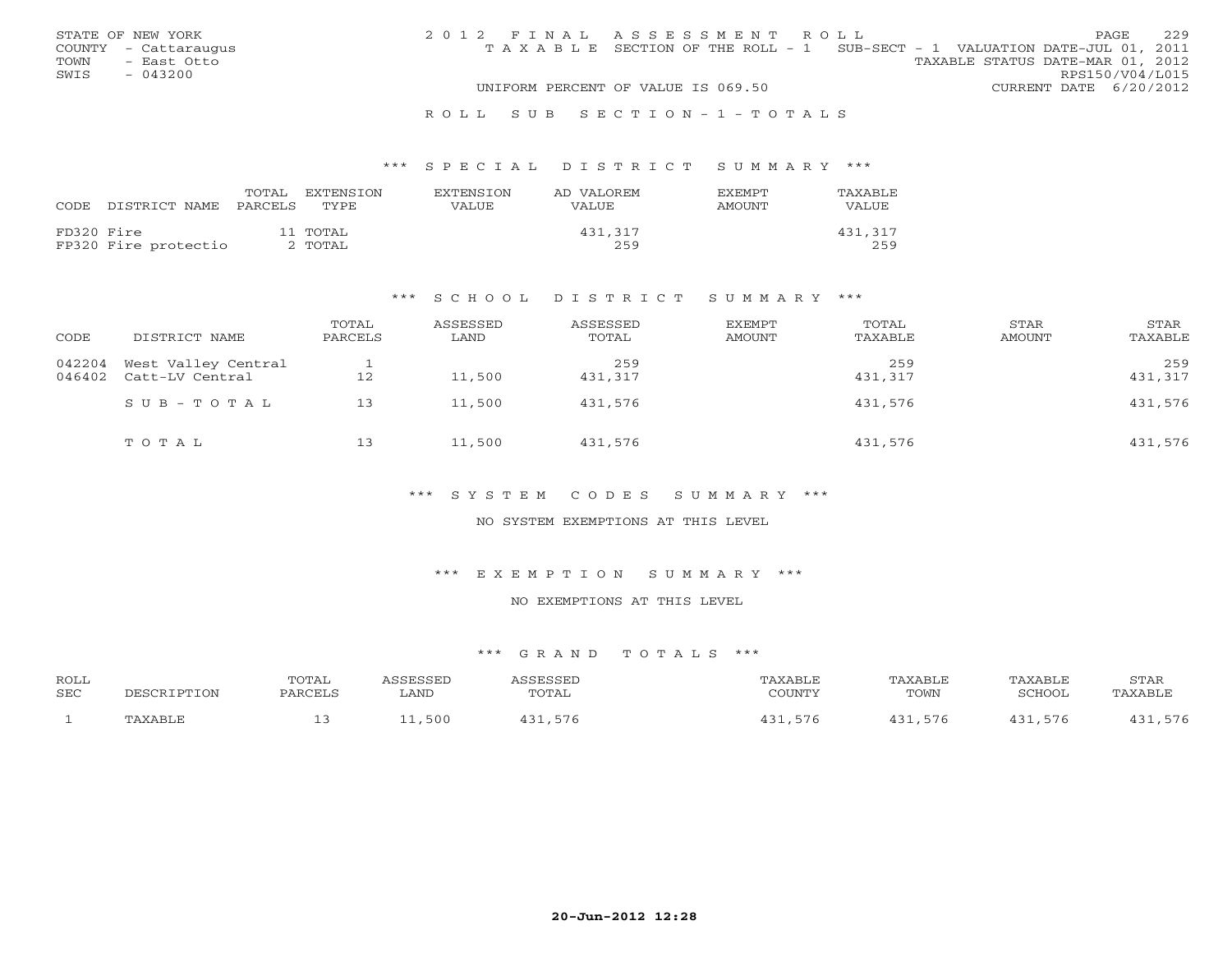# STATE OF NEW YORK 2 0 1 2 F I N A L A S S E S S M E N T R O L L PAGE 230 COUNTY - Cattaraugus T A X A B L E SECTION OF THE ROLL - 1 SUB-SECT - 2 VALUATION DATE-JUL 01, 2011 TOWN - East Otto TAX MAP NUMBER SEQUENCE TAXABLE STATUS DATE-MAR 01, 2012 SWIS - 043200 UNIFORM PERCENT OF VALUE IS 069.50

| TAX MAP PARCEL NUMBER<br>CURRENT OWNERS NAME<br>CURRENT OWNERS ADDRESS | PROPERTY LOCATION & CLASS ASSESSMENT EXEMPTION CODE----------------COUNTY-------TOWN------SCHOOL<br>SCHOOL DISTRICT<br>PARCEL SIZE/GRID COORD | LAND<br>TOTAL       |            | TAX DESCRIPTION<br>SPECIAL DISTRICTS  | <b>TAXABLE VALUE</b>                                           | ACCOUNT NO.        |
|------------------------------------------------------------------------|-----------------------------------------------------------------------------------------------------------------------------------------------|---------------------|------------|---------------------------------------|----------------------------------------------------------------|--------------------|
| ***********************                                                |                                                                                                                                               |                     |            |                                       |                                                                |                    |
|                                                                        | Solem 1                                                                                                                                       |                     |            |                                       |                                                                | 1212               |
| $19.001 - 1 - 18.1/1$                                                  | 733 Gas well                                                                                                                                  |                     |            | COUNTY TAXABLE VALUE                  | 82,991                                                         |                    |
| Us Energy Development Corp                                             | Catt-LV Central 046402                                                                                                                        | $\overline{O}$      | TOWN       | TAXABLE VALUE                         | 82,991                                                         |                    |
| 2350 N Forest Rd                                                       | 0.01<br>ACRES                                                                                                                                 | 82,991              |            | SCHOOL TAXABLE VALUE                  | 82,991                                                         |                    |
| Getzville, NY 14068                                                    | FULL MARKET VALUE                                                                                                                             | 119,400             | FD320 Fire |                                       | 82,991 TO                                                      |                    |
| *********************                                                  | *****************                                                                                                                             |                     |            |                                       | ********************************* 19.001-1-22.1/1 ************ |                    |
|                                                                        | Witnauer 1B                                                                                                                                   |                     |            |                                       |                                                                | 1213               |
| $19.001 - 1 - 22.1/1$                                                  | 733 Gas well                                                                                                                                  |                     |            | COUNTY TAXABLE VALUE                  | 76,255                                                         |                    |
| Us Energy Development Corp                                             | Catt-LV Central 046402                                                                                                                        | $\overline{0}$      | TOWN       | TAXABLE VALUE                         | 76,255                                                         |                    |
| 2350 N Forest Rd                                                       | ACRES<br>0.01                                                                                                                                 | 76,255              |            | SCHOOL TAXABLE VALUE                  | 76,255                                                         |                    |
| Getzville, NY 14068                                                    | FULL MARKET VALUE                                                                                                                             | 109,700             | FD320 Fire |                                       | 76,255 TO                                                      |                    |
|                                                                        | 9624 Monk Hill Rd                                                                                                                             |                     |            |                                       |                                                                | 1075               |
| $19.003 - 1 - 11.3$                                                    | 314 Rural vac<10                                                                                                                              |                     | XMPT C/T   | 33201                                 | $\Omega$                                                       | $\Omega$           |
| Cattaraugus County Treasurer                                           | Catt-LV Central 046402                                                                                                                        | 10,200              |            | COUNTY TAXABLE VALUE                  | 10,200                                                         |                    |
| 303 Court St                                                           | 16/24<br>05<br>07                                                                                                                             | 10,200              | TOWN       | TAXABLE VALUE                         | 10,200                                                         |                    |
| Little Valley, NY 14755                                                | FRNT 280.00 DPTH                                                                                                                              |                     |            | SCHOOL TAXABLE VALUE                  | 10,200                                                         |                    |
|                                                                        | ACRES<br>4.80 BANK<br>F                                                                                                                       |                     |            |                                       |                                                                |                    |
|                                                                        | EAST-1109443 NRTH-0883003                                                                                                                     |                     |            |                                       |                                                                |                    |
|                                                                        | DEED BOOK 17546 PG-2001                                                                                                                       |                     |            |                                       |                                                                |                    |
|                                                                        | FULL MARKET VALUE                                                                                                                             | 14,700              |            |                                       |                                                                |                    |
|                                                                        | ***********************                                                                                                                       |                     |            |                                       |                                                                |                    |
|                                                                        | Bowen Rd                                                                                                                                      |                     |            |                                       |                                                                | 0917               |
| $28.001 - 1 - 13.6$                                                    | 314 Rural vac<10                                                                                                                              |                     |            | COUNTY TAXABLE VALUE                  | 4,700                                                          |                    |
| Gradler David                                                          | Catt-LV Central 046402                                                                                                                        | 4,700               | TOWN       | TAXABLE VALUE                         | 4,700                                                          |                    |
| Gradler Viola                                                          | 22 05 07                                                                                                                                      | 4,700               |            | SCHOOL TAXABLE VALUE                  | 4,700                                                          |                    |
| 9336 Bowen Rd                                                          | FRNT 150.00 DPTH                                                                                                                              |                     | FD320 Fire |                                       | 4,700 TO                                                       |                    |
| East Otto, NY 14729                                                    | ACRES<br>2.10<br>EAST-1108977 NRTH-0877090                                                                                                    |                     |            |                                       |                                                                |                    |
|                                                                        | DEED BOOK 12227 PG-7003                                                                                                                       |                     |            |                                       |                                                                |                    |
|                                                                        | FULL MARKET VALUE                                                                                                                             | 6,800               |            |                                       |                                                                |                    |
|                                                                        |                                                                                                                                               | * * * * * * * * * * |            |                                       | ********************* 28.003-1-14 *****************            |                    |
|                                                                        | 7613 East Flats Rd                                                                                                                            |                     |            |                                       |                                                                | 0135               |
| $28.003 - 1 - 14$                                                      | 210 1 Family Res                                                                                                                              |                     | RES STAR   | 41854                                 | $\overline{0}$                                                 | $\Omega$<br>20,850 |
| Chmiel Patrick                                                         | Catt-LV Central 046402                                                                                                                        | 4,200               |            | COUNTY TAXABLE VALUE                  | 34,700                                                         |                    |
| Chmiel Marsha Ortstadt                                                 | 20  05  07                                                                                                                                    | 34,700              | TOWN       | TAXABLE VALUE                         | 34,700                                                         |                    |
| 7613 E Flats Rd                                                        | FRNT 170.00 DPTH 120.00                                                                                                                       |                     |            | SCHOOL TAXABLE VALUE                  | 13,850                                                         |                    |
| East Otto, NY 14729                                                    | EAST-1106895 NRTH-0870152                                                                                                                     |                     | FD320 Fire |                                       | 34,700 TO                                                      |                    |
|                                                                        | DEED BOOK 788<br>PG-5004                                                                                                                      |                     |            |                                       |                                                                |                    |
|                                                                        | FULL MARKET VALUE                                                                                                                             | 49,900              |            |                                       |                                                                |                    |
|                                                                        | **************                                                                                                                                |                     |            |                                       | $*********37.001-1-28*************$                            |                    |
|                                                                        | 8052 Erdman Rd                                                                                                                                |                     |            |                                       |                                                                | 0033               |
| $37.001 - 1 - 28$                                                      | 210 1 Family Res                                                                                                                              |                     |            | COUNTY TAXABLE VALUE                  | 37,800                                                         |                    |
| Wilson Ronald<br>8052 Erdman Rd                                        | Ellicottville C 043601<br>17  05  07                                                                                                          | 4,300<br>37,800     | TOWN       | TAXABLE VALUE<br>SCHOOL TAXABLE VALUE | 37,800<br>37,800                                               |                    |
| Little Valley, NY 14755                                                | FRNT 105.00 DPTH 200.00                                                                                                                       |                     |            | FP320 Fire protection                 | 37,800 TO                                                      |                    |
|                                                                        | EAST-1106079 NRTH-0855208                                                                                                                     |                     |            |                                       |                                                                |                    |
|                                                                        | DEED BOOK 12309 PG-3002                                                                                                                       |                     |            |                                       |                                                                |                    |
|                                                                        | FULL MARKET VALUE                                                                                                                             | 54,400              |            |                                       |                                                                |                    |
|                                                                        | * * * * * * * * * * * * * * * * * *                                                                                                           |                     |            |                                       |                                                                |                    |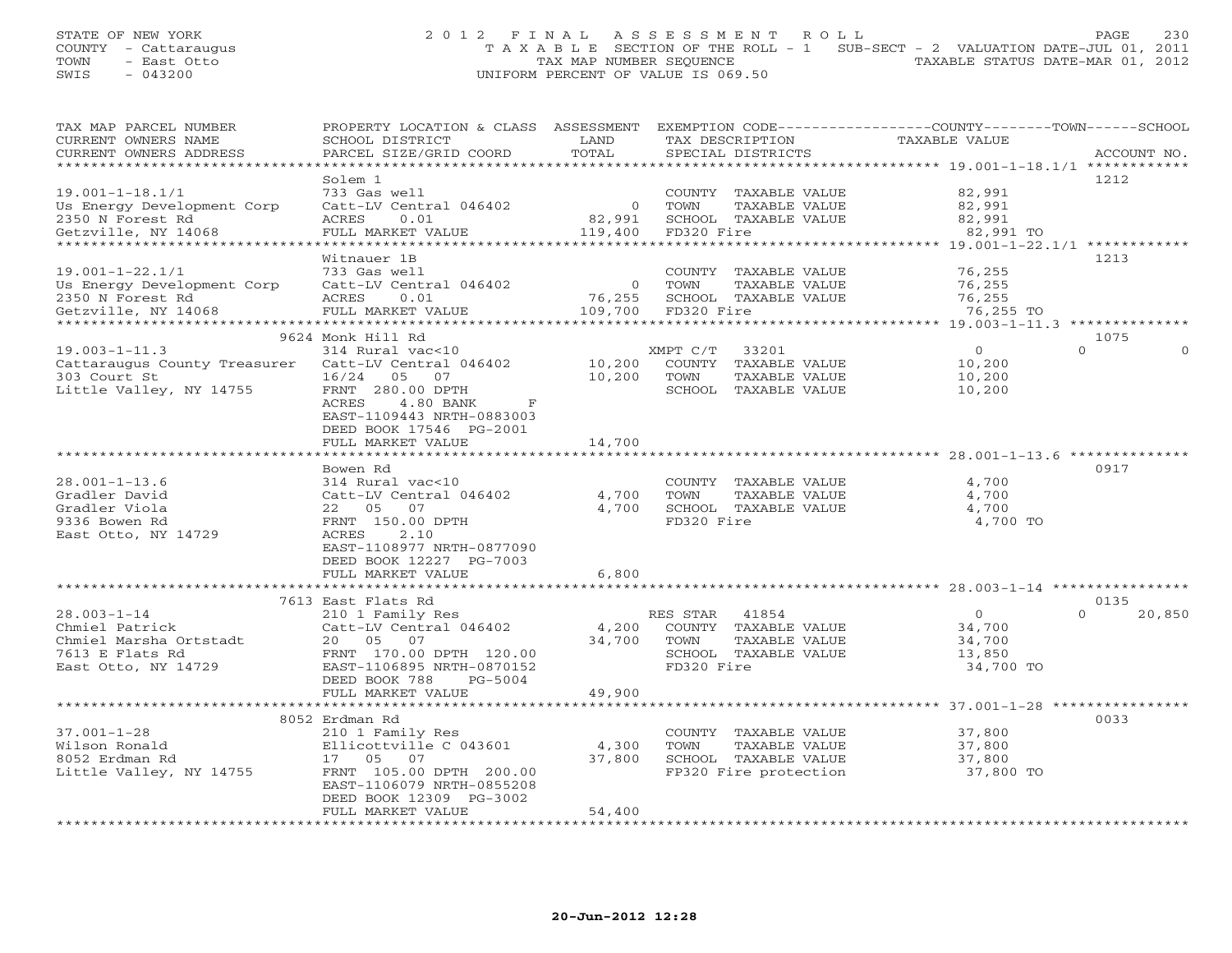| STATE OF NEW YORK<br>COUNTY<br>- Cattaraugus<br>TOWN<br>- East Otto<br>$-043200$<br>SWIS | 2012 FINAL<br>TAXABLE       | TAX MAP NUMBER SEOUENCE<br>UNIFORM PERCENT OF VALUE IS 069.50 |          | ASSESSMENT ROLL<br>SECTION OF THE ROLL - 1 | $SUB-SECTION - 2$ VALUATION DATE-JUL 01,<br>TAXABLE STATUS DATE-MAR 01, | PAGE        | 231<br>2011<br>2012 |
|------------------------------------------------------------------------------------------|-----------------------------|---------------------------------------------------------------|----------|--------------------------------------------|-------------------------------------------------------------------------|-------------|---------------------|
| TAX MAP PARCEL NUMBER                                                                    | PROPERTY LOCATION & CLASS   | ASSESSMENT                                                    |          |                                            | EXEMPTION CODE----------------COUNTY-------TOWN------SCHOOL             |             |                     |
| CURRENT OWNERS NAME                                                                      | SCHOOL DISTRICT             | LAND                                                          |          | TAX DESCRIPTION                            | TAXABLE VALUE                                                           |             |                     |
| CURRENT OWNERS ADDRESS                                                                   | PARCEL SIZE/GRID COORD      | TOTAL                                                         |          | SPECIAL DISTRICTS                          |                                                                         | ACCOUNT NO. |                     |
|                                                                                          |                             |                                                               |          |                                            |                                                                         |             |                     |
|                                                                                          | Plato Rd                    |                                                               |          |                                            |                                                                         | 0647        |                     |
| $37.002 - 1 - 25.2$                                                                      | 314 Rural vac<10            |                                                               | XMPT C/T | 33201                                      | $\Omega$                                                                | $\Omega$    | $\circ$             |
| County Of Cattaraugus                                                                    | West Valley Cen 042204      | 100                                                           | COUNTY   | TAXABLE VALUE                              | 100                                                                     |             |                     |
| 303 Court St                                                                             | 49 05<br>06                 | 100                                                           | TOWN     | TAXABLE VALUE                              | 100                                                                     |             |                     |
| Little Valley, NY 14755                                                                  | 50.00 DPTH<br>25.00<br>FRNT |                                                               | SCHOOL   | TAXABLE VALUE                              | 100                                                                     |             |                     |
|                                                                                          | BANK                        |                                                               |          |                                            |                                                                         |             |                     |
|                                                                                          | EAST-1124808 NRTH-0857146   |                                                               |          |                                            |                                                                         |             |                     |
|                                                                                          | DEED BOOK 9723<br>PG-8011   |                                                               |          |                                            |                                                                         |             |                     |
|                                                                                          | FULL MARKET VALUE           | 100                                                           |          |                                            |                                                                         |             |                     |
|                                                                                          |                             |                                                               |          |                                            |                                                                         |             |                     |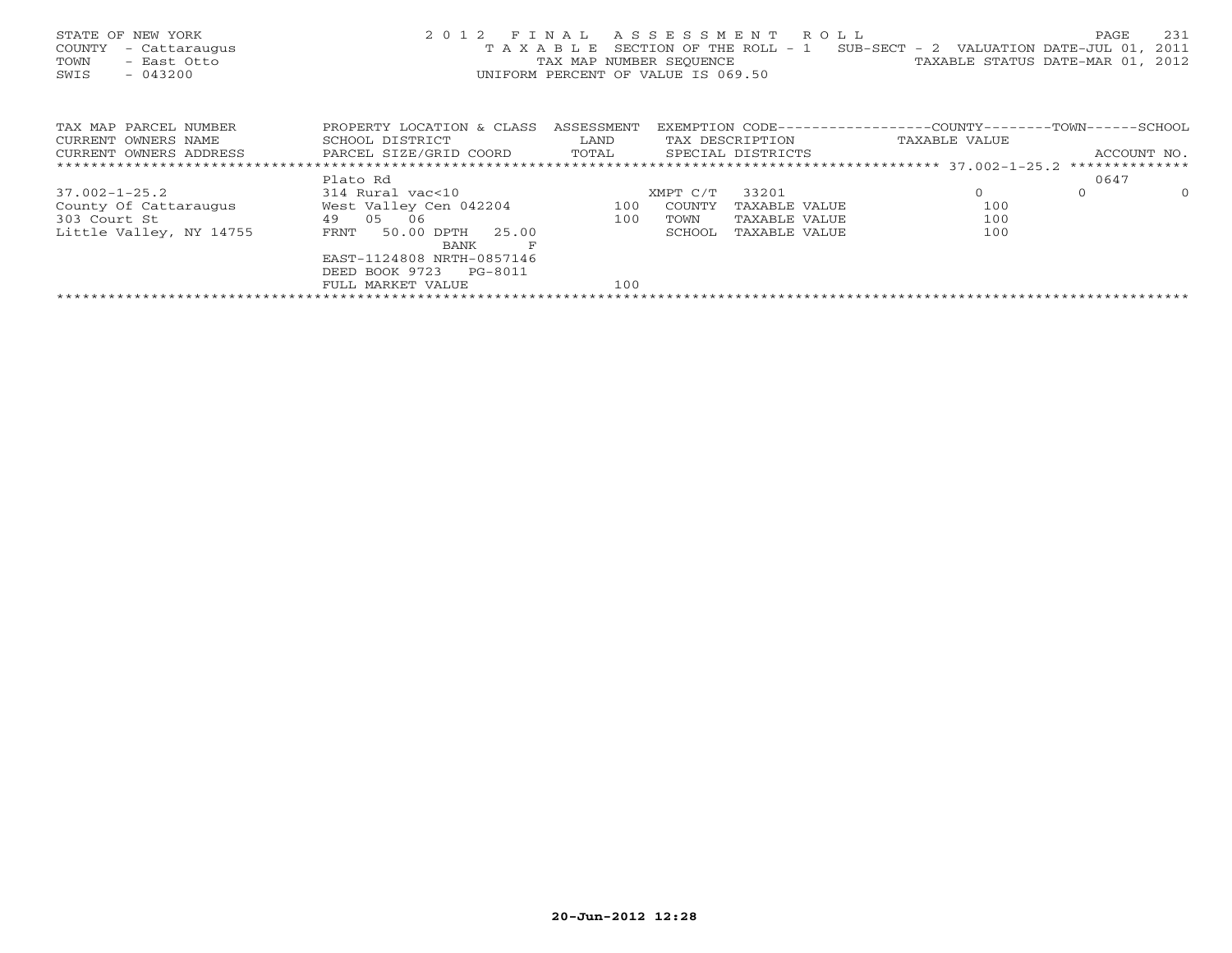|      | STATE OF NEW YORK    | 2012 FINAL ASSESSMENT ROLL |                                                                                |  |                                  |                        | PAGE. | 232 |
|------|----------------------|----------------------------|--------------------------------------------------------------------------------|--|----------------------------------|------------------------|-------|-----|
|      | COUNTY - Cattaraugus |                            | T A X A B L E SECTION OF THE ROLL - 1 SUB-SECT - 2 VALUATION DATE-JUL 01, 2011 |  |                                  |                        |       |     |
| TOWN | - East Otto          |                            |                                                                                |  | TAXABLE STATUS DATE-MAR 01, 2012 |                        |       |     |
| SWIS | $-043200$            |                            |                                                                                |  |                                  | RPS150/V04/L015        |       |     |
|      |                      |                            | UNIFORM PERCENT OF VALUE IS 069.50                                             |  |                                  | CURRENT DATE 6/20/2012 |       |     |
|      |                      |                            |                                                                                |  |                                  |                        |       |     |

#### R O L L S U B S E C T I O N - 2 - T O T A L S

#### \*\*\* S P E C I A L D I S T R I C T S U M M A R Y \*\*\*

|            | CODE DISTRICT NAME PARCELS TYPE | TOTAL | EXTENSTON          | <b>EXTENSION</b><br>VALUE | AD VALOREM<br><b>VALUE</b> | <b>FXFMPT</b><br>AMOUNT | TAXABLE<br>VALUE  |
|------------|---------------------------------|-------|--------------------|---------------------------|----------------------------|-------------------------|-------------------|
| FD320 Fire | FP320 Fire protectio            |       | 4 TOTAL<br>l TOTAL |                           | 198,646<br>37,800          |                         | 198,646<br>37,800 |

#### \*\*\* S C H O O L D I S T R I C T S U M M A R Y \*\*\*

| CODE                       | DISTRICT NAME                                                | TOTAL<br>PARCELS | ASSESSED<br>LAND       | ASSESSED<br>TOTAL        | EXEMPT<br>AMOUNT | TOTAL<br>TAXABLE         | STAR<br>AMOUNT | STAR<br>TAXABLE          |
|----------------------------|--------------------------------------------------------------|------------------|------------------------|--------------------------|------------------|--------------------------|----------------|--------------------------|
| 042204<br>043601<br>046402 | West Valley Central<br>Ellicottville Cent<br>Catt-LV Central |                  | 100<br>4,300<br>19,100 | 100<br>37,800<br>208,846 |                  | 100<br>37,800<br>208,846 | 20,850         | 100<br>37,800<br>187,996 |
|                            | $S \cup B - T \cup T A L$                                    |                  | 23,500                 | 246,746                  |                  | 246,746                  | 20,850         | 225,896                  |
|                            | TOTAL                                                        |                  | 23,500                 | 246,746                  |                  | 246,746                  | 20,850         | 225,896                  |

## \*\*\* S Y S T E M C O D E S S U M M A R Y \*\*\*

#### NO SYSTEM EXEMPTIONS AT THIS LEVEL

# \*\*\* E X E M P T I O N S U M M A R Y \*\*\*

| CODE           | DESCRIPTION                   | TOTAL<br>PARCELS | COUNTY | TOWN | SCHOOL           |
|----------------|-------------------------------|------------------|--------|------|------------------|
| 33201<br>41854 | XMPT C/T<br>RES STAR<br>TOTAL |                  |        |      | 20,850<br>20,850 |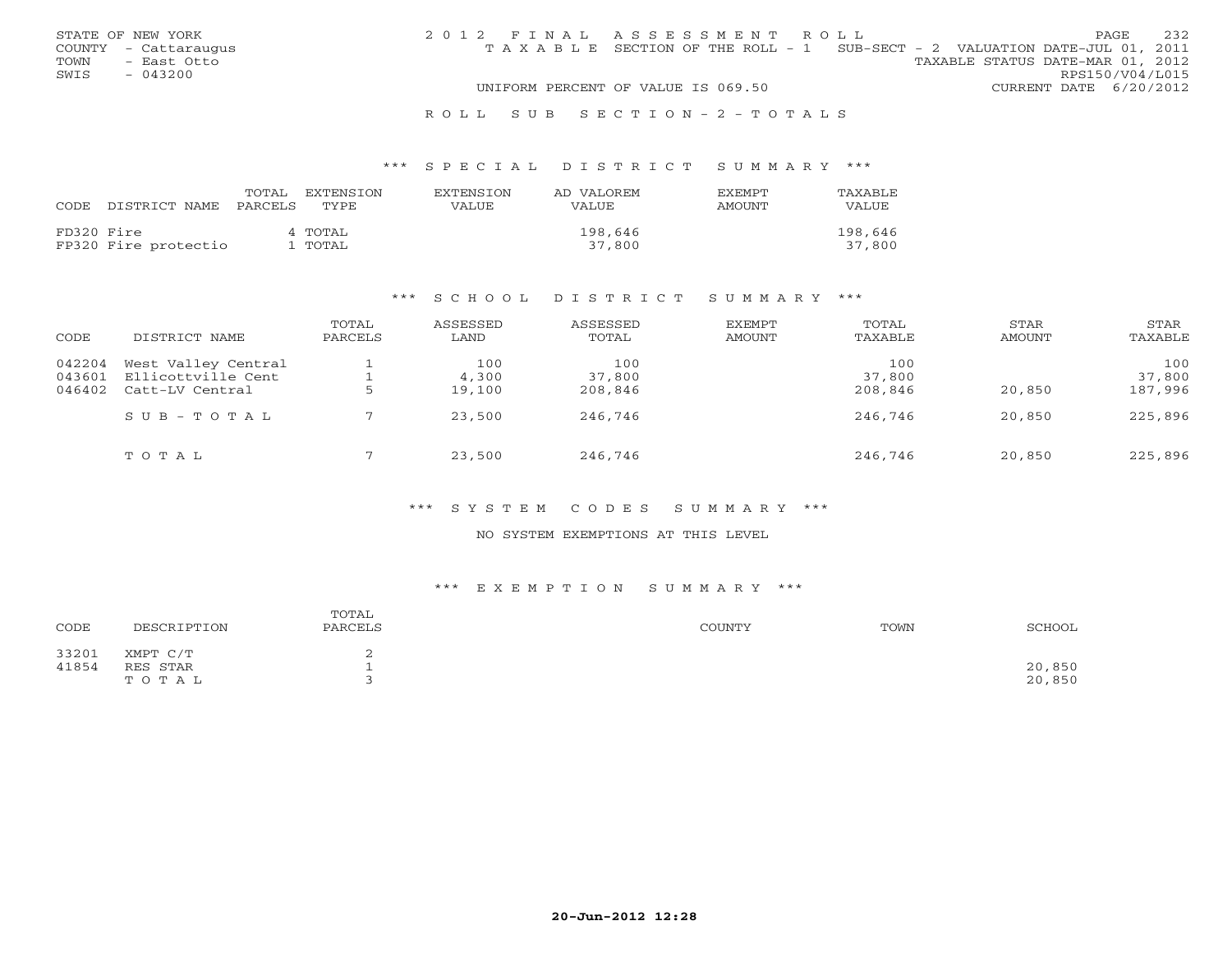| STATE OF NEW YORK    | 2012 FINAL ASSESSMENT ROLL                                                     | 233<br><b>PAGE</b>               |
|----------------------|--------------------------------------------------------------------------------|----------------------------------|
| COUNTY - Cattaraugus | T A X A B L E SECTION OF THE ROLL - 1 SUB-SECT - 2 VALUATION DATE-JUL 01, 2011 |                                  |
| TOWN<br>- East Otto  |                                                                                | TAXABLE STATUS DATE-MAR 01, 2012 |
| SWIS<br>$-043200$    |                                                                                | RPS150/V04/L015                  |
|                      | UNIFORM PERCENT OF VALUE IS 069.50                                             | CURRENT DATE 6/20/2012           |
|                      | ROLL SUB SECTION-2-TOTALS                                                      |                                  |

| ROLL | TOTAL    |      | CCFCCFT     | "AXABL) | TAXABLF | TAXABLE     | STAR                            |
|------|----------|------|-------------|---------|---------|-------------|---------------------------------|
| SEC  | DADOTT ( | ∟AND | TOTAL       | COUNTY  | TOWN    | SCHOOL      | AXABLE                          |
|      |          | 500  | 746<br>246. | 746     | 246.746 | .746<br>つんに | $896$<br>$\cap$ $\cap$ $\vdash$ |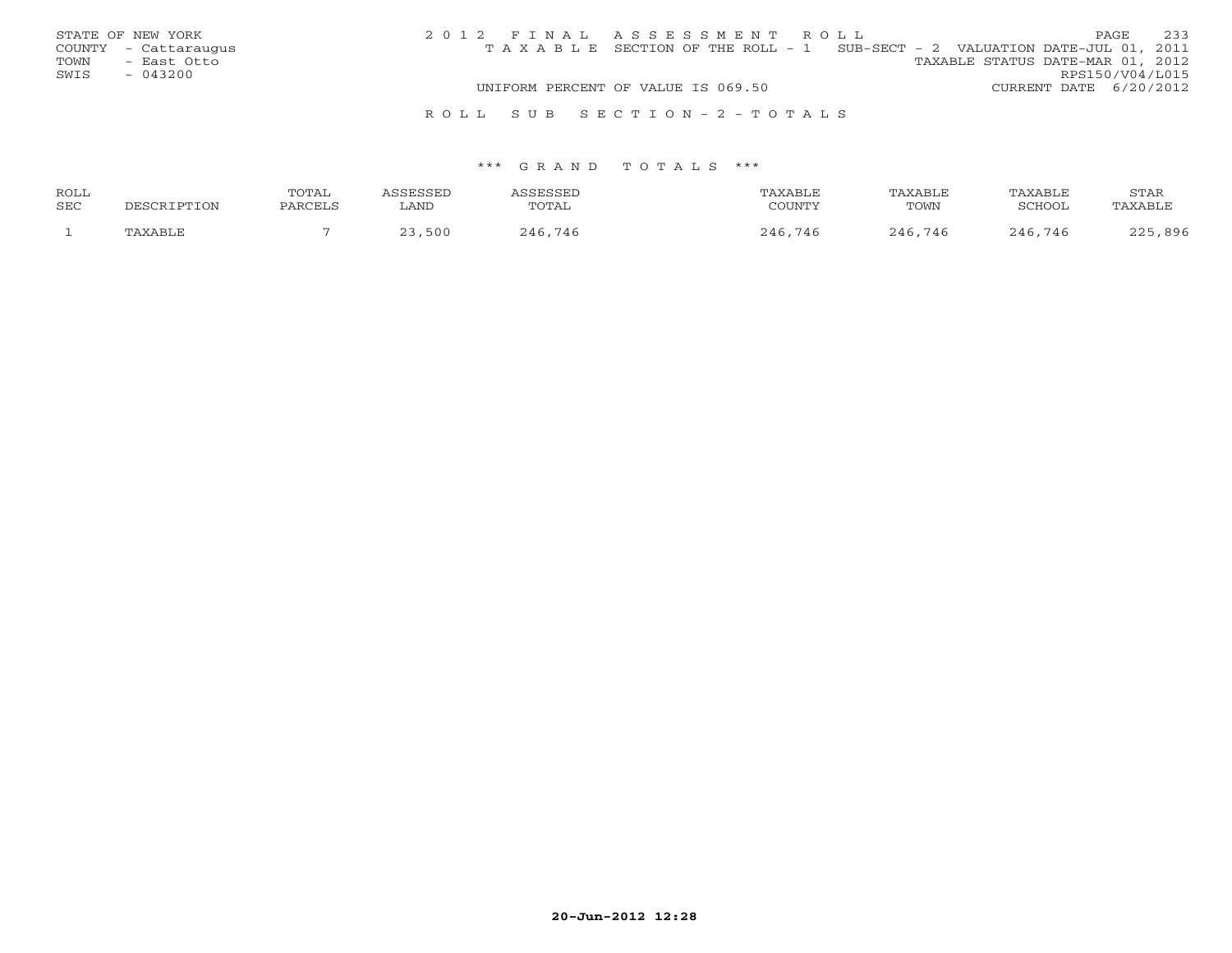| STATE OF NEW YORK    | 2012 FINAL ASSESSMENT ROLL            | 234<br>PAGE.                     |
|----------------------|---------------------------------------|----------------------------------|
| COUNTY - Cattaraugus | T A X A B L E SECTION OF THE ROLL - 1 | VALUATION DATE-JUL 01, 2011      |
| TOWN<br>– East Otto  |                                       | TAXABLE STATUS DATE-MAR 01, 2012 |
| $-043200$<br>SWIS    | UNIFORM PERCENT OF VALUE IS 069.50    | RPS150/V04/L015                  |
|                      |                                       | CURRENT DATE 6/20/2012           |
|                      |                                       |                                  |

#### R O L L S E C T I O N T O T A L S

#### \*\*\* S P E C I A L D I S T R I C T S U M M A R Y \*\*\*

| CODE       | DISTRICT NAME        | TOTAL<br>PARCELS | EXTENSION<br>TYPE | <b>EXTENSION</b><br>VALUE | AD VALOREM<br>VALUE | <b>EXEMPT</b><br><b>AMOUNT</b> | TAXABLE<br>VALUE |
|------------|----------------------|------------------|-------------------|---------------------------|---------------------|--------------------------------|------------------|
| FD320 Fire |                      |                  | 796 TOTAL         |                           | 40874,081           |                                | 40874,081        |
|            | FP320 Fire protectio |                  | 297 TOTAL         |                           | 8240,158            |                                | 8240,158         |
|            | LD320 Light          |                  | 67 TOTAL          |                           | 2730,660            |                                | 2730,660         |

#### \*\*\* S C H O O L D I S T R I C T S U M M A R Y \*\*\*

| CODE                       | DISTRICT NAME                                                | TOTAL<br>PARCELS | ASSESSED<br>LAND                  | ASSESSED<br>TOTAL                 | <b>EXEMPT</b><br>AMOUNT      | TOTAL<br>TAXABLE                  | <b>STAR</b><br>AMOUNT          | STAR<br>TAXABLE                   |
|----------------------------|--------------------------------------------------------------|------------------|-----------------------------------|-----------------------------------|------------------------------|-----------------------------------|--------------------------------|-----------------------------------|
| 042204<br>043601<br>046402 | West Valley Central<br>Ellicottville Cent<br>Catt-LV Central | 198<br>54<br>838 | 1668,800<br>2043,600<br>12984,218 | 5244,759<br>4542,899<br>39133,181 | 14,660<br>96,123<br>1394,980 | 5230,099<br>4446,776<br>37738,201 | 735,870<br>338,190<br>7255,310 | 4494,229<br>4108,586<br>30482,891 |
| 143801                     | Griffith Institute                                           |                  | 153,100                           | 253,700                           |                              | 253,700                           |                                | 253,700                           |
|                            | SUB-TOTAL                                                    | 1,097            | 16849,718                         | 49174,539                         | 1505,763                     | 47668,776                         | 8329,370                       | 39339,406                         |
|                            | TOTAL                                                        | 1,097            | 16849,718                         | 49174,539                         | 1505,763                     | 47668,776                         | 8329,370                       | 39339,406                         |

#### \*\*\* S Y S T E M C O D E S S U M M A R Y \*\*\*

## NO SYSTEM EXEMPTIONS AT THIS LEVEL

#### \*\*\* E X E M P T I O N S U M M A R Y \*\*\*

| CODE  | DESCRIPTION | TOTAL<br>PARCELS | COUNTY  | TOWN    | SCHOOL  |
|-------|-------------|------------------|---------|---------|---------|
| 33201 | XMPT C/T    |                  |         |         |         |
| 41101 | VET C/T     |                  | 990     | 990     |         |
| 41121 | WVET C/T    | 23               | 183,034 | 183,034 |         |
| 41131 | CVET C/T    | 31               | 408,582 | 408,582 |         |
| 41141 | DVET C/T    | -                | 129,488 | 129,488 |         |
| 41161 | CW 15 VET/  | 8                | 60,390  | 60,390  |         |
| 41400 | CLERGY      |                  | 1,500   | 1,500   | 1,500   |
| 41700 | AG BLDG     | 11               | 150,600 | 150,600 | 150,600 |
| 41720 | AG DIST     | 63               | 658,600 | 658,600 | 658,600 |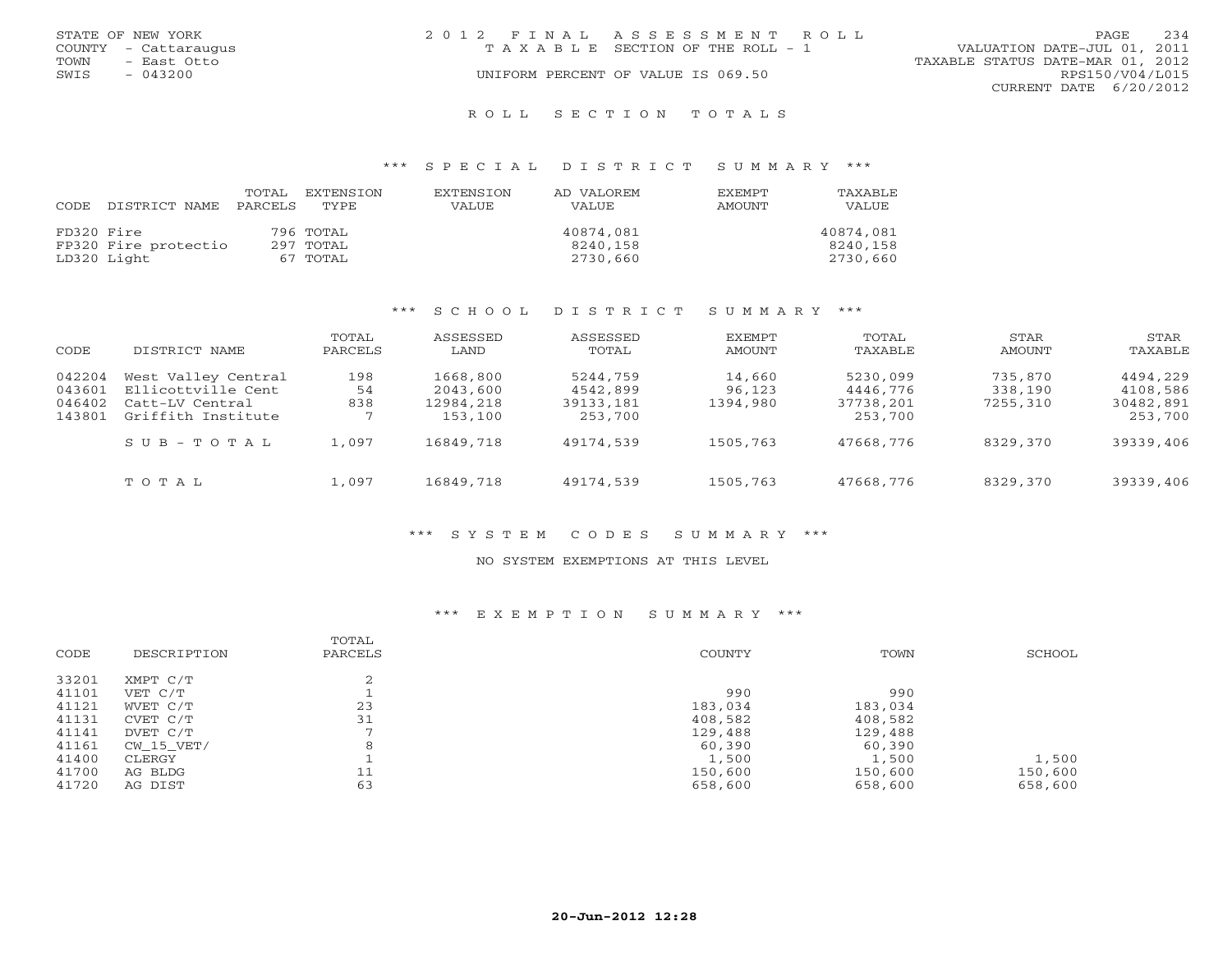| STATE OF NEW YORK<br>COUNTY - Cattaraugus<br>TOWN<br>- East Otto<br>$-043200$<br>SWIS | 2012 FINAL ASSESSMENT ROLL<br>T A X A B L E SECTION OF THE ROLL - 1<br>UNIFORM PERCENT OF VALUE IS 069.50 | 235<br><b>PAGE</b><br>VALUATION DATE-JUL 01, 2011<br>TAXABLE STATUS DATE-MAR 01, 2012<br>RPS150/V04/L015 |
|---------------------------------------------------------------------------------------|-----------------------------------------------------------------------------------------------------------|----------------------------------------------------------------------------------------------------------|
|                                                                                       | ROLL SECTION TOTALS                                                                                       | CURRENT DATE 6/20/2012                                                                                   |

| CODE           | DESCRIPTION              | TOTAL<br>PARCELS | COUNTY            | TOWN              | SCHOOL   |
|----------------|--------------------------|------------------|-------------------|-------------------|----------|
| 41800<br>41801 | AGED $C/T/S$<br>AGED C/T | 14<br>4          | 427,464<br>53,137 | 427,464<br>53,137 | 449,704  |
| 41834          | SR STAR                  | 67               |                   |                   | 2610,370 |
| 41854          | RES STAR                 | 276              |                   |                   | 5719,000 |
| 42100          | SILO T/C/S               | 24               | 245,359           | 245,359           | 245,359  |
|                | TOTAL                    | 532              | 2319,144          | 2319,144          | 9835,133 |

\*\*\* E X E M P T I O N S U M M A R Y \*\*\*

| ROLL<br>SEC | DESCRIPTION | TOTAL<br>PARCELS | ASSESSED<br>∟AND | ASSESSED<br>TOTAL | TAXABLE<br>COUNTY | TAXABLE<br>TOWN | TAXABLE<br>SCHOOL | STAR<br>TAXABLE |
|-------------|-------------|------------------|------------------|-------------------|-------------------|-----------------|-------------------|-----------------|
|             | TAXABLE     | .097             | 16849,718        | 49174,539         | 46855,395         | 46855,395       | 47668,776         | 39339,406       |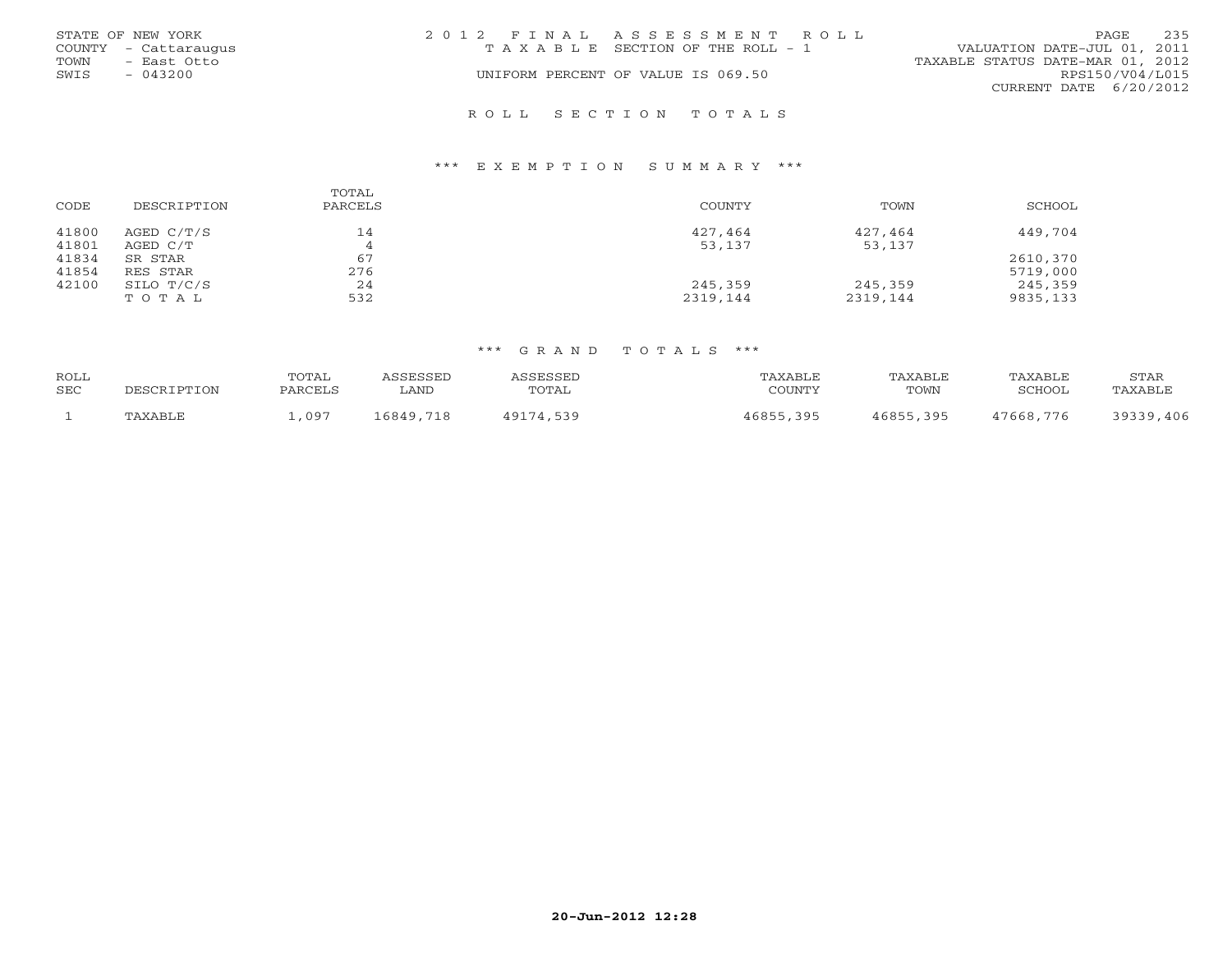| STATE OF NEW YORK<br>COUNTY<br>TOWN<br>$-043200$<br>SWIS |                                                                               | TAX MAP NUMBER SEOUENCE  | 2012 FINAL ASSESSMENT ROLL<br>UNIFORM PERCENT OF VALUE IS 069.50 | STATE OWNED LAND SECTION OF THE ROLL - 3 SUB-SECT - N VALUATION DATE-JUL 01, 2011<br>RPTL REFORESTATION TAXABLE STATUS DATE-MAR 01, 2012 | PAGE     | 236      |
|----------------------------------------------------------|-------------------------------------------------------------------------------|--------------------------|------------------------------------------------------------------|------------------------------------------------------------------------------------------------------------------------------------------|----------|----------|
| CURRENT OWNERS NAME                                      | TAX MAP PARCEL NUMBER TROPERTY LOCATION & CLASS ASSESSMENT<br>SCHOOL DISTRICT | <b>EXAMPLE TO A LAND</b> | TAX DESCRIPTION TAXABLE VALUE                                    | EXEMPTION CODE-----------------COUNTY-------TOWN------SCHOOL                                                                             |          |          |
| CURRENT OWNERS ADDRESS                                   |                                                                               |                          |                                                                  |                                                                                                                                          |          |          |
|                                                          |                                                                               |                          |                                                                  |                                                                                                                                          | 0110002  |          |
| $18.002 - 1 - 27$                                        | 0563 Meyers Rd (Off)<br>932 Forest s532b                                      |                          | STATE C<br>32252                                                 | 555,700                                                                                                                                  | $\Omega$ | $\Omega$ |
|                                                          |                                                                               |                          | 555,700 COUNTY TAXABLE VALUE                                     | $\overline{0}$                                                                                                                           |          |          |
|                                                          | State Of New York Catt-LV Central 046402<br>County Treasurer 07/08 06 07      | 555,700                  | TOWN<br>TAXABLE VALUE                                            | 555,700                                                                                                                                  |          |          |
| 303 Court St                                             | CATTARAGUS REFOREST                                                           |                          | SCHOOL TAXABLE VALUE                                             | 555,700                                                                                                                                  |          |          |
| Little Valley, NY 14755                                  | PROP A                                                                        |                          | FD320 Fire                                                       | 555,700 TO                                                                                                                               |          |          |
|                                                          | ACRES 206.00 BANK D                                                           |                          |                                                                  |                                                                                                                                          |          |          |
|                                                          | EAST-1091670 NRTH-0889830                                                     |                          |                                                                  |                                                                                                                                          |          |          |
|                                                          | DEED BOOK 345 PG-00107                                                        |                          |                                                                  |                                                                                                                                          |          |          |
|                                                          | FULL MARKET VALUE                                                             | 799,600                  |                                                                  |                                                                                                                                          |          |          |
|                                                          |                                                                               |                          |                                                                  |                                                                                                                                          | 0120002  |          |
| $18.002 - 1 - 29$                                        | 0564 Traffic St (Off Meyers<br>932 Forest s532b                               |                          | 32252<br>STATE C                                                 | 461,900                                                                                                                                  | $\Omega$ | $\Omega$ |
| State Of New York                                        | Catt-LV Central 046402 461,900                                                |                          | COUNTY TAXABLE VALUE                                             | $\Omega$                                                                                                                                 |          |          |
| County Treasurer                                         | $07/48$ 06 07                                                                 | 461,900                  | TAXABLE VALUE<br>TOWN                                            | 461,900                                                                                                                                  |          |          |
| 303 Court St                                             | CATTARAGUS REFOREST                                                           |                          | SCHOOL<br>TAXABLE VALUE                                          | 461,900                                                                                                                                  |          |          |
| Little Valley, NY 14755                                  | PROP B                                                                        |                          | FD320 Fire                                                       | 461,900 TO                                                                                                                               |          |          |
|                                                          | FRNT 2120.00 DPTH                                                             |                          |                                                                  |                                                                                                                                          |          |          |
|                                                          | ACRES 397.90 BANK<br>D                                                        |                          |                                                                  |                                                                                                                                          |          |          |
|                                                          | EAST-1094709 NRTH-0887228                                                     |                          |                                                                  |                                                                                                                                          |          |          |
|                                                          | DEED BOOK 339<br>PG-00575                                                     |                          |                                                                  |                                                                                                                                          |          |          |
|                                                          | FULL MARKET VALUE                                                             | 664,600                  |                                                                  |                                                                                                                                          |          |          |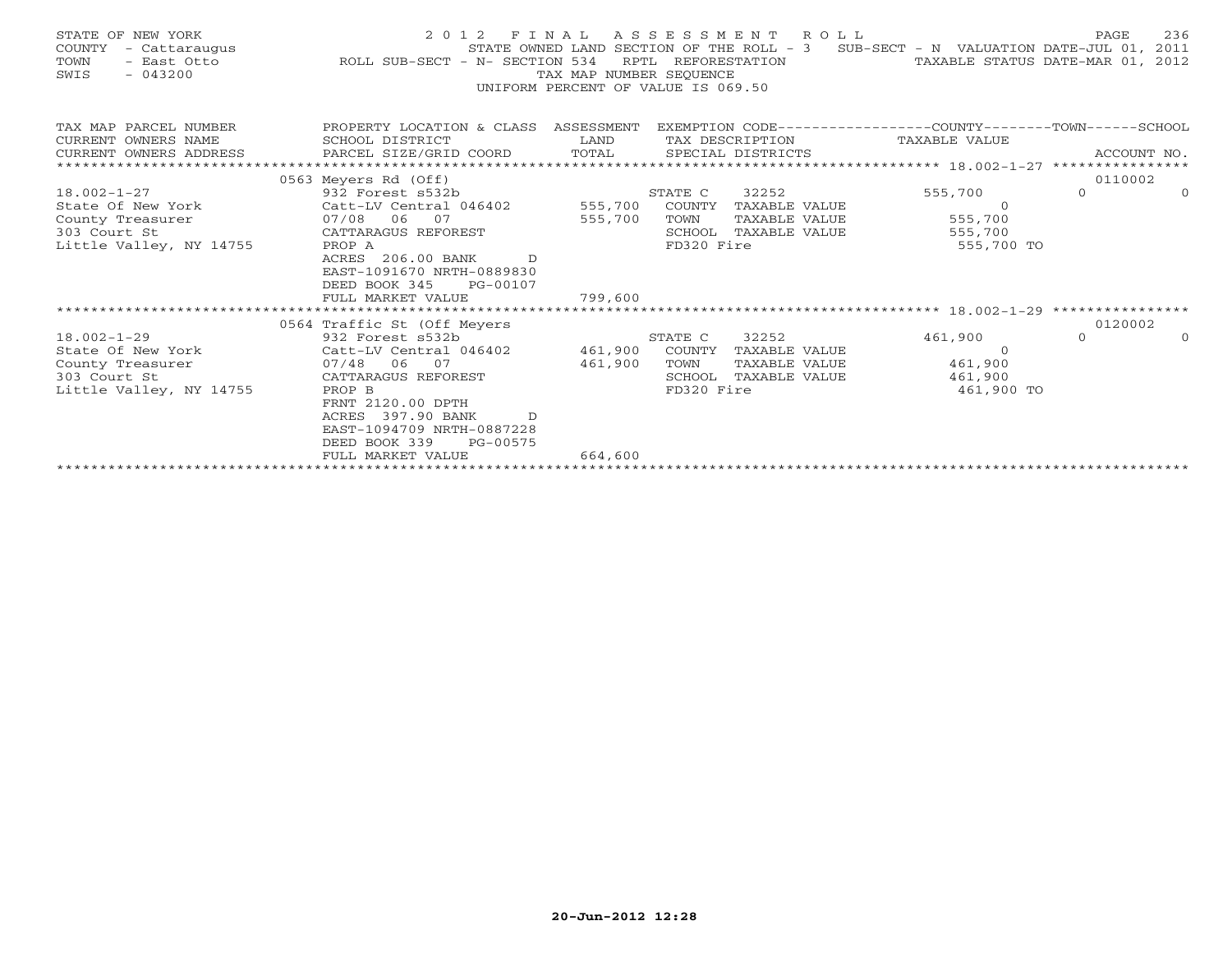|      | STATE OF NEW YORK    | 2012 FINAL ASSESSMENT ROLL                                                            | PAGE.                  | 237 |
|------|----------------------|---------------------------------------------------------------------------------------|------------------------|-----|
|      | COUNTY - Cattaraugus | STATE OWNED LAND SECTION OF THE ROLL - 3 SUB-SECT - N VALUATION DATE-JUL 01, 2011     |                        |     |
| TOWN | - East Otto          | TAXABLE STATUS DATE-MAR 01, 2012<br>ROLL SUB-SECT - N- SECTION 534 RPTL REFORESTATION |                        |     |
| SWIS | $-043200$            |                                                                                       | RPS150/V04/L015        |     |
|      |                      |                                                                                       | CURRENT DATE 6/20/2012 |     |
|      |                      | UNIFORM PERCENT OF VALUE IS 069.50                                                    |                        |     |

# R O L L S U B S E C T I O N - N - T O T A L S

#### \*\*\* S P E C I A L D I S T R I C T S U M M A R Y \*\*\*

|            |               | TOTAL   | <b>EXTENSION</b> | <b>EXTENSION</b> | AD VALOREM | <b>EXEMPT</b> | TAXABLE  |
|------------|---------------|---------|------------------|------------------|------------|---------------|----------|
| CODE       | DISTRICT NAME | PARCELS | TYPE             | VALUE            | VALUE      | AMOUNT        | VALUE    |
|            |               |         |                  |                  |            |               |          |
| FD320 Fire |               |         | ` TOTAL          |                  | 1017,600   |               | 1017,600 |

## \*\*\* S C H O O L D I S T R I C T S U M M A R Y \*\*\*

| CODE   | DISTRICT NAME   | TOTAL<br>PARCELS | ASSESSED<br>LAND | ASSESSED<br>TOTAL | EXEMPT<br>AMOUNT | TOTAL<br>TAXABLE | STAR<br>AMOUNT | STAR<br>TAXABLE |
|--------|-----------------|------------------|------------------|-------------------|------------------|------------------|----------------|-----------------|
| 046402 | Catt-LV Central |                  | 1017,600         | 1017,600          |                  | 1017,600         |                | 1017,600        |
|        | SUB-TOTAL       | ∠                | 1017,600         | 1017,600          |                  | 1017,600         |                | 1017,600        |
|        | TOTAL           | ▵                | 1017,600         | 1017,600          |                  | 1017,600         |                | 1017,600        |

## \*\*\* S Y S T E M C O D E S S U M M A R Y \*\*\*

#### NO SYSTEM EXEMPTIONS AT THIS LEVEL

#### \*\*\* E X E M P T I O N S U M M A R Y \*\*\*

| CODE  | DESCRIPTION      | TOTAL<br>PARCELS | COUNTY               | TOWN | SCHOOL |
|-------|------------------|------------------|----------------------|------|--------|
| 32252 | STATE C<br>TOTAL | ∼                | 1017,600<br>1017,600 |      |        |

| ROLL<br><b>SEC</b> | סים ה            | TOTAL<br>PARCEL: | LAND     | SSESSEL<br>TOTAL | 'AXABLF<br>COUNTY | TAXABLF<br>TOWN | TAXABLE<br>SCHOOL   | STAR<br>AXABLI |
|--------------------|------------------|------------------|----------|------------------|-------------------|-----------------|---------------------|----------------|
|                    | STATE OWNED LAND |                  | 1017,600 | 1 0 1 7<br>,600  |                   | . 017<br>, 600  | .600<br>$\bigcap$ 1 | , 600<br>1 0 1 |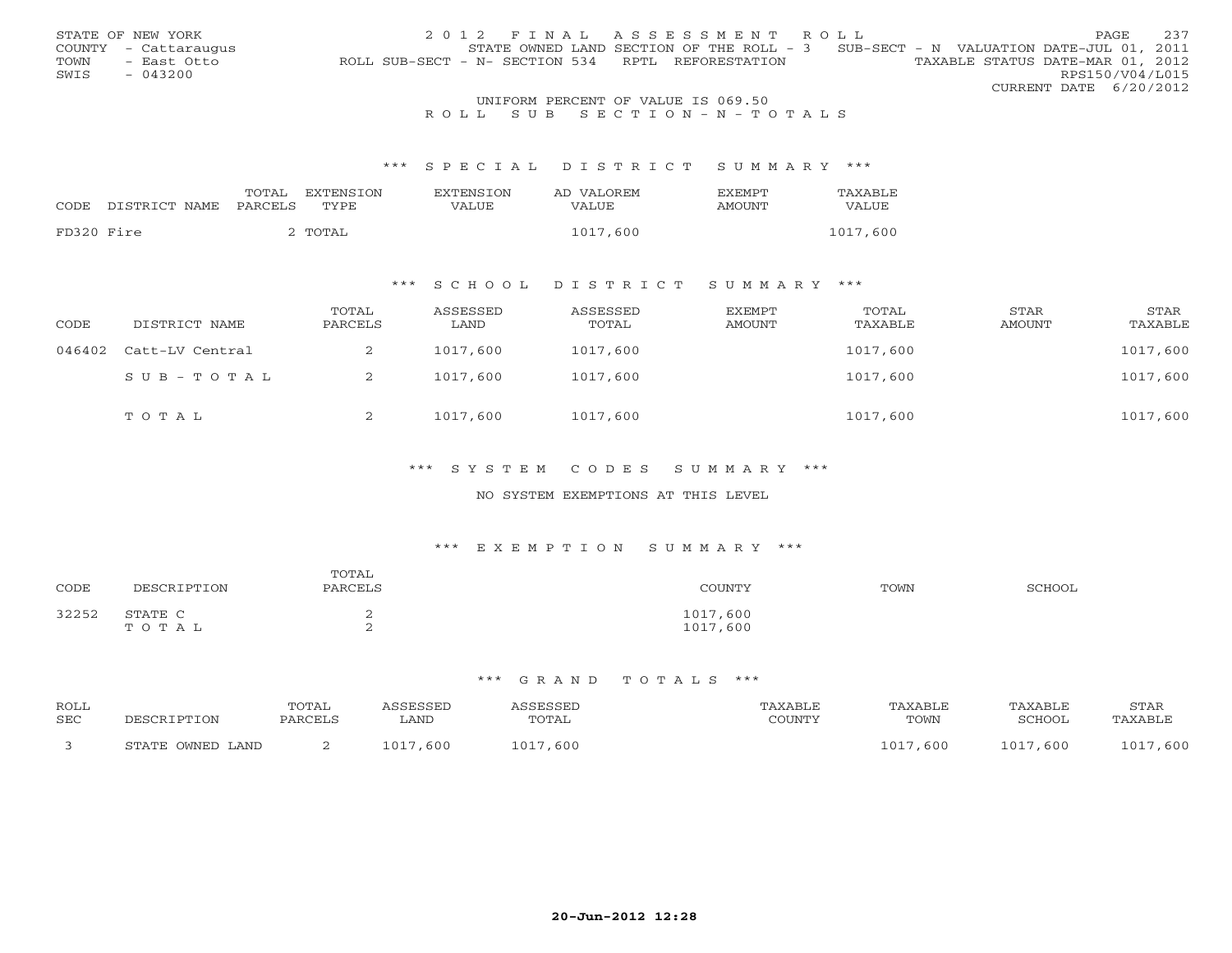| STATE OF NEW YORK<br>COUNTY<br>- Cattaraugus<br>TOWN<br>- East Otto<br>SWIS<br>$-043200$                                                                                                                                                                | ROLL SUB-SECT - Y- SECTION 545 | TAX MAP NUMBER SEOUENCE<br>UNIFORM PERCENT OF VALUE IS 069.50<br>UNIFORM PERCENT OF VALUE IS 069.50 |                |            | 2012 FINAL ASSESSMENT ROLL | STATE OWNED LAND SECTION OF THE ROLL - $3$ SUB-SECT - Y VALUATION DATE-JUL 01,<br>RPTL TRANSITION ASSESSMENTS TAXABLE STATUS DATE-MAR 01, 2012 | 238<br>PAGE<br>2011 |
|---------------------------------------------------------------------------------------------------------------------------------------------------------------------------------------------------------------------------------------------------------|--------------------------------|-----------------------------------------------------------------------------------------------------|----------------|------------|----------------------------|------------------------------------------------------------------------------------------------------------------------------------------------|---------------------|
| TAX MAP PARCEL NUMBER                                                                                                                                                                                                                                   | PROPERTY LOCATION & CLASS      | ASSESSMENT                                                                                          |                |            |                            | EXEMPTION CODE-----------------COUNTY-------TOWN-----SCHOOL                                                                                    |                     |
| CURRENT OWNERS NAME                                                                                                                                                                                                                                     | SCHOOL DISTRICT                | LAND                                                                                                |                |            |                            | TAX DESCRIPTION TAXABLE VALUE                                                                                                                  |                     |
| .CURRENT OWNERS ADDRESS PARCEL SIZE/GRID COORD TOTAL SPECIAL DISTRICTS ACCOUNT NO ACCOUNT NO ACCOUNT NO ARCEL SIZE/GRID COORD TEST SECOMENT SERVERS AND A SERVERS AND A SERVERS AND A SERVERS AND A SERVERS AND A SERVERS AND<br>CURRENT OWNERS ADDRESS |                                |                                                                                                     |                |            |                            |                                                                                                                                                |                     |
|                                                                                                                                                                                                                                                         |                                |                                                                                                     |                |            |                            |                                                                                                                                                |                     |
|                                                                                                                                                                                                                                                         | TOWN Transition Assessment     |                                                                                                     |                |            |                            |                                                                                                                                                | 8000002             |
| $333.000 - 32 - 2$                                                                                                                                                                                                                                      | 993 Transition t               |                                                                                                     |                | COUNTY     | TAXABLE VALUE              |                                                                                                                                                |                     |
| State Of New York                                                                                                                                                                                                                                       | Illegal School 040404          |                                                                                                     | $\overline{O}$ | TOWN       | TAXABLE VALUE              | $\mathbf{0}$                                                                                                                                   |                     |
| County Treasurer                                                                                                                                                                                                                                        | ACRES 0.01 BANK                | $\overline{0}$<br>D                                                                                 |                | SCHOOL     | TAXABLE VALUE              |                                                                                                                                                |                     |
| 303 Court St                                                                                                                                                                                                                                            | FULL MARKET VALUE              |                                                                                                     | $\circ$        | FD320 Fire |                            | 7,020 TO                                                                                                                                       |                     |
| Little Valley, NY 14755                                                                                                                                                                                                                                 |                                |                                                                                                     |                |            |                            |                                                                                                                                                |                     |
|                                                                                                                                                                                                                                                         |                                |                                                                                                     |                |            |                            |                                                                                                                                                |                     |
|                                                                                                                                                                                                                                                         | SCHOOL Transition Assessment   |                                                                                                     |                |            |                            |                                                                                                                                                | 8046401             |
| $333.000 - 32 - 3$                                                                                                                                                                                                                                      | 993 Transition t               |                                                                                                     |                | COUNTY     | TAXABLE VALUE              | $\circ$                                                                                                                                        |                     |
| State Of New York                                                                                                                                                                                                                                       | Catt-LV Central 046402         |                                                                                                     | $\overline{0}$ | TOWN       | TAXABLE VALUE              |                                                                                                                                                |                     |
| County Treasurer                                                                                                                                                                                                                                        | $0.01$ BANK<br>ACRES           | D                                                                                                   | $\circ$        | SCHOOL     | TAXABLE VALUE              |                                                                                                                                                |                     |
| 303 Court St                                                                                                                                                                                                                                            | FULL MARKET VALUE              |                                                                                                     |                |            |                            |                                                                                                                                                |                     |
| Little Valley, NY 14755                                                                                                                                                                                                                                 |                                |                                                                                                     |                |            |                            |                                                                                                                                                |                     |
|                                                                                                                                                                                                                                                         |                                |                                                                                                     |                |            |                            |                                                                                                                                                |                     |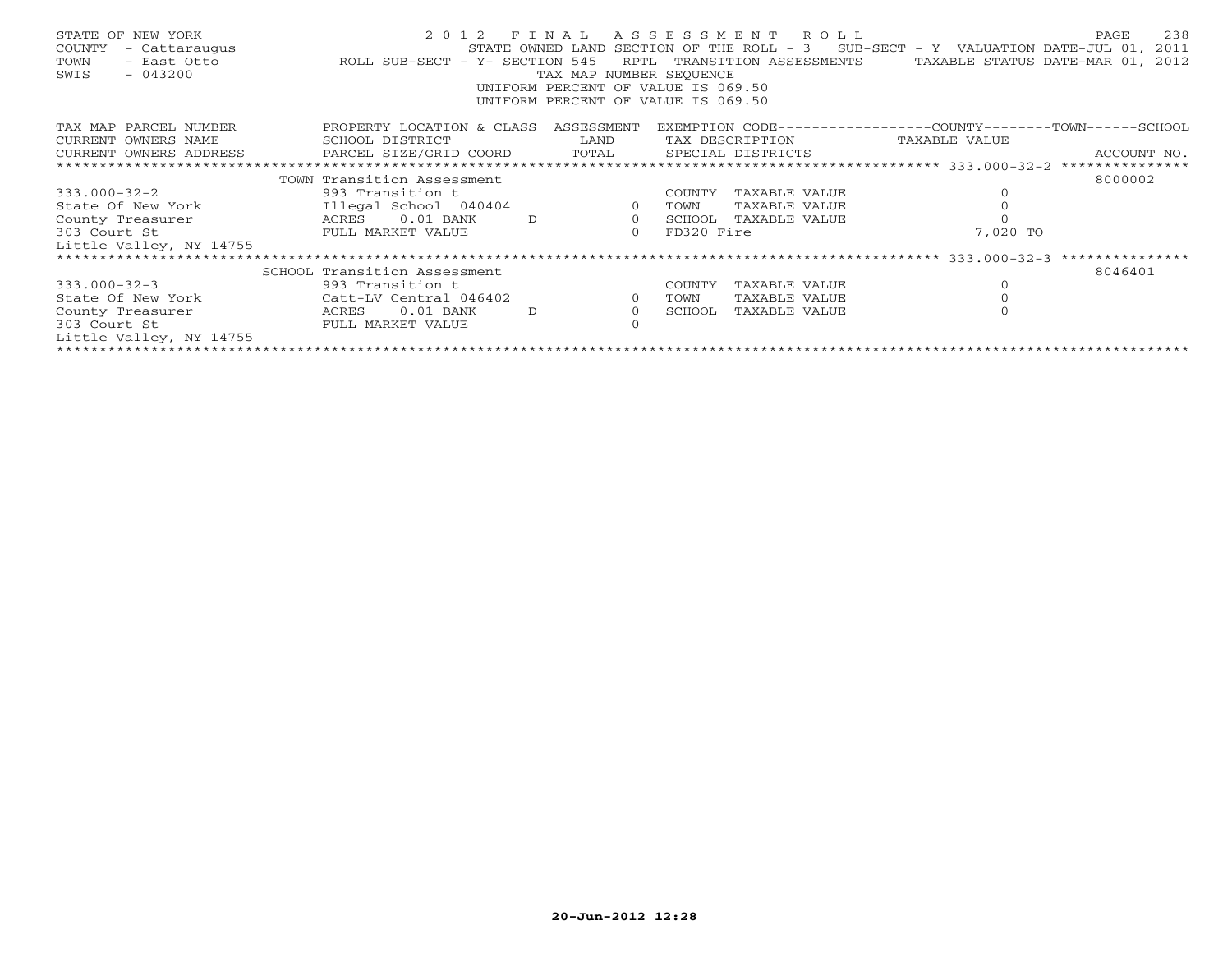|      | STATE OF NEW YORK                   | 2012 FINAL ASSESSMENT ROLL                                                                     | PAGE            | 239 |  |  |  |
|------|-------------------------------------|------------------------------------------------------------------------------------------------|-----------------|-----|--|--|--|
|      | COUNTY - Cattaraugus                | STATE OWNED LAND SECTION OF THE ROLL - 3 SUB-SECT - Y VALUATION DATE-JUL 01, 2011              |                 |     |  |  |  |
| TOWN | - East Otto                         | TAXABLE STATUS DATE-MAR 01, 2012<br>ROLL SUB-SECT - Y- SECTION 545 RPTL TRANSITION ASSESSMENTS |                 |     |  |  |  |
| SWIS | $-043200$                           |                                                                                                | RPS150/V04/L015 |     |  |  |  |
|      |                                     | CURRENT DATE 6/20/2012                                                                         |                 |     |  |  |  |
|      | INITEOPM DEPOEME OF UAIHE TO 060 50 |                                                                                                |                 |     |  |  |  |

# UNIFORM PERCENT OF VALUE IS 069.50<br>R O L L S U B S E C T I O N – Y – T O T A L S

#### \*\*\* S P E C I A L D I S T R I C T S U M M A R Y \*\*\*

|            |               | TOTAL   | EXTENSTON | <b>EXTENSION</b> | AD VALOREM | <b>EXEMPT</b> | <b>TAXABLE</b> |
|------------|---------------|---------|-----------|------------------|------------|---------------|----------------|
| CODE       | DISTRICT NAME | PARCELS | TYPE      | VALUE            | VALUE      | <b>AMOUNT</b> | VALUE          |
|            |               |         |           |                  |            |               |                |
| FD320 Fire |               |         | TOTAL     |                  | 7,020      |               | 7,020          |

### \*\*\* S C H O O L D I S T R I C T S U M M A R Y \*\*\*

| CODE | DISTRICT NAME                                   | TOTAL<br>PARCELS | ASSESSED<br>LAND | ASSESSED<br>TOTAL | EXEMPT<br>AMOUNT | TOTAL<br>TAXABLE | STAR<br>AMOUNT | STAR<br>TAXABLE |
|------|-------------------------------------------------|------------------|------------------|-------------------|------------------|------------------|----------------|-----------------|
|      | 040404 Illegal School<br>046402 Catt-LV Central | ᅩ                |                  |                   |                  |                  |                |                 |
|      | $SUB - TO T AL$                                 | 2                |                  |                   |                  |                  |                |                 |
|      | TOTAL                                           | $\sim$<br>▵      |                  |                   |                  |                  |                |                 |

\*\*\* S Y S T E M C O D E S S U M M A R Y \*\*\*

NO SYSTEM EXEMPTIONS AT THIS LEVEL

\*\*\* E X E M P T I O N S U M M A R Y \*\*\*

NO EXEMPTIONS AT THIS LEVEL

| <b>ROLL</b> |                                                 | $\cdot$ $\mu$ |      |       | AXABLE    | "AXABLL | PAXABLE | STAR    |
|-------------|-------------------------------------------------|---------------|------|-------|-----------|---------|---------|---------|
| <b>SEC</b>  | `תרמה הו                                        | PARCELS       | LAND | TOTAL | $\bigcap$ | TOWN    | "CHOOL  | TAXABLE |
|             | $\bigcap \overline{\bigcap}$<br>LAND<br>ጣጣ∆ጥቮ ∟ |               |      |       |           |         |         |         |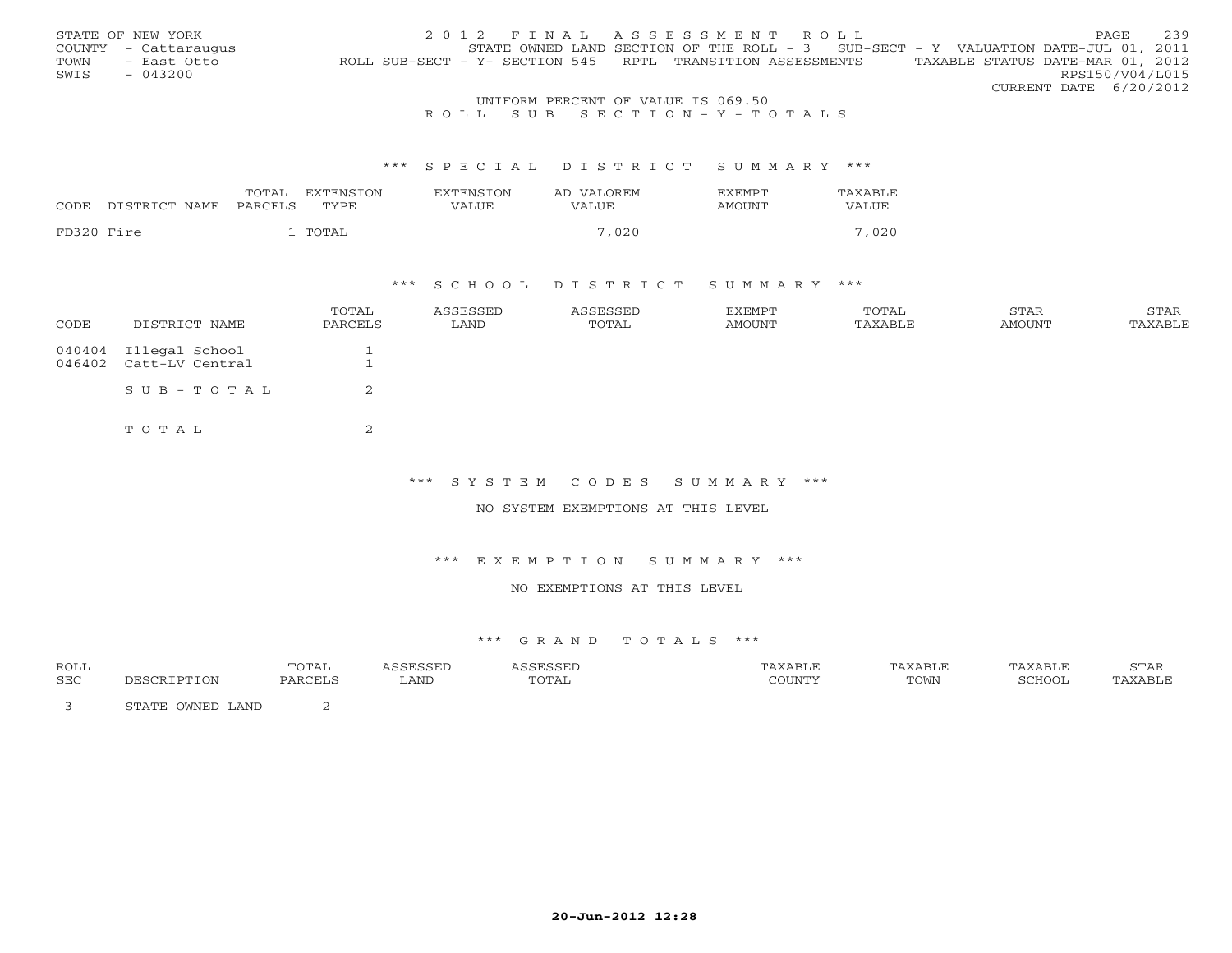| STATE OF NEW YORK    | 2012 FINAL ASSESSMENT ROLL               | 240<br>PAGE                      |
|----------------------|------------------------------------------|----------------------------------|
| COUNTY - Cattaraugus | STATE OWNED LAND SECTION OF THE ROLL - 3 | VALUATION DATE-JUL 01, 2011      |
| TOWN<br>- East Otto  |                                          | TAXABLE STATUS DATE-MAR 01, 2012 |
| SWIS<br>$-043200$    |                                          | RPS150/V04/L015                  |
|                      | UNIFORM PERCENT OF VALUE IS 069.50       | CURRENT DATE 6/20/2012           |
|                      | ROLL SECTION TOTALS                      |                                  |

\*\*\* S P E C I A L D I S T R I C T S U M M A R Y \*\*\*

|            |                    | TOTAL   | EXTENSION | <b>EXTENSION</b> | AD VALOREM   | <b>EXEMPT</b> | TAXABLE  |
|------------|--------------------|---------|-----------|------------------|--------------|---------------|----------|
|            | CODE DISTRICT NAME | PARCELS | TYPE      | VALUE            | <b>VALUE</b> | AMOUNT        | VALUE    |
| FD320 Fire |                    |         | 3 TOTAL   |                  | 1024,620     |               | 1024,620 |

# \*\*\* S C H O O L D I S T R I C T S U M M A R Y \*\*\*

| CODE             | DISTRICT NAME                     | TOTAL<br>PARCELS | ASSESSED<br>LAND | ASSESSED<br>TOTAL | EXEMPT<br>AMOUNT | TOTAL<br>TAXABLE | STAR<br><b>AMOUNT</b> | STAR<br>TAXABLE |
|------------------|-----------------------------------|------------------|------------------|-------------------|------------------|------------------|-----------------------|-----------------|
| 040404<br>046402 | Illegal School<br>Catt-LV Central |                  | 1017,600         | 1017,600          |                  | 1017,600         |                       | 1017,600        |
|                  | $SUB - TO T AL$                   |                  | 1017,600         | 1017,600          |                  | 1017,600         |                       | 1017,600        |
|                  | TOTAL                             | 4                | 1017,600         | 1017,600          |                  | 1017,600         |                       | 1017,600        |

\*\*\* S Y S T E M C O D E S S U M M A R Y \*\*\*

## NO SYSTEM EXEMPTIONS AT THIS LEVEL

# \*\*\* E X E M P T I O N S U M M A R Y \*\*\*

| CODE  | DESCRIPTION      | TOTAL<br>PARCELS     | COUNTY               | TOWN | SCHOOL |
|-------|------------------|----------------------|----------------------|------|--------|
| 32252 | STATE C<br>TOTAL | <b>1</b><br><u>_</u> | 1017,600<br>1017,600 |      |        |

| ROLL<br>SEC | DESCRIPTION      | TOTAL<br>PARCELS | ASSESSED<br>∟AND | <i><b>\SSESSED</b></i><br>TOTAL | PAXABLE<br>COUNTY | TAXABLE<br>TOWN | TAXABLE<br>SCHOOL | STAR<br>TAXABLE |
|-------------|------------------|------------------|------------------|---------------------------------|-------------------|-----------------|-------------------|-----------------|
|             | STATE OWNED LAND |                  | 1017,600         | 1017,600                        |                   | 1017<br>,600    | 1017,600          | 1017,600        |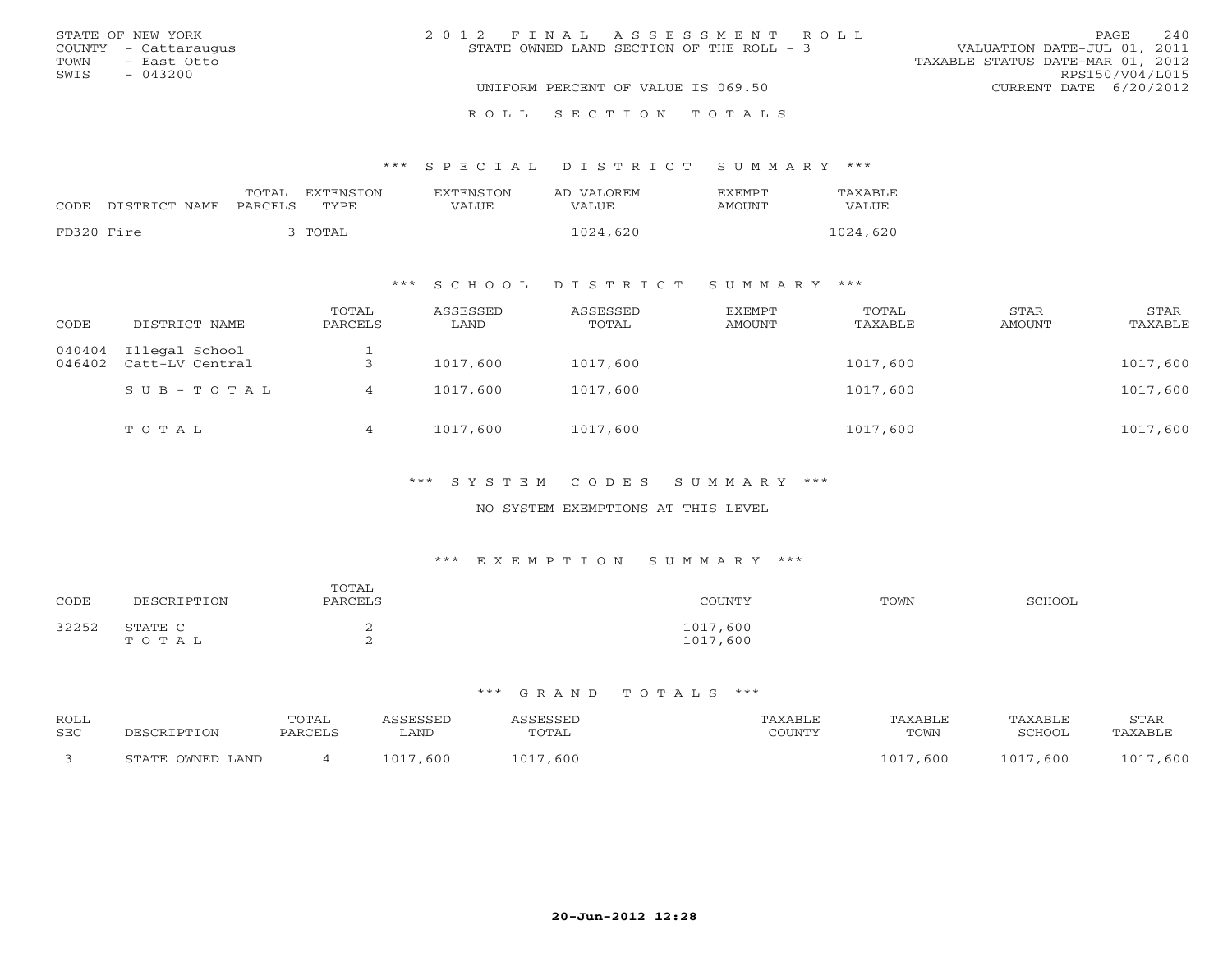# STATE OF NEW YORK 2 0 1 2 F I N A L A S S E S S M E N T R O L L PAGE 241 COUNTY - Cattaraugus SPECIAL FRANCHISE SECTION OF THE ROLL - 5 VALUATION DATE-JUL 01, 2011 TOWN - East Otto TAX MAP NUMBER SEQUENCE TAXABLE STATUS DATE-MAR 01, 2012 SWIS - 043200 UNIFORM PERCENT OF VALUE IS 069.50UNIFORM PERCENT OF VALUE IS 069.50

| TAX MAP PARCEL NUMBER                        |                                                              |                                                       |                                                                                                         | PROPERTY LOCATION & CLASS ASSESSMENT EXEMPTION CODE---------------COUNTY-------TOWN------SCHOOL                                                                                  |  |
|----------------------------------------------|--------------------------------------------------------------|-------------------------------------------------------|---------------------------------------------------------------------------------------------------------|----------------------------------------------------------------------------------------------------------------------------------------------------------------------------------|--|
| CURRENT OWNERS NAME                          | SCHOOL DISTRICT                                              | LAND                                                  | TAX DESCRIPTION                                                                                         | TAXABLE VALUE                                                                                                                                                                    |  |
| CURRENT OWNERS ADDRESS                       |                                                              |                                                       |                                                                                                         | CUNNERI OWNERS ADDRESS BARCEL SIZE/GRID COORD FORM SECIAL DISTRICTS THAT THE RECOUNT NO.<br>CURRENT OWNERS ADDRESS PARCEL SIZE/GRID COORD TOTAL SECIAL DISTRICTS FOR ACCOUNT NO. |  |
|                                              |                                                              |                                                       |                                                                                                         |                                                                                                                                                                                  |  |
|                                              | Special Franchise                                            |                                                       |                                                                                                         | 0734                                                                                                                                                                             |  |
| 532.000-9905-132.350/188                     | 861 Elec & gas                                               |                                                       | COUNTY TAXABLE VALUE                                                                                    | 13,593                                                                                                                                                                           |  |
| Niagara Mohawk Power Corp                    | $West Value V \stackrel{d}{\sim} Cen 042204$ 0               |                                                       | TAXABLE VALUE<br>TOWN                                                                                   | 13,593                                                                                                                                                                           |  |
| Real Estate Tax Dept                         | TOWN OF EAST OTTO                                            | 13,593                                                | SCHOOL TAXABLE VALUE                                                                                    | 13,593                                                                                                                                                                           |  |
|                                              |                                                              |                                                       |                                                                                                         |                                                                                                                                                                                  |  |
|                                              |                                                              |                                                       |                                                                                                         |                                                                                                                                                                                  |  |
|                                              |                                                              |                                                       |                                                                                                         |                                                                                                                                                                                  |  |
|                                              |                                                              |                                                       |                                                                                                         |                                                                                                                                                                                  |  |
|                                              | Special Franchise                                            |                                                       |                                                                                                         | 0578                                                                                                                                                                             |  |
| 532.000-9905-618.750/188                     |                                                              |                                                       | COUNTY TAXABLE VALUE                                                                                    | 927                                                                                                                                                                              |  |
| Citizens Telecom Uci                         | 866 Telephone<br>West Valley Cen 042204<br>TOWN OF EAST OTTO | $\overline{0}$<br>$\begin{array}{c}0\\927\end{array}$ |                                                                                                         |                                                                                                                                                                                  |  |
| 3 Highridge Park                             |                                                              |                                                       |                                                                                                         |                                                                                                                                                                                  |  |
| Stamford, CT 06905                           | 1.0000 WEST VALLEY                                           |                                                       |                                                                                                         |                                                                                                                                                                                  |  |
|                                              | 0.01<br>ACRES                                                |                                                       |                                                                                                         |                                                                                                                                                                                  |  |
|                                              | FULL MARKET VALUE                                            | 1,300                                                 |                                                                                                         |                                                                                                                                                                                  |  |
|                                              |                                                              |                                                       |                                                                                                         |                                                                                                                                                                                  |  |
|                                              | Special Franchise                                            |                                                       |                                                                                                         | 0733                                                                                                                                                                             |  |
| 532.000-9906-132.350/188                     | 861 Elec & gas                                               |                                                       | COUNTY TAXABLE VALUE 16,992<br>TOWN       TAXABLE VALUE 16,992                                          |                                                                                                                                                                                  |  |
| Niagara Mohawk Power Corp                    | Ellicottville C 043601                                       |                                                       | 0 TOWN                                                                                                  |                                                                                                                                                                                  |  |
| Real Estate Tax Dept                         | TOWN OF EAST OTTO                                            | 16,992                                                |                                                                                                         |                                                                                                                                                                                  |  |
| 300 Erie Blvd West                           | 0.0500 ELLICOTTVILLE<br>ACRES 0.01                           |                                                       |                                                                                                         | 15,293 TO                                                                                                                                                                        |  |
| Syracuse, NY 13202                           | ACRES 0.01                                                   |                                                       | CHOOL TAXABLE VALUE<br>FD320 Fire protection 16,992<br>FP320 Fire protection 1,699<br>LD320 Light 4,248 | 1,699 TO                                                                                                                                                                         |  |
|                                              | FULL MARKET VALUE                                            |                                                       | 24,400 LD320 Light                                                                                      | 4,248 TO                                                                                                                                                                         |  |
|                                              |                                                              |                                                       |                                                                                                         |                                                                                                                                                                                  |  |
|                                              | Special Franchise                                            |                                                       |                                                                                                         | 0732                                                                                                                                                                             |  |
| 532.000-9906-631.900/188                     | 866 Telephone                                                |                                                       | COUNTY TAXABLE VALUE                                                                                    | 893                                                                                                                                                                              |  |
| Verizon New York Inc                         | Ellicottville C 043601 0                                     |                                                       | TOWN<br>TAXABLE VALUE                                                                                   | 893                                                                                                                                                                              |  |
| Property Tax Dept                            | TOWN OF EAST OTTO 893<br>0.0200 ELLICOTTVILLE ACRES 0.01     |                                                       |                                                                                                         | 893                                                                                                                                                                              |  |
| PO Box 152206                                |                                                              |                                                       |                                                                                                         | 670 TO                                                                                                                                                                           |  |
| Irving, TX 75015-2206                        |                                                              |                                                       |                                                                                                         | 223 TO                                                                                                                                                                           |  |
|                                              | FULL MARKET VALUE                                            |                                                       | 1,300 LD320 Light                                                                                       | 179 TO                                                                                                                                                                           |  |
|                                              |                                                              |                                                       |                                                                                                         |                                                                                                                                                                                  |  |
|                                              | Special Franchise                                            |                                                       |                                                                                                         | 0576                                                                                                                                                                             |  |
| 532.000-9910-123.700/288                     | 861 Elec & gas                                               |                                                       | COUNTY TAXABLE VALUE                                                                                    | 133,599                                                                                                                                                                          |  |
| National Fuel Gas Dist                       | Catt-LV Central 046402                                       | $\bigcirc$<br>133,599                                 | TOWN<br>TAXABLE VALUE                                                                                   | 133,599                                                                                                                                                                          |  |
| Real Property Tax Services                   | TOWN OF EAST OTTO                                            |                                                       | SCHOOL TAXABLE VALUE<br>FD320 Fire                                                                      | 133,599                                                                                                                                                                          |  |
| 6363 Main St<br>Williamsville, NY 14221-5887 | 1.0000 CATT/L VALLEY<br>ACRES<br>0.01                        |                                                       |                                                                                                         | 106,879 TO                                                                                                                                                                       |  |
|                                              | FULL MARKET VALUE                                            |                                                       | FP320 Fire protection<br>LD320 Light<br>20,040 TO<br>192,200 LD320 Light                                |                                                                                                                                                                                  |  |
|                                              |                                                              |                                                       |                                                                                                         |                                                                                                                                                                                  |  |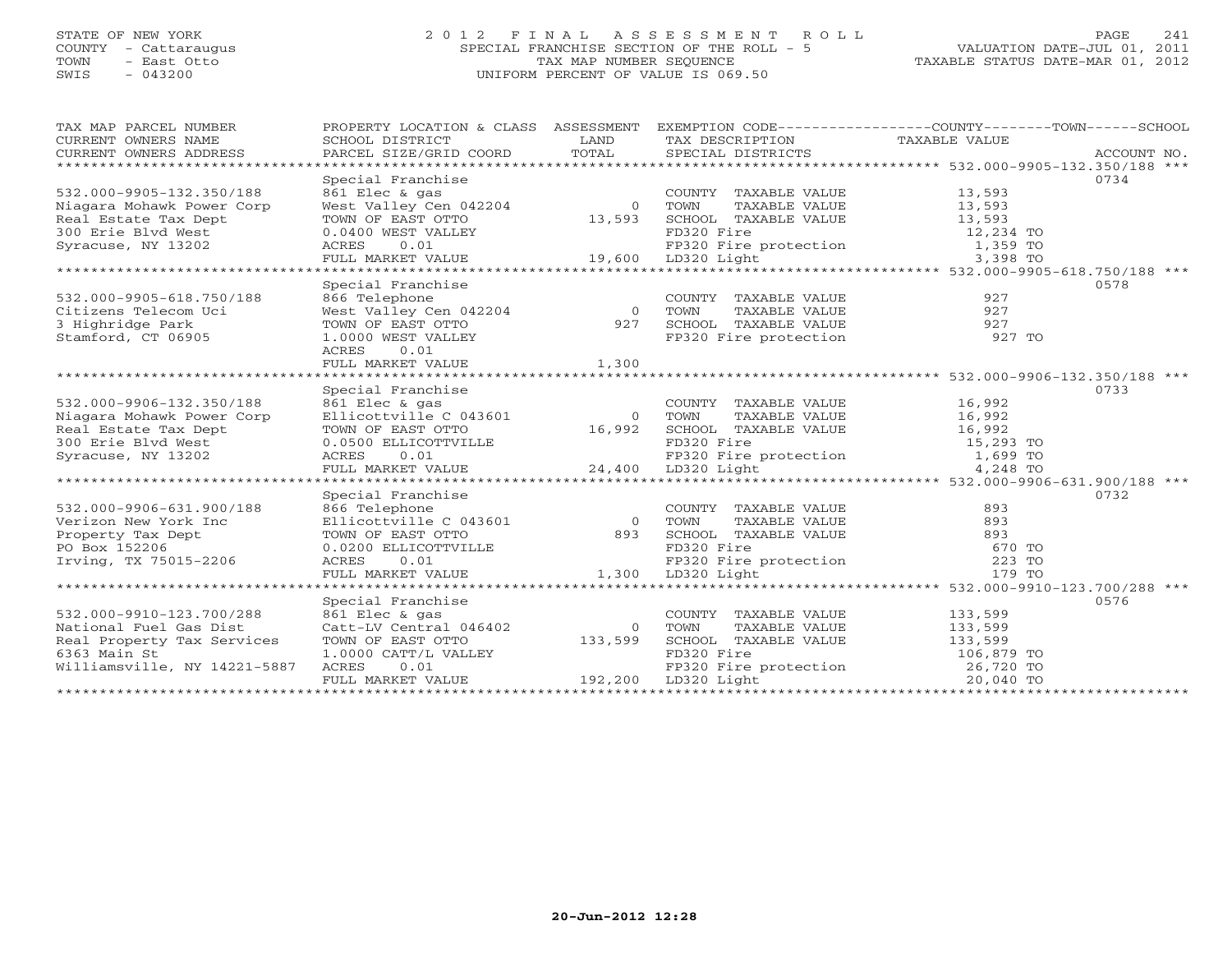# STATE OF NEW YORK 2 0 1 2 F I N A L A S S E S S M E N T R O L L PAGE 242 COUNTY - Cattaraugus SPECIAL FRANCHISE SECTION OF THE ROLL - 5 VALUATION DATE-JUL 01, 2011 TOWN - East Otto TAX MAP NUMBER SEQUENCE TAXABLE STATUS DATE-MAR 01, 2012 SWIS - 043200 UNIFORM PERCENT OF VALUE IS 069.50UNIFORM PERCENT OF VALUE IS 069.50

| TAX MAP PARCEL NUMBER     | PROPERTY LOCATION & CLASS  | ASSESSMENT | EXEMPTION CODE--                 | $-$ COUNTY $    -$<br>--TOWN-----<br>-SCHOOL |
|---------------------------|----------------------------|------------|----------------------------------|----------------------------------------------|
| CURRENT OWNERS NAME       | SCHOOL DISTRICT            | LAND       | TAX DESCRIPTION                  | TAXABLE VALUE                                |
| CURRENT OWNERS ADDRESS    | PARCEL SIZE/GRID COORD     | TOTAL      | SPECIAL DISTRICTS                | ACCOUNT NO.                                  |
|                           |                            |            |                                  |                                              |
|                           | Special Franchise          |            |                                  | 0577                                         |
| 532.000-9910-132.350/188  | 861 Elec & gas             |            | COUNTY<br>TAXABLE VALUE          | 309,249                                      |
| Niagara Mohawk Power Corp | Catt-LV Central 046402     | $\circ$    | TOWN<br>TAXABLE VALUE            | 309,249                                      |
| Real Estate Tax Dept      | TOWN OF EAST OTTO          | 309,249    | SCHOOL<br>TAXABLE VALUE          | 309,249                                      |
| 300 Erie Blyd West        | 0.9100 CATT/L VALLEY       |            | FD320 Fire                       | 278,324 TO                                   |
| Syracuse, NY 13202        | 0.01<br>ACRES              |            | FP320 Fire protection            | 30,925 TO                                    |
|                           | FULL MARKET VALUE          | 445,000    | LD320 Light                      | 77,312 TO                                    |
|                           | ************************** |            | ******************************** | 532.000-9910-631.900/188 ***                 |
|                           | Special Franchise          |            |                                  | 0579                                         |
| 532.000-9910-631.900/188  | 866 Telephone              |            | TAXABLE VALUE<br>COUNTY          | 43,765                                       |
| Verizon New York Inc      | Catt-LV Central 046402     | $\circ$    | TOWN<br>TAXABLE VALUE            | 43,765                                       |
| Property Tax Dept         | TOWN OF EAST OTTO          | 43,765     | SCHOOL<br>TAXABLE VALUE          | 43,765                                       |
| PO Box 152206             | 0.9800 CATT/L VALLEY       |            | FD320 Fire                       | 32,824 TO                                    |
| Irving, TX 75015-2206     | 0.01<br>ACRES              |            | FP320 Fire protection            | 10,941 TO                                    |
|                           | FULL MARKET VALUE          | 63,000     | LD320 Light                      | 8,753 TO                                     |
|                           |                            |            |                                  |                                              |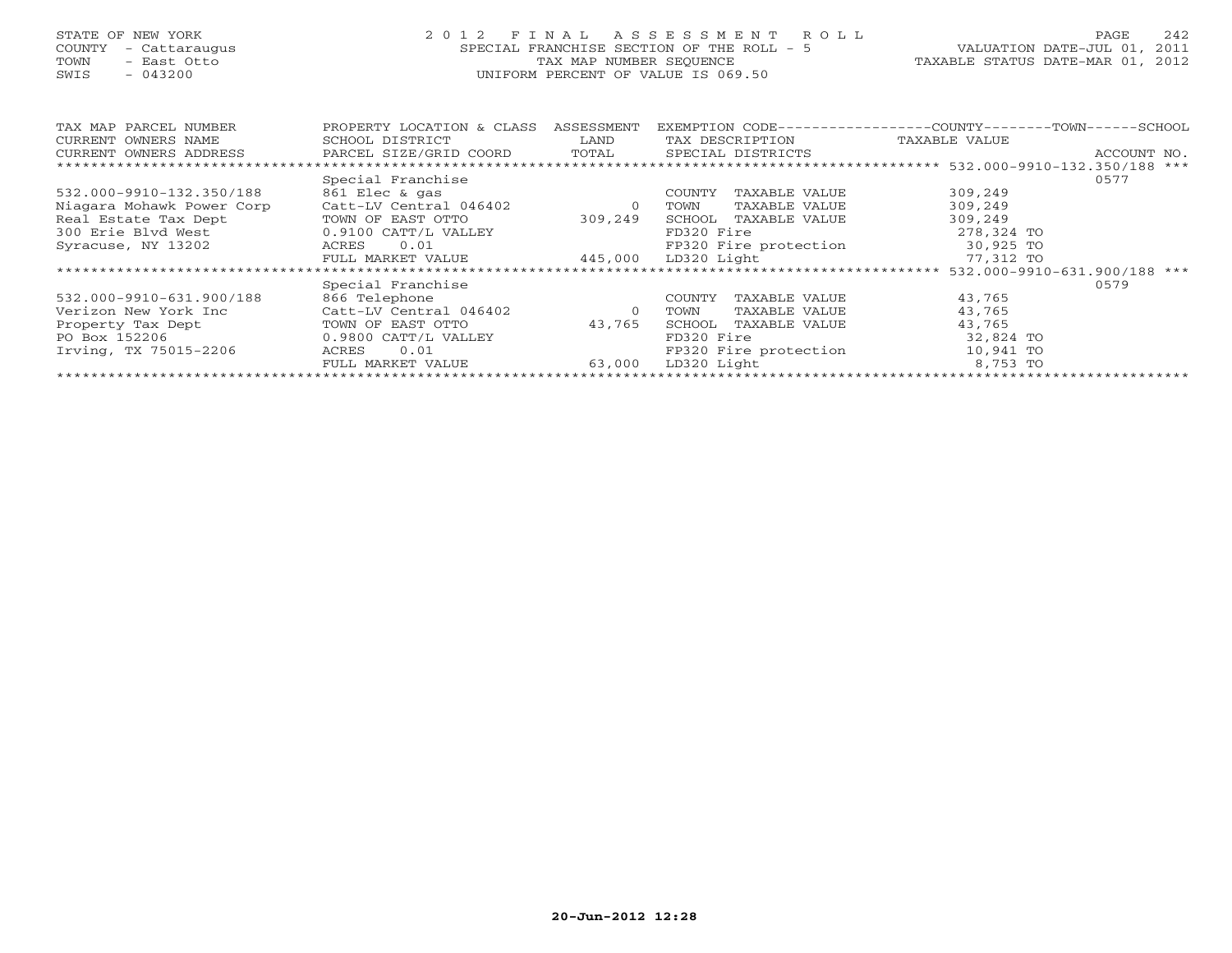|      | STATE OF NEW YORK    | 2012 FINAL ASSESSMENT ROLL                                               | <b>PAGE</b>     | 243 |
|------|----------------------|--------------------------------------------------------------------------|-----------------|-----|
|      | COUNTY - Cattaraugus | VALUATION DATE-JUL 01, 2011<br>SPECIAL FRANCHISE SECTION OF THE ROLL - 5 |                 |     |
| TOWN | - East Otto          | TAXABLE STATUS DATE-MAR 01, 2012                                         |                 |     |
| SWIS | $-043200$            |                                                                          | RPS150/V04/L015 |     |
|      |                      | UNIFORM PERCENT OF VALUE IS 069.50<br>CURRENT DATE 6/20/2012             |                 |     |
|      |                      |                                                                          |                 |     |

#### R O L L S U B S E C T I O N - - T O T A L S

#### \*\*\* S P E C I A L D I S T R I C T S U M M A R Y \*\*\*

|            |                      | TOTAL   | EXTENSION | <b>EXTENSION</b> | AD VALOREM | <b>FXFMPT</b> | TAXABLE      |
|------------|----------------------|---------|-----------|------------------|------------|---------------|--------------|
| CODE       | DISTRICT NAME        | PARCELS | TYPE.     | VALUE            | VALUE      | AMOUNT        | <b>VALUE</b> |
| FD320 Fire |                      |         | 6 TOTAL   |                  | 446,224    |               | 446,224      |
|            | FP320 Fire protectio |         | 7 TOTAL   |                  | 72.794     |               | 72,794       |
|            | LD320 Light          |         | 6 TOTAL   |                  | 113,930    |               | 113,930      |

#### \*\*\* S C H O O L D I S T R I C T S U M M A R Y \*\*\*

| CODE   | DISTRICT NAME             | TOTAL<br>PARCELS | ASSESSED<br>LAND | ASSESSED<br>TOTAL | <b>EXEMPT</b><br><b>AMOUNT</b> | TOTAL<br>TAXABLE | STAR<br>AMOUNT | STAR<br>TAXABLE |
|--------|---------------------------|------------------|------------------|-------------------|--------------------------------|------------------|----------------|-----------------|
| 042204 | West Valley Central       |                  |                  | 14,520            |                                | 14,520           |                | 14,520          |
| 043601 | Ellicottville Cent        |                  |                  | 17,885            |                                | 17,885           |                | 17,885          |
| 046402 | Catt-LV Central           |                  |                  | 486,613           |                                | 486,613          |                | 486,613         |
|        | $S \cup B - T \cup T A L$ |                  |                  | 519,018           |                                | 519,018          |                | 519,018         |
|        | TOTAL                     |                  |                  | 519,018           |                                | 519,018          |                | 519,018         |

## \*\*\* S Y S T E M C O D E S S U M M A R Y \*\*\*

#### NO SYSTEM EXEMPTIONS AT THIS LEVEL

\*\*\* E X E M P T I O N S U M M A R Y \*\*\*

#### NO EXEMPTIONS AT THIS LEVEL

| <b>ROLL</b><br><b>SEC</b> | DESCRIPTION           | TOTAL<br>PARCELS | <i><b>SSESSED</b></i><br><b>LAND</b> | ASSESSEI<br>TOTAL | TAXABLE<br>COUNTY | TAXABLE<br>TOWN | TAXABLE<br>SCHOOL | STAR<br>TAXABLE |
|---------------------------|-----------------------|------------------|--------------------------------------|-------------------|-------------------|-----------------|-------------------|-----------------|
|                           | FRANCHISE<br>SDRCTAL. |                  |                                      | 519,018           | 519 018<br>, 010  | 519,018         | 519,018           | 519,018         |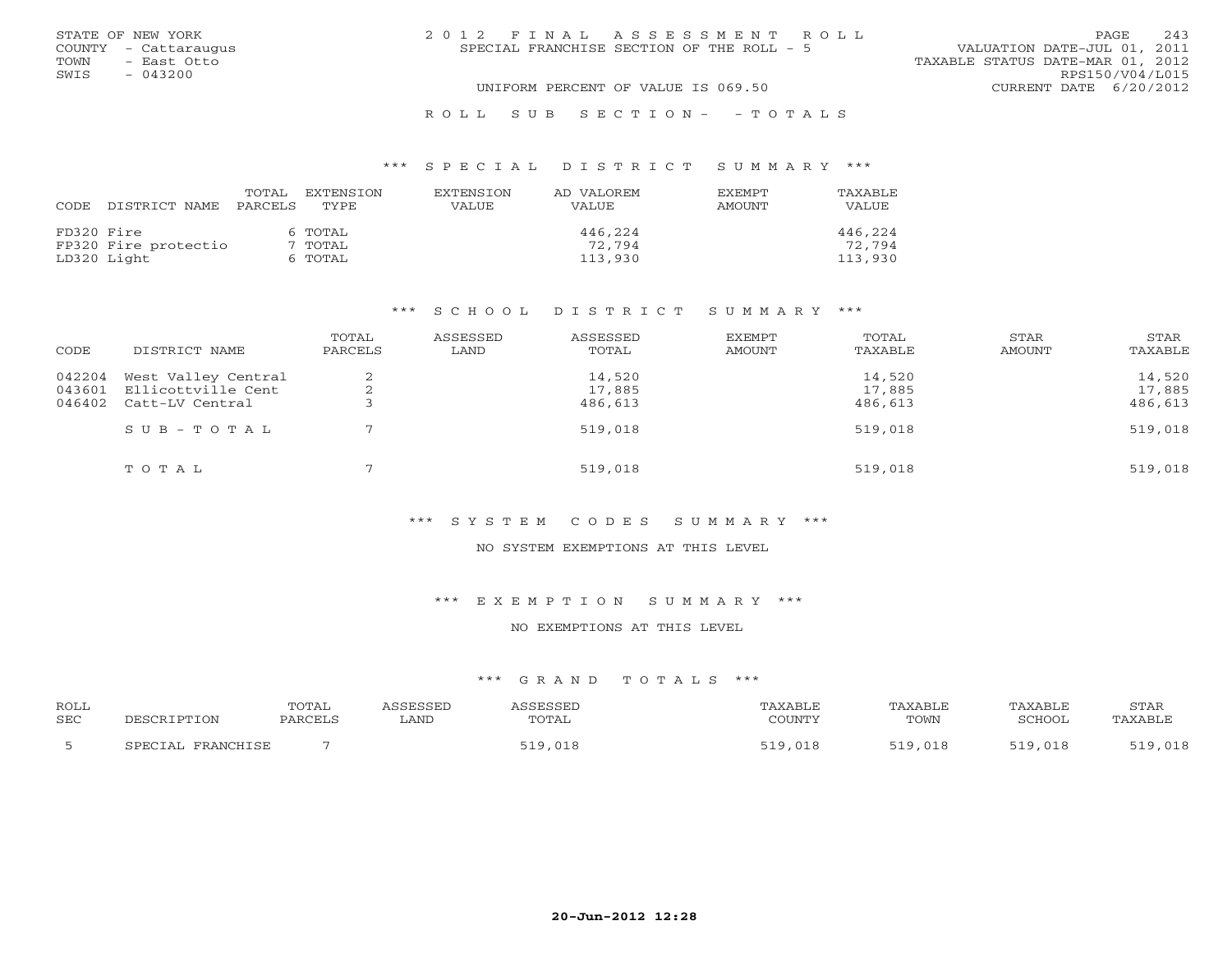|      | STATE OF NEW YORK    | 2012 FINAL ASSESSMENT ROLL                |  |                                  | <b>PAGE</b> | 2.44 |
|------|----------------------|-------------------------------------------|--|----------------------------------|-------------|------|
|      | COUNTY - Cattaraugus | SPECIAL FRANCHISE SECTION OF THE ROLL - 5 |  | VALUATION DATE-JUL 01, 2011      |             |      |
| TOWN | - East Otto          |                                           |  | TAXABLE STATUS DATE-MAR 01, 2012 |             |      |
| SWIS | $-043200$            | UNIFORM PERCENT OF VALUE IS 069.50        |  | RPS150/V04/L015                  |             |      |
|      |                      |                                           |  | CURRENT DATE 6/20/2012           |             |      |
|      |                      |                                           |  |                                  |             |      |

#### R O L L S E C T I O N T O T A L S

#### \*\*\* S P E C I A L D I S T R I C T S U M M A R Y \*\*\*

| CODE       | DISTRICT NAME        | TOTAL<br>PARCELS | EXTENSION<br>TYPE. | <b>EXTENSION</b><br><b>VALUE</b> | AD VALOREM<br><b>VALUE</b> | <b>EXEMPT</b><br>AMOUNT | TAXABLE<br>VALUE |
|------------|----------------------|------------------|--------------------|----------------------------------|----------------------------|-------------------------|------------------|
| FD320 Fire |                      |                  | 6 TOTAL            |                                  | 446,224                    |                         | 446,224          |
|            | FP320 Fire protectio |                  | 7 TOTAL            |                                  | 72,794                     |                         | 72,794           |
|            | LD320 Light          |                  | 6 TOTAL            |                                  | 113,930                    |                         | 113,930          |

#### \*\*\* S C H O O L D I S T R I C T S U M M A R Y \*\*\*

| CODE   | DISTRICT NAME             | TOTAL<br>PARCELS | ASSESSED<br>LAND | ASSESSED<br>TOTAL | <b>EXEMPT</b><br><b>AMOUNT</b> | TOTAL<br>TAXABLE | STAR<br>AMOUNT | STAR<br>TAXABLE |
|--------|---------------------------|------------------|------------------|-------------------|--------------------------------|------------------|----------------|-----------------|
| 042204 | West Valley Central       |                  |                  | 14,520            |                                | 14,520           |                | 14,520          |
| 043601 | Ellicottville Cent        |                  |                  | 17,885            |                                | 17,885           |                | 17,885          |
|        | 046402 Catt-LV Central    |                  |                  | 486,613           |                                | 486,613          |                | 486,613         |
|        | $S \cup B - T \cup T A L$ |                  |                  | 519,018           |                                | 519,018          |                | 519,018         |
|        | TOTAL                     |                  |                  | 519,018           |                                | 519,018          |                | 519,018         |

## \*\*\* S Y S T E M C O D E S S U M M A R Y \*\*\*

#### NO SYSTEM EXEMPTIONS AT THIS LEVEL

\*\*\* E X E M P T I O N S U M M A R Y \*\*\*

#### NO EXEMPTIONS AT THIS LEVEL

| <b>ROLL</b><br><b>SEC</b> | DESCRIPTION             | TOTAL<br>PARCELS | <i><b>SSESSED</b></i><br>LAND | A C C F C C F T<br>TOTAL | TAXABLE<br>COUNTY | TAXABLE<br>TOWN | TAXABLE<br>SCHOOL | STAR<br>TAXABLE |
|---------------------------|-------------------------|------------------|-------------------------------|--------------------------|-------------------|-----------------|-------------------|-----------------|
|                           | . FRANCHISE<br>CDRCTAL. |                  |                               | ,018<br>: 1 0 1          | ◡∸◡               | 519,018         | 519,018           | 519,018         |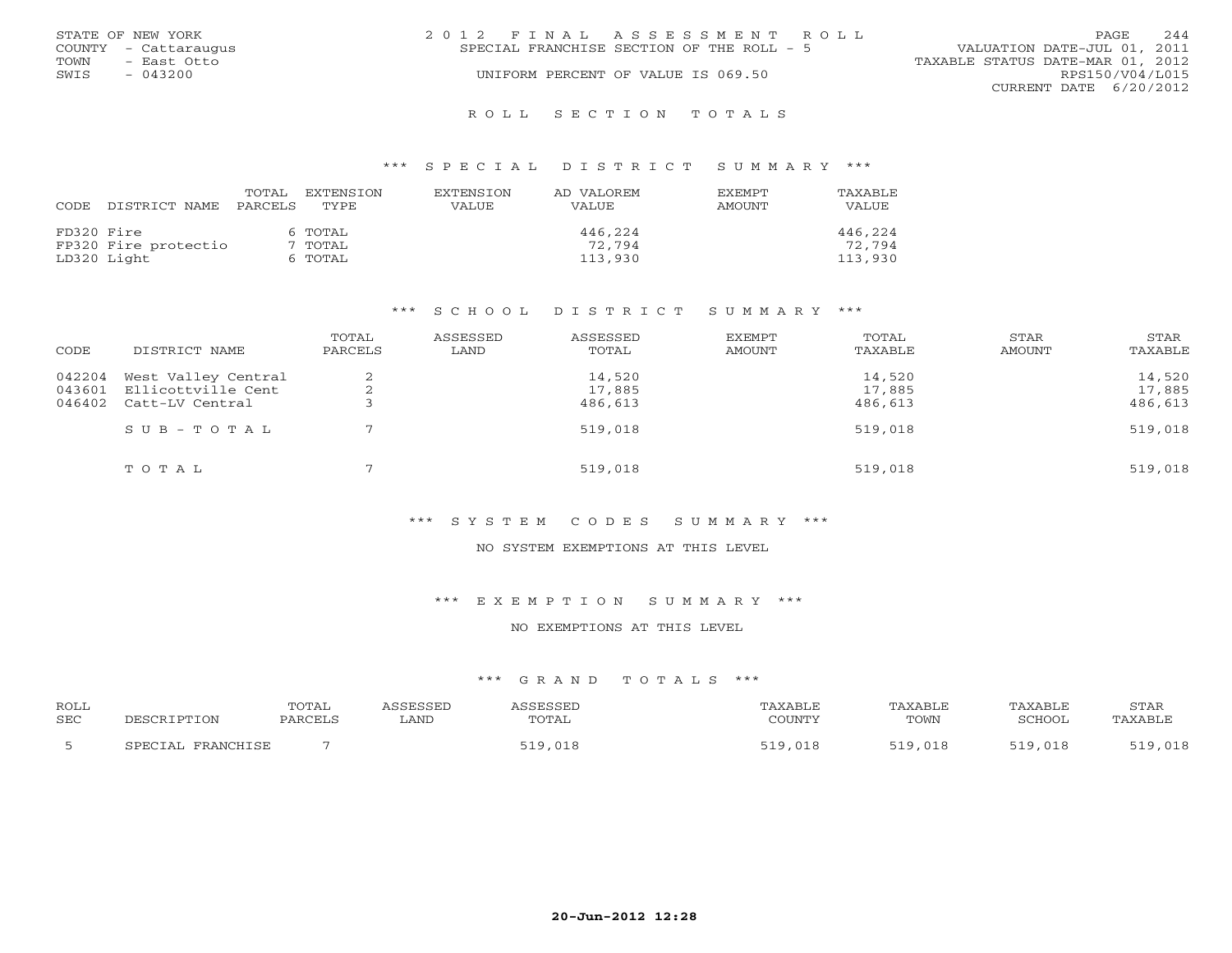# STATE OF NEW YORK 2 0 1 2 F I N A L A S S E S S M E N T R O L L PAGE 245 COUNTY - Cattaraugus UTILITY & R.R. SECTION OF THE ROLL - 6 VALUATION DATE-JUL 01, 2011 TOWN - East Otto TAX MAP NUMBER SEQUENCE TAXABLE STATUS DATE-MAR 01, 2012 SWIS - 043200 UNIFORM PERCENT OF VALUE IS 069.50UNIFORM PERCENT OF VALUE IS 069.50

| CURRENT OWNERS NAME<br>SCHOOL DISTRICT<br>LAND<br>TAX DESCRIPTION<br>TAXABLE VALUE<br>TOTAL<br>PARCEL SIZE/GRID COORD<br>CURRENT OWNERS ADDRESS<br>SPECIAL DISTRICTS<br>ACCOUNT NO.<br>***********************<br>East Flats Rd<br>0568<br>$27.016 - 1 - 20$<br>872 Elec-Substation<br>142,136<br>COUNTY TAXABLE VALUE<br>3,000<br>Catt-LV Central 046402<br>TAXABLE VALUE<br>142,136<br>Niagara Mohawk Power Corp<br>TOWN<br>Real Estate Tax Dept<br>LOC #713662<br>142,136<br>SCHOOL TAXABLE VALUE<br>142,136<br>FD320 Fire<br>300 Erie Blvd West<br>1.0000 CATT/L VALLEY<br>132,186 TO<br>LD320 Light<br>15,635 TO<br>Syracuse, NY 13202<br>DAKE HILL-MACHIAS #803<br>93.00 DPTH 150.00<br>FRNT<br>EAST-1102611 NRTH-0870761<br>DEED BOOK 00297 PG-00354<br>FULL MARKET VALUE<br>204,500<br>1137<br>Otto-E Otto Rd<br>$27.016 - 1 - 72$<br>400<br>380 Pub Util Vac<br>COUNTY TAXABLE VALUE<br>400<br>TOWN<br>TAXABLE VALUE<br>National Fuel Gas Dist<br>Catt-LV Central 046402<br>400<br>400 SCHOOL TAXABLE VALUE<br>Real Property Tax Servic<br>LAND ONLY<br>400<br>6363 Main St<br>FD320 Fire<br>1.0000 CATT/L VALLEY<br>400 TO<br>Williamsville, NY 14221-5887<br>25.00 DPTH 75.00<br>FRNT<br>EAST-1101560 NRTH-0870704<br>DEED BOOK 530<br>PG-00531<br>600<br>FULL MARKET VALUE<br>******************************<br>Outside Plant<br>0738<br>632.000-9905-132.350/188<br>884 Elec Dist Out<br>COUNTY TAXABLE VALUE<br>32,182<br>West Valley Cen 042204<br>Niagara Mohawk Power Corp<br>0 TOWN<br>TAXABLE VALUE<br>32,182<br>Real Estate Tax Dept<br>LOC #888888<br>32,182 SCHOOL TAXABLE VALUE<br>32,182<br>300 Erie Blvd West<br>FD320 Fire<br>29,929 TO<br>0.0400 WEST VALLEY<br>0.01<br>2,253 TO<br>Syracuse, NY 13202<br>ACRES<br>FP320 Fire protection<br>FULL MARKET VALUE<br>46,300<br>Outside Plant<br>0737<br>632.000-9906-132.350/188<br>40,227<br>884 Elec Dist Out<br>COUNTY TAXABLE VALUE<br>Niagara Mohawk Power Corp<br>Ellicottville C 043601<br>$\Omega$<br>TOWN<br>TAXABLE VALUE<br>40,227<br>40,227 SCHOOL TAXABLE VALUE<br>Real Estate Tax Dept<br>LOC #888888<br>40,227<br>300 Erie Blvd West<br>FD320 Fire<br>37,411 TO<br>0.0500 ELLICOTTVILLE<br>FP320 Fire protection<br>Syracuse, NY 13202<br>ELECT DIST<br>2,816 TO<br>ACRES<br>0.01<br>57,900<br>FULL MARKET VALUE<br>Outside Plant<br>0736<br>1,299<br>632.000-9906-631.900/188<br>836 Telecom. eq.<br>COUNTY TAXABLE VALUE<br>Ellicottville C 043601<br>$\overline{0}$<br>TAXABLE VALUE<br>1,299<br>Verizon New York Inc<br>TOWN<br>SCHOOL TAXABLE VALUE<br>LOC #888888<br>1,299<br>1,299<br>Property Tax Dept<br>FD320 Fire<br>PO Box 152206<br>0.0131 ELLICOTTVILLE<br>974 TO<br>Irving, TX 75015-2206<br>FP320 Fire protection<br>325 TO<br>POLES, WIRE, CABLE, ETC<br>LD320 Light<br>ACRES<br>0.01<br>143 TO<br>1,900<br>FULL MARKET VALUE | TAX MAP PARCEL NUMBER | PROPERTY LOCATION & CLASS ASSESSMENT EXEMPTION CODE---------------COUNTY-------TOWN-----SCHOOL |  |  |
|--------------------------------------------------------------------------------------------------------------------------------------------------------------------------------------------------------------------------------------------------------------------------------------------------------------------------------------------------------------------------------------------------------------------------------------------------------------------------------------------------------------------------------------------------------------------------------------------------------------------------------------------------------------------------------------------------------------------------------------------------------------------------------------------------------------------------------------------------------------------------------------------------------------------------------------------------------------------------------------------------------------------------------------------------------------------------------------------------------------------------------------------------------------------------------------------------------------------------------------------------------------------------------------------------------------------------------------------------------------------------------------------------------------------------------------------------------------------------------------------------------------------------------------------------------------------------------------------------------------------------------------------------------------------------------------------------------------------------------------------------------------------------------------------------------------------------------------------------------------------------------------------------------------------------------------------------------------------------------------------------------------------------------------------------------------------------------------------------------------------------------------------------------------------------------------------------------------------------------------------------------------------------------------------------------------------------------------------------------------------------------------------------------------------------------------------------------------------------------------------------------------------------------------------------------------------------------------------------------------------------------------------------------------------------------------------------------------------------------------------------------------------------------------------------------------------------------------|-----------------------|------------------------------------------------------------------------------------------------|--|--|
|                                                                                                                                                                                                                                                                                                                                                                                                                                                                                                                                                                                                                                                                                                                                                                                                                                                                                                                                                                                                                                                                                                                                                                                                                                                                                                                                                                                                                                                                                                                                                                                                                                                                                                                                                                                                                                                                                                                                                                                                                                                                                                                                                                                                                                                                                                                                                                                                                                                                                                                                                                                                                                                                                                                                                                                                                                      |                       |                                                                                                |  |  |
|                                                                                                                                                                                                                                                                                                                                                                                                                                                                                                                                                                                                                                                                                                                                                                                                                                                                                                                                                                                                                                                                                                                                                                                                                                                                                                                                                                                                                                                                                                                                                                                                                                                                                                                                                                                                                                                                                                                                                                                                                                                                                                                                                                                                                                                                                                                                                                                                                                                                                                                                                                                                                                                                                                                                                                                                                                      |                       |                                                                                                |  |  |
|                                                                                                                                                                                                                                                                                                                                                                                                                                                                                                                                                                                                                                                                                                                                                                                                                                                                                                                                                                                                                                                                                                                                                                                                                                                                                                                                                                                                                                                                                                                                                                                                                                                                                                                                                                                                                                                                                                                                                                                                                                                                                                                                                                                                                                                                                                                                                                                                                                                                                                                                                                                                                                                                                                                                                                                                                                      |                       |                                                                                                |  |  |
|                                                                                                                                                                                                                                                                                                                                                                                                                                                                                                                                                                                                                                                                                                                                                                                                                                                                                                                                                                                                                                                                                                                                                                                                                                                                                                                                                                                                                                                                                                                                                                                                                                                                                                                                                                                                                                                                                                                                                                                                                                                                                                                                                                                                                                                                                                                                                                                                                                                                                                                                                                                                                                                                                                                                                                                                                                      |                       |                                                                                                |  |  |
|                                                                                                                                                                                                                                                                                                                                                                                                                                                                                                                                                                                                                                                                                                                                                                                                                                                                                                                                                                                                                                                                                                                                                                                                                                                                                                                                                                                                                                                                                                                                                                                                                                                                                                                                                                                                                                                                                                                                                                                                                                                                                                                                                                                                                                                                                                                                                                                                                                                                                                                                                                                                                                                                                                                                                                                                                                      |                       |                                                                                                |  |  |
|                                                                                                                                                                                                                                                                                                                                                                                                                                                                                                                                                                                                                                                                                                                                                                                                                                                                                                                                                                                                                                                                                                                                                                                                                                                                                                                                                                                                                                                                                                                                                                                                                                                                                                                                                                                                                                                                                                                                                                                                                                                                                                                                                                                                                                                                                                                                                                                                                                                                                                                                                                                                                                                                                                                                                                                                                                      |                       |                                                                                                |  |  |
|                                                                                                                                                                                                                                                                                                                                                                                                                                                                                                                                                                                                                                                                                                                                                                                                                                                                                                                                                                                                                                                                                                                                                                                                                                                                                                                                                                                                                                                                                                                                                                                                                                                                                                                                                                                                                                                                                                                                                                                                                                                                                                                                                                                                                                                                                                                                                                                                                                                                                                                                                                                                                                                                                                                                                                                                                                      |                       |                                                                                                |  |  |
|                                                                                                                                                                                                                                                                                                                                                                                                                                                                                                                                                                                                                                                                                                                                                                                                                                                                                                                                                                                                                                                                                                                                                                                                                                                                                                                                                                                                                                                                                                                                                                                                                                                                                                                                                                                                                                                                                                                                                                                                                                                                                                                                                                                                                                                                                                                                                                                                                                                                                                                                                                                                                                                                                                                                                                                                                                      |                       |                                                                                                |  |  |
|                                                                                                                                                                                                                                                                                                                                                                                                                                                                                                                                                                                                                                                                                                                                                                                                                                                                                                                                                                                                                                                                                                                                                                                                                                                                                                                                                                                                                                                                                                                                                                                                                                                                                                                                                                                                                                                                                                                                                                                                                                                                                                                                                                                                                                                                                                                                                                                                                                                                                                                                                                                                                                                                                                                                                                                                                                      |                       |                                                                                                |  |  |
|                                                                                                                                                                                                                                                                                                                                                                                                                                                                                                                                                                                                                                                                                                                                                                                                                                                                                                                                                                                                                                                                                                                                                                                                                                                                                                                                                                                                                                                                                                                                                                                                                                                                                                                                                                                                                                                                                                                                                                                                                                                                                                                                                                                                                                                                                                                                                                                                                                                                                                                                                                                                                                                                                                                                                                                                                                      |                       |                                                                                                |  |  |
|                                                                                                                                                                                                                                                                                                                                                                                                                                                                                                                                                                                                                                                                                                                                                                                                                                                                                                                                                                                                                                                                                                                                                                                                                                                                                                                                                                                                                                                                                                                                                                                                                                                                                                                                                                                                                                                                                                                                                                                                                                                                                                                                                                                                                                                                                                                                                                                                                                                                                                                                                                                                                                                                                                                                                                                                                                      |                       |                                                                                                |  |  |
|                                                                                                                                                                                                                                                                                                                                                                                                                                                                                                                                                                                                                                                                                                                                                                                                                                                                                                                                                                                                                                                                                                                                                                                                                                                                                                                                                                                                                                                                                                                                                                                                                                                                                                                                                                                                                                                                                                                                                                                                                                                                                                                                                                                                                                                                                                                                                                                                                                                                                                                                                                                                                                                                                                                                                                                                                                      |                       |                                                                                                |  |  |
|                                                                                                                                                                                                                                                                                                                                                                                                                                                                                                                                                                                                                                                                                                                                                                                                                                                                                                                                                                                                                                                                                                                                                                                                                                                                                                                                                                                                                                                                                                                                                                                                                                                                                                                                                                                                                                                                                                                                                                                                                                                                                                                                                                                                                                                                                                                                                                                                                                                                                                                                                                                                                                                                                                                                                                                                                                      |                       |                                                                                                |  |  |
|                                                                                                                                                                                                                                                                                                                                                                                                                                                                                                                                                                                                                                                                                                                                                                                                                                                                                                                                                                                                                                                                                                                                                                                                                                                                                                                                                                                                                                                                                                                                                                                                                                                                                                                                                                                                                                                                                                                                                                                                                                                                                                                                                                                                                                                                                                                                                                                                                                                                                                                                                                                                                                                                                                                                                                                                                                      |                       |                                                                                                |  |  |
|                                                                                                                                                                                                                                                                                                                                                                                                                                                                                                                                                                                                                                                                                                                                                                                                                                                                                                                                                                                                                                                                                                                                                                                                                                                                                                                                                                                                                                                                                                                                                                                                                                                                                                                                                                                                                                                                                                                                                                                                                                                                                                                                                                                                                                                                                                                                                                                                                                                                                                                                                                                                                                                                                                                                                                                                                                      |                       |                                                                                                |  |  |
|                                                                                                                                                                                                                                                                                                                                                                                                                                                                                                                                                                                                                                                                                                                                                                                                                                                                                                                                                                                                                                                                                                                                                                                                                                                                                                                                                                                                                                                                                                                                                                                                                                                                                                                                                                                                                                                                                                                                                                                                                                                                                                                                                                                                                                                                                                                                                                                                                                                                                                                                                                                                                                                                                                                                                                                                                                      |                       |                                                                                                |  |  |
|                                                                                                                                                                                                                                                                                                                                                                                                                                                                                                                                                                                                                                                                                                                                                                                                                                                                                                                                                                                                                                                                                                                                                                                                                                                                                                                                                                                                                                                                                                                                                                                                                                                                                                                                                                                                                                                                                                                                                                                                                                                                                                                                                                                                                                                                                                                                                                                                                                                                                                                                                                                                                                                                                                                                                                                                                                      |                       |                                                                                                |  |  |
|                                                                                                                                                                                                                                                                                                                                                                                                                                                                                                                                                                                                                                                                                                                                                                                                                                                                                                                                                                                                                                                                                                                                                                                                                                                                                                                                                                                                                                                                                                                                                                                                                                                                                                                                                                                                                                                                                                                                                                                                                                                                                                                                                                                                                                                                                                                                                                                                                                                                                                                                                                                                                                                                                                                                                                                                                                      |                       |                                                                                                |  |  |
|                                                                                                                                                                                                                                                                                                                                                                                                                                                                                                                                                                                                                                                                                                                                                                                                                                                                                                                                                                                                                                                                                                                                                                                                                                                                                                                                                                                                                                                                                                                                                                                                                                                                                                                                                                                                                                                                                                                                                                                                                                                                                                                                                                                                                                                                                                                                                                                                                                                                                                                                                                                                                                                                                                                                                                                                                                      |                       |                                                                                                |  |  |
|                                                                                                                                                                                                                                                                                                                                                                                                                                                                                                                                                                                                                                                                                                                                                                                                                                                                                                                                                                                                                                                                                                                                                                                                                                                                                                                                                                                                                                                                                                                                                                                                                                                                                                                                                                                                                                                                                                                                                                                                                                                                                                                                                                                                                                                                                                                                                                                                                                                                                                                                                                                                                                                                                                                                                                                                                                      |                       |                                                                                                |  |  |
|                                                                                                                                                                                                                                                                                                                                                                                                                                                                                                                                                                                                                                                                                                                                                                                                                                                                                                                                                                                                                                                                                                                                                                                                                                                                                                                                                                                                                                                                                                                                                                                                                                                                                                                                                                                                                                                                                                                                                                                                                                                                                                                                                                                                                                                                                                                                                                                                                                                                                                                                                                                                                                                                                                                                                                                                                                      |                       |                                                                                                |  |  |
|                                                                                                                                                                                                                                                                                                                                                                                                                                                                                                                                                                                                                                                                                                                                                                                                                                                                                                                                                                                                                                                                                                                                                                                                                                                                                                                                                                                                                                                                                                                                                                                                                                                                                                                                                                                                                                                                                                                                                                                                                                                                                                                                                                                                                                                                                                                                                                                                                                                                                                                                                                                                                                                                                                                                                                                                                                      |                       |                                                                                                |  |  |
|                                                                                                                                                                                                                                                                                                                                                                                                                                                                                                                                                                                                                                                                                                                                                                                                                                                                                                                                                                                                                                                                                                                                                                                                                                                                                                                                                                                                                                                                                                                                                                                                                                                                                                                                                                                                                                                                                                                                                                                                                                                                                                                                                                                                                                                                                                                                                                                                                                                                                                                                                                                                                                                                                                                                                                                                                                      |                       |                                                                                                |  |  |
|                                                                                                                                                                                                                                                                                                                                                                                                                                                                                                                                                                                                                                                                                                                                                                                                                                                                                                                                                                                                                                                                                                                                                                                                                                                                                                                                                                                                                                                                                                                                                                                                                                                                                                                                                                                                                                                                                                                                                                                                                                                                                                                                                                                                                                                                                                                                                                                                                                                                                                                                                                                                                                                                                                                                                                                                                                      |                       |                                                                                                |  |  |
|                                                                                                                                                                                                                                                                                                                                                                                                                                                                                                                                                                                                                                                                                                                                                                                                                                                                                                                                                                                                                                                                                                                                                                                                                                                                                                                                                                                                                                                                                                                                                                                                                                                                                                                                                                                                                                                                                                                                                                                                                                                                                                                                                                                                                                                                                                                                                                                                                                                                                                                                                                                                                                                                                                                                                                                                                                      |                       |                                                                                                |  |  |
|                                                                                                                                                                                                                                                                                                                                                                                                                                                                                                                                                                                                                                                                                                                                                                                                                                                                                                                                                                                                                                                                                                                                                                                                                                                                                                                                                                                                                                                                                                                                                                                                                                                                                                                                                                                                                                                                                                                                                                                                                                                                                                                                                                                                                                                                                                                                                                                                                                                                                                                                                                                                                                                                                                                                                                                                                                      |                       |                                                                                                |  |  |
|                                                                                                                                                                                                                                                                                                                                                                                                                                                                                                                                                                                                                                                                                                                                                                                                                                                                                                                                                                                                                                                                                                                                                                                                                                                                                                                                                                                                                                                                                                                                                                                                                                                                                                                                                                                                                                                                                                                                                                                                                                                                                                                                                                                                                                                                                                                                                                                                                                                                                                                                                                                                                                                                                                                                                                                                                                      |                       |                                                                                                |  |  |
|                                                                                                                                                                                                                                                                                                                                                                                                                                                                                                                                                                                                                                                                                                                                                                                                                                                                                                                                                                                                                                                                                                                                                                                                                                                                                                                                                                                                                                                                                                                                                                                                                                                                                                                                                                                                                                                                                                                                                                                                                                                                                                                                                                                                                                                                                                                                                                                                                                                                                                                                                                                                                                                                                                                                                                                                                                      |                       |                                                                                                |  |  |
|                                                                                                                                                                                                                                                                                                                                                                                                                                                                                                                                                                                                                                                                                                                                                                                                                                                                                                                                                                                                                                                                                                                                                                                                                                                                                                                                                                                                                                                                                                                                                                                                                                                                                                                                                                                                                                                                                                                                                                                                                                                                                                                                                                                                                                                                                                                                                                                                                                                                                                                                                                                                                                                                                                                                                                                                                                      |                       |                                                                                                |  |  |
|                                                                                                                                                                                                                                                                                                                                                                                                                                                                                                                                                                                                                                                                                                                                                                                                                                                                                                                                                                                                                                                                                                                                                                                                                                                                                                                                                                                                                                                                                                                                                                                                                                                                                                                                                                                                                                                                                                                                                                                                                                                                                                                                                                                                                                                                                                                                                                                                                                                                                                                                                                                                                                                                                                                                                                                                                                      |                       |                                                                                                |  |  |
|                                                                                                                                                                                                                                                                                                                                                                                                                                                                                                                                                                                                                                                                                                                                                                                                                                                                                                                                                                                                                                                                                                                                                                                                                                                                                                                                                                                                                                                                                                                                                                                                                                                                                                                                                                                                                                                                                                                                                                                                                                                                                                                                                                                                                                                                                                                                                                                                                                                                                                                                                                                                                                                                                                                                                                                                                                      |                       |                                                                                                |  |  |
|                                                                                                                                                                                                                                                                                                                                                                                                                                                                                                                                                                                                                                                                                                                                                                                                                                                                                                                                                                                                                                                                                                                                                                                                                                                                                                                                                                                                                                                                                                                                                                                                                                                                                                                                                                                                                                                                                                                                                                                                                                                                                                                                                                                                                                                                                                                                                                                                                                                                                                                                                                                                                                                                                                                                                                                                                                      |                       |                                                                                                |  |  |
|                                                                                                                                                                                                                                                                                                                                                                                                                                                                                                                                                                                                                                                                                                                                                                                                                                                                                                                                                                                                                                                                                                                                                                                                                                                                                                                                                                                                                                                                                                                                                                                                                                                                                                                                                                                                                                                                                                                                                                                                                                                                                                                                                                                                                                                                                                                                                                                                                                                                                                                                                                                                                                                                                                                                                                                                                                      |                       |                                                                                                |  |  |
|                                                                                                                                                                                                                                                                                                                                                                                                                                                                                                                                                                                                                                                                                                                                                                                                                                                                                                                                                                                                                                                                                                                                                                                                                                                                                                                                                                                                                                                                                                                                                                                                                                                                                                                                                                                                                                                                                                                                                                                                                                                                                                                                                                                                                                                                                                                                                                                                                                                                                                                                                                                                                                                                                                                                                                                                                                      |                       |                                                                                                |  |  |
|                                                                                                                                                                                                                                                                                                                                                                                                                                                                                                                                                                                                                                                                                                                                                                                                                                                                                                                                                                                                                                                                                                                                                                                                                                                                                                                                                                                                                                                                                                                                                                                                                                                                                                                                                                                                                                                                                                                                                                                                                                                                                                                                                                                                                                                                                                                                                                                                                                                                                                                                                                                                                                                                                                                                                                                                                                      |                       |                                                                                                |  |  |
|                                                                                                                                                                                                                                                                                                                                                                                                                                                                                                                                                                                                                                                                                                                                                                                                                                                                                                                                                                                                                                                                                                                                                                                                                                                                                                                                                                                                                                                                                                                                                                                                                                                                                                                                                                                                                                                                                                                                                                                                                                                                                                                                                                                                                                                                                                                                                                                                                                                                                                                                                                                                                                                                                                                                                                                                                                      |                       |                                                                                                |  |  |
|                                                                                                                                                                                                                                                                                                                                                                                                                                                                                                                                                                                                                                                                                                                                                                                                                                                                                                                                                                                                                                                                                                                                                                                                                                                                                                                                                                                                                                                                                                                                                                                                                                                                                                                                                                                                                                                                                                                                                                                                                                                                                                                                                                                                                                                                                                                                                                                                                                                                                                                                                                                                                                                                                                                                                                                                                                      |                       |                                                                                                |  |  |
|                                                                                                                                                                                                                                                                                                                                                                                                                                                                                                                                                                                                                                                                                                                                                                                                                                                                                                                                                                                                                                                                                                                                                                                                                                                                                                                                                                                                                                                                                                                                                                                                                                                                                                                                                                                                                                                                                                                                                                                                                                                                                                                                                                                                                                                                                                                                                                                                                                                                                                                                                                                                                                                                                                                                                                                                                                      |                       |                                                                                                |  |  |
|                                                                                                                                                                                                                                                                                                                                                                                                                                                                                                                                                                                                                                                                                                                                                                                                                                                                                                                                                                                                                                                                                                                                                                                                                                                                                                                                                                                                                                                                                                                                                                                                                                                                                                                                                                                                                                                                                                                                                                                                                                                                                                                                                                                                                                                                                                                                                                                                                                                                                                                                                                                                                                                                                                                                                                                                                                      |                       |                                                                                                |  |  |
|                                                                                                                                                                                                                                                                                                                                                                                                                                                                                                                                                                                                                                                                                                                                                                                                                                                                                                                                                                                                                                                                                                                                                                                                                                                                                                                                                                                                                                                                                                                                                                                                                                                                                                                                                                                                                                                                                                                                                                                                                                                                                                                                                                                                                                                                                                                                                                                                                                                                                                                                                                                                                                                                                                                                                                                                                                      |                       |                                                                                                |  |  |
|                                                                                                                                                                                                                                                                                                                                                                                                                                                                                                                                                                                                                                                                                                                                                                                                                                                                                                                                                                                                                                                                                                                                                                                                                                                                                                                                                                                                                                                                                                                                                                                                                                                                                                                                                                                                                                                                                                                                                                                                                                                                                                                                                                                                                                                                                                                                                                                                                                                                                                                                                                                                                                                                                                                                                                                                                                      |                       |                                                                                                |  |  |
|                                                                                                                                                                                                                                                                                                                                                                                                                                                                                                                                                                                                                                                                                                                                                                                                                                                                                                                                                                                                                                                                                                                                                                                                                                                                                                                                                                                                                                                                                                                                                                                                                                                                                                                                                                                                                                                                                                                                                                                                                                                                                                                                                                                                                                                                                                                                                                                                                                                                                                                                                                                                                                                                                                                                                                                                                                      |                       |                                                                                                |  |  |
|                                                                                                                                                                                                                                                                                                                                                                                                                                                                                                                                                                                                                                                                                                                                                                                                                                                                                                                                                                                                                                                                                                                                                                                                                                                                                                                                                                                                                                                                                                                                                                                                                                                                                                                                                                                                                                                                                                                                                                                                                                                                                                                                                                                                                                                                                                                                                                                                                                                                                                                                                                                                                                                                                                                                                                                                                                      |                       |                                                                                                |  |  |
|                                                                                                                                                                                                                                                                                                                                                                                                                                                                                                                                                                                                                                                                                                                                                                                                                                                                                                                                                                                                                                                                                                                                                                                                                                                                                                                                                                                                                                                                                                                                                                                                                                                                                                                                                                                                                                                                                                                                                                                                                                                                                                                                                                                                                                                                                                                                                                                                                                                                                                                                                                                                                                                                                                                                                                                                                                      |                       |                                                                                                |  |  |
|                                                                                                                                                                                                                                                                                                                                                                                                                                                                                                                                                                                                                                                                                                                                                                                                                                                                                                                                                                                                                                                                                                                                                                                                                                                                                                                                                                                                                                                                                                                                                                                                                                                                                                                                                                                                                                                                                                                                                                                                                                                                                                                                                                                                                                                                                                                                                                                                                                                                                                                                                                                                                                                                                                                                                                                                                                      |                       |                                                                                                |  |  |
|                                                                                                                                                                                                                                                                                                                                                                                                                                                                                                                                                                                                                                                                                                                                                                                                                                                                                                                                                                                                                                                                                                                                                                                                                                                                                                                                                                                                                                                                                                                                                                                                                                                                                                                                                                                                                                                                                                                                                                                                                                                                                                                                                                                                                                                                                                                                                                                                                                                                                                                                                                                                                                                                                                                                                                                                                                      |                       |                                                                                                |  |  |
|                                                                                                                                                                                                                                                                                                                                                                                                                                                                                                                                                                                                                                                                                                                                                                                                                                                                                                                                                                                                                                                                                                                                                                                                                                                                                                                                                                                                                                                                                                                                                                                                                                                                                                                                                                                                                                                                                                                                                                                                                                                                                                                                                                                                                                                                                                                                                                                                                                                                                                                                                                                                                                                                                                                                                                                                                                      |                       |                                                                                                |  |  |
|                                                                                                                                                                                                                                                                                                                                                                                                                                                                                                                                                                                                                                                                                                                                                                                                                                                                                                                                                                                                                                                                                                                                                                                                                                                                                                                                                                                                                                                                                                                                                                                                                                                                                                                                                                                                                                                                                                                                                                                                                                                                                                                                                                                                                                                                                                                                                                                                                                                                                                                                                                                                                                                                                                                                                                                                                                      |                       |                                                                                                |  |  |
|                                                                                                                                                                                                                                                                                                                                                                                                                                                                                                                                                                                                                                                                                                                                                                                                                                                                                                                                                                                                                                                                                                                                                                                                                                                                                                                                                                                                                                                                                                                                                                                                                                                                                                                                                                                                                                                                                                                                                                                                                                                                                                                                                                                                                                                                                                                                                                                                                                                                                                                                                                                                                                                                                                                                                                                                                                      |                       |                                                                                                |  |  |
|                                                                                                                                                                                                                                                                                                                                                                                                                                                                                                                                                                                                                                                                                                                                                                                                                                                                                                                                                                                                                                                                                                                                                                                                                                                                                                                                                                                                                                                                                                                                                                                                                                                                                                                                                                                                                                                                                                                                                                                                                                                                                                                                                                                                                                                                                                                                                                                                                                                                                                                                                                                                                                                                                                                                                                                                                                      |                       |                                                                                                |  |  |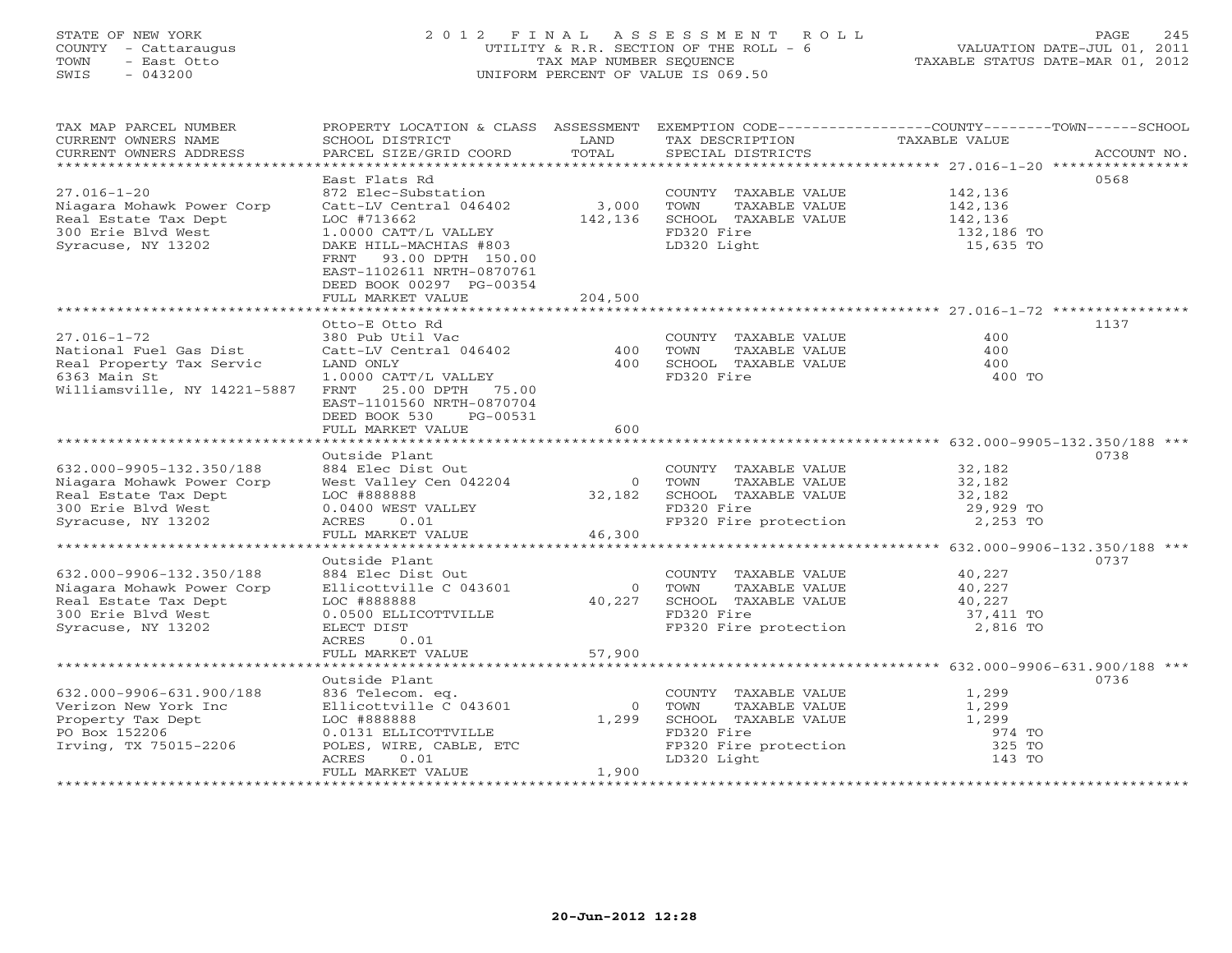# STATE OF NEW YORK 2 0 1 2 F I N A L A S S E S S M E N T R O L L PAGE 246 COUNTY - Cattaraugus UTILITY & R.R. SECTION OF THE ROLL - 6 VALUATION DATE-JUL 01, 2011 TOWN - East Otto TAX MAP NUMBER SEQUENCE TAXABLE STATUS DATE-MAR 01, 2012 SWIS - 043200 UNIFORM PERCENT OF VALUE IS 069.50

| TAX MAP PARCEL NUMBER<br>CURRENT OWNERS NAME<br>CURRENT OWNERS ADDRESS                                                           | PROPERTY LOCATION & CLASS ASSESSMENT<br>SCHOOL DISTRICT<br>PARCEL SIZE/GRID COORD                                     | LAND<br>TOTAL                                       | TAX DESCRIPTION<br>SPECIAL DISTRICTS                                                                         | EXEMPTION CODE-----------------COUNTY-------TOWN------SCHOOL<br>TAXABLE VALUE<br>ACCOUNT NO. |
|----------------------------------------------------------------------------------------------------------------------------------|-----------------------------------------------------------------------------------------------------------------------|-----------------------------------------------------|--------------------------------------------------------------------------------------------------------------|----------------------------------------------------------------------------------------------|
| 632.000-9910-123.700/200<br>National Fuel Gas Dist<br>Real Property Tax Services                                                 | Otto-E Otto Rd<br>817 UNKNOWN PROP CLASS<br>Catt-LV Central 046402 0<br>REGULATING STATION                            | 961                                                 | COUNTY TAXABLE VALUE<br>TOWN<br>TAXABLE VALUE<br>SCHOOL TAXABLE VALUE                                        | 0569<br>961<br>961<br>961                                                                    |
| 6363 Main St<br>Williamsville, NY 14221-5887                                                                                     | 1.0000 CATT/L VALLEY<br>$27.016 - 1 - 72$<br>EAST-0453205 NRTH-0870669<br>DEED BOOK 530 PG-00531<br>FULL MARKET VALUE | 1,400                                               | FD320 Fire<br>LD320 Light                                                                                    | 961 TO<br>48 TO                                                                              |
|                                                                                                                                  |                                                                                                                       |                                                     |                                                                                                              |                                                                                              |
|                                                                                                                                  | Op & Mrs Equip                                                                                                        |                                                     |                                                                                                              | 1125                                                                                         |
| 632.000-9910-123.700/288<br>National Fuel Gas Dist<br>Real Property Tax Services<br>6363 Main St<br>Williamsville, NY 14221-5887 | 885 Gas Outside Pla<br>Catt-LV Central 046402<br>LOC #888888, 51503, 51516<br>1.0000 CATT/L VALLEY<br>GAS DIST        | $\circ$<br>207,934                                  | COUNTY TAXABLE VALUE<br>TOWN<br>TAXABLE VALUE<br>SCHOOL TAXABLE VALUE<br>FD320 Fire<br>FP320 Fire protection | 207,934<br>207,934<br>207,934<br>155,951 TO<br>51,984 TO                                     |
|                                                                                                                                  | <b>ACRES</b><br>0.01                                                                                                  |                                                     |                                                                                                              |                                                                                              |
|                                                                                                                                  | FULL MARKET VALUE                                                                                                     | 299,200                                             |                                                                                                              |                                                                                              |
|                                                                                                                                  |                                                                                                                       |                                                     |                                                                                                              |                                                                                              |
|                                                                                                                                  | Elec Trans Line                                                                                                       |                                                     |                                                                                                              | 1126                                                                                         |
| 632.000-9910-132.350/100<br>Niagara Mohawk Power Corp                                                                            | 882 Elec Trans Imp<br>882 Elec Trans Imp<br>Catt-LV Central 046402                                                    | $\overline{0}$                                      | COUNTY TAXABLE VALUE<br>TOWN<br>TAXABLE VALUE                                                                | 76,013<br>76,013                                                                             |
| Real Estate Tax Dept                                                                                                             | Calc Live Cantral Category<br>1.000 CATT/L VALLEY<br>DAKE HILL-MACHIAS #803                                           |                                                     | SCHOOL TAXABLE VALUE                                                                                         | 76,013                                                                                       |
| 300 Erie Blvd West                                                                                                               |                                                                                                                       |                                                     | FD320 Fire                                                                                                   | 57,010 TO                                                                                    |
| Syracuse, NY 13202                                                                                                               |                                                                                                                       |                                                     | FP320 Fire protection 19,003 TO                                                                              |                                                                                              |
|                                                                                                                                  | ACRES<br>0.01                                                                                                         |                                                     |                                                                                                              |                                                                                              |
|                                                                                                                                  | FULL MARKET VALUE                                                                                                     | 109,400                                             |                                                                                                              |                                                                                              |
|                                                                                                                                  |                                                                                                                       |                                                     |                                                                                                              |                                                                                              |
|                                                                                                                                  | Outside Plant                                                                                                         |                                                     |                                                                                                              | 1127                                                                                         |
| 632.000-9910-132.350/188<br>Niagara Mohawk Power Corp                                                                            | 884 Elec Dist Out<br>Catt-LV Central 046402                                                                           | $\overline{0}$                                      | COUNTY TAXABLE VALUE<br>TAXABLE VALUE<br>TOWN                                                                | 732,133<br>732,133                                                                           |
| Real Estate Tax Dept                                                                                                             | LOC #888888                                                                                                           | $\begin{smallmatrix}&&&0\\732,133\end{smallmatrix}$ | SCHOOL TAXABLE VALUE                                                                                         | 732,133                                                                                      |
| 300 Erie Blvd West                                                                                                               | $0.9100$ CATT/L VALLEY                                                                                                |                                                     | FD320 Fire                                                                                                   | 549,100 TO                                                                                   |
| Syracuse, NY 13202                                                                                                               | ELEC DIST<br>ACRES<br>0.01                                                                                            |                                                     | FP320 Fire protection                                                                                        | 183,033 TO                                                                                   |
|                                                                                                                                  | FULL MARKET VALUE                                                                                                     | 1053,400                                            |                                                                                                              |                                                                                              |
|                                                                                                                                  |                                                                                                                       |                                                     |                                                                                                              |                                                                                              |
| 632.000-9910-631.900/188                                                                                                         | Outside Plant<br>836 Telecom. eq.                                                                                     |                                                     |                                                                                                              | 0572                                                                                         |
| Verizon New York Inc                                                                                                             | Catt-LV Central 046402                                                                                                | $\overline{0}$                                      | COUNTY TAXABLE VALUE 97,820<br>TOWN<br>TAXABLE VALUE                                                         | 97,820                                                                                       |
| Property Tax Dept                                                                                                                | LOC #888888                                                                                                           | 97,820                                              | SCHOOL TAXABLE VALUE                                                                                         | 97,820                                                                                       |
| PO Box 152206                                                                                                                    | 0.9869 CATT/L VALLEY                                                                                                  |                                                     | FD320 Fire                                                                                                   | 73,365 TO                                                                                    |
| Irving, TX 75015-2206                                                                                                            | POLES, WIRE, CABLE, ETC                                                                                               |                                                     | FP320 Fire protection 24,455 TO                                                                              |                                                                                              |
|                                                                                                                                  | ACRES<br>0.01                                                                                                         |                                                     | LD320 Light                                                                                                  | 10,760 TO                                                                                    |
|                                                                                                                                  | FULL MARKET VALUE                                                                                                     | 140,700                                             |                                                                                                              |                                                                                              |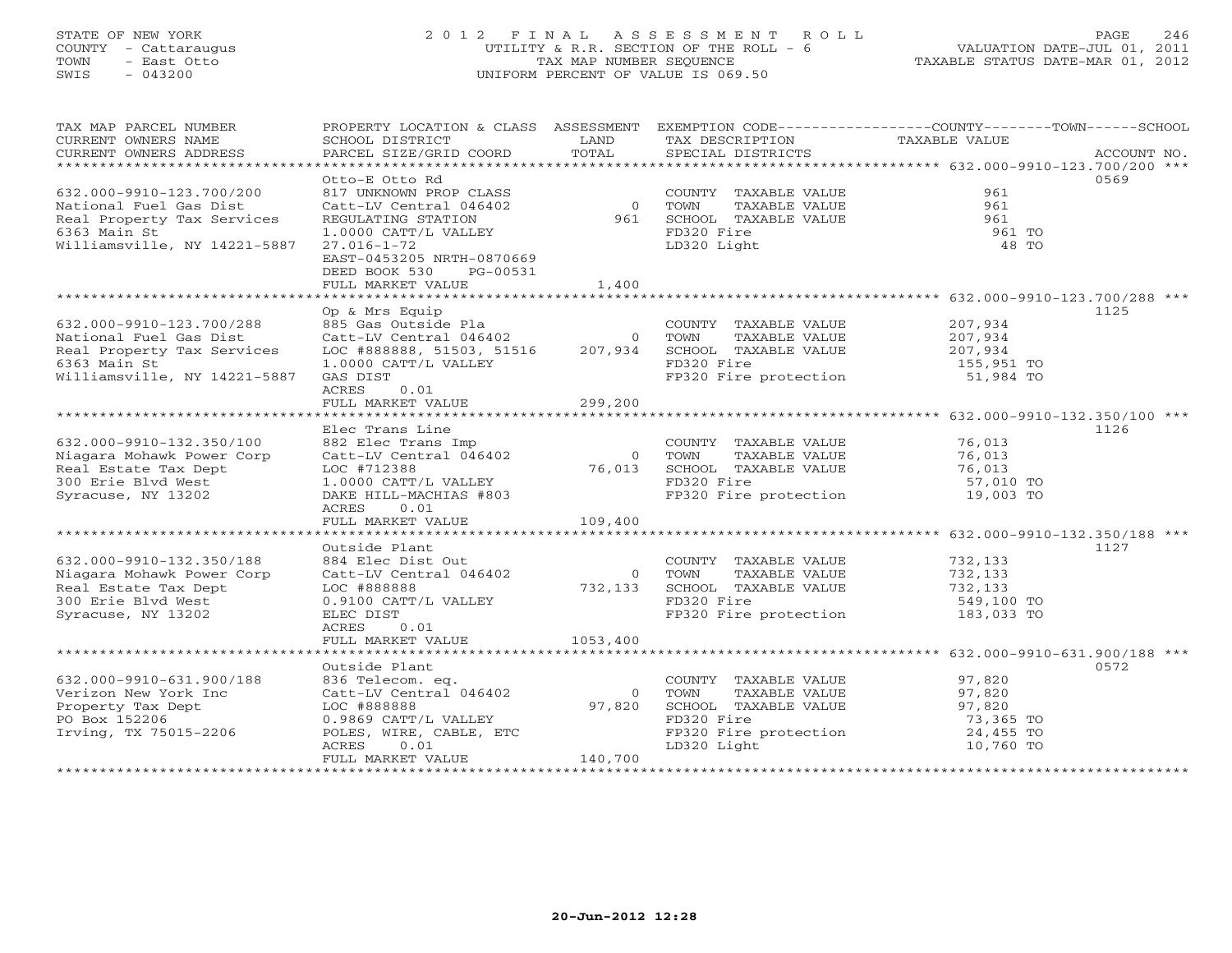|      | STATE OF NEW YORK    | 2012 FINAL ASSESSMENT ROLL             |                                  | <b>PAGE</b>     | 2.47 |
|------|----------------------|----------------------------------------|----------------------------------|-----------------|------|
|      | COUNTY - Cattaraugus | UTILITY & R.R. SECTION OF THE ROLL - 6 | VALUATION DATE-JUL 01, 2011      |                 |      |
| TOWN | - East Otto          |                                        | TAXABLE STATUS DATE-MAR 01, 2012 |                 |      |
| SWIS | $-043200$            |                                        |                                  | RPS150/V04/L015 |      |
|      |                      | UNIFORM PERCENT OF VALUE IS 069.50     | CURRENT DATE 6/20/2012           |                 |      |
|      |                      |                                        |                                  |                 |      |

#### R O L L S U B S E C T I O N - - T O T A L S

#### \*\*\* S P E C I A L D I S T R I C T S U M M A R Y \*\*\*

|            |                      | TOTAL   | EXTENSION | EXTENSION | AD VALOREM | EXEMPT | TAXABLE  |
|------------|----------------------|---------|-----------|-----------|------------|--------|----------|
| CODE       | DISTRICT NAME        | PARCELS | TYPE      | VALUE     | VALUE      | AMOUNT | VALUE    |
|            |                      |         |           |           |            |        |          |
| FD320 Fire |                      |         | 10 TOTAL  |           | 1037,287   |        | 1037,287 |
|            | FP320 Fire protectio |         | 7 TOTAL   |           | 283,869    |        | 283,869  |
|            | LD320 Light          |         | 4 TOTAL   |           | 26,586     |        | 26,586   |

#### \*\*\* S C H O O L D I S T R I C T S U M M A R Y \*\*\*

| CODE             | DISTRICT NAME                             | TOTAL<br>PARCELS | ASSESSED<br>LAND | ASSESSED<br>TOTAL | <b>EXEMPT</b><br><b>AMOUNT</b> | TOTAL<br>TAXABLE | STAR<br>AMOUNT | STAR<br>TAXABLE  |
|------------------|-------------------------------------------|------------------|------------------|-------------------|--------------------------------|------------------|----------------|------------------|
| 042204<br>043601 | West Valley Central<br>Ellicottville Cent |                  |                  | 32,182<br>41,526  |                                | 32,182<br>41,526 |                | 32,182<br>41,526 |
| 046402           | Catt-LV Central                           |                  | 3,400            | 1257,397          |                                | 1257,397         |                | 1257,397         |
|                  | $SUB - TO T AL$                           | 10               | 3,400            | 1331,105          |                                | 1331,105         |                | 1331,105         |
|                  | TOTAL                                     | 10               | 3,400            | 1331,105          |                                | 1331,105         |                | 1331,105         |

## \*\*\* S Y S T E M C O D E S S U M M A R Y \*\*\*

#### NO SYSTEM EXEMPTIONS AT THIS LEVEL

\*\*\* E X E M P T I O N S U M M A R Y \*\*\*

#### NO EXEMPTIONS AT THIS LEVEL

| <b>ROLL</b><br>SEC | DESCRIPTION        | <b>TOTAL</b><br>PARCELS | SSESSED<br>LAND | ASSESSED<br>TOTAL | 'AXABLE<br>COUNTY | TAXABLE<br>TOWN | TAXABLE<br>SCHOOL | STAR<br>TAXABLE |
|--------------------|--------------------|-------------------------|-----------------|-------------------|-------------------|-----------------|-------------------|-----------------|
|                    | ILTITITITIES & N C |                         | 400             | 1221<br>.105      | 1 2 2 1<br>105    | 105             | ີ 2 2 1<br>105    | ,105            |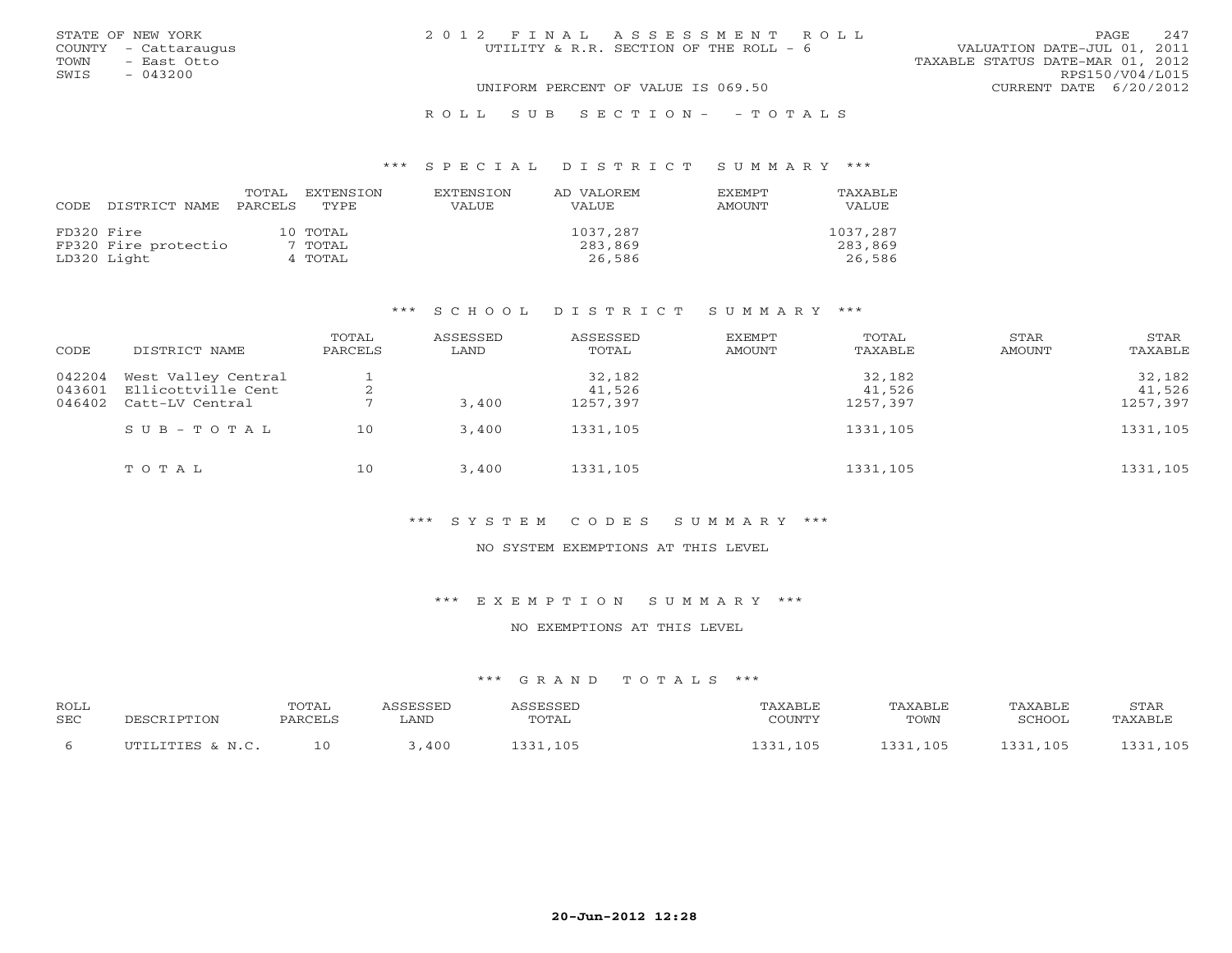|      | STATE OF NEW YORK    | 2012 FINAL ASSESSMENT ROLL                                            | <b>PAGE</b>     | 248 |
|------|----------------------|-----------------------------------------------------------------------|-----------------|-----|
|      | COUNTY - Cattaraugus | VALUATION DATE-JUL 01, 2011<br>UTILITY & R.R. SECTION OF THE ROLL - 6 |                 |     |
| TOWN | - East Otto          | TAXABLE STATUS DATE-MAR 01, 2012                                      |                 |     |
| SWIS | $-043200$            | UNIFORM PERCENT OF VALUE IS 069.50                                    | RPS150/V04/L015 |     |
|      |                      | CURRENT DATE 6/20/2012                                                |                 |     |
|      |                      |                                                                       |                 |     |

#### R O L L S E C T I O N T O T A L S

#### \*\*\* S P E C I A L D I S T R I C T S U M M A R Y \*\*\*

| CODE       | DISTRICT NAME        | TOTAL<br>PARCELS | EXTENSION<br>TYPE | <b>EXTENSION</b><br><b>VALUE</b> | AD VALOREM<br><b>VALUE</b> | EXEMPT<br>AMOUNT | TAXABLE<br>VALUE |
|------------|----------------------|------------------|-------------------|----------------------------------|----------------------------|------------------|------------------|
| FD320 Fire |                      |                  | 10 TOTAL          |                                  | 1037,287                   |                  | 1037,287         |
|            | FP320 Fire protectio |                  | 7 TOTAL           |                                  | 283,869                    |                  | 283,869          |
|            | LD320 Light          |                  | 4 TOTAL           |                                  | 26,586                     |                  | 26,586           |

#### \*\*\* S C H O O L D I S T R I C T S U M M A R Y \*\*\*

| CODE             | DISTRICT NAME                             | TOTAL<br>PARCELS | ASSESSED<br>LAND | ASSESSED<br>TOTAL | <b>EXEMPT</b><br>AMOUNT | TOTAL<br>TAXABLE | STAR<br>AMOUNT | STAR<br>TAXABLE  |
|------------------|-------------------------------------------|------------------|------------------|-------------------|-------------------------|------------------|----------------|------------------|
| 042204<br>043601 | West Valley Central<br>Ellicottville Cent |                  |                  | 32,182<br>41,526  |                         | 32,182<br>41,526 |                | 32,182<br>41,526 |
| 046402           | Catt-LV Central                           |                  | 3,400            | 1257,397          |                         | 1257,397         |                | 1257,397         |
|                  | $S$ U B - T O T A L                       | 10               | 3,400            | 1331,105          |                         | 1331,105         |                | 1331,105         |
|                  | TOTAL                                     | 10               | 3,400            | 1331,105          |                         | 1331,105         |                | 1331,105         |

## \*\*\* S Y S T E M C O D E S S U M M A R Y \*\*\*

#### NO SYSTEM EXEMPTIONS AT THIS LEVEL

\*\*\* E X E M P T I O N S U M M A R Y \*\*\*

#### NO EXEMPTIONS AT THIS LEVEL

| <b>ROLL</b><br>SEC | DESCRIPTION        | <b>TOTAL</b><br>PARCELS | SSESSED<br>LAND | ASSESSED<br>TOTAL | 'AXABLE<br>COUNTY | TAXABLE<br>TOWN | TAXABLE<br>SCHOOL | STAR<br>TAXABLE |
|--------------------|--------------------|-------------------------|-----------------|-------------------|-------------------|-----------------|-------------------|-----------------|
|                    | ILTITITITIES & N C |                         | 400             | 1221<br>.105      | 1 2 2 1<br>105    | 105             | ີ 2 2 1<br>105    | ,105            |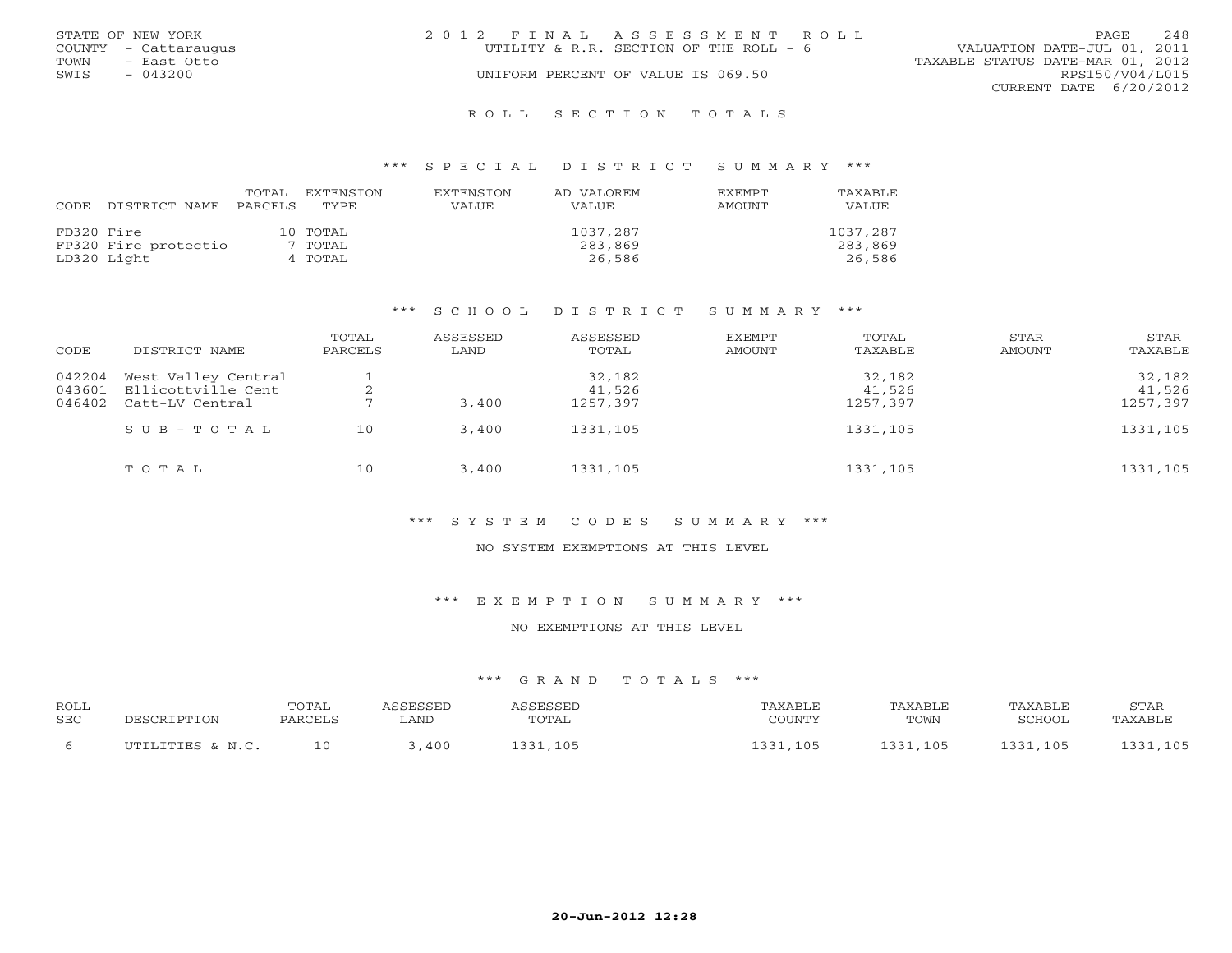# STATE OF NEW YORK 2 0 1 2 F I N A L A S S E S S M E N T R O L L PAGE 249 COUNTY - Cattaraugus WHOLLY EXEMPT SECTION OF THE ROLL - 8 VALUATION DATE-JUL 01, 2011 TOWN - East Otto TAX MAP NUMBER SEQUENCE TAXABLE STATUS DATE-MAR 01, 2012 SWIS - 043200 UNIFORM PERCENT OF VALUE IS 069.50

| TAX MAP PARCEL NUMBER<br>CURRENT OWNERS NAME<br>CURRENT OWNERS ADDRESS                                                              | PROPERTY LOCATION & CLASS ASSESSMENT<br>SCHOOL DISTRICT<br>PARCEL SIZE/GRID COORD                                                                                                              | LAND<br>TOTAL              | EXEMPTION CODE-----------------COUNTY-------TOWN------SCHOOL<br>TAX DESCRIPTION<br>SPECIAL DISTRICTS                             | <b>TAXABLE VALUE</b>                                          | ACCOUNT NO.              |
|-------------------------------------------------------------------------------------------------------------------------------------|------------------------------------------------------------------------------------------------------------------------------------------------------------------------------------------------|----------------------------|----------------------------------------------------------------------------------------------------------------------------------|---------------------------------------------------------------|--------------------------|
| ******************************                                                                                                      |                                                                                                                                                                                                |                            |                                                                                                                                  |                                                               |                          |
| $10.003 - 1 - 1.2$<br>Sycamore Reservation<br>Youth Camp Inc<br>Kim Izard-Haen Treasurer<br>63 Somerville Rd<br>Tonawanda, NY 14150 | Hammond Hill Rd (Off)<br>314 Rural vac<10<br>Catt-LV Central 046402<br>44 06<br>07<br>FRNT 270.00 DPTH 220.00<br>EAST-1105100 NRTH-0901095<br>DEED BOOK 00926 PG-00476<br>FULL MARKET VALUE    | 3,900<br>3,900<br>5,600    | NON-PROFIT 25300<br>COUNTY TAXABLE VALUE<br>TAXABLE VALUE<br>TOWN<br>SCHOOL TAXABLE VALUE<br>FP320 Fire protection<br>3,900 EX   | 3,900<br>$\Omega$<br>$\Omega$<br>$\Omega$<br>0 <sub>0</sub>   | 0666<br>3,900<br>3,900   |
|                                                                                                                                     | * * * * * * * * * * * * * * * * * *                                                                                                                                                            |                            |                                                                                                                                  | ****************** 10.003-1-2.1 ********                      |                          |
| $10.003 - 1 - 2.1$<br>Sycamore Reservation Inc<br>Kim Izard-Haen Treasurer<br>63 Somerville Rd<br>Tonawanda, NY 14150               | Hammond Hill Rd<br>260 Seasonal res<br>Catt-LV Central 046402<br>44/45<br>06<br>07<br>FF 540.0<br>5.10<br>ACRES<br>EAST-1104899 NRTH-0900949<br>DEED BOOK 988<br>$PG-352$<br>FULL MARKET VALUE | 10,500<br>30,100<br>43,300 | NON-PROFIT 25300<br>COUNTY TAXABLE VALUE<br>TOWN<br>TAXABLE VALUE<br>SCHOOL TAXABLE VALUE<br>FP320 Fire protection<br>30,100 EX  | 30,100<br>$\Omega$<br>$\Omega$<br>$\Omega$<br>$0$ TO          | 0236<br>30,100<br>30,100 |
|                                                                                                                                     |                                                                                                                                                                                                |                            |                                                                                                                                  |                                                               |                          |
|                                                                                                                                     | 10708 Hammond Hill Rd                                                                                                                                                                          |                            |                                                                                                                                  |                                                               | 0491                     |
| $10.003 - 1 - 3$<br>Sycamore Reservation<br>Youth Camp Inc<br>Kim Izard-Haen Treasurer<br>63 Somerville Rd<br>Tonawanda, NY 14150   | 581 Chd/adt camp<br>Catt-LV Central 046402<br>43/44/45<br>06<br>07<br>FRNT 4655.00 DPTH<br>ACRES 321.44<br>EAST-1105106 NRTH-0898167<br>DEED BOOK 00748 PG-00349                               | 123,700<br>187,700         | NON-PROFIT 25300<br>COUNTY TAXABLE VALUE<br>TOWN<br>TAXABLE VALUE<br>SCHOOL TAXABLE VALUE<br>FP320 Fire protection<br>187,700 EX | 187,700<br>$\Omega$<br>$\Omega$<br>$\Omega$<br>0 <sub>0</sub> | 187,700<br>187,700       |
|                                                                                                                                     | FULL MARKET VALUE                                                                                                                                                                              | 270,100                    | ******************************* 18.002-1-2.2                                                                                     |                                                               |                          |
|                                                                                                                                     | Zoar Valley                                                                                                                                                                                    |                            |                                                                                                                                  |                                                               | 1180                     |
| $18.002 - 1 - 2.2$<br>The Nature Conservancy Inc<br>415 River St Flr 4<br>Troy, NY 12180                                            | 322 Rural vac>10<br>Catt-LV Central 046402<br>19 06 07<br>LOT 17-18 ZOAR RD<br>79.00<br>ACRES<br>EAST-1094868 NRTH-0893837<br>DEED BOOK 5273<br>$PG-2002$                                      | 23,700<br>23,700           | NON-PROFIT 25130<br>COUNTY TAXABLE VALUE<br>TOWN<br>TAXABLE VALUE<br>SCHOOL TAXABLE VALUE<br>FP320 Fire protection<br>23,700 EX  | 23,700<br>$\Omega$<br>$\Omega$<br>$\Omega$<br>$0$ TO          | 23,700<br>23,700         |
|                                                                                                                                     | FULL MARKET VALUE                                                                                                                                                                              | 34,100                     |                                                                                                                                  |                                                               |                          |
|                                                                                                                                     | *******************<br>Utley Rd (Off)                                                                                                                                                          |                            |                                                                                                                                  |                                                               | 5001                     |
| $18.002 - 1 - 12.1$<br>Brooklyn Cemetery<br>Pat Manning<br>117 Forest Ave<br>Springville, NY 14141                                  | 695 Cemetery<br>Catt-LV Central 046402<br>05 06 07<br>1.00<br>ACRES<br>EAST-1102809 NRTH-0887573<br>FULL MARKET VALUE                                                                          | 6,000<br>6,000<br>8,600    | CEMETERY<br>27350<br>COUNTY<br>TAXABLE VALUE<br>TOWN<br>TAXABLE VALUE<br>SCHOOL TAXABLE VALUE<br>FD320 Fire<br>6,000 EX          | 6,000<br>$\mathbf{0}$<br>$\Omega$<br>$\cap$<br>$0$ TO         | 6,000<br>6,000           |
|                                                                                                                                     | ************************                                                                                                                                                                       |                            |                                                                                                                                  |                                                               |                          |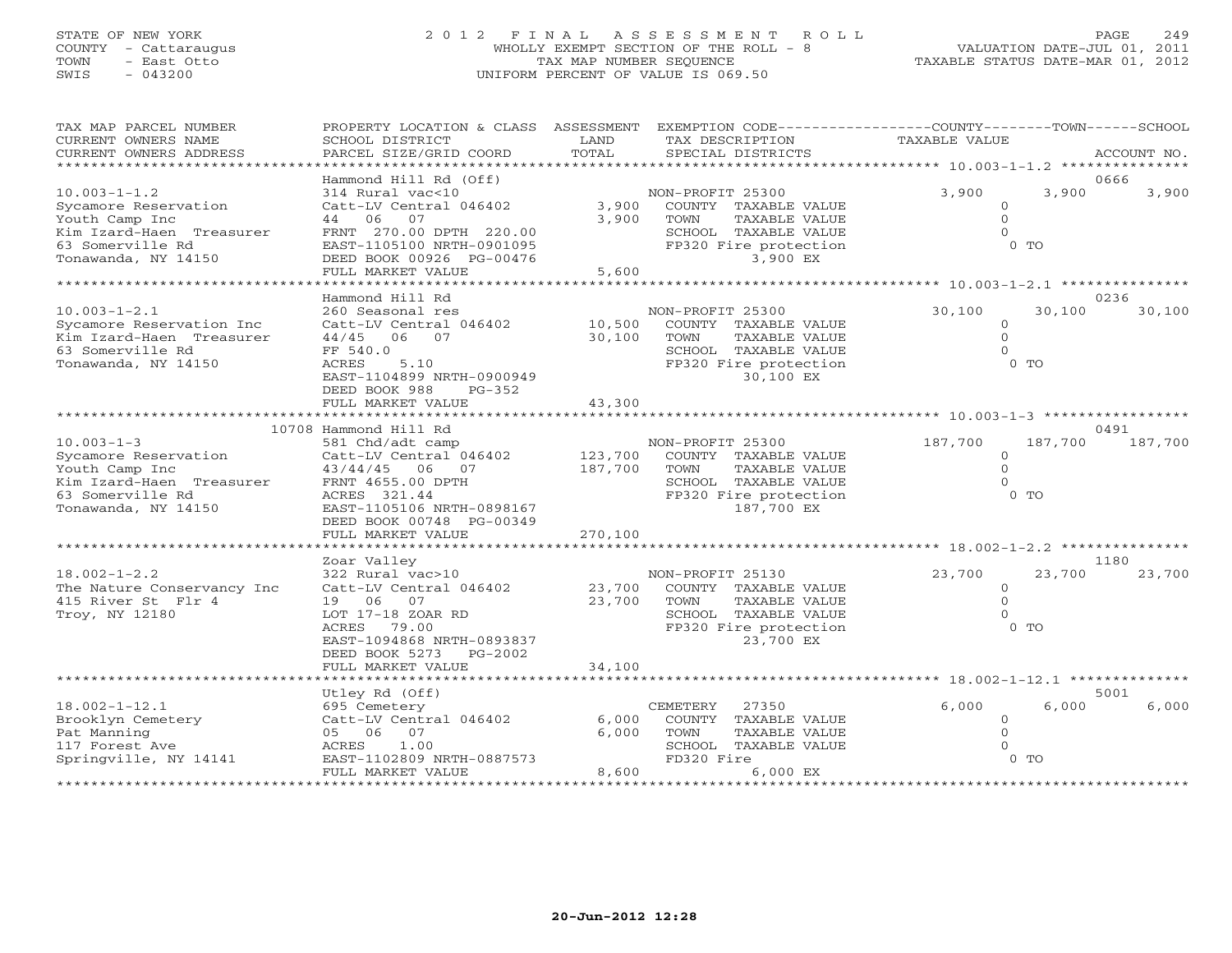# STATE OF NEW YORK 2 0 1 2 F I N A L A S S E S S M E N T R O L L PAGE 250 COUNTY - Cattaraugus WHOLLY EXEMPT SECTION OF THE ROLL - 8 VALUATION DATE-JUL 01, 2011 TOWN - East Otto TAX MAP NUMBER SEQUENCE TAXABLE STATUS DATE-MAR 01, 2012 SWIS - 043200 UNIFORM PERCENT OF VALUE IS 069.50

| TAX MAP PARCEL NUMBER<br>CURRENT OWNERS NAME<br>CURRENT OWNERS ADDRESS                                        | PROPERTY LOCATION & CLASS ASSESSMENT<br>SCHOOL DISTRICT<br>PARCEL SIZE/GRID COORD                                                                                                                                 | LAND<br>TOTAL            | EXEMPTION CODE-----------------COUNTY-------TOWN------SCHOOL<br>TAX DESCRIPTION<br>SPECIAL DISTRICTS                      | <b>TAXABLE VALUE</b>                            |                   | ACCOUNT NO.     |
|---------------------------------------------------------------------------------------------------------------|-------------------------------------------------------------------------------------------------------------------------------------------------------------------------------------------------------------------|--------------------------|---------------------------------------------------------------------------------------------------------------------------|-------------------------------------------------|-------------------|-----------------|
|                                                                                                               | 9387 E Otto-Springville Rd                                                                                                                                                                                        |                          |                                                                                                                           |                                                 |                   | 5005            |
| $18.002 - 1 - 14$<br>E Otto Free Methodist Church Catt-LV Central 046402<br>PO Box 7<br>East Otto, NY 14729   | 620 Religious<br>04/32 05/06 07<br>FRNT 107.30 DPTH 132.00<br>EAST-1103577 NRTH-0886541<br>DEED BOOK 00075 PG-00268<br>FULL MARKET VALUE                                                                          | 85,400<br>122,900        | RELIGIOUS 25110<br>2,100 COUNTY TAXABLE VALUE<br>TOWN<br>TAXABLE VALUE<br>SCHOOL TAXABLE VALUE<br>FD320 Fire<br>85,400 EX | 85,400<br>$\circ$<br>$\overline{0}$<br>$\Omega$ | 85,400<br>$0$ TO  | 85,400          |
|                                                                                                               | Hammond Hill Rd                                                                                                                                                                                                   |                          |                                                                                                                           |                                                 |                   | 0939            |
| $18.002 - 1 - 30.2$<br>E Otto Free Methodist Church Catt-LV Central 046402<br>PO Box 7<br>East Otto, NY 14729 | 620 Religious<br>05 06 07<br>FF 120.00<br>ACRES<br>1.45<br>EAST-1103331 NRTH-0886641<br>DEED BOOK 00951 PG-00192                                                                                                  | 1,200<br>1,200 TOWN      | RELIGIOUS 25110<br>COUNTY TAXABLE VALUE<br>TAXABLE VALUE<br>SCHOOL TAXABLE VALUE<br>FD320 Fire<br>1,200 EX                | 1,200<br>$\circ$<br>$\circ$<br>$\Omega$         | 1,200<br>$0$ TO   | 1,200           |
|                                                                                                               | FULL MARKET VALUE                                                                                                                                                                                                 | 1,700                    |                                                                                                                           |                                                 |                   |                 |
| $18.004 - 1 - 3$<br>People Of State Ny<br>Traffic St<br>East Otto, NY 14729                                   | Traffic St<br>910 Priv forest<br>Catt-LV Central 046402 261,700 COUNTY TAXABLE VALUE<br>56 05 07<br>FRNT 4560.00 DPTH<br>ACRES 644.33<br>EAST-1092850 NRTH-0882840<br>FULL MARKET VALUE<br>********************** | 376,500                  | NYS OWNED 12100<br>261,700 TOWN<br>TAXABLE VALUE<br>SCHOOL TAXABLE VALUE<br>FD320 Fire<br>261,700 EX                      | 261,700<br>$\circ$<br>$\Omega$<br>$\Omega$      | 261,700<br>$0$ TO | 5006<br>261,700 |
|                                                                                                               | E Otto-Springville Rd                                                                                                                                                                                             |                          |                                                                                                                           |                                                 |                   | 0940            |
| $18.004 - 1 - 7.2$<br>E Otto Free Methodist Church Catt-LV Central 046402<br>PO Box 7<br>East Otto, NY 14729  | 620 Religious<br>32 05 07<br>FF 68.30<br>ACRES 1.10<br>EAST-1103395 NRTH-0886496<br>DEED BOOK 00950 PG-00834<br>FULL MARKET VALUE                                                                                 | 3,600<br>5,200           | RELIGIOUS 25110<br>COUNTY TAXABLE VALUE<br>3,600 TOWN<br>TAXABLE VALUE<br>SCHOOL TAXABLE VALUE<br>FD320 Fire<br>3,600 EX  | 3,600<br>$\circ$<br>$\Omega$<br>$\Omega$        | 3,600<br>$0$ TO   | 3,600           |
|                                                                                                               | Otto-E Otto Rd                                                                                                                                                                                                    |                          |                                                                                                                           |                                                 |                   | 5008            |
| $27.004 - 1 - 17$<br>Town Of East Otto<br>East Otto, NY 14729                                                 | 592 Athletic fld<br>Catt-LV Central 046402<br>36 05 07<br>BALL DIAMOND<br>FRNT 1500.00 DPTH<br>4.44<br>ACRES<br>EAST-1096831 NRTH-0870656<br>DEED BOOK 00752 PG-01087<br>FULL MARKET VALUE                        | 8,800<br>8,800<br>12,700 | TOWN-PROP 13500<br>COUNTY TAXABLE VALUE<br>TOWN<br>TAXABLE VALUE<br>SCHOOL TAXABLE VALUE<br>FD320 Fire<br>8,800 EX        | 8,800<br>$\circ$<br>$\Omega$<br>$\Omega$        | 8,800<br>$0$ TO   | 8,800           |
|                                                                                                               |                                                                                                                                                                                                                   |                          |                                                                                                                           |                                                 |                   |                 |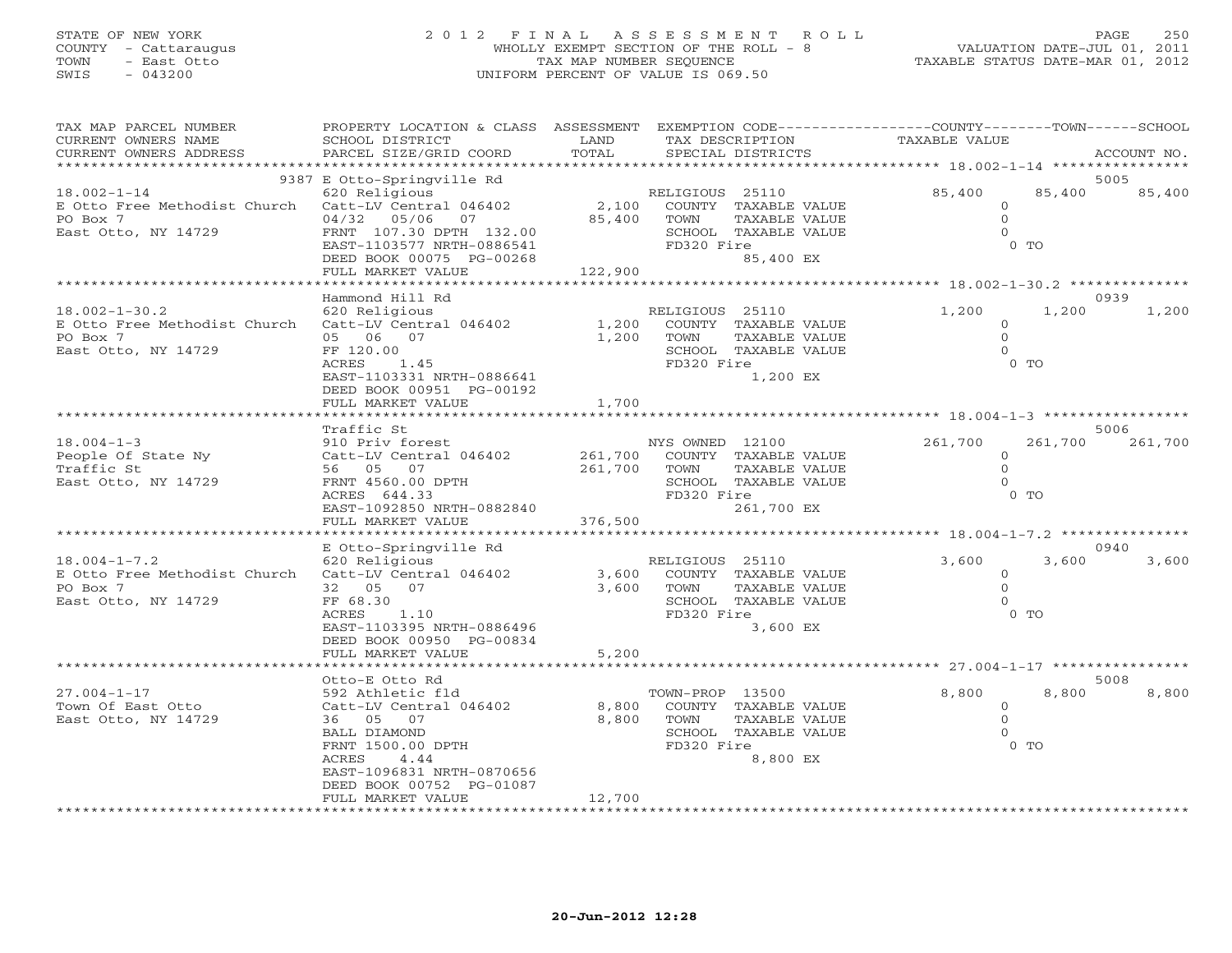| STATE OF NEW YORK |  |           |               |  |
|-------------------|--|-----------|---------------|--|
| COUNTY            |  |           | - Cattaraugus |  |
| rown              |  |           | - East Otto   |  |
| 2 TMT             |  | $-043200$ |               |  |

# STATE OF NEW YORK 2 0 1 2 F I N A L A S S E S S M E N T R O L L PAGE 251 COUNTY - Cattaraugus WHOLLY EXEMPT SECTION OF THE ROLL - 8 VALUATION DATE-JUL 01, 2011 TOWN - East Otto TAX MAP NUMBER SEQUENCE TAXABLE STATUS DATE-MAR 01, 2012 SWIS - 043200 UNIFORM PERCENT OF VALUE IS 069.50

| TAX MAP PARCEL NUMBER     | PROPERTY LOCATION & CLASS ASSESSMENT EXEMPTION CODE----------------COUNTY-------TOWN------SCHOOL                                                                                                                                                                                                                                                                                                                                                                                                                       |         |                            |                      |         |
|---------------------------|------------------------------------------------------------------------------------------------------------------------------------------------------------------------------------------------------------------------------------------------------------------------------------------------------------------------------------------------------------------------------------------------------------------------------------------------------------------------------------------------------------------------|---------|----------------------------|----------------------|---------|
| CURRENT OWNERS NAME       | SCHOOL DISTRICT                                                                                                                                                                                                                                                                                                                                                                                                                                                                                                        | LAND    | TAX DESCRIPTION            | TAXABLE VALUE        |         |
| CURRENT OWNERS ADDRESS    | $\begin{minipage}{.45\textwidth} \begin{minipage}{.45\textwidth} \begin{minipage}{.45\textwidth} \begin{minipage}{.45\textwidth} \begin{minipage}{.45\textwidth} \begin{minipage}{.45\textwidth} \begin{minipage}{.45\textwidth} \begin{minipage}{.45\textwidth} \begin{minipage}{.45\textwidth} \begin{minipage}{.45\textwidth} \begin{minipage}{.45\textwidth} \begin{minipage}{.45\textwidth} \begin{minipage}{.45\textwidth} \begin{minipage}{.45\textwidth} \begin{minipage}{.45\textwidth} \begin{minipage}{.45$ | TOTAL   |                            |                      |         |
|                           |                                                                                                                                                                                                                                                                                                                                                                                                                                                                                                                        |         |                            |                      |         |
|                           | 9014 E Otto-Springville Rd                                                                                                                                                                                                                                                                                                                                                                                                                                                                                             |         |                            |                      | 5009    |
| $27.016 - 1 - 11$         | 652 Govt bldgs                                                                                                                                                                                                                                                                                                                                                                                                                                                                                                         |         | TOWN-PROP 13500            | 134,800<br>134,800   | 134,800 |
|                           | Town Of East Otto Catt-LV Central 046402 12,500                                                                                                                                                                                                                                                                                                                                                                                                                                                                        |         | COUNTY TAXABLE VALUE       | $\Omega$             |         |
| East Otto, NY 14729       | 36 05 07                                                                                                                                                                                                                                                                                                                                                                                                                                                                                                               | 134,800 | TOWN<br>TAXABLE VALUE      | $\circ$              |         |
|                           | TOWN HALL                                                                                                                                                                                                                                                                                                                                                                                                                                                                                                              |         | SCHOOL TAXABLE VALUE       | $\Omega$             |         |
|                           | FRNT 225.00 DPTH                                                                                                                                                                                                                                                                                                                                                                                                                                                                                                       |         | FD320 Fire                 | $0$ TO               |         |
|                           | ACRES 1.57                                                                                                                                                                                                                                                                                                                                                                                                                                                                                                             |         | 134,800 EX                 |                      |         |
|                           | EAST-1102104 NRTH-0871171                                                                                                                                                                                                                                                                                                                                                                                                                                                                                              |         |                            |                      |         |
|                           | FULL MARKET VALUE                                                                                                                                                                                                                                                                                                                                                                                                                                                                                                      | 194,000 |                            |                      |         |
|                           |                                                                                                                                                                                                                                                                                                                                                                                                                                                                                                                        |         |                            |                      |         |
|                           | 7896 East Flats Rd                                                                                                                                                                                                                                                                                                                                                                                                                                                                                                     |         |                            |                      | 5004    |
| $27.016 - 1 - 14$         | 620 Religious                                                                                                                                                                                                                                                                                                                                                                                                                                                                                                          |         | RELIGIOUS 25110            | 140,800<br>140,800   | 140,800 |
|                           | E Otto Methodist Church Catt-LV Central 046402 5,000 COUNTY TAXABLE VALUE                                                                                                                                                                                                                                                                                                                                                                                                                                              |         |                            | $\Omega$             |         |
| Parsonage                 |                                                                                                                                                                                                                                                                                                                                                                                                                                                                                                                        |         | TOWN<br>TAXABLE VALUE      | $\Omega$<br>$\Omega$ |         |
| East Otto, NY 14729       |                                                                                                                                                                                                                                                                                                                                                                                                                                                                                                                        |         | SCHOOL TAXABLE VALUE       |                      |         |
|                           |                                                                                                                                                                                                                                                                                                                                                                                                                                                                                                                        |         | FD320 Fire                 | 0 <sub>0</sub>       |         |
|                           |                                                                                                                                                                                                                                                                                                                                                                                                                                                                                                                        |         |                            |                      |         |
|                           | Reed Hill Rd                                                                                                                                                                                                                                                                                                                                                                                                                                                                                                           |         |                            |                      | 5013    |
| $27.016 - 1 - 34.1$       | 662 Police/fire                                                                                                                                                                                                                                                                                                                                                                                                                                                                                                        |         | FIRE-DEPT 26400            | 243,100<br>243,100   | 243,100 |
| William C Edmunds Fire Co | Catt-LV Central 046402                                                                                                                                                                                                                                                                                                                                                                                                                                                                                                 |         | 4,200 COUNTY TAXABLE VALUE | $\circ$              |         |
| East Otto, NY 14729       | 28 05 07                                                                                                                                                                                                                                                                                                                                                                                                                                                                                                               | 243,100 | TOWN<br>TAXABLE VALUE      | $\Omega$             |         |
|                           | FIRE HALL                                                                                                                                                                                                                                                                                                                                                                                                                                                                                                              |         | SCHOOL TAXABLE VALUE       |                      |         |
|                           | 82.50 DPTH 197.75<br>FRNT                                                                                                                                                                                                                                                                                                                                                                                                                                                                                              |         | FD320 Fire                 | $0$ TO               |         |
|                           | EAST-0453606 NRTH-0870609                                                                                                                                                                                                                                                                                                                                                                                                                                                                                              |         | 243,100 EX                 |                      |         |
|                           | DEED BOOK 910<br>PG-00033                                                                                                                                                                                                                                                                                                                                                                                                                                                                                              |         |                            |                      |         |
|                           | FULL MARKET VALUE                                                                                                                                                                                                                                                                                                                                                                                                                                                                                                      | 349,800 |                            |                      |         |
|                           |                                                                                                                                                                                                                                                                                                                                                                                                                                                                                                                        |         |                            |                      |         |
|                           | Reed Hill Rd                                                                                                                                                                                                                                                                                                                                                                                                                                                                                                           |         |                            |                      | 5012    |
| $27.016 - 1 - 34.2$       | 681 Culture bldg                                                                                                                                                                                                                                                                                                                                                                                                                                                                                                       |         | TOWN-PROP 13500            | 55,800<br>55,800     | 55,800  |
| Town Of East Otto         | Catt-LV Central 046402                                                                                                                                                                                                                                                                                                                                                                                                                                                                                                 |         | 1,700 COUNTY TAXABLE VALUE | $\circ$              |         |
| East Otto, NY 14729       | 28 05 07                                                                                                                                                                                                                                                                                                                                                                                                                                                                                                               | 55,800  | TOWN<br>TAXABLE VALUE      | $\Omega$             |         |
|                           | OLD TOWN HALL                                                                                                                                                                                                                                                                                                                                                                                                                                                                                                          |         | SCHOOL TAXABLE VALUE       |                      |         |
|                           | FRNT<br>54.25 DPTH 82.50                                                                                                                                                                                                                                                                                                                                                                                                                                                                                               |         | FD320 Fire                 | $0$ TO               |         |
|                           | EAST-1101963 NRTH-0870512                                                                                                                                                                                                                                                                                                                                                                                                                                                                                              |         | 55,800 EX                  |                      |         |
|                           | DEED BOOK 639<br>PG-00051                                                                                                                                                                                                                                                                                                                                                                                                                                                                                              |         |                            |                      |         |
|                           | FULL MARKET VALUE                                                                                                                                                                                                                                                                                                                                                                                                                                                                                                      | 80,300  |                            |                      |         |
|                           |                                                                                                                                                                                                                                                                                                                                                                                                                                                                                                                        |         |                            |                      |         |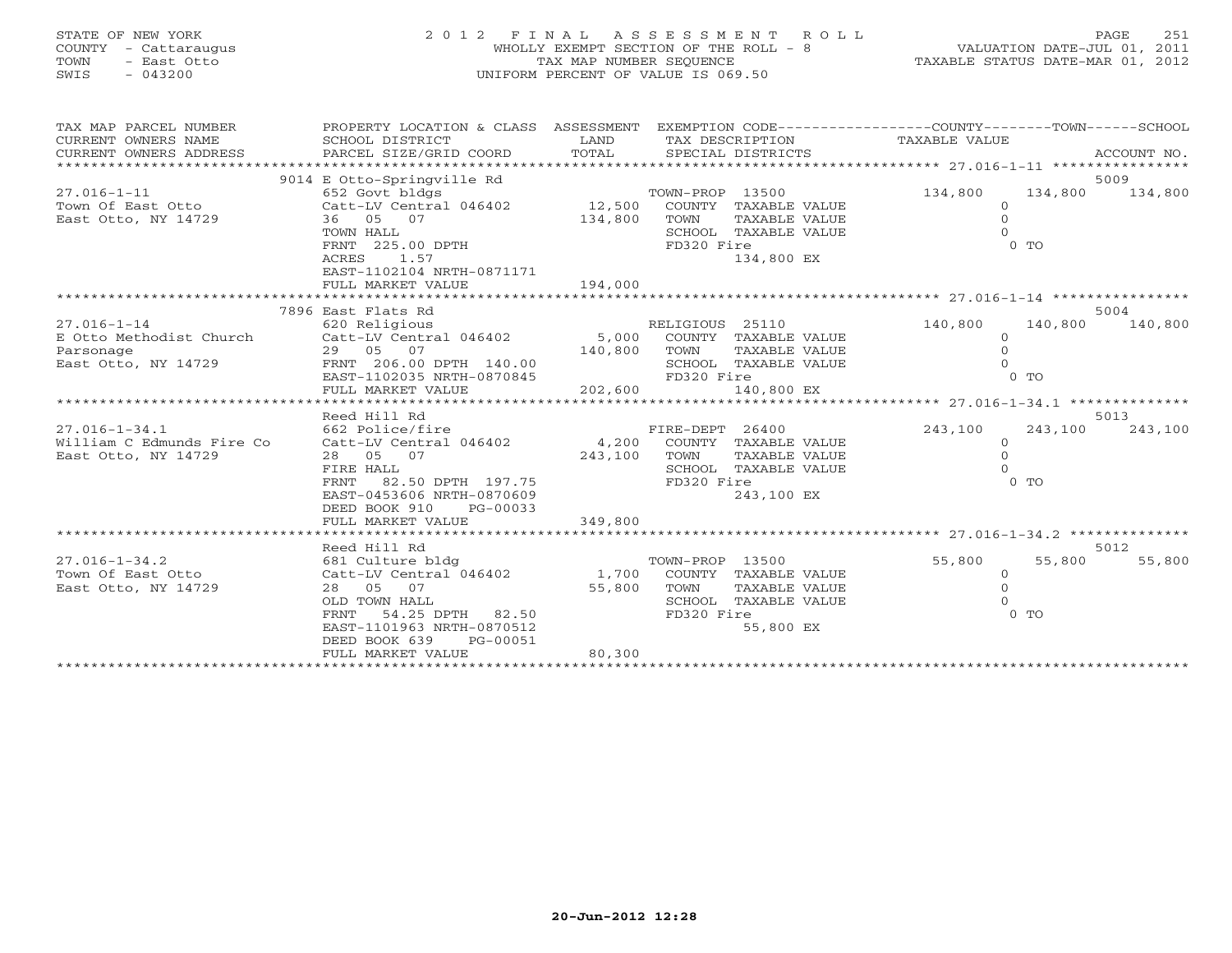# STATE OF NEW YORK 2 0 1 2 F I N A L A S S E S S M E N T R O L L PAGE 252 COUNTY - Cattaraugus WHOLLY EXEMPT SECTION OF THE ROLL - 8 VALUATION DATE-JUL 01, 2011 TOWN - East Otto TAX MAP NUMBER SEQUENCE TAXABLE STATUS DATE-MAR 01, 2012 SWIS - 043200 UNIFORM PERCENT OF VALUE IS 069.50

| CURRENT OWNERS NAME<br>SCHOOL DISTRICT<br>LAND<br>TAXABLE VALUE<br>TAX DESCRIPTION<br>TOTAL<br>CURRENT OWNERS ADDRESS<br>PARCEL SIZE/GRID COORD<br>SPECIAL DISTRICTS<br>ACCOUNT NO.<br>*******************************<br>**************** 27.016-1-35.2 ********<br>S Main St<br>0912<br>95,000<br>95,000<br>$27.016 - 1 - 35.2$<br>210 1 Family Res<br>NYS OWNED 12100<br>95,000<br>$_{4\,,\,800}^{\text{NN}}$<br>Catt-LV Central 046402<br>COUNTY TAXABLE VALUE<br>People Of The State Of Ny<br>$\Omega$<br>95,000 TOWN<br>Office Mental Retardation<br>28 05 07<br>TAXABLE VALUE<br>$\overline{0}$<br>FRNT 152.13 DPTH 144.95<br>$\Omega$<br>44 Holland Ave<br>SCHOOL TAXABLE VALUE<br>Albany, NY<br>EAST-1101994 NRTH-0870388<br>FD320 Fire<br>$0$ TO<br>DEED BOOK 00933 PG-01010 95,<br>FULL MARKET VALUE 136,700 LD320 Light<br>95,000 EX<br>$0$ TO<br>95,000 EX<br>$x**************************27.016-1-57$ *******************<br>5003<br>Otto-E Otto Rd<br>$27.016 - 1 - 57$<br>CEMETERY<br>28,300<br>28,300<br>28,300<br>695 Cemetery<br>27350<br>Catt-LV Central 046402 3,800 COUNTY TAXABLE VALUE<br>East Otto Cemetery<br>$\Omega$<br>28,300 TOWN<br>East Otto, NY 14729<br>37 05 07<br>TAXABLE VALUE<br>$\Omega$<br>ACRES 4.71<br>SCHOOL TAXABLE VALUE<br>$\cap$<br>FD320 Fire<br>$0$ TO<br>EAST-1101001 NRTH-0870917<br>40,700<br>28,300 EX<br>DEED BOOK 00764 PG-01076<br>FULL MARKET VALUE<br>********************* 27.016-1-61 *****************<br>******************<br>0316<br>Main St<br>$27.016 - 1 - 61$<br>800<br>800<br>800<br>314 Rural vac<10<br>FIRE-DEPT 26400<br>William C Edmunds Fire Co Inc Catt-LV Central 046402<br>800<br>COUNTY TAXABLE VALUE<br>$\Omega$<br>East Otto, NY 14729<br>$\Omega$<br>37 05 07<br>800 TOWN<br>TAXABLE VALUE<br>FRNT 140.00 DPTH 100.00<br>SCHOOL TAXABLE VALUE<br>$\Omega$<br>FD320 Fire<br>$0$ TO<br>EAST-1101819 NRTH-0870835<br>800 EX<br>DEED BOOK 898<br>PG-00910<br>FULL MARKET VALUE<br>1,200<br>**********************<br>East Flats Rd<br>5011<br>$28.001 - 1 - 37.2$<br>314 Rural vac<10<br>TOWN-PROP 13500<br>9,100<br>9,100<br>9,100<br>Catt-LV Central 046402<br>Town Of East Otto<br>9,100<br>COUNTY TAXABLE VALUE<br>$\Omega$<br>East Otto, NY 14729<br>9,100 TOWN<br>$\Omega$<br>20/21 05 07<br>TAXABLE VALUE<br>SCHOOL TAXABLE VALUE<br>GRAVEL PIT<br>$0$ TO<br>FRNT<br>53.00 DPTH<br>FD320 Fire<br>9,100 EX<br>9.26<br>ACRES<br>EAST-1107083 NRTH-0871726<br>DEED BOOK 00709 PG-00233<br>FULL MARKET VALUE<br>13,100<br>5010<br>East Flats Rd<br>$28.003 - 1 - 16.2$<br>136,400 136,400<br>651 Highway gar<br>136,400<br>TOWN-PROP 13500<br>Catt-LV Central 046402<br>Town Of East Otto<br>6,500 COUNTY TAXABLE VALUE<br>$\overline{0}$<br>136,400 TOWN<br>East Otto, NY 14729<br>$\Omega$<br>20 05 07<br>TAXABLE VALUE<br>SCHOOL TAXABLE VALUE<br>HIGHWAY DEPT<br>FRNT 289.00 DPTH<br>FD320 Fire<br>$0$ TO<br>ACRES<br>1.59<br>136,400 EX<br>EAST-1108147 NRTH-0869609<br>DEED BOOK 00587 PG-00136<br>FULL MARKET VALUE<br>196,300 | TAX MAP PARCEL NUMBER | PROPERTY LOCATION & CLASS ASSESSMENT | EXEMPTION CODE-----------------COUNTY-------TOWN------SCHOOL |  |
|------------------------------------------------------------------------------------------------------------------------------------------------------------------------------------------------------------------------------------------------------------------------------------------------------------------------------------------------------------------------------------------------------------------------------------------------------------------------------------------------------------------------------------------------------------------------------------------------------------------------------------------------------------------------------------------------------------------------------------------------------------------------------------------------------------------------------------------------------------------------------------------------------------------------------------------------------------------------------------------------------------------------------------------------------------------------------------------------------------------------------------------------------------------------------------------------------------------------------------------------------------------------------------------------------------------------------------------------------------------------------------------------------------------------------------------------------------------------------------------------------------------------------------------------------------------------------------------------------------------------------------------------------------------------------------------------------------------------------------------------------------------------------------------------------------------------------------------------------------------------------------------------------------------------------------------------------------------------------------------------------------------------------------------------------------------------------------------------------------------------------------------------------------------------------------------------------------------------------------------------------------------------------------------------------------------------------------------------------------------------------------------------------------------------------------------------------------------------------------------------------------------------------------------------------------------------------------------------------------------------------------------------------------------------------------------------------------------------------------------------------------------------------------------------------------------------------------------------------------------------------------------------------------------------------------------------------------------------------------------------------------------------|-----------------------|--------------------------------------|--------------------------------------------------------------|--|
|                                                                                                                                                                                                                                                                                                                                                                                                                                                                                                                                                                                                                                                                                                                                                                                                                                                                                                                                                                                                                                                                                                                                                                                                                                                                                                                                                                                                                                                                                                                                                                                                                                                                                                                                                                                                                                                                                                                                                                                                                                                                                                                                                                                                                                                                                                                                                                                                                                                                                                                                                                                                                                                                                                                                                                                                                                                                                                                                                                                                                        |                       |                                      |                                                              |  |
|                                                                                                                                                                                                                                                                                                                                                                                                                                                                                                                                                                                                                                                                                                                                                                                                                                                                                                                                                                                                                                                                                                                                                                                                                                                                                                                                                                                                                                                                                                                                                                                                                                                                                                                                                                                                                                                                                                                                                                                                                                                                                                                                                                                                                                                                                                                                                                                                                                                                                                                                                                                                                                                                                                                                                                                                                                                                                                                                                                                                                        |                       |                                      |                                                              |  |
|                                                                                                                                                                                                                                                                                                                                                                                                                                                                                                                                                                                                                                                                                                                                                                                                                                                                                                                                                                                                                                                                                                                                                                                                                                                                                                                                                                                                                                                                                                                                                                                                                                                                                                                                                                                                                                                                                                                                                                                                                                                                                                                                                                                                                                                                                                                                                                                                                                                                                                                                                                                                                                                                                                                                                                                                                                                                                                                                                                                                                        |                       |                                      |                                                              |  |
|                                                                                                                                                                                                                                                                                                                                                                                                                                                                                                                                                                                                                                                                                                                                                                                                                                                                                                                                                                                                                                                                                                                                                                                                                                                                                                                                                                                                                                                                                                                                                                                                                                                                                                                                                                                                                                                                                                                                                                                                                                                                                                                                                                                                                                                                                                                                                                                                                                                                                                                                                                                                                                                                                                                                                                                                                                                                                                                                                                                                                        |                       |                                      |                                                              |  |
|                                                                                                                                                                                                                                                                                                                                                                                                                                                                                                                                                                                                                                                                                                                                                                                                                                                                                                                                                                                                                                                                                                                                                                                                                                                                                                                                                                                                                                                                                                                                                                                                                                                                                                                                                                                                                                                                                                                                                                                                                                                                                                                                                                                                                                                                                                                                                                                                                                                                                                                                                                                                                                                                                                                                                                                                                                                                                                                                                                                                                        |                       |                                      |                                                              |  |
|                                                                                                                                                                                                                                                                                                                                                                                                                                                                                                                                                                                                                                                                                                                                                                                                                                                                                                                                                                                                                                                                                                                                                                                                                                                                                                                                                                                                                                                                                                                                                                                                                                                                                                                                                                                                                                                                                                                                                                                                                                                                                                                                                                                                                                                                                                                                                                                                                                                                                                                                                                                                                                                                                                                                                                                                                                                                                                                                                                                                                        |                       |                                      |                                                              |  |
|                                                                                                                                                                                                                                                                                                                                                                                                                                                                                                                                                                                                                                                                                                                                                                                                                                                                                                                                                                                                                                                                                                                                                                                                                                                                                                                                                                                                                                                                                                                                                                                                                                                                                                                                                                                                                                                                                                                                                                                                                                                                                                                                                                                                                                                                                                                                                                                                                                                                                                                                                                                                                                                                                                                                                                                                                                                                                                                                                                                                                        |                       |                                      |                                                              |  |
|                                                                                                                                                                                                                                                                                                                                                                                                                                                                                                                                                                                                                                                                                                                                                                                                                                                                                                                                                                                                                                                                                                                                                                                                                                                                                                                                                                                                                                                                                                                                                                                                                                                                                                                                                                                                                                                                                                                                                                                                                                                                                                                                                                                                                                                                                                                                                                                                                                                                                                                                                                                                                                                                                                                                                                                                                                                                                                                                                                                                                        |                       |                                      |                                                              |  |
|                                                                                                                                                                                                                                                                                                                                                                                                                                                                                                                                                                                                                                                                                                                                                                                                                                                                                                                                                                                                                                                                                                                                                                                                                                                                                                                                                                                                                                                                                                                                                                                                                                                                                                                                                                                                                                                                                                                                                                                                                                                                                                                                                                                                                                                                                                                                                                                                                                                                                                                                                                                                                                                                                                                                                                                                                                                                                                                                                                                                                        |                       |                                      |                                                              |  |
|                                                                                                                                                                                                                                                                                                                                                                                                                                                                                                                                                                                                                                                                                                                                                                                                                                                                                                                                                                                                                                                                                                                                                                                                                                                                                                                                                                                                                                                                                                                                                                                                                                                                                                                                                                                                                                                                                                                                                                                                                                                                                                                                                                                                                                                                                                                                                                                                                                                                                                                                                                                                                                                                                                                                                                                                                                                                                                                                                                                                                        |                       |                                      |                                                              |  |
|                                                                                                                                                                                                                                                                                                                                                                                                                                                                                                                                                                                                                                                                                                                                                                                                                                                                                                                                                                                                                                                                                                                                                                                                                                                                                                                                                                                                                                                                                                                                                                                                                                                                                                                                                                                                                                                                                                                                                                                                                                                                                                                                                                                                                                                                                                                                                                                                                                                                                                                                                                                                                                                                                                                                                                                                                                                                                                                                                                                                                        |                       |                                      |                                                              |  |
|                                                                                                                                                                                                                                                                                                                                                                                                                                                                                                                                                                                                                                                                                                                                                                                                                                                                                                                                                                                                                                                                                                                                                                                                                                                                                                                                                                                                                                                                                                                                                                                                                                                                                                                                                                                                                                                                                                                                                                                                                                                                                                                                                                                                                                                                                                                                                                                                                                                                                                                                                                                                                                                                                                                                                                                                                                                                                                                                                                                                                        |                       |                                      |                                                              |  |
|                                                                                                                                                                                                                                                                                                                                                                                                                                                                                                                                                                                                                                                                                                                                                                                                                                                                                                                                                                                                                                                                                                                                                                                                                                                                                                                                                                                                                                                                                                                                                                                                                                                                                                                                                                                                                                                                                                                                                                                                                                                                                                                                                                                                                                                                                                                                                                                                                                                                                                                                                                                                                                                                                                                                                                                                                                                                                                                                                                                                                        |                       |                                      |                                                              |  |
|                                                                                                                                                                                                                                                                                                                                                                                                                                                                                                                                                                                                                                                                                                                                                                                                                                                                                                                                                                                                                                                                                                                                                                                                                                                                                                                                                                                                                                                                                                                                                                                                                                                                                                                                                                                                                                                                                                                                                                                                                                                                                                                                                                                                                                                                                                                                                                                                                                                                                                                                                                                                                                                                                                                                                                                                                                                                                                                                                                                                                        |                       |                                      |                                                              |  |
|                                                                                                                                                                                                                                                                                                                                                                                                                                                                                                                                                                                                                                                                                                                                                                                                                                                                                                                                                                                                                                                                                                                                                                                                                                                                                                                                                                                                                                                                                                                                                                                                                                                                                                                                                                                                                                                                                                                                                                                                                                                                                                                                                                                                                                                                                                                                                                                                                                                                                                                                                                                                                                                                                                                                                                                                                                                                                                                                                                                                                        |                       |                                      |                                                              |  |
|                                                                                                                                                                                                                                                                                                                                                                                                                                                                                                                                                                                                                                                                                                                                                                                                                                                                                                                                                                                                                                                                                                                                                                                                                                                                                                                                                                                                                                                                                                                                                                                                                                                                                                                                                                                                                                                                                                                                                                                                                                                                                                                                                                                                                                                                                                                                                                                                                                                                                                                                                                                                                                                                                                                                                                                                                                                                                                                                                                                                                        |                       |                                      |                                                              |  |
|                                                                                                                                                                                                                                                                                                                                                                                                                                                                                                                                                                                                                                                                                                                                                                                                                                                                                                                                                                                                                                                                                                                                                                                                                                                                                                                                                                                                                                                                                                                                                                                                                                                                                                                                                                                                                                                                                                                                                                                                                                                                                                                                                                                                                                                                                                                                                                                                                                                                                                                                                                                                                                                                                                                                                                                                                                                                                                                                                                                                                        |                       |                                      |                                                              |  |
|                                                                                                                                                                                                                                                                                                                                                                                                                                                                                                                                                                                                                                                                                                                                                                                                                                                                                                                                                                                                                                                                                                                                                                                                                                                                                                                                                                                                                                                                                                                                                                                                                                                                                                                                                                                                                                                                                                                                                                                                                                                                                                                                                                                                                                                                                                                                                                                                                                                                                                                                                                                                                                                                                                                                                                                                                                                                                                                                                                                                                        |                       |                                      |                                                              |  |
|                                                                                                                                                                                                                                                                                                                                                                                                                                                                                                                                                                                                                                                                                                                                                                                                                                                                                                                                                                                                                                                                                                                                                                                                                                                                                                                                                                                                                                                                                                                                                                                                                                                                                                                                                                                                                                                                                                                                                                                                                                                                                                                                                                                                                                                                                                                                                                                                                                                                                                                                                                                                                                                                                                                                                                                                                                                                                                                                                                                                                        |                       |                                      |                                                              |  |
|                                                                                                                                                                                                                                                                                                                                                                                                                                                                                                                                                                                                                                                                                                                                                                                                                                                                                                                                                                                                                                                                                                                                                                                                                                                                                                                                                                                                                                                                                                                                                                                                                                                                                                                                                                                                                                                                                                                                                                                                                                                                                                                                                                                                                                                                                                                                                                                                                                                                                                                                                                                                                                                                                                                                                                                                                                                                                                                                                                                                                        |                       |                                      |                                                              |  |
|                                                                                                                                                                                                                                                                                                                                                                                                                                                                                                                                                                                                                                                                                                                                                                                                                                                                                                                                                                                                                                                                                                                                                                                                                                                                                                                                                                                                                                                                                                                                                                                                                                                                                                                                                                                                                                                                                                                                                                                                                                                                                                                                                                                                                                                                                                                                                                                                                                                                                                                                                                                                                                                                                                                                                                                                                                                                                                                                                                                                                        |                       |                                      |                                                              |  |
|                                                                                                                                                                                                                                                                                                                                                                                                                                                                                                                                                                                                                                                                                                                                                                                                                                                                                                                                                                                                                                                                                                                                                                                                                                                                                                                                                                                                                                                                                                                                                                                                                                                                                                                                                                                                                                                                                                                                                                                                                                                                                                                                                                                                                                                                                                                                                                                                                                                                                                                                                                                                                                                                                                                                                                                                                                                                                                                                                                                                                        |                       |                                      |                                                              |  |
|                                                                                                                                                                                                                                                                                                                                                                                                                                                                                                                                                                                                                                                                                                                                                                                                                                                                                                                                                                                                                                                                                                                                                                                                                                                                                                                                                                                                                                                                                                                                                                                                                                                                                                                                                                                                                                                                                                                                                                                                                                                                                                                                                                                                                                                                                                                                                                                                                                                                                                                                                                                                                                                                                                                                                                                                                                                                                                                                                                                                                        |                       |                                      |                                                              |  |
|                                                                                                                                                                                                                                                                                                                                                                                                                                                                                                                                                                                                                                                                                                                                                                                                                                                                                                                                                                                                                                                                                                                                                                                                                                                                                                                                                                                                                                                                                                                                                                                                                                                                                                                                                                                                                                                                                                                                                                                                                                                                                                                                                                                                                                                                                                                                                                                                                                                                                                                                                                                                                                                                                                                                                                                                                                                                                                                                                                                                                        |                       |                                      |                                                              |  |
|                                                                                                                                                                                                                                                                                                                                                                                                                                                                                                                                                                                                                                                                                                                                                                                                                                                                                                                                                                                                                                                                                                                                                                                                                                                                                                                                                                                                                                                                                                                                                                                                                                                                                                                                                                                                                                                                                                                                                                                                                                                                                                                                                                                                                                                                                                                                                                                                                                                                                                                                                                                                                                                                                                                                                                                                                                                                                                                                                                                                                        |                       |                                      |                                                              |  |
|                                                                                                                                                                                                                                                                                                                                                                                                                                                                                                                                                                                                                                                                                                                                                                                                                                                                                                                                                                                                                                                                                                                                                                                                                                                                                                                                                                                                                                                                                                                                                                                                                                                                                                                                                                                                                                                                                                                                                                                                                                                                                                                                                                                                                                                                                                                                                                                                                                                                                                                                                                                                                                                                                                                                                                                                                                                                                                                                                                                                                        |                       |                                      |                                                              |  |
|                                                                                                                                                                                                                                                                                                                                                                                                                                                                                                                                                                                                                                                                                                                                                                                                                                                                                                                                                                                                                                                                                                                                                                                                                                                                                                                                                                                                                                                                                                                                                                                                                                                                                                                                                                                                                                                                                                                                                                                                                                                                                                                                                                                                                                                                                                                                                                                                                                                                                                                                                                                                                                                                                                                                                                                                                                                                                                                                                                                                                        |                       |                                      |                                                              |  |
|                                                                                                                                                                                                                                                                                                                                                                                                                                                                                                                                                                                                                                                                                                                                                                                                                                                                                                                                                                                                                                                                                                                                                                                                                                                                                                                                                                                                                                                                                                                                                                                                                                                                                                                                                                                                                                                                                                                                                                                                                                                                                                                                                                                                                                                                                                                                                                                                                                                                                                                                                                                                                                                                                                                                                                                                                                                                                                                                                                                                                        |                       |                                      |                                                              |  |
|                                                                                                                                                                                                                                                                                                                                                                                                                                                                                                                                                                                                                                                                                                                                                                                                                                                                                                                                                                                                                                                                                                                                                                                                                                                                                                                                                                                                                                                                                                                                                                                                                                                                                                                                                                                                                                                                                                                                                                                                                                                                                                                                                                                                                                                                                                                                                                                                                                                                                                                                                                                                                                                                                                                                                                                                                                                                                                                                                                                                                        |                       |                                      |                                                              |  |
|                                                                                                                                                                                                                                                                                                                                                                                                                                                                                                                                                                                                                                                                                                                                                                                                                                                                                                                                                                                                                                                                                                                                                                                                                                                                                                                                                                                                                                                                                                                                                                                                                                                                                                                                                                                                                                                                                                                                                                                                                                                                                                                                                                                                                                                                                                                                                                                                                                                                                                                                                                                                                                                                                                                                                                                                                                                                                                                                                                                                                        |                       |                                      |                                                              |  |
|                                                                                                                                                                                                                                                                                                                                                                                                                                                                                                                                                                                                                                                                                                                                                                                                                                                                                                                                                                                                                                                                                                                                                                                                                                                                                                                                                                                                                                                                                                                                                                                                                                                                                                                                                                                                                                                                                                                                                                                                                                                                                                                                                                                                                                                                                                                                                                                                                                                                                                                                                                                                                                                                                                                                                                                                                                                                                                                                                                                                                        |                       |                                      |                                                              |  |
|                                                                                                                                                                                                                                                                                                                                                                                                                                                                                                                                                                                                                                                                                                                                                                                                                                                                                                                                                                                                                                                                                                                                                                                                                                                                                                                                                                                                                                                                                                                                                                                                                                                                                                                                                                                                                                                                                                                                                                                                                                                                                                                                                                                                                                                                                                                                                                                                                                                                                                                                                                                                                                                                                                                                                                                                                                                                                                                                                                                                                        |                       |                                      |                                                              |  |
|                                                                                                                                                                                                                                                                                                                                                                                                                                                                                                                                                                                                                                                                                                                                                                                                                                                                                                                                                                                                                                                                                                                                                                                                                                                                                                                                                                                                                                                                                                                                                                                                                                                                                                                                                                                                                                                                                                                                                                                                                                                                                                                                                                                                                                                                                                                                                                                                                                                                                                                                                                                                                                                                                                                                                                                                                                                                                                                                                                                                                        |                       |                                      |                                                              |  |
|                                                                                                                                                                                                                                                                                                                                                                                                                                                                                                                                                                                                                                                                                                                                                                                                                                                                                                                                                                                                                                                                                                                                                                                                                                                                                                                                                                                                                                                                                                                                                                                                                                                                                                                                                                                                                                                                                                                                                                                                                                                                                                                                                                                                                                                                                                                                                                                                                                                                                                                                                                                                                                                                                                                                                                                                                                                                                                                                                                                                                        |                       |                                      |                                                              |  |
|                                                                                                                                                                                                                                                                                                                                                                                                                                                                                                                                                                                                                                                                                                                                                                                                                                                                                                                                                                                                                                                                                                                                                                                                                                                                                                                                                                                                                                                                                                                                                                                                                                                                                                                                                                                                                                                                                                                                                                                                                                                                                                                                                                                                                                                                                                                                                                                                                                                                                                                                                                                                                                                                                                                                                                                                                                                                                                                                                                                                                        |                       |                                      |                                                              |  |
|                                                                                                                                                                                                                                                                                                                                                                                                                                                                                                                                                                                                                                                                                                                                                                                                                                                                                                                                                                                                                                                                                                                                                                                                                                                                                                                                                                                                                                                                                                                                                                                                                                                                                                                                                                                                                                                                                                                                                                                                                                                                                                                                                                                                                                                                                                                                                                                                                                                                                                                                                                                                                                                                                                                                                                                                                                                                                                                                                                                                                        |                       |                                      |                                                              |  |
|                                                                                                                                                                                                                                                                                                                                                                                                                                                                                                                                                                                                                                                                                                                                                                                                                                                                                                                                                                                                                                                                                                                                                                                                                                                                                                                                                                                                                                                                                                                                                                                                                                                                                                                                                                                                                                                                                                                                                                                                                                                                                                                                                                                                                                                                                                                                                                                                                                                                                                                                                                                                                                                                                                                                                                                                                                                                                                                                                                                                                        |                       |                                      |                                                              |  |
|                                                                                                                                                                                                                                                                                                                                                                                                                                                                                                                                                                                                                                                                                                                                                                                                                                                                                                                                                                                                                                                                                                                                                                                                                                                                                                                                                                                                                                                                                                                                                                                                                                                                                                                                                                                                                                                                                                                                                                                                                                                                                                                                                                                                                                                                                                                                                                                                                                                                                                                                                                                                                                                                                                                                                                                                                                                                                                                                                                                                                        |                       |                                      |                                                              |  |
|                                                                                                                                                                                                                                                                                                                                                                                                                                                                                                                                                                                                                                                                                                                                                                                                                                                                                                                                                                                                                                                                                                                                                                                                                                                                                                                                                                                                                                                                                                                                                                                                                                                                                                                                                                                                                                                                                                                                                                                                                                                                                                                                                                                                                                                                                                                                                                                                                                                                                                                                                                                                                                                                                                                                                                                                                                                                                                                                                                                                                        |                       |                                      |                                                              |  |
|                                                                                                                                                                                                                                                                                                                                                                                                                                                                                                                                                                                                                                                                                                                                                                                                                                                                                                                                                                                                                                                                                                                                                                                                                                                                                                                                                                                                                                                                                                                                                                                                                                                                                                                                                                                                                                                                                                                                                                                                                                                                                                                                                                                                                                                                                                                                                                                                                                                                                                                                                                                                                                                                                                                                                                                                                                                                                                                                                                                                                        |                       |                                      |                                                              |  |
|                                                                                                                                                                                                                                                                                                                                                                                                                                                                                                                                                                                                                                                                                                                                                                                                                                                                                                                                                                                                                                                                                                                                                                                                                                                                                                                                                                                                                                                                                                                                                                                                                                                                                                                                                                                                                                                                                                                                                                                                                                                                                                                                                                                                                                                                                                                                                                                                                                                                                                                                                                                                                                                                                                                                                                                                                                                                                                                                                                                                                        |                       |                                      |                                                              |  |
|                                                                                                                                                                                                                                                                                                                                                                                                                                                                                                                                                                                                                                                                                                                                                                                                                                                                                                                                                                                                                                                                                                                                                                                                                                                                                                                                                                                                                                                                                                                                                                                                                                                                                                                                                                                                                                                                                                                                                                                                                                                                                                                                                                                                                                                                                                                                                                                                                                                                                                                                                                                                                                                                                                                                                                                                                                                                                                                                                                                                                        |                       |                                      |                                                              |  |
|                                                                                                                                                                                                                                                                                                                                                                                                                                                                                                                                                                                                                                                                                                                                                                                                                                                                                                                                                                                                                                                                                                                                                                                                                                                                                                                                                                                                                                                                                                                                                                                                                                                                                                                                                                                                                                                                                                                                                                                                                                                                                                                                                                                                                                                                                                                                                                                                                                                                                                                                                                                                                                                                                                                                                                                                                                                                                                                                                                                                                        |                       |                                      |                                                              |  |
|                                                                                                                                                                                                                                                                                                                                                                                                                                                                                                                                                                                                                                                                                                                                                                                                                                                                                                                                                                                                                                                                                                                                                                                                                                                                                                                                                                                                                                                                                                                                                                                                                                                                                                                                                                                                                                                                                                                                                                                                                                                                                                                                                                                                                                                                                                                                                                                                                                                                                                                                                                                                                                                                                                                                                                                                                                                                                                                                                                                                                        |                       |                                      |                                                              |  |
|                                                                                                                                                                                                                                                                                                                                                                                                                                                                                                                                                                                                                                                                                                                                                                                                                                                                                                                                                                                                                                                                                                                                                                                                                                                                                                                                                                                                                                                                                                                                                                                                                                                                                                                                                                                                                                                                                                                                                                                                                                                                                                                                                                                                                                                                                                                                                                                                                                                                                                                                                                                                                                                                                                                                                                                                                                                                                                                                                                                                                        |                       |                                      |                                                              |  |
|                                                                                                                                                                                                                                                                                                                                                                                                                                                                                                                                                                                                                                                                                                                                                                                                                                                                                                                                                                                                                                                                                                                                                                                                                                                                                                                                                                                                                                                                                                                                                                                                                                                                                                                                                                                                                                                                                                                                                                                                                                                                                                                                                                                                                                                                                                                                                                                                                                                                                                                                                                                                                                                                                                                                                                                                                                                                                                                                                                                                                        |                       |                                      |                                                              |  |
|                                                                                                                                                                                                                                                                                                                                                                                                                                                                                                                                                                                                                                                                                                                                                                                                                                                                                                                                                                                                                                                                                                                                                                                                                                                                                                                                                                                                                                                                                                                                                                                                                                                                                                                                                                                                                                                                                                                                                                                                                                                                                                                                                                                                                                                                                                                                                                                                                                                                                                                                                                                                                                                                                                                                                                                                                                                                                                                                                                                                                        |                       |                                      |                                                              |  |
|                                                                                                                                                                                                                                                                                                                                                                                                                                                                                                                                                                                                                                                                                                                                                                                                                                                                                                                                                                                                                                                                                                                                                                                                                                                                                                                                                                                                                                                                                                                                                                                                                                                                                                                                                                                                                                                                                                                                                                                                                                                                                                                                                                                                                                                                                                                                                                                                                                                                                                                                                                                                                                                                                                                                                                                                                                                                                                                                                                                                                        |                       |                                      |                                                              |  |
|                                                                                                                                                                                                                                                                                                                                                                                                                                                                                                                                                                                                                                                                                                                                                                                                                                                                                                                                                                                                                                                                                                                                                                                                                                                                                                                                                                                                                                                                                                                                                                                                                                                                                                                                                                                                                                                                                                                                                                                                                                                                                                                                                                                                                                                                                                                                                                                                                                                                                                                                                                                                                                                                                                                                                                                                                                                                                                                                                                                                                        |                       |                                      |                                                              |  |
|                                                                                                                                                                                                                                                                                                                                                                                                                                                                                                                                                                                                                                                                                                                                                                                                                                                                                                                                                                                                                                                                                                                                                                                                                                                                                                                                                                                                                                                                                                                                                                                                                                                                                                                                                                                                                                                                                                                                                                                                                                                                                                                                                                                                                                                                                                                                                                                                                                                                                                                                                                                                                                                                                                                                                                                                                                                                                                                                                                                                                        |                       |                                      |                                                              |  |
|                                                                                                                                                                                                                                                                                                                                                                                                                                                                                                                                                                                                                                                                                                                                                                                                                                                                                                                                                                                                                                                                                                                                                                                                                                                                                                                                                                                                                                                                                                                                                                                                                                                                                                                                                                                                                                                                                                                                                                                                                                                                                                                                                                                                                                                                                                                                                                                                                                                                                                                                                                                                                                                                                                                                                                                                                                                                                                                                                                                                                        |                       |                                      |                                                              |  |
|                                                                                                                                                                                                                                                                                                                                                                                                                                                                                                                                                                                                                                                                                                                                                                                                                                                                                                                                                                                                                                                                                                                                                                                                                                                                                                                                                                                                                                                                                                                                                                                                                                                                                                                                                                                                                                                                                                                                                                                                                                                                                                                                                                                                                                                                                                                                                                                                                                                                                                                                                                                                                                                                                                                                                                                                                                                                                                                                                                                                                        |                       |                                      |                                                              |  |
|                                                                                                                                                                                                                                                                                                                                                                                                                                                                                                                                                                                                                                                                                                                                                                                                                                                                                                                                                                                                                                                                                                                                                                                                                                                                                                                                                                                                                                                                                                                                                                                                                                                                                                                                                                                                                                                                                                                                                                                                                                                                                                                                                                                                                                                                                                                                                                                                                                                                                                                                                                                                                                                                                                                                                                                                                                                                                                                                                                                                                        |                       |                                      |                                                              |  |
|                                                                                                                                                                                                                                                                                                                                                                                                                                                                                                                                                                                                                                                                                                                                                                                                                                                                                                                                                                                                                                                                                                                                                                                                                                                                                                                                                                                                                                                                                                                                                                                                                                                                                                                                                                                                                                                                                                                                                                                                                                                                                                                                                                                                                                                                                                                                                                                                                                                                                                                                                                                                                                                                                                                                                                                                                                                                                                                                                                                                                        |                       |                                      |                                                              |  |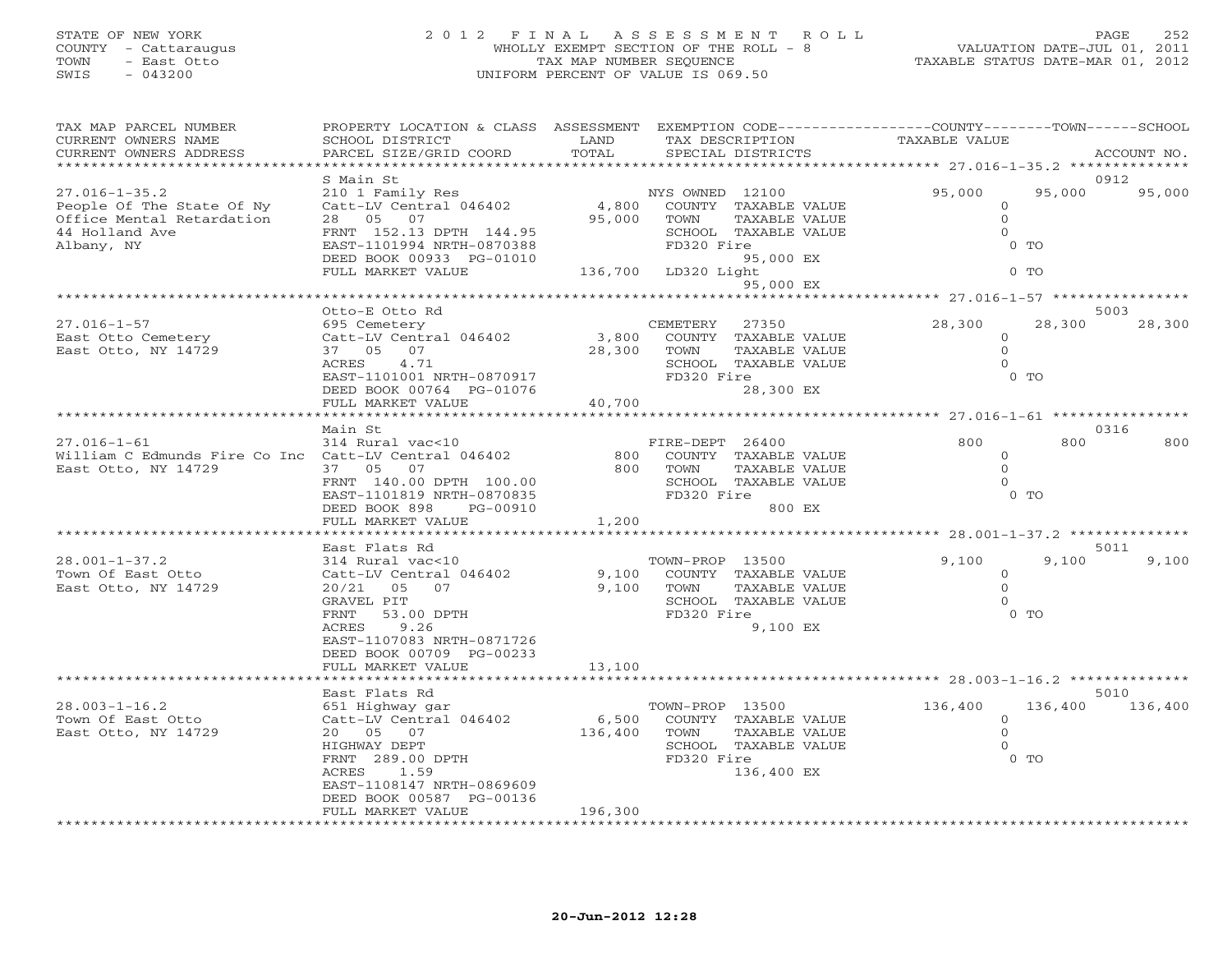| STATE OF NEW YORK<br>COUNTY<br>- Cattaraugus<br>- East Otto<br>TOWN<br>$-043200$<br>SWIS | 2 0 1 2                   | FINAL<br>WHOLLY EXEMPT<br>TAX MAP NUMBER SEOUENCE<br>UNIFORM PERCENT OF VALUE IS 069.50 | ASSESSMENT<br>SECTION OF THE ROLL - 8 | R O L L                                                     | TAXABLE STATUS DATE-MAR 01, | VALUATION DATE-JUL 01, | 253<br>PAGE<br>2011<br>2012 |
|------------------------------------------------------------------------------------------|---------------------------|-----------------------------------------------------------------------------------------|---------------------------------------|-------------------------------------------------------------|-----------------------------|------------------------|-----------------------------|
| TAX MAP PARCEL NUMBER                                                                    | PROPERTY LOCATION & CLASS | ASSESSMENT                                                                              |                                       | EXEMPTION CODE----------------COUNTY-------TOWN------SCHOOL |                             |                        |                             |
| CURRENT OWNERS NAME                                                                      | SCHOOL DISTRICT           | LAND                                                                                    | TAX DESCRIPTION                       |                                                             | TAXABLE VALUE               |                        |                             |
| CURRENT OWNERS ADDRESS                                                                   | PARCEL SIZE/GRID COORD    | TOTAL                                                                                   | SPECIAL DISTRICTS                     |                                                             |                             |                        | ACCOUNT NO.                 |
|                                                                                          |                           |                                                                                         |                                       |                                                             |                             |                        |                             |
|                                                                                          | 6902 Mill Valley Rd       |                                                                                         |                                       |                                                             |                             |                        | 5000                        |
| $28.004 - 1 - 13$                                                                        | 615 Educatn fac           |                                                                                         | NON-PROFIT 25300                      |                                                             | 146,400                     | 146,400                | 146,400                     |
| Ashford Hollow Found                                                                     | Catt-LV Central 046402    | 56,600                                                                                  | COUNTY                                | TAXABLE VALUE                                               |                             |                        |                             |
| 30 Essex St                                                                              | 59 05<br>06               | 146,400                                                                                 | TOWN                                  | TAXABLE VALUE                                               |                             |                        |                             |
| Buffalo, NY 14213                                                                        | FRNT 385.00 DPTH          |                                                                                         | SCHOOL                                | TAXABLE VALUE                                               |                             |                        |                             |
|                                                                                          | 111.31<br>ACRES           |                                                                                         | FD320 Fire                            |                                                             |                             | $0$ TO                 |                             |
|                                                                                          | EAST-0470571 NRTH-0865487 |                                                                                         |                                       | 146,400 EX                                                  |                             |                        |                             |
|                                                                                          | DEED BOOK 00704 PG-00342  |                                                                                         |                                       |                                                             |                             |                        |                             |
|                                                                                          | FULL MARKET VALUE         | 210,600                                                                                 |                                       |                                                             |                             |                        |                             |
|                                                                                          |                           |                                                                                         |                                       |                                                             |                             |                        |                             |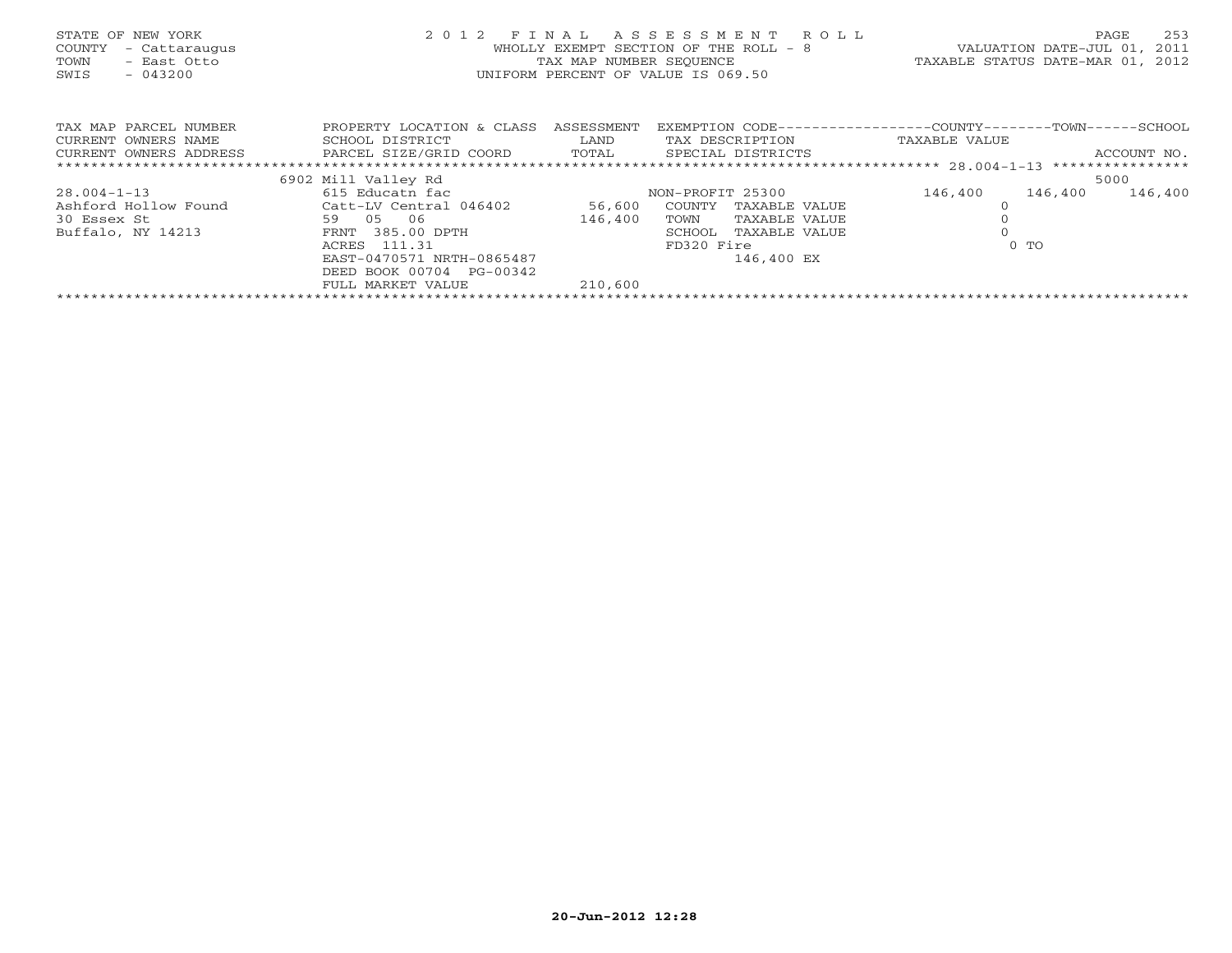|      | STATE OF NEW YORK    | 2012 FINAL ASSESSMENT ROLL            | PAGE.                            | 254             |
|------|----------------------|---------------------------------------|----------------------------------|-----------------|
|      | COUNTY - Cattaraugus | WHOLLY EXEMPT SECTION OF THE ROLL - 8 | VALUATION DATE-JUL 01, 2011      |                 |
| TOWN | - East Otto          |                                       | TAXABLE STATUS DATE-MAR 01, 2012 |                 |
| SWIS | $-043200$            |                                       |                                  | RPS150/V04/L015 |
|      |                      | UNIFORM PERCENT OF VALUE IS 069.50    | CURRENT DATE 6/20/2012           |                 |
|      |                      |                                       |                                  |                 |

# R O L L S U B S E C T I O N - - T O T A L S

#### \*\*\* S P E C I A L D I S T R I C T S U M M A R Y \*\*\*

| CODE       | DISTRICT NAME        | TOTAL<br>PARCELS | EXTENSION<br>TYPE. | <b>EXTENSION</b><br>VALUE | AD VALOREM<br>VALUE | <b>EXEMPT</b><br>AMOUNT | <b>TAXABLE</b><br>VALUE |
|------------|----------------------|------------------|--------------------|---------------------------|---------------------|-------------------------|-------------------------|
| FD320 Fire |                      |                  | 16 TOTAL           |                           | 1357,200            | 1357,200                |                         |
|            | FP320 Fire protectio |                  | 4 TOTAL            |                           | 245,400             | 245,400                 |                         |
|            | LD320 Light          |                  | . TOTAL            |                           | 95,000              | 95,000                  |                         |

#### \*\*\* S C H O O L D I S T R I C T S U M M A R Y \*\*\*

| CODE   | DISTRICT NAME   | TOTAL<br>PARCELS | ASSESSED<br>LAND | ASSESSED<br>TOTAL | EXEMPT<br>AMOUNT | TOTAL<br>TAXABLE | STAR<br>AMOUNT | STAR<br>TAXABLE |
|--------|-----------------|------------------|------------------|-------------------|------------------|------------------|----------------|-----------------|
| 046402 | Catt-LV Central | 20               | 550,200          | 1602,600          | 1602,600         |                  |                |                 |
|        | SUB-TOTAL       | 20               | 550,200          | 1602,600          | 1602,600         |                  |                |                 |
|        | тотаь           | 20               | 550,200          | 1602,600          | 1602,600         |                  |                |                 |

#### \*\*\* S Y S T E M C O D E S S U M M A R Y \*\*\*

#### NO SYSTEM EXEMPTIONS AT THIS LEVEL

| CODE  | DESCRIPTION | TOTAL<br>PARCELS | COUNTY   | TOWN     | SCHOOL   |
|-------|-------------|------------------|----------|----------|----------|
| 12100 | NYS OWNED   |                  | 356,700  | 356,700  | 356,700  |
| 13500 | TOWN-PROP   |                  | 344,900  | 344,900  | 344,900  |
| 25110 | RELIGIOUS   | 4                | 231,000  | 231,000  | 231,000  |
| 25130 | NON-PROFIT  |                  | 23,700   | 23,700   | 23,700   |
| 25300 | NON-PROFIT  |                  | 368,100  | 368,100  | 368,100  |
| 26400 | FIRE-DEPT   |                  | 243,900  | 243,900  | 243,900  |
| 27350 | CEMETERY    |                  | 34,300   | 34,300   | 34,300   |
|       | TOTAL       | 20               | 1602,600 | 1602,600 | 1602,600 |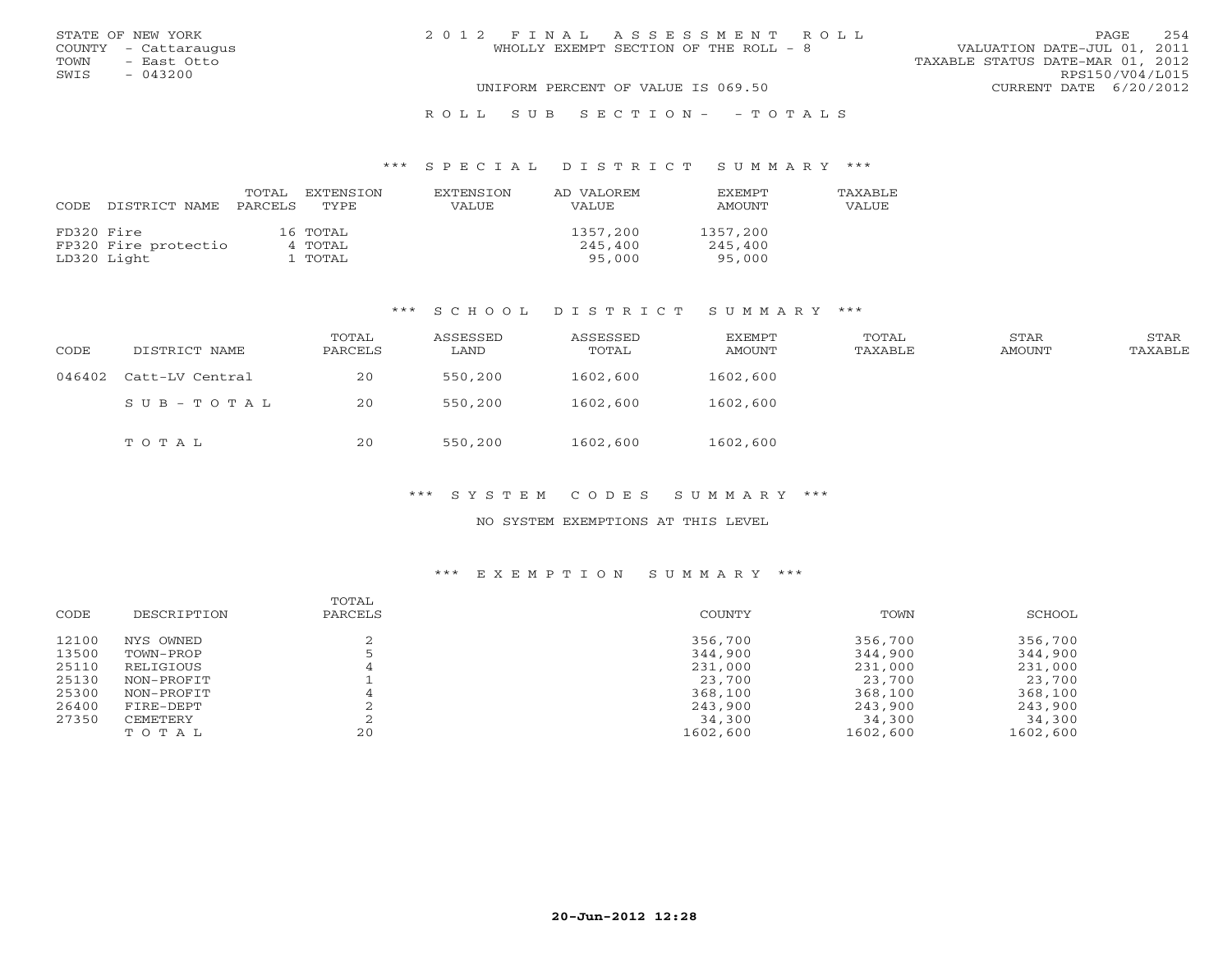|      | STATE OF NEW YORK    | 2012 FINAL ASSESSMENT ROLL            | 255<br>PAGE.                     |
|------|----------------------|---------------------------------------|----------------------------------|
|      | COUNTY - Cattaraugus | WHOLLY EXEMPT SECTION OF THE ROLL - 8 | VALUATION DATE-JUL 01, 2011      |
| TOWN | - East Otto          |                                       | TAXABLE STATUS DATE-MAR 01, 2012 |
| SWIS | $-043200$            |                                       | RPS150/V04/L015                  |
|      |                      | UNIFORM PERCENT OF VALUE IS 069.50    | CURRENT DATE 6/20/2012           |
|      |                      | ROLL SUB SECTION- - TOTALS            |                                  |

| <b>ROLL</b> |     | ጣሰጣሽ.   |      | .          | ™ABLF  |      | AXABLE | $\sim$ m $\geq$<br><b>UIIII</b> |
|-------------|-----|---------|------|------------|--------|------|--------|---------------------------------|
| <b>SEC</b>  | `ON | PARCELS | LAND | <u>.</u>   | COUNTY | TOWN | COHOOT |                                 |
|             |     | 20      | 200  | ,600<br>60 |        |      |        |                                 |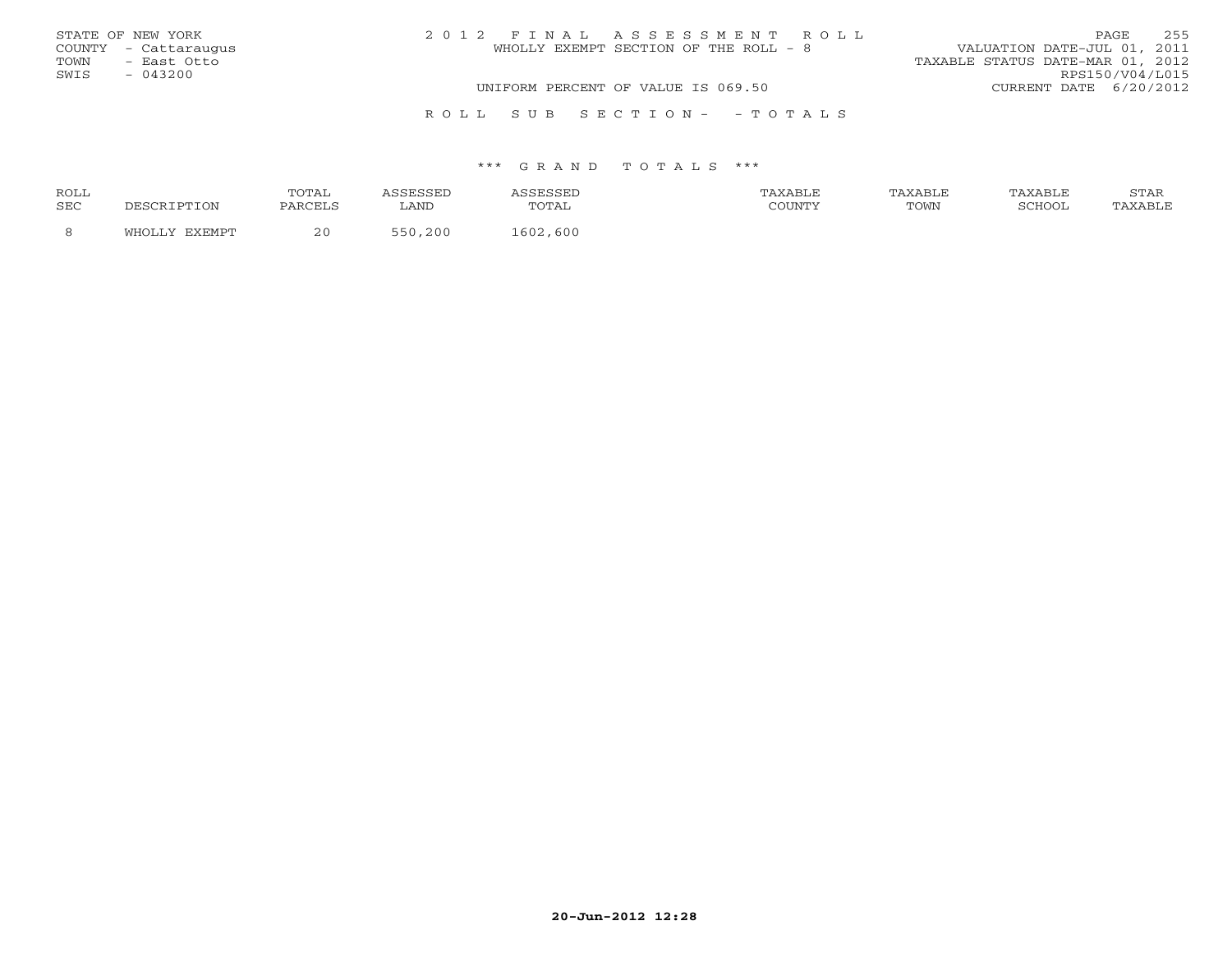|      | STATE OF NEW YORK    | 2012 FINAL ASSESSMENT ROLL |                                       |                                  | <b>PAGE</b>            | 256 |
|------|----------------------|----------------------------|---------------------------------------|----------------------------------|------------------------|-----|
|      | COUNTY - Cattaraugus |                            | WHOLLY EXEMPT SECTION OF THE ROLL - 8 | VALUATION DATE-JUL 01, 2011      |                        |     |
| TOWN | - East Otto          |                            |                                       | TAXABLE STATUS DATE-MAR 01, 2012 |                        |     |
| SWIS | $-043200$            |                            | UNIFORM PERCENT OF VALUE IS 069.50    |                                  | RPS150/V04/L015        |     |
|      |                      |                            |                                       |                                  | CURRENT DATE 6/20/2012 |     |
|      |                      |                            |                                       |                                  |                        |     |

#### R O L L S E C T I O N T O T A L S

#### \*\*\* S P E C I A L D I S T R I C T S U M M A R Y \*\*\*

| CODE       | DISTRICT NAME        | TOTAL<br>PARCELS | EXTENSION<br>TYPE. | EXTENSION<br>VALUE | AD VALOREM<br>VALUE | <b>EXEMPT</b><br>AMOUNT | TAXABLE<br>VALUE |
|------------|----------------------|------------------|--------------------|--------------------|---------------------|-------------------------|------------------|
| FD320 Fire |                      |                  | 16 TOTAL           |                    | 1357,200            | 1357,200                |                  |
|            | FP320 Fire protectio |                  | 4 TOTAL            |                    | 245,400             | 245,400                 |                  |
|            | LD320 Light          |                  | L TOTAL            |                    | 95,000              | 95,000                  |                  |

#### \*\*\* S C H O O L D I S T R I C T S U M M A R Y \*\*\*

| CODE   | DISTRICT NAME   | TOTAL<br>PARCELS | ASSESSED<br>LAND | ASSESSED<br>TOTAL | EXEMPT<br>AMOUNT | TOTAL<br>TAXABLE | STAR<br>AMOUNT | STAR<br>TAXABLE |
|--------|-----------------|------------------|------------------|-------------------|------------------|------------------|----------------|-----------------|
| 046402 | Catt-LV Central | 20               | 550,200          | 1602,600          | 1602,600         |                  |                |                 |
|        | SUB-TOTAL       | 20               | 550,200          | 1602,600          | 1602,600         |                  |                |                 |
|        | тотаь           | 20               | 550,200          | 1602,600          | 1602,600         |                  |                |                 |

#### \*\*\* S Y S T E M C O D E S S U M M A R Y \*\*\*

# NO SYSTEM EXEMPTIONS AT THIS LEVEL

| CODE  | DESCRIPTION | TOTAL<br>PARCELS | COUNTY   | TOWN     | SCHOOL   |
|-------|-------------|------------------|----------|----------|----------|
| 12100 | NYS OWNED   |                  | 356,700  | 356,700  | 356,700  |
| 13500 | TOWN-PROP   |                  | 344,900  | 344,900  | 344,900  |
| 25110 | RELIGIOUS   | 4                | 231,000  | 231,000  | 231,000  |
| 25130 | NON-PROFIT  |                  | 23,700   | 23,700   | 23,700   |
| 25300 | NON-PROFIT  |                  | 368,100  | 368,100  | 368,100  |
| 26400 | FIRE-DEPT   |                  | 243,900  | 243,900  | 243,900  |
| 27350 | CEMETERY    |                  | 34,300   | 34,300   | 34,300   |
|       | TOTAL       | 20               | 1602,600 | 1602,600 | 1602,600 |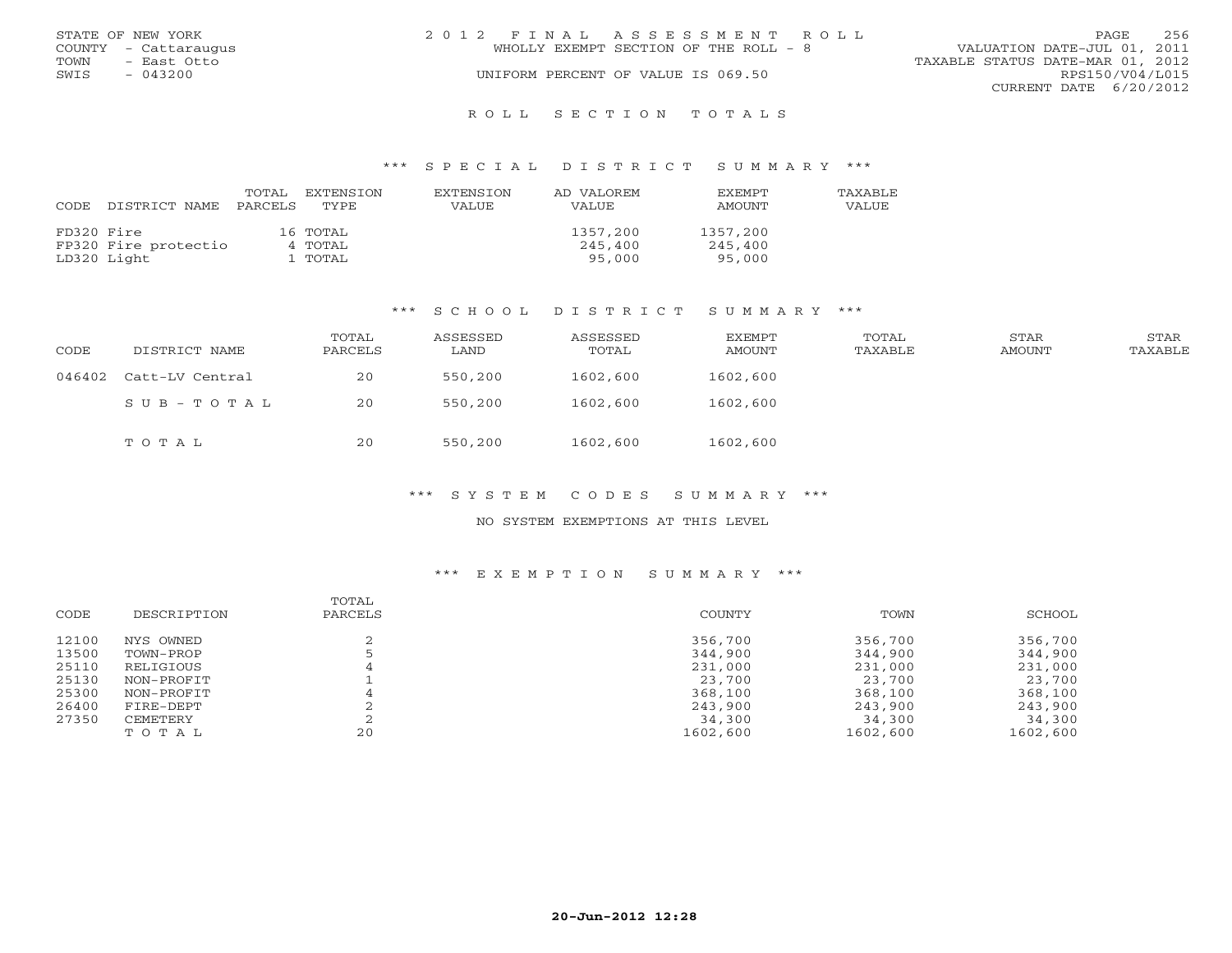|      | STATE OF NEW YORK    | 2012 FINAL ASSESSMENT ROLL            | PAGE                             | 257             |
|------|----------------------|---------------------------------------|----------------------------------|-----------------|
|      | COUNTY - Cattaraugus | WHOLLY EXEMPT SECTION OF THE ROLL - 8 | VALUATION DATE-JUL 01, 2011      |                 |
| TOWN | - East Otto          |                                       | TAXABLE STATUS DATE-MAR 01, 2012 |                 |
| SWIS | $-043200$            | UNIFORM PERCENT OF VALUE IS 069.50    |                                  | RPS150/V04/L015 |
|      |                      |                                       | CURRENT DATE 6/20/2012           |                 |
|      |                      | ROLL SECTION TOTALS                   |                                  |                 |

| <b>ROLL</b> |       | <b>TOTA1</b>          |      |                        | <b>XABLF</b> | AXABLE | TAXABLE | <b>CHLAT</b><br>י בתיכו |
|-------------|-------|-----------------------|------|------------------------|--------------|--------|---------|-------------------------|
| <b>SEC</b>  | DTION | PARCELS               | LAND | utal                   | COUNTY       | TOWN   | COHOOT  |                         |
|             |       | 20 <sup>0</sup><br>∠∟ | 200  | 600<br>60 <sup>-</sup> |              |        |         |                         |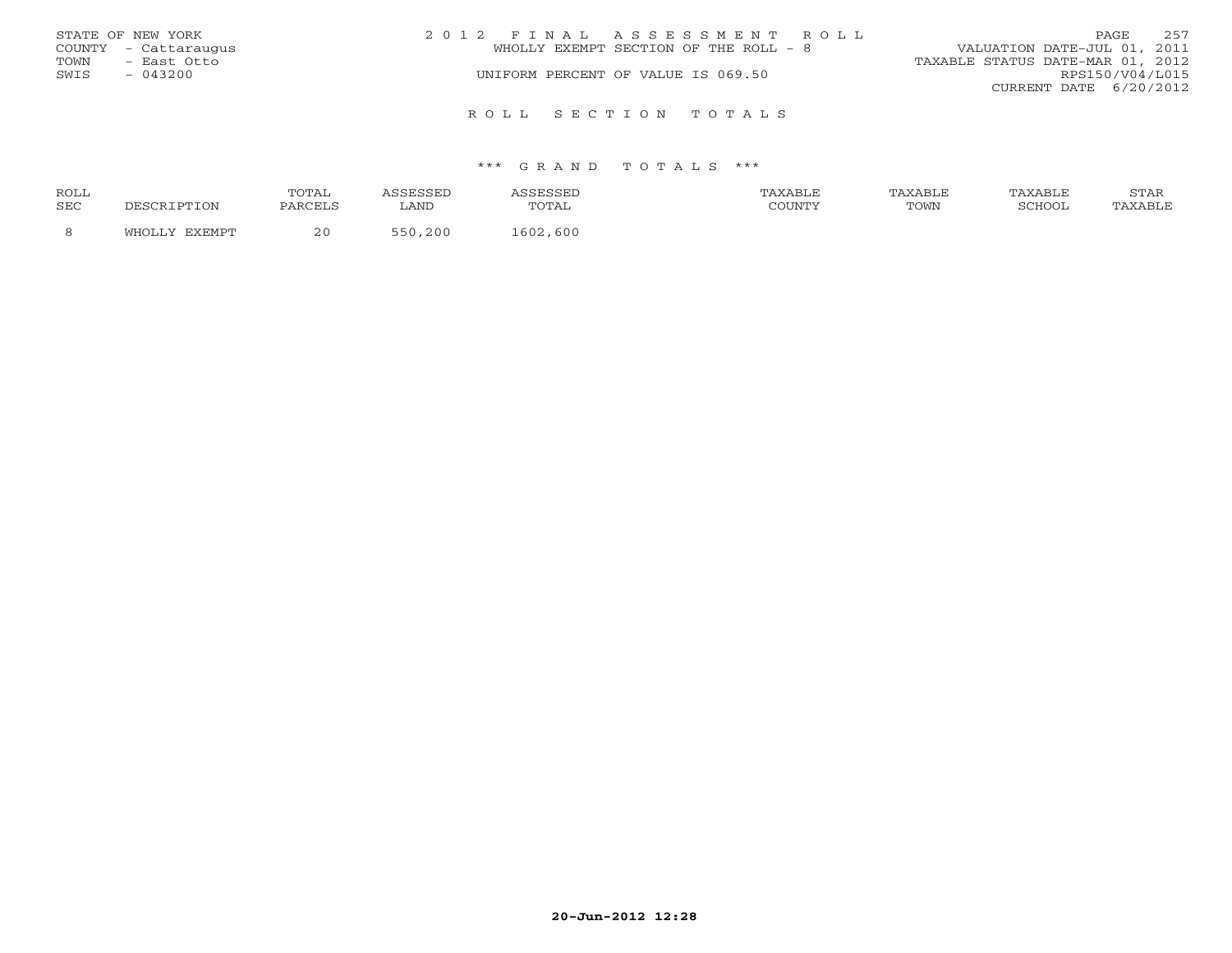# COUNTY - Cattaraugus VALUATION DATE-JUL 01, 2011

TOWN - East Otto S W I S T O T A L S TO T A L S TAXABLE STATUS DATE-MAR 01, 2012 CURRENT DATE 6/20/2012

# SWIS - 043200 UNIFORM PERCENT OF VALUE IS 069.50 RPS150/V04/L015

#### \*\*\* S P E C I A L D I S T R I C T S U M M A R Y \*\*\*

| CODE       | DISTRICT NAME        | TOTAL<br>PARCELS | EXTENSION<br>TYPE. | EXTENSION<br>VALUE | AD VALOREM<br>VALUE | <b>EXEMPT</b><br>AMOUNT | TAXABLE<br>VALUE |
|------------|----------------------|------------------|--------------------|--------------------|---------------------|-------------------------|------------------|
| FD320 Fire |                      |                  | 831 TOTAL          |                    | 44739,412           | 1357,200                | 43382,212        |
|            | FP320 Fire protectio |                  | 315 TOTAL          |                    | 8842,221            | 245.400                 | 8596,821         |
|            | LD320 Light          |                  | 78 TOTAL           |                    | 2966,176            | 95,000                  | 2871,176         |

### \*\*\* S C H O O L D I S T R I C T S U M M A R Y \*\*\*

| CODE                                           | DISTRICT NAME                                                                                        | TOTAL<br>PARCELS | ASSESSED<br>LAND                             | ASSESSED<br>TOTAL                            | <b>EXEMPT</b><br><b>AMOUNT</b> | TOTAL<br>TAXABLE                             | STAR<br>AMOUNT                 | STAR<br>TAXABLE                              |
|------------------------------------------------|------------------------------------------------------------------------------------------------------|------------------|----------------------------------------------|----------------------------------------------|--------------------------------|----------------------------------------------|--------------------------------|----------------------------------------------|
| 040404<br>042204<br>043601<br>046402<br>143801 | Illegal School<br>West Valley Central<br>Ellicottville Cent<br>Catt-LV Central<br>Griffith Institute | 201<br>58<br>871 | 1668,800<br>2043,600<br>14555,418<br>153,100 | 5291,461<br>4602,310<br>43497,391<br>253,700 | 14,660<br>96,123<br>2997,580   | 5276,801<br>4506,187<br>40499,811<br>253,700 | 735,870<br>338,190<br>7255,310 | 4540,931<br>4167,997<br>33244,501<br>253,700 |
|                                                | $S \cup B - T \cup T A L$                                                                            | 1,138            | 18420,918                                    | 53644,862                                    | 3108,363                       | 50536,499                                    | 8329,370                       | 42207,129                                    |
|                                                | TOTAL                                                                                                | 1,138            | 18420,918                                    | 53644,862                                    | 3108,363                       | 50536,499                                    | 8329,370                       | 42207,129                                    |

#### \*\*\* S Y S T E M C O D E S S U M M A R Y \*\*\*

# NO SYSTEM EXEMPTIONS AT THIS LEVEL

| CODE  | DESCRIPTION | TOTAL<br>PARCELS | COUNTY   | TOWN    | SCHOOL  |
|-------|-------------|------------------|----------|---------|---------|
| 12100 | NYS OWNED   |                  | 356,700  | 356,700 | 356,700 |
| 13500 | TOWN-PROP   |                  | 344,900  | 344,900 | 344,900 |
| 25110 | RELIGIOUS   |                  | 231,000  | 231,000 | 231,000 |
| 25130 | NON-PROFIT  |                  | 23,700   | 23,700  | 23,700  |
| 25300 | NON-PROFIT  |                  | 368,100  | 368,100 | 368,100 |
| 26400 | FIRE-DEPT   |                  | 243,900  | 243,900 | 243,900 |
| 27350 | CEMETERY    |                  | 34,300   | 34,300  | 34,300  |
| 32252 | STATE C     |                  | 1017,600 |         |         |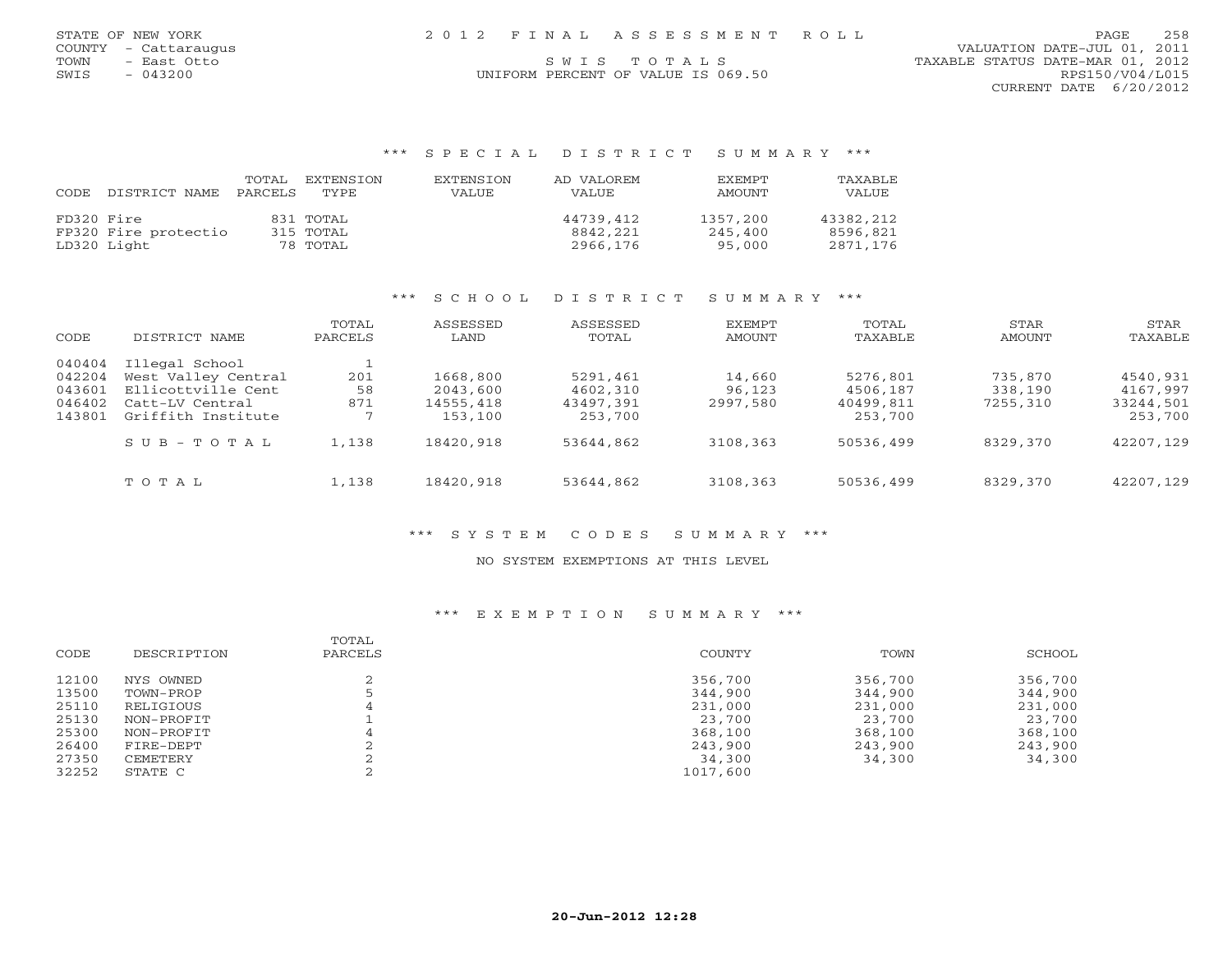| STATE OF NEW YORK |  | 2012 FINAL ASSESSMENT ROLL | PAGE | 259 |
|-------------------|--|----------------------------|------|-----|
|                   |  |                            |      |     |

UNIFORM PERCENT OF VALUE IS 069.50 RPS150/V04/L015

 COUNTY - Cattaraugus VALUATION DATE-JUL 01, 2011 TOWN - East Otto S W I S T O T A L S<br>
SWIS - 043200 CONTECT STATUS DATE-MAR 01, 2012<br>
SWIS - 043200 RPS150/V04/L015 CURRENT DATE 6/20/2012

#### \*\*\* E X E M P T I O N S U M M A R Y \*\*\*

|       |             | TOTAL          |          |          |           |
|-------|-------------|----------------|----------|----------|-----------|
| CODE  | DESCRIPTION | PARCELS        | COUNTY   | TOWN     | SCHOOL    |
| 33201 | XMPT C/T    | 2              |          |          |           |
| 41101 | VET C/T     |                | 990      | 990      |           |
| 41121 | WVET C/T    | 23             | 183,034  | 183,034  |           |
| 41131 | CVET C/T    | 31             | 408,582  | 408,582  |           |
| 41141 | DVET C/T    |                | 129,488  | 129,488  |           |
| 41161 | CW 15 VET/  | 8              | 60,390   | 60,390   |           |
| 41400 | CLERGY      |                | 1,500    | 1,500    | 1,500     |
| 41700 | AG BLDG     | 11             | 150,600  | 150,600  | 150,600   |
| 41720 | AG DIST     | 63             | 658,600  | 658,600  | 658,600   |
| 41800 | AGED C/T/S  | 14             | 427,464  | 427,464  | 449,704   |
| 41801 | AGED C/T    | $\overline{4}$ | 53,137   | 53,137   |           |
| 41834 | SR STAR     | 67             |          |          | 2610,370  |
| 41854 | RES STAR    | 276            |          |          | 5719,000  |
| 42100 | SILO T/C/S  | 24             | 245,359  | 245,359  | 245,359   |
|       | TOTAL       | 554            | 4939,344 | 3921,744 | 11437,733 |

| <b>ROLL</b><br><b>SEC</b> | DESCRIPTION         | TOTAL<br>PARCELS | ASSESSED<br>LAND | ASSESSED<br>TOTAL | TAXABLE<br>COUNTY | TAXABLE<br>TOWN | TAXABLE<br>SCHOOL | STAR<br>TAXABLE |
|---------------------------|---------------------|------------------|------------------|-------------------|-------------------|-----------------|-------------------|-----------------|
| $\mathbf{1}$              | TAXABLE             | 1,097            | 16849,718        | 49174,539         | 46855,395         | 46855,395       | 47668,776         | 39339,406       |
| 3                         | STATE OWNED LAND    | 4                | 1017,600         | 1017,600          |                   | 1017,600        | 1017,600          | 1017,600        |
| 5                         | SPECIAL FRANCHISE   | 7                |                  | 519,018           | 519,018           | 519,018         | 519,018           | 519,018         |
| 6                         | UTILITIES & N.C.    | 10               | 3,400            | 1331,105          | 1331,105          | 1331,105        | 1331,105          | 1331,105        |
| 8                         | WHOLLY EXEMPT       | 20               | 550,200          | 1602,600          |                   |                 |                   |                 |
| $\star$                   | TOTAL<br><b>SUB</b> | 1,138            | 18420,918        | 53644,862         | 48705,518         | 49723,118       | 50536,499         | 42207,129       |
| $***$                     | GRAND TOTAL         | 1,138            | 18420,918        | 53644,862         | 48705,518         | 49723,118       | 50536,499         | 42207,129       |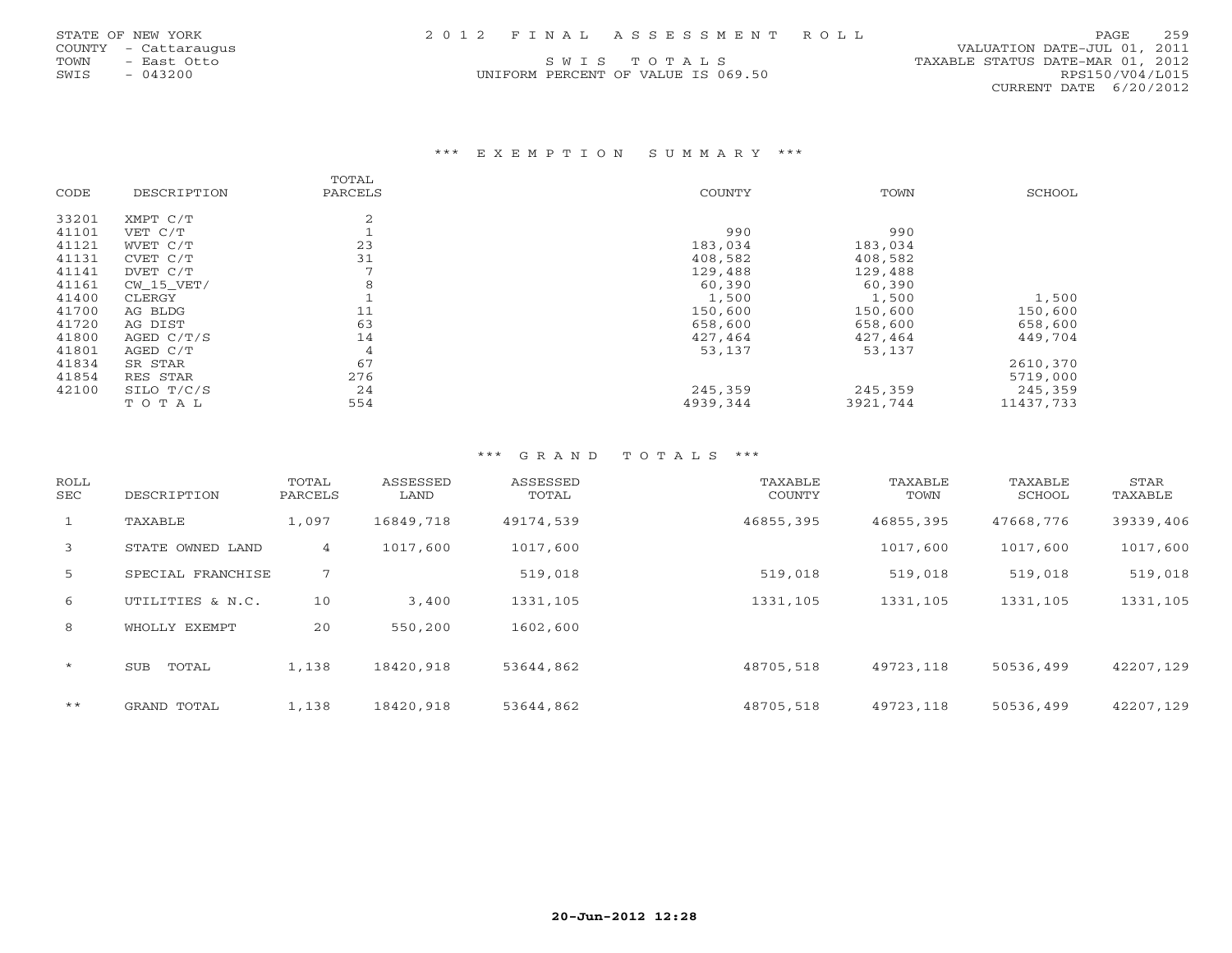| STATE OF NEW YORK |                      | 2012 FINAL ASSESSMENT ROLL         |                                  | PAGE                     | 260 |
|-------------------|----------------------|------------------------------------|----------------------------------|--------------------------|-----|
|                   | COUNTY - Cattaraugus | TOWN TOTALS                        | VALUATION DATE-JUL 01, 2011      |                          |     |
| TOWN              | - East Otto          |                                    | TAXABLE STATUS DATE-MAR 01, 2012 |                          |     |
| SWIS              | $-0432$              | UNIFORM PERCENT OF VALUE IS 069.50 |                                  | RPS150/V04/L015          |     |
|                   |                      |                                    |                                  | CURRENT DATE $6/20/2012$ |     |

#### \*\*\* S P E C I A L D I S T R I C T S U M M A R Y \*\*\*

| CODE       | DISTRICT NAME        | TOTAL<br>PARCELS | EXTENSTON<br>TYPE | <b>EXTENSION</b><br>VALUE | AD VALOREM<br>VALUE | EXEMPT<br>AMOUNT | TAXABLE<br>VALUE |
|------------|----------------------|------------------|-------------------|---------------------------|---------------------|------------------|------------------|
| FD320 Fire |                      |                  | 831 TOTAL         |                           | 44739,412           | 1357,200         | 43382,212        |
|            | FP320 Fire protectio |                  | 315 TOTAL         |                           | 8842,221            | 245,400          | 8596,821         |
|            | LD320 Light          |                  | 78 TOTAL          |                           | 2966,176            | 95,000           | 2871,176         |

#### \*\*\* S C H O O L D I S T R I C T S U M M A R Y \*\*\*

| CODE                                           | DISTRICT NAME                                                                                        | TOTAL<br>PARCELS | ASSESSED<br>LAND                             | ASSESSED<br>TOTAL                            | <b>EXEMPT</b><br>AMOUNT      | TOTAL<br>TAXABLE                             | STAR<br>AMOUNT                 | STAR<br>TAXABLE                              |
|------------------------------------------------|------------------------------------------------------------------------------------------------------|------------------|----------------------------------------------|----------------------------------------------|------------------------------|----------------------------------------------|--------------------------------|----------------------------------------------|
| 040404<br>042204<br>043601<br>046402<br>143801 | Illegal School<br>West Valley Central<br>Ellicottville Cent<br>Catt-LV Central<br>Griffith Institute | 201<br>58<br>871 | 1668,800<br>2043,600<br>14555,418<br>153,100 | 5291,461<br>4602,310<br>43497,391<br>253,700 | 14,660<br>96,123<br>2997,580 | 5276,801<br>4506,187<br>40499,811<br>253,700 | 735,870<br>338,190<br>7255,310 | 4540,931<br>4167,997<br>33244,501<br>253,700 |
|                                                | $S \cup B - T \cup T A L$                                                                            | 1,138            | 18420,918                                    | 53644,862                                    | 3108,363                     | 50536,499                                    | 8329,370                       | 42207,129                                    |
|                                                | TOTAL                                                                                                | 1,138            | 18420,918                                    | 53644,862                                    | 3108,363                     | 50536,499                                    | 8329,370                       | 42207,129                                    |

#### \*\*\* S Y S T E M C O D E S S U M M A R Y \*\*\*

# NO SYSTEM EXEMPTIONS AT THIS LEVEL

|       |             | TOTAL   |          |         |         |
|-------|-------------|---------|----------|---------|---------|
| CODE  | DESCRIPTION | PARCELS | COUNTY   | TOWN    | SCHOOL  |
| 12100 | NYS OWNED   |         | 356,700  | 356,700 | 356,700 |
| 13500 | TOWN-PROP   |         | 344,900  | 344,900 | 344,900 |
| 25110 | RELIGIOUS   |         | 231,000  | 231,000 | 231,000 |
| 25130 | NON-PROFIT  |         | 23,700   | 23,700  | 23,700  |
| 25300 | NON-PROFIT  |         | 368,100  | 368,100 | 368,100 |
| 26400 | FIRE-DEPT   |         | 243,900  | 243,900 | 243,900 |
| 27350 | CEMETERY    |         | 34,300   | 34,300  | 34,300  |
| 32252 | STATE C     |         | 1017,600 |         |         |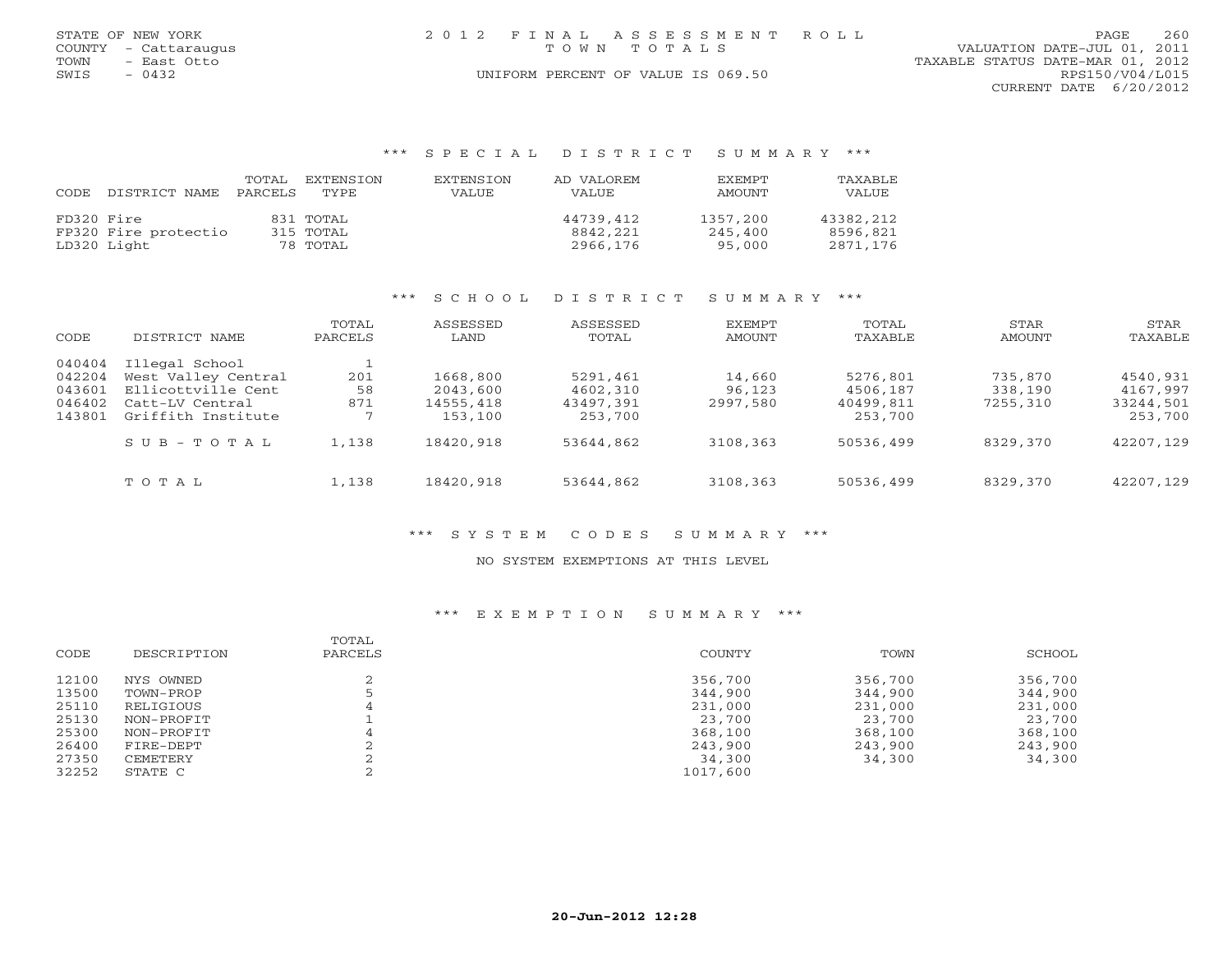|      | STATE OF NEW YORK    | 2012 FINAL ASSESSMENT ROLL         | 261<br><b>PAGE</b>               |
|------|----------------------|------------------------------------|----------------------------------|
|      | COUNTY - Cattaraugus | TOWN TOTALS                        | VALUATION DATE-JUL 01, 2011      |
| TOWN | – East Otto          |                                    | TAXABLE STATUS DATE-MAR 01, 2012 |
| SWIS | $-0432$              | UNIFORM PERCENT OF VALUE IS 069.50 | RPS150/V04/L015                  |
|      |                      |                                    | CURRENT DATE $6/20/2012$         |

#### \*\*\* E X E M P T I O N S U M M A R Y \*\*\*

|       |              | TOTAL   |          |          |           |
|-------|--------------|---------|----------|----------|-----------|
| CODE  | DESCRIPTION  | PARCELS | COUNTY   | TOWN     | SCHOOL    |
| 33201 | XMPT C/T     | 2       |          |          |           |
| 41101 | VET C/T      |         | 990      | 990      |           |
| 41121 | WVET C/T     | 23      | 183,034  | 183,034  |           |
| 41131 | CVET C/T     | 31      | 408,582  | 408,582  |           |
| 41141 | DVET C/T     |         | 129,488  | 129,488  |           |
| 41161 | $CW_15_VET/$ | 8       | 60,390   | 60,390   |           |
| 41400 | CLERGY       |         | 1,500    | 1,500    | 1,500     |
| 41700 | AG BLDG      | 11      | 150,600  | 150,600  | 150,600   |
| 41720 | AG DIST      | 63      | 658,600  | 658,600  | 658,600   |
| 41800 | AGED $C/T/S$ | 14      | 427,464  | 427,464  | 449,704   |
| 41801 | AGED C/T     | 4       | 53,137   | 53,137   |           |
| 41834 | SR STAR      | 67      |          |          | 2610,370  |
| 41854 | RES STAR     | 276     |          |          | 5719,000  |
| 42100 | SILO T/C/S   | 24      | 245,359  | 245,359  | 245,359   |
|       | TOTAL        | 554     | 4939,344 | 3921,744 | 11437,733 |

| ROLL<br>SEC  | DESCRIPTION         | TOTAL<br>PARCELS | ASSESSED<br>LAND | ASSESSED<br>TOTAL | TAXABLE<br>COUNTY | TAXABLE<br>TOWN | TAXABLE<br>SCHOOL | STAR<br>TAXABLE |
|--------------|---------------------|------------------|------------------|-------------------|-------------------|-----------------|-------------------|-----------------|
| 1            | TAXABLE             | 1,097            | 16849,718        | 49174,539         | 46855,395         | 46855,395       | 47668,776         | 39339,406       |
| 3            | STATE OWNED LAND    | 4                | 1017,600         | 1017,600          |                   | 1017,600        | 1017,600          | 1017,600        |
| -5           | SPECIAL FRANCHISE   | 7                |                  | 519,018           | 519,018           | 519,018         | 519,018           | 519,018         |
| 6            | UTILITIES & N.C.    | 10               | 3,400            | 1331,105          | 1331,105          | 1331,105        | 1331,105          | 1331,105        |
| 8            | WHOLLY EXEMPT       | 20               | 550,200          | 1602,600          |                   |                 |                   |                 |
| $\star$      | <b>SUB</b><br>TOTAL | 1,138            | 18420,918        | 53644,862         | 48705,518         | 49723,118       | 50536,499         | 42207,129       |
| $\star\star$ | GRAND TOTAL         | 1,138            | 18420,918        | 53644,862         | 48705,518         | 49723,118       | 50536,499         | 42207,129       |

| *COPYRIGHT * * * * * * * * * * * * NEW YORK STATE REAL PROPERTY SYSTEM* * * * * * * * * * * * * * * * * * *<br>$\star$ | $\star$ |
|------------------------------------------------------------------------------------------------------------------------|---------|
|                                                                                                                        |         |
| $\star$<br>PROPRIETARY PROGRAM MATERIAL                                                                                |         |
|                                                                                                                        | $\star$ |
| $\star$<br>THIS MATERIAL IS PROPRIETARY TO THE NEW YORK STATE OFFICE OF REAL PROPERTY SERVICES (OFFICE)                | $\star$ |
| $\star$<br>AND IS NOT TO BE REPRODUCED, USED OR DISCLOSED EXCEPT IN ACCORDANCE WITH PROGRAM LICENSE OR                 | $\star$ |
| $\star$<br>UPON WRITTEN AUTHORIZATION OF THE NEW YORK STATE REAL PROPERTY INFORMATION SYSTEM SECTION OF                | $\star$ |
| $\star$<br>THE OFFICE, SHERIDAN HOLLOW PLAZA, 16 SHERIDAN AVENUE, ALBANY, NEW YORK 12210-2714.                         | $\star$ |
|                                                                                                                        |         |
| COPYRIGHT (C) 1999                                                                                                     | $\star$ |